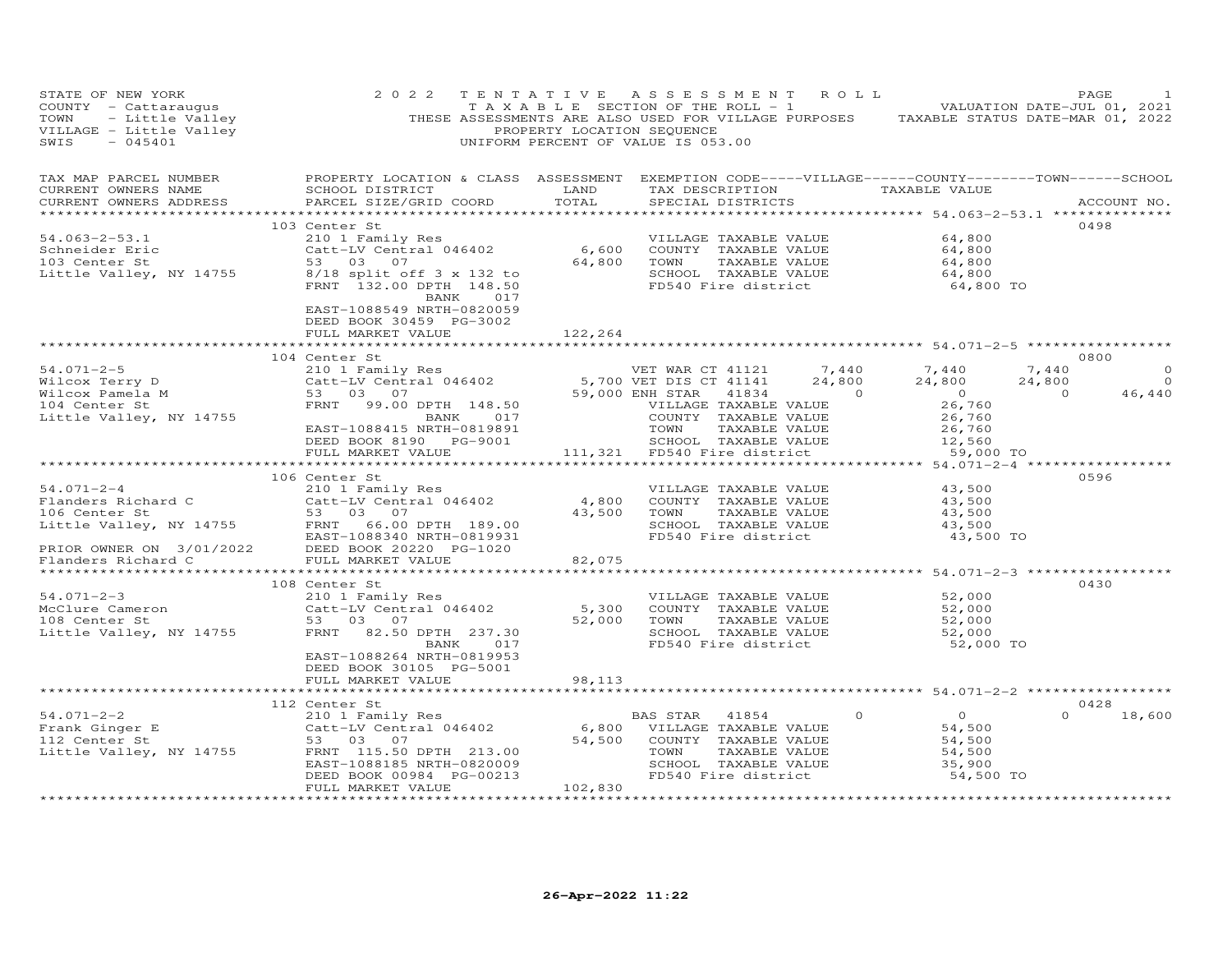| STATE OF NEW YORK<br>COUNTY - Cattaraugus<br>TOWN - Little Valley<br>VILLAGE - Little Valley<br>SWIS - 045401                                                                                                                  | 2 0 2 2                                                                                                                                                                                                                                             | PROPERTY LOCATION SEQUENCE | TENTATIVE ASSESSMENT ROLL<br>TAXABLE SECTION OF THE ROLL - 1 VALUATION DATE-JUL 01, 2021<br>THESE ASSESSMENTS ARE ALSO USED FOR VILLAGE PURPOSES TAXABLE STATUS DATE-MAR 01, 2022<br>UNIFORM PERCENT OF VALUE IS 053.00 |                   |                                                                                 | PAGE              |                  |
|--------------------------------------------------------------------------------------------------------------------------------------------------------------------------------------------------------------------------------|-----------------------------------------------------------------------------------------------------------------------------------------------------------------------------------------------------------------------------------------------------|----------------------------|-------------------------------------------------------------------------------------------------------------------------------------------------------------------------------------------------------------------------|-------------------|---------------------------------------------------------------------------------|-------------------|------------------|
| CURRENT OWNERS ADDRESS                                                                                                                                                                                                         | SCHOOL DISTRICT                      LAND        TAX DESCRIPTION                  TAXABLE VALUE<br>PARCEL SIZE/GRID COORD TOTAL                                                                                                                     |                            | SPECIAL DISTRICTS                                                                                                                                                                                                       |                   |                                                                                 |                   | ACCOUNT NO.      |
|                                                                                                                                                                                                                                | 114 Center St                                                                                                                                                                                                                                       |                            |                                                                                                                                                                                                                         |                   |                                                                                 |                   | 0689             |
| $54.071 - 2 - 1$<br>Marsh Nancy<br>3829 Killbuck Rd<br>Kill Buck, NY 14748-9727                                                                                                                                                | Center Straining Response to the Magnetic Carter of Case of the Case of Case of Case of Case Case Case Case of Case of Case of Case of Case of Case of Case of Case of Case of Case of Case of Case of Case of Case of Case of<br>FULL MARKET VALUE |                            | 47,900 VILLAGE TAXABLE VALUE $23,950$<br>COUNTY TAXABLE VALUE $23,950$<br>TOWN TAXABLE VALUE $23,950$<br>SCHOOL TAXABLE VALUE $23,950$<br>SCHOOL TAXABLE VALUE $47,900$ TO                                              | 23,950<br>41834 0 | 23,950<br>$\overline{0}$<br>23,950                                              | 23,950<br>$\circ$ | 23,950<br>23,950 |
|                                                                                                                                                                                                                                |                                                                                                                                                                                                                                                     |                            |                                                                                                                                                                                                                         |                   |                                                                                 |                   |                  |
|                                                                                                                                                                                                                                | 200 Center St<br>BANK 081<br>EAST-1088626 NRTH-0819938<br>DEED BOOK 19909 PG-4001                                                                                                                                                                   |                            | TOWN      TAXABLE VALUE<br>SCHOOL   TAXABLE VALUE<br>FD540 Fire district                                                                                                                                                |                   | $\overline{0}$<br>45,500<br>45,500<br>45,500<br>26,900<br>45,500 TO             | $\Omega$          | 0734<br>18,600   |
|                                                                                                                                                                                                                                | FULL MARKET VALUE                                                                                                                                                                                                                                   | 85,849                     |                                                                                                                                                                                                                         |                   |                                                                                 |                   |                  |
|                                                                                                                                                                                                                                |                                                                                                                                                                                                                                                     |                            |                                                                                                                                                                                                                         |                   |                                                                                 |                   |                  |
| $54.071 - 1 - 24$<br>54.071-1-24<br>Hatch Larry E<br>202 Center St<br>Little Valley, NY 14755                                                                                                                                  | 202 Center St<br>ENH STAR 41834<br>210 1 Family Res (210 1 Family Res (210 1 Family Res (210 1 2011)<br>22 1000 2011 2012 (2100 2011)<br>53 03 07<br>FRNT 200.00 DPTH 165.00<br>EAST-1087890 NRTH-0820209<br>DEED BOOK 878<br>PG-00906              |                            | 62,000 COUNTY TAXABLE VALUE<br>TOWN<br>TAXABLE VALUE<br>SCHOOL TAXABLE VALUE<br>FD540 Fire district                                                                                                                     | $\Omega$          | $\overline{O}$<br>62,000<br>62,000<br>62,000<br>15,560<br>62,000 TO             | $\Omega$          | 0.500<br>46,440  |
|                                                                                                                                                                                                                                | FULL MARKET VALUE                                                                                                                                                                                                                                   | 116,981                    |                                                                                                                                                                                                                         |                   |                                                                                 |                   |                  |
| Ellwig Ashley<br>Hellwig Ashley<br>Hellwig Connor<br>Hellwig Connor<br>114 Court Street<br>Little Valley, NY 14755<br>PRIOR OWNER ON CONNER CONNER CONNER ON CONNER ON CONNER ON CONNER ON CONNER ON CONNER ON CONNER ON CONNE | DEED BOOK 20220 PG-471                                                                                                                                                                                                                              | $\frac{400}{400}$          | VILLAGE TAXABLE VALUE<br>COUNTY TAXABLE VALUE<br>TOWN      TAXABLE VALUE<br>SCHOOL TAXABLE VALUE<br>FD540 Fire district                                                                                                 |                   | **************** 54.063-2-27.2 **********<br>400<br>400<br>400<br>400<br>400 TO | 0437              |                  |
| PRIOR OWNER ON 3/01/2022<br>Hellwig Ashley                                                                                                                                                                                     | FULL MARKET VALUE                                                                                                                                                                                                                                   | 755                        |                                                                                                                                                                                                                         |                   |                                                                                 |                   |                  |
| 54.072-2-29 312 Vac w/imm<br>Hughes Frank Catt-LV Centr<br>129 Main St 53 03 07<br>Little Valley, NY 14755 FRNT 53.30                                                                                                          | 101 Court St<br>312 Vac w/imprv<br>Catt-LV Central 046402<br>53 03 07<br>FRNT 53.30 DPTH 85.00<br>EAST-1090330 NRTH-0819682<br>DEED BOOK 10262 PG-3001<br>FULL MARKET VALUE                                                                         | 3,100<br>4,100<br>7,736    | VILLAGE TAXABLE VALUE<br>COUNTY TAXABLE VALUE<br>TAXABLE VALUE<br>TOWN<br>SCHOOL TAXABLE VALUE<br>FD540 Fire district                                                                                                   |                   | 4,100<br>4,100<br>4,100<br>4,100<br>4,100 TO                                    | 0815              |                  |
|                                                                                                                                                                                                                                |                                                                                                                                                                                                                                                     |                            |                                                                                                                                                                                                                         |                   |                                                                                 |                   |                  |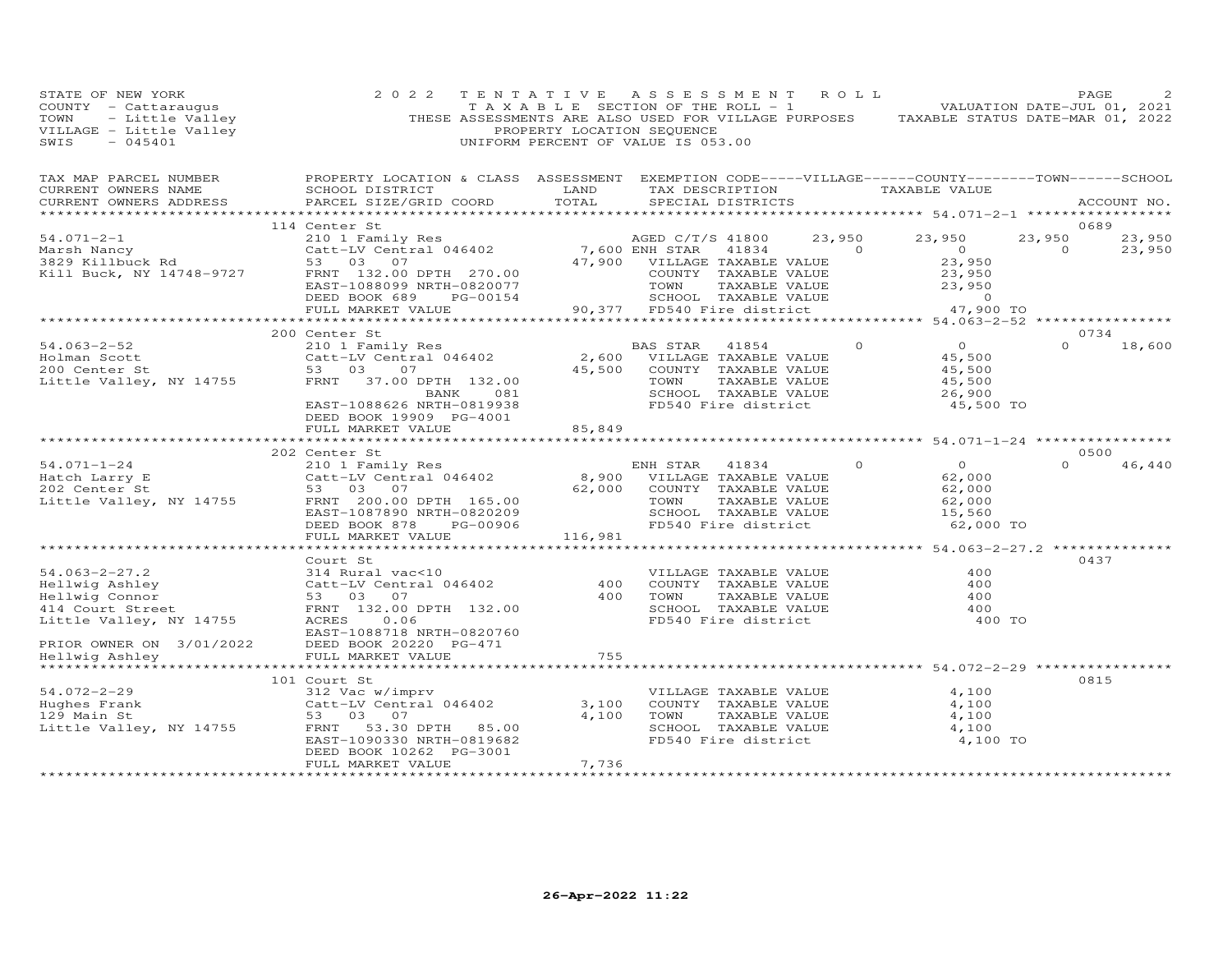| STATE OF NEW YORK                                                                                                                                                                                                                                                    | 2 0 2 2                                                                                                                                                                                                                                                                                                  |         | TENTATIVE ASSESSMENT ROLL<br>TAXABLE SECTION OF THE ROLL - 1 VALUATION DATE-JUL 01, 2021                                                                              |                                                                                                   |                                                                                      | PAGE               |
|----------------------------------------------------------------------------------------------------------------------------------------------------------------------------------------------------------------------------------------------------------------------|----------------------------------------------------------------------------------------------------------------------------------------------------------------------------------------------------------------------------------------------------------------------------------------------------------|---------|-----------------------------------------------------------------------------------------------------------------------------------------------------------------------|---------------------------------------------------------------------------------------------------|--------------------------------------------------------------------------------------|--------------------|
| TAX MAP PARCEL NUMBER<br>CURRENT OWNERS NAME<br>CURRENT OWNERS ADDRESS                                                                                                                                                                                               | PROPERTY LOCATION & CLASS ASSESSMENT EXEMPTION CODE-----VILLAGE------COUNTY-------TOWN------SCHOOL<br>SCHOOL DISTRICT                        LAND         TAX DESCRIPTION                  TAXABLE VALUE<br>PARCEL SIZE/GRID COORD TOTAL                                                                 |         | SPECIAL DISTRICTS                                                                                                                                                     |                                                                                                   |                                                                                      | ACCOUNT NO.        |
|                                                                                                                                                                                                                                                                      | FRNT 58.00 DPTH 162.00<br>BANK 017<br>EAST-1090531 NRTH-0819732                                                                                                                                                                                                                                          |         | FD540 Fire district                                                                                                                                                   |                                                                                                   | 33,000<br>33,000<br>33,000<br>33,000<br>33,000<br>33,000 TO                          | 0749               |
|                                                                                                                                                                                                                                                                      | DEED BOOK 20190 PG-9979<br>FULL MARKET VALUE                                                                                                                                                                                                                                                             | 62,264  |                                                                                                                                                                       |                                                                                                   |                                                                                      |                    |
|                                                                                                                                                                                                                                                                      | 103 Court St                                                                                                                                                                                                                                                                                             |         |                                                                                                                                                                       |                                                                                                   |                                                                                      | 0587               |
| 103 Court St<br>210 103 Court St<br>21,000 VILLAGE TAXABLE VALUE<br>21,000 COUNTY TAXABLE VALUE<br>21,000 COUNTY TAXABLE VALUE<br>21,000 COUNTY TAXABLE VALUE<br>21,000 COUNTY TAXABLE VALUE<br>21,000 COUNTY TAXABLE VALUE<br>21,000 COUNTY T                       | FULL MARKET VALUE                                                                                                                                                                                                                                                                                        | 39,623  |                                                                                                                                                                       | $\begin{array}{ccc} 0 & 0 & 0 \ 21,000 & 0 \ 21,000 & 0 \ 0 & 21,000 & 0 \ 0 & 0 & 0 \end{array}$ | 2,400<br>21,000 TO                                                                   | $\Omega$<br>18,600 |
|                                                                                                                                                                                                                                                                      |                                                                                                                                                                                                                                                                                                          |         |                                                                                                                                                                       |                                                                                                   |                                                                                      |                    |
| 105 Court St<br>2010 For Bowen Patricia Ann ann ann ann an Catt-LV Central 046402<br>2,700<br>28,900<br>28,900<br>28,900<br>28,900<br>28,900<br>28,900<br>28,900<br>28,900<br>28,900<br>28,900<br>28,900<br>28,900<br>28,900<br>28,900<br>28,900<br>28,900<br>28,900 | 105 Court St<br>DEED BOOK 18266 PG-4002<br>FULL MARKET VALUE                                                                                                                                                                                                                                             | 54,528  | VILLAGE TAXABLE VALUE 28,900<br>COUNTY TAXABLE VALUE 28,900<br>2,700 COUNTY TAXABLE VALUE<br>28,900 TOWN TAXABLE VALUE<br>SCHOOL TAXABLE VALUE<br>FD540 Fire district |                                                                                                   | 28,900<br>28,900<br>28,900 TO                                                        | 0435               |
|                                                                                                                                                                                                                                                                      |                                                                                                                                                                                                                                                                                                          |         |                                                                                                                                                                       |                                                                                                   |                                                                                      |                    |
| 94.072-1-2<br>210 1 Family Res<br>210 1 Family Res<br>210 1 Family Res<br>210 1 Family Res<br>210 1 Family Res<br>210 1 Family Res<br>210 1 Family Res<br>210 4,200 COUNT<br>42,000 TOWN<br>42,000 TOWN<br>42,000 TOWN<br>2017 FD540<br>2016 CHOO<br>2017            | EAST-1089940 NRTH-0819931<br>DEED BOOK 26049 PG-5001                                                                                                                                                                                                                                                     |         | VILLAGE TAXABLE VALUE<br>4,200 COUNTY TAXABLE VALUE<br>TAXABLE VALUE<br>SCHOOL TAXABLE VALUE 12,000<br>FD540 Fire district 12,000 42,000                              |                                                                                                   | 42,000<br>42,000<br>42,000<br>42,000 TO                                              | 0807               |
|                                                                                                                                                                                                                                                                      | FULL MARKET VALUE                                                                                                                                                                                                                                                                                        | 79,245  |                                                                                                                                                                       |                                                                                                   |                                                                                      |                    |
|                                                                                                                                                                                                                                                                      | **************************                                                                                                                                                                                                                                                                               |         |                                                                                                                                                                       |                                                                                                   |                                                                                      | 0504               |
| $54.072 - 1 - 1$<br>Reed Scott D<br>Reed Kelly J<br>108 Court St<br>Little Valley, NY 14755                                                                                                                                                                          | 108 Court St<br>Court St<br>210 1 Family Res<br>Catt-LV Central 046402 3,900 VILLAGE TAXABLE VALUE<br>53 03 07 55,000 COUNTY TAXABLE VALUE<br>FRNT 66.00 DPTH 113.50 TOWN TAXABLE VALUE<br>BANK 081 SCHOOL TAXABLE VALUE<br>FRNT 66.00 DPTH 113.50 TOWN TA<br>DEED BOOK 1019 PG-921<br>FULL MARKET VALUE | 103,774 |                                                                                                                                                                       | $0 \qquad \qquad$                                                                                 | $\overline{0}$<br>$0$<br>55,000<br>55,000<br>55,000<br>55,000<br>36,400<br>55,000 TO | $0 \t 18,600$      |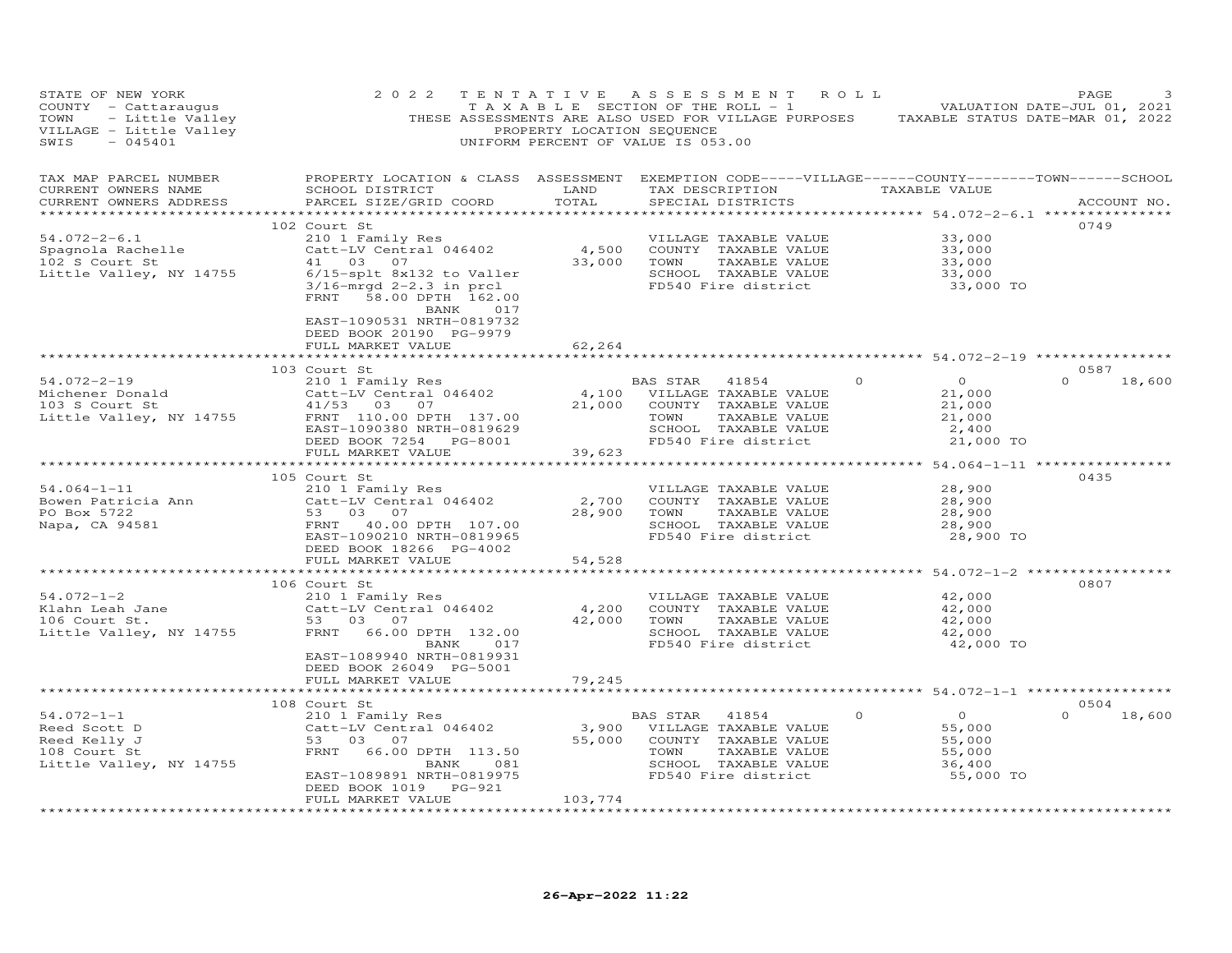| STATE OF NEW YORK<br>COUNTY - Cattaraugus<br>TOWN<br>- Little Valley<br>VILLAGE - Little Valley<br>SWIS<br>$-045401$ | 2 0 2 2                                                                                                                                                                                                                                                                            | PROPERTY LOCATION SEQUENCE | TENTATIVE ASSESSMENT<br>TAXABLE SECTION OF THE ROLL - 1 VALUATION DATE-JUL 01, 2021<br>THESE ASSESSMENTS ARE ALSO USED FOR VILLAGE PURPOSES TAXABLE STATUS DATE-MAR 01, 2022<br>UNIFORM PERCENT OF VALUE IS 053.00 | R O L L                                        | PAGE               |
|----------------------------------------------------------------------------------------------------------------------|------------------------------------------------------------------------------------------------------------------------------------------------------------------------------------------------------------------------------------------------------------------------------------|----------------------------|--------------------------------------------------------------------------------------------------------------------------------------------------------------------------------------------------------------------|------------------------------------------------|--------------------|
| TAX MAP PARCEL NUMBER<br>CURRENT OWNERS NAME<br>CURRENT OWNERS ADDRESS                                               | PROPERTY LOCATION & CLASS ASSESSMENT EXEMPTION CODE-----VILLAGE------COUNTY-------TOWN------SCHOOL<br>SCHOOL DISTRICT<br>PARCEL SIZE/GRID COORD                                                                                                                                    | LAND<br>TOTAL              | TAX DESCRIPTION TAXABLE VALUE<br>SPECIAL DISTRICTS                                                                                                                                                                 |                                                | ACCOUNT NO.        |
|                                                                                                                      | 113 Court St                                                                                                                                                                                                                                                                       |                            |                                                                                                                                                                                                                    |                                                | 1442               |
| $54.064 - 1 - 13.2$                                                                                                  | 210 1 Family Res                                                                                                                                                                                                                                                                   |                            | VILLAGE TAXABLE VALUE                                                                                                                                                                                              | 40,000                                         |                    |
|                                                                                                                      | Catt-LV Central 046402<br>Filison Barrett<br>Ellison Rhonda<br>Ellison Rhonda<br>46 Scott Dr<br>Bradford, PA 16701<br>Bradford, PA 16701<br>BEED BOOK 21650<br>CREAD BOOK 21650<br>PEED BOOK 21650<br>PEED BOOK 21650<br>PEED BOOK 21650<br>PEED BOOK 21650<br>PEED BOOK 21650<br> | 5,100                      | COUNTY TAXABLE VALUE                                                                                                                                                                                               | 40,000                                         |                    |
|                                                                                                                      |                                                                                                                                                                                                                                                                                    | 40,000                     | TOWN<br>TAXABLE VALUE                                                                                                                                                                                              | 40,000                                         |                    |
|                                                                                                                      |                                                                                                                                                                                                                                                                                    |                            | SCHOOL TAXABLE VALUE                                                                                                                                                                                               | 40,000                                         |                    |
|                                                                                                                      |                                                                                                                                                                                                                                                                                    |                            | FD540 Fire district                                                                                                                                                                                                | 40,000 TO                                      |                    |
|                                                                                                                      |                                                                                                                                                                                                                                                                                    |                            |                                                                                                                                                                                                                    |                                                |                    |
|                                                                                                                      | FULL MARKET VALUE                                                                                                                                                                                                                                                                  | 75,472                     |                                                                                                                                                                                                                    |                                                |                    |
|                                                                                                                      |                                                                                                                                                                                                                                                                                    | * * * * * * * * * * *      |                                                                                                                                                                                                                    | ************ 54.064-1-21 *****************     |                    |
|                                                                                                                      | 201 Court St                                                                                                                                                                                                                                                                       |                            |                                                                                                                                                                                                                    |                                                | 0496               |
| $54.064 - 1 - 21$                                                                                                    | 210 1 Family Res                                                                                                                                                                                                                                                                   |                            | VET WAR CT 41121<br>7,440                                                                                                                                                                                          | 7,440                                          | 7,440<br>$\circ$   |
| Frentz James                                                                                                         | Catt-LV Central 046402                                                                                                                                                                                                                                                             |                            | 6,400 ENH STAR<br>$\overline{a}$<br>41834                                                                                                                                                                          | $\overline{0}$                                 | $\Omega$<br>46,440 |
| Frentz Nancy                                                                                                         | 53 03 07                                                                                                                                                                                                                                                                           |                            | 52,000 VILLAGE TAXABLE VALUE                                                                                                                                                                                       | 44,560                                         |                    |
| 201 Court St                                                                                                         | FRNT 99.00 DPTH 241.00                                                                                                                                                                                                                                                             |                            | COUNTY TAXABLE VALUE                                                                                                                                                                                               | 44,560                                         |                    |
| Little Valley, NY 14755                                                                                              | BANK 017                                                                                                                                                                                                                                                                           |                            | TOWN<br>TAXABLE VALUE                                                                                                                                                                                              | 44,560                                         |                    |
|                                                                                                                      | EAST-1089929 NRTH-0820238                                                                                                                                                                                                                                                          |                            | SCHOOL TAXABLE VALUE<br>FD540 Fire district                                                                                                                                                                        | 5,560                                          |                    |
|                                                                                                                      | DEED BOOK 6319 PG-6001                                                                                                                                                                                                                                                             |                            |                                                                                                                                                                                                                    | 52,000 TO                                      |                    |
|                                                                                                                      | FULL MARKET VALUE                                                                                                                                                                                                                                                                  | 98,113                     |                                                                                                                                                                                                                    |                                                |                    |
|                                                                                                                      | *****************************                                                                                                                                                                                                                                                      |                            |                                                                                                                                                                                                                    |                                                |                    |
|                                                                                                                      | 203 Court St                                                                                                                                                                                                                                                                       |                            |                                                                                                                                                                                                                    |                                                | 0663               |
| $54.064 - 1 - 22$                                                                                                    | 210 1 Family Res                                                                                                                                                                                                                                                                   |                            | BAS STAR 41854<br>9,100 VILLAGE TAXABLE VALUE                                                                                                                                                                      | $\overline{0}$<br>$\Omega$                     | $\Omega$<br>18,600 |
| Nyznyk Peter J<br>203 Court St                                                                                       | Catt-LV Central 046402<br>53 03 07                                                                                                                                                                                                                                                 |                            |                                                                                                                                                                                                                    | 67,700                                         |                    |
| 203 Court St                                                                                                         |                                                                                                                                                                                                                                                                                    | 67,700                     | COUNTY TAXABLE VALUE                                                                                                                                                                                               | 67,700                                         |                    |
| Little Valley, NY 14755                                                                                              | FRNT<br>99.00 DPTH                                                                                                                                                                                                                                                                 |                            | TOWN<br>TAXABLE VALUE                                                                                                                                                                                              | 67,700                                         |                    |
|                                                                                                                      | 1.04<br>ACRES                                                                                                                                                                                                                                                                      |                            | SCHOOL TAXABLE VALUE<br>FD540 Fire district                                                                                                                                                                        | 49,100                                         |                    |
|                                                                                                                      | EAST-1089906 NRTH-0820384<br>DEED BOOK 23019 PG-6001                                                                                                                                                                                                                               |                            |                                                                                                                                                                                                                    | 67,700 TO                                      |                    |
|                                                                                                                      | FULL MARKET VALUE                                                                                                                                                                                                                                                                  | 127,736                    |                                                                                                                                                                                                                    |                                                |                    |
|                                                                                                                      |                                                                                                                                                                                                                                                                                    |                            |                                                                                                                                                                                                                    |                                                |                    |
|                                                                                                                      | 204 Court St                                                                                                                                                                                                                                                                       |                            |                                                                                                                                                                                                                    |                                                | 0659               |
| $54.064 - 1 - 32$                                                                                                    | 210 1 Family Res                                                                                                                                                                                                                                                                   |                            | BAS STAR<br>41854                                                                                                                                                                                                  | $\overline{O}$<br>$\Omega$                     | $0 \t 18,600$      |
| Lamberton Nicole                                                                                                     | Catt-LV Central 046402                                                                                                                                                                                                                                                             |                            | 4,900 VILLAGE TAXABLE VALUE                                                                                                                                                                                        | 37,500                                         |                    |
| Dechane Josh                                                                                                         |                                                                                                                                                                                                                                                                                    | 37,500                     | COUNTY TAXABLE VALUE                                                                                                                                                                                               | 37,500                                         |                    |
| 204 Court St                                                                                                         | 53      03      07<br>FRNT       82.50  DPTH    148.50                                                                                                                                                                                                                             |                            | TOWN<br>TAXABLE VALUE                                                                                                                                                                                              | 37,500                                         |                    |
|                                                                                                                      | Little Valley, NY 14755 EAST-1089725 NRTH-0820064                                                                                                                                                                                                                                  |                            | SCHOOL TAXABLE VALUE                                                                                                                                                                                               | 18,900                                         |                    |
|                                                                                                                      | DEED BOOK 22420 PG-2004                                                                                                                                                                                                                                                            |                            | FD540 Fire district                                                                                                                                                                                                | 37,500 TO                                      |                    |
|                                                                                                                      | FULL MARKET VALUE                                                                                                                                                                                                                                                                  | 70,755                     |                                                                                                                                                                                                                    |                                                |                    |
|                                                                                                                      | *************************                                                                                                                                                                                                                                                          |                            |                                                                                                                                                                                                                    | ***************** 54.064-1-23 **************** |                    |
|                                                                                                                      | 205 Court St                                                                                                                                                                                                                                                                       |                            |                                                                                                                                                                                                                    |                                                | 0521               |
| $54.064 - 1 - 23$                                                                                                    | 464 Office bldg.                                                                                                                                                                                                                                                                   |                            | VILLAGE TAXABLE VALUE                                                                                                                                                                                              | 78,000                                         |                    |
| Chautauqua Abstract Co                                                                                               | Catt-LV Central 046402                                                                                                                                                                                                                                                             | 13,500                     | COUNTY TAXABLE VALUE                                                                                                                                                                                               | 78,000                                         |                    |
| 205 Court St                                                                                                         | 53 03 07                                                                                                                                                                                                                                                                           | 78,000                     | TOWN<br>TAXABLE VALUE                                                                                                                                                                                              | 78,000                                         |                    |
| PO Box 191                                                                                                           | 99.00 DPTH<br>FRNT                                                                                                                                                                                                                                                                 |                            | SCHOOL TAXABLE VALUE                                                                                                                                                                                               | 78,000                                         |                    |
| Little Valley, NY 14755                                                                                              | ACRES<br>1.05                                                                                                                                                                                                                                                                      |                            | FD540 Fire district                                                                                                                                                                                                | 78,000 TO                                      |                    |
|                                                                                                                      | EAST-1089825 NRTH-0820441                                                                                                                                                                                                                                                          |                            |                                                                                                                                                                                                                    |                                                |                    |
|                                                                                                                      | DEED BOOK 868<br>PG-00638                                                                                                                                                                                                                                                          |                            |                                                                                                                                                                                                                    |                                                |                    |
|                                                                                                                      | FULL MARKET VALUE                                                                                                                                                                                                                                                                  | 147,170                    |                                                                                                                                                                                                                    |                                                |                    |
|                                                                                                                      | ***********************                                                                                                                                                                                                                                                            | **************             |                                                                                                                                                                                                                    |                                                |                    |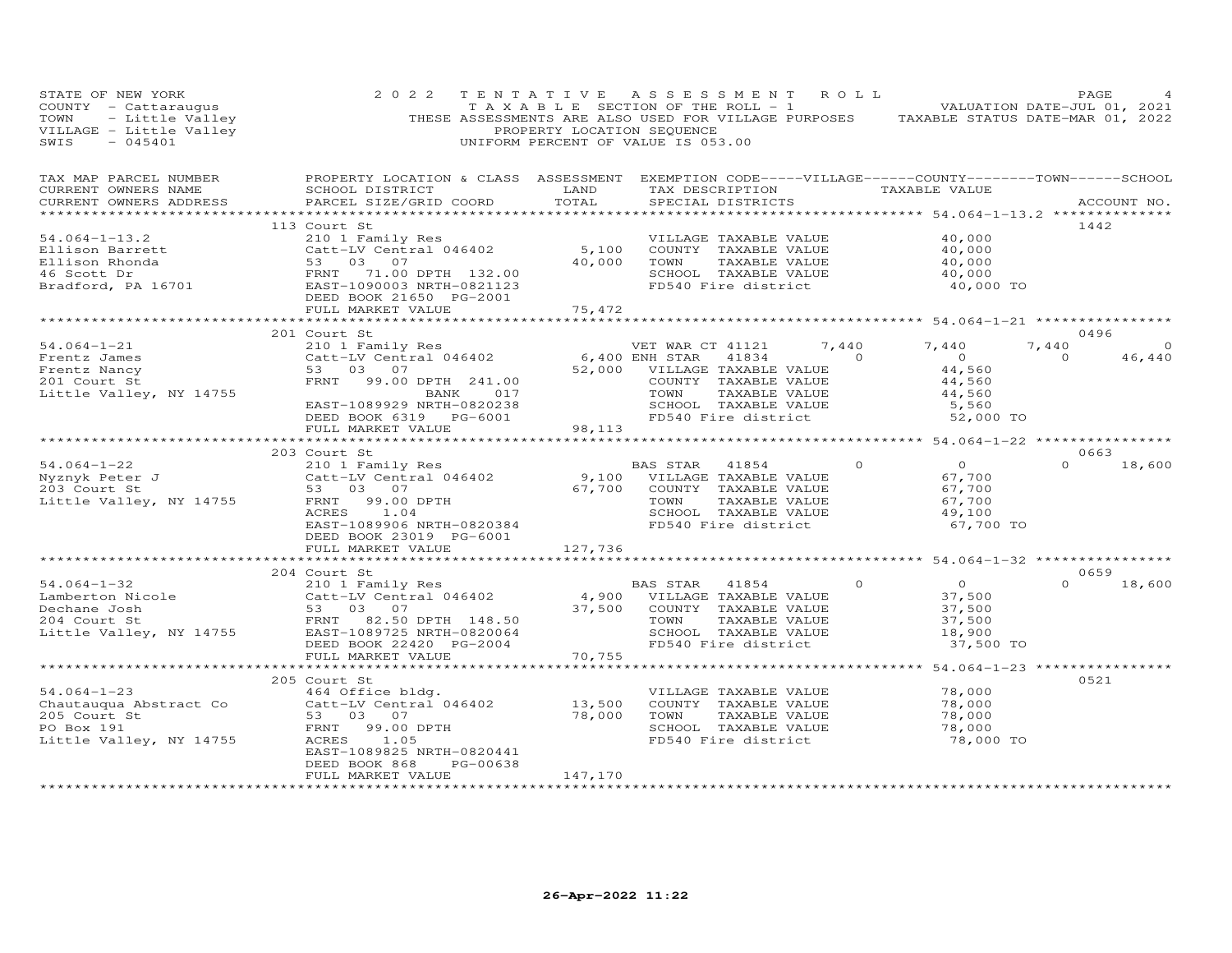| STATE OF NEW YORK<br>COUNTY - Cattaraugus<br>TOWN - Little Valley<br>VILLAGE - Little Valley<br>SWIS - 045401                                         | 2 0 2 2                                                                                                                                                                                                     | PROPERTY LOCATION SEQUENCE                 | TENTATIVE ASSESSMENT ROLL<br>TAXABLE SECTION OF THE ROLL - 1 $\cdots$ - - VALUATION DATE-JUL 01, 2021<br>THESE ASSESSMENTS ARE ALSO USED FOR VILLAGE PURPOSES TAXABLE STATUS DATE-MAR 01, 2022<br>UNIFORM PERCENT OF VALUE IS 053.00 |                                                                     | PAGE<br>5.                 |
|-------------------------------------------------------------------------------------------------------------------------------------------------------|-------------------------------------------------------------------------------------------------------------------------------------------------------------------------------------------------------------|--------------------------------------------|--------------------------------------------------------------------------------------------------------------------------------------------------------------------------------------------------------------------------------------|---------------------------------------------------------------------|----------------------------|
| TAX MAP PARCEL NUMBER<br>CURRENT OWNERS NAME<br>CURRENT OWNERS ADDRESS                                                                                | SCHOOL DISTRICT<br>PARCEL SIZE/GRID COORD                                                                                                                                                                   | LAND<br>TOTAL                              | PROPERTY LOCATION & CLASS ASSESSMENT EXEMPTION CODE-----VILLAGE------COUNTY--------TOWN------SCHOOL<br>TAX DESCRIPTION TAXABLE VALUE<br>SPECIAL DISTRICTS                                                                            |                                                                     | ACCOUNT NO.                |
| $54.064 - 1 - 31$<br>Mulders Eric<br>PO Box 97<br>Waterford, ON Canada, NOE14                                                                         | 206 Court St<br>FRNT 66.00 DPTH 148.50<br>EAST-1089663 NRTH-0820106<br>DEED BOOK 27687 PG-9005<br>FULL MARKET VALUE                                                                                         | 87,547                                     | VILLAGE TAXABLE VALUE<br>SCHOOL TAXABLE VALUE<br>FD540 Fire district                                                                                                                                                                 | 46,400<br>46,400<br>46,400<br>46,400<br>46,400 TO                   | 0528                       |
|                                                                                                                                                       |                                                                                                                                                                                                             |                                            |                                                                                                                                                                                                                                      |                                                                     |                            |
| $54.064 - 1 - 24$<br>Great Northeastern Dev Co LLC Catt-LV Central 046402<br>207 Court St<br>Little Valley, NY 14755                                  | 207 Court St<br>464 Office bldg.<br>53 03 07<br>FRNT 82.50 DPTH 460.00<br>EAST-1089751 NRTH-0820493<br>DEED BOOK 1129 PG-2004                                                                               | 8,500<br>88,000                            | VILLAGE TAXABLE VALUE<br>COUNTY TAXABLE VALUE<br>TOWN<br>TAXABLE VALUE<br>SCHOOL TAXABLE VALUE<br>FD540 Fire district                                                                                                                | 88,000<br>88,000<br>88,000<br>88,000<br>88,000 TO                   | 0442                       |
|                                                                                                                                                       | FULL MARKET VALUE                                                                                                                                                                                           | 166,038                                    |                                                                                                                                                                                                                                      |                                                                     |                            |
|                                                                                                                                                       |                                                                                                                                                                                                             |                                            |                                                                                                                                                                                                                                      |                                                                     |                            |
| $54.064 - 1 - 30$<br>Burns Barbara L<br>Burns Barbara L<br>497 Mt. Vernon Rd<br>Amherst, NY 14226<br>Amherst, NY 14226                                | 208 Court St<br>210 1 Family Res<br>Catt-LV Central 046402<br>53 03 07<br>53 03 07<br>FRNT 72.00 DPTH 132.00<br>EAST-1089610 NRTH-0820151<br>DEED BOOK 4122    PG-4001                                      | 4,400<br>46,400                            | VILLAGE TAXABLE VALUE<br>COUNTY TAXABLE VALUE<br>TAXABLE VALUE<br>TOWN<br>SCHOOL TAXABLE VALUE<br>FD540 Fire district                                                                                                                | 46,400<br>46,400<br>46,400<br>46,400<br>46,400 TO                   | 0657                       |
|                                                                                                                                                       | FULL MARKET VALUE                                                                                                                                                                                           | 87,547<br>************                     |                                                                                                                                                                                                                                      |                                                                     |                            |
| $54.064 - 1 - 29$<br>Freaney Christine (Catt-LV Centily Cattle of the Magnus)<br>6370 Peth Rd (2007)<br>6370 Peth Rd (2008)<br>Great Valley, NY 14741 | 212 Court St<br>210 1 Family Res<br>Catt-LV Central 046402<br>FRNT 60.00 DPTH 132.00<br>BANK 017<br>EAST-1089554 NRTH-0820188<br>DEED BOOK 4224 PG-6001<br>FULL MARKET VALUE                                | 4,100<br>42,600<br>80,377                  | VILLAGE TAXABLE VALUE<br>COUNTY TAXABLE VALUE<br>TOWN<br>TAXABLE VALUE<br>SCHOOL TAXABLE VALUE<br>FD540 Fire district                                                                                                                | 42,600<br>42,600<br>42,600<br>42,600<br>42,600 TO                   | 0775                       |
|                                                                                                                                                       |                                                                                                                                                                                                             |                                            |                                                                                                                                                                                                                                      |                                                                     |                            |
| $54.064 - 1 - 28$<br>Morton Tami D<br>214 Court St.<br>Little Valley, NY 14755                                                                        | 214 Court St<br>Court st<br>210 1 Family Res<br>Catt-LV Central 046402<br>53 03 07<br>FRNT<br>60.00 DPTH 132.00<br>BANK<br>032<br>EAST-1089504 NRTH-0820223<br>DEED BOOK 22466 PG-8001<br>FULL MARKET VALUE | $4,100$ <sup>BZ</sup><br>58,900<br>111,132 | $\Omega$<br>BAS STAR<br>41854<br>VILLAGE TAXABLE VALUE<br>COUNTY TAXABLE VALUE<br>TOWN<br>TAXABLE VALUE<br>SCHOOL TAXABLE VALUE<br>FD540 Fire district                                                                               | $\overline{O}$<br>58,900<br>58,900<br>58,900<br>40,300<br>58,900 TO | 5020<br>$\Omega$<br>18,600 |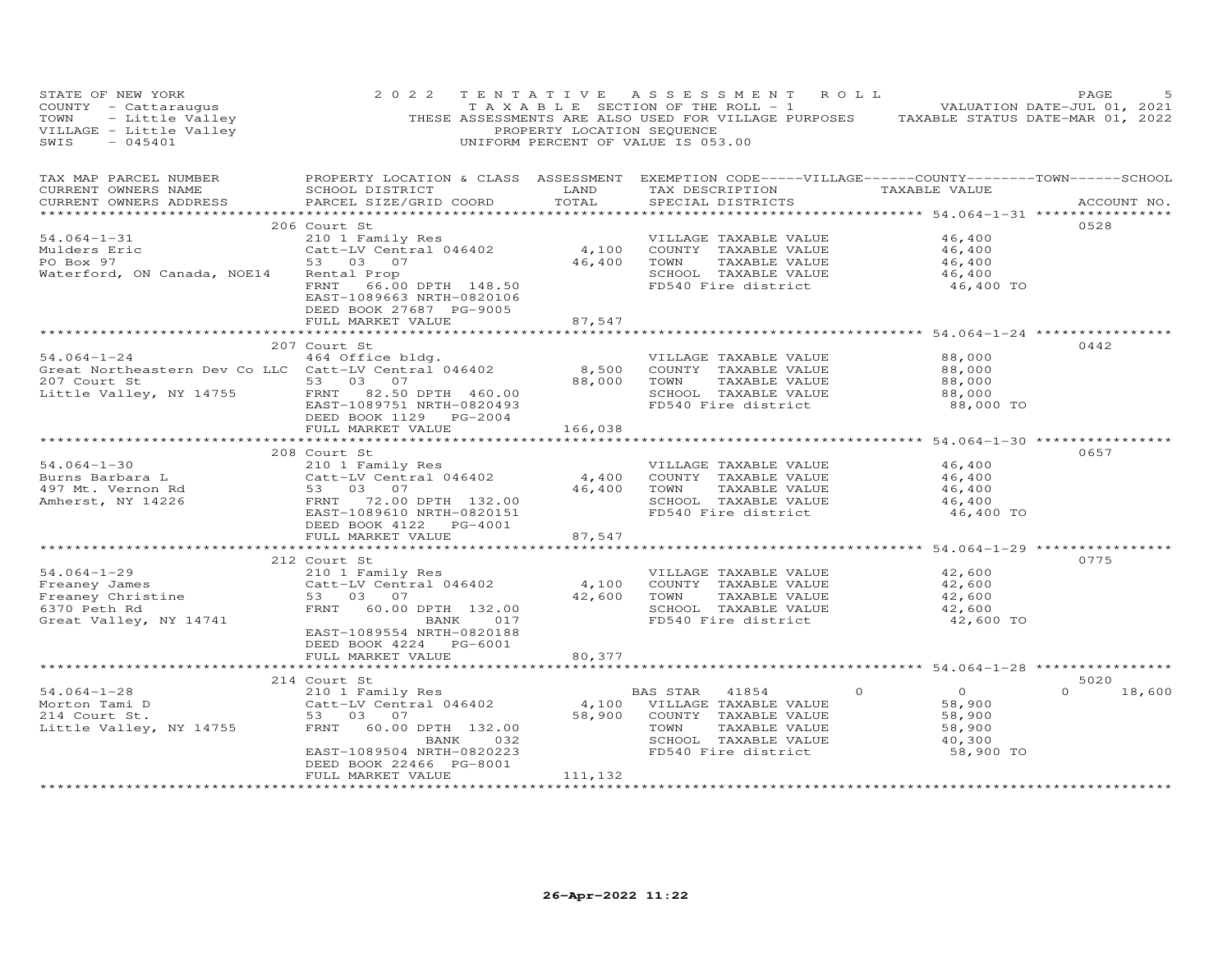| STATE OF NEW YORK                                                                                                                    | 2 0 2 2<br>PAGE 6<br>TOWN - Little Valley THESE ASSESSMENTY LOCATION OF THE ROLL - 1<br>TOWN - Little Valley THESE ASSESSMENTY ARE ALSO USED FOR VILLAGE PURPOSES TAXABLE STATUS DATE-JUL 01, 2021<br>THESE ASSESSMENTY LOCATION SEQUENCE<br>UNIF                                           |                    | TENTATIVE ASSESSMENT ROLL                                                                                             |                                                                                                     |                                     | PAGE                                                       |
|--------------------------------------------------------------------------------------------------------------------------------------|---------------------------------------------------------------------------------------------------------------------------------------------------------------------------------------------------------------------------------------------------------------------------------------------|--------------------|-----------------------------------------------------------------------------------------------------------------------|-----------------------------------------------------------------------------------------------------|-------------------------------------|------------------------------------------------------------|
| TAX MAP PARCEL NUMBER<br>CURRENT OWNERS NAME<br>CURRENT OWNERS ADDRESS                                                               | PROPERTY LOCATION & CLASS ASSESSMENT EXEMPTION CODE-----VILLAGE------COUNTY-------TOWN------SCHOOL<br>SCHOOL DISTRICT LAND<br>PARCEL SIZE/GRID COORD TOTAL                                                                                                                                  |                    | TAX DESCRIPTION TAXABLE VALUE<br>SPECIAL DISTRICTS                                                                    |                                                                                                     |                                     | ACCOUNT NO.                                                |
| 54.064-1-27<br>Horning Richard C Catt-LV Centr<br>Horning Melanie 53 03 07<br>89 Linlyco Lake Rd FRNT 83.30<br>Cattaraugus, NY 14719 | 216 Court St<br>Catt-LV Central 046402<br>Catt-LV Central 046402<br>53 03 07<br>FRNT 83.30 DPTH 132.00<br>BANK 017<br>EAST-1089445 NRTH-0820264<br>EAST-1089445 NRTH-0820264<br>DEED BOOK 00998 PG-00206                                                                                    | 62,264             |                                                                                                                       | 33,000<br>33,000<br>$33,000$<br>$33,000$<br>$33,000$<br>33,000 TO                                   |                                     | 0832                                                       |
|                                                                                                                                      | FULL MARKET VALUE                                                                                                                                                                                                                                                                           |                    |                                                                                                                       |                                                                                                     |                                     |                                                            |
|                                                                                                                                      | 400 Court St<br>403 Court St                                                                                                                                                                                                                                                                |                    |                                                                                                                       | 7,440<br>12,400<br>24,800<br>18,925<br>12,135<br>12,135<br>12,135<br>75,700<br>75,700 TO            | 7,440<br>12,400<br>24,800<br>18,925 | 0593<br>$\circ$<br>$\circ$<br>$\Omega$<br>$\Omega$<br>0795 |
|                                                                                                                                      | 54.063-2-19<br>Pares John 210 1 Family Res<br>Pares John Catt-LV Central 046402<br>Fares Ellen 53 03 07<br>403 Court St<br>Free 2.00<br>Little Valley, NY 14755<br>EAST-1089137 NRTH-0820990<br>DEED BOOK 138 10,600 BAS STAR 41854 0<br>Free S<br>FULL MARKET VALUE 109,057                |                    | VET COM CT 41131 12,400 12,400                                                                                        | $\overline{0}$<br>45,400<br>$45,400$<br>$45,400$<br>$39,200$<br>57,800 TO                           | 12,400<br>$\overline{0}$            | $\overline{O}$<br>18,600                                   |
|                                                                                                                                      | 404 Court St                                                                                                                                                                                                                                                                                |                    |                                                                                                                       |                                                                                                     |                                     | 0409                                                       |
| $54.063 - 2 - 30$<br>Borkowski Paul S Jr and Catt-LV Centr.<br>404 Court St 53 03 07<br>Little Valley, NY 14755 FRNT 66.00           | Court st<br>210 1 Family Res<br>Catt-LV Central 046402 4,200 COUNTY TAXABLE VALUE<br>53 03 07 37,800 TOWN TAXABLE VALUE<br>FRAME CALUE SCHOOL TAXABLE VALUE<br>FRAME SCHOOL TAXABLE VALUE<br>BANK 017<br>EAST-1088953 NRTH-0820599<br>DEED BOOK 29025 PG-6002                               |                    | VILLAGE TAXABLE VALUE<br>FD540 Fire district                                                                          | 37,800<br>37,800<br>37,800<br>37,800<br>37,800 TO                                                   |                                     |                                                            |
|                                                                                                                                      | FULL MARKET VALUE                                                                                                                                                                                                                                                                           | 71,321             |                                                                                                                       |                                                                                                     |                                     |                                                            |
| 54.063-2-29                                                                                                                          | 406 Court St<br>210 1 Family Res<br>Catt-LV Central 046402 4,200<br>20.000<br>Jaskier David P Catt-LV Central 046402<br>Jaskier Sherry 53 03 07<br>406 Court St FRNT 66.00 DPTH 132.00<br>Little Valley, NY 14755 EAST-1088899 NRTH-0820635<br>DEED BOOK 28080 PG-9002<br>FULL MARKET VALUE | 20,000<br>37,736   | VILLAGE TAXABLE VALUE<br>COUNTY TAXABLE VALUE<br>TOWN<br>TAXABLE VALUE<br>SCHOOL TAXABLE VALUE<br>FD540 Fire district | ******************** 54.063-2-29 *************<br>20,000<br>20,000<br>20,000<br>20,000<br>20,000 TO |                                     | 0737                                                       |
|                                                                                                                                      |                                                                                                                                                                                                                                                                                             | ****************** |                                                                                                                       |                                                                                                     |                                     |                                                            |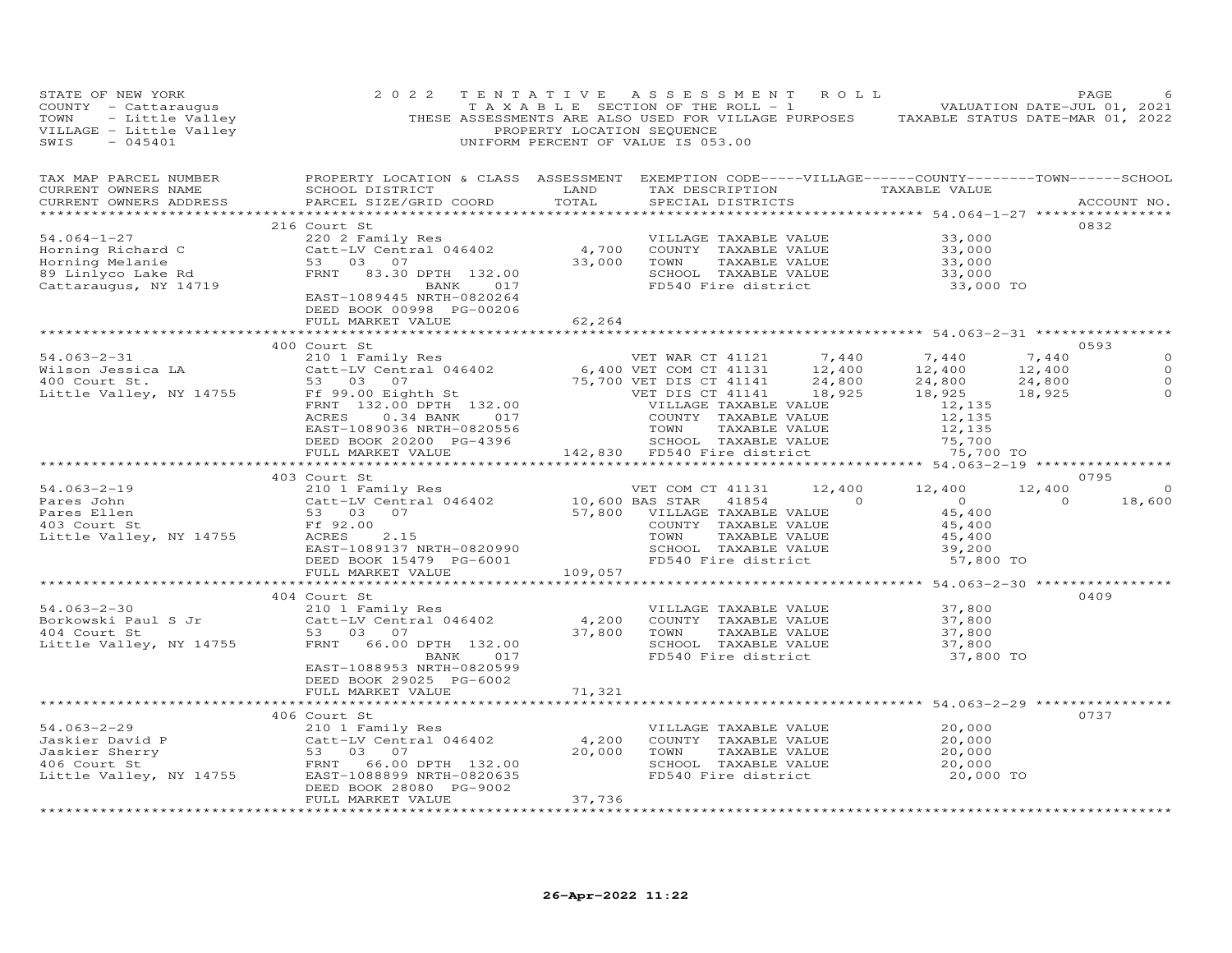| STATE OF NEW YORK<br>COUNTY - Cattaraugus<br>- Little Valley<br>- Little Valley<br>- 045401<br>TOWN<br>VILLAGE - Little Valley<br>SWIS<br>$-045401$                                                                            | 2 0 2 2                                                                                                                                                                                           | TENTATIVE<br>PROPERTY LOCATION SEQUENCE | A S S E S S M E N T<br>R O L L<br>TAXABLE SECTION OF THE ROLL - 1 VALUATION DATE-JUL 01, 2021<br>THESE ASSESSMENTS ARE ALSO USED FOR VILLAGE PURPOSES TAXABLE STATUS DATE-MAR 01, 2022<br>UNIFORM PERCENT OF VALUE IS 053.00 |                                                                                        | PAGE                                                                     |
|--------------------------------------------------------------------------------------------------------------------------------------------------------------------------------------------------------------------------------|---------------------------------------------------------------------------------------------------------------------------------------------------------------------------------------------------|-----------------------------------------|------------------------------------------------------------------------------------------------------------------------------------------------------------------------------------------------------------------------------|----------------------------------------------------------------------------------------|--------------------------------------------------------------------------|
| TAX MAP PARCEL NUMBER<br>CURRENT OWNERS NAME<br>CURRENT OWNERS ADDRESS                                                                                                                                                         | PROPERTY LOCATION & CLASS ASSESSMENT EXEMPTION CODE-----VILLAGE------COUNTY--------TOWN------SCHOOL<br>SCHOOL DISTRICT<br>PARCEL SIZE/GRID COORD                                                  | LAND<br>TOTAL                           | TAX DESCRIPTION TAXABLE VALUE<br>SPECIAL DISTRICTS                                                                                                                                                                           |                                                                                        | ACCOUNT NO.                                                              |
| $54.063 - 2 - 17$<br>Brumagin Scot Catt-LV Central 046402<br>Brumagin Stephanie 53 03 07<br>407 Court St FRNT 50.00 DPTH 207.00<br>Little Valley, NY 14755 EAST-108893 NRTH-0820855<br>ERST PG-4001                            | 407 Court St<br>210 1 Family Res<br>Catt-LV Central 046402<br>53 03 07<br>DEED BOOK 28570 PG-4001<br>FULL MARKET VALUE                                                                            | 4,400<br>53,200<br>100,377              | VILLAGE TAXABLE VALUE<br>COUNTY TAXABLE VALUE<br>TOWN<br>TAXABLE VALUE<br>SCHOOL TAXABLE VALUE<br>FD540 Fire district                                                                                                        | 53,200<br>53,200<br>53,200<br>53,200<br>53,200 TO                                      | 0571                                                                     |
|                                                                                                                                                                                                                                |                                                                                                                                                                                                   |                                         |                                                                                                                                                                                                                              |                                                                                        |                                                                          |
| $54.063 - 2 - 28$<br>Brooks Carrie J<br>408 Court St<br>Little Valley, NY 14755                                                                                                                                                | 408 Court St<br>210 1 Family Res<br>Catt-LV Central 046402<br>53 03 07<br>FRNT<br>66.00 DPTH 132.00<br>BANK 017<br>EAST-1088843 NRTH-0820673<br>DEED BOOK 9717 PG-4002                            | 4,200<br>31,700                         | BAS STAR<br>41854<br>VILLAGE TAXABLE VALUE<br>COUNTY TAXABLE VALUE<br>TAXABLE VALUE<br>TOWN<br>SCHOOL TAXABLE VALUE<br>FD540 Fire district                                                                                   | $\overline{O}$<br>$\circ$<br>31,700<br>31,700<br>31,700<br>13,100<br>31,700 TO         | 0434<br>$\Omega$<br>18,600                                               |
|                                                                                                                                                                                                                                | FULL MARKET VALUE                                                                                                                                                                                 | 59,811                                  | ***********************                                                                                                                                                                                                      | ******************** 54.063-2-16 *****************                                     |                                                                          |
| $54.063 - 2 - 16$<br>McMullen Rebecca Catt-LV Central 046402<br>409 Court St. 53 03 07<br>Little Valley, NY 14755 FRNT 45.00 DPTH 207.00                                                                                       | 409 Court St<br>210 1 Family Res<br>BANK 017<br>EAST-1088954 NRTH-0820882<br>DEED BOOK 2020 PG-11711                                                                                              | 4,000<br>37,200                         | VILLAGE TAXABLE VALUE<br>COUNTY TAXABLE VALUE<br>TAXABLE VALUE<br>TOWN<br>SCHOOL TAXABLE VALUE<br>FD540 Fire district                                                                                                        | 37,200<br>37,200<br>37,200<br>37,200<br>37,200 TO                                      | 0825                                                                     |
|                                                                                                                                                                                                                                | FULL MARKET VALUE                                                                                                                                                                                 | 70,189                                  |                                                                                                                                                                                                                              |                                                                                        |                                                                          |
| $54.063 - 2 - 27.1$<br>Pinney Ryan<br>Pinney Kelli<br>Finney Kelli<br>53 03 07<br>410 Court Street<br>Little Valley, NY 14755<br>REES 0.34<br>REES 0.34<br>REES 0.34<br>PRIOR OWNER ON 3/01/2022<br>Pinney Ryan<br>Pinney Ryan | 410 Court St<br>210 1 Family Res<br>Catt-LV Central 046402 6,000<br>EAST-1088772 NRTH-0820724<br>DEED BOOK 20221 PG-1281<br>FULL MARKET VALUE                                                     | 24,600<br>46,415                        | ******************************** 54.063-2-27.1 ***************<br>VILLAGE TAXABLE VALUE<br>COUNTY TAXABLE VALUE<br>TOWN<br>TAXABLE VALUE<br>SCHOOL TAXABLE VALUE<br>FD540 Fire district                                      | 24,600<br>24,600<br>24,600<br>24,600<br>24,600 TO                                      | 0437                                                                     |
|                                                                                                                                                                                                                                |                                                                                                                                                                                                   |                                         |                                                                                                                                                                                                                              |                                                                                        |                                                                          |
| $54.063 - 2 - 15$<br>Winship Thomas E<br>411 Court St<br>411 Court St<br>Little Valley, NY 14755                                                                                                                               | 411 Court St<br>210 1 Family Res<br>Catt-LV Central 046402<br>53 03 07<br>FRNT<br>50.00 DPTH 207.00<br>BANK<br>017<br>EAST-1088915 NRTH-0820908<br>PG-00941<br>DEED BOOK 850<br>FULL MARKET VALUE |                                         | $\overline{0}$<br>BAS STAR 41854<br>4,400 VET WAR CT 41121<br>6,000<br>40,000 VET DIS CT 41141<br>VILLAGE TAXABLE VALUE<br>COUNTY TAXABLE VALUE<br>TOWN<br>TAXABLE VALUE                                                     | $\overline{0}$<br>6,000<br>$\circ$<br>6,000<br>34,000<br>28,000<br>28,000<br>40,000 TO | 0614<br>$\circ$<br>18,600<br>6,000<br>$\overline{0}$<br>6,000<br>$\circ$ |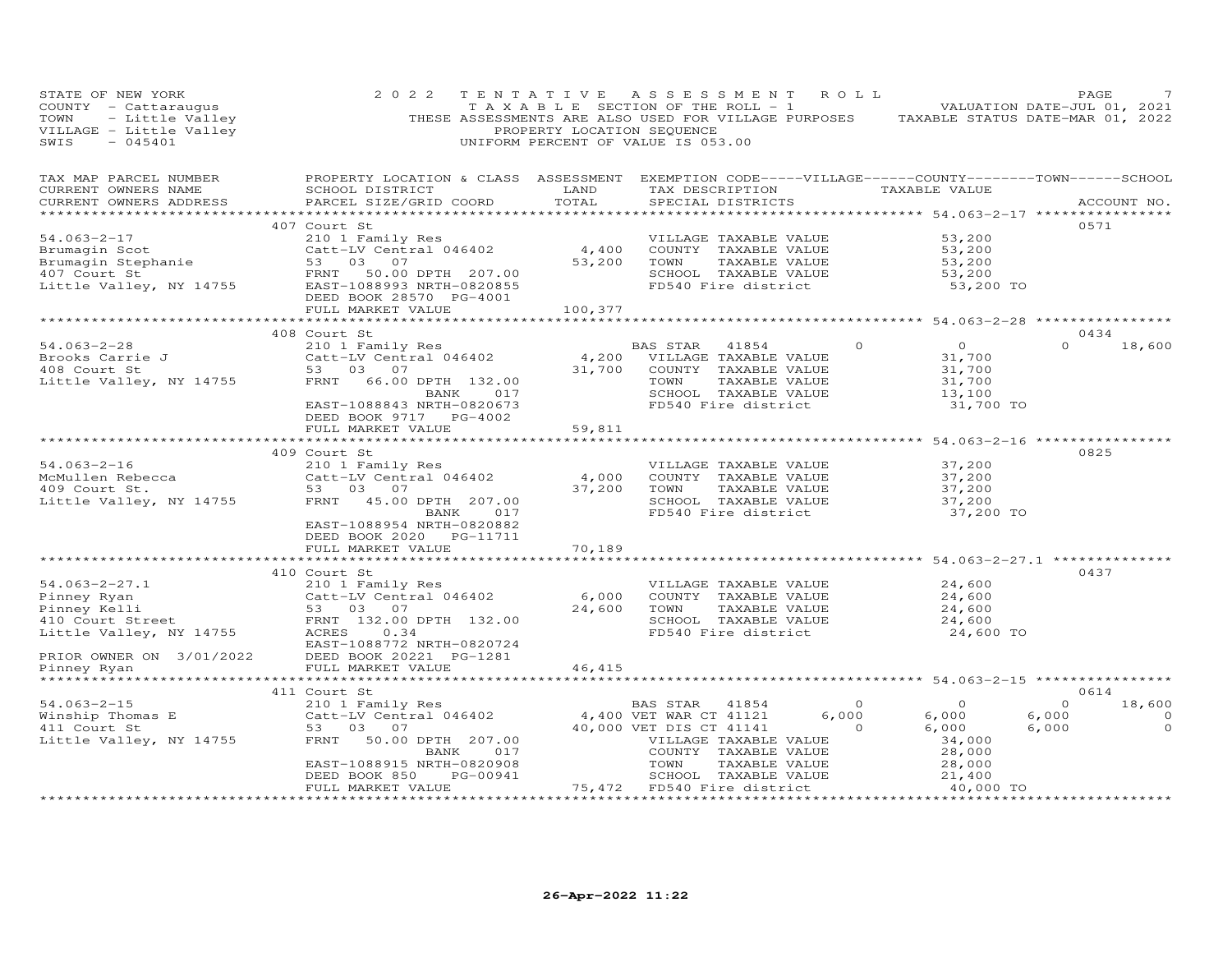| STATE OF NEW YORK<br>COUNTY - Cattaraugus<br>TOWN - Little Valley<br>VILLAGE - Little Valley<br>SWIS - 045401<br>SWIS<br>$-045401$ | 2 0 2 2                                                                                                                                                                           | PROPERTY LOCATION SEQUENCE  | TENTATIVE ASSESSMENT ROLL<br>TAXABLE SECTION OF THE ROLL - 1 VALUATION DATE-JUL 01, 2021<br>THESE ASSESSMENTS ARE ALSO USED FOR VILLAGE PURPOSES TAXABLE STATUS DATE-MAR 01, 2022<br>UNIFORM PERCENT OF VALUE IS 053.00 |                                                                                        | PAGE                       |
|------------------------------------------------------------------------------------------------------------------------------------|-----------------------------------------------------------------------------------------------------------------------------------------------------------------------------------|-----------------------------|-------------------------------------------------------------------------------------------------------------------------------------------------------------------------------------------------------------------------|----------------------------------------------------------------------------------------|----------------------------|
| TAX MAP PARCEL NUMBER<br>CURRENT OWNERS NAME<br>CURRENT OWNERS ADDRESS                                                             | PROPERTY LOCATION & CLASS ASSESSMENT EXEMPTION CODE-----VILLAGE------COUNTY--------TOWN------SCHOOL<br>SCHOOL DISTRICT<br>PARCEL SIZE/GRID COORD                                  | LAND<br>TOTAL               | TAX DESCRIPTION TAXABLE VALUE<br>SPECIAL DISTRICTS                                                                                                                                                                      |                                                                                        | ACCOUNT NO.                |
|                                                                                                                                    |                                                                                                                                                                                   |                             |                                                                                                                                                                                                                         |                                                                                        |                            |
| $54.063 - 2 - 14$                                                                                                                  | 413 Court St<br>210 1 Family Res                                                                                                                                                  |                             | ENH STAR 41834                                                                                                                                                                                                          | $\overline{O}$<br>$\Omega$                                                             | 0628<br>$\Omega$<br>42,400 |
| Pennell Daniel G 11<br>Pennell Cynthia L<br>413 Court St<br>Little Valley, NY 14755                                                | Catt-LV Central 046402<br>53 03 07<br>FRNT 62.00 DPTH 218.00<br>EAST-1088872 NRTH-0820943<br>DEED BOOK 1501    PG-2001                                                            | 42,400                      | 5,000 VILLAGE TAXABLE VALUE<br>COUNTY TAXABLE VALUE<br>TOWN<br>TAXABLE VALUE<br>SCHOOL TAXABLE VALUE<br>FD540 Fire district                                                                                             | 42,400<br>42,400<br>42,400<br>$\overline{0}$<br>42,400 TO                              |                            |
|                                                                                                                                    | FULL MARKET VALUE                                                                                                                                                                 | 80,000                      |                                                                                                                                                                                                                         |                                                                                        |                            |
|                                                                                                                                    |                                                                                                                                                                                   |                             | ******************************* 54.063-2-26 *****************                                                                                                                                                           |                                                                                        |                            |
| $54.063 - 2 - 26$<br>Hellwig Connor<br>Hellwig Ashley<br>414 Court Street<br>Little Valley, NY 14755                               | 414 Court St<br>210 1 Family Res<br>Catt-LV Central 046402<br>53 03 07<br>FRNT<br>66.00 DPTH 132.00<br>BANK<br>017<br>EAST-1088680 NRTH-0820783<br>DEED BOOK 2019 PG-17059        | 4,200<br>53,700             | VILLAGE TAXABLE VALUE<br>COUNTY TAXABLE VALUE<br>TOWN<br>TAXABLE VALUE<br>SCHOOL TAXABLE VALUE<br>FD540 Fire district                                                                                                   | 53,700<br>53,700<br>53,700<br>53,700<br>53,700 TO                                      | 0598                       |
|                                                                                                                                    | FULL MARKET VALUE                                                                                                                                                                 | 101,321                     |                                                                                                                                                                                                                         |                                                                                        |                            |
|                                                                                                                                    |                                                                                                                                                                                   |                             |                                                                                                                                                                                                                         |                                                                                        |                            |
| $54.063 - 2 - 13.2$<br>Little Valley Assoc., LP<br>25 Jefferson St<br>Salamanca, NY 14779                                          | 415 Court St<br>411 Apartment<br>Catt-LV Central 046402<br>53 03 07<br>28.76 DPTH<br>FRNT<br>ACRES<br>3.15<br>EAST-1088861 NRTH-0821233<br>DEED BOOK 00913 PG-00567               | 19,600<br>312,545           | VILLAGE TAXABLE VALUE<br>COUNTY TAXABLE VALUE<br>TOWN<br>TAXABLE VALUE<br>SCHOOL TAXABLE VALUE<br>FD540 Fire district                                                                                                   | 312,545<br>312,545<br>312,545<br>312,545<br>312,545 TO                                 | 1120                       |
|                                                                                                                                    | FULL MARKET VALUE                                                                                                                                                                 | 589,708                     |                                                                                                                                                                                                                         |                                                                                        |                            |
|                                                                                                                                    |                                                                                                                                                                                   | * * * * * * * * * * * * * * | ******************************** 54.063-2-25 ***************                                                                                                                                                            |                                                                                        | 0717                       |
| $54.063 - 2 - 25$<br>Mosher Rory<br>Galbraith Jamie<br>Calbraith Jamie<br>Little Valley, NY 14755                                  | 416 Court St<br>210 1 Family Res<br>Catt-LV Central 046402<br>53       03       07<br>FRNT         66.00  DPTH     132.00<br>EAST-1088625 NRTH-0820820<br>DEED BOOK 25931 PG-9001 | 4,200<br>51,700             | VILLAGE TAXABLE VALUE<br>COUNTY TAXABLE VALUE<br>TOWN<br>TAXABLE VALUE<br>SCHOOL TAXABLE VALUE<br>FD540 Fire district                                                                                                   | 51,700<br>51,700<br>51,700<br>51,700<br>51,700 TO                                      |                            |
|                                                                                                                                    | FULL MARKET VALUE                                                                                                                                                                 | 97,547                      |                                                                                                                                                                                                                         |                                                                                        |                            |
|                                                                                                                                    |                                                                                                                                                                                   |                             |                                                                                                                                                                                                                         |                                                                                        |                            |
| $54.063 - 2 - 12$<br>Heber Jeanne M<br>417 Court St<br>Little Valley, NY 14755                                                     | 417 Court St<br>210 1 Family Res<br>Catt-LV Central 046402<br>53 03 07<br>FRNT<br>66.00 DPTH 218.00<br>EAST-1088761 NRTH-0821019<br>DEED BOOK 00945 PG-00305                      | 5,000<br>34,100             | ENH STAR<br>41834<br>VILLAGE TAXABLE VALUE<br>COUNTY TAXABLE VALUE<br>TOWN<br>TAXABLE VALUE<br>SCHOOL TAXABLE VALUE<br>FD540 Fire district                                                                              | $\overline{O}$<br>$\circ$<br>34,100<br>34,100<br>34,100<br>$\overline{0}$<br>34,100 TO | 0631<br>$\Omega$<br>34,100 |
|                                                                                                                                    | FULL MARKET VALUE<br>***********************                                                                                                                                      | 64,340<br>**************    |                                                                                                                                                                                                                         |                                                                                        |                            |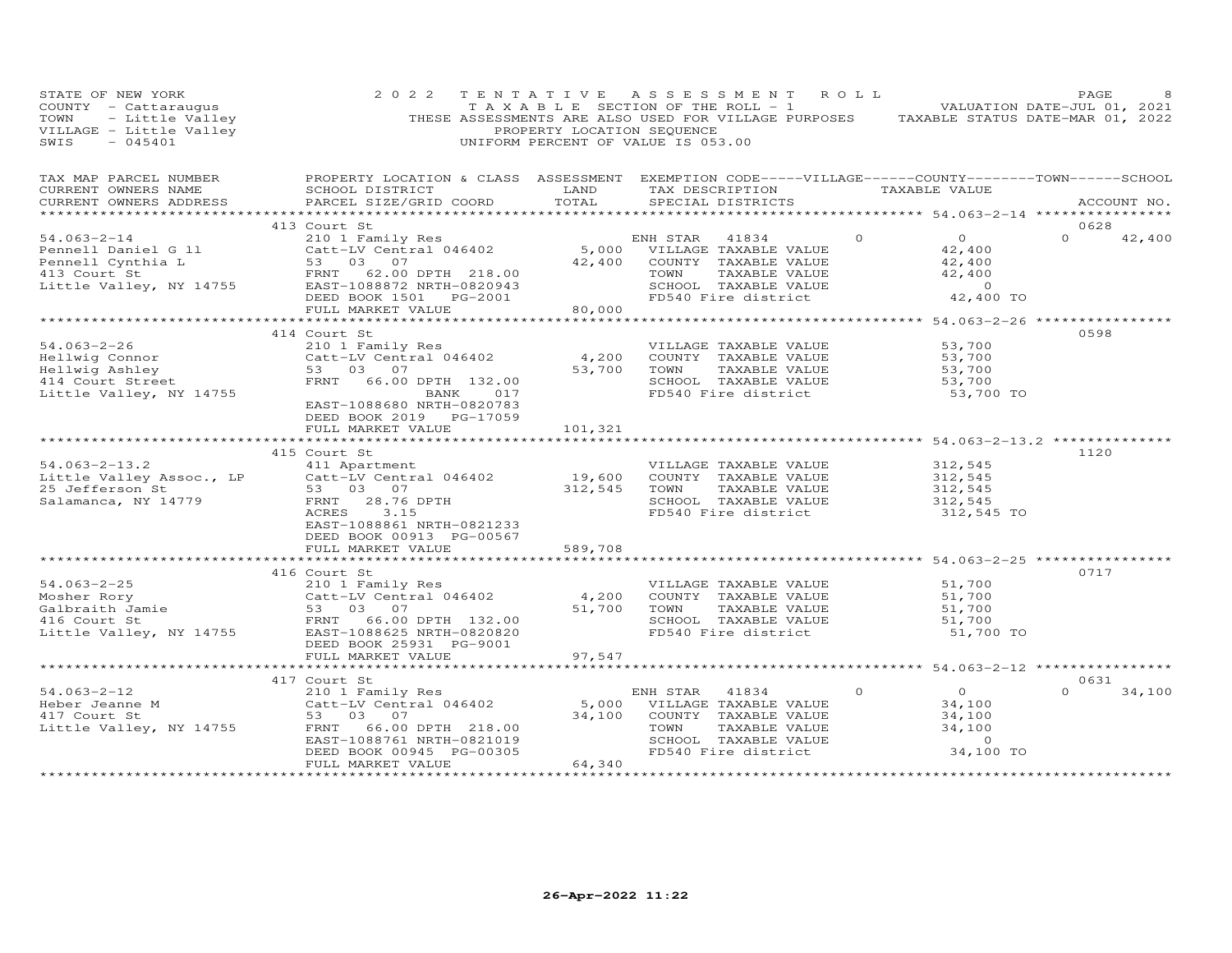| STATE OF NEW YORK<br>COUNTY - Cattaraugus<br>TOWN - Little Valley<br>VILLAGE - Little Valley<br>SWIS - 045401                                                             | 2 0 2 2                                                                                                                                                                                            | PROPERTY LOCATION SEQUENCE                                    | TENTATIVE ASSESSMENT ROLL<br>TAXABLE SECTION OF THE ROLL - 1 VALUATION DATE-JUL 01, 2021<br>THESE ASSESSMENTS ARE ALSO USED FOR VILLAGE PURPOSES TAXABLE STATUS DATE-MAR 01, 2022<br>UNIFORM PERCENT OF VALUE IS 053.00 |                                                                                                                               | PAGE                       |
|---------------------------------------------------------------------------------------------------------------------------------------------------------------------------|----------------------------------------------------------------------------------------------------------------------------------------------------------------------------------------------------|---------------------------------------------------------------|-------------------------------------------------------------------------------------------------------------------------------------------------------------------------------------------------------------------------|-------------------------------------------------------------------------------------------------------------------------------|----------------------------|
| TAX MAP PARCEL NUMBER<br>CURRENT OWNERS NAME<br>CURRENT OWNERS ADDRESS<br>***********************                                                                         | SCHOOL DISTRICT<br>PARCEL SIZE/GRID COORD                                                                                                                                                          | LAND<br>TOTAL                                                 | PROPERTY LOCATION & CLASS ASSESSMENT EXEMPTION CODE-----VILLAGE------COUNTY--------TOWN------SCHOOL<br>TAX DESCRIPTION TAXABLE VALUE<br>SPECIAL DISTRICTS                                                               |                                                                                                                               | ACCOUNT NO.                |
| 54.063-2-24<br>Manning Christopher<br>418 Court St<br>Little Valley, NY 14755                                                                                             | 418 Court St<br>210 1 Family Res<br>Catt-LV Central 046402<br>53 03 07<br>FRNT 63.00 DPTH 180.00<br>BANK 081<br>EAST-1088555 NRTH-0820838<br>DEED BOOK 30094 PG-8002                               | 4,700<br>55,000                                               | VILLAGE TAXABLE VALUE<br>COUNTY TAXABLE VALUE<br>TAXABLE VALUE<br>TOWN<br>SCHOOL TAXABLE VALUE<br>FD540 Fire district                                                                                                   | 55,000<br>55,000<br>55,000<br>55,000<br>55,000 TO                                                                             | 0845                       |
| $54.063 - 2 - 11$<br>County of Cattaraugus<br>303 Court Street<br>Little Valley, NY 14755                                                                                 | FULL MARKET VALUE<br>419 Court St<br>210 1 Family Res<br>Catt-LV Central 046402<br>53 03 07<br>FRNT 66.00 DPTH 218.00<br>EAST-1088705 NRTH-0821057<br>DEED BOOK 20190 PG-3112<br>FULL MARKET VALUE | 103,774<br>5,000<br>21,200<br>40,000                          | VILLAGE TAXABLE VALUE<br>COUNTY TAXABLE VALUE<br>TAXABLE VALUE<br>TOWN<br>SCHOOL TAXABLE VALUE<br>FD540 Fire district                                                                                                   | 21,200<br>21,200<br>21,200<br>21,200<br>21,200 TO                                                                             | 0762                       |
| $54.063 - 2 - 23.2$<br>54.063-2-23.2<br>Golley Lisa M<br>420 Court St Cattle Valley, NY 14755 FRNT 66.00 DPTH 175.80                                                      | 420 Court St<br>210 1 Family Res<br>EAST-1088502 NRTH-0820877<br>DEED BOOK 29858 PG-9001<br>FULL MARKET VALUE<br>****************************                                                      | *******************<br>4,700<br>51,800<br>97,736              | ********************************* 54.063–2–23.2 **************<br>VILLAGE TAXABLE VALUE<br>COUNTY TAXABLE VALUE<br>TAXABLE VALUE<br>TOWN<br>SCHOOL TAXABLE VALUE<br>FD540 Fire district                                 | 51,800<br>51,800<br>51,800<br>51,800<br>51,800 TO                                                                             | 1146                       |
| $54.063 - 2 - 22$<br>Reed Robert J<br>Reed Amy C<br>422 Court St<br>Little Valley, NY 14755                                                                               | 422 Court St<br>210 1 Family Res<br>Catt-LV Central 046402<br>53 03 07<br>FRNT 132.00 DPTH 178.20<br>081<br>BANK<br>EAST-1088426 NRTH-0820932<br>DEED BOOK 00975 PG-00435                          | 43,100                                                        | BAS STAR 41854<br>$\Omega$<br>7,200 VILLAGE TAXABLE VALUE<br>COUNTY TAXABLE VALUE<br>TAXABLE VALUE<br>TOWN<br>SCHOOL TAXABLE VALUE<br>FD540 Fire district                                                               | $\Omega$<br>43,100<br>43,100<br>43,100<br>24,500<br>43,100 TO                                                                 | 0394<br>$\Omega$<br>18,600 |
| $54.063 - 2 - 9$<br>Bridenbaker Ronald E<br>Bridenbaker Kay<br>FRNT 73.00 DPTH 218.00<br>Little Valley, NY 14755<br>EAST-1088587 NRTH-0821137<br>************************ | FULL MARKET VALUE<br>423 Court St<br>210 1 Family Res<br>PG-00164<br>DEED BOOK 814<br>FULL MARKET VALUE<br>*************************                                                               | 81,321<br>5,200<br>31,000<br>58,491<br>********************** | ********************<br>41854<br>$\circ$<br>BAS STAR<br>VILLAGE TAXABLE VALUE<br>COUNTY TAXABLE VALUE<br>TOWN<br>TAXABLE VALUE<br>SCHOOL TAXABLE VALUE<br>FD540 Fire district                                           | ************************ 54.063-2-9 ******************<br>$\overline{0}$<br>31,000<br>31,000<br>31,000<br>12,400<br>31,000 TO | 0615<br>$\Omega$<br>18,600 |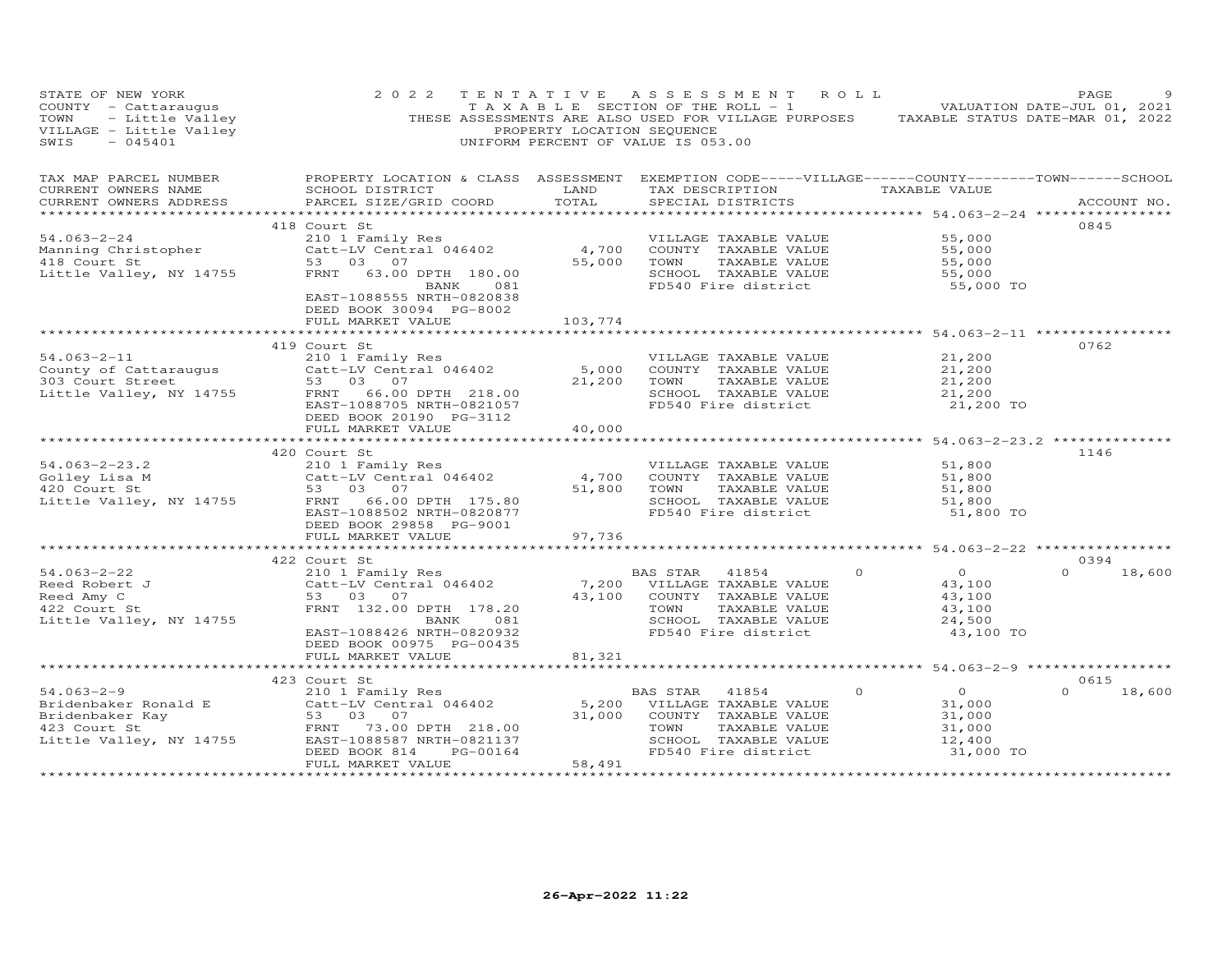| STATE OF NEW YORK<br>COUNTY - Cattaraugus<br>TOWN - Little Valley<br>VILLAGE - Little Valley<br>SWIS - 045401 | 2 0 2 2                                                                                                                                                                                                                                 | TENTATIVE ASSESSMENT ROLL<br>PROPERTY LOCATION SEQUENCE<br>UNIFORM PERCENT OF VALUE IS 053.00 |                                                                                                                              |                                                                                                               |                     | TAXABLE SECTION OF THE ROLL - 1 VIII VALUATION DATE-JUL 01, 2021<br>THESE ASSESSMENTS ARE ALSO USED FOR VILLAGE PURPOSES TAXABLE STATUS DATE-MAR 01, 2022 | PAGE             | 10                       |
|---------------------------------------------------------------------------------------------------------------|-----------------------------------------------------------------------------------------------------------------------------------------------------------------------------------------------------------------------------------------|-----------------------------------------------------------------------------------------------|------------------------------------------------------------------------------------------------------------------------------|---------------------------------------------------------------------------------------------------------------|---------------------|-----------------------------------------------------------------------------------------------------------------------------------------------------------|------------------|--------------------------|
| TAX MAP PARCEL NUMBER<br>CURRENT OWNERS NAME<br>CURRENT OWNERS ADDRESS                                        | PROPERTY LOCATION & CLASS ASSESSMENT EXEMPTION CODE-----VILLAGE------COUNTY--------TOWN------SCHOOL<br>SCHOOL DISTRICT<br>PARCEL SIZE/GRID COORD                                                                                        | LAND<br>TOTAL                                                                                 |                                                                                                                              | SPECIAL DISTRICTS                                                                                             |                     | TAX DESCRIPTION TAXABLE VALUE                                                                                                                             |                  | ACCOUNT NO.              |
| $54.063 - 2 - 8$<br>Fiegl Christopher J<br>425 Court St<br>Little Valley, NY 14755                            | 425 Court St<br>210 1 Family Res<br>Catt-LV Central 046402 (4,000 COUNTY TAXABLE VALUE<br>53 03 07 (48,700 TOWN TAXABLE VALUE<br>53 03<br>FRNT<br>55.00 DPTH 135.00<br>BANK 017<br>EAST-1088509 NRTH-0821137<br>DEED BOOK 28647 PG-7002 |                                                                                               | 48,700 TOWN                                                                                                                  | TAXABLE VALUE<br>SCHOOL TAXABLE VALUE<br>FD540 Fire district                                                  |                     | 48,700<br>48,700<br>48,700<br>48,700<br>48,700 TO                                                                                                         | 0432             |                          |
|                                                                                                               | FULL MARKET VALUE                                                                                                                                                                                                                       | 91,887                                                                                        |                                                                                                                              |                                                                                                               |                     |                                                                                                                                                           |                  |                          |
| $54.063 - 2 - 21$<br>Feiss Barbara L<br>426 Court St.<br>426 Court St.<br>Little Valley, NY 14755             | 426 Court St<br>$215$ 1 Fam Res w/<br>Catt-LV Central 046402<br>53 03 07<br>FRNT 66.00 DPTH 122.20<br>EAST-1088351 NRTH-0821010<br>DEED BOOK 20249 PG-2002                                                                              | 4,100<br>48,800                                                                               | TOWN                                                                                                                         | VILLAGE TAXABLE VALUE<br>COUNTY TAXABLE VALUE<br>TAXABLE VALUE<br>SCHOOL TAXABLE VALUE                        | FD540 Fire district | 48,800<br>48,800<br>48,800<br>48,800<br>48,800 TO                                                                                                         | 0576             |                          |
|                                                                                                               | FULL MARKET VALUE                                                                                                                                                                                                                       | 92,075                                                                                        |                                                                                                                              |                                                                                                               |                     |                                                                                                                                                           |                  |                          |
|                                                                                                               |                                                                                                                                                                                                                                         |                                                                                               |                                                                                                                              |                                                                                                               |                     | ******************************** 54.063-2-13.1 **************                                                                                             |                  |                          |
| $54.063 - 2 - 13.1$<br>Gray Clyde<br>PO Box 6355<br>Peoria, AZ 85385                                          | 415a Court St<br>312 Vac w/imprv<br>Catt-LV Central 046402<br>53 03 07<br>Barn<br>FRNT<br>43.68 DPTH 180.00<br>EAST-1088818 NRTH-0820958<br>DEED BOOK 13081 PG-4001                                                                     | 3,800<br>20,000                                                                               | TOWN                                                                                                                         | VILLAGE TAXABLE VALUE<br>COUNTY TAXABLE VALUE<br>TAXABLE VALUE<br>SCHOOL TAXABLE VALUE<br>FD540 Fire district |                     | 20,000<br>20,000<br>20,000<br>20,000<br>20,000 TO                                                                                                         | 0547             |                          |
|                                                                                                               | FULL MARKET VALUE                                                                                                                                                                                                                       | 37,736                                                                                        |                                                                                                                              |                                                                                                               |                     |                                                                                                                                                           |                  |                          |
|                                                                                                               | ***********************<br>119 Cutler Pl                                                                                                                                                                                                |                                                                                               |                                                                                                                              |                                                                                                               |                     | ***************************** 54.071-4-41 ************                                                                                                    | 0771             |                          |
| $54.071 - 4 - 41$<br>Schroder Aaron E<br>119 Cutler Place (Eagle St)<br>Little Valley, NY 14755               | 210 1 Family Res<br>Catt-LV Central 046402<br>52 03 07<br>FRNT 180.00 DPTH<br>1.17 BANK<br><b>ACRES</b><br>017<br>EAST-1089365 NRTH-0818814                                                                                             |                                                                                               | BAS STAR<br>8,100 VILLAGE TAXABLE VALUE<br>26,000 COUNTY TAXABLE VALUE<br>TOWN<br>FD540 Fire district                        | 41854<br>TAXABLE VALUE<br>SCHOOL TAXABLE VALUE                                                                | $\circ$             | $\overline{O}$<br>26,000<br>26,000<br>26,000<br>7,400<br>26,000 TO                                                                                        | $\Omega$         | 18,600                   |
|                                                                                                               | DEED BOOK 6422 PG-2001                                                                                                                                                                                                                  |                                                                                               |                                                                                                                              |                                                                                                               |                     |                                                                                                                                                           |                  |                          |
|                                                                                                               | FULL MARKET VALUE<br>**************                                                                                                                                                                                                     | 49,057<br>********************                                                                |                                                                                                                              |                                                                                                               |                     | ********************* 54.072-6-28 **************                                                                                                          |                  |                          |
|                                                                                                               | 100 Eagle St                                                                                                                                                                                                                            |                                                                                               |                                                                                                                              |                                                                                                               |                     |                                                                                                                                                           | 0792             |                          |
| $54.072 - 6 - 28$<br>Taft Richard H<br>Taft Karen J<br>100 Eagle St<br>Little Valley, NY 14755                | Eagle St<br>210 1 Family Res<br>Catt-LV Central 046402<br>52 03 07<br>FRNT 71.25 DPTH 99.00<br>EAST-1089831 NRTH-0818547<br>PG-01190<br>DEED BOOK 804<br>FULL MARKET VALUE                                                              | 3,800 ENH STAR                                                                                | VET WAR CT 41121<br>42,400 VILLAGE TAXABLE VALUE<br>TOWN TAXABLE VALUE<br>SCHOOL TAXABLE VALUE<br>80,000 FD540 Fire district | 41834<br>COUNTY TAXABLE VALUE                                                                                 | 6,360<br>$\circ$    | 6,360<br>$\overline{O}$<br>36,040<br>36,040<br>36,040<br>$\overline{0}$<br>42,400 TO                                                                      | 6,360<br>$\circ$ | $\overline{O}$<br>42,400 |
|                                                                                                               | **********************                                                                                                                                                                                                                  |                                                                                               |                                                                                                                              |                                                                                                               |                     |                                                                                                                                                           | .                |                          |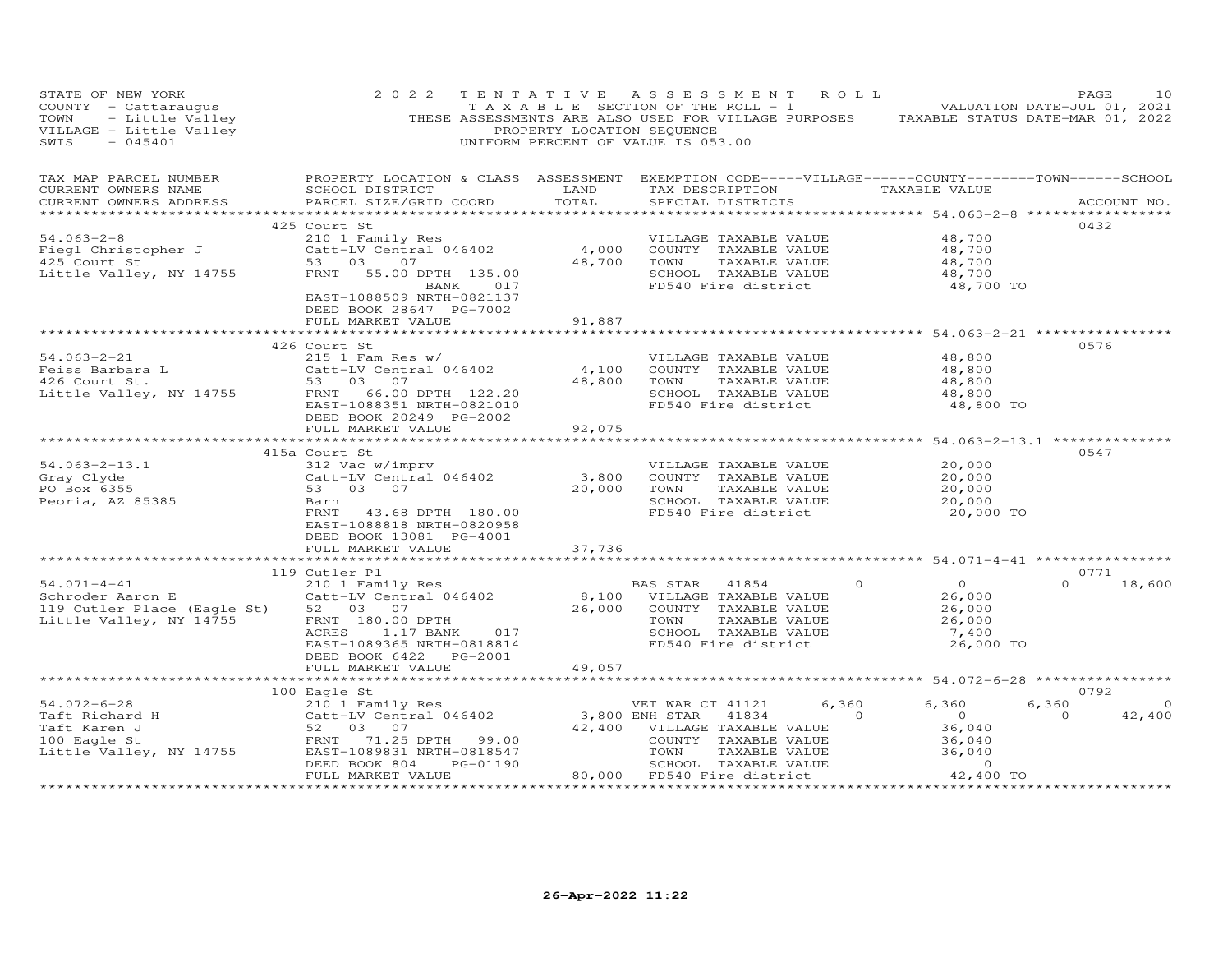| STATE OF NEW YORK<br>STATE OF NEW IONA<br>COUNTY - Little Valley<br>TOWN - Little Valley<br>VILLAGE - Little Valley<br>TILLAGE - MARANI                                                                                                                       | 2 0 2 2<br>TAXABLE SECTION OF THE ROLL - 1 A V 1 1 VALUATION DATE-JUL 01, 2021<br>THESE ASSESSMENTS ARE ALSO USED FOR VILLAGE PURPOSES TAXABLE STATUS DATE-MAR 01, 2022                                                                                                             | PROPERTY LOCATION SEQUENCE | TENTATIVE ASSESSMENT ROLL<br>UNIFORM PERCENT OF VALUE IS 053.00 |                                                                                        |                                                                          | PAGE                     | 11                       |
|---------------------------------------------------------------------------------------------------------------------------------------------------------------------------------------------------------------------------------------------------------------|-------------------------------------------------------------------------------------------------------------------------------------------------------------------------------------------------------------------------------------------------------------------------------------|----------------------------|-----------------------------------------------------------------|----------------------------------------------------------------------------------------|--------------------------------------------------------------------------|--------------------------|--------------------------|
| TAX MAP PARCEL NUMBER<br>CURRENT OWNERS NAME<br>CURRENT OWNERS ADDRESS                                                                                                                                                                                        | PROPERTY LOCATION & CLASS ASSESSMENT EXEMPTION CODE-----VILLAGE------COUNTY-------TOWN------SCHOOL<br>SCHOOL DISTRICT<br>PARCEL SIZE/GRID COORD                                                                                                                                     |                            |                                                                 |                                                                                        |                                                                          |                          | ACCOUNT NO.              |
| $54.072 - 6 - 21$                                                                                                                                                                                                                                             | 103 Eagle St                                                                                                                                                                                                                                                                        |                            |                                                                 |                                                                                        |                                                                          | 0700<br>$\Omega$         | 18,600                   |
| Little James<br>103 Eagle Street<br>Little Valley, NY 14755                                                                                                                                                                                                   | EAGLE SUIT Family Res<br>210 1 Family Res<br>210 1 Family Res<br>210 1 Family Res<br>22 03 07<br>23.00 DPTH 99.00<br>23.00 DPTH 99.00<br>23.00 DPTH 99.00<br>23.00 DPTH 99.00<br>23.00 DPTH 99.00<br>23.00 DPTH 99.00<br>23.00 DPTH 99.00<br>25.400 CO<br>EAST-1089863 NRTH-0818697 |                            | FD540 Fire district                                             | TOWN TAXABLE VALUE<br>SCHOOL TAXABLE VALUE                                             | 0 0 0<br>$45,400$<br>$45,400$<br>45,400<br>45,400<br>26,800<br>45,400 TO |                          |                          |
|                                                                                                                                                                                                                                                               | DEED BOOK 2019 PG-12762<br>FULL MARKET VALUE                                                                                                                                                                                                                                        | 85,660                     |                                                                 |                                                                                        |                                                                          |                          |                          |
|                                                                                                                                                                                                                                                               |                                                                                                                                                                                                                                                                                     |                            |                                                                 |                                                                                        |                                                                          | 0674                     |                          |
| 105 Eagle St<br>54.072-6-22 210 1 Family Res<br>Wagner Calla Catt-LV Central 046402 3,700<br>105 Eagle St<br>105 Eagle St<br>52 03 07<br>125,000<br>EAST-1089790 NRTH-0818739<br>25,000<br>EAST-1089790 NRTH-0818739                                          |                                                                                                                                                                                                                                                                                     |                            | 25,000 TOWN<br>PD540 Fire district                              | VILLAGE TAXABLE VALUE<br>COUNTY TAXABLE VALUE<br>TAXABLE VALUE<br>SCHOOL TAXABLE VALUE | 25,000<br>25,000<br>25,000<br>25,000<br>25,000 TO                        |                          |                          |
|                                                                                                                                                                                                                                                               | DEED BOOK 24858 PG-6001<br>FULL MARKET VALUE                                                                                                                                                                                                                                        | 47,170                     |                                                                 |                                                                                        |                                                                          |                          |                          |
|                                                                                                                                                                                                                                                               |                                                                                                                                                                                                                                                                                     |                            |                                                                 |                                                                                        |                                                                          |                          |                          |
|                                                                                                                                                                                                                                                               |                                                                                                                                                                                                                                                                                     |                            |                                                                 |                                                                                        |                                                                          | 0748                     |                          |
| 100 Eagle St and Hunder to the BAS STAR 41854<br>210 1 Family Res BAS STAR 41854<br>210 1 Family Res BAS STAR 41854<br>210 1 Family Res 2 47,000 VILLAGE TAXABLE VALUE<br>52 03 07<br>200 2000 Eagle St FRNT 157.00 DPTH<br>200 2000 EASTA                    | EAST-1089537 NRTH-0818372<br>DEED BOOK 1031 PG-59                                                                                                                                                                                                                                   |                            | BAS STAR 41854 0                                                | FD540 Fire district                                                                    | $\overline{0}$<br>47,000<br>47,000<br>47,000<br>28,400<br>47,000 TO      | $\Omega$                 | 18,600                   |
|                                                                                                                                                                                                                                                               | FULL MARKET VALUE                                                                                                                                                                                                                                                                   | 88,679                     |                                                                 |                                                                                        |                                                                          |                          |                          |
|                                                                                                                                                                                                                                                               |                                                                                                                                                                                                                                                                                     |                            |                                                                 |                                                                                        |                                                                          |                          |                          |
| 101 Family Res<br>Beeles Timothy J<br>2101 Family Res<br>2101 Family Res<br>2101 Family Res<br>2101 Family Res<br>2101 Family Res<br>2101 Family Res<br>2101 Family Res<br>2101 Family Res<br>2101 Family Res<br>22 03 07<br>22 03 07<br>28,500<br>28,500<br> | 109 Eagle St<br>017<br>BANK<br>EAST-1089672 NRTH-0818706                                                                                                                                                                                                                            |                            |                                                                 |                                                                                        | 24,800<br>28,500<br>28,500<br>28,500<br>65,700                           | 0468<br>12,400<br>24,800 | $\Omega$<br>$\circ$      |
|                                                                                                                                                                                                                                                               | DEED BOOK 27562 PG-8001<br>FULL MARKET VALUE                                                                                                                                                                                                                                        | 123,962                    |                                                                 |                                                                                        | 65,700 TO                                                                |                          |                          |
|                                                                                                                                                                                                                                                               |                                                                                                                                                                                                                                                                                     |                            |                                                                 |                                                                                        |                                                                          |                          |                          |
|                                                                                                                                                                                                                                                               |                                                                                                                                                                                                                                                                                     |                            |                                                                 |                                                                                        |                                                                          | 0420                     |                          |
|                                                                                                                                                                                                                                                               |                                                                                                                                                                                                                                                                                     |                            |                                                                 |                                                                                        |                                                                          | 6,000<br>$\overline{0}$  | $\overline{0}$<br>40,000 |
|                                                                                                                                                                                                                                                               |                                                                                                                                                                                                                                                                                     |                            |                                                                 |                                                                                        |                                                                          |                          |                          |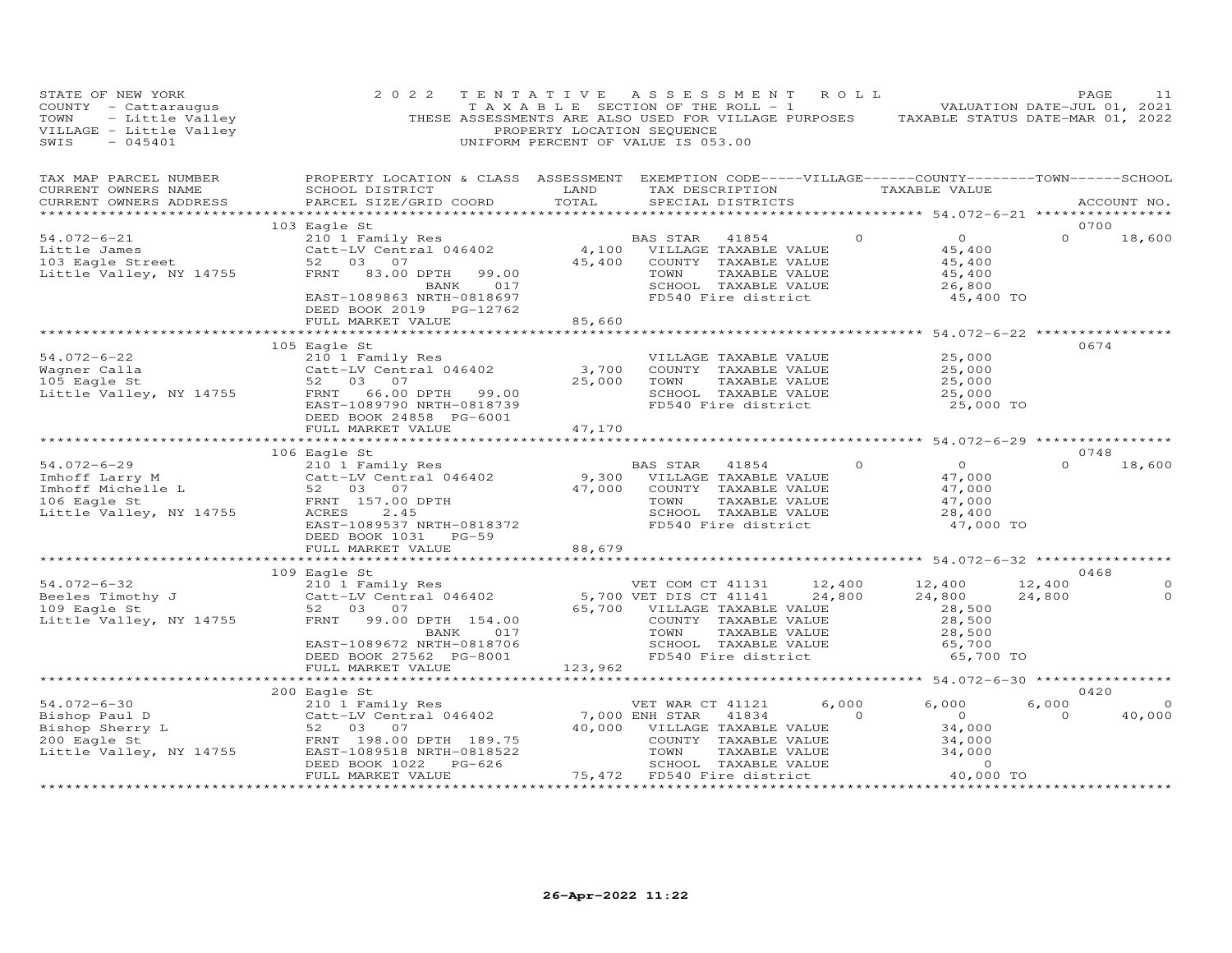| STATE OF NEW YORK<br>COUNTY - Cattaraugus<br>TOWN - Little Valley<br>VILLAGE - Little Valley<br>SWIS - 045401<br>SWIS<br>$-045401$ | 2 0 2 2                                                                                                                                                                    | TENTATIVE<br>PROPERTY LOCATION SEQUENCE | ASSESSMENT ROLL<br>TAXABLE SECTION OF THE ROLL - 1 VALUATION DATE-JUL 01, 2021<br>THESE ASSESSMENTS ARE ALSO USED FOR VILLAGE PURPOSES TAXABLE STATUS DATE-MAR 01, 2022<br>UNIFORM PERCENT OF VALUE IS 053.00     |                                |                                                                                       | PAGE                            | 12                             |
|------------------------------------------------------------------------------------------------------------------------------------|----------------------------------------------------------------------------------------------------------------------------------------------------------------------------|-----------------------------------------|-------------------------------------------------------------------------------------------------------------------------------------------------------------------------------------------------------------------|--------------------------------|---------------------------------------------------------------------------------------|---------------------------------|--------------------------------|
| TAX MAP PARCEL NUMBER<br>CURRENT OWNERS NAME<br>CURRENT OWNERS ADDRESS                                                             | PROPERTY LOCATION & CLASS ASSESSMENT EXEMPTION CODE-----VILLAGE------COUNTY--------TOWN------SCHOOL<br>SCHOOL DISTRICT<br>PARCEL SIZE/GRID COORD                           | LAND<br>TOTAL                           | TAX DESCRIPTION TAXABLE VALUE<br>SPECIAL DISTRICTS                                                                                                                                                                |                                |                                                                                       | ACCOUNT NO.                     |                                |
|                                                                                                                                    |                                                                                                                                                                            |                                         |                                                                                                                                                                                                                   |                                |                                                                                       |                                 |                                |
| $54.072 - 6 - 31$                                                                                                                  | 206 Eagle St<br>210 1 Family Res                                                                                                                                           |                                         | BAS STAR<br>41854                                                                                                                                                                                                 | $\Omega$                       | $\overline{O}$                                                                        | 0488<br>$\Omega$                | 18,600                         |
| Weaver Terry<br>206 Eagle St<br>Little Valley, NY 14755                                                                            | Catt-LV Central 046402<br>52 03 07<br>FRNT<br>99.00 DPTH 189.70<br>EAST-1089369 NRTH-0818521<br>DEED BOOK 01002 PG-00881                                                   | 6,000<br>26,400                         | VILLAGE TAXABLE VALUE<br>COUNTY TAXABLE VALUE<br>TOWN<br>TAXABLE VALUE<br>SCHOOL TAXABLE VALUE<br>FD540 Fire district                                                                                             |                                | 26,400<br>26,400<br>26,400<br>7,800<br>26,400 TO                                      |                                 |                                |
|                                                                                                                                    | FULL MARKET VALUE                                                                                                                                                          | 49,811                                  |                                                                                                                                                                                                                   |                                |                                                                                       |                                 |                                |
| $54.071 - 4 - 42$<br>Goldfus Wendy C<br>208 Eagle St.<br>Little Valley, NY 14755                                                   | 208 Eagle St<br>210 1 Family Res<br>Catt-LV Central 046402<br>52 03 07<br>FRNT<br>99.00 DPTH 165.00<br>BANK<br>017<br>EAST-1089271 NRTH-0818532<br>DEED BOOK 20200 PG-4454 | 5,900<br>41,900                         | VILLAGE TAXABLE VALUE<br>COUNTY TAXABLE VALUE<br>TAXABLE VALUE<br>TOWN<br>SCHOOL TAXABLE VALUE<br>FD540 Fire district                                                                                             |                                | 41,900<br>41,900<br>41,900<br>41,900<br>41,900 TO                                     | 0803                            |                                |
|                                                                                                                                    | FULL MARKET VALUE                                                                                                                                                          | 79,057                                  |                                                                                                                                                                                                                   |                                |                                                                                       |                                 |                                |
|                                                                                                                                    | 210 Eagle St                                                                                                                                                               |                                         |                                                                                                                                                                                                                   |                                |                                                                                       | 0826                            |                                |
| $54.071 - 4 - 43$<br>Velie Robert M<br>210 Eagle St<br>Little Valley, NY 14755                                                     | 210 1 Family Res<br>Catt-LV Central 046402<br>52 03 07<br>Ff 198.00<br>ACRES<br>3.40<br>EAST-1089152 NRTH-0818388<br>DEED BOOK 6162 PG-4001<br>FULL MARKET VALUE           |                                         | CW_15_VET/ 41161<br>7,500 CW_DISBLD_ 41171<br>34,500 BAS STAR<br>VILLAGE<br>41854<br>VILLAGE TAXABLE VALUE<br>COUNTY TAXABLE VALUE<br>TOWN<br>TAXABLE VALUE<br>SCHOOL TAXABLE VALUE<br>65,094 FD540 Fire district | $\circ$<br>$\Omega$<br>$\circ$ | 5,175<br>3,450<br>$\overline{0}$<br>34,500<br>25,875<br>34,500<br>15,900<br>34,500 TO | $\Omega$<br>$\Omega$<br>$\circ$ | $\Omega$<br>$\Omega$<br>18,600 |
|                                                                                                                                    | **************************                                                                                                                                                 |                                         |                                                                                                                                                                                                                   |                                |                                                                                       |                                 |                                |
| $54.071 - 4 - 46.3$<br>Wrona Christine M<br>214 Eagle St<br>Little Valley, NY 14755                                                | 214 Eagle St<br>210 1 Family Res<br>Catt-LV Central 046402<br>53 03 07<br>ACRES 13.50<br>EAST-1088530 NRTH-0818347<br>DEED BOOK 1540 PG-7001                               | 76,000                                  | BAS STAR<br>41854<br>14,700 VILLAGE TAXABLE VALUE<br>COUNTY TAXABLE VALUE<br>TOWN<br>TAXABLE VALUE<br>SCHOOL TAXABLE VALUE<br>FD540 Fire district                                                                 | $\Omega$                       | $\Omega$<br>76,000<br>76,000<br>76,000<br>57,400<br>76,000 TO                         | 1116<br>$\Omega$                | 18,600                         |
|                                                                                                                                    | FULL MARKET VALUE                                                                                                                                                          | 143,396                                 |                                                                                                                                                                                                                   |                                |                                                                                       |                                 |                                |
|                                                                                                                                    | ************************                                                                                                                                                   | ************                            |                                                                                                                                                                                                                   |                                | *********** 54.071-2-9 *****************                                              |                                 |                                |
| $54.071 - 2 - 9$<br>Wilbur Edwin A<br>Wilbur Linda M<br>100 Eighth St<br>Little Valley, NY 14755                                   | 100 Eighth St<br>210 1 Family Res<br>Catt-LV Central 046402<br>53 03 07<br>FRNT<br>48.00 DPTH 118.00<br>EAST-1088457 NRTH-0819662<br>DEED BOOK 20210 PG-3031               | 40,600                                  | CW_15_VET/ 41162<br>3,400 ENH STAR<br>41834<br>VILLAGE TAXABLE VALUE<br>COUNTY TAXABLE VALUE<br>TOWN<br>TAXABLE VALUE<br>SCHOOL TAXABLE VALUE                                                                     | $\circ$<br>0                   | 6,090<br>$\overline{O}$<br>40,600<br>34,510<br>40,600<br>$\Omega$                     | 0841<br>$\Omega$<br>$\Omega$    | $\overline{0}$<br>40,600       |
|                                                                                                                                    | FULL MARKET VALUE<br>******************                                                                                                                                    |                                         | 76,604 FD540 Fire district                                                                                                                                                                                        |                                | 40,600 TO                                                                             |                                 |                                |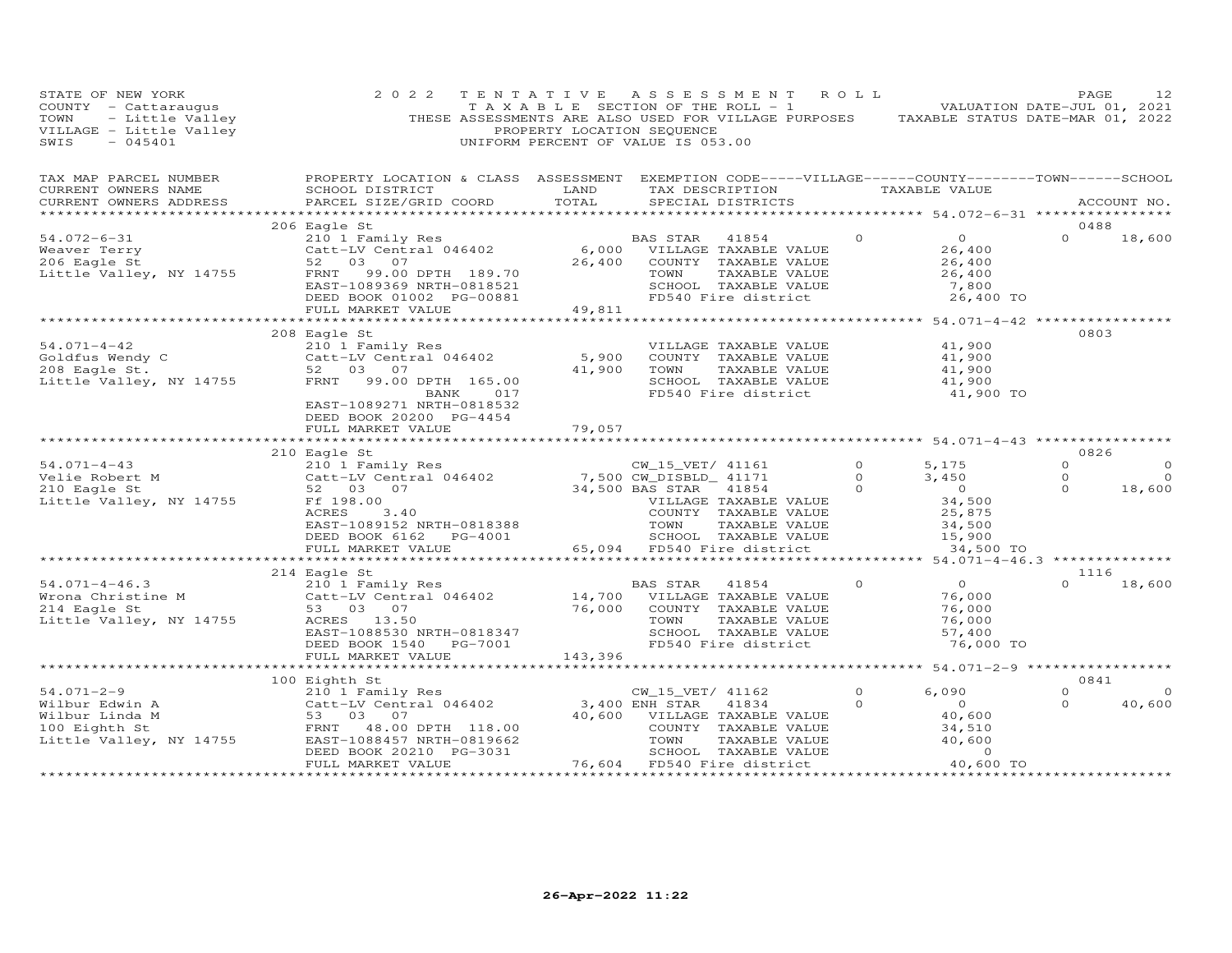| STATE OF NEW YORK<br>COUNTY - Cattaraugus<br>TOWN - Little Valley<br>VILLAGE - Little Valley<br>SWIS - 045401                                                                 | 2 0 2 2<br>TENTATIVE                                                                                                                            |                | ASSESSMENT ROLL<br>TAXABLE SECTION OF THE ROLL - 1 VALUATION DATE-JUL 01, 2021<br>THESE ASSESSMENTS ARE ALSO USED FOR VILLAGE PURPOSES TAXABLE STATUS DATE-MAR 01, 2022<br>PROPERTY LOCATION SEQUENCE<br>UNIFORM PERCENT OF VALUE IS 053.00 |          |                 | PAGE               | 13 |
|-------------------------------------------------------------------------------------------------------------------------------------------------------------------------------|-------------------------------------------------------------------------------------------------------------------------------------------------|----------------|---------------------------------------------------------------------------------------------------------------------------------------------------------------------------------------------------------------------------------------------|----------|-----------------|--------------------|----|
| TAX MAP PARCEL NUMBER<br>CURRENT OWNERS NAME<br>CURRENT OWNERS ADDRESS                                                                                                        | PROPERTY LOCATION & CLASS ASSESSMENT EXEMPTION CODE-----VILLAGE------COUNTY-------TOWN------SCHOOL<br>SCHOOL DISTRICT<br>PARCEL SIZE/GRID COORD | LAND<br>TOTAL  | TAX DESCRIPTION<br>SPECIAL DISTRICTS                                                                                                                                                                                                        |          | TAXABLE VALUE   | ACCOUNT NO.        |    |
|                                                                                                                                                                               |                                                                                                                                                 |                |                                                                                                                                                                                                                                             |          |                 | 0513               |    |
| $54.071 - 2 - 10$                                                                                                                                                             | 101 Eighth St<br>210 1 Family Res                                                                                                               |                | VILLAGE TAXABLE VALUE                                                                                                                                                                                                                       |          | 31,900          |                    |    |
| Martin Aaron                                                                                                                                                                  | Catt-LV Central 046402                                                                                                                          | 2,400          | COUNTY TAXABLE VALUE                                                                                                                                                                                                                        |          | 31,900          |                    |    |
| Barber Megan                                                                                                                                                                  | 53 03 07                                                                                                                                        | 31,900         | TAXABLE VALUE<br>TOWN                                                                                                                                                                                                                       |          | 31,900          |                    |    |
| Barber Megan<br>101 Eighth St.<br><u>Iittle Valley</u> . NY 14755                                                                                                             | FRNT<br>57.00 DPTH 48.00                                                                                                                        |                | SCHOOL TAXABLE VALUE                                                                                                                                                                                                                        |          | 31,900          |                    |    |
|                                                                                                                                                                               | ACRES<br>0.09<br>EAST-1088677 NRTH-0819711<br>DEED BOOK 26287 PG-3001                                                                           |                | FD540 Fire district                                                                                                                                                                                                                         |          | 31,900 TO       |                    |    |
|                                                                                                                                                                               | FULL MARKET VALUE                                                                                                                               | 60,189         |                                                                                                                                                                                                                                             |          |                 |                    |    |
|                                                                                                                                                                               | 102 Eighth St                                                                                                                                   |                |                                                                                                                                                                                                                                             |          |                 | 0760               |    |
| $54.071 - 2 - 8$                                                                                                                                                              | 220 2 Family Res                                                                                                                                |                | VILLAGE TAXABLE VALUE                                                                                                                                                                                                                       |          | 51,500          |                    |    |
| Martin Terry H Life Us<br>Catt-LV Central 046402<br>Swartz Medria S<br>102 Eighth Street<br>Little Valley, NY 14755<br>EAST-1088419 NRTH-0819758<br>EAST-1088419 NRTH-0819758 |                                                                                                                                                 | 5,000          | COUNTY TAXABLE VALUE                                                                                                                                                                                                                        |          | 51,500          |                    |    |
|                                                                                                                                                                               |                                                                                                                                                 | 51,500         | TOWN<br>TAXABLE VALUE                                                                                                                                                                                                                       |          | 51,500          |                    |    |
|                                                                                                                                                                               |                                                                                                                                                 |                | SCHOOL TAXABLE VALUE                                                                                                                                                                                                                        |          | 51,500          |                    |    |
|                                                                                                                                                                               |                                                                                                                                                 |                | FD540 Fire district                                                                                                                                                                                                                         |          | 51,500 TO       |                    |    |
|                                                                                                                                                                               | DEED BOOK 24464 PG-6001                                                                                                                         |                |                                                                                                                                                                                                                                             |          |                 |                    |    |
|                                                                                                                                                                               | FULL MARKET VALUE                                                                                                                               | 97,170         | ******************************** 54.071-2-11 ****************                                                                                                                                                                               |          |                 |                    |    |
|                                                                                                                                                                               | 103 Eighth St                                                                                                                                   |                |                                                                                                                                                                                                                                             |          |                 | 0408               |    |
| $54.071 - 2 - 11$                                                                                                                                                             | 210 1 Family Res                                                                                                                                |                | VILLAGE TAXABLE VALUE                                                                                                                                                                                                                       |          | 46,900          |                    |    |
|                                                                                                                                                                               | Catt-LV Central 046402                                                                                                                          | 4,500          | COUNTY TAXABLE VALUE                                                                                                                                                                                                                        |          | 46,900          |                    |    |
| Terhune Christine L<br>103 Eighth Street                                                                                                                                      | 53 03 07                                                                                                                                        | 46,900         | TOWN<br>TAXABLE VALUE                                                                                                                                                                                                                       |          | 46,900          |                    |    |
| Little Valley, NY 14755                                                                                                                                                       | FRNT 82.00 DPTH 109.00                                                                                                                          |                | SCHOOL TAXABLE VALUE                                                                                                                                                                                                                        |          | 46,900          |                    |    |
|                                                                                                                                                                               | 081<br>BANK<br>EAST-1088729 NRTH-0819763<br>DEED BOOK 27997 PG-4001                                                                             |                | FD540 Fire district                                                                                                                                                                                                                         |          | 46,900 TO       |                    |    |
|                                                                                                                                                                               | FULL MARKET VALUE                                                                                                                               | 88,491         |                                                                                                                                                                                                                                             |          |                 |                    |    |
|                                                                                                                                                                               |                                                                                                                                                 |                |                                                                                                                                                                                                                                             |          |                 |                    |    |
|                                                                                                                                                                               | 104 Eighth St                                                                                                                                   |                |                                                                                                                                                                                                                                             |          |                 | 0524               |    |
| $54.071 - 2 - 7$                                                                                                                                                              | 210 1 Family Res                                                                                                                                |                | BAS STAR<br>41854                                                                                                                                                                                                                           | $\Omega$ | $\Omega$        | $\Omega$<br>18,600 |    |
|                                                                                                                                                                               | Catt-LV Central 046402                                                                                                                          |                | 4,700 VILLAGE TAXABLE VALUE                                                                                                                                                                                                                 |          | 28,000          |                    |    |
| Frencz Gary (Catt-LV Centr<br>Frentz Evangeline (53 03 07<br>104 Eighth St (FRNT 66.00)                                                                                       |                                                                                                                                                 | 28,000         | COUNTY TAXABLE VALUE                                                                                                                                                                                                                        |          | 28,000          |                    |    |
| Little Valley, NY 14755                                                                                                                                                       | FRNT 66.00 DPTH 132.00<br>EAST-1088515 NRTH-0819773                                                                                             |                | TOWN<br>TAXABLE VALUE<br>SCHOOL TAXABLE VALUE                                                                                                                                                                                               |          | 28,000<br>9,400 |                    |    |
|                                                                                                                                                                               | DEED BOOK 899<br>PG-00315                                                                                                                       |                | FD540 Fire district                                                                                                                                                                                                                         |          | 28,000 TO       |                    |    |
|                                                                                                                                                                               | FULL MARKET VALUE                                                                                                                               | 52,830         |                                                                                                                                                                                                                                             |          |                 |                    |    |
|                                                                                                                                                                               | ***************************                                                                                                                     |                | ********************************* 54.071-2-6 ******************                                                                                                                                                                             |          |                 |                    |    |
|                                                                                                                                                                               | 106 Eighth St                                                                                                                                   |                |                                                                                                                                                                                                                                             |          |                 | 0682               |    |
| $54.071 - 2 - 6$                                                                                                                                                              | 220 2 Family Res                                                                                                                                |                | VILLAGE TAXABLE VALUE                                                                                                                                                                                                                       |          | 35,800          |                    |    |
| Payne Tina M<br>Payne Tina M<br>106 Eighth Street                                                                                                                             | Catt-LV Central 046402                                                                                                                          | 5,800          | COUNTY TAXABLE VALUE                                                                                                                                                                                                                        |          | 35,800          |                    |    |
|                                                                                                                                                                               | 53 03 07                                                                                                                                        | 35,800         | TAXABLE VALUE<br>TOWN                                                                                                                                                                                                                       |          | 35,800          |                    |    |
| Little Valley, NY 14755                                                                                                                                                       | FRNT 165.00 DPTH 84.00                                                                                                                          |                | SCHOOL TAXABLE VALUE                                                                                                                                                                                                                        |          | 35,800          |                    |    |
|                                                                                                                                                                               | BANK<br>081<br>EAST-1088530 NRTH-0819839                                                                                                        |                | FD540 Fire district                                                                                                                                                                                                                         |          | 35,800 TO       |                    |    |
|                                                                                                                                                                               | DEED BOOK 20200 PG-4497                                                                                                                         |                |                                                                                                                                                                                                                                             |          |                 |                    |    |
|                                                                                                                                                                               | FULL MARKET VALUE                                                                                                                               | 67,547         |                                                                                                                                                                                                                                             |          |                 |                    |    |
| ************************                                                                                                                                                      | **********************                                                                                                                          | ************** |                                                                                                                                                                                                                                             |          |                 |                    |    |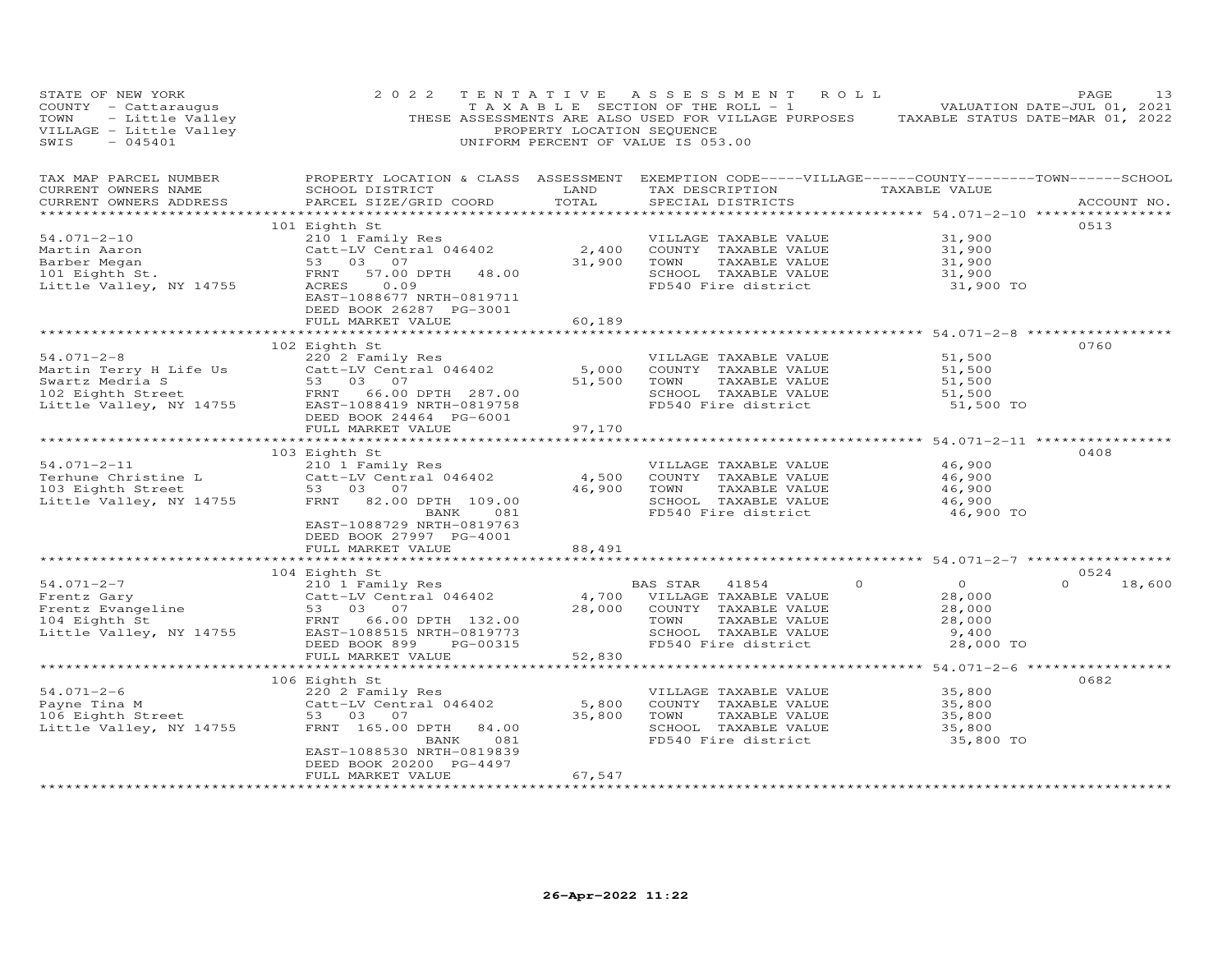| STATE OF NEW YORK<br>COUNTY - Cattaraugus<br>TOWN - Little Valley<br>VILLAGE - Little Valley<br>SWIS - 045401                                        | 2 0 2 2                                                                                                                                                      | PROPERTY LOCATION SEQUENCE            | TENTATIVE ASSESSMENT ROLL<br>T A X A B L E SECTION OF THE ROLL - 1<br>UNIFORM PERCENT OF VALUE IS 053.00                                            |                                    | THESE ASSESSMENTS ARE ALSO USED FOR VILLAGE PURPOSES TAXABLE STATUS DATE-MAR 01, 2022 | PAGE<br>VALUATION DATE-JUL 01, 2021 | 14               |
|------------------------------------------------------------------------------------------------------------------------------------------------------|--------------------------------------------------------------------------------------------------------------------------------------------------------------|---------------------------------------|-----------------------------------------------------------------------------------------------------------------------------------------------------|------------------------------------|---------------------------------------------------------------------------------------|-------------------------------------|------------------|
| TAX MAP PARCEL NUMBER<br>CURRENT OWNERS NAME<br>CURRENT OWNERS ADDRESS                                                                               | PROPERTY LOCATION & CLASS ASSESSMENT EXEMPTION CODE-----VILLAGE------COUNTY-------TOWN------SCHOOL<br>SCHOOL DISTRICT<br>PARCEL SIZE/GRID COORD              | LAND<br>TOTAL                         | TAX DESCRIPTION<br>SPECIAL DISTRICTS                                                                                                                |                                    | TAXABLE VALUE                                                                         |                                     | ACCOUNT NO.      |
|                                                                                                                                                      |                                                                                                                                                              |                                       |                                                                                                                                                     |                                    |                                                                                       |                                     |                  |
| $54.071 - 2 - 12$<br>S4.071 -<br>Crosby Shirley A<br>Salamanca, NY 14779                                                                             | 201 Eighth St<br>210 1 Family Res<br>Catt-LV Central 046402<br>53 03 07<br>53 03 07<br>55.00 DPTH 115.00<br>FRNT<br>EAST-1088768 NRTH-0819814                | 3,700<br>40,900                       | VILLAGE TAXABLE VALUE<br>COUNTY TAXABLE VALUE<br>TOWN<br>SCHOOL TAXABLE VALUE<br>FD540 Fire district                                                | TAXABLE VALUE                      | 40,900<br>40,900<br>40,900<br>40,900<br>40,900 TO                                     | 0586                                |                  |
|                                                                                                                                                      | DEED BOOK 25873 PG-4002<br>FULL MARKET VALUE                                                                                                                 | 77,170                                |                                                                                                                                                     |                                    |                                                                                       |                                     |                  |
|                                                                                                                                                      |                                                                                                                                                              | *********                             |                                                                                                                                                     |                                    | *********** 54.063-2-51 ***********                                                   |                                     |                  |
| $54.063 - 2 - 51$<br>Mowery Joshua<br>Mowery Kathleen<br>202 Eighth St<br>Little Valley, NY 14755                                                    | 202 Eighth St<br>210 1 Family Res<br>Catt-LV Central 046402<br>53 03 07<br>Trustees<br>FRNT 45.25 DPTH 132.00<br>017<br>BANK                                 | 3,400<br>42,500                       | VILLAGE TAXABLE VALUE<br>COUNTY TAXABLE VALUE<br>TOWN<br>SCHOOL TAXABLE VALUE<br>FD540 Fire district                                                | TAXABLE VALUE                      | 42,500<br>42,500<br>42,500<br>42,500<br>42,500 TO                                     | 0447                                |                  |
|                                                                                                                                                      | EAST-1088650 NRTH-0819974<br>DEED BOOK 24899 PG-4002<br>FULL MARKET VALUE                                                                                    | 80,189<br>* * * * * * * * * * * * * * |                                                                                                                                                     |                                    | ******************************** 54.071-2-13 ***********                              |                                     |                  |
|                                                                                                                                                      | 203 Eighth St                                                                                                                                                |                                       |                                                                                                                                                     |                                    |                                                                                       | 0641                                |                  |
| $54.071 - 2 - 13$<br>Valentine Paul J<br>4075 Bear Hollow<br>Great Valley, NY 14741                                                                  | 220 2 Family Res<br>Catt-LV Central 046402<br>53 03 07<br>FRNT 66.00 DPTH 155.00<br>EAST-1088818 NRTH-0819853<br>DEED BOOK 27964 PG-3001                     | 4,500<br>49,500                       | VILLAGE TAXABLE VALUE<br>COUNTY TAXABLE VALUE<br>TOWN<br>SCHOOL TAXABLE VALUE<br>FD540 Fire district                                                | TAXABLE VALUE                      | 49,500<br>49,500<br>49,500<br>49,500<br>49,500 TO                                     |                                     |                  |
|                                                                                                                                                      | FULL MARKET VALUE                                                                                                                                            | 93,396                                |                                                                                                                                                     |                                    |                                                                                       |                                     |                  |
|                                                                                                                                                      |                                                                                                                                                              |                                       |                                                                                                                                                     |                                    |                                                                                       |                                     |                  |
| 54.063-2-50<br>Grey Charlotte E (21. LV Centr-<br>Tamily Trust I 53 03 07<br>2/19-MRGD 2-5<br>2/19-MRGD 2-5<br>2011 66.25<br>Little Valley, NY 14755 | 210 1 Family Res<br>Catt-LV Central 046402<br>2/19-MRGD 2-53.2 IN PARCL<br>66.25 DPTH 132.00<br>EAST-1088681 NRTH-0820020                                    | 40,700                                | AGED C/T/S 41800<br>4,300 ENH STAR<br>41834<br>VILLAGE TAXABLE VALUE<br>COUNTY TAXABLE VALUE<br>TOWN<br>SCHOOL TAXABLE VALUE<br>FD540 Fire district | 20,350<br>$\circ$<br>TAXABLE VALUE | 20,350<br>$\sim$ 0<br>20,350<br>20,350<br>20,350<br>$\sim$ 0<br>40,700 TO             | 0522<br>20,350<br>$\circ$           | 20,350<br>20,350 |
|                                                                                                                                                      | DEED BOOK 30011 PG-5001<br>FULL MARKET VALUE                                                                                                                 | 76,792                                |                                                                                                                                                     |                                    |                                                                                       |                                     |                  |
|                                                                                                                                                      |                                                                                                                                                              | ***********                           |                                                                                                                                                     |                                    | ************ 54.071-2-14 ************                                                 |                                     |                  |
| $54.071 - 2 - 14$<br>Stalica Troy V<br>300 Erie Street<br>Little Valley, NY 14755                                                                    | 205 Eighth St<br>210 1 Family Res<br>Catt-LV Central 046402<br>53 03 07<br>66.00 DPTH 132.00<br>FRNT<br>EAST-1088849 NRTH-0819911<br>DEED BOOK 22317 PG-5002 | 4,200<br>20,000                       | VILLAGE TAXABLE VALUE<br>COUNTY TAXABLE VALUE<br>TOWN<br>SCHOOL TAXABLE VALUE<br>FD540 Fire district                                                | TAXABLE VALUE                      | 20,000<br>20,000<br>20,000<br>20,000<br>20,000 TO                                     | 0539                                |                  |
|                                                                                                                                                      | FULL MARKET VALUE                                                                                                                                            | 37,736                                |                                                                                                                                                     |                                    |                                                                                       |                                     |                  |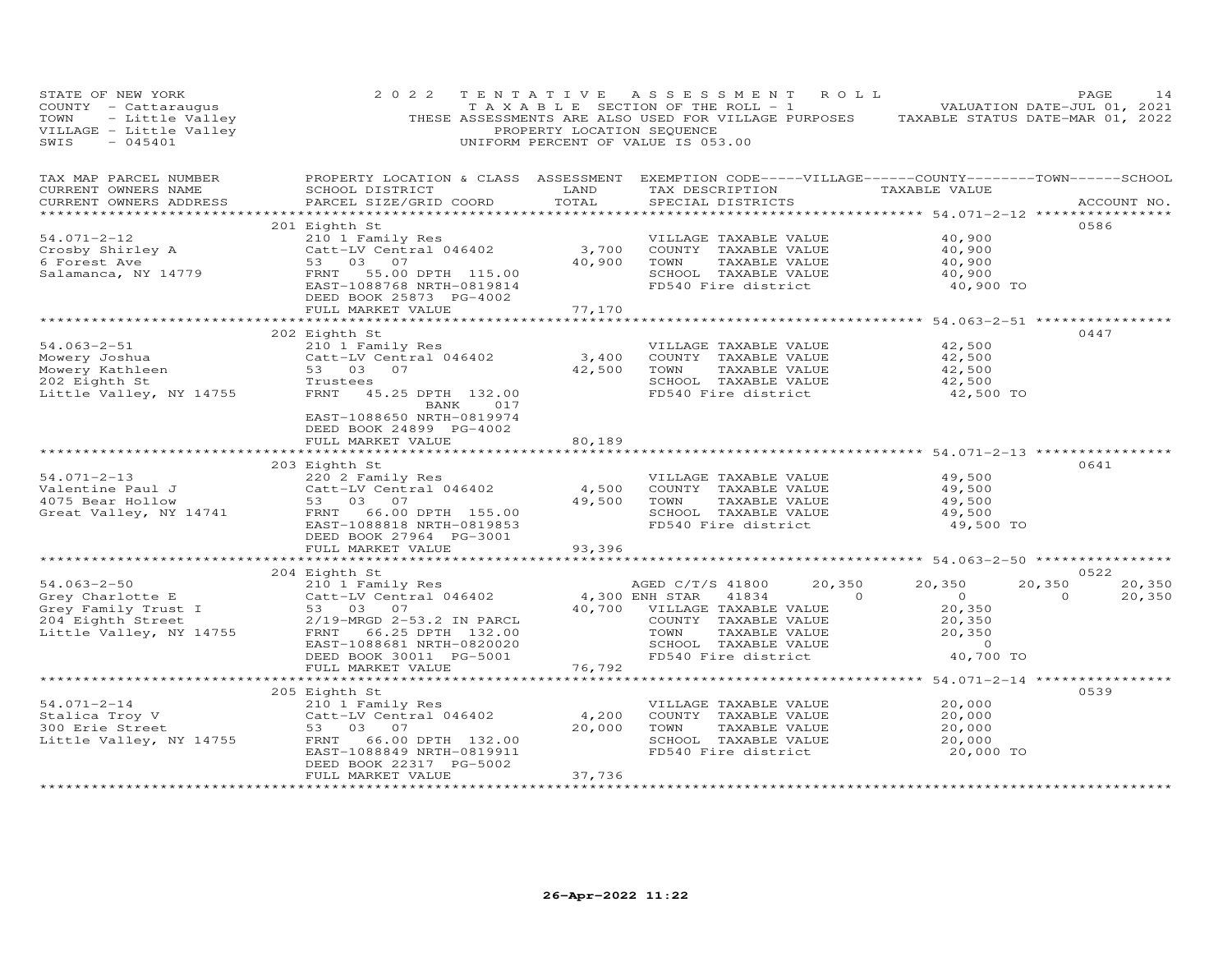| STATE OF NEW YORK<br>COUNTY - Cattaraugus<br>TOWN - Little Valley<br>TOWN - Little Valley<br>VILLAGE - Little Valley<br>SWIS - 045401<br>$-045401$<br>SWIS                            | 2 0 2 2                                                                                                                                                                                    | PROPERTY LOCATION SEQUENCE | TENTATIVE ASSESSMENT<br>T A X A B L E SECTION OF THE ROLL - 1<br>THESE ASSESSMENTS ARE ALSO USED FOR VILLAGE PURPOSES TAXABLE STATUS DATE-MAR 01, 2022<br>UNIFORM PERCENT OF VALUE IS 053.00 | ROLL              |                                                                           | PAGE<br>VALUATION DATE-JUL 01, 2021 | 15                 |
|---------------------------------------------------------------------------------------------------------------------------------------------------------------------------------------|--------------------------------------------------------------------------------------------------------------------------------------------------------------------------------------------|----------------------------|----------------------------------------------------------------------------------------------------------------------------------------------------------------------------------------------|-------------------|---------------------------------------------------------------------------|-------------------------------------|--------------------|
| TAX MAP PARCEL NUMBER<br>CURRENT OWNERS NAME<br>CURRENT OWNERS ADDRESS                                                                                                                | PROPERTY LOCATION & CLASS ASSESSMENT EXEMPTION CODE-----VILLAGE------COUNTY-------TOWN------SCHOOL<br>SCHOOL DISTRICT<br>PARCEL SIZE/GRID COORD<br>*********************************       | LAND<br>TOTAL              | TAX DESCRIPTION TAXABLE VALUE<br>SPECIAL DISTRICTS                                                                                                                                           |                   | *********** 54.063-2-49 *************                                     |                                     | ACCOUNT NO.        |
| $54.063 - 2 - 49$<br>Au Brett<br>Au Jillian<br>37 Woodlawn<br>Lancaster, NY 14086                                                                                                     | 206 Eighth St<br>210 1 Family Res<br>Catt-LV Central 046402<br>53 03 07<br>FRNT 66.00 DPTH 264.00<br>BANK 017<br>EAST-1088666 NRTH-0820114<br>DEED BOOK 2020 PG-17099<br>FULL MARKET VALUE | 5,000<br>47,250<br>89,151  | VILLAGE TAXABLE VALUE<br>COUNTY TAXABLE VALUE<br>TOWN<br>TAXABLE VALUE<br>SCHOOL TAXABLE VALUE<br>FD540 Fire district                                                                        |                   | 47,250<br>47,250<br>47,250<br>47,250<br>47,250 TO                         | 0512                                |                    |
|                                                                                                                                                                                       |                                                                                                                                                                                            |                            |                                                                                                                                                                                              |                   |                                                                           |                                     |                    |
|                                                                                                                                                                                       | 207 Eighth St                                                                                                                                                                              |                            |                                                                                                                                                                                              |                   |                                                                           | 5019                                |                    |
| $54.071 - 2 - 15$<br>Washburn Scott L Catt-LV Central 046402<br>Washburn Lisa A 53 03 07<br>207 Eighth St FRNT 66.00 DPTH 132.00<br>Little Valley, NY 14755 EAST-1088884 NRTH-0819968 | 210 1 Family Res<br>Catt-LV Central 046402<br>53 03 07<br>DEED BOOK 01010 PG-00465                                                                                                         | $4,200$ BAS STAR           | VET WAR CT 41121<br>41854<br>39,800 VILLAGE TAXABLE VALUE<br>COUNTY TAXABLE VALUE<br>TOWN<br>TAXABLE VALUE<br>SCHOOL TAXABLE VALUE                                                           | 5,970<br>$\sim$ 0 | 5,970<br>$\overline{0}$<br>33,830<br>33,830<br>33,830<br>21,200<br>21,200 | 5,970<br>$\circ$                    | $\Omega$<br>18,600 |
|                                                                                                                                                                                       | FULL MARKET VALUE                                                                                                                                                                          | 75,094                     | FD540 Fire district                                                                                                                                                                          |                   | 39,800 TO                                                                 |                                     |                    |
| $54.063 - 2 - 48$<br>Farnham William D<br>a sa mga bayang pangalang<br>208 Eighth St<br>Little Valley, NY 14755                                                                       | 208 Eighth St<br>210 1 Family Res<br>Catt-LV Central 046402<br>53 03 07<br>FRNT<br>66.00 DPTH 264.00<br>EAST-1088702 NRTH-0820168<br>DEED BOOK 742<br>PG-01066                             |                            | ENH STAR<br>41834<br>5,000 VILLAGE TAXABLE VALUE<br>49,500 COUNTY TAXABLE VALUE<br>TOWN<br>TAXABLE VALUE<br>SCHOOL TAXABLE VALUE<br>FD540 Fire district                                      | $\Omega$          | $\overline{0}$<br>49,500<br>49,500<br>49,500<br>3,060<br>49,500 TO        | 0560                                | 46,440             |
|                                                                                                                                                                                       | FULL MARKET VALUE                                                                                                                                                                          | 93,396                     |                                                                                                                                                                                              |                   |                                                                           |                                     |                    |
|                                                                                                                                                                                       |                                                                                                                                                                                            | *********************      |                                                                                                                                                                                              |                   | **************** 54.071-2-16 *****************                            |                                     |                    |
| 54.071-2-16 210 1 Family<br>Minnekine Kenneth Catt-LV Centr<br>209 8th Street 53 03 07<br>Little Valley, NY 14755 FRNT 66.00                                                          | 209 Eighth St<br>210 1 Family Res<br>Catt-LV Central 046402<br>66.00 DPTH 132.00<br>EAST-1088922 NRTH-0820024<br>DEED BOOK 20190 PG-7489<br>FULL MARKET VALUE                              | 75,472                     | BAS STAR 41854<br>4,200 VILLAGE TAXABLE VALUE<br>40,000 COUNTY TAXABLE VALUE<br>TAXABLE VALUE<br>TOWN<br>SCHOOL TAXABLE VALUE<br>FD540 Fire district                                         | $\Omega$          | $\overline{0}$<br>40,000<br>40,000<br>40,000<br>21,400<br>40,000 TO       | 0538<br>$\Omega$                    | 18,600             |
|                                                                                                                                                                                       |                                                                                                                                                                                            | *************              |                                                                                                                                                                                              |                   | ************ 54.063-2-47 *************                                    |                                     |                    |
| $54.063 - 2 - 47$<br>Park Place Real Estate Holding Catt-LV Central 046402<br>5303<br>PO Box 453<br>Ellicottville, NY 14731                                                           | 210 Eighth St<br>210 1 Family Res<br>07<br>FRNT<br>66.00 DPTH 264.00<br>EAST-1088740 NRTH-0820223<br>DEED BOOK 22855 PG-4002                                                               | 5,000<br>51,100            | VILLAGE TAXABLE VALUE<br>COUNTY TAXABLE VALUE<br>TOWN<br>TAXABLE VALUE<br>SCHOOL TAXABLE VALUE<br>FD540 Fire district                                                                        |                   | 51,100<br>51,100<br>51,100<br>51,100<br>51,100 TO                         | 0646                                |                    |
|                                                                                                                                                                                       | FULL MARKET VALUE                                                                                                                                                                          | 96,415                     |                                                                                                                                                                                              |                   |                                                                           |                                     |                    |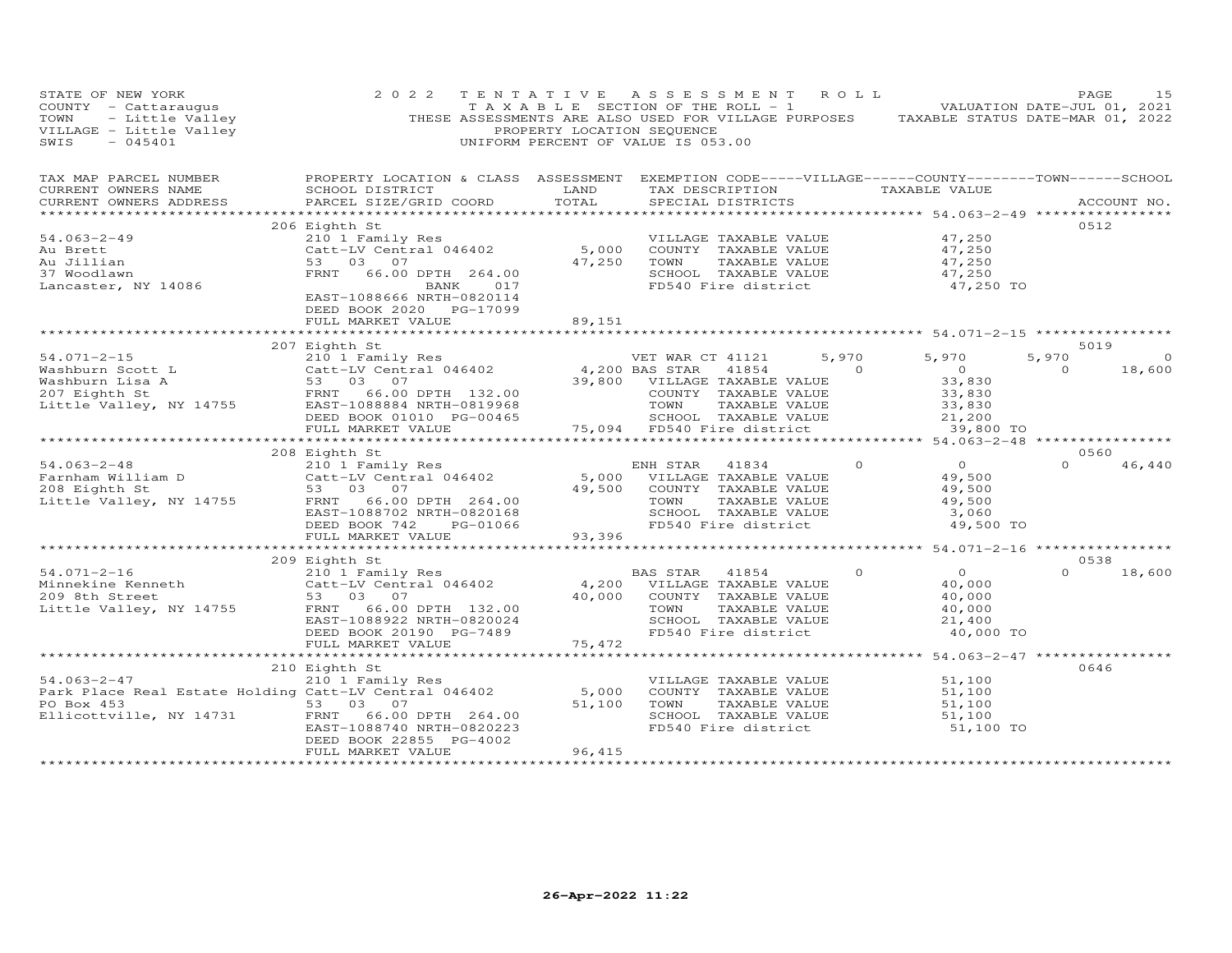| STATE OF NEW YORK<br>COUNTY - Cattaraugus<br>TOWN - Little Valley<br>VILLAGE - Little Valley<br>SWIS - 045401                                                                                                                                                                                                                         | 2 0 2 2                                                                                                                                                                                                                           | PROPERTY LOCATION SEQUENCE  | TENTATIVE ASSESSMENT ROLL<br>TAXABLE SECTION OF THE ROLL - 1 VALUATION DATE-JUL 01, 2021<br>THESE ASSESSMENTS ARE ALSO USED FOR VILLAGE PURPOSES TAXABLE STATUS DATE-MAR 01, 2022<br>UNIFORM PERCENT OF VALUE IS 053.00 |                                                     | PAGE<br>16               |
|---------------------------------------------------------------------------------------------------------------------------------------------------------------------------------------------------------------------------------------------------------------------------------------------------------------------------------------|-----------------------------------------------------------------------------------------------------------------------------------------------------------------------------------------------------------------------------------|-----------------------------|-------------------------------------------------------------------------------------------------------------------------------------------------------------------------------------------------------------------------|-----------------------------------------------------|--------------------------|
| TAX MAP PARCEL NUMBER<br>CURRENT OWNERS NAME<br>CURRENT OWNERS ADDRESS<br>***********************                                                                                                                                                                                                                                     | PROPERTY LOCATION & CLASS ASSESSMENT EXEMPTION CODE-----VILLAGE------COUNTY-------TOWN------SCHOOL<br>SCHOOL DISTRICT                       LAND         TAX DESCRIPTION                  TAXABLE VALUE<br>PARCEL SIZE/GRID COORD | TOTAL                       | SPECIAL DISTRICTS                                                                                                                                                                                                       |                                                     | ACCOUNT NO.              |
|                                                                                                                                                                                                                                                                                                                                       | 211 Eighth St                                                                                                                                                                                                                     |                             |                                                                                                                                                                                                                         |                                                     | 0743                     |
| 54.071-2-17                                                                                                                                                                                                                                                                                                                           |                                                                                                                                                                                                                                   |                             | VET COM CT 41131 12,400 12,400                                                                                                                                                                                          |                                                     | 12,400<br>$\circ$        |
| Pilon John Sr<br>211 Eighth St<br>Little Valley, NY 14755                                                                                                                                                                                                                                                                             |                                                                                                                                                                                                                                   |                             | 41834 0                                                                                                                                                                                                                 | $\overline{O}$                                      | $\overline{0}$<br>46,440 |
|                                                                                                                                                                                                                                                                                                                                       |                                                                                                                                                                                                                                   |                             | 50,200 VILLAGE TAXABLE VALUE                                                                                                                                                                                            | 37,800<br>37,800<br>37,800                          |                          |
|                                                                                                                                                                                                                                                                                                                                       |                                                                                                                                                                                                                                   |                             | COUNTY TAXABLE VALUE                                                                                                                                                                                                    | 37,800                                              |                          |
|                                                                                                                                                                                                                                                                                                                                       |                                                                                                                                                                                                                                   |                             |                                                                                                                                                                                                                         |                                                     |                          |
|                                                                                                                                                                                                                                                                                                                                       |                                                                                                                                                                                                                                   |                             |                                                                                                                                                                                                                         |                                                     |                          |
|                                                                                                                                                                                                                                                                                                                                       |                                                                                                                                                                                                                                   |                             |                                                                                                                                                                                                                         |                                                     |                          |
|                                                                                                                                                                                                                                                                                                                                       | 300 Eighth St                                                                                                                                                                                                                     |                             |                                                                                                                                                                                                                         |                                                     | 0582                     |
|                                                                                                                                                                                                                                                                                                                                       |                                                                                                                                                                                                                                   |                             | VILLAGE TAXABLE VALUE                                                                                                                                                                                                   | 49,200                                              |                          |
|                                                                                                                                                                                                                                                                                                                                       |                                                                                                                                                                                                                                   | 49,200                      | 4,700 COUNTY TAXABLE VALUE<br>TOWN<br>TAXABLE VALUE                                                                                                                                                                     | 49,200<br>49,200                                    |                          |
|                                                                                                                                                                                                                                                                                                                                       |                                                                                                                                                                                                                                   |                             |                                                                                                                                                                                                                         |                                                     |                          |
|                                                                                                                                                                                                                                                                                                                                       |                                                                                                                                                                                                                                   |                             | SCHOOL TAXABLE VALUE<br>FD540 Fire district                                                                                                                                                                             | 49,200<br>49,200 TO                                 |                          |
|                                                                                                                                                                                                                                                                                                                                       |                                                                                                                                                                                                                                   |                             |                                                                                                                                                                                                                         |                                                     |                          |
| 54.063-2-33<br>Johnson Ronald M<br>Beeles-Johnson Denise J<br>300 Eighth St<br>Little Valley, NY 14755<br>FRNT 82.50 DPTH 132.00<br>EAST-1088946 NRTH-0820414<br>DEED BOOK 20220 PG-964<br>FRNT 82.50 DPTH 132.00<br>EAST-1088946 NRTH-0820414<br>                                                                                    |                                                                                                                                                                                                                                   | 92,830                      |                                                                                                                                                                                                                         |                                                     |                          |
| Johnson Ronald M                                                                                                                                                                                                                                                                                                                      | * * * * * * * * * * * * *                                                                                                                                                                                                         |                             |                                                                                                                                                                                                                         |                                                     |                          |
|                                                                                                                                                                                                                                                                                                                                       | 302 Eighth St                                                                                                                                                                                                                     |                             |                                                                                                                                                                                                                         |                                                     | 0536                     |
| 54.063-2-32<br>Ramadhan Crystal M<br>302 Eighth St<br>Little Valley, NY 14755<br>$\begin{array}{ccc}\n & 14755 \\ \text{Farni} & 82.50 \\ \text{Benni} & 2101 \\ \text{Farni} & 82.50 \\ \text{Farni} & 82.50 \\ \text{Farni} & 82.50 \\ \text{Farni} & 82.50 \\ \text{Farni} & 82.50 \\ \text{Farni} & 82.50 \\ \text{Farni} & 82.5$ |                                                                                                                                                                                                                                   |                             | BAS STAR<br>41854                                                                                                                                                                                                       | $\circ$<br>$\overline{O}$                           | $\Omega$<br>18,600       |
|                                                                                                                                                                                                                                                                                                                                       |                                                                                                                                                                                                                                   |                             | 4,700 VILLAGE TAXABLE VALUE                                                                                                                                                                                             | 32,500                                              |                          |
|                                                                                                                                                                                                                                                                                                                                       |                                                                                                                                                                                                                                   |                             | 32,500 COUNTY TAXABLE VALUE                                                                                                                                                                                             | 32,500                                              |                          |
|                                                                                                                                                                                                                                                                                                                                       |                                                                                                                                                                                                                                   |                             | TOWN<br>TAXABLE VALUE                                                                                                                                                                                                   | 32,500<br>13,900                                    |                          |
|                                                                                                                                                                                                                                                                                                                                       | EAST-1088995 NRTH-0820478                                                                                                                                                                                                         |                             | SCHOOL TAXABLE VALUE                                                                                                                                                                                                    |                                                     |                          |
|                                                                                                                                                                                                                                                                                                                                       | DEED BOOK 8020 PG-7002<br>FULL MARKET VALUE                                                                                                                                                                                       | 61,321                      | FD540 Fire district                                                                                                                                                                                                     | 32,500 TO                                           |                          |
|                                                                                                                                                                                                                                                                                                                                       | *************************                                                                                                                                                                                                         |                             |                                                                                                                                                                                                                         | *************** 54.063-1-14 ****************        |                          |
|                                                                                                                                                                                                                                                                                                                                       | Erie St                                                                                                                                                                                                                           |                             |                                                                                                                                                                                                                         |                                                     | 0581                     |
| Notice that the series of the series of the series of the series of the series of the series of the series of the series of the series of the series of the series of the series of the series of the series of the series of                                                                                                         |                                                                                                                                                                                                                                   |                             | VILLAGE TAXABLE VALUE                                                                                                                                                                                                   | 1,000                                               |                          |
|                                                                                                                                                                                                                                                                                                                                       |                                                                                                                                                                                                                                   | 1,000                       | COUNTY TAXABLE VALUE<br>TOWN      TAXABLE VALUE                                                                                                                                                                         | 1,000                                               |                          |
|                                                                                                                                                                                                                                                                                                                                       |                                                                                                                                                                                                                                   | 1,000                       |                                                                                                                                                                                                                         | 1,000                                               |                          |
|                                                                                                                                                                                                                                                                                                                                       |                                                                                                                                                                                                                                   |                             | SCHOOL TAXABLE VALUE<br>FD540 Fire district                                                                                                                                                                             | 1,000<br>1,000 TO                                   |                          |
|                                                                                                                                                                                                                                                                                                                                       |                                                                                                                                                                                                                                   |                             |                                                                                                                                                                                                                         |                                                     |                          |
|                                                                                                                                                                                                                                                                                                                                       | DEED BOOK 21648 PG-8001                                                                                                                                                                                                           |                             |                                                                                                                                                                                                                         |                                                     |                          |
|                                                                                                                                                                                                                                                                                                                                       | FULL MARKET VALUE                                                                                                                                                                                                                 | 1,887                       |                                                                                                                                                                                                                         |                                                     |                          |
|                                                                                                                                                                                                                                                                                                                                       | ***********************                                                                                                                                                                                                           |                             |                                                                                                                                                                                                                         | ********************** 54.063-2-23.1 ************** |                          |
|                                                                                                                                                                                                                                                                                                                                       | Erie St                                                                                                                                                                                                                           |                             |                                                                                                                                                                                                                         |                                                     | 0647                     |
| $54.063 - 2 - 23.1$                                                                                                                                                                                                                                                                                                                   | 311 Res vac land                                                                                                                                                                                                                  |                             | VILLAGE TAXABLE VALUE                                                                                                                                                                                                   | 4,200                                               |                          |
| Wrona Christine M<br>214 Eagle Street                                                                                                                                                                                                                                                                                                 | Catt-LV Central 046402<br>53 03 07                                                                                                                                                                                                | 4,200<br>4,200              | COUNTY TAXABLE VALUE<br>TOWN<br>TAXABLE VALUE                                                                                                                                                                           | 4,200<br>4,200                                      |                          |
| LIittle Valley, NY 14755                                                                                                                                                                                                                                                                                                              | FRNT 66.00 DPTH 115.00                                                                                                                                                                                                            |                             | SCHOOL TAXABLE VALUE                                                                                                                                                                                                    | 4,200                                               |                          |
|                                                                                                                                                                                                                                                                                                                                       | EAST-1088423 NRTH-0820759                                                                                                                                                                                                         |                             | FD540 Fire district                                                                                                                                                                                                     | 4,200 TO                                            |                          |
|                                                                                                                                                                                                                                                                                                                                       | DEED BOOK 2021 PG-15432                                                                                                                                                                                                           |                             |                                                                                                                                                                                                                         |                                                     |                          |
| ***********************                                                                                                                                                                                                                                                                                                               | FULL MARKET VALUE<br>**********************                                                                                                                                                                                       | 7,925<br>****************** |                                                                                                                                                                                                                         |                                                     |                          |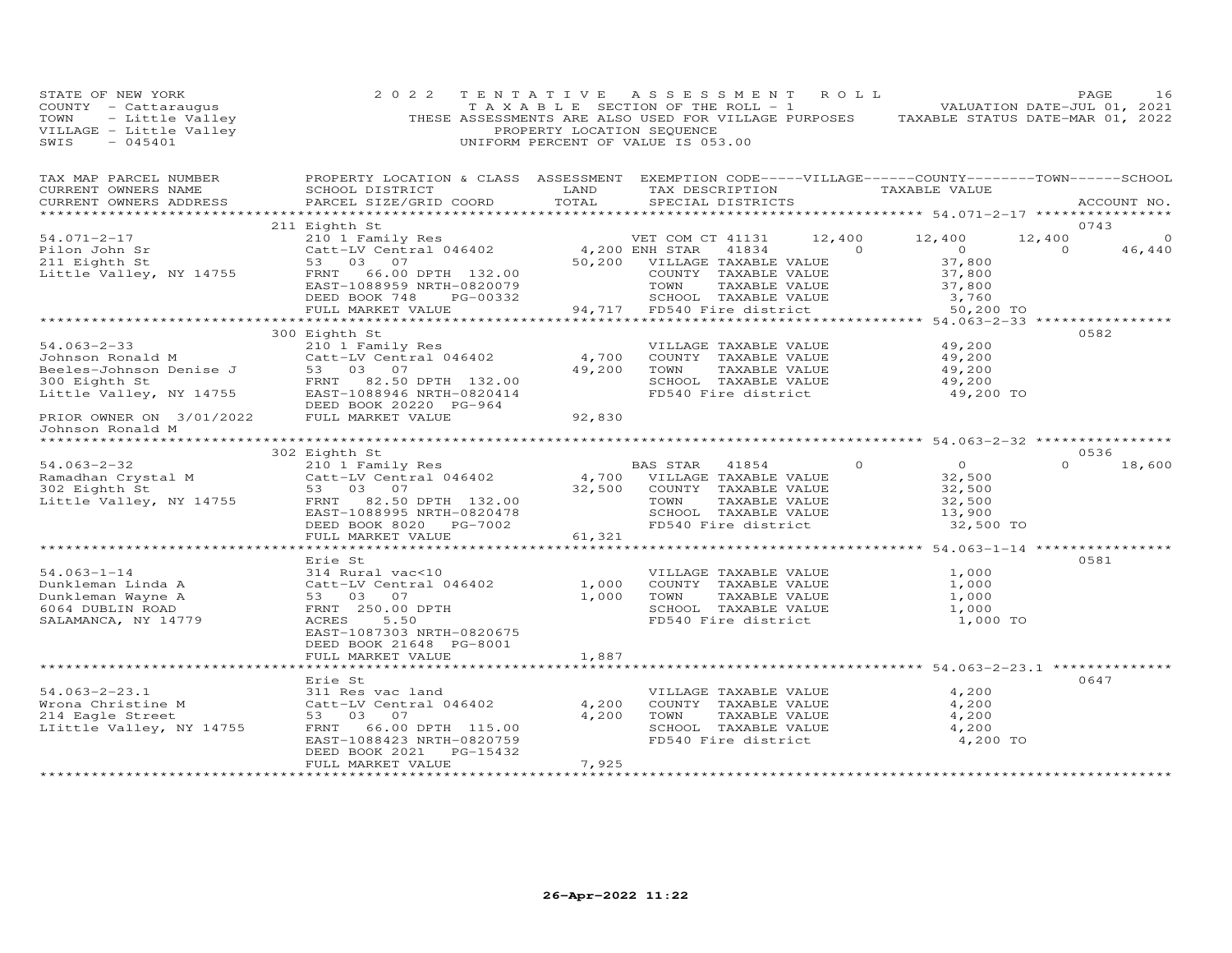| STATE OF NEW YORK<br>$-045401$<br>SWIS                                                                                                                                                                                                               |                                        |        | 2022 TENTATIVE ASSESSMENT ROLL<br>UNIFORM PERCENT OF VALUE IS 053.00                                                                                                                                             |           | PAGE<br>17  |
|------------------------------------------------------------------------------------------------------------------------------------------------------------------------------------------------------------------------------------------------------|----------------------------------------|--------|------------------------------------------------------------------------------------------------------------------------------------------------------------------------------------------------------------------|-----------|-------------|
| TAX MAP PARCEL NUMBER THE PROPERTY LOCATION & CLASS ASSESSMENT EXEMPTION CODE-----VILLAGE------COUNTY-------TOWN------SCHOOL<br>CURRENT OWNERS NAME<br>CURRENT OWNERS ADDRESS                                                                        | PARCEL SIZE/GRID COORD TOTAL           |        | SCHOOL DISTRICT                      LAND        TAX DESCRIPTION                 TAXABLE VALUE<br>SPECIAL DISTRICTS                                                                                              |           | ACCOUNT NO. |
|                                                                                                                                                                                                                                                      |                                        |        |                                                                                                                                                                                                                  |           |             |
| 54.072-1-16.2<br>Koch Jillian (2008) 231 Com vac w/im (2015) 231 Com vac w/im (2015) 231 Com vac w/im (2015) 231 Com vac w/im (2015)<br>33 03 07 (3,000 COUNTY TAXABLE VALUE 3,000 3,000 700 700 700 700 700 700 74XABLE VALUE 3,0                   | Erie St<br>DEED BOOK 2020 PG-10747     |        |                                                                                                                                                                                                                  |           | 1037        |
|                                                                                                                                                                                                                                                      | FULL MARKET VALUE 5,660                |        |                                                                                                                                                                                                                  |           |             |
| 54.072-1-12<br>Fruci Vincent<br>Fruci Vincent<br>Fruci Vincent<br>Catt-LV Central 046402<br>FO Box 304<br>West Seneca, NY 14224<br>FRNT 14.00 DPTH 20.00<br>EAST-108811 NRTH-0819783<br>FRNT 14.00 DPTH 20.00<br>FRNT 14.00 DPTH 20.00<br>FO SCHOOL  | 113 Erie St<br>DEED BOOK 27904 PG-6009 |        |                                                                                                                                                                                                                  |           | 0861        |
|                                                                                                                                                                                                                                                      | FULL MARKET VALUE                      | 10,755 |                                                                                                                                                                                                                  |           |             |
| 54.072-1-13<br>Fruci Vincent<br>Prophet Seneca, NY 14224<br>West Seneca, NY 14224<br>Po Box 304<br>FRNT 21.50 DPTH 100.00<br>EAST-1089820 Next Seneca, NY 14224<br>PO EAST-10898237<br>PO EAST-108929<br>PO EAST-108920<br>PO EAST-108920<br>PO EAST | 115 Erie St<br>DEED BOOK 8237 PG-8004  |        |                                                                                                                                                                                                                  |           | 0526        |
|                                                                                                                                                                                                                                                      | FULL MARKET VALUE 20,755               |        |                                                                                                                                                                                                                  |           |             |
|                                                                                                                                                                                                                                                      | 117 Erie St                            |        |                                                                                                                                                                                                                  |           | 0530        |
|                                                                                                                                                                                                                                                      |                                        |        |                                                                                                                                                                                                                  |           |             |
|                                                                                                                                                                                                                                                      |                                        |        |                                                                                                                                                                                                                  |           |             |
| 54.071-3-6<br>Williams Clayton 652 Govt bldgs<br>Catt-LV Central 046402 5,300 COUNTY TAXABLE VALUE<br>Meacham Bonnie 53 03 07<br>6558 Hencoop Rd FRNT 98.00 DPTH 75.00 5000 TOWN TAXABLE VALUE<br>Elicottville, NY 14631 EAST-1089583 NR             | 200 Erie St<br>DEED BOOK 30934 PG-5001 |        | VILLAGE TAXABLE VALUE 40,000<br>COUNTY TAXABLE VALUE 40,000<br>TOWN       TAXABLE  VALUE                          40,000<br>SCHOOL    TAXABLE  VALUE                               40,000<br>FD540 Fire district | 40,000 TO | 5023        |
|                                                                                                                                                                                                                                                      | FULL MARKET VALUE                      | 75,472 |                                                                                                                                                                                                                  |           |             |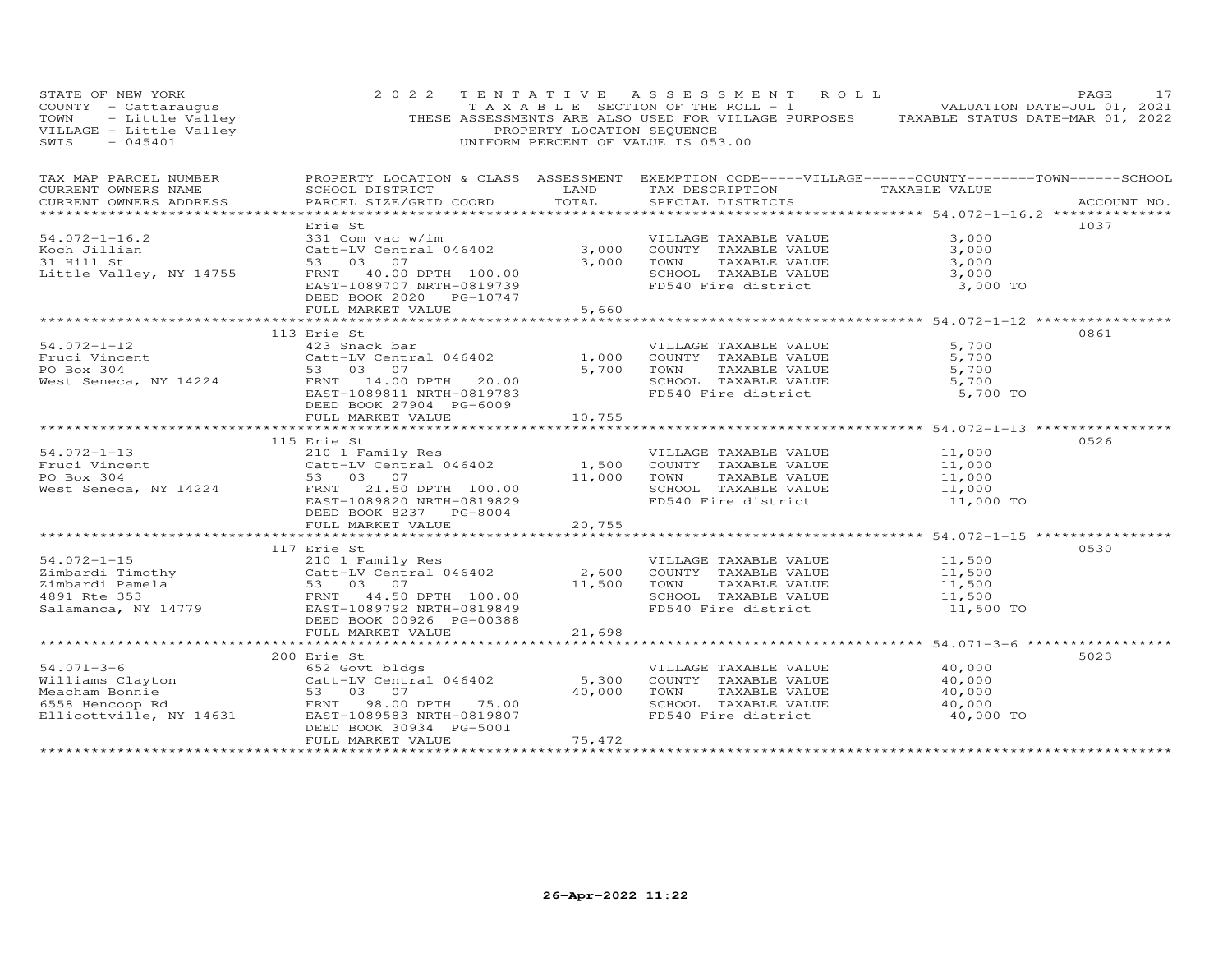| PAGE 18<br>TAXABLE SECTION OF THE ROLL - 1 WALUATION DATE-JUL 01, 2021<br>TOWN - Little Valley THESE ASSESSMENTS ARE ALSO USED FOR VILLAGE PURPOSES TAXABLE STATUS DATE-MAR 01, 2022<br>VILLAGE - Little Valley PROPERTY LOCATION SEQUE |                                                                                                          |                |                                                                                                                                                           |                                                    |                    |
|-----------------------------------------------------------------------------------------------------------------------------------------------------------------------------------------------------------------------------------------|----------------------------------------------------------------------------------------------------------|----------------|-----------------------------------------------------------------------------------------------------------------------------------------------------------|----------------------------------------------------|--------------------|
| TAX MAP PARCEL NUMBER<br>CURRENT OWNERS NAME<br>CURRENT OWNERS ADDRESS                                                                                                                                                                  | SCHOOL DISTRICT<br>PARCEL SIZE/GRID COORD                                                                | LAND<br>TOTAL  | PROPERTY LOCATION & CLASS ASSESSMENT EXEMPTION CODE-----VILLAGE------COUNTY--------TOWN------SCHOOL<br>TAX DESCRIPTION TAXABLE VALUE<br>SPECIAL DISTRICTS |                                                    | ACCOUNT NO.        |
|                                                                                                                                                                                                                                         |                                                                                                          |                |                                                                                                                                                           |                                                    |                    |
|                                                                                                                                                                                                                                         | 201 Erie St                                                                                              |                |                                                                                                                                                           |                                                    | 0529               |
| $54.064 - 1 - 34$                                                                                                                                                                                                                       | 411 Apartment<br>Catt-LV Central 046402 5,900<br>53 03 07 75,000                                         |                | VILLAGE TAXABLE VALUE<br>COUNTY TAXABLE VALUE                                                                                                             | 75,000<br>75,000                                   |                    |
| Eimbardi Timothy<br>Zimbardi Pamela 53 03 07<br>4891 Rte 353 FRNT 132.00 DPTH 100.00<br>Salamanca, NY 14779 EAST-1089692 NRTH-0819916<br>DEED BOOK 00926 PG-00388                                                                       |                                                                                                          | 75,000         | TAXABLE VALUE<br>TOWN                                                                                                                                     | 75,000                                             |                    |
|                                                                                                                                                                                                                                         |                                                                                                          |                | SCHOOL TAXABLE VALUE                                                                                                                                      | 75,000                                             |                    |
|                                                                                                                                                                                                                                         |                                                                                                          |                | FD540 Fire district                                                                                                                                       | 75,000 TO                                          |                    |
|                                                                                                                                                                                                                                         |                                                                                                          |                |                                                                                                                                                           |                                                    |                    |
|                                                                                                                                                                                                                                         | FULL MARKET VALUE                                                                                        | 141,509        |                                                                                                                                                           |                                                    |                    |
|                                                                                                                                                                                                                                         |                                                                                                          | *************  |                                                                                                                                                           | ******************* 54.071-3-5 *****************   |                    |
|                                                                                                                                                                                                                                         | 202 Erie St                                                                                              |                |                                                                                                                                                           |                                                    | 0649               |
| 54.071-3-5                                                                                                                                                                                                                              | 210 1 Family Res                                                                                         |                | VILLAGE TAXABLE VALUE                                                                                                                                     | 27,700                                             |                    |
| Folts Carol L                                                                                                                                                                                                                           | Catt-LV Central 046402<br>53 03 07                                                                       | 1,900          | COUNTY TAXABLE VALUE                                                                                                                                      |                                                    |                    |
| Folts Charles W                                                                                                                                                                                                                         |                                                                                                          | 27,700         |                                                                                                                                                           |                                                    |                    |
| 202 Erie St                                                                                                                                                                                                                             | Garage Encroaches On Neig                                                                                |                | COUNTY TAXABLE VALUE $27,700$<br>TOWN TAXABLE VALUE $27,700$<br>SCHOOL TAXABLE VALUE $27,700$<br>FD540 Fire district $27,700$ TO                          |                                                    |                    |
| Little Valley, NY 14755                                                                                                                                                                                                                 | Hbor                                                                                                     |                |                                                                                                                                                           |                                                    |                    |
|                                                                                                                                                                                                                                         | FRNT<br>32.00 DPTH 82.50                                                                                 |                |                                                                                                                                                           |                                                    |                    |
|                                                                                                                                                                                                                                         | EAST-1089524 NRTH-0819841                                                                                |                |                                                                                                                                                           |                                                    |                    |
|                                                                                                                                                                                                                                         | DEED BOOK 23922 PG-4001<br>FULL MARKET VALUE                                                             | 52,264         |                                                                                                                                                           |                                                    |                    |
|                                                                                                                                                                                                                                         | ***************                                                                                          | *************  | ******************************** 54.071-3-4 ****************                                                                                              |                                                    |                    |
|                                                                                                                                                                                                                                         | 204 Erie St                                                                                              |                |                                                                                                                                                           |                                                    | 0681               |
| $54.071 - 3 - 4$                                                                                                                                                                                                                        | 482 Det row bldg                                                                                         |                | VILLAGE TAXABLE VALUE                                                                                                                                     | 9,500                                              |                    |
|                                                                                                                                                                                                                                         |                                                                                                          |                | COUNTY TAXABLE VALUE                                                                                                                                      | 9,500                                              |                    |
|                                                                                                                                                                                                                                         | Catt-LV Centra<br>53 03 07                                                                               |                | TOWN<br>TAXABLE VALUE                                                                                                                                     | 9,500                                              |                    |
|                                                                                                                                                                                                                                         |                                                                                                          |                | SCHOOL TAXABLE VALUE                                                                                                                                      | 9,500                                              |                    |
| Jarovi J<br>Twarog Edward<br>Twarog Marilyn<br>17 Jenick Ln<br>Woodbridge, CT 06525                                                                                                                                                     | 462 Det Tow Didg<br>Catt-LV Central 046402 5,300<br>53 03 07 9,500<br>Upper Apt<br>FRNT 99.50 DPTH 82.50 |                | FD540 Fire district                                                                                                                                       | 9,500 TO                                           |                    |
|                                                                                                                                                                                                                                         | EAST-1089470 NRTH-0819878                                                                                |                |                                                                                                                                                           |                                                    |                    |
|                                                                                                                                                                                                                                         | DEED BOOK 11905 PG-4001                                                                                  |                |                                                                                                                                                           |                                                    |                    |
|                                                                                                                                                                                                                                         | FULL MARKET VALUE                                                                                        | 17,925         |                                                                                                                                                           |                                                    |                    |
|                                                                                                                                                                                                                                         |                                                                                                          |                |                                                                                                                                                           |                                                    |                    |
|                                                                                                                                                                                                                                         | 215 Erie St                                                                                              |                |                                                                                                                                                           |                                                    | 0511               |
| $54.064 - 1 - 36$                                                                                                                                                                                                                       | Effe Su<br>220 2 Family Res<br>Catt-LV Central 046402                                                    |                | VILLAGE TAXABLE VALUE                                                                                                                                     | 35,900                                             |                    |
|                                                                                                                                                                                                                                         |                                                                                                          | 4,400          | COUNTY TAXABLE VALUE                                                                                                                                      | 35,900                                             |                    |
| Coscia Danielle<br>511 N Broad St  1006<br>Philadelphia, PA 19123                                                                                                                                                                       | 53 03 07                                                                                                 | 35,900         | TAXABLE VALUE<br>TOWN                                                                                                                                     | 35,900                                             |                    |
|                                                                                                                                                                                                                                         | FRNT<br>72.00 DPTH 132.00                                                                                |                | SCHOOL TAXABLE VALUE<br>FD540 Fire district                                                                                                               | 35,900<br>35,900 TO                                |                    |
|                                                                                                                                                                                                                                         | EAST-1089536 NRTH-0820040<br>DEED BOOK 9342 PG-7001                                                      |                |                                                                                                                                                           |                                                    |                    |
|                                                                                                                                                                                                                                         | FULL MARKET VALUE                                                                                        | 67,736         |                                                                                                                                                           |                                                    |                    |
|                                                                                                                                                                                                                                         |                                                                                                          | ************** |                                                                                                                                                           | ********************** 54.071-3-1 **************** |                    |
|                                                                                                                                                                                                                                         |                                                                                                          |                |                                                                                                                                                           |                                                    | 0557               |
|                                                                                                                                                                                                                                         |                                                                                                          |                | 6,975<br>VET WAR CT 41121                                                                                                                                 | 6,975                                              | 6,975<br>$\circ$   |
| CONTROLLER CHERATION CONTROLLER<br>Extends the Cattle Contract of Cattle Contract of Cattle Contract of Cattle Contract of Cattle Contract Contract Contract Contract Contract Contract Contract Contract Contract Contract Cont        |                                                                                                          | 5,200 ENH STAR | $\Omega$<br>41834                                                                                                                                         | $\overline{0}$                                     | 46,440<br>$\Omega$ |
|                                                                                                                                                                                                                                         |                                                                                                          |                | 46,500 VILLAGE TAXABLE VALUE                                                                                                                              | 39,525                                             |                    |
|                                                                                                                                                                                                                                         |                                                                                                          |                | COUNTY TAXABLE VALUE                                                                                                                                      | 39,525                                             |                    |
|                                                                                                                                                                                                                                         |                                                                                                          |                | TOWN<br>TAXABLE VALUE                                                                                                                                     | 39,525                                             |                    |
|                                                                                                                                                                                                                                         |                                                                                                          |                | SCHOOL TAXABLE VALUE                                                                                                                                      | 60                                                 |                    |
|                                                                                                                                                                                                                                         | FULL MARKET VALUE                                                                                        |                | 87,736 FD540 Fire district                                                                                                                                | 46,500 TO                                          |                    |
|                                                                                                                                                                                                                                         |                                                                                                          |                |                                                                                                                                                           |                                                    | <b>.</b>           |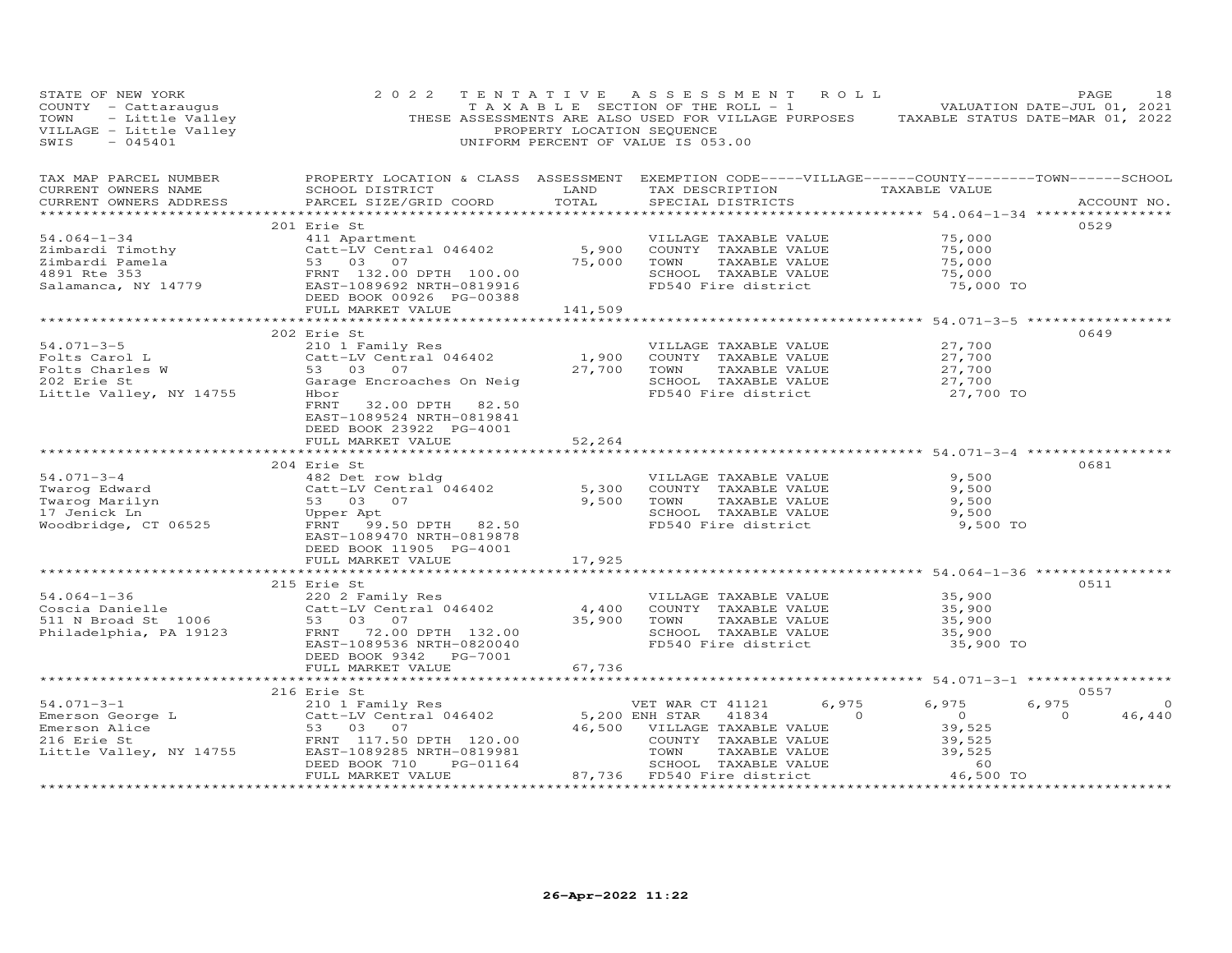| STATE OF NEW YORK<br>COUNTY - Cattaraugus<br>COUNTY - Cattaraugus<br>TAXABLE SECTION OF THE ROLL - 1<br>TOWN - Little Valley<br>THESE ASSESSMENTS ARE ALSO USED FOR VILLAGE PURPOSES TAXABLE STATUS DATE-MAR 01, 2021<br>THESE ASSESSMENTS ARE CALLO THE ROLL                                                                                                                                                                                                           | 2 0 2 2                                                                                                                                                                                                                                                                                                              |                                        | TENTATIVE ASSESSMENT ROLL                                                                                                   |         |                                                                                                 | PAGE                       | 19 |
|-------------------------------------------------------------------------------------------------------------------------------------------------------------------------------------------------------------------------------------------------------------------------------------------------------------------------------------------------------------------------------------------------------------------------------------------------------------------------|----------------------------------------------------------------------------------------------------------------------------------------------------------------------------------------------------------------------------------------------------------------------------------------------------------------------|----------------------------------------|-----------------------------------------------------------------------------------------------------------------------------|---------|-------------------------------------------------------------------------------------------------|----------------------------|----|
| TAX MAP PARCEL NUMBER<br>CURRENT OWNERS NAME<br>CURRENT OWNERS ADDRESS                                                                                                                                                                                                                                                                                                                                                                                                  | PROPERTY LOCATION & CLASS ASSESSMENT EXEMPTION CODE-----VILLAGE------COUNTY--------TOWN------SCHOOL<br>PARCEL SIZE/GRID COORD                                                                                                                                                                                        |                                        |                                                                                                                             |         |                                                                                                 | ACCOUNT NO.                |    |
|                                                                                                                                                                                                                                                                                                                                                                                                                                                                         | 217 Erie St                                                                                                                                                                                                                                                                                                          |                                        |                                                                                                                             |         |                                                                                                 | 0516                       |    |
| $54.064 - 1 - 37$<br>$\begin{tabular}{lllllllllllllllllllll} \text{54.064--1-37} & & & & & \text{BAS STAR} & 41854 \\ \text{Steinbroner Cheryl Day & & & & \text{Catt-LV Central} & 046402 & & & \text{4,200} & \text{VILLAGE TAXABLE VALUE} \\ \text{Schoffner Cheryl Day & & & \text{53} & 03 & 07 & & \text{34,000} & \text{COUNTY TAXABLE VALUE} \\ 217 Erie St & & & \text{FNNT} & 66.00 DPTH & 132.00 & & \text{TOWN TAXABLE VALUE} \\ \text{Little Valley, NY 1$ | 210 1 Family Res                                                                                                                                                                                                                                                                                                     | $132.00$<br>820080<br>-00533<br>64,151 | BAS STAR<br>41854<br>TAXABLE VALUE<br>SCHOOL TAXABLE VALUE<br>FD540 Fire district                                           |         | 0<br>$\begin{array}{r} 34,000 \\ 34,000 \\ 34,000 \\ 15,400 \\ 54,00 \end{array}$<br>34,000 TO  | $0 \t 18,600$              |    |
|                                                                                                                                                                                                                                                                                                                                                                                                                                                                         | FULL MARKET VALUE                                                                                                                                                                                                                                                                                                    |                                        |                                                                                                                             |         |                                                                                                 |                            |    |
| $54.064 - 1 - 38$<br>Park Place Real Estate Holding Catt-LV Central 046402<br>PO Box 453 53 03 07<br>PO Box 453<br>PO Box 453<br>PO Box 453<br>ERNT 40.00 DPTH 132.00<br>Ellicottville, NY 14731<br>EAST-1089433 NRTH-0820111                                                                                                                                                                                                                                           | 219 Erie St<br>210 1 Family Res<br>DEED BOOK 26899 PG-3001<br>FULL MARKET VALUE                                                                                                                                                                                                                                      | 3,000<br>15,094                        | VILLAGE TAXABLE VALUE<br>COUNTY TAXABLE VALUE<br>8,000 TOWN<br>TAXABLE VALUE<br>SCHOOL TAXABLE VALUE<br>FD540 Fire district |         | ***************** 54.064-1-38 *****************<br>8,000<br>8,000<br>8,000<br>8,000<br>8,000 TO | 0485                       |    |
|                                                                                                                                                                                                                                                                                                                                                                                                                                                                         |                                                                                                                                                                                                                                                                                                                      |                                        |                                                                                                                             |         |                                                                                                 |                            |    |
| $54.064 - 1 - 39$<br>Eimbardi Timothy J<br>2.1 Timothy J<br>2.1 Timothy J<br>2.1 Central 046402<br>2.3 03 07<br>2.2.00<br>2.30 DPTH<br>2.2.00<br>2.30 DPTH<br>2.30<br>2.30 DPTH<br>2.32.00                                                                                                                                                                                                                                                                              | 221 Erie St<br>EAST-1089377 NRTH-0820150<br>DEED BOOK 905 PG-01054<br>FULL MARKET VALUE                                                                                                                                                                                                                              | 27,800 TOWN<br>52,453                  | VILLAGE TAXABLE VALUE<br>TAXABLE VALUE<br>SCHOOL TAXABLE VALUE<br>FD540 Fire district                                       |         | 27,800<br>27,800<br>27,800<br>27,800<br>27,800 TO                                               | 0864                       |    |
|                                                                                                                                                                                                                                                                                                                                                                                                                                                                         |                                                                                                                                                                                                                                                                                                                      | * * * * * * * * * * * * *              |                                                                                                                             |         | ************ 54.071-2-20 **************                                                         |                            |    |
|                                                                                                                                                                                                                                                                                                                                                                                                                                                                         | 53 03 07<br>Apts<br>2/10-mrgd 2-19.2 in<br>-- 110 00 DPTH 132.00<br>TOMN TAXABLE VALUE<br>SCHOOL TAXABLE VALUE<br>FD540 Fire district<br>EAST-1089127 NRTH-0820082<br>DEED BOOK 00969 PG-00789                                                                                                                       |                                        |                                                                                                                             | $\circ$ | $\overline{O}$<br>80,000<br>80,000<br>80,000<br>61,400<br>80,000 TO                             | 0514<br>$\Omega$<br>18,600 |    |
|                                                                                                                                                                                                                                                                                                                                                                                                                                                                         | FULL MARKET VALUE                                                                                                                                                                                                                                                                                                    | 150,943                                |                                                                                                                             |         |                                                                                                 |                            |    |
|                                                                                                                                                                                                                                                                                                                                                                                                                                                                         | 304 Erie St                                                                                                                                                                                                                                                                                                          |                                        |                                                                                                                             |         |                                                                                                 | 0716                       |    |
| $54.071 - 2 - 19.1$<br>Jaskier-Manganiello Cedric V<br>304 Erie Str<br>Little Valley, NY 14755                                                                                                                                                                                                                                                                                                                                                                          | Erie St<br>210 1 Family Res<br>Catt-LV Central 046402 5,000 COUNTY TAXABLE VALUE 49,600<br>53 03 07 49,600 TOWN TAXABLE VALUE 49,600<br>11/18-splt 19x132 off sCHOOL TAXABLE VALUE 49,600<br>TENT 30.00 DPTH 132.00 FD540 Fire district<br>EAST-1089046 NRTH-0820137<br>DEED BOOK 31063 PG-5001<br>FULL MARKET VALUE |                                        |                                                                                                                             |         | 49,600 TO                                                                                       |                            |    |
|                                                                                                                                                                                                                                                                                                                                                                                                                                                                         |                                                                                                                                                                                                                                                                                                                      | 93,585<br>*******************          |                                                                                                                             |         |                                                                                                 |                            |    |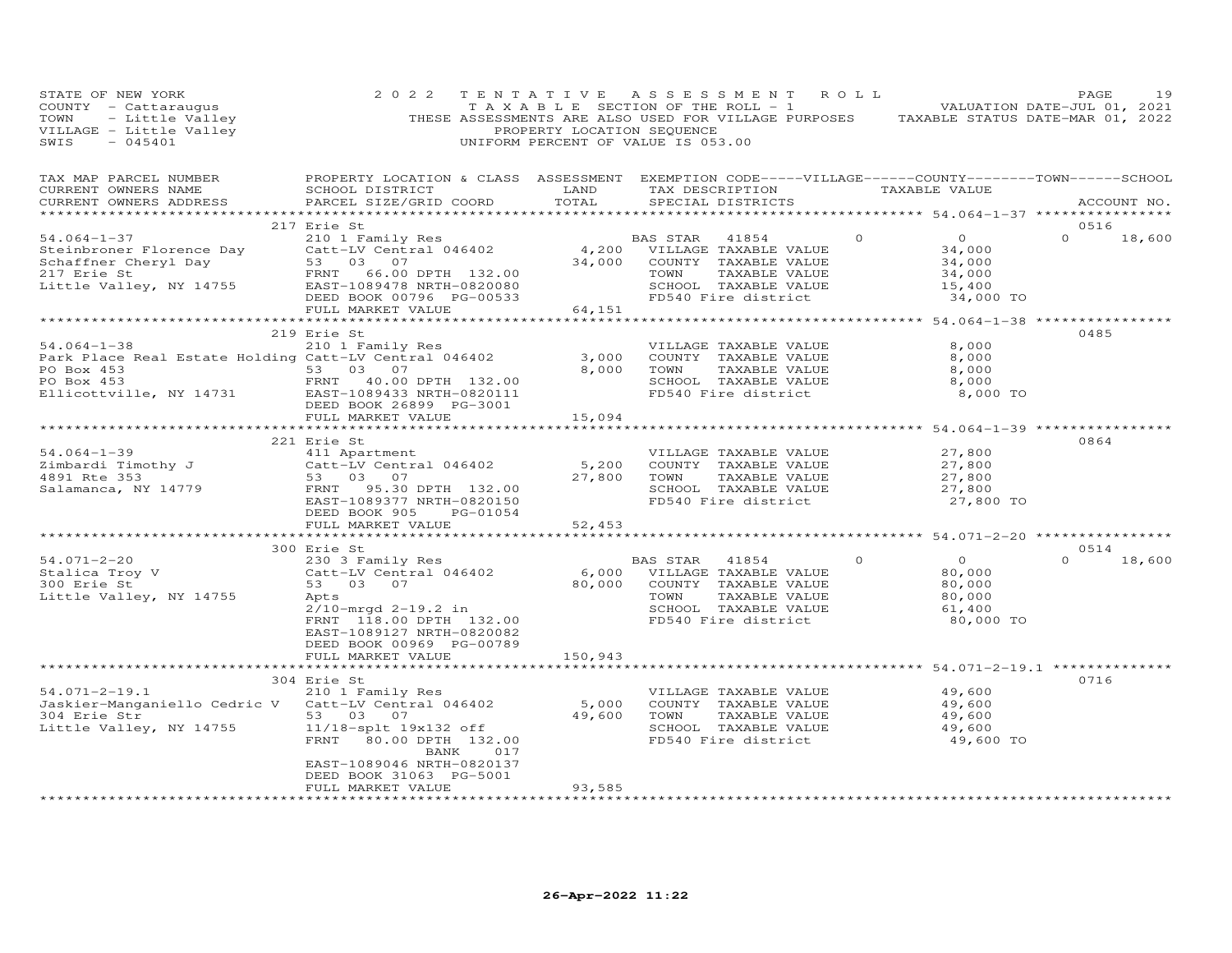| STATE OF NEW YORK<br>COUNTY - Cattaraugus<br>TOWN - Little Valley<br>VILLAGE - Little Valley<br>~~~~ - 045401                                                                                                                                              |                                                                                                                                                | PROPERTY LOCATION SEQUENCE | 2022 TENTATIVE ASSESSMENT ROLL<br>TAXABLE SECTION OF THE ROLL - 1 VALUATION DATE-JUL 01, 2021<br>THESE ASSESSMENTS ARE ALSO USED FOR VILLAGE PURPOSES TAXABLE STATUS DATE-MAR 01, 2022<br>UNIFORM PERCENT OF VALUE IS 053.00 |                 | PAGE          | 20          |
|------------------------------------------------------------------------------------------------------------------------------------------------------------------------------------------------------------------------------------------------------------|------------------------------------------------------------------------------------------------------------------------------------------------|----------------------------|------------------------------------------------------------------------------------------------------------------------------------------------------------------------------------------------------------------------------|-----------------|---------------|-------------|
| TAX MAP PARCEL NUMBER FROPERTY LOCATION & CLASS ASSESSMENT EXEMPTION CODE-----VILLAGE------COUNTY--------TOWN------SCHOOL<br>CURRENT OWNERS NAME<br>CURRENT OWNERS ADDRESS                                                                                 | SCHOOL DISTRICT                     LAND        TAX DESCRIPTION                TAXABLE VALUE<br>PARCEL SIZE/GRID COORD TOTAL SPECIAL DISTRICTS |                            |                                                                                                                                                                                                                              |                 |               | ACCOUNT NO. |
|                                                                                                                                                                                                                                                            |                                                                                                                                                |                            |                                                                                                                                                                                                                              |                 |               |             |
|                                                                                                                                                                                                                                                            | 306 Erie St                                                                                                                                    |                            |                                                                                                                                                                                                                              |                 | 0444          |             |
|                                                                                                                                                                                                                                                            |                                                                                                                                                |                            |                                                                                                                                                                                                                              |                 | $0 \t 41,100$ |             |
|                                                                                                                                                                                                                                                            |                                                                                                                                                |                            |                                                                                                                                                                                                                              |                 |               |             |
|                                                                                                                                                                                                                                                            | 400 Erie St                                                                                                                                    |                            |                                                                                                                                                                                                                              |                 | 0553          |             |
|                                                                                                                                                                                                                                                            |                                                                                                                                                |                            | TAXABLE VALUE<br>TAXABLE VALUE 58,300<br>TAXABLE VALUE 58,300<br>TAXABLE VALUE 58,700                                                                                                                                        | $0$ 0<br>58,300 | $0 \t 18,600$ |             |
|                                                                                                                                                                                                                                                            | FULL MARKET VALUE 110,000                                                                                                                      |                            |                                                                                                                                                                                                                              | 58,300 TO       |               |             |
|                                                                                                                                                                                                                                                            |                                                                                                                                                |                            |                                                                                                                                                                                                                              |                 |               |             |
|                                                                                                                                                                                                                                                            | 405 Erie St                                                                                                                                    |                            |                                                                                                                                                                                                                              |                 | 0545          |             |
| 34.063-2-35<br>Jordan Tressa M<br>Jordan William S IV and the Same Catt-LV Central 046402<br>FRNT 66.00 DPTH 132.00<br>FO Box 744<br>Elicottville, NY 14731<br>EAST-1088880 NRTH-0820490<br>Elicottville, NY 14731<br>FRNT 66.00 DPTH 132.00<br>           |                                                                                                                                                |                            |                                                                                                                                                                                                                              |                 |               |             |
|                                                                                                                                                                                                                                                            | DEED BOOK 20210 PG-518                                                                                                                         |                            |                                                                                                                                                                                                                              |                 |               |             |
|                                                                                                                                                                                                                                                            | FULL MARKET VALUE                                                                                                                              | 51,887                     |                                                                                                                                                                                                                              |                 |               |             |
|                                                                                                                                                                                                                                                            |                                                                                                                                                |                            |                                                                                                                                                                                                                              |                 | 0619          |             |
| 406 Erie St<br>54.063-2-46.1 483 Converted Re<br>Cattaraugus Abstract Corp Catt-LV Central 046402 5,300 COUNTY TAXABLE VALUE 47,560<br>47,560 ES 30 COUNTY TAXABLE VALUE 47,560<br>47,560 ERST-1088722 NRTH-0820361 FD540 Fire distric                     |                                                                                                                                                |                            |                                                                                                                                                                                                                              |                 |               |             |
|                                                                                                                                                                                                                                                            | FULL MARKET VALUE 89,736                                                                                                                       |                            |                                                                                                                                                                                                                              |                 |               |             |
|                                                                                                                                                                                                                                                            |                                                                                                                                                |                            |                                                                                                                                                                                                                              |                 |               |             |
| 407 Erie St<br>407 Erie St<br>407 Erie St<br>407 Erie St<br>407 Erie St<br>407 Erie St<br>53 03 07<br>132.00<br>25,000 FORTH-0820527<br>25,000 FORTH-0820527<br>25,000 FD540 Fire district<br>407 Erie St<br>25,000<br>25,000 SCHOOL TAXABLE VALUE<br>25,0 | 407 Erie St                                                                                                                                    |                            |                                                                                                                                                                                                                              |                 | 0509          |             |
|                                                                                                                                                                                                                                                            | DEED BOOK 13767 PG-4001<br>FULL MARKET VALUE                                                                                                   | 47,170                     |                                                                                                                                                                                                                              |                 |               |             |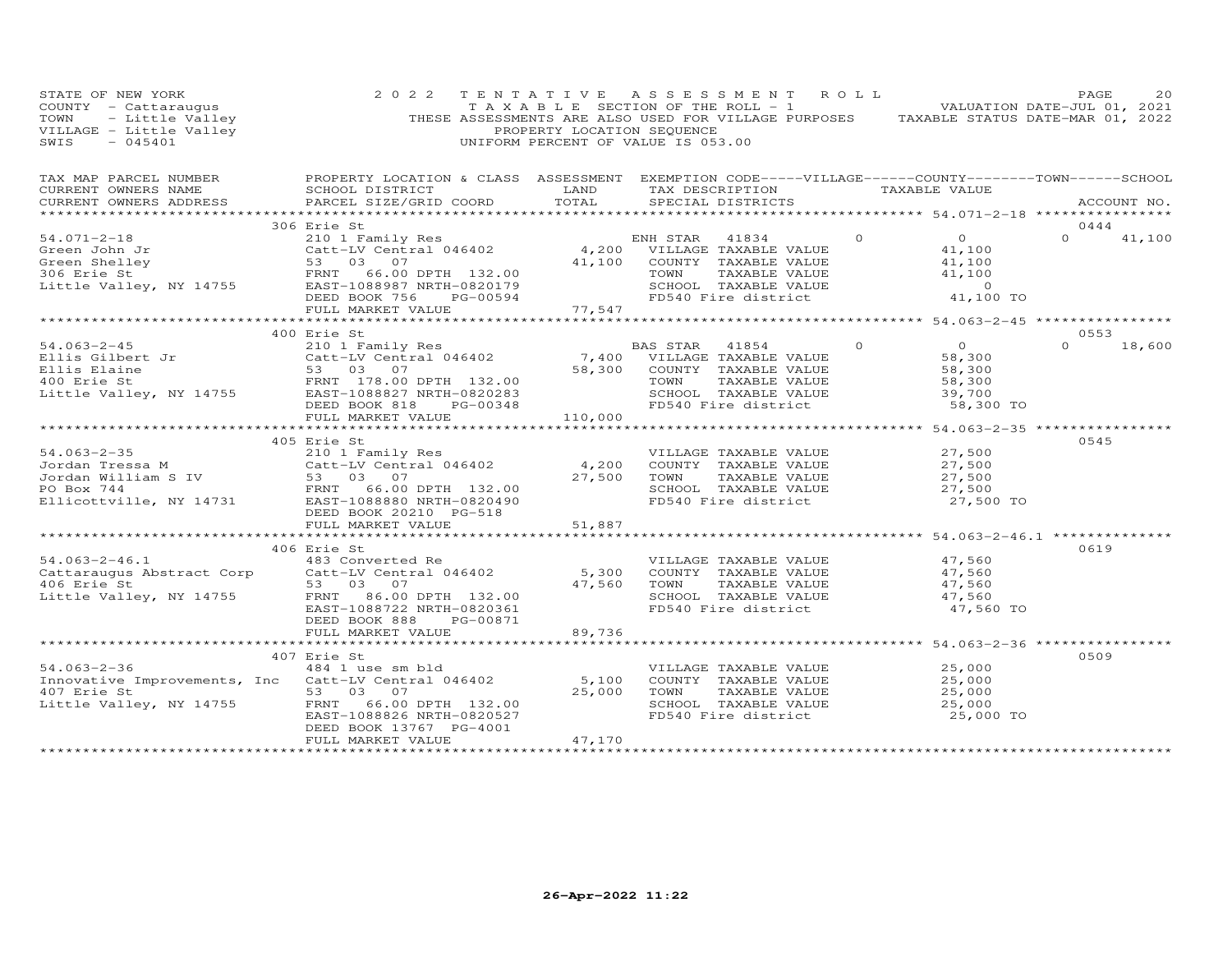| STATE OF NEW YORK<br>COUNTY - Cattaraugus<br>TOWN - Little Valley<br>VILLAGE - Little Valley<br>Alley<br>$-045401$<br>SWIS | 2 0 2 2                                                                                                                                                                                                                                                                                                                                  | PROPERTY LOCATION SEQUENCE | TENTATIVE ASSESSMENT ROLL<br>TAXABLE SECTION OF THE ROLL - 1 VALUATION DATE-JUL 01, 2021<br>THESE ASSESSMENTS ARE ALSO USED FOR VILLAGE PURPOSES TAXABLE STATUS DATE-MAR 01, 2022<br>UNIFORM PERCENT OF VALUE IS 053.00 |                                                                     | PAGE<br>21         |
|----------------------------------------------------------------------------------------------------------------------------|------------------------------------------------------------------------------------------------------------------------------------------------------------------------------------------------------------------------------------------------------------------------------------------------------------------------------------------|----------------------------|-------------------------------------------------------------------------------------------------------------------------------------------------------------------------------------------------------------------------|---------------------------------------------------------------------|--------------------|
| CURRENT OWNERS NAME<br>CURRENT OWNERS ADDRESS                                                                              | TAX MAP PARCEL NUMBER FROPERTY LOCATION & CLASS ASSESSMENT EXEMPTION CODE-----VILLAGE------COUNTY-------TOWN------SCHOOL<br>SCHOOL DISTRICT<br>PARCEL SIZE/GRID COORD                                                                                                                                                                    | <b>LAND</b><br>TOTAL       | TAX DESCRIPTION TAXABLE VALUE<br>SPECIAL DISTRICTS                                                                                                                                                                      |                                                                     | ACCOUNT NO.        |
|                                                                                                                            |                                                                                                                                                                                                                                                                                                                                          |                            |                                                                                                                                                                                                                         |                                                                     |                    |
|                                                                                                                            | 409 Erie St                                                                                                                                                                                                                                                                                                                              |                            |                                                                                                                                                                                                                         |                                                                     | 0592               |
| 54.063-2-37                                                                                                                | 210 1 Family Res<br>Catt-LV Central 046402 (4,200 COUNTY TAXABLE VALUE<br>53 03 07 (39,600 TOWN TAXABLE VALUE<br>54.063-2-37 210 1 Family Res<br>Starks Brandy Catt-LV Central 046402<br>Starks Barry 53 03 07<br>409 Erie Street FRNT 66.00 DPTH 132.00<br>Little Valley, NY 14755 EAST-1088771 NRTH-0820565<br>DEED BOOK 2020 PG-17617 | $39,600$ TOWN              |                                                                                                                                                                                                                         | 39,600<br>39,600<br>39,600                                          |                    |
|                                                                                                                            | FULL MARKET VALUE                                                                                                                                                                                                                                                                                                                        | 74,717                     |                                                                                                                                                                                                                         |                                                                     |                    |
|                                                                                                                            |                                                                                                                                                                                                                                                                                                                                          |                            |                                                                                                                                                                                                                         |                                                                     | 0852               |
|                                                                                                                            | 411 Erie St<br>EAST-1088726 NRTH-0820594                                                                                                                                                                                                                                                                                                 |                            | VILLAGE TAXABLE VALUE<br>$3,300$ COUNTY TAXABLE VALUE<br>31,500 TOWN TAXABLE VALUE<br>SCHOOL TAXABLE VALUE 31,500<br>FD540 Fire district                                                                                | 31,500<br>31,500<br>31,500<br>31,500 TO                             |                    |
|                                                                                                                            | DEED BOOK 27563 PG-6001<br>FULL MARKET VALUE                                                                                                                                                                                                                                                                                             | 59,434                     |                                                                                                                                                                                                                         |                                                                     |                    |
|                                                                                                                            |                                                                                                                                                                                                                                                                                                                                          |                            |                                                                                                                                                                                                                         |                                                                     |                    |
|                                                                                                                            |                                                                                                                                                                                                                                                                                                                                          |                            |                                                                                                                                                                                                                         |                                                                     | 0652               |
|                                                                                                                            |                                                                                                                                                                                                                                                                                                                                          |                            | BAS STAR 41854<br>$\Omega$<br>TAXABLE VALUE<br>SCHOOL TAXABLE VALUE<br>FD540 Fire district                                                                                                                              | $\overline{0}$<br>36,700<br>36,700<br>36,700<br>18,100<br>36,700 TO | $\Omega$<br>18,600 |
|                                                                                                                            |                                                                                                                                                                                                                                                                                                                                          |                            |                                                                                                                                                                                                                         |                                                                     |                    |
|                                                                                                                            | 415 Erie St                                                                                                                                                                                                                                                                                                                              |                            |                                                                                                                                                                                                                         |                                                                     | 0811               |
|                                                                                                                            | 54.063-2-40<br>Rivera Jesus<br>Rivera Amy<br>13 Erie St<br>Little Valley, NY 14755<br>210 1 Family Res<br>210 1 Family Res<br>210 1 Family Res<br>210 1 Family Res<br>210 1 Family Res<br>210 1 Family Res<br>210 20645<br>25 20645<br>22.00<br>22.00<br>22.<br>DEED BOOK 4760 PG-9001                                                   |                            | VILLAGE TAXABLE VALUE<br>3,300 COUNTY TAXABLE VALUE<br>28,200 TOWN TAXABLE VALUE<br>SCHOOL TAXABLE VALUE<br>FD540 Fire district                                                                                         | 28,200<br>28,200<br>28,200<br>28,200<br>28,200 TO                   |                    |
|                                                                                                                            | FULL MARKET VALUE                                                                                                                                                                                                                                                                                                                        | 53,208                     |                                                                                                                                                                                                                         |                                                                     |                    |
|                                                                                                                            |                                                                                                                                                                                                                                                                                                                                          |                            |                                                                                                                                                                                                                         |                                                                     |                    |
|                                                                                                                            | 417 Erie St<br>54.063-2-41<br>Horning Richard C<br>Horning Melanie<br>89 Linlyco Rd<br>Cattaraugus, NY 14719<br>ERNT 66.00 DPTH 132.00<br>Cattaraugus, NY 14719<br>EAST-1088607 NRTH-0820676                                                                                                                                             |                            | VILLAGE TAXABLE VALUE<br>4,200 COUNTY TAXABLE VALUE<br>34,400 TOWN TAXABLE VALUE<br>SCHOOL TAXABLE VALUE<br>FD540 Fire district                                                                                         | 34,400<br>34,400<br>34,400<br>34,400<br>34,400 TO                   | 0794               |
|                                                                                                                            | DEED BOOK 00974 PG-00163<br>FULL MARKET VALUE                                                                                                                                                                                                                                                                                            | 64,906                     |                                                                                                                                                                                                                         | *******************************                                     |                    |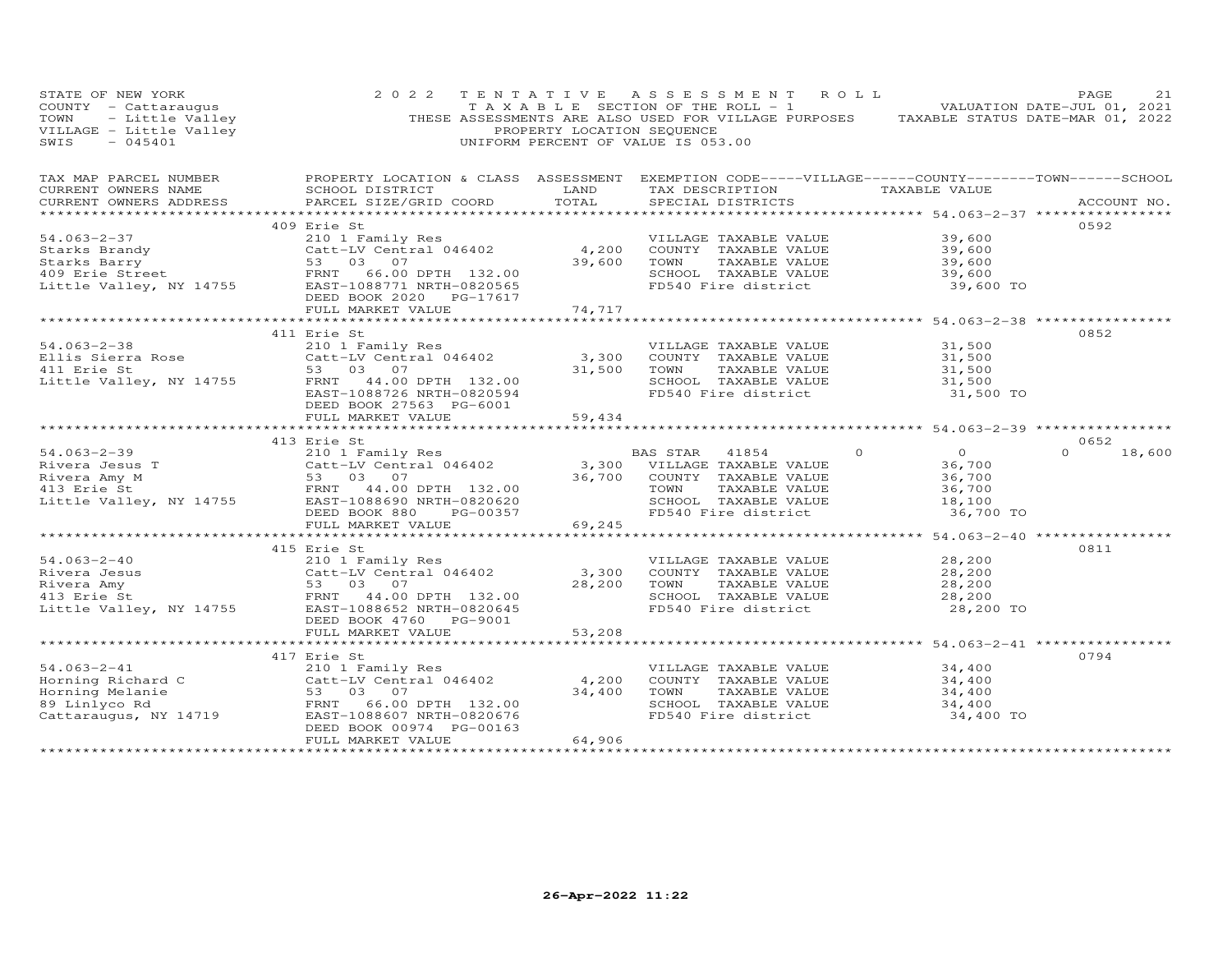| STATE OF NEW YORK<br>COUNTY - Cattaraugus<br>TOWN - Little Valley<br>VILLAGE - Little Valley<br>2015401                                                                                                                                            | 2 0 2 2                                                                                                                                                                                                                                                    | PROPERTY LOCATION SEQUENCE | TENTATIVE ASSESSMENT ROLL<br>TAXABLE SECTION OF THE ROLL - 1 VALUATION DATE-JUL 01, 2021<br>THESE ASSESSMENTS ARE ALSO USED FOR VILLAGE PURPOSES TAXABLE STATUS DATE-MAR 01, 2022<br>UNIFORM PERCENT OF VALUE IS 053.00 |          |                                                                     | PAGE             | 22          |
|----------------------------------------------------------------------------------------------------------------------------------------------------------------------------------------------------------------------------------------------------|------------------------------------------------------------------------------------------------------------------------------------------------------------------------------------------------------------------------------------------------------------|----------------------------|-------------------------------------------------------------------------------------------------------------------------------------------------------------------------------------------------------------------------|----------|---------------------------------------------------------------------|------------------|-------------|
| TAX MAP PARCEL NUMBER<br>CURRENT OWNERS NAME<br>CURRENT OWNERS ADDRESS                                                                                                                                                                             | PROPERTY LOCATION & CLASS ASSESSMENT EXEMPTION CODE-----VILLAGE------COUNTY--------TOWN------SCHOOL<br>SCHOOL DISTRICT<br>PARCEL SIZE/GRID COORD                                                                                                           | LAND<br>TOTAL              | TAX DESCRIPTION TAXABLE VALUE<br>SPECIAL DISTRICTS                                                                                                                                                                      |          |                                                                     |                  | ACCOUNT NO. |
|                                                                                                                                                                                                                                                    | 419 Erie St                                                                                                                                                                                                                                                |                            |                                                                                                                                                                                                                         |          |                                                                     | 0459             |             |
| $54.063 - 2 - 42$<br>Stuckey Valerie R<br>419 Erie St<br>Little Valley, NY 14755                                                                                                                                                                   | EILE JU I Family Res<br>Catt-LV Central 046402 (4,400 VILLAGE TAXABLE VALUE<br>53 03 07 (1990) 33,500 COUNTY TAXABLE VALUE<br>53 03 07 (1990) 33,500 COUNTY TAXABLE VALUE<br>FRNT 66.00 DPTH 132.00<br>EAST-1088551 NRTH-0820711<br>DEED BOOK 4203 PG-8001 |                            | TAXABLE VALUE<br>TOWN<br>SCHOOL TAXABLE VALUE<br>FD540 Fire district                                                                                                                                                    | $\Omega$ | $\overline{O}$<br>33,500<br>33,500<br>33,500<br>14,900<br>33,500 TO | $\Omega$         | 18,600      |
|                                                                                                                                                                                                                                                    | FULL MARKET VALUE                                                                                                                                                                                                                                          | 63,208                     |                                                                                                                                                                                                                         |          |                                                                     |                  |             |
| $54.063 - 2 - 43$                                                                                                                                                                                                                                  | 421 Erie St<br>2111 --<br>270 Mfg housing<br>Catt-LV Central 046402                                                                                                                                                                                        | 3,200                      | BAS STAR<br>41854<br>VILLAGE TAXABLE VALUE                                                                                                                                                                              | $\circ$  | $\overline{0}$<br>18,000                                            | 0450<br>$\Omega$ | 18,000      |
| Learn Daniel K Catt-LV Central 046402<br>Learn Connie L 53 03 07<br>421 Erie St FRNT 63.00 DPTH 97.00<br>Little Valley, NY 14755 EAST-1088479 NRTH-0820725                                                                                         | DEED BOOK 2933 PG-3004<br>FULL MARKET VALUE                                                                                                                                                                                                                | 18,000<br>33,962           | COUNTY TAXABLE VALUE<br>TOWN<br>TAXABLE VALUE<br>SCHOOL TAXABLE VALUE<br>FD540 Fire district                                                                                                                            |          | 18,000<br>18,000<br>$\sim$ 0<br>18,000 TO                           |                  |             |
|                                                                                                                                                                                                                                                    |                                                                                                                                                                                                                                                            | ************               |                                                                                                                                                                                                                         |          | ***************** 54.063-2-44.2 ***************                     |                  |             |
|                                                                                                                                                                                                                                                    | 423 Erie St                                                                                                                                                                                                                                                |                            |                                                                                                                                                                                                                         |          |                                                                     | 5018             |             |
| $54.063 - 2 - 44.2$<br>NeGuire Kevin M<br>McGuire Jennifer R<br>McGuire Jennifer R<br>123 Erie St<br>Little Valley, NY 14755<br>TRNT 135.20                                                                                                        | 210 1 Family Res<br>Catt-LV Central 046402<br>former church caretaker r<br>FRNT 135.20 DPTH 109.60<br>EAST-1088319 NRTH-0820836<br>DEED BOOK 14488 PG-7002                                                                                                 | 43,200                     | BAS STAR<br>41854<br>6,800 VILLAGE TAXABLE VALUE<br>COUNTY TAXABLE VALUE<br>TAXABLE VALUE<br>TOWN<br>SCHOOL TAXABLE VALUE<br>FD540 Fire district                                                                        | $\Omega$ | $\overline{O}$<br>43,200<br>43,200<br>43,200<br>24,600<br>43,200 TO | $\Omega$         | 18,600      |
|                                                                                                                                                                                                                                                    | FULL MARKET VALUE                                                                                                                                                                                                                                          | 81,509                     |                                                                                                                                                                                                                         |          |                                                                     |                  |             |
|                                                                                                                                                                                                                                                    | *************************                                                                                                                                                                                                                                  |                            |                                                                                                                                                                                                                         |          | ****************** 54.063-1-13 ****                                 |                  |             |
| $54.063 - 1 - 13$<br>Particle of the Milliam Cattle of the Milliam Cattle of the Milliam Cattle of the Milliam Cattle of the Milliam Cattle of the Milliam Cattle of the Milliam Cattle of the Milliam Cattle of the Milliam Cattle of the Milliam | 610 Erie St<br>210 1 Family Res<br>Catt-LV Central 046402<br>EAST-1087154 NRTH-0821027                                                                                                                                                                     | 9,100<br>36,700            | VILLAGE TAXABLE VALUE<br>COUNTY TAXABLE VALUE<br>TOWN<br>TAXABLE VALUE<br>SCHOOL TAXABLE VALUE<br>FD540 Fire district                                                                                                   |          | 36,700<br>36,700<br>36,700<br>36,700<br>36,700 TO                   | 0565             |             |
|                                                                                                                                                                                                                                                    | DEED BOOK 2021 PG-13204<br>FULL MARKET VALUE                                                                                                                                                                                                               | 69,245                     |                                                                                                                                                                                                                         |          |                                                                     |                  |             |
|                                                                                                                                                                                                                                                    |                                                                                                                                                                                                                                                            | **************             | ******************************** 54.063-1-12 ****************                                                                                                                                                           |          |                                                                     |                  |             |
|                                                                                                                                                                                                                                                    | 614 Erie St                                                                                                                                                                                                                                                |                            |                                                                                                                                                                                                                         |          |                                                                     | 0768             |             |
| $54.063 - 1 - 12$<br>Edgar Susan<br>614 Erie St<br>Little Valley, NY 14755                                                                                                                                                                         | 210 1 Family Res<br>Catt-LV Central 046402<br>99.00 DPTH 392.00<br>EAST-1087050 NRTH-0821076                                                                                                                                                               | 6,600<br>31,000            | ENH STAR<br>41834<br>VILLAGE TAXABLE VALUE<br>COUNTY TAXABLE VALUE<br>TOWN<br>TAXABLE VALUE<br>SCHOOL TAXABLE VALUE                                                                                                     | $\Omega$ | $\overline{O}$<br>31,000<br>31,000<br>31,000<br>$\sim$ 0            | $\Omega$         | 31,000      |
|                                                                                                                                                                                                                                                    | DEED BOOK 788<br>PG-00782<br>FULL MARKET VALUE<br>***********************                                                                                                                                                                                  | 58,491<br>**************   | FD540 Fire district                                                                                                                                                                                                     |          | 31,000 TO                                                           |                  |             |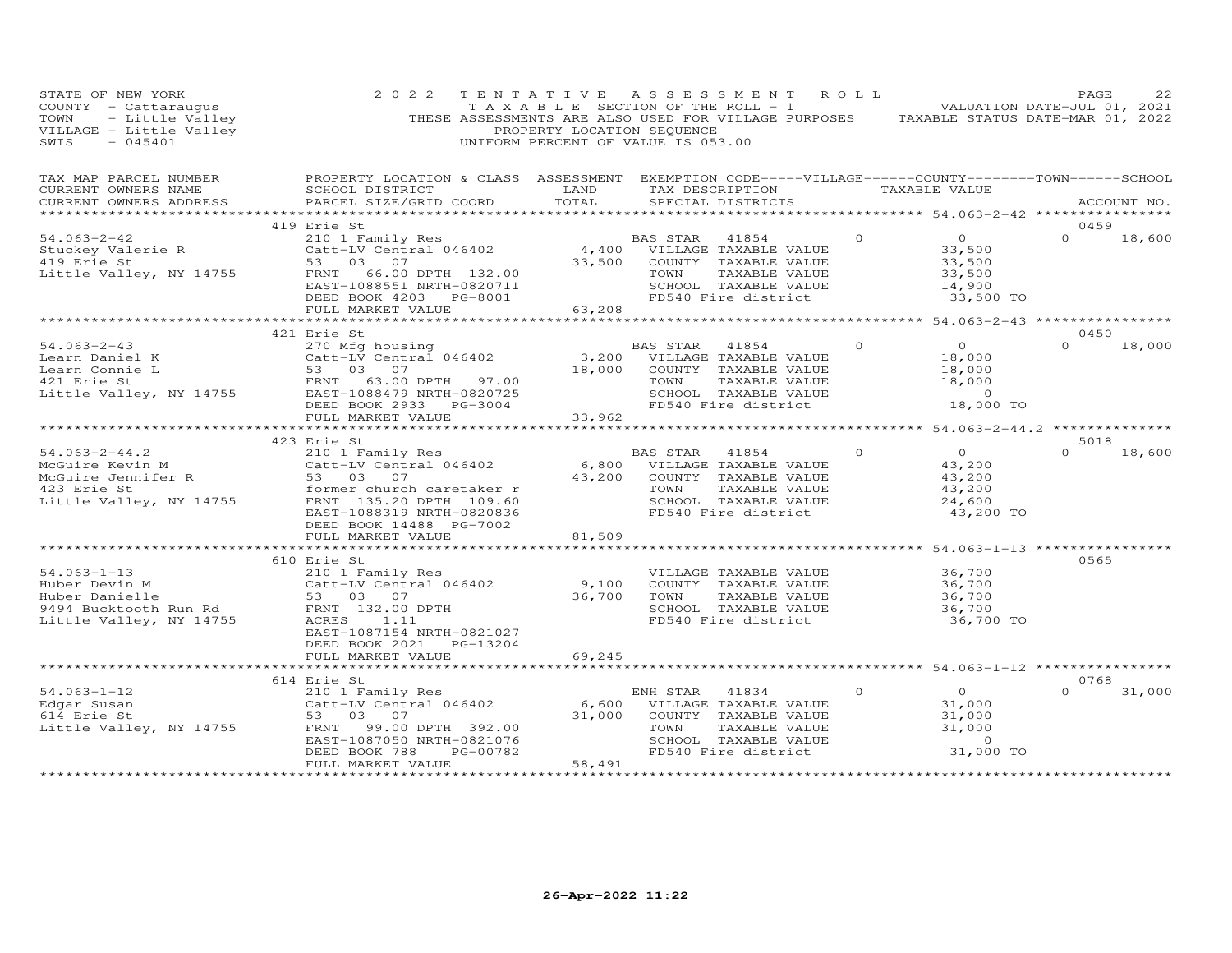| COUNTY - Cattaraugus 2022 TENTATIVE ASSESSMENT ROLL PAGE 23<br>COUNTY - Cattaraugus TAXABLE SECTION OF THE ROLL - 1<br>TAXABLE SECTION OF THE ROLL - 1<br>VALUATION DATE-JUL 01, 2021<br>THESE ASSESSMENTY LOCATION SEQUENCE<br>PROPERTY          |                                                                                                  |  |           |      |               |
|---------------------------------------------------------------------------------------------------------------------------------------------------------------------------------------------------------------------------------------------------|--------------------------------------------------------------------------------------------------|--|-----------|------|---------------|
|                                                                                                                                                                                                                                                   |                                                                                                  |  |           |      |               |
|                                                                                                                                                                                                                                                   | 618 Erie St                                                                                      |  |           | 0733 |               |
| 54.063-1-11 61.063-1-11 61.063-1-11 61.063-1-11 61.063-1-11 5210 1 Family Res<br>Poole Arthur P Catt-LV Central 046402 9,900 VILLAGE TAXABLE VALUE 35,900<br>Paschen-Poole Ann Marie 53 03 07 35,900 COUNTY TAXABLE VALUE 35,900<br>              |                                                                                                  |  |           |      | $0 \t35,900$  |
|                                                                                                                                                                                                                                                   |                                                                                                  |  |           |      |               |
|                                                                                                                                                                                                                                                   | 701 Erie St<br>EAST-1086872 NRTH-0821526<br>DEED BOOK 26299 PG-8001<br>FULL MARKET VALUE 116,981 |  | 62,000 TO | 0744 |               |
|                                                                                                                                                                                                                                                   |                                                                                                  |  |           |      |               |
|                                                                                                                                                                                                                                                   |                                                                                                  |  |           | 1033 | $0 \t 18,600$ |
|                                                                                                                                                                                                                                                   |                                                                                                  |  |           |      |               |
| 708 Erie St<br>Miemi Jessica J<br>Miemi Jessica J<br>Ruper James K<br>708 Erie St<br>210 1 Family Res<br>Catt-LV Central 046402<br>2100 COUNTY TAXABLE VALUE<br>9,800 COUNTY TAXABLE VALUE<br>9,800 COUNTY TAXABLE VALUE<br>22,000 COUNTY TAXABLE | EAST-1086597 NRTH-0821098<br>DEED BOOK 27307 PG-7002<br>FULL MARKET VALUE 60,377                 |  |           | 0580 |               |
|                                                                                                                                                                                                                                                   |                                                                                                  |  |           |      |               |
| Ruper James                                                                                                                                                                                                                                       | 710 Erie St                                                                                      |  | 600 TO    | 0436 |               |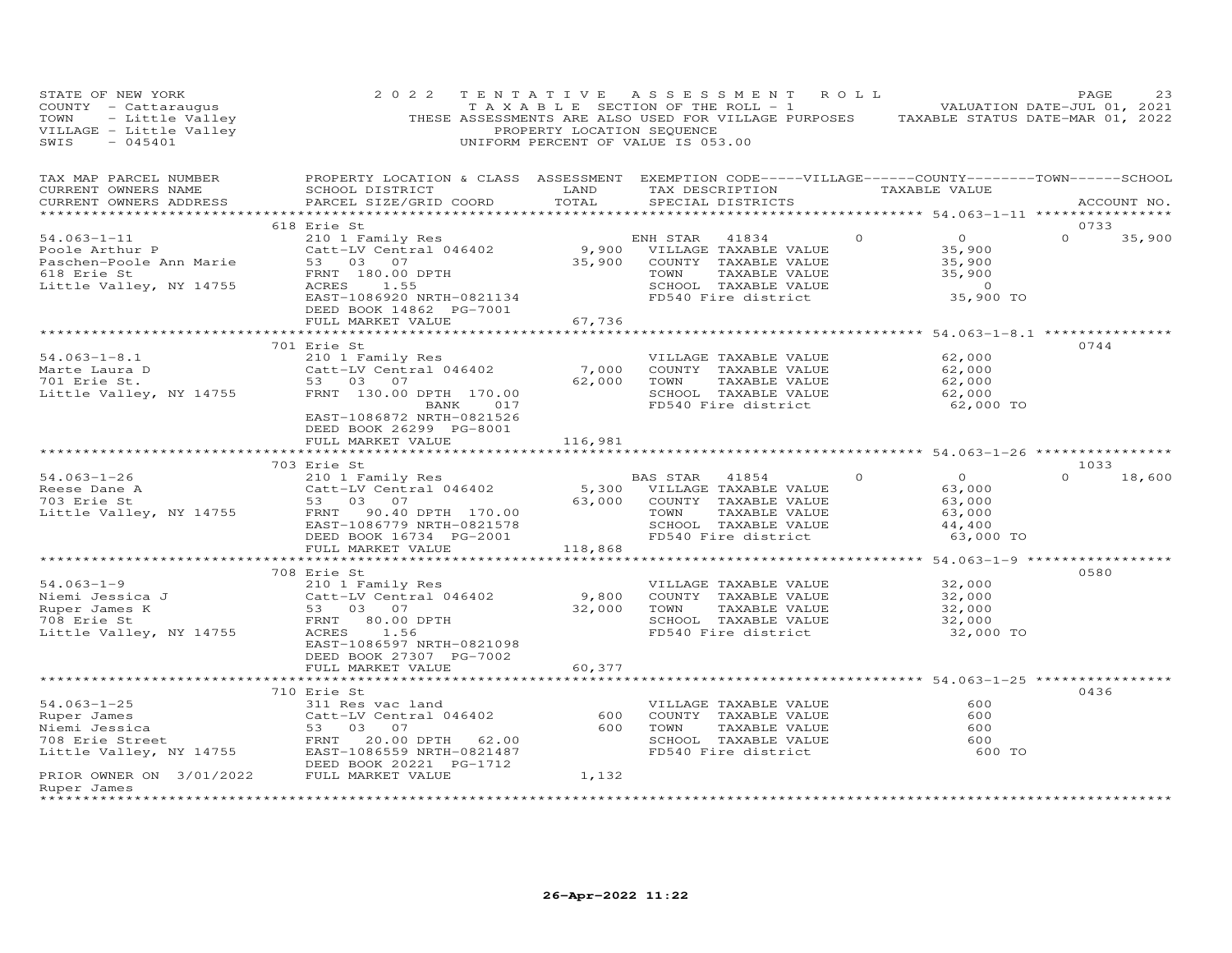| STATE OF NEW YORK<br>COUNTY - Cattaraugus<br>TAXABLE SECTION OF THE ROLL - 1 VALUATION DATE-JUL 01, 2021<br>THESE ASSESSMENTS ARE ALSO USED FOR VILLAGE PURPOSES TAXABLE STATUS DATE-MAR 01, 2022<br>PROPERTY LOCATION OF VALUAGE IS 053.00<br>PROPERCENT O<br>$-045401$<br>SWIS | 2 0 2 2                                                                                                                                                                                                                                                                                                                                                    |             | TENTATIVE ASSESSMENT ROLL<br>TAXABLE SECTION OF THE ROLL - 1 VALUATION DATE-JUL 01, 2021<br>UNIFORM PERCENT OF VALUE IS 053.00                |                                                                                | PAGE<br>24                 |
|----------------------------------------------------------------------------------------------------------------------------------------------------------------------------------------------------------------------------------------------------------------------------------|------------------------------------------------------------------------------------------------------------------------------------------------------------------------------------------------------------------------------------------------------------------------------------------------------------------------------------------------------------|-------------|-----------------------------------------------------------------------------------------------------------------------------------------------|--------------------------------------------------------------------------------|----------------------------|
| TAX MAP PARCEL NUMBER<br>CURRENT OWNERS NAME<br>CURRENT OWNERS ADDRESS                                                                                                                                                                                                           | PROPERTY LOCATION & CLASS ASSESSMENT EXEMPTION CODE-----VILLAGE------COUNTY-------TOWN------SCHOOL<br>SCHOOL DISTRICT LAND<br>PARCEL SIZE/GRID COORD TOTAL                                                                                                                                                                                                 |             | TAX DESCRIPTION TAXABLE VALUE<br>SPECIAL DISTRICTS                                                                                            |                                                                                | ACCOUNT NO.                |
| 91.063-1-7<br>Miller Cameron Scott<br>PO Box 434<br>Ellicottville, NY 14731<br>FRNT 120.00 DPTH 177.56<br>FRNT 120.00 DPTH 177.56<br>FRNT 120.00 DPTH 177.56<br>FRNT 120.00 DPTH 177.56<br>FRNT 120.00 DPTH 177.56<br>FRNT 120.00 DPTH 177.56<br>F                               | 711 Erie St<br>EAST-1086670 NRTH-0821623<br>DEED BOOK 2020 PG-12311<br>FULL MARKET VALUE                                                                                                                                                                                                                                                                   | 49,245      | IOWN TAAABLE VALUE<br>SCHOOL TAXABLE VALUE<br>FD540 Fire district                                                                             | 26,100<br>26,100<br>26,100<br>26,100<br>26,100 TO                              | 0665                       |
|                                                                                                                                                                                                                                                                                  |                                                                                                                                                                                                                                                                                                                                                            |             |                                                                                                                                               | ******************** 54.063-1-6.1 ************                                 |                            |
| $54.063 - 1 - 6.1$<br>Warner Harold W<br>Warner Elaine L<br>713 Erie St<br>Little Valley, NY 14755                                                                                                                                                                               | 713 Erie St<br>Erie St<br>210 1 Family Res<br>Catt-LV Central 046402 4,400 VILLAGE TAXABLE VALUE<br>53 03 07 23,900 COUNTY TAXABLE VALUE<br>4/13-prev included 54.003 53 03 07 23,900 COUNTY TAXABLE VALUE<br>SCHOOL TAXABLE VALUE<br>SCHOOL TAXABLE VALU<br>FRNT 40.00 DPTH 183.00<br>BANK<br>081<br>EAST-1086588 NRTH-0821674<br>DEED BOOK 12388 PG-5002 |             | SCHOOL TAXABLE VALUE<br>FD540 Fire district                                                                                                   | $\overline{0}$<br>$\Omega$<br>23,900<br>23,900<br>23,900<br>5,300<br>23,900 TO | 0790<br>$\Omega$<br>18,600 |
|                                                                                                                                                                                                                                                                                  | FULL MARKET VALUE                                                                                                                                                                                                                                                                                                                                          | 45,094      |                                                                                                                                               |                                                                                |                            |
|                                                                                                                                                                                                                                                                                  |                                                                                                                                                                                                                                                                                                                                                            | *********** |                                                                                                                                               | ******************************* 54.071-1-1.1 ************                      |                            |
| 54.071-1-1.1 311 Res vac land<br>Brewer William Catt-LV Central 046402 6,30<br>Brewer Chad 52 03 07 6,30<br>525 Fair Oak Street FRNT 45.00 DPTH 349.00<br>Little Valley, NY 14755 EAST-1086696 NRTH-0818887                                                                      | Fair Oak St<br>DEED BOOK 2021 PG-15344                                                                                                                                                                                                                                                                                                                     |             | VILLAGE TAXABLE VALUE<br>6,300 COUNTY TAXABLE VALUE<br>6,300 TOWN<br>TOWN      TAXABLE VALUE<br>SCHOOL   TAXABLE VALUE<br>FD540 Fire district | 6,300<br>6,300<br>6,300<br>6,300<br>6,300 TO                                   | 0439                       |
|                                                                                                                                                                                                                                                                                  | FULL MARKET VALUE<br>*******************                                                                                                                                                                                                                                                                                                                   | 11,887      |                                                                                                                                               |                                                                                |                            |
| $54.071 - 1 - 1.2$<br>Wrona Stephen J Life Us<br>Wrona & White Family Trust I<br>523 Fair Oak St<br>Little Valley, NY 124755                                                                                                                                                     | Fair Oak St<br>312 Vac w/imprv<br>Catt-LV Central 046402 3,300<br>R523 Fair Oak St 6,400<br>ACRES 0.26<br>ACRES 0.26<br>EAST-1086693 NRTH-0818993<br>DEED BOOK 26722 PG-8001                                                                                                                                                                               |             | VILLAGE TAXABLE VALUE<br>COUNTY TAXABLE VALUE<br>TAXABLE VALUE<br>TAXABLE VALUE<br>TOWN<br>SCHOOL TAXABLE VALUE<br>FD540 Fire district        | 6,400<br>6,400<br>6,400<br>6,400<br>6,400 TO                                   | 1401                       |
|                                                                                                                                                                                                                                                                                  | FULL MARKET VALUE                                                                                                                                                                                                                                                                                                                                          | 12,075      |                                                                                                                                               |                                                                                |                            |
| $54.071 - 1 - 2$<br>Little Valley, NY 14755                                                                                                                                                                                                                                      | Fair Oak St<br>314 Rural vac<10<br>Catt-LV Central 046402 400<br>FRNT 247.50 DPTH 226.00<br>EAST-1086590 NRTH-0819039<br>PG-01029<br>DEED BOOK 744<br>FULL MARKET VALUE                                                                                                                                                                                    | 755         | VILLAGE TAXABLE VALUE<br>COUNTY TAXABLE VALUE<br>400 TOWN<br>TAXABLE VALUE<br>SCHOOL TAXABLE VALUE<br>FD540 Fire district                     | 400<br>400<br>400<br>400<br>400 TO                                             | 1016                       |
|                                                                                                                                                                                                                                                                                  |                                                                                                                                                                                                                                                                                                                                                            |             |                                                                                                                                               |                                                                                |                            |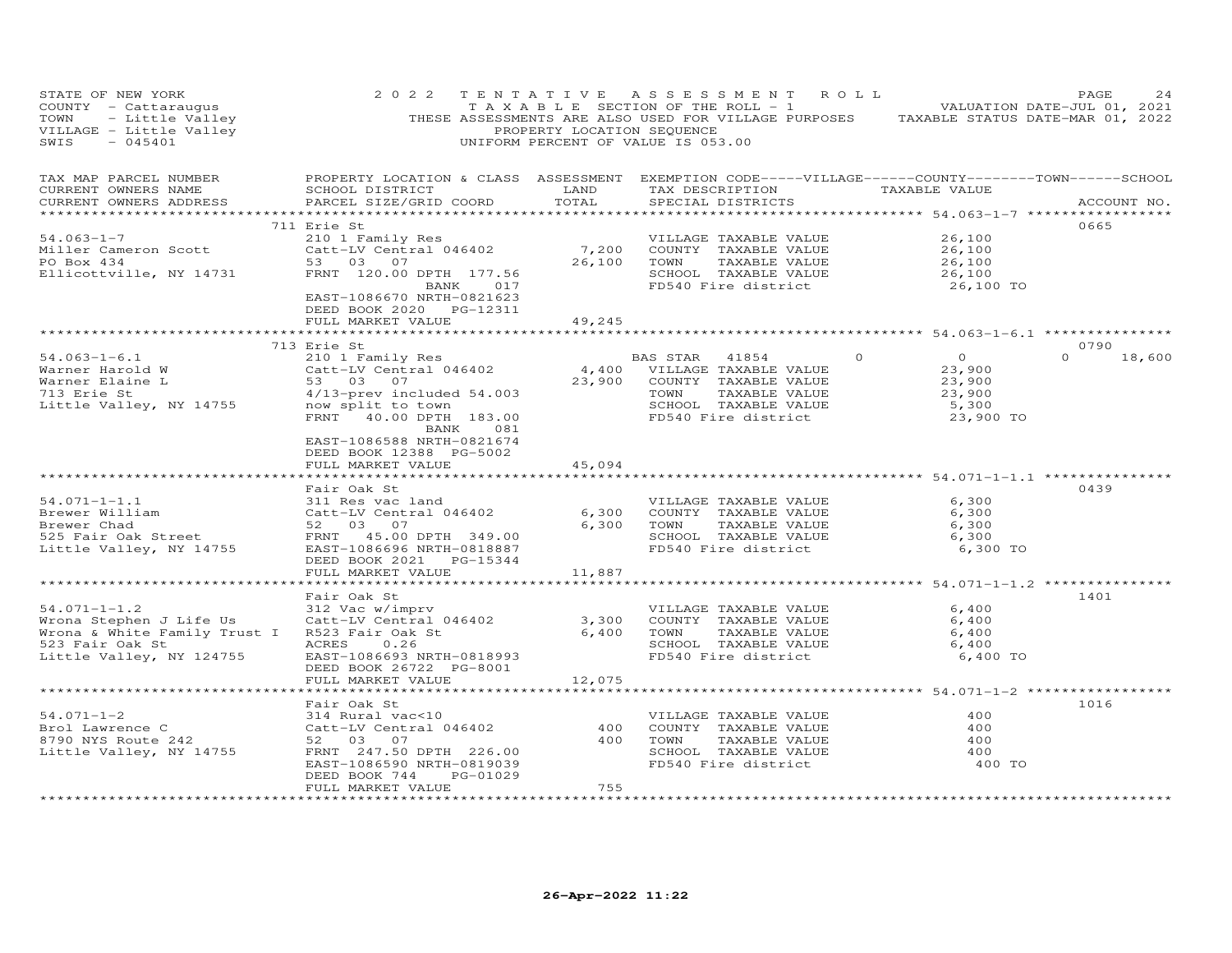| STATE OF NEW YORK<br>COUNTY - Cattaraugus and the country - Cattaraugus and the country - Cattaraugus and the TAXABLE SECTION OF THE ROLL - 1 WALUATION DATE-JUL 01, 2021<br>TOWN - Little Valley PRESE ASSESSMENTS ARE ALSO USED FOR VILLAGE PURPOSE<br>$SWIS - 045401$ | 2 0 2 2                                                                                                                                                                                                                                                                                                               |       | TENTATIVE ASSESSMENT ROLL<br>UNIFORM PERCENT OF VALUE IS 053.00                                                                                          |                                                              | 25<br>PAGE  |
|--------------------------------------------------------------------------------------------------------------------------------------------------------------------------------------------------------------------------------------------------------------------------|-----------------------------------------------------------------------------------------------------------------------------------------------------------------------------------------------------------------------------------------------------------------------------------------------------------------------|-------|----------------------------------------------------------------------------------------------------------------------------------------------------------|--------------------------------------------------------------|-------------|
| TAX MAP PARCEL NUMBER<br>CURRENT OWNERS NAME<br>CURRENT OWNERS ADDRESS                                                                                                                                                                                                   | SCHOOL DISTRICT LAND<br>PARCEL SIZE/GRID COORD                                                                                                                                                                                                                                                                        | TOTAL | PROPERTY LOCATION & CLASS ASSESSMENT EXEMPTION CODE-----VILLAGE------COUNTY-------TOWN------SCHOOL<br>TAX DESCRIPTION TAXABLE VALUE<br>SPECIAL DISTRICTS |                                                              | ACCOUNT NO. |
| $54.071 - 2 - 29.1$<br>Cooke Tae<br>Cooke Alexandra<br>309 Fair Oak St<br>Little Valley, NY 14755                                                                                                                                                                        | Fair Oak St<br>311 Res vac land<br>Catt-LV Central 046402<br>53 03 07<br>7/2018 Split House Off to<br>FRNT 66.00 DPTH 171.50<br>EAST-1088729 NRTH-0819613<br>DEED BOOK 30665 PG-3001<br>FULL MARKET VALUE                                                                                                             | 1,132 | VILLAGE TAXABLE VALUE<br>VILLAGE IAAABLE VALUE<br>600 COUNTY TAXABLE VALUE<br>600 TOWN TAXABLE VALUE<br>SCHOOL TAXABLE VALUE<br>FD540 Fire district      | 600<br>600<br>600<br>600<br>600 TO                           | 0767        |
|                                                                                                                                                                                                                                                                          |                                                                                                                                                                                                                                                                                                                       |       |                                                                                                                                                          |                                                              |             |
| $54.071 - 4 - 1.1$<br>Parmenter Melissa<br>8781 NYS Route 242<br>Little Valley, NY 14755                                                                                                                                                                                 | Fair Oak St<br>311 Res vac land<br>FRNT 78.00 DPTH 208.00<br>EAST-1086997 NRTH-0818689<br>DEED BOOK 20190 PG-5765<br>FULL MARKET VALUE                                                                                                                                                                                | 1,321 | VILLAGE TAXABLE VALUE<br>700 COUNTY TAXABLE VALUE<br>700 TOWN TAXABLE VALUE<br>SCHOOL TAXABLE VALUE<br>FD540 Fire district<br>FD540 Fire district        | 700<br>700<br>700<br>700<br>700 TO                           | 0616        |
|                                                                                                                                                                                                                                                                          | ***************************                                                                                                                                                                                                                                                                                           |       |                                                                                                                                                          | **********************************54.071-4-1.2 ************* |             |
| $54.071 - 4 - 1.2$<br>Guignon Sandra L<br>518 Fair Oak St<br>Little Valley, NY 14755                                                                                                                                                                                     | Fair Oak St<br>311 Res vac land<br>Catt-LV Central 046402<br>52 03 07<br>54.003-1-52 prev includ,<br>4/13-now split off<br>FRNT 35.00 DPTH 408.00<br>EAST-1087165 NRTH-0818656<br>DEED BOOK 26722 PG-8001<br>FULL MARKET VALUE                                                                                        | 5,660 | VILLAGE TAXABLE VALUE<br>3,000 COUNTY TAXABLE VALUE<br>3,000 TOWN TAXABLE VALUE<br>SCHOOL TAXABLE VALUE<br>FD540 Fire district                           | 3,000<br>3,000<br>3,000<br>3,000<br>3,000 TO                 | 1097        |
|                                                                                                                                                                                                                                                                          |                                                                                                                                                                                                                                                                                                                       |       |                                                                                                                                                          |                                                              |             |
| $54.071 - 4 - 26$<br>Fair Oak LLC<br>$6564$ Route $417$<br>Killbuck, NY 14748                                                                                                                                                                                            | Fair Oak St<br>311 Res vac land<br>Catt-LV Central 046402<br>53 03 07<br>court settlement<br>FRNT 99.00 DPTH<br>ACRES 1.84<br>EAST-1089209 NRTH-0819101<br>DEED BOOK 29226 PG-5001                                                                                                                                    |       | VILLAGE TAXABLE VALUE<br>4,000 COUNTY TAXABLE VALUE<br>4,000 TOWN TAXABLE VALUE<br>SCHOOL TAXABLE VALUE<br>FD540 Fire district                           | 4,000<br>4,000<br>4,000<br>4,000<br>4,000 TO                 | 0765        |
|                                                                                                                                                                                                                                                                          |                                                                                                                                                                                                                                                                                                                       |       |                                                                                                                                                          |                                                              |             |
| $54.071 - 4 - 48.1$<br>Parmenter Melissa<br>UPOL NIS ROUTE 242<br>Little Valley, NY 14755                                                                                                                                                                                | Fair Oak St<br>Fail Can Communicated Minimizer 200 VILLAGE TAXABLE VALUE<br>311 Res vac land<br>Catt-LV Central 046402 200 COUNTY TAXABLE VALUE<br>prev associated 1003-1+- 200 TOWN TAXABLE VALUE<br>SCHOOL TAXABLE VALUE<br>ACRES 0.07<br>EAST-1087365 NRTH-0818537<br>DEED BOOK 20190 PG-5765<br>FULL MARKET VALUE | 377   | TAXABLE VALUE<br>SCHOOL TAXABLE VALUE<br>FD540 Fire district                                                                                             | 200<br>200<br>200<br>200<br>200 TO                           | 1419        |
| ***********************                                                                                                                                                                                                                                                  | FULL MARKET VALUE<br>*******************<br>***********************                                                                                                                                                                                                                                                   | 7,547 |                                                                                                                                                          |                                                              |             |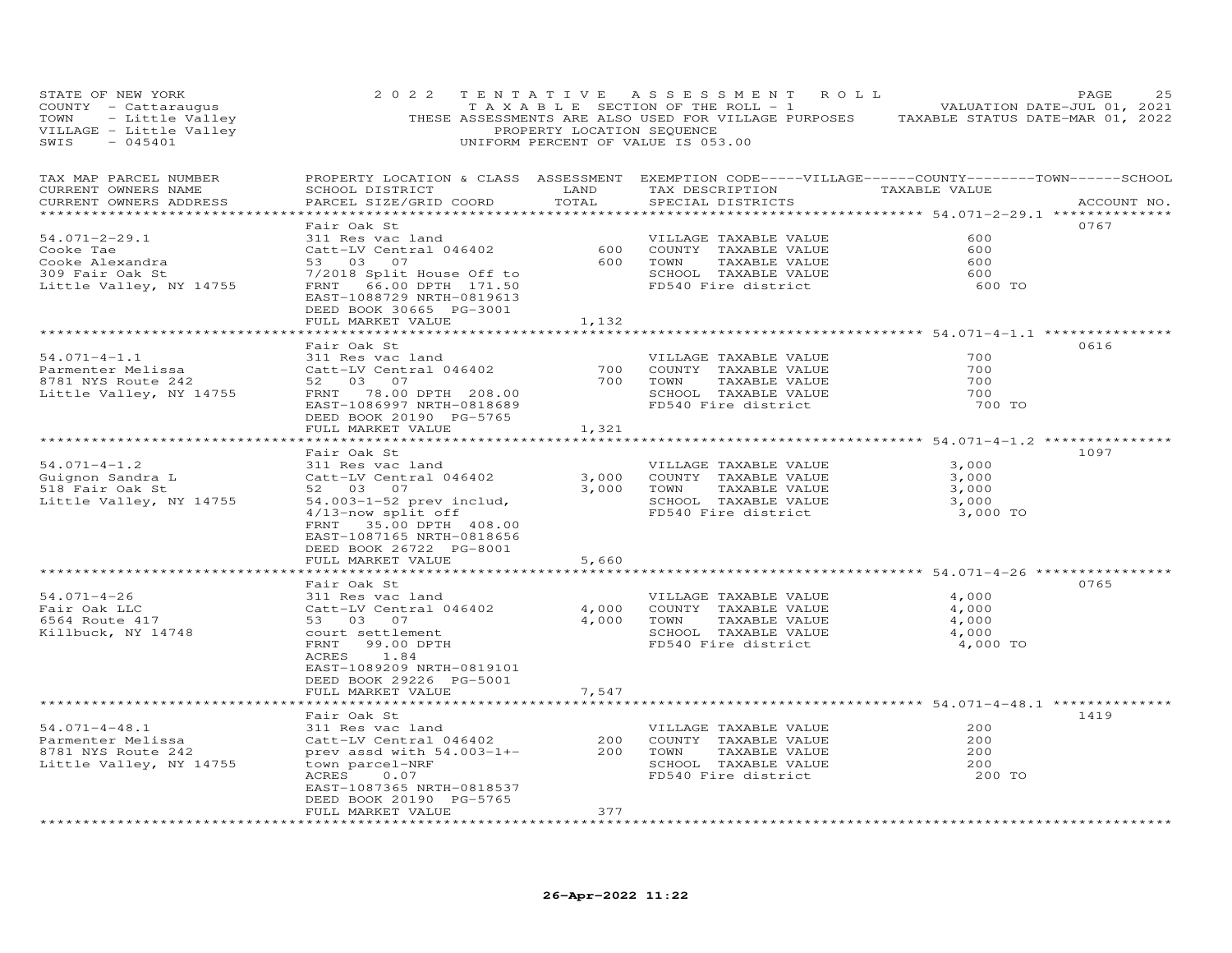| STATE OF NEW YORK                                                                                    | 2 0 2 2                                                                                                                                                                                                                                                                     |                    | TENTATIVE ASSESSMENT ROLL                           | PAGE<br>26<br>PAGE 26<br>TAXABLE SECTION OF THE ROLL - 1<br>TOWN - Little Valley THESE ASSESSMENTS ARE ALSO USED FOR VILLAGE PURPOSES TAXABLE STATUS DATE-JUL 01, 2021<br>THESE ASSESSMENTS ARE ALSO USED FOR VILLAGE PURPOSES TAXABLE STATUS DATE |
|------------------------------------------------------------------------------------------------------|-----------------------------------------------------------------------------------------------------------------------------------------------------------------------------------------------------------------------------------------------------------------------------|--------------------|-----------------------------------------------------|----------------------------------------------------------------------------------------------------------------------------------------------------------------------------------------------------------------------------------------------------|
| TAX MAP PARCEL NUMBER<br>CURRENT OWNERS NAME<br>CURRENT OWNERS ADDRESS                               | SCHOOL DISTRICT<br>PARCEL SIZE/GRID COORD                                                                                                                                                                                                                                   | LAND<br>TOTAL      | TAX DESCRIPTION TAXABLE VALUE<br>SPECIAL DISTRICTS  | PROPERTY LOCATION & CLASS ASSESSMENT EXEMPTION CODE-----VILLAGE------COUNTY-------TOWN------SCHOOL<br>ACCOUNT NO.                                                                                                                                  |
|                                                                                                      | Fair Oak St                                                                                                                                                                                                                                                                 |                    |                                                     | 1420                                                                                                                                                                                                                                               |
| $54.071 - 4 - 48.2$                                                                                  | 311 Res vac land Gatt-LV Central 046402 (COUNTY TAXABLE VALUE                                                                                                                                                                                                               |                    |                                                     | 50                                                                                                                                                                                                                                                 |
| Wrona Christine M<br>214 Eagle St                                                                    | prev assd with town 1-42.                                                                                                                                                                                                                                                   |                    | 50 TOWN<br>TAXABLE VALUE                            | 50<br>50                                                                                                                                                                                                                                           |
| Little Valley, NY 14755                                                                              | NRF                                                                                                                                                                                                                                                                         |                    |                                                     | 50                                                                                                                                                                                                                                                 |
|                                                                                                      | FRNT<br>20.00 DPTH 50.00                                                                                                                                                                                                                                                    |                    | SCHOOL TAXABLE VALUE<br>FD540 Fire district         | 50 TO                                                                                                                                                                                                                                              |
|                                                                                                      | EAST-1087365 NRTH-0818537                                                                                                                                                                                                                                                   |                    |                                                     |                                                                                                                                                                                                                                                    |
|                                                                                                      | FULL MARKET VALUE                                                                                                                                                                                                                                                           | 94                 |                                                     |                                                                                                                                                                                                                                                    |
|                                                                                                      | Fair Oak St                                                                                                                                                                                                                                                                 | ****************** |                                                     | ******************** 54.072-6-4.2 **************<br>1413                                                                                                                                                                                           |
| $54.072 - 6 - 4.2$                                                                                   | 311 Res vac land                                                                                                                                                                                                                                                            |                    | VILLAGE TAXABLE VALUE                               | 100                                                                                                                                                                                                                                                |
| Smith Casey J                                                                                        | Catt-LV Central 046402                                                                                                                                                                                                                                                      |                    | 100 COUNTY TAXABLE VALUE                            | 100                                                                                                                                                                                                                                                |
| 4833 Elm Creek Rd                                                                                    | 1//2010-split off Cred Un 100 TOWN                                                                                                                                                                                                                                          |                    | TAXABLE VALUE                                       | 100                                                                                                                                                                                                                                                |
| Randolph, NY 14772                                                                                   | R102 Fair Oak                                                                                                                                                                                                                                                               |                    | SCHOOL TAXABLE VALUE                                | 100                                                                                                                                                                                                                                                |
|                                                                                                      | FRNT 22.00 DPTH 65.00                                                                                                                                                                                                                                                       |                    | FD540 Fire district                                 | 100 TO                                                                                                                                                                                                                                             |
|                                                                                                      | EAST-1089732 NRTH-0819436                                                                                                                                                                                                                                                   |                    |                                                     |                                                                                                                                                                                                                                                    |
|                                                                                                      | DEED BOOK 29960 PG-4001<br>FULL MARKET VALUE                                                                                                                                                                                                                                | 189                |                                                     |                                                                                                                                                                                                                                                    |
|                                                                                                      |                                                                                                                                                                                                                                                                             |                    |                                                     |                                                                                                                                                                                                                                                    |
|                                                                                                      | 100 Fair Oak St                                                                                                                                                                                                                                                             |                    |                                                     | 0828                                                                                                                                                                                                                                               |
| $54.072 - 6 - 4.1$                                                                                   |                                                                                                                                                                                                                                                                             |                    | VILLAGE TAXABLE VALUE                               | 71,900                                                                                                                                                                                                                                             |
| Cattaraugus County FCU                                                                               |                                                                                                                                                                                                                                                                             |                    |                                                     | 71,900                                                                                                                                                                                                                                             |
| 100 Fair Oak St                                                                                      |                                                                                                                                                                                                                                                                             |                    |                                                     | 71,900                                                                                                                                                                                                                                             |
| Little Valley, NY 14755                                                                              |                                                                                                                                                                                                                                                                             |                    | SCHOOL TAXABLE VALUE                                | 71,900                                                                                                                                                                                                                                             |
|                                                                                                      | Fair Oak St<br>464 Office bldg.<br>Catt-LV Central 046402 7,900 COUNTY TAXABLE VALUE<br>53 03 07 71,900 TOWN TAXABLE VALUE<br>1/2010-split 25x65 to Bro SCHOOL TAXABLE VALUE<br>TAYABLE VALUE<br>TAYABLE VALUE<br>TAYABLE VALUE<br>TAYABLE VAL<br>EAST-1089789 NRTH-0819477 |                    | FD540 Fire district                                 | 71,900 TO                                                                                                                                                                                                                                          |
|                                                                                                      | DEED BOOK 00946 PG-00899                                                                                                                                                                                                                                                    |                    |                                                     |                                                                                                                                                                                                                                                    |
|                                                                                                      | FULL MARKET VALUE                                                                                                                                                                                                                                                           | 135,660            |                                                     |                                                                                                                                                                                                                                                    |
|                                                                                                      |                                                                                                                                                                                                                                                                             |                    |                                                     |                                                                                                                                                                                                                                                    |
|                                                                                                      | 102 Fair Oak St                                                                                                                                                                                                                                                             |                    |                                                     | 0833                                                                                                                                                                                                                                               |
| $54.072 - 6 - 3$                                                                                     | 483 Converted Re                                                                                                                                                                                                                                                            |                    | VILLAGE TAXABLE VALUE                               | 38,400                                                                                                                                                                                                                                             |
| Smith Casey J<br>4833 Elm Creek Rd                                                                   | Catt-LV Central 046402                                                                                                                                                                                                                                                      |                    | 2,000 COUNTY TAXABLE VALUE                          | 38,400                                                                                                                                                                                                                                             |
| Randolph, NY 14772                                                                                   | 53 03 07<br>Apt Up                                                                                                                                                                                                                                                          |                    | 38,400 TOWN TAXABLE VALUE<br>SCHOOL TAXABLE VALUE   | 38,400<br>38,400                                                                                                                                                                                                                                   |
|                                                                                                      | FRNT 25.00 DPTH 85.00                                                                                                                                                                                                                                                       |                    | FD540 Fire district                                 | 38,400 TO                                                                                                                                                                                                                                          |
|                                                                                                      | EAST-1089715 NRTH-0819504                                                                                                                                                                                                                                                   |                    |                                                     |                                                                                                                                                                                                                                                    |
|                                                                                                      | DEED BOOK 29960 PG-4001                                                                                                                                                                                                                                                     |                    |                                                     |                                                                                                                                                                                                                                                    |
|                                                                                                      | FULL MARKET VALUE                                                                                                                                                                                                                                                           | 72,453             |                                                     |                                                                                                                                                                                                                                                    |
|                                                                                                      |                                                                                                                                                                                                                                                                             | ***********        |                                                     | ********************* 54.072-6-2 ************                                                                                                                                                                                                      |
|                                                                                                      | 104 Fair Oak St                                                                                                                                                                                                                                                             |                    |                                                     | 0635                                                                                                                                                                                                                                               |
| $54.072 - 6 - 2$                                                                                     | 484 1 use sm bld                                                                                                                                                                                                                                                            |                    | VILLAGE TAXABLE VALUE<br>4,000 COUNTY TAXABLE VALUE | 44,500<br>44,500                                                                                                                                                                                                                                   |
| Asset Management <llc 046402<br="" catt-lv="" central="" lsop="" rent="">30 Palmer St 53 03 07</llc> |                                                                                                                                                                                                                                                                             |                    | 44,500 TOWN<br>TAXABLE VALUE                        | 44,500                                                                                                                                                                                                                                             |
| 30 Palmer St 53 03 07<br>Gowanda, NY 14070 600 FRNT 64.00 I                                          | FRNT 64.00 DPTH 136.00                                                                                                                                                                                                                                                      |                    | SCHOOL TAXABLE VALUE                                | 44,500                                                                                                                                                                                                                                             |
|                                                                                                      | EAST-1089670 NRTH-0819461                                                                                                                                                                                                                                                   |                    | FD540 Fire district                                 | 44,500 TO                                                                                                                                                                                                                                          |
|                                                                                                      | DEED BOOK 20210 PG-1023                                                                                                                                                                                                                                                     |                    |                                                     |                                                                                                                                                                                                                                                    |
|                                                                                                      | FULL MARKET VALUE                                                                                                                                                                                                                                                           | 83,962             |                                                     |                                                                                                                                                                                                                                                    |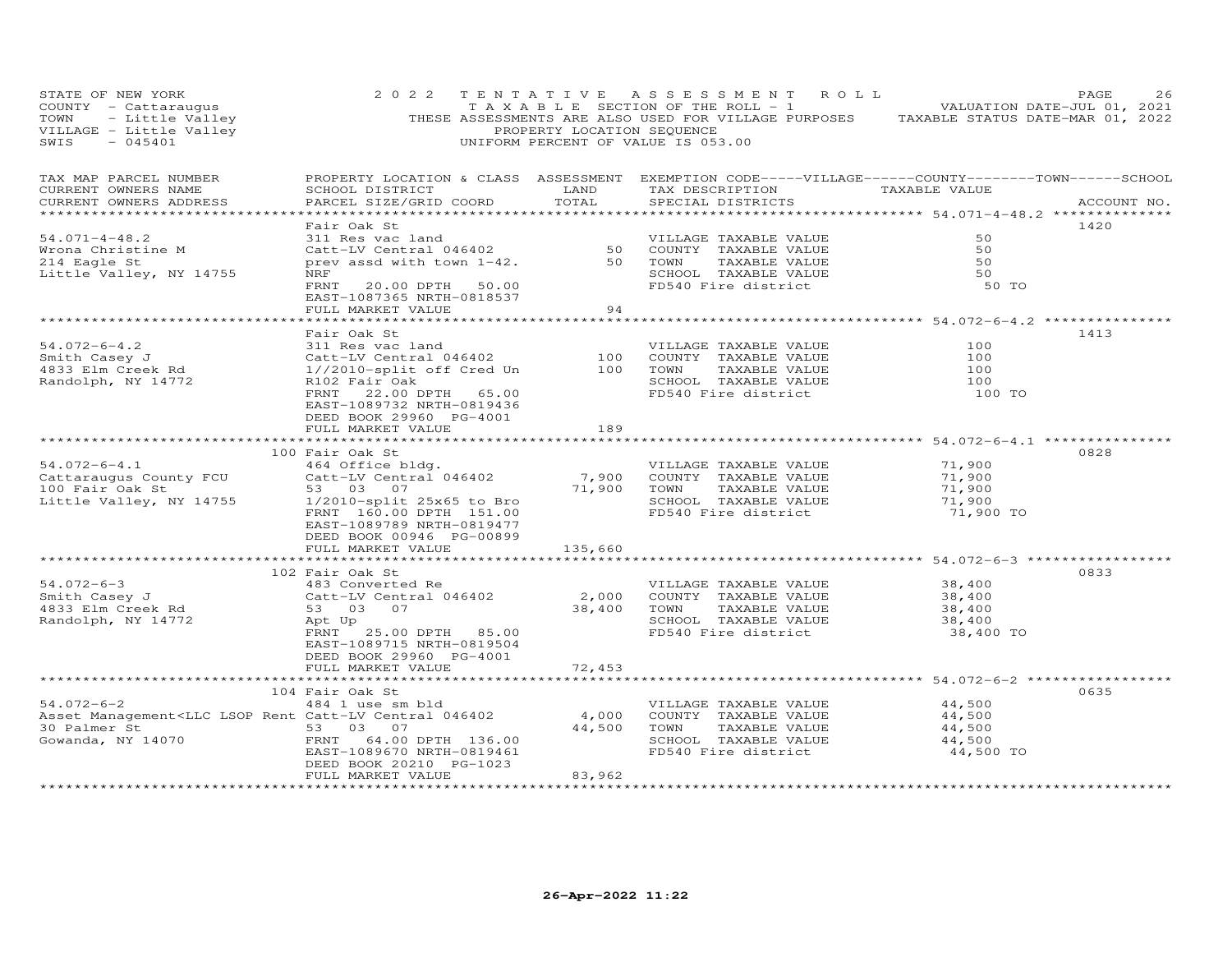| STATE OF NEW YORK<br>COUNTY - Cattaraugus<br>TOWN - Little Valley<br>VILLAGE - Little Valley<br>$-045401$<br>SWIS                                                                                     | 2 0 2 2                                                                                                                                                                                                                                                                             | PROPERTY LOCATION SEQUENCE | TENTATIVE ASSESSMENT ROLL<br>TAXABLE SECTION OF THE ROLL - 1 VALUATION DATE-JUL 01, 2021<br>THESE ASSESSMENTS ARE ALSO USED FOR VILLAGE PURPOSES TAXABLE STATUS DATE-MAR 01, 2022<br>UNIFORM PERCENT OF VALUE IS 053.00 |                                                    |                                                                     | PAGE             | 27     |
|-------------------------------------------------------------------------------------------------------------------------------------------------------------------------------------------------------|-------------------------------------------------------------------------------------------------------------------------------------------------------------------------------------------------------------------------------------------------------------------------------------|----------------------------|-------------------------------------------------------------------------------------------------------------------------------------------------------------------------------------------------------------------------|----------------------------------------------------|---------------------------------------------------------------------|------------------|--------|
| TAX MAP PARCEL NUMBER<br>CURRENT OWNERS NAME<br>CURRENT OWNERS ADDRESS                                                                                                                                | PROPERTY LOCATION & CLASS ASSESSMENT<br>SCHOOL DISTRICT<br>PARCEL SIZE/GRID COORD<br>***************                                                                                                                                                                                | LAND<br>TOTAL              | EXEMPTION CODE-----VILLAGE------COUNTY--------TOWN------SCHOOL<br>TAX DESCRIPTION TAXABLE VALUE<br>SPECIAL DISTRICTS                                                                                                    | ******************** 54.072-1-21 ***************** |                                                                     | ACCOUNT NO.      |        |
| $54.072 - 1 - 21$                                                                                                                                                                                     | 105 Fair Oak St<br>210 1 Family Res<br>Eimbardi Timothy<br>Simbardi Pamela<br>53 03 07<br>5085 Route 353<br>Salamanca, NY 14779<br>81amanca, NY 14779<br>82.57-1089602 NRTH-0819618<br>82.57-1089602 NRTH-0819618<br>82.57-10892<br>DEED BOOK 2019    PG-13092<br>FULL MARKET VALUE | 1,700<br>17,000<br>32,075  | VILLAGE TAXABLE VALUE<br>COUNTY TAXABLE VALUE<br>TAXABLE VALUE<br>TOWN<br>SCHOOL TAXABLE VALUE<br>FD540 Fire district                                                                                                   |                                                    | 17,000<br>17,000<br>17,000<br>17,000<br>17,000 TO                   | 0636             |        |
|                                                                                                                                                                                                       |                                                                                                                                                                                                                                                                                     |                            |                                                                                                                                                                                                                         |                                                    |                                                                     |                  |        |
| $54.072 - 1 - 22$<br>Westfall Margaret<br>107 Fair Oak St<br>Little Valley, NY 14755                                                                                                                  | 107 Fair Oak St<br>Fair Oak St<br>210 1 Family Res<br>Catt-LV Central 046402<br>53 - 03 - 07<br>FRNT 38.00 DPTH 63.00<br>EAST-1089572 NRTH-0819607<br>DEED BOOK 00970 PG-00076                                                                                                      | 21,000                     | BAS STAR 41854<br>2,200 VILLAGE TAXABLE VALUE<br>COUNTY TAXABLE VALUE<br>TOWN<br>TAXABLE VALUE<br>SCHOOL TAXABLE VALUE<br>FD540 Fire district                                                                           | $\Omega$                                           | $\overline{0}$<br>21,000<br>21,000<br>21,000<br>2,400<br>21,000 TO  | 0470<br>$\Omega$ | 18,600 |
|                                                                                                                                                                                                       | FULL MARKET VALUE                                                                                                                                                                                                                                                                   | 39,623                     |                                                                                                                                                                                                                         |                                                    |                                                                     |                  |        |
| $54.071 - 4 - 32$<br>Lester Development VI, LLC<br>145 Glen Ave<br>Williamsville, NY 14221                                                                                                            | 200 Fair Oak St<br>411 Apartment<br>Catt-LV Central 046402<br>53 03 07<br>FRNT 46.00 DPTH 134.00<br>EAST-1089548 NRTH-0819461<br>DEED BOOK 20200 PG-8795                                                                                                                            | 3,500<br>37,800            | VILLAGE TAXABLE VALUE<br>COUNTY TAXABLE VALUE<br>TOWN<br>TAXABLE VALUE<br>SCHOOL TAXABLE VALUE<br>FD540 Fire district                                                                                                   |                                                    | 37,800<br>37,800<br>37,800<br>37,800<br>37,800 TO                   | 0642             |        |
|                                                                                                                                                                                                       | FULL MARKET VALUE                                                                                                                                                                                                                                                                   | 71,321                     |                                                                                                                                                                                                                         |                                                    |                                                                     |                  |        |
|                                                                                                                                                                                                       |                                                                                                                                                                                                                                                                                     |                            |                                                                                                                                                                                                                         | ******************** 54.071-3-8 ****************** |                                                                     |                  |        |
| $54.071 - 3 - 8$<br>Johnson Catherine M<br>Johnson Catherine M<br>201 Fair Oak St<br>Little Valley, NY 14755                                                                                          | 201 Fair Oak St<br>210 1 Family Res<br>Catt-LV Central 046402 5,600<br>53 03 07 57,000<br>53 03 07<br>52.00 DPTH 104.00<br>FRNT<br>017<br>BANK<br>EAST-1089491 NRTH-0819661<br>DEED BOOK 01005 PG-01163                                                                             | 57,000                     | BAS STAR<br>41854<br>VILLAGE TAXABLE VALUE<br>COUNTY TAXABLE VALUE<br>TOWN<br>TAXABLE VALUE<br>SCHOOL TAXABLE VALUE<br>FD540 Fire district                                                                              | $\circ$                                            | $\overline{0}$<br>57,000<br>57,000<br>57,000<br>38,400<br>57,000 TO | 0731<br>$\Omega$ | 18,600 |
|                                                                                                                                                                                                       | FULL MARKET VALUE                                                                                                                                                                                                                                                                   | 107,547                    |                                                                                                                                                                                                                         |                                                    |                                                                     |                  |        |
|                                                                                                                                                                                                       |                                                                                                                                                                                                                                                                                     |                            |                                                                                                                                                                                                                         |                                                    |                                                                     |                  |        |
| $54.071 - 3 - 9$<br>Example of the Mathematical Cattle Centricus Cattle Centricus (State Centricus)<br>203 Fair Oak St (STAR) FRNT SE ON STRIT SE ON THE VALUE VALUE VALUE<br>Little Valley, NY 14755 | 203 Fair Oak St<br>210 1 Family Res<br>Catt-LV Central 046402<br>53 03 07<br>FRNT 55.00 DPTH 132.00<br>EAST-1089421 NRTH-0819656<br>DEED BOOK 22993 PG-4001<br>FULL MARKET VALUE                                                                                                    | 44,500<br>83,962           | BAS STAR<br>41854<br>3,900 VILLAGE TAXABLE VALUE<br>COUNTY TAXABLE VALUE<br>TAXABLE VALUE<br>TOWN<br>SCHOOL TAXABLE VALUE<br>FD540 Fire district                                                                        | $\Omega$                                           | $\overline{O}$<br>44,500<br>44,500<br>44,500<br>25,900<br>44,500 TO | 0632<br>$\Omega$ | 18,600 |
| ***********************                                                                                                                                                                               | *************************                                                                                                                                                                                                                                                           | *******************        |                                                                                                                                                                                                                         |                                                    |                                                                     |                  |        |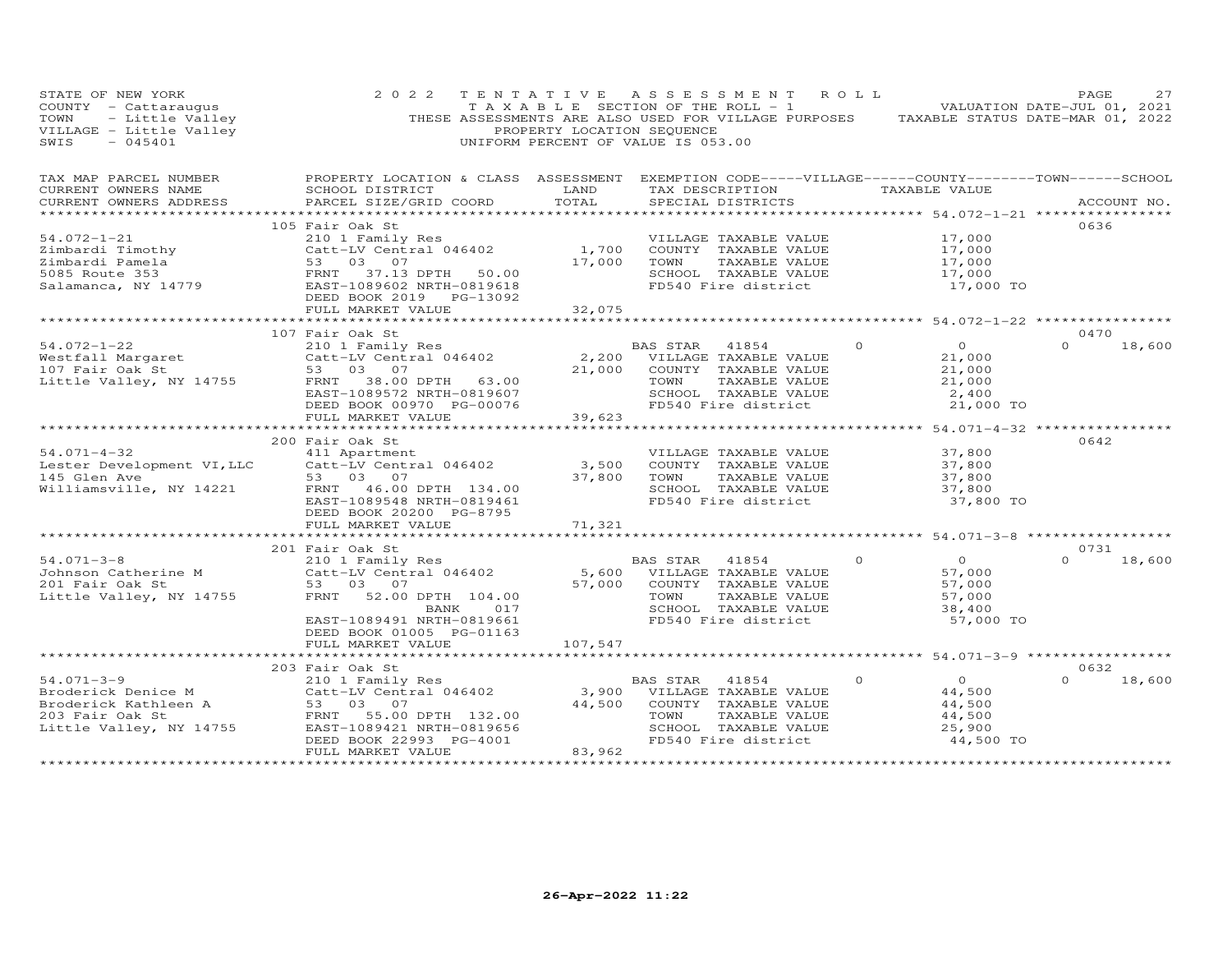| PAGE 28<br>TAXABLE SECTION OF THE ROLL - 1 WALUATION DATE-JUL 01, 2021<br>VILLAGE - Little Valley (PAGE) THESE ASSESSMENTS ARE ALSO USED FOR VILLAGE PURPOSES TAXABLE STATUS DATE-MAR<br>SWIS - 045401 (PROPERTY LOCATION SEQUENCE)                                    |                                                                                |                |                                                                                                                                                               |                                                      |             |
|------------------------------------------------------------------------------------------------------------------------------------------------------------------------------------------------------------------------------------------------------------------------|--------------------------------------------------------------------------------|----------------|---------------------------------------------------------------------------------------------------------------------------------------------------------------|------------------------------------------------------|-------------|
| TAX MAP PARCEL NUMBER<br>CURRENT OWNERS NAME<br>CURRENT OWNERS ADDRESS                                                                                                                                                                                                 | SCHOOL DISTRICT<br>PARCEL SIZE/GRID COORD                                      | TOTAL          | PROPERTY LOCATION & CLASS ASSESSMENT EXEMPTION CODE-----VILLAGE------COUNTY-------TOWN------SCHOOL<br>LAND TAX DESCRIPTION TAXABLE VALUE<br>SPECIAL DISTRICTS |                                                      | ACCOUNT NO. |
|                                                                                                                                                                                                                                                                        | 204 Fair Oak St                                                                |                |                                                                                                                                                               |                                                      | 0791        |
| $54.071 - 4 - 31$                                                                                                                                                                                                                                                      | 210 1 Family Res<br>Catt-LV Central 046402 4,500<br>53 03 07 10,000            |                | VILLAGE TAXABLE VALUE                                                                                                                                         | 10,000                                               |             |
| Raichlin Samantha<br>204 Fair Oak St                                                                                                                                                                                                                                   |                                                                                |                | COUNTY TAXABLE VALUE                                                                                                                                          | 10,000                                               |             |
|                                                                                                                                                                                                                                                                        |                                                                                |                | TOWN<br>TAXABLE VALUE                                                                                                                                         | 10,000                                               |             |
| Little Valley, NY 14755                                                                                                                                                                                                                                                | FRNT 68.00 DPTH 149.00<br>EAST-1089491 NRTH-0819462<br>DEED BOOK 2019 PG-12559 |                | SCHOOL TAXABLE VALUE<br>FD540 Fire district                                                                                                                   | 10,000<br>10,000 TO                                  |             |
|                                                                                                                                                                                                                                                                        | FULL MARKET VALUE                                                              | 18,868         |                                                                                                                                                               |                                                      |             |
|                                                                                                                                                                                                                                                                        | 205 Fair Oak St                                                                |                |                                                                                                                                                               | *********************** 54.071-3-10 **************** | 0730        |
| 54.071-3-10                                                                                                                                                                                                                                                            | 210 1 Family Res                                                               |                | VILLAGE TAXABLE VALUE                                                                                                                                         | 40,500                                               |             |
| Hernandez William                                                                                                                                                                                                                                                      | $210$ T $F$ and $F$ $\sim$ $4$ , 500                                           |                | COUNTY TAXABLE VALUE                                                                                                                                          | 40,500                                               |             |
|                                                                                                                                                                                                                                                                        |                                                                                | 40,500         | TOWN<br>TAXABLE VALUE                                                                                                                                         | 40,500                                               |             |
| Hernandez Jordan Nicole 53 03 07 40,500<br>205 Fair Oak St replotted 3/08 per survey<br>Little Valley, NY 14755 FRNT 73.00 DPTH 150.00                                                                                                                                 |                                                                                |                | SCHOOL TAXABLE VALUE<br>FD540 Fire district                                                                                                                   | 40,500                                               |             |
|                                                                                                                                                                                                                                                                        | BANK 017                                                                       |                |                                                                                                                                                               | 40,500 TO                                            |             |
|                                                                                                                                                                                                                                                                        | EAST-1089356 NRTH-0819653<br>DEED BOOK 30857 PG-9002                           |                |                                                                                                                                                               |                                                      |             |
|                                                                                                                                                                                                                                                                        | FULL MARKET VALUE                                                              | 76,415         |                                                                                                                                                               |                                                      |             |
|                                                                                                                                                                                                                                                                        |                                                                                |                |                                                                                                                                                               |                                                      |             |
|                                                                                                                                                                                                                                                                        | 207 Fair Oak St                                                                |                |                                                                                                                                                               |                                                      | 0727        |
| 54.071-3-11<br>54.071-3-11 210 1 Family Res<br>Schaffner Cheryl S<br>217 Erie St 53 03 07<br>Little Valley, NY 14755 FRNT 35.000 NPTH 132.00                                                                                                                           | 210 1 Family Res<br>Catt-LV Central 046402<br>53 03 07                         |                | VILLAGE TAXABLE VALUE                                                                                                                                         | 35,100                                               |             |
|                                                                                                                                                                                                                                                                        |                                                                                | 35,100         | 2,600 COUNTY TAXABLE VALUE<br>TOWN<br>TAXABLE VALUE                                                                                                           | 35,100<br>35,100                                     |             |
|                                                                                                                                                                                                                                                                        |                                                                                |                | SCHOOL TAXABLE VALUE                                                                                                                                          | 35,100                                               |             |
|                                                                                                                                                                                                                                                                        | EAST-1089302 NRTH-0819650                                                      |                | FD540 Fire district                                                                                                                                           | 35,100 TO                                            |             |
|                                                                                                                                                                                                                                                                        | DEED BOOK 5268 PG-7001                                                         |                |                                                                                                                                                               |                                                      |             |
|                                                                                                                                                                                                                                                                        | FULL MARKET VALUE                                                              | 66,226         |                                                                                                                                                               |                                                      |             |
|                                                                                                                                                                                                                                                                        |                                                                                | ************** |                                                                                                                                                               | ****************** 54.071-4-30 ***************       |             |
| $54.071 - 4 - 30$                                                                                                                                                                                                                                                      | 208 Fair Oak St<br>411 Apartment                                               |                | VILLAGE TAXABLE VALUE                                                                                                                                         | 30,800                                               | 0416        |
|                                                                                                                                                                                                                                                                        |                                                                                | 3,600          | COUNTY TAXABLE VALUE                                                                                                                                          |                                                      |             |
|                                                                                                                                                                                                                                                                        |                                                                                | 30,800         | TOWN<br>TAXABLE VALUE                                                                                                                                         | 30,800<br>30,800<br>30,800                           |             |
|                                                                                                                                                                                                                                                                        |                                                                                |                | SCHOOL TAXABLE VALUE<br>FD540 Fire district                                                                                                                   |                                                      |             |
| Eimbardi Timothy<br>Eimbardi Timothy<br>21 Simbardi Pamela<br>23 03 07<br>4891 Route 353<br>Little Valley, NY 14755<br>298.00<br>298.00<br>298.00<br>298.00<br>298.00<br>298.00<br>298.00<br>298.00<br>298.00<br>298.00<br>298.00<br>298.00<br>298.00<br>298.00<br>298 |                                                                                |                |                                                                                                                                                               | 30,800 TO                                            |             |
|                                                                                                                                                                                                                                                                        | DEED BOOK 23803 PG-2001                                                        |                |                                                                                                                                                               |                                                      |             |
|                                                                                                                                                                                                                                                                        | FULL MARKET VALUE                                                              | 58,113         |                                                                                                                                                               |                                                      |             |
|                                                                                                                                                                                                                                                                        | 209 Fair Oak St                                                                |                |                                                                                                                                                               |                                                      | 0466        |
| $54.071 - 3 - 12$                                                                                                                                                                                                                                                      |                                                                                |                | VILLAGE TAXABLE VALUE                                                                                                                                         | 8,000                                                |             |
| 54.071-3-12 210 1 Family Res<br>Wright Tammy J 210 1 Family Res<br>209 Fourth St 53 03 07<br>Little Valley, NY 14755 FRNT 66.00 DPTH 132.00                                                                                                                            |                                                                                | 4,200          | COUNTY TAXABLE VALUE                                                                                                                                          | 8,000                                                |             |
|                                                                                                                                                                                                                                                                        |                                                                                | 8,000          | TOWN<br>TAXABLE VALUE                                                                                                                                         | 8,000                                                |             |
|                                                                                                                                                                                                                                                                        | EAST-1089252 NRTH-0819648                                                      |                | SCHOOL TAXABLE VALUE<br>FD540 Fire district                                                                                                                   | 8,000<br>8,000 TO                                    |             |
|                                                                                                                                                                                                                                                                        | DEED BOOK 00981 PG-00787                                                       |                |                                                                                                                                                               |                                                      |             |
|                                                                                                                                                                                                                                                                        | FULL MARKET VALUE                                                              | 15,094         |                                                                                                                                                               |                                                      |             |
|                                                                                                                                                                                                                                                                        |                                                                                |                |                                                                                                                                                               |                                                      |             |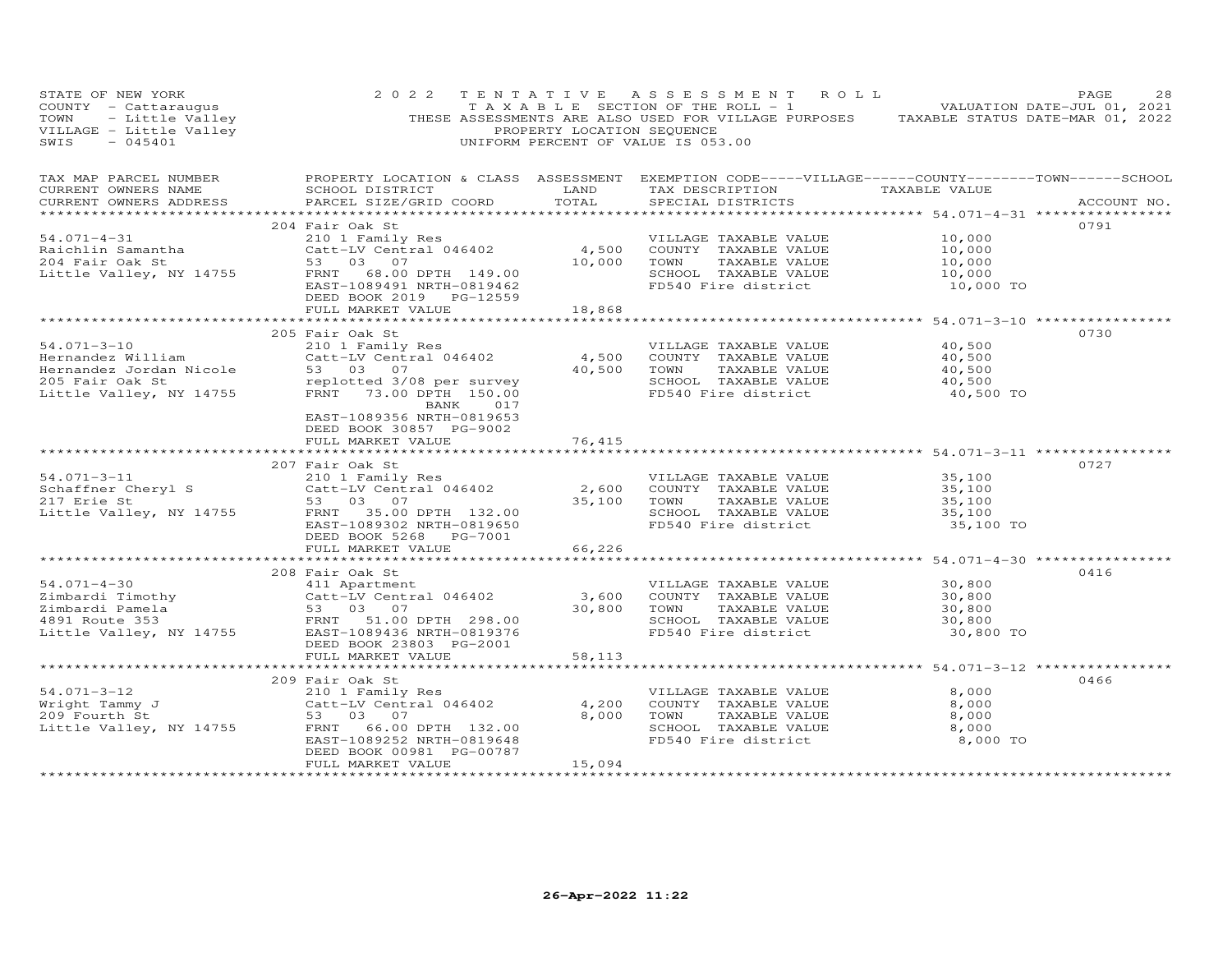| STATE OF NEW YORK                                                      | 2 0 2 2<br>TENTATIVE<br>COUNTY - Catteraugus<br>TOWN - Catteraugus<br>TOWN - Little Valley<br>THESE ASSESSMENTS ARE ALSO USED FOR VILLAGE PURPOSES TAXABLE STATUS DATE-JUL 01, 2021<br>THESE ASSESSMENTS ARE ALSO USED FOR VILLAGE PURPOSES TAXABLE STATUS DAT |                | ASSESSMENT ROLL                                                   | PAGE                                                                                               | 29            |
|------------------------------------------------------------------------|----------------------------------------------------------------------------------------------------------------------------------------------------------------------------------------------------------------------------------------------------------------|----------------|-------------------------------------------------------------------|----------------------------------------------------------------------------------------------------|---------------|
| TAX MAP PARCEL NUMBER<br>CURRENT OWNERS NAME<br>CURRENT OWNERS ADDRESS | SCHOOL DISTRICT<br>PARCEL SIZE/GRID COORD                                                                                                                                                                                                                      |                | LAND TAX DESCRIPTION TAXABLE VALUE<br>TOTAL SPECIAL DISTRICTS     | PROPERTY LOCATION & CLASS ASSESSMENT EXEMPTION CODE-----VILLAGE------COUNTY-------TOWN------SCHOOL | ACCOUNT NO.   |
|                                                                        |                                                                                                                                                                                                                                                                |                |                                                                   |                                                                                                    |               |
|                                                                        | 210 Fair Oak St                                                                                                                                                                                                                                                |                | $\Omega$                                                          | 0672                                                                                               |               |
| $54.071 - 4 - 29$                                                      | Pair Can Strain and Base of the BAS STAR 41854<br>Catt-LV Central 046402 3,800 VILLAGE TAXABLE VALUE<br>53 03 07 - 28,500 COUNTY TAXABLE VALUE                                                                                                                 |                |                                                                   | $\overline{O}$<br>28,500                                                                           | $0 \t 18,600$ |
|                                                                        |                                                                                                                                                                                                                                                                |                |                                                                   | 28,500                                                                                             |               |
| Jarovich<br>210 Fair Oak St<br>Little Valley, NY 14755                 | FRNT 33.00 DPTH 297.00<br>EAST-1089375 NRTH-0819336<br>DEED BOOK 11625 PG-4001<br>FULL MARKET VALUE 53,774                                                                                                                                                     |                | TOWN<br>TAXABLE VALUE                                             | 28,500                                                                                             |               |
|                                                                        |                                                                                                                                                                                                                                                                |                | SCHOOL TAXABLE VALUE 5,900<br>FD540 Fire district 5,900 TO        |                                                                                                    |               |
|                                                                        |                                                                                                                                                                                                                                                                |                |                                                                   |                                                                                                    |               |
|                                                                        |                                                                                                                                                                                                                                                                |                |                                                                   |                                                                                                    |               |
|                                                                        | 211 Fair Oak St                                                                                                                                                                                                                                                |                |                                                                   | 0483                                                                                               |               |
| $54.071 - 3 - 13$                                                      | 1211 USA UC<br>220 2 Family Res<br>Catt-LV Central 046402 5,500<br>53 03 07 52,000                                                                                                                                                                             |                | VILLAGE TAXABLE VALUE                                             | 52,000                                                                                             |               |
|                                                                        |                                                                                                                                                                                                                                                                |                | COUNTY TAXABLE VALUE                                              | 52,000                                                                                             |               |
| Crosby Shirley Frentz<br>6 Forest Ave                                  | 53 03 07                                                                                                                                                                                                                                                       | 52,000         | TOWN<br>TAXABLE VALUE                                             | 52,000<br>52,000                                                                                   |               |
| Salamanca, NY 14779                                                    | FRNT<br>99.00 DPTH 136.62                                                                                                                                                                                                                                      |                | SCHOOL TAXABLE VALUE                                              | 52,000                                                                                             |               |
|                                                                        | EAST-1089168 NRTH-0819646                                                                                                                                                                                                                                      |                | FD540 Fire district                                               | 52,000 TO                                                                                          |               |
|                                                                        | DEED BOOK 803<br>PG-00785<br>FULL MARKET VALUE                                                                                                                                                                                                                 | 98,113         |                                                                   |                                                                                                    |               |
|                                                                        |                                                                                                                                                                                                                                                                |                |                                                                   | ****************** 54.071-4-28 **********                                                          |               |
|                                                                        | 212 Fair Oak St                                                                                                                                                                                                                                                |                |                                                                   | 0654                                                                                               |               |
|                                                                        | 210 1 Family Res<br>Catt-LV Central 046402 (4,600 COUNTY TAXABLE VALUE<br>53 03 07 (32,000 TOWN TAXABLE VALUE                                                                                                                                                  |                | VILLAGE TAXABLE VALUE 32,000                                      |                                                                                                    |               |
|                                                                        |                                                                                                                                                                                                                                                                |                |                                                                   | 32,000                                                                                             |               |
|                                                                        |                                                                                                                                                                                                                                                                | 32,000         | TAXABLE VALUE<br>TOWN                                             | 32,000                                                                                             |               |
|                                                                        | 54.071-4-28 210 1 Family Res<br>Case Wilma Catt-LV Central 046402<br>212 Fair Oak St 53 03 07<br>Little Valley, NY 14755 FRNT 66.00 DPTH 165.00                                                                                                                |                | SCHOOL TAXABLE VALUE                                              | 32,000                                                                                             |               |
|                                                                        | EAST-1089349 NRTH-0819438<br>DEED BOOK 27834 PG-4004                                                                                                                                                                                                           |                | FD540 Fire district                                               | 32,000 TO                                                                                          |               |
|                                                                        | FULL MARKET VALUE                                                                                                                                                                                                                                              | 60,377         |                                                                   |                                                                                                    |               |
|                                                                        | *************************                                                                                                                                                                                                                                      |                |                                                                   | ********************* 54.071-4-27 ************                                                     |               |
|                                                                        | 214 Fair Oak St                                                                                                                                                                                                                                                |                |                                                                   | 0777                                                                                               |               |
| $54.071 - 4 - 27$                                                      | 210 1 Family Res                                                                                                                                                                                                                                               |                | VILLAGE TAXABLE VALUE                                             | 45,000                                                                                             |               |
|                                                                        | Catt-LV Central 046402                                                                                                                                                                                                                                         | 5,900          | COUNTY TAXABLE VALUE                                              | 45,000                                                                                             |               |
|                                                                        |                                                                                                                                                                                                                                                                | 45,000         |                                                                   | 45,000                                                                                             |               |
|                                                                        | 54.071-4-27<br>Shingler Marie C<br>Shingler Joe Catt-LV Central 046402<br>214 Fair Oak St<br>Little Valley, NY 14755 EAST-1089284 NRTH-0819371<br>ETERNIT 66.00 DPTH 297.00<br>EAST-1089284 NRTH-0819371<br>NEER DOW 5524 NRTH-0819371                         |                | TOWN TAXABLE VALUE<br>SCHOOL TAXABLE VALUE<br>FD540 Fire district | 45,000<br>45,000 TO                                                                                |               |
|                                                                        | DEED BOOK 5524 PG-8001                                                                                                                                                                                                                                         |                |                                                                   |                                                                                                    |               |
|                                                                        | FULL MARKET VALUE                                                                                                                                                                                                                                              | 84,906         |                                                                   |                                                                                                    |               |
|                                                                        |                                                                                                                                                                                                                                                                |                |                                                                   | ************ 54.071-4-24 ****                                                                      |               |
|                                                                        | 220 Fair Oak St                                                                                                                                                                                                                                                |                |                                                                   | 0621                                                                                               |               |
| $54.071 - 4 - 24$                                                      | 311 Res vac land                                                                                                                                                                                                                                               |                | VILLAGE TAXABLE VALUE                                             | 3,000                                                                                              |               |
| Fair Oak LLC<br>6564 Route 417                                         |                                                                                                                                                                                                                                                                | 3,000<br>3,000 | COUNTY TAXABLE VALUE<br>TAXABLE VALUE<br>TOWN                     | 3,000<br>3,000                                                                                     |               |
| Killbuck, NY 14748                                                     | Catt-LV Central 046402<br>52/53 03 07<br>court settlement<br>court settlement                                                                                                                                                                                  |                |                                                                   |                                                                                                    |               |
|                                                                        | FRNT<br>99.00 DPTH 226.00                                                                                                                                                                                                                                      |                | SCHOOL TAXABLE VALUE 3,000<br>FD540 Fire district 3,000 TO        |                                                                                                    |               |
|                                                                        | EAST-1089003 NRTH-0819389                                                                                                                                                                                                                                      |                |                                                                   |                                                                                                    |               |
|                                                                        | DEED BOOK 29226 PG-5001                                                                                                                                                                                                                                        |                |                                                                   |                                                                                                    |               |
|                                                                        | FULL MARKET VALUE                                                                                                                                                                                                                                              | 5,660          |                                                                   |                                                                                                    |               |
|                                                                        |                                                                                                                                                                                                                                                                |                |                                                                   |                                                                                                    |               |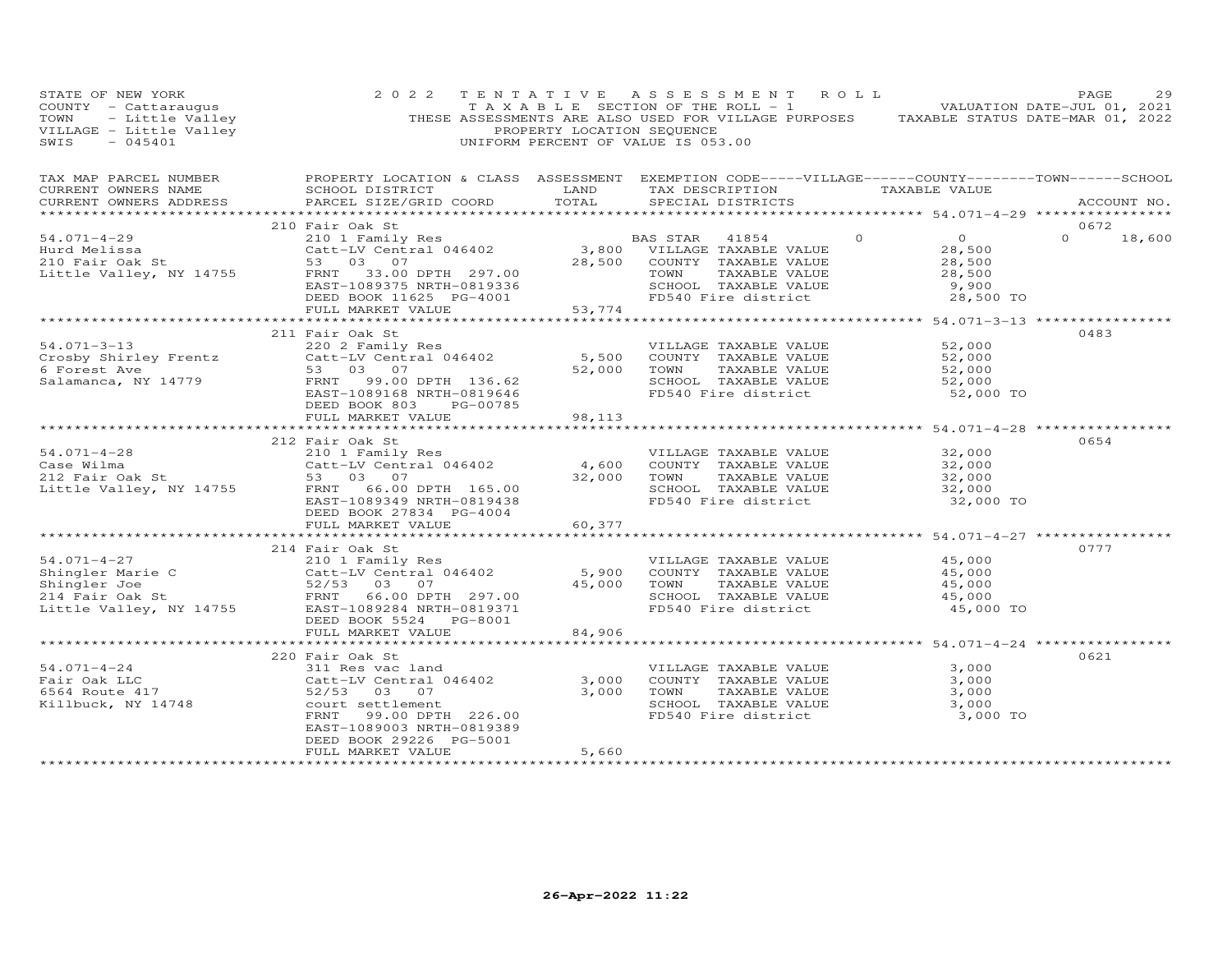| STATE OF NEW YORK<br>SOUNTY - Cattaraugus<br>TOWN - Little Valley<br>VILLAGE - Little Valley<br>SWIS - 045401                                                                                                                                                             | 2 0 2 2                                                                                                                                                                                                                                        | PROPERTY LOCATION SEQUENCE    | TENTATIVE ASSESSMENT ROLL<br>TAXABLE SECTION OF THE ROLL - 1 VALUATION DATE-JUL 01, 2021<br>THESE ASSESSMENTS ARE ALSO USED FOR VILLAGE PURPOSES TAXABLE STATUS DATE-MAR 01, 2022<br>UNIFORM PERCENT OF VALUE IS 053.00                           |                |                                                                        | PAGE             | 30                                   |
|---------------------------------------------------------------------------------------------------------------------------------------------------------------------------------------------------------------------------------------------------------------------------|------------------------------------------------------------------------------------------------------------------------------------------------------------------------------------------------------------------------------------------------|-------------------------------|---------------------------------------------------------------------------------------------------------------------------------------------------------------------------------------------------------------------------------------------------|----------------|------------------------------------------------------------------------|------------------|--------------------------------------|
| TAX MAP PARCEL NUMBER<br>CURRENT OWNERS NAME<br>CURRENT OWNERS ADDRESS                                                                                                                                                                                                    | PROPERTY LOCATION & CLASS ASSESSMENT EXEMPTION CODE-----VILLAGE------COUNTY-------TOWN------SCHOOL<br>SCHOOL DISTRICT<br>PARCEL SIZE/GRID COORD                                                                                                | LAND<br>TOTAL                 | TAX DESCRIPTION TAXABLE VALUE<br>SPECIAL DISTRICTS                                                                                                                                                                                                |                |                                                                        | ACCOUNT NO.      |                                      |
|                                                                                                                                                                                                                                                                           | 220 Fair Oak St                                                                                                                                                                                                                                |                               |                                                                                                                                                                                                                                                   |                |                                                                        | 0756             |                                      |
| $54.071 - 4 - 25$<br>Fair Oak LLC<br>6564 Route 417<br>Killbuck, NY 14748                                                                                                                                                                                                 | CALL NES VAC LAND CALL TRANSPORT TO THE VALUE CALL TRANSPORT ON THE VALUE OF THE VALUE OF A COUNTY TRANSPORT OUT A COUNTY TRANSPORT OUT A COUNTY OF A CHOOL OF A CHOOL OF A CHOOL OF A CHOOL OF A CHOOL OF A CHOOL OF A CHOOL<br>2.25<br>ACRES |                               | SCHOOL TAXABLE VALUE<br>FD540 Fire district                                                                                                                                                                                                       |                | 4,000<br>4,000<br>4,000<br>4,000<br>4,000 TO                           |                  |                                      |
|                                                                                                                                                                                                                                                                           | EAST-1089070 NRTH-0819055<br>DEED BOOK 29226 PG-5001<br>FULL MARKET VALUE                                                                                                                                                                      | 7,547                         | ********************************* 54.071-2-26 *************                                                                                                                                                                                       |                |                                                                        |                  |                                      |
|                                                                                                                                                                                                                                                                           |                                                                                                                                                                                                                                                |                               |                                                                                                                                                                                                                                                   |                |                                                                        | 0720             |                                      |
| $54.071 - 2 - 26$<br>91.01 Level 2016<br>Grainer Rosemarie<br>301 Fair Oak St<br>101 Fair Oak St<br>102.00 DPTH 181.50<br>102.00 DPTH 181.50<br>102.00957<br>2020 004.00957<br>2020 004.00957<br>2020 004.00957                                                           | 301 Fair Oak St<br>210 1 Family Res<br>Catt-LV Central 046402 6,100 VILLAGE TAXABLE VALUE<br>53 03 07 29,200 COUNTY TAXABLE VALUE<br>DEED BOOK 00997 PG-00957                                                                                  |                               | COUNTY TAXABLE VALUE<br>TOWN<br>TAXABLE VALUE<br>SCHOOL TAXABLE VALUE<br>FD540 Fire district                                                                                                                                                      | $\overline{0}$ | $29, 20$<br>$29, 200$<br>$29, 200$<br>$29, 200$<br>10,600<br>29,200 TO | $\Omega$         | 18,600                               |
|                                                                                                                                                                                                                                                                           | FULL MARKET VALUE                                                                                                                                                                                                                              | 55,094<br>*************       |                                                                                                                                                                                                                                                   |                | *********** 54.071-2-27 **************                                 |                  |                                      |
|                                                                                                                                                                                                                                                                           | 303 Fair Oak St                                                                                                                                                                                                                                |                               |                                                                                                                                                                                                                                                   |                |                                                                        | 0396             |                                      |
| Viereck Dennis P<br>Viereck Cathy<br>Viereck Cathy<br>303 Fair Oak St<br>Little Valley, NY 14755<br>Cattle Valley, NY 14755<br>CAST-1088901 NRTH-0819654<br>CAST-1088901 NRTH-0819654                                                                                     | Catt-LV Central 046402<br>53 03 07                                                                                                                                                                                                             |                               | ENH STAR 41834<br>6,100 VILLAGE TAXABLE VALUE<br>52,100 COUNTY TAXABLE VALUE<br>TAXABLE VALUE<br>TOWN<br>SCHOOL TAXABLE VALUE<br>FD540 Fire district                                                                                              | $\circ$        | $\overline{O}$<br>52,100<br>52,100<br>52,100<br>5,660<br>52,100 TO     | $\Omega$         | 46,440                               |
|                                                                                                                                                                                                                                                                           | $\mathcal{L}(\mathcal{L}(\mathcal{L},\mathcal{L}))$<br>FULL MARKET VALUE                                                                                                                                                                       | 98,302                        |                                                                                                                                                                                                                                                   |                |                                                                        |                  |                                      |
|                                                                                                                                                                                                                                                                           |                                                                                                                                                                                                                                                |                               |                                                                                                                                                                                                                                                   |                |                                                                        |                  |                                      |
| $54.071 - 2 - 28$<br>Farnham Kenneth H Sr<br>Farnham Theresa A<br>305 Fair Oak St<br>Little Valley, NY 14755-1116                                                                                                                                                         | 305 Fair Oak St<br>220 2 Family Res<br>Catt-LV Central 046402 4,800 VET DIS CT 41141 11,425 11,425 11,425 11,425<br>$53$ 03 07<br>FRNT 66.00 DPTH 181.50<br>017<br>BANK<br>EAST-1088819 NRTH-0819673                                           |                               | 45,700 ENH STAR 41834 (1934)<br>WILLAGE TAXABLE VALUE<br>COUNTY TAXABLE VALUE<br>TOWN TAXABLE VALUE<br>SCHOOL TAXABLE VALUE<br>VILLAGE TAXABLE VALUE<br>COUNTY TAXABLE VALUE<br>TOWN TAXABLE VALUE<br>SCHOOL TAXABLE VALUE<br>FD540 Fire district |                | $22,850$<br>22,850<br>22,850<br>22,850                                 | 0846<br>$\sim$ 0 | $\Omega$<br>$\overline{0}$<br>45,700 |
|                                                                                                                                                                                                                                                                           | DEED BOOK 00993 PG-00969                                                                                                                                                                                                                       |                               |                                                                                                                                                                                                                                                   |                | $\overline{0}$                                                         |                  |                                      |
|                                                                                                                                                                                                                                                                           | FULL MARKET VALUE                                                                                                                                                                                                                              |                               | 86,226 FD540 Fire district                                                                                                                                                                                                                        |                | 45,700 TO                                                              |                  |                                      |
|                                                                                                                                                                                                                                                                           |                                                                                                                                                                                                                                                |                               |                                                                                                                                                                                                                                                   |                |                                                                        |                  |                                      |
| $54.071 - 2 - 29.2$<br>54.071-2-29.2<br>Swanson Edward A<br>Swanson Donna M<br>7/2018 Split from 2-29<br>707 Water St<br>Smethport, PA 16749<br>EAST-108106 NRTH-0819641<br>DEED BOOK 30019 PG-3001<br>TRNT 61.50 DPTH 171.50<br>EAST-108106 NRTH-0819641<br>DEED BOOK 30 | 307 Fair Oak St<br>210 1 Family Res                                                                                                                                                                                                            | 4,100<br>52,000               | VILLAGE TAXABLE VALUE<br>COUNTY TAXABLE VALUE<br>TOWN<br>TAXABLE VALUE<br>SCHOOL TAXABLE VALUE<br>FD540 Fire district 52,000 TO                                                                                                                   |                | 52,000<br>52,000<br>52,000<br>52,000                                   | 1680             |                                      |
|                                                                                                                                                                                                                                                                           | FULL MARKET VALUE                                                                                                                                                                                                                              | 98,113<br>******************* |                                                                                                                                                                                                                                                   |                |                                                                        |                  |                                      |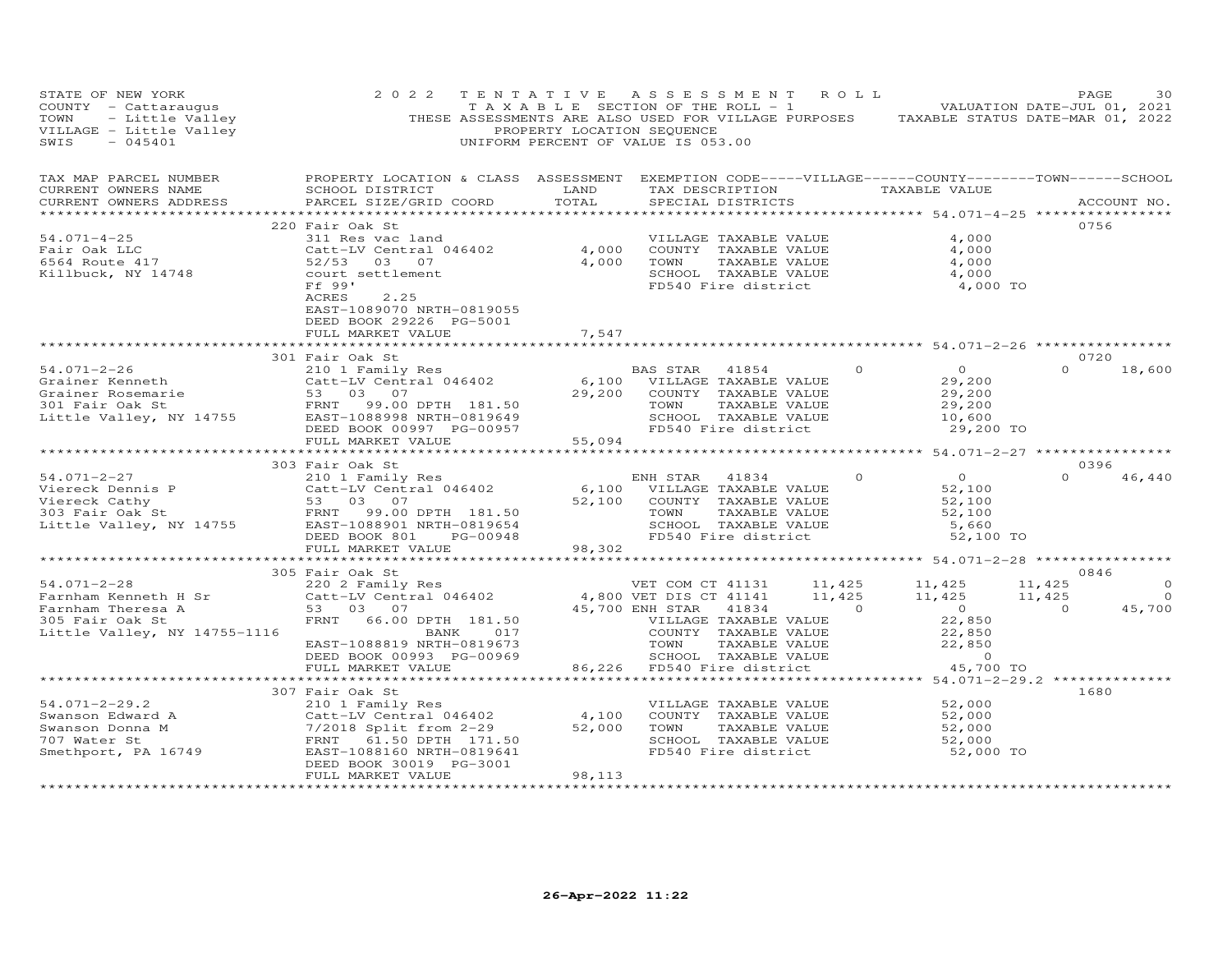|                                                                                                                                                                  |                                        | TAXABLE SECTION OF THE ROLL - 1 NOTIFICAL MALUATION DATE-JUL 01, 2021 |                                                        |                                                                                                                                                                                                                                                                                                                                                                                                                                                                                                                                                                                                                                                                                                                                                                                                                                                                                                                                                                                                                                                                                                                                                                                                                                                                                                                                                                                                                                                                      |
|------------------------------------------------------------------------------------------------------------------------------------------------------------------|----------------------------------------|-----------------------------------------------------------------------|--------------------------------------------------------|----------------------------------------------------------------------------------------------------------------------------------------------------------------------------------------------------------------------------------------------------------------------------------------------------------------------------------------------------------------------------------------------------------------------------------------------------------------------------------------------------------------------------------------------------------------------------------------------------------------------------------------------------------------------------------------------------------------------------------------------------------------------------------------------------------------------------------------------------------------------------------------------------------------------------------------------------------------------------------------------------------------------------------------------------------------------------------------------------------------------------------------------------------------------------------------------------------------------------------------------------------------------------------------------------------------------------------------------------------------------------------------------------------------------------------------------------------------------|
|                                                                                                                                                                  |                                        | SPECIAL DISTRICTS                                                     |                                                        | ACCOUNT NO.                                                                                                                                                                                                                                                                                                                                                                                                                                                                                                                                                                                                                                                                                                                                                                                                                                                                                                                                                                                                                                                                                                                                                                                                                                                                                                                                                                                                                                                          |
| DEED BOOK 30665 PG-3001<br>FULL MARKET VALUE                                                                                                                     | 128,302                                |                                                                       | 68,000                                                 | 0563                                                                                                                                                                                                                                                                                                                                                                                                                                                                                                                                                                                                                                                                                                                                                                                                                                                                                                                                                                                                                                                                                                                                                                                                                                                                                                                                                                                                                                                                 |
|                                                                                                                                                                  |                                        |                                                                       |                                                        |                                                                                                                                                                                                                                                                                                                                                                                                                                                                                                                                                                                                                                                                                                                                                                                                                                                                                                                                                                                                                                                                                                                                                                                                                                                                                                                                                                                                                                                                      |
| 311 Fair Oak St<br>Rood Frederck H Catt-LV Centr<br>Rood Joanne M 53 03 07<br>311 Fair Oak Str FRNT 140.00<br>EAST-1088606 NRTH-0819607<br>DEED BOOK 20220 PG-62 |                                        |                                                                       | 55,000<br>55,000<br>$55,000$<br>$55,000$<br>$55,000$   | 0405                                                                                                                                                                                                                                                                                                                                                                                                                                                                                                                                                                                                                                                                                                                                                                                                                                                                                                                                                                                                                                                                                                                                                                                                                                                                                                                                                                                                                                                                 |
| FULL MARKET VALUE                                                                                                                                                | 103,774                                |                                                                       |                                                        |                                                                                                                                                                                                                                                                                                                                                                                                                                                                                                                                                                                                                                                                                                                                                                                                                                                                                                                                                                                                                                                                                                                                                                                                                                                                                                                                                                                                                                                                      |
| 312 Fair Oak St<br>710 Manufacture<br>ACRES<br>9.40<br>EAST-1088709 NRTH-0819087<br>DEED BOOK 29226 PG-5001                                                      |                                        | VILLAGE TAXABLE VALUE                                                 | 88,000<br>88,000<br>88,000<br>88,000<br>88,000 TO      | 0454                                                                                                                                                                                                                                                                                                                                                                                                                                                                                                                                                                                                                                                                                                                                                                                                                                                                                                                                                                                                                                                                                                                                                                                                                                                                                                                                                                                                                                                                 |
|                                                                                                                                                                  |                                        |                                                                       |                                                        |                                                                                                                                                                                                                                                                                                                                                                                                                                                                                                                                                                                                                                                                                                                                                                                                                                                                                                                                                                                                                                                                                                                                                                                                                                                                                                                                                                                                                                                                      |
| 318 Fair Oak St<br>DEED BOOK 01005 PG-00932                                                                                                                      |                                        |                                                                       | 33,900<br>33,900<br>33,900 TO                          | 0494                                                                                                                                                                                                                                                                                                                                                                                                                                                                                                                                                                                                                                                                                                                                                                                                                                                                                                                                                                                                                                                                                                                                                                                                                                                                                                                                                                                                                                                                 |
|                                                                                                                                                                  |                                        |                                                                       |                                                        |                                                                                                                                                                                                                                                                                                                                                                                                                                                                                                                                                                                                                                                                                                                                                                                                                                                                                                                                                                                                                                                                                                                                                                                                                                                                                                                                                                                                                                                                      |
|                                                                                                                                                                  |                                        |                                                                       |                                                        | 0579                                                                                                                                                                                                                                                                                                                                                                                                                                                                                                                                                                                                                                                                                                                                                                                                                                                                                                                                                                                                                                                                                                                                                                                                                                                                                                                                                                                                                                                                 |
| EAST-1088380 NRTH-0819146<br>DEED BOOK 1031    PG-1037<br>FULL MARKET VALUE                                                                                      |                                        | TAXABLE VALUE<br>SCHOOL TAXABLE VALUE                                 | $\overline{O}$<br>55,800<br>55,800<br>55,800<br>37,200 | $\Omega$<br>18,600                                                                                                                                                                                                                                                                                                                                                                                                                                                                                                                                                                                                                                                                                                                                                                                                                                                                                                                                                                                                                                                                                                                                                                                                                                                                                                                                                                                                                                                   |
|                                                                                                                                                                  | FULL MARKET VALUE<br>FULL MARKET VALUE | 166,038<br>63,962<br>ACRES 1.11 BANK 081<br>105, 283                  | UNIFORM PERCENT OF VALUE IS 053.00                     | COUNTY - Cattaraugus TAXABLE SECTION OF THE ROLL - 1 VALUATION DATE-JUL 01, 2021<br>TOWN - Little Valley THESE ASSESSMENTS ARE ALSO USED FOR VILLAGE PURPOSES TAXABLE STATUS DATE-MAR 01, 2022<br>VILLAGE - Little Valley PROPERTY<br>PROPERTY LOCATION & CLASS ASSESSMENT EXEMPTION CODE-----VILLAGE------COUNTY--------TOWN------SCHOOL<br>TAX DESCRIPTION TAXABLE VALUE<br>VILLABLE VALUE<br>COUNTY TAXABLE VALUE 68,000<br>TOWN TAXABLE VALUE 68,000<br>SCHOOL TAXABLE VALUE 68,000<br>FD540 Fire district 68,000 TO<br>*********************************** 54.071–2–31 *****************<br>Fair Oak St<br>210 1 Family Res<br>Catt-LV Central 046402 7,700 COUNTY TAXABLE VALUE<br>53 03 07 55,000 TOWN TAXABLE VALUE<br>FRNT 140.00 DPTH 202.00 55,000 SCHOOL TAXABLE VALUE<br>FRNT 140.00 DPTH 202.00 FORMOL FD540 Fire district<br>55,000 TO<br>$54.071-4-22$<br>$54.071-4-22$<br>$5564$ Route 417<br>$52/53$<br>$52/53$<br>$52/53$<br>$52/53$<br>$52/53$<br>$52/53$<br>$52/53$<br>$52/53$<br>$52/53$<br>$52/53$<br>$52/53$<br>$52/53$<br>$52/53$<br>$52/53$<br>$52/53$<br>$52/53$<br>$52/53$<br>$52/53$<br>$52/53$<br>$5$<br>FD540 Fire district<br>318 Fair Oak St<br>210 1-4-21<br>210 1 2010 1 2011 Family Res<br>210 1 Family Res<br>210 2011 Family Res<br>231.00 2000 2000 2000 2000 2000 2000 2011<br>231.00 33,900 7000 7AXABLE VALUE<br>231.00 33,900 7000 7AXABLE VALUE<br>231.00 2010 2<br>33,900<br>33,900<br>SCHOOL TAXABLE VALUE<br>$\Omega$ |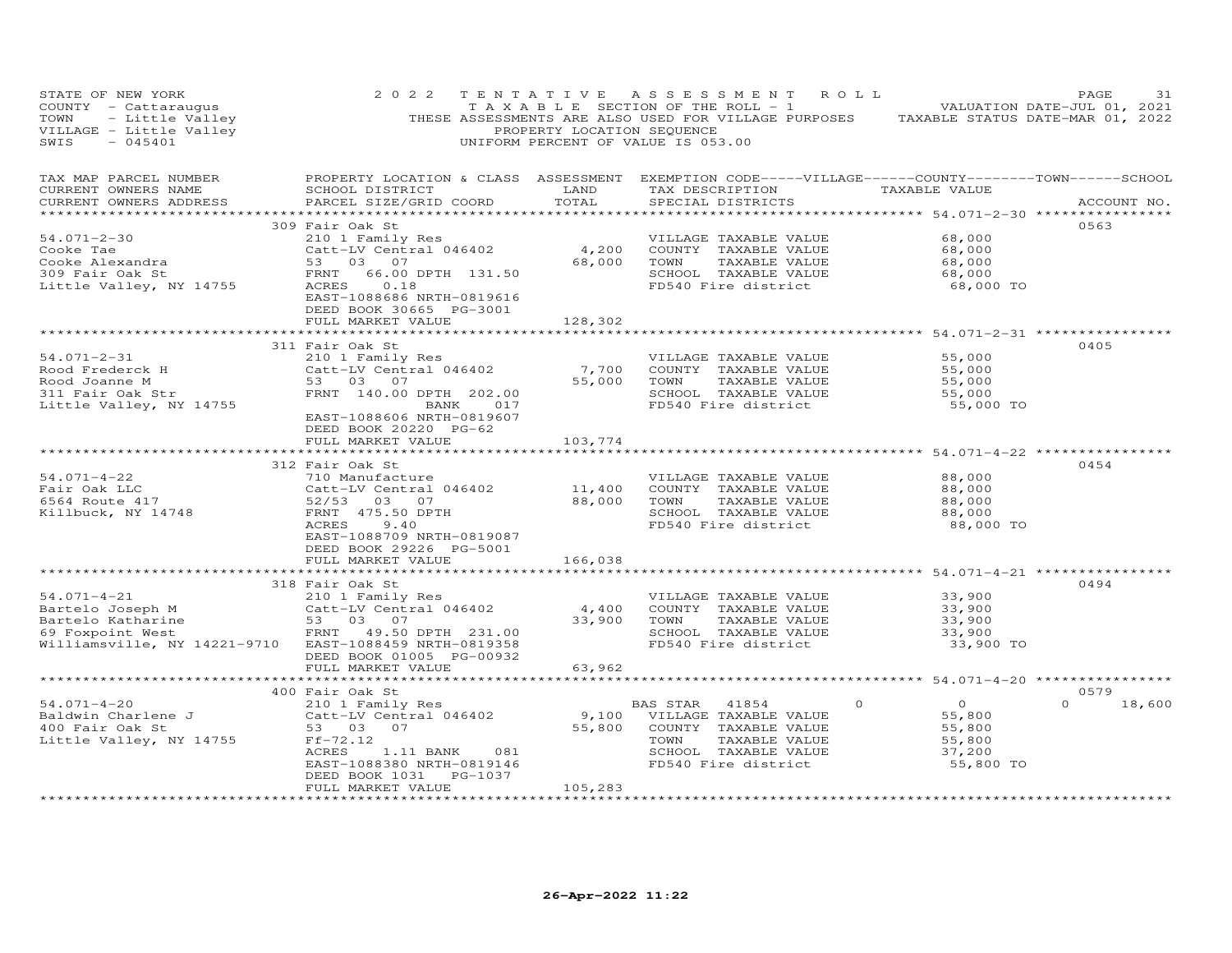| STATE OF NEW YORK<br>SIALE OF NEW YORK<br>COUNTY - Cattaraugus<br>TOWN - Little Valley<br>VILLAGE - Little Valley<br>SWIS - 045401 | 2 0 2 2                                                                                                                                                                                                                                                                                                                                                                                                                                                        | PROPERTY LOCATION SEQUENCE   | TENTATIVE ASSESSMENT ROLL<br>T A X A B L E SECTION OF THE ROLL - 1 A V A B VALUATION DATE-JUL 01, 2021<br>THESE ASSESSMENTS ARE ALSO USED FOR VILLAGE PURPOSES TAXABLE STATUS DATE-MAR 01, 2022<br>UNIFORM PERCENT OF VALUE IS 053.00 |                                                                                       | PAGE<br>32                                   |
|------------------------------------------------------------------------------------------------------------------------------------|----------------------------------------------------------------------------------------------------------------------------------------------------------------------------------------------------------------------------------------------------------------------------------------------------------------------------------------------------------------------------------------------------------------------------------------------------------------|------------------------------|---------------------------------------------------------------------------------------------------------------------------------------------------------------------------------------------------------------------------------------|---------------------------------------------------------------------------------------|----------------------------------------------|
| CURRENT OWNERS ADDRESS<br>***********************                                                                                  | SCHOOL DISTRICT LAND<br>PARCEL SIZE/GRID COORD                                                                                                                                                                                                                                                                                                                                                                                                                 | TOTAL                        | TAX DESCRIPTION TAXABLE VALUE<br>SPECIAL DISTRICTS                                                                                                                                                                                    |                                                                                       | ACCOUNT NO.                                  |
|                                                                                                                                    | 401 Fair Oak St<br>54.071-2-32<br>Hyde David J<br>Hyde Sharon A<br>Examply Res<br>Hyde Sharon A<br>S3 03 07<br>EXAST-1088416 NRTH-0819621<br>Little Valley, NY 14755<br>EXAST-1088416 NRTH-0819621<br>DEED BOOK 30298 PG-2001<br>FULL MARKET VALUE                                                                                                                                                                                                             | 84,906                       | VILLAGE TAXABLE VALUE<br>COUNTY TAXABLE VALUE<br>TAXABLE VALUE<br>TAXABLE VALUE<br>TOWN<br>SCHOOL TAXABLE VALUE<br>FD540 Fire district                                                                                                | 45,000<br>45,000<br>45,000<br>45,000<br>45,000 TO                                     | 0865                                         |
|                                                                                                                                    |                                                                                                                                                                                                                                                                                                                                                                                                                                                                |                              |                                                                                                                                                                                                                                       |                                                                                       |                                              |
|                                                                                                                                    |                                                                                                                                                                                                                                                                                                                                                                                                                                                                |                              | TOWN TAXABLE VALUE 38,700<br>SCHOOL TAXABLE VALUE 38,700<br>FD540 Fire district 38,700 TO                                                                                                                                             | $\begin{array}{c} 0 \\ 38,700 \\ 38,700 \\ 38,700 \end{array}$                        | 0537<br>$\Omega$<br>38,700                   |
|                                                                                                                                    | FULL MARKET VALUE                                                                                                                                                                                                                                                                                                                                                                                                                                              | 73,019                       |                                                                                                                                                                                                                                       |                                                                                       |                                              |
| $54.071 - 2 - 33$                                                                                                                  | 403 Fair Oak St<br>3 Fair Oak St<br>230 3 Family Res<br>Catt-LV Central 046402 5,200 COUNTY TAXABLE VALUE<br>53 03 07 25,000 TOWN TAXABLE VALUE<br>FRNT 62.00 DPTH 248.50 25,000 TOWN TAXABLE VALUE<br>EAST-1088349 NRTH-0819650 FD540 Fire district<br>NRTH-<br>Eimbardi Timothy J<br>Eimbardi Timothy J<br>Eimbardi Pamela S<br>Salamanca, NY 14779<br>Salamanca, NY 14779<br>ERNT 62.00 DRTH 0819650<br>DEED BOOK 6808<br>PG-8001<br>DEED BOOK 6808 PG-8001 |                              | SCHOOL TAXABLE VALUE<br>FD540 Fire district                                                                                                                                                                                           | 25,000<br>25,000<br>25,000<br>25,000<br>25,000 TO                                     | 0467                                         |
|                                                                                                                                    | FULL MARKET VALUE                                                                                                                                                                                                                                                                                                                                                                                                                                              | 47,170                       |                                                                                                                                                                                                                                       |                                                                                       |                                              |
|                                                                                                                                    | 404 Fair Oak St                                                                                                                                                                                                                                                                                                                                                                                                                                                |                              |                                                                                                                                                                                                                                       |                                                                                       | 0801                                         |
|                                                                                                                                    | $\begin{tabular}{lllllllllllllllllllll} \text{54.071--4--18} & & & & & & & 404 \text{ Fair Oak St} & & & & & \text{VET COM CT 41131} & 8, \\ \text{Case Larry W} & & & & & & & \text{Cate Lypelle M} & & & \text{S3--03} & 07 & 9,600 \text{ BAS STAR 41854} & & \\ \text{Case Lynelle M} & & & & & & \text{S3--03} & 07 & 33,300 & \text{VILLAGE TAXABLE VALUE} & & \\ \text{Little Valley, NY 14755} & & & & & & \text{EART -10882$                          |                              | $\overline{a}$<br>COUNTY TAXABLE VALUE<br>TOWN     TAXABLE VALUE<br>FD540 Fire district                                                                                                                                               | 8,325<br>8,325<br>$\overline{0}$<br>24,975<br>24,975<br>24,975<br>14,700<br>33,300 TO | 8,325<br>$\circ$<br>$\overline{0}$<br>18,600 |
|                                                                                                                                    | **************************                                                                                                                                                                                                                                                                                                                                                                                                                                     | **************************** |                                                                                                                                                                                                                                       | **************** 54.071-2-34 ****************                                         |                                              |
| 54.071-2-34<br>54.071-2-34 311 F<br>Wrona Christine 61 2att-<br>405 Fair Oak St 53<br>Little Valley, NY 14755 FRNT                 | 405 Fair Oak St<br>Catt-LV Central 046402 3,000<br>53.000<br>53.07 3.000<br>33.00 DPTH 330.00<br>EAST-1088300 NRTH-0819698<br>DEED BOOK 30558 PG-2001                                                                                                                                                                                                                                                                                                          |                              | VILLAGE TAXABLE VALUE<br>COUNTY TAXABLE VALUE<br>TOWN<br>TAXABLE VALUE<br>SCHOOL TAXABLE VALUE<br>FD540 Fire district                                                                                                                 | $3,000$<br>$3,000$<br>3,000<br>3,000<br>3,000 TO                                      | 0464                                         |
|                                                                                                                                    | FULL MARKET VALUE                                                                                                                                                                                                                                                                                                                                                                                                                                              | 5,660                        |                                                                                                                                                                                                                                       |                                                                                       |                                              |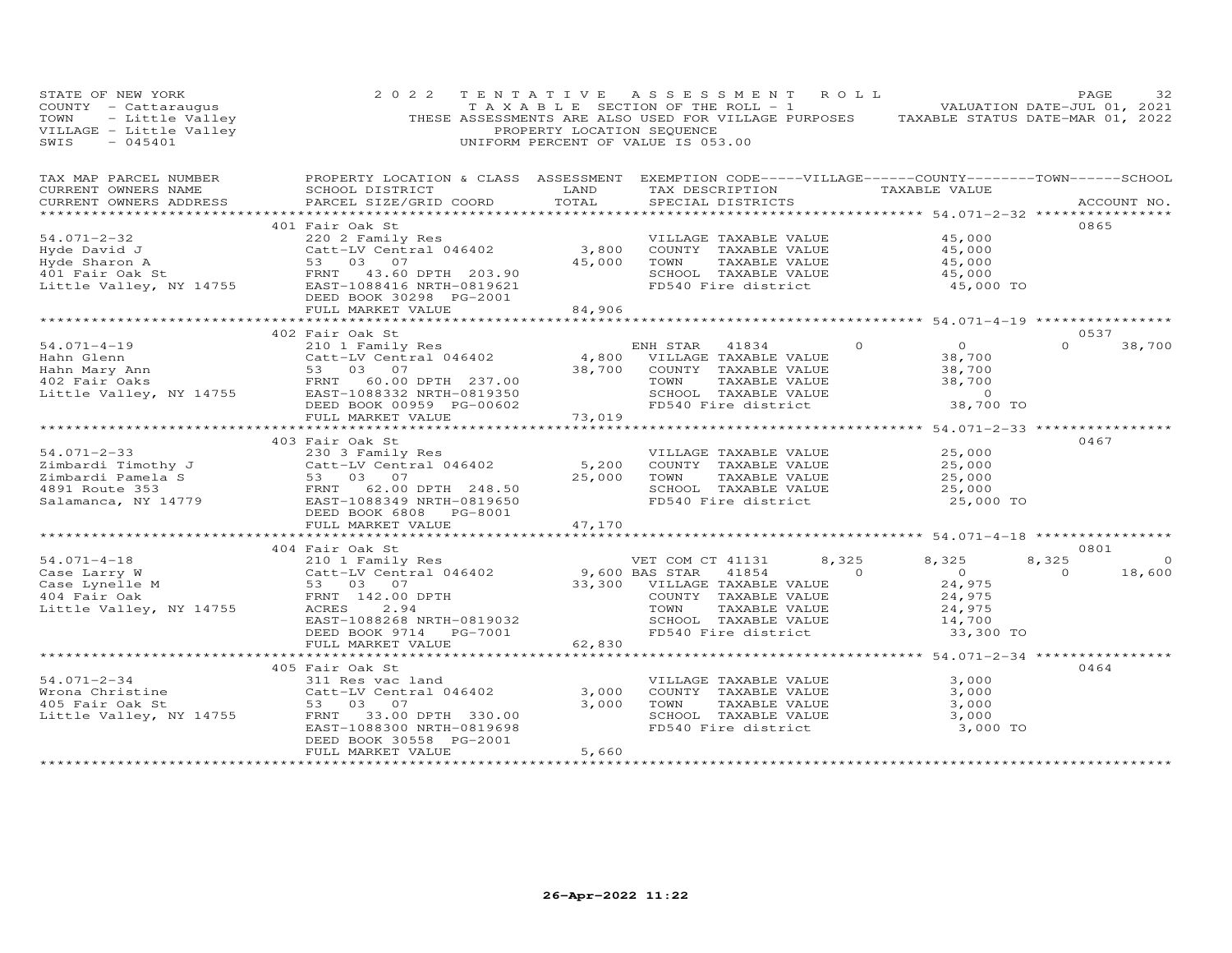| STATE OF NEW YORK<br>COUNTY - Cattaraugus<br>TOWN<br>VILLAGE - Little Valley<br>SWIS<br>$-045401$                                            | 2 0 2 2<br>- Cattaraugus – Cattaraugus – Cattaraugus – Cattaraugus – Cattaraugus – Cattaraugus – Cattaraugus – Cattaraugus<br>- Little Valley – Cattaraugus – Cattaraugus – Cattaraugus – Cattaraugus – Cattaraugus – Cattaraugus – Cattara<br> |                                  | TENTATIVE ASSESSMENT ROLL<br>$T A X A B L E$ SECTION OF THE ROLL - 1 VALUATION DATE-JUL 01, 2021<br>UNIFORM PERCENT OF VALUE IS 053.00                  |                                                                                                         | PAGE<br>33                 |
|----------------------------------------------------------------------------------------------------------------------------------------------|-------------------------------------------------------------------------------------------------------------------------------------------------------------------------------------------------------------------------------------------------|----------------------------------|---------------------------------------------------------------------------------------------------------------------------------------------------------|---------------------------------------------------------------------------------------------------------|----------------------------|
| TAX MAP PARCEL NUMBER<br>CURRENT OWNERS NAME<br>CURRENT OWNERS ADDRESS                                                                       | PROPERTY LOCATION & CLASS ASSESSMENT EXEMPTION CODE-----VILLAGE------COUNTY-------TOWN------SCHOOL<br>SCHOOL DISTRICT<br>PARCEL SIZE/GRID COORD                                                                                                 | LAND<br>TOTAL                    | TAX DESCRIPTION<br>SPECIAL DISTRICTS                                                                                                                    | TAXABLE VALUE                                                                                           | ACCOUNT NO.                |
| $54.071 - 2 - 35$<br>Wrona Christine M<br>214 Eagle ST<br>Little Valley, NY 14755                                                            | 407 Fair Oak St<br>220 2 Family Res<br>$220$ $2$ $2$ $2$ $2$ $2$ $2$ $2$ $3$ , $400$<br>Catt-LV Central 046402 3, 400<br>53 03 07<br>FRNT 37.00 DPTH 330.00<br>EAST-1088265 NRTH-0819698<br>DEED BOOK 16067 PG-5009<br>FULL MARKET VALUE        | 35,000<br>66,038                 | VILLAGE TAXABLE VALUE<br>COUNTY TAXABLE VALUE<br>TOWN<br>TAXABLE VALUE<br>SCHOOL TAXABLE VALUE<br>FD540 Fire district                                   | 35,000<br>35,000<br>35,000<br>35,000<br>35,000 TO                                                       | 0788                       |
| $54.071 - 2 - 36$<br>Whipple Jason S<br>5248 Kyler Hill Rd<br>53 03 07<br>Little Valley, NY 14755 FRNT 70.00 DPTH 330.00                     | 409 Fair Oak St<br>220 2 Family Res<br>EAST-1088212 NRTH-0819695<br>DEED BOOK 4268 PG-6001<br>FULL MARKET VALUE                                                                                                                                 | **********************<br>79,245 | VILLAGE TAXABLE VALUE<br>5,100 COUNTY TAXABLE VALUE<br>42,000 TOWN<br>TAXABLE VALUE<br>SCHOOL TAXABLE VALUE<br>FD540 Fire district                      | ******************** 54.071-2-36 *****************<br>42,000<br>42,000<br>42,000<br>42,000<br>42,000 TO | 0505                       |
| $54.071 - 4 - 17$<br>Kelder Amber D<br>2128 Route 83<br>Forestville, NY 14062                                                                | 410 Fair Oak St<br>210 1 Family Res<br>Catt-LV Central 046402 11,000<br>53 03 07<br>FRNT 63.19 DPTH<br>ACRES<br>2.45 BANK<br>017<br>EAST-1088099 NRTH-0818982<br>DEED BOOK 20200 PG-9908<br>FULL MARKET VALUE                                   | 64,000<br>120,755                | VILLAGE TAXABLE VALUE<br>COUNTY TAXABLE VALUE<br>TOWN<br>TAXABLE VALUE<br>SCHOOL TAXABLE VALUE<br>FD540 Fire district                                   | 64,000<br>64,000<br>64,000<br>64,000<br>64,000 TO                                                       | 0465                       |
|                                                                                                                                              |                                                                                                                                                                                                                                                 | ***********                      |                                                                                                                                                         | ******************** 54.071-4-16 *************                                                          |                            |
| $54.071 - 4 - 16$<br>Foster Sarah L<br>412 Fair Oak<br>$\frac{12}{12}$ rail van<br>Little Valley, NY 14755 FRNT 108.00 DPTH 297.00           | 412 Fair Oak St<br>220 2 Family Res<br>Catt-LV Central 046402<br>53 03 07<br>EAST-1088046 NRTH-0819304<br>DEED BOOK 19241 PG-8001<br>FULL MARKET VALUE                                                                                          | 43,396                           | BAS STAR<br>41854<br>6,300 VILLAGE TAXABLE VALUE<br>23,000 COUNTY TAXABLE VALUE<br>TOWN<br>TAXABLE VALUE<br>SCHOOL TAXABLE VALUE<br>FD540 Fire district | $\overline{0}$<br>$\circ$<br>23,000<br>23,000<br>23,000<br>4,400<br>23,000 TO                           | 0473<br>$\Omega$<br>18,600 |
|                                                                                                                                              |                                                                                                                                                                                                                                                 |                                  |                                                                                                                                                         |                                                                                                         | 0695                       |
| 54.071-2-37<br>University of the Captus Captain David M<br>The Catt-LV Central 046402<br>113 Fair Oak St 53 03 07<br>Little Valley, NY 14755 | 413 Fair Oak St<br>210 1 Family Res<br>Life Use<br>FRNT 152.00 DPTH 233.00<br>BANK<br>018<br>EAST-1088110 NRTH-0819637<br>DEED BOOK 12449 PG-7001<br>FULL MARKET VALUE                                                                          | 102,075                          | BAS STAR<br>41854<br>7,900 VILLAGE TAXABLE VALUE<br>54,100 COUNTY TAXABLE VALUE<br>TOWN<br>TAXABLE VALUE<br>SCHOOL TAXABLE VALUE<br>FD540 Fire district | $\circ$<br>$\overline{O}$<br>54,100<br>54,100<br>54,100<br>35,500<br>54,100 TO                          | $\Omega$<br>18,600         |
|                                                                                                                                              |                                                                                                                                                                                                                                                 |                                  |                                                                                                                                                         |                                                                                                         |                            |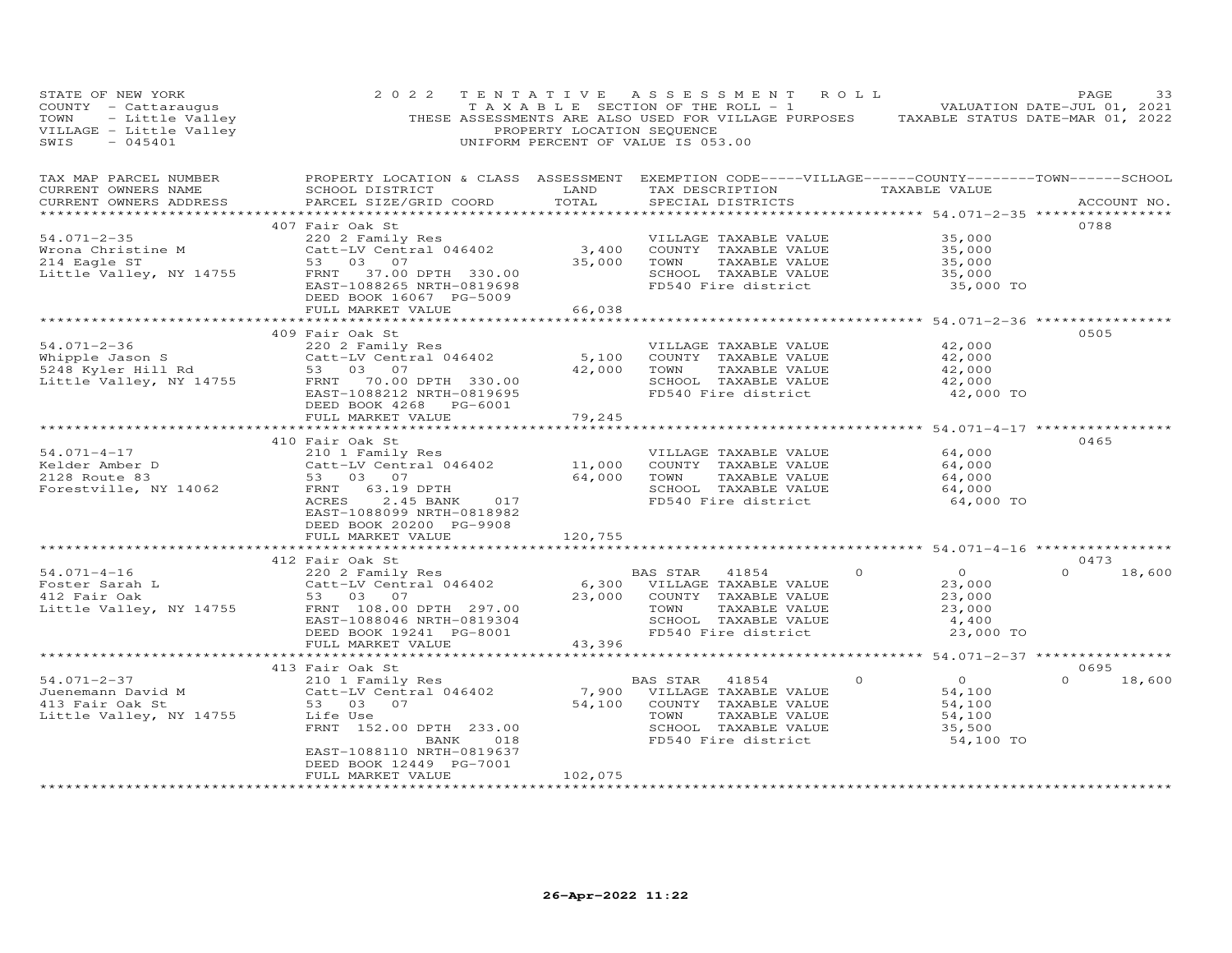| STATE OF NEW YORK<br>COUNTY - Cattaraugus<br>TOWN<br>- Little Valley<br>VILLAGE - Little Valley<br>$-045401$<br>SWIS | 2 0 2 2                                                                                                                                                                                             | TENTATIVE<br>PROPERTY LOCATION SEQUENCE | A S S E S S M E N T<br>TAXABLE SECTION OF THE ROLL - 1<br>THESE ASSESSMENTS ARE ALSO USED FOR VILLAGE PURPOSES<br>UNIFORM PERCENT OF VALUE IS 053.00 | R O L L  | TAXABLE STATUS DATE-MAR 01, 2022                                    | PAGE<br>VALUATION DATE-JUL 01, 2021 | 34     |
|----------------------------------------------------------------------------------------------------------------------|-----------------------------------------------------------------------------------------------------------------------------------------------------------------------------------------------------|-----------------------------------------|------------------------------------------------------------------------------------------------------------------------------------------------------|----------|---------------------------------------------------------------------|-------------------------------------|--------|
| TAX MAP PARCEL NUMBER<br>CURRENT OWNERS NAME<br>CURRENT OWNERS ADDRESS                                               | PROPERTY LOCATION & CLASS ASSESSMENT EXEMPTION CODE-----VILLAGE------COUNTY--------TOWN------SCHOOL<br>SCHOOL DISTRICT<br>PARCEL SIZE/GRID COORD                                                    | LAND<br>TOTAL                           | TAX DESCRIPTION<br>SPECIAL DISTRICTS                                                                                                                 |          | TAXABLE VALUE                                                       | ACCOUNT NO.                         |        |
| $54.071 - 4 - 15$<br>Webster Colette<br>PO Box 64<br>Little Valley, NY 14755                                         | 416 Fair Oak St<br>210 1 Family Res<br>Catt-LV Central 046402<br>53<br>03 07<br>FRNT<br>81.40 DPTH 297.00<br>EAST-1087951 NRTH-0819297<br>DEED BOOK 16489 PG-8001<br>FULL MARKET VALUE              | 5,800<br>44,700<br>84,340               | BAS STAR<br>41854<br>VILLAGE TAXABLE VALUE<br>COUNTY TAXABLE VALUE<br>TAXABLE VALUE<br>TOWN<br>SCHOOL TAXABLE VALUE<br>FD540 Fire district           | $\Omega$ | $\circ$<br>44,700<br>44,700<br>44,700<br>26,100<br>44,700 TO        | 0673<br>$\Omega$                    | 18,600 |
|                                                                                                                      |                                                                                                                                                                                                     |                                         |                                                                                                                                                      |          | ********* 54.071-1-30 *****************                             |                                     |        |
| $54.071 - 1 - 30$<br>Pilon Kevin<br>Pilon Melissa<br>417 Fair Oak St<br>Little Valley, NY 14755                      | 417 Fair Oak St<br>210 1 Family Res<br>Catt-LV Central 046402<br>53 03 07<br>FRNT 114.00 DPTH 173.00<br>EAST-1087892 NRTH-0819594<br>DEED BOOK 29572 PG-3001<br>FULL MARKET VALUE                   | 6,500<br>37,000<br>69,811               | VILLAGE TAXABLE VALUE<br>COUNTY TAXABLE VALUE<br>TOWN<br>TAXABLE VALUE<br>SCHOOL TAXABLE VALUE<br>FD540 Fire district                                |          | 37,000<br>37,000<br>37,000<br>37,000<br>37,000 TO                   | 0651                                |        |
|                                                                                                                      |                                                                                                                                                                                                     |                                         |                                                                                                                                                      |          |                                                                     |                                     |        |
|                                                                                                                      | 418 Fair Oak St                                                                                                                                                                                     |                                         |                                                                                                                                                      |          |                                                                     | 0443                                |        |
| $54.071 - 4 - 14$<br>Winship Andrew S<br>Winship Christie<br>418 Fair Oak St<br>Little Valley, NY 14755              | 220 2 Family Res<br>Catt-LV Central 046402<br>52 03 07<br>Upper Apt<br>FRNT<br>66.00 DPTH 412.00<br>BANK<br>017<br>EAST-1087904 NRTH-0819190<br>DEED BOOK 1031 PG-1                                 | 5,200<br>52,000                         | BAS STAR<br>41854<br>VILLAGE TAXABLE VALUE<br>COUNTY TAXABLE VALUE<br>TOWN<br>TAXABLE VALUE<br>SCHOOL TAXABLE VALUE<br>FD540 Fire district           | $\Omega$ | $\overline{O}$<br>52,000<br>52,000<br>52,000<br>33,400<br>52,000 TO | $\Omega$                            | 18,600 |
|                                                                                                                      | FULL MARKET VALUE                                                                                                                                                                                   | 98,113                                  |                                                                                                                                                      |          |                                                                     |                                     |        |
|                                                                                                                      | *******************                                                                                                                                                                                 |                                         |                                                                                                                                                      |          | ********* 54.071-4-13 **************                                |                                     |        |
| $54.071 - 4 - 13$<br>Blakely James R<br>Blakely Nancy L<br>420 Fair Oak St<br>Little Valley, NY 14755                | 420 Fair Oak St<br>210 1 Family Res<br>Catt-LV Central 046402<br>53 03 07<br>99.00 DPTH 412.00<br>FRNT<br>017<br>BANK<br>EAST-1087793 NRTH-0819233<br>DEED BOOK 00937 PG-00090<br>FULL MARKET VALUE | 6,600<br>45,800<br>86,415               | BAS STAR<br>41854<br>VILLAGE TAXABLE VALUE<br>COUNTY TAXABLE VALUE<br>TOWN<br>TAXABLE VALUE<br>SCHOOL TAXABLE VALUE<br>FD540 Fire district           | $\circ$  | $\circ$<br>45,800<br>45,800<br>45,800<br>27,200<br>45,800 TO        | 0850<br>$\Omega$                    | 18,600 |
|                                                                                                                      |                                                                                                                                                                                                     |                                         | ********************************* 54.071-1-31 ****************                                                                                       |          |                                                                     |                                     |        |
|                                                                                                                      | 421 Fair Oak St                                                                                                                                                                                     |                                         |                                                                                                                                                      |          |                                                                     | 0427                                |        |
| $54.071 - 1 - 31$<br>Fox Duane<br>421 Fair Oak St<br>Little Valley, NY 14755                                         | 210 1 Family Res<br>Catt-LV Central 046402<br>53 03 07<br>FRNT<br>99.00 DPTH 177.00<br>BANK<br>017<br>EAST-1087785 NRTH-0819590<br>DEED BOOK 00971 PG-00513                                         | 6,000<br>40,000                         | BAS STAR<br>41854<br>VILLAGE TAXABLE VALUE<br>COUNTY TAXABLE VALUE<br>TOWN<br>TAXABLE VALUE<br>SCHOOL TAXABLE VALUE<br>FD540 Fire district           | $\Omega$ | $\overline{O}$<br>40,000<br>40,000<br>40,000<br>21,400<br>40,000 TO | $\Omega$                            | 18,600 |
|                                                                                                                      | FULL MARKET VALUE                                                                                                                                                                                   | 75,472<br>.                             |                                                                                                                                                      |          |                                                                     |                                     |        |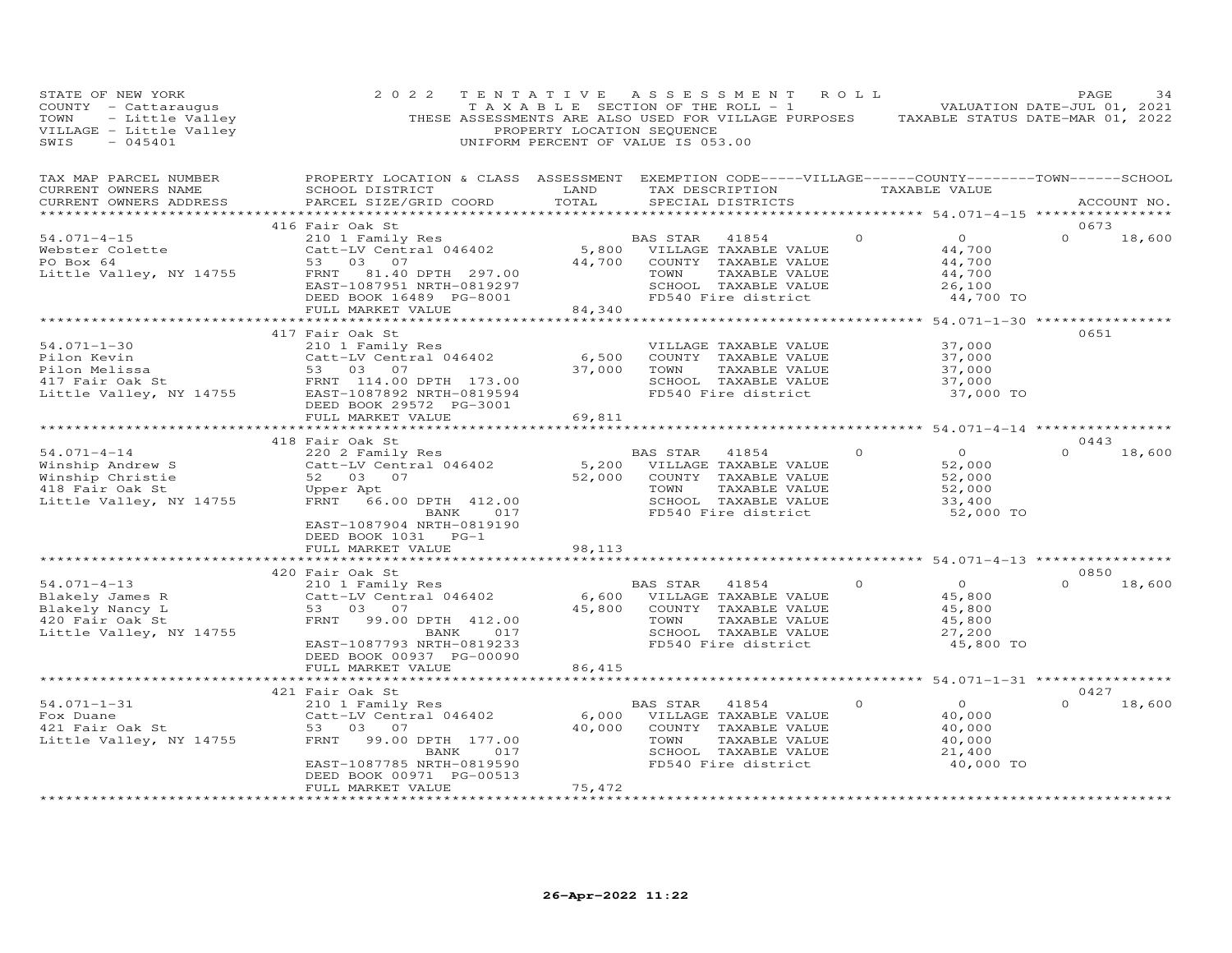| TAXABLE SECTION OF THE ROLL - 1 VALUATION DATE-JUL 01, 2021<br>THESE ASSESSMENTS ARE ALSO USED FOR VILLAGE PURPOSES TAXABLE STATUS DATE-MAR 01, 2022<br>PROPERTY LOCATION SEQUENCE<br>UNIFORM PERCENT OF VALUE IS 053.00<br>SWIS<br>$-045401$                                                                                                                                                                                                                                                                         |                                      |
|-----------------------------------------------------------------------------------------------------------------------------------------------------------------------------------------------------------------------------------------------------------------------------------------------------------------------------------------------------------------------------------------------------------------------------------------------------------------------------------------------------------------------|--------------------------------------|
| PROPERTY LOCATION & CLASS ASSESSMENT EXEMPTION CODE-----VILLAGE------COUNTY-------TOWN------SCHOOL<br>TAX MAP PARCEL NUMBER<br>TAX DESCRIPTION TAXABLE VALUE<br>CURRENT OWNERS NAME<br>SCHOOL DISTRICT<br>LAND<br>COORD TOTAL<br>PARCEL SIZE/GRID COORD<br>SPECIAL DISTRICTS<br>CURRENT OWNERS ADDRESS<br>ACCOUNT NO.                                                                                                                                                                                                 |                                      |
| 0507<br>422 Fair Oak St<br>Tari Uses<br>Catt-LV Central 046402<br>S, 600 COUNTY TAXABLE VALUE<br>S2 03 07<br>FRNT 99.00 DPTH 410.40<br>BANK 081 FD540 Fire district<br>$54.071 - 4 - 12$<br>41,600<br>VILLAGE TAXABLE VALUE<br>Zimbardi Jordan<br>41,600<br>Zimbardi Jordan<br>422 Fair Oak Street<br>Little Valley, NY 14755<br>TAXABLE VALUE<br>41,600<br>41,600<br>41,600 TO<br>SCHOOL TAXABLE VALUE<br>FD540 Fire district<br>EAST-1087696 NRTH-0819227<br>DEED BOOK 20210 PG-8975<br>78,491<br>FULL MARKET VALUE |                                      |
|                                                                                                                                                                                                                                                                                                                                                                                                                                                                                                                       |                                      |
| 0495<br>425 Fair Oak St<br>34.071-1-32<br>Fink Kathleen L<br>Fink Kathleen L<br>Catt-LV Central 046402<br>S.300 VET DIS CT 41131<br>S.300 VET DIS CT 41141<br>5,300 VET DIS CT 41141<br>10,800<br>10,800<br>10,800<br>10,800<br>10,800<br>10,800<br>20,800<br>20,800<br>20,800<br>20,800<br><br>COUNTY TAXABLE VALUE<br>TOWN TAXABLE VALUE                                                                                                                                                                            | $\Omega$<br>$\overline{0}$<br>46,440 |
| 101,887 SCHOOL TAXABLE VALUE<br>FULL MARKET VALUE<br>54,000 TO<br>FD540 Fire district<br>************************************<br>0570                                                                                                                                                                                                                                                                                                                                                                                 |                                      |
| 91.071-4-11<br>Fleming Kim M<br>3617 Center Lane Dr<br>Hamburg, NY 14075-6107<br>EAST-1087610 NRTH-0819354<br>52/53 03 07<br>EAST-1087610 NRTH-0819354<br>73.03 07<br>744,500<br>82011<br>86.00<br>82011<br>86.00<br>82011<br>86.00<br>82011<br>86.00<br>82011<br><br>VILLAGE TAXABLE VALUE<br>44,500<br>6,100 COUNTY TAXABLE VALUE<br>44,500<br>44,500 TOWN<br>TAXABLE VALUE<br>44,500<br>44,500<br>SCHOOL TAXABLE VALUE<br>FD540 Fire district<br>44,500 TO<br>DEED BOOK 891<br>PG-00561                            |                                      |
| FULL MARKET VALUE<br>83,962                                                                                                                                                                                                                                                                                                                                                                                                                                                                                           |                                      |
|                                                                                                                                                                                                                                                                                                                                                                                                                                                                                                                       |                                      |
| 500 Fair Oak St<br>0490<br>210 1 Family Res<br>Catt-LV Central 046402<br>$54.071 - 4 - 10$<br>6,870<br>VET WAR CT 41121 6,870 6,870<br>5,500 VET DIS CT 41141 22,900 22,900<br>Paquet Paul A<br>500 Fair Oak St<br>22,900<br>22,900<br>45,800 VILLAGE TAXABLE VALUE<br>53 03 07<br>16,030<br>COUNTY TAXABLE VALUE<br>Little Valley, NY 14755<br>FRNT 108.00 DPTH 140.00<br>16,030<br>$\frac{16,030}{45,800}$<br>TOWN      TAXABLE VALUE<br>SCHOOL   TAXABLE VALUE<br>BANK 017<br>EAST-1087546 NRTH-0819323            | $\Omega$<br>$\circ$                  |
| FD540 Fire district<br>DEED BOOK 7582 PG-3001<br>45,800 TO                                                                                                                                                                                                                                                                                                                                                                                                                                                            |                                      |
| FULL MARKET VALUE<br>86,415<br>************ 54.071-4-9 *************                                                                                                                                                                                                                                                                                                                                                                                                                                                  |                                      |
| 502 Fair Oak St<br>0664                                                                                                                                                                                                                                                                                                                                                                                                                                                                                               |                                      |
| $54.071 - 4 - 9$<br>210 1 Family Res<br>VILLAGE TAXABLE VALUE<br>34,100<br>Catt-LV Central 046402<br>53 03 07<br>5,900<br>Welka Brian J<br>COUNTY TAXABLE VALUE<br>34,100<br>34,100<br>53 03 07<br>TOWN<br>TAXABLE VALUE<br>34,100<br>34,100<br>Canaan Jennifer<br>FRNT 91.00 DPTH 259.00<br>SCHOOL TAXABLE VALUE<br>502 Fair Oak St<br>Little Valley, NY 14755<br>FD540 Fire district<br>EAST-1087541 NRTH-0819237<br>34,100 TO<br>DEED BOOK 14245 PG-8002                                                           |                                      |
| 64,340<br>FULL MARKET VALUE                                                                                                                                                                                                                                                                                                                                                                                                                                                                                           |                                      |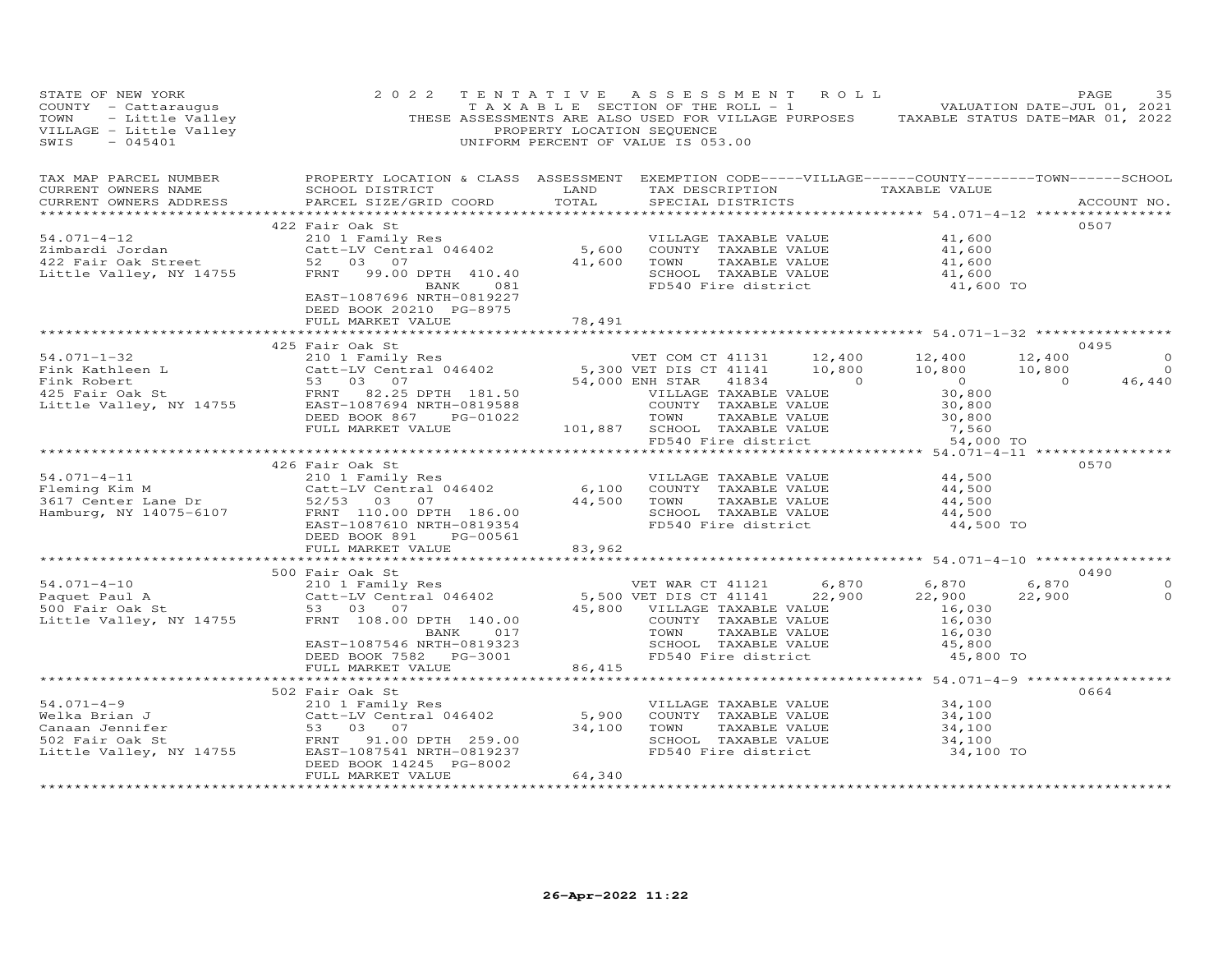| STATE OF NEW YORK<br>COUNTY - Cattaraugus<br>COUNTY - Cattaraugus (2022 IENIAIIVE ASSESSMENT ARE ROLL - 1<br>TOWN - Little Valley (THESE ASSESSMENTS ARE ALSO USED FOR VILLAGE PURPOSES TAXABLE STATUS DATE-JUL 01, 2021<br>TOWN - Little Valley (THESE | 2 0 2 2                                                                    |                               | TENTATIVE ASSESSMENT ROLL                                                                                                                                                   |         |                                                          |          | PAGE<br>36    |
|---------------------------------------------------------------------------------------------------------------------------------------------------------------------------------------------------------------------------------------------------------|----------------------------------------------------------------------------|-------------------------------|-----------------------------------------------------------------------------------------------------------------------------------------------------------------------------|---------|----------------------------------------------------------|----------|---------------|
| TAX MAP PARCEL NUMBER BROPERTY LOCATION & CLASS ASSESSMENT EXEMPTION CODE-----VILLAGE------COUNTY--------TOWN------SCHOOL CURRENT OWNERS NAME SCHOOL DISTRICT LAND TAX DESCRIPTION TAXABLE VALUE TAXABLE VALUE ACCOUNT NO.                              |                                                                            |                               |                                                                                                                                                                             |         |                                                          |          |               |
|                                                                                                                                                                                                                                                         |                                                                            |                               |                                                                                                                                                                             |         |                                                          |          | 0556          |
|                                                                                                                                                                                                                                                         | 504 Fair Oak St                                                            |                               |                                                                                                                                                                             |         |                                                          |          |               |
|                                                                                                                                                                                                                                                         |                                                                            |                               |                                                                                                                                                                             |         |                                                          |          |               |
|                                                                                                                                                                                                                                                         |                                                                            |                               |                                                                                                                                                                             |         |                                                          |          |               |
|                                                                                                                                                                                                                                                         | 505 Fair Oak St                                                            |                               |                                                                                                                                                                             |         |                                                          |          | 0518          |
|                                                                                                                                                                                                                                                         |                                                                            |                               | ENH STAR 41834 0<br>VILLAGE TAXABLE VALUE 51,600                                                                                                                            |         | 51,600                                                   |          | $0 \t 46,440$ |
|                                                                                                                                                                                                                                                         |                                                                            |                               |                                                                                                                                                                             |         | 51,600<br>51,600<br>5,160<br>51,600 TO                   |          |               |
|                                                                                                                                                                                                                                                         |                                                                            |                               |                                                                                                                                                                             |         |                                                          |          |               |
|                                                                                                                                                                                                                                                         |                                                                            |                               |                                                                                                                                                                             |         |                                                          |          | 0554          |
|                                                                                                                                                                                                                                                         |                                                                            |                               | BAS STAR 41854<br>TOWN TAXABLE VALUE 84,000<br>SCHOOL TAXABLE VALUE 65,400<br>84.000<br>FD540 Fire district                                                                 | $\circ$ | $\begin{matrix}0\\84\end{matrix}$<br>84,000<br>84,000 TO |          | $0 \t 18,600$ |
|                                                                                                                                                                                                                                                         |                                                                            |                               |                                                                                                                                                                             |         | ****************** 54.071-1-8 ****************           |          |               |
| 507 Fair Oak St<br>2002 Family Res<br>Parmenter Edward J<br>507 Fair Oak St<br>507 Fair Oak St<br>52/53 03 07<br>18,900<br>18,900<br>ERNT 106.00 DPTH 297.00<br>ERNT 106.00 DPTH 297.00<br>ERNT 106.00 DPTH 297.00<br>ERST-1087227 NRTH-0819368<br>200  | DEED BOOK 906 PG-00462                                                     | 92,264                        | VILLAGE TAXABLE VALUE<br>COUNTY TAXABLE VALUE 48,900<br>TOWN TAXABLE VALUE 48,900<br>SCHOOL TAXABLE VALUE 48,900<br>FD540 Fire district                                     |         | 48,900<br>48,900 TO                                      | 0838     |               |
|                                                                                                                                                                                                                                                         | FULL MARKET VALUE                                                          |                               |                                                                                                                                                                             |         |                                                          |          |               |
|                                                                                                                                                                                                                                                         | 508 Fair Oak St                                                            |                               |                                                                                                                                                                             |         |                                                          |          | 0550          |
| 508 Fair Oak St<br>Ellis Eileen K 200 COUNTY TAXABLE VALUE<br>Duvall Michael J 52 03 07<br>508 Fair Oak St<br>508 Fair Oak St<br>508 Fair Oak St<br>508 Fair Oak St<br>508 Fair Oak St<br>508 Fair Oak St<br>508 Fair Oak St<br>508 Fair Oak St<br>5    |                                                                            |                               | NH STAR 41834 0<br>VILLAGE TAXABLE VALUE 37,800<br>COUNTY TAXABLE VALUE 37,800<br>TOWN TAXABLE VALUE 37,800<br>TOWN TAXABLE VALUE 37,800<br>FD540 Fire district $37,800$ TO |         | $\sim$ 0                                                 | $\Omega$ | 37,800        |
|                                                                                                                                                                                                                                                         | DEED BOOK 11347 PG-6001<br>FULL MARKET VALUE<br>************************** | 71,321<br>******************* |                                                                                                                                                                             |         |                                                          |          |               |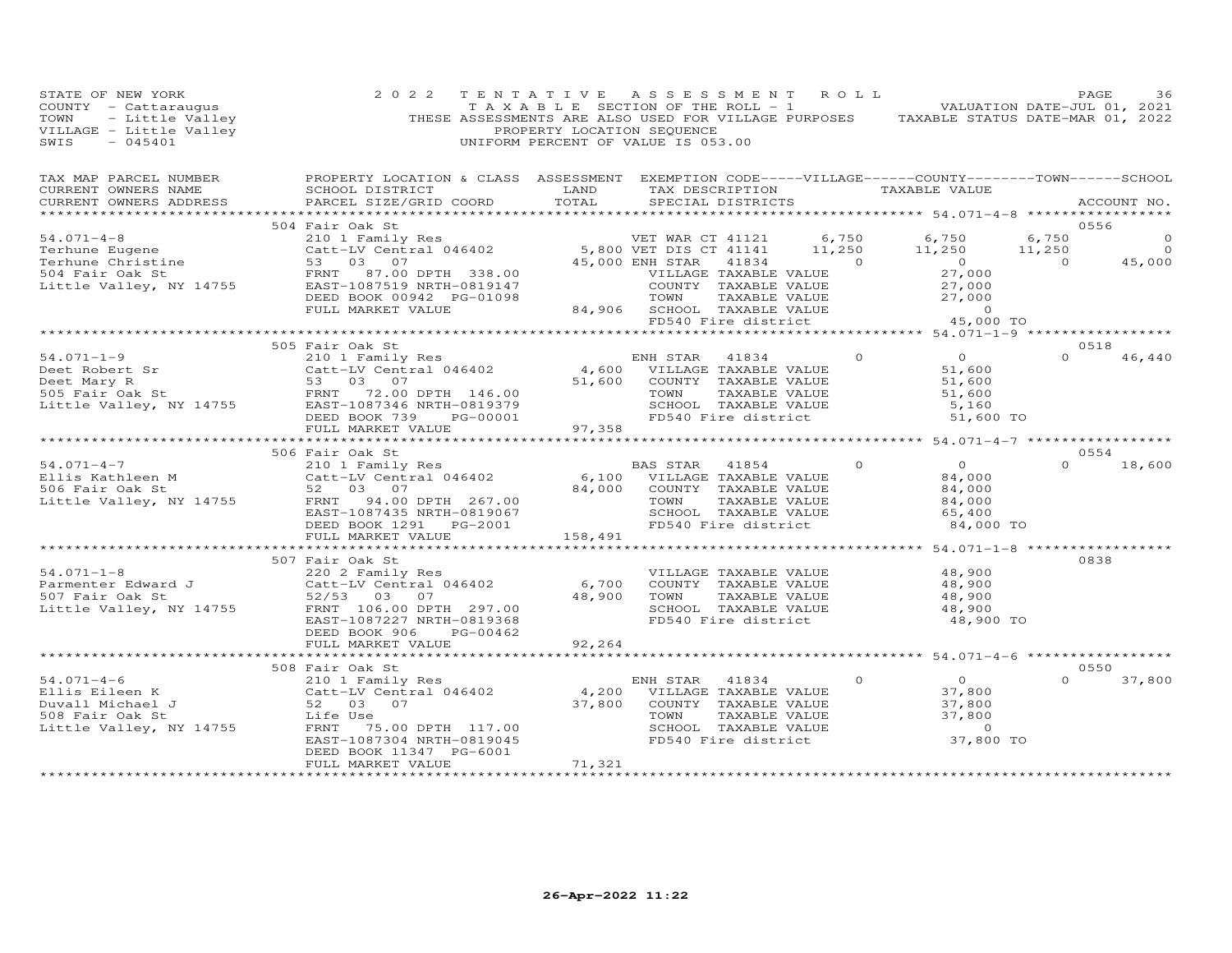| TAXABLE STATUS DATE-MAR 01, 2022                                                                                   |
|--------------------------------------------------------------------------------------------------------------------|
| PROPERTY LOCATION & CLASS ASSESSMENT EXEMPTION CODE-----VILLAGE------COUNTY--------TOWN------SCHOOL<br>ACCOUNT NO. |
|                                                                                                                    |
| 18,600                                                                                                             |
|                                                                                                                    |
| 17,500<br>$\circ$<br>$\Omega$<br>46,440                                                                            |
|                                                                                                                    |
| 18,600                                                                                                             |
|                                                                                                                    |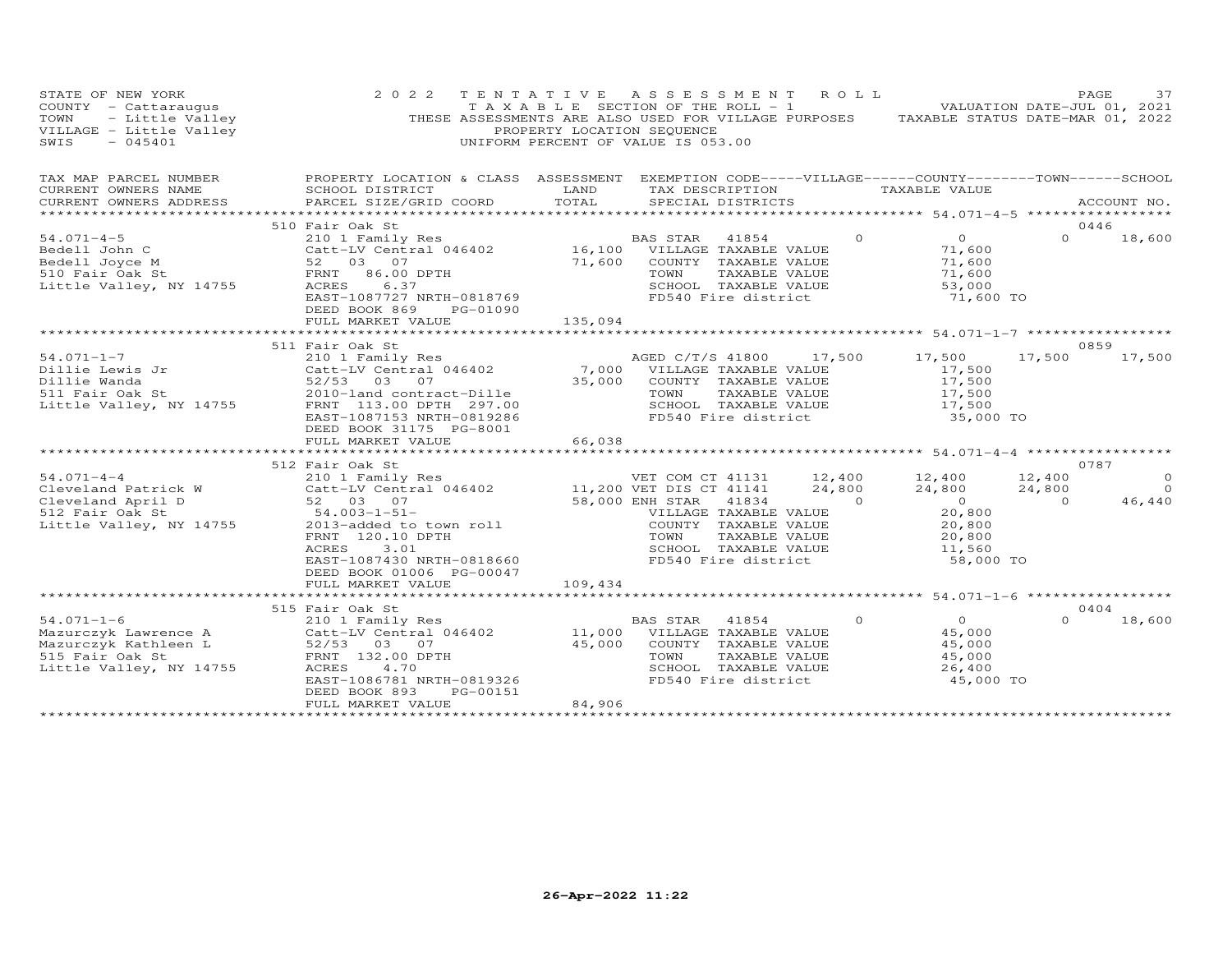| STATE OF NEW YORK<br>COUNTY - Cattaraugus<br>TOWN - Little Valley<br>VILLAGE - Little Valley<br>- 045401                                                                                                                                                                         | 2 0 2 2                                                                                                                                                                                                                                                                   | PROPERTY LOCATION SEQUENCE | TENTATIVE ASSESSMENT ROLL<br>$\begin{bmatrix} 1 & 1 & 1 \\ 1 & 1 & 1 \end{bmatrix}$ is the section of the ROLL - 1 and the valuation date-july 01, 2021<br>THESE ASSESSMENTS ARE ALSO USED FOR VILLAGE PURPOSES TAXABLE STATUS DATE-MAR 01, 2022<br>UNIFORM PERCENT OF VALUE IS 053.00 |                    |                                                                           |                         | PAGE<br>38                       |
|----------------------------------------------------------------------------------------------------------------------------------------------------------------------------------------------------------------------------------------------------------------------------------|---------------------------------------------------------------------------------------------------------------------------------------------------------------------------------------------------------------------------------------------------------------------------|----------------------------|----------------------------------------------------------------------------------------------------------------------------------------------------------------------------------------------------------------------------------------------------------------------------------------|--------------------|---------------------------------------------------------------------------|-------------------------|----------------------------------|
| TAX MAP PARCEL NUMBER<br>CURRENT OWNERS NAME<br>CURRENT OWNERS ADDRESS<br>*******************                                                                                                                                                                                    | PROPERTY LOCATION & CLASS ASSESSMENT EXEMPTION CODE-----VILLAGE------COUNTY-------TOWN------SCHOOL<br>SCHOOL DISTRICT<br><b>EXAMPLE SERVICE SERVICE SERVICE SERVICE SERVICE SERVICE SERVICE SERVICE SERVICE SERVICE SERVICE SERVICE SERVICE</b><br>PARCEL SIZE/GRID COORD | TOTAL                      | TAX DESCRIPTION TAXABLE VALUE<br>SPECIAL DISTRICTS                                                                                                                                                                                                                                     |                    | ******************* 54.071-4-3 ******************                         |                         | ACCOUNT NO.                      |
|                                                                                                                                                                                                                                                                                  | 516 Fair Oak St                                                                                                                                                                                                                                                           |                            |                                                                                                                                                                                                                                                                                        |                    |                                                                           |                         | 0752                             |
|                                                                                                                                                                                                                                                                                  |                                                                                                                                                                                                                                                                           |                            |                                                                                                                                                                                                                                                                                        |                    | 28,000<br>28,000<br>28,000                                                |                         | 28,000 28,000                    |
|                                                                                                                                                                                                                                                                                  |                                                                                                                                                                                                                                                                           |                            | TOWN TAXABLE VALUE $28,000$<br>SCHOOL TAXABLE VALUE $28,000$<br>FD540 Fire district 56,000 TO                                                                                                                                                                                          |                    |                                                                           |                         |                                  |
|                                                                                                                                                                                                                                                                                  |                                                                                                                                                                                                                                                                           |                            |                                                                                                                                                                                                                                                                                        |                    |                                                                           |                         |                                  |
| $54.071 - 4 - 2$<br>Guignon Sandra L<br>518 Fair Oak St<br>52 03 07<br>Little Valley, NY 124755<br>FRNT 1097061 NDTH 0919770                                                                                                                                                     | 210 1 Family Res<br>Catt-LV Central 046402<br>EAST-1087061 NRTH-0818770                                                                                                                                                                                                   | 4,800<br>52,000            | VILLAGE TAXABLE VALUE<br>COUNTY TAXABLE VALUE<br>TAXABLE VALUE<br>TOWN<br>SCHOOL TAXABLE VALUE<br>FD540 Fire district                                                                                                                                                                  |                    | 52,000<br>52,000<br>52,000<br>52,000<br>52,000 TO                         |                         | 0448                             |
|                                                                                                                                                                                                                                                                                  | DEED BOOK 26722 PG-8001<br>FULL MARKET VALUE                                                                                                                                                                                                                              | 98,113                     |                                                                                                                                                                                                                                                                                        |                    |                                                                           |                         |                                  |
|                                                                                                                                                                                                                                                                                  |                                                                                                                                                                                                                                                                           |                            |                                                                                                                                                                                                                                                                                        |                    |                                                                           |                         |                                  |
|                                                                                                                                                                                                                                                                                  | 519 Fair Oak St                                                                                                                                                                                                                                                           |                            |                                                                                                                                                                                                                                                                                        |                    |                                                                           |                         | 0510                             |
| 54.071-1-5<br>Mansour Slade M<br>210 1 Family Res<br>210 1 Fair Oak St<br>210 1 Fair Oak St<br>264.00 7,700 COUNTY TAXABLE VALUE<br>264.00 37,000 COUNTY TAXABLE VALUE<br>264.00 7000 COUNTY TAXABLE VALUE<br>264.00 7000 TOWN TAXABLE VALUE                                     | BANK 017<br>EAST-1086998 NRTH-0819088<br>DEED BOOK 17475 PG-3001                                                                                                                                                                                                          |                            | TAXABLE VALUE<br>TAXABLE VALUE<br>SCHOOL TAXABLE VALUE<br>FD540 Fire district                                                                                                                                                                                                          | $\circ$            | $\overline{O}$<br>37,000<br>37,000<br>37,000<br>18,400<br>37,000 TO       | $\Omega$                | 18,600                           |
|                                                                                                                                                                                                                                                                                  | FULL MARKET VALUE                                                                                                                                                                                                                                                         | 69,811                     |                                                                                                                                                                                                                                                                                        |                    |                                                                           |                         |                                  |
|                                                                                                                                                                                                                                                                                  |                                                                                                                                                                                                                                                                           |                            |                                                                                                                                                                                                                                                                                        |                    |                                                                           |                         |                                  |
|                                                                                                                                                                                                                                                                                  |                                                                                                                                                                                                                                                                           |                            |                                                                                                                                                                                                                                                                                        |                    |                                                                           | 7,440<br>$\overline{a}$ | 0643<br>$\overline{0}$<br>18,600 |
|                                                                                                                                                                                                                                                                                  |                                                                                                                                                                                                                                                                           |                            |                                                                                                                                                                                                                                                                                        |                    | 52,200 TO                                                                 |                         |                                  |
|                                                                                                                                                                                                                                                                                  | 523 Fair Oak St                                                                                                                                                                                                                                                           |                            |                                                                                                                                                                                                                                                                                        |                    |                                                                           |                         | 0856                             |
| 54.071-1-3<br>Wrona Stephen J Life Us 210 1 Family Res (2001)<br>Catt-LV Central 046402 8,500 BAS STAR 41854<br>Wrona & White Famly Trust I 52 03 07 (62,500 VILLAGE TAXABLE<br>523 Fair Oak Street FRNT 162.50 DPTH 264.00<br>Little Valley, NY 14755 EAST-1086834 NRTH-0818904 | DEED BOOK 20745 PG-8002                                                                                                                                                                                                                                                   |                            | 62,500 VILLAGE TAXABLE VALUE<br>COUNTY TAXABLE VALUE<br>TOWN<br>TAXABLE VALUE<br>8904 TOWN TAXABLE VALUE 55,060<br>002 SCHOOL TAXABLE VALUE 43,900<br>117,925 FD540 Fire district 62,500 TO                                                                                            | $\circ$<br>$\circ$ | 7,440<br>$\overline{0}$<br>62,500<br>55,060<br>55,060<br>55,060<br>43,900 | 7,440<br>$\circ$        | $\Omega$<br>18,600               |
|                                                                                                                                                                                                                                                                                  | FULL MARKET VALUE                                                                                                                                                                                                                                                         |                            |                                                                                                                                                                                                                                                                                        |                    |                                                                           |                         |                                  |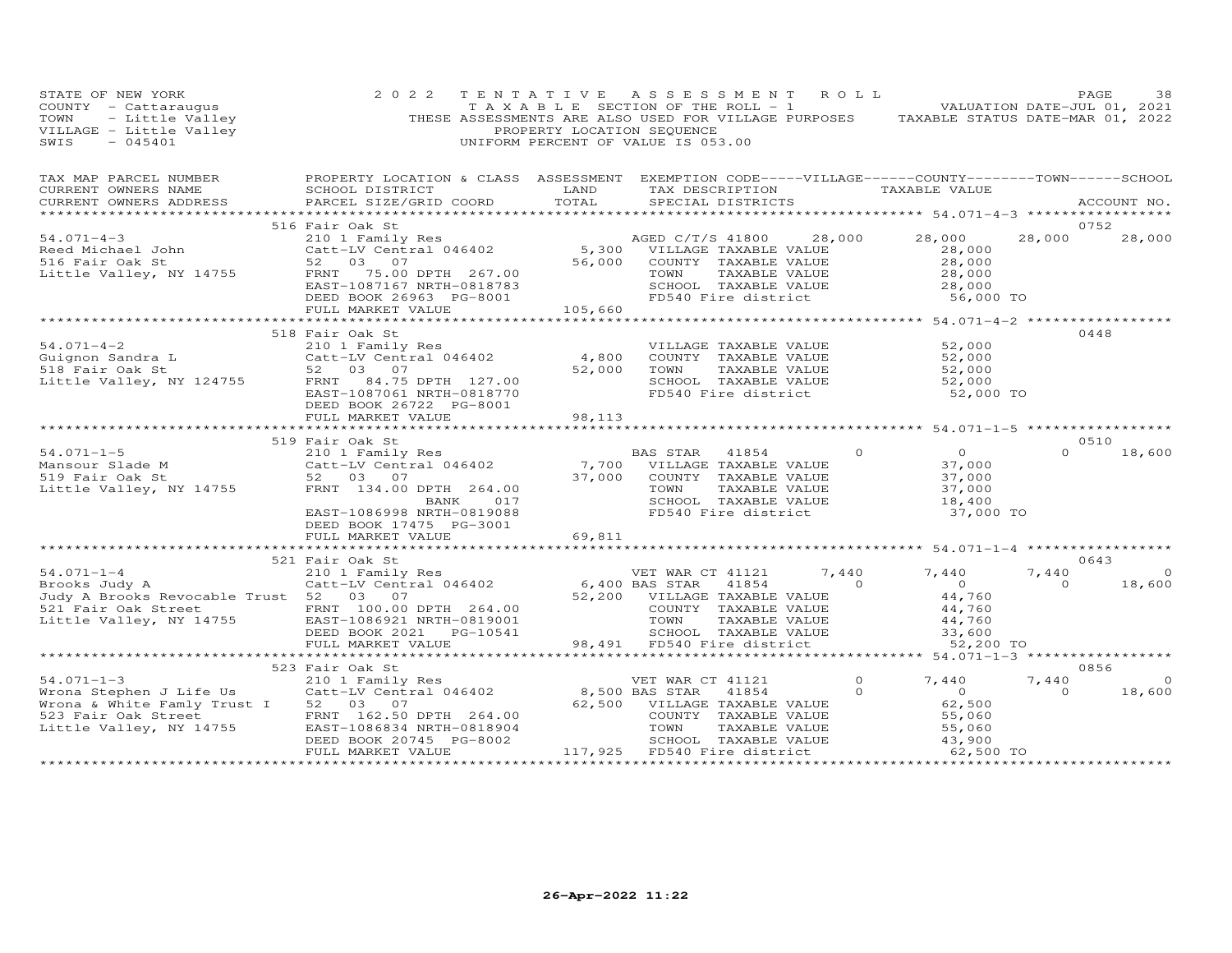| STATE OF NEW YORK<br>COUNTY - Cattaraugus<br>TOWN - Little Valley<br>VILLAGE - Little Valley<br>TIME - ALLAGE - ALLAGE<br>$-045401$<br>SWIS                                                                                                                          |                                                                                                               | PROPERTY LOCATION SEQUENCE | 2022 TENTATIVE ASSESSMENT ROLL<br>TAXABLE SECTION OF THE ROLL - 1 VALUATION DATE-JUL 01, 2021<br>THESE ASSESSMENTS ARE ALSO USED FOR VILLAGE PURPOSES TAXABLE STATUS DATE-MAR 01, 2022<br>UNIFORM PERCENT OF VALUE IS 053.00      |                                              | PAGE<br>39  |
|----------------------------------------------------------------------------------------------------------------------------------------------------------------------------------------------------------------------------------------------------------------------|---------------------------------------------------------------------------------------------------------------|----------------------------|-----------------------------------------------------------------------------------------------------------------------------------------------------------------------------------------------------------------------------------|----------------------------------------------|-------------|
| TAX MAP PARCEL NUMBER<br>CURRENT OWNERS NAME<br>CURRENT OWNERS ADDRESS                                                                                                                                                                                               | PARCEL SIZE/GRID COORD TOTAL                                                                                  |                            | PROPERTY LOCATION & CLASS ASSESSMENT EXEMPTION CODE-----VILLAGE------COUNTY-------TOWN------SCHOOL<br>SCHOOL DISTRICT                       LAND         TAX DESCRIPTION                  TAXABLE VALUE<br>SPECIAL DISTRICTS      |                                              | ACCOUNT NO. |
|                                                                                                                                                                                                                                                                      |                                                                                                               |                            |                                                                                                                                                                                                                                   |                                              |             |
| $54.072 - 3 - 8$<br>Stevens Anne C<br>Stevens Edwin C<br>9643 Upper Edgar Rd<br>Little Valley, NY 14755                                                                                                                                                              | Catt-Lv CC<br>53 03 07<br>ACRES 20.65<br>TAST-1091839<br>EAST-1091839 NRTH-0819919<br>DEED BOOK 2021 PG-11319 |                            | 321 Abandoned ag<br>Catt-LV Central 046402 6,700 COUNTY TAXABLE VALUE 6,700<br>53 03 07 6,700 TOWN TAXABLE VALUE 6,700<br>ACRES 20.65<br>ACRES 20.65<br>ACRES 20.65<br>SCHOOL TAXABLE VALUE 6,700<br>FD540 Fire district 6,700 TO |                                              | 0589        |
|                                                                                                                                                                                                                                                                      | FULL MARKET VALUE 12,642                                                                                      |                            |                                                                                                                                                                                                                                   |                                              |             |
| $54.073 - 1 - 1.1$<br>Dunkleman Christopher E<br>112 First St.<br>Little Valley, NY 14755                                                                                                                                                                            | First St<br>322 Rural vac>10<br>EAST-1092555 NRTH-0819644<br>DEED BOOK 23811 PG-9001                          |                            | Catt-LV Central 046402<br>Catt-LV Central 046402<br>7,500 COUNTY TAXABLE VALUE<br>41 03 07<br>ACRES 13.95<br>SCHOOL TAXABLE VALUE<br>SCHOOL TAXABLE VALUE<br>SCHOOL TAXABLE VALUE<br>FD540 Fire district                          | 7,500<br>7,500<br>7,500<br>7,500<br>7,500 TO | 0612        |
|                                                                                                                                                                                                                                                                      | FULL MARKET VALUE                                                                                             | 14,151                     |                                                                                                                                                                                                                                   |                                              |             |
|                                                                                                                                                                                                                                                                      |                                                                                                               |                            |                                                                                                                                                                                                                                   |                                              | 0684        |
| 34.072-3-9.1<br>Fitzgerald Linda M<br>Fitzgerald Shawn E 40 03 07<br>3948 Hindsbury Rd<br>Holley, NY 14470<br>FRED ROOK 27645 DO 2002530<br>FRED ROOK 27645 DO 2002530<br>FD540 Fire district<br>FD540 Fire district<br>FD540 Fire district<br>200                   |                                                                                                               |                            |                                                                                                                                                                                                                                   | 300<br>300<br>300<br>300<br>300 TO           |             |
|                                                                                                                                                                                                                                                                      | FULL MARKET VALUE                                                                                             | 566                        |                                                                                                                                                                                                                                   |                                              |             |
| $54.073 - 1 - 1.2$<br>54.073-1-1.2<br>Dunkleman Christopher E 210 1 Family Res VILLAGE TAXABLE VALUE<br>112 First St. 41 03 07<br>12 First St. 41 03 07<br>12 First St. 41 03 07<br>12 First St. 41 03 07<br>12 First St. 41 03 07<br>12 First St. 41 03 07<br>12 Fi | 112 First St<br>ACRES 1.34                                                                                    |                            | VILLAGE TAXABLE VALUE 82,000<br>TOWN TAXABLE VALUE $82,000$<br>SCHOOL TAXABLE VALUE $82,000$<br>FD540 Fire district                                                                                                               | 82,000<br>82,000 TO                          | 0930        |
|                                                                                                                                                                                                                                                                      | EAST-1092691 NRTH-0819197<br>DEED BOOK 23811 PG-9001<br>FULL MARKET VALUE                                     | 154,717                    |                                                                                                                                                                                                                                   |                                              |             |
| $54.073 - 1 - 1.5$<br>Providence WNY Housing Dev.                                                                                                                                                                                                                    | 114 First St<br>411 Apartment<br>Catt-LV Central 046402<br>DEED BOOK 20190 PG-7401<br>FULL MARKET VALUE       | 401,887                    | VILLAGE TAXABLE VALUE<br>15,800 COUNTY TAXABLE VALUE<br>FD540 Fire district                                                                                                                                                       | 213,000<br>213,000<br>213,000<br>213,000 TO  | 1156        |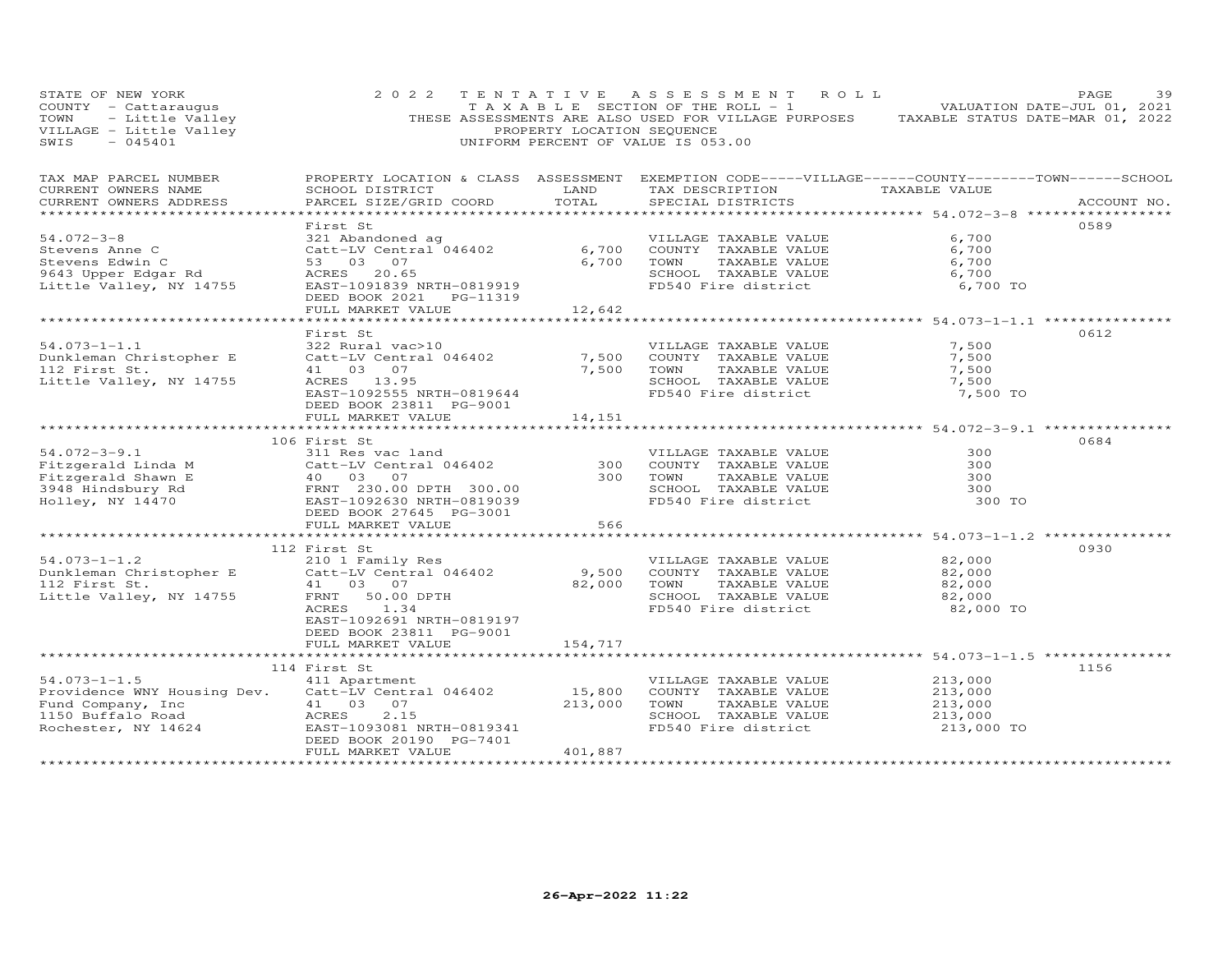| STATE OF NEW YORK<br>COUNTY - Cattaraugus<br>TOWN - Little Valley<br>VILLAGE - Little Valley<br>~~~~~ - 045401                                                            | 2 0 2 2                                                                                                                                                                                                     | PROPERTY LOCATION SEQUENCE | TENTATIVE ASSESSMENT ROLL<br>FAGE 40<br>TAXABLE SECTION OF THE ROLL - 1<br>THESE ASSESSMENTS ARE ALSO USED FOR VILLAGE PURPOSES TAXABLE STATUS DATE-MAR 01, 2022<br>UNIFORM PERCENT OF VALUE IS 053.00 |                                                               | PAGE           | 40            |
|---------------------------------------------------------------------------------------------------------------------------------------------------------------------------|-------------------------------------------------------------------------------------------------------------------------------------------------------------------------------------------------------------|----------------------------|--------------------------------------------------------------------------------------------------------------------------------------------------------------------------------------------------------|---------------------------------------------------------------|----------------|---------------|
| TAX MAP PARCEL NUMBER FROPERTY LOCATION & CLASS ASSESSMENT EXEMPTION CODE-----VILLAGE------COUNTY-------TOWN------SCHOOL<br>CURRENT OWNERS NAME<br>CURRENT OWNERS ADDRESS | SCHOOL DISTRICT                                                                                                                                                                                             | TOTAL                      | LAND TAX DESCRIPTION TAXABLE VALUE<br>SPECIAL DISTRICTS                                                                                                                                                |                                                               |                |               |
|                                                                                                                                                                           | PARCEL SIZE/GRID COORD                                                                                                                                                                                      |                            |                                                                                                                                                                                                        |                                                               |                | ACCOUNT NO.   |
|                                                                                                                                                                           | 116 First St                                                                                                                                                                                                |                            |                                                                                                                                                                                                        |                                                               | 1179           |               |
|                                                                                                                                                                           |                                                                                                                                                                                                             |                            |                                                                                                                                                                                                        |                                                               | 7,440          | $\circ$       |
|                                                                                                                                                                           |                                                                                                                                                                                                             |                            |                                                                                                                                                                                                        |                                                               | $\overline{0}$ | 46,440        |
|                                                                                                                                                                           |                                                                                                                                                                                                             |                            |                                                                                                                                                                                                        |                                                               |                |               |
|                                                                                                                                                                           |                                                                                                                                                                                                             |                            |                                                                                                                                                                                                        |                                                               |                |               |
|                                                                                                                                                                           |                                                                                                                                                                                                             |                            |                                                                                                                                                                                                        |                                                               |                |               |
|                                                                                                                                                                           |                                                                                                                                                                                                             |                            |                                                                                                                                                                                                        |                                                               |                |               |
|                                                                                                                                                                           |                                                                                                                                                                                                             |                            |                                                                                                                                                                                                        |                                                               |                |               |
|                                                                                                                                                                           | 118 First St                                                                                                                                                                                                |                            |                                                                                                                                                                                                        |                                                               |                | 1147          |
|                                                                                                                                                                           |                                                                                                                                                                                                             |                            | BAS STAR 41854 0 0<br>VILLAGE TAXABLE VALUE 84,800                                                                                                                                                     |                                                               |                | $0 \t 18,600$ |
|                                                                                                                                                                           |                                                                                                                                                                                                             |                            |                                                                                                                                                                                                        |                                                               |                |               |
|                                                                                                                                                                           |                                                                                                                                                                                                             |                            |                                                                                                                                                                                                        | 84,800                                                        |                |               |
|                                                                                                                                                                           |                                                                                                                                                                                                             |                            |                                                                                                                                                                                                        | $84,800$<br>66,200                                            |                |               |
|                                                                                                                                                                           |                                                                                                                                                                                                             |                            |                                                                                                                                                                                                        |                                                               |                |               |
|                                                                                                                                                                           |                                                                                                                                                                                                             |                            |                                                                                                                                                                                                        | 84,800 TO                                                     |                |               |
|                                                                                                                                                                           |                                                                                                                                                                                                             |                            |                                                                                                                                                                                                        |                                                               |                |               |
|                                                                                                                                                                           | 121 First St                                                                                                                                                                                                |                            |                                                                                                                                                                                                        |                                                               |                | 1089          |
|                                                                                                                                                                           |                                                                                                                                                                                                             |                            |                                                                                                                                                                                                        |                                                               | 12,400         | $\Omega$      |
|                                                                                                                                                                           |                                                                                                                                                                                                             |                            |                                                                                                                                                                                                        |                                                               | $\sim$ 0       | 46,440        |
|                                                                                                                                                                           |                                                                                                                                                                                                             |                            |                                                                                                                                                                                                        |                                                               |                |               |
|                                                                                                                                                                           |                                                                                                                                                                                                             |                            |                                                                                                                                                                                                        |                                                               |                |               |
|                                                                                                                                                                           |                                                                                                                                                                                                             |                            |                                                                                                                                                                                                        |                                                               |                |               |
|                                                                                                                                                                           |                                                                                                                                                                                                             |                            |                                                                                                                                                                                                        |                                                               |                |               |
|                                                                                                                                                                           |                                                                                                                                                                                                             |                            |                                                                                                                                                                                                        | 75,900 TO                                                     |                |               |
|                                                                                                                                                                           |                                                                                                                                                                                                             |                            |                                                                                                                                                                                                        |                                                               |                |               |
| $54.072 - 5 - 14.2$                                                                                                                                                       | Fourth St                                                                                                                                                                                                   |                            |                                                                                                                                                                                                        |                                                               | 1114           |               |
|                                                                                                                                                                           | 311 Res vac land                                                                                                                                                                                            |                            |                                                                                                                                                                                                        |                                                               |                |               |
| 54.072-5-14.2<br>Macakanja Paul<br>Macakanja Linda<br>202 Fourth St                                                                                                       |                                                                                                                                                                                                             |                            | VILLAGE TAXABLE VALUE 3,500<br>3,500 COUNTY TAXABLE VALUE 3,500<br>3,500 TOWN TAXABLE VALUE 3,500<br>SCHOOL TAXABLE VALUE 3,500<br>3,500                                                               |                                                               |                |               |
| 202 Fourth St                                                                                                                                                             | FRNT 53.04 DPTH 275.00                                                                                                                                                                                      |                            |                                                                                                                                                                                                        |                                                               |                |               |
| Little Valley, NY 14755                                                                                                                                                   | EAST-1090200 NRTH-0818443                                                                                                                                                                                   |                            | FD540 Fire district                                                                                                                                                                                    | 3,500 TO                                                      |                |               |
|                                                                                                                                                                           | DEED BOOK 30589 PG-3001                                                                                                                                                                                     |                            |                                                                                                                                                                                                        |                                                               |                |               |
|                                                                                                                                                                           | FULL MARKET VALUE                                                                                                                                                                                           | 6,604                      |                                                                                                                                                                                                        |                                                               |                |               |
|                                                                                                                                                                           |                                                                                                                                                                                                             |                            |                                                                                                                                                                                                        | *********************************** 54.072-6-10 ************* |                |               |
|                                                                                                                                                                           | Fourth St                                                                                                                                                                                                   |                            |                                                                                                                                                                                                        |                                                               | 0535           |               |
|                                                                                                                                                                           | 484 1 use sm bld                                                                                                                                                                                            |                            | VILLAGE TAXABLE VALUE 18,000<br>COUNTY TAXABLE VALUE 18,000                                                                                                                                            |                                                               |                |               |
| 54.072-6-10<br>Zalewski Kenneth R<br>Zalewski Julie A. B.<br>104 Mill Street                                                                                              | 484 1 use sm bld<br>Catt-LV Central 046402 4,000 COUNTY TAXABLE VALUE<br>40 03 07 18,000 TOWN TAXABLE VALUE<br>FRNT 82.20 DPTH 104.70 SCHOOL TAXABLE VALUE<br>EAST-1089840 NRTH-0819265 FD540 Fire district |                            |                                                                                                                                                                                                        |                                                               |                |               |
|                                                                                                                                                                           |                                                                                                                                                                                                             |                            |                                                                                                                                                                                                        | 18,000                                                        |                |               |
|                                                                                                                                                                           |                                                                                                                                                                                                             |                            |                                                                                                                                                                                                        |                                                               |                |               |
| Little Valley, NY 14755                                                                                                                                                   |                                                                                                                                                                                                             |                            | FD540 Fire district                                                                                                                                                                                    | $18,000$<br>$18,000$ TO                                       |                |               |
|                                                                                                                                                                           | DEED BOOK 20190 PG-6251<br>FULL MARKET VALUE                                                                                                                                                                | 33,962                     |                                                                                                                                                                                                        |                                                               |                |               |
| ************************                                                                                                                                                  |                                                                                                                                                                                                             |                            |                                                                                                                                                                                                        |                                                               |                |               |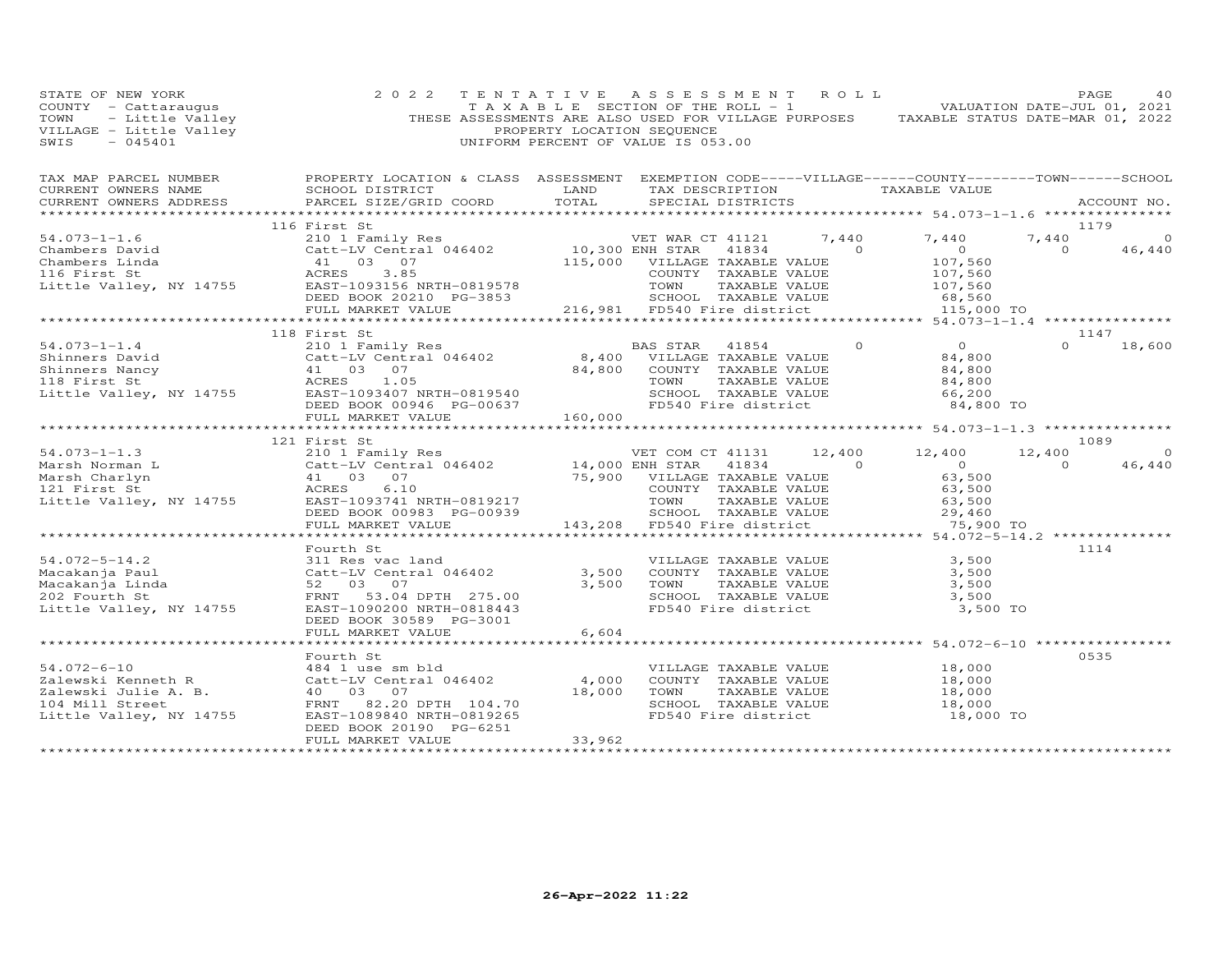| STATE OF NEW YORK<br>COUNTY - Cattaraugus<br>TOWN - Little Valley<br>VILLAGE - Little Valley<br>EWIS - 045401   | 2 0 2 2                                                                                                                                                                                                                                                                                                                                                                                                                                                                                       | TENTATIVE<br>PROPERTY LOCATION SEQUENCE | A S S E S S M E N T<br>R O L L<br>T A X A B L E SECTION OF THE ROLL - 1<br>THESE ASSESSMENTS ARE ALSO USED FOR VILLAGE PURPOSES TAXABLE STATUS DATE-MAR 01, 2022<br>UNIFORM PERCENT OF VALUE IS 053.00 |                                                                     | PAGE<br>41<br>VALUATION DATE-JUL 01, 2021 |
|-----------------------------------------------------------------------------------------------------------------|-----------------------------------------------------------------------------------------------------------------------------------------------------------------------------------------------------------------------------------------------------------------------------------------------------------------------------------------------------------------------------------------------------------------------------------------------------------------------------------------------|-----------------------------------------|--------------------------------------------------------------------------------------------------------------------------------------------------------------------------------------------------------|---------------------------------------------------------------------|-------------------------------------------|
| TAX MAP PARCEL NUMBER<br>CURRENT OWNERS NAME<br>CURRENT OWNERS ADDRESS                                          | SCHOOL DISTRICT<br>PARCEL SIZE/GRID COORD TOTAL                                                                                                                                                                                                                                                                                                                                                                                                                                               |                                         | PROPERTY LOCATION & CLASS ASSESSMENT EXEMPTION CODE-----VILLAGE------COUNTY-------TOWN------SCHOOL<br>LAND TAX DESCRIPTION TAXABLE VALUE<br>SPECIAL DISTRICTS                                          |                                                                     | ACCOUNT NO.                               |
| $54.080 - 1 - 1.3$<br>Joesel Kent<br>Joesel Carena<br>Sheila Kelley<br>301 Fourth St<br>Little Valley, NY 14755 | Fourth St<br>311 Res vac land<br>Catt-LV Central 046402 80<br>52 03 07<br>FRNT 66.00 DPTH 99.00<br>EAST-1089875 NRTH-0818116<br>1089875 NRTH-0818116<br>DEED BOOK 6951 PG-8001<br>FULL MARKET VALUE                                                                                                                                                                                                                                                                                           | 1,509                                   | TOWN TAXABLE VALUE<br>SCHOOL TAXABLE VALUE<br>FD540 Fire district                                                                                                                                      | 800<br>800<br>800<br>800<br>800 TO                                  | 1066                                      |
| $54.080 - 1 - 6.1$<br>Ruper Tammy J<br>209 Fourth St<br>Little Valley, NY 14755                                 | Fourth St<br>312 Vac w/imprv<br>Catt-LV Central 046402<br>52 03 07<br>FRNT 37.00 DPTH 72.00<br>EAST-1090082 NRTH-0818185<br>DEED BOOK 1022 PG-357<br>FULL MARKET VALUE                                                                                                                                                                                                                                                                                                                        | 1,700<br>5,100<br>9,623                 | VILLAGE TAXABLE VALUE<br>COUNTY TAXABLE VALUE<br>TOWN TAXABLE VALUE<br>SCHOOL TAXABLE VALUE<br>FD540 Fire district                                                                                     | 5,100<br>5,100<br>5,100<br>5,100<br>5,100 TO                        | 0714                                      |
|                                                                                                                 | Fourth St<br>Fourth State and<br>Extending to the Magnetic State and Milliage Taxable Value<br>Kuhaneck Cynthia R (COUNTY TAXABLE VALUE FRNT 38.00 DPTH 98.00 400 TOWN TAXABLE VALUE<br>SI5 Fourth State BAST-1089924 NRTH-0817531 (SCHOOL TAXABL                                                                                                                                                                                                                                             |                                         |                                                                                                                                                                                                        | 400<br>400<br>400<br>400<br>400 TO                                  | 1417                                      |
|                                                                                                                 | 100 Fourth St<br>$\begin{tabular}{lllllllllllllllllllllll} \multicolumn{3}{c}{54.072-5-2} & & & & 100\text{ Fourrn} & \text{s} \text{.} & & \\ \multicolumn{3}{c}{\text{Buelow Craig S}} & & & 210 & \text{Founr} & \text{Res} \text{.} & \\ \multicolumn{3}{c}{\text{Buelow Diane}} & & & \multicolumn{3}{c}{\text{Catt-LV Central 046402}} \\ \multicolumn{3}{c}{\text{Buelow Diane}} & & & 53 & 03 & 07 \\ \multicolumn{3}{c}{\text{PO Box 197}} & & & \multicolumn{$<br>FULL MARKET VALUE | 26,000<br>49,057                        | VILLAGE TAXABLE VALUE<br>TOWN       TAXABLE  VALUE<br>SCHOOL    TAXABLE  VALUE<br>TOWN<br>FD540 Fire district                                                                                          | $26,000$<br>$26$<br>26,000<br>26,000<br>26,000 TO                   | 0517                                      |
| 54.072-5-25                                                                                                     | 102 Fourth St<br>routen se<br>220 2 Family Res<br>34.072-5-25<br>Starks Barry D<br>Starks Bandy M<br>102 Fourth St<br>102 Fourth St<br>102 Fourth St<br>102 Fourth St<br>102 Fourth St<br>102 Fourth St<br>102 Fourth St<br>102 Fourth St<br>102 RNT 100.00 DPTH<br>132.00<br>146,80<br>DEED BOOK 01004 PG-00131                                                                                                                                                                              |                                         | $\Omega$<br>BAS STAR 41854<br>5,400 VILLAGE TAXABLE VALUE<br>46,800 COUNTY TAXABLE VALUE<br>TOWN<br>TAXABLE VALUE<br>TOWN       TAXABLE  VALUE<br>SCHOOL    TAXABLE  VALUE<br>FD540 Fire district      | $\overline{0}$<br>46,800<br>46,800<br>46,800<br>28,200<br>46,800 TO | 0812<br>18,600<br>$\cap$                  |
|                                                                                                                 | FULL MARKET VALUE                                                                                                                                                                                                                                                                                                                                                                                                                                                                             | 88,302                                  |                                                                                                                                                                                                        |                                                                     |                                           |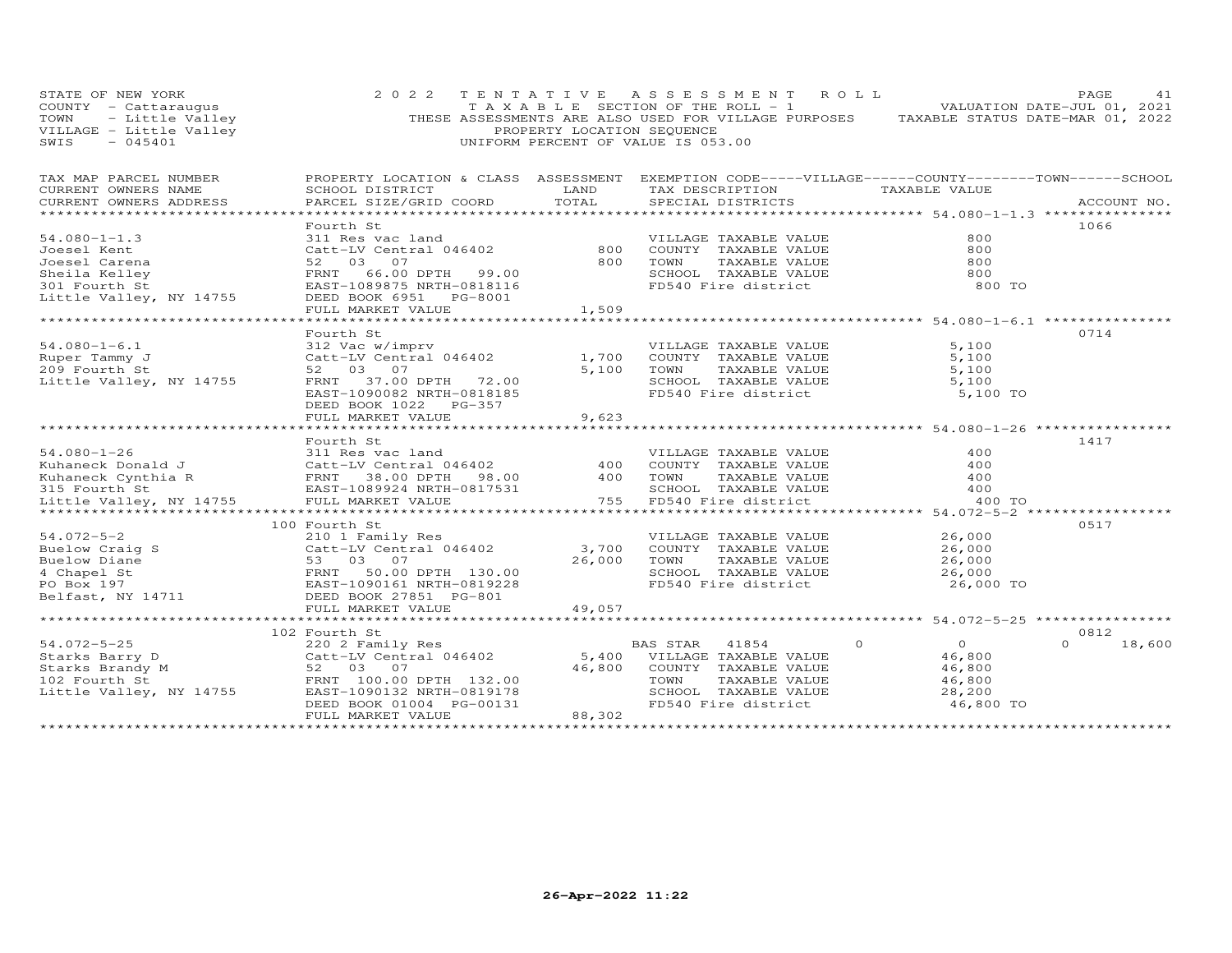| STATE OF NEW YORK<br>COUNTY - Cattaraugus<br>TOWN - Little Valley<br>VILLAGE - Little Valley<br>SWIS - 045401<br>SWIS<br>$-045401$                                                                            | 2 0 2 2                                                                                                                                                    | PROPERTY LOCATION SEQUENCE | TENTATIVE ASSESSMENT ROLL<br>TAXABLE SECTION OF THE ROLL - 1 VALUATION DATE-JUL 01, 2021<br>THESE ASSESSMENTS ARE ALSO USED FOR VILLAGE PURPOSES TAXABLE STATUS DATE-MAR 01, 2022<br>UNIFORM PERCENT OF VALUE IS 053.00 |                                                                                         | PAGE<br>42                 |
|---------------------------------------------------------------------------------------------------------------------------------------------------------------------------------------------------------------|------------------------------------------------------------------------------------------------------------------------------------------------------------|----------------------------|-------------------------------------------------------------------------------------------------------------------------------------------------------------------------------------------------------------------------|-----------------------------------------------------------------------------------------|----------------------------|
| TAX MAP PARCEL NUMBER<br>CURRENT OWNERS NAME<br>CURRENT OWNERS ADDRESS<br>***********************                                                                                                             | PROPERTY LOCATION & CLASS ASSESSMENT<br>SCHOOL DISTRICT<br>PARCEL SIZE/GRID COORD                                                                          | LAND<br>TOTAL              | EXEMPTION CODE-----VILLAGE------COUNTY--------TOWN------SCHOOL<br>TAX DESCRIPTION TAXABLE VALUE<br>SPECIAL DISTRICTS                                                                                                    | ******************* 54.072-5-24 *****************                                       | ACCOUNT NO.                |
|                                                                                                                                                                                                               | 104 Fourth St                                                                                                                                              |                            |                                                                                                                                                                                                                         |                                                                                         | 0770                       |
| 54.072-5-24<br>Liberatore Jennifer<br>104 Fourth Street<br>Little Valley, NY 14755                                                                                                                            | 210 1 Family Res<br>Catt-LV Central 046402<br>52 03 07<br>FRNT 75.00 DPTH 206.00<br>BANK 017<br>EAST-1090187 NRTH-0819106                                  | 66,100                     | BAS STAR 41854<br>5,200 VILLAGE TAXABLE VALUE<br>COUNTY TAXABLE VALUE<br>TOWN<br>TAXABLE VALUE<br>SCHOOL TAXABLE VALUE<br>FD540 Fire district                                                                           | $\circ$<br>$\overline{O}$<br>66,100<br>66,100<br>66,100<br>47,500<br>66,100 TO          | $\circ$<br>18,600          |
|                                                                                                                                                                                                               | DEED BOOK 21981 PG-6002<br>FULL MARKET VALUE                                                                                                               | 124,717                    |                                                                                                                                                                                                                         |                                                                                         |                            |
|                                                                                                                                                                                                               |                                                                                                                                                            |                            |                                                                                                                                                                                                                         |                                                                                         |                            |
| $54.072 - 6 - 9$<br>Whitmore Denny R (Catt-LV Central 046402<br>Whitmore Nancy 53 03 07<br>200 Congress St FRAT 10.00 DPTH 116.90<br>Bradford, PA 16701 (EAST-1089954 NRTH-0819277<br>DEED ROOK 18058 PG-6001 | 107 Fourth St<br>210 1 Family Res<br>DEED BOOK 18058 PG-6001                                                                                               | 1,600<br>24,200            | VILLAGE TAXABLE VALUE<br>COUNTY TAXABLE VALUE<br>TOWN<br>TAXABLE VALUE<br>SCHOOL TAXABLE VALUE<br>FD540 Fire district                                                                                                   | 24,200<br>24,200<br>24,200<br>24,200<br>24,200 TO                                       | 0680                       |
|                                                                                                                                                                                                               | FULL MARKET VALUE                                                                                                                                          | 45,660                     |                                                                                                                                                                                                                         |                                                                                         |                            |
| $54.072 - 5 - 23$<br>Winters Devon M<br>108 Fourth St<br>Little Valley, NY 14755                                                                                                                              | 108 Fourth St<br>210 1 Family Res<br>Catt-LV Central 046402<br>52 03 07<br>FRNT 66.00 DPTH 180.00<br>BANK<br>017                                           | 4,800<br>44,500            | ********************************** 54.072-5-23 *****************<br>VILLAGE TAXABLE VALUE<br>COUNTY TAXABLE VALUE<br>TOWN<br>TAXABLE VALUE<br>SCHOOL TAXABLE VALUE<br>FD540 Fire district                               | 44,500<br>44,500<br>44,500<br>44,500<br>44,500 TO                                       | 0455                       |
|                                                                                                                                                                                                               | EAST-1090168 NRTH-0819032<br>DEED BOOK 23946 PG-9002<br>FULL MARKET VALUE                                                                                  | 83,962                     |                                                                                                                                                                                                                         |                                                                                         |                            |
|                                                                                                                                                                                                               |                                                                                                                                                            |                            |                                                                                                                                                                                                                         |                                                                                         |                            |
| $54.072 - 6 - 11$<br>Campbell William E Catt-LV Central 046402<br>Campbell Barbara J 53 03 07<br>5367 Narrows Rd FRNT 52.00 DPTH 157.16<br>Little Valley, NY 14755 EAST-1089952 NRTH-0819229                  | 109 Fourth St<br>210 1 Family Res<br>Catt-LV Central 046402                                                                                                | 4,100<br>30,500            | VILLAGE TAXABLE VALUE<br>COUNTY TAXABLE VALUE<br>TOWN<br>TAXABLE VALUE<br>SCHOOL TAXABLE VALUE<br>FD540 Fire district                                                                                                   | 30,500<br>30,500<br>30,500<br>30,500<br>30,500 TO                                       | 0709                       |
|                                                                                                                                                                                                               | DEED BOOK 2822<br>PG-8002<br>FULL MARKET VALUE                                                                                                             | 57,547                     |                                                                                                                                                                                                                         |                                                                                         |                            |
|                                                                                                                                                                                                               |                                                                                                                                                            | ************               |                                                                                                                                                                                                                         | ************************ 54.072-5-22 *****************                                  |                            |
| $54.072 - 5 - 22$<br>Mosher Darrell L<br>Mosher Deborah L<br>110 Fourth St<br>Little Valley, NY 14755                                                                                                         | 110 Fourth St<br>210 1 Family Res<br>Catt-LV Central 046402<br>52 03 07<br>FRNT 66.00 DPTH 182.00<br>EAST-1090167 NRTH-0818966<br>DEED BOOK 00982 PG-00861 | 4,800<br>44,700            | ENH STAR<br>41834<br>VILLAGE TAXABLE VALUE<br>COUNTY TAXABLE VALUE<br>TOWN<br>TAXABLE VALUE<br>SCHOOL TAXABLE VALUE<br>FD540 Fire district                                                                              | $\Omega$<br>$\overline{0}$<br>44,700<br>44,700<br>44,700<br>$\overline{0}$<br>44,700 TO | 0572<br>$\Omega$<br>44,700 |
|                                                                                                                                                                                                               | FULL MARKET VALUE<br>**********************                                                                                                                | 84,340<br>**************   |                                                                                                                                                                                                                         |                                                                                         |                            |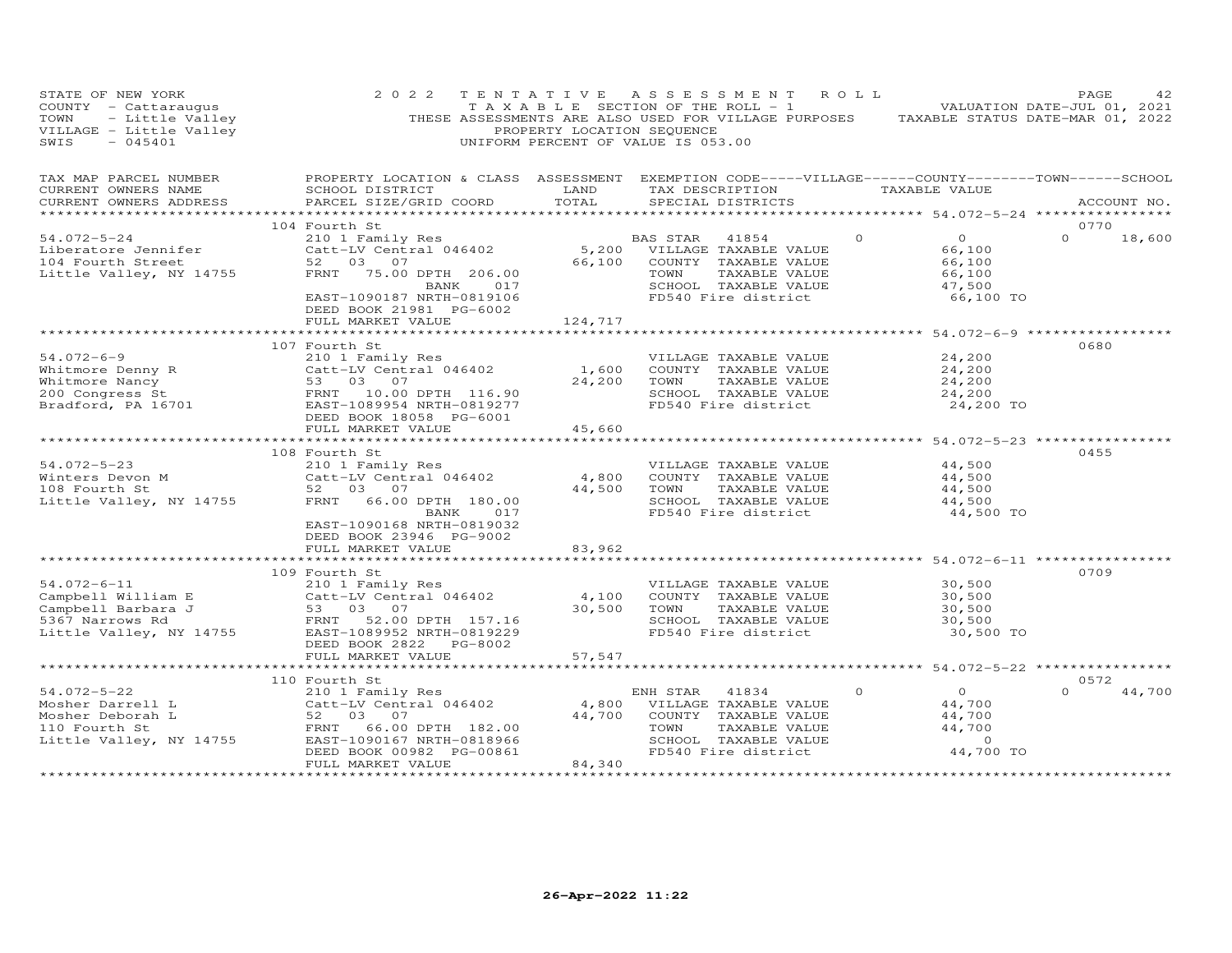| STATE OF NEW YORK<br>STATE OF NEW IONA<br>COUNTY - Cattaraugus<br>TOWN - Little Valley<br>VILLAGE - Little Valley                                                                                                                                                    | 2 0 2 2                                                                                                                                                                                                                                                                                                    | PROPERTY LOCATION SEQUENCE | TENTATIVE ASSESSMENT ROLL<br>$\begin{bmatrix} 1 & 1 & 1 \\ 1 & 1 & 1 \end{bmatrix}$ is the section of the ROLL - 1 and $\begin{bmatrix} 1 & 1 & 1 \\ 1 & 1 & 1 \end{bmatrix}$ valuation date-jul 01, 2021<br>THESE ASSESSMENTS ARE ALSO USED FOR VILLAGE PURPOSES TAXABLE STATUS DATE-MAR 01, 2022<br>UNIFORM PERCENT OF VALUE IS 053.00 |                                                                   | PAGE<br>43    |
|----------------------------------------------------------------------------------------------------------------------------------------------------------------------------------------------------------------------------------------------------------------------|------------------------------------------------------------------------------------------------------------------------------------------------------------------------------------------------------------------------------------------------------------------------------------------------------------|----------------------------|------------------------------------------------------------------------------------------------------------------------------------------------------------------------------------------------------------------------------------------------------------------------------------------------------------------------------------------|-------------------------------------------------------------------|---------------|
| TAX MAP PARCEL NUMBER BOOPERTY LOCATION & CLASS ASSESSMENT EXEMPTION CODE-----VILLAGE------COUNTY--------TOWN------SCHOOL CURRENT OWNERS NAME SCHOOL DISTRICT LAND TAX DESCRIPTION TAXABLE VALUE<br>CURRENT OWNERS ADDRESS<br>******************                     | PARCEL SIZE/GRID COORD                                                                                                                                                                                                                                                                                     | TOTAL                      | SPECIAL DISTRICTS                                                                                                                                                                                                                                                                                                                        | ***************** 54.072-6-12 *****************                   | ACCOUNT NO.   |
|                                                                                                                                                                                                                                                                      | 111 Fourth St                                                                                                                                                                                                                                                                                              |                            |                                                                                                                                                                                                                                                                                                                                          |                                                                   | 0534          |
|                                                                                                                                                                                                                                                                      | 210 1 Family Res<br>Catt-LV Central 046402 3,500 VILLAGE TAXABLE VALUE<br>52 03 07<br>20,800 COUNTY TAXABLE VALUE                                                                                                                                                                                          |                            | $\Omega$<br>TAXABLE VALUE<br>TOWN<br>SCHOOL TAXABLE VALUE<br>FD540 Fire district                                                                                                                                                                                                                                                         | $\overline{0}$<br>40,800<br>40,800<br>40,800<br>22,200            | $0 \t 18,600$ |
|                                                                                                                                                                                                                                                                      |                                                                                                                                                                                                                                                                                                            |                            |                                                                                                                                                                                                                                                                                                                                          | 40,800 TO                                                         |               |
|                                                                                                                                                                                                                                                                      |                                                                                                                                                                                                                                                                                                            |                            |                                                                                                                                                                                                                                                                                                                                          |                                                                   |               |
| 091.072-5-21<br>091.072-5-21<br>091.072-5-21<br>091.072 10 1 Family Res<br>091.072 210 1 Family Res<br>046402<br>0603 W Bucktooth Run<br>184.00<br>184.00<br>184.00<br>184.00<br>184.00<br>184.00<br>184.00<br>184.00<br>184.00<br>184.00<br>184.00<br>184.00<br>184 |                                                                                                                                                                                                                                                                                                            | 38,500 TOWN                | VILLAGE TAXABLE VALUE<br>4,800 COUNTY TAXABLE VALUE<br>TAXABLE VALUE<br>SCHOOL TAXABLE VALUE<br>FD540 Fire district                                                                                                                                                                                                                      | 38,500<br>38,500<br>$\frac{38}{38}$ , 500<br>38, 500<br>38,500 TO | 0793          |
|                                                                                                                                                                                                                                                                      | FULL MARKET VALUE 72,642                                                                                                                                                                                                                                                                                   |                            |                                                                                                                                                                                                                                                                                                                                          |                                                                   |               |
| $54.072 - 6 - 13$<br>Himes Nicole C<br>Rick Brian A<br>113 Fourth Street<br>Little Valley, NY 14755                                                                                                                                                                  | 113 Fourth St<br>Fourth St<br>210 1 Family Res<br>Catt-LV Central 046402 3,600 COUNTY TAXABLE VALUE<br>52 03 07 44,500 TOWN TAXABLE VALUE<br>FRNT 41.25 DPTH 192.14 SCHOOL TAXABLE VALUE<br>FRNT 41.25 DPTH 192.14 FD540 Fire district<br>BANK 017<br>EAST-1089934 NRTH-0819141<br>DEED BOOK 20190 PG-7621 |                            | VILLAGE TAXABLE VALUE<br>SCHOOL TAXABLE VALUE<br>FD540 Fire district                                                                                                                                                                                                                                                                     | 44,500<br>44,500<br>44,500<br>44,500<br>44,500 TO                 | 0669          |
|                                                                                                                                                                                                                                                                      | FULL MARKET VALUE                                                                                                                                                                                                                                                                                          | 83,962                     |                                                                                                                                                                                                                                                                                                                                          |                                                                   |               |
|                                                                                                                                                                                                                                                                      | 114 Fourth St                                                                                                                                                                                                                                                                                              |                            |                                                                                                                                                                                                                                                                                                                                          |                                                                   | 0824          |
|                                                                                                                                                                                                                                                                      | EAST-1090201 NRTH-0818834<br>DEED BOOK 217<br>PG-5001                                                                                                                                                                                                                                                      |                            | VILLAGE TAXABLE VALUE 40,000<br>40,000 TOWN TAXABLE VALUE<br>SCHOOL TAXABLE VALUE<br>FD540 Fire district                                                                                                                                                                                                                                 | 40,000<br>40,000<br>40,000<br>40,000 TO                           |               |
|                                                                                                                                                                                                                                                                      | FULL MARKET VALUE                                                                                                                                                                                                                                                                                          | 75,472                     |                                                                                                                                                                                                                                                                                                                                          |                                                                   |               |
|                                                                                                                                                                                                                                                                      | *************************                                                                                                                                                                                                                                                                                  | ********************       |                                                                                                                                                                                                                                                                                                                                          |                                                                   |               |
| $54.072 - 6 - 14$<br>Lester Development VII, LLC<br>145 Glen Ave<br>Williamsville, NY 14221                                                                                                                                                                          | 115 Fourth St<br>411 Apartment<br>Catt-LV Central 046402<br>53 03 07<br>FRNT 94.96 DPTH 192.14<br>EAST-1089927 NRTH-0819071                                                                                                                                                                                |                            | VILLAGE TAXABLE VALUE<br>5,900 COUNTY TAXABLE VALUE<br>41,500 TOWN<br>TAXABLE VALUE<br>SCHOOL TAXABLE VALUE<br>FD540 Fire district                                                                                                                                                                                                       | 41,500<br>41,500<br>41,500<br>41,500<br>41,500 TO                 | 0623          |
|                                                                                                                                                                                                                                                                      | DEED BOOK 20210 PG-9528<br>FULL MARKET VALUE                                                                                                                                                                                                                                                               | 78,302                     |                                                                                                                                                                                                                                                                                                                                          |                                                                   |               |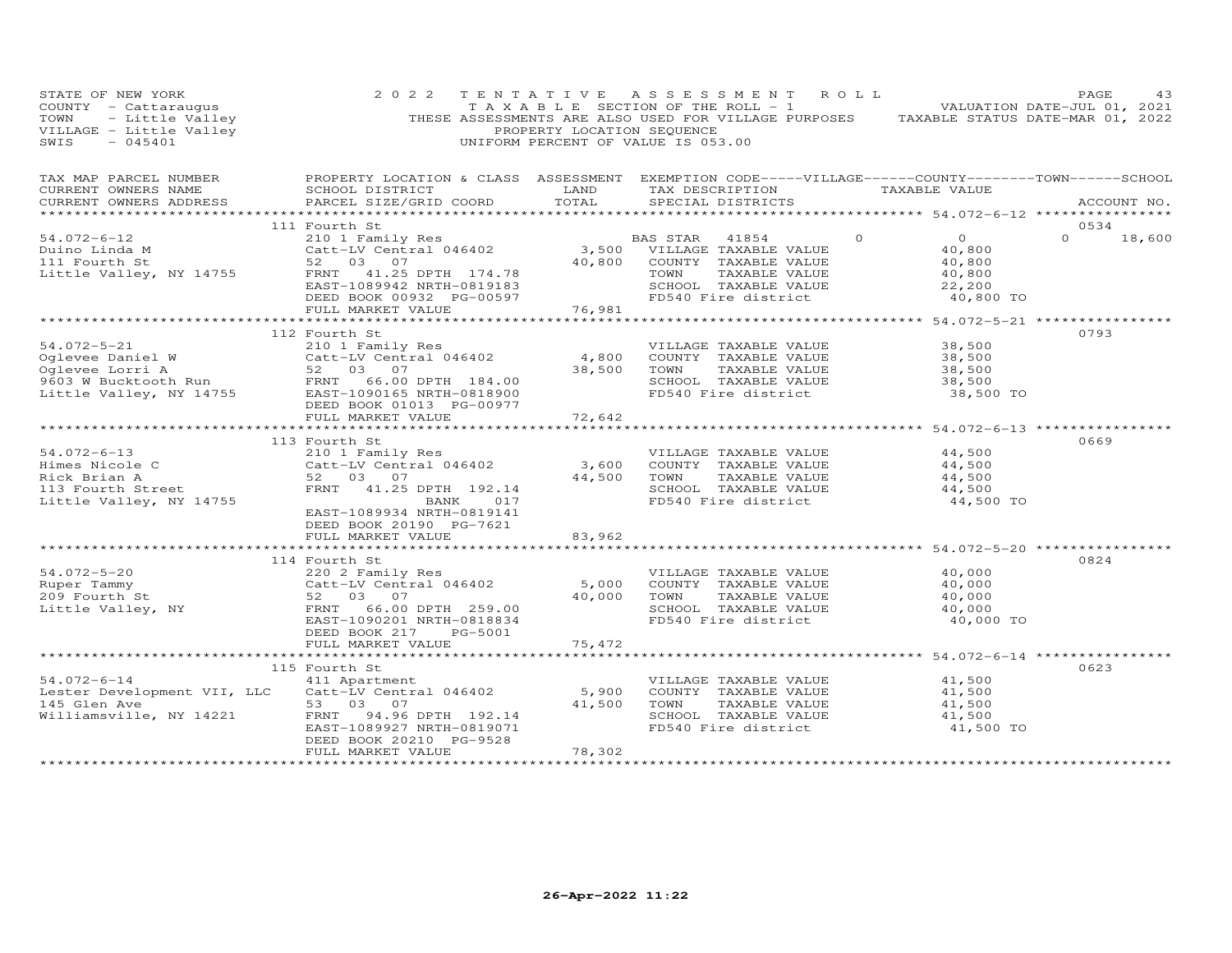| STATE OF NEW YORK<br>STATE OF NEW 10AA<br>COUNTY - Cattaraugus<br>TOWN - Little Valley<br>VILLAGE - Little Valley<br>SWTS - 045401                                                                                                                           | 2 0 2 2                                                                                                                                                                        | PROPERTY LOCATION SEQUENCE | TENTATIVE ASSESSMENT ROLL<br>$\begin{bmatrix} 1 & 1 & 1 \\ 1 & 1 & 1 \end{bmatrix}$ is not represented to the section of the ROLL - 1 and the VALUATION DATE-JUL 01, 2021<br>THESE ASSESSMENTS ARE ALSO USED FOR VILLAGE PURPOSES TAXABLE STATUS DATE-MAR 01, 2022<br>UNIFORM PERCENT OF VALUE IS 053.00 |                                                                                              | PAGE                            | 44                 |
|--------------------------------------------------------------------------------------------------------------------------------------------------------------------------------------------------------------------------------------------------------------|--------------------------------------------------------------------------------------------------------------------------------------------------------------------------------|----------------------------|----------------------------------------------------------------------------------------------------------------------------------------------------------------------------------------------------------------------------------------------------------------------------------------------------------|----------------------------------------------------------------------------------------------|---------------------------------|--------------------|
| TAX MAP PARCEL NUMBER<br>CURRENT OWNERS NAME<br>CURRENT OWNERS ADDRESS                                                                                                                                                                                       | PROPERTY LOCATION & CLASS ASSESSMENT EXEMPTION CODE-----VILLAGE------COUNTY-------TOWN------SCHOOL<br>SCHOOL DISTRICT<br>PARCEL SIZE/GRID COORD                                | TOTAL                      | SPECIAL DISTRICTS                                                                                                                                                                                                                                                                                        |                                                                                              |                                 | ACCOUNT NO.        |
|                                                                                                                                                                                                                                                              | 117 Fourth St                                                                                                                                                                  |                            | 41854                                                                                                                                                                                                                                                                                                    | $\overline{0}$                                                                               | 0638<br>$\Omega$                | 18,600             |
|                                                                                                                                                                                                                                                              | DEED BOOK 4683 PG-7001<br>FULL MARKET VALUE                                                                                                                                    | 37,736                     | TOWN      TAXABLE VALUE<br>SCHOOL   TAXABLE VALUE<br>TOWN TAXABLE VALUE<br>SCHOOL TAXABLE VALUE<br>FD540 Fire district                                                                                                                                                                                   | $\begin{array}{ccc} 0 & & & \end{array}$<br>20,000<br>20,000<br>20,000<br>1,400<br>20,000 TO |                                 |                    |
|                                                                                                                                                                                                                                                              |                                                                                                                                                                                |                            |                                                                                                                                                                                                                                                                                                          |                                                                                              |                                 |                    |
| 118 Fourth St<br>Ruper Tammy<br>209 Fourth St<br>209 Fourth St<br>209 Fourth St<br>209 Fourth St<br>209 Fourth St<br>209 Fourth St<br>209 Fourth St<br>209 Fourth St<br>209 Fourth St<br>209 Fourth St<br>209 COUNTY<br>201 CONN<br>2010 COUNTY<br>2010 COUN | DEED BOOK 3782    PG-2001<br>FULL MARKET VALUE                                                                                                                                 | 18,868                     | VILLAGE TAXABLE VALUE<br>5,000 COUNTY TAXABLE VALUE<br>TOWN      TAXABLE VALUE<br>SCHOOL   TAXABLE VALUE<br>FD540 Fire district                                                                                                                                                                          | 10,000<br>10,000<br>10,000<br>$10,000$<br>$10,000$ TO                                        | 0532                            |                    |
|                                                                                                                                                                                                                                                              |                                                                                                                                                                                |                            |                                                                                                                                                                                                                                                                                                          |                                                                                              |                                 |                    |
| 54.072-5-18<br>Conklin, Kimberly<br>Conkin, Terry Lee 52 03 07<br>120 Fourth Street FRNT 66.00 DPTH 264.00<br>Little Valley, NY 14755<br>EAST-10002000 NRTH-08120<br>EAST-10902000 NRTH-08120<br>CONN TAXABLE VALUE<br>EAST-10902000 NRTH-0812               | 120 Fourth St<br>DEED BOOK 20210 PG-6652<br>FULL MARKET VALUE                                                                                                                  | 28,302                     | COUNTY TAXABLE VALUE<br>SCHOOL TAXABLE VALUE<br>FD540 Fire district                                                                                                                                                                                                                                      | 15,000<br>15,000<br>15,000<br>15,000<br>15,000 TO                                            | 0798                            |                    |
|                                                                                                                                                                                                                                                              |                                                                                                                                                                                |                            |                                                                                                                                                                                                                                                                                                          |                                                                                              |                                 |                    |
| $54.072 - 6 - 16$<br>Kuhaneck William<br>121 Fourth Street<br>Little Valley, NY 14755                                                                                                                                                                        | 121 Fourth St<br>210 1 Family Res<br>Catt-LV Central 046402<br>52 03 07<br>L/u - Harold-Jean<br>FRNT 41.25 DPTH 213.70<br>EAST-1089920 NRTH-0818963<br>DEED BOOK 20210 PG-3996 | 33,100 TOWN                | VILLAGE TAXABLE VALUE 33,100<br>3,600 COUNTY TAXABLE VALUE<br>TAXABLE VALUE<br>SCHOOL TAXABLE VALUE<br>FD540 Fire district                                                                                                                                                                               | $33,100$<br>$33,100$<br>$33,100$<br>33,100 TO                                                | 0421                            |                    |
|                                                                                                                                                                                                                                                              | FULL MARKET VALUE                                                                                                                                                              | 62,453                     |                                                                                                                                                                                                                                                                                                          |                                                                                              |                                 |                    |
| 1.0/2-5-17<br>Denton Charles S Jr<br>Denton Charles S Jr<br>Catt-LV Central 046402<br>S2 03 Pamily Res<br>Catt-LV Central 046402<br>5,000 ENH STAR 41834<br>5,000 ENH STAR 41834<br>5,000 ENH STAR 41834<br>122 Fourth St<br>Little Valley, NY 147           | EAST-1090198 NRTH-0818637<br>DEED BOOK 00998 PG-00383<br>FULL MARKET VALUE                                                                                                     | 121,698                    | TOWN TAXABLE VALUE<br>SCHOOL TAXABLE VALUE<br>FD540 Fire district                                                                                                                                                                                                                                        | 7,440<br>$\overline{0}$<br>57,060<br>57,060<br>$\frac{57,060}{18,060}$<br>64,500 TO          | 0627<br>7,440<br>$\overline{O}$ | $\Omega$<br>46,440 |
|                                                                                                                                                                                                                                                              |                                                                                                                                                                                |                            |                                                                                                                                                                                                                                                                                                          |                                                                                              |                                 |                    |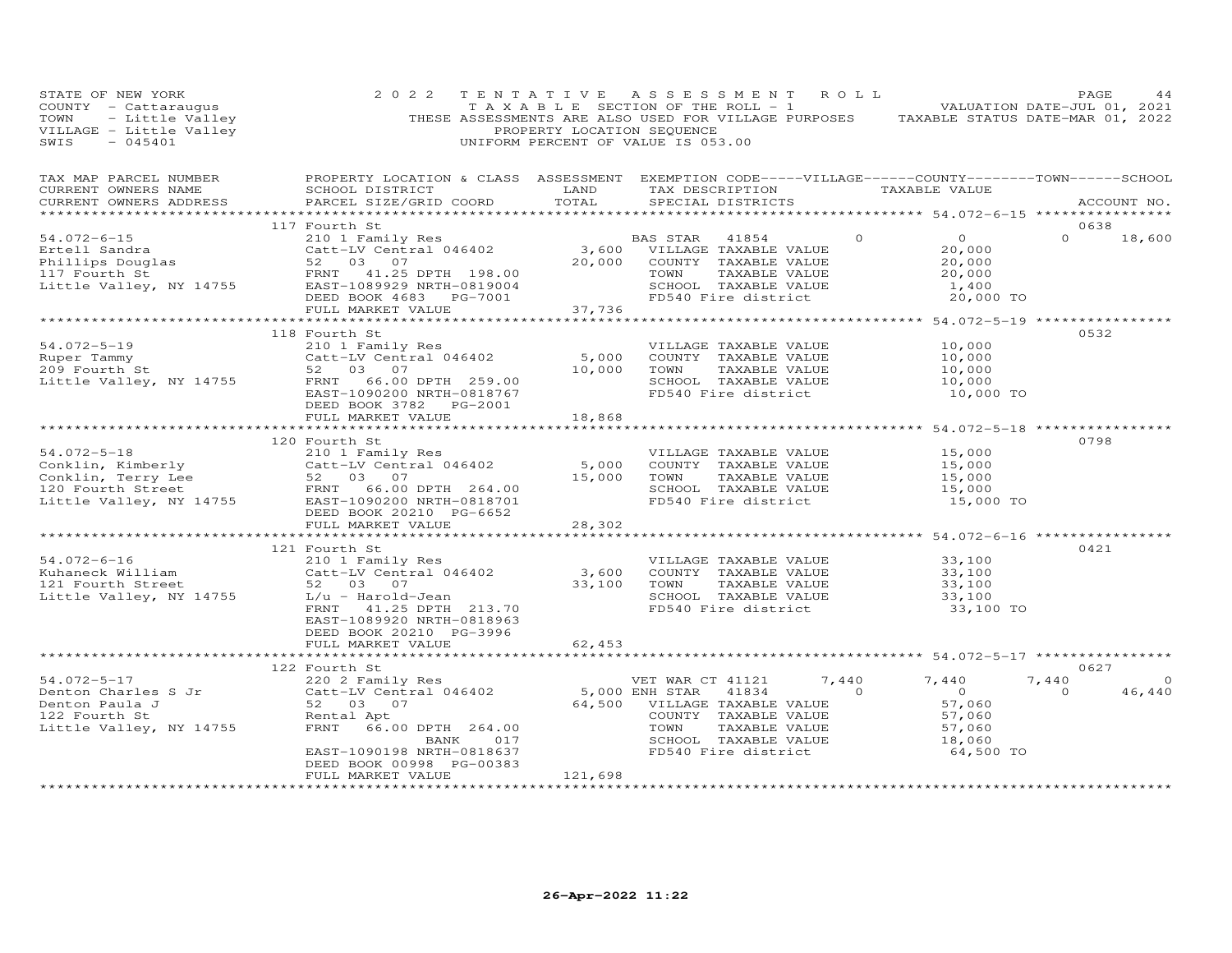| STATE OF NEW YORK<br>COUNTY - Cattaraugus TAXABLE SECTION OF THE ROLL - 1<br>TOWN - Little Valley THESE ASSESSMENTS ARE ALSO USED FOR VILLAGE PURPOSES TAXABLE STATUS DATE-MAR 01, 2021<br>THESE ASSESSMENTS ARE ALSO USED FOR VILLAGE PURPOSES TAXABLE                                            | 2 0 2 2                                                                                                                      |                 | TENTATIVE ASSESSMENT ROLL<br>TAXABLE SECTION OF THE ROLL - 1 VALUATION DATE-JUL 01, 2021                                                                                                                                                                                        |                         | PAGE<br>45                                               |
|----------------------------------------------------------------------------------------------------------------------------------------------------------------------------------------------------------------------------------------------------------------------------------------------------|------------------------------------------------------------------------------------------------------------------------------|-----------------|---------------------------------------------------------------------------------------------------------------------------------------------------------------------------------------------------------------------------------------------------------------------------------|-------------------------|----------------------------------------------------------|
| CURRENT OWNERS NAME<br>CURRENT OWNERS ADDRESS                                                                                                                                                                                                                                                      | TAX MAP PARCEL NUMBER THE PROPERTY LOCATION & CLASS ASSESSMENT EXEMPTION CODE-----VILLAGE------COUNTY-------TOWN------SCHOOL |                 |                                                                                                                                                                                                                                                                                 |                         | ACCOUNT NO.                                              |
|                                                                                                                                                                                                                                                                                                    | BANK 017<br>EAST-1089919 NRTH-0818918<br>DEED BOOK 28155 PG-2001                                                             |                 | SCHOOL TAXABLE VALUE 4,100<br>FD540 Fire district 4,100 TO                                                                                                                                                                                                                      | 4,100<br>4,100<br>4,100 | 0658                                                     |
|                                                                                                                                                                                                                                                                                                    | FULL MARKET VALUE                                                                                                            | 7,736           |                                                                                                                                                                                                                                                                                 |                         |                                                          |
|                                                                                                                                                                                                                                                                                                    | EAST-1089917 NRTH-0818861                                                                                                    | ***********     | ******************************** 54.072–6–18 ****************<br>VILLAGE TAXABLE VALUE<br>VILLAGE IAAADLE VALUE<br>COUNTY TAXABLE VALUE 49,200<br>TOWN TAXABLE VALUE 49,200<br>SCHOOL TAXABLE VALUE 49,200<br>The 40 Fire district 49,200<br>49,200 TOWN<br>FD540 Fire district | 49,200<br>49,200 TO     | 0422                                                     |
|                                                                                                                                                                                                                                                                                                    | DEED BOOK 28155 PG-2001<br>FULL MARKET VALUE                                                                                 | 92,830          | ******************************* 54.072-6-19 *************                                                                                                                                                                                                                       |                         |                                                          |
| 127 Fourth St<br>Family Res<br>Wrona Christine M<br>210 1 Family Res<br>210 1 Family Res<br>210 1 Family Res<br>210 1 Family Res<br>210 1 Family Res<br>210 1 Family Res<br>210 1 Family Res<br>210 65,000 COUNTY TAXABLE VALUE<br>22 03 07<br>22 03 0                                             | DEED BOOK 29781 PG-3001                                                                                                      |                 | VILLAGE TAXABLE VALUE 65,000<br>COUNTY TAXABLE VALUE 65,000<br>TOWN TAXABLE VALUE 65,000<br>SCHOOL TAXABLE VALUE 65,000<br>FD540 Fire district 65,000 TO                                                                                                                        |                         | 0603                                                     |
|                                                                                                                                                                                                                                                                                                    | FULL MARKET VALUE                                                                                                            | 122,642         |                                                                                                                                                                                                                                                                                 |                         |                                                          |
| $\begin{array}{ccccccccc} 54.072-6-20 & & & 131 & \text{Fourth St} & & & & \text{VET COM CT 41131} & 9,950 & 9,950 & 9,950 & 9,950 & 9,950 & 9,950 & 9,950 & 9,950 & 9,950 & 9,950 & 9,950 & 9,950 & 9,950 & 9,950 & 9,950 & 9,950 & 9,950 & 9,950 & 9,950 & 9,950 & 9,950 & 9,950 & 9,950 & 9,95$ | 131 Fourth St                                                                                                                |                 |                                                                                                                                                                                                                                                                                 |                         | 0813<br>9,950 $0$<br>9,950 0<br>39,800<br>$\overline{0}$ |
|                                                                                                                                                                                                                                                                                                    |                                                                                                                              |                 |                                                                                                                                                                                                                                                                                 |                         |                                                          |
| 54.072-5-16<br>Macakanja Paul<br>Macakanja Linda<br>202 Fourth St<br>Little Valley, NY 14755<br>202 Fourth St<br>202 Fourth St<br>Little Valley, NY 14755<br>203 07<br>202 Fourth St<br>203 07<br>202 Fourth St<br>203 07<br>202 Fourth St<br>203 07<br>202                                        | 200 Fourth St<br>DEED BOOK 30589 PG-3001<br>FULL MARKET VALUE                                                                | 5,000<br>11,321 | VILLAGE TAXABLE VALUE<br>COUNTY TAXABLE VALUE 6,000<br>TOWN TAXABLE VALUE 6,000<br>TOWN TAXABLE VALUE 6,000<br>6,000 TOWN<br>SCHOOL TAXABLE VALUE 6,000<br>FD540 Fire district 6,000 TO                                                                                         | 6,000                   | 0848                                                     |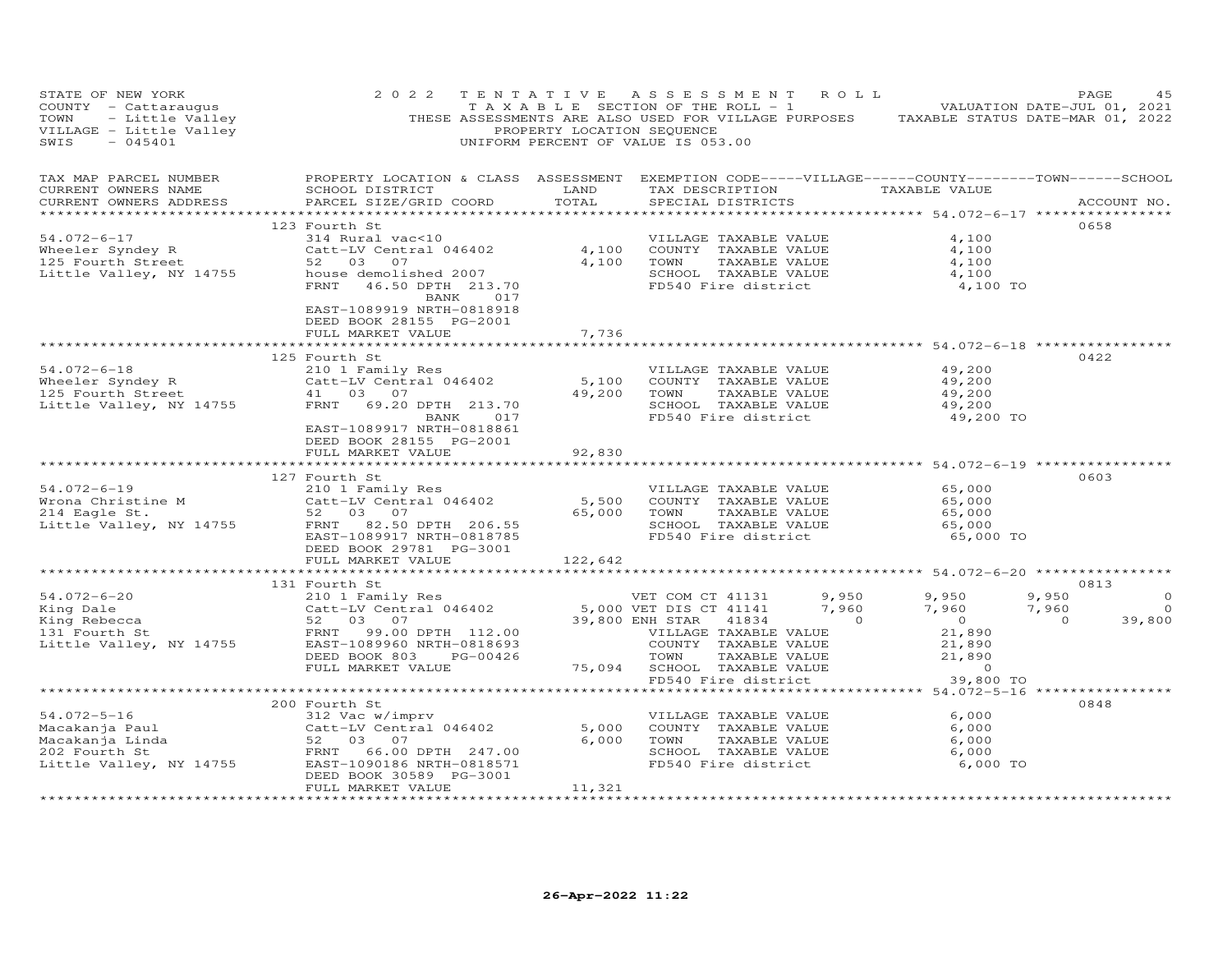| STATE OF NEW YORK<br>COUNTY - Cattaraugus<br>TOWN - Little Valley<br>VILLAGE - Little Valley<br>SWIS - 045401              | 2 0 2 2                                                                                                                                                                                                                                           | PROPERTY LOCATION SEQUENCE | TENTATIVE ASSESSMENT ROLL<br>T A X A B L E SECTION OF THE ROLL - 1<br>THESE ASSESSMENTS ARE ALSO USED FOR VILLAGE PURPOSES TAXABLE STATUS DATE-MAR 01, 2022<br>UNIFORM PERCENT OF VALUE IS 053.00 |                                                                                | PAGE<br>46<br>VALUATION DATE-JUL 01, 2021 |
|----------------------------------------------------------------------------------------------------------------------------|---------------------------------------------------------------------------------------------------------------------------------------------------------------------------------------------------------------------------------------------------|----------------------------|---------------------------------------------------------------------------------------------------------------------------------------------------------------------------------------------------|--------------------------------------------------------------------------------|-------------------------------------------|
| TAX MAP PARCEL NUMBER<br>CURRENT OWNERS NAME<br>CURRENT OWNERS ADDRESS                                                     | PROPERTY LOCATION & CLASS ASSESSMENT EXEMPTION CODE-----VILLAGE------COUNTY-------TOWN------SCHOOL<br>SCHOOL DISTRICT<br>PARCEL SIZE/GRID COORD                                                                                                   | LAND<br>TOTAL              | TAX DESCRIPTION TAXABLE VALUE<br>SPECIAL DISTRICTS                                                                                                                                                |                                                                                | ACCOUNT NO.                               |
|                                                                                                                            |                                                                                                                                                                                                                                                   |                            |                                                                                                                                                                                                   |                                                                                |                                           |
| $54.072 - 6 - 23$<br>McCubbin Linda J<br>201 4th St<br>Little Valley, NY 14755                                             | 201 Fourth St<br>210 1 Family Res<br>Catt-LV Central 046402 5,900 VILLAGE TAXABLE VALUE<br>52 03 07 53,000 COUNTY TAXABLE VALUE<br>FRNT 99.00 DPTH 143.00<br>BANK 017<br>EAST-1089939 NRTH-0818542<br>DEED BOOK 7623 PG-9001<br>FULL MARKET VALUE | 100,000                    | 53,000 COUNTY TAXABLE VALUE<br>TOWN<br>TAXABLE VALUE<br>SCHOOL TAXABLE VALUE<br>FD540 Fire district                                                                                               | $\circ$<br>$\overline{O}$<br>53,000<br>53,000<br>53,000<br>34,400<br>53,000 TO | 0784<br>$\Omega$<br>18,600                |
|                                                                                                                            |                                                                                                                                                                                                                                                   |                            |                                                                                                                                                                                                   |                                                                                |                                           |
| $54.072 - 5 - 15$                                                                                                          | 202 Fourth St<br>210 1 Family Res<br>Catt-LV Central 046402<br>DEED BOOK 30589 PG-3001<br>FULL MARKET VALUE                                                                                                                                       | 5,000<br>62,400<br>117,736 | VILLAGE TAXABLE VALUE<br>COUNTY TAXABLE VALUE<br>TOWN<br>TAXABLE VALUE<br>SCHOOL TAXABLE VALUE<br>FD540 Fire district                                                                             | 62,400<br>62,400<br>62,400<br>62,400<br>62,400 TO                              | 0746                                      |
|                                                                                                                            |                                                                                                                                                                                                                                                   |                            |                                                                                                                                                                                                   |                                                                                |                                           |
|                                                                                                                            | 203 Fourth St                                                                                                                                                                                                                                     |                            |                                                                                                                                                                                                   |                                                                                | 0837                                      |
| 54.072-6-24                                                                                                                |                                                                                                                                                                                                                                                   |                            |                                                                                                                                                                                                   | $\Omega$<br>$\Omega$                                                           | $\Omega$<br>18,600                        |
| Zimbardi Timothy<br>Zimbardi Pamela<br>Land Ctr-Michael Morrel<br>4891 Rte 353<br>Salamanca, NY 14779                      | 210 1 Family Res<br>Catt-LV Central 046402 6,300 VILLAGE TAXABLE VALUE<br>52 03 07 30,800 COUNTY TAXABLE VALUE<br>Land Cont-Michael Morrel<br>FRNT 99.00 DPTH 255.75<br>EAST-1089894 NRTH-0818445                                                 | 30,800                     | COUNTY TAXABLE VALUE<br>TOWN<br>TAXABLE VALUE<br>SCHOOL TAXABLE VALUE<br>FD540 Fire district                                                                                                      | 30,800<br>30,800<br>30,800<br>12,200<br>30,800 TO                              |                                           |
|                                                                                                                            | PG-00669<br>DEED BOOK 870                                                                                                                                                                                                                         |                            |                                                                                                                                                                                                   |                                                                                |                                           |
|                                                                                                                            | FULL MARKET VALUE                                                                                                                                                                                                                                 | 58,113                     |                                                                                                                                                                                                   |                                                                                |                                           |
|                                                                                                                            |                                                                                                                                                                                                                                                   |                            |                                                                                                                                                                                                   |                                                                                |                                           |
| 54.072-5-14.1<br>Pelton Brady A (210 1 Family Res)<br>1662 Eggerts Rd 52 03 07<br>Amherst, NY 14226 FRNT 76.80 DPTH 278.90 | 206 Fourth St<br>Catt-LV Central 046402<br>EAST-1090188 NRTH-0818380<br>DEED BOOK 20271 PG-3001                                                                                                                                                   | 6,000<br>39,500            | VILLAGE TAXABLE VALUE<br>COUNTY TAXABLE VALUE<br>TOWN<br>TAXABLE VALUE<br>SCHOOL TAXABLE VALUE<br>FD540 Fire district                                                                             | 39,500<br>39,500<br>39,500<br>39,500<br>39,500 TO                              | 0719                                      |
|                                                                                                                            | FULL MARKET VALUE                                                                                                                                                                                                                                 | 74,528                     |                                                                                                                                                                                                   |                                                                                |                                           |
|                                                                                                                            |                                                                                                                                                                                                                                                   |                            | ********************************** 54.072-6-25 ****************                                                                                                                                   |                                                                                |                                           |
| $54.072 - 6 - 25$<br>McCheskey Matthew<br>McCheskey Melissa<br>207 Fourth St<br>207 Fourth St<br>Little Valley, NY 14755   | 207 Fourth St<br>210 1 Family Res<br>Catt-LV Central 046402<br>52 03 07<br>FRNT<br>99.00 DPTH 395.42<br>BANK<br>081<br>EAST-1089808 NRTH-0818351<br>DEED BOOK 27559 PG-7002                                                                       | 6,600<br>36,100            | VILLAGE TAXABLE VALUE<br>COUNTY TAXABLE VALUE<br>TOWN<br>TAXABLE VALUE<br>SCHOOL TAXABLE VALUE<br>FD540 Fire district                                                                             | 36,100<br>36,100<br>36,100<br>36,100<br>36,100 TO                              | 0851                                      |
|                                                                                                                            | FULL MARKET VALUE                                                                                                                                                                                                                                 | 68,113                     |                                                                                                                                                                                                   |                                                                                |                                           |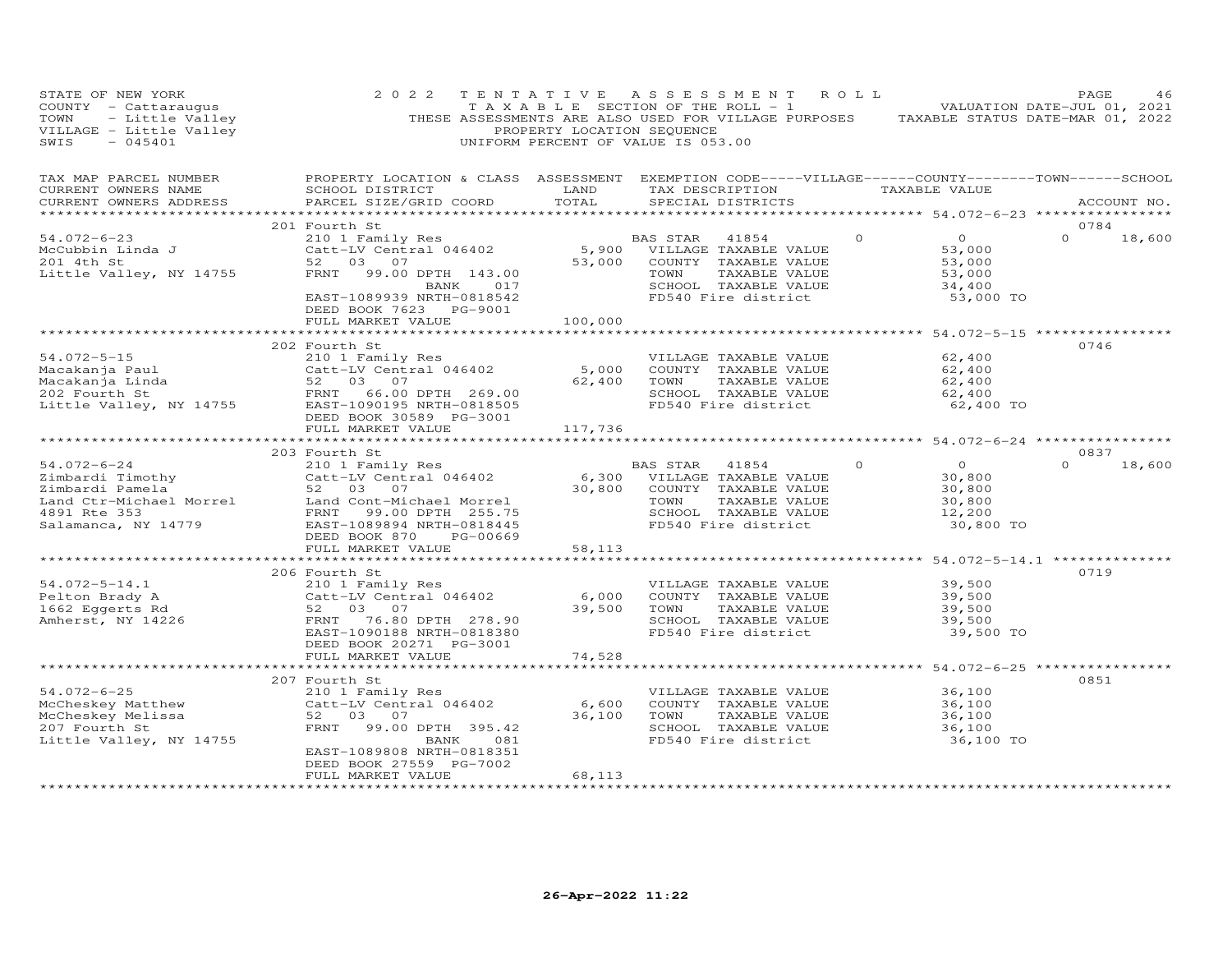| STATE OF NEW YORK<br>SIALE OF NEW IONN<br>COUNTY - Cattaraugus<br>TOWN - Little Valley (THESE ASSESSMENTS ARE ALSO USED FOR VILLAGE PURPOSES TAXABLE STATUS DATE-MAR 01, 2022<br>THESE ASSESSMENTS ARE ALSO USED FOR VILLAGE PURPOSES TAXABLE STATUS DATE | 2 0 2 2                                                                                                                                                                                                                                                                                                                                                     | TENTATIVE ASSESSMENT ROLL |                                                                                                                                                   |                                                                                       |                                                                                                                                                                                                                                                                                                                                             |                                                                                                                                                                                                        | PAGE                    | 47     |
|-----------------------------------------------------------------------------------------------------------------------------------------------------------------------------------------------------------------------------------------------------------|-------------------------------------------------------------------------------------------------------------------------------------------------------------------------------------------------------------------------------------------------------------------------------------------------------------------------------------------------------------|---------------------------|---------------------------------------------------------------------------------------------------------------------------------------------------|---------------------------------------------------------------------------------------|---------------------------------------------------------------------------------------------------------------------------------------------------------------------------------------------------------------------------------------------------------------------------------------------------------------------------------------------|--------------------------------------------------------------------------------------------------------------------------------------------------------------------------------------------------------|-------------------------|--------|
| TAX MAP PARCEL NUMBER<br>CURRENT OWNERS NAME<br>CURRENT OWNERS ADDRESS                                                                                                                                                                                    | PROPERTY LOCATION & CLASS ASSESSMENT EXEMPTION CODE-----VILLAGE------COUNTY--------TOWN------SCHOOL<br>SCHOOL DISTRICT<br>PARCEL SIZE/GRID COORD                                                                                                                                                                                                            | LAND<br>TOTAL             |                                                                                                                                                   | SPECIAL DISTRICTS                                                                     |                                                                                                                                                                                                                                                                                                                                             | TAX DESCRIPTION TAXABLE VALUE                                                                                                                                                                          | ACCOUNT NO.             |        |
| 54.072-5-13<br>Schmid Donald G<br>208 Fourth St<br>Little Valley, NY 14755                                                                                                                                                                                | 208 Fourth St<br>210 1 Family Res<br>Catt-LV Central 046402 5,300 COUNTY TAXABLE VALUE<br>52,800 TOWN TAXABLE VALUE<br>22,800 TOWN TAXABLE VALUE<br>FRNT 75.00 DPTH 275.00<br>EAST-1090178 NRTH-0818307<br>DEED BOOK 01004 PG-00989<br>FULL MARKET VALUE                                                                                                    | 61,887                    |                                                                                                                                                   | SCHOOL TAXABLE VALUE<br>FD540 Fire district                                           |                                                                                                                                                                                                                                                                                                                                             | 32,800<br>32,800<br>32,800<br>$\frac{32}{32}$ , 800<br>32,800 TO                                                                                                                                       | 0564                    |        |
|                                                                                                                                                                                                                                                           |                                                                                                                                                                                                                                                                                                                                                             | ********************      |                                                                                                                                                   |                                                                                       |                                                                                                                                                                                                                                                                                                                                             | ********************** 54.072-6-26 ****************                                                                                                                                                    |                         |        |
| 54.072-6-26 210 1 Family Res<br>Wright Tammy Catt-LV Central 046402<br>209 Fourth St 52 03 07<br>Little Valley, NY 14755 FRNT 68.00 DPTH 395.42                                                                                                           | 209 Fourth St<br>EAST-1089805 NRTH-0818269<br>DEED BOOK 00941 PG-00504<br>FULL MARKET VALUE                                                                                                                                                                                                                                                                 | 78,113                    | BAS STAR 41854<br>5,200 VILLAGE TAXABLE VALUE<br>41,400 COUNTY TAXABLE VALUE<br>TOWN TAXABLE VALUE<br>SCHOOL TAXABLE VALUE<br>FD540 Fire district | TAXABLE VALUE<br>SCHOOL TAXABLE VALUE                                                 | $\Omega$                                                                                                                                                                                                                                                                                                                                    | $\overline{O}$<br>41,400<br>$41,400$<br>$41,400$<br>22,800<br>41,400 TO                                                                                                                                | 0462<br>$\Omega$        | 18,600 |
|                                                                                                                                                                                                                                                           |                                                                                                                                                                                                                                                                                                                                                             |                           |                                                                                                                                                   |                                                                                       |                                                                                                                                                                                                                                                                                                                                             |                                                                                                                                                                                                        |                         |        |
|                                                                                                                                                                                                                                                           |                                                                                                                                                                                                                                                                                                                                                             |                           |                                                                                                                                                   |                                                                                       |                                                                                                                                                                                                                                                                                                                                             |                                                                                                                                                                                                        | 0721                    |        |
| Xarovic-o-2/<br>Kelley Sheila A 210 1 Family Res<br>301 Fourth St 52 03 07<br>Little Valley, NY 14755 FRNT 64.00 DPTH 395.42                                                                                                                              | 210 1 2 and 1y Res 34,000 ENR STAR<br>52 03 07 34,000 VILLAGE<br>FRNT 64.00 DPTH 395.42 COUNTY<br>EAST-1089805 NRTH-0818203 TOWN TOWN<br>DEED BOOK 18342 PG-8001 5CHOOL<br>FULL MARKET VALUE 64,151 FD540 F                                                                                                                                                 |                           | VET WAR CT 41121<br>34,000 VILLAGE TAXABLE VALUE                                                                                                  | 41834                                                                                 | 5,100<br>$\overline{a}$ and $\overline{a}$ and $\overline{a}$ and $\overline{a}$ and $\overline{a}$ and $\overline{a}$ and $\overline{a}$ and $\overline{a}$ and $\overline{a}$ and $\overline{a}$ and $\overline{a}$ and $\overline{a}$ and $\overline{a}$ and $\overline{a}$ and $\overline{a}$ and $\overline{a}$ and $\overline{a}$ and | 5,100<br>$\overline{0}$<br>28,900<br>COUNTY TAXABLE VALUE<br>TOWN TAXABLE VALUE 28,900<br>SCHOOL TAXABLE VALUE 28,900<br>SCHOOL TAXABLE VALUE 28,900<br>64,151 FD540 Fire district 34,000<br>34,000 TO | 5,100<br>$\overline{0}$ | 34,000 |
|                                                                                                                                                                                                                                                           |                                                                                                                                                                                                                                                                                                                                                             |                           |                                                                                                                                                   |                                                                                       |                                                                                                                                                                                                                                                                                                                                             |                                                                                                                                                                                                        |                         |        |
| $54.080 - 1 - 7$<br>Keenen Kevin<br>107 The Heights<br>Little Valley, NY 14755                                                                                                                                                                            | 302 Fourth St<br>314 Rural vac<10<br>314 MLAT Vacation 12,500 COUNTY TAXABLE VALUE<br>Catt-LV Central 046402<br>52 03 07 12,500 TOWN TAXABLE VALUE<br>4/13-prev included town p<br>54.003-1-56,now split off FD540 Fire district<br>54.003-1-56, now split off<br>FRNT 322.02 DPTH<br>3.81<br>ACRES<br>EAST-1090203 NRTH-0817779<br>DEED BOOK 14614 PG-8001 |                           |                                                                                                                                                   | TAXABLE VALUE<br>SCHOOL TAXABLE VALUE<br>FD540 Fire district                          |                                                                                                                                                                                                                                                                                                                                             | VILLAGE TAXABLE VALUE 12,500<br>12,500<br>12,500<br>12,500<br>12,500 TO                                                                                                                                | 0609                    |        |
|                                                                                                                                                                                                                                                           | FULL MARKET VALUE                                                                                                                                                                                                                                                                                                                                           | 23,585                    |                                                                                                                                                   |                                                                                       |                                                                                                                                                                                                                                                                                                                                             |                                                                                                                                                                                                        |                         |        |
|                                                                                                                                                                                                                                                           |                                                                                                                                                                                                                                                                                                                                                             | ***********               |                                                                                                                                                   |                                                                                       |                                                                                                                                                                                                                                                                                                                                             | *********************************** 54.080–1–2 *****************                                                                                                                                       |                         |        |
| 94.080-1-2<br>Fruci Vincent<br>PO Box 304<br>West Seneca, NY 14224<br>PO Box 304<br>TRNT 99.00 DPTH 90.50                                                                                                                                                 | 303 Fourth St<br>EAST-1089954 NRTH-0818113<br>DEED BOOK 5931<br>PG-4001                                                                                                                                                                                                                                                                                     |                           | 4,400 COUNTY TAXABLE VALUE<br>30,000 TOWN                                                                                                         | VILLAGE TAXABLE VALUE<br>TAXABLE VALUE<br>SCHOOL TAXABLE VALUE<br>FD540 Fire district |                                                                                                                                                                                                                                                                                                                                             | 30,000<br>30,000<br>30,000<br>30,000<br>30,000 TO                                                                                                                                                      | 0608                    |        |
|                                                                                                                                                                                                                                                           | FULL MARKET VALUE<br>*************************                                                                                                                                                                                                                                                                                                              | 56,604                    |                                                                                                                                                   |                                                                                       |                                                                                                                                                                                                                                                                                                                                             |                                                                                                                                                                                                        |                         |        |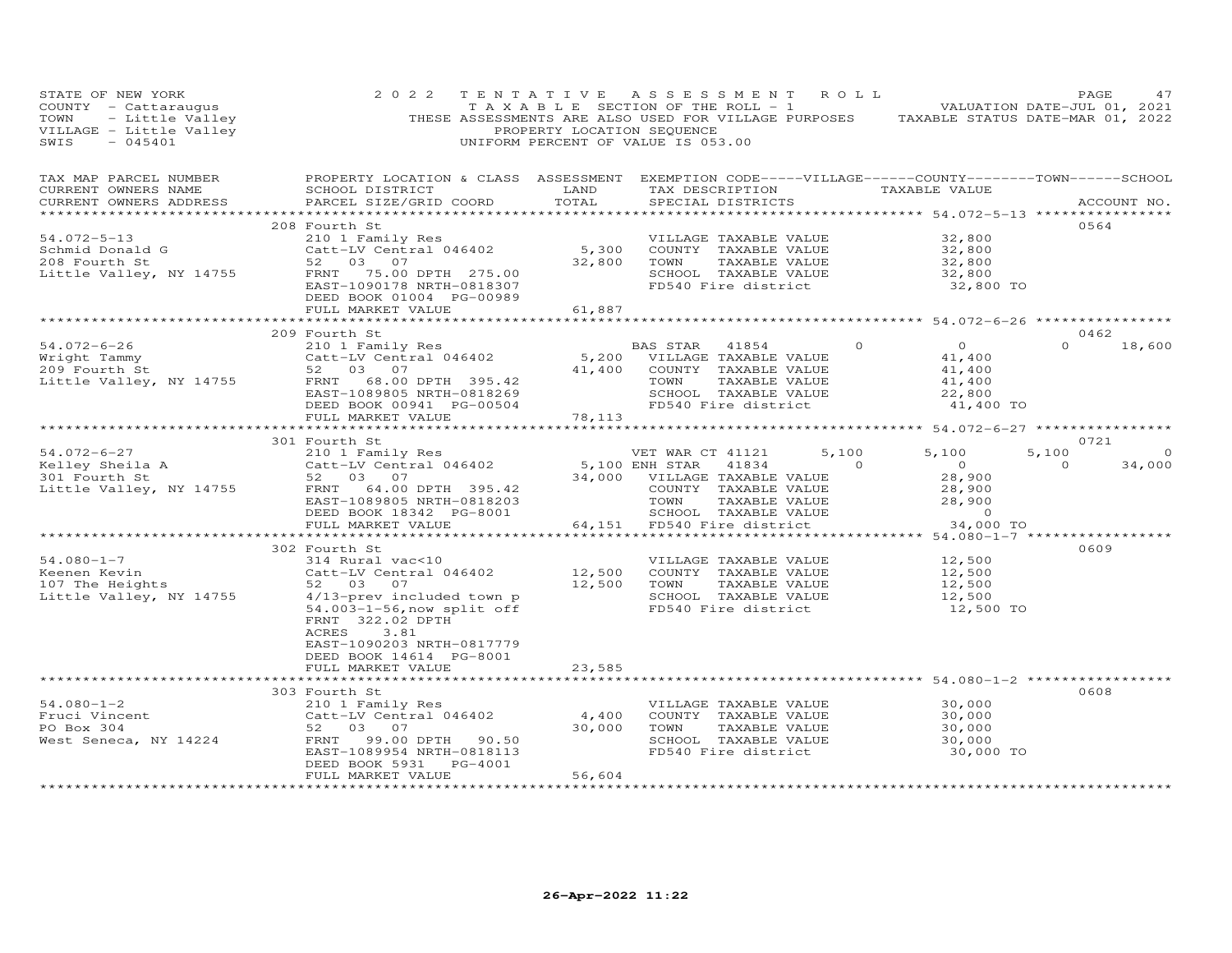| STATE OF NEW YORK<br>COUNTY - Cattaraugus<br>- Little Valley<br>TOWN<br>VILLAGE - Little Valley<br>SWIS<br>$-045401$                                                                         | 2 0 2 2                                                                                                                                                                                                                                           | PROPERTY LOCATION SEQUENCE                             | TENTATIVE ASSESSMENT<br>T A X A B L E SECTION OF THE ROLL - 1<br>THESE ASSESSMENTS ARE ALSO USED FOR VILLAGE PURPOSES TAXABLE STATUS DATE-MAR 01, 2022<br>UNIFORM PERCENT OF VALUE IS 053.00 | R O L L                                                                                             | PAGE<br>48<br>VALUATION DATE-JUL 01, 2021 |
|----------------------------------------------------------------------------------------------------------------------------------------------------------------------------------------------|---------------------------------------------------------------------------------------------------------------------------------------------------------------------------------------------------------------------------------------------------|--------------------------------------------------------|----------------------------------------------------------------------------------------------------------------------------------------------------------------------------------------------|-----------------------------------------------------------------------------------------------------|-------------------------------------------|
| TAX MAP PARCEL NUMBER<br>CURRENT OWNERS NAME<br>CURRENT OWNERS ADDRESS                                                                                                                       | PROPERTY LOCATION & CLASS ASSESSMENT EXEMPTION CODE-----VILLAGE------COUNTY-------TOWN------SCHOOL<br>SCHOOL DISTRICT<br>PARCEL SIZE/GRID COORD                                                                                                   | LAND<br>TOTAL                                          | TAX DESCRIPTION<br>SPECIAL DISTRICTS                                                                                                                                                         | TAXABLE VALUE                                                                                       | ACCOUNT NO.                               |
| $54.080 - 1 - 8$<br>Hilliard Nick<br>304 Fourth St<br>Little Valley, NY 14755                                                                                                                | 304 Fourth St<br>210 1 Family Res<br>Catt-LV Central 046402<br>52 03 07<br>FRNT 55.00 DPTH 108.00<br>EAST-1090102 NRTH-0817995<br>DEED BOOK 846<br>PG-00594<br>FULL MARKET VALUE<br>**************************                                    | 3,400<br>26,100<br>49,245                              | VILLAGE TAXABLE VALUE<br>COUNTY TAXABLE VALUE<br>TOWN<br>TAXABLE VALUE<br>SCHOOL TAXABLE VALUE<br>FD540 Fire district                                                                        | 26,100<br>26,100<br>26,100<br>26,100<br>26,100 TO                                                   | 0561                                      |
| $54.080 - 1 - 1.1$<br>Ruper Tammy J<br>209 Fourth St<br>Little Valley, NY 14755                                                                                                              | 305 Fourth St<br>210 1 Family Res<br>Catt-LV Central 046402<br>52 03 07<br>prev 54.003-1-53 included<br>$4/13$ -split to town<br>FRNT<br>65.00 DPTH<br>6.68<br>ACRES<br>EAST-1089517 NRTH-0817938<br>DEED BOOK 17273 PG-5002<br>FULL MARKET VALUE | * * * * * * * * * * * * *<br>7,800<br>16,700<br>31,509 | VILLAGE TAXABLE VALUE<br>COUNTY TAXABLE VALUE<br>TAXABLE VALUE<br>TOWN<br>SCHOOL TAXABLE VALUE<br>FD540 Fire district                                                                        | **************** 54.080-1-1.1 ****************<br>16,700<br>16,700<br>16,700<br>16,700<br>16,700 TO | 0610                                      |
|                                                                                                                                                                                              |                                                                                                                                                                                                                                                   |                                                        |                                                                                                                                                                                              |                                                                                                     |                                           |
| $54.080 - 1 - 9$<br>Hallowell David L Catt-LV Central 046402<br>Hallowell Sherry D 52 03 07<br>306 Fourth Street FRNT 61.00 DPTH 108.00<br>Little Valley, NY 14755 EAST-1090097 NRTH-0817937 | 306 Fourth St<br>210 1 Family Res<br>Catt-LV Central 046402<br>DEED BOOK 22459 PG-9001<br>FULL MARKET VALUE                                                                                                                                       | 3,500<br>19,000<br>35,849                              | BAS STAR<br>41854<br>VILLAGE TAXABLE VALUE<br>COUNTY TAXABLE VALUE<br>TOWN<br>TAXABLE VALUE<br>SCHOOL TAXABLE VALUE<br>FD540 Fire district                                                   | $\circ$<br>$\overline{O}$<br>19,000<br>19,000<br>19,000<br>400<br>19,000 TO                         | 0789<br>$\Omega$<br>18,600                |
|                                                                                                                                                                                              |                                                                                                                                                                                                                                                   | **********************                                 |                                                                                                                                                                                              | ******************** 54.080-1-3 ******************                                                  | 0625                                      |
| $54.080 - 1 - 3$<br>Darcy Heidi L<br>307 Fourth St<br>Little Valley, NY 14755                                                                                                                | 307 Fourth St<br>210 1 Family Res<br>Catt-LV Central 046402<br>52 03 07<br>FRNT<br>86.50 DPTH<br>73.00<br>BANK 017<br>EAST-1089953 NRTH-0817895<br>DEED BOOK 10923 PG-6002                                                                        | 24,600                                                 | BAS STAR<br>41854<br>2,100 VILLAGE TAXABLE VALUE<br>COUNTY TAXABLE VALUE<br>TAXABLE VALUE<br>TOWN<br>SCHOOL TAXABLE VALUE<br>FD540 Fire district                                             | $\overline{O}$<br>$\Omega$<br>24,600<br>24,600<br>24,600<br>6,000<br>24,600 TO                      | $\Omega$<br>18,600                        |
|                                                                                                                                                                                              | FULL MARKET VALUE                                                                                                                                                                                                                                 | 46.415                                                 |                                                                                                                                                                                              |                                                                                                     |                                           |
| $54.080 - 1 - 10$<br>Ruper Tammy<br>209 Fourth St<br>Little Valley, NY 14755                                                                                                                 | 308 Fourth St<br>311 Res vac land<br>Catt-LV Central 046402<br>52 03 07<br>FRNT 100.00 DPTH 110.00<br>EAST-1090091 NRTH-0817856<br>DEED BOOK 5880 PG-6017<br>FULL MARKET VALUE                                                                    | 3,000<br>3,000<br>5,660                                | VILLAGE TAXABLE VALUE<br>COUNTY TAXABLE VALUE<br>TOWN<br>TAXABLE VALUE<br>SCHOOL TAXABLE VALUE<br>FD540 Fire district                                                                        | 3,000<br>3,000<br>3,000<br>3,000<br>3,000 TO                                                        | 0463                                      |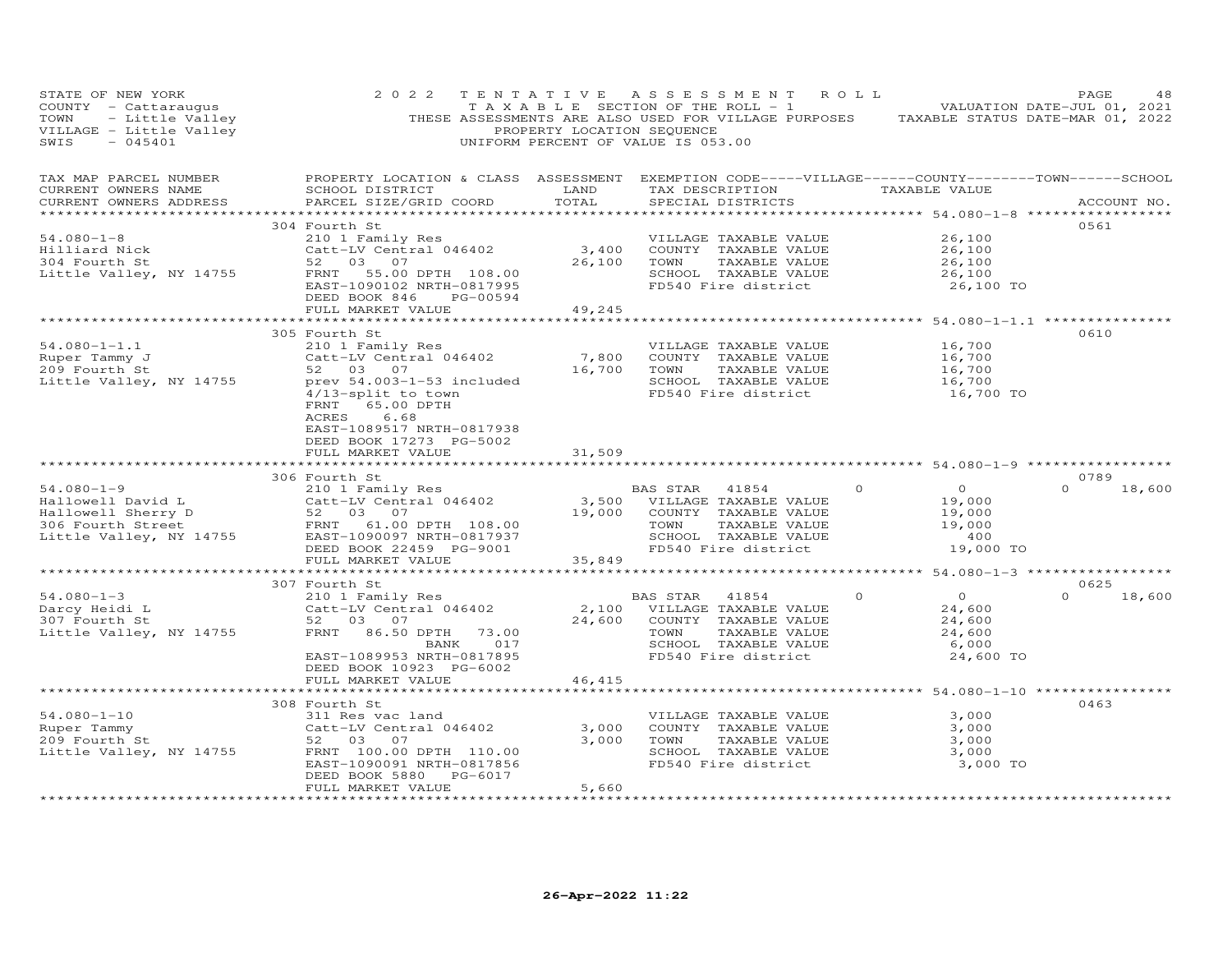| STATE OF NEW YORK<br>COUNTY - Cattaraugus<br>TOWN - Little Valley<br>VILLAGE - Little Valley<br>SWIS - 045401<br>SWIS<br>$-045401$                                                                                                             | 2 0 2 2                                                                                                                                                                                                       | PROPERTY LOCATION SEQUENCE | TENTATIVE ASSESSMENT ROLL<br>TAXABLE SECTION OF THE ROLL - 1 VALUATION DATE-JUL 01, 2021<br>THESE ASSESSMENTS ARE ALSO USED FOR VILLAGE PURPOSES TAXABLE STATUS DATE-MAR 01, 2022<br>UNIFORM PERCENT OF VALUE IS 053.00  |                                                           | PAGE<br>49  |
|------------------------------------------------------------------------------------------------------------------------------------------------------------------------------------------------------------------------------------------------|---------------------------------------------------------------------------------------------------------------------------------------------------------------------------------------------------------------|----------------------------|--------------------------------------------------------------------------------------------------------------------------------------------------------------------------------------------------------------------------|-----------------------------------------------------------|-------------|
| TAX MAP PARCEL NUMBER<br>CURRENT OWNERS NAME<br>CURRENT OWNERS ADDRESS                                                                                                                                                                         | PARCEL SIZE/GRID COORD                                                                                                                                                                                        | TOTAL                      | PROPERTY LOCATION & CLASS ASSESSMENT EXEMPTION CODE-----VILLAGE------COUNTY-------TOWN------SCHOOL<br>SCHOOL DISTRICT                     LAND        TAX DESCRIPTION                 TAXABLE VALUE<br>SPECIAL DISTRICTS |                                                           | ACCOUNT NO. |
|                                                                                                                                                                                                                                                | 309 Fourth St                                                                                                                                                                                                 |                            |                                                                                                                                                                                                                          |                                                           | 1063        |
| $54.080 - 1 - 1.2$<br>Ruper Tammy<br>209 Fourth St<br>Little Valley, NY                                                                                                                                                                        | 311 Res vac land<br>Catt-LV Central 046402 3,200<br>52 03 07 3,200<br>52 03 07<br>FRNT 90.00 DPTH 95.00<br>EAST-1089935 NRTH-0817806                                                                          | 3,200 TOWN                 | VILLAGE TAXABLE VALUE<br>COUNTY TAXABLE VALUE<br>TOWN      TAXABLE VALUE<br>SCHOOL TAXABLE VALUE<br>FD540 Fire district 3,200 TO                                                                                         | 3,200<br>3,200<br>3,200<br>3,200                          |             |
|                                                                                                                                                                                                                                                | DEED BOOK 1024 PG-989<br>FULL MARKET VALUE                                                                                                                                                                    | 6,038                      |                                                                                                                                                                                                                          |                                                           |             |
|                                                                                                                                                                                                                                                |                                                                                                                                                                                                               |                            |                                                                                                                                                                                                                          |                                                           |             |
| $54.080 - 1 - 11$<br>Wujec John A<br>Holdren Laura L<br>3182 Clubside Dr<br>Norton, OH 44203<br>TERNT 1090084 NRTH-0817741<br>DEED BOOK 5678 PG-8001<br>PEED BOOK 5678 PG-8001                                                                 | 310 Fourth St<br>311 Res vac land<br>Catt-LV Central 046402<br>52 03 07                                                                                                                                       | 3,400<br>3,400             | VILLAGE TAXABLE VALUE<br>COUNTY TAXABLE VALUE 3,400<br>TOWN TAXABLE VALUE 3,400<br>SCHOOL TAXABLE VALUE<br>FD540 Fire district                                                                                           | 3,400<br>3,400<br>3,400 TO                                | 0758        |
|                                                                                                                                                                                                                                                |                                                                                                                                                                                                               |                            |                                                                                                                                                                                                                          |                                                           |             |
|                                                                                                                                                                                                                                                | FULL MARKET VALUE                                                                                                                                                                                             | 6,415                      |                                                                                                                                                                                                                          |                                                           |             |
| 91.080-1-4.1<br>Nyan Casey D<br>Ryan Dustin Cart -LV Central 046402<br>Satt-LV Central 046402<br>Satt-LV Central 046402<br>Sattle Valle Valle Calley, NY 14755<br>Sattle Valley, NY 14755<br>Sattle Valley, NY 14755<br>Sattle Valley, NY 1475 | 311 Fourth St<br>ACRES<br>1.10 BANK 017<br>EAST-1089825 NRTH-0817642<br>DEED BOOK 2019 PG-11067                                                                                                               |                            | VILLAGE TAXABLE VALUE<br>TOWN       TAXABLE  VALUE<br>SCHOOL    TAXABLE  VALUE<br>FD540 Fire district                                                                                                                    | $31,900$<br>$31,900$<br>$31,900$<br>$31,900$<br>31,900 TO | 0458        |
|                                                                                                                                                                                                                                                | FULL MARKET VALUE                                                                                                                                                                                             | 60,189                     |                                                                                                                                                                                                                          |                                                           |             |
| 54.081-1-23<br>Noch Jillian and Millian Catt-LV Central 046402<br>Crouse Thomas FRNT 28.00 DPTH 57.50 900 COUNT<br>31 Hill Street EAST-1092668 NRTH-0817321 900 TOWN<br>Little Valley, NY 14755 DEED BOOK 2021 PG-7022<br>FINT MADYET VA       | Hill St<br>FULL MARKET VALUE                                                                                                                                                                                  | 1,698                      | VILLAGE TAXABLE VALUE<br>COUNTY TAXABLE VALUE<br>TOWN      TAXABLE VALUE<br>SCHOOL TAXABLE VALUE<br>FD540 Fire district                                                                                                  | 900<br>900<br>900<br>900<br>900 TO                        | 1421        |
|                                                                                                                                                                                                                                                |                                                                                                                                                                                                               |                            |                                                                                                                                                                                                                          |                                                           |             |
| $54.081 - 1 - 27.3$<br>Ellis Joseph A<br>22 Hill St<br>Little Valley, NY 14755                                                                                                                                                                 | Hill St<br>311 Res vac land<br>311 Res vac Tanu<br>Catt-LV Central 046402<br>40 03 07 - - - - 116.00<br>FRNT 109.23 DPTH 116.00<br>EAST-1092713 NRTH-0817548<br>DEED BOOK 00974 PG-00883<br>FULL MARKET VALUE | 1,887                      | VILLAGE TAXABLE VALUE 1,000<br>1,000 COUNTY TAXABLE VALUE<br>1,000 TOWN<br>TAXABLE VALUE<br>SCHOOL TAXABLE VALUE<br>FD540 Fire district                                                                                  | 1,000<br>1,000<br>1,000<br>1,000 TO                       | 1174        |
|                                                                                                                                                                                                                                                |                                                                                                                                                                                                               |                            |                                                                                                                                                                                                                          |                                                           |             |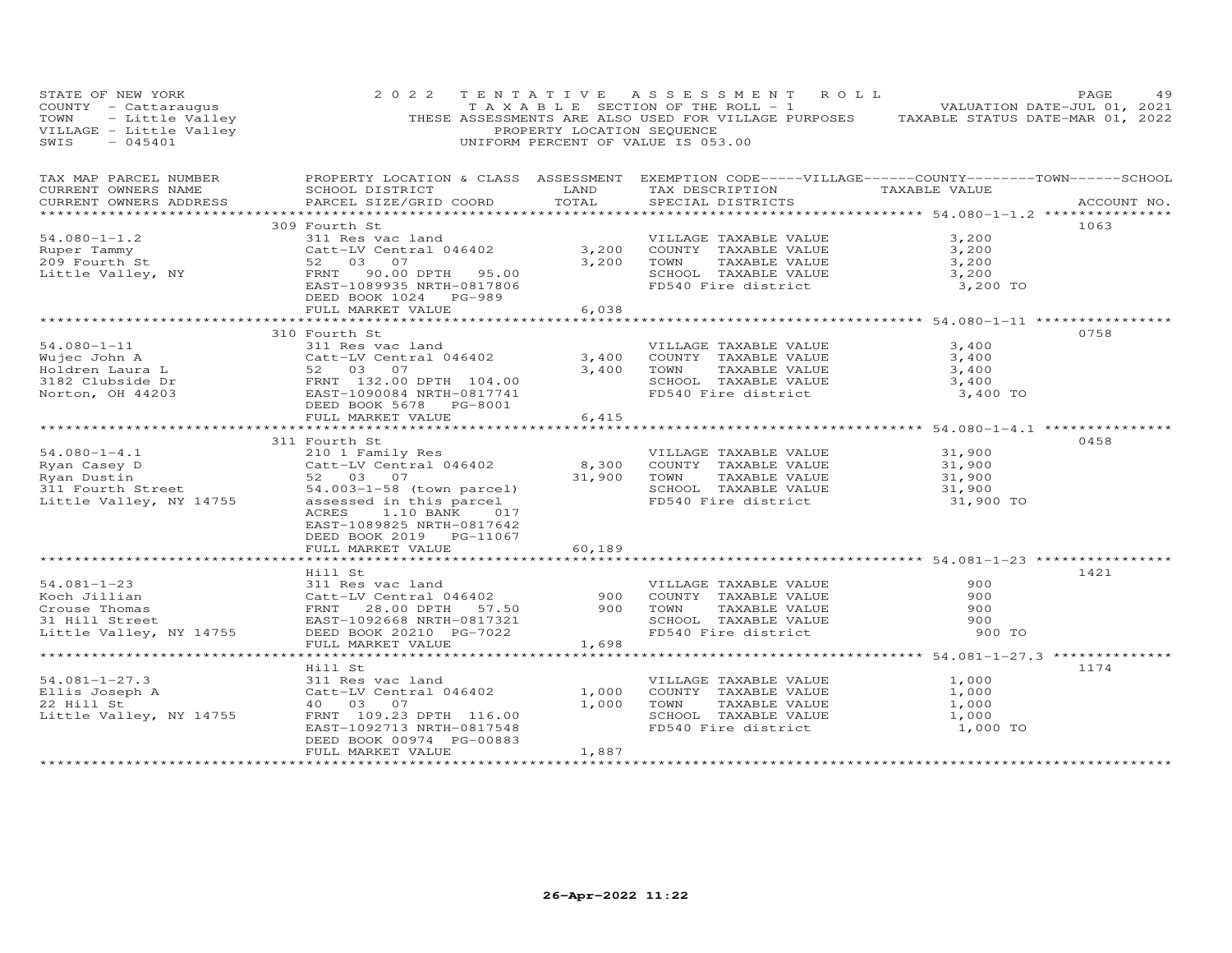| STATE OF NEW YORK<br>SIAL OF NEW YORK TOWN TO THE SECTION OF THE ROLL - 1<br>COUNTY - Cattaraugus<br>THESE ASSESSMENTS ARE ALSO USED FOR VILLAGE PURPOSES TAXABLE STATUS DATE-MAR 01, 2022<br>PROPERTY LOCATION SEQUENCE<br>THESE ASSESSMENTS ARE ALSO USED | 2 0 2 2                                                                                                                                |                | TENTATIVE ASSESSMENT ROLL<br>TAXABLE SECTION OF THE ROLL - 1 VALUATION DATE-JUL 01, 2021                                                                                                      |                   | PAGE                             | 50                          |
|-------------------------------------------------------------------------------------------------------------------------------------------------------------------------------------------------------------------------------------------------------------|----------------------------------------------------------------------------------------------------------------------------------------|----------------|-----------------------------------------------------------------------------------------------------------------------------------------------------------------------------------------------|-------------------|----------------------------------|-----------------------------|
| TAX MAP PARCEL NUMBER THE PROPERTY LOCATION & CLASS ASSESSMENT EXEMPTION CODE-----VILLAGE------COUNTY-------TOWN------SCHOOL<br>CURRENT OWNERS NAME<br>CURRENT OWNERS ADDRESS                                                                               | PARCEL SIZE/GRID COORD                                                                                                                 |                |                                                                                                                                                                                               |                   |                                  | ACCOUNT NO.                 |
| 34.081-1-20<br>Wright Tammy<br>Mright Tammy<br>209 Fourth St and 203 07<br>Little Valley, NY 14755<br>EXAMPLE VALUE<br>209 Fourth St and 203 07<br>Little Valley, NY 14755<br>EXAMPLE VALUE<br>209 Fourth St and 203 07<br>Little Valley, NY 14755          | 21 Hill St<br>DEED BOOK 00994 PG-01151<br>FULL MARKET VALUE                                                                            | 21,509         | SCHOOL TAXABLE VALUE 11,400<br>FD540 Fire district 11,400 TO                                                                                                                                  |                   | 0480                             |                             |
|                                                                                                                                                                                                                                                             |                                                                                                                                        |                |                                                                                                                                                                                               |                   |                                  |                             |
| 34.081-1-25<br>Ellis Joseph 22 Hill St<br>Ellis Angela (1875) 22 Hill St<br>22 Hill St<br>22 Hill St<br>22 Hill St<br>22 Hill St<br>22 Hill St<br>22 Hill St<br>22 Hill St<br>22 Hill St<br>22 Hill St<br>22 Hill St<br>22 Hill St<br>22 Hill St<br>22 Hill | 22 Hill St<br>FULL MARKET VALUE                                                                                                        | 66,038         |                                                                                                                                                                                               | 35,000 TO         | 0431<br>$\Omega$                 | 18,600                      |
|                                                                                                                                                                                                                                                             |                                                                                                                                        | ***********    | **********************************54.081-1-21 *****************                                                                                                                               |                   |                                  |                             |
|                                                                                                                                                                                                                                                             | 25 Hill St<br>DEED BOOK 21899 PG-8001<br>FULL MARKET VALUE                                                                             | 3,000<br>5,660 | VILLAGE TAXABLE VALUE<br>COUNTY TAXABLE VALUE<br>TOWN TAXABLE VALUE 3,000<br>SCHOOL TAXABLE VALUE 3,000<br>3,000 TOWN<br>FD540 Fire district                                                  | 3,000<br>3,000 TO | 1424                             |                             |
|                                                                                                                                                                                                                                                             | 30 Hill St                                                                                                                             |                |                                                                                                                                                                                               |                   | 0415                             |                             |
|                                                                                                                                                                                                                                                             |                                                                                                                                        |                |                                                                                                                                                                                               |                   | 7,225<br>5,100<br>$\overline{0}$ | 8,500<br>$\sim$ 0<br>25,500 |
|                                                                                                                                                                                                                                                             |                                                                                                                                        |                |                                                                                                                                                                                               |                   |                                  |                             |
| 54.081-1-22<br>Koch Jillian S<br>31 Hill St (210 1 Family Res<br>31 Hill St (210 1 6 Hourse 2016 10 14755)<br>40 03 07<br>Little Valley, NY 14755 (216 1001 10 1479)<br>2018 301 65 16 1001 2018                                                            | 31 Hill St<br>rest in town-70%<br>FRNT 176.00 DPTH 135.00<br>EAST-1092842 NRTH-0817349<br>DEED BOOK 18469 PG-3002<br>FULL MARKET VALUE | 19,811         | VILLAGE TAXABLE VALUE 10,500<br>COUNTY TAXABLE VALUE 10,500<br>2,200 COUNTY TAXABLE VALUE<br>10,500 TOWN TAXABLE VALUE 10,500<br>SCHOOL TAXABLE VALUE 10,500<br>FD540 Fire district 10,500 TO |                   | 0595                             |                             |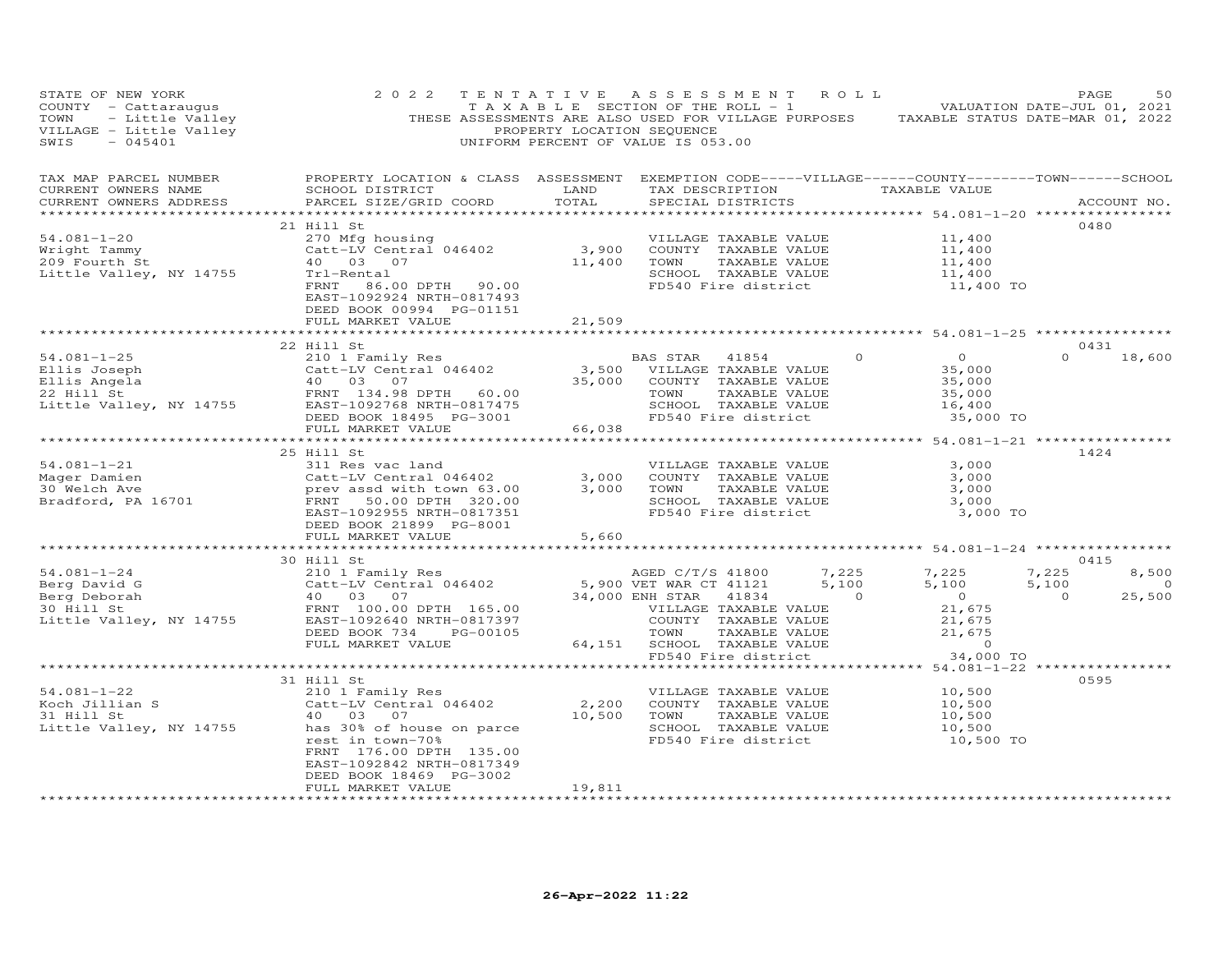| STATE OF NEW YORK<br>COUNTY - Cattaraugus<br>TOWN - Substitute Valley<br>VILLAGE - Little Valley<br>SWIS - 045401                 | 2 0 2 2                                                                                          | PROPERTY LOCATION SEQUENCE | TENTATIVE ASSESSMENT ROLL<br>TAXABLE SECTION OF THE ROLL - 1 VALUATION DATE-JUL 01, 2021<br>THESE ASSESSMENTS ARE ALSO USED FOR VILLAGE PURPOSES TAXABLE STATUS DATE-MAR 01, 2022<br>UNIFORM PERCENT OF VALUE IS 053.00 |                                  | PAGE<br>51  |
|-----------------------------------------------------------------------------------------------------------------------------------|--------------------------------------------------------------------------------------------------|----------------------------|-------------------------------------------------------------------------------------------------------------------------------------------------------------------------------------------------------------------------|----------------------------------|-------------|
| TAX MAP PARCEL NUMBER<br>CURRENT OWNERS NAME<br>CURRENT OWNERS ADDRESS                                                            | SCHOOL DISTRICT<br>PARCEL SIZE/GRID COORD                                                        | LAND<br>TOTAL              | PROPERTY LOCATION & CLASS ASSESSMENT EXEMPTION CODE-----VILLAGE------COUNTY--------TOWN------SCHOOL<br>TAX DESCRIPTION<br>SPECIAL DISTRICTS                                                                             | TAXABLE VALUE                    | ACCOUNT NO. |
|                                                                                                                                   |                                                                                                  |                            |                                                                                                                                                                                                                         |                                  |             |
| $54.072 - 1 - 10$                                                                                                                 | 100 Main St<br>484 1 use sm bld                                                                  |                            | VILLAGE TAXABLE VALUE                                                                                                                                                                                                   | 34,000                           | 0653        |
|                                                                                                                                   |                                                                                                  |                            | 3,200 COUNTY TAXABLE VALUE                                                                                                                                                                                              | 34,000                           |             |
|                                                                                                                                   | Catt-LV Central 046402<br>53 03 07                                                               | 34,000                     | TOWN<br>TAXABLE VALUE                                                                                                                                                                                                   | 34,000                           |             |
|                                                                                                                                   |                                                                                                  |                            | SCHOOL TAXABLE VALUE                                                                                                                                                                                                    | 34,000                           |             |
| Starks Barry D<br>Starks Brandy M<br>102 Fourth Street<br>Little Valley, NY 14755<br>2009962 NRTH-0819680<br>2009962 NRTH-0819680 | DEED BOOK 21379 PG-5001                                                                          |                            | FD540 Fire district                                                                                                                                                                                                     | 34,000 TO                        |             |
|                                                                                                                                   | FULL MARKET VALUE                                                                                | 64,151                     |                                                                                                                                                                                                                         |                                  |             |
|                                                                                                                                   | 103 Main St                                                                                      |                            |                                                                                                                                                                                                                         |                                  | 0400        |
| $54.072 - 2 - 26$                                                                                                                 | 482 Det row bldg                                                                                 |                            | VILLAGE TAXABLE VALUE                                                                                                                                                                                                   | 39,000                           |             |
| Mowry John                                                                                                                        | Catt-LV Central 046402                                                                           | 7,000                      | COUNTY TAXABLE VALUE                                                                                                                                                                                                    | 39,000                           |             |
| 10001y 001111<br>7966 Route 353                                                                                                   | 53 03 07                                                                                         | 39,000                     | TOWN<br>TAXABLE VALUE                                                                                                                                                                                                   | 39,000                           |             |
| Cattaraugus, NY 14719                                                                                                             | 54.00 DPTH 75.00<br>FRNT                                                                         |                            | SCHOOL TAXABLE VALUE                                                                                                                                                                                                    | 39,000                           |             |
|                                                                                                                                   | EAST-1090073 NRTH-0819577<br>DEED BOOK 18595 PG-8001                                             |                            | FD540 Fire district                                                                                                                                                                                                     | 39,000 TO                        |             |
|                                                                                                                                   | FULL MARKET VALUE                                                                                | 73,585                     |                                                                                                                                                                                                                         | *********** 54.072-1-11 *****    |             |
|                                                                                                                                   | 104 Main St                                                                                      |                            |                                                                                                                                                                                                                         |                                  | 0699        |
| $54.072 - 1 - 11$                                                                                                                 | 484 1 use sm bld                                                                                 |                            | VILLAGE TAXABLE VALUE                                                                                                                                                                                                   | 124,500                          |             |
| Vail Robert D                                                                                                                     | Catt-LV Central 046402                                                                           | 11,700                     | COUNTY TAXABLE VALUE                                                                                                                                                                                                    | 124,500                          |             |
| 104 Main St                                                                                                                       | 53 03<br>07                                                                                      | 124,500                    | TOWN<br>TAXABLE VALUE                                                                                                                                                                                                   | 124,500                          |             |
| Little Valley, NY 14755                                                                                                           | Merows Store<br>FRNT 150.00 DPTH 140.00<br>EAST-1089918 NRTH-0819777<br>DEED BOOK 00947 PG-00092 |                            | SCHOOL TAXABLE VALUE<br>FD540 Fire district                                                                                                                                                                             | 124,500<br>124,500 TO            |             |
|                                                                                                                                   | FULL MARKET VALUE                                                                                | 234,906                    |                                                                                                                                                                                                                         |                                  |             |
|                                                                                                                                   |                                                                                                  |                            |                                                                                                                                                                                                                         |                                  |             |
| $54.072 - 1 - 5.1$                                                                                                                | 124 Main St<br>461 Bank                                                                          |                            | VILLAGE TAXABLE VALUE                                                                                                                                                                                                   | 703,200                          | 5000        |
| Cattaraugus County Bank                                                                                                           | Catt-LV Central 046402                                                                           | 25,000                     | COUNTY TAXABLE VALUE                                                                                                                                                                                                    | 703,200                          |             |
| 120 Main St                                                                                                                       | 53 03<br>07                                                                                      | 703,200                    | TOWN<br>TAXABLE VALUE                                                                                                                                                                                                   | 703,200                          |             |
| Little Valley, NY 14755                                                                                                           | FRNT 140.00 DPTH 80.00                                                                           |                            | SCHOOL TAXABLE VALUE                                                                                                                                                                                                    | 703,200                          |             |
|                                                                                                                                   | EAST-1090041 NRTH-0819842<br>PG-00489<br>DEED BOOK 902                                           |                            | FD540 Fire district                                                                                                                                                                                                     | 703,200 TO                       |             |
|                                                                                                                                   | FULL MARKET VALUE<br>*************************                                                   | 1326,792                   |                                                                                                                                                                                                                         |                                  |             |
|                                                                                                                                   | 129 Main St                                                                                      |                            |                                                                                                                                                                                                                         | ******** 54.072-2-28 *********** | 0835        |
| $54.072 - 2 - 28$                                                                                                                 | 414 Hotel                                                                                        |                            | VILLAGE TAXABLE VALUE                                                                                                                                                                                                   | 48,000                           |             |
| Hughes Raymond                                                                                                                    | Catt-LV Central 046402                                                                           | 4,500                      | COUNTY TAXABLE VALUE                                                                                                                                                                                                    | 48,000                           |             |
| 129 Main Street                                                                                                                   | 53 03 07                                                                                         | 48,000                     | TOWN<br>TAXABLE VALUE                                                                                                                                                                                                   | 48,000                           |             |
| Little Valley, NY 14755                                                                                                           | Hotel                                                                                            |                            | SCHOOL TAXABLE VALUE                                                                                                                                                                                                    | 48,000                           |             |
|                                                                                                                                   | FRNT<br>65.00 DPTH 82.00<br>EAST-1090284 NRTH-0819731<br>DEED BOOK 19986 PG-7001                 |                            | FD540 Fire district                                                                                                                                                                                                     | 48,000 TO                        |             |
|                                                                                                                                   | FULL MARKET VALUE                                                                                | 90,566                     |                                                                                                                                                                                                                         |                                  |             |
|                                                                                                                                   |                                                                                                  |                            |                                                                                                                                                                                                                         |                                  |             |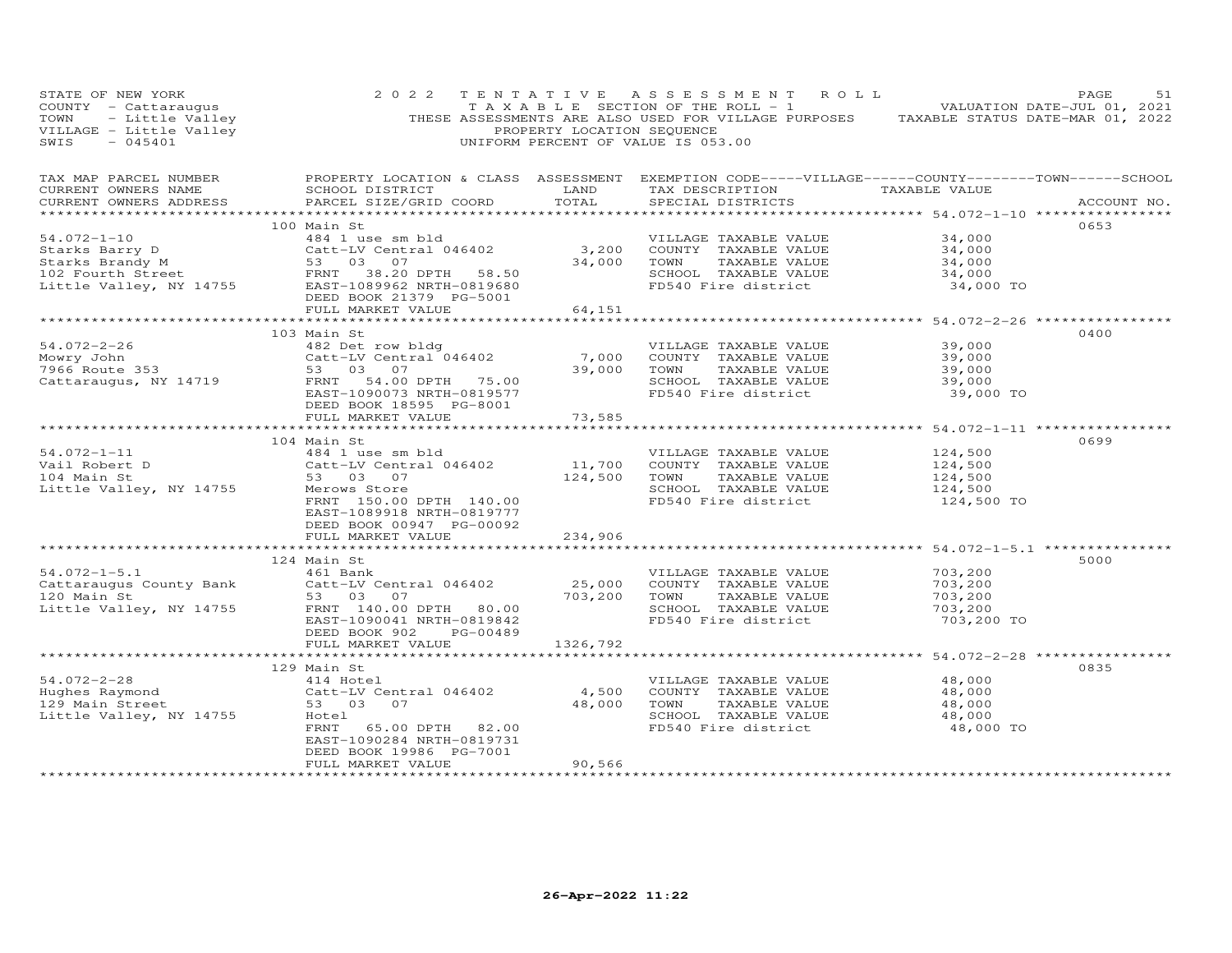| STATE OF NEW YORK<br>COUNTY - Cattaraugus<br>TOWN - Little Valley<br>VILLAGE - Little Valley<br>SWIS - 045401 | 2 0 2 2                                                                                                                                                                                                                              | PROPERTY LOCATION SEQUENCE               | TENTATIVE ASSESSMENT ROLL<br>T A X A B L E SECTION OF THE ROLL - 1<br>THESE ASSESSMENTS ARE ALSO USED FOR VILLAGE PURPOSES TAXABLE STATUS DATE-MAR 01, 2022<br>UNIFORM PERCENT OF VALUE IS 053.00                           | VALUATION DATE-JUL 01, 2021                                           | PAGE<br>52  |
|---------------------------------------------------------------------------------------------------------------|--------------------------------------------------------------------------------------------------------------------------------------------------------------------------------------------------------------------------------------|------------------------------------------|-----------------------------------------------------------------------------------------------------------------------------------------------------------------------------------------------------------------------------|-----------------------------------------------------------------------|-------------|
| TAX MAP PARCEL NUMBER<br>CURRENT OWNERS NAME<br>CURRENT OWNERS ADDRESS<br>**********************              | SCHOOL DISTRICT<br>PARCEL SIZE/GRID COORD                                                                                                                                                                                            | LAND<br>TOTAL<br>* * * * * * * * * * * * | PROPERTY LOCATION & CLASS ASSESSMENT EXEMPTION CODE-----VILLAGE------COUNTY-------TOWN------SCHOOL<br>TAX DESCRIPTION TAXABLE VALUE<br>SPECIAL DISTRICTS<br>********************************** 54.072–1–5.2 *************** |                                                                       | ACCOUNT NO. |
| $54.072 - 1 - 5.2$                                                                                            | 130 Main St<br>482 Det row bldg<br>Extracted Timothy J<br>2 imbardi Pamela S<br>2 imbardi Pamela S<br>4891 Route 353<br>Salamanca, NY 14779<br>EAST-1090150 NRTH-0819843<br>DEED BOOK 9516<br>PG-4001<br>FULL MARKET VALUE           | 82,400 TOWN<br>155,472                   | VILLAGE TAXABLE VALUE<br>4,500 COUNTY TAXABLE VALUE<br>TAXABLE VALUE<br>SCHOOL TAXABLE VALUE<br>FD540 Fire district                                                                                                         | 82,400<br>82,400<br>82,400<br>82,400<br>82,400 TO                     | 0817        |
|                                                                                                               | *****************                                                                                                                                                                                                                    | * * * * * * * * * * * *                  |                                                                                                                                                                                                                             | **************************** 54.064-1-10 **************               |             |
| $54.064 - 1 - 10$<br>200 MSLV LLC<br>PO Box 189<br>Panama City, FL 32402                                      | 200 Main St<br>411 Apartment<br>Catt-LV Central 046402<br>53 03 07<br>FRNT 87.00 DPTH 67.58<br>BANK 017<br>EAST-1090260 NRTH-0819944<br>DEED BOOK 16576 PG-2001                                                                      | 7,000<br>56,000                          | VILLAGE TAXABLE VALUE<br>COUNTY TAXABLE VALUE<br>TOWN<br>TAXABLE VALUE<br>SCHOOL TAXABLE VALUE<br>FD540 Fire district                                                                                                       | 56,000<br>56,000<br>56,000<br>56,000<br>56,000 TO                     | 0723        |
|                                                                                                               | FULL MARKET VALUE                                                                                                                                                                                                                    | 105,660                                  |                                                                                                                                                                                                                             |                                                                       |             |
|                                                                                                               |                                                                                                                                                                                                                                      |                                          |                                                                                                                                                                                                                             |                                                                       |             |
| $54.072 - 2 - 4$<br>Little Valley, NY 14755                                                                   | 205 Main St<br>210 1 Family Res<br>Catt-LV Central 046402<br>41 03 07<br>$2/16$ -mrged $2-5.2$ , 5.1, 6.2,<br>FRNT 152.20 DPTH 185.21<br>BANK 017<br>EAST-1090441 NRTH-0819797<br>DEED BOOK 2019 PG-13354                            |                                          | 12,400<br>VET COM CT 41131<br>21,000 VILLAGE TAXABLE VALUE<br>80,900 COUNTY TAXABLE VALUE<br>TOWN<br>TAXABLE VALUE<br>SCHOOL TAXABLE VALUE<br>FD540 Fire district                                                           | 12,400<br>12,400<br>68,500<br>68,500<br>68,500<br>80,900<br>80,900 TO | 0705        |
|                                                                                                               | FULL MARKET VALUE                                                                                                                                                                                                                    | 152,642                                  |                                                                                                                                                                                                                             |                                                                       |             |
|                                                                                                               |                                                                                                                                                                                                                                      |                                          |                                                                                                                                                                                                                             |                                                                       |             |
| $54.064 - 1 - 9$<br>Cattaraugus County Bank<br>116 Main St<br>Little Valley, NY 14755                         | 208 Main St<br>438 Parking lot<br>Catt-LV Central 046402<br>41/53 03 07<br>FRNT 61.00 DPTH 161.00<br>EAST-1090304 NRTH-0820008<br>DEED BOOK 00929 PG-00193<br>FULL MARKET VALUE                                                      | 9,000<br>18,000<br>33,962                | VILLAGE TAXABLE VALUE<br>COUNTY TAXABLE VALUE<br>TAXABLE VALUE<br>TOWN<br>SCHOOL TAXABLE VALUE<br>FD540 Fire district                                                                                                       | 18,000<br>18,000<br>18,000<br>18,000<br>18,000 TO                     | 0808        |
|                                                                                                               |                                                                                                                                                                                                                                      |                                          |                                                                                                                                                                                                                             |                                                                       |             |
| $54.072 - 2 - 2.1$<br>Shantler Marvin M Jr<br>618 Erie Street<br>Little Valley, NY 14755                      | 209 Main St<br>220 2 Family Res<br>Catt-LV Central 046402<br>41 03 07<br>3/09-merged 2-3 into prcl<br>6/15-splt 17x157-Valler<br>FRNT 43.00 DPTH 101.00<br>EAST-1090492 NRTH-0819885<br>DEED BOOK 20210 PG-4311<br>FULL MARKET VALUE | 2,800<br>7,170                           | VILLAGE TAXABLE VALUE<br>COUNTY TAXABLE VALUE<br>3,800 TOWN<br>TAXABLE VALUE<br>SCHOOL TAXABLE VALUE<br>FD540 Fire district                                                                                                 | 3,800<br>3,800<br>3,800<br>3,800<br>3,800 TO                          | 0484        |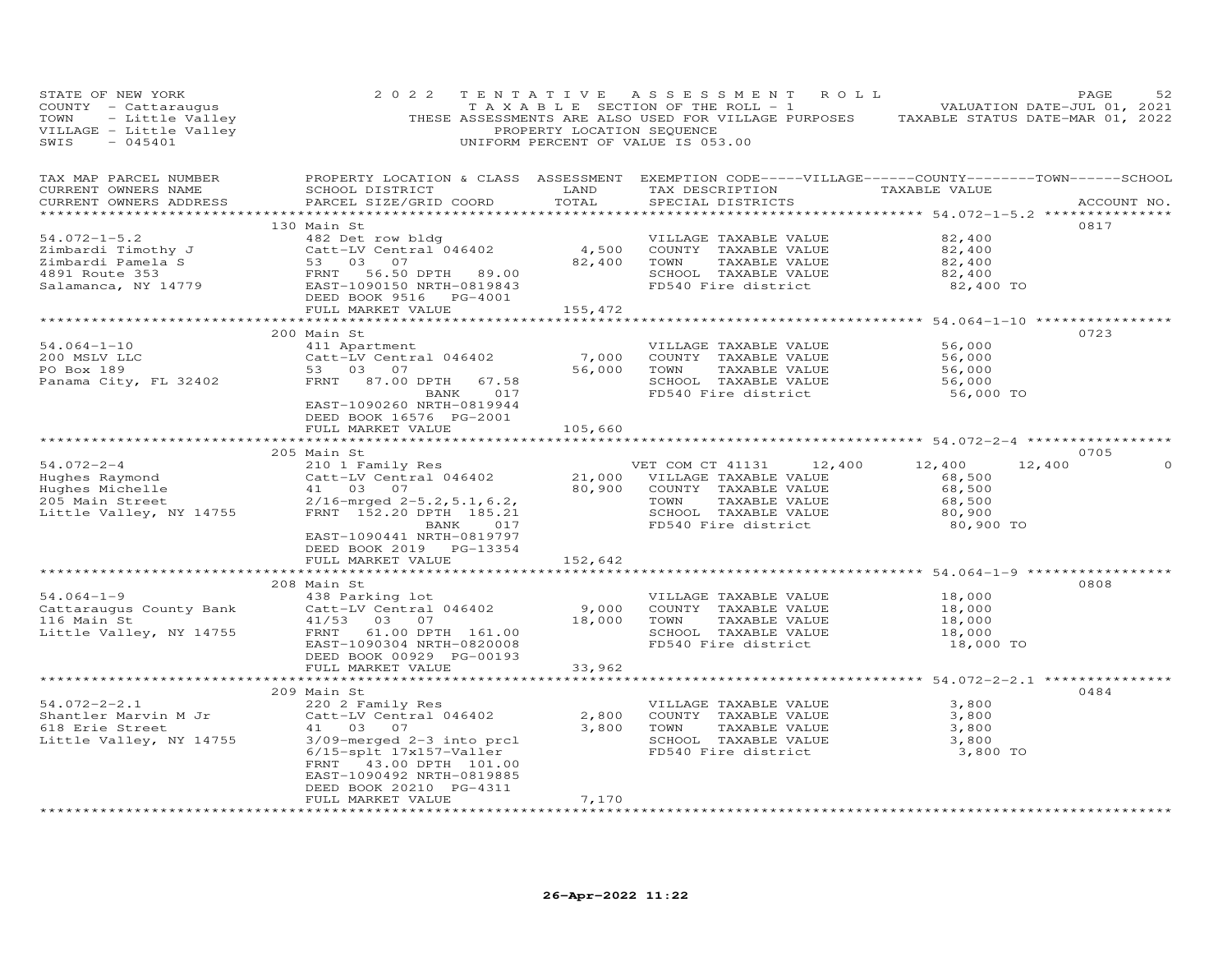| STATE OF NEW YORK                                                                                                                                                                                                 | 2 0 2 2                                                                                                                                                                                                                                                                                                                                             |                                                                                                                                 | TENTATIVE ASSESSMENT ROLL<br>TAXABLE SECTION OF THE ROLL - 1 $\sim$ 5 $\pm$ 0 VALUATION DATE-JUL 01, 2021                                                |                                                   | PAGE<br>53  |
|-------------------------------------------------------------------------------------------------------------------------------------------------------------------------------------------------------------------|-----------------------------------------------------------------------------------------------------------------------------------------------------------------------------------------------------------------------------------------------------------------------------------------------------------------------------------------------------|---------------------------------------------------------------------------------------------------------------------------------|----------------------------------------------------------------------------------------------------------------------------------------------------------|---------------------------------------------------|-------------|
| TAX MAP PARCEL NUMBER<br>CURRENT OWNERS NAME<br>CURRENT OWNERS ADDRESS                                                                                                                                            | SCHOOL DISTRICT<br>PARCEL SIZE/GRID COORD                                                                                                                                                                                                                                                                                                           | <b>EXAMPLE SERVICE SERVICE SERVICE SERVICE SERVICE SERVICE SERVICE SERVICE SERVICE SERVICE SERVICE SERVICE SERVICE</b><br>TOTAL | PROPERTY LOCATION & CLASS ASSESSMENT EXEMPTION CODE-----VILLAGE------COUNTY-------TOWN------SCHOOL<br>TAX DESCRIPTION TAXABLE VALUE<br>SPECIAL DISTRICTS |                                                   | ACCOUNT NO. |
| $54.072 - 2 - 1$<br>Stein Wayne M<br>Stein Debra D<br>9926 New Albion Road<br>Cattaraugus, NY 14719<br>Cattaraugus, NY 14719<br>ERST-1090580 NRTH-0819879<br>ERST-1090580 NRTH-0819879<br>FEED BOOK 20200 PG-6025 | 213 Main St<br>453 Large retail<br>Catt-LV Central 046402<br>EAST-1090580 NRTH-0819879<br>DEED BOOK 20200 PG-6025<br>FULL MARKET VALUE                                                                                                                                                                                                              | 31,500 TOWN<br>59,434                                                                                                           | VILLAGE TAXABLE VALUE<br>8,100 COUNTY TAXABLE VALUE<br>TAXABLE VALUE<br>SCHOOL TAXABLE VALUE<br>FD540 Fire district                                      | 31,500<br>31,500<br>31,500<br>31,500<br>31,500 TO | 0818        |
|                                                                                                                                                                                                                   | *************************                                                                                                                                                                                                                                                                                                                           |                                                                                                                                 |                                                                                                                                                          | **************** 54.064-1-4.1 **************      |             |
| $54.064 - 1 - 4.1$<br>Showbounders, Inc.<br>The Catt-LV Central 046402 4,500<br>7658 Wilson Rd 41 03 07 16,500<br>PO Box 68 ACRES 5.10<br>Little Valley, NY 14755 EAST-10907591 NRTH-0820338                      | 214 Main St<br>331 Com vac w/im<br>DEED BOOK 22456 PG-8001<br>FULL MARKET VALUE                                                                                                                                                                                                                                                                     | 16,500 TOWN<br>SCHOOL<br>FD540 Fi<br>31,132                                                                                     | VILLAGE TAXABLE VALUE<br>COUNTY TAXABLE VALUE<br>TAXABLE VALUE<br>SCHOOL TAXABLE VALUE<br>FD540 Fire district                                            | 16,500<br>16,500<br>16,500<br>16,500<br>16,500 TO | 5046        |
|                                                                                                                                                                                                                   |                                                                                                                                                                                                                                                                                                                                                     |                                                                                                                                 | ******************************** 54.064-1-5.1 ****************                                                                                           |                                                   | 5021        |
| $54.064 - 1 - 5.1$<br>Stang Michael<br>20 Por 1235<br>Ellicottville, NY 14731                                                                                                                                     | 214 Main St<br>Main St<br>449 Other Storag<br>Catt-LV Central 046402<br>41/53 03 07 67,000 TOWN TAXABLE VALUE<br>2/10-split 111x145 to Car<br>87,000 TOWN TAXABLE VALUE<br>57,000 TOWN TAXABLE VALUE<br>57,000 TOWN TAXABLE VALUE<br>FD540 Fire district<br>ACRES 1.40<br>EAST-1090399 NRTH-0820212<br>DEED BOOK 15427 PG-2001<br>FULL MARKET VALUE |                                                                                                                                 | VILLAGE TAXABLE VALUE<br>SCHOOL TAXABLE VALUE<br>FD540 Fire district                                                                                     | 67,000<br>67,000<br>67,000<br>67,000<br>67,000 TO |             |
|                                                                                                                                                                                                                   |                                                                                                                                                                                                                                                                                                                                                     | 126,415                                                                                                                         | ******************************** 54.072-3-1 *************                                                                                                |                                                   |             |
| $54.072 - 3 - 1$<br>Stang Michael Catt-LV Central 046402<br>PO Box 1235<br>Ellicottville, NY 14731<br>FRNT 420.00 DPTH                                                                                            | 303 Main St<br>Main St<br>449 Other Storag<br>Catt-LV Central 046402 9,000 COUNTY TAXABLE VALUE<br>41 03 07 35,000 TOWN TAXABLE VALUE<br>FRNT 420.00 DPTH 35,000 TOWN TAXABLE VALUE<br>FRNT 420.00 DPTH SCHOOL TAXABLE VALUE<br>FD540 Fire district<br>EAST-1090785 NRTH-0819897<br>DEED BOOK 2935 PG-5001<br>FULL MARKET VALUE                     | 66,038                                                                                                                          | VILLAGE TAXABLE VALUE<br>SCHOOL TAXABLE VALUE<br>FD540 Fire district                                                                                     | 35,000<br>35,000<br>35,000<br>35,000<br>35,000 TO | 0607        |
|                                                                                                                                                                                                                   | **************************                                                                                                                                                                                                                                                                                                                          |                                                                                                                                 | ********************************** 54.071-4-33 *****************                                                                                         |                                                   |             |
| $54.071 - 4 - 33$<br>Phillips Zachary<br>103 Mill Street<br>103 Mill Street<br>103 Mill Street<br>103 Mill Street<br>53 03 07<br>14755<br>FRNT 26.00                                                              | 103 Mill St<br>210 1 Family Res<br>Catt-LV Central 046402<br>FRNT 26.00 DPTH 80.00<br>017<br>BANK<br>EAST-1089530 NRTH-0819387<br>DEED BOOK 20200 PG-6555<br>FULL MARKET VALUE                                                                                                                                                                      | 26,500 TOWN<br>50,000                                                                                                           | VILLAGE TAXABLE VALUE<br>1,500 COUNTY TAXABLE VALUE<br>TAXABLE VALUE<br>SCHOOL TAXABLE VALUE<br>FD540 Fire district                                      | 26,500<br>26,500<br>26,500<br>26,500<br>26,500 TO | 0739        |
|                                                                                                                                                                                                                   |                                                                                                                                                                                                                                                                                                                                                     |                                                                                                                                 |                                                                                                                                                          |                                                   |             |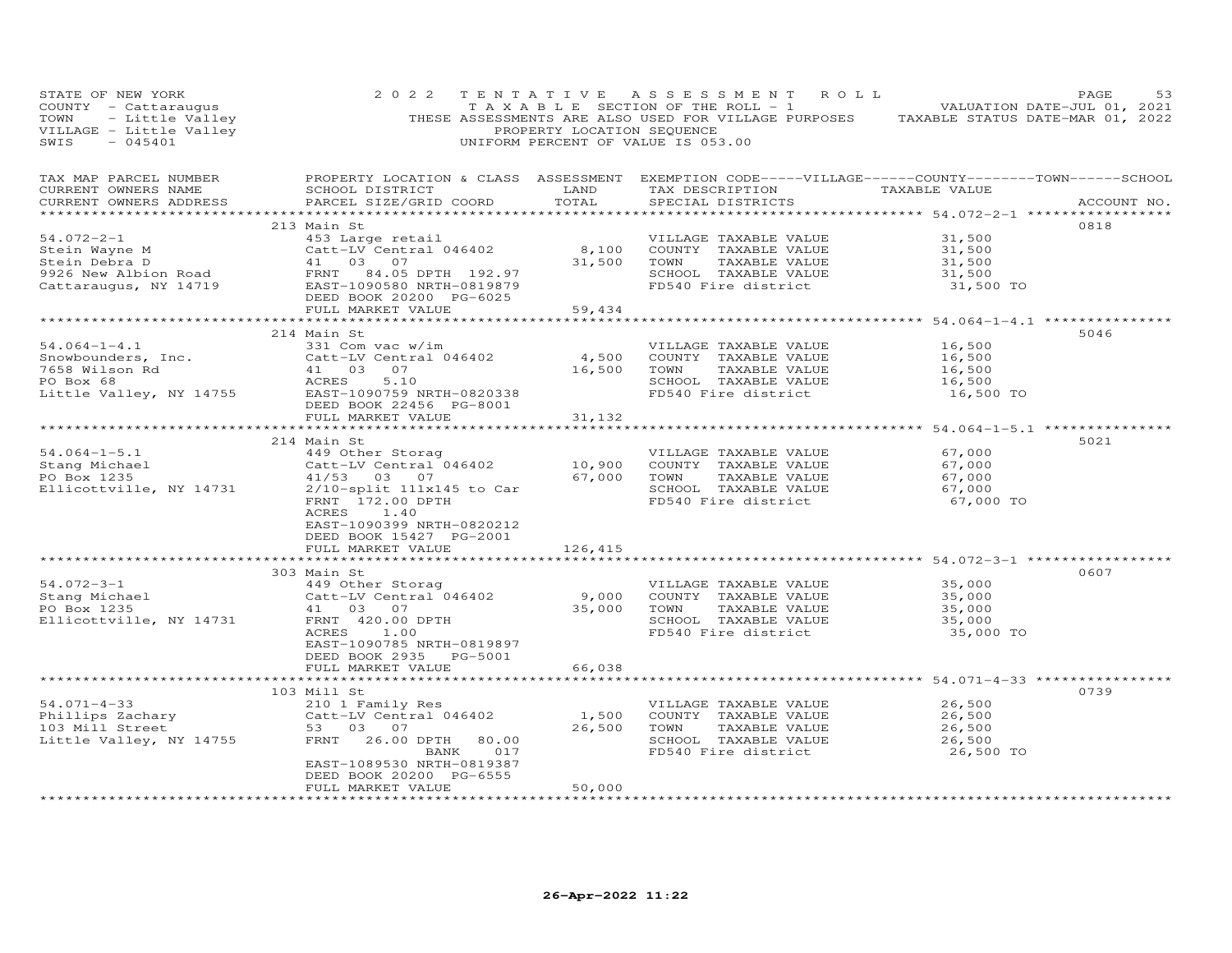| STATE OF NEW YORK<br>COUNTY - Cattaraugus<br>TOWN - Little Valley<br>VILLAGE - Little Valley<br>SWIS - 045401 | 2 0 2 2                                                                                                                                                                                                                                                                                                                                                         | PROPERTY LOCATION SEQUENCE | TENTATIVE ASSESSMENT ROLL<br>TAXABLE SECTION OF THE ROLL - 1 $\sim$ 3 J vALUATION DATE-JUL 01, 2021<br>THESE ASSESSMENTS ARE ALSO USED FOR VILLAGE PURPOSES TAXABLE STATUS DATE-MAR 01, 2022<br>UNIFORM PERCENT OF VALUE IS 053.00 |                                                  | PAGE<br>54         |
|---------------------------------------------------------------------------------------------------------------|-----------------------------------------------------------------------------------------------------------------------------------------------------------------------------------------------------------------------------------------------------------------------------------------------------------------------------------------------------------------|----------------------------|------------------------------------------------------------------------------------------------------------------------------------------------------------------------------------------------------------------------------------|--------------------------------------------------|--------------------|
| CURRENT OWNERS NAME<br>CURRENT OWNERS ADDRESS                                                                 | TAX MAP PARCEL NUMBER THE PROPERTY LOCATION & CLASS ASSESSMENT EXEMPTION CODE-----VILLAGE------COUNTY-------TOWN------SCHOOL<br>PARCEL SIZE/GRID COORD TOTAL                                                                                                                                                                                                    |                            | SCHOOL DISTRICT                      LAND        TAX DESCRIPTION                 TAXABLE VALUE<br>SPECIAL DISTRICTS                                                                                                                |                                                  | ACCOUNT NO.        |
| ***********************                                                                                       |                                                                                                                                                                                                                                                                                                                                                                 |                            |                                                                                                                                                                                                                                    |                                                  |                    |
|                                                                                                               | 104 Mill St                                                                                                                                                                                                                                                                                                                                                     |                            | $\Omega$                                                                                                                                                                                                                           | $\overline{0}$                                   | 0829               |
|                                                                                                               |                                                                                                                                                                                                                                                                                                                                                                 |                            |                                                                                                                                                                                                                                    | 73,600<br>73,600<br>73,600                       | $0 \t 18,600$      |
|                                                                                                               | DEED BOOK 20190 PG-6252                                                                                                                                                                                                                                                                                                                                         |                            | SCHOOL TAXABLE VALUE                                                                                                                                                                                                               | 55,000<br>73,600 TO                              |                    |
|                                                                                                               | FULL MARKET VALUE 138,868                                                                                                                                                                                                                                                                                                                                       |                            |                                                                                                                                                                                                                                    |                                                  |                    |
|                                                                                                               |                                                                                                                                                                                                                                                                                                                                                                 |                            |                                                                                                                                                                                                                                    |                                                  | 0757               |
|                                                                                                               |                                                                                                                                                                                                                                                                                                                                                                 |                            |                                                                                                                                                                                                                                    |                                                  |                    |
|                                                                                                               |                                                                                                                                                                                                                                                                                                                                                                 |                            |                                                                                                                                                                                                                                    |                                                  |                    |
|                                                                                                               | DEED BOOK 10887 PG-2001<br>FULL MARKET VALUE                                                                                                                                                                                                                                                                                                                    | 64,906                     | TOWN TAXABLE VALUE<br>SCHOOL TAXABLE VALUE<br>FD540 Fire district                                                                                                                                                                  | 34,400 TO                                        |                    |
|                                                                                                               | ******************************                                                                                                                                                                                                                                                                                                                                  | **********                 |                                                                                                                                                                                                                                    | *********** 54.071-4-35 ***********              |                    |
|                                                                                                               | 107 Mill St                                                                                                                                                                                                                                                                                                                                                     |                            |                                                                                                                                                                                                                                    |                                                  | 0594               |
|                                                                                                               |                                                                                                                                                                                                                                                                                                                                                                 |                            | VILLAGE TAXABLE VALUE                                                                                                                                                                                                              | 36,000                                           |                    |
|                                                                                                               |                                                                                                                                                                                                                                                                                                                                                                 |                            |                                                                                                                                                                                                                                    |                                                  |                    |
|                                                                                                               |                                                                                                                                                                                                                                                                                                                                                                 |                            |                                                                                                                                                                                                                                    |                                                  |                    |
|                                                                                                               | 54.071-4-35 210 1 Family Res<br>Overell Scott Catt-LV Central 046402<br>14-337 Beach Blvd 53 03 07<br>Hamilton, ON, Canada FRNT 48.00 DPTH 108.00<br>L8H6W4 EAST-1089512 NRTH-0819300<br>DEED BOOK 18794 PG-5001                                                                                                                                                |                            | 3,400 COUNTY TAXABLE VALUE 36,000<br>36,000 TOWN TAXABLE VALUE 36,000<br>36,000 SCHOOL TAXABLE VALUE 36,000<br>FD540 Fire district 36,000<br>SCHOOL TAXABLE VALUE<br>FD540 Fire district 56,000 TO                                 |                                                  |                    |
|                                                                                                               | FULL MARKET VALUE                                                                                                                                                                                                                                                                                                                                               | 67,925                     |                                                                                                                                                                                                                                    |                                                  |                    |
|                                                                                                               | 108 Mill St                                                                                                                                                                                                                                                                                                                                                     |                            |                                                                                                                                                                                                                                    |                                                  | 0799               |
|                                                                                                               |                                                                                                                                                                                                                                                                                                                                                                 |                            | VILLAGE TAXABLE VALUE                                                                                                                                                                                                              | 30,100                                           |                    |
|                                                                                                               | 54.072-6-38<br>Brown Steve E<br>Brown Darcy Ann<br>108 Mill Street<br>Little Valley, NY 14755<br>$\begin{array}{r}200 \text{ } \text{ } 1 \text{ } \text{ } \text{ } 2/53 \text{ } \text{ } 0 \text{ } 0 \text{ } 0 \text{ } 0 \text{ } 0 \text{ } 0 \text{ } 0 \text{ } 0 \text{ } 0 \text{ } 0 \text{ } 0 \text{ } 0 \text{ } 0 \text{ } 0 \text{ } 0 \text{$ |                            | 4,200 COUNTY TAXABLE VALUE                                                                                                                                                                                                         | 30,100                                           |                    |
|                                                                                                               |                                                                                                                                                                                                                                                                                                                                                                 |                            | TAXABLE VALUE<br>30,100 TOWN                                                                                                                                                                                                       | 30,100<br>30,100                                 |                    |
|                                                                                                               |                                                                                                                                                                                                                                                                                                                                                                 |                            | SCHOOL TAXABLE VALUE<br>FD540 Fire district                                                                                                                                                                                        |                                                  |                    |
|                                                                                                               |                                                                                                                                                                                                                                                                                                                                                                 |                            |                                                                                                                                                                                                                                    | 30,100 TO                                        |                    |
|                                                                                                               |                                                                                                                                                                                                                                                                                                                                                                 |                            |                                                                                                                                                                                                                                    |                                                  |                    |
|                                                                                                               | FULL MARKET VALUE                                                                                                                                                                                                                                                                                                                                               | 56,792                     |                                                                                                                                                                                                                                    |                                                  |                    |
|                                                                                                               |                                                                                                                                                                                                                                                                                                                                                                 |                            |                                                                                                                                                                                                                                    |                                                  | 0701               |
|                                                                                                               |                                                                                                                                                                                                                                                                                                                                                                 |                            |                                                                                                                                                                                                                                    |                                                  | $\Omega$<br>18,600 |
|                                                                                                               |                                                                                                                                                                                                                                                                                                                                                                 |                            |                                                                                                                                                                                                                                    | $\begin{array}{c}0\\24,000\end{array}$<br>24,000 |                    |
|                                                                                                               |                                                                                                                                                                                                                                                                                                                                                                 |                            |                                                                                                                                                                                                                                    | 24,000                                           |                    |
|                                                                                                               |                                                                                                                                                                                                                                                                                                                                                                 |                            |                                                                                                                                                                                                                                    |                                                  |                    |
|                                                                                                               |                                                                                                                                                                                                                                                                                                                                                                 |                            |                                                                                                                                                                                                                                    | $24,000$<br>$5,400$<br>$5,400$                   |                    |
|                                                                                                               |                                                                                                                                                                                                                                                                                                                                                                 |                            | SCHOOL TAXABLE VALUE<br>FD540 Fire district                                                                                                                                                                                        | 24,000 TO                                        |                    |
|                                                                                                               | 109 Mill St<br>Miles Teri L<br>109 Mill St<br>210 1 Family Res<br>210 1 Family Res<br>24,000 VILLAGE TAXABLE VALUE<br>24,000 COUNTY TAXABLE VALUE<br>24,000 COUNTY TAXABLE VALUE<br>24,000 COUNTY TAXABLE VALUE<br>24,000 COUNTY TAXABLE VALUE<br>                                                                                                              |                            |                                                                                                                                                                                                                                    |                                                  |                    |
|                                                                                                               |                                                                                                                                                                                                                                                                                                                                                                 |                            |                                                                                                                                                                                                                                    |                                                  |                    |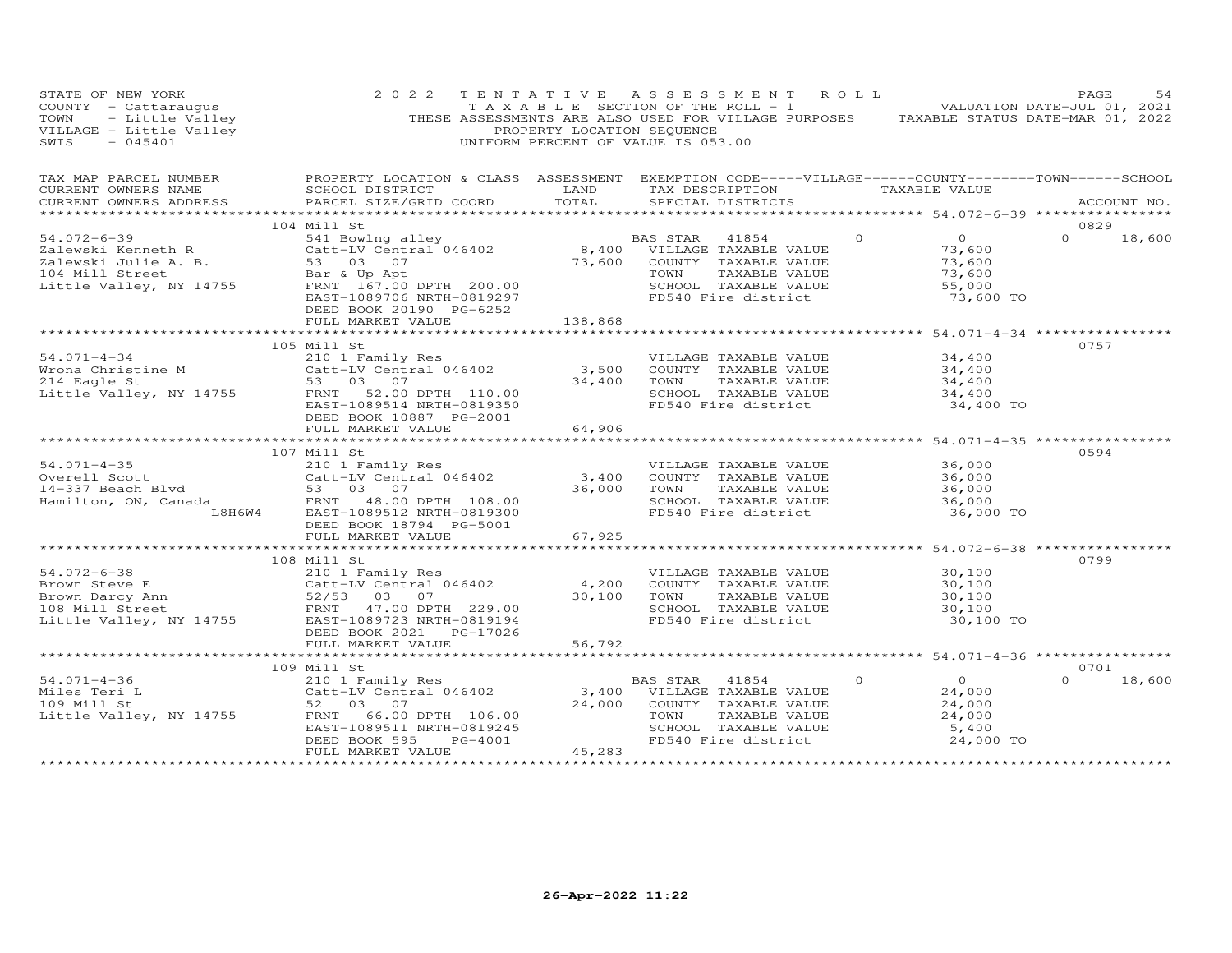| STATE OF NEW YORK                                                                                                                                                                                                                                                                                                                                                                              | 2 0 2 2                                                                                            |                               |             | TENTATIVE ASSESSMENT ROLL                     | TAXABLE SECTION OF THE ROLL - 1 VALUATION DATE-JUL 01, 2021                                                                                                        | PAGE           | 55                               |
|------------------------------------------------------------------------------------------------------------------------------------------------------------------------------------------------------------------------------------------------------------------------------------------------------------------------------------------------------------------------------------------------|----------------------------------------------------------------------------------------------------|-------------------------------|-------------|-----------------------------------------------|--------------------------------------------------------------------------------------------------------------------------------------------------------------------|----------------|----------------------------------|
| TAX MAP PARCEL NUMBER<br>CURRENT OWNERS NAME<br>CURRENT OWNERS ADDRESS                                                                                                                                                                                                                                                                                                                         | PROPERTY LOCATION & CLASS ASSESSMENT EXEMPTION CODE-----VILLAGE------COUNTY-------TOWN------SCHOOL |                               |             |                                               |                                                                                                                                                                    |                | ACCOUNT NO.                      |
|                                                                                                                                                                                                                                                                                                                                                                                                | 110 Mill St                                                                                        |                               |             |                                               |                                                                                                                                                                    | 0413           |                                  |
|                                                                                                                                                                                                                                                                                                                                                                                                |                                                                                                    |                               |             |                                               |                                                                                                                                                                    |                |                                  |
|                                                                                                                                                                                                                                                                                                                                                                                                |                                                                                                    |                               |             |                                               |                                                                                                                                                                    |                |                                  |
|                                                                                                                                                                                                                                                                                                                                                                                                |                                                                                                    |                               |             |                                               |                                                                                                                                                                    |                |                                  |
| 54.072-6-37<br>Wright Tammy<br>270 Mfg housing<br>270 Mfg housing<br>270 Mfg housing<br>270 Mfg housing<br>270 Mfg housing<br>219.00<br>219.00<br>219.00<br>219.00<br>219.00<br>219.00<br>219.00<br>219.00<br>219.00<br>219.00<br>219.00<br>219.00<br>219.00<br>219.00                                                                                                                         | DEED BOOK 00967 PG-00415                                                                           |                               |             |                                               | VILLAGE TAXABLE VALUE $16,400$<br>COUNTY TAXABLE VALUE $16,400$<br>TOWN TAXABLE VALUE $16,400$<br>SCHOOL TAXABLE VALUE $16,400$<br>FD540 Fire district $16,400$ TO |                |                                  |
|                                                                                                                                                                                                                                                                                                                                                                                                | FULL MARKET VALUE                                                                                  | 30,943                        |             |                                               |                                                                                                                                                                    |                |                                  |
|                                                                                                                                                                                                                                                                                                                                                                                                |                                                                                                    | * * * * * * * * * * * *       |             |                                               | ******************** 54.071-4-37 ****************                                                                                                                  |                |                                  |
| $\begin{tabular}{l c c c c c c c c} \multicolumn{3}{c c c c} \multicolumn{3}{c c c} \multicolumn{3}{c c c} \multicolumn{3}{c c c} \multicolumn{3}{c c c} \multicolumn{3}{c c c} \multicolumn{3}{c c c} \multicolumn{3}{c c c} \multicolumn{3}{c c c} \multicolumn{3}{c c c} \multicolumn{3}{c c c} \multicolumn{3}{c c c} \multicolumn{3}{c c c} \multicolumn{3}{c c c} \multicolumn{3}{c c c$ |                                                                                                    |                               |             |                                               |                                                                                                                                                                    | 0853<br>8,033  |                                  |
|                                                                                                                                                                                                                                                                                                                                                                                                |                                                                                                    |                               |             |                                               |                                                                                                                                                                    | $\overline{0}$ | 9,450                            |
|                                                                                                                                                                                                                                                                                                                                                                                                |                                                                                                    |                               |             |                                               |                                                                                                                                                                    | 4,050          | $\overline{0}$<br>$\overline{a}$ |
|                                                                                                                                                                                                                                                                                                                                                                                                |                                                                                                    |                               |             |                                               |                                                                                                                                                                    | $\overline{O}$ | 17,550                           |
|                                                                                                                                                                                                                                                                                                                                                                                                |                                                                                                    |                               |             |                                               |                                                                                                                                                                    |                |                                  |
|                                                                                                                                                                                                                                                                                                                                                                                                |                                                                                                    |                               |             |                                               |                                                                                                                                                                    |                |                                  |
|                                                                                                                                                                                                                                                                                                                                                                                                |                                                                                                    |                               |             |                                               |                                                                                                                                                                    |                |                                  |
|                                                                                                                                                                                                                                                                                                                                                                                                |                                                                                                    |                               |             |                                               |                                                                                                                                                                    |                |                                  |
|                                                                                                                                                                                                                                                                                                                                                                                                |                                                                                                    |                               |             |                                               |                                                                                                                                                                    |                |                                  |
|                                                                                                                                                                                                                                                                                                                                                                                                |                                                                                                    |                               |             |                                               | ********** 54.072-6-36 ***************                                                                                                                             |                |                                  |
|                                                                                                                                                                                                                                                                                                                                                                                                | 112 Mill St                                                                                        |                               |             |                                               |                                                                                                                                                                    | 0710           |                                  |
|                                                                                                                                                                                                                                                                                                                                                                                                |                                                                                                    |                               |             | VILLAGE TAXABLE VALUE                         | 23,000                                                                                                                                                             |                |                                  |
|                                                                                                                                                                                                                                                                                                                                                                                                |                                                                                                    |                               |             | 4,900 COUNTY TAXABLE VALUE                    | 23,000                                                                                                                                                             |                |                                  |
|                                                                                                                                                                                                                                                                                                                                                                                                |                                                                                                    |                               | 23,000 TOWN | TAXABLE VALUE                                 | 23,000<br>23,000                                                                                                                                                   |                |                                  |
|                                                                                                                                                                                                                                                                                                                                                                                                |                                                                                                    |                               |             | SCHOOL TAXABLE VALUE                          |                                                                                                                                                                    |                |                                  |
| 54.072-6-36<br>Zimbardi Shawna<br>Lenahan Armon 52/53 03 07 23,000<br>112 Mill St FRNT 114.00 DPTH 219.00<br>Little Valley, NY 14755 EAST-1089692 NRTH-0819079<br>EXET-1089692 NRTH-0819079<br>DEED BOOK 20210 PG-2777                                                                                                                                                                         |                                                                                                    |                               |             | FD540 Fire district                           | 23,000 TO                                                                                                                                                          |                |                                  |
|                                                                                                                                                                                                                                                                                                                                                                                                | FULL MARKET VALUE                                                                                  | 43,396                        |             |                                               |                                                                                                                                                                    |                |                                  |
|                                                                                                                                                                                                                                                                                                                                                                                                |                                                                                                    |                               |             |                                               |                                                                                                                                                                    |                |                                  |
|                                                                                                                                                                                                                                                                                                                                                                                                | 113 Mill St                                                                                        |                               |             |                                               |                                                                                                                                                                    | 0741           |                                  |
|                                                                                                                                                                                                                                                                                                                                                                                                |                                                                                                    |                               |             | VILLAGE TAXABLE VALUE<br>COUNTY TAXABLE VALUE | 24,000<br>24,000                                                                                                                                                   |                |                                  |
|                                                                                                                                                                                                                                                                                                                                                                                                |                                                                                                    |                               | 24,000 TOWN |                                               | 24,000                                                                                                                                                             |                |                                  |
|                                                                                                                                                                                                                                                                                                                                                                                                |                                                                                                    |                               |             | TAXABLE VALUE<br>SCHOOL TAXABLE VALUE         | 24,000                                                                                                                                                             |                |                                  |
| 54.071-4-38<br>Strusa Timothy<br>9860 Sawmill Rd<br>14755 ENT 169.00 DETH 304.00<br>14700 Eittle Valley, NY 14755 FRNT 164.00 DETH 304.00                                                                                                                                                                                                                                                      | EAST-1089407 NRTH-0819127                                                                          |                               |             | FD540 Fire district                           | 24,000 TO                                                                                                                                                          |                |                                  |
|                                                                                                                                                                                                                                                                                                                                                                                                | DEED BOOK 31197 PG-5002                                                                            |                               |             |                                               |                                                                                                                                                                    |                |                                  |
|                                                                                                                                                                                                                                                                                                                                                                                                | FULL MARKET VALUE                                                                                  | 45,283                        |             |                                               |                                                                                                                                                                    |                |                                  |
|                                                                                                                                                                                                                                                                                                                                                                                                |                                                                                                    |                               |             |                                               |                                                                                                                                                                    |                |                                  |
|                                                                                                                                                                                                                                                                                                                                                                                                | 114 Mill St                                                                                        |                               |             |                                               |                                                                                                                                                                    | 0690           |                                  |
| $54.072 - 6 - 35$                                                                                                                                                                                                                                                                                                                                                                              |                                                                                                    |                               |             | VILLAGE TAXABLE VALUE                         | 41,500                                                                                                                                                             |                |                                  |
| 54.072-6-35<br>Brown Brandon R<br>Brown Megan R<br>114 Mill St                                                                                                                                                                                                                                                                                                                                 | MIII St<br>210 1 Family Res<br>Catt-LV Central 046402                                              | 4,500                         |             | COUNTY TAXABLE VALUE                          | 41,500                                                                                                                                                             |                |                                  |
|                                                                                                                                                                                                                                                                                                                                                                                                | 52 03 07                                                                                           |                               | 41,500 TOWN | TAXABLE VALUE                                 | 41,500                                                                                                                                                             |                |                                  |
|                                                                                                                                                                                                                                                                                                                                                                                                | FRNT 53.00 DPTH 214.00                                                                             |                               |             | SCHOOL TAXABLE VALUE                          | 41,500                                                                                                                                                             |                |                                  |
| Little Valley, NY 14755                                                                                                                                                                                                                                                                                                                                                                        | BANK 017                                                                                           |                               |             | FD540 Fire district                           | 41,500 TO                                                                                                                                                          |                |                                  |
|                                                                                                                                                                                                                                                                                                                                                                                                | EAST-1089729 NRTH-0818985                                                                          |                               |             |                                               |                                                                                                                                                                    |                |                                  |
|                                                                                                                                                                                                                                                                                                                                                                                                | DEED BOOK 23781 PG-4001                                                                            |                               |             |                                               |                                                                                                                                                                    |                |                                  |
|                                                                                                                                                                                                                                                                                                                                                                                                | FULL MARKET VALUE                                                                                  | 78,302<br>******************* |             |                                               |                                                                                                                                                                    |                |                                  |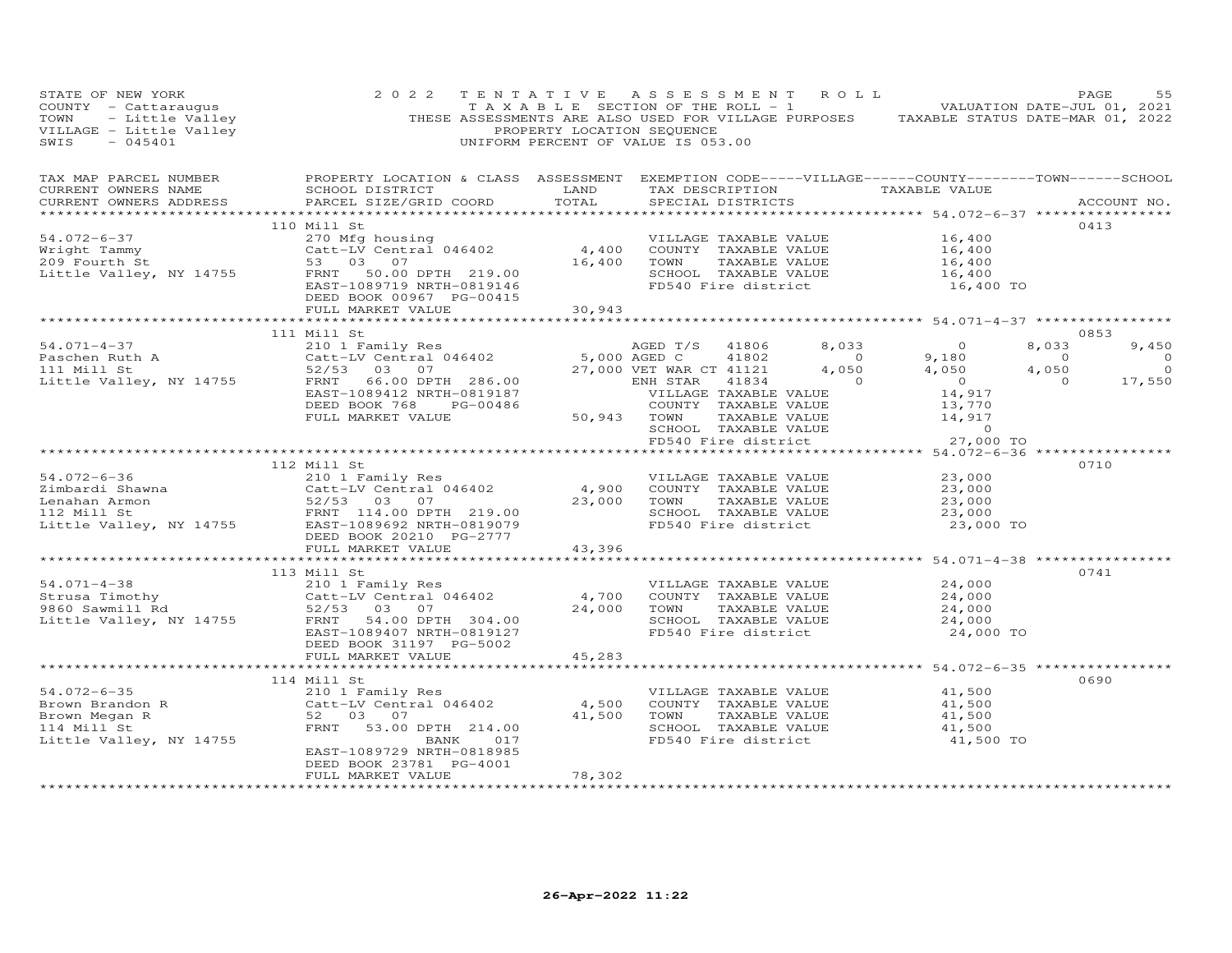| STATE OF NEW YORK<br>STATE OF NEW YORK<br>COUNTY - Cattaraugus and the SECTION OF THE ROLL - 1<br>TOWN - Little Valley THESE ASSESSMENTS ARE ALSO USED FOR VILLAGE PURPOSES TAXABLE STATUS DATE-MAR 01, 2022<br>THESE ASSESSMENTS ARE ALSO USED FOR VILLA | 2 0 2 2                                                                                                                                                                                                                                                    |                                           | TENTATIVE ASSESSMENT ROLL                                                                                                                                                                                                                      |                                                                   | PAGE                           | 56     |
|-----------------------------------------------------------------------------------------------------------------------------------------------------------------------------------------------------------------------------------------------------------|------------------------------------------------------------------------------------------------------------------------------------------------------------------------------------------------------------------------------------------------------------|-------------------------------------------|------------------------------------------------------------------------------------------------------------------------------------------------------------------------------------------------------------------------------------------------|-------------------------------------------------------------------|--------------------------------|--------|
| CURRENT OWNERS ADDRESS                                                                                                                                                                                                                                    | PARCEL SIZE/GRID COORD                                                                                                                                                                                                                                     |                                           | LAND TAX DESCRIPTION TAXABLE VALUE<br>TOTAL SPECIAL DISTRICTS                                                                                                                                                                                  |                                                                   | ACCOUNT NO.                    |        |
|                                                                                                                                                                                                                                                           | 115 Mill St                                                                                                                                                                                                                                                |                                           |                                                                                                                                                                                                                                                |                                                                   | 0440                           |        |
|                                                                                                                                                                                                                                                           |                                                                                                                                                                                                                                                            |                                           |                                                                                                                                                                                                                                                | 35,000 TO                                                         | $\Omega$                       | 18,600 |
|                                                                                                                                                                                                                                                           | FULL MARKET VALUE                                                                                                                                                                                                                                          | 66,038                                    |                                                                                                                                                                                                                                                |                                                                   |                                |        |
|                                                                                                                                                                                                                                                           |                                                                                                                                                                                                                                                            |                                           |                                                                                                                                                                                                                                                |                                                                   |                                |        |
| 116 Mill St<br>54.072-6-34 210 1 Family Res<br>Jedrzejek Edward W Catt-LV Central 046402 5,900 ENH STAR<br>Jedrzejek Jeanette R 52 03 07 52,100 VILLAGE<br>116 Mill St FRNT 99.00 DPTH 165.25 COUNTY<br>Little Valley, NY 14755 EAST-108                  |                                                                                                                                                                                                                                                            |                                           | VET COM CT 41131 12,400 12,400<br>41834 0<br>5,900 ENH STAR 41834 0 0<br>52,100 VILLAGE TAXABLE VALUE 39,700<br>COUNTY TAXABLE VALUE 39,700<br>TOWN TAXABLE VALUE 39,700<br>SCHOOL TAXABLE VALUE 5,660<br>98,302 FD540 Fire district 52,100 TO |                                                                   | 0648<br>$12,400$ 0<br>$\Omega$ | 46,440 |
|                                                                                                                                                                                                                                                           |                                                                                                                                                                                                                                                            |                                           |                                                                                                                                                                                                                                                |                                                                   |                                |        |
|                                                                                                                                                                                                                                                           |                                                                                                                                                                                                                                                            |                                           |                                                                                                                                                                                                                                                |                                                                   | 0.503                          |        |
|                                                                                                                                                                                                                                                           |                                                                                                                                                                                                                                                            |                                           |                                                                                                                                                                                                                                                | $0$ 0<br>45,000<br>$\frac{45,000}{45,000}$<br>26,400<br>45,000 TO | $0 \t 18,600$                  |        |
|                                                                                                                                                                                                                                                           |                                                                                                                                                                                                                                                            |                                           |                                                                                                                                                                                                                                                | ***************** 54.072-6-33 *****************                   |                                |        |
|                                                                                                                                                                                                                                                           | 118 Mill St                                                                                                                                                                                                                                                |                                           |                                                                                                                                                                                                                                                |                                                                   | 0754                           |        |
| 54.072-6-33<br>Gross Phillip<br>Gross Jeanne<br>Gross Jeanne<br>Section of the Same<br>Section of the Same<br>Section of the Same<br>Section of the Same<br>Section of the Same<br>Section of the Same<br>Section of the Same<br>Section of the Same      |                                                                                                                                                                                                                                                            |                                           | COUNTY TAXABLE VALUE<br>TOWN TAXABLE VALUE 32,000<br>TOWN TAXABLE VALUE 32,000<br>SCHOOL TAXABLE VALUE 0<br>FD540 Fire district 32,000 TO                                                                                                      | $\begin{array}{c} 0 \\ 32,000 \end{array}$                        | $0 \t 32,000$                  |        |
|                                                                                                                                                                                                                                                           | FULL MARKET VALUE                                                                                                                                                                                                                                          | 60,377<br>* * * * * * * * * * * * * * * * |                                                                                                                                                                                                                                                |                                                                   |                                |        |
| $54.081 - 1 - 11$<br>Ruper Tammy<br>209 Fourth St<br>Little Valley, NY 14755                                                                                                                                                                              | Mountain View Dr<br>Mountain View Dr<br>311 Res vac land<br>Catt-LV Central 046402 1,600<br>40 03 07 1,600<br>1,600<br>1,600<br>1,600<br>spltoff<br>FRNT<br>30.00 DPTH 100.00<br>EAST-1093390 NRTH-0817292<br>DEED BOOK 10330 PG-7001<br>FULL MARKET VALUE | 3,019                                     | VILLAGE TAXABLE VALUE<br>COUNTY TAXABLE VALUE $1,600$<br>TOWN TAXABLE VALUE $1,600$<br>1,600<br>SCHOOL TAXABLE VALUE $1,600$<br>FD540 Fire district $1,600$ TO                                                                                 | 1,600                                                             | 0806                           |        |
|                                                                                                                                                                                                                                                           |                                                                                                                                                                                                                                                            |                                           |                                                                                                                                                                                                                                                |                                                                   |                                |        |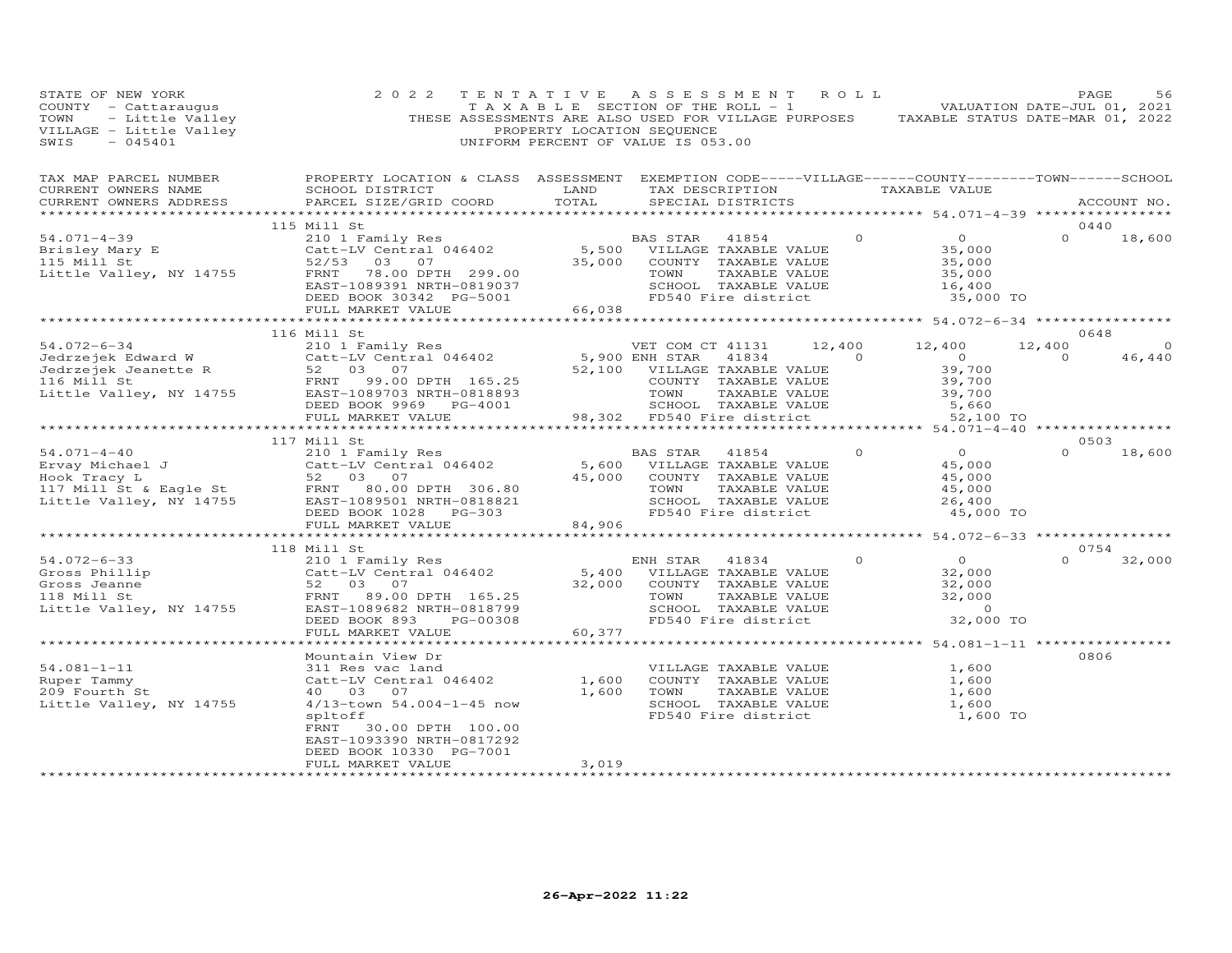| STATE OF NEW YORK<br>TAXABLE SECTION OF THE ROLL - 1 VALUATION DATE-JUL 01, 2021<br>TOWN - Little Valley (THESE ASSESSMENTS ARE ALSO USED FOR VILLAGE PURPOSES TAXABLE STATUS DATE-MAR 01, 2022<br>VILLAGE - Little Valley (PROPERTY LOCATION SEQUENCE) ( | 2 0 2 2                                                                                                                                                                                                        |                       | TENTATIVE ASSESSMENT ROLL                                                                                                                                                                                                                     |                                                     | PAGE<br>57  |
|-----------------------------------------------------------------------------------------------------------------------------------------------------------------------------------------------------------------------------------------------------------|----------------------------------------------------------------------------------------------------------------------------------------------------------------------------------------------------------------|-----------------------|-----------------------------------------------------------------------------------------------------------------------------------------------------------------------------------------------------------------------------------------------|-----------------------------------------------------|-------------|
| TAX MAP PARCEL NUMBER<br>CURRENT OWNERS NAME<br>CURRENT OWNERS ADDRESS<br>**********************                                                                                                                                                          | SCHOOL DISTRICT<br>PARCEL SIZE/GRID COORD                                                                                                                                                                      | TOTAL                 | PROPERTY LOCATION & CLASS ASSESSMENT EXEMPTION CODE-----VILLAGE------COUNTY-------TOWN------SCHOOL<br>LAND TAX DESCRIPTION TAXABLE VALUE<br>SPECIAL DISTRICTS                                                                                 |                                                     | ACCOUNT NO. |
| $54.081 - 1 - 13$<br>Ruper James C<br>10 Mountain View Dr<br>Little Valley, NY 14755                                                                                                                                                                      | Mountain View Dr<br>FULL MARKET VALUE                                                                                                                                                                          | 94                    | FOR TAXABLE VALUE<br>311 Res vac land<br>311 Res vac land<br>50 COUNTY TAXABLE VALUE<br>prev assd in 54.004-1-44( 50 TOWN TAXABLE VALUE<br>FRNT 35.00 DPTH 35.00<br>EAST-1093296 NRTH-0817287<br>FID540 Fire district<br>FID540 Fire district | 50<br>50<br>50<br>50<br>50 TO                       | 1423        |
|                                                                                                                                                                                                                                                           | Mountain View Dr                                                                                                                                                                                               |                       |                                                                                                                                                                                                                                               |                                                     | 1422        |
| $54.081 - 1 - 14$<br>Ruper Tammy<br>209 Fourth St<br>Little Valley, NY 14755                                                                                                                                                                              | 311 Res vac land<br>Catt-LV Central 046402<br>prev assd with town 1-43 1,200 TOWN<br>FRNT 100.00 DPTH 77.00<br>EAST-1093228 NRTH-0817304<br>FULL MARKET VALUE                                                  | 2,264                 | VILLAGE TAXABLE VALUE<br>1,200 COUNTY TAXABLE VALUE<br>TAXABLE VALUE<br>SCHOOL TAXABLE VALUE<br>FD540 Fire district                                                                                                                           | 1,200<br>1,200<br>1,200<br>1,200<br>1,200 TO        |             |
|                                                                                                                                                                                                                                                           |                                                                                                                                                                                                                |                       | ********************************* 54.081-1-15 **************                                                                                                                                                                                  |                                                     |             |
| $54.081 - 1 - 15$<br>Ruper Tammy<br>209 Fourth St<br>Little Valley, NY 14755                                                                                                                                                                              | Mountain View Dr<br>312 Vac w/imprv<br>Catt-LV Central 046402<br>40  03  07<br>4/13-town 1-42 now split<br>FRNT 100.00 DPTH 100.00<br>EAST-1093139 NRTH-0817337<br>DEED BOOK 4354 PG-2002<br>FULL MARKET VALUE | 7,547                 | VILLAGE TAXABLE VALUE<br>2,550 COUNTY TAXABLE VALUE<br>4,000 TOWN<br>TOWN      TAXABLE VALUE<br>SCHOOL   TAXABLE VALUE<br>FD540 Fire district                                                                                                 | 4,000<br>4,000<br>$\frac{4,000}{4,000}$<br>4,000 TO | 0475        |
|                                                                                                                                                                                                                                                           |                                                                                                                                                                                                                | **********            |                                                                                                                                                                                                                                               | *********************** 54.081-1-12 *************   |             |
| $54.081 - 1 - 12$<br>Ruper Tammy<br>209 Fourth St<br>Little Valley, NY 14755                                                                                                                                                                              | 7 Mountain View Dr<br>270 Mfg housing<br>Catt-LV Central 046402<br>40 03 07<br>FRNT 75.00 DPTH 80.00<br>EAST-1093348 NRTH-0817344<br>DEED BOOK 1024 PG-986<br>FULL MARKET VALUE                                | 14,500 TOWN<br>27,358 | VILLAGE TAXABLE VALUE<br>3,500 COUNTY TAXABLE VALUE<br>TAXABLE VALUE<br>SCHOOL TAXABLE VALUE<br>FD540 Fire district                                                                                                                           | 14,500<br>14,500<br>14,500<br>14,500<br>14,500 TO   | 0949        |
|                                                                                                                                                                                                                                                           |                                                                                                                                                                                                                | ***********           |                                                                                                                                                                                                                                               | ************** 54.063-1-6.2 ***********             |             |
| x***<br>NYS Route :<br>311 Res vac<br>311 Res vac<br>311 Res vac<br>Catt-LV Cent<br>53 03 07<br>Life Use<br>Life Use<br>FRNT<br>***                                                                                                                       | NYS Route 353<br>311 Res vac land<br>EAST-1086558 NRTH-0821752<br>DEED BOOK 20190 PG-9802                                                                                                                      |                       | VILLAGE TAXABLE VALUE<br>COUNTY TAXABLE VALUE<br>TAXABLE VALUE<br>SCHOOL TAXABLE VALUE<br>FD540 Fire district                                                                                                                                 | 200<br>200<br>200<br>200<br>200 TO                  | 1106        |
|                                                                                                                                                                                                                                                           | FULL MARKET VALUE                                                                                                                                                                                              | 377                   |                                                                                                                                                                                                                                               |                                                     |             |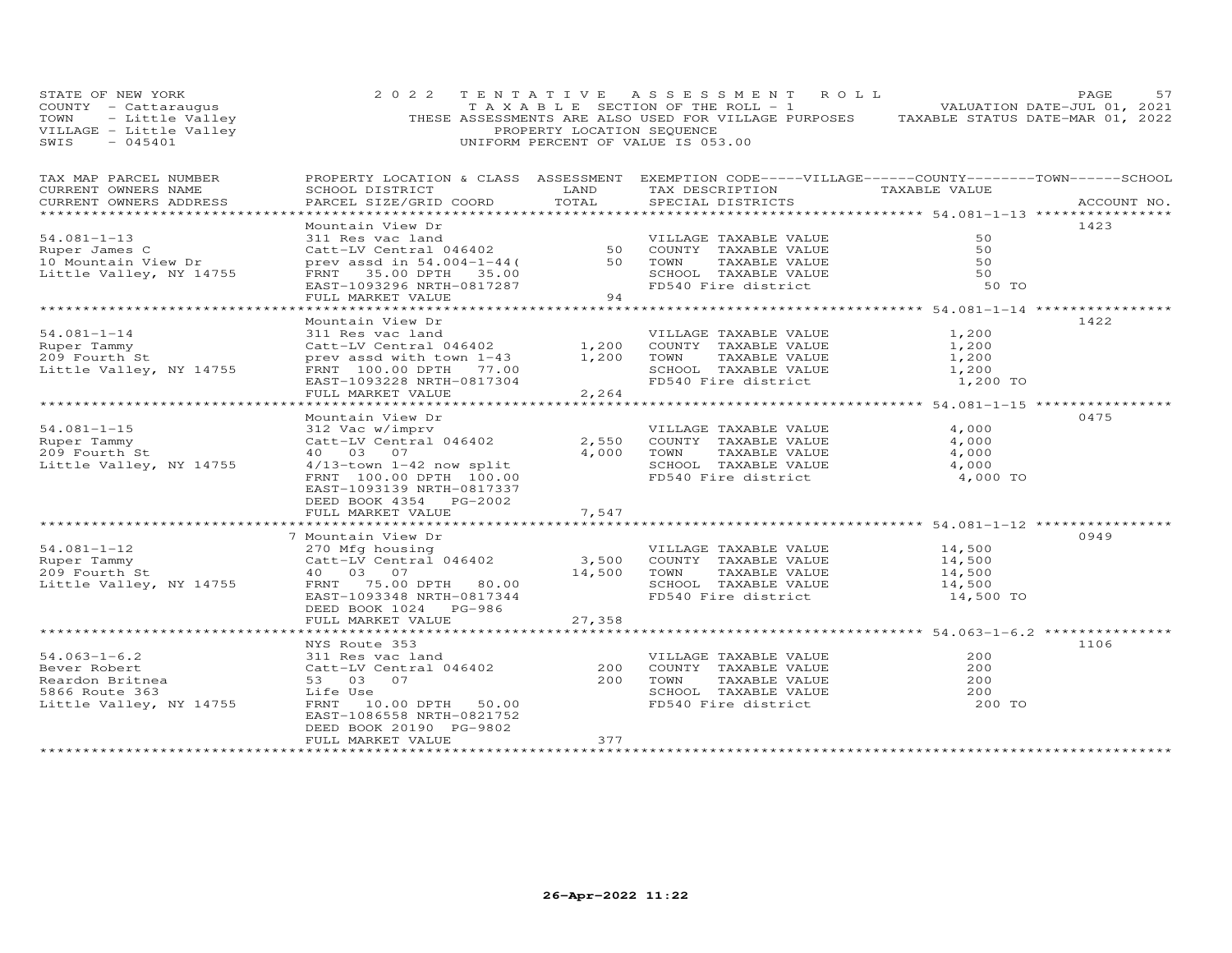| STATE OF NEW YORK<br>COUNTY - Cattaraugus<br>TOWN - Little Valley<br>VILLAGE - Little Valley<br>SWIS - 045401<br>SWIS<br>$-045401$ | 2 0 2 2                                                                                                                                                          | PROPERTY LOCATION SEQUENCE    | TENTATIVE ASSESSMENT ROLL<br>TAXABLE SECTION OF THE ROLL - 1 VALUATION DATE-JUL 01, 2021<br>THESE ASSESSMENTS ARE ALSO USED FOR VILLAGE PURPOSES<br>UNIFORM PERCENT OF VALUE IS 053.00                                         |                                                                    | PAGE<br>58<br>TAXABLE STATUS DATE-MAR 01, 2022 |
|------------------------------------------------------------------------------------------------------------------------------------|------------------------------------------------------------------------------------------------------------------------------------------------------------------|-------------------------------|--------------------------------------------------------------------------------------------------------------------------------------------------------------------------------------------------------------------------------|--------------------------------------------------------------------|------------------------------------------------|
| TAX MAP PARCEL NUMBER<br>CURRENT OWNERS NAME<br>CURRENT OWNERS ADDRESS<br>******************                                       | SCHOOL DISTRICT<br>PARCEL SIZE/GRID COORD                                                                                                                        | LAND<br>TOTAL                 | PROPERTY LOCATION & CLASS ASSESSMENT EXEMPTION CODE-----VILLAGE------COUNTY--------TOWN------SCHOOL<br>TAX DESCRIPTION TAXABLE VALUE<br>SPECIAL DISTRICTS<br>*********************************** 54.055–1–3 ****************** |                                                                    | ACCOUNT NO.                                    |
| $54.055 - 1 - 3$<br>Kuhaneck Cathy<br>5957 Toad Hollow Road<br>Little Valley, NY 14755                                             | Ninth St<br>314 Rural vac<10<br>Catt-LV Central 046402<br>53 03 07<br>2.30<br>ACRES<br>EAST-1087981 NRTH-0822426<br>DEED BOOK 20200 PG-3524<br>FULL MARKET VALUE | 4,600<br>4,600<br>8,679       | VILLAGE TAXABLE VALUE<br>COUNTY TAXABLE VALUE<br>TAXABLE VALUE<br>TOWN<br>SCHOOL TAXABLE VALUE<br>FD540 Fire district                                                                                                          | 4,600<br>4,600<br>4,600<br>4,600<br>4,600 TO                       | 0667                                           |
|                                                                                                                                    |                                                                                                                                                                  |                               |                                                                                                                                                                                                                                |                                                                    |                                                |
| $54.063 - 1 - 17.2$<br>Bailey Mary L Life Us<br>Buchana Greta<br>206 Ninth St<br>Little Valley, NY 14755                           | Ninth St<br>311 Res vac land<br>Catt-LV Central 046402<br>4/16-split off 1-17<br>FRNT 10.00 DPTH 173.00<br>EAST-1087524 NRTH-0820596<br>DEED BOOK 25574 PG-2003  | 500<br>500                    | VILLAGE TAXABLE VALUE<br>COUNTY TAXABLE VALUE<br>TOWN<br>TAXABLE VALUE<br>SCHOOL TAXABLE VALUE<br>FD540 Fire district                                                                                                          | 500<br>500<br>500<br>500<br>500 TO                                 | 1454                                           |
|                                                                                                                                    | FULL MARKET VALUE                                                                                                                                                | 943                           |                                                                                                                                                                                                                                |                                                                    |                                                |
|                                                                                                                                    |                                                                                                                                                                  |                               |                                                                                                                                                                                                                                |                                                                    |                                                |
|                                                                                                                                    | Ninth St                                                                                                                                                         |                               |                                                                                                                                                                                                                                |                                                                    | 0936                                           |
| $54.063 - 1 - 23$<br>Pilon Kevin D<br>Pilon Melissa<br>417 Fair Oak Street<br>Little Valley, NY 14755                              | 311 Res vac land<br>Catt-LV Central 046402<br>53 03 07<br>FRNT 304.26 DPTH<br>ACRES 1.20<br>EAST-1087523 NRTH-0820078                                            | 6,100<br>6,100                | VILLAGE TAXABLE VALUE<br>COUNTY TAXABLE VALUE<br>TOWN<br>TAXABLE VALUE<br>SCHOOL TAXABLE VALUE<br>FD540 Fire district                                                                                                          | 6,100<br>6,100<br>6,100<br>6,100<br>6,100 TO                       |                                                |
|                                                                                                                                    | DEED BOOK 29837 PG-8001                                                                                                                                          |                               |                                                                                                                                                                                                                                |                                                                    |                                                |
|                                                                                                                                    | FULL MARKET VALUE<br>***************************<br>Ninth St                                                                                                     | 11,509<br>*************       | ******************************** 54.063-2-2.2 ****************                                                                                                                                                                 |                                                                    | 0482                                           |
| $54.063 - 2 - 2.2$<br>Oyer Caseann Marie<br>The Oyer Family Trust<br>7912 Spendrift Ct<br>Fort Worth, TX 76137                     | 311 Res vac land<br>Catt-LV Central 046402<br>53 03 07<br>ACRES<br>4.00<br>EAST-1089290 NRTH-0821471<br>DEED BOOK 20210 PG-1577                                  | 6,300<br>6,300                | VILLAGE TAXABLE VALUE<br>COUNTY TAXABLE VALUE<br>TOWN<br>TAXABLE VALUE<br>SCHOOL TAXABLE VALUE<br>FD540 Fire district                                                                                                          | 6,300<br>6,300<br>6,300<br>6,300<br>6,300 TO                       |                                                |
|                                                                                                                                    | FULL MARKET VALUE                                                                                                                                                | 11,887                        |                                                                                                                                                                                                                                |                                                                    |                                                |
|                                                                                                                                    |                                                                                                                                                                  |                               |                                                                                                                                                                                                                                |                                                                    |                                                |
|                                                                                                                                    | 100 Ninth St                                                                                                                                                     |                               |                                                                                                                                                                                                                                |                                                                    | 0451                                           |
| $54.071 - 1 - 15$<br>Bedell Calvin C Life Us<br>Bedell Robert K<br>9004 NYS 242 Rte<br>Little Valley, NY 14755                     | 210 1 Family Res<br>Catt-LV Central 046402<br>53 03 07<br>FRNT 140.00 DPTH 70.00<br>EAST-1087537 NRTH-0819561<br>DEED BOOK 17209 PG-2001                         | 48,100                        | $\Omega$<br>ENH STAR 41834<br>6,000 VILLAGE TAXABLE VALUE<br>COUNTY TAXABLE VALUE<br>TAXABLE VALUE<br>TOWN<br>SCHOOL TAXABLE VALUE<br>FD540 Fire district                                                                      | $\overline{0}$<br>48,100<br>48,100<br>48,100<br>1,660<br>48,100 TO | 46,440<br>$\Omega$                             |
|                                                                                                                                    | FULL MARKET VALUE<br>**********************                                                                                                                      | 90,755<br>******************* |                                                                                                                                                                                                                                |                                                                    |                                                |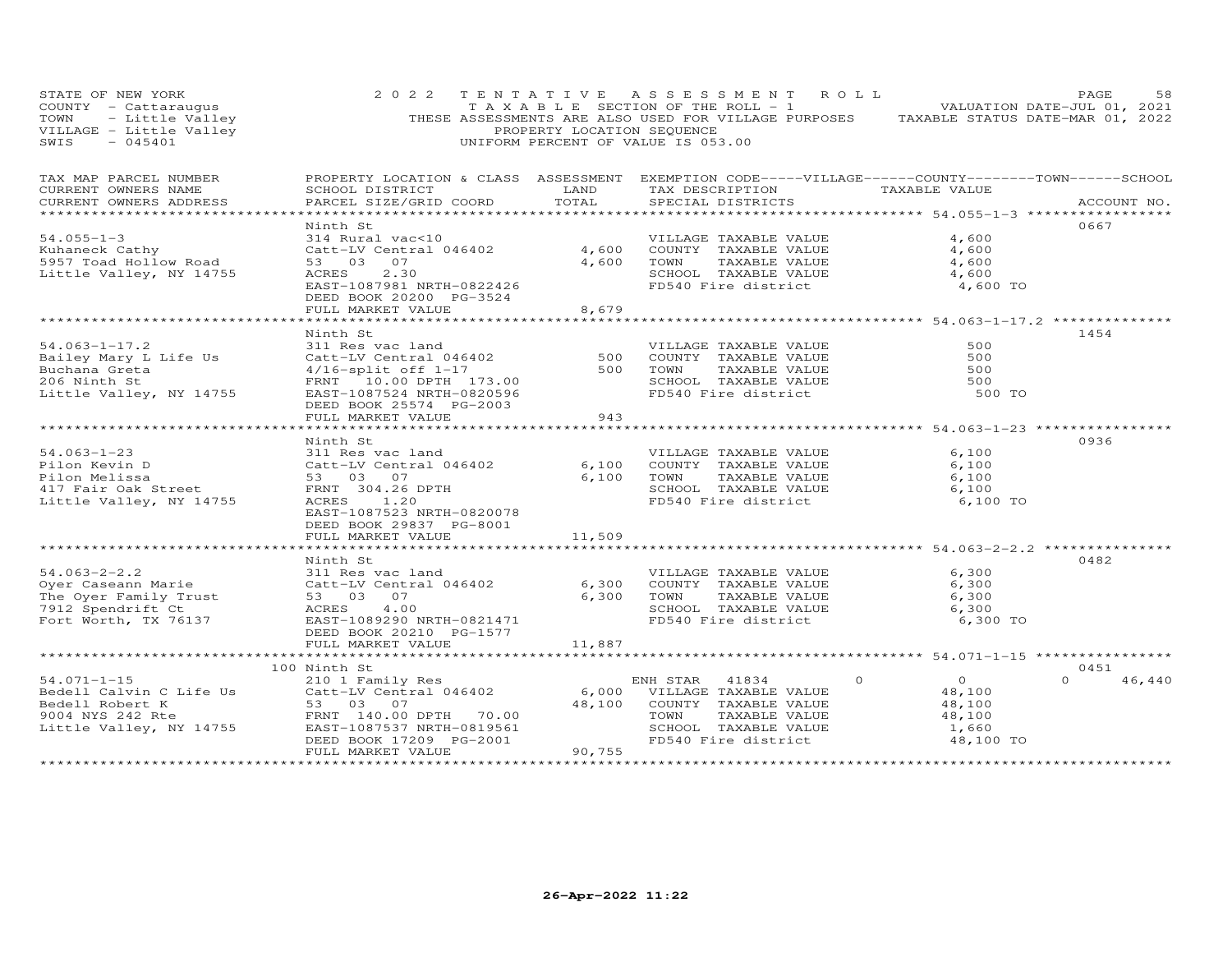| STATE OF NEW YORK<br>COUNTY - Cattaraugus<br>- Little Valley<br>- Little Valley<br>- 045401<br>TOWN<br>VILLAGE - Little Valley<br>SWIS<br>$-045401$ | 2 0 2 2                                                                                                                                                                        | PROPERTY LOCATION SEQUENCE | TENTATIVE ASSESSMENT<br>$T A X A B L E$ SECTION OF THE ROLL - 1 VALUATION DATE-JUL 01, 2021<br>THESE ASSESSMENTS ARE ALSO USED FOR VILLAGE PURPOSES TAXABLE STATUS DATE-MAR 01, 2022<br>UNIFORM PERCENT OF VALUE IS 053.00 | R O L L  |                                                                     | PAGE                  | 59          |
|-----------------------------------------------------------------------------------------------------------------------------------------------------|--------------------------------------------------------------------------------------------------------------------------------------------------------------------------------|----------------------------|----------------------------------------------------------------------------------------------------------------------------------------------------------------------------------------------------------------------------|----------|---------------------------------------------------------------------|-----------------------|-------------|
| TAX MAP PARCEL NUMBER<br>CURRENT OWNERS NAME<br>CURRENT OWNERS ADDRESS                                                                              | PROPERTY LOCATION & CLASS ASSESSMENT EXEMPTION CODE-----VILLAGE------COUNTY-------TOWN------SCHOOL<br>SCHOOL DISTRICT<br>PARCEL SIZE/GRID COORD                                | LAND<br>TOTAL              | TAX DESCRIPTION<br>SPECIAL DISTRICTS                                                                                                                                                                                       |          | TAXABLE VALUE                                                       |                       | ACCOUNT NO. |
|                                                                                                                                                     | 103 Ninth St                                                                                                                                                                   |                            |                                                                                                                                                                                                                            |          |                                                                     | 0732                  |             |
| $54.071 - 1 - 16$<br>Kelley John<br>103 Nineth St<br>Little Valley, NY 14755                                                                        | 210 1 Family Res<br>Catt-LV Central 046402<br>53 03 07<br>90.00 DPTH 230.59<br>FRNT<br>EAST-1087771 NRTH-0819722<br>DEED BOOK 14800 PG-8002<br>FULL MARKET VALUE               | 38,000<br>71,698           | BAS STAR<br>41854<br>5,900 VILLAGE TAXABLE VALUE<br>COUNTY TAXABLE VALUE<br>TOWN<br>TAXABLE VALUE<br>SCHOOL TAXABLE VALUE<br>FD540 Fire district                                                                           | $\circ$  | $\overline{O}$<br>38,000<br>38,000<br>38,000<br>19,400<br>38,000 TO | $\Omega$              | 18,600      |
|                                                                                                                                                     |                                                                                                                                                                                | ************               |                                                                                                                                                                                                                            |          | *************** 54.071-1-14 *****************                       |                       |             |
| $54.071 - 1 - 14$<br>Lore Samantha<br>104 Ninth St<br>Little Valley, NY 14755                                                                       | 104 Ninth St<br>210 1 Family Res<br>Catt-LV Central 046402<br>53 03 07<br>FRNT 99.00 DPTH 137.00<br>BANK 017<br>EAST-1087536 NRTH-0819680<br>DEED BOOK 2021 PG-11027           | 6,000<br>38,400            | VILLAGE TAXABLE VALUE<br>COUNTY TAXABLE VALUE<br>TOWN<br>TAXABLE VALUE<br>SCHOOL TAXABLE VALUE<br>FD540 Fire district                                                                                                      |          | 38,400<br>38,400<br>38,400<br>38,400<br>38,400 TO                   | 0740                  |             |
|                                                                                                                                                     | FULL MARKET VALUE                                                                                                                                                              | 72,453                     |                                                                                                                                                                                                                            |          |                                                                     |                       |             |
|                                                                                                                                                     | ******************************                                                                                                                                                 |                            | ********************************* 54.071-1-17 ****************                                                                                                                                                             |          |                                                                     |                       |             |
| $54.071 - 1 - 17$<br>Ellis Heather M<br>105 Ninth St<br>Little Valley, NY 14755                                                                     | 105 Ninth St<br>53 03 07<br>FRNT 66.00 DPTH 230.59<br>BANK<br>017<br>EAST-1087772 NRTH-0819801<br>DEED BOOK 26878 PG-7001                                                      | 4,900<br>41,000            | VILLAGE TAXABLE VALUE<br>COUNTY TAXABLE VALUE<br>TAXABLE VALUE<br>TOWN<br>SCHOOL TAXABLE VALUE<br>FD540 Fire district                                                                                                      |          | 41,000<br>41,000<br>41,000<br>41,000<br>41,000 TO                   | 0523                  |             |
|                                                                                                                                                     | FULL MARKET VALUE                                                                                                                                                              | 77,358                     |                                                                                                                                                                                                                            |          |                                                                     |                       |             |
|                                                                                                                                                     |                                                                                                                                                                                |                            |                                                                                                                                                                                                                            |          |                                                                     |                       |             |
| $54.071 - 1 - 13$<br>VanDusen Jennifer A<br>106 Ninth St<br>Little Valley, NY 14755                                                                 | 106 Ninth St<br>210 1 Family Res<br>Catt-LV Central 046402<br>53 03 07<br>FRNT 66.00 DPTH<br>1.25 BANK<br>ACRES<br>017<br>EAST-1087344 NRTH-0819851<br>DEED BOOK 27809 PG-3001 | 42,000                     | BAS STAR<br>41854<br>9,300 VILLAGE TAXABLE VALUE<br>COUNTY TAXABLE VALUE<br>TOWN<br>TAXABLE VALUE<br>SCHOOL TAXABLE VALUE<br>FD540 Fire district                                                                           | $\Omega$ | $\overline{O}$<br>42,000<br>42,000<br>42,000<br>23,400<br>42,000 TO | 0843<br>$0 \t 18,600$ |             |
|                                                                                                                                                     | FULL MARKET VALUE                                                                                                                                                              | 79,245                     |                                                                                                                                                                                                                            |          |                                                                     |                       |             |
|                                                                                                                                                     |                                                                                                                                                                                |                            |                                                                                                                                                                                                                            |          | ************ 54.071-1-18 **************                             |                       |             |
| $54.071 - 1 - 18$<br>Benson Corinth C III<br>107 Main Street<br>Little Valley, NY 14755                                                             | 107 Ninth St<br>210 1 Family Res<br>Catt-LV Central 046402<br>53 03 07<br>FRNT 61.00 DPTH 230.59<br>EAST-1087773 NRTH-0819865<br>DEED BOOK 20200 PG-9402<br>FULL MARKET VALUE  | 4,800<br>35,000<br>66,038  | VILLAGE TAXABLE VALUE<br>COUNTY TAXABLE VALUE<br>TOWN<br>TAXABLE VALUE<br>SCHOOL TAXABLE VALUE<br>FD540 Fire district                                                                                                      |          | 35,000<br>35,000<br>35,000<br>35,000<br>35,000 TO                   | 0419                  |             |
|                                                                                                                                                     |                                                                                                                                                                                |                            |                                                                                                                                                                                                                            |          |                                                                     |                       |             |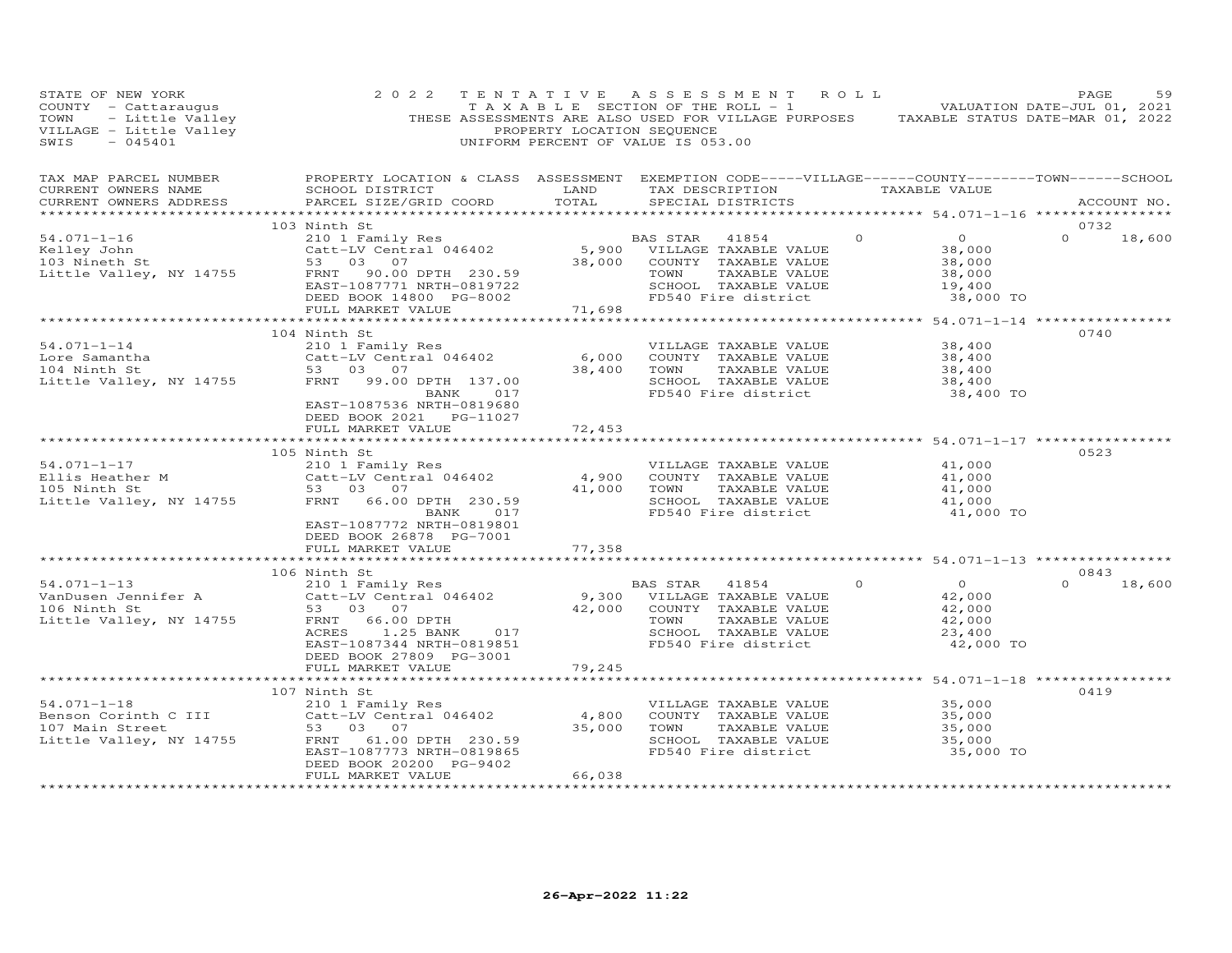| STATE OF NEW YORK<br>COUNTY - Cattaraugus<br>COUNTY - Cattaraugus<br>TOWN - Little Valley<br>VILLAGE - Little Valley<br>SWIS - 045401<br>$-045401$<br>SWIS                                 | 2 0 2 2                                                                                                                                                                   | PROPERTY LOCATION SEQUENCE | TENTATIVE ASSESSMENT ROLL<br>TAXABLE SECTION OF THE ROLL - 1 WALUATION DATE-JUL 01, 2021<br>THESE ASSESSMENTS ARE ALSO USED FOR VILLAGE PURPOSES TAXABLE STATUS DATE-MAR 01, 2022<br>UNIFORM PERCENT OF VALUE IS 053.00 |          |                                                                     | PAGE             | 60          |
|--------------------------------------------------------------------------------------------------------------------------------------------------------------------------------------------|---------------------------------------------------------------------------------------------------------------------------------------------------------------------------|----------------------------|-------------------------------------------------------------------------------------------------------------------------------------------------------------------------------------------------------------------------|----------|---------------------------------------------------------------------|------------------|-------------|
| TAX MAP PARCEL NUMBER<br>CURRENT OWNERS NAME<br>CURRENT OWNERS ADDRESS                                                                                                                     | PROPERTY LOCATION & CLASS ASSESSMENT EXEMPTION CODE-----VILLAGE------COUNTY-------TOWN------SCHOOL<br>SCHOOL DISTRICT<br>PARCEL SIZE/GRID COORD                           | LAND<br>TOTAL              | TAX DESCRIPTION<br>SPECIAL DISTRICTS                                                                                                                                                                                    |          | TAXABLE VALUE                                                       |                  | ACCOUNT NO. |
|                                                                                                                                                                                            | 108 Ninth St                                                                                                                                                              |                            |                                                                                                                                                                                                                         |          |                                                                     | 0854             |             |
| $54.071 - 1 - 12$<br>Morton Tiffany M<br>108 Ninth St<br>Little Valley, NY 14755                                                                                                           | 210 1 Family Res<br>Catt-LV Central 046402<br>53 03 07<br>FRNT 132.00 DPTH 173.00<br>BANK 017<br>EAST-1087521 NRTH-0819862<br>DEED BOOK 4963 PG-4005<br>FULL MARKET VALUE | 7,200<br>47,900<br>90,377  | BAS STAR<br>41854<br>VILLAGE TAXABLE VALUE<br>COUNTY TAXABLE VALUE<br>TOWN<br>TAXABLE VALUE<br>SCHOOL TAXABLE VALUE<br>FD540 Fire district                                                                              | $\circ$  | $\overline{O}$<br>47,900<br>47,900<br>47,900<br>29,300<br>47,900 TO | $\Omega$         | 18,600      |
|                                                                                                                                                                                            | ***********************                                                                                                                                                   |                            |                                                                                                                                                                                                                         |          |                                                                     |                  |             |
|                                                                                                                                                                                            | 109 Ninth St                                                                                                                                                              |                            |                                                                                                                                                                                                                         |          |                                                                     | 0738             |             |
| $54.071 - 1 - 19$<br>Hoch Janet<br>109 Ninth St<br>Little Valley, NY 14755                                                                                                                 | 210 1 Family Res<br>Catt-LV Central 046402<br>53 03 07<br>FRNT 61.00 DPTH 230.59<br>EAST-1087774 NRTH-0819926<br>DEED BOOK 9487 PG-9001                                   | 37,300                     | BAS STAR<br>41854<br>4,800 VILLAGE TAXABLE VALUE<br>COUNTY TAXABLE VALUE<br>TAXABLE VALUE<br>TOWN<br>SCHOOL TAXABLE VALUE<br>FD540 Fire district                                                                        | $\Omega$ | $\overline{O}$<br>37,300<br>37,300<br>37,300<br>18,700<br>37,300 TO | $0 \t 18,600$    |             |
|                                                                                                                                                                                            | FULL MARKET VALUE                                                                                                                                                         | 70,377                     |                                                                                                                                                                                                                         |          |                                                                     |                  |             |
|                                                                                                                                                                                            | ******************************                                                                                                                                            |                            |                                                                                                                                                                                                                         |          |                                                                     |                  |             |
| $54.071 - 1 - 20$                                                                                                                                                                          | 111 Ninth St<br>210 1 Family Res                                                                                                                                          |                            | BAS STAR<br>41854                                                                                                                                                                                                       | $\Omega$ | $\overline{0}$                                                      | 0629<br>$\Omega$ | 18,600      |
| Learn Donald J<br>111 Ninth St<br>111 Ninth St                                                                                                                                             | Catt-LV Central 046402<br>53 03 07                                                                                                                                        | 35,000                     | 5,600 VILLAGE TAXABLE VALUE<br>COUNTY TAXABLE VALUE                                                                                                                                                                     |          | 35,000<br>35,000                                                    |                  |             |
| Little Valley, NY 14755                                                                                                                                                                    | FRNT 85.14 DPTH 230.59<br>BANK 017<br>EAST-1087774 NRTH-0820000<br>DEED BOOK 00970 PG-00547                                                                               |                            | TOWN<br>TAXABLE VALUE<br>SCHOOL TAXABLE VALUE<br>FD540 Fire district                                                                                                                                                    |          | 35,000<br>16,400<br>35,000 TO                                       |                  |             |
|                                                                                                                                                                                            | FULL MARKET VALUE                                                                                                                                                         | 66,038                     |                                                                                                                                                                                                                         |          |                                                                     |                  |             |
|                                                                                                                                                                                            |                                                                                                                                                                           |                            |                                                                                                                                                                                                                         |          |                                                                     |                  |             |
| $54.071 - 1 - 21$<br>54.071-1-21<br>Learn Robert W<br>Learn Betty J<br>115 Ninth St<br>115 Ninth St<br>230.59<br>230.775 Ninth St<br>230.59<br>230.775 Ninth St<br>Little Valley, NY 14755 | 115 Ninth St<br>210 1 Family Res<br>EAST-1087775 NRTH-0820086<br>DEED BOOK 20210 PG-39                                                                                    | 51,800                     | ENH STAR<br>41834<br>5,600 VILLAGE TAXABLE VALUE<br>COUNTY TAXABLE VALUE<br>TAXABLE VALUE<br>TOWN<br>SCHOOL TAXABLE VALUE<br>FD540 Fire district                                                                        | $\Omega$ | $\overline{O}$<br>51,800<br>51,800<br>51,800<br>5,360<br>51,800 TO  | 0670<br>$\Omega$ | 46,440      |
|                                                                                                                                                                                            | FULL MARKET VALUE                                                                                                                                                         | 97,736                     |                                                                                                                                                                                                                         |          |                                                                     |                  |             |
|                                                                                                                                                                                            | **********************                                                                                                                                                    |                            |                                                                                                                                                                                                                         |          |                                                                     |                  |             |
| $54.071 - 1 - 22$                                                                                                                                                                          | 117 Ninth St<br>210 1 Family Res                                                                                                                                          |                            | VILLAGE TAXABLE VALUE                                                                                                                                                                                                   |          | 42,600                                                              | 0630             |             |
| Priest Brian D<br>117 9th Street<br>Little Valley, NY 14755                                                                                                                                | Catt-LV Central 046402<br>53 03 07<br>FRNT 82.50 DPTH 132.00                                                                                                              | 4,700<br>42,600            | COUNTY TAXABLE VALUE<br>TOWN<br>TAXABLE VALUE<br>SCHOOL TAXABLE VALUE                                                                                                                                                   |          | 42,600<br>42,600<br>42,600                                          |                  |             |
| *************************                                                                                                                                                                  | BANK<br>032<br>EAST-1087725 NRTH-0820168<br>DEED BOOK 25746 PG-9002<br>FULL MARKET VALUE                                                                                  | 80,377                     | FD540 Fire district                                                                                                                                                                                                     |          | 42,600 TO                                                           |                  |             |
|                                                                                                                                                                                            |                                                                                                                                                                           |                            |                                                                                                                                                                                                                         |          |                                                                     |                  |             |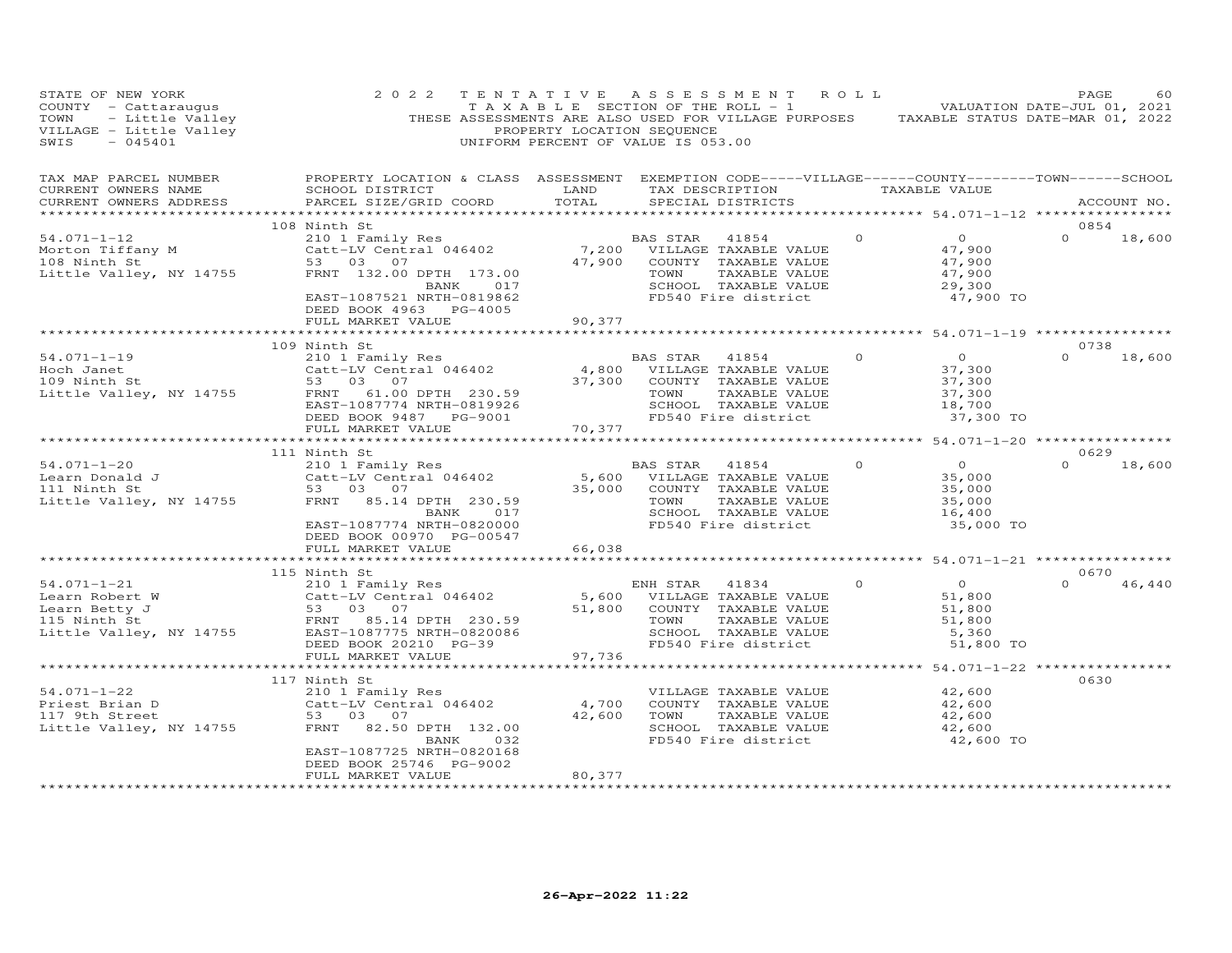| STATE OF NEW YORK                                                                                                | 2 0 2 2<br>$\begin{array}{cccccccccccccccccc} \texttt{if} & \texttt{if} & \texttt{if} & \texttt{if} & \texttt{if} & \texttt{if} & \texttt{if} & \texttt{if} & \texttt{if} & \texttt{if} & \texttt{if} & \texttt{if} & \texttt{if} & \texttt{if} & \texttt{if} & \texttt{if} & \texttt{if} & \texttt{if} & \texttt{if} & \texttt{if} & \texttt{if} & \texttt{if} & \texttt{if} & \texttt{if} & \texttt{if} & \texttt{if} & \texttt{if} & \texttt{if} & \texttt{if} & \texttt{if}$ |                              | TENTATIVE ASSESSMENT ROLL                   |          |                                              | PAGE                   | 61            |
|------------------------------------------------------------------------------------------------------------------|----------------------------------------------------------------------------------------------------------------------------------------------------------------------------------------------------------------------------------------------------------------------------------------------------------------------------------------------------------------------------------------------------------------------------------------------------------------------------------|------------------------------|---------------------------------------------|----------|----------------------------------------------|------------------------|---------------|
| CURRENT OWNERS NAME<br>CURRENT OWNERS ADDRESS                                                                    | TAX MAP PARCEL NUMBER<br>CUPPENT OWNER ANNE COUOCLOGERY LOCATION & CLASS ASSESSMENT EXEMPTION CODE-----VILLAGE------COUNTY--------TOWN------SCHOOL                                                                                                                                                                                                                                                                                                                               |                              |                                             |          |                                              |                        | ACCOUNT NO.   |
|                                                                                                                  |                                                                                                                                                                                                                                                                                                                                                                                                                                                                                  |                              |                                             |          |                                              |                        |               |
| $54.071 - 1 - 23$                                                                                                | 119 Ninth St<br>Ninth St<br>210 1 Family Res<br>Catt-LV Central 046402 5,100 BAS STAR 41854 0<br>53 03 07 44,000 VILLAGE TAXABLE VALUE<br>FRNT 132.00 DPTH 82.50 COUNTY TAXABLE VALUE<br>BANK 081 TOWN TAXABLE VALUE<br>EAST-1087727 NRTH-0820249 SCHOOL T                                                                                                                                                                                                                       |                              |                                             |          | 6,600                                        | 0796<br>$\overline{O}$ | $\circ$       |
|                                                                                                                  |                                                                                                                                                                                                                                                                                                                                                                                                                                                                                  |                              |                                             |          | $\overline{0}$                               | $\circ$                | 18,600        |
| Brewer David M<br>Brewer Jessica Lenore                                                                          |                                                                                                                                                                                                                                                                                                                                                                                                                                                                                  |                              |                                             |          |                                              |                        |               |
| 119 Ninth St                                                                                                     |                                                                                                                                                                                                                                                                                                                                                                                                                                                                                  |                              |                                             |          |                                              |                        |               |
| Little Valley, NY 14755                                                                                          |                                                                                                                                                                                                                                                                                                                                                                                                                                                                                  |                              |                                             |          | $44,000$<br>37,400<br>44,000                 |                        |               |
|                                                                                                                  |                                                                                                                                                                                                                                                                                                                                                                                                                                                                                  |                              |                                             |          | 25,400                                       |                        |               |
|                                                                                                                  |                                                                                                                                                                                                                                                                                                                                                                                                                                                                                  |                              |                                             |          | 44,000 TO                                    |                        |               |
|                                                                                                                  |                                                                                                                                                                                                                                                                                                                                                                                                                                                                                  | **************************** |                                             |          | ************** 54.063-1-21 ***************** |                        |               |
|                                                                                                                  | 200 Ninth St<br>200 Ninth St<br>210 1 Family Res<br>210 1 Family Res<br>210 1 Family Res<br>210 1 Family Res<br>210 1 Family Res<br>210 1 Family Res<br>210 1 Family Res<br>210 1 Family Res<br>210 1 Family Res<br>210 1 Family Res<br>210 1 Family R                                                                                                                                                                                                                           |                              |                                             |          |                                              | 0583                   |               |
|                                                                                                                  |                                                                                                                                                                                                                                                                                                                                                                                                                                                                                  |                              |                                             |          |                                              |                        |               |
|                                                                                                                  |                                                                                                                                                                                                                                                                                                                                                                                                                                                                                  |                              |                                             |          |                                              |                        |               |
|                                                                                                                  |                                                                                                                                                                                                                                                                                                                                                                                                                                                                                  |                              |                                             |          |                                              |                        |               |
|                                                                                                                  |                                                                                                                                                                                                                                                                                                                                                                                                                                                                                  |                              |                                             |          |                                              |                        |               |
|                                                                                                                  |                                                                                                                                                                                                                                                                                                                                                                                                                                                                                  |                              |                                             |          | 33,300 TO                                    |                        |               |
|                                                                                                                  |                                                                                                                                                                                                                                                                                                                                                                                                                                                                                  |                              |                                             |          |                                              |                        |               |
|                                                                                                                  | FULL MARKET VALUE                                                                                                                                                                                                                                                                                                                                                                                                                                                                | 62,830                       |                                             |          |                                              |                        |               |
|                                                                                                                  | 201 Ninth St                                                                                                                                                                                                                                                                                                                                                                                                                                                                     |                              |                                             |          |                                              | 0764                   |               |
|                                                                                                                  |                                                                                                                                                                                                                                                                                                                                                                                                                                                                                  |                              |                                             |          | $\overline{0}$                               |                        | $0 \t 18,600$ |
|                                                                                                                  |                                                                                                                                                                                                                                                                                                                                                                                                                                                                                  |                              |                                             |          | 40,400                                       |                        |               |
|                                                                                                                  |                                                                                                                                                                                                                                                                                                                                                                                                                                                                                  |                              |                                             |          | 40,400                                       |                        |               |
|                                                                                                                  |                                                                                                                                                                                                                                                                                                                                                                                                                                                                                  |                              |                                             |          | 40,400                                       |                        |               |
|                                                                                                                  |                                                                                                                                                                                                                                                                                                                                                                                                                                                                                  |                              | SCHOOL TAXABLE VALUE                        |          | 21,800                                       |                        |               |
|                                                                                                                  |                                                                                                                                                                                                                                                                                                                                                                                                                                                                                  |                              |                                             |          | 40,400 TO                                    |                        |               |
|                                                                                                                  | 34.063-2-7<br>3201 Namily Res<br>201 N 9th Stanford Chrystal L Catt-LV Central 046402<br>201 N 9th St<br>53 03 07<br>201 N 9th St<br>53 03 07<br>201 N 9th St<br>53 03 07<br>201 N 9th St<br>53 03 07<br>201 N 9th St<br>201 N 9th St<br>201 N 9th St<br>2                                                                                                                                                                                                                       |                              |                                             |          |                                              |                        |               |
|                                                                                                                  | 202 Ninth St                                                                                                                                                                                                                                                                                                                                                                                                                                                                     |                              |                                             |          |                                              | 0559                   |               |
| $54.063 - 1 - 20$                                                                                                |                                                                                                                                                                                                                                                                                                                                                                                                                                                                                  |                              | BAS STAR 41854                              | $\Omega$ | $\overline{O}$                               | $\Omega$               | 18,600        |
|                                                                                                                  |                                                                                                                                                                                                                                                                                                                                                                                                                                                                                  |                              |                                             |          | 49,900                                       |                        |               |
| Farnham Brenda L<br>202 Ninth St<br>202 Ninth St                                                                 | Ninch St<br>210 1 Family Res<br>Catt-LV Central 046402<br>53 03 07<br>53 03 07                                                                                                                                                                                                                                                                                                                                                                                                   |                              |                                             |          | 49,900                                       |                        |               |
| Little Valley, NY 14755                                                                                          |                                                                                                                                                                                                                                                                                                                                                                                                                                                                                  |                              | TAXABLE VALUE                               |          | 49,900                                       |                        |               |
|                                                                                                                  | Catt-LV Central 046402<br>Catt-LV Central 046402<br>53 03 07 12LAGE TAXABLE VALUE<br>FRNT 132.00 DPTH 173.00<br>EAST-1087525 NRTH-0820459<br>DEED BOOK 01003 PG-00818<br>PEED BOOK 01003 PG-00818                                                                                                                                                                                                                                                                                |                              | SCHOOL TAXABLE VALUE<br>FD540 Fire district |          | 31,300                                       |                        |               |
|                                                                                                                  |                                                                                                                                                                                                                                                                                                                                                                                                                                                                                  |                              |                                             |          | 49,900 TO                                    |                        |               |
|                                                                                                                  | FULL MARKET VALUE                                                                                                                                                                                                                                                                                                                                                                                                                                                                | 94,151                       |                                             |          |                                              |                        |               |
|                                                                                                                  | ********************************                                                                                                                                                                                                                                                                                                                                                                                                                                                 |                              | **************************                  |          | ************* 54.063-2-5 ****************    | 0640                   |               |
| $54.063 - 2 - 5$                                                                                                 | 203 Ninth St                                                                                                                                                                                                                                                                                                                                                                                                                                                                     |                              |                                             |          |                                              | $\Omega$               | 18,600        |
|                                                                                                                  |                                                                                                                                                                                                                                                                                                                                                                                                                                                                                  |                              |                                             |          |                                              |                        |               |
|                                                                                                                  |                                                                                                                                                                                                                                                                                                                                                                                                                                                                                  |                              |                                             |          |                                              |                        |               |
| 94.065-2-5<br>McCormick Richard L<br>McCormick Sally J 53 03 07<br>203 N Ninth St 115.00<br>203 N Ninth St 11755 | A<br>Ninth St<br>210 1 Family Res<br>210 1 Family Res<br>Catt-LV Central 046402<br>53 03 07<br>FRNT 115.00 DPTH 115.50<br>BANK 017<br>FRNT 115.00 DPTH 115.50<br>BANK 017<br>FRNT 115.00 COUNTY TAXABLE VALUE<br>FRNT 115.00 DPTH 115.50<br>FRNT 115.0                                                                                                                                                                                                                           |                              |                                             |          | 34, 50                                       |                        |               |
| Little Valley, NY 14755                                                                                          |                                                                                                                                                                                                                                                                                                                                                                                                                                                                                  |                              |                                             |          | 34,500<br>15,900                             |                        |               |
|                                                                                                                  |                                                                                                                                                                                                                                                                                                                                                                                                                                                                                  |                              |                                             |          | 34,500 TO                                    |                        |               |
|                                                                                                                  | DEED BOOK 11897 PG-3001                                                                                                                                                                                                                                                                                                                                                                                                                                                          |                              |                                             |          |                                              |                        |               |
|                                                                                                                  | FULL MARKET VALUE                                                                                                                                                                                                                                                                                                                                                                                                                                                                | 65,094                       |                                             |          |                                              |                        |               |
|                                                                                                                  |                                                                                                                                                                                                                                                                                                                                                                                                                                                                                  |                              |                                             |          |                                              |                        |               |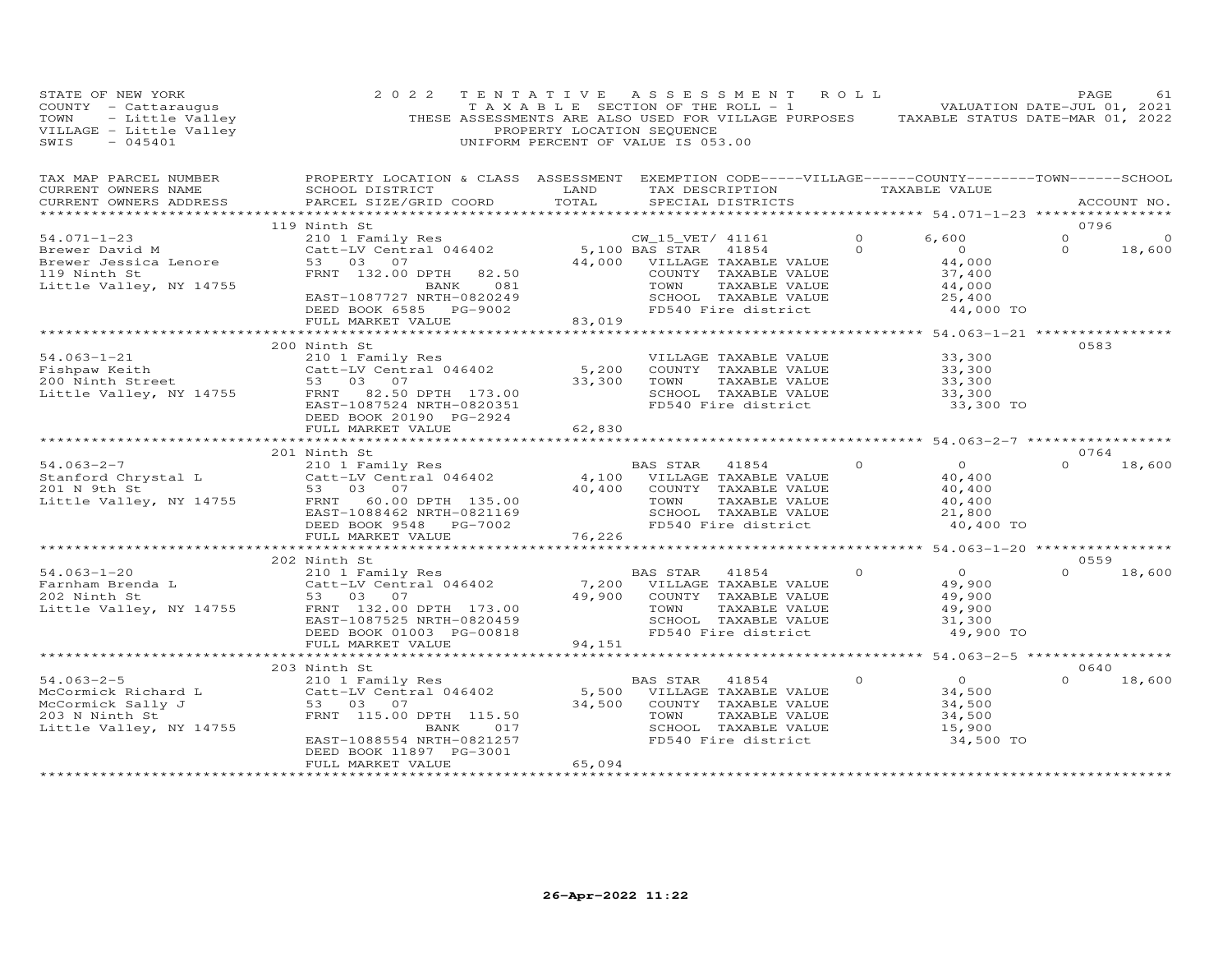| STATE OF NEW YORK<br>STATE OF NEW YORK<br>COUNTY - Cattrangus CONTY - CONTY - COUNTY - COUNTY - COUNTY - CALL TOWN<br>THESE ASSESSMENTS ARE ALSO USED FOR VILLAGE PURPOSES TAXABLE STATUS DATE-MAR 01, 2022<br>VILLAGE - Little Valley PROPERTY LOCATION                                                                                                                                                                                  | 2 0 2 2                                                                                           |         | TENTATIVE ASSESSMENT ROLL<br>TAXABLE SECTION OF THE ROLL - 1 VALUATION DATE-JUL 01, 2021 |                                                                                                                             | PAGE<br>62                                     |
|-------------------------------------------------------------------------------------------------------------------------------------------------------------------------------------------------------------------------------------------------------------------------------------------------------------------------------------------------------------------------------------------------------------------------------------------|---------------------------------------------------------------------------------------------------|---------|------------------------------------------------------------------------------------------|-----------------------------------------------------------------------------------------------------------------------------|------------------------------------------------|
| TAX MAP PARCEL NUMBER BROPERTY LOCATION & CLASS ASSESSMENT EXEMPTION CODE-----VILLAGE------COUNTY--------TOWN------SCHOOL CURRENT OWNERS NAME SCHOOL DISTRICT LAND TAX DESCRIPTION TAXABLE VALUE<br>CURRENT OWNERS ADDRESS                                                                                                                                                                                                                | SCHOOL DISTRICT LAND TAX DESCRIPTION TAXABLE VALUE PARCEL SIZE/GRID COORD TOTAL SPECIAL DISTRICTS |         |                                                                                          |                                                                                                                             | ACCOUNT NO.                                    |
| 34.063-2-4<br>205 Ninth St<br>205 Ninth St<br>205 North Ninth St<br>205 North Ninth St<br>205 North Ninth St<br>205 North Ninth St<br>205 North Ninth St<br>205 North Ninth St<br>205 North Ninth St<br>205 North Ninth St<br>203 07<br>207 Orth St<br>2                                                                                                                                                                                  | 205 Ninth St<br>FULL MARKET VALUE                                                                 | 105,094 |                                                                                          |                                                                                                                             | 0692                                           |
|                                                                                                                                                                                                                                                                                                                                                                                                                                           |                                                                                                   |         |                                                                                          |                                                                                                                             |                                                |
| $\begin{tabular}{lllllllllllllllllllll} \text{54.063--1--19} & \text{200 NITL18} & \text{201 & Family Res} & \text{ENH STAR} & 41834 & 0 \\ \text{Bailey Mary L life Us} & \text{Cat-LV Central 046402} & 4,300 & \text{VILLAGE TAXABLE VALUE} \\ \text{Lemk Scott} & 53 & 03 & 07 & 35,800 & \text{COUNTY TAXABLE VALUE} \\ \text{Lith St} & \text{FENT 66.00 DETH 173.00} & \text{TAVABLE VALUE} \\ \text{little Valley, NY 14755} & \$ | 206 Ninth St                                                                                      |         |                                                                                          | $\begin{array}{c} 0 \ 35,800 \ 35,800 \ 35,800 \end{array}$<br>$\begin{smallmatrix}&&0\0&35,800&\text{TO}\end{smallmatrix}$ | 0477<br>$0 \t35,800$                           |
|                                                                                                                                                                                                                                                                                                                                                                                                                                           |                                                                                                   |         |                                                                                          |                                                                                                                             |                                                |
| 207 Nunth St.<br>207 Nunth St.<br>207 Nunth St.<br>207 Nunth St.<br>207 Nunth St.<br>207 Ninth St.<br>207 Ninth St.<br>207 Ninth St.<br>207 Ninth St.<br>207 Ninth St.<br>207 Ninth St.<br>207 Ninth St.<br>207 Ninth St.<br>207 Ninth St.<br>207 Ninth St                                                                                                                                                                                | 207 Ninth St<br>EAST-1088692 NRTH-0821463<br>DEED BOOK 27092 PG-9002<br>FULL MARKET VALUE         | 89,623  |                                                                                          |                                                                                                                             | 0781                                           |
|                                                                                                                                                                                                                                                                                                                                                                                                                                           |                                                                                                   |         |                                                                                          |                                                                                                                             |                                                |
| 34.063-1-17.1<br>Pritchard Donald J<br>208 Ninth Street<br>208 Ninth Street<br>208 Ninth Street<br>208 Ninth Street<br>208 Ninth Street<br>208 Ninth Street<br>209 20,950<br>208 Ninth Street<br>20,950<br>20,950<br>20,950<br>20,950<br>20,950<br>20,950<br>2                                                                                                                                                                            | 208 Ninth St<br>DEED BOOK 25574 PG-2004                                                           |         |                                                                                          |                                                                                                                             | 0577<br>10,475<br>$\circ$<br>10,475<br>$\circ$ |
|                                                                                                                                                                                                                                                                                                                                                                                                                                           | FULL MARKET VALUE                                                                                 | 79,057  |                                                                                          |                                                                                                                             |                                                |
|                                                                                                                                                                                                                                                                                                                                                                                                                                           |                                                                                                   |         | ************************************54.063-1-16 ******************                       |                                                                                                                             |                                                |
| 312 Ninth St<br>212 Ninth St<br>210 1 Family Res<br>210 1 Family Res<br>212 Ninth St<br>212 Ninth St<br>212 Ninth St<br>212 Ninth St<br>212 Ninth St<br>212 Ninth St<br>212 Ninth St<br>212 Ninth St<br>212 Ninth St<br>212 Ninth St<br>212 Ninth St<br>22 N                                                                                                                                                                              | 212 Ninth St<br>EAST-1087526 NRTH-0820757<br>DEED BOOK 26474 PG-3002<br>FULL MARKET VALUE         | 66,226  |                                                                                          |                                                                                                                             | 0759                                           |
|                                                                                                                                                                                                                                                                                                                                                                                                                                           |                                                                                                   |         |                                                                                          |                                                                                                                             |                                                |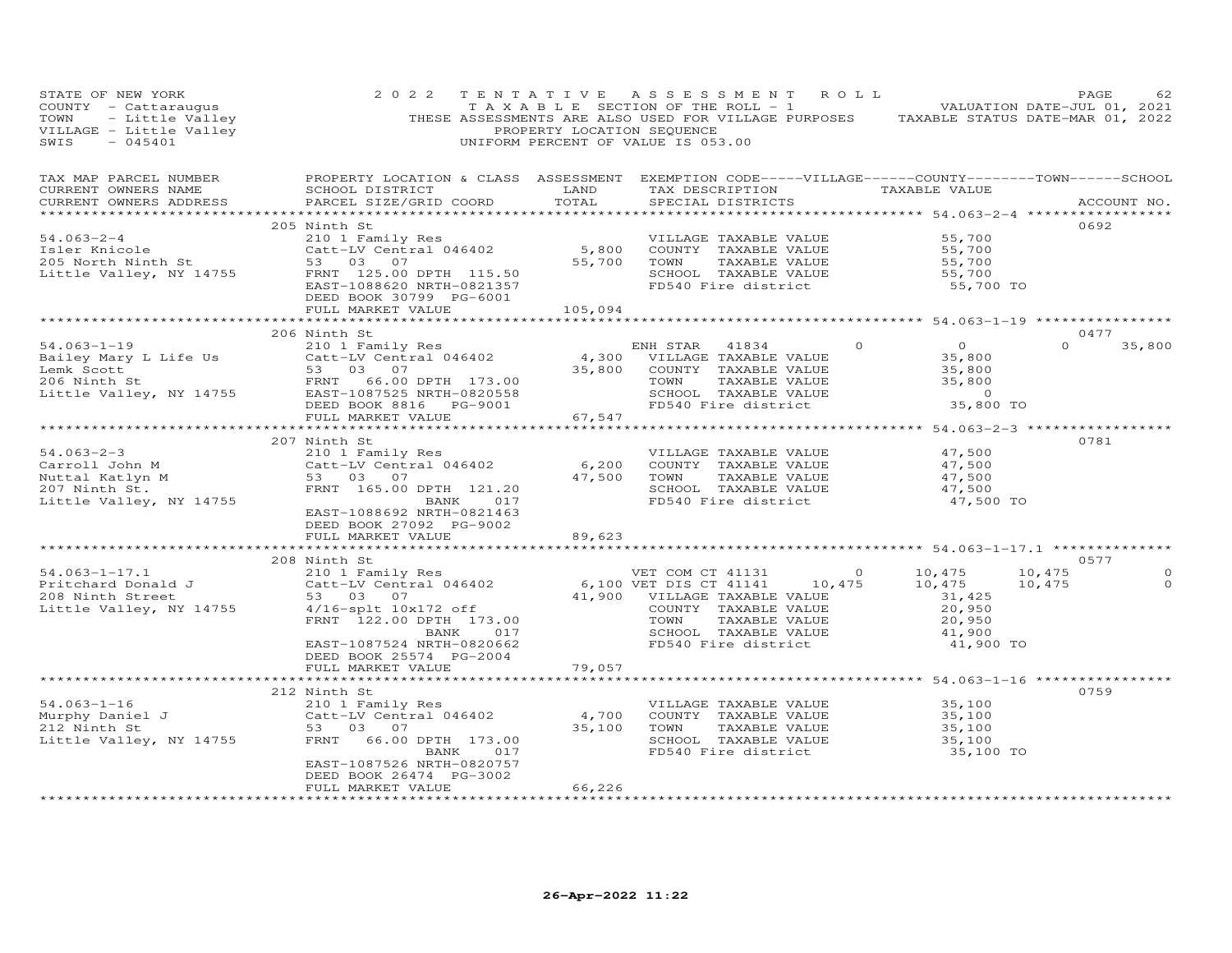| STATE OF NEW YORK<br>COUNTY - Cattaraugus<br>TOWN - Little Valley<br>VILLAGE - Little Valley<br>SWIS - 045401<br>SWIS<br>$-045401$                                                                                                                      | 2 0 2 2                                                                                                                                                                                                | PROPERTY LOCATION SEQUENCE | TENTATIVE ASSESSMENT ROLL<br>TAXABLE SECTION OF THE ROLL - 1 VALUATION DATE-JUL 01, 2021<br>THESE ASSESSMENTS ARE ALSO USED FOR VILLAGE PURPOSES TAXABLE STATUS DATE-MAR 01, 2022<br>UNIFORM PERCENT OF VALUE IS 053.00         |                                                                       | PAGE<br>63    |
|---------------------------------------------------------------------------------------------------------------------------------------------------------------------------------------------------------------------------------------------------------|--------------------------------------------------------------------------------------------------------------------------------------------------------------------------------------------------------|----------------------------|---------------------------------------------------------------------------------------------------------------------------------------------------------------------------------------------------------------------------------|-----------------------------------------------------------------------|---------------|
| TAX MAP PARCEL NUMBER<br>CURRENT OWNERS NAME<br>CURRENT OWNERS ADDRESS                                                                                                                                                                                  | PARCEL SIZE/GRID COORD                                                                                                                                                                                 | TOTAL                      | PROPERTY LOCATION & CLASS ASSESSMENT EXEMPTION CODE-----VILLAGE------COUNTY-------TOWN------SCHOOL<br>SCHOOL DISTRICT                        LAND         TAX DESCRIPTION                    TAXABLE VALUE<br>SPECIAL DISTRICTS |                                                                       | ACCOUNT NO.   |
|                                                                                                                                                                                                                                                         |                                                                                                                                                                                                        |                            |                                                                                                                                                                                                                                 |                                                                       | 0750          |
| 214 Ninth St<br>214 Ninth St<br>220 2 Family Res<br>Palmatier Shannon M<br>230 2 Family Res<br>220 2 Family Res<br>220 2 Family Res<br>220 2 Family Res<br>230 07<br>214 Ninth St & Erie St<br>230 07<br>214 Ninth St & Erie St<br>27,800 COUNTY TAXAB  | EAST-1087522 NRTH-0820921                                                                                                                                                                              |                            | SCHOOL TAXABLE VALUE 39,200<br>FD540 Fire district 57,800 TO                                                                                                                                                                    | $\overline{0}$<br>$0$<br>$57,800$<br>$57,800$<br>$57,800$<br>$39,200$ | $0 \t 18,600$ |
|                                                                                                                                                                                                                                                         | DEED BOOK 1028 PG-357<br>FULL MARKET VALUE                                                                                                                                                             | 109,057                    |                                                                                                                                                                                                                                 |                                                                       |               |
|                                                                                                                                                                                                                                                         |                                                                                                                                                                                                        |                            |                                                                                                                                                                                                                                 |                                                                       |               |
| $54.072 - 1 - 16.1$<br>Frank Jonathan Bartholome<br>7789 Jackman Hill Box 453<br>Ellicottville, NY 14731                                                                                                                                                | 107 Park Pl<br>-- Julie Didg.<br>Catt-LV Central 046402 2,500<br>53 03 07<br>FRNT 10:00 --<br>FRNT 10.00 DPTH 70.00<br>EAST-1089709 NRTH-0819709<br>DEED BOOK 00993 PS 355<br>DEED BOOK 00983 PG-00516 | 9,434                      | VILLAGE TAXABLE VALUE<br>COUNTY TAXABLE VALUE<br>TOWN      TAXABLE VALUE<br>SCHOOL TAXABLE VALUE<br>FD540 Fire district                                                                                                         | 5,000<br>5,000<br>5,000<br>5,000<br>5,000 TO                          | 0469          |
|                                                                                                                                                                                                                                                         | FULL MARKET VALUE                                                                                                                                                                                      |                            |                                                                                                                                                                                                                                 |                                                                       |               |
| 31,500<br>Frank John B<br>PO Box 453<br>Ellicottville, NY 14731<br>FRNT 42.00 DPTH 100.00<br>Ellicottville, NY 14731<br>FRNT 42.00 DPTH 100.00<br>ERNT 42.00 DPTH 100.00<br>ERNT 42.00 DPTH 100.00<br>FD540 Fire district<br>FD540 Fire district<br>    | 111 Park Pl<br>DEED BOOK 00973 PG-00405                                                                                                                                                                |                            |                                                                                                                                                                                                                                 | 31,500 TO                                                             | 0810          |
|                                                                                                                                                                                                                                                         | FULL MARKET VALUE                                                                                                                                                                                      | 59,434                     |                                                                                                                                                                                                                                 |                                                                       |               |
|                                                                                                                                                                                                                                                         | 113 Park Pl                                                                                                                                                                                            |                            | ********************************* 54.072-1-18 *****************                                                                                                                                                                 |                                                                       | 0816          |
| 54.072-1-18<br>Williams Clayton and the catt-LV Central 046402 3,000<br>Meachan Bonnie 53 03 07 30,000<br>FRNT 33.25 DPTH 100.00<br>PO Box 365 EAST-1089662 NRTH-0819667<br>Ellicottville, NY 14731 DEED BOOK 20200 PG-3099<br>FULL MARKET              |                                                                                                                                                                                                        |                            | VILLAGE TAXABLE VALUE $30,000$<br>COUNTY TAXABLE VALUE $30,000$<br>TOWN TAXABLE VALUE $30,000$<br>SCHOOL TAXABLE VALUE $30,000$<br>30,000 TOWN<br>SCHOOL TAXABLE VALUE<br>FD540 Fire district 30,000 TO                         |                                                                       |               |
|                                                                                                                                                                                                                                                         | FULL MARKET VALUE                                                                                                                                                                                      | 56,604                     |                                                                                                                                                                                                                                 |                                                                       |               |
|                                                                                                                                                                                                                                                         |                                                                                                                                                                                                        |                            |                                                                                                                                                                                                                                 |                                                                       |               |
| $54.072 - 1 - 19$<br>Park Place Real Estate Holding Catt-LV Central 046402 3,000 COUNTY TAXABLE VALUE<br>PO Box 453 53 03 07 77,000 TOWN TAXABLE VALUE<br>PO Box 453<br>Ellicottville, NY 14731<br>Ellicottville, NY 14731<br>EAST-1089643 NRTH-0819640 | 115 Park Pl<br>411 Apartment                                                                                                                                                                           |                            | VILLAGE TAXABLE VALUE 77,000<br>COUNTY TAXABLE VALUE 77,000<br>TAXABLE VALUE<br>SCHOOL TAXABLE VALUE                                                                                                                            | 77,000<br>77,000<br>77,000 TO                                         | 0548          |
| PRIOR OWNER ON 3/01/2022 DEED BOOK 20220 PG-1095<br>Park Place Real Estate Holding FULL MARKET VALUE                                                                                                                                                    |                                                                                                                                                                                                        | 145,283                    | FD540 Fire district                                                                                                                                                                                                             |                                                                       |               |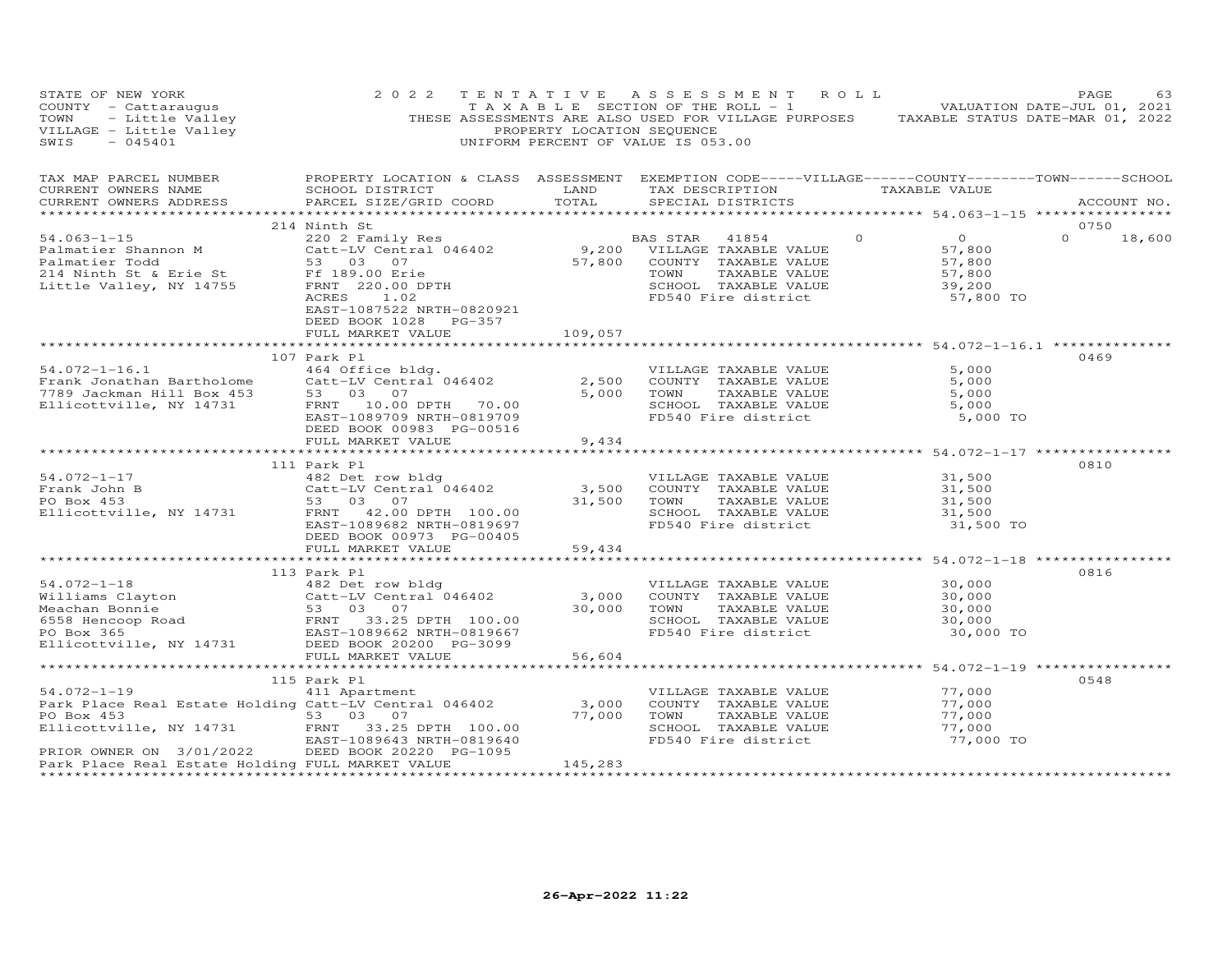| STATE OF NEW YORK<br>THESE ASSESSMENT PRODUCT THE MILLAGE PURPOSES TAXABLE STATUS DATE-JUL 01, 2021<br>TOWN - Little Valley THESE ASSESSMENTS ARE ALSO USED FOR VILLAGE PURPOSES TAXABLE STATUS DATE-JUL 01, 2021<br>THESE ASSESSMENTS ARE ALSO USED FO<br>$-045401$<br>SWIS | 2 0 2 2                         |                     | UNIFORM PERCENT OF VALUE IS 053.00 | TENTATIVE ASSESSMENT ROLL                                                                     |                                                           | PAGE<br>64         |
|------------------------------------------------------------------------------------------------------------------------------------------------------------------------------------------------------------------------------------------------------------------------------|---------------------------------|---------------------|------------------------------------|-----------------------------------------------------------------------------------------------|-----------------------------------------------------------|--------------------|
| CURRENT OWNERS ADDRESS                                                                                                                                                                                                                                                       | PARCEL SIZE/GRID COORD TOTAL    |                     | SPECIAL DISTRICTS                  |                                                                                               | ****************** 54.072-1-20 ***************            | ACCOUNT NO.        |
|                                                                                                                                                                                                                                                                              | 115 Park Pl                     |                     |                                    |                                                                                               |                                                           | 0671               |
| 54.072-1-20<br>0'dell Edward 220 2 Family Res<br>0'dell Andrew 53 03 07 25,000<br>10256 Earl Seaton Rd FRNT 49.99 DPTH 41.00<br>Randolph, NY 14772 DEED BOOK 00972 PG-00936<br>HEAST-1089641 NRTH-0819607<br>EAST-1089641 NRTH-0819607<br>DE                                 |                                 |                     |                                    | VILLAGE TAXABLE VALUE                                                                         | 25,000                                                    |                    |
|                                                                                                                                                                                                                                                                              |                                 |                     |                                    | 2,100 COUNTY TAXABLE VALUE<br>25,000 TOWN TAXABLE VALUE                                       | 25,000                                                    |                    |
|                                                                                                                                                                                                                                                                              |                                 |                     |                                    |                                                                                               | 25,000                                                    |                    |
|                                                                                                                                                                                                                                                                              |                                 |                     |                                    | SCHOOL TAXABLE VALUE<br>FD540 Fire district                                                   | 25,000                                                    |                    |
|                                                                                                                                                                                                                                                                              |                                 |                     |                                    |                                                                                               | 25,000 TO                                                 |                    |
|                                                                                                                                                                                                                                                                              | FULL MARKET VALUE 700000 47,170 |                     |                                    |                                                                                               |                                                           |                    |
|                                                                                                                                                                                                                                                                              |                                 |                     |                                    |                                                                                               |                                                           |                    |
| 113 Fark P1<br>Milks Keith D<br>Milks Shelli M<br>6736 S NC Highway 58<br>Nashville, NC 27856<br>125 FRNT 200.00<br>53 03 07<br>FRNT 200.00<br>EAST-1089850 NRTH-0819428<br>DEED BOOK 4001<br>FC-4001<br>THE COLORED BOOK 4001<br>THE COLORED BOOK 400                       |                                 |                     |                                    |                                                                                               |                                                           | 0704               |
|                                                                                                                                                                                                                                                                              |                                 |                     |                                    | VILLAGE TAXABLE VALUE                                                                         | 36,500                                                    |                    |
|                                                                                                                                                                                                                                                                              |                                 |                     |                                    |                                                                                               |                                                           |                    |
|                                                                                                                                                                                                                                                                              |                                 |                     |                                    | COUNTY TAXABLE VALUE 36,500<br>TOWN TAXABLE VALUE 36,500<br>36,500                            |                                                           |                    |
|                                                                                                                                                                                                                                                                              |                                 |                     |                                    | SCHOOL TAXABLE VALUE                                                                          | 36,500                                                    |                    |
|                                                                                                                                                                                                                                                                              |                                 |                     |                                    | FD540 Fire district                                                                           | 36,500 TO                                                 |                    |
|                                                                                                                                                                                                                                                                              |                                 |                     |                                    |                                                                                               |                                                           |                    |
|                                                                                                                                                                                                                                                                              |                                 |                     |                                    |                                                                                               |                                                           |                    |
| Andreas Ave (1993)<br>State of the Susanne (1994)<br>State of the Susanne (1994)<br>Sample of the Susanne (1994)<br>Sample of the Susanne (1994)<br>Sample of the Susanne (1994)<br>Sample of the Susanne (1994)<br>Sample of the Susanne (1                                 |                                 |                     |                                    |                                                                                               |                                                           | 0622               |
|                                                                                                                                                                                                                                                                              |                                 |                     |                                    | VILLAGE TAXABLE VALUE                                                                         | 5,600                                                     |                    |
|                                                                                                                                                                                                                                                                              |                                 |                     |                                    | COUNTY TAXABLE VALUE                                                                          | 5,600                                                     |                    |
|                                                                                                                                                                                                                                                                              |                                 |                     |                                    |                                                                                               |                                                           |                    |
|                                                                                                                                                                                                                                                                              |                                 |                     |                                    | TOWN TAXABLE VALUE 5,600<br>SCHOOL TAXABLE VALUE 5,600<br>5,600                               |                                                           |                    |
|                                                                                                                                                                                                                                                                              |                                 |                     |                                    | FD540 Fire district                                                                           | 5,600 TO                                                  |                    |
|                                                                                                                                                                                                                                                                              |                                 |                     |                                    |                                                                                               |                                                           |                    |
|                                                                                                                                                                                                                                                                              | FULL MARKET VALUE               | 10,566              |                                    |                                                                                               |                                                           |                    |
|                                                                                                                                                                                                                                                                              |                                 |                     |                                    |                                                                                               | ******************************** 54.072-3-2 ************* |                    |
|                                                                                                                                                                                                                                                                              | 204 Railroad Ave                |                     |                                    |                                                                                               |                                                           | 0478               |
|                                                                                                                                                                                                                                                                              |                                 |                     |                                    | VILLAGE TAXABLE VALUE 65,000                                                                  |                                                           |                    |
|                                                                                                                                                                                                                                                                              |                                 |                     |                                    |                                                                                               |                                                           |                    |
|                                                                                                                                                                                                                                                                              |                                 |                     |                                    | COUNTY TAXABLE VALUE $65,000$<br>TOWN TAXABLE VALUE $65,000$<br>SCHOOL TAXABLE VALUE $65,000$ |                                                           |                    |
| 54.072-3-2<br>Smith Edward F<br>Smith Diana L<br>Comparent Plane Plane Plane Plane Plane Plane Plane Plane Plane Plane Plane Plane Plane Plane Plane Plane Plane Plane Plane Plane Plane Plane Plane Plane Plane Plane Plane Plane Pla                                       | BANK 017                        |                     |                                    | FD540 Fire district                                                                           | 65,000 TO                                                 |                    |
|                                                                                                                                                                                                                                                                              | EAST-1090983 NRTH-0819715       |                     |                                    |                                                                                               |                                                           |                    |
|                                                                                                                                                                                                                                                                              | DEED BOOK 1032 PG-965           |                     |                                    |                                                                                               |                                                           |                    |
|                                                                                                                                                                                                                                                                              | FULL MARKET VALUE               | 122,642             |                                    |                                                                                               |                                                           |                    |
|                                                                                                                                                                                                                                                                              |                                 |                     |                                    |                                                                                               |                                                           |                    |
|                                                                                                                                                                                                                                                                              |                                 |                     |                                    |                                                                                               |                                                           | 0639               |
|                                                                                                                                                                                                                                                                              |                                 |                     |                                    | $\Omega$                                                                                      | $\overline{O}$                                            | $\Omega$<br>46,440 |
|                                                                                                                                                                                                                                                                              |                                 |                     |                                    | 55,400 COUNTY TAXABLE VALUE                                                                   | 55,400<br>55,400                                          |                    |
|                                                                                                                                                                                                                                                                              |                                 |                     |                                    | TAXABLE VALUE                                                                                 | 55,400                                                    |                    |
|                                                                                                                                                                                                                                                                              |                                 |                     |                                    |                                                                                               | 8,960                                                     |                    |
|                                                                                                                                                                                                                                                                              |                                 |                     |                                    | FD540 Fire district                                                                           | 55,400 TO                                                 |                    |
|                                                                                                                                                                                                                                                                              | FULL MARKET VALUE               | 104,528             |                                    |                                                                                               |                                                           |                    |
|                                                                                                                                                                                                                                                                              |                                 | ******************* |                                    |                                                                                               |                                                           |                    |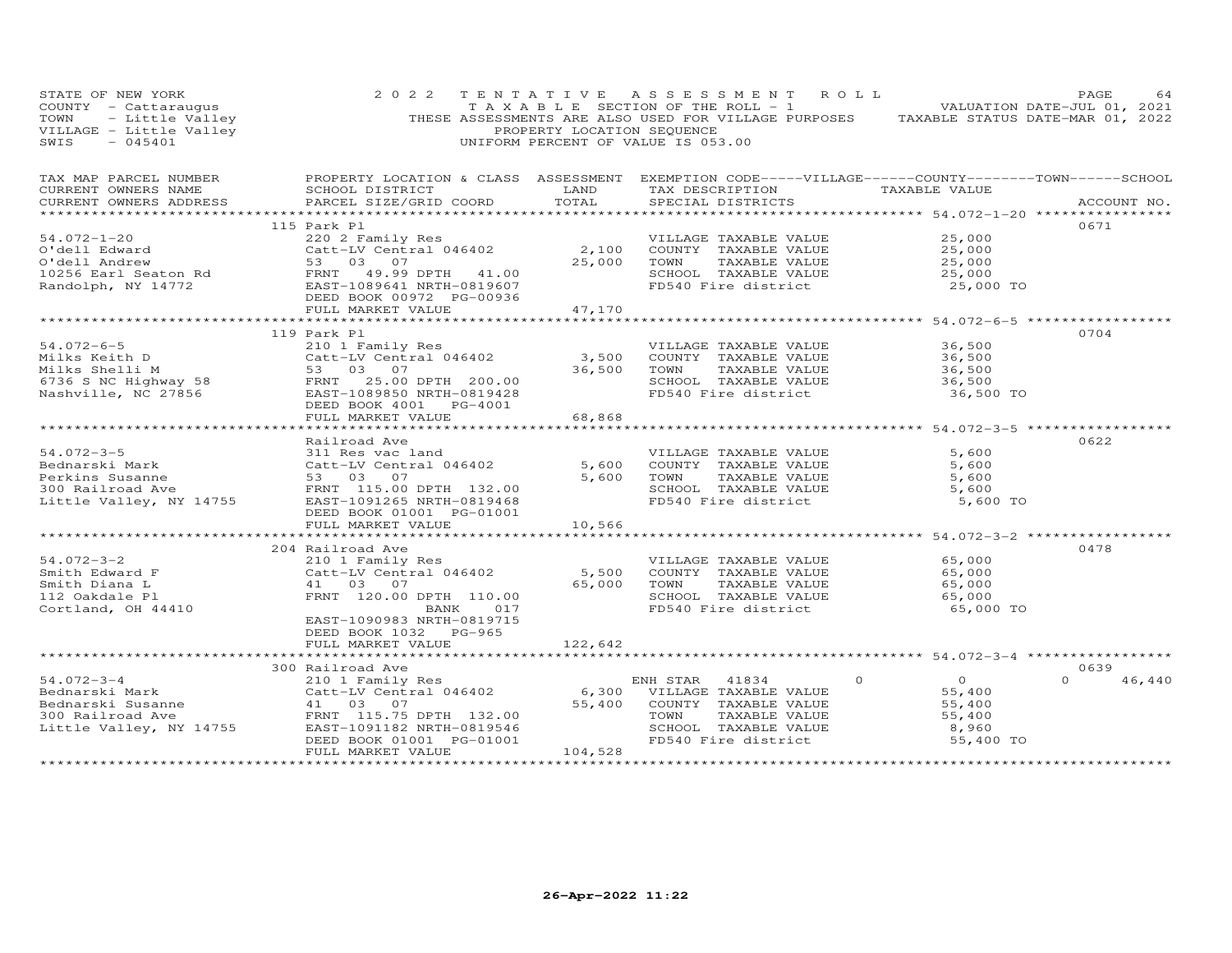| STATE OF NEW YORK<br>COUNTY - Cattaraugus<br>TOWN - Little Valley<br>VILLAGE - Little Valley<br>SWIS - 045401<br>$-045401$<br>SWIS | 2 0 2 2                                              | PROPERTY LOCATION SEQUENCE | TENTATIVE ASSESSMENT ROLL<br>T A X A B L E SECTION OF THE ROLL - 1<br>THESE ASSESSMENTS ARE ALSO USED FOR VILLAGE PURPOSES TAXABLE STATUS DATE-MAR 01, 2022<br>UNIFORM PERCENT OF VALUE IS 053.00 |                                            | PAGE<br>VALUATION DATE-JUL 01, 2021 | 65 |
|------------------------------------------------------------------------------------------------------------------------------------|------------------------------------------------------|----------------------------|---------------------------------------------------------------------------------------------------------------------------------------------------------------------------------------------------|--------------------------------------------|-------------------------------------|----|
| TAX MAP PARCEL NUMBER<br>CURRENT OWNERS NAME<br>CURRENT OWNERS ADDRESS                                                             | SCHOOL DISTRICT<br>PARCEL SIZE/GRID COORD            | LAND<br>TOTAL              | PROPERTY LOCATION & CLASS ASSESSMENT EXEMPTION CODE-----VILLAGE------COUNTY-------TOWN------SCHOOL<br>TAX DESCRIPTION<br>SPECIAL DISTRICTS                                                        | TAXABLE VALUE                              | ACCOUNT NO.                         |    |
|                                                                                                                                    |                                                      |                            |                                                                                                                                                                                                   |                                            |                                     |    |
| 54.072-3-36                                                                                                                        | 303 Railroad Ave<br>210 1 Family Res                 |                            | VILLAGE TAXABLE VALUE                                                                                                                                                                             | 35,000                                     | 0725                                |    |
| Bednarski Mark                                                                                                                     | Catt-LV Central 046402                               | 4,100                      | COUNTY TAXABLE VALUE                                                                                                                                                                              | 35,000                                     |                                     |    |
| Perkins Susanne                                                                                                                    | 41 03 07                                             | 35,000                     | TAXABLE VALUE<br>TOWN                                                                                                                                                                             | 35,000                                     |                                     |    |
| 300 Railroad Ave                                                                                                                   | FRNT 86.00 DPTH 98.00                                |                            | SCHOOL TAXABLE VALUE                                                                                                                                                                              | 35,000                                     |                                     |    |
| Little Valley, NY 14755                                                                                                            | EAST-1091159 NRTH-0819325                            |                            | FD540 Fire district                                                                                                                                                                               | 35,000 TO                                  |                                     |    |
|                                                                                                                                    | DEED BOOK 00956 PG-00958                             |                            |                                                                                                                                                                                                   |                                            |                                     |    |
|                                                                                                                                    | FULL MARKET VALUE                                    | 66,038                     |                                                                                                                                                                                                   |                                            |                                     |    |
|                                                                                                                                    | Rock City St                                         |                            |                                                                                                                                                                                                   |                                            | 0599                                |    |
| $54.072 - 3 - 11.1$                                                                                                                | 314 Rural vac<10                                     |                            | VILLAGE TAXABLE VALUE                                                                                                                                                                             | 3,600                                      |                                     |    |
| Jimerson David                                                                                                                     | Catt-LV Central 046402                               | 3,600                      | COUNTY TAXABLE VALUE                                                                                                                                                                              | 3,600                                      |                                     |    |
| Jimerson Gina                                                                                                                      | 7/11-split off house                                 | 3,600                      | TAXABLE VALUE<br>TOWN                                                                                                                                                                             | 3,600                                      |                                     |    |
| 430 Rock City Street                                                                                                               | FRNT 60.00 DPTH 344.00                               |                            | SCHOOL TAXABLE VALUE                                                                                                                                                                              | 3,600                                      |                                     |    |
| Little Valley, NY 14755                                                                                                            | BANK<br>032                                          |                            | FD540 Fire district                                                                                                                                                                               | 3,600 TO                                   |                                     |    |
|                                                                                                                                    | EAST-1092184 NRTH-0818502                            |                            |                                                                                                                                                                                                   |                                            |                                     |    |
|                                                                                                                                    | DEED BOOK 29755 PG-3001<br>FULL MARKET VALUE         | 6,792                      |                                                                                                                                                                                                   |                                            |                                     |    |
|                                                                                                                                    |                                                      |                            |                                                                                                                                                                                                   |                                            |                                     |    |
|                                                                                                                                    | Rock City St                                         |                            |                                                                                                                                                                                                   |                                            | 0823                                |    |
| $54.072 - 4 - 9$                                                                                                                   | 311 Res vac land                                     |                            | VILLAGE TAXABLE VALUE                                                                                                                                                                             | 4,500                                      |                                     |    |
| Mentley Timothy W                                                                                                                  | Catt-LV Central 046402                               | 4,500                      | COUNTY TAXABLE VALUE                                                                                                                                                                              | 4,500                                      |                                     |    |
| 411 Rock City St                                                                                                                   | 40  03  07                                           | 4,500                      | TOWN<br>TAXABLE VALUE                                                                                                                                                                             | 4,500                                      |                                     |    |
| Little Valley, NY 14755                                                                                                            | FRNT 93.00 DPTH 235.00                               |                            | SCHOOL TAXABLE VALUE<br>FD540 Fire district                                                                                                                                                       | 4,500                                      |                                     |    |
|                                                                                                                                    | EAST-1091149 NRTH-0818700<br>DEED BOOK 13334 PG-2002 |                            |                                                                                                                                                                                                   | 4,500 TO                                   |                                     |    |
|                                                                                                                                    | FULL MARKET VALUE                                    | 8,491                      |                                                                                                                                                                                                   |                                            |                                     |    |
|                                                                                                                                    |                                                      |                            |                                                                                                                                                                                                   | ******************* 54.073-1-3 *********** |                                     |    |
|                                                                                                                                    | Rock City St                                         |                            |                                                                                                                                                                                                   |                                            | 0588                                |    |
| $54.073 - 1 - 3$                                                                                                                   | 312 Vac w/imprv                                      |                            | VILLAGE TAXABLE VALUE                                                                                                                                                                             | 18,000                                     |                                     |    |
| Helgager John L                                                                                                                    | Catt-LV Central 046402                               | 10,700                     | COUNTY TAXABLE VALUE                                                                                                                                                                              | 18,000                                     |                                     |    |
| Helgager Nanette                                                                                                                   | 40 03 07                                             | 18,000                     | TOWN<br>TAXABLE VALUE                                                                                                                                                                             | 18,000                                     |                                     |    |
| 604 Rock City St<br>Little Valley, NY 14755                                                                                        | Barn-By Sewer Plant<br>ACRES<br>6.31                 |                            | SCHOOL TAXABLE VALUE<br>FD540 Fire district                                                                                                                                                       | 18,000<br>18,000 TO                        |                                     |    |
|                                                                                                                                    | EAST-1093816 NRTH-0818365                            |                            |                                                                                                                                                                                                   |                                            |                                     |    |
|                                                                                                                                    | DEED BOOK 2020 PG-16501                              |                            |                                                                                                                                                                                                   |                                            |                                     |    |
|                                                                                                                                    | FULL MARKET VALUE                                    | 33,962                     |                                                                                                                                                                                                   |                                            |                                     |    |
|                                                                                                                                    |                                                      |                            |                                                                                                                                                                                                   |                                            |                                     |    |
|                                                                                                                                    | Rock City St                                         |                            |                                                                                                                                                                                                   |                                            | 0780                                |    |
| $54.081 - 1 - 5$                                                                                                                   | 311 Res vac land                                     |                            | VILLAGE TAXABLE VALUE                                                                                                                                                                             | 3,500                                      |                                     |    |
| FCD, LLC<br>520 Rock City St                                                                                                       | Catt-LV Central 046402<br>40 03 07                   | 3,500<br>3,500             | COUNTY TAXABLE VALUE<br>TOWN<br>TAXABLE VALUE                                                                                                                                                     | 3,500<br>3,500                             |                                     |    |
| Little Valley, NY 14755                                                                                                            | FRNT 200.00 DPTH 147.00                              |                            | SCHOOL TAXABLE VALUE                                                                                                                                                                              | 3,500                                      |                                     |    |
|                                                                                                                                    | EAST-1092973 NRTH-0817864                            |                            | FD540 Fire district                                                                                                                                                                               | 3,500 TO                                   |                                     |    |
|                                                                                                                                    | DEED BOOK 10811 PG-8002                              |                            |                                                                                                                                                                                                   |                                            |                                     |    |
| ***********************                                                                                                            | FULL MARKET VALUE                                    | 6,604<br>****************  |                                                                                                                                                                                                   |                                            |                                     |    |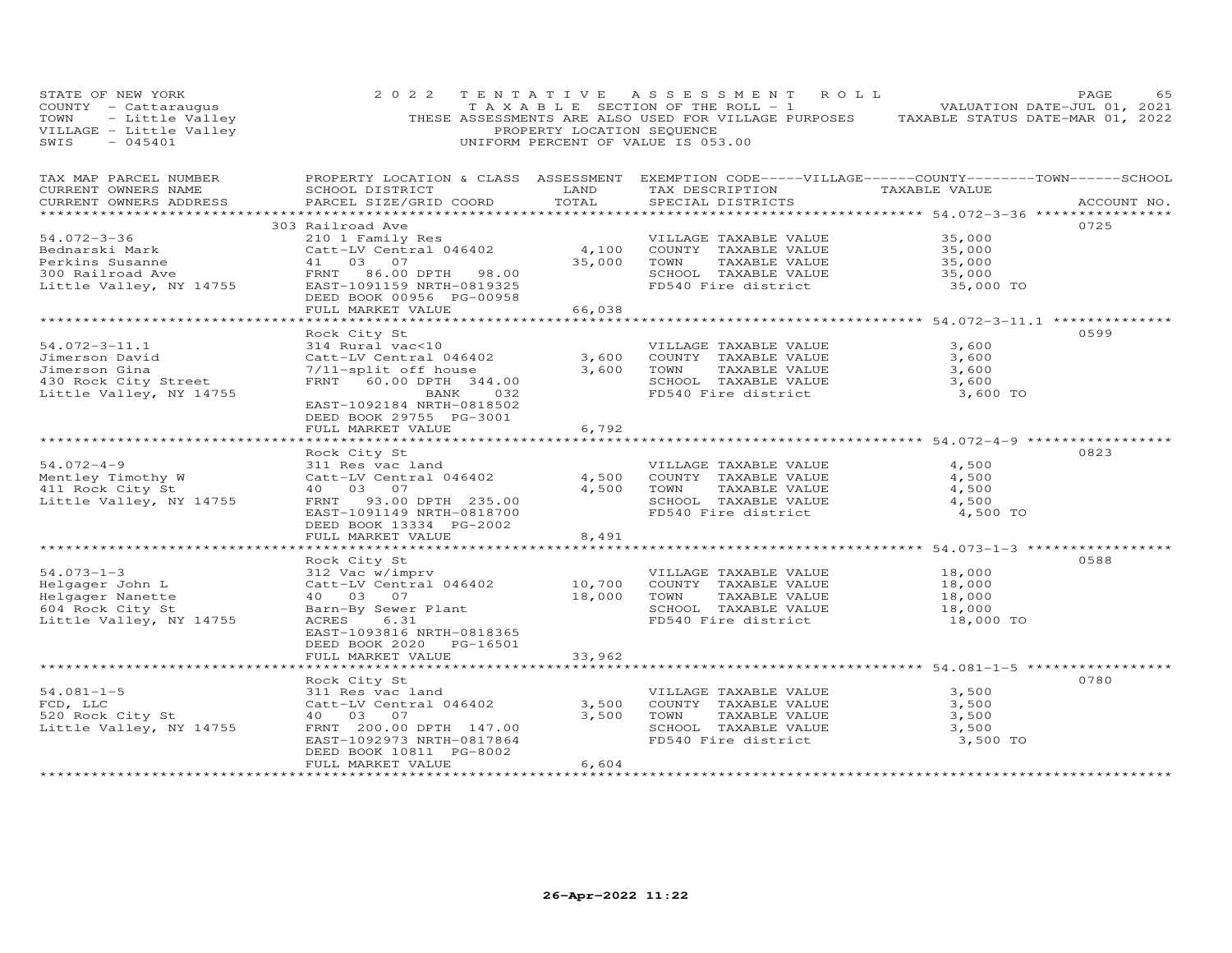| STATE OF NEW YORK<br>COUNTY - Cattaraugus<br>OF NEW TOOK<br>- Little Valley<br>E - Little Valley<br>E - Little Valley<br>TOWN<br>VILLAGE - Little Valley<br>SWIS                                        | 2 0 2 2                                                                                                                                                                          | PROPERTY LOCATION SEQUENCE | TENTATIVE ASSESSMENT ROLL<br>T A X A B L E SECTION OF THE ROLL - 1<br>THESE ASSESSMENTS ARE ALSO USED FOR VILLAGE PURPOSES TAXABLE STATUS DATE-MAR 01, 2022<br>UNIFORM PERCENT OF VALUE IS 053.00 |                                                                                 | PAGE<br>66<br>VALUATION DATE-JUL 01, 2021 |
|---------------------------------------------------------------------------------------------------------------------------------------------------------------------------------------------------------|----------------------------------------------------------------------------------------------------------------------------------------------------------------------------------|----------------------------|---------------------------------------------------------------------------------------------------------------------------------------------------------------------------------------------------|---------------------------------------------------------------------------------|-------------------------------------------|
| TAX MAP PARCEL NUMBER<br>CURRENT OWNERS NAME<br>CURRENT OWNERS ADDRESS                                                                                                                                  | PROPERTY LOCATION & CLASS ASSESSMENT EXEMPTION CODE-----VILLAGE------COUNTY-------TOWN------SCHOOL<br>SCHOOL DISTRICT<br>PARCEL SIZE/GRID COORD TOTAL                            | LAND                       | TAX DESCRIPTION TAXABLE VALUE<br>SPECIAL DISTRICTS                                                                                                                                                |                                                                                 | ACCOUNT NO.                               |
| $54.081 - 1 - 9$<br>Mager Paul D<br>Mager Suzanne L<br>69 Mountain View Dr<br>Little Valley, NY 14755                                                                                                   | Rock City St<br>311 Res vac land<br>Catt-LV Central 046402<br>40  03  07<br>FRNT 70.00 DPTH 145.00<br>EAST-1093586 NRTH-0817317<br>DEED BOOK 00950 PG-00428<br>FULL MARKET VALUE | 1,200<br>1,200<br>2,264    | VILLAGE TAXABLE VALUE<br>COUNTY TAXABLE VALUE<br>TOWN     TAXABLE VALUE<br>SCHOOL TAXABLE VALUE<br>FD540 Fire district                                                                            | 1,200<br>1,200<br>1,200<br>1,200<br>1,200 TO                                    | 0584                                      |
|                                                                                                                                                                                                         | Rock City St                                                                                                                                                                     |                            |                                                                                                                                                                                                   |                                                                                 | 0542                                      |
| $54.081 - 1 - 10$<br>Mager Paul D<br>Mager Paul D<br>Mager Suzanne L<br>69 Mountain View Dr<br>Little Valley, NY 14755                                                                                  | 311 Res vac land<br>Catt-LV Central 046402<br>40 03 07<br>40  03  07<br>FRNT 190.00 DPTH 120.00<br>EAST-1093468 NRTH-0817373<br>DEED BOOK 3566 PG-7001                           | 200<br>200                 | VILLAGE TAXABLE VALUE<br>COUNTY TAXABLE VALUE<br>TAXABLE VALUE<br>TAXABLE VALUE<br>-------- -------<br>TOWN<br>SCHOOL TAXABLE VALUE<br>FD540 Fire district                                        | 200<br>200<br>200<br>200<br>200 TO                                              |                                           |
|                                                                                                                                                                                                         | FULL MARKET VALUE                                                                                                                                                                | 377                        |                                                                                                                                                                                                   |                                                                                 |                                           |
| $54.072 - 6 - 7$<br>Hawley Development Corp<br>100 W Genesee St<br>Lockport, NY 14094                                                                                                                   | 105 Rock City St<br>53 03 07<br>11/18-NYS App.007<br>FRNT 76.00 DPTH 125.00<br>EAST-1090050 NRTH-0819397<br>DEED BOOK 14620 PG-9002                                              | 92,800 TOWN<br>SCHOO       | TOWN      TAXABLE  VALUE<br>SCHOOL   TAXABLE  VALUE<br>FD540 Fire district                                                                                                                        | 92,800<br>92,800<br>92,800<br>92,800<br>92,800 TO                               | 0751                                      |
|                                                                                                                                                                                                         | FULL MARKET VALUE                                                                                                                                                                | 175,094                    |                                                                                                                                                                                                   |                                                                                 |                                           |
| $54.072 - 2 - 15$<br>Example 10 Corinth C Jr and Cattle LV Central 046402<br>Benson John J 41 03 07<br>204 Rock City Street FRNT 63.00 DPTH 209.00<br>Little Valley, NY 14755 EAST-1090540 NRTH-0819374 | 204 Rock City St<br>210 1 Family Res<br>Catt-LV Central 046402<br>41 03 07<br>DEED BOOK 20210 PG-3195                                                                            |                            | ENH STAR 41834<br>ENH SIAN TALOR<br>4,900 VILLAGE TAXABLE VALUE<br>57,500 COUNTY TAXABLE VALUE<br>TOWN TAXABLE VALUE<br>SCHOOL TAXABLE VALUE<br>FD540 Fire district                               | $\overline{O}$<br>$\Omega$<br>57,500<br>57,500<br>57,500<br>11,060<br>57,500 TO | 0412<br>46,440                            |
|                                                                                                                                                                                                         | FULL MARKET VALUE                                                                                                                                                                | 108,491                    |                                                                                                                                                                                                   |                                                                                 |                                           |
| $54.072 - 2 - 14$<br>Schroder Heinz G Life Us<br>Schroder Aaron F<br>206 Rock City St<br>Little Valley, NY 14755                                                                                        | 206 Rock City St<br>210 1 Family Res<br>Catt-LV Central 046402<br>41 03 07<br>FRNT 74.50 DPTH 165.00<br>EAST-1090579 NRTH-0819322<br>DEED BOOK 29196 PG-3001                     |                            | ENH STAR<br>41834<br>5,200 VILLAGE TAXABLE VALUE<br>51,000 COUNTY TAXABLE VALUE<br>TAXABLE VALUE<br>TOWN<br>SCHOOL TAXABLE VALUE<br>FD540 Fire district                                           | $\Omega$<br>$\overline{O}$<br>51,000<br>51,000<br>51,000<br>4,560<br>51,000 TO  | 0766<br>46,440                            |
| ************************                                                                                                                                                                                | FULL MARKET VALUE                                                                                                                                                                | 96,226                     |                                                                                                                                                                                                   |                                                                                 |                                           |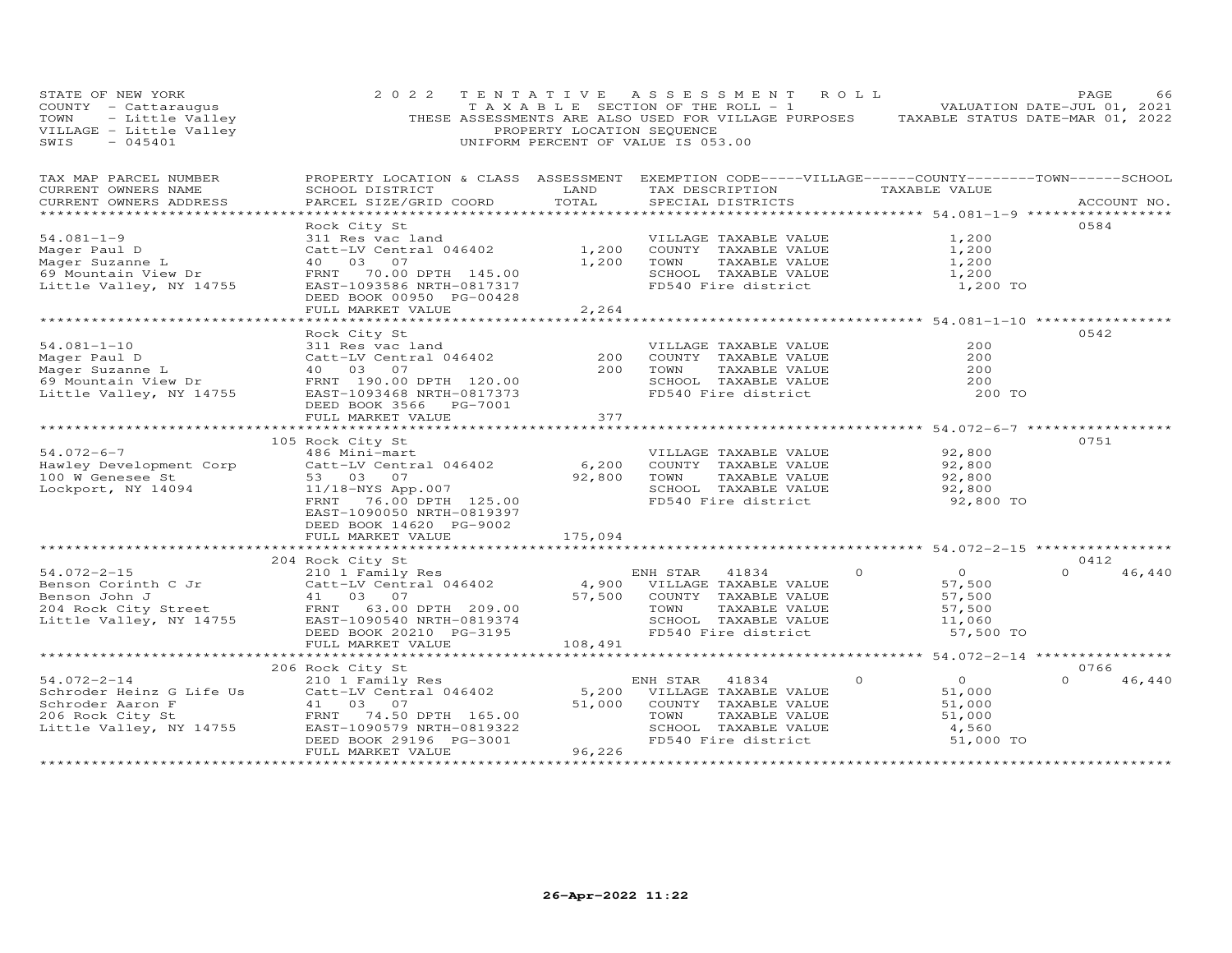| STATE OF NEW YORK<br>STATE OF NEW 1988<br>COUNTY - Cattaraugus<br>TOWN - Little Valley<br>VILLAGE - Little Valley<br>2015/01 | 2 0 2 2                                                                                                                                                                           | TENTATIVE<br>PROPERTY LOCATION SEQUENCE | ASSESSMENT ROLL<br>$T A X A B L E$ SECTION OF THE ROLL - 1 VALUATION DATE-JUL 01, 2021<br>THESE ASSESSMENTS ARE ALSO USED FOR VILLAGE PURPOSES TAXABLE STATUS DATE-MAR 01, 2022<br>UNIFORM PERCENT OF VALUE IS 053.00 |                                   |                                                        | PAGE        | 67     |
|------------------------------------------------------------------------------------------------------------------------------|-----------------------------------------------------------------------------------------------------------------------------------------------------------------------------------|-----------------------------------------|-----------------------------------------------------------------------------------------------------------------------------------------------------------------------------------------------------------------------|-----------------------------------|--------------------------------------------------------|-------------|--------|
| TAX MAP PARCEL NUMBER<br>CURRENT OWNERS NAME<br>CURRENT OWNERS ADDRESS                                                       | PROPERTY LOCATION & CLASS ASSESSMENT EXEMPTION CODE-----VILLAGE------COUNTY-------TOWN------SCHOOL<br>SCHOOL DISTRICT<br>PARCEL SIZE/GRID COORD                                   | LAND<br>TOTAL                           | TAX DESCRIPTION<br>SPECIAL DISTRICTS                                                                                                                                                                                  |                                   | TAXABLE VALUE                                          | ACCOUNT NO. |        |
| $54.072 - 2 - 13$                                                                                                            | 208 Rock City St                                                                                                                                                                  |                                         | VILLAGE TAXABLE VALUE<br>COUNTY TAXABLE VALUE                                                                                                                                                                         |                                   | 52,300<br>52,300                                       | 0666        |        |
| Kennison George & Dan S<br>Garvey Nancy R<br>208 Rock City St<br>Little Valley, NY 14755                                     | FRNT 93.40 DPTH 133.00<br>EAST-1090649 NRTH-0819277<br>DEED BOOK 1024 PG-32                                                                                                       |                                         | TOWN<br>TAXABLE VALUE<br>SCHOOL TAXABLE VALUE<br>FD540 Fire district                                                                                                                                                  |                                   | 52,300<br>52,300<br>52,300 TO                          |             |        |
|                                                                                                                              | FULL MARKET VALUE                                                                                                                                                                 | 98,679<br>* * * * * * * * * * * *       |                                                                                                                                                                                                                       |                                   | $*************54.072-3-27**********$                   |             |        |
| $54.072 - 3 - 27$                                                                                                            | 304 Rock City St<br>220 2 Family Res                                                                                                                                              |                                         | VILLAGE TAXABLE VALUE                                                                                                                                                                                                 |                                   | 75,500                                                 | 0755        |        |
| Peterson Todd B<br>Peterson Stacey R<br>304 Rock City St<br>Little Valley, NY 14755                                          | Catt-LV Central 046402<br>40/41 03 07<br>FRNT<br>90.75 DPTH 231.00<br>BANK 017<br>EAST-1090896 NRTH-0819177                                                                       | 5,900<br>75,500                         | COUNTY TAXABLE VALUE<br>TAXABLE VALUE<br>TOWN<br>SCHOOL TAXABLE VALUE<br>FD540 Fire district                                                                                                                          |                                   | 75,500<br>75,500<br>75,500<br>75,500 TO                |             |        |
|                                                                                                                              | DEED BOOK 23276 PG-7002<br>FULL MARKET VALUE                                                                                                                                      | 142,453                                 |                                                                                                                                                                                                                       |                                   |                                                        |             |        |
|                                                                                                                              | 305 Rock City St                                                                                                                                                                  |                                         |                                                                                                                                                                                                                       |                                   |                                                        | 0573        |        |
| $54.072 - 4 - 2$                                                                                                             | Exercise of the Sandal Base of the Sandal Base of the Sandal Catt-LV Central 046402<br>Catt-LV Central 046402 5,800 VILLAGE TAXABLE VALUE<br>10 03 07 36,600 COUNTY TAXABLE VALUE |                                         |                                                                                                                                                                                                                       | $\overline{0}$ and $\overline{0}$ | $\overline{O}$                                         | $\Omega$    | 18,600 |
| Mosher Kevin R<br>305 Rock City St                                                                                           |                                                                                                                                                                                   |                                         |                                                                                                                                                                                                                       |                                   | 36,600                                                 |             |        |
| Little Valley, NY 14755                                                                                                      | 40  03  07                                                                                                                                                                        | 36,600                                  | COUNTY TAXABLE VALUE                                                                                                                                                                                                  |                                   | 36,600                                                 |             |        |
|                                                                                                                              | FRNT<br>99.00 DPTH 221.00<br>EAST-1090670 NRTH-0818976                                                                                                                            |                                         | TAXABLE VALUE<br>TOWN<br>SCHOOL TAXABLE VALUE                                                                                                                                                                         |                                   | 36,600<br>18,000                                       |             |        |
|                                                                                                                              | DEED BOOK 00988 PG-00561<br>FULL MARKET VALUE                                                                                                                                     | 69,057                                  | FD540 Fire district                                                                                                                                                                                                   |                                   | 36,600 TO                                              |             |        |
|                                                                                                                              |                                                                                                                                                                                   |                                         |                                                                                                                                                                                                                       |                                   |                                                        |             |        |
|                                                                                                                              | 306 Rock City St                                                                                                                                                                  |                                         |                                                                                                                                                                                                                       |                                   |                                                        | 0857        |        |
| 54.072-3-26<br>Seymour Dana W<br>306 Rock City St<br>Little Valley, NY 14755                                                 | 210 1 Family Res<br>Catt-LV Central 046402<br>40/41 03 07<br>FRNT<br>66.00 DPTH 355.00<br>BANK<br>017                                                                             |                                         | AND STAR 41854<br>5,100 VILLAGE TAXABLE VALUE<br>52,000 COUNTY TAVARIT<br>COUNTY TAXABLE VALUE<br>TAXABLE VALUE<br>TOWN<br>SCHOOL TAXABLE VALUE                                                                       | $\Omega$                          | $\overline{O}$<br>52,000<br>52,000<br>52,000<br>33,400 | $\Omega$    | 18,600 |
|                                                                                                                              | EAST-1090993 NRTH-0819186<br>DEED BOOK 1030 PG-787                                                                                                                                |                                         | FD540 Fire district                                                                                                                                                                                                   |                                   | 52,000 TO                                              |             |        |
|                                                                                                                              | FULL MARKET VALUE                                                                                                                                                                 | 98,113                                  |                                                                                                                                                                                                                       |                                   |                                                        |             |        |
|                                                                                                                              | 308 Rock City St                                                                                                                                                                  |                                         |                                                                                                                                                                                                                       |                                   |                                                        | 5017        |        |
| 54.072-3-25                                                                                                                  | Rock City St<br>210 1 Family Res                                                                                                                                                  |                                         | BAS STAR 41854                                                                                                                                                                                                        | $\Omega$                          | $\overline{O}$                                         | $\Omega$    | 18,600 |
| Barrett Thomas M<br>Barrett Carrie<br>308 Rock City St<br>Little Valley, NY 14755                                            | Catt-LV Central 046402<br>40/41<br>03 07<br>FRNT<br>66.00 DPTH 335.00<br>BANK 017<br>EAST-1091048 NRTH-0819147                                                                    | 70,000                                  | 5,500 VILLAGE TAXABLE VALUE<br>COUNTY TAXABLE VALUE<br>TOWN<br>TAXABLE VALUE<br>SCHOOL TAXABLE VALUE<br>FD540 Fire district                                                                                           |                                   | 70,000<br>70,000<br>70,000<br>51,400<br>70,000 TO      |             |        |
|                                                                                                                              | DEED BOOK 1026 PG-775<br>FULL MARKET VALUE<br>* * * * * * * * * * * * * * * * * * * *                                                                                             | 132,075<br>* * * * * * * * * * * * * *  |                                                                                                                                                                                                                       |                                   |                                                        |             |        |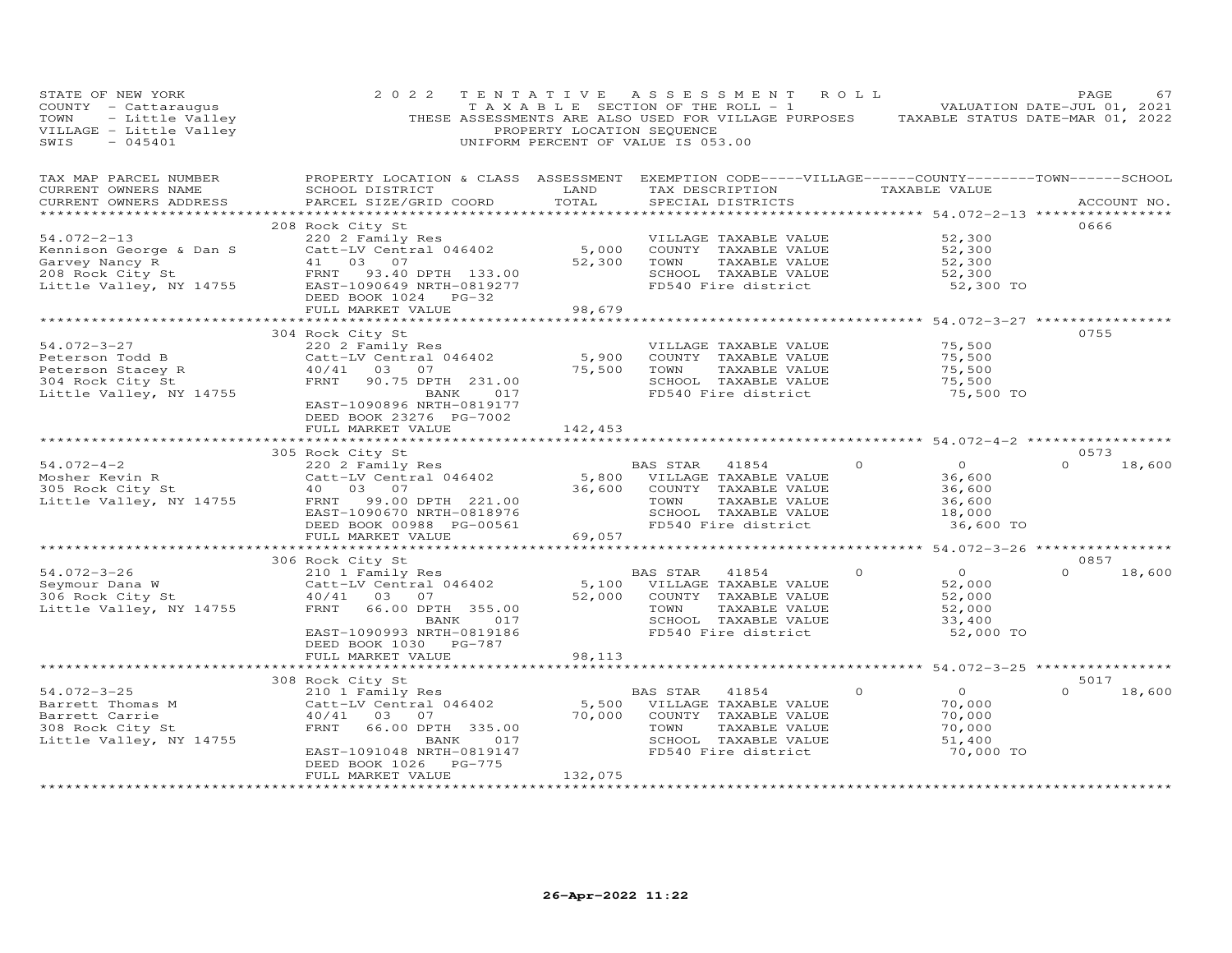| STATE OF NEW YORK<br>COUNTY - Cattaraugus<br>TOWN - Little Valley<br>VILLAGE - Little Valley<br>SWIS - 045401 | 2 0 2 2                                                                                                                                                                                                    | TENTATIVE<br>PROPERTY LOCATION SEQUENCE | ASSESSMENT<br>T A X A B L E SECTION OF THE ROLL - 1<br>THESE ASSESSMENTS ARE ALSO USED FOR VILLAGE PURPOSES TAXABLE STATUS DATE-MAR 01, 2022<br>UNIFORM PERCENT OF VALUE IS 053.00 | R O L L                                                                         | PAGE<br>68<br>VALUATION DATE-JUL 01, 2021 |
|---------------------------------------------------------------------------------------------------------------|------------------------------------------------------------------------------------------------------------------------------------------------------------------------------------------------------------|-----------------------------------------|------------------------------------------------------------------------------------------------------------------------------------------------------------------------------------|---------------------------------------------------------------------------------|-------------------------------------------|
| TAX MAP PARCEL NUMBER<br>CURRENT OWNERS NAME<br>CURRENT OWNERS ADDRESS                                        | PROPERTY LOCATION & CLASS ASSESSMENT EXEMPTION CODE-----VILLAGE------COUNTY-------TOWN------SCHOOL<br>SCHOOL DISTRICT<br>PARCEL SIZE/GRID COORD                                                            | LAND<br>TOTAL                           | TAX DESCRIPTION<br>SPECIAL DISTRICTS                                                                                                                                               | TAXABLE VALUE                                                                   | ACCOUNT NO.                               |
|                                                                                                               |                                                                                                                                                                                                            |                                         |                                                                                                                                                                                    |                                                                                 | 0702                                      |
| $54.072 - 4 - 3$<br>Quigley Annette M<br>Quigley Michael P<br>311 Rock City St<br>Little Valley, NY 14755     | 311 Rock City St<br>210 1 Family Res<br>Catt-LV Central 046402<br>6,700 VILLAGE TAXABLE VALUE<br>40 03 07<br>40  03  07<br>FRNT 107.00 DPTH 271.92<br>EAST-1090750 NRTH-0818906<br>DEED BOOK 21783 PG-7001 | 60,500                                  | COUNTY TAXABLE VALUE<br>TAXABLE VALUE<br>TOWN<br>SCHOOL TAXABLE VALUE<br>FD540 Fire district                                                                                       | $\Omega$<br>$\overline{O}$<br>60,500<br>60,500<br>60,500<br>41,900<br>60,500 TO | $\Omega$<br>18,600                        |
|                                                                                                               | FULL MARKET VALUE                                                                                                                                                                                          | 114,151                                 |                                                                                                                                                                                    |                                                                                 |                                           |
| $54.072 - 4 - 4$<br>Ruszkowski Stefen<br>313 Rock City St<br>Little Valley, NY 14755                          | 313 Rock City St<br>210 1 Family Res<br>Catt-LV Central 046402<br>40  03  07<br>FRNT 61.50 DPTH 202.00<br>017<br>BANK<br>EAST-1090838 NRTH-0818884                                                         | 4,800<br>58,000                         | VILLAGE TAXABLE VALUE<br>COUNTY TAXABLE VALUE<br>TOWN<br>TAXABLE VALUE<br>SCHOOL TAXABLE VALUE<br>FD540 Fire district                                                              | 58,000<br>58,000<br>58,000<br>58,000<br>58,000 TO                               | 0456                                      |
|                                                                                                               | DEED BOOK 1755 PG-9001                                                                                                                                                                                     |                                         |                                                                                                                                                                                    |                                                                                 |                                           |
|                                                                                                               | FULL MARKET VALUE<br>************************                                                                                                                                                              | 109,434                                 |                                                                                                                                                                                    |                                                                                 |                                           |
| $54.072 - 4 - 5$<br>Zimbardi Timothy J<br>4891 Nys Rte 353<br>Salamanca, NY 14779                             | 315 Rock City St<br>220 2 Family Res<br>Catt-LV Central 046402<br>53 03 07<br>FRNT 35.00 DPTH 162.00<br>EAST-1090884 NRTH-0818880<br>DEED BOOK 00970 PG-01022                                              | 2,900<br>27,300                         | VILLAGE TAXABLE VALUE<br>COUNTY TAXABLE VALUE<br>TOWN<br>TAXABLE VALUE<br>SCHOOL TAXABLE VALUE<br>FD540 Fire district                                                              | 27,300<br>27,300<br>27,300<br>27,300<br>27,300 TO                               | 0633                                      |
|                                                                                                               | FULL MARKET VALUE                                                                                                                                                                                          | 51,509                                  |                                                                                                                                                                                    |                                                                                 |                                           |
|                                                                                                               | 400 Rock City St                                                                                                                                                                                           |                                         |                                                                                                                                                                                    |                                                                                 | 0585                                      |
| $54.072 - 3 - 24$<br>Winship Chad<br>Winship Jackie<br>400 Rock City St<br>Little Valley, NY 14755            | 210 1 Family Res<br>Catt-LV Central 046402<br>Catt-LV Central 046402<br>40/41 03 07<br>FRNT 81.18 DPTH 322.00<br>NY 14755 EAST-1091107 NRTH-0819102<br>DEED BOOK 10722 PG-3001<br>FULL MARKET VALUE        | 6,000<br>57,000<br>107,547              | BAS STAR 41854<br>VILLAGE TAXABLE VALUE<br>COUNTY TAXABLE VALUE<br>TAXABLE VALUE<br>TOWN<br>SCHOOL TAXABLE VALUE<br>FD540 Fire district                                            | $\overline{O}$<br>$\Omega$<br>57,000<br>57,000<br>57,000<br>38,400<br>57,000 TO | $\Omega$<br>18,600                        |
|                                                                                                               |                                                                                                                                                                                                            |                                         |                                                                                                                                                                                    |                                                                                 |                                           |
| $54.072 - 4 - 7$<br>Dalaba Ralph W<br>5805 Thorton Rd<br>Cherry Creek, NY 14723-9757                          | 401 Rock City St<br>210 1 Family Res<br>Catt-LV Central 046402<br>40  03  07<br>60.00 DPTH 224.00<br>FRNT<br>017<br>BANK<br>EAST-1090983 NRTH-0818782                                                      | 4,800<br>40,700                         | VILLAGE TAXABLE VALUE<br>COUNTY TAXABLE VALUE<br>TAXABLE VALUE<br>TOWN<br>SCHOOL TAXABLE VALUE<br>FD540 Fire district                                                              | 40,700<br>40,700<br>40,700<br>40,700<br>40,700 TO                               | 0691                                      |
|                                                                                                               | DEED BOOK 00998 PG-00099<br>FULL MARKET VALUE                                                                                                                                                              | 76,792                                  |                                                                                                                                                                                    |                                                                                 |                                           |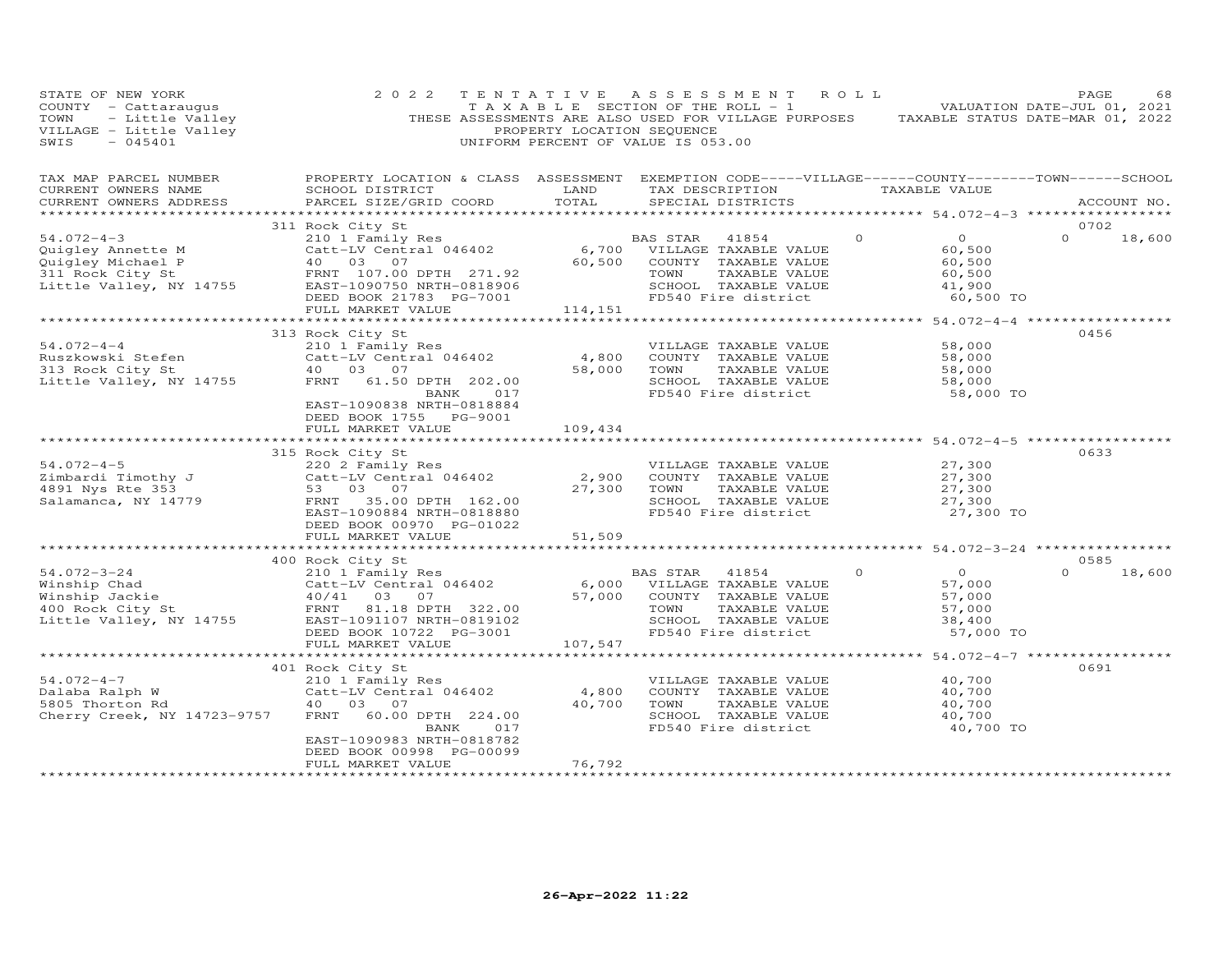| STATE OF NEW YORK<br>COUNTY - Cattaraugus<br>TOWN - Little Valley<br>VILLAGE - Little Valley<br>SWIS - 045401 | 2 0 2 2                                                                                                                                                                                                                                                                                                                                                               | PROPERTY LOCATION SEQUENCE | TENTATIVE ASSESSMENT ROLL<br>TAXABLE SECTION OF THE ROLL - 1 NOTIFICAL MALUATION DATE-JUL 01, 2021<br>THESE ASSESSMENTS ARE ALSO USED FOR VILLAGE PURPOSES TAXABLE STATUS DATE-MAR 01, 2022<br>UNIFORM PERCENT OF VALUE IS 053.00                                                              |                                                                      | PAGE<br>69                 |
|---------------------------------------------------------------------------------------------------------------|-----------------------------------------------------------------------------------------------------------------------------------------------------------------------------------------------------------------------------------------------------------------------------------------------------------------------------------------------------------------------|----------------------------|------------------------------------------------------------------------------------------------------------------------------------------------------------------------------------------------------------------------------------------------------------------------------------------------|----------------------------------------------------------------------|----------------------------|
| TAX MAP PARCEL NUMBER<br>CURRENT OWNERS NAME<br>CURRENT OWNERS ADDRESS                                        | SCHOOL DISTRICT<br>PARCEL SIZE/GRID COORD                                                                                                                                                                                                                                                                                                                             | LAND<br>TOTAL              | PROPERTY LOCATION & CLASS ASSESSMENT EXEMPTION CODE-----VILLAGE------COUNTY-------TOWN------SCHOOL<br>TAX DESCRIPTION TAXABLE VALUE<br>SPECIAL DISTRICTS                                                                                                                                       |                                                                      | ACCOUNT NO.                |
| 54.072-3-23<br>LeBlanc Christopher A<br>Jimerson Schyler Cree<br>402 Rock City St<br>Little Valley, NY 14755  | 402 Rock City St<br>EAST-1091186 NRTH-0819042<br>FULL MARKET VALUE                                                                                                                                                                                                                                                                                                    | 100,000                    | NOCK CILY SLOUT TRANSPORT OF THE CALL TRANSPORT OF COUNTY TRANSPORT CALL TRANSPORT OF THE CALL OF THE CALL TRANSPORT OF THE CALL TRANSPORT OF THE CHOICH OF THE CHOICH OF THE CHOICH OF THE CHOICH OF THE CHOICH OF THE CHOICH<br>SCHOOL TAXABLE VALUE 53,000<br>FD540 Fire district 53,000 TO | 53,000<br>53,000<br>53,000<br>53,000<br>53,000                       | 0839                       |
|                                                                                                               | 404 Rock City St<br>9401.072-3-22<br>Stevens Anne C<br>Stevens Edwin C<br>2010 I Family Res<br>2010 I Family Res<br>2010 I FRNT 210.00 DPTH<br>201.00 DPTH<br>201.00 DPTH<br>201.00 DPTH<br>201.00 DPTH<br>201.00 DPTH<br>201.00 DPTH<br>201.00 DPTH<br>201.00 DPTH<br>201.00<br>EAST-1091454 NRTH-0819118<br>DEED BOOK 2021    PG-11321<br>FULL MARKET VALUE 163,208 |                            | TAXABLE VALUE<br>SCHOOL TAXABLE VALUE<br>FD540 Fire district                                                                                                                                                                                                                                   | 86,500<br>86,500<br>86,500<br>86,500<br>86,500 TO                    | 0590                       |
|                                                                                                               |                                                                                                                                                                                                                                                                                                                                                                       |                            |                                                                                                                                                                                                                                                                                                |                                                                      | 0763                       |
|                                                                                                               | Vogan Thomas W II<br>Vogan Scott T<br>Vogan Scott T<br>686 N 250 West<br>American Fork, UT 84003<br>American Fork, UT 84003<br>Price Price Price Price Price Price Price Price Price Price Price Price Price Price Price Price Price Price<br>DEED BOOK 10809 PG-7001<br>FULL MARKET VALUE                                                                            | 80,377                     | VET WAR CT 41121 6,390<br>9,400 VELLAGE TAXABLE VALUE<br>42,600 COUNTY TAXABLE VALUE<br>TOWN TAXABLE VALUE<br>SCHOOL TAXABLE VALUE<br>TOWN TAXABLE VALUE 36,210<br>SCHOOL TAXABLE VALUE 42,600<br>FD540 Fire district 42,600 TO                                                                | 6,390<br>36,210<br>36,210                                            | 6,390                      |
|                                                                                                               |                                                                                                                                                                                                                                                                                                                                                                       |                            |                                                                                                                                                                                                                                                                                                |                                                                      |                            |
|                                                                                                               |                                                                                                                                                                                                                                                                                                                                                                       |                            | SCHOOL TAXABLE VALUE<br>FD540 Fire district                                                                                                                                                                                                                                                    | $0$ 0<br>54,000<br>54,000<br>54,000<br>54,000<br>35,400<br>54,000 TO | 0426<br>18,600<br>$\Omega$ |
|                                                                                                               |                                                                                                                                                                                                                                                                                                                                                                       |                            |                                                                                                                                                                                                                                                                                                | ******************** 54.072-3-20 *****************                   |                            |
| 54.072-3-20<br>Gross Nathan<br>408 Rock City St<br>Little Valley, NY 14755                                    | 410 Rock City St<br>311 Res vac land<br>Catt-LV Central 046402<br>40 03 07<br>2011-house burned<br>FRNT 77.00 DPTH 357.00<br>EAST-1091517 NRTH-0818877<br>DEED BOOK 29970 PG-4004                                                                                                                                                                                     |                            | VILLAGE TAXABLE VALUE<br>5,500 COUNTY TAXABLE VALUE<br>5,500 TOWN<br>TAXABLE VALUE<br>SCHOOL TAXABLE VALUE<br>FD540 Fire district                                                                                                                                                              | 5,500<br>5,500<br>5,500<br>5,500<br>5,500 TO                         | 0842                       |
|                                                                                                               | FULL MARKET VALUE                                                                                                                                                                                                                                                                                                                                                     | 10,377                     |                                                                                                                                                                                                                                                                                                |                                                                      |                            |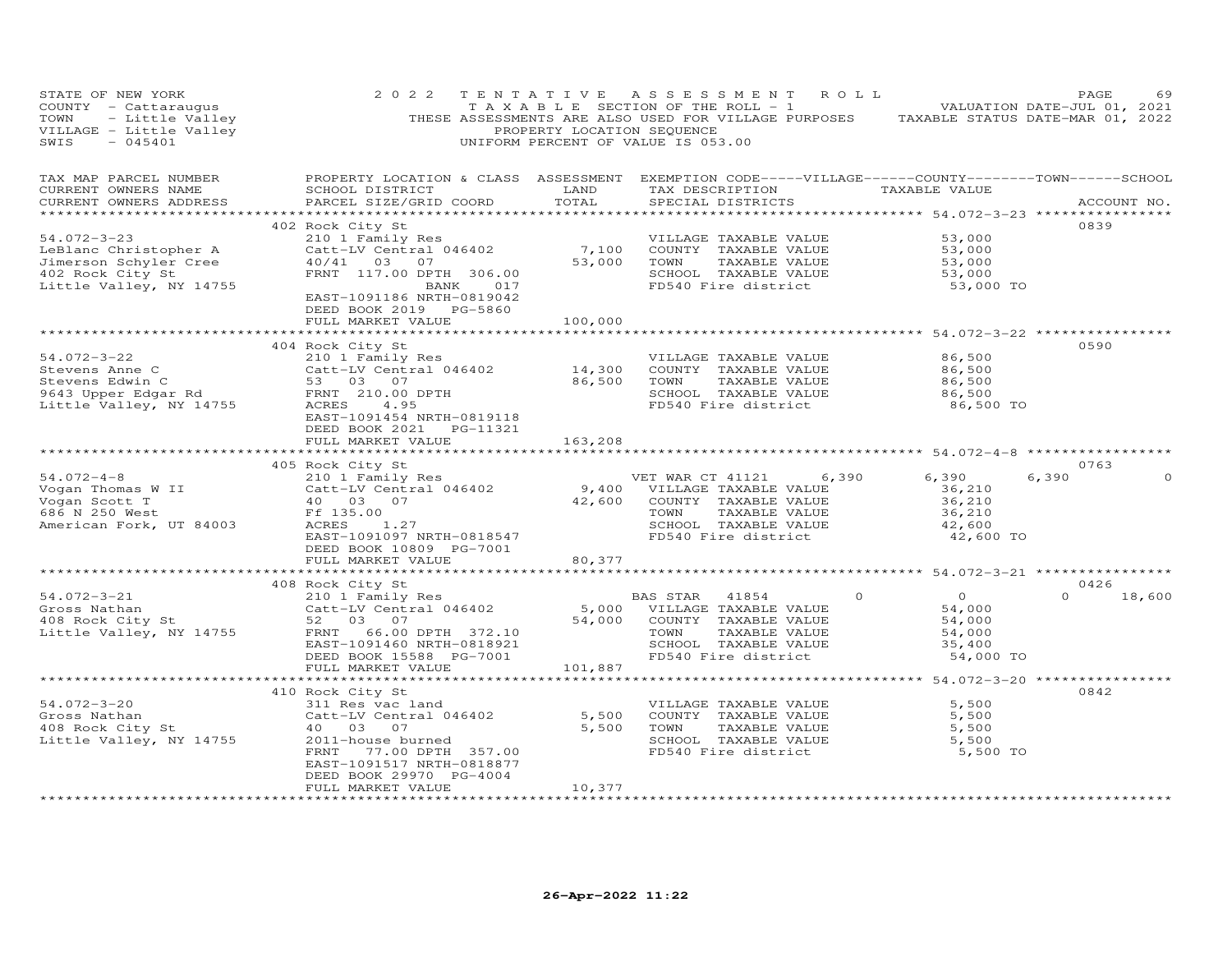| STATE OF NEW YORK<br>COUNTY - Cattaraugus<br>- Little Valley<br>E - Little Valley<br>- 045401<br>TOWN<br>VILLAGE - Little Valley<br>SWIS              | 2 0 2 2                                                                                                                                                                                                                       | PROPERTY LOCATION SEQUENCE        | TENTATIVE ASSESSMENT ROLL<br>TAXABLE SECTION OF THE ROLL - 1 VALUATION DATE-JUL 01, 2021<br>THESE ASSESSMENTS ARE ALSO USED FOR VILLAGE PURPOSES TAXABLE STATUS DATE-MAR 01, 2022<br>UNIFORM PERCENT OF VALUE IS 053.00 |                                                                                        | PAGE                                                                 |
|-------------------------------------------------------------------------------------------------------------------------------------------------------|-------------------------------------------------------------------------------------------------------------------------------------------------------------------------------------------------------------------------------|-----------------------------------|-------------------------------------------------------------------------------------------------------------------------------------------------------------------------------------------------------------------------|----------------------------------------------------------------------------------------|----------------------------------------------------------------------|
| TAX MAP PARCEL NUMBER<br>CURRENT OWNERS NAME<br>CURRENT OWNERS ADDRESS                                                                                | PROPERTY LOCATION & CLASS ASSESSMENT EXEMPTION CODE-----VILLAGE------COUNTY--------TOWN------SCHOOL<br>SCHOOL DISTRICT<br>PARCEL SIZE/GRID COORD                                                                              | LAND<br>TOTAL                     | TAX DESCRIPTION TAXABLE VALUE<br>SPECIAL DISTRICTS                                                                                                                                                                      |                                                                                        | ACCOUNT NO.                                                          |
| $54.072 - 4 - 10$<br>Mentley Timothy W<br>411 Rock City St<br>Little Valley, NY 14755                                                                 | 411 Rock City St<br>471 Funeral home<br>Catt-LV Central 046402 9,300<br>40 03 07 98,100<br>EPNT 136.00 PRTV<br>FRNT 136.00 DPTH<br>ACRES<br>1.22<br>EAST-1091235 NRTH-0818561<br>DEED BOOK 13334 PG-2002<br>FULL MARKET VALUE | 185,094                           | VILLAGE TAXABLE VALUE<br>COUNTY TAXABLE VALUE<br>TOWN<br>TAXABLE VALUE<br>SCHOOL TAXABLE VALUE<br>FD540 Fire district                                                                                                   | 98,100<br>98,100<br>98,100<br>98,100<br>98,100 TO                                      | 0822                                                                 |
|                                                                                                                                                       |                                                                                                                                                                                                                               |                                   |                                                                                                                                                                                                                         |                                                                                        |                                                                      |
| $54.072 - 3 - 19$<br>Bishop Lester J<br>Bishop Laura N<br>412 Rock City St<br>Little Valley, NY 14755                                                 | 210 1 Family Res<br>Catt-LV Central 046402 4,700 VET DIS CT 41131<br>40 03 07 47,000 ENH STAR 41834<br>EAST-1091571 NRTH-0818838<br>DEED BOOK 2933 PG-9001<br>FULL MARKET VALUE                                               |                                   | VET COM CT 41131 11,750<br>23,500<br>47,000 ENH STAR 41834 0<br>VILLAGE TAXABLE VALUE<br>COUNTY TAXABLE VALUE<br>TOWN TAXABLE VALUE<br>88,679 SCHOOL TAXABLE VALUE                                                      | 11,750<br>23,500<br>$\overline{0}$<br>11,750<br>11,750<br>$\frac{11}{11}$ , 750<br>560 | 0423<br>11,750<br>$\circ$<br>23,500<br>$\circ$<br>$\sim$ 0<br>46,440 |
|                                                                                                                                                       |                                                                                                                                                                                                                               |                                   | FD540 Fire district                                                                                                                                                                                                     | 47,000 TO                                                                              |                                                                      |
|                                                                                                                                                       | 414 Rock City St                                                                                                                                                                                                              |                                   |                                                                                                                                                                                                                         |                                                                                        | 0797                                                                 |
| 54.072-3-18<br>Terhune Andrew P<br>414 Rock City St<br>414 Rock City St<br>Little Valley, NY 14755                                                    | FRNT 67.10 DPTH 331.00<br>BANK 017<br>EAST-1091619 NRTH-0818801<br>DEED BOOK 10114 PG-7002                                                                                                                                    | 39,000                            | TOWN<br>TAXABLE VALUE<br>SCHOOL TAXABLE VALUE<br>FD540 Fire district                                                                                                                                                    | $\overline{0}$<br>$\Omega$<br>39,000<br>39,000<br>39,000<br>20,400<br>39,000 TO        | $\Omega$<br>18,600                                                   |
|                                                                                                                                                       | FULL MARKET VALUE                                                                                                                                                                                                             | 73,585                            |                                                                                                                                                                                                                         |                                                                                        |                                                                      |
|                                                                                                                                                       | *****************                                                                                                                                                                                                             |                                   |                                                                                                                                                                                                                         | *************** 54.072-3-17 ***************                                            |                                                                      |
|                                                                                                                                                       | 416 Rock City St                                                                                                                                                                                                              |                                   |                                                                                                                                                                                                                         |                                                                                        | 0696                                                                 |
| 54.072-3-17<br>Gross Kyle J<br>416 Rock City St<br>Title<br>Little Valley, NY 14755                                                                   | 210 1 Family Res<br>Catt-LV Central 046402<br>40/53 03 07<br>FRNT<br>93.06 DPTH 319.00<br>BANK 032<br>EAST-1091684 NRTH-0818754<br>DEED BOOK 18787 PG-8001                                                                    | 6,100<br>51,800                   | BAS STAR 41854<br>VILLAGE TAXABLE VALUE<br>COUNTY TAXABLE VALUE<br>TAXABLE VALUE<br>TOWN<br>SCHOOL TAXABLE VALUE<br>FD540 Fire district                                                                                 | $\overline{0}$<br>$\Omega$<br>51,800<br>51,800<br>51,800<br>33,200<br>51,800 TO        | $\Omega$<br>18,600                                                   |
|                                                                                                                                                       | FULL MARKET VALUE                                                                                                                                                                                                             | 97,736                            |                                                                                                                                                                                                                         |                                                                                        |                                                                      |
|                                                                                                                                                       | **************************                                                                                                                                                                                                    |                                   |                                                                                                                                                                                                                         |                                                                                        |                                                                      |
| $54.072 - 4 - 11$<br>Hastings Timothy J<br>Hastings Susan M<br>40 03 07<br>417 Rock City St. Ff 156 50<br>417 Rock City St<br>Little Valley, NY 14755 | 417 Rock City St<br>210 1 Family Res<br>Catt-LV Central 046402<br>Ff 156.50<br>ACRES 1.90<br>EAST-1091382 NRTH-0818421<br>DEED BOOK 11711 PG-9001<br>FULL MARKET VALUE                                                        | 10,200<br>65,000<br>122,642       | BAS STAR 41854<br>VILLAGE TAXABLE VALUE<br>COUNTY TAXABLE VALUE<br>TOWN<br>TAXABLE VALUE<br>SCHOOL TAXABLE VALUE<br>FD540 Fire district                                                                                 | $\Omega$<br>$\overline{O}$<br>65,000<br>65,000<br>65,000<br>46,400<br>65,000 TO        | 0834<br>$\Omega$<br>18,600                                           |
|                                                                                                                                                       | *******************                                                                                                                                                                                                           | * * * * * * * * * * * * * * * * * |                                                                                                                                                                                                                         |                                                                                        |                                                                      |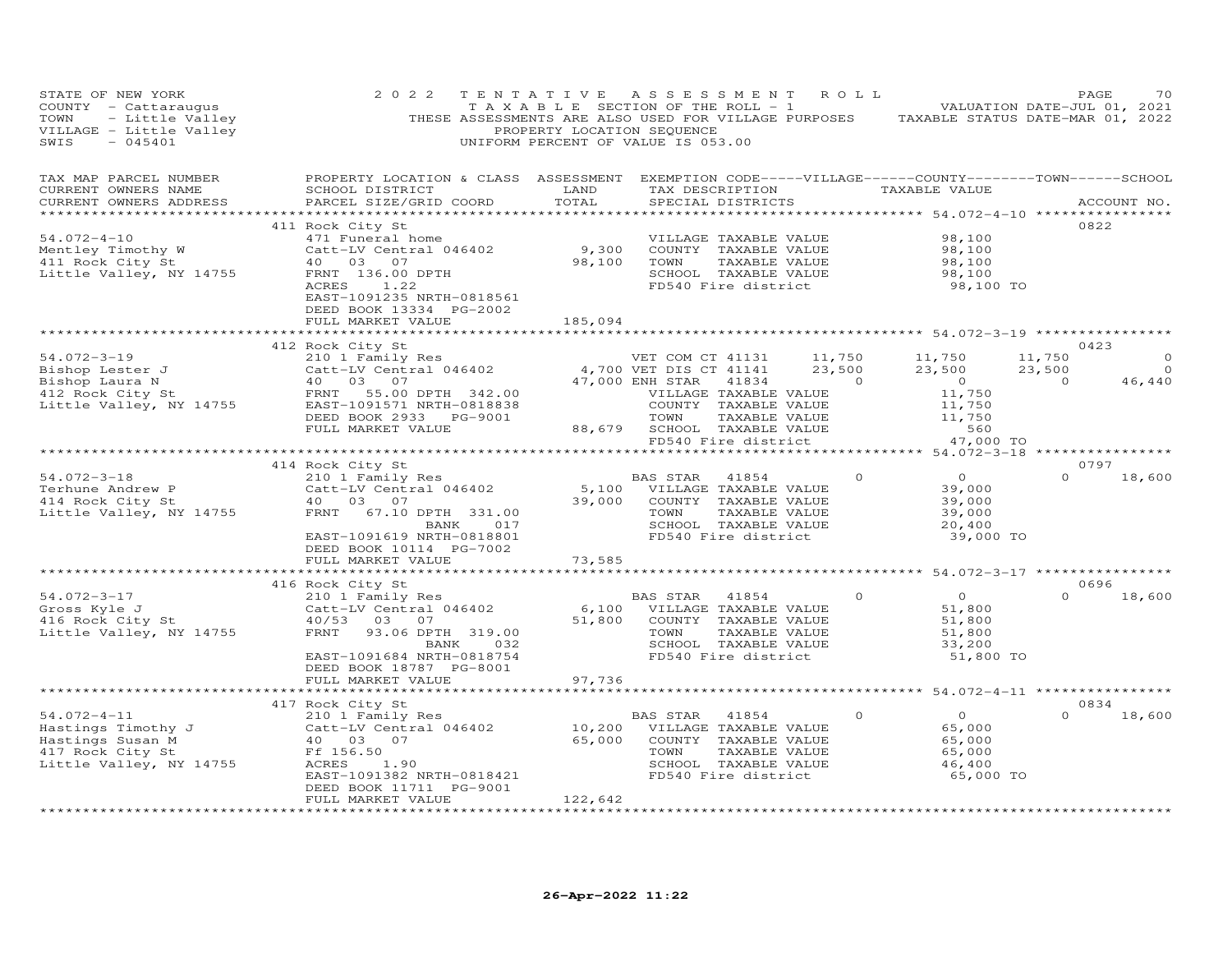| STATE OF NEW YORK<br>COUNTY - Cattaraugus<br>- - Cattaraugus<br>- Little Valley<br>E - Little Valley<br>- 045401<br>TOWN<br>VILLAGE - Little Valley<br>$-045401$<br>SWIS | 2 0 2 2<br>TENTATIVE                                                                                                                                                      | PROPERTY LOCATION SEQUENCE             | ASSESSMENT ROLL<br>$\overline{1}$ A X A B L E SECTION OF THE ROLL - 1 $\overline{1}$ VALUATION DATE-JUL 01, 2021<br>THESE ASSESSMENTS ARE ALSO USED FOR VILLAGE PURPOSES TAXABLE STATUS DATE-MAR 01, 2022<br>UNIFORM PERCENT OF VALUE IS 053.00 |                |                                                                     | PAGE             | 71             |
|--------------------------------------------------------------------------------------------------------------------------------------------------------------------------|---------------------------------------------------------------------------------------------------------------------------------------------------------------------------|----------------------------------------|-------------------------------------------------------------------------------------------------------------------------------------------------------------------------------------------------------------------------------------------------|----------------|---------------------------------------------------------------------|------------------|----------------|
| TAX MAP PARCEL NUMBER<br>CURRENT OWNERS NAME<br>CURRENT OWNERS ADDRESS                                                                                                   | PROPERTY LOCATION & CLASS ASSESSMENT EXEMPTION CODE-----VILLAGE------COUNTY-------TOWN------SCHOOL<br>SCHOOL DISTRICT<br>PARCEL SIZE/GRID COORD                           | LAND<br>TOTAL                          | TAX DESCRIPTION<br>SPECIAL DISTRICTS                                                                                                                                                                                                            |                | TAXABLE VALUE                                                       |                  | ACCOUNT NO.    |
|                                                                                                                                                                          | 419 Rock City St                                                                                                                                                          |                                        |                                                                                                                                                                                                                                                 |                |                                                                     | 0778             |                |
| $54.072 - 4 - 12$<br>Bowen James F<br>Bowen Tara S<br>419 Rock City St<br>Little Valley, NY 14755                                                                        | 210 1 Family Res<br>Catt-LV Central 046402<br>40 03 07<br>FRNT 75.00 DPTH 155.00<br>BANK 081<br>EAST-1091481 NRTH-0818527<br>DEED BOOK 17523 PG-3001<br>FULL MARKET VALUE | 51,000<br>96,226                       | BAS STAR 41854<br>5,100 VILLAGE TAXABLE VALUE<br>COUNTY TAXABLE VALUE<br>TOWN<br>TAXABLE VALUE<br>SCHOOL TAXABLE VALUE<br>FD540 Fire district                                                                                                   | $\circ$        | $\overline{O}$<br>51,000<br>51,000<br>51,000<br>32,400<br>51,000 TO | $\Omega$         | 18,600         |
|                                                                                                                                                                          |                                                                                                                                                                           |                                        |                                                                                                                                                                                                                                                 |                |                                                                     |                  |                |
|                                                                                                                                                                          | 420 Rock City St                                                                                                                                                          |                                        |                                                                                                                                                                                                                                                 |                |                                                                     | 0618             |                |
| $54.072 - 3 - 16$<br>54.072-3-10<br>McCasey Irayna<br>McCasey William P<br>McCasey William P<br>420 Rock City St<br>Little Valley, NY 14755                              | 210 1 Family Res<br>Catt-LV Central 046402<br>40  03  07<br>FRNT 130.00 DPTH 162.40<br>BANK 017<br>EAST-1091752 NRTH-0818629<br>DEED BOOK 10521 PG-5001                   | 6,600<br>63,000                        | ENH STAR<br>41834<br>VILLAGE TAXABLE VALUE<br>COUNTY TAXABLE VALUE<br>TOWN<br>TAXABLE VALUE<br>SCHOOL TAXABLE VALUE<br>FD540 Fire district                                                                                                      | $\Omega$       | $\Omega$<br>63,000<br>63,000<br>63,000<br>16,560<br>63,000 TO       | $\Omega$         | 46,440         |
|                                                                                                                                                                          | FULL MARKET VALUE                                                                                                                                                         | 118,868<br>* * * * * * * * * * * * * * |                                                                                                                                                                                                                                                 |                | ************ 54.072-4-13 *****************                          |                  |                |
|                                                                                                                                                                          |                                                                                                                                                                           |                                        |                                                                                                                                                                                                                                                 |                |                                                                     | 0533             |                |
|                                                                                                                                                                          | 210 1 Family Res                                                                                                                                                          |                                        | VET WAR CT 41121                                                                                                                                                                                                                                | 6,750          | 6,750                                                               | 6,750            | $\overline{0}$ |
|                                                                                                                                                                          | Catt-LV Central 046402<br>40 03 07<br>FRNT 69.00 DPTH 200.00<br>EAST-1091532 NRTH-0818466<br>PG-01035                                                                     |                                        | 5,000 ENH STAR 41834<br>45,000 VILLAGE TAXABLE VALUE<br>COUNTY TAXABLE VALUE<br>TOWN<br>TAXABLE VALUE<br>SCHOOL TAXABLE VALUE                                                                                                                   | $\overline{a}$ | $\overline{O}$<br>38,250<br>38,250<br>38,250<br>$\overline{0}$      | $\Omega$         | 45,000         |
|                                                                                                                                                                          | FULL MARKET VALUE                                                                                                                                                         |                                        | 84,906 FD540 Fire district                                                                                                                                                                                                                      |                | 45,000 TO                                                           |                  |                |
|                                                                                                                                                                          |                                                                                                                                                                           |                                        |                                                                                                                                                                                                                                                 |                |                                                                     |                  |                |
| $54.072 - 3 - 15$<br>Frentz Ronald L<br>Frentz Susan K<br>422 Rock City St<br>Little Valley, NY 14755                                                                    | 422 Rock City St<br>210 1 Family Res<br>Catt-LV Central 046402<br>$40$ 03 07<br>FRNT 113.50 DPTH<br>ACRES<br>2.00<br>EAST-1091890 NRTH-0818728                            | 68,000                                 | BAS STAR<br>41854<br>10,400 VILLAGE TAXABLE VALUE<br>COUNTY TAXABLE VALUE<br>TAXABLE VALUE<br>TOWN<br>SCHOOL TAXABLE VALUE<br>FD540 Fire district                                                                                               | $\Omega$       | $\overline{0}$<br>68,000<br>68,000<br>68,000<br>49,400<br>68,000 TO | 0574<br>$\Omega$ | 18,600         |
|                                                                                                                                                                          | DEED BOOK 861<br>PG-00104                                                                                                                                                 |                                        |                                                                                                                                                                                                                                                 |                |                                                                     |                  |                |
|                                                                                                                                                                          | FULL MARKET VALUE                                                                                                                                                         | 128,302                                |                                                                                                                                                                                                                                                 |                | ********** 54.072-4-14 *************                                |                  |                |
| $54.072 - 4 - 14$<br>Ruper Tammy J<br>209 Fourth St<br>Little Valley, NY 14755                                                                                           | 423 Rock City St<br>411 Apartment<br>Catt-LV Central 046402<br>40  03  07<br>FRNT 95.00 DPTH 200.00<br>EAST-1091593 NRTH-0818365<br>DEED BOOK 17273 PG-5001               | 6,000<br>30,000                        | VILLAGE TAXABLE VALUE<br>COUNTY TAXABLE VALUE<br>TOWN<br>TAXABLE VALUE<br>SCHOOL TAXABLE VALUE<br>FD540 Fire district                                                                                                                           |                | 30,000<br>30,000<br>30,000<br>30,000<br>30,000 TO                   | 0472             |                |
|                                                                                                                                                                          | FULL MARKET VALUE                                                                                                                                                         | 56,604                                 |                                                                                                                                                                                                                                                 |                |                                                                     |                  |                |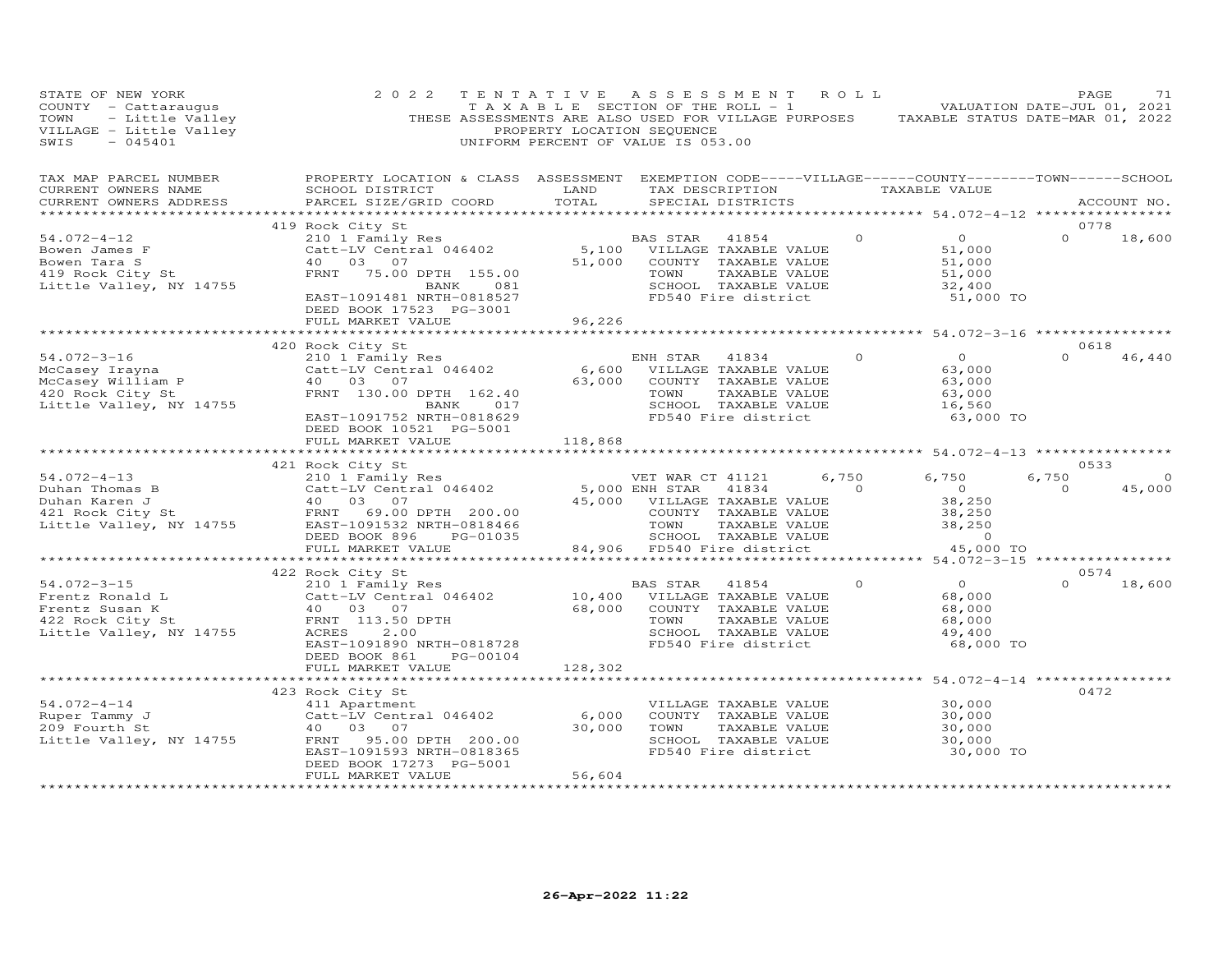| PROPERTY LOCATION & CLASS ASSESSMENT EXEMPTION CODE-----VILLAGE------COUNTY-------TOWN------SCHOOL<br>TAX MAP PARCEL NUMBER<br>LAND<br>TAX DESCRIPTION<br>CURRENT OWNERS NAME<br>SCHOOL DISTRICT<br>TAXABLE VALUE<br>TOTAL<br>PARCEL SIZE/GRID COORD<br>SPECIAL DISTRICTS<br>CURRENT OWNERS ADDRESS<br>ACCOUNT NO.<br>***********************<br>0735<br>424 Rock City St<br>54.072-3-14<br>80,600<br>210 1 Family Res<br>VILLAGE TAXABLE VALUE<br>5,500<br>Catt-LV Central 046402<br>80,600<br>Yaworsky Brian<br>COUNTY TAXABLE VALUE<br>424 Rock City Street<br>40  03  07<br>80,600<br>TOWN<br>TAXABLE VALUE<br>80,600<br>Little Valley, NY 14755<br>FRNT 76.50 DPTH 388.00<br>SCHOOL TAXABLE VALUE<br>80,600<br>EAST-1091997 NRTH-0818602<br>FD540 Fire district<br>80,600 TO<br>DEED BOOK 20190 PG-8473<br>FULL MARKET VALUE<br>152,075<br>*********** 54.072-4-15 ************<br>0707<br>425 Rock City St<br>$\overline{0}$<br>$54.072 - 4 - 15$<br>$\circ$<br>$\Omega$<br>18,600<br>210 1 Family Res<br>BAS STAR<br>41854<br>Catt-LV Central 046402<br>4,600 VILLAGE TAXABLE VALUE<br>Milks Christa A<br>31,800<br>31,800<br>425 Rock City St<br>40 03 07<br>COUNTY TAXABLE VALUE<br>31,800<br>Little Valley, NY 14755<br>FRNT 66.00 DPTH 165.00<br>TOWN<br>TAXABLE VALUE<br>31,800<br>SCHOOL TAXABLE VALUE<br>EAST-1091675 NRTH-0818400<br>13,200<br>DEED BOOK 13976 PG-3001<br>FD540 Fire district<br>31,800 TO<br>FULL MARKET VALUE<br>60,000<br>************** 54.072-4-16 *****************<br>427 Rock City St<br>0656<br>$54.072 - 4 - 16$<br>59,600<br>210 1 Family Res<br>VILLAGE TAXABLE VALUE<br>Catt-LV Central 046402<br>Liguori Catherine<br>427 Bock City St<br>7,000<br>COUNTY TAXABLE VALUE<br>59,600<br>427 Rock City St<br>59,600<br>TOWN<br>TAXABLE VALUE<br>59,600<br>52 03 07<br>Little Valley, NY 14755<br>Life Use - Thomas/juanita<br>SCHOOL TAXABLE VALUE<br>59,600<br>FRNT 114.84 DPTH 297.00<br>FD540 Fire district<br>59,600 TO<br>BANK 017<br>EAST-1091719 NRTH-0818298<br>DEED BOOK 30936 PG-2001<br>FULL MARKET VALUE<br>112,453<br>428 Rock City St<br>0399<br>$54.072 - 3 - 13$<br>$\Omega$<br>$\Omega$<br>210 1 Family Res<br>BAS STAR<br>41854<br>$\Omega$<br>18,600<br>Catt-LV Central 046402<br>Wig Steven<br>5,400 VILLAGE TAXABLE VALUE<br>60,000<br>Wig Melissa<br>60,000<br>COUNTY TAXABLE VALUE<br>60,000<br>40 03 07 |
|--------------------------------------------------------------------------------------------------------------------------------------------------------------------------------------------------------------------------------------------------------------------------------------------------------------------------------------------------------------------------------------------------------------------------------------------------------------------------------------------------------------------------------------------------------------------------------------------------------------------------------------------------------------------------------------------------------------------------------------------------------------------------------------------------------------------------------------------------------------------------------------------------------------------------------------------------------------------------------------------------------------------------------------------------------------------------------------------------------------------------------------------------------------------------------------------------------------------------------------------------------------------------------------------------------------------------------------------------------------------------------------------------------------------------------------------------------------------------------------------------------------------------------------------------------------------------------------------------------------------------------------------------------------------------------------------------------------------------------------------------------------------------------------------------------------------------------------------------------------------------------------------------------------------------------------------------------------------------------------------------------------------------------------------------------------------------------------------------------------------------------------------------------------------------------------------------------------------------------------------------------------------------------------------------------------------------------------------------------------------------|
|                                                                                                                                                                                                                                                                                                                                                                                                                                                                                                                                                                                                                                                                                                                                                                                                                                                                                                                                                                                                                                                                                                                                                                                                                                                                                                                                                                                                                                                                                                                                                                                                                                                                                                                                                                                                                                                                                                                                                                                                                                                                                                                                                                                                                                                                                                                                                                          |
|                                                                                                                                                                                                                                                                                                                                                                                                                                                                                                                                                                                                                                                                                                                                                                                                                                                                                                                                                                                                                                                                                                                                                                                                                                                                                                                                                                                                                                                                                                                                                                                                                                                                                                                                                                                                                                                                                                                                                                                                                                                                                                                                                                                                                                                                                                                                                                          |
|                                                                                                                                                                                                                                                                                                                                                                                                                                                                                                                                                                                                                                                                                                                                                                                                                                                                                                                                                                                                                                                                                                                                                                                                                                                                                                                                                                                                                                                                                                                                                                                                                                                                                                                                                                                                                                                                                                                                                                                                                                                                                                                                                                                                                                                                                                                                                                          |
|                                                                                                                                                                                                                                                                                                                                                                                                                                                                                                                                                                                                                                                                                                                                                                                                                                                                                                                                                                                                                                                                                                                                                                                                                                                                                                                                                                                                                                                                                                                                                                                                                                                                                                                                                                                                                                                                                                                                                                                                                                                                                                                                                                                                                                                                                                                                                                          |
|                                                                                                                                                                                                                                                                                                                                                                                                                                                                                                                                                                                                                                                                                                                                                                                                                                                                                                                                                                                                                                                                                                                                                                                                                                                                                                                                                                                                                                                                                                                                                                                                                                                                                                                                                                                                                                                                                                                                                                                                                                                                                                                                                                                                                                                                                                                                                                          |
|                                                                                                                                                                                                                                                                                                                                                                                                                                                                                                                                                                                                                                                                                                                                                                                                                                                                                                                                                                                                                                                                                                                                                                                                                                                                                                                                                                                                                                                                                                                                                                                                                                                                                                                                                                                                                                                                                                                                                                                                                                                                                                                                                                                                                                                                                                                                                                          |
|                                                                                                                                                                                                                                                                                                                                                                                                                                                                                                                                                                                                                                                                                                                                                                                                                                                                                                                                                                                                                                                                                                                                                                                                                                                                                                                                                                                                                                                                                                                                                                                                                                                                                                                                                                                                                                                                                                                                                                                                                                                                                                                                                                                                                                                                                                                                                                          |
|                                                                                                                                                                                                                                                                                                                                                                                                                                                                                                                                                                                                                                                                                                                                                                                                                                                                                                                                                                                                                                                                                                                                                                                                                                                                                                                                                                                                                                                                                                                                                                                                                                                                                                                                                                                                                                                                                                                                                                                                                                                                                                                                                                                                                                                                                                                                                                          |
|                                                                                                                                                                                                                                                                                                                                                                                                                                                                                                                                                                                                                                                                                                                                                                                                                                                                                                                                                                                                                                                                                                                                                                                                                                                                                                                                                                                                                                                                                                                                                                                                                                                                                                                                                                                                                                                                                                                                                                                                                                                                                                                                                                                                                                                                                                                                                                          |
|                                                                                                                                                                                                                                                                                                                                                                                                                                                                                                                                                                                                                                                                                                                                                                                                                                                                                                                                                                                                                                                                                                                                                                                                                                                                                                                                                                                                                                                                                                                                                                                                                                                                                                                                                                                                                                                                                                                                                                                                                                                                                                                                                                                                                                                                                                                                                                          |
|                                                                                                                                                                                                                                                                                                                                                                                                                                                                                                                                                                                                                                                                                                                                                                                                                                                                                                                                                                                                                                                                                                                                                                                                                                                                                                                                                                                                                                                                                                                                                                                                                                                                                                                                                                                                                                                                                                                                                                                                                                                                                                                                                                                                                                                                                                                                                                          |
| 428 Rock City St<br>FRNT 75.00 DPTH 373.00<br>TOWN<br>TAXABLE VALUE<br>60,000<br>SCHOOL TAXABLE VALUE<br>Little Valley, NY 14755<br>017<br>41,400<br>BANK<br>FD540 Fire district<br>60,000 TO<br>EAST-1092058 NRTH-0818557<br>DEED BOOK 5317 PG-8001                                                                                                                                                                                                                                                                                                                                                                                                                                                                                                                                                                                                                                                                                                                                                                                                                                                                                                                                                                                                                                                                                                                                                                                                                                                                                                                                                                                                                                                                                                                                                                                                                                                                                                                                                                                                                                                                                                                                                                                                                                                                                                                     |
| 113,208<br>FULL MARKET VALUE                                                                                                                                                                                                                                                                                                                                                                                                                                                                                                                                                                                                                                                                                                                                                                                                                                                                                                                                                                                                                                                                                                                                                                                                                                                                                                                                                                                                                                                                                                                                                                                                                                                                                                                                                                                                                                                                                                                                                                                                                                                                                                                                                                                                                                                                                                                                             |
| *********** 54.072-4-17 ************                                                                                                                                                                                                                                                                                                                                                                                                                                                                                                                                                                                                                                                                                                                                                                                                                                                                                                                                                                                                                                                                                                                                                                                                                                                                                                                                                                                                                                                                                                                                                                                                                                                                                                                                                                                                                                                                                                                                                                                                                                                                                                                                                                                                                                                                                                                                     |
| 429 Rock City St<br>0675<br>$54.072 - 4 - 17$<br>210 1 Family Res<br>47,000<br>VILLAGE TAXABLE VALUE<br>Catt-LV Central 046402<br>6,900<br>Watkins Robert<br>COUNTY TAXABLE VALUE<br>47,000<br>Stone Clifton<br>47,000<br>TOWN<br>TAXABLE VALUE<br>40  03  07<br>47,000<br>7214 Route 242 W<br>FRNT 114.84 DPTH 267.00<br>SCHOOL TAXABLE VALUE<br>47,000<br>FD540 Fire district<br>Ellicottville, NY 14731<br>EAST-1091826 NRTH-0818252<br>47,000 TO<br>DEED BOOK 20598 PG-2001                                                                                                                                                                                                                                                                                                                                                                                                                                                                                                                                                                                                                                                                                                                                                                                                                                                                                                                                                                                                                                                                                                                                                                                                                                                                                                                                                                                                                                                                                                                                                                                                                                                                                                                                                                                                                                                                                          |
| 88,679<br>FULL MARKET VALUE<br>******************<br>**********************                                                                                                                                                                                                                                                                                                                                                                                                                                                                                                                                                                                                                                                                                                                                                                                                                                                                                                                                                                                                                                                                                                                                                                                                                                                                                                                                                                                                                                                                                                                                                                                                                                                                                                                                                                                                                                                                                                                                                                                                                                                                                                                                                                                                                                                                                              |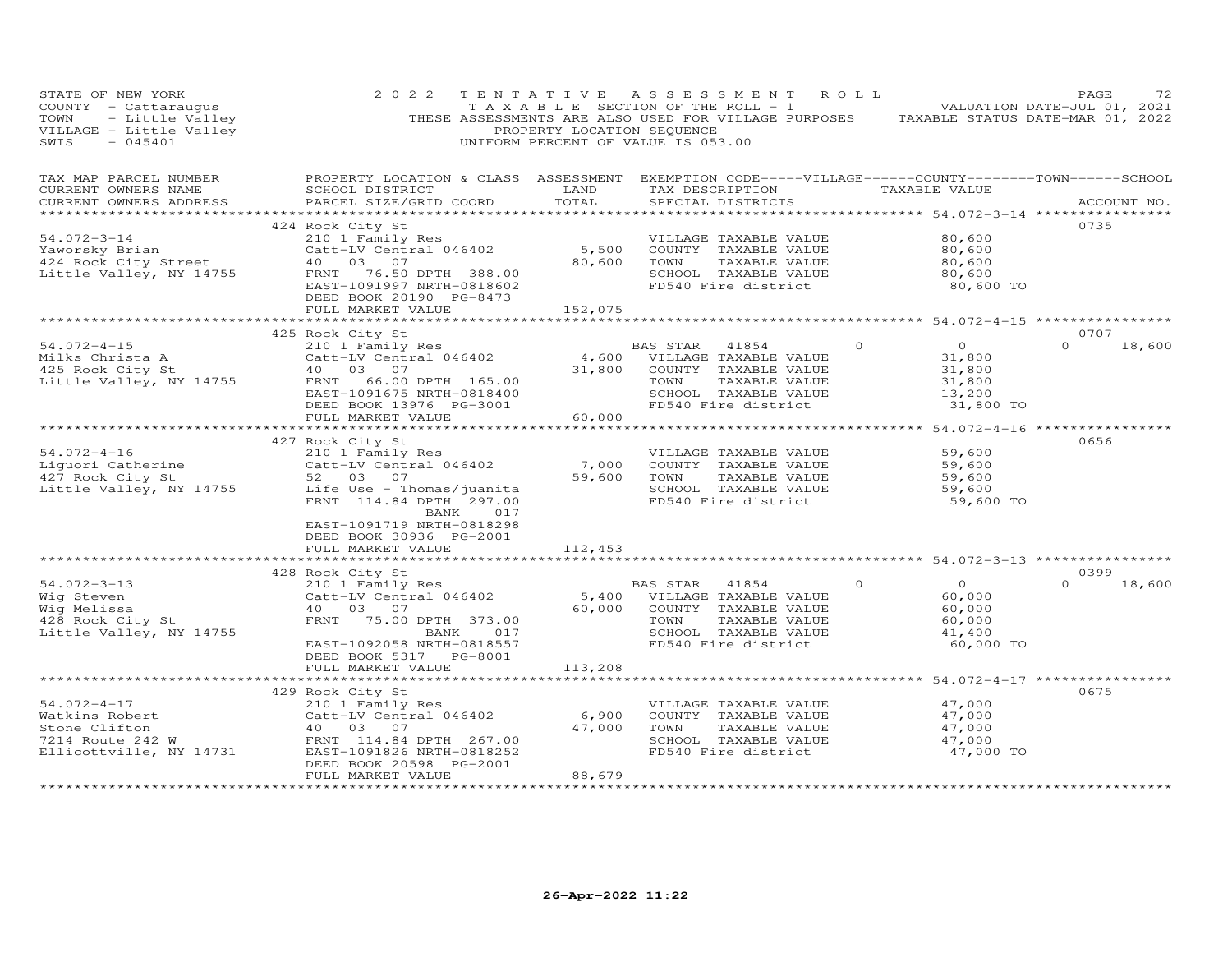| STATE OF NEW YORK                                                                                                                   | 2 0 2 2<br>COUNTY - Cattaraugus<br>COUNTY - Cattaraugus<br>TAXABLE SECTION OF THE ROLL - 1<br>TOWN - Little Valley<br>THESE ASSESSMENTS ARE ALSO USED FOR VILLAGE PURPOSES<br>TAXABLE STATUS DATE-MAR 01, 2021<br>THESE ASSESSMENTS LOCATION SEQUENCE                               |                             | TENTATIVE ASSESSMENT ROLL                                                                                                                                                                   |          |                                                                                                | PAGE                              | 73                   |
|-------------------------------------------------------------------------------------------------------------------------------------|-------------------------------------------------------------------------------------------------------------------------------------------------------------------------------------------------------------------------------------------------------------------------------------|-----------------------------|---------------------------------------------------------------------------------------------------------------------------------------------------------------------------------------------|----------|------------------------------------------------------------------------------------------------|-----------------------------------|----------------------|
| TAX MAP PARCEL NUMBER<br>CURRENT OWNERS NAME<br>CURRENT OWNERS ADDRESS                                                              | PROPERTY LOCATION & CLASS ASSESSMENT EXEMPTION CODE-----VILLAGE------COUNTY-------TOWN------SCHOOL<br>SCHOOL DISTRICT LAND<br>PARCEL SIZE/GRID COORD                                                                                                                                | TOTAL                       | TAX DESCRIPTION TAXABLE VALUE<br>SPECIAL DISTRICTS                                                                                                                                          |          |                                                                                                | ACCOUNT NO.                       |                      |
| 54.072-3-12<br>Jimerson David<br>Jimerson Gina<br>430 Rock City St<br>Iittle Victor<br>Little Valley, NY 14755                      | 430 Rock City St<br>Rock City St<br>210 1 Family Res<br>Catt-LV Central 046402 4,600 CW_DISBLD_ 41172 0 22,800<br>40 03 07 57,000 VILLAGE TAXABLE VALUE 57,000<br>FRNT 50.00 DPTH 357.00 COUNTY TAXABLE VALUE 57,000<br>BANK 032 TOWN TAXABLE VALUE 26,760<br><br>FULL MARKET VALUE | 107,547                     |                                                                                                                                                                                             |          |                                                                                                | 0761<br>$\Omega$<br>$\circ$       | $\Omega$<br>$\Omega$ |
| $54.080 - 1 - 18$<br>Phillips Marc D<br>431 Rock City St<br>Little Valley, NY 14755                                                 | 431 Rock City St<br>210 1 Family Res<br>Catt-LV Central 046402<br>40 03 07<br>40 30 7<br>41,200 COUNTY TAXABLE VALUE<br>41,200 TOWN TAXABLE VALUE<br>41,200 TOWN TAXABLE VALUE<br>SCHOOL TAXABLE VALUE<br>SCHOOL TAXABLE VALUE<br>ACRES<br>4.33<br>FULL MARKET VALUE                | 77,736                      | SCHOOL TAXABLE VALUE<br>FD540 Fire district                                                                                                                                                 |          | 41,200<br>41,200<br>41,200<br>41,200<br>41,200 TO                                              | 0742                              |                      |
|                                                                                                                                     | 432 Rock City St<br>432 Rock City St<br>LeClerc Marshall 210 1 Family Res<br>LeClerc Lucas 40 03 07<br>432 Rock City St<br>40 03 07<br>432 Rock City St<br>40 03 07<br>42,000 VILLAGE TAXABLE VALUE<br>432 Rock City St<br>42 Rock City St<br>42,000                                |                             | COUNTY TAXABLE VALUE<br>TOWN     TAXABLE VALUE<br>SCHOOL   TAXABLE VALUE                                                                                                                    |          | 21,000<br>$\overline{0}$<br>21,000<br>21,000<br>21,000<br>$\overline{0}$<br>42,000 TO          | 1416<br>21,000 21,000<br>$\sim$ 0 | 21,000               |
| $54.080 - 1 - 19$<br>Whited Kevin C<br>Whited Kevin C<br>437 Rock City Street<br>Little Valley, NY 14755<br>Little Valley, NY 14755 | 437 Rock City St<br>210 1 Family Res<br>Catt-LV Central 046402<br>-- ------<br>DPTH 40,000 TOWN<br>BANK 017 FD540<br>40 03 07<br>FRNT 79.00 DPTH<br>ACRES 1.34 BANK<br>017<br>EAST-1091956 NRTH-0818021<br>DEED BOOK 2019 PG-11084<br>FULL MARKET VALUE                             | 9,000<br>75,472             | VILLAGE TAXABLE VALUE<br>COUNTY TAXABLE VALUE<br>TAXABLE VALUE<br>SCHOOL TAXABLE VALUE<br>FD540 Fire district                                                                               |          | ************** 54.080-1-19 **************<br>40,000<br>40,000<br>40,000<br>40,000<br>40,000 TO | 0708                              |                      |
| $54.080 - 1 - 20$<br>Lasseter Kristin R<br>441 Rock City St<br>Little Vall<br>Little Valley, NY 14755                               | 441 Rock City St<br>210 1 Family Res<br>Catt-LV Central 046402<br>03 07<br>40<br>FRNT 127.38 DPTH<br>ACRES 3.05<br>EAST-1091933 NRTH-0817750<br>DEED BOOK 00987 PG-00333<br>FULL MARKET VALUE<br>* * * * * * * * * * * * * * * * * * * *                                            | 109,434<br>**************** | BAS STAR 41854<br>11,800 VILLAGE TAXABLE VALUE<br>58,000 COUNTY TAXABLE VALUE<br>TOWN TAXABLE VALUE<br>SCHOOL TAXABLE VALUE<br>TAXABLE VALUE<br>SCHOOL TAXABLE VALUE<br>FD540 Fire district | $\Omega$ | $\Omega$<br>58,000<br>58,000<br>58,000<br>39,400<br>58,000 TO                                  | 0402<br>$0 \t 18,600$             |                      |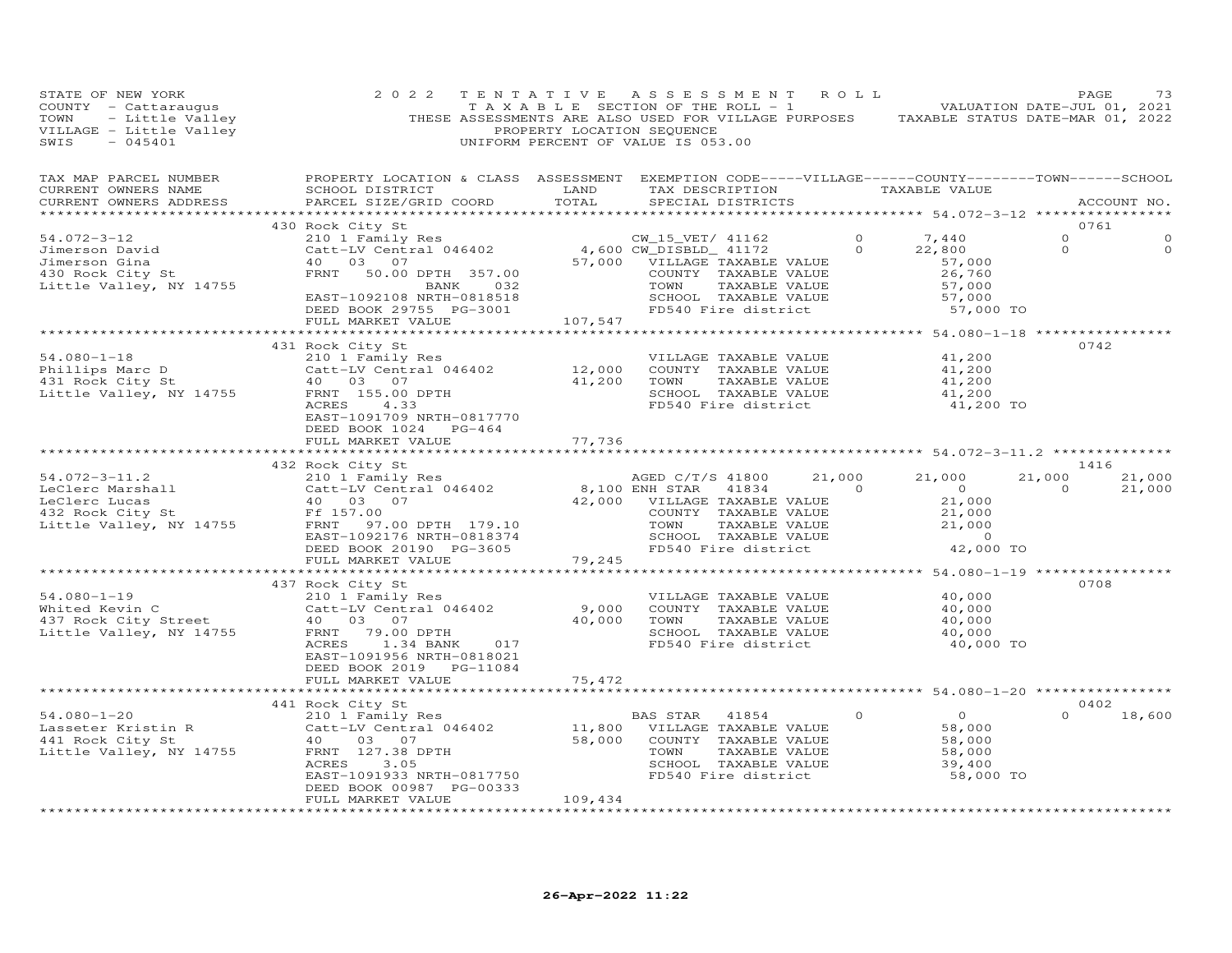| STATE OF NEW YORK<br>COUNTY - Cattaraugus<br>TOWN - Little Valley<br>VILLAGE - Little Valley<br>SWIS - 045401      | 2 0 2 2                                                                                                                                                                            | PROPERTY LOCATION SEQUENCE | TENTATIVE ASSESSMENT<br>TAXABLE SECTION OF THE ROLL - 1 VALUATION DATE-JUL 01, 2021<br>THESE ASSESSMENTS ARE ALSO USED FOR VILLAGE PURPOSES TAXABLE STATUS DATE-MAR 01, 2022<br>UNIFORM PERCENT OF VALUE IS 053.00 | R O L L                                                                                | PAGE<br>74         |
|--------------------------------------------------------------------------------------------------------------------|------------------------------------------------------------------------------------------------------------------------------------------------------------------------------------|----------------------------|--------------------------------------------------------------------------------------------------------------------------------------------------------------------------------------------------------------------|----------------------------------------------------------------------------------------|--------------------|
| TAX MAP PARCEL NUMBER<br>CURRENT OWNERS NAME<br>CURRENT OWNERS ADDRESS                                             | PROPERTY LOCATION & CLASS ASSESSMENT EXEMPTION CODE-----VILLAGE------COUNTY--------TOWN------SCHOOL<br>SCHOOL DISTRICT<br>PARCEL SIZE/GRID COORD                                   | <b>LAND</b><br>TOTAL       | TAX DESCRIPTION TAXABLE VALUE<br>SPECIAL DISTRICTS                                                                                                                                                                 |                                                                                        | ACCOUNT NO.        |
|                                                                                                                    | 500 Rock City St                                                                                                                                                                   |                            |                                                                                                                                                                                                                    |                                                                                        | 0605               |
| $54.081 - 1 - 1$<br>Bedell Craig J<br>500 Rock City St<br>Little Valley, NY 14755                                  | NUCK ULLY US<br>210 1 Family Res<br>Catt-LV Central 046402 6,200 VILLAGE TAXABLE VALUE<br>40 03 07 61,400 COUNTY TAXABLE VALUE<br>FRNT 96.00 DPTH 282.10                           | 61,400                     | COUNTY TAXABLE VALUE<br>TOWN<br>TAXABLE VALUE                                                                                                                                                                      | $\Omega$<br>$\overline{0}$<br>61,400<br>61,400<br>61,400                               | $\Omega$<br>18,600 |
|                                                                                                                    | BANK 017<br>EAST-1092414 NRTH-0818288<br>DEED BOOK 11184 PG-4001<br>FULL MARKET VALUE                                                                                              | 115,849                    | SCHOOL TAXABLE VALUE<br>FD540 Fire district                                                                                                                                                                        | 42,800<br>61,400 TO                                                                    |                    |
|                                                                                                                    |                                                                                                                                                                                    |                            |                                                                                                                                                                                                                    |                                                                                        |                    |
| $54.081 - 1 - 2$<br>Bedell Craig J<br>Bedell Craig J<br>500 Rock City St<br>Little Valley, NY 14755<br>FRNT 100.00 | 500 Rock City St<br>311 Res vac land<br>Catt-LV Central 046402<br>FRNT 100.00 DPTH 264.00<br>BANK 017                                                                              | 5,000<br>5,000             | VILLAGE TAXABLE VALUE<br>COUNTY TAXABLE VALUE<br>TOWN<br>TAXABLE VALUE<br>SCHOOL TAXABLE VALUE<br>FD540 Fire district                                                                                              | 5,000<br>5,000<br>5,000<br>5,000<br>5,000 TO                                           | 0604               |
|                                                                                                                    | EAST-1092492 NRTH-0818229<br>DEED BOOK 11184 PG-4001<br>FULL MARKET VALUE                                                                                                          | 9,434                      |                                                                                                                                                                                                                    |                                                                                        |                    |
|                                                                                                                    | 503 Rock City St                                                                                                                                                                   |                            |                                                                                                                                                                                                                    |                                                                                        | 0613               |
| $54.080 - 1 - 21$<br>Fellows Sharon<br>503 Rock City St<br>Little Valley, NY 14755                                 | ACRES<br>2.67 BANK 081<br>EAST-1092088 NRTH-0817748<br>DEED BOOK 949<br>PG-8001<br>FULL MARKET VALUE                                                                               | 42,500<br>80,189           | ENH STAR 41834<br>9,200 VILLAGE TAXABLE VALUE<br>COUNTY TAXABLE VALUE<br>TAXABLE VALUE<br>TOWN<br>SCHOOL TAXABLE VALUE<br>FD540 Fire district                                                                      | $\circ$<br>$\overline{0}$<br>42,500<br>42,500<br>42,500<br>$\overline{0}$<br>42,500 TO | $\Omega$<br>42,500 |
|                                                                                                                    |                                                                                                                                                                                    |                            |                                                                                                                                                                                                                    |                                                                                        |                    |
| $54.081 - 1 - 3$<br>Bedell John<br>504 Rock City St<br>Little Valley, NY 14755                                     | 504 Rock City St<br>433 Auto body<br>Catt-LV Central 046402<br>40  03  07<br>FRNT 185.00 DPTH 245.00<br>EAST-1092605 NRTH-0818143<br>DEED BOOK 00983 PG-00197                      | 9,400<br>87,000            | VILLAGE TAXABLE VALUE<br>COUNTY TAXABLE VALUE<br>TAXABLE VALUE<br>TOWN<br>SCHOOL TAXABLE VALUE<br>FD540 Fire district                                                                                              | 87,000<br>87,000<br>87,000<br>87,000<br>87,000 TO                                      | 0433               |
|                                                                                                                    | FULL MARKET VALUE                                                                                                                                                                  | 164,151                    |                                                                                                                                                                                                                    |                                                                                        |                    |
|                                                                                                                    |                                                                                                                                                                                    |                            |                                                                                                                                                                                                                    |                                                                                        |                    |
| 54.080-1-22<br>VI PROPERTIES OF WNY, LLC<br>Little Valley, NY 14755                                                | 505 Rock City St<br>436 Self carwash<br>Catt-LV Central 046402<br>40 03 07<br>FRNT 116.70 DPTH 225.00<br>EAST-1092326 NRTH-0817990<br>DEED BOOK 22530 PG-6002<br>FULL MARKET VALUE | 1,100<br>13,100<br>24,717  | VILLAGE TAXABLE VALUE<br>COUNTY TAXABLE VALUE<br>TOWN<br>TAXABLE VALUE<br>SCHOOL TAXABLE VALUE<br>FD540 Fire district                                                                                              | 13,100<br>13,100<br>13,100<br>13,100<br>13,100 TO                                      | 0849               |
|                                                                                                                    |                                                                                                                                                                                    | ******************         |                                                                                                                                                                                                                    |                                                                                        |                    |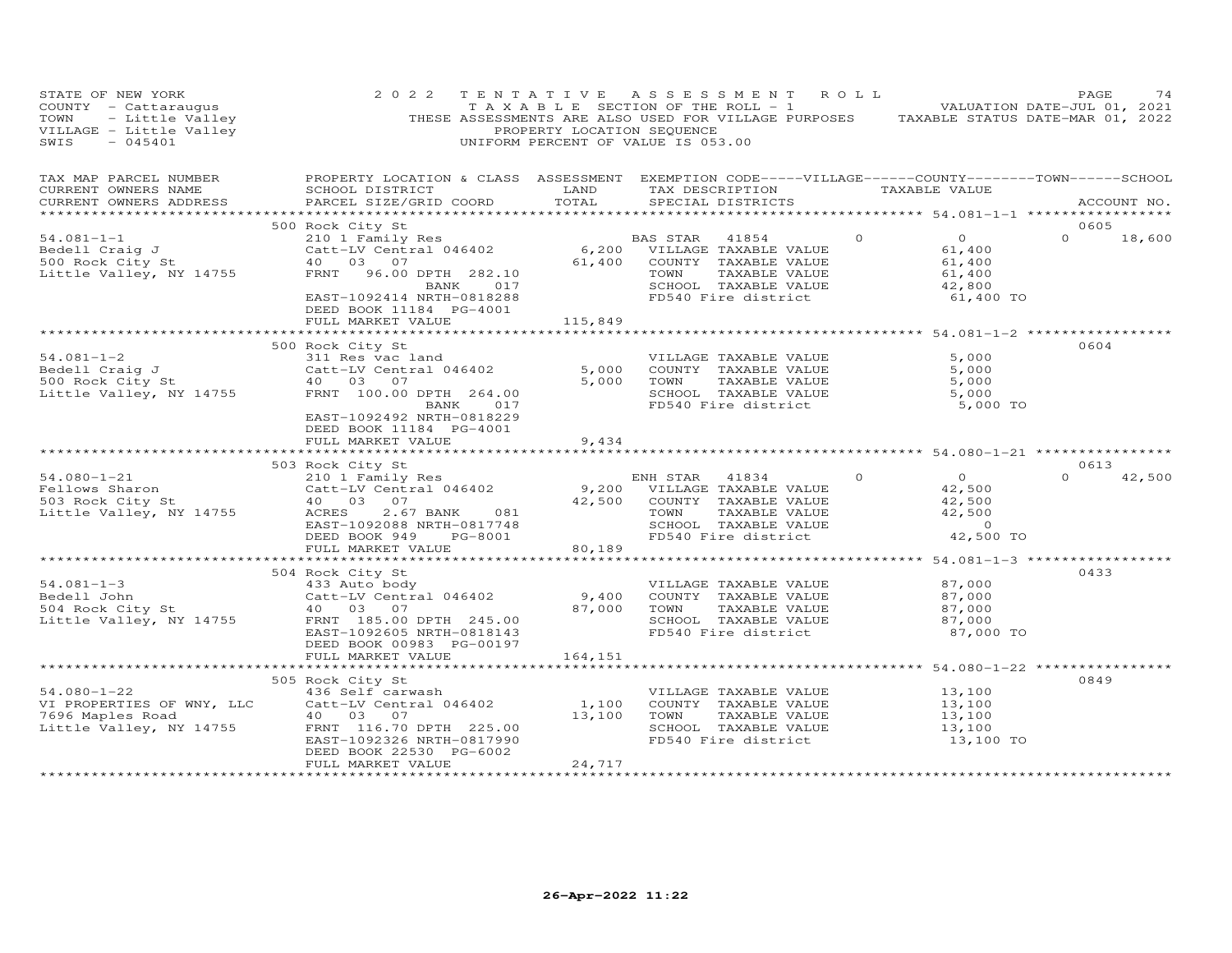| STATE OF NEW YORK                                                                                                                                                                                                                                        | 2 0 2 2<br>COUNTY - Catteraugus<br>TOWN - Catteraugus<br>TOWN - Little Valley<br>THESE ASSESSMENTS ARE ALSO USED FOR VILLAGE PURPOSES TAXABLE STATUS DATE-JUL 01, 2021<br>THESE ASSESSMENTS ARE ALSO USED FOR VILLAGE PURPOSES TAXABLE STATUS DAT                                                                                                                                                                                                                                                                                         |                              | TENTATIVE ASSESSMENT ROLL                                                                                                                                                     |                                                                                                   | PAGE<br>75         |
|----------------------------------------------------------------------------------------------------------------------------------------------------------------------------------------------------------------------------------------------------------|-------------------------------------------------------------------------------------------------------------------------------------------------------------------------------------------------------------------------------------------------------------------------------------------------------------------------------------------------------------------------------------------------------------------------------------------------------------------------------------------------------------------------------------------|------------------------------|-------------------------------------------------------------------------------------------------------------------------------------------------------------------------------|---------------------------------------------------------------------------------------------------|--------------------|
| TAX MAP PARCEL NUMBER<br>CURRENT OWNERS NAME<br>CURRENT OWNERS ADDRESS                                                                                                                                                                                   | PROPERTY LOCATION & CLASS ASSESSMENT EXEMPTION CODE-----VILLAGE------COUNTY-------TOWN------SCHOOL<br>SCHOOL DISTRICT LAND<br>PARCEL SIZE/GRID COORD                                                                                                                                                                                                                                                                                                                                                                                      | TOTAL                        | TAX DESCRIPTION TAXABLE VALUE<br>SPECIAL DISTRICTS                                                                                                                            |                                                                                                   | ACCOUNT NO.        |
| 54.080-1-23<br>Bedell John<br>Bedell Joyce<br>507 Rock City St<br>Little Valley, NY 14779                                                                                                                                                                | 507 Rock City St<br>314 Rural vac<10<br>Catt-LIV Central 046402<br>Catt-LIV Central 046402<br>40 03 07 15,000 COUNTY TAXABLE VALUE<br>FRNT 124.00 DPTH 15,000 TOWN TAXABLE VALUE<br>SCHOOL TAXABLE VALUE<br>SCHOOL TAXABLE VALUE<br>FD540 Fire district<br>EAST-1092187 NRTH-0817612<br>DEED BOOK 30447 PG-9001                                                                                                                                                                                                                           |                              | VILLAGE TAXABLE VALUE                                                                                                                                                         | 15,000<br>15,000<br>15,000<br>15,000<br>15,000 TO                                                 | 0438               |
|                                                                                                                                                                                                                                                          | FULL MARKET VALUE                                                                                                                                                                                                                                                                                                                                                                                                                                                                                                                         | 28,302                       |                                                                                                                                                                               |                                                                                                   |                    |
|                                                                                                                                                                                                                                                          | $\begin{array}{lllllllllll} \text{509 Rock City sc} & & & & & & \text{VILLAGE TABLE VALUE} \\ \text{GC & S1, LLC} & & & & & & \text{Cott-LV Central 046402} & & & & \text{VILLAGE TABLE VALUE} \\ \text{150 Wolf Creek Ln} & & & & & & & \text{Catt-LV Central 046402} & & & & \text{6,400} & & & \text{COUNY T AXABLE VALUE} \\ \text{150 Wolf Creek Ln} & & & & & & & & \text{15,0} & & \text{55,000} & & \text{TAXABLE VALUE} \\ \text{150 the VALUE} & & & & & & & \text{15,0}$<br>PRIOR OWNER ON 3/01/2022 EAST-1092374 NRTH-0817637 |                              | SCHOOL TAXABLE VALUE<br>FD540 Fire district                                                                                                                                   | 55,000<br>55,000<br>55,000<br>55,000<br>55,000 TO                                                 | 0544               |
| GC & SI, LLC                                                                                                                                                                                                                                             | DEED BOOK 20221 PG-1240                                                                                                                                                                                                                                                                                                                                                                                                                                                                                                                   |                              |                                                                                                                                                                               |                                                                                                   |                    |
|                                                                                                                                                                                                                                                          | FULL MARKET VALUE                                                                                                                                                                                                                                                                                                                                                                                                                                                                                                                         | 103,774                      |                                                                                                                                                                               |                                                                                                   |                    |
|                                                                                                                                                                                                                                                          | 511 Rock City St                                                                                                                                                                                                                                                                                                                                                                                                                                                                                                                          |                              |                                                                                                                                                                               |                                                                                                   | 0745               |
| 54.081-1-29<br>Christopher Christopher<br>Christopher Winifred K<br>511 Rock City St<br>11 Rock City St<br>11 Bock City St                                                                                                                               | Nock City St<br>210 1 Family Res<br>Catt-LV Central 046402<br>40 03 07 50,000 COUNTY TAXABLE VALUE<br>FRNT 109.62 DPTH 50,000 COUNTY TAXABLE VALUE<br>FRNT 109.62 DPTH TOWN TAXABLE VALUE<br>EAST-1092471 NRTH-0817639<br>FRNT 1092471 NRTH-<br>DEED BOOK 876 PG-00985                                                                                                                                                                                                                                                                    |                              |                                                                                                                                                                               | $\begin{array}{r} .* \\ 0 \\ 50,000 \\ 50,000 \\ 50,000 \\ 40 \end{array}$<br>31,400<br>50,000 TO | $\Omega$<br>18,600 |
|                                                                                                                                                                                                                                                          | FULL MARKET VALUE                                                                                                                                                                                                                                                                                                                                                                                                                                                                                                                         | 94,340                       |                                                                                                                                                                               |                                                                                                   |                    |
| *********************                                                                                                                                                                                                                                    | *****************************                                                                                                                                                                                                                                                                                                                                                                                                                                                                                                             | ************                 |                                                                                                                                                                               |                                                                                                   |                    |
| $54.081 - 1 - 28$<br>Troester Anthony<br>515 Rock City St.<br>Little Valley, NY 14755                                                                                                                                                                    | 515 Rock City St<br>ANDRE TAXABLE VALUE<br>210 1 Family Res<br>Catt-LV Central 046402 9,100 COUNTY TAXABLE VALUE<br>40 03 07 33,000 TOWN TAXABLE VALUE<br>FRNT 133.26 DPTH SCHOOL TAXABLE VALUE<br>ACRES 2.35 BANK 081 FD540 Fire district<br>DEED BOOK 27941 PG-6002                                                                                                                                                                                                                                                                     |                              | TAXABLE VALUE<br>SCHOOL TAXABLE VALUE<br>FD540 Fire district                                                                                                                  | 33,000<br>$33,000$<br>$33,000$<br>$33,000$<br>$33,000$<br>33,000 TO                               | 0403               |
|                                                                                                                                                                                                                                                          | FULL MARKET VALUE                                                                                                                                                                                                                                                                                                                                                                                                                                                                                                                         | 62,264                       |                                                                                                                                                                               |                                                                                                   |                    |
|                                                                                                                                                                                                                                                          | 519 Rock City St                                                                                                                                                                                                                                                                                                                                                                                                                                                                                                                          |                              |                                                                                                                                                                               |                                                                                                   | 0655               |
| $54.081 - 1 - 27.1$<br>without the Mindon Mindon Mindon Mindon Mindon State State State State State State Name Of the Valley, NY 14755<br>That I will be Mindon Mindon Mindon Mindon Mindon Mindon State State State State State State Name Of the Valle | 210 1 Family Res<br>Catt-LV Central 046402<br>40  03  07<br>40  03  07<br>FRNT 109.23 DPTH 216.00<br>BANK 017<br>EAST-1092799 NRTH-0817690                                                                                                                                                                                                                                                                                                                                                                                                |                              | BAS STAR 41854<br>6,300 VILLAGE TAXABLE VALUE<br>24,300 COUNTY TAVARIT<br>24,300 COUNTY TAXABLE VALUE<br>TAXABLE VALUE<br>TOWN<br>SCHOOL TAXABLE VALUE<br>FD540 Fire district | $\overline{O}$<br>24,300<br>24,300<br>24,300<br>5,700<br>24,300 TO                                | $0 \t 18,600$      |
| ************************                                                                                                                                                                                                                                 | DEED BOOK 18470 PG-8001<br>FULL MARKET VALUE<br>********************                                                                                                                                                                                                                                                                                                                                                                                                                                                                      | 45,849<br>****************** |                                                                                                                                                                               |                                                                                                   |                    |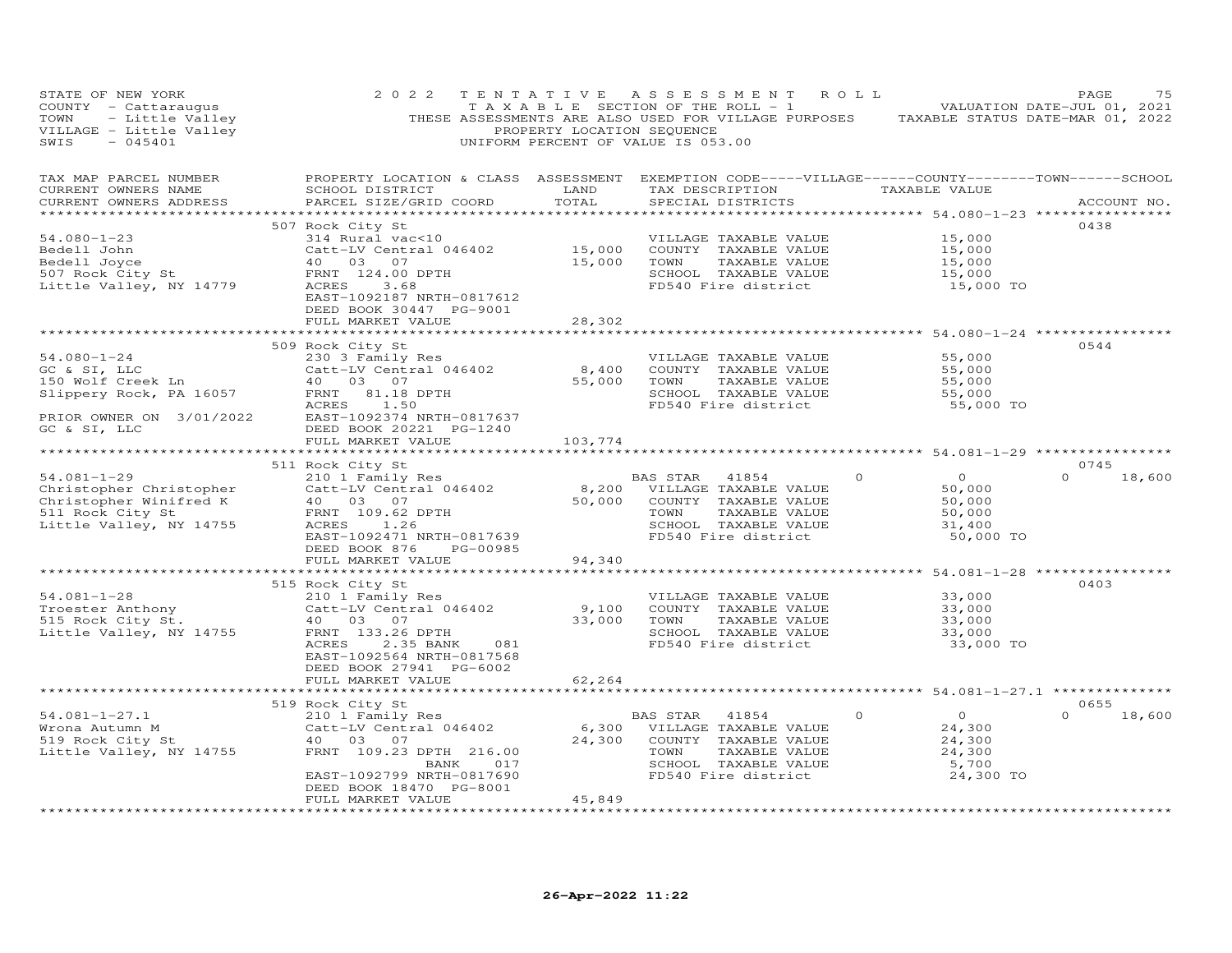| STATE OF NEW YORK<br>COUNTY - Catteraugus<br>TOWN - Catteraugus<br>TOWN - Little Valley<br>THESE ASSESSMENTS ARE ALSO USED FOR VILLAGE PURPOSES<br>TRESE ASSESSMENTS ARE ALSO USED FOR VILLAGE PURPOSES<br>PROPERTY LOCATION SEQUENCE<br>SWIS - 045401<br>THESE A                                                                                                     | 2 0 2 2                                                                                                                                                                                                                                                                          |         | TENTATIVE ASSESSMENT ROLL                                                                                                                                                    |                                                            | PAGE          | 76      |
|-----------------------------------------------------------------------------------------------------------------------------------------------------------------------------------------------------------------------------------------------------------------------------------------------------------------------------------------------------------------------|----------------------------------------------------------------------------------------------------------------------------------------------------------------------------------------------------------------------------------------------------------------------------------|---------|------------------------------------------------------------------------------------------------------------------------------------------------------------------------------|------------------------------------------------------------|---------------|---------|
| TAX MAP PARCEL NUMBER<br>CURRENT OWNERS NAME<br>CURRENT OWNERS ADDRESS                                                                                                                                                                                                                                                                                                | PROPERTY LOCATION & CLASS ASSESSMENT EXEMPTION CODE-----VILLAGE------COUNTY-------TOWN------SCHOOL                                                                                                                                                                               |         |                                                                                                                                                                              |                                                            | ACCOUNT NO.   |         |
|                                                                                                                                                                                                                                                                                                                                                                       | 520 Rock City St                                                                                                                                                                                                                                                                 |         |                                                                                                                                                                              |                                                            | 0779          |         |
| $54.081 - 1 - 4$<br>FCD, LLC<br>FCD, LLC<br>520 Rock City St<br>Little Valley, NY 14755                                                                                                                                                                                                                                                                               | EXAMBLE VALUE<br>431 Auto dealer<br>44,700 COUNTY TAXABLE VALUE<br>40 03 07 144,700 TOWN TAXABLE VALUE<br>FRNT 265.00 DPTH<br>ACRES 1.10<br>ACRES 1.00733 NPTH 0919008<br>EAST-1092783 NRTH-0818008<br>DEED BOOK 10811 PG-8002                                                   |         | VILLAGE TAXABLE VALUE $144, 700$<br>COUNTY TAXABLE VALUE $144, 700$<br>TOWN TAXABLE VALUE $144, 700$<br>SCHOOL TAXABLE VALUE $144, 700$<br>FD540 Fire district $144, 700$ TO |                                                            |               |         |
|                                                                                                                                                                                                                                                                                                                                                                       | FULL MARKET VALUE                                                                                                                                                                                                                                                                | 273,019 |                                                                                                                                                                              |                                                            |               |         |
|                                                                                                                                                                                                                                                                                                                                                                       | 521 Rock City St                                                                                                                                                                                                                                                                 |         |                                                                                                                                                                              |                                                            | 0519          |         |
| $\begin{tabular}{lllllllllll} 54.081-1-26 & 321\textrm{ KOCK CLLY} & 564\textrm{ KULY} & 564\textrm{ Fau} & 541\textrm{ KULUE} & 541\textrm{ KULUE} & 541\textrm{ KULUE} & 541\textrm{ KULUE} & 541\textrm{ KULUE} & 541\textrm{ KULUE} & 541\textrm{ KULUE} & 541\textrm{ KULUE} & 541\textrm{ KULUE} & 541\textrm{ KULUE} & 541\textrm{ KULUE} & 541\textrm{ KULUE$ |                                                                                                                                                                                                                                                                                  |         | BAS STAR 41854 0<br>TAXABLE VALUE<br>SCHOOL TAXABLE VALUE $1,400$<br>FD540 Fire district $20,000$ TO                                                                         | $\overline{0}$<br>20,000<br>20,000<br>20,000               | $0 \t 18,600$ |         |
|                                                                                                                                                                                                                                                                                                                                                                       |                                                                                                                                                                                                                                                                                  |         |                                                                                                                                                                              |                                                            |               |         |
|                                                                                                                                                                                                                                                                                                                                                                       |                                                                                                                                                                                                                                                                                  |         |                                                                                                                                                                              |                                                            |               |         |
| $54.081 - 1 - 6$<br>FCD, LLC<br>520 Rock City St<br>520 Rock City St<br>520 Rock City St<br>520 Rock City St<br>520 Rock City St<br>520 Rock City St<br>520 Rock City St<br>520 Rock City St<br>520 Rock City St<br>520 Rock City St<br>520 ROCH<br>520 ROCH<br>520 ROCH<br>52                                                                                        | 600 Rock City St<br>NOCA CILY SC<br>Catt-LV Central 046402<br>40 03 07<br>EAST-1093191 NRTH-0817699<br>DEED BOOK 22241 PG-4001<br>FULL MARKET VALUE                                                                                                                              |         | VILLAGE TAXABLE VALUE<br>3,000    COUNTY   TAXABLE VALUE<br>3,000    TOWN      TAXABLE VALUE<br>SCHOOL TAXABLE VALUE<br>FD540 Fire district                                  | 3,000<br>3,000<br>3,000<br>3,000<br>3,000 TO               | 0769          |         |
|                                                                                                                                                                                                                                                                                                                                                                       |                                                                                                                                                                                                                                                                                  | 5,660   |                                                                                                                                                                              |                                                            |               |         |
|                                                                                                                                                                                                                                                                                                                                                                       | 601 Rock City St                                                                                                                                                                                                                                                                 |         |                                                                                                                                                                              |                                                            | 0406          |         |
|                                                                                                                                                                                                                                                                                                                                                                       |                                                                                                                                                                                                                                                                                  |         |                                                                                                                                                                              | 39,900 TO                                                  | $\Omega$      | 18,600  |
|                                                                                                                                                                                                                                                                                                                                                                       |                                                                                                                                                                                                                                                                                  |         |                                                                                                                                                                              |                                                            |               |         |
| $54.081 - 1 - 7$<br>54.081-1-7<br>Helgager John L<br>Elgager Nanette<br>604 Rock City St<br>Little Valley, NY 14755                                                                                                                                                                                                                                                   | 604 Rock City St<br>210 1 Family Res<br>Catt-LV Central 046402 18,000 VILLAGE TAXABLE VALUE<br>40 03 07 76,400 COUNTY TAXABLE VALUE<br>40  03  07<br>4/13-prev incl 54.004-1-3<br>town, now split to town<br>ACRES 19.46<br>EAST-1094162 NRTH-0818250<br>DEED BOOK 2020 PG-16501 |         | 76,400 COUNTY TAXABLE VALUE<br>TOWN<br>TAXABLE VALUE<br>SCHOOL TAXABLE VALUE<br>FD540 Fire district                                                                          | 7,440<br>68,960<br>68,960<br>68,960<br>76,400<br>76,400 TO | 0601<br>7,440 | $\circ$ |
| *************************                                                                                                                                                                                                                                                                                                                                             | FULL MARKET VALUE                                                                                                                                                                                                                                                                | 144,151 |                                                                                                                                                                              |                                                            |               |         |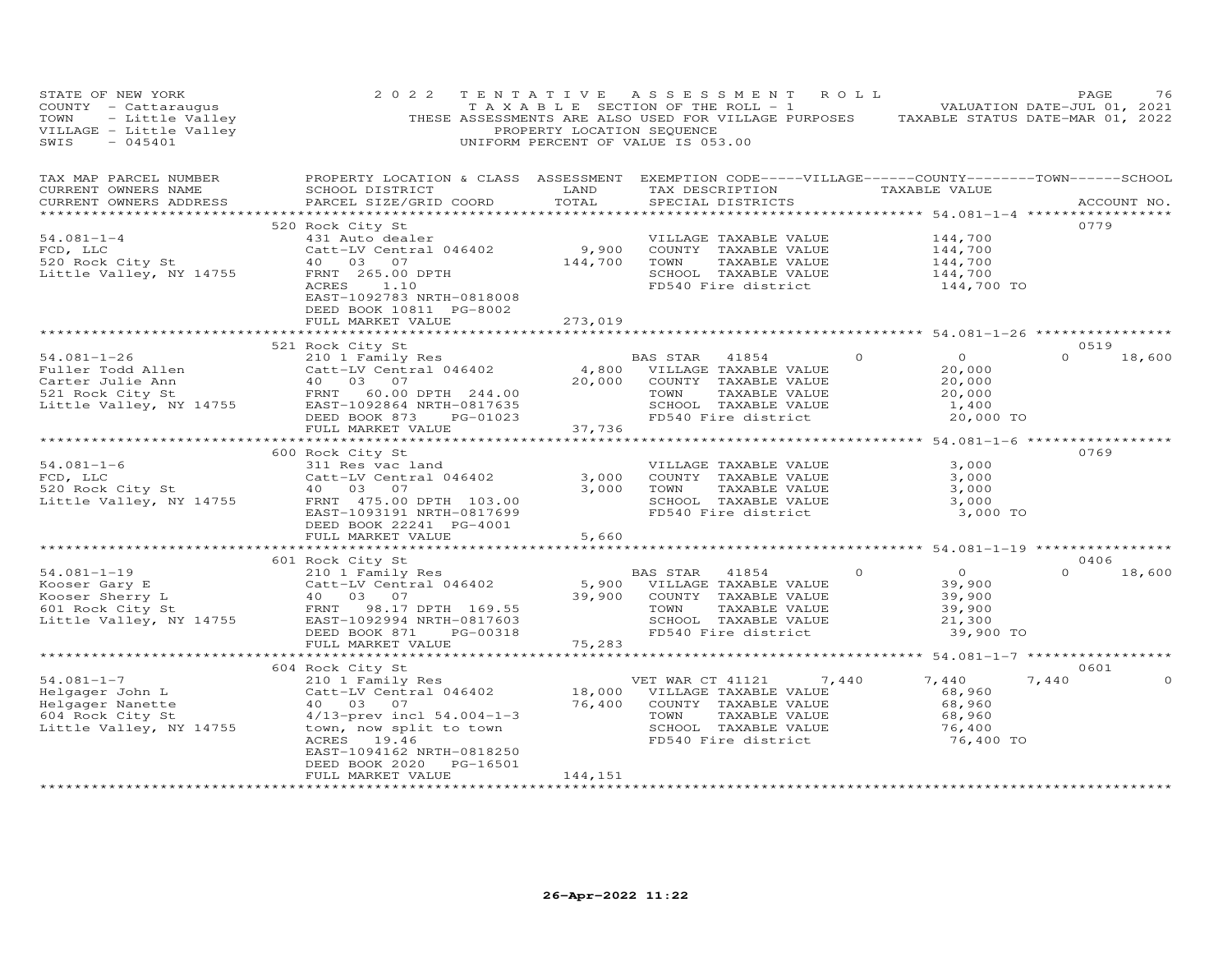| STATE OF NEW YORK<br>COUNTY - Cattaraugus TAXABLE SECTION OF THE ROLL - 1<br>TOWN - Little Valley THESE ASSESSMENTS ARE ALSO USED FOR VILLAGE PURPOSES TAXABLE STATUS DATE-MAR 01, 2021<br>THESE ASSESSMENTS ARE ALSO USED FOR VILLAGE PURPOSES TAXABLE                                                                                                                                                                                                  | 2 0 2 2                                                                   |                         | TENTATIVE ASSESSMENT ROLL<br>TAXABLE SECTION OF THE ROLL - 1 NOTIFICAL MALUATION DATE-JUL 01, 2021                                                                                                                                      |                                                       | PAGE<br>77            |
|----------------------------------------------------------------------------------------------------------------------------------------------------------------------------------------------------------------------------------------------------------------------------------------------------------------------------------------------------------------------------------------------------------------------------------------------------------|---------------------------------------------------------------------------|-------------------------|-----------------------------------------------------------------------------------------------------------------------------------------------------------------------------------------------------------------------------------------|-------------------------------------------------------|-----------------------|
| TAX MAP PARCEL NUMBER<br>CURRENT OWNERS NAME<br>CURRENT OWNERS ADDRESS                                                                                                                                                                                                                                                                                                                                                                                   |                                                                           |                         | PROPERTY LOCATION & CLASS ASSESSMENT EXEMPTION CODE-----VILLAGE------COUNTY-------TOWN------SCHOOL                                                                                                                                      |                                                       | ACCOUNT NO.           |
| 54.081-1-18<br>Brewer Chad<br>Exact -LV Central 046402<br>Catt-LV Central 046402<br>2010 Family Res<br>210 1 Family Res<br>210 1 Family Res<br>2,500 VILLAGE TAXABLE VALUE<br>2,500 COUNTY TAXABLE VALUE<br>55,060<br>EXAST-1093074 NRTH-0817484<br>                                                                                                                                                                                                     | 605 Rock City St<br>DEED BOOK 30187 PG-5001<br>FULL MARKET VALUE          | 117,925                 | VILLAGE TAXABLE VALUE<br>COUNTY TAXABLE VALUE 55,060<br>TOWN TAXABLE VALUE 55,060<br>SCHOOL TAXABLE VALUE 55,060<br>SCHOOL TAXABLE VALUE 62,500<br>FD540 Fire district 62,500 TO                                                        |                                                       | 0661<br>7,440         |
|                                                                                                                                                                                                                                                                                                                                                                                                                                                          |                                                                           |                         |                                                                                                                                                                                                                                         |                                                       |                       |
| 54.081-1-8<br>White David C<br>White David C<br>White Darlene K<br>Mite Darlene K<br>210 1 Fash Pass STAR 41854<br>Catt-LV Central 046402<br>210 1 Microsoft Central 046402<br>210 307<br>51,400 COUNTY TAXABLE VALUE<br>51,400 COUNTY TAXABLE VAL                                                                                                                                                                                                       | 608 Rock City St<br>EAST-1094357 NRTH-0817487<br>DEED BOOK 00948 PG-00113 |                         |                                                                                                                                                                                                                                         | 0 0<br>51,400<br>51,400<br>51,400                     | 0728<br>$0 \t 18,600$ |
|                                                                                                                                                                                                                                                                                                                                                                                                                                                          | FULL MARKET VALUE                                                         | 96,981                  |                                                                                                                                                                                                                                         |                                                       |                       |
| 34.081-1-17<br>Reed Harold R<br>Reed Jannifer S<br>26,100<br>Reed Jannifer S<br>26,100<br>26,100<br>26,100<br>26,100<br>26,100<br>26,100<br>26,100<br>26,100<br>26,100<br>26,100<br>26,100<br>26,100<br>26,100<br>26,100<br>26,100<br>26,100<br>26,100<br>26,100<br>26,100<br>                                                                                                                                                                           | 607 -#1 Rock City St<br>FULL MARKET VALUE                                 | 49,245                  |                                                                                                                                                                                                                                         | 26,100 TO                                             | 0950                  |
|                                                                                                                                                                                                                                                                                                                                                                                                                                                          |                                                                           |                         | *************************************54.081-1-16 **************                                                                                                                                                                         |                                                       |                       |
| $\begin{array}{lllllllllllll} \text{54.081--1--16} & & & & & & & \text{VILLAGE TAXABLE VALUE} \\ & & & & & & & 270 \text{ Mfg housing} & & & & & & \text{VILLAGE TAXABLE VALUE} \\ & & & & & & & 270 \text{ Mfg housing} & & & & & 5,400 & \text{COUNTY TAXABLE VALUE} \\ & & & & & 40 & 03 & 07 & & & 14,000 & \text{TOWN} & & \text{TXABLE VALUE} \\ & & & & & & & & 40 & 03 & 07 & & & 14,000 & \text{TOWN} & & \text{TXABLE VALUE} \\ & & & & & & &$ | 607 -#2 Rock City St                                                      |                         | VILLAGE TAXABLE VALUE $14,000$<br>COUNTY TAXABLE VALUE $14,000$<br>TOWN TAXABLE VALUE $14,000$<br>SCHOOL TAXABLE VALUE $14,000$<br>SCHOOL TAXABLE VALUE $14,000$<br>$19,000$<br>$19,000$<br>SCHOOL TAXABLE VALUE<br>FD540 Fire district | 14,000 TO                                             | 0948                  |
|                                                                                                                                                                                                                                                                                                                                                                                                                                                          | DEED BOOK 00956 PG-00861                                                  |                         |                                                                                                                                                                                                                                         |                                                       |                       |
|                                                                                                                                                                                                                                                                                                                                                                                                                                                          | FULL MARKET VALUE                                                         | 26,415<br>************* |                                                                                                                                                                                                                                         | ************* 54.072-2-12 ****************            | 0668                  |
| 102 Second St<br>210 1 Family Res<br>Minnekine Christine Diane<br>210 1 Family Res<br>210 1 Family Res<br>210 1 Family Res<br>210 1 Family Res<br>210 1 Family Res<br>210 1 Family Res<br>210 26000 7000 70000 7AXABLE VALUE<br>210 30,000 7000 7A                                                                                                                                                                                                       | DEED BOOK 20200 PG-8163<br>FULL MARKET VALUE                              | 56,604                  | SCHOOL TAXABLE VALUE<br>FD540 Fire district                                                                                                                                                                                             | 30,000<br>30,000<br>$30,000$<br>$30,000$<br>30,000 TO |                       |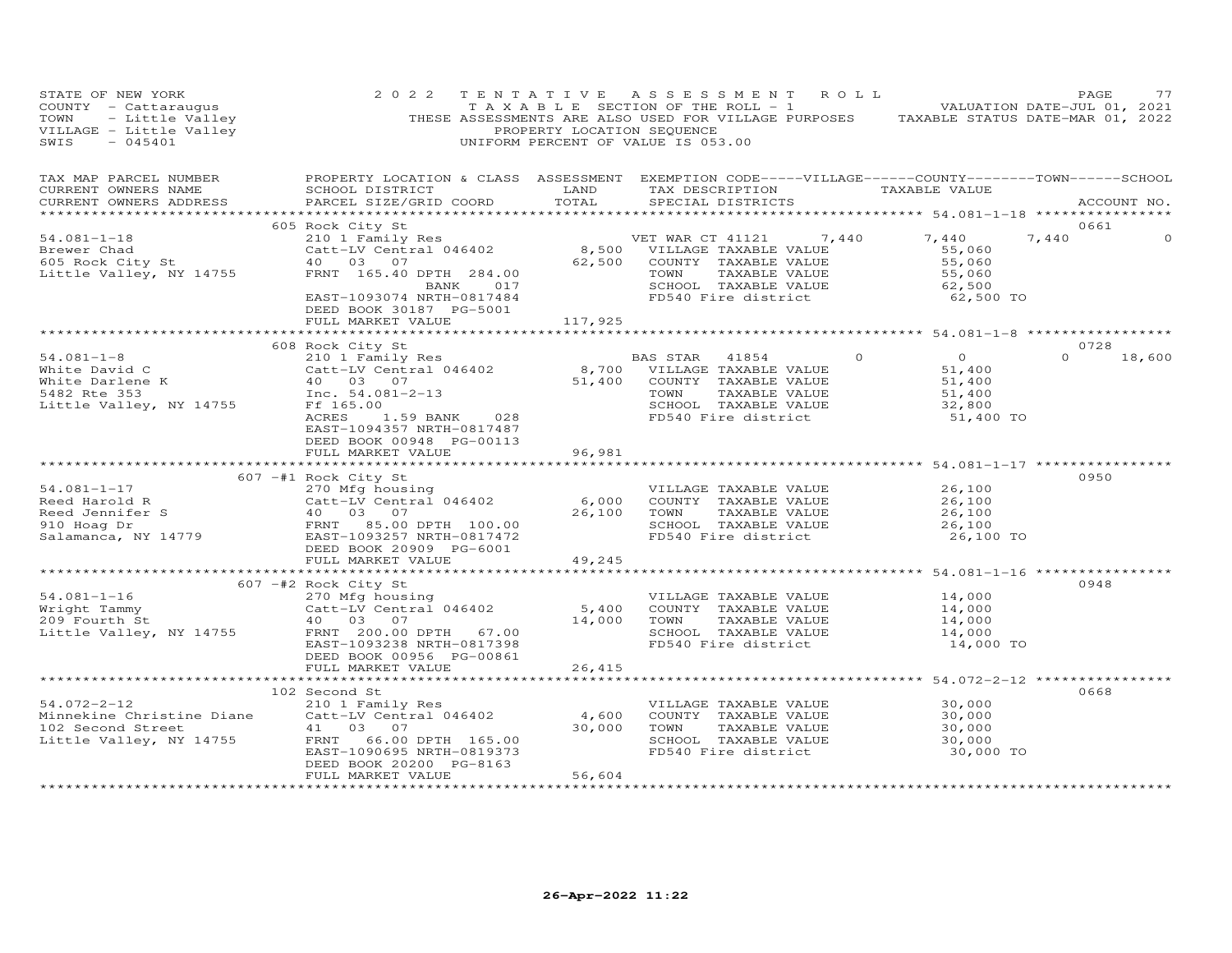| STATE OF NEW YORK<br>VALUATION DATE-JUL 01, 2021<br>TOWN - Little Valley (THESE ASSESSMENTS ARE ALSO USED FOR VILLAGE PURPOSES TAXABLE STATUS DATE-JUL 01, 2021<br>THESE ASSESSMENTS ARE ALSO USED FOR VILLAGE PURPOSES TAXABLE STATUS DATE-MAR 01, 202<br>$-045401$<br>SWIS | 2 0 2 2                                                                                                                                                                                                                                | TENTATIVE ASSESSMENT ROLL<br>UNIFORM PERCENT OF VALUE IS 053.00 |                                                                                      |                                                              |                                                                                                                                                                                                                                                                                                                                                                                                                                                            |                                                                                | PAGE                                       | 78                                 |
|------------------------------------------------------------------------------------------------------------------------------------------------------------------------------------------------------------------------------------------------------------------------------|----------------------------------------------------------------------------------------------------------------------------------------------------------------------------------------------------------------------------------------|-----------------------------------------------------------------|--------------------------------------------------------------------------------------|--------------------------------------------------------------|------------------------------------------------------------------------------------------------------------------------------------------------------------------------------------------------------------------------------------------------------------------------------------------------------------------------------------------------------------------------------------------------------------------------------------------------------------|--------------------------------------------------------------------------------|--------------------------------------------|------------------------------------|
| TAX MAP PARCEL NUMBER<br>CURRENT OWNERS NAME<br>CURRENT OWNERS ADDRESS                                                                                                                                                                                                       | PROPERTY LOCATION & CLASS ASSESSMENT EXEMPTION CODE-----VILLAGE------COUNTY-------TOWN------SCHOOL<br>SCHOOL DISTRICT                      LAND        TAX DESCRIPTION                   TAXABLE VALUE<br>PARCEL SIZE/GRID COORD TOTAL |                                                                 |                                                                                      | SPECIAL DISTRICTS                                            |                                                                                                                                                                                                                                                                                                                                                                                                                                                            |                                                                                |                                            | ACCOUNT NO.                        |
| $54.072 - 3 - 30$<br>Zimbardi Timothy<br>4891 NYS Rte 353<br>Salamanca, NY 14779                                                                                                                                                                                             | 103 Second St<br>312 Vac w/imprv<br>Catt-LV Central 046402 5,300 COUNTY TAXABLE VALUE<br>41 03 07 8,000 TOWN TAXABLE VALUE<br>FRNT 120.00 DPTH 104.00<br>EAST-1090853 NRTH-0819278                                                     |                                                                 |                                                                                      | SCHOOL TAXABLE VALUE<br>FD540 Fire district                  | TAXABLE VALUE                                                                                                                                                                                                                                                                                                                                                                                                                                              | 8,000<br>8,000<br>8,000<br>8,000<br>8,000 TO                                   | 5009                                       |                                    |
|                                                                                                                                                                                                                                                                              | DEED BOOK 21389 PG-2001<br>FULL MARKET VALUE                                                                                                                                                                                           | 15,094                                                          |                                                                                      |                                                              |                                                                                                                                                                                                                                                                                                                                                                                                                                                            |                                                                                |                                            |                                    |
| 104 Second St<br>2010 The Catt-LV Central 046402<br>2010 Catt-LV Central 046402<br>2010 Central 046402<br>2010 COUNTY TAXABLE VALUE<br>2017 TAXABLE VALUE<br>2017 CHOOL TAXABLE VALUE<br>2017 CHOOL TAXABLE VALUE<br>2017 CHOOL TAXABLE VALUE<br>                            | 104 Second St<br>EAST-1090741 NRTH-0819422<br>DEED BOOK 00999 PG-00811                                                                                                                                                                 |                                                                 |                                                                                      |                                                              | TAXABLE VALUE<br>SCHOOL TAXABLE VALUE<br>FD540 Fire district                                                                                                                                                                                                                                                                                                                                                                                               | $\circ$<br>$\overline{0}$<br>43,300<br>43,300<br>43,300<br>24,700<br>43,300 TO | 0566<br>$\Omega$                           | 18,600                             |
|                                                                                                                                                                                                                                                                              | FULL MARKET VALUE                                                                                                                                                                                                                      | 81,698                                                          |                                                                                      |                                                              |                                                                                                                                                                                                                                                                                                                                                                                                                                                            |                                                                                |                                            |                                    |
| 54.072-3-31<br>Wright Cathleen<br>5639 Allegany Rd<br>Cattaraugus, NY 14719<br>Cattaraugus, NY 14719<br>FRNT 65.00 DPTH 169.00<br>FRNT 65.00 DPTH 169.00                                                                                                                     | 105 Second St<br>EAST-1090943 NRTH-0819325<br>FULL MARKET VALUE                                                                                                                                                                        | 39,623                                                          | 21,000 TOWN                                                                          | VILLAGE TAXABLE VALUE<br>TAXABLE VALUE                       | COUNTY TAXABLE VALUE<br>SCHOOL TAXABLE VALUE<br>FD540 Fire district                                                                                                                                                                                                                                                                                                                                                                                        | 21,000<br>21,000<br>21,000<br>21,000<br>21,000 TO                              | 0606                                       |                                    |
|                                                                                                                                                                                                                                                                              |                                                                                                                                                                                                                                        | ********************                                            |                                                                                      |                                                              |                                                                                                                                                                                                                                                                                                                                                                                                                                                            | ********************************* 54.072-2-10 **************                   |                                            |                                    |
| $54.072 - 2 - 10$<br>Gerwitz Dorothy<br>106 Second St<br>Little Valley, NY 14755                                                                                                                                                                                             | 106 Second St                                                                                                                                                                                                                          |                                                                 | COUNTY TAXABLE VALUE<br>100,000 SCHOOL TAXABLE VALUE                                 |                                                              | $\overline{0}$<br>26,500<br>$\overline{a}$ and $\overline{a}$ and $\overline{a}$ and $\overline{a}$ and $\overline{a}$ and $\overline{a}$ and $\overline{a}$ and $\overline{a}$ and $\overline{a}$ and $\overline{a}$ and $\overline{a}$ and $\overline{a}$ and $\overline{a}$ and $\overline{a}$ and $\overline{a}$ and $\overline{a}$ and $\overline{a}$ and<br>VILLAGE TAXABLE VALUE<br>TAXABLE VALUE<br>TAXABLE VALUE<br>TAXABLE VALUE<br>ire district | 7,440<br>22,780<br>$22,780$<br>0<br>26,500<br>22,780<br>26,500<br>50.00        | 0418<br>$\circ$<br>$26,500$<br>0<br>26,500 | $\overline{0}$<br>26,500<br>26,500 |
|                                                                                                                                                                                                                                                                              |                                                                                                                                                                                                                                        |                                                                 |                                                                                      | FD540 Fire district                                          |                                                                                                                                                                                                                                                                                                                                                                                                                                                            | 53,000 TO                                                                      |                                            |                                    |
| $54.072 - 3 - 35.1$                                                                                                                                                                                                                                                          | 107 Second St<br>210 1 Family Res<br>DEED BOOK 20210 PG-2608<br>FULL MARKET VALUE                                                                                                                                                      | 92,453                                                          | ENH STAR 41834<br>6,000 VILLAGE TAXABLE VALUE<br>49,000 COUNTY TAXABLE VALUE<br>TOWN | TAXABLE VALUE<br>SCHOOL TAXABLE VALUE<br>FD540 Fire district | $\Omega$                                                                                                                                                                                                                                                                                                                                                                                                                                                   | $\overline{0}$<br>49,000<br>49,000<br>49,000<br>2,560<br>49,000 TO             | 0600<br>$\cap$                             | 46,440                             |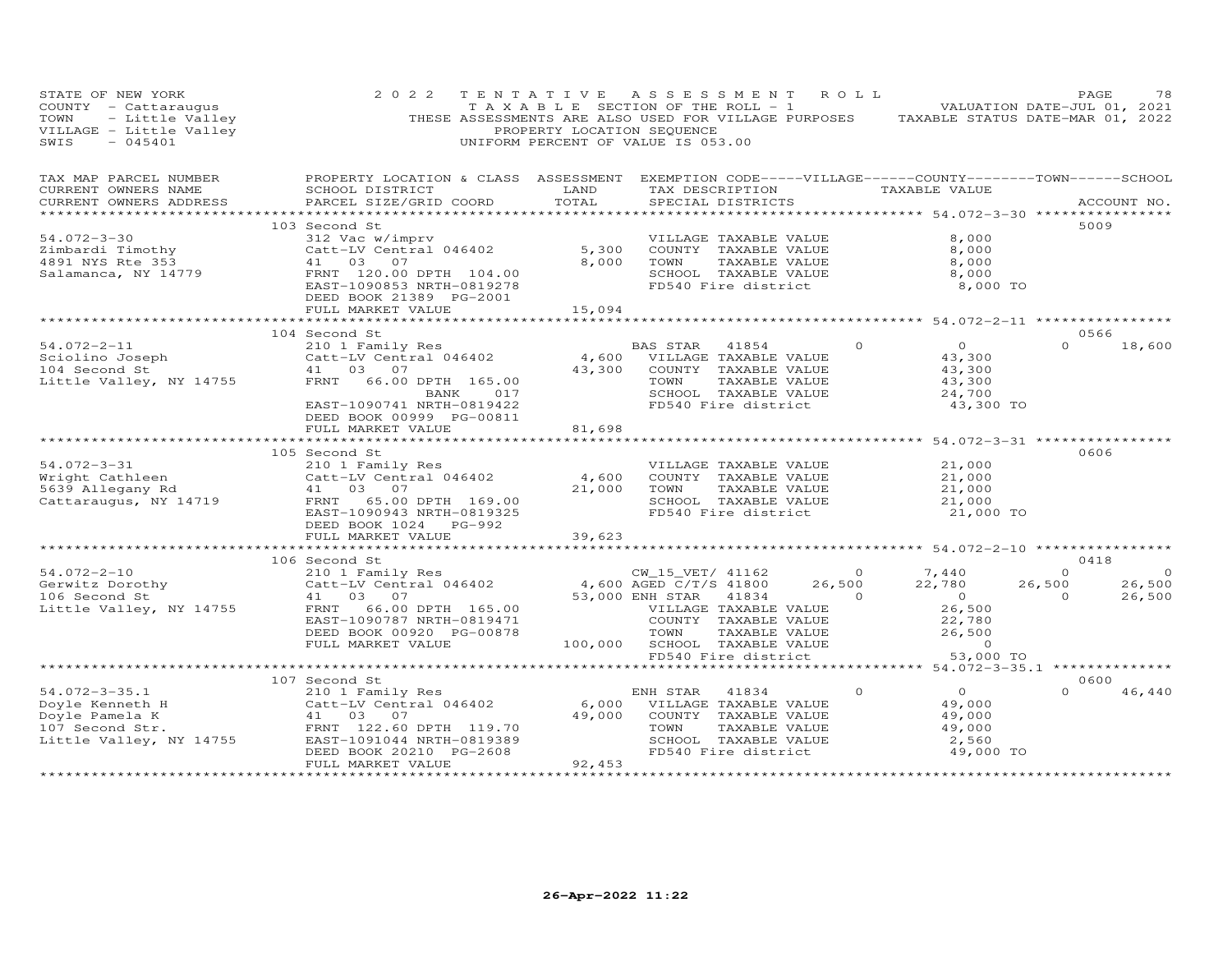| PAGE 79<br>COUNTY - Cattaraugus 2022 TENTATIVE ASSESSMENT ROLL PACE 79<br>TAXABLE SECTION OF THE ROLL - 1<br>VALUATION DATE-JUL 01, 2021<br>THESE ASSESSMENTS ARE ALSO USED FOR VILLAGE PURPOSES RAXABLE STATUS DATE-MAR 01, 2022<br>TRO                                                                                                                                                                         |                                                                                                                     |  |                                                   |      |               |
|------------------------------------------------------------------------------------------------------------------------------------------------------------------------------------------------------------------------------------------------------------------------------------------------------------------------------------------------------------------------------------------------------------------|---------------------------------------------------------------------------------------------------------------------|--|---------------------------------------------------|------|---------------|
| TAX MAP PARCEL NUMBER BROPERTY LOCATION & CLASS ASSESSMENT EXEMPTION CODE-----VILLAGE------COUNTY--------TOWN------SCHOOL CURRENT OWNERS NAME SCHOOL DISTRICT LAND TAX DESCRIPTION TAXABLE VALUE TAXABLE VALUE ACCOUNT NO.                                                                                                                                                                                       |                                                                                                                     |  |                                                   |      |               |
|                                                                                                                                                                                                                                                                                                                                                                                                                  |                                                                                                                     |  |                                                   | 0457 |               |
| $\begin{array}{cccccccc} 54.072-2-9 & 108\,\text{Second St} & 210 & 10,700 & 10,700 & 10,700 & 10,700 & 10,700 & 10,700 & 10,700 & 10,700 & 10,700 & 10,700 & 10,700 & 10,700 & 10,700 & 10,700 & 10,700 & 10,700 & 10,700 & 10,700 & 10,700 & 10,700 & 10,700 & 10,700 & 10,700$                                                                                                                                | 108 Second St                                                                                                       |  |                                                   |      |               |
|                                                                                                                                                                                                                                                                                                                                                                                                                  |                                                                                                                     |  |                                                   |      |               |
|                                                                                                                                                                                                                                                                                                                                                                                                                  |                                                                                                                     |  |                                                   |      |               |
| $\begin{tabular}{lllllllllllllllllllll} \multicolumn{3}{c }{\text{\small 54.072--3--35.2}} & \multicolumn{3}{c }{\text{\small 54.072--3--35.2}} & \multicolumn{3}{c }{\text{\small 54.072--3--35.2}} & \multicolumn{3}{c }{\text{\small 54.072--3--35.2}} & \multicolumn{3}{c }{\text{\small 54.072--3--35.2}} & \multicolumn{3}{c }{\text{\small 54.072--3--35.2}} & \multicolumn{3}{c }{\text{\small 54.072--$ | 109 Second St                                                                                                       |  |                                                   | 1135 |               |
|                                                                                                                                                                                                                                                                                                                                                                                                                  |                                                                                                                     |  |                                                   |      |               |
|                                                                                                                                                                                                                                                                                                                                                                                                                  |                                                                                                                     |  |                                                   |      |               |
|                                                                                                                                                                                                                                                                                                                                                                                                                  | 110 Second St                                                                                                       |  |                                                   | 0620 | $0 \t 18,600$ |
| **********************                                                                                                                                                                                                                                                                                                                                                                                           |                                                                                                                     |  | ********************* 54.072-3-7 **************** |      |               |
| 202 Second St<br>49 Other Storag<br>Kreinheder Properties LLC (2018-mrged 3-6.263-3 in 100<br>Ellicottville, NY 14731 2/2018-mrged 3-6.263-3 in FRNT 50.00 DPTH<br>FRNT 50.00 DPTH FD540 Fire district 91,100<br>FRNT 50.00 DPTH FD540 F                                                                                                                                                                         | 202 Second St<br>ACRES<br>7.35<br>EAST-1091520 NRTH-0819769<br>DEED BOOK 22390 PG-2001<br>FULL MARKET VALUE 171,887 |  | 91,100 TO                                         | 0660 |               |
|                                                                                                                                                                                                                                                                                                                                                                                                                  |                                                                                                                     |  |                                                   |      |               |
| 105 1/2 Secolul Strategy and Strategy and Strategy and Strategy and Strategy and Strategy and Strategy and Strategy and Strategy and Strategy and Strategy and Strategy and Strategy and Strategy and Strategy and Strategy an                                                                                                                                                                                   |                                                                                                                     |  |                                                   |      |               |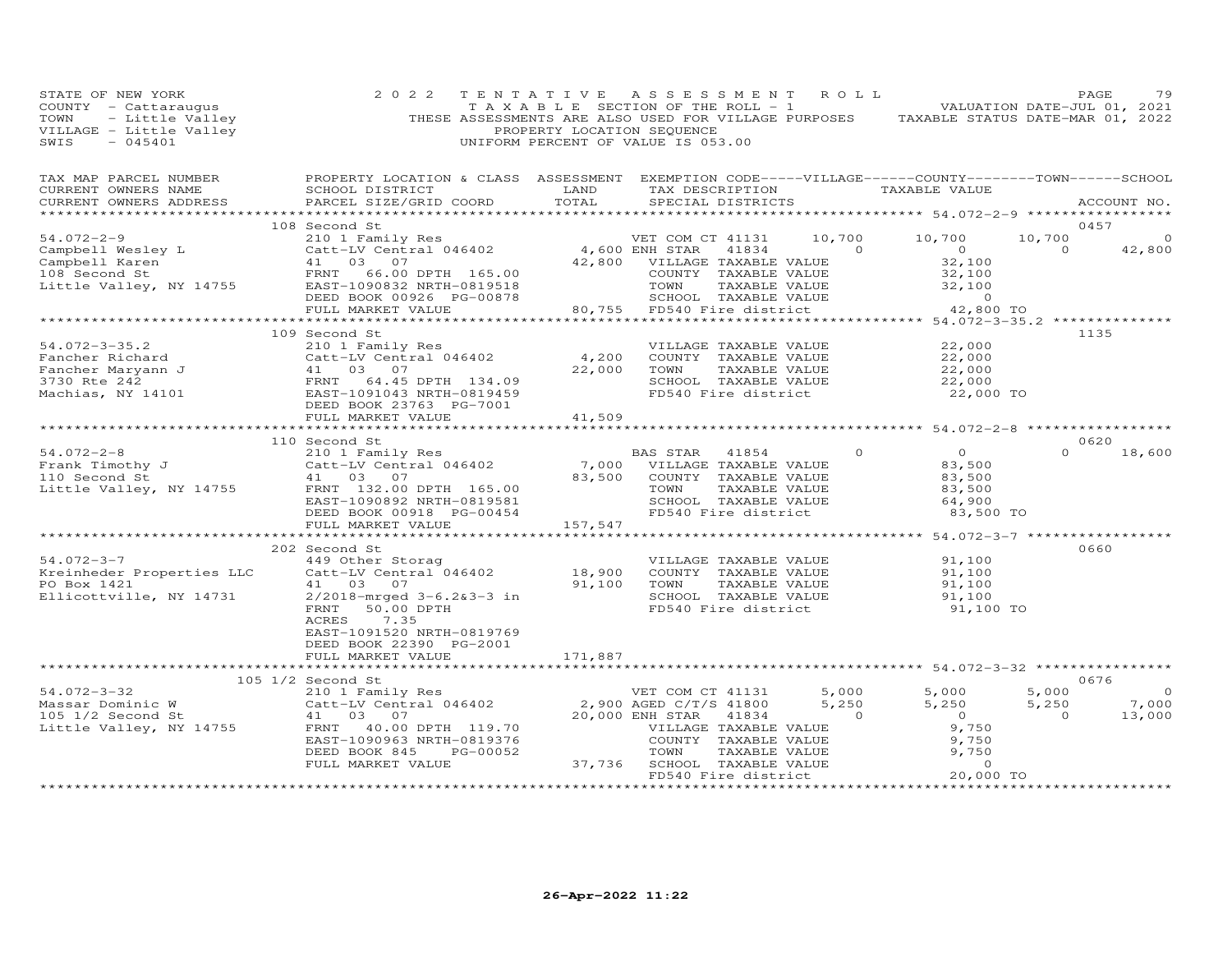| STATE OF NEW YORK<br>COUNTY - Cattaraugus<br>TOWN - Little Valley<br>VILLAGE - Little Valley<br>SWIS - 045401                    | 2 0 2 2                                                                                              | PROPERTY LOCATION SEQUENCE    | TENTATIVE ASSESSMENT ROLL<br>T A X A B L E SECTION OF THE ROLL - 1<br>THESE ASSESSMENTS ARE ALSO USED FOR VILLAGE PURPOSES TAXABLE STATUS DATE-MAR 01, 2022<br>UNIFORM PERCENT OF VALUE IS 053.00 |                                              | PAGE<br>80<br>VALUATION DATE-JUL 01, 2021 |
|----------------------------------------------------------------------------------------------------------------------------------|------------------------------------------------------------------------------------------------------|-------------------------------|---------------------------------------------------------------------------------------------------------------------------------------------------------------------------------------------------|----------------------------------------------|-------------------------------------------|
| TAX MAP PARCEL NUMBER<br>CURRENT OWNERS NAME<br>CURRENT OWNERS ADDRESS                                                           | SCHOOL DISTRICT<br>PARCEL SIZE/GRID COORD                                                            | <b>LAND</b><br>TOTAL          | PROPERTY LOCATION & CLASS ASSESSMENT EXEMPTION CODE-----VILLAGE------COUNTY--------TOWN------SCHOOL<br>TAX DESCRIPTION TAXABLE VALUE<br>SPECIAL DISTRICTS                                         |                                              | ACCOUNT NO.                               |
|                                                                                                                                  | 100 Seventh St                                                                                       |                               |                                                                                                                                                                                                   |                                              | 0712                                      |
| $54.071 - 2 - 25$                                                                                                                | 210 1 Family Res<br>Catt-LV Central 046402<br>53 03 07                                               |                               | VILLAGE TAXABLE VALUE                                                                                                                                                                             | 23,900                                       |                                           |
| Memmott Martha N<br>3 Gregory Park                                                                                               |                                                                                                      | 1,900                         | COUNTY TAXABLE VALUE                                                                                                                                                                              | 23,900                                       |                                           |
|                                                                                                                                  |                                                                                                      | 23,900                        | TAXABLE VALUE<br>TOWN                                                                                                                                                                             | 23,900                                       |                                           |
| Rochester, NY 14620                                                                                                              | FRNT 36.00 DPTH 63.00<br>EAST-1089017 NRTH-0819731<br>DEED BOOK 16310 PG-7001                        |                               | SCHOOL TAXABLE VALUE<br>FD540 Fire district                                                                                                                                                       | 23,900<br>23,900 TO                          |                                           |
|                                                                                                                                  | FULL MARKET VALUE                                                                                    | 45,094                        |                                                                                                                                                                                                   |                                              |                                           |
|                                                                                                                                  |                                                                                                      |                               |                                                                                                                                                                                                   | *********** 54.071-2-24 ***********          |                                           |
| $54.071 - 2 - 24$                                                                                                                | 102 Seventh St<br>220 2 Family Res                                                                   |                               | VILLAGE TAXABLE VALUE                                                                                                                                                                             | 52,900                                       | 0568                                      |
| Park Place Real Estate Holding Catt-LV Central 046402                                                                            |                                                                                                      | 6,400                         | COUNTY TAXABLE VALUE                                                                                                                                                                              | 52,900                                       |                                           |
| PO Box 453                                                                                                                       | 53 03 07                                                                                             | 52,900                        | TAXABLE VALUE<br>TOWN                                                                                                                                                                             | 52,900                                       |                                           |
| Ellicottville, NY 14731                                                                                                          | Upper Apt                                                                                            |                               | SCHOOL TAXABLE VALUE                                                                                                                                                                              | 52,900                                       |                                           |
|                                                                                                                                  | FRNT 101.30 DPTH 197.80<br>EAST-1088957 NRTH-0819816<br>DEED BOOK 31099 PG-4001<br>FULL MARKET VALUE | 99,811                        | FD540 Fire district                                                                                                                                                                               | 52,900 TO                                    |                                           |
|                                                                                                                                  |                                                                                                      |                               |                                                                                                                                                                                                   |                                              |                                           |
|                                                                                                                                  | 104 Seventh St                                                                                       |                               |                                                                                                                                                                                                   |                                              | 0713                                      |
| $54.071 - 2 - 23$                                                                                                                | 210 1 Family Res                                                                                     |                               | VILLAGE TAXABLE VALUE                                                                                                                                                                             | 28,000                                       |                                           |
|                                                                                                                                  |                                                                                                      | 3,000                         | COUNTY TAXABLE VALUE                                                                                                                                                                              | 28,000                                       |                                           |
|                                                                                                                                  |                                                                                                      | 28,000                        | TOWN<br>TAXABLE VALUE                                                                                                                                                                             | 28,000                                       |                                           |
| Vashburn Scott L<br>Washburn Scott L<br>Washburn Lisa A<br>207 Eighth St<br>Little Valley, NY 14755<br>EAST-1089000 NRTH-0819906 |                                                                                                      |                               | SCHOOL TAXABLE VALUE<br>FD540 Fire district                                                                                                                                                       | 28,000<br>28,000 TO                          |                                           |
|                                                                                                                                  | DEED BOOK 3903 PG-3001                                                                               |                               |                                                                                                                                                                                                   |                                              |                                           |
|                                                                                                                                  | FULL MARKET VALUE                                                                                    | 52,830                        |                                                                                                                                                                                                   |                                              |                                           |
|                                                                                                                                  | **********************                                                                               |                               |                                                                                                                                                                                                   | **************** 54.071-3-14 *************** |                                           |
|                                                                                                                                  | 105 Seventh St                                                                                       |                               |                                                                                                                                                                                                   |                                              | 0703                                      |
| $54.071 - 3 - 14$                                                                                                                | 210 1 Family Res                                                                                     |                               | VILLAGE TAXABLE VALUE                                                                                                                                                                             | 40,000                                       |                                           |
| Reesler Jeremy<br>105 7th St                                                                                                     | Catt-LV Central 046402<br>53 03 07                                                                   | 3,700<br>40,000               | COUNTY TAXABLE VALUE<br>TAXABLE VALUE<br>TOWN                                                                                                                                                     | 40,000<br>40,000                             |                                           |
| Little Valley, NY 14755                                                                                                          | FRNT 67.38 DPTH<br>99.00                                                                             |                               | SCHOOL TAXABLE VALUE                                                                                                                                                                              | 40,000                                       |                                           |
|                                                                                                                                  | 017<br>BANK                                                                                          |                               | FD540 Fire district                                                                                                                                                                               | 40,000 TO                                    |                                           |
|                                                                                                                                  | EAST-1089164 NRTH-0819746                                                                            |                               |                                                                                                                                                                                                   |                                              |                                           |
|                                                                                                                                  | DEED BOOK 20210 PG-6643                                                                              |                               |                                                                                                                                                                                                   |                                              |                                           |
|                                                                                                                                  | FULL MARKET VALUE                                                                                    | 75,472<br>**************      | *********************************** 54.071-2-22 *****************                                                                                                                                 |                                              |                                           |
|                                                                                                                                  | 106 Seventh St                                                                                       |                               |                                                                                                                                                                                                   |                                              | 0685                                      |
| $54.071 - 2 - 22$                                                                                                                | 210 1 Family Res                                                                                     |                               | 41854<br>$\circ$<br>BAS STAR                                                                                                                                                                      | $\overline{O}$                               | 18,600<br>$\Omega$                        |
| Morgenstern Mark A                                                                                                               | Catt-LV Central 046402                                                                               | 4,200                         | VILLAGE TAXABLE VALUE                                                                                                                                                                             | 38,200                                       |                                           |
|                                                                                                                                  |                                                                                                      | 38,200                        | COUNTY TAXABLE VALUE                                                                                                                                                                              | 38,200                                       |                                           |
|                                                                                                                                  | FRNT 66.00 DPTH 132.00                                                                               |                               | TOWN<br>TAXABLE VALUE                                                                                                                                                                             | 38,200                                       |                                           |
| Little Valley, NY 14755                                                                                                          | EAST-1089030 NRTH-0819950                                                                            |                               | SCHOOL TAXABLE VALUE                                                                                                                                                                              | 19,600                                       |                                           |
| ***********************                                                                                                          | DEED BOOK 2637 PG-4003<br>FULL MARKET VALUE                                                          | 72,075<br>******************* | FD540 Fire district                                                                                                                                                                               | 38,200 TO                                    |                                           |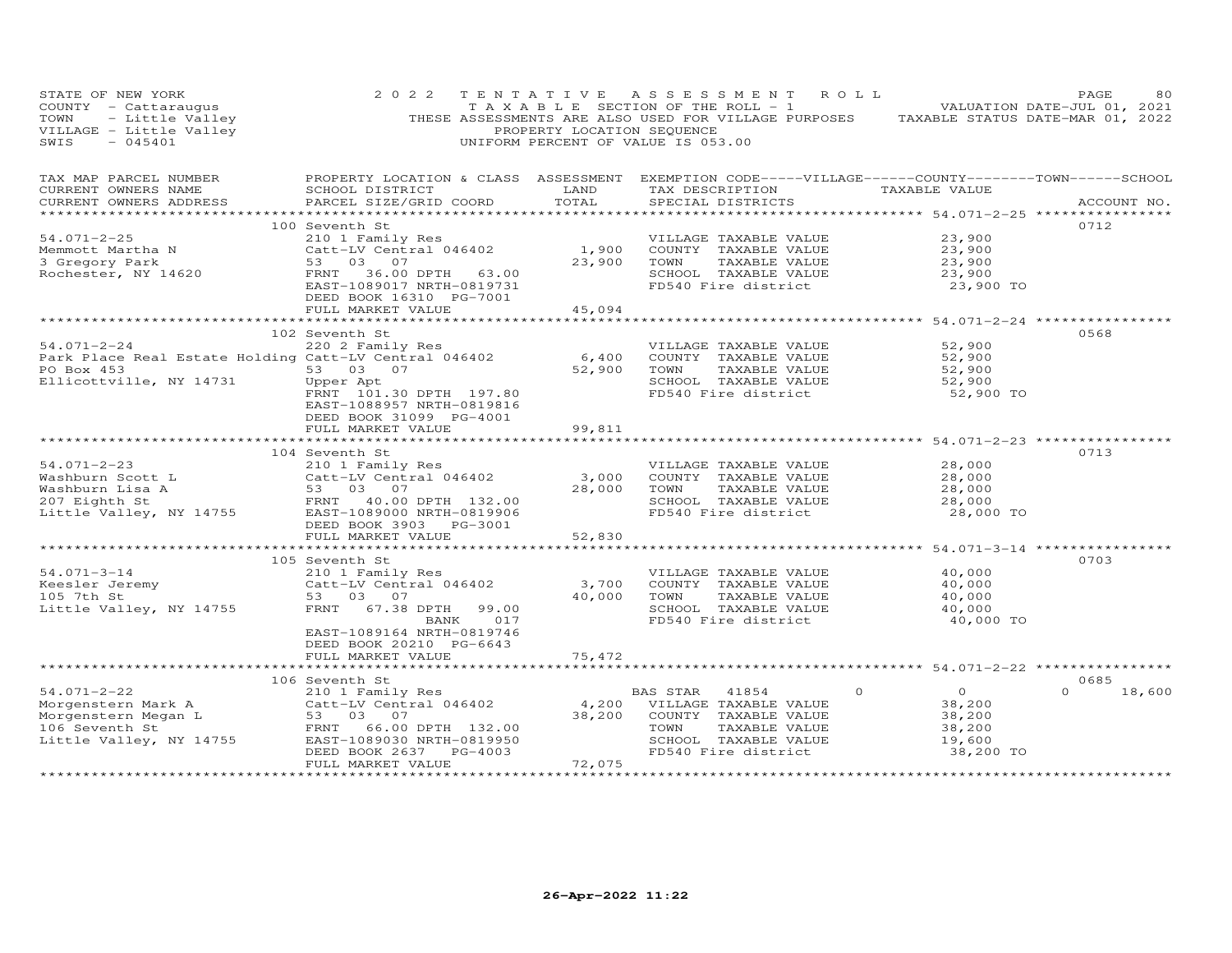| STATE OF NEW YORK<br>COUNTY - Cattaraugus<br>TOWN - Little Valley<br>VILLAGE - Little Valley<br>SWIS - 045401                                                     | 2 0 2 2                                                                                                                                               | PROPERTY LOCATION SEQUENCE | TENTATIVE ASSESSMENT ROLL<br>TAXABLE SECTION OF THE ROLL - 1 VALUATION DATE-JUL 01, 2021<br>THESE ASSESSMENTS ARE ALSO USED FOR VILLAGE PURPOSES TAXABLE STATUS DATE-MAR 01, 2022<br>UNIFORM PERCENT OF VALUE IS 053.00    |                                                                     | PAGE<br>81         |
|-------------------------------------------------------------------------------------------------------------------------------------------------------------------|-------------------------------------------------------------------------------------------------------------------------------------------------------|----------------------------|----------------------------------------------------------------------------------------------------------------------------------------------------------------------------------------------------------------------------|---------------------------------------------------------------------|--------------------|
| TAX MAP PARCEL NUMBER<br>CURRENT OWNERS NAME<br>CURRENT OWNERS ADDRESS                                                                                            | PARCEL SIZE/GRID COORD                                                                                                                                | TOTAL                      | PROPERTY LOCATION & CLASS ASSESSMENT EXEMPTION CODE-----VILLAGE------COUNTY-------TOWN------SCHOOL<br>SCHOOL DISTRICT                      LAND        TAX DESCRIPTION                  TAXABLE VALUE<br>SPECIAL DISTRICTS |                                                                     | ACCOUNT NO.        |
|                                                                                                                                                                   | 107 Seventh St                                                                                                                                        |                            |                                                                                                                                                                                                                            |                                                                     | 0688               |
| $54.071 - 3 - 15$<br>Thomas Jennifer<br>107 Seventh St<br>Little Valley, NY 14755                                                                                 | FRNT 60.00 DPTH 99.00                                                                                                                                 |                            | Seventh St<br>210 1 Family Res<br>Catt-LV Central 046402 3,500 COUNTY TAXABLE VALUE<br>53 03 07 25,400 TOWN TAXABLE VALUE<br>SCHOOL TAXABLE VALUE<br>TAXABLE VALUE<br>FD540 Fire district                                  | 25,400<br>25,400<br>25,400<br>25,400<br>25,400 TO                   |                    |
|                                                                                                                                                                   | EAST-1089162 NRTH-0819810<br>DEED BOOK 28004 PG-4001<br>FULL MARKET VALUE                                                                             | 47,925                     |                                                                                                                                                                                                                            |                                                                     |                    |
|                                                                                                                                                                   | 108 Seventh St                                                                                                                                        |                            |                                                                                                                                                                                                                            |                                                                     | 0821               |
| $54.071 - 2 - 21$<br>Grey Samuel<br>i<br>1990 - Andrea Stean Britaine<br>1990 - Andrea Stean Britaine<br>Grey Mariel<br>108 Seventh St<br>Little Valley, NY 14755 | 210 1 Family Res<br>Catt-LV Central 046402<br>53 03 07<br>FRNT 66.00 DPTH 132.00<br>BANK 017<br>EAST-1089067 NRTH-0820006<br>DEED BOOK 00983 PG-00334 |                            | $\Omega$<br>BAS STAR 41854<br>4,200 VILLAGE TAXABLE VALUE<br>38,500 COUNTY TAXABLE VALUE<br>TOWN<br>TAXABLE VALUE<br>SCHOOL TAXABLE VALUE<br>FD540 Fire district                                                           | $\overline{O}$<br>38,500<br>38,500<br>38,500<br>19,900<br>38,500 TO | $\Omega$<br>18,600 |
|                                                                                                                                                                   | FULL MARKET VALUE                                                                                                                                     | 72,642                     |                                                                                                                                                                                                                            |                                                                     |                    |
|                                                                                                                                                                   |                                                                                                                                                       |                            |                                                                                                                                                                                                                            |                                                                     |                    |
| 54.071-3-17<br>Whipple Scott W<br>200 1 Family Res<br>26 Rollin Ave<br>53 03 07<br>Silver Creek, NY 14136<br>FRNT 43.40 DPTH 90.00                                | 111 Seventh St<br>EAST-1089211 NRTH-0819913<br>DEED BOOK 17916 PG-2003                                                                                |                            | VILLAGE TAXABLE VALUE<br>3,300 COUNTY TAXABLE VALUE<br>31,400 TOWN<br>TAXABLE VALUE<br>SCHOOL TAXABLE VALUE<br>FD540 Fire district                                                                                         | 31,400<br>31,400<br>31,400<br>31,400<br>31,400 TO                   | 0410               |
|                                                                                                                                                                   | FULL MARKET VALUE                                                                                                                                     | 59,245<br>**************   |                                                                                                                                                                                                                            | ************************* 54.064-1-1 ****************               |                    |
| $54.064 - 1 - 1$<br>Vosburgh Kurt J                                                                                                                               | Sixth St<br>311 Res vac land<br>Catt-LV Central 046402<br>53 03 07<br>FRNT 38.50 DPTH 250.00<br>EAST-1089980 NRTH-0820820<br>DEED BOOK 1021 PG-863    | 1,100<br>1,100             | VILLAGE TAXABLE VALUE<br>COUNTY TAXABLE VALUE<br>TOWN<br>TAXABLE VALUE<br>SCHOOL TAXABLE VALUE<br>FD540 Fire district                                                                                                      | 1,100<br>1,100<br>1,100<br>1,100<br>1,100 TO                        | 5041               |
|                                                                                                                                                                   | FULL MARKET VALUE                                                                                                                                     | 2,075                      |                                                                                                                                                                                                                            |                                                                     |                    |
|                                                                                                                                                                   |                                                                                                                                                       |                            |                                                                                                                                                                                                                            |                                                                     |                    |
| 54.071-3-7<br>Reed Irene<br>98 Sixth St<br>Little Valley, NY 14755                                                                                                | 98 Sixth St<br>271 Mfg housings<br>Catt-LV Central 046402<br>53 03 07<br>FRNT 60.00 DPTH 79.00<br>EAST-1089546 NRTH-0819729                           |                            | VILLAGE TAXABLE VALUE<br>3,100 COUNTY TAXABLE VALUE<br>22,000 TOWN<br>TAXABLE VALUE<br>SCHOOL TAXABLE VALUE<br>FD540 Fire district                                                                                         | 22,000<br>22,000<br>22,000<br>22,000<br>22,000 TO                   | 0549               |
|                                                                                                                                                                   | DEED BOOK 00950 PG-00502<br>FULL MARKET VALUE                                                                                                         | 41,509                     |                                                                                                                                                                                                                            |                                                                     |                    |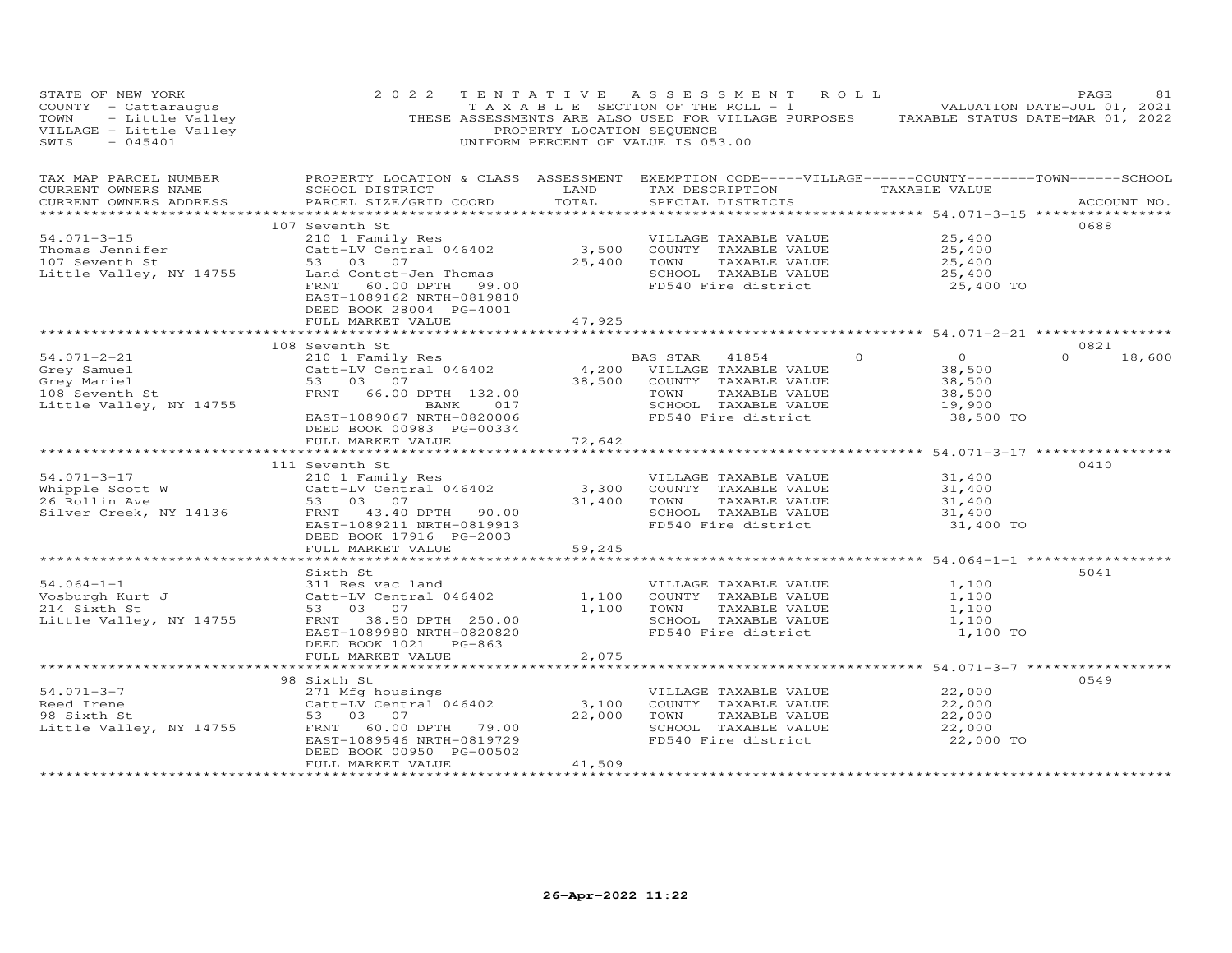| STATE OF NEW YORK<br>COUNTY - Cattaraugus TAXABLE SECTION OF THE ROLL - 1 VALUATION DATE-JUL 01, 2021<br>TOWN - Little Valley THESE ASSESSMENTS ARE ALSO USED FOR VILLAGE PURPOSES TAXABLE STATUS DATE-MAR 01, 2022<br>THESE ASSESSMENTS ARE ALSO USED | 2 0 2 2                                                                                                                                             | TENTATIVE ASSESSMENT ROLL                                                                                                                           |                                                                                                        |                       |                                                                                                                                |                                                       |          | PAGE<br>82<br>TAXABLE SECTION OF THE ROLL - 1 VALUATION DATE-JUL 01, 2021 |
|--------------------------------------------------------------------------------------------------------------------------------------------------------------------------------------------------------------------------------------------------------|-----------------------------------------------------------------------------------------------------------------------------------------------------|-----------------------------------------------------------------------------------------------------------------------------------------------------|--------------------------------------------------------------------------------------------------------|-----------------------|--------------------------------------------------------------------------------------------------------------------------------|-------------------------------------------------------|----------|---------------------------------------------------------------------------|
|                                                                                                                                                                                                                                                        |                                                                                                                                                     |                                                                                                                                                     |                                                                                                        |                       |                                                                                                                                |                                                       |          |                                                                           |
|                                                                                                                                                                                                                                                        | 103 Sixth St                                                                                                                                        |                                                                                                                                                     |                                                                                                        |                       |                                                                                                                                |                                                       |          | 0786                                                                      |
|                                                                                                                                                                                                                                                        |                                                                                                                                                     |                                                                                                                                                     |                                                                                                        |                       |                                                                                                                                |                                                       |          |                                                                           |
|                                                                                                                                                                                                                                                        |                                                                                                                                                     |                                                                                                                                                     |                                                                                                        |                       | TOWN TAXABLE VALUE 37,422<br>SCHOOL TAXABLE VALUE 2,280<br>FD540 Fire district 60,900 TO                                       |                                                       |          | $\overline{0}$<br>12,180<br>$\sim$ 0<br>46,440                            |
|                                                                                                                                                                                                                                                        |                                                                                                                                                     |                                                                                                                                                     |                                                                                                        |                       |                                                                                                                                |                                                       |          |                                                                           |
| 54.064-1-14<br>Armstrong Dylan<br>Armstrong Taylor (200 Sixth Street FRNT 60.00 DPTH 132.00<br>Little Valley, NY 14755<br>Catt-LV Central 046402<br>ERNT 60.00 DPTH 132.00                                                                             | 203 Sixth St<br>EAST-1090081 NRTH-0820188<br>DEED BOOK 20190 PG-5440                                                                                | 42,600 TOWN<br>SCHOO<br>FD540                                                                                                                       | 4,100 COUNTY TAXABLE VALUE<br>42,600 TOWN TAXABLE VALUE<br>SCHOOL TAXABLE VALUE<br>FD540 Fire district | VILLAGE TAXABLE VALUE |                                                                                                                                | 42,600<br>$42,600$<br>$42,600$<br>42,600<br>42,600 TO |          | 0644                                                                      |
|                                                                                                                                                                                                                                                        | FULL MARKET VALUE                                                                                                                                   | 80,377                                                                                                                                              |                                                                                                        |                       |                                                                                                                                |                                                       |          |                                                                           |
|                                                                                                                                                                                                                                                        | 205 Sixth St                                                                                                                                        |                                                                                                                                                     |                                                                                                        |                       |                                                                                                                                |                                                       |          | 0597                                                                      |
| $54.064 - 1 - 15$<br>54.064-1-15<br>Starks David J<br>Starks Jessica<br>205 6 th St<br>Little Valley, NY 14755                                                                                                                                         | 210 1 Family Res<br>Catt-LV Central 046402<br>53 03 07<br>FRNT 60.00 DPTH 198.00<br>BANK 017<br>EAST-1090141 NRTH-0820220<br>DEED BOOK 8450 PG-5004 | BAS STAR 41854 0<br>4,700 VILLAGE TAXABLE VALUE<br>43,000 COUNTY TAXABLE VALUE<br>TOWN TAXABLE VALUE<br>SCHOOL TAXABLE VALUE<br>FD540 Fire district |                                                                                                        |                       | $0$ 0<br>43,000                                                                                                                | 43,000<br>43,000<br>43,000<br>24,400<br>43,000 TO     | $\Omega$ | 18,600                                                                    |
|                                                                                                                                                                                                                                                        | FULL MARKET VALUE                                                                                                                                   | 81,132                                                                                                                                              |                                                                                                        |                       |                                                                                                                                |                                                       |          |                                                                           |
|                                                                                                                                                                                                                                                        | FULL MARKET VALUE                                                                                                                                   | 164<br>*******************                                                                                                                          |                                                                                                        |                       | COUNTY TAXABLE VALUE<br>TOWN TAXABLE VALUE 31,300<br>SCHOOL TAXABLE VALUE 31,300<br>FD540 Fire district 31,300 TO<br>31,300 TO | 31,300                                                |          | 0650                                                                      |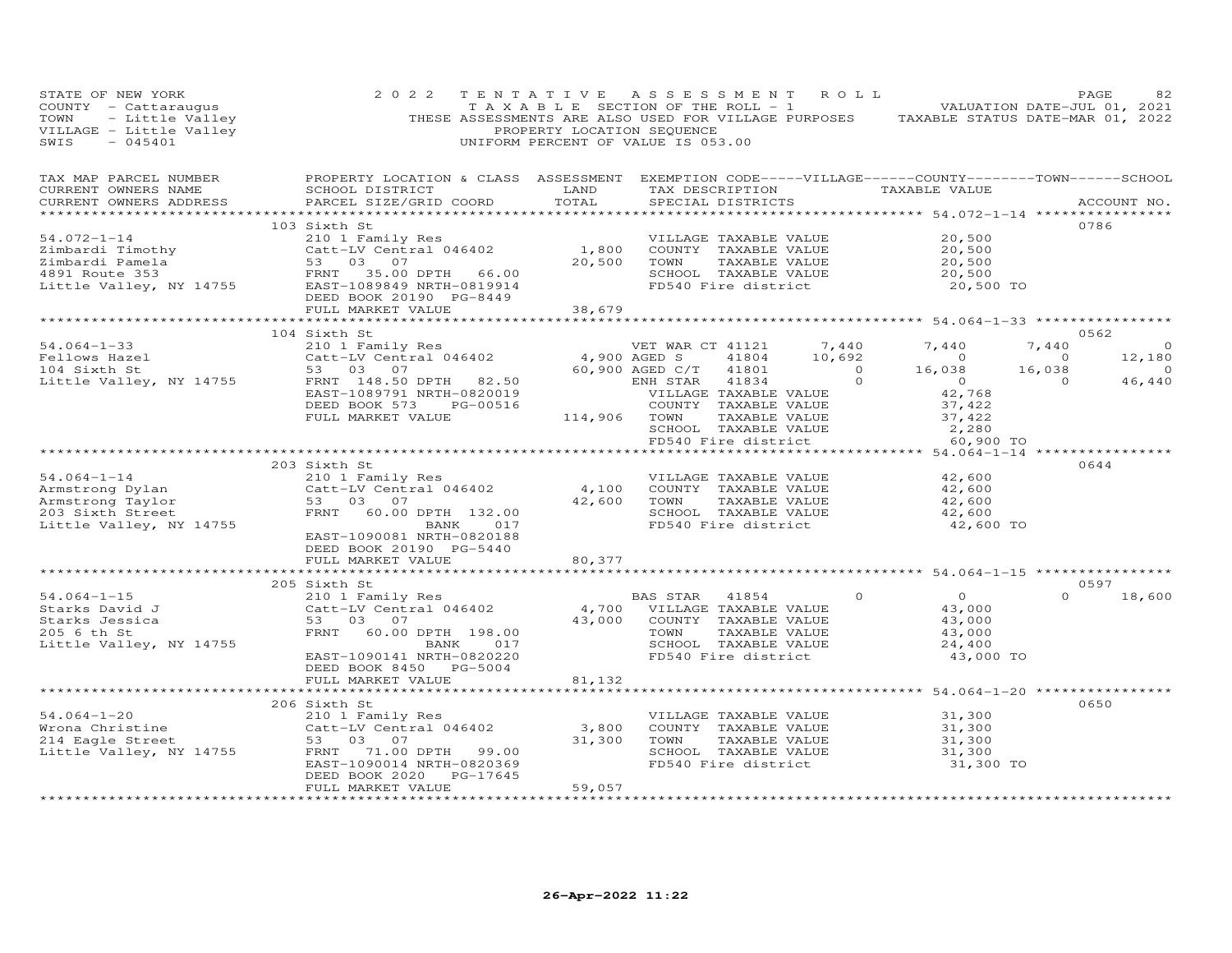| STATE OF NEW YORK                                                      | 2 0 2 2<br>COUNTY - Cattaraugus<br>TAXABLE SECTION OF THE ROLL - 1 VALUATION DATE-JUL UL, 2021<br>TOWN - Little Valley (PRESE ASSESSMENTS ARE ALSO USED FOR VILLAGE PURPOSES TAXABLE STATUS DATE-MAR 01, 2022<br>VILLAGE - Little Valley (PROPE                                                           |                         | TENTATIVE ASSESSMENT ROLL<br>TAXABLE SECTION OF THE ROLL - 1 VALUATION DATE-JUL 01, 2021 |                                                        | PAGE<br>83            |
|------------------------------------------------------------------------|-----------------------------------------------------------------------------------------------------------------------------------------------------------------------------------------------------------------------------------------------------------------------------------------------------------|-------------------------|------------------------------------------------------------------------------------------|--------------------------------------------------------|-----------------------|
| TAX MAP PARCEL NUMBER<br>CURRENT OWNERS NAME<br>CURRENT OWNERS ADDRESS | PROPERTY LOCATION & CLASS ASSESSMENT EXEMPTION CODE-----VILLAGE------COUNTY-------TOWN------SCHOOL<br>SCHOOL DISTRICT                     LAND        TAX DESCRIPTION                 TAXABLE VALUE<br>PARCEL SIZE/GRID COORD TOTAL                                                                       |                         | SPECIAL DISTRICTS                                                                        |                                                        | ACCOUNT NO.           |
|                                                                        | FULL MARKET VALUE                                                                                                                                                                                                                                                                                         | 47,170                  |                                                                                          |                                                        | 0804                  |
|                                                                        |                                                                                                                                                                                                                                                                                                           |                         |                                                                                          |                                                        |                       |
| $54.064 - 1 - 17.1$                                                    | 209 Sixth St                                                                                                                                                                                                                                                                                              |                         |                                                                                          | $\overline{0}$                                         | 0836<br>$0 \t 18,600$ |
| Carroll John<br>209 Sixth St<br>Little Valley, NY 14755                | Sixth St<br>2010 I Family Res<br>Catt-LV Central 046402<br>53 03 07<br>2/2010-split 75x145 to St<br>2/11-merged 5.2 into parc<br>FRNT 186.00 DPTH 147.90<br>FD540 Fire district<br>EAST-1090210 NRTH-0820384<br>DEED BOOK 8073 PG-8001                                                                    |                         |                                                                                          | 0<br>30,500<br>30,500<br>30,500<br>11,900<br>30,500 TO |                       |
|                                                                        | FULL MARKET VALUE                                                                                                                                                                                                                                                                                         | 57,547                  |                                                                                          |                                                        |                       |
|                                                                        |                                                                                                                                                                                                                                                                                                           |                         |                                                                                          |                                                        |                       |
|                                                                        | 210 Sixth St<br>310 31,200<br>External of the Maria Catter Liv Central 046402<br>Schroder Emily R<br>210 Sixth St<br>210 Sixth St<br>210 Sixth St<br>210 Sixth St<br>210 Sixth St<br>210 Sixth St<br>210 Sixth St<br>210 Sixth St<br>210 Sixth St<br>210 Schroder Emil                                    |                         |                                                                                          |                                                        | 0662                  |
|                                                                        | ERIOR OWNER ON 3/01/2022<br>BEED BOOK 20221 PG-1304<br>Britt David-Ray M                                                                                                                                                                                                                                  | 62,642                  |                                                                                          |                                                        |                       |
| *******************                                                    |                                                                                                                                                                                                                                                                                                           |                         |                                                                                          |                                                        |                       |
|                                                                        |                                                                                                                                                                                                                                                                                                           |                         |                                                                                          | 20,000 TO                                              | 0729                  |
|                                                                        | FULL MARKET VALUE                                                                                                                                                                                                                                                                                         | 37,736<br>************* |                                                                                          | ********** 54.063-2-2.1 *************                  |                       |
|                                                                        | 214 Sixth St                                                                                                                                                                                                                                                                                              |                         |                                                                                          |                                                        | 0481                  |
|                                                                        | 54.063-2-2.1<br>Vosburgh Kurt Catt-LV Central 046402<br>214 Sixth St 53 03 07<br>214 Sixth St 53 03 07<br>214 Sixth St 55,500<br>214 Sixth St 55,500<br>214 Sixth St 55,500<br>214 Sixth St 55,500<br>214 Sixth St 55,500<br>214 Sixth St 55,500<br>EAST-1089416 NRTH-0821532<br>DEED BOOK 00976 PG-00684 |                         |                                                                                          | 55,500 TO                                              | $\Omega$<br>18,600    |
|                                                                        | FULL MARKET VALUE                                                                                                                                                                                                                                                                                         | 104,717                 |                                                                                          |                                                        |                       |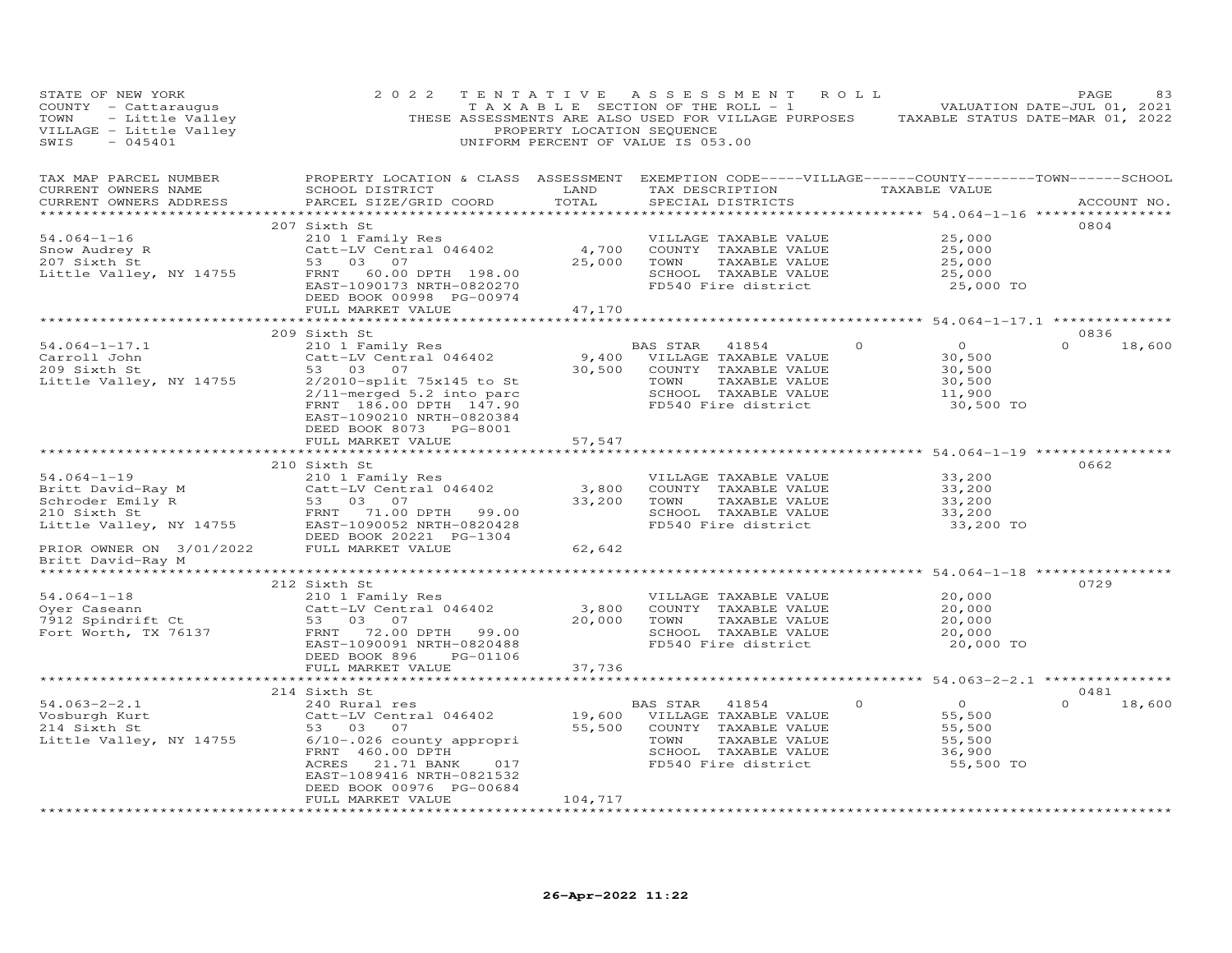| STATE OF NEW YORK<br>COUNTY - Cattaraugus<br>TOWN - Little Valley<br>VILLAGE - Little Valley<br>SWIS - 045401 | 2 0 2 2                                                                                                                                                                                                                                                                                         | PROPERTY LOCATION SEQUENCE                                                                                                      | TENTATIVE ASSESSMENT ROLL<br>TAXABLE SECTION OF THE ROLL - 1 VALUATION DATE-JUL 01, 2021<br>THESE ASSESSMENTS ARE ALSO USED FOR VILLAGE PURPOSES TAXABLE STATUS DATE-MAR 01, 2022<br>UNIFORM PERCENT OF VALUE IS 053.00 |                                                                                                                                                              | PAGE<br>84                          |
|---------------------------------------------------------------------------------------------------------------|-------------------------------------------------------------------------------------------------------------------------------------------------------------------------------------------------------------------------------------------------------------------------------------------------|---------------------------------------------------------------------------------------------------------------------------------|-------------------------------------------------------------------------------------------------------------------------------------------------------------------------------------------------------------------------|--------------------------------------------------------------------------------------------------------------------------------------------------------------|-------------------------------------|
| TAX MAP PARCEL NUMBER<br>CURRENT OWNERS NAME<br>CURRENT OWNERS ADDRESS                                        | PROPERTY LOCATION & CLASS ASSESSMENT EXEMPTION CODE-----VILLAGE------COUNTY-------TOWN------SCHOOL<br>SCHOOL DISTRICT<br>PARCEL SIZE/GRID COORD                                                                                                                                                 | <b>EXAMPLE SERVICE SERVICE SERVICE SERVICE SERVICE SERVICE SERVICE SERVICE SERVICE SERVICE SERVICE SERVICE SERVICE</b><br>TOTAL | TAX DESCRIPTION TAXABLE VALUE<br>SPECIAL DISTRICTS                                                                                                                                                                      |                                                                                                                                                              | ACCOUNT NO.                         |
|                                                                                                               | 307 Sixth St<br>VOSburgh Kurt<br>214 Sixth St<br>214 Sixth St<br>214 Sixth St<br>214 Sixth St<br>214 School (2002)<br>21/53 03 07<br>21/53 03 07<br>21/53 12,000 TOWN<br>21/53 12,000 TOWN<br>21/53 12,000 SCHOOT.<br>EAST-1090544 NRTH-0820804<br>DEED BOOK 19434 PG-9001<br>FULL MARKET VALUE | 22,642                                                                                                                          | VILLAGE TAXABLE VALUE<br>COUNTY TAXABLE VALUE<br>TAXABLE VALUE<br>SCHOOL TAXABLE VALUE 12,000<br>FD540 Fire district 12,000 TO                                                                                          | 12,000<br>12,000<br>12,000<br>12,000                                                                                                                         | 0401                                |
|                                                                                                               |                                                                                                                                                                                                                                                                                                 |                                                                                                                                 |                                                                                                                                                                                                                         |                                                                                                                                                              |                                     |
|                                                                                                               | 104 Tenth St<br>54.063-1-5.1<br>King Jeffrey II 210 1 Family Res<br>104 Tenth St 53 03 07<br>Little Valley, NY 14755<br>$\frac{53}{21}/14$ -splt 1.5Ac to Catt<br>FRNT 148.50 DPTH 194.00<br>BANK 081<br>EAST-1086922 NRTH-0821676<br>DEED BOOK 30555 PG-3001                                   | 9,000                                                                                                                           | VILLAGE TAXABLE VALUE<br>COUNTY TAXABLE VALUE<br>42,900 TOWN<br>TAXABLE VALUE<br>SCHOOL TAXABLE VALUE<br>FD540 Fire district                                                                                            | 42,900<br>42,900<br>42,900<br>42,900<br>42,900 TO                                                                                                            | 0855                                |
|                                                                                                               | FULL MARKET VALUE                                                                                                                                                                                                                                                                               | 80,943                                                                                                                          |                                                                                                                                                                                                                         |                                                                                                                                                              |                                     |
|                                                                                                               |                                                                                                                                                                                                                                                                                                 |                                                                                                                                 |                                                                                                                                                                                                                         |                                                                                                                                                              |                                     |
|                                                                                                               | 110 Tenth St                                                                                                                                                                                                                                                                                    |                                                                                                                                 |                                                                                                                                                                                                                         |                                                                                                                                                              | 0847                                |
| $54.063 - 1 - 3.1$<br>Borkowski Paul S Sr<br>110 Turkh St<br>110 Tenth St<br>Little Valley, NY 14755          | Tenth Strategy and Temples and MCED CALL CONTROLLING CONTROLLING CONTROLLING CONTROLLING TRANSPORT 157.50 DPTH<br>TENT 157.50 DPTH<br>ACRES 3.20 BANK 081 TOWN TAXABLE VALUE<br>EAST-1086793 NRTH-0822047 SCHOOL TAXABLE VALUE<br>DEED                                                          |                                                                                                                                 |                                                                                                                                                                                                                         | $19,000$ $19,000$<br>$ \begin{array}{ccc} & 19,000 \\ 0 & & 0 \\ 19,000 \\ & & 19,000 \end{array}$<br>$\frac{19,000}{19,000}$<br>$\overline{0}$<br>38,000 TO | 19,000 19,000<br>$\sim$ 0<br>19,000 |
|                                                                                                               |                                                                                                                                                                                                                                                                                                 |                                                                                                                                 |                                                                                                                                                                                                                         |                                                                                                                                                              |                                     |
|                                                                                                               |                                                                                                                                                                                                                                                                                                 |                                                                                                                                 |                                                                                                                                                                                                                         |                                                                                                                                                              |                                     |
|                                                                                                               | 116 Tenth St<br>EAST-1087055 NRTH-0822082<br>DEED BOOK 25890 PG-4001                                                                                                                                                                                                                            |                                                                                                                                 | BAS STAR 41854<br>5,100 VILLAGE TAXABLE VALUE<br>48,000 COUNTY TAXABLE VALUE<br>TOWN<br>TAXABLE VALUE<br>SCHOOL TAXABLE VALUE<br>FD540 Fire district                                                                    | $\Omega$<br>$\overline{0}$<br>48,000<br>48,000<br>48,000<br>48,000<br>29,400<br>48,000 TO                                                                    | 0449<br>$\Omega$<br>18,600          |
|                                                                                                               | FULL MARKET VALUE<br>************************                                                                                                                                                                                                                                                   | 90,566                                                                                                                          |                                                                                                                                                                                                                         | ************ 54.080-1-12 ***************                                                                                                                     |                                     |
|                                                                                                               | 107 The Heights                                                                                                                                                                                                                                                                                 |                                                                                                                                 |                                                                                                                                                                                                                         |                                                                                                                                                              | 0805                                |
| $54.080 - 1 - 12$                                                                                             | 210 1 Family Res<br>EAST-1090347 NRTH-0818137<br>DEED BOOK 00994 PG-00551<br>FULL MARKET VALUE                                                                                                                                                                                                  | 131,132                                                                                                                         | BAS STAR 41854<br>9,000 VILLAGE TAXABLE VALUE<br>69,500 COUNTY TAXABLE VALUE<br>TOWN<br>TAXABLE VALUE<br>SCHOOL TAXABLE VALUE<br>FD540 Fire district                                                                    | $\overline{0}$<br>$\circ$<br>69,500<br>69,500<br>69,500<br>50,900<br>69,500 TO                                                                               | $\Omega$<br>18,600                  |
|                                                                                                               |                                                                                                                                                                                                                                                                                                 | ******************                                                                                                              |                                                                                                                                                                                                                         |                                                                                                                                                              |                                     |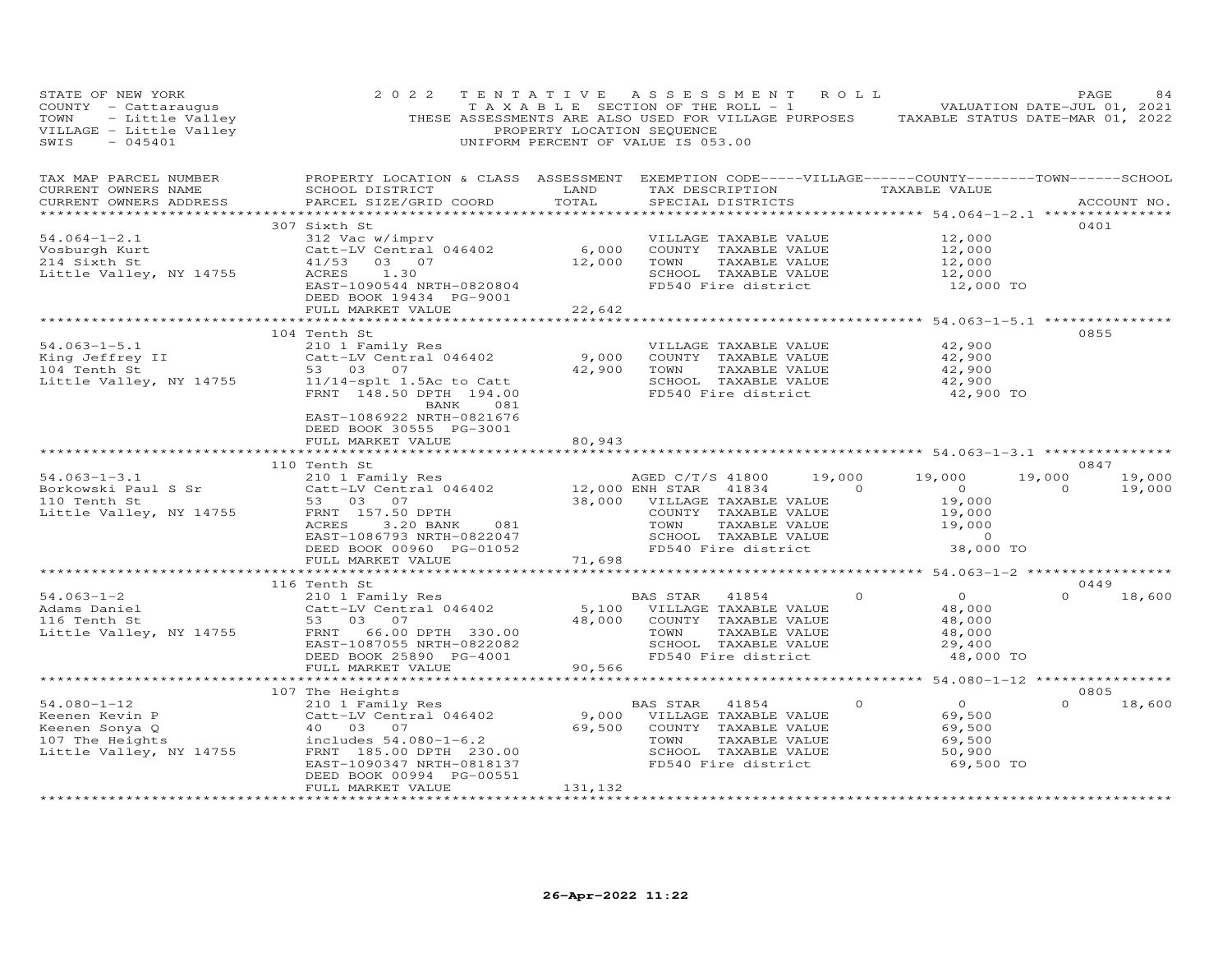| 2 0 2 2           |                                                                                                                                   |                                                                                                                                                                    |                                                                                                                                                                                                                                                                                                                                                                                                                                                                                                                                                                   |                                                                                                                                                         | PAGE                                                                                                                                                                                                                                                                 | 85                                                                                                                                                                                                                                                                                                                                                                                                                                                                                                                                                                                                                                                                                                                                                                                             |
|-------------------|-----------------------------------------------------------------------------------------------------------------------------------|--------------------------------------------------------------------------------------------------------------------------------------------------------------------|-------------------------------------------------------------------------------------------------------------------------------------------------------------------------------------------------------------------------------------------------------------------------------------------------------------------------------------------------------------------------------------------------------------------------------------------------------------------------------------------------------------------------------------------------------------------|---------------------------------------------------------------------------------------------------------------------------------------------------------|----------------------------------------------------------------------------------------------------------------------------------------------------------------------------------------------------------------------------------------------------------------------|------------------------------------------------------------------------------------------------------------------------------------------------------------------------------------------------------------------------------------------------------------------------------------------------------------------------------------------------------------------------------------------------------------------------------------------------------------------------------------------------------------------------------------------------------------------------------------------------------------------------------------------------------------------------------------------------------------------------------------------------------------------------------------------------|
|                   |                                                                                                                                   |                                                                                                                                                                    |                                                                                                                                                                                                                                                                                                                                                                                                                                                                                                                                                                   |                                                                                                                                                         |                                                                                                                                                                                                                                                                      |                                                                                                                                                                                                                                                                                                                                                                                                                                                                                                                                                                                                                                                                                                                                                                                                |
|                   |                                                                                                                                   |                                                                                                                                                                    |                                                                                                                                                                                                                                                                                                                                                                                                                                                                                                                                                                   |                                                                                                                                                         | 0492                                                                                                                                                                                                                                                                 |                                                                                                                                                                                                                                                                                                                                                                                                                                                                                                                                                                                                                                                                                                                                                                                                |
|                   |                                                                                                                                   |                                                                                                                                                                    |                                                                                                                                                                                                                                                                                                                                                                                                                                                                                                                                                                   |                                                                                                                                                         |                                                                                                                                                                                                                                                                      |                                                                                                                                                                                                                                                                                                                                                                                                                                                                                                                                                                                                                                                                                                                                                                                                |
|                   |                                                                                                                                   |                                                                                                                                                                    |                                                                                                                                                                                                                                                                                                                                                                                                                                                                                                                                                                   |                                                                                                                                                         |                                                                                                                                                                                                                                                                      |                                                                                                                                                                                                                                                                                                                                                                                                                                                                                                                                                                                                                                                                                                                                                                                                |
|                   |                                                                                                                                   |                                                                                                                                                                    |                                                                                                                                                                                                                                                                                                                                                                                                                                                                                                                                                                   |                                                                                                                                                         |                                                                                                                                                                                                                                                                      |                                                                                                                                                                                                                                                                                                                                                                                                                                                                                                                                                                                                                                                                                                                                                                                                |
|                   |                                                                                                                                   |                                                                                                                                                                    |                                                                                                                                                                                                                                                                                                                                                                                                                                                                                                                                                                   |                                                                                                                                                         | $\Omega$                                                                                                                                                                                                                                                             | 46,440                                                                                                                                                                                                                                                                                                                                                                                                                                                                                                                                                                                                                                                                                                                                                                                         |
| FULL MARKET VALUE |                                                                                                                                   |                                                                                                                                                                    |                                                                                                                                                                                                                                                                                                                                                                                                                                                                                                                                                                   |                                                                                                                                                         |                                                                                                                                                                                                                                                                      |                                                                                                                                                                                                                                                                                                                                                                                                                                                                                                                                                                                                                                                                                                                                                                                                |
|                   |                                                                                                                                   |                                                                                                                                                                    |                                                                                                                                                                                                                                                                                                                                                                                                                                                                                                                                                                   |                                                                                                                                                         |                                                                                                                                                                                                                                                                      |                                                                                                                                                                                                                                                                                                                                                                                                                                                                                                                                                                                                                                                                                                                                                                                                |
|                   |                                                                                                                                   |                                                                                                                                                                    |                                                                                                                                                                                                                                                                                                                                                                                                                                                                                                                                                                   |                                                                                                                                                         | $\Omega$                                                                                                                                                                                                                                                             | 46,440                                                                                                                                                                                                                                                                                                                                                                                                                                                                                                                                                                                                                                                                                                                                                                                         |
|                   |                                                                                                                                   |                                                                                                                                                                    |                                                                                                                                                                                                                                                                                                                                                                                                                                                                                                                                                                   |                                                                                                                                                         |                                                                                                                                                                                                                                                                      |                                                                                                                                                                                                                                                                                                                                                                                                                                                                                                                                                                                                                                                                                                                                                                                                |
|                   |                                                                                                                                   |                                                                                                                                                                    |                                                                                                                                                                                                                                                                                                                                                                                                                                                                                                                                                                   |                                                                                                                                                         |                                                                                                                                                                                                                                                                      | $\sim$ 0<br>46,440                                                                                                                                                                                                                                                                                                                                                                                                                                                                                                                                                                                                                                                                                                                                                                             |
|                   |                                                                                                                                   |                                                                                                                                                                    |                                                                                                                                                                                                                                                                                                                                                                                                                                                                                                                                                                   |                                                                                                                                                         |                                                                                                                                                                                                                                                                      |                                                                                                                                                                                                                                                                                                                                                                                                                                                                                                                                                                                                                                                                                                                                                                                                |
|                   |                                                                                                                                   |                                                                                                                                                                    |                                                                                                                                                                                                                                                                                                                                                                                                                                                                                                                                                                   |                                                                                                                                                         |                                                                                                                                                                                                                                                                      |                                                                                                                                                                                                                                                                                                                                                                                                                                                                                                                                                                                                                                                                                                                                                                                                |
|                   |                                                                                                                                   |                                                                                                                                                                    |                                                                                                                                                                                                                                                                                                                                                                                                                                                                                                                                                                   |                                                                                                                                                         |                                                                                                                                                                                                                                                                      | $\circ$<br>$\circ$                                                                                                                                                                                                                                                                                                                                                                                                                                                                                                                                                                                                                                                                                                                                                                             |
|                   | 205 The Heights<br>209 The Heights<br>DEED BOOK 731<br>300 The Heights<br>FULL MARKET VALUE<br>305 The Heights<br>307 The Heights | PG-00863<br>54.080-1-16 210 1 Family Res<br>Carr Kyle Catt-LV Central 046402<br>307 The Heights 40 03 07<br>Little Valley, NY 14755 FRNT 215.00 DPTH<br>ACRES 4.33 | $\begin{tabular}{lllllllllll} 54.080-1-13 & & & & & & & & & & & & \\ 54.080-1-13 & & & & & & & & & & & & & & \\ 64.080-1-13 & & & & & & & & & & & & & & \\ 64.080-10 & & & & & & & & & & & & & \\ 65.080-10 & & & & & & & & & & & & & \\ 66.080-10 & & & & & & & & & & & & & \\ 67.080-10 & & & & & & & & & & & & & \\ 68.080-10 & & & & & & & & & & & & & \\ 69.080-$<br>*****************<br>158,302<br>103,774<br>FULL MARKET VALUE 141,509<br>PART 1091306 NRTH-0817896<br>EAST-1091306 NRTH-0817896<br>DEED BOOK 2020 PG-12209<br>FUILL MARKET VALUE 122,642 | 210 1 Family Res<br>Catt-LV Central 046402 (11,000 COUNTY TAXABLE VALUE<br>40 03 07 (89,700 TOWN TAXABLE VALUE<br>ACRES 4.56 (4.56 SCHOOL TAXABLE VALUE | TENTATIVE ASSESSMENT ROLL<br>83,90 <sub>v</sub><br>83,900<br>83,900<br>37,460<br>33,9<br>FD540 Fire district<br>41834 0 0<br>TAXABLE VALUE 55,000<br>TAXABLE VALUE 55,000<br>TAXABLE VALUE 55,000<br>TAXABLE VALUE 8,560<br>12,400 12,400<br>$\frac{12,400}{24,800}$ | STATE OF NEW YORK<br>COUNTY - Cattaraugus<br>TOWN - Little Valley<br>THESE ASSESSMENTS ARE ALSO USED FOR VILLAGE PURPOSES TAXABLE STATUS DATE-MAR 01, 2022<br>VILLAGE - Little Valley PROPERTY LOCATION SEQUENCE<br>SWIS - 045401 UNIFOR<br>VILLAGE TAXABLE VALUE 89,700<br>COUNTY TAXABLE VALUE 89,700<br>TOWN TAXABLE VALUE 89,700<br>SCHOOL TAXABLE VALUE 89,700<br>FD540 Fire district 89,700 TO<br>********************* 54.080-1-14 *****************<br>0679<br>83,900 TO<br>0497<br>55,000 TO<br>0506<br>12,400<br>NH STAR 41834 1-7.100 12, 100 12, 100 12<br>VILLAGE TAXABLE VALUE 62, 600<br>COUNTY TAXABLE VALUE 62, 600<br>TOWN TAXABLE VALUE 62, 600<br>SCHOOL TAXABLE VALUE 28, 560<br>FD540 Fire district 75,000 TO<br>$\overline{0}$<br>0783<br>12,400<br>24,800<br>65,000 TO |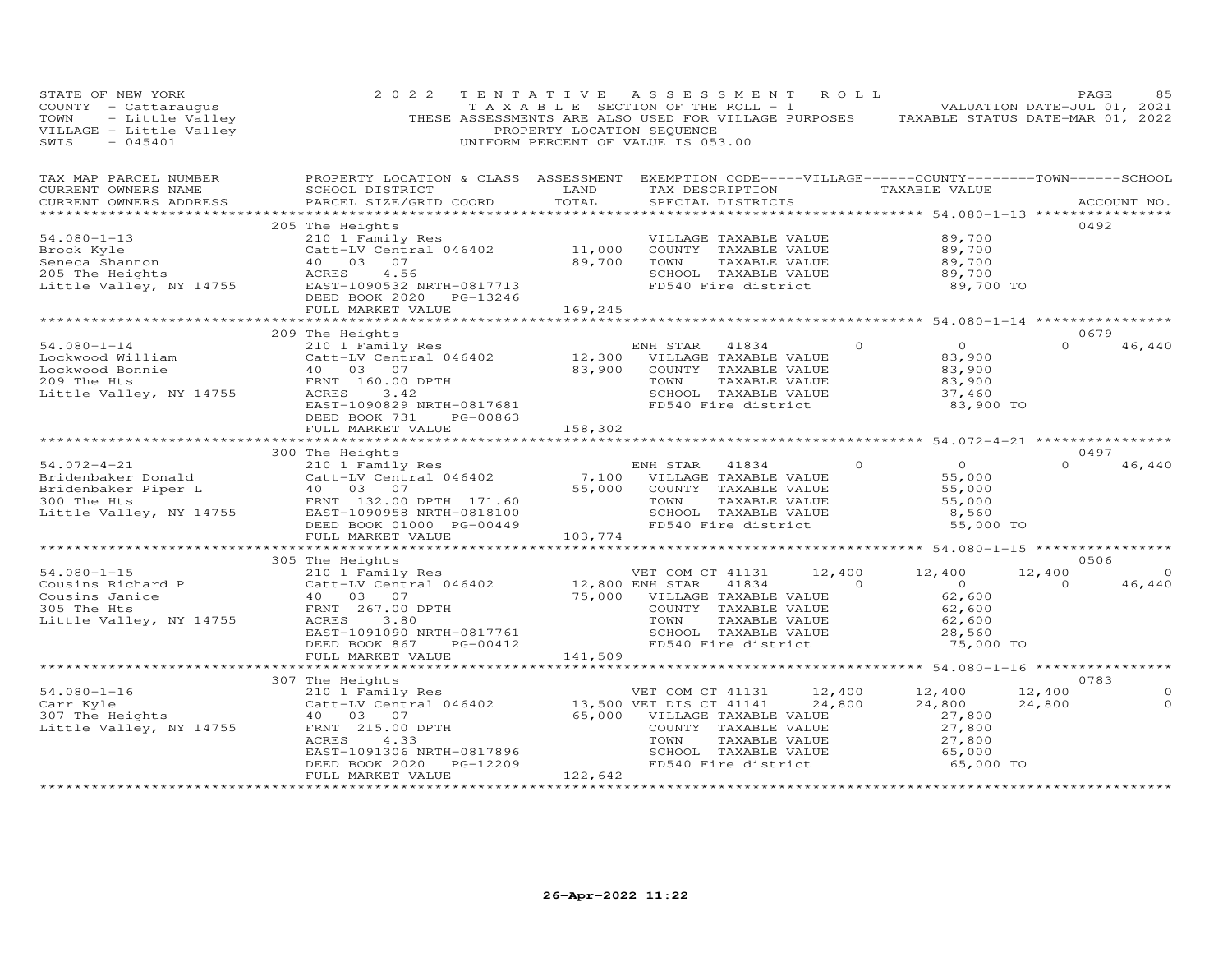| STATE OF NEW YORK<br>COUNTY - Cattaraugus<br>TOWN - Little Valley<br>VILLAGE - Little Valley<br>SWIS - 045401<br>SWIS<br>$-045401$ | 2 0 2 2<br>THESE ASSESSMENTS ARE ALSO USED FOR VILLAGE PURPOSES                                                                                  | T A X A B L E SECTION OF THE ROLL - 1<br>PROPERTY LOCATION SEQUENCE<br>UNIFORM PERCENT OF VALUE IS 053.00 |                  | TENTATIVE ASSESSMENT                               | ROLL           | TAXABLE STATUS DATE-MAR 01, 2022                            | PAGE<br>VALUATION DATE-JUL 01, 2021 | 86             |
|------------------------------------------------------------------------------------------------------------------------------------|--------------------------------------------------------------------------------------------------------------------------------------------------|-----------------------------------------------------------------------------------------------------------|------------------|----------------------------------------------------|----------------|-------------------------------------------------------------|-------------------------------------|----------------|
| TAX MAP PARCEL NUMBER<br>CURRENT OWNERS NAME<br>CURRENT OWNERS ADDRESS<br>**********************                                   | PROPERTY LOCATION & CLASS ASSESSMENT EXEMPTION CODE-----VILLAGE------COUNTY--------TOWN------SCHOOL<br>SCHOOL DISTRICT<br>PARCEL SIZE/GRID COORD | LAND<br>TOTAL                                                                                             |                  | TAX DESCRIPTION TAXABLE VALUE<br>SPECIAL DISTRICTS |                | ***************************** 54.064-1-3 ****************** |                                     | ACCOUNT NO.    |
|                                                                                                                                    | 101 Third St                                                                                                                                     |                                                                                                           |                  |                                                    |                |                                                             | 0706                                |                |
| $54.064 - 1 - 3$                                                                                                                   | 210 1 Family Res                                                                                                                                 |                                                                                                           |                  | VILLAGE TAXABLE VALUE                              |                | 32,100                                                      |                                     |                |
| Benson Corinth C Jr                                                                                                                | Catt-LV Central 046402 16,500                                                                                                                    |                                                                                                           |                  | COUNTY TAXABLE VALUE                               |                | 32,100                                                      |                                     |                |
| Benson John J                                                                                                                      | 41 03 07                                                                                                                                         | 32,100                                                                                                    | TOWN             | TAXABLE VALUE                                      |                | 32,100                                                      |                                     |                |
|                                                                                                                                    |                                                                                                                                                  |                                                                                                           |                  | SCHOOL TAXABLE VALUE                               |                | 32,100                                                      |                                     |                |
|                                                                                                                                    |                                                                                                                                                  |                                                                                                           |                  | FD540 Fire district                                |                | 32,100 TO                                                   |                                     |                |
|                                                                                                                                    | DEED BOOK 20210 PG-3195<br>FULL MARKET VALUE                                                                                                     | 60,566                                                                                                    |                  |                                                    |                |                                                             |                                     |                |
|                                                                                                                                    |                                                                                                                                                  |                                                                                                           |                  |                                                    |                |                                                             |                                     |                |
|                                                                                                                                    | 102 Third St                                                                                                                                     |                                                                                                           |                  |                                                    |                |                                                             | 0407                                |                |
| 54.072-2-20                                                                                                                        | 210 1 Family Res                                                                                                                                 |                                                                                                           | BAS STAR 41854   |                                                    | $\circ$        | $\overline{O}$                                              | $\Omega$                            | 18,600         |
| Stoll Thomas                                                                                                                       | Catt-LV Central 046402                                                                                                                           | 8,400                                                                                                     |                  | VILLAGE TAXABLE VALUE                              |                | 48,000                                                      |                                     |                |
| Stoll Mary                                                                                                                         | 41/53 03 07                                                                                                                                      | 48,000                                                                                                    |                  | COUNTY TAXABLE VALUE                               |                | 48,000                                                      |                                     |                |
| PO Box 248                                                                                                                         | 3/14-mrged 2-21 in prcl                                                                                                                          |                                                                                                           | TOWN             | TAXABLE VALUE                                      |                | 48,000                                                      |                                     |                |
| Little Valley, NY 14755                                                                                                            | FRNT 150.00 DPTH 106.00                                                                                                                          |                                                                                                           |                  | SCHOOL TAXABLE VALUE                               |                | 29,400                                                      |                                     |                |
|                                                                                                                                    | EAST-1090332 NRTH-0819523<br>DEED BOOK 00984 PG-00649                                                                                            |                                                                                                           |                  | FD540 Fire district                                |                | 48,000 TO                                                   |                                     |                |
|                                                                                                                                    | FULL MARKET VALUE                                                                                                                                | 90,566<br>*********                                                                                       |                  |                                                    |                | **************** 54.072-4-32 ****************               |                                     |                |
|                                                                                                                                    | Thompson Ave                                                                                                                                     |                                                                                                           |                  |                                                    |                |                                                             | 0476                                |                |
| $54.072 - 4 - 32$                                                                                                                  | 311 Res vac land                                                                                                                                 |                                                                                                           |                  | VILLAGE TAXABLE VALUE                              |                | 1,900                                                       |                                     |                |
| Haus Brian M                                                                                                                       | Catt-LV Central 046402                                                                                                                           | 1,900                                                                                                     |                  | COUNTY TAXABLE VALUE                               |                | 1,900                                                       |                                     |                |
| Haus Sheila A                                                                                                                      | 40  03  07                                                                                                                                       | 1,900                                                                                                     | TOWN             | TAXABLE VALUE                                      |                | 1,900                                                       |                                     |                |
| 160 Roslin Ave                                                                                                                     | FRNT 63.00 DPTH 147.18                                                                                                                           |                                                                                                           |                  | SCHOOL TAXABLE VALUE                               |                | 1,900                                                       |                                     |                |
| Toronto, ON, M4N1Z6                                                                                                                | EAST-1090603 NRTH-0818403                                                                                                                        |                                                                                                           |                  | FD540 Fire district                                |                | 1,900 TO                                                    |                                     |                |
|                                                                                                                                    | DEED BOOK 898<br>PG-00832                                                                                                                        |                                                                                                           |                  |                                                    |                |                                                             |                                     |                |
|                                                                                                                                    | FULL MARKET VALUE                                                                                                                                | 3,585                                                                                                     |                  |                                                    |                |                                                             |                                     |                |
|                                                                                                                                    | ********************                                                                                                                             | *************                                                                                             |                  |                                                    |                | ********************* 54.072-5-7 ******************         |                                     |                |
|                                                                                                                                    | Thompson Ave                                                                                                                                     |                                                                                                           |                  |                                                    |                |                                                             | 0611                                |                |
| $54.072 - 5 - 7$                                                                                                                   | 311 Res vac land                                                                                                                                 | 700                                                                                                       |                  | VILLAGE TAXABLE VALUE<br>COUNTY TAXABLE VALUE      |                | 700<br>700                                                  |                                     |                |
| Molina Vanessa<br>109 Thompson Ave                                                                                                 | Catt-LV Central 046402<br>40 03 07                                                                                                               | 700                                                                                                       | TOWN             | TAXABLE VALUE                                      |                | 700                                                         |                                     |                |
| Little Valley, NY 14755                                                                                                            | FRNT 25.00 DPTH 153.12                                                                                                                           |                                                                                                           |                  | SCHOOL TAXABLE VALUE                               |                | 700                                                         |                                     |                |
|                                                                                                                                    | EAST-1090406 NRTH-0818666                                                                                                                        |                                                                                                           |                  | FD540 Fire district                                |                | 700 TO                                                      |                                     |                |
|                                                                                                                                    | DEED BOOK 16364 PG-7001                                                                                                                          |                                                                                                           |                  |                                                    |                |                                                             |                                     |                |
|                                                                                                                                    | FULL MARKET VALUE                                                                                                                                | 1,321                                                                                                     |                  |                                                    |                |                                                             |                                     |                |
|                                                                                                                                    |                                                                                                                                                  |                                                                                                           |                  |                                                    |                |                                                             |                                     |                |
|                                                                                                                                    | 104 Thompson Ave                                                                                                                                 |                                                                                                           |                  |                                                    |                |                                                             | 0569                                |                |
| $54.072 - 4 - 38$                                                                                                                  | 210 1 Family Res                                                                                                                                 |                                                                                                           | VET WAR CT 41121 |                                                    | 5,160          | 5,160                                                       | 5,160                               | $\overline{0}$ |
| Fitzgerald William                                                                                                                 | Catt-LV Central 046402                                                                                                                           |                                                                                                           | 4,700 ENH STAR   | 41834                                              | $\overline{0}$ | $\circ$                                                     | $\Omega$                            | 34,400         |
| Fitzgerald Patricia                                                                                                                | 40  03  07                                                                                                                                       |                                                                                                           |                  | 34,400 VILLAGE TAXABLE VALUE                       |                | 29,240                                                      |                                     |                |
| 104 Thompson Ave<br>Little Valley, NY 14755                                                                                        | FRNT 93.98 DPTH 112.86<br>EAST-1090586 NRTH-0818851                                                                                              |                                                                                                           | TOWN             | COUNTY TAXABLE VALUE<br>TAXABLE VALUE              |                | 29,240<br>29,240                                            |                                     |                |
|                                                                                                                                    | DEED BOOK 676<br>PG-00152                                                                                                                        |                                                                                                           |                  | SCHOOL TAXABLE VALUE                               |                | $\circ$                                                     |                                     |                |
|                                                                                                                                    | FULL MARKET VALUE                                                                                                                                |                                                                                                           |                  | 64,906 FD540 Fire district                         |                | 34,400 TO                                                   |                                     |                |
| ***********************                                                                                                            |                                                                                                                                                  |                                                                                                           |                  |                                                    |                |                                                             | ****************                    |                |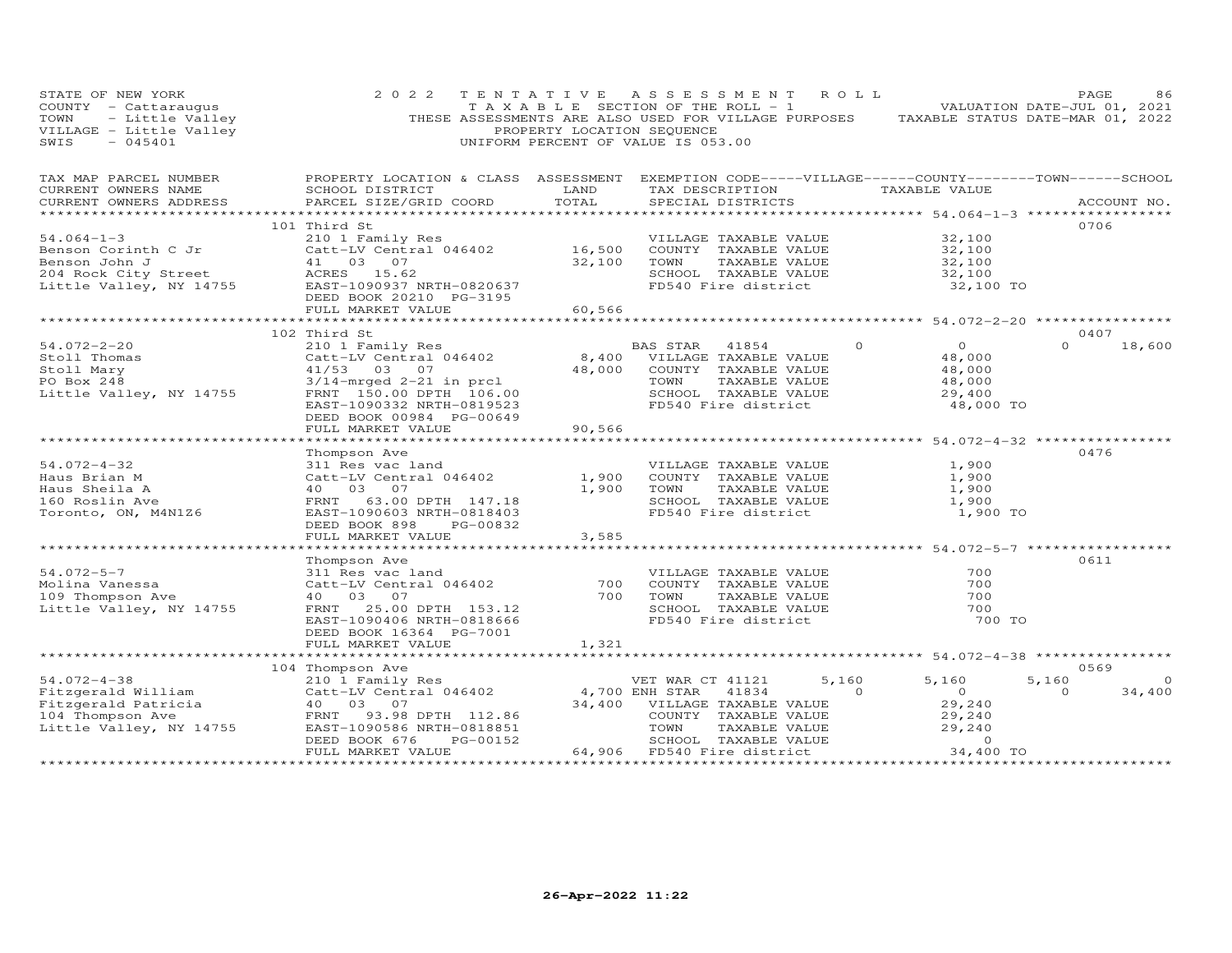| STATE OF NEW YORK<br>COUNTY - Cattaraugus<br>- Little Valley<br>TOWN<br>VILLAGE - Little Valley<br>SWIS<br>$-045401$ | 2 0 2 2                                                                                                                                                                                                           | PROPERTY LOCATION SEQUENCE | TENTATIVE ASSESSMENT<br>R O L L<br>T A X A B L E SECTION OF THE ROLL - 1<br>THESE ASSESSMENTS ARE ALSO USED FOR VILLAGE PURPOSES TAXABLE STATUS DATE-MAR 01, 2022<br>UNIFORM PERCENT OF VALUE IS 053.00 |                                                                                 | PAGE<br>87<br>VALUATION DATE-JUL 01, 2021 |
|----------------------------------------------------------------------------------------------------------------------|-------------------------------------------------------------------------------------------------------------------------------------------------------------------------------------------------------------------|----------------------------|---------------------------------------------------------------------------------------------------------------------------------------------------------------------------------------------------------|---------------------------------------------------------------------------------|-------------------------------------------|
| TAX MAP PARCEL NUMBER<br>CURRENT OWNERS NAME<br>CURRENT OWNERS ADDRESS                                               | SCHOOL DISTRICT<br>PARCEL SIZE/GRID COORD                                                                                                                                                                         | LAND<br>TOTAL              | PROPERTY LOCATION & CLASS ASSESSMENT EXEMPTION CODE-----VILLAGE------COUNTY-------TOWN------SCHOOL<br>TAX DESCRIPTION<br>SPECIAL DISTRICTS                                                              | TAXABLE VALUE                                                                   | ACCOUNT NO.                               |
| $54.072 - 5 - 5$<br>Southwick Thomas James<br>105 Thompson Ave<br>Little Valley, NY 14755                            | 105 Thompson Ave<br>210 1 Family Res<br>Catt-LV Central 046402<br>40 03 07<br>FRNT 99.66 DPTH 153.12<br>BANK 017<br>EAST-1090407 NRTH-0818818<br>DEED BOOK 20210 PG-9292<br>FULL MARKET VALUE                     | 5,300<br>48,100<br>90,755  | VILLAGE TAXABLE VALUE<br>COUNTY TAXABLE VALUE<br>TOWN<br>TAXABLE VALUE<br>SCHOOL TAXABLE VALUE<br>FD540 Fire district                                                                                   | 48,100<br>48,100<br>48,100<br>48,100<br>48,100 TO                               | 0697                                      |
|                                                                                                                      |                                                                                                                                                                                                                   |                            |                                                                                                                                                                                                         |                                                                                 |                                           |
| 54.072-4-37<br>Herron Amie<br>106 Thompson Ave<br>Little Valley, NY 14755                                            | 106 Thompson Ave<br>210 1 Family Res<br>Catt-LV Central 046402<br>40 03 07<br>FRNT<br>74.25 DPTH 147.15<br>032<br>BANK<br>EAST-1090603 NRTH-0818770<br>DEED BOOK 22938 PG-5001                                    | 36,400                     | BAS STAR 41854<br>4,700 VILLAGE TAXABLE VALUE<br>COUNTY TAXABLE VALUE<br>TAXABLE VALUE<br>TOWN<br>SCHOOL TAXABLE VALUE<br>FD540 Fire district                                                           | $\overline{O}$<br>$\Omega$<br>36,400<br>36,400<br>36,400<br>17,800<br>36,400 TO | 0567<br>$\Omega$<br>18,600                |
|                                                                                                                      | FULL MARKET VALUE                                                                                                                                                                                                 | 68,679                     |                                                                                                                                                                                                         |                                                                                 |                                           |
| $54.072 - 5 - 6$<br>Guglielmi Jonathan P<br>107 Thompson Ave<br>Little Valley, NY 14755                              | 107 Thompson Ave<br>210 1 Family Res<br>Catt-LV Central 046402<br>40 03 07<br>FRNT 89.18 DPTH 153.12<br>017<br>BANK<br>EAST-1090406 NRTH-0818723<br>DEED BOOK 28254 PG-9002                                       | 5,200<br>44,900            | VILLAGE TAXABLE VALUE<br>COUNTY TAXABLE VALUE<br>TOWN<br>TAXABLE VALUE<br>SCHOOL TAXABLE VALUE<br>FD540 Fire district                                                                                   | 44,900<br>44,900<br>44,900<br>44,900<br>44,900 TO                               | 0809                                      |
|                                                                                                                      | FULL MARKET VALUE                                                                                                                                                                                                 | 84,717                     |                                                                                                                                                                                                         |                                                                                 |                                           |
| $54.072 - 4 - 36$<br>Gentner Rachel<br>108 Thompson Avenue<br>Little Valley, NY 14755                                | 108 Thompson Ave<br>210 1 Family Res<br>Catt-LV Central 046402<br>40  03  07<br>FRNT<br>74.25 DPTH 147.18<br>BANK<br>017<br>EAST-1090605 NRTH-0818696<br>DEED BOOK 2021 PG-10178                                  | 4,700<br>51,300            | VILLAGE TAXABLE VALUE<br>COUNTY TAXABLE VALUE<br>TAXABLE VALUE<br>TOWN<br>SCHOOL TAXABLE VALUE<br>FD540 Fire district                                                                                   | 51,300<br>51,300<br>51,300<br>51,300<br>51,300 TO                               | 0776                                      |
|                                                                                                                      | FULL MARKET VALUE                                                                                                                                                                                                 | 96,792                     |                                                                                                                                                                                                         |                                                                                 |                                           |
| $54.072 - 5 - 8$<br>Molina Vanessa<br>109 Thompson Ave<br>Little Valley, NY 14755                                    | ****************************<br>109 Thompson Ave<br>210 1 Family Res<br>Catt-LV Central 046402<br>40 03 07<br>FRNT 71.28 DPTH 153.12<br>EAST-1090406 NRTH-0818618<br>DEED BOOK 16364 PG-7001<br>FULL MARKET VALUE | 4,600<br>46,500<br>87,736  | VILLAGE TAXABLE VALUE<br>COUNTY TAXABLE VALUE<br>TOWN<br>TAXABLE VALUE<br>SCHOOL TAXABLE VALUE<br>FD540 Fire district                                                                                   | 46,500<br>46,500<br>46,500<br>46,500<br>46,500 TO                               | 0441                                      |
|                                                                                                                      |                                                                                                                                                                                                                   |                            |                                                                                                                                                                                                         |                                                                                 |                                           |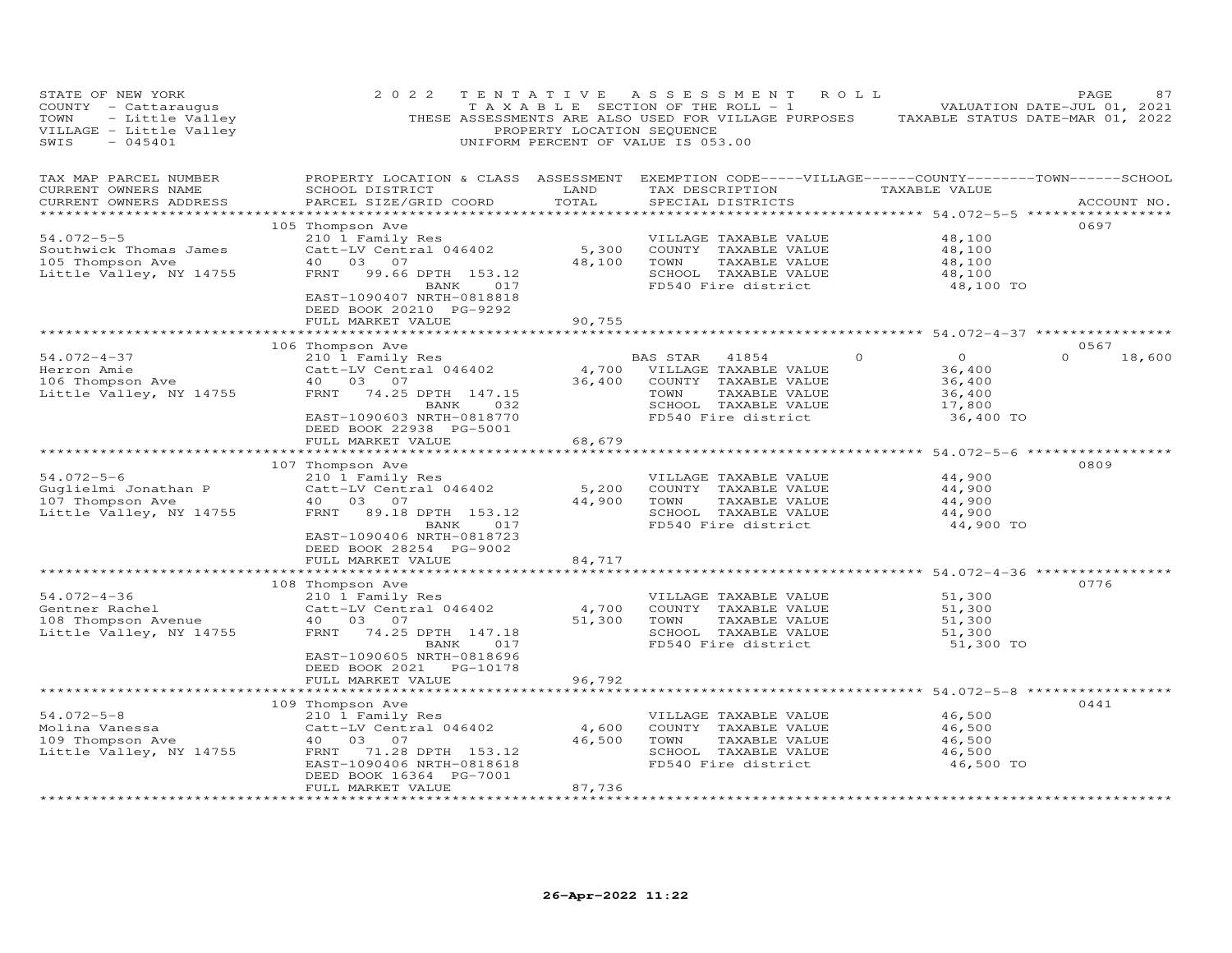| PAGE 88<br>TAXABLE SECTION OF THE ROLL - 1 WALUATION DATE-JUL 01, 2021<br>VILLAGE - Little Valley (THESE ASSESSMENTS ARE ALSO USED FOR VILLAGE PURPOSES TAXABLE STATUS DATE-MAR 01, 2022<br>SWIS - 045401 - 2022<br>$-045401$<br>SWIS | 2 0 2 2                                                                                                                                         |                        | UNIFORM PERCENT OF VALUE IS 053.00                                |                                                                                                                                                                                                                                                                                                                                    |                                         |                |             |
|---------------------------------------------------------------------------------------------------------------------------------------------------------------------------------------------------------------------------------------|-------------------------------------------------------------------------------------------------------------------------------------------------|------------------------|-------------------------------------------------------------------|------------------------------------------------------------------------------------------------------------------------------------------------------------------------------------------------------------------------------------------------------------------------------------------------------------------------------------|-----------------------------------------|----------------|-------------|
| TAX MAP PARCEL NUMBER<br>CURRENT OWNERS NAME<br>CURRENT OWNERS ADDRESS                                                                                                                                                                | PROPERTY LOCATION & CLASS ASSESSMENT EXEMPTION CODE-----VILLAGE------COUNTY-------TOWN------SCHOOL<br>SCHOOL DISTRICT<br>PARCEL SIZE/GRID COORD | LAND<br>TOTAL          | TAX DESCRIPTION TAXABLE VALUE<br>SPECIAL DISTRICTS                |                                                                                                                                                                                                                                                                                                                                    |                                         |                | ACCOUNT NO. |
|                                                                                                                                                                                                                                       |                                                                                                                                                 |                        |                                                                   |                                                                                                                                                                                                                                                                                                                                    |                                         | 0782           |             |
| $54.072 - 4 - 35$                                                                                                                                                                                                                     | 110 Thompson Ave                                                                                                                                |                        | VILLAGE TAXABLE VALUE                                             |                                                                                                                                                                                                                                                                                                                                    | 55,000                                  |                |             |
| Sanders Tyler                                                                                                                                                                                                                         | 210 1 Family Res<br>Catt-LV Central 046402 4,700<br>40 03 07 55,000                                                                             |                        | COUNTY TAXABLE VALUE                                              |                                                                                                                                                                                                                                                                                                                                    | 55,000                                  |                |             |
| banders lyler<br>110 Thompson Ave<br>Little Well                                                                                                                                                                                      |                                                                                                                                                 | 55,000                 | TOWN<br>TAXABLE VALUE                                             |                                                                                                                                                                                                                                                                                                                                    | 55,000                                  |                |             |
| Little Valley, NY 14755                                                                                                                                                                                                               | FRNT<br>74.25 DPTH 147.18                                                                                                                       |                        | SCHOOL TAXABLE VALUE                                              |                                                                                                                                                                                                                                                                                                                                    | 55,000                                  |                |             |
|                                                                                                                                                                                                                                       | EAST-1090604 NRTH-0818621                                                                                                                       |                        | FD540 Fire district                                               |                                                                                                                                                                                                                                                                                                                                    | 55,000 TO                               |                |             |
|                                                                                                                                                                                                                                       | DEED BOOK 24127 PG-5001                                                                                                                         |                        |                                                                   |                                                                                                                                                                                                                                                                                                                                    |                                         |                |             |
|                                                                                                                                                                                                                                       | FULL MARKET VALUE                                                                                                                               | 103,774<br>*********** |                                                                   |                                                                                                                                                                                                                                                                                                                                    | ************ 54.072-5-9 *************** |                |             |
|                                                                                                                                                                                                                                       | 111 Thompson Ave                                                                                                                                |                        |                                                                   |                                                                                                                                                                                                                                                                                                                                    |                                         | 0425           |             |
| $54.072 - 5 - 9$                                                                                                                                                                                                                      | 210 1 Family Res                                                                                                                                |                        | VILLAGE TAXABLE VALUE                                             |                                                                                                                                                                                                                                                                                                                                    | 39,900                                  |                |             |
|                                                                                                                                                                                                                                       |                                                                                                                                                 | 4,800                  | COUNTY TAXABLE VALUE                                              |                                                                                                                                                                                                                                                                                                                                    | 39,900                                  |                |             |
|                                                                                                                                                                                                                                       | Catt-LV Central 046402<br>40 03 07                                                                                                              | 39,900                 | TOWN<br>TAXABLE VALUE                                             |                                                                                                                                                                                                                                                                                                                                    | 39,900                                  |                |             |
| Beuzenburg Carrie A and Catt-LV Central<br>111 Thompson Ave do 03 07<br>111 Thompson Ave 40 03 07<br>11.28 ERNT 11.28                                                                                                                 | FRNT 71.28 DPTH 173.12                                                                                                                          |                        | SCHOOL TAXABLE VALUE                                              |                                                                                                                                                                                                                                                                                                                                    | 39,900                                  |                |             |
|                                                                                                                                                                                                                                       | BANK 017                                                                                                                                        |                        | FD540 Fire district                                               |                                                                                                                                                                                                                                                                                                                                    | 39,900 TO                               |                |             |
|                                                                                                                                                                                                                                       | EAST-1090395 NRTH-0818550                                                                                                                       |                        |                                                                   |                                                                                                                                                                                                                                                                                                                                    |                                         |                |             |
|                                                                                                                                                                                                                                       | DEED BOOK 23597 PG-6001<br>FULL MARKET VALUE                                                                                                    | 75,283                 |                                                                   |                                                                                                                                                                                                                                                                                                                                    |                                         |                |             |
|                                                                                                                                                                                                                                       |                                                                                                                                                 |                        |                                                                   |                                                                                                                                                                                                                                                                                                                                    |                                         |                |             |
|                                                                                                                                                                                                                                       | 112 Thompson Ave                                                                                                                                |                        |                                                                   |                                                                                                                                                                                                                                                                                                                                    |                                         | 0637           |             |
| $54.072 - 4 - 34$                                                                                                                                                                                                                     |                                                                                                                                                 |                        | VET WAR CT 41121 5,400 5,400                                      |                                                                                                                                                                                                                                                                                                                                    |                                         | 5,400          | $\circ$     |
|                                                                                                                                                                                                                                       | 210 1 Family Res<br>Catt-LV Central 046402 (4,700 AGED C/T/S 41800<br>40 03 07 (36,000 ENH STAR 41834                                           |                        |                                                                   | 15,300                                                                                                                                                                                                                                                                                                                             | 15,300                                  | 15,300         | 18,000      |
| Huber Frank P Jr<br>Huber William J<br>112 Thompson Ave<br>Little Valley, NY 14755                                                                                                                                                    | 40  03  07                                                                                                                                      |                        | 36,000 ENH STAR<br>41834                                          | $\overline{a}$ and $\overline{a}$ and $\overline{a}$ and $\overline{a}$ and $\overline{a}$ and $\overline{a}$ and $\overline{a}$ and $\overline{a}$ and $\overline{a}$ and $\overline{a}$ and $\overline{a}$ and $\overline{a}$ and $\overline{a}$ and $\overline{a}$ and $\overline{a}$ and $\overline{a}$ and $\overline{a}$ and | $\overline{0}$                          | $\overline{0}$ | 18,000      |
|                                                                                                                                                                                                                                       | FRNT<br>74.25 DPTH 147.18                                                                                                                       |                        | VILLAGE TAXABLE VALUE                                             |                                                                                                                                                                                                                                                                                                                                    | 15,300<br>15,300                        |                |             |
|                                                                                                                                                                                                                                       | EAST-1090604 NRTH-0818546                                                                                                                       |                        | COUNTY TAXABLE VALUE                                              |                                                                                                                                                                                                                                                                                                                                    |                                         |                |             |
|                                                                                                                                                                                                                                       | DEED BOOK 2021    PG-11556<br>FULL MARKET VALUE                                                                                                 | 67,925                 |                                                                   |                                                                                                                                                                                                                                                                                                                                    | 15,300<br>$\sim$ 0                      |                |             |
|                                                                                                                                                                                                                                       |                                                                                                                                                 |                        | TOWN TAXABLE VALUE<br>SCHOOL TAXABLE VALUE<br>FD540 Fire district |                                                                                                                                                                                                                                                                                                                                    | 36,000 TO                               |                |             |
|                                                                                                                                                                                                                                       |                                                                                                                                                 |                        |                                                                   |                                                                                                                                                                                                                                                                                                                                    |                                         |                |             |
|                                                                                                                                                                                                                                       | 113 Thompson Ave                                                                                                                                |                        |                                                                   |                                                                                                                                                                                                                                                                                                                                    |                                         | 0546           |             |
| $54.072 - 5 - 10$                                                                                                                                                                                                                     | 210 1 Family Res                                                                                                                                |                        | VILLAGE TAXABLE VALUE                                             |                                                                                                                                                                                                                                                                                                                                    | 40,600                                  |                |             |
| Larose Douglas<br>4111 Bonavista Cresent                                                                                                                                                                                              | Catt-LV Central 046402                                                                                                                          | 4,600                  | COUNTY TAXABLE VALUE                                              |                                                                                                                                                                                                                                                                                                                                    | 40,600                                  |                |             |
|                                                                                                                                                                                                                                       | 40  03  07                                                                                                                                      | 40,600                 | TOWN<br>TAXABLE VALUE                                             |                                                                                                                                                                                                                                                                                                                                    | 40,600                                  |                |             |
| BURLINGTON, ONT., CANADA L7M4J FRNT 71.28 DPTH 153.12                                                                                                                                                                                 |                                                                                                                                                 |                        | SCHOOL TAXABLE VALUE                                              |                                                                                                                                                                                                                                                                                                                                    | 40,600                                  |                |             |
|                                                                                                                                                                                                                                       | EAST-1090405 NRTH-0818477<br>DEED BOOK 23086 PG-3001                                                                                            |                        | FD540 Fire district                                               |                                                                                                                                                                                                                                                                                                                                    | 40,600 TO                               |                |             |
|                                                                                                                                                                                                                                       | FULL MARKET VALUE                                                                                                                               | 76,604                 |                                                                   |                                                                                                                                                                                                                                                                                                                                    |                                         |                |             |
|                                                                                                                                                                                                                                       |                                                                                                                                                 |                        |                                                                   |                                                                                                                                                                                                                                                                                                                                    |                                         |                |             |
|                                                                                                                                                                                                                                       | 115 Thompson Ave                                                                                                                                |                        |                                                                   |                                                                                                                                                                                                                                                                                                                                    |                                         | 0693           |             |
| $54.072 - 5 - 11$                                                                                                                                                                                                                     | 210 1 Family Res                                                                                                                                |                        | VILLAGE TAXABLE VALUE                                             |                                                                                                                                                                                                                                                                                                                                    | 53,000                                  |                |             |
|                                                                                                                                                                                                                                       | Catt-LV Central 046402                                                                                                                          | 4,600                  | COUNTY TAXABLE VALUE                                              |                                                                                                                                                                                                                                                                                                                                    | 53,000                                  |                |             |
| Terhune Adam R<br>115 Thompson Ave<br>Little Valley, NY 14755                                                                                                                                                                         | 40 03 07                                                                                                                                        | 53,000                 | TOWN<br>TAXABLE VALUE                                             |                                                                                                                                                                                                                                                                                                                                    | 53,000                                  |                |             |
|                                                                                                                                                                                                                                       | FRNT 71.28 DPTH 153.12                                                                                                                          |                        | SCHOOL TAXABLE VALUE                                              |                                                                                                                                                                                                                                                                                                                                    | 53,000                                  |                |             |
|                                                                                                                                                                                                                                       | BANK 017<br>EAST-1090404 NRTH-0818406                                                                                                           |                        | FD540 Fire district                                               |                                                                                                                                                                                                                                                                                                                                    | 53,000 TO                               |                |             |
|                                                                                                                                                                                                                                       | DEED BOOK 28727 PG-5001                                                                                                                         |                        |                                                                   |                                                                                                                                                                                                                                                                                                                                    |                                         |                |             |
|                                                                                                                                                                                                                                       | FULL MARKET VALUE                                                                                                                               | 100,000                |                                                                   |                                                                                                                                                                                                                                                                                                                                    |                                         |                |             |
| ************************                                                                                                                                                                                                              | ***********************                                                                                                                         | *************          |                                                                   |                                                                                                                                                                                                                                                                                                                                    |                                         |                |             |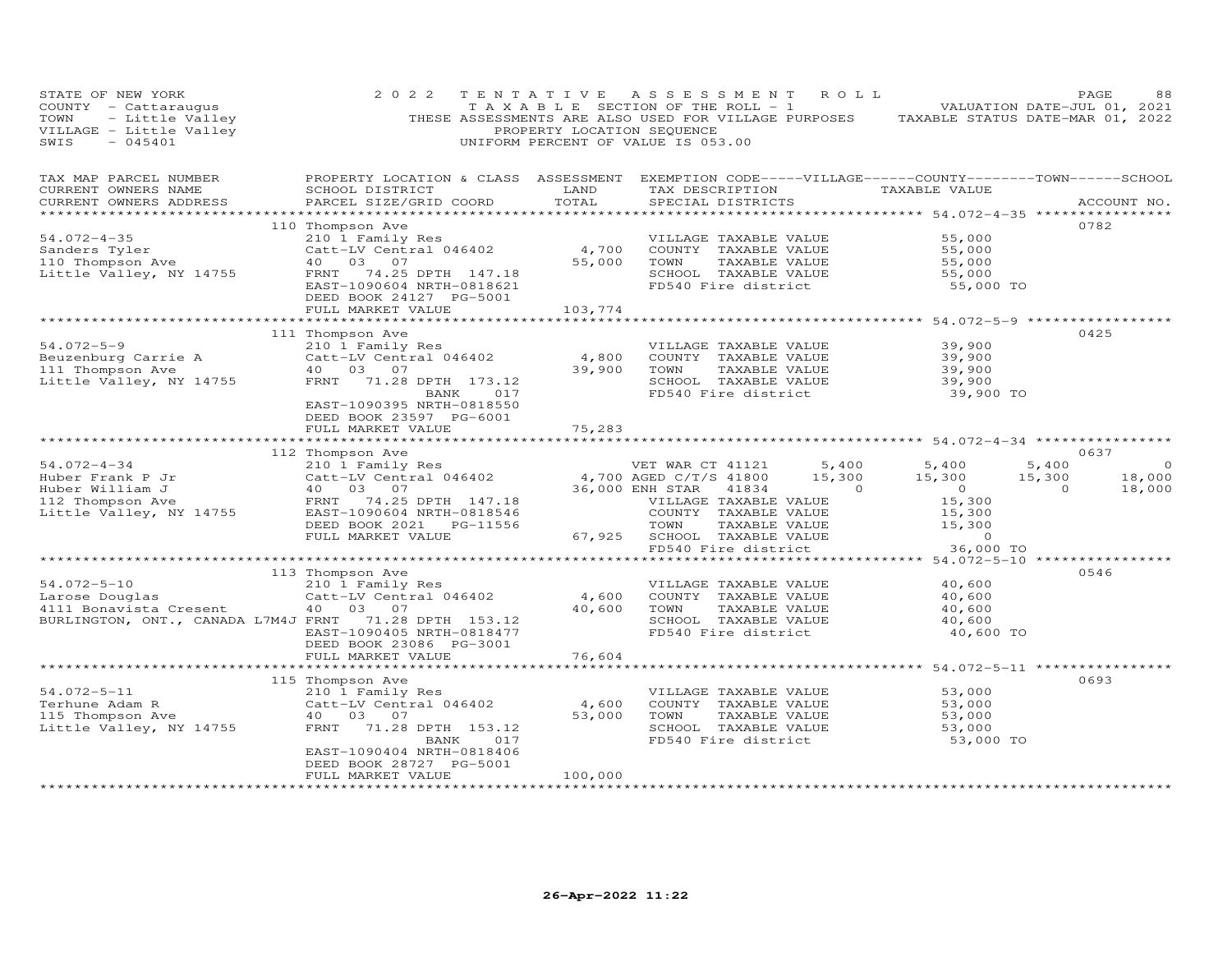| STATE OF NEW YORK<br>COUNTY - Cattaraugus<br>- Cattaraugus<br>- Little Valley<br>- Little Valley<br>- 045401<br>TOWN<br>VILLAGE - Little Valley<br>SWIS<br>$-045401$ | 2 0 2 2                                                                           | TENTATIVE<br>T A X A B L E SECTION OF THE ROLL - 1<br>PROPERTY LOCATION SEQUENCE<br>UNIFORM PERCENT OF VALUE IS 053.00 | ASSESSMENT ROLL                                |                                      |                    | THESE ASSESSMENTS ARE ALSO USED FOR VILLAGE PURPOSES TAXABLE STATUS DATE-MAR 01, 2022 | PAGE<br>VALUATION DATE-JUL 01, 2021 | 89               |
|----------------------------------------------------------------------------------------------------------------------------------------------------------------------|-----------------------------------------------------------------------------------|------------------------------------------------------------------------------------------------------------------------|------------------------------------------------|--------------------------------------|--------------------|---------------------------------------------------------------------------------------|-------------------------------------|------------------|
| TAX MAP PARCEL NUMBER<br>CURRENT OWNERS NAME<br>CURRENT OWNERS ADDRESS<br>***********************                                                                    | PROPERTY LOCATION & CLASS ASSESSMENT<br>SCHOOL DISTRICT<br>PARCEL SIZE/GRID COORD | LAND<br>TOTAL                                                                                                          |                                                | TAX DESCRIPTION<br>SPECIAL DISTRICTS |                    | EXEMPTION CODE-----VILLAGE------COUNTY--------TOWN------SCHOOL<br>TAXABLE VALUE       |                                     | ACCOUNT NO.      |
|                                                                                                                                                                      | 116 Thompson Ave                                                                  |                                                                                                                        |                                                |                                      |                    |                                                                                       | 0820                                |                  |
| $54.072 - 4 - 33$                                                                                                                                                    | 210 1 Family Res                                                                  |                                                                                                                        |                                                | VILLAGE TAXABLE VALUE                |                    | 36,000                                                                                |                                     |                  |
| Haus Brian M                                                                                                                                                         | Catt-LV Central 046402<br>40 03 07                                                | 5,000                                                                                                                  |                                                | COUNTY TAXABLE VALUE                 |                    | 36,000                                                                                |                                     |                  |
|                                                                                                                                                                      | 40  03  07                                                                        | 36,000                                                                                                                 | TOWN                                           | TAXABLE VALUE                        |                    | 36,000                                                                                |                                     |                  |
|                                                                                                                                                                      | 74.25 DPTH 147.18                                                                 |                                                                                                                        |                                                | SCHOOL TAXABLE VALUE                 |                    | 36,000                                                                                |                                     |                  |
| Example 1<br>Haus Sheila A<br>160 Roslin Ave 19<br>Toronto, ON, M4N126<br>EAST-                                                                                      | EAST-1090603 NRTH-0818472                                                         |                                                                                                                        |                                                | FD540 Fire district                  |                    | 36,000 TO                                                                             |                                     |                  |
|                                                                                                                                                                      | DEED BOOK 892<br>PG-00316                                                         |                                                                                                                        |                                                |                                      |                    |                                                                                       |                                     |                  |
|                                                                                                                                                                      | FULL MARKET VALUE<br>**************************                                   | 67,925<br>**************                                                                                               |                                                |                                      |                    | ******************** 54.072-5-12 *****************                                    |                                     |                  |
|                                                                                                                                                                      | 117 Thompson Ave                                                                  |                                                                                                                        |                                                |                                      |                    |                                                                                       | 0502                                |                  |
| $54.072 - 5 - 12$                                                                                                                                                    | 210 1 Family Res                                                                  |                                                                                                                        | BAS STAR                                       | 41854                                | $\circ$            | $\overline{0}$                                                                        | $\Omega$                            | 18,600           |
| Metzler Sharon L                                                                                                                                                     | Catt-LV Central 046402                                                            | 7,200                                                                                                                  |                                                | VILLAGE TAXABLE VALUE                |                    | 39,500                                                                                |                                     |                  |
| 117 Thompson Ave                                                                                                                                                     | 40 03<br>07                                                                       | 39,500                                                                                                                 |                                                | COUNTY TAXABLE VALUE                 |                    | 39,500                                                                                |                                     |                  |
| Little Valley, NY 14755                                                                                                                                              | FRNT 132.00 DPTH 173.58                                                           |                                                                                                                        | TOWN                                           | TAXABLE VALUE                        |                    | 39,500                                                                                |                                     |                  |
|                                                                                                                                                                      | EAST-1090409 NRTH-0818317                                                         |                                                                                                                        |                                                | SCHOOL TAXABLE VALUE                 |                    | 20,900                                                                                |                                     |                  |
|                                                                                                                                                                      | DEED BOOK 9876 PG-7001                                                            |                                                                                                                        |                                                | FD540 Fire district                  |                    | 39,500 TO                                                                             |                                     |                  |
|                                                                                                                                                                      | FULL MARKET VALUE                                                                 | 74,528                                                                                                                 |                                                |                                      |                    |                                                                                       |                                     |                  |
|                                                                                                                                                                      | 122 Thompson Ave                                                                  |                                                                                                                        |                                                |                                      |                    |                                                                                       | 0866                                |                  |
| $54.072 - 4 - 30$                                                                                                                                                    | 210 1 Family Res                                                                  |                                                                                                                        | ENH STAR 41834                                 |                                      | $\Omega$           | $\Omega$                                                                              | $\Omega$                            | 46,440           |
|                                                                                                                                                                      | Catt-LV Central 046402                                                            |                                                                                                                        | 7,600 VILLAGE TAXABLE VALUE                    |                                      |                    | 53,000                                                                                |                                     |                  |
|                                                                                                                                                                      | 40 03 07                                                                          | 53,000                                                                                                                 |                                                | COUNTY TAXABLE VALUE                 |                    | 53,000                                                                                |                                     |                  |
| Lowry William T<br>Lowry Lois M<br>122 Thompson Ave                                                                                                                  | FRNT 151.50 DPTH 166.16                                                           |                                                                                                                        | TOWN                                           | TAXABLE VALUE                        |                    | 53,000                                                                                |                                     |                  |
| Little Valley, NY 14755                                                                                                                                              | EAST-1090608 NRTH-0818278                                                         |                                                                                                                        |                                                | SCHOOL TAXABLE VALUE                 |                    | 6,560                                                                                 |                                     |                  |
|                                                                                                                                                                      | DEED BOOK 20864 PG-8002                                                           |                                                                                                                        |                                                | FD540 Fire district                  |                    | 53,000 TO                                                                             |                                     |                  |
|                                                                                                                                                                      | FULL MARKET VALUE                                                                 | 100,000                                                                                                                |                                                |                                      |                    |                                                                                       |                                     |                  |
|                                                                                                                                                                      |                                                                                   |                                                                                                                        |                                                |                                      |                    |                                                                                       |                                     |                  |
| $54.071 - 1 - 29.1$                                                                                                                                                  | Virginia Ave<br>311 Res vac land                                                  |                                                                                                                        |                                                | VILLAGE TAXABLE VALUE                |                    | 400                                                                                   | 0541                                |                  |
| Pilon Kevin D                                                                                                                                                        | Catt-LV Central 046402                                                            | 400                                                                                                                    |                                                | COUNTY TAXABLE VALUE                 |                    | 400                                                                                   |                                     |                  |
| Pilon Melissa                                                                                                                                                        | 53 03 07                                                                          | 400                                                                                                                    | TOWN                                           | TAXABLE VALUE                        |                    | 400                                                                                   |                                     |                  |
|                                                                                                                                                                      | FRNT 171.00 DPTH 49.10                                                            |                                                                                                                        |                                                | SCHOOL TAXABLE VALUE                 |                    | 400                                                                                   |                                     |                  |
| 417 Fair Oak St.<br>Little Valley, NY 14755                                                                                                                          | EAST-1087973 NRTH-0819600                                                         |                                                                                                                        |                                                | FD540 Fire district                  |                    | 400 TO                                                                                |                                     |                  |
|                                                                                                                                                                      | DEED BOOK 21958 PG-6001                                                           |                                                                                                                        |                                                |                                      |                    |                                                                                       |                                     |                  |
|                                                                                                                                                                      | FULL MARKET VALUE                                                                 | 755                                                                                                                    |                                                |                                      |                    |                                                                                       |                                     |                  |
|                                                                                                                                                                      |                                                                                   |                                                                                                                        |                                                |                                      |                    | ********************* 54.071-1-28 *************                                       |                                     |                  |
|                                                                                                                                                                      | 100 Virginia Ave                                                                  |                                                                                                                        |                                                |                                      |                    |                                                                                       | 0540                                |                  |
| $54.071 - 1 - 28$                                                                                                                                                    | 210 1 Family Res<br>Catt-LV Central 046402                                        |                                                                                                                        | AGED C/T/S 41800                               | 41834                                | 12,575<br>$\Omega$ | 12,575<br>$\overline{0}$                                                              | 12,575<br>$\overline{0}$            | 12,575<br>37,725 |
| Hughes Frank J<br>Hughes Marilyn M                                                                                                                                   | 53 03 07                                                                          |                                                                                                                        | 5,100 ENH STAR<br>50,300 VILLAGE TAXABLE VALUE |                                      |                    | 37,725                                                                                |                                     |                  |
| 100 Virginia Ave                                                                                                                                                     | $1/15$ -mrgd $1-29.2$ in prcl                                                     |                                                                                                                        |                                                | COUNTY TAXABLE VALUE                 |                    | 37,725                                                                                |                                     |                  |
| Little Valley, NY 14755                                                                                                                                              | FRNT 148.00 DPTH 111.00                                                           |                                                                                                                        | TOWN                                           | TAXABLE VALUE                        |                    | 37,725                                                                                |                                     |                  |
|                                                                                                                                                                      | 017<br>BANK                                                                       |                                                                                                                        |                                                | SCHOOL TAXABLE VALUE                 |                    | $\circ$                                                                               |                                     |                  |
|                                                                                                                                                                      | EAST-1087944 NRTH-0819710                                                         |                                                                                                                        |                                                | FD540 Fire district                  |                    | 50,300 TO                                                                             |                                     |                  |
|                                                                                                                                                                      | DEED BOOK 2019<br>PG-16740                                                        |                                                                                                                        |                                                |                                      |                    |                                                                                       |                                     |                  |
|                                                                                                                                                                      | FULL MARKET VALUE                                                                 | 94,906                                                                                                                 |                                                |                                      |                    |                                                                                       |                                     |                  |
|                                                                                                                                                                      |                                                                                   |                                                                                                                        |                                                |                                      |                    |                                                                                       |                                     |                  |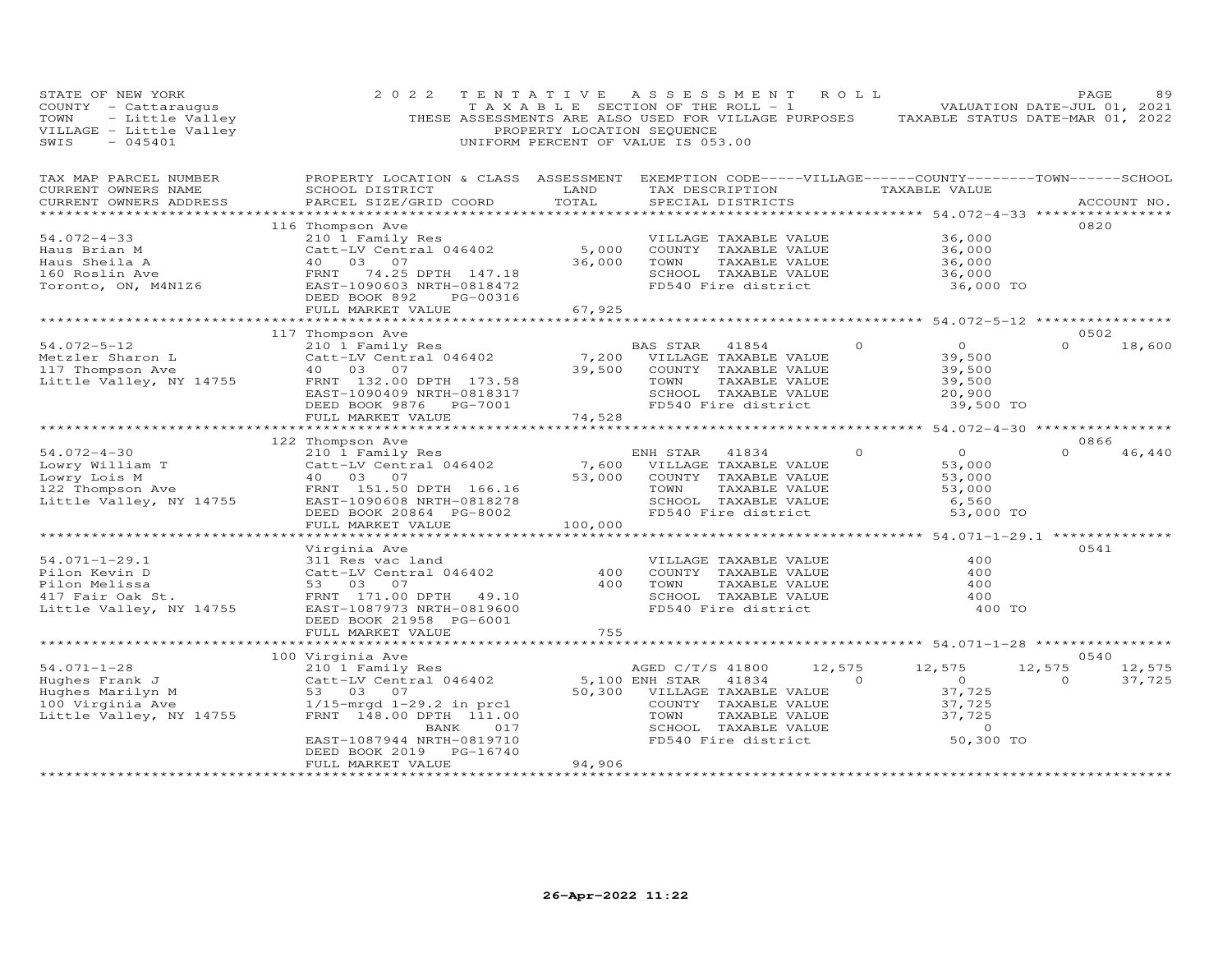| STATE OF NEW YORK<br>COUNTY - Cattaraugus<br>TOWN - Little Valley<br>VILLAGE - Little Valley<br>SWIS - 045401<br>SWIS<br>$-045401$ | 2 0 2 2                                                                                                                                                                              | TENTATIVE<br>PROPERTY LOCATION SEQUENCE | A S S E S S M E N T<br>ROLL<br>TAXABLE SECTION OF THE ROLL - 1<br>THESE ASSESSMENTS ARE ALSO USED FOR VILLAGE PURPOSES<br>UNIFORM PERCENT OF VALUE IS 053.00 |                                                   | PAGE<br>90<br>VALUATION DATE-JUL 01, 2021<br>TAXABLE STATUS DATE-MAR 01, 2022 |
|------------------------------------------------------------------------------------------------------------------------------------|--------------------------------------------------------------------------------------------------------------------------------------------------------------------------------------|-----------------------------------------|--------------------------------------------------------------------------------------------------------------------------------------------------------------|---------------------------------------------------|-------------------------------------------------------------------------------|
| TAX MAP PARCEL NUMBER<br>CURRENT OWNERS NAME<br>CURRENT OWNERS ADDRESS<br>******************                                       | PROPERTY LOCATION & CLASS ASSESSMENT<br>SCHOOL DISTRICT<br>PARCEL SIZE/GRID COORD                                                                                                    | LAND<br>TOTAL                           | EXEMPTION CODE-----VILLAGE------COUNTY--------TOWN------SCHOOL<br>TAX DESCRIPTION TAXABLE VALUE<br>SPECIAL DISTRICTS                                         |                                                   | ACCOUNT NO.                                                                   |
| $54.071 - 2 - 38$<br>Rebescher Paul G<br>Rebescher Paul G<br>101 Virginia Avenue<br>Little Valley, NY 14755                        | 101 Virginia Ave<br>210 1 Family Res<br>Catt-LV Central 046402<br>53 03 07<br>FRNT 100.00 DPTH 130.00<br>EAST-1088106 NRTH-0819808<br>DEED BOOK 20210 PG-3821                        | 5,400<br>60,000                         | VILLAGE TAXABLE VALUE<br>COUNTY TAXABLE VALUE<br>TAXABLE VALUE<br>TOWN<br>SCHOOL TAXABLE VALUE<br>FD540 Fire district                                        | 60,000<br>60,000<br>60,000<br>60,000<br>60,000 TO | 0414                                                                          |
|                                                                                                                                    | FULL MARKET VALUE                                                                                                                                                                    | 113,208                                 |                                                                                                                                                              |                                                   |                                                                               |
| $54.071 - 2 - 39$<br>Phillips Hope B<br>103 Virginia Ave<br>Little Valley, NY 14755                                                | 103 Virginia Ave<br>270 Mfg housing<br>Catt-LV Central 046402<br>53 03 07<br>50.00 DPTH 140.00<br>FRNT<br>EAST-1088101 NRTH-0819894<br>DEED BOOK 00930 PG-00315<br>FULL MARKET VALUE | 2,800<br>15,500<br>29,245               | VILLAGE TAXABLE VALUE<br>COUNTY TAXABLE VALUE<br>TAXABLE VALUE<br>TOWN<br>SCHOOL TAXABLE VALUE<br>FD540 Fire district                                        | 15,500<br>15,500<br>15,500<br>15,500<br>15,500 TO | 0551                                                                          |
|                                                                                                                                    |                                                                                                                                                                                      |                                         |                                                                                                                                                              | **************** 54.071-1-27 ***********          |                                                                               |
| $54.071 - 1 - 27$<br>Frank Stephen<br>--amm socynom<br>Frank Melanie<br>106 Virginia Ave<br>Little Valley, NY 14755                | 106 Virginia Ave<br>210 1 Family Res<br>Catt-LV Central 046402<br>53 03 07<br>FRNT 125.00 DPTH 111.00<br>EAST-1087944 NRTH-0819844<br>DEED BOOK 20210 PG-367                         | 5,700<br>60,900                         | VILLAGE TAXABLE VALUE<br>COUNTY TAXABLE VALUE<br>TAXABLE VALUE<br>TOWN<br>SCHOOL TAXABLE VALUE<br>FD540 Fire district                                        | 60,900<br>60,900<br>60,900<br>60,900<br>60,900 TO | 0398                                                                          |
|                                                                                                                                    | FULL MARKET VALUE                                                                                                                                                                    | 114,906<br>************                 |                                                                                                                                                              | ******************** 54.071-1-26 *************    |                                                                               |
| $54.071 - 1 - 26$<br>Murphy Harry J Jr<br>Murphy Jean<br>110 Virginia Ave<br>Little Valley, NY 14755                               | 110 Virginia Ave<br>210 1 Family Res<br>Catt-LV Central 046402<br>53 03 07<br>FRNT 125.00 DPTH 111.00<br>EAST-1087946 NRTH-0819970<br>DEED BOOK 855<br>PG-00097<br>FULL MARKET VALUE | 5,700<br>49,700<br>93,774               | VILLAGE TAXABLE VALUE<br>COUNTY TAXABLE VALUE<br>TAXABLE VALUE<br>TOWN<br>SCHOOL TAXABLE VALUE<br>FD540 Fire district                                        | 49,700<br>49,700<br>49,700<br>49,700<br>49,700 TO | 0460                                                                          |
|                                                                                                                                    |                                                                                                                                                                                      | ***********                             |                                                                                                                                                              | *************** 54.071-1-25 ***************       |                                                                               |
| $54.071 - 1 - 25$<br>Wydysh Alexis<br>Wydysh Lori<br>114 Virginia Ave<br>Little Valley, NY 14755                                   | 114 Virginia Ave<br>210 1 Family Res<br>Catt-LV Central 046402<br>53 03 07<br>FRNT<br>96.00 DPTH 111.00<br>017<br>BANK                                                               | 4,800<br>52,200                         | VILLAGE TAXABLE VALUE<br>COUNTY TAXABLE VALUE<br>TAXABLE VALUE<br>TOWN<br>SCHOOL TAXABLE VALUE<br>FD540 Fire district                                        | 52,200<br>52,200<br>52,200<br>52,200<br>52,200 TO | 0785                                                                          |
|                                                                                                                                    | EAST-1087947 NRTH-0820082<br>PG-10068<br>DEED BOOK 2021<br>FULL MARKET VALUE                                                                                                         | 98,491                                  |                                                                                                                                                              |                                                   |                                                                               |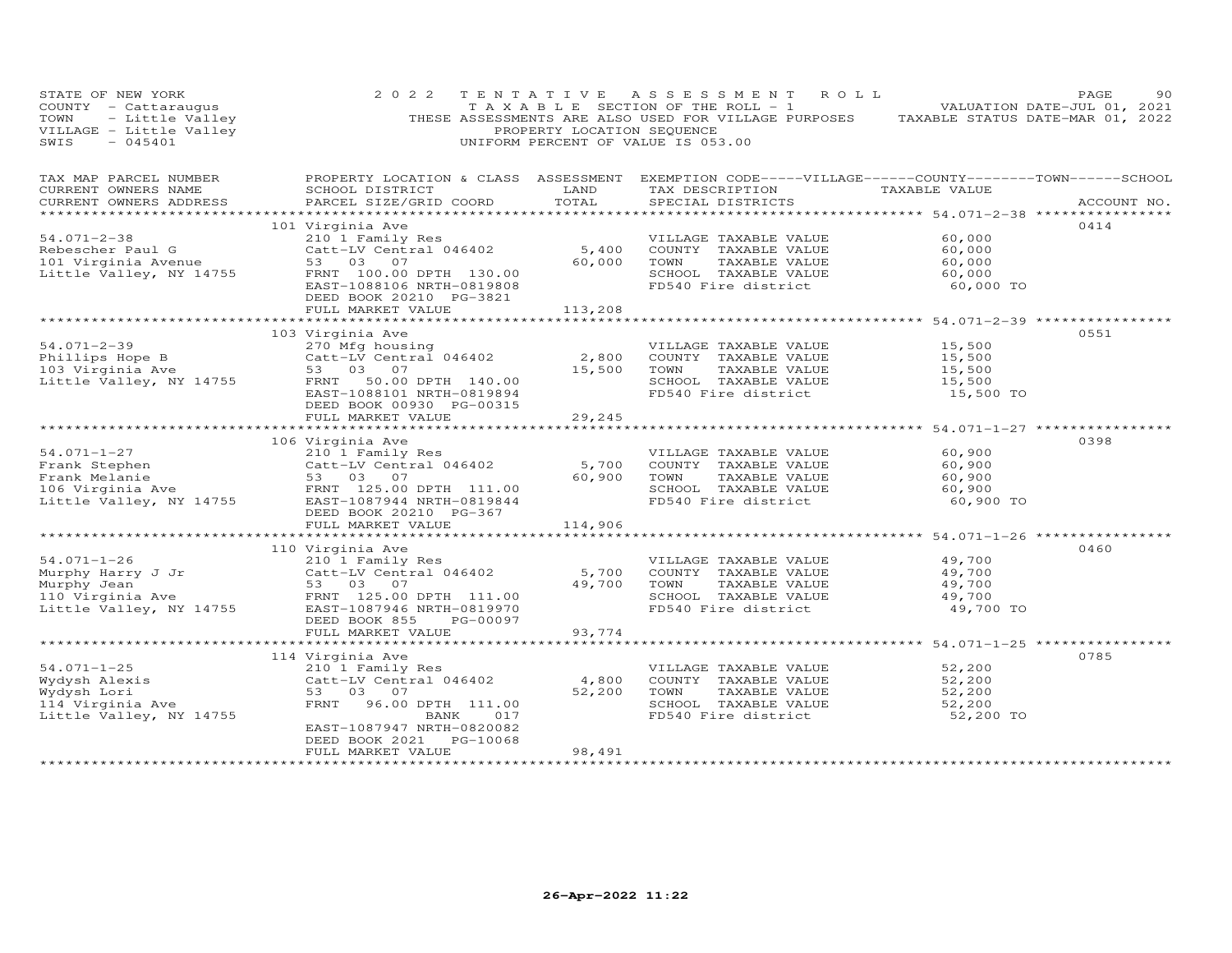| STATE OF NEW YORK<br>COUNTY - Cattaraugus<br>TOWN - Little Valley<br>VILLAGE - Little Valley<br>SWIS - 045401  | 2 0 2 2                                                                                                                                                                                                                             | PROPERTY LOCATION SEQUENCE                                 | TENTATIVE ASSESSMENT ROLL<br>$\begin{bmatrix} 1 & 1 & 1 \\ 1 & 1 & 1 \end{bmatrix}$ is equivalent to the section of the ROLL - 1 and $\begin{bmatrix} 1 & 1 & 1 \\ 1 & 1 & 1 \end{bmatrix}$ valuation date-jul 01, 2021<br>THESE ASSESSMENTS ARE ALSO USED FOR VILLAGE PURPOSES TAXABLE STATUS DATE-MAR 01, 2022<br>UNIFORM PERCENT OF VALUE IS 053.00 |                                                                                                      | PAGE<br>91                 |
|----------------------------------------------------------------------------------------------------------------|-------------------------------------------------------------------------------------------------------------------------------------------------------------------------------------------------------------------------------------|------------------------------------------------------------|--------------------------------------------------------------------------------------------------------------------------------------------------------------------------------------------------------------------------------------------------------------------------------------------------------------------------------------------------------|------------------------------------------------------------------------------------------------------|----------------------------|
| TAX MAP PARCEL NUMBER<br>CURRENT OWNERS NAME<br>CURRENT OWNERS ADDRESS                                         | SCHOOL DISTRICT<br>PARCEL SIZE/GRID COORD                                                                                                                                                                                           | LAND<br>TOTAL                                              | PROPERTY LOCATION & CLASS ASSESSMENT EXEMPTION CODE-----VILLAGE------COUNTY-------TOWN------SCHOOL<br>TAX DESCRIPTION TAXABLE VALUE<br>SPECIAL DISTRICTS                                                                                                                                                                                               |                                                                                                      | ACCOUNT NO.                |
| $54.071 - 1 - 34$<br>Hatch Larry E<br>202 Center St<br>Little Valley, NY 14755                                 | 124 Virginia Ave<br>311 Res vac land<br>Catt-LV Central 046402<br>53 03 07<br>53 03 07<br>FRNT 84.00 DPTH 90.00<br>EAST-1088011 NRTH-0820204<br>DEED BOOK 00936 PG-00898                                                            | 800<br>800                                                 | VILLAGE TAXABLE VALUE<br>COUNTY TAXABLE VALUE<br>TAXABLE VALUE<br>TOWN<br>SCHOOL TAXABLE VALUE<br>FD540 Fire district                                                                                                                                                                                                                                  | 800<br>800<br>800<br>800<br>800 TO                                                                   | 1002                       |
| $54.072 - 4 - 6$<br>Calkins Denise A<br>501 Winship Ave<br>501 Winship Ave<br>Little Valley, NY 14755          | FULL MARKET VALUE<br>105 Winship Ave<br>210 1 Family Res<br>Catt-LV Central 046402<br>40  03  07<br>FRNT 34.50 DPTH<br>96.00<br>BANK<br>017<br>EAST-1090798 NRTH-0818778<br>DEED BOOK 18958 PG-6002<br>FULL MARKET VALUE            | 1,509<br>2,200<br>14,000<br>26,415                         | VILLAGE TAXABLE VALUE<br>COUNTY TAXABLE VALUE<br>TAXABLE VALUE<br>TOWN<br>SCHOOL TAXABLE VALUE<br>FD540 Fire district                                                                                                                                                                                                                                  | ******************** 54.072-4-6 ***************<br>14,000<br>14,000<br>14,000<br>14,000<br>14,000 TO | 0863                       |
| $54.072 - 4 - 22$<br>Boberg Beatrice<br>107 Winship Ave<br>Little Valley, NY 14755                             | 107 Winship Ave<br>210 1 Family Res<br>Catt-LV Central 046402<br>40  03  07<br>FRNT 66.03 DPTH 174.90<br>EAST-1090745 NRTH-0818728<br>DEED BOOK 625<br>PG-00278<br>FULL MARKET VALUE<br>*************************                   | 4,700<br>43,000<br>81,132                                  | VILLAGE TAXABLE VALUE<br>COUNTY TAXABLE VALUE<br>TAXABLE VALUE<br>TOWN<br>SCHOOL TAXABLE VALUE<br>FD540 Fire district<br>***************************** 54.072-4-23 **********                                                                                                                                                                          | 43,000<br>43,000<br>43,000<br>43,000<br>43,000 TO                                                    | 0429                       |
| $54.072 - 4 - 23$<br>niait Jackie<br>109 Winship Ave<br>Jittl - - -<br>Little Valley, NY 14755                 | 109 Winship Ave<br>210 1 Family Res<br>Catt-LV Central 046402<br>40 03 07<br>FRNT 74.25 DPTH 147.18<br>BANK<br>081<br>EAST-1090750 NRTH-0818644<br>DEED BOOK 2021 PG-10975                                                          | 4,700<br>47,300                                            | VILLAGE TAXABLE VALUE<br>COUNTY TAXABLE VALUE<br>TAXABLE VALUE<br>TOWN<br>SCHOOL TAXABLE VALUE<br>FD540 Fire district                                                                                                                                                                                                                                  | 47,300<br>47,300<br>47,300<br>47,300<br>47,300 TO                                                    | 0395                       |
| $54.072 - 4 - 24$<br>Capron Sharon A<br>111 Winship Ave<br>Little Valley, NY 14755<br>************************ | FULL MARKET VALUE<br>111 Winship Ave<br>210 1 Family Res<br>Catt-LV Central 046402<br>40 03 07<br>FRNT 74.25 DPTH 147.18<br>EAST-1090750 NRTH-0818570<br>DEED BOOK 00965 PG-00827<br>FULL MARKET VALUE<br>************************* | 89,245<br>4,700<br>37,300<br>70,377<br>******************* | BAS STAR<br>41854<br>$\circ$<br>VILLAGE TAXABLE VALUE<br>COUNTY TAXABLE VALUE<br>TOWN<br>TAXABLE VALUE<br>SCHOOL TAXABLE VALUE<br>FD540 Fire district                                                                                                                                                                                                  | $\overline{O}$<br>37,300<br>37,300<br>37,300<br>18,700<br>37,300 TO                                  | 0858<br>$\Omega$<br>18,600 |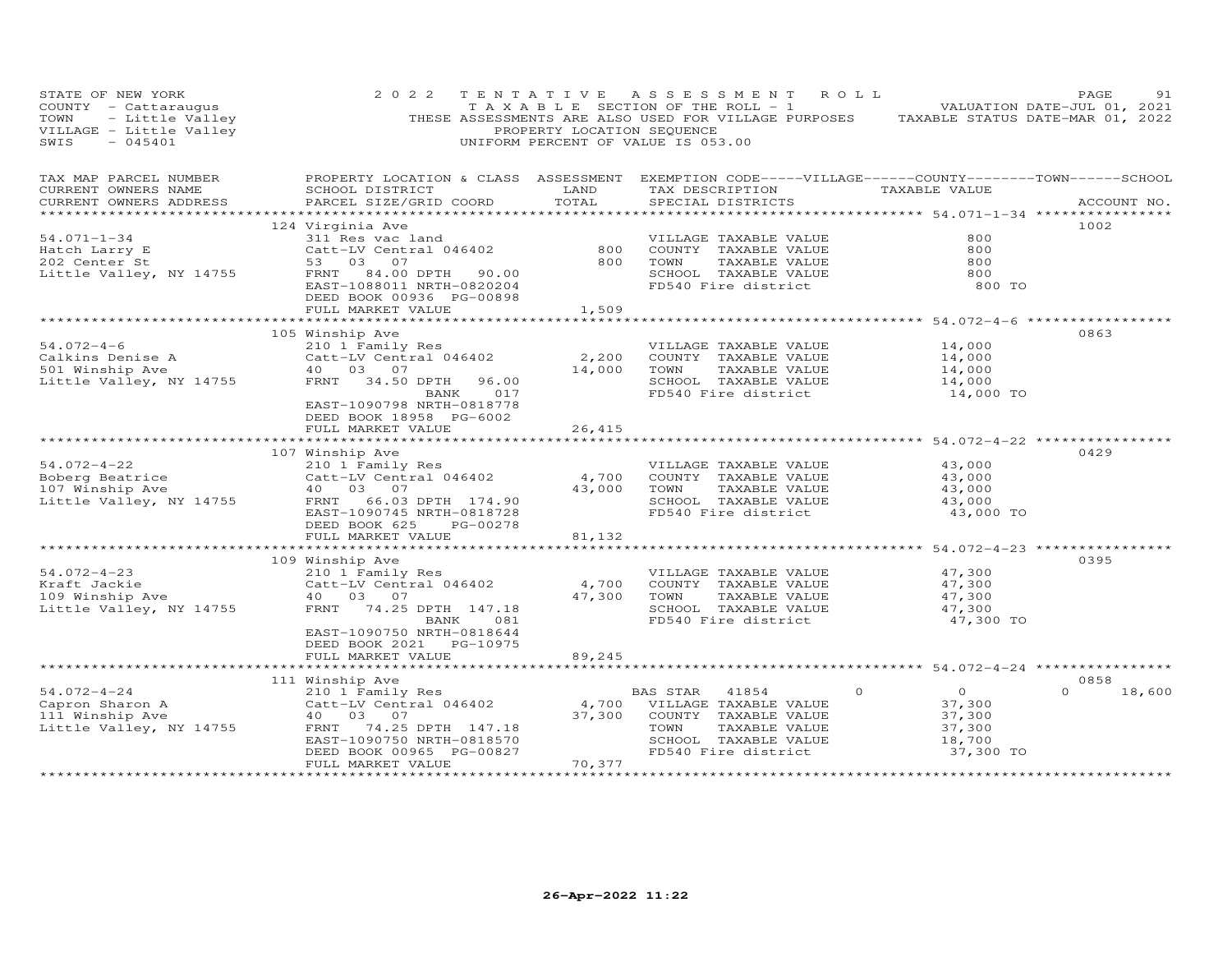| STATE OF NEW YORK<br>COUNTY - Cattaraugus<br>COUNTI - Cattaraugus<br>TOWN - Little Valley<br>VILLAGE - Little Valley<br>SWIS - 045401                                                                                                  | 2 0 2 2                                                                                                                                                        | TENTATIVE<br>PROPERTY LOCATION SEQUENCE | ASSESSMENT ROLL<br>TAXABLE SECTION OF THE ROLL - 1 VALUATION DATE-JUL 01, 2021<br>THESE ASSESSMENTS ARE ALSO USED FOR VILLAGE PURPOSES TAXABLE STATUS DATE-MAR 01, 2022<br>UNIFORM PERCENT OF VALUE IS 053.00 |                                                   | PAGE<br>92        |
|----------------------------------------------------------------------------------------------------------------------------------------------------------------------------------------------------------------------------------------|----------------------------------------------------------------------------------------------------------------------------------------------------------------|-----------------------------------------|---------------------------------------------------------------------------------------------------------------------------------------------------------------------------------------------------------------|---------------------------------------------------|-------------------|
| TAX MAP PARCEL NUMBER<br>CURRENT OWNERS NAME<br>CURRENT OWNERS ADDRESS                                                                                                                                                                 | SCHOOL DISTRICT<br>PARCEL SIZE/GRID COORD                                                                                                                      | LAND<br>TOTAL                           | PROPERTY LOCATION & CLASS ASSESSMENT EXEMPTION CODE-----VILLAGE------COUNTY-------TOWN------SCHOOL<br>TAX DESCRIPTION<br>SPECIAL DISTRICTS                                                                    | TAXABLE VALUE                                     | ACCOUNT NO.       |
|                                                                                                                                                                                                                                        | 113 Winship Ave                                                                                                                                                |                                         |                                                                                                                                                                                                               |                                                   | 0520              |
| 54.072-4-25<br>Goodwill Travis M<br>Goodwill Kristine F<br>113 Winship Avenue<br>113 Winship Avenue<br>113 Winship Avenue<br>113 Winship Avenue<br>113 Winship Avenue<br>12755 EAST-1090750 NRTH-0818495                               | 210 1 Family Res<br>Catt-LV Central 046402<br>40 03 07                                                                                                         | 4,700<br>39,000                         | VILLAGE TAXABLE VALUE<br>COUNTY TAXABLE VALUE<br>TOWN<br>TAXABLE VALUE<br>SCHOOL TAXABLE VALUE<br>FD540 Fire district                                                                                         | 39,000<br>39,000<br>39,000<br>39,000<br>39,000 TO |                   |
|                                                                                                                                                                                                                                        | DEED BOOK 29896 PG-5002<br>FULL MARKET VALUE                                                                                                                   | 73,585                                  |                                                                                                                                                                                                               |                                                   |                   |
|                                                                                                                                                                                                                                        |                                                                                                                                                                | ***********                             |                                                                                                                                                                                                               | ************ 54.072-4-26 *************            |                   |
| $54.072 - 4 - 26$<br>Jones Michael Sand Catt-L <sup>urer-1</sup><br>115 Winship Ave Man (1998)<br>115 Winship Ave Man (1998)<br>14755 FRNT (1998)                                                                                      | 115 Winship Ave<br>210 1 Family Res<br>Catt-LV Central 046402<br>40  03  07<br>FRNT 74.25 DPTH 147.18<br>BANK 017<br>EAST-1090749 NRTH-0818418                 | 4,700<br>49,900                         | VILLAGE TAXABLE VALUE<br>COUNTY TAXABLE VALUE<br>TOWN<br>TAXABLE VALUE<br>SCHOOL TAXABLE VALUE<br>FD540 Fire district                                                                                         | 49,900<br>49,900<br>49,900<br>49,900<br>49,900 TO | 0626              |
|                                                                                                                                                                                                                                        | DEED BOOK 31227 PG-3001<br>FULL MARKET VALUE                                                                                                                   | 94,151                                  |                                                                                                                                                                                                               |                                                   |                   |
|                                                                                                                                                                                                                                        |                                                                                                                                                                |                                         |                                                                                                                                                                                                               |                                                   |                   |
|                                                                                                                                                                                                                                        | 118 Winship Ave                                                                                                                                                |                                         |                                                                                                                                                                                                               |                                                   | 0814              |
|                                                                                                                                                                                                                                        |                                                                                                                                                                |                                         | 12,400                                                                                                                                                                                                        | 12,400                                            | 12,400<br>$\circ$ |
| 118 Winship Ave<br>210 12,<br>210 1 2 20 1 Family Res<br>Terwilliger Robert W Famirst Catt-LV Central 046402 7,000 BAS STAR 41854<br>210 118 Winship Ave 118 Winship Ave Life Use COUNTY TAXABLE VALUE<br>210 200 DPTH 165.00 2000 118 |                                                                                                                                                                |                                         | $\sim$ 0                                                                                                                                                                                                      | $\overline{0}$                                    | $\circ$<br>18,600 |
|                                                                                                                                                                                                                                        |                                                                                                                                                                |                                         | COUNTY TAXABLE VALUE                                                                                                                                                                                          | 59,100<br>59,100                                  |                   |
|                                                                                                                                                                                                                                        |                                                                                                                                                                |                                         | TAXABLE VALUE                                                                                                                                                                                                 | 59,100                                            |                   |
|                                                                                                                                                                                                                                        | EAST-1090955 NRTH-0818243                                                                                                                                      |                                         | SCHOOL TAXABLE VALUE                                                                                                                                                                                          | 52,900                                            |                   |
|                                                                                                                                                                                                                                        | DEED BOOK 28533 PG-4001                                                                                                                                        |                                         | FD540 Fire district                                                                                                                                                                                           | 71,500 TO                                         |                   |
|                                                                                                                                                                                                                                        | FULL MARKET VALUE                                                                                                                                              | 134,906                                 |                                                                                                                                                                                                               |                                                   |                   |
|                                                                                                                                                                                                                                        |                                                                                                                                                                |                                         |                                                                                                                                                                                                               |                                                   |                   |
| $54.072 - 4 - 27$<br>Crandall Joseph<br>119 Winship Ave<br>Little Valley, NY 14755                                                                                                                                                     | 119 Winship Ave<br>210 1 Family Res<br>Catt-LV Central 046402<br>40  03  07<br>FRNT 183.50 DPTH 147.18<br>EAST-1090749 NRTH-0818289<br>DEED BOOK 23892 PG-9002 | 7,800<br>58,400                         | VILLAGE TAXABLE VALUE<br>COUNTY TAXABLE VALUE<br>TOWN<br>TAXABLE VALUE<br>SCHOOL TAXABLE VALUE<br>FD540 Fire district                                                                                         | 58,400<br>58,400<br>58,400<br>58,400<br>58,400 TO | 0678              |
|                                                                                                                                                                                                                                        | FULL MARKET VALUE                                                                                                                                              | 110,189                                 |                                                                                                                                                                                                               |                                                   |                   |
|                                                                                                                                                                                                                                        |                                                                                                                                                                |                                         |                                                                                                                                                                                                               |                                                   |                   |
|                                                                                                                                                                                                                                        | 205 Winship Ave                                                                                                                                                |                                         |                                                                                                                                                                                                               |                                                   | 0491              |
| $54.072 - 4 - 29$                                                                                                                                                                                                                      | 314 Rural vac<10                                                                                                                                               |                                         | VILLAGE TAXABLE VALUE                                                                                                                                                                                         | 3,500                                             |                   |
| Brock Kyle                                                                                                                                                                                                                             | Catt-LV Central 046402                                                                                                                                         | 3,500                                   | COUNTY TAXABLE VALUE                                                                                                                                                                                          | 3,500                                             |                   |
| Seneca Shannon                                                                                                                                                                                                                         | 40 03<br>07                                                                                                                                                    | 3,500                                   | TAXABLE VALUE<br>TOWN                                                                                                                                                                                         | 3,500                                             |                   |
| 205 The Heights<br>Little Valley, NY 14755                                                                                                                                                                                             | FRNT 131.00 DPTH 166.16<br>BANK 017<br>EAST-1090759 NRTH-0818149<br>DEED BOOK 2020 PG-13246                                                                    |                                         | SCHOOL TAXABLE VALUE<br>FD540 Fire district                                                                                                                                                                   | 3,500<br>3,500 TO                                 |                   |
| *************************                                                                                                                                                                                                              | FULL MARKET VALUE<br>************************                                                                                                                  | 6,604<br>***********                    |                                                                                                                                                                                                               |                                                   |                   |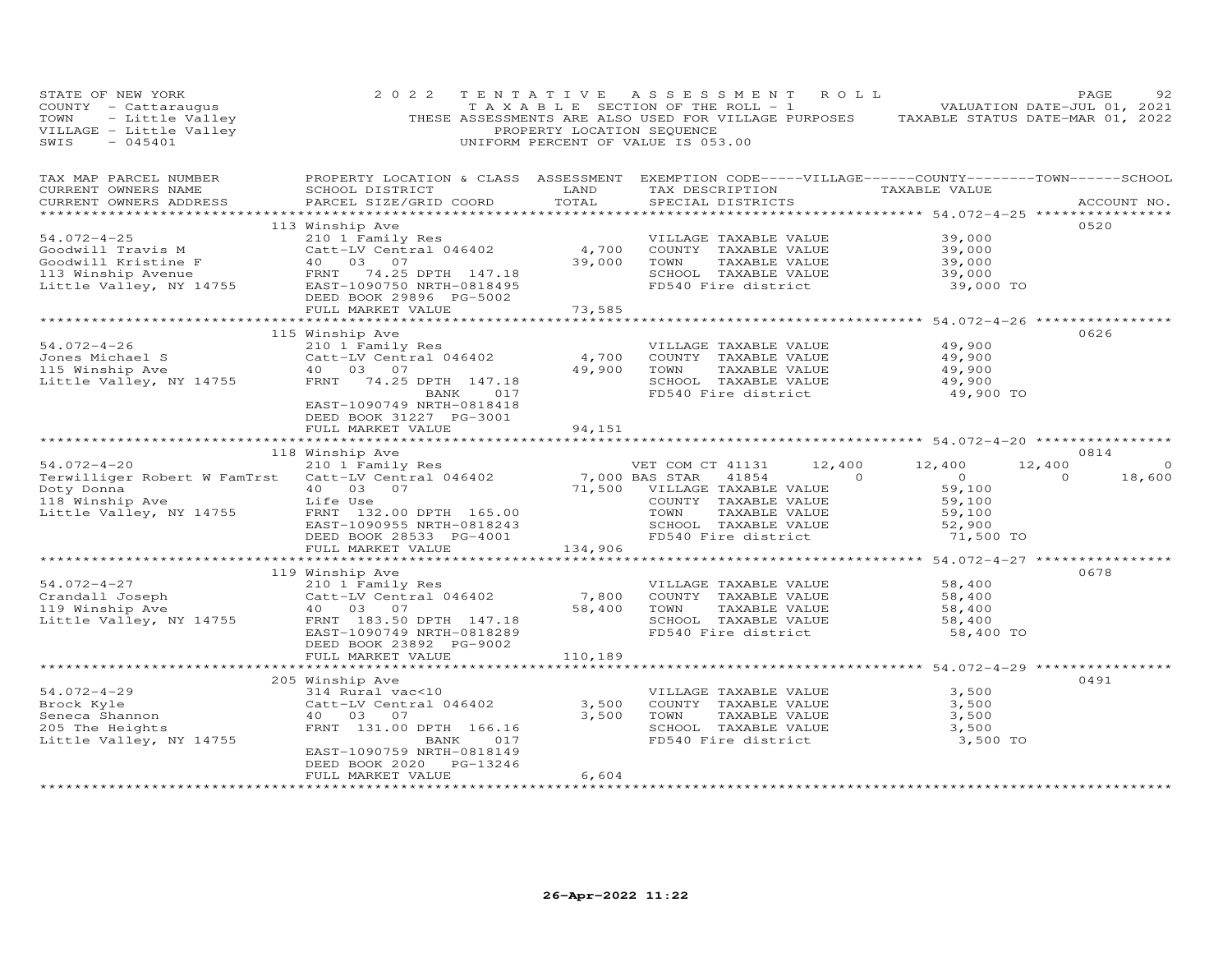| STATE OF NEW YORK<br>COUNTY<br>TOWN<br>VILLAGE<br>$-045401$<br>SWIS | - Cattaraugus<br>- Little Valley<br>- Little Valley |                   | 2022<br>T E N<br>TAXABLE<br>S U B<br>R O L L | Е<br>AS<br>S E<br>THESE ASSESSMENTS ARE ALSO USED FOR VILLAGE PURPOSES<br>UNIFORM PERCENT OF VALUE IS 053.00<br>$S E C T I ON - - T O T AL S$ | SSMENT<br>SECTION OF THE ROLL - | R O L L          |                | PAGE<br>-93<br>VALUATION DATE-JUL 01, 2021<br>TAXABLE STATUS DATE-MAR 01, 2022<br>RPS150/V04/L015<br>CURRENT DATE<br>4/26/2022 |
|---------------------------------------------------------------------|-----------------------------------------------------|-------------------|----------------------------------------------|-----------------------------------------------------------------------------------------------------------------------------------------------|---------------------------------|------------------|----------------|--------------------------------------------------------------------------------------------------------------------------------|
|                                                                     |                                                     | * * *             | SPECIAL                                      | DISTRICT                                                                                                                                      | SUMMARY ***                     |                  |                |                                                                                                                                |
| CODE DISTRICT NAME                                                  | TOTAL<br>PARCELS                                    | EXTENSION<br>TYPE | <b>EXTENSION</b><br>VALUE                    | AD VALOREM<br>VALUE                                                                                                                           | <b>EXEMPT</b><br>AMOUNT         | TAXABLE<br>VALUE |                |                                                                                                                                |
| FD540 Fire district                                                 |                                                     | 459 TOTAL         |                                              | 18725,355                                                                                                                                     |                                 | 18725,355        |                |                                                                                                                                |
|                                                                     |                                                     | $***$             | S C H O O L                                  | DISTRICT                                                                                                                                      | SUMMARY                         | ***              |                |                                                                                                                                |
| CODE                                                                | DISTRICT NAME                                       | TOTAL<br>PARCELS  | ASSESSED<br>LAND                             | ASSESSED<br>TOTAL                                                                                                                             | <b>EXEMPT</b><br><b>AMOUNT</b>  | TOTAL<br>TAXABLE | STAR<br>AMOUNT | STAR<br>TAXABLE                                                                                                                |
| 046402                                                              | Catt-LV Central                                     | 459               | 2536,950                                     | 18725,355                                                                                                                                     | 224,005                         | 18501,350        | 4328,955       | 14172,395                                                                                                                      |
|                                                                     | $S \cup B - T \cup T A$                             | 459               | 2536,950                                     | 18725,355                                                                                                                                     | 224,005                         | 18501,350        | 4328,955       | 14172,395                                                                                                                      |
| TOTAL                                                               |                                                     | 459               | 2536,950                                     | 18725,355                                                                                                                                     | 224,005                         | 18501,350        | 4328,955       | 14172,395                                                                                                                      |

NO SYSTEM EXEMPTIONS AT THIS LEVEL

# \*\*\* E X E M P T I O N S U M M A R Y \*\*\*

|       |                 | TOTAL   |         |         |         |          |
|-------|-----------------|---------|---------|---------|---------|----------|
| CODE  | DESCRIPTION     | PARCELS | VILLAGE | COUNTY  | TOWN    | SCHOOL   |
| 41121 | VET WAR CT      | 24      | 149,835 | 157,275 | 157,275 |          |
| 41131 | VET COM CT      | 19      | 205,950 | 216,425 | 216,425 |          |
| 41141 | VET DIS CT      | 13      | 241,235 | 247,235 | 247,235 |          |
| 41161 | CW 15 VET/      | 2       |         | 11,775  |         |          |
| 41162 | CW 15 VET/      | 3       |         | 20,970  |         |          |
| 41171 | CW DISBLD       |         |         | 3,450   |         |          |
| 41172 | CW DISBLD       |         |         | 22,800  |         |          |
| 41800 | AGED C/T/S      | 11      | 196,650 | 192,930 | 196,650 | 202,375  |
| 41801 | AGED C/T        |         |         | 16,038  | 16,038  |          |
| 41802 | AGED C          |         |         | 9,180   |         |          |
| 41804 | AGED S          |         | 10,692  |         |         | 12,180   |
| 41806 | AGED T/S        |         | 8,033   |         | 8,033   | 9,450    |
| 41834 | ENH STAR        | 58      |         |         |         | 2302,155 |
| 41854 | <b>BAS STAR</b> | 109     |         |         |         | 2026,800 |
|       |                 |         |         |         |         |          |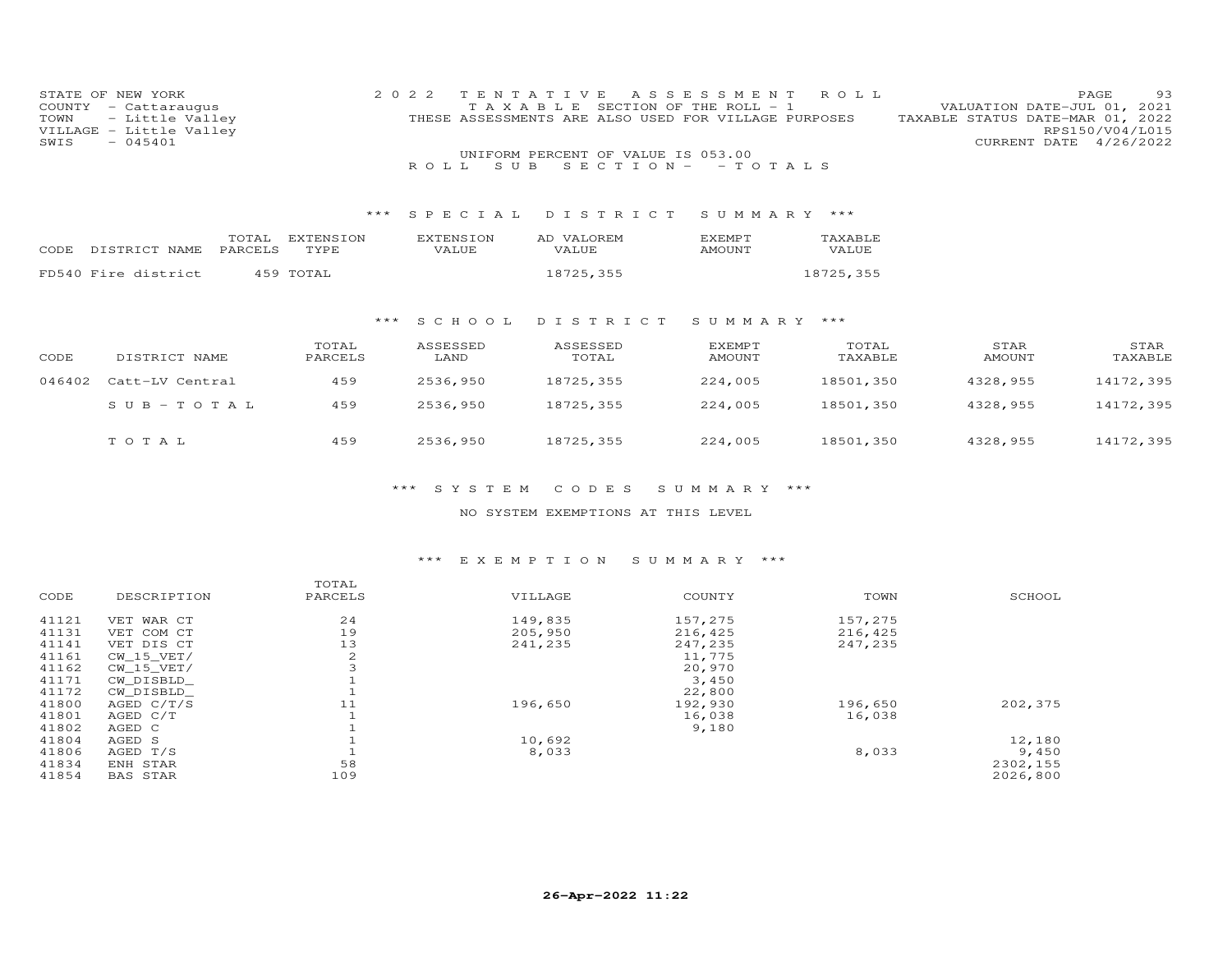| STATE OF NEW YORK       | 2022 TENTATIVE ASSESSMENT ROLL                       | 94<br>PAGE.                      |
|-------------------------|------------------------------------------------------|----------------------------------|
| COUNTY - Cattaraugus    | T A X A B L E SECTION OF THE ROLL - 1                | VALUATION DATE-JUL 01, 2021      |
| TOWN - Little Valley    | THESE ASSESSMENTS ARE ALSO USED FOR VILLAGE PURPOSES | TAXABLE STATUS DATE-MAR 01, 2022 |
| VILLAGE - Little Valley |                                                      | RPS150/V04/L015                  |
| $-045401$<br>SWIS       |                                                      | CURRENT DATE 4/26/2022           |
|                         | UNIFORM PERCENT OF VALUE IS 053.00                   |                                  |
|                         | ROLL SUB SECTION- - TOTALS                           |                                  |

# \*\*\* E X E M P T I O N S U M M A R Y \*\*\*

| CODE | י הדר   | TOTAL    |       | COUNTY          | TOWN         | CCILOO |
|------|---------|----------|-------|-----------------|--------------|--------|
|      | T O T A | $\Delta$ | ו מ-כ | $\circ$ $\circ$ | 8 A 1<br>656 | . 960  |

| ROLL |             | TOTAL   | ASSESSED | ASSESSED  | TAXABLE   | TAXABLE   | TAXABLE   | TAXABLE   | STAR      |
|------|-------------|---------|----------|-----------|-----------|-----------|-----------|-----------|-----------|
| SEC  | DESCRIPTION | PARCELS | LAND     | TOTAL     | VILLAGE   | COUNTY    | TOWN      | SCHOOL    | TAXABLE   |
|      | TAXABLE     | 459     | 2536,950 | 18725,355 | 17912,960 | 17827.277 | 17883,699 | 18501,350 | 14172,395 |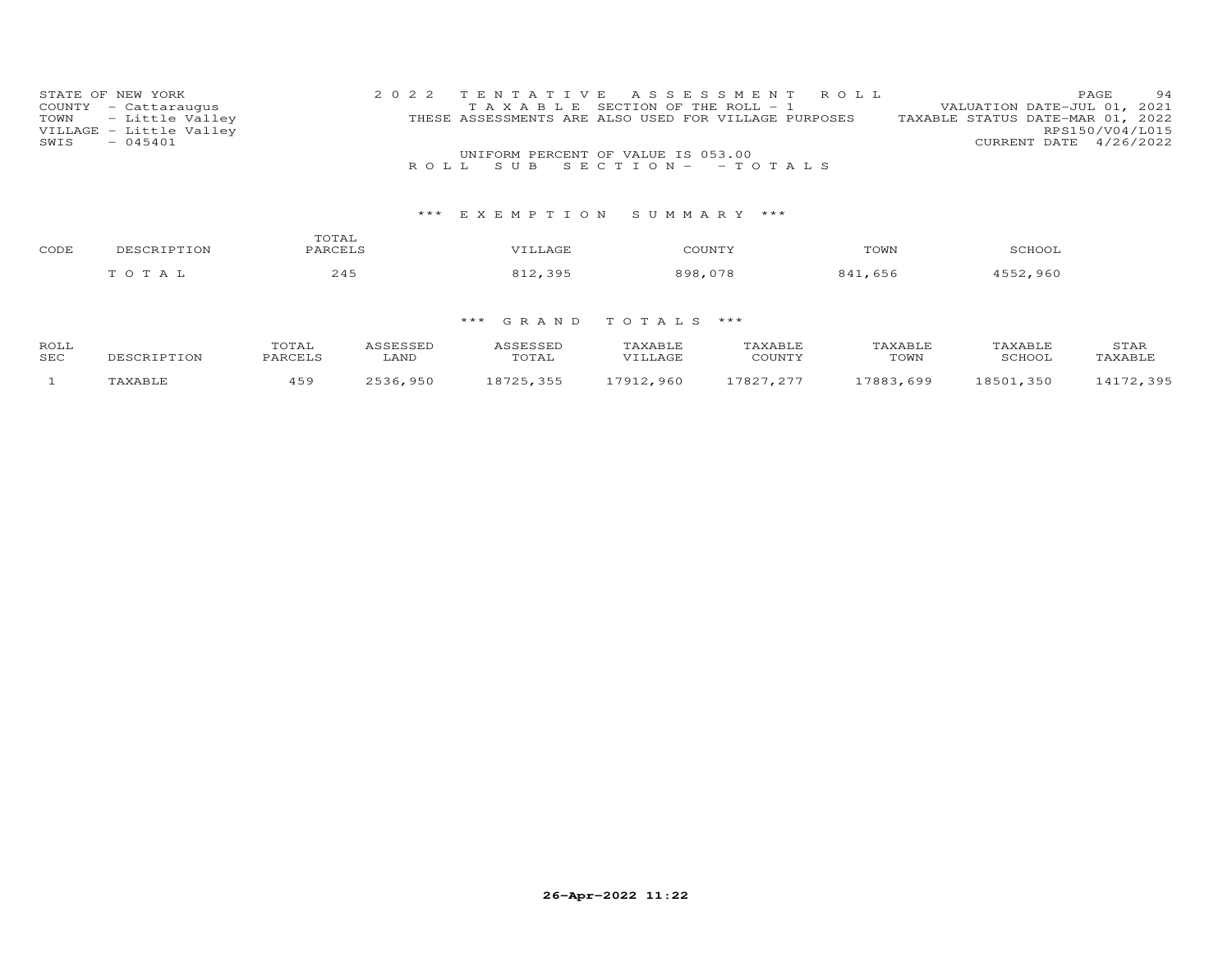| STATE OF NEW YORK<br>COUNTY - Cattaraugus<br>dW YORK<br>- Cattaraugus<br>- Little Valley<br>- Tittle Valley<br>TOWN<br>VILLAGE - Little Valley<br>SWIS | 2 0 2 2<br>TAXABLE                                   | TENTATIVE<br>PROPERTY LOCATION SEQUENCE | ASSESSMENT ROLL<br>SECTION OF THE ROLL - $1$ SUB-SECT - $2$ VALUATION DATE-JUL 01, 2021<br>THESE ASSESSMENTS ARE ALSO USED FOR VILLAGE PURPOSES<br>UNIFORM PERCENT OF VALUE IS 053.00<br>UNIFORM PERCENT OF VALUE IS 053.00 | TAXABLE STATUS DATE-MAR 01, 2022                  | 95<br>PAGE  |
|--------------------------------------------------------------------------------------------------------------------------------------------------------|------------------------------------------------------|-----------------------------------------|-----------------------------------------------------------------------------------------------------------------------------------------------------------------------------------------------------------------------------|---------------------------------------------------|-------------|
| TAX MAP PARCEL NUMBER                                                                                                                                  | PROPERTY LOCATION & CLASS ASSESSMENT                 |                                         | EXEMPTION CODE-----VILLAGE------COUNTY--------TOWN------SCHOOL                                                                                                                                                              |                                                   |             |
| CURRENT OWNERS NAME                                                                                                                                    | SCHOOL DISTRICT                                      | LAND                                    | TAX DESCRIPTION                                                                                                                                                                                                             | TAXABLE VALUE                                     |             |
| CURRENT OWNERS ADDRESS                                                                                                                                 | PARCEL SIZE/GRID COORD TOTAL SPECIAL DISTRICTS       |                                         |                                                                                                                                                                                                                             |                                                   | ACCOUNT NO. |
| ***************************                                                                                                                            |                                                      |                                         |                                                                                                                                                                                                                             |                                                   |             |
|                                                                                                                                                        | 421 Court St                                         |                                         |                                                                                                                                                                                                                             |                                                   | 0393        |
| $54.063 - 2 - 10$                                                                                                                                      | 210 1 Family Res                                     |                                         | VILLAGE TAXABLE VALUE                                                                                                                                                                                                       | 18,000                                            |             |
| Kuhaneck Derek                                                                                                                                         | Catt-LV Central 046402 5,200<br>53 03 07             |                                         | COUNTY<br>TAXABLE VALUE                                                                                                                                                                                                     | 18,000                                            |             |
| 421 Court St                                                                                                                                           |                                                      | 18,000                                  | TAXABLE VALUE<br>TOWN                                                                                                                                                                                                       | 18,000                                            |             |
| Little Valley, NY 14755                                                                                                                                | 73.00 DPTH 218.00<br>FRNT                            |                                         | SCHOOL<br>TAXABLE VALUE                                                                                                                                                                                                     | 18,000                                            |             |
|                                                                                                                                                        | EAST-1088648 NRTH-0821096<br>DEED BOOK 30700 PG-9001 |                                         | FD540 Fire district                                                                                                                                                                                                         | 18,000 TO                                         |             |
|                                                                                                                                                        | FULL MARKET VALUE                                    | 33,962                                  |                                                                                                                                                                                                                             |                                                   |             |
|                                                                                                                                                        |                                                      |                                         |                                                                                                                                                                                                                             | ******************** 54.071-3-16 **************** |             |
|                                                                                                                                                        | 109 Seventh St                                       |                                         |                                                                                                                                                                                                                             |                                                   | 0686        |
| 54.071-3-16                                                                                                                                            | 210 1 Family Res                                     |                                         | VILLAGE TAXABLE VALUE                                                                                                                                                                                                       | 38,000                                            |             |
| Wrona Christine M. Catt-LV Central 046402                                                                                                              |                                                      | 4,100                                   | COUNTY<br>TAXABLE VALUE                                                                                                                                                                                                     | 38,000                                            |             |
| 214 Eagle St.                                                                                                                                          | 53 03 07                                             | 38,000                                  | TOWN<br>TAXABLE VALUE                                                                                                                                                                                                       | 38,000                                            |             |
| Little Valley, NY 14755                                                                                                                                | 98.00 DPTH 99.00<br>FRNT                             |                                         | SCHOOL<br>TAXABLE VALUE                                                                                                                                                                                                     | 38,000                                            |             |
|                                                                                                                                                        | EAST-1089171 NRTH-0819869                            |                                         | FD540 Fire district                                                                                                                                                                                                         | 38,000 TO                                         |             |
|                                                                                                                                                        | DEED BOOK 20210 PG-6756                              |                                         |                                                                                                                                                                                                                             |                                                   |             |
|                                                                                                                                                        | FULL MARKET VALUE                                    | 71,698                                  |                                                                                                                                                                                                                             |                                                   |             |
|                                                                                                                                                        |                                                      |                                         |                                                                                                                                                                                                                             |                                                   |             |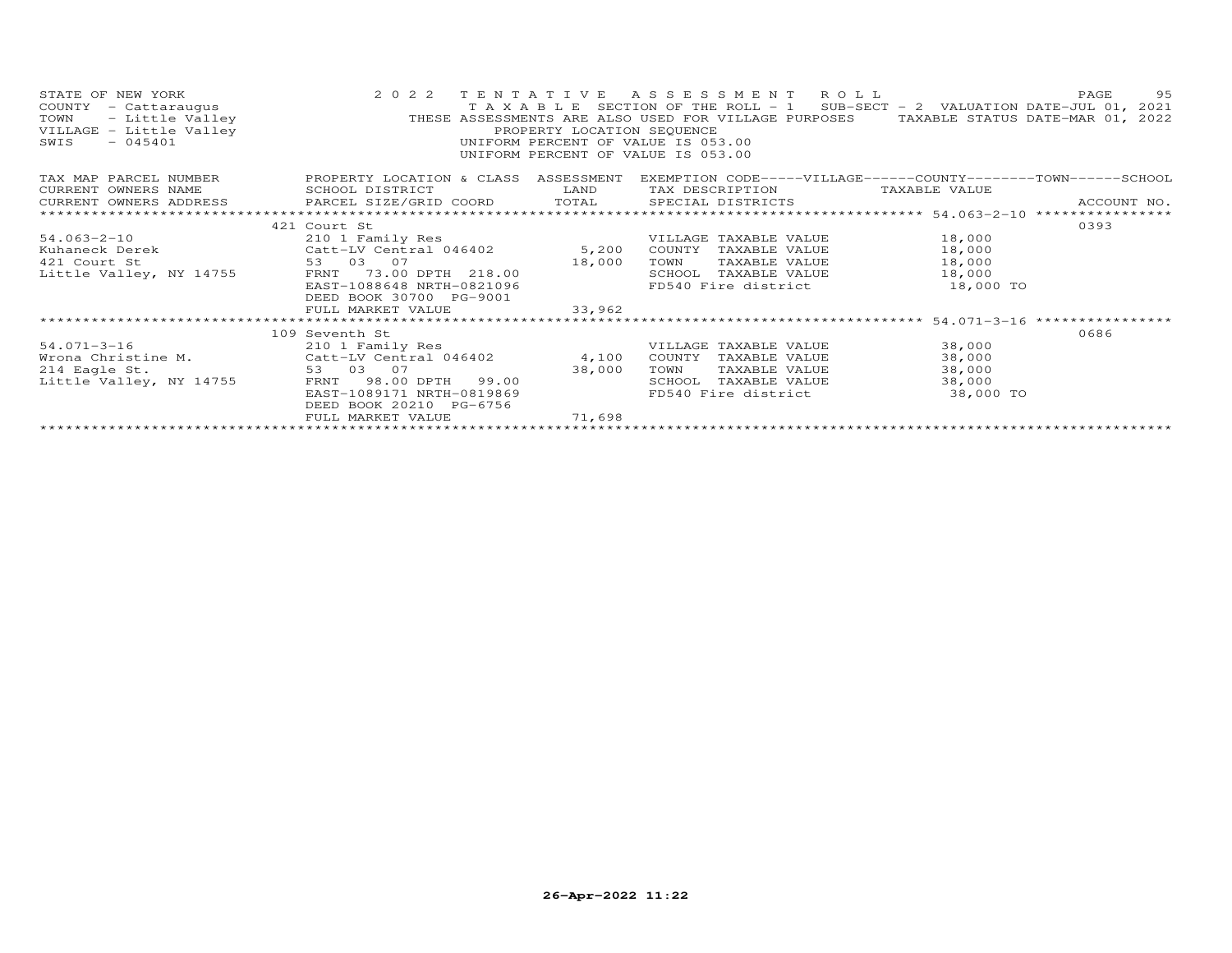| TOWN<br>SWIS | STATE OF NEW YORK<br>COUNTY - Cattaraugus<br>- Little Valley<br>VILLAGE - Little Valley<br>$-045401$ |                                      | 2 0 2 2<br>TAXABLE        | TENTATIVE<br>THESE ASSESSMENTS ARE ALSO USED FOR VILLAGE PURPOSES<br>UNIFORM PERCENT OF VALUE IS 053.00 | A S S E S S M E N T<br>SECTION OF THE ROLL - 1 | ROLL             | SUB-SECT - 2 VALUATION DATE-JUL 01, 2021<br>TAXABLE STATUS DATE-MAR 01, 2022<br>CURRENT DATE 4/26/2022 | PAGE<br>96<br>RPS150/V04/L015 |
|--------------|------------------------------------------------------------------------------------------------------|--------------------------------------|---------------------------|---------------------------------------------------------------------------------------------------------|------------------------------------------------|------------------|--------------------------------------------------------------------------------------------------------|-------------------------------|
|              |                                                                                                      |                                      | ROLL<br>S U B             |                                                                                                         | SECTION - $2$ - TOTALS                         |                  |                                                                                                        |                               |
|              |                                                                                                      |                                      |                           |                                                                                                         |                                                |                  |                                                                                                        |                               |
|              |                                                                                                      | ***                                  | SPECIAL                   | DISTRICT                                                                                                | SUMMARY ***                                    |                  |                                                                                                        |                               |
| CODE         | TOTAL<br>PARCELS<br>DISTRICT NAME                                                                    | EXTENSION<br>TYPE                    | <b>EXTENSION</b><br>VALUE | AD VALOREM<br>VALUE                                                                                     | <b>EXEMPT</b><br><b>AMOUNT</b>                 | TAXABLE<br>VALUE |                                                                                                        |                               |
|              | FD540 Fire district                                                                                  | 2 TOTAL                              |                           | 56,000                                                                                                  |                                                | 56,000           |                                                                                                        |                               |
|              |                                                                                                      |                                      |                           |                                                                                                         |                                                |                  |                                                                                                        |                               |
|              |                                                                                                      | $***$                                | S C H O O L               | DISTRICT                                                                                                | SUMMARY ***                                    |                  |                                                                                                        |                               |
| CODE         | DISTRICT NAME                                                                                        | TOTAL<br>PARCELS                     | ASSESSED<br>LAND          | ASSESSED<br>TOTAL                                                                                       | EXEMPT<br><b>AMOUNT</b>                        | TOTAL<br>TAXABLE | STAR<br><b>AMOUNT</b>                                                                                  | STAR<br>TAXABLE               |
| 046402       | Catt-LV Central                                                                                      | 2                                    | 9,300                     | 56,000                                                                                                  |                                                | 56,000           |                                                                                                        | 56,000                        |
|              | $SUB - TO T AL$                                                                                      | 2                                    | 9,300                     | 56,000                                                                                                  |                                                | 56,000           |                                                                                                        | 56,000                        |
|              | TOTAL                                                                                                | 2                                    | 9,300                     | 56,000                                                                                                  |                                                | 56,000           |                                                                                                        | 56,000                        |
|              |                                                                                                      |                                      | $***$<br>SYSTEM           | CODES                                                                                                   | SUMMARY ***                                    |                  |                                                                                                        |                               |
|              |                                                                                                      |                                      |                           | NO SYSTEM EXEMPTIONS AT THIS LEVEL                                                                      |                                                |                  |                                                                                                        |                               |
|              |                                                                                                      |                                      |                           |                                                                                                         |                                                |                  |                                                                                                        |                               |
|              |                                                                                                      |                                      | $***$<br>EXEMPTION        |                                                                                                         | SUMMARY ***                                    |                  |                                                                                                        |                               |
|              |                                                                                                      |                                      |                           | NO EXEMPTIONS AT THIS LEVEL                                                                             |                                                |                  |                                                                                                        |                               |
|              |                                                                                                      |                                      | *** GRAND                 | TOTALS ***                                                                                              |                                                |                  |                                                                                                        |                               |
| ROLL<br>SEC  | DESCRIPTION                                                                                          | TOTAL<br>ASSESSED<br>PARCELS<br>LAND | ASSESSED                  | TAXABLE<br>TOTAL<br>VILLAGE                                                                             | TAXABLE<br>COUNTY                              | TAXABLE<br>TOWN  | TAXABLE<br>SCHOOL                                                                                      | STAR<br>TAXABLE               |

SEC DESCRIPTION PARCELS LAND TOTAL VILLAGE COUNTY TOWN SCHOOL TAXABLE1 TAXABLE 2 9,300 56,000 56,000 56,000 56,000 56,000 56,000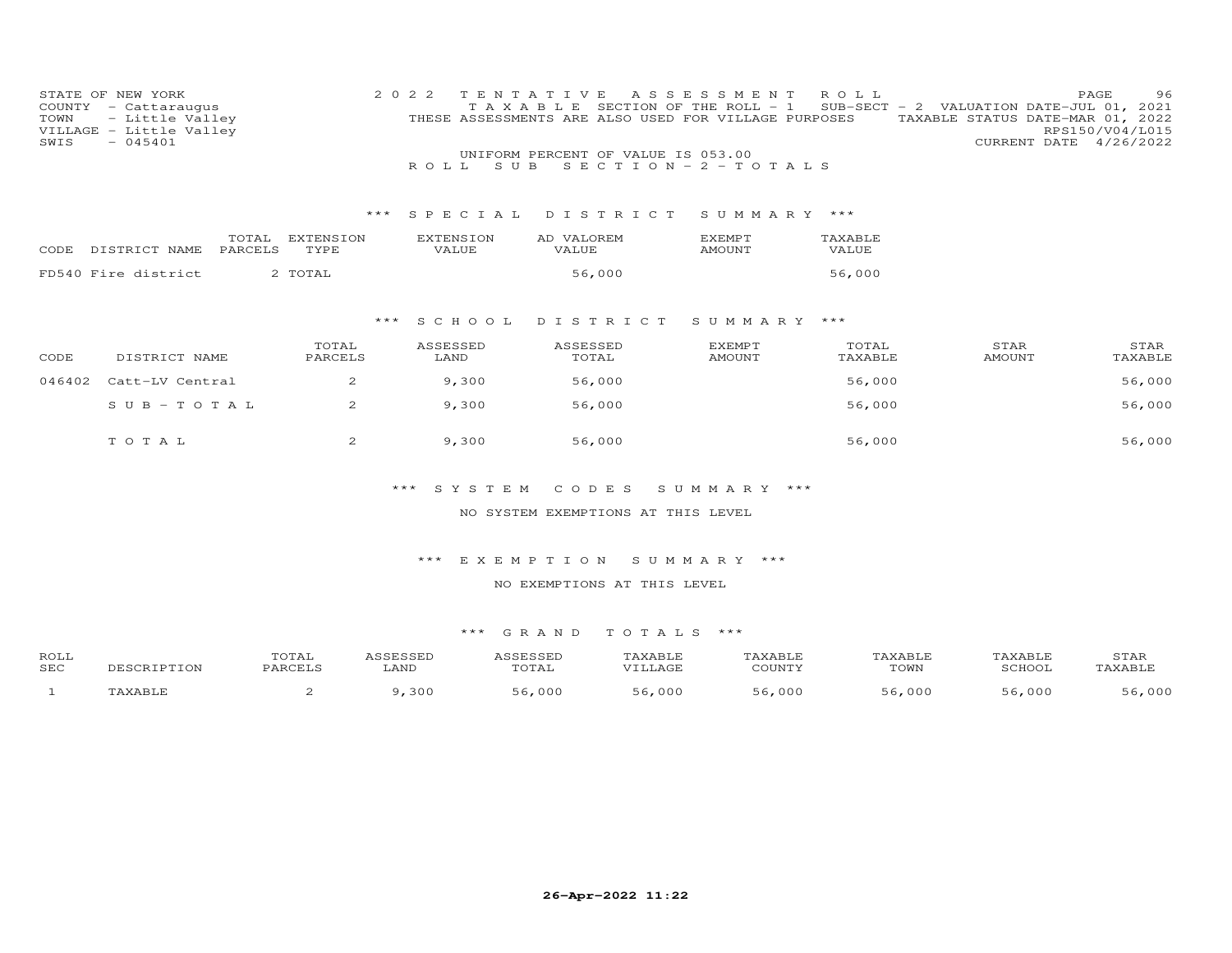| STATE OF NEW YORK       | 2022 TENTATIVE ASSESSMENT ROLL                       | 97<br>PAGE.                      |
|-------------------------|------------------------------------------------------|----------------------------------|
| COUNTY - Cattaraugus    | T A X A B L E SECTION OF THE ROLL - 1                | VALUATION DATE-JUL 01, 2021      |
| TOWN - Little Valley    | THESE ASSESSMENTS ARE ALSO USED FOR VILLAGE PURPOSES | TAXABLE STATUS DATE-MAR 01, 2022 |
| VILLAGE - Little Valley |                                                      | RPS150/V04/L015                  |
| $-045401$<br>SWIS       | UNIFORM PERCENT OF VALUE IS 053.00                   | CURRENT DATE 4/26/2022           |
|                         |                                                      |                                  |
|                         | ROLL SECTION TOTALS                                  |                                  |

#### \*\*\* S P E C I A L D I S T R I C T S U M M A R Y \*\*\*

|       |                       | TOTAL EXTENSION | <b>FXTENSION</b> | AD VALOREM | <b>FXFMPT</b> | <b>TAXABLE</b> |
|-------|-----------------------|-----------------|------------------|------------|---------------|----------------|
| CODE. | DISTRICT NAME PARCELS | TYPE.           | VALUE            | VALUE.     | AMOUNT        | VALUE          |
|       | FD540 Fire district   | 461 TOTAL       |                  | 18781,355  |               | 18781,355      |

#### \*\*\* S C H O O L D I S T R I C T S U M M A R Y \*\*\*

| CODE   | DISTRICT NAME   | TOTAL<br>PARCELS | ASSESSED<br>LAND | ASSESSED<br>TOTAL | <b>EXEMPT</b><br>AMOUNT | TOTAL<br>TAXABLE | STAR<br>AMOUNT | STAR<br>TAXABLE |
|--------|-----------------|------------------|------------------|-------------------|-------------------------|------------------|----------------|-----------------|
| 046402 | Catt-LV Central | 461              | 2546,250         | 18781,355         | 224,005                 | 18557,350        | 4328,955       | 14228,395       |
|        | $SUB-TOTAL$     | 461              | 2546,250         | 18781,355         | 224,005                 | 18557,350        | 4328,955       | 14228,395       |
|        | TOTAL           | 461              | 2546,250         | 18781,355         | 224,005                 | 18557,350        | 4328,955       | 14228,395       |

#### \*\*\* S Y S T E M C O D E S S U M M A R Y \*\*\*

### NO SYSTEM EXEMPTIONS AT THIS LEVEL

#### \*\*\* E X E M P T I O N S U M M A R Y \*\*\*

| SCHOOL   |
|----------|
|          |
|          |
|          |
|          |
|          |
|          |
|          |
|          |
| 202,375  |
|          |
|          |
| 12,180   |
| 9,450    |
| 2302,155 |
| 2026,800 |
|          |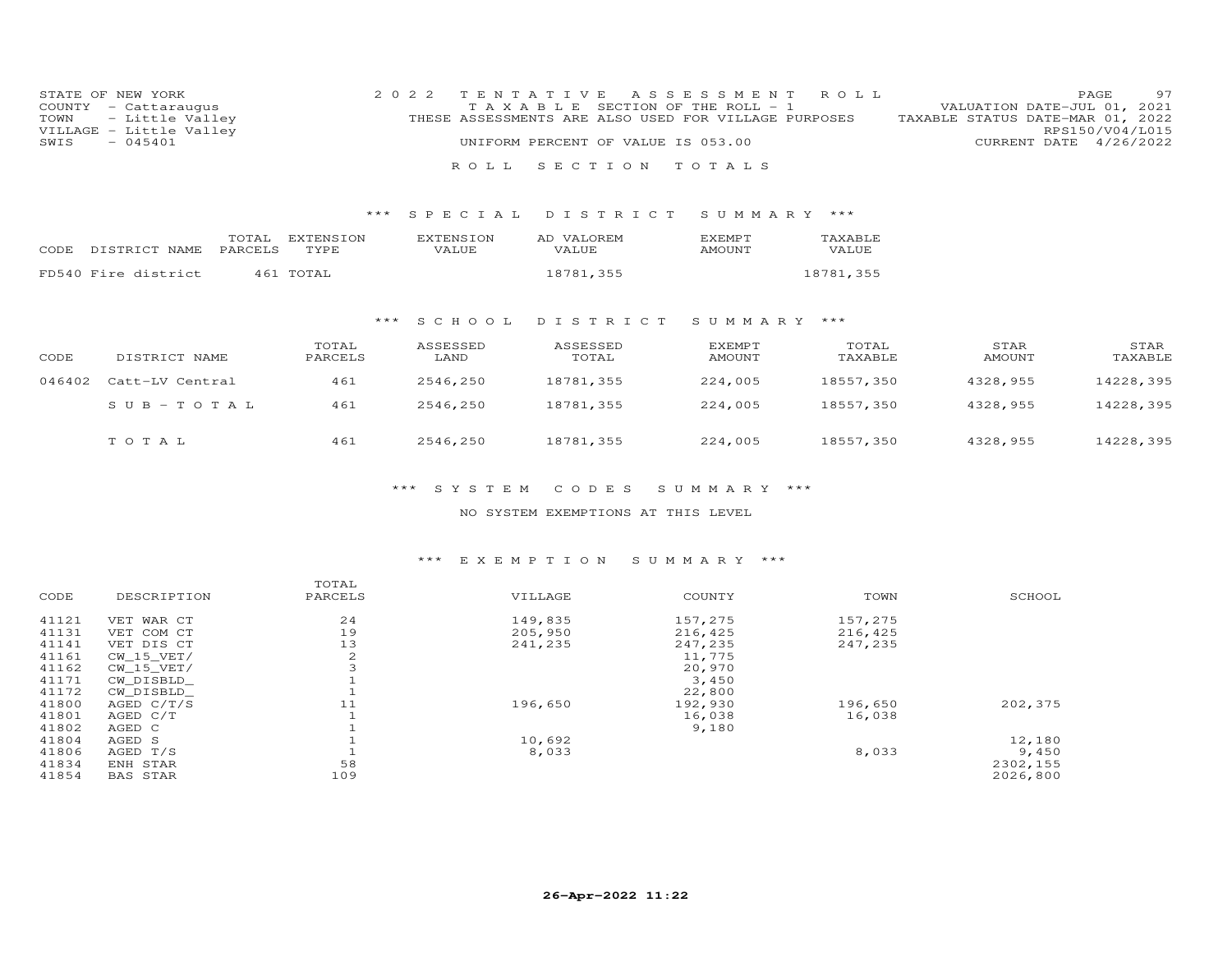| STATE OF NEW YORK       | 2022 TENTATIVE ASSESSMENT ROLL                       | 98<br>PAGE.                      |
|-------------------------|------------------------------------------------------|----------------------------------|
| COUNTY - Cattaraugus    | T A X A B L E SECTION OF THE ROLL - 1                | VALUATION DATE-JUL 01, 2021      |
| TOWN - Little Valley    | THESE ASSESSMENTS ARE ALSO USED FOR VILLAGE PURPOSES | TAXABLE STATUS DATE-MAR 01, 2022 |
| VILLAGE - Little Valley |                                                      | RPS150/V04/L015                  |
| $-045401$<br>SWIS       | UNIFORM PERCENT OF VALUE IS 053.00                   | CURRENT DATE 4/26/2022           |
|                         |                                                      |                                  |
|                         | ROLL SECTION TOTALS                                  |                                  |

# \*\*\* E X E M P T I O N S U M M A R Y \*\*\*

| CODE | DESCRIPTION     | TOTAL<br>PARCELS | VILLAGE | COUNTY      | TOWN    | SCHOOL       |
|------|-----------------|------------------|---------|-------------|---------|--------------|
|      | O T A<br>$\sim$ | 245              | 395     | 999<br>.078 | 841,656 | 4552<br>.960 |

| ROLL       |             | TOTAI   |          | ASSESSED  | <b>TAXABLE</b> | TAXABLE     | TAXABLE   | TAXABLE.  | STAR      |
|------------|-------------|---------|----------|-----------|----------------|-------------|-----------|-----------|-----------|
| <b>SEC</b> | DESCRIPTION | PARCELS | LAND     | TOTAL     | VTLLAGE        | COUNTY      | TOWN      | SCHOOL    | TAXABLE   |
|            | TAXABLE     | 461     | 2546,250 | 18781 355 | 17968,960      | 7993<br>つワワ | 17939.699 | 18557,350 | 14228,395 |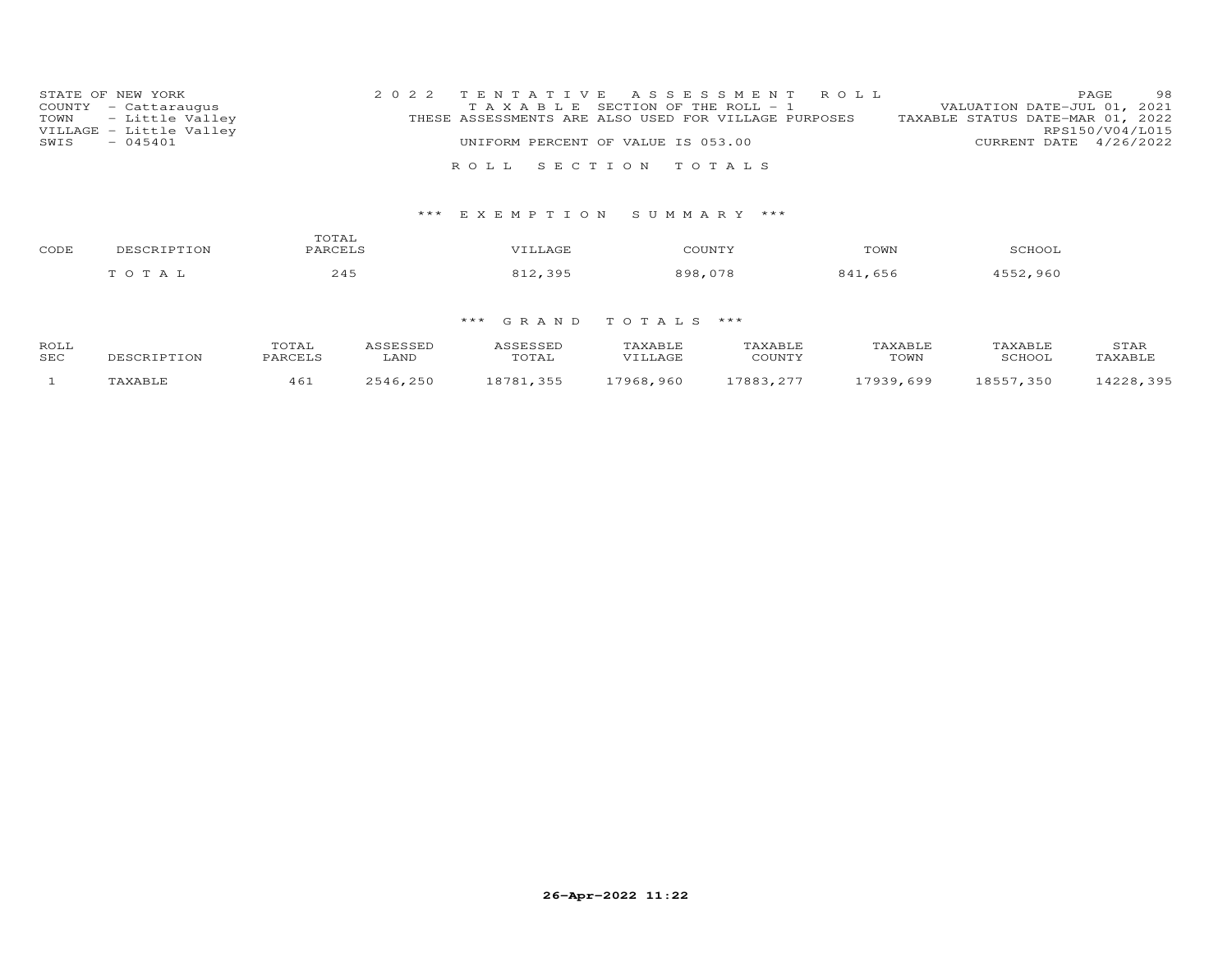| STATE OF NEW YORK<br>COUNTY - Cattaraugus<br>THESE ASSESSMENTS ARE ALSO USED FOR VILLAGE PURPOSES TAXABLE STATUS DATE-MAR 01, 2022<br>THESE ASSESSMENTS ARE ALSO USED FOR VILLAGE PURPOSES TAXABLE STATUS DATE-MAR 01, 2022<br>VILLAGE - Little Valley (N | 2 0 2 2                                                                                              |        | TENTATIVE ASSESSMENT ROLL                                                                                                                                 |                    | PAGE<br>99  |
|-----------------------------------------------------------------------------------------------------------------------------------------------------------------------------------------------------------------------------------------------------------|------------------------------------------------------------------------------------------------------|--------|-----------------------------------------------------------------------------------------------------------------------------------------------------------|--------------------|-------------|
| TAX MAP PARCEL NUMBER<br>CURRENT OWNERS NAME<br>CURRENT OWNERS ADDRESS                                                                                                                                                                                    | SCHOOL DISTRICT LAND<br>PARCEL SIZE/GRID COORD                                                       | TOTAL  | PROPERTY LOCATION & CLASS ASSESSMENT EXEMPTION CODE-----VILLAGE------COUNTY--------TOWN------SCHOOL<br>TAX DESCRIPTION TAXABLE VALUE<br>SPECIAL DISTRICTS |                    | ACCOUNT NO. |
|                                                                                                                                                                                                                                                           | Special Franchise                                                                                    |        |                                                                                                                                                           |                    | 0962        |
| 554.001-9910-123.700/288 861 Elec & gas<br>National Fuel Gas Dist Corp Catt-LV Central 046402 0 COUNTY TAXABLE VALUE<br>Real Property Tax Service village of Little Valley<br>Real Property Tax Service 1.000 Catt/l Valley<br>6363 Ma                    |                                                                                                      |        | VILLAGE TAXABLE VALUE $283,021$<br>COUNTY TAXABLE VALUE $283,021$<br>TOWN TAXABLE VALUE $283,021$                                                         |                    |             |
|                                                                                                                                                                                                                                                           |                                                                                                      |        |                                                                                                                                                           |                    |             |
|                                                                                                                                                                                                                                                           |                                                                                                      |        |                                                                                                                                                           |                    |             |
|                                                                                                                                                                                                                                                           |                                                                                                      |        | SCHOOL TAXABLE VALUE<br>SCHOOL TAXABLE VALUE<br>FD540 Fire district 283,021 TO                                                                            |                    |             |
| Williamsville, NY 14221-5887                                                                                                                                                                                                                              |                                                                                                      |        |                                                                                                                                                           |                    |             |
|                                                                                                                                                                                                                                                           |                                                                                                      |        |                                                                                                                                                           |                    |             |
|                                                                                                                                                                                                                                                           | Special Franchise                                                                                    |        |                                                                                                                                                           |                    | 0964        |
| 554.001-9910-132.350/188                                                                                                                                                                                                                                  | 861 Elec & gas                                                                                       |        | VILLAGE TAXABLE VALUE<br>0 COUNTY TAXABLE VALUE                                                                                                           | 3,437              |             |
| Niagara Mohawk Power Corp                                                                                                                                                                                                                                 | 861 Elec & gas<br>Catt-LV Central 046402                                                             |        |                                                                                                                                                           | 3,437              |             |
| Real Estate Tax Dept                                                                                                                                                                                                                                      | Village Of Little Valley 3,437 TOWN                                                                  |        | TAXABLE VALUE                                                                                                                                             | $3,437$<br>$3,437$ |             |
| 300 Erie Blvd West                                                                                                                                                                                                                                        | 1.0000 Catt/l Valley                                                                                 |        | SCHOOL TAXABLE VALUE                                                                                                                                      |                    |             |
| Syracuse, NY 13202                                                                                                                                                                                                                                        | ACRES<br>0.01                                                                                        |        | FD540 Fire district                                                                                                                                       | 3,437 TO           |             |
|                                                                                                                                                                                                                                                           | FULL MARKET VALUE                                                                                    | 6,485  |                                                                                                                                                           |                    |             |
|                                                                                                                                                                                                                                                           | Special Franchise                                                                                    |        |                                                                                                                                                           |                    | 0963        |
| 554.001-9910-631.900/188                                                                                                                                                                                                                                  | 861 Elec & gas                                                                                       |        | VILLAGE TAXABLE VALUE                                                                                                                                     | 45,035             |             |
| Verizon New York Inc                                                                                                                                                                                                                                      |                                                                                                      |        |                                                                                                                                                           |                    |             |
| PO Box 2749                                                                                                                                                                                                                                               |                                                                                                      |        | VILLAGE TAXABLE VALUE<br>Village Of Little Value<br>1.0000 Cot Little Value Value Value Value Value Value<br>1.0000 Catt/1 Value                          | 45,035<br>45,035   |             |
| Addison, TX 75001                                                                                                                                                                                                                                         | 1.0000 Catt/l Valley                                                                                 |        |                                                                                                                                                           |                    |             |
|                                                                                                                                                                                                                                                           | ACRES<br>0.01                                                                                        | 84,972 | SCHOOL TAXABLE VALUE 45,035<br>FD540 Fire district 45,035 TO                                                                                              |                    |             |
|                                                                                                                                                                                                                                                           | FULL MARKET VALUE                                                                                    |        |                                                                                                                                                           |                    |             |
|                                                                                                                                                                                                                                                           |                                                                                                      |        |                                                                                                                                                           |                    |             |
|                                                                                                                                                                                                                                                           | Special Franchise                                                                                    |        |                                                                                                                                                           |                    | 0965        |
| 554.001-9910-999.991/188<br>Atlantic Broadband                                                                                                                                                                                                            | 869 Television                                                                                       |        | VILLAGE TAXABLE VALUE<br>0 COUNTY TAXABLE VALUE                                                                                                           | 7,609              |             |
| 120 Southmont Blvd                                                                                                                                                                                                                                        | Catt-LV Central 046402<br>Village Of Little Valley 7,609 TOWN<br>Village Of Little Valley 7,609 TOWN |        | TAXABLE VALUE                                                                                                                                             | 7,609<br>7,609     |             |
| Johnstown, PA 15905                                                                                                                                                                                                                                       | 1.0000 Catt/l Valley                                                                                 |        | SCHOOL TAXABLE VALUE                                                                                                                                      | 7,609              |             |
|                                                                                                                                                                                                                                                           | ACRES<br>0.01                                                                                        |        | FD540 Fire district                                                                                                                                       | 7,609 TO           |             |
|                                                                                                                                                                                                                                                           | FULL MARKET VALUE                                                                                    | 14,357 |                                                                                                                                                           |                    |             |
|                                                                                                                                                                                                                                                           |                                                                                                      |        |                                                                                                                                                           |                    |             |
|                                                                                                                                                                                                                                                           | Special Franchise                                                                                    |        |                                                                                                                                                           |                    | 1445        |
| 554.001-9914-999.991/188                                                                                                                                                                                                                                  | 867 Misc franchs                                                                                     |        | VILLAGE TAXABLE VALUE                                                                                                                                     | 34,492             |             |
| TVC Albany, Inc                                                                                                                                                                                                                                           | Catt-LV Central 046402                                                                               |        |                                                                                                                                                           | 34,492             |             |
| 41 State Street 10th Floor                                                                                                                                                                                                                                |                                                                                                      |        |                                                                                                                                                           | 34,492             |             |
| Albany, NY 12207                                                                                                                                                                                                                                          | FULL MARKET VALUE                                                                                    |        |                                                                                                                                                           | 34,492             |             |
|                                                                                                                                                                                                                                                           |                                                                                                      |        |                                                                                                                                                           | 34,492 TO          |             |
|                                                                                                                                                                                                                                                           | Special Franchise                                                                                    |        | 0 COUNT:<br>34,492 TOWN TAXABLE VALUE<br>65,079 SCHOOL TAXABLE VALUE<br>FD540 File district<br>$5.079$ FD540 File district                                |                    | 1455        |
| 554.001-9916-999.991/188                                                                                                                                                                                                                                  | 867 Misc franchs                                                                                     |        | VILLAGE TAXABLE VALUE                                                                                                                                     | 19,014             |             |
| DFT Local Service                                                                                                                                                                                                                                         |                                                                                                      |        | Catt-LV Central 046402<br>3/2017-new in village and the COUNTY TAXABLE VALUE<br>1.0 Village af Tittle value                                               |                    |             |
| PO Box 209                                                                                                                                                                                                                                                |                                                                                                      |        |                                                                                                                                                           | 19,014<br>19,014   |             |
| Fredonia, NY 14063                                                                                                                                                                                                                                        | 1.0 Village of Little Val                                                                            |        | SCHOOL TAXABLE VALUE                                                                                                                                      | 19,014             |             |
|                                                                                                                                                                                                                                                           | 554.001-9910-999.991/188                                                                             |        | FD540 Fire district                                                                                                                                       | 19,014 TO          |             |
|                                                                                                                                                                                                                                                           | FULL MARKET VALUE                                                                                    | 35,875 |                                                                                                                                                           |                    |             |
|                                                                                                                                                                                                                                                           |                                                                                                      |        |                                                                                                                                                           |                    |             |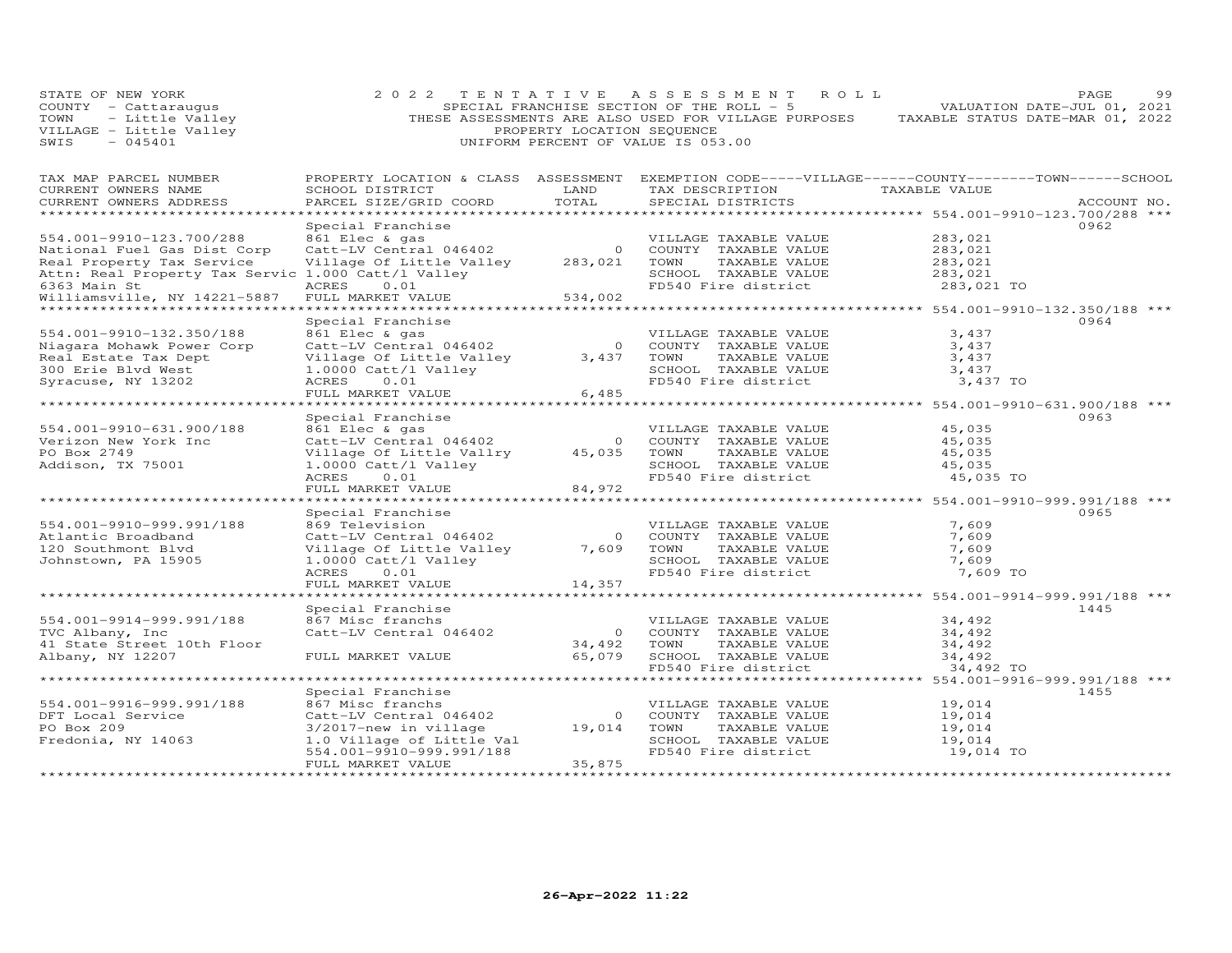| TOWN<br>SWIS | STATE OF NEW YORK<br>COUNTY - Cattaraugus<br>- Little Valley<br>VILLAGE - Little Valley<br>$-045401$ |                   | 2 0 2 2<br>S U B<br>R O L L | TENTATIVE<br>SPECIAL FRANCHISE SECTION OF THE ROLL - 5<br>THESE ASSESSMENTS ARE ALSO USED FOR VILLAGE PURPOSES<br>UNIFORM PERCENT OF VALUE IS 053.00<br>$S E C T I ON - - TO T AL S$ | A S S E S S M E N T            | ROLL             | VALUATION DATE-JUL 01, 2021<br>TAXABLE STATUS DATE-MAR 01, 2022 | PAGE<br>100<br>RPS150/V04/L015<br>CURRENT DATE 4/26/2022 |
|--------------|------------------------------------------------------------------------------------------------------|-------------------|-----------------------------|--------------------------------------------------------------------------------------------------------------------------------------------------------------------------------------|--------------------------------|------------------|-----------------------------------------------------------------|----------------------------------------------------------|
|              |                                                                                                      | ***               | S P E C I A L               | DISTRICT                                                                                                                                                                             | SUMMARY ***                    |                  |                                                                 |                                                          |
|              | TOTAL<br>CODE DISTRICT NAME<br>PARCELS                                                               | EXTENSION<br>TYPE | <b>EXTENSION</b><br>VALUE   | AD VALOREM<br>VALUE                                                                                                                                                                  | EXEMPT<br>AMOUNT               | TAXABLE<br>VALUE |                                                                 |                                                          |
|              | FD540 Fire district                                                                                  | 6 TOTAL           |                             | 392,608                                                                                                                                                                              |                                | 392,608          |                                                                 |                                                          |
|              |                                                                                                      |                   | *** SCHOOL                  | DISTRICT                                                                                                                                                                             | SUMMARY ***                    |                  |                                                                 |                                                          |
| CODE         | DISTRICT NAME                                                                                        | TOTAL<br>PARCELS  | ASSESSED<br>LAND            | ASSESSED<br>TOTAL                                                                                                                                                                    | <b>EXEMPT</b><br><b>AMOUNT</b> | TOTAL<br>TAXABLE | STAR<br>AMOUNT                                                  | STAR<br>TAXABLE                                          |
| 046402       | Catt-LV Central                                                                                      | 6                 |                             | 392,608                                                                                                                                                                              |                                | 392,608          |                                                                 | 392,608                                                  |
|              | $S \text{ U } B - T \text{ O } T \text{ A } L$                                                       | 6                 |                             | 392,608                                                                                                                                                                              |                                | 392,608          |                                                                 | 392,608                                                  |
|              | TOTAL                                                                                                | 6                 |                             | 392,608                                                                                                                                                                              |                                | 392,608          |                                                                 | 392,608                                                  |
|              |                                                                                                      |                   | *** SYSTEM                  | CODES<br>NO SYSTEM EXEMPTIONS AT THIS LEVEL                                                                                                                                          | SUMMARY ***                    |                  |                                                                 |                                                          |
|              |                                                                                                      |                   | ***                         | EXEMPTION                                                                                                                                                                            | SUMMARY ***                    |                  |                                                                 |                                                          |
|              |                                                                                                      |                   |                             | NO EXEMPTIONS AT THIS LEVEL                                                                                                                                                          |                                |                  |                                                                 |                                                          |

| ROLL<br><b>SEC</b> | CRIPTION             | .uiai<br>PARCELS | <b>SCECCED</b><br>,,,,,,,,,,,,,,,<br>LAND | ICCFCCFI<br>.<br>TOTAL | TAXABLE<br>VIIJAGE | 'AXABLE<br>COLINTY | AXABLE<br>TOWN | <b>TAXABLE</b><br>SCHOOL | STAR<br>TAXABLE |
|--------------------|----------------------|------------------|-------------------------------------------|------------------------|--------------------|--------------------|----------------|--------------------------|-----------------|
|                    | FRANCHISE<br>SPECIAI |                  |                                           | 392<br>.608            | 608<br>つのつ         | -608<br>ר ה ל      | ວ ດ ດ<br>608   | 302<br>608               | .608<br>າ ດ າ   |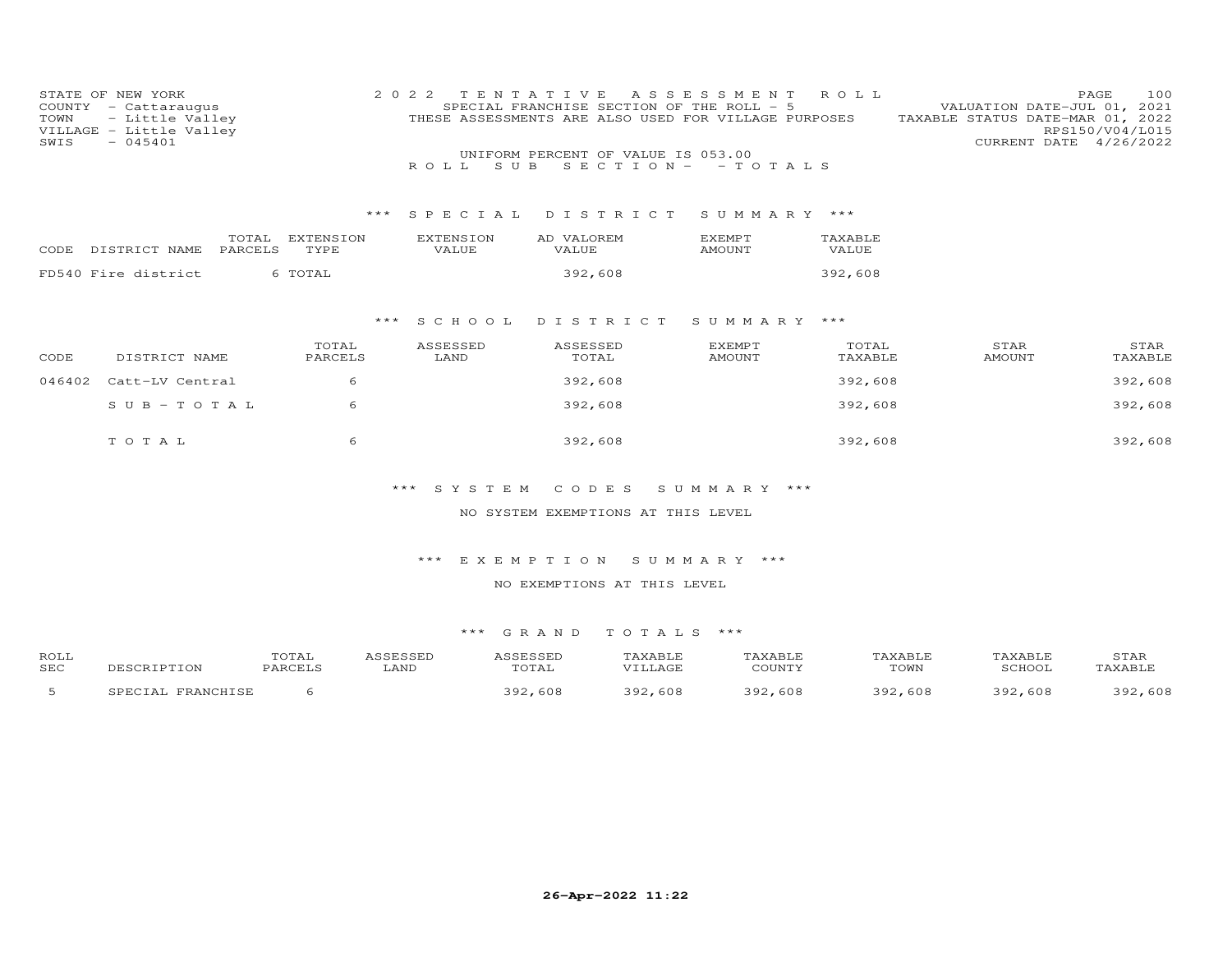| COUNTY<br>TOWN<br>VILLAGE<br>SWIS | STATE OF NEW YORK<br>- Cattaraugus<br>- Little Valley<br>- Little Valley<br>$-045401$ |                  |                   | 2 0 2 2 | ROLL.                     | TENTATIVE<br>SPECIAL FRANCHISE SECTION OF THE ROLL - 5<br>THESE ASSESSMENTS ARE ALSO USED FOR VILLAGE PURPOSES<br>UNIFORM PERCENT OF VALUE IS 053.00<br>SECTION | ASSESSMENT<br>TOTALS           | R O L L          | VALUATION DATE-JUL 01, 2021<br>TAXABLE STATUS DATE-MAR 01, 2022 | 101<br>PAGE<br>RPS150/V04/L015<br>CURRENT DATE 4/26/2022 |
|-----------------------------------|---------------------------------------------------------------------------------------|------------------|-------------------|---------|---------------------------|-----------------------------------------------------------------------------------------------------------------------------------------------------------------|--------------------------------|------------------|-----------------------------------------------------------------|----------------------------------------------------------|
|                                   |                                                                                       |                  | $***$             |         | SPECIAL                   | DISTRICT                                                                                                                                                        | SUMMARY ***                    |                  |                                                                 |                                                          |
| CODE.                             | DISTRICT NAME                                                                         | TOTAL<br>PARCELS | EXTENSION<br>TYPE |         | <b>EXTENSION</b><br>VALUE | AD VALOREM<br>VALUE                                                                                                                                             | <b>EXEMPT</b><br><b>AMOUNT</b> | TAXABLE<br>VALUE |                                                                 |                                                          |
|                                   | FD540 Fire district                                                                   |                  | 6 TOTAL           |         |                           | 392,608                                                                                                                                                         |                                | 392,608          |                                                                 |                                                          |
|                                   |                                                                                       |                  |                   | ***     | S C H O O L               | DISTRICT                                                                                                                                                        | SUMMARY                        | ***              |                                                                 |                                                          |
| CODE                              | DISTRICT NAME                                                                         |                  | TOTAL<br>PARCELS  |         | ASSESSED<br>LAND          | ASSESSED<br>TOTAL                                                                                                                                               | <b>EXEMPT</b><br>AMOUNT        | TOTAL<br>TAXABLE | STAR<br><b>AMOUNT</b>                                           | STAR<br>TAXABLE                                          |
| 046402                            | Catt-LV Central                                                                       |                  | 6                 |         |                           | 392,608                                                                                                                                                         |                                | 392,608          |                                                                 | 392,608                                                  |
|                                   | $SUB - TO TAL$                                                                        |                  | 6                 |         |                           | 392,608                                                                                                                                                         |                                | 392,608          |                                                                 | 392,608                                                  |
|                                   | TOTAL                                                                                 |                  | 6                 |         |                           | 392,608                                                                                                                                                         |                                | 392,608          |                                                                 | 392,608                                                  |

### NO SYSTEM EXEMPTIONS AT THIS LEVEL

# \*\*\* E X E M P T I O N S U M M A R Y \*\*\*

#### NO EXEMPTIONS AT THIS LEVEL

| ROLL |                          | TOTAL   | ASSESSED | ASSESSED | TAXABLE | TAXABLE | TAXABLE | TAXABLE | STAR    |
|------|--------------------------|---------|----------|----------|---------|---------|---------|---------|---------|
| SEC  | DESCRIPTION              | PARCELS | LAND     | TOTAL    | VILLAGE | COUNTY  | TOWN    | SCHOOL  | TAXABLE |
|      | . FRANCHISE<br>SPECIAL B |         |          | 392,608  | 392,608 | 392,608 | 392,608 | 392,608 | 392,608 |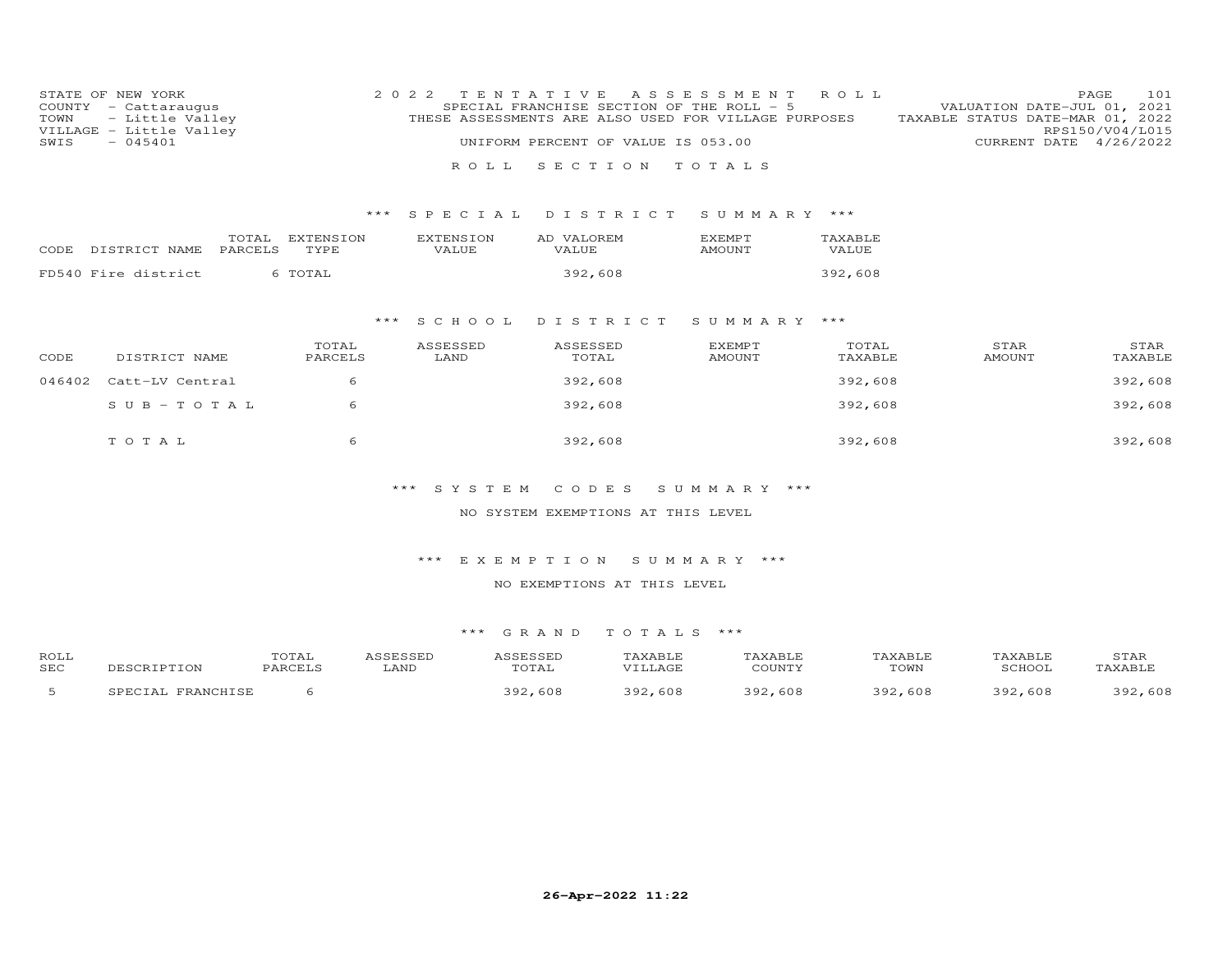| STATE OF NEW YORK<br>COUNTY - Cattaraugus<br>TOWN - Little Valley<br>VILLAGE - Little Valley<br>$-045401$<br>SWIS                                                     | 2 0 2 2                                                                                                                                                                                                                       | PROPERTY LOCATION SEQUENCE                                              | TENTATIVE ASSESSMENT ROLL<br>UTILITY & R.R. SECTION OF THE ROLL $-6$<br>THESE ASSESSMENTS ARE ALSO USED FOR VILLAGE PURPOSES TAXABLE STATUS DATE-MAR 01, 2022<br>UNIFORM PERCENT OF VALUE IS 053.00 | VALUATION DATE-JUL 01, 2021                                                                       | PAGE<br>102   |
|-----------------------------------------------------------------------------------------------------------------------------------------------------------------------|-------------------------------------------------------------------------------------------------------------------------------------------------------------------------------------------------------------------------------|-------------------------------------------------------------------------|-----------------------------------------------------------------------------------------------------------------------------------------------------------------------------------------------------|---------------------------------------------------------------------------------------------------|---------------|
| TAX MAP PARCEL NUMBER<br>CURRENT OWNERS NAME<br>CURRENT OWNERS ADDRESS                                                                                                | SCHOOL DISTRICT<br>PARCEL SIZE/GRID COORD                                                                                                                                                                                     | LAND<br>TOTAL<br>*************                                          | PROPERTY LOCATION & CLASS ASSESSMENT EXEMPTION CODE-----VILLAGE------COUNTY-------TOWN------SCHOOL<br>TAX DESCRIPTION TAXABLE VALUE<br>SPECIAL DISTRICTS                                            | *********** 54.064-1-8 ***************                                                            | ACCOUNT NO.   |
| $54.064 - 1 - 8$<br>Verizon New York Inc<br>PO Box 2749<br>Addison, TX 75001                                                                                          | 210 Main St<br>831 Tele Comm<br>Catt-LV Central 046402<br>Loc #Unknown<br>1.0000 Catt/l Valley<br>Land & Building<br>50.00 DPTH 267.00<br>FRNT<br>EAST-1090314 NRTH-0820084<br>PG-00350<br>DEED BOOK 370<br>FULL MARKET VALUE | 11,000<br>30,111<br>56,813                                              | VILLAGE TAXABLE VALUE<br>COUNTY TAXABLE VALUE<br>TOWN<br>TAXABLE VALUE<br>SCHOOL TAXABLE VALUE<br>FD540 Fire district                                                                               | 30,111<br>30,111<br>30,111<br>30,111<br>30,111 TO                                                 | 0902          |
|                                                                                                                                                                       |                                                                                                                                                                                                                               |                                                                         |                                                                                                                                                                                                     |                                                                                                   |               |
| 654.001-0000-631.900/1881<br>Verizon New York Inc<br>PO Box 2749<br>Addison, TX 75001                                                                                 | Telecommunications equip<br>836 Telecom. eq.<br>Catt-LV Central 046402<br>Loc #888888<br>1.0000 Catt/l Valley<br>Poles Wire Cable, Etc<br>0.01<br>ACRES<br>FULL MARKET VALUE                                                  | $\circ$<br>15,802<br>29,815                                             | Mass Telec 47100<br>9,513<br>VILLAGE TAXABLE VALUE<br>COUNTY TAXABLE VALUE<br>TOWN<br>TAXABLE VALUE<br>SCHOOL TAXABLE VALUE<br>FD540 Fire district                                                  | 9,513<br>9,513<br>6,289<br>6,289<br>6,289<br>6,289<br>15,802 TO                                   | 0960<br>9,513 |
|                                                                                                                                                                       |                                                                                                                                                                                                                               |                                                                         |                                                                                                                                                                                                     |                                                                                                   |               |
| 654.001-9910-123.700/288<br>National Fuel Gas Dist Corp<br>Attn: Real Property Tax Servic Loc #888888, 122203<br>6363 Main St Rm 1000<br>Williamsville, NY 14221-5887 | Utility<br>885 Gas Outside Pla<br>Catt-LV Central 046402<br>1.0000 Catt/l Valley<br>Gas Dist (122216)<br>ACRES<br>0.01<br>FULL MARKET VALUE                                                                                   | $\overline{0}$<br>201,800<br>380,755                                    | VILLAGE TAXABLE VALUE<br>COUNTY TAXABLE VALUE<br>TOWN<br>TAXABLE VALUE<br>SCHOOL TAXABLE VALUE<br>FD540 Fire district                                                                               | 201,800<br>201,800<br>201,800<br>201,800<br>201,800 TO                                            | 1201          |
|                                                                                                                                                                       |                                                                                                                                                                                                                               |                                                                         |                                                                                                                                                                                                     |                                                                                                   |               |
| 654.001-9910-132.350/100<br>Niagara Mohawk Power Corp<br>Real Estate Tax Dept<br>300 Erie Blvd West<br>Syracuse, NY 13202                                             | Utility<br>882 Elec Trans Imp<br>Catt-LV Central 046402<br>Loc #712389<br>1.0000 Catt/LV TraLine<br>Dake Hill-W Sal #806<br>ACRES<br>0.01                                                                                     | $\overline{0}$<br>39,467                                                | VILLAGE TAXABLE VALUE<br>COUNTY TAXABLE VALUE<br>TOWN<br>TAXABLE VALUE<br>SCHOOL TAXABLE VALUE<br>FD540 Fire district                                                                               | 39,467<br>39,467<br>39,467<br>39,467<br>39,467 TO                                                 | 0961          |
|                                                                                                                                                                       | FULL MARKET VALUE                                                                                                                                                                                                             | 74,466                                                                  |                                                                                                                                                                                                     |                                                                                                   |               |
| 654.001-9910-132.350/101<br>Niagara Mohawk Power Corp<br>Real Estate Tax Dept<br>300 Erie Blvd West<br>Syracuse, NY 13202                                             | Utility<br>882 Elec Trans Imp<br>Catt-LV Central 046402<br>Loc #712399<br>1.0000 Catt/LV TranL<br>Ellicottville Tap \$816<br>ACRES<br>0.01<br>FULL MARKET VALUE<br>**********************                                     | * * * * * * * * * *<br>$\circ$<br>6,048<br>11,411<br>****************** | VILLAGE TAXABLE VALUE<br>COUNTY TAXABLE VALUE<br>TOWN<br>TAXABLE VALUE<br>SCHOOL TAXABLE VALUE<br>FD540 Fire district                                                                               | ******************** 654.001-9910-132.350/101 ***<br>6,048<br>6,048<br>6,048<br>6,048<br>6,048 TO | 0983          |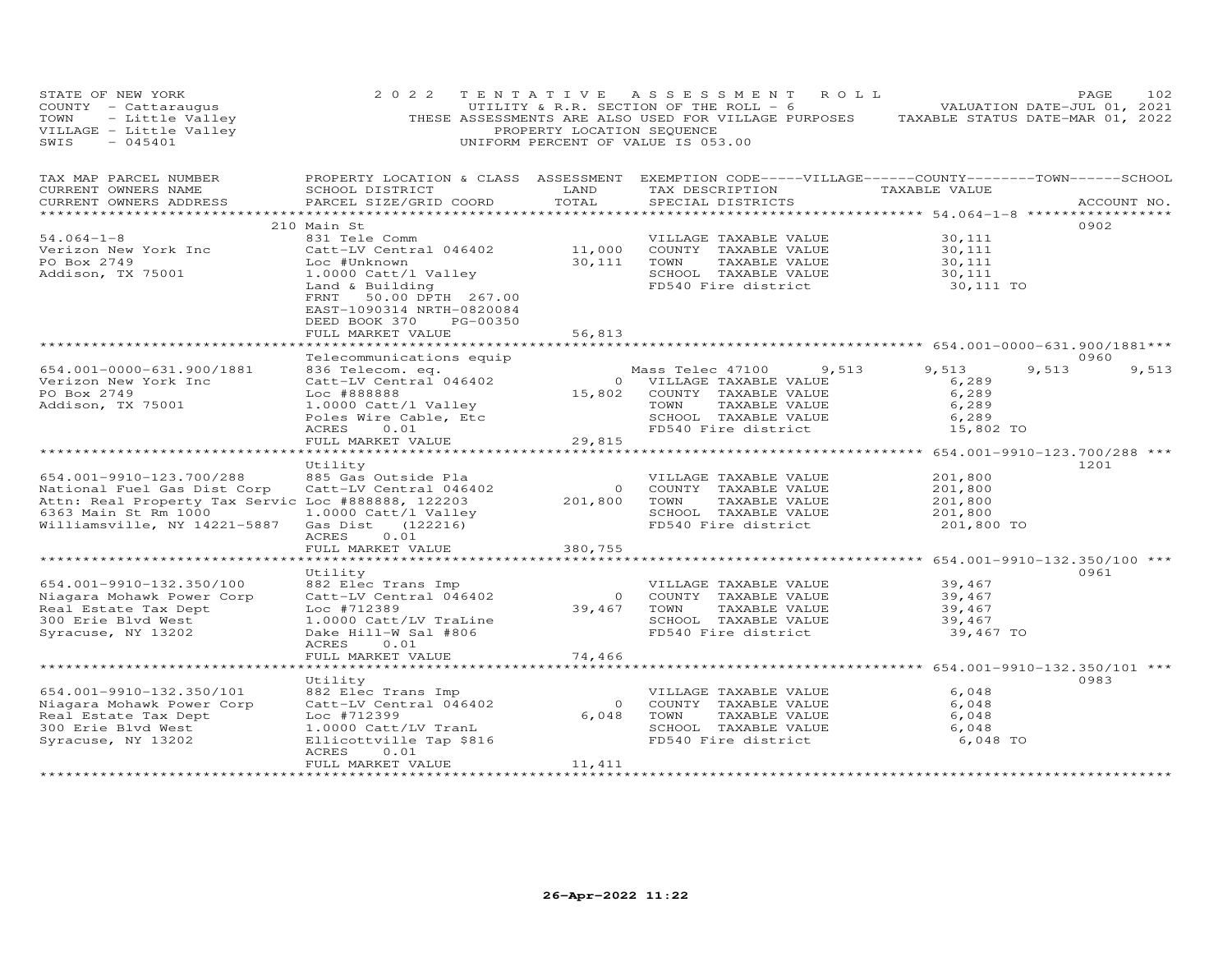| STATE OF NEW YORK<br>COUNTY<br>- Cattaraugus<br>- Little Valley<br>TOWN<br>VILLAGE - Little Valley<br>$-045401$<br>SWIS |                                        |                   | 2 0 2 2<br>S U B<br>ROLL  | TENTATIVE<br>UTILITY & R.R. SECTION OF THE ROLL - 6<br>THESE ASSESSMENTS ARE ALSO USED FOR VILLAGE PURPOSES<br>UNIFORM PERCENT OF VALUE IS 053.00<br>$S E C T I O N - - T O T A L S$ | A S S E S S M E N T | ROLL             | VALUATION DATE-JUL 01,<br>TAXABLE STATUS DATE-MAR 01, 2022<br>CURRENT DATE 4/26/2022 | 103<br>PAGE<br>2021<br>RPS150/V04/L015 |
|-------------------------------------------------------------------------------------------------------------------------|----------------------------------------|-------------------|---------------------------|--------------------------------------------------------------------------------------------------------------------------------------------------------------------------------------|---------------------|------------------|--------------------------------------------------------------------------------------|----------------------------------------|
|                                                                                                                         |                                        |                   |                           |                                                                                                                                                                                      |                     |                  |                                                                                      |                                        |
|                                                                                                                         |                                        | $***$             | SPECIAL                   | DISTRICT                                                                                                                                                                             | SUMMARY ***         |                  |                                                                                      |                                        |
|                                                                                                                         | TOTAL<br>CODE DISTRICT NAME<br>PARCELS | EXTENSION<br>TYPE | <b>EXTENSION</b><br>VALUE | AD VALOREM<br>VALUE                                                                                                                                                                  | EXEMPT<br>AMOUNT    | TAXABLE<br>VALUE |                                                                                      |                                        |
|                                                                                                                         | FD540 Fire district                    | 5 TOTAL           |                           | 293,228                                                                                                                                                                              |                     | 293,228          |                                                                                      |                                        |
|                                                                                                                         |                                        | ***               | S C H O O L               | DISTRICT                                                                                                                                                                             | SUMMARY ***         |                  |                                                                                      |                                        |
| CODE                                                                                                                    | DISTRICT NAME                          | TOTAL<br>PARCELS  | ASSESSED<br>LAND          | ASSESSED<br>TOTAL                                                                                                                                                                    | EXEMPT<br>AMOUNT    | TOTAL<br>TAXABLE | STAR<br><b>AMOUNT</b>                                                                | STAR<br>TAXABLE                        |
| 046402                                                                                                                  | Catt-LV Central                        | 5                 | 11,000                    | 293,228                                                                                                                                                                              | 9,513               | 283,715          |                                                                                      | 283,715                                |
|                                                                                                                         | $SUB - TO TAL$                         | 5                 | 11,000                    | 293,228                                                                                                                                                                              | 9,513               | 283,715          |                                                                                      | 283,715                                |
|                                                                                                                         | TOTAL                                  | 5                 | 11,000                    | 293,228                                                                                                                                                                              | 9,513               | 283,715          |                                                                                      | 283,715                                |

# NO SYSTEM EXEMPTIONS AT THIS LEVEL

# \*\*\* E X E M P T I O N S U M M A R Y \*\*\*

| CODE  | DESCRIPTION | TOTAL<br><b>PARCELS</b> | 7ILLAGE | COUNTY                    | TOWN | SCHOOL                |
|-------|-------------|-------------------------|---------|---------------------------|------|-----------------------|
| 47100 | Mass Telec  |                         | 9,513   | 51<br>$\Omega$<br>د ⊥ ب ′ | ,513 | <b>F10</b><br>د ⊥ ب ⁄ |
|       | TOTAL       |                         | 9,513   | $Q$ $512$<br>د ⊥ ب ⁄      | ,513 | ,513                  |

| ROLL<br>SEC | TOTAL<br>コロロロエ | <b>ACCECCEP</b><br>.<br>LAND | TOTAL              | AXABLE<br>⊺ ™ AGE | AXABLF<br>CCTINTTMZ | AXABLE<br>TOWN | TAXABLE<br>SCHOOL | STAR                                |
|-------------|----------------|------------------------------|--------------------|-------------------|---------------------|----------------|-------------------|-------------------------------------|
|             |                | 1,000                        | ററാ<br><u> ລວຊ</u> |                   |                     | つのつ            | 202               | <b>715</b><br>$\cap$ $\cap$ $\cdot$ |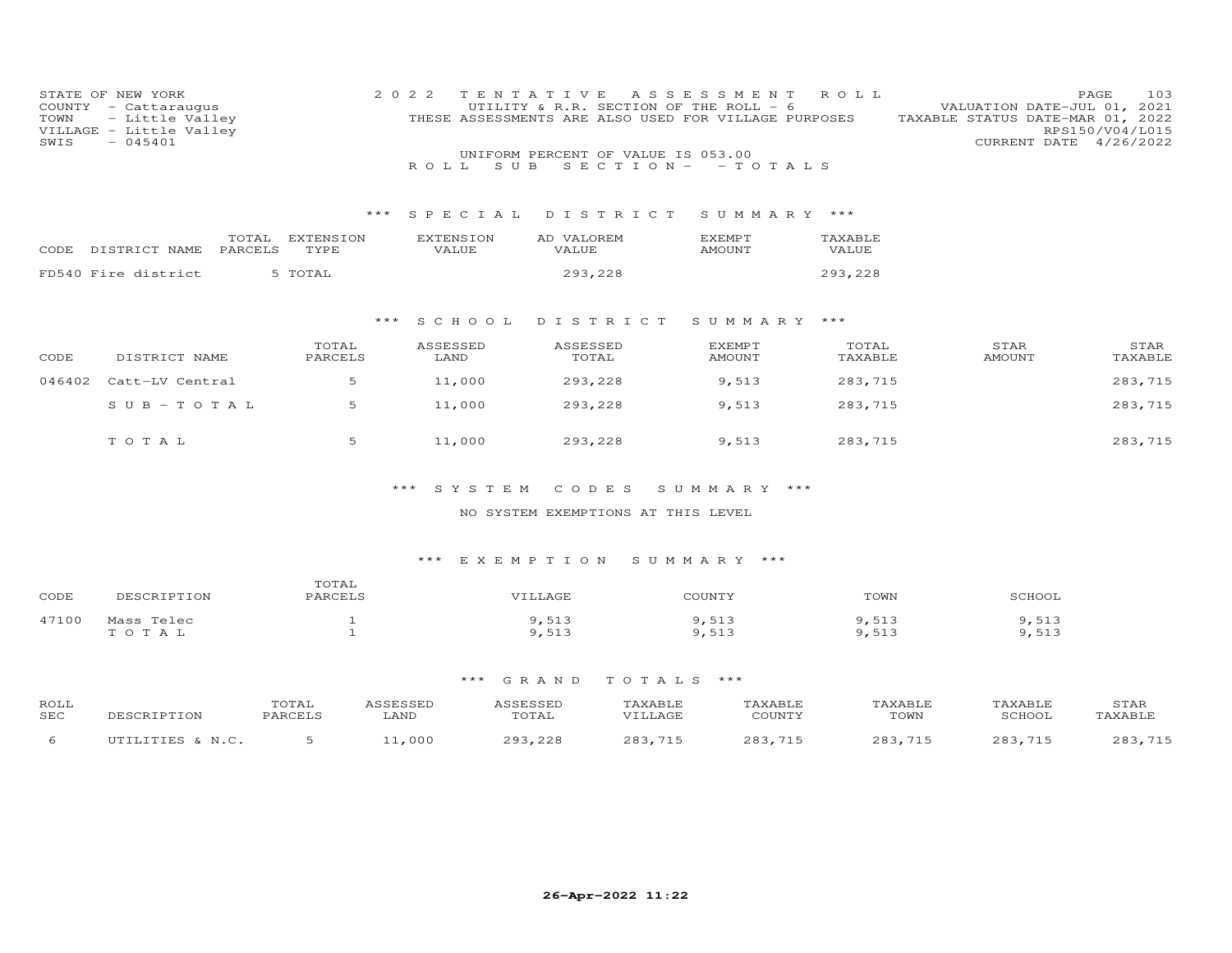| COUNTY<br>TOWN<br>SWIS | STATE OF NEW YORK<br>- Cattaraugus<br>- Little Valley<br>VILLAGE - Little Valley<br>$-045401$ |                   | 2 0 2 2                   | T E N T A T T V E<br>UTILITY & R.R. SECTION OF THE ROLL - 6<br>THESE ASSESSMENTS ARE ALSO USED FOR VILLAGE PURPOSES<br>UNIFORM PERCENT OF VALUE IS 053.00 | A S S E S S M E N T            | ROLL             | VALUATION DATE-JUL 01, 2021<br>TAXABLE STATUS DATE-MAR 01, 2022<br>CURRENT DATE 4/26/2022 | 104<br>PAGE<br>RPS150/V04/L015 |
|------------------------|-----------------------------------------------------------------------------------------------|-------------------|---------------------------|-----------------------------------------------------------------------------------------------------------------------------------------------------------|--------------------------------|------------------|-------------------------------------------------------------------------------------------|--------------------------------|
|                        |                                                                                               |                   | R O L L                   | SECTION                                                                                                                                                   | TOTALS                         |                  |                                                                                           |                                |
|                        |                                                                                               | ***               | SPECIAL                   | DISTRICT                                                                                                                                                  | SUMMARY ***                    |                  |                                                                                           |                                |
| CODE                   | TOTAL<br>PARCELS<br>DISTRICT NAME                                                             | EXTENSION<br>TYPE | <b>EXTENSION</b><br>VALUE | AD VALOREM<br>VALUE                                                                                                                                       | <b>EXEMPT</b><br><b>AMOUNT</b> | TAXABLE<br>VALUE |                                                                                           |                                |
|                        | FD540 Fire district                                                                           | 5 TOTAL           |                           | 293,228                                                                                                                                                   |                                | 293,228          |                                                                                           |                                |
|                        |                                                                                               | * * *             | SCHOOL                    | DISTRICT                                                                                                                                                  | SUMMARY                        | ***              |                                                                                           |                                |
| CODE                   | DISTRICT NAME                                                                                 | TOTAL<br>PARCELS  | ASSESSED<br>LAND          | ASSESSED<br>TOTAL                                                                                                                                         | EXEMPT<br>AMOUNT               | TOTAL<br>TAXABLE | STAR<br>AMOUNT                                                                            | STAR<br>TAXABLE                |
| 046402                 | Catt-LV Central                                                                               | 5                 | 11,000                    | 293,228                                                                                                                                                   | 9,513                          | 283,715          |                                                                                           | 283,715                        |
|                        | $SUB - TO TAL$                                                                                | 5                 | 11,000                    | 293,228                                                                                                                                                   | 9,513                          | 283,715          |                                                                                           | 283,715                        |
|                        | TOTAL                                                                                         | 5                 | 11,000                    | 293,228                                                                                                                                                   | 9,513                          | 283,715          |                                                                                           | 283,715                        |

### NO SYSTEM EXEMPTIONS AT THIS LEVEL

### \*\*\* E X E M P T I O N S U M M A R Y \*\*\*

| CODE  | DESCRIPTION | TOTAL<br><b>PARCELS</b> | 7ILLAGE | COUNTY                    | TOWN | SCHOOL                |
|-------|-------------|-------------------------|---------|---------------------------|------|-----------------------|
| 47100 | Mass Telec  |                         | 9,513   | 51<br>$\Omega$<br>د ⊥ ب ′ | ,513 | <b>F10</b><br>د ⊥ ب ⁄ |
|       | TOTAL       |                         | 9,513   | $Q$ $512$<br>د ⊥ ب ⁄      | ,513 | ,513                  |

| ROLL<br>SEC | DESCRIPTION      | <b>OTAL</b><br>PARCELS | ASSESSED<br>LAND | ASSESSED<br>TOTAL | TAXABLE<br>VILLAGE | TAXABLE<br>COUNTY | TAXABLE<br>TOWN | TAXABLE<br>SCHOOL | STAR<br>TAXABLE |
|-------------|------------------|------------------------|------------------|-------------------|--------------------|-------------------|-----------------|-------------------|-----------------|
|             | UTILITIES & N.C. |                        | 11,000           | 293,228           | 283,715            | $283$<br>715      | 283,715         | 283,715           | つのつ<br>715      |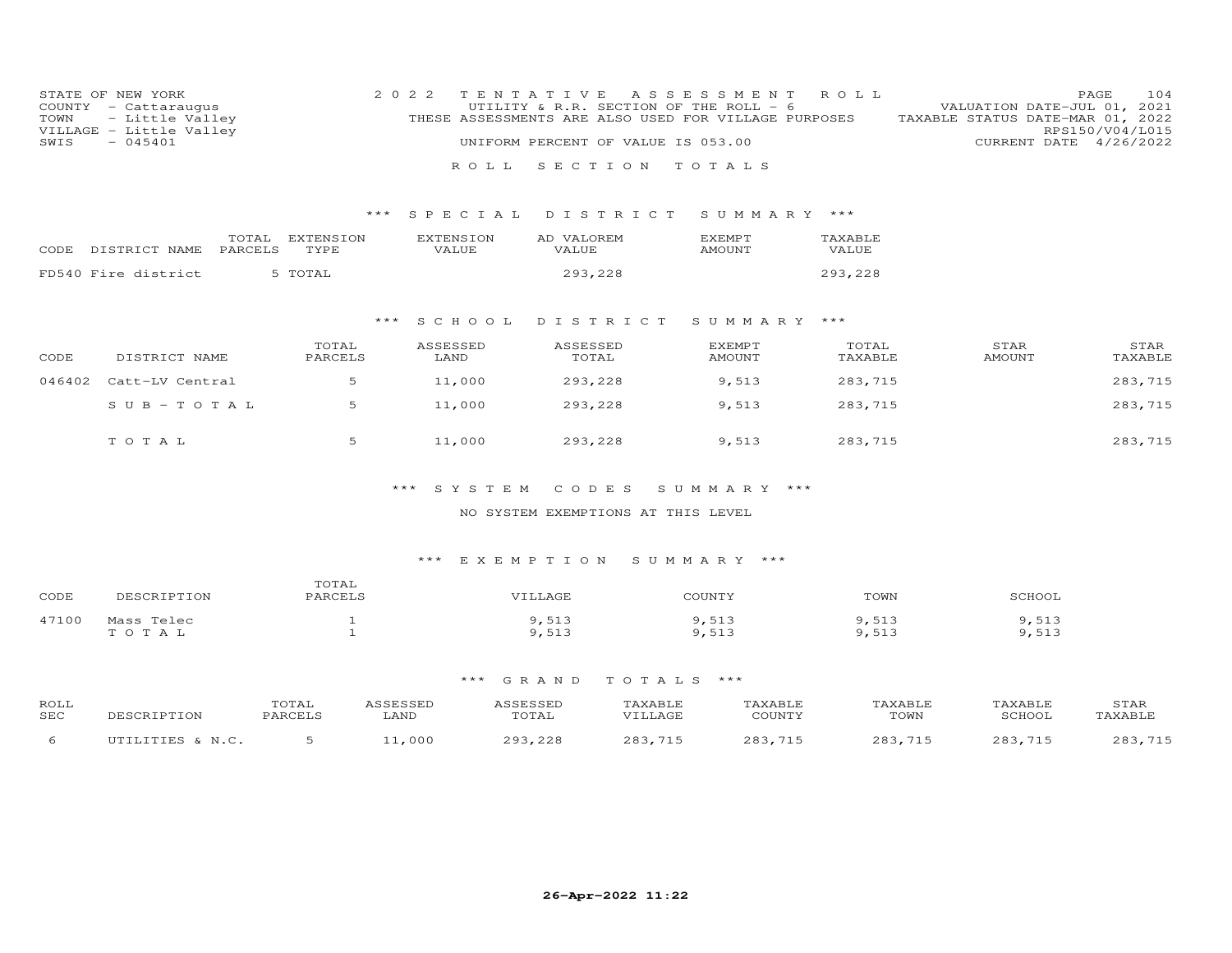| PAGE 105<br>COUNTY - Cattaraugus 2022 TENTATIVE ASSESSMENT ROLL -8<br>THESE ASSESSMENT SECTION OF THE ROLL -8<br>THESE ASSESSMENTS ARE AND THE ROLL -8<br>THESE ASSESSMENT SECTION OF THE ROLL -8<br>VALUATION DATE-JUL 01, 2021<br>THESE                                                                                                                                                                                |                                                                                                                                                                                                                                                    |                   |           |                                                                                      |                          |                         |
|--------------------------------------------------------------------------------------------------------------------------------------------------------------------------------------------------------------------------------------------------------------------------------------------------------------------------------------------------------------------------------------------------------------------------|----------------------------------------------------------------------------------------------------------------------------------------------------------------------------------------------------------------------------------------------------|-------------------|-----------|--------------------------------------------------------------------------------------|--------------------------|-------------------------|
| TAX MAP PARCEL NUMBER THE PROPERTY LOCATION & CLASS ASSESSMENT EXEMPTION CODE-----VILLAGE------COUNTY-------TOWN------SCHOOL<br>CURRENT OWNERS NAME<br>CURRENT OWNERS ADDRESS                                                                                                                                                                                                                                            |                                                                                                                                                                                                                                                    |                   |           |                                                                                      |                          | ACCOUNT NO.             |
| 54.064-1-12<br>United Methodist Church<br>Little Valley, NY 14755                                                                                                                                                                                                                                                                                                                                                        | 109 Court St<br>Court St<br>620 RELIGIOUS 25110 354,500 354,500 354,500 354,500 354<br>620 RELIGIOUS 25110 354,500 354,500 354,500 354,500 354,500 354,500 354,500 354,500 354,500 354,500 354,500 354,500 354,500 354,500 354,500 354,500 354,500 |                   |           |                                                                                      |                          | 5002<br>354,500 354,500 |
|                                                                                                                                                                                                                                                                                                                                                                                                                          |                                                                                                                                                                                                                                                    |                   |           |                                                                                      |                          |                         |
|                                                                                                                                                                                                                                                                                                                                                                                                                          | 302 Court St                                                                                                                                                                                                                                       |                   |           |                                                                                      |                          | 5022                    |
| $\begin{tabular}{lllllllllllllllllll} \textbf{54.063--2-34.1} & & & 302 \text{ Court St} & & & \text{COUNITY} & 13100 & 17,500 & 17,500 \\ \textbf{Cattaraugus County} & & & 653 \text{ Govv Central 046402} & & & 9,500 & \text{VILLAGE TaxABLE VALUE} & 0 \\ \textbf{Treesure's Office} & & & 53 & 03 & 07 & & & 17,500 & \text{COUNTY}} & \textbf{TXABLE VALUE} & 0 \\ \textbf{Dist CeV. St} & & & & 11/2017-sp-lt \$ |                                                                                                                                                                                                                                                    |                   |           |                                                                                      | $0$ TO                   | 17,500 17,500           |
|                                                                                                                                                                                                                                                                                                                                                                                                                          |                                                                                                                                                                                                                                                    |                   |           |                                                                                      |                          |                         |
|                                                                                                                                                                                                                                                                                                                                                                                                                          | 302 Court St                                                                                                                                                                                                                                       |                   | 84,200 EX |                                                                                      | 84,200<br>0 <sub>T</sub> | 1457<br>84,200          |
|                                                                                                                                                                                                                                                                                                                                                                                                                          |                                                                                                                                                                                                                                                    |                   |           |                                                                                      |                          |                         |
| $\begin{array}{lllllllllllllllllll} \text{54.064--1-25} & & & & & 303 \text{ Court St} & & & & \text{COUNTY} & 13100 & 8,400 & 8,400 \\ \text{Cattaraugus County} & & & & & 311 \text{ Res vac land} & & & & & 8,400 & \text{VILLLAGE TAXABLE VALUE} & & & & & 53 & 03 & 07 & & & 8,400 & \text{TOUNTY TAXABLE VALUE} & & & & & 53 & 03 & 07 & & & 8,400 & \text{TOUNTY TAXABLE VALUE} & & & & & & 53 & 03 & 07$         | 303 Court St                                                                                                                                                                                                                                       |                   |           | $8,400$ $8,400$<br>$\circ$<br>$\overline{0}$<br>$\overline{0}$<br>$\overline{0}$     | 8,400<br>$0$ TO          | 0445<br>8,400           |
|                                                                                                                                                                                                                                                                                                                                                                                                                          |                                                                                                                                                                                                                                                    |                   |           |                                                                                      |                          |                         |
|                                                                                                                                                                                                                                                                                                                                                                                                                          | ************************                                                                                                                                                                                                                           |                   |           |                                                                                      |                          | 5024                    |
|                                                                                                                                                                                                                                                                                                                                                                                                                          | FULL MARKET VALUE                                                                                                                                                                                                                                  | 11132,075         |           | COUNTY 13100 5900,000 5900,000<br>$\Omega$<br>$\overline{O}$<br>$\Omega$<br>$\Omega$ | 0 TO                     | 5900,000 5900,000       |
|                                                                                                                                                                                                                                                                                                                                                                                                                          |                                                                                                                                                                                                                                                    | ***************** |           |                                                                                      |                          |                         |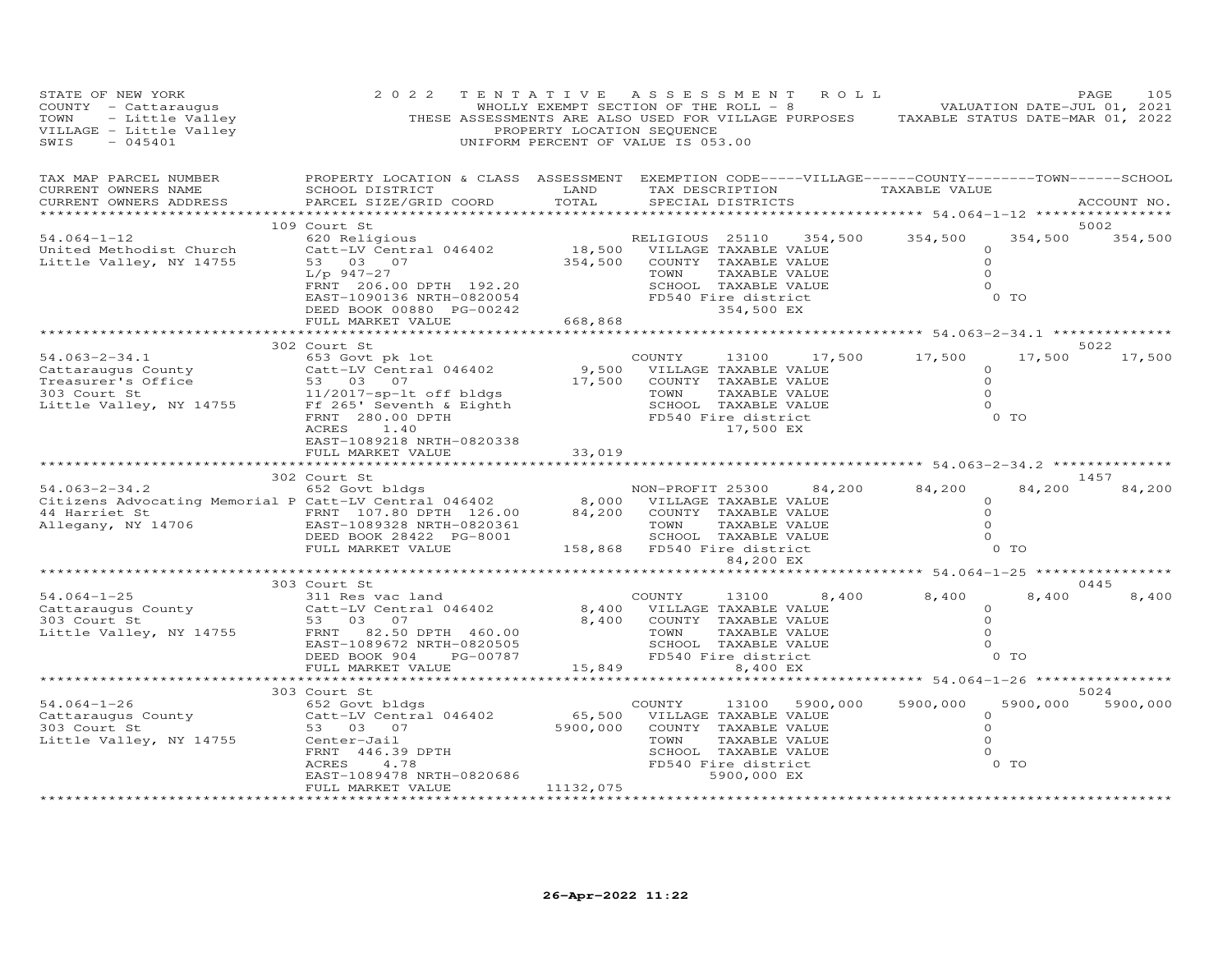| STATE OF NEW YORK<br>COUNTY - Cattaraugus<br>TOWN - Little Valley<br>VILLAGE - Little Valley<br>SWIS - 045401           | 2 0 2 2<br>THESE ASSESSMENTS ARE ALSO USED FOR VILLAGE PURPOSES TAXABLE STATUS DATE-MAR 01, 2022                                                                  | TENTATIVE ASSESSMENT<br>WHOLLY EXEMPT SECTION OF THE ROLL - 8<br>PROPERTY LOCATION SEQUENCE<br>UNIFORM PERCENT OF VALUE IS 053.00 |                                                                                       |                                                                                                                           | ROLL    |                                                                                        |                 | 106<br>PAGE<br>VALUATION DATE-JUL 01, 2021 |
|-------------------------------------------------------------------------------------------------------------------------|-------------------------------------------------------------------------------------------------------------------------------------------------------------------|-----------------------------------------------------------------------------------------------------------------------------------|---------------------------------------------------------------------------------------|---------------------------------------------------------------------------------------------------------------------------|---------|----------------------------------------------------------------------------------------|-----------------|--------------------------------------------|
| TAX MAP PARCEL NUMBER<br>CURRENT OWNERS NAME<br>CURRENT OWNERS ADDRESS<br>*************                                 | PROPERTY LOCATION & CLASS ASSESSMENT EXEMPTION CODE-----VILLAGE------COUNTY--------TOWN------SCHOOL<br>SCHOOL DISTRICT<br>PARCEL SIZE/GRID COORD                  | LAND<br>TOTAL                                                                                                                     |                                                                                       | SPECIAL DISTRICTS                                                                                                         |         | TAX DESCRIPTION TAXABLE VALUE<br>$x*********************$ 54.063-2-20 **************** |                 | ACCOUNT NO.                                |
| $54.063 - 2 - 20$<br>United Methodist Church of LV Catt-LV Central 046402<br>109 Court St.<br>Little Valley, NY 14755   | 401 Court St<br>210 1 Family Res<br>53 03 07<br>92.50 DPTH<br>FRNT<br>ACRES<br>1.11<br>EAST-1089246 NRTH-0820844<br>DEED BOOK 20518 PG-7001<br>FULL MARKET VALUE  | 133,019                                                                                                                           | RELIGIOUS 25110<br>9,100 VILLAGE TAXABLE VALUE<br>70,500 COUNTY TAXABLE VALUE<br>TOWN | TAXABLE VALUE<br>SCHOOL TAXABLE VALUE<br>FD540 Fire district<br>70,500 EX                                                 | 70,500  | 70,500<br>$\circ$<br>$\Omega$<br>$\Omega$<br>$\Omega$                                  | 70,500<br>0 TO  | 0722<br>70,500                             |
|                                                                                                                         | **************************                                                                                                                                        |                                                                                                                                   |                                                                                       |                                                                                                                           |         |                                                                                        |                 |                                            |
| $54.063 - 2 - 18$<br>Western Ny District Inc<br>Of The Wesleyan Church<br>405 Court St                                  | 405 Court St<br>210 1 Family Res<br>Catt-LV Central 046402<br>53 03 07<br>FRNT 50.00 DPTH 207.00                                                                  | 62,200                                                                                                                            | PARSONAGE 21600<br>4,400 VILLAGE TAXABLE VALUE<br>TOWN                                | COUNTY TAXABLE VALUE<br>TAXABLE VALUE                                                                                     | 62,200  | 62,200<br>$\Omega$<br>$\circ$<br>$\circ$                                               | 62,200          | 0591<br>62,200                             |
| Little Valley, NY 14755                                                                                                 | EAST-1089034 NRTH-0820827<br>DEED BOOK 870<br>PG-00623<br>FULL MARKET VALUE                                                                                       | 117,358                                                                                                                           |                                                                                       | SCHOOL TAXABLE VALUE<br>FD540 Fire district                                                                               |         | $\Omega$<br>62,200 TO                                                                  |                 |                                            |
|                                                                                                                         | *******************                                                                                                                                               |                                                                                                                                   |                                                                                       |                                                                                                                           |         |                                                                                        |                 |                                            |
| $54.071 - 4 - 45$<br>Village Of Little Valley<br>Little Valley, NY 14755                                                | Eagle St<br>330 Vacant comm<br>Catt-LV Central 046402<br>52 03 07<br>ACRES<br>1.64<br>EAST-1089229 NRTH-0818102<br>DEED BOOK 185<br>PG-00337<br>FULL MARKET VALUE | 5,000<br>5,000<br>9,434                                                                                                           | VG-INSIDE 13650<br>TOWN                                                               | VILLAGE TAXABLE VALUE<br>COUNTY TAXABLE VALUE<br>TAXABLE VALUE<br>SCHOOL TAXABLE VALUE<br>FD540 Fire district<br>5,000 EX | 5,000   | 5,000<br>$\Omega$<br>$\Omega$<br>$\Omega$<br>$\Omega$                                  | 5,000<br>$0$ TO | 5035<br>5,000                              |
|                                                                                                                         |                                                                                                                                                                   | *********                                                                                                                         |                                                                                       |                                                                                                                           |         | ********** 54.071-4-46.2 ************                                                  |                 |                                            |
| $54.071 - 4 - 46.2$<br>Village Of Little Valley<br>103 Rock City St<br>Little Valley, NY 14755                          | Eagle St<br>822 Water supply<br>Catt-LV Central 046402<br>53 03 07<br>FRNT 132.00 DPTH 317.00<br>EAST-1088548 NRTH-0818475                                        | 120,000                                                                                                                           | VG-INSIDE 13650<br>7,000 VILLAGE TAXABLE VALUE<br>TOWN                                | COUNTY TAXABLE VALUE<br>TAXABLE VALUE<br>SCHOOL TAXABLE VALUE                                                             | 120,000 | 120,000<br>$\circ$<br>$\Omega$<br>$\Omega$<br>$\circ$                                  | 120,000         | 1053<br>120,000                            |
|                                                                                                                         | DEED BOOK 875<br>PG-00890<br>FULL MARKET VALUE<br>******************                                                                                              | 226,415                                                                                                                           |                                                                                       | FD540 Fire district<br>120,000 EX                                                                                         |         |                                                                                        | $0$ TO          |                                            |
|                                                                                                                         | Electric                                                                                                                                                          |                                                                                                                                   |                                                                                       |                                                                                                                           |         |                                                                                        |                 | 1220                                       |
| 654.001-9910-126.810/101<br>Village Of Little Valley<br>Municipal Electric<br>Municipal Bldg<br>Little Valley, NY 14755 | 884 Elec Dist Ou<br>Catt-LV Central 046402<br>Distribution Lines & Pole<br>S<br>FULL MARKET VALUE                                                                 | 379,990<br>716,962                                                                                                                | VG-INSIDE 13650<br>0 VILLAGE TAXABLE VALUE<br>TOWN                                    | COUNTY TAXABLE VALUE<br>TAXABLE VALUE<br>SCHOOL TAXABLE VALUE                                                             | 379,990 | 379,990<br>$\circ$<br>$\circ$<br>$\circ$<br>$\Omega$                                   | 379,990         | 379,990                                    |
|                                                                                                                         |                                                                                                                                                                   |                                                                                                                                   |                                                                                       | FD540 Fire district<br>379,990 EX                                                                                         |         |                                                                                        | 0 <sub>T</sub>  |                                            |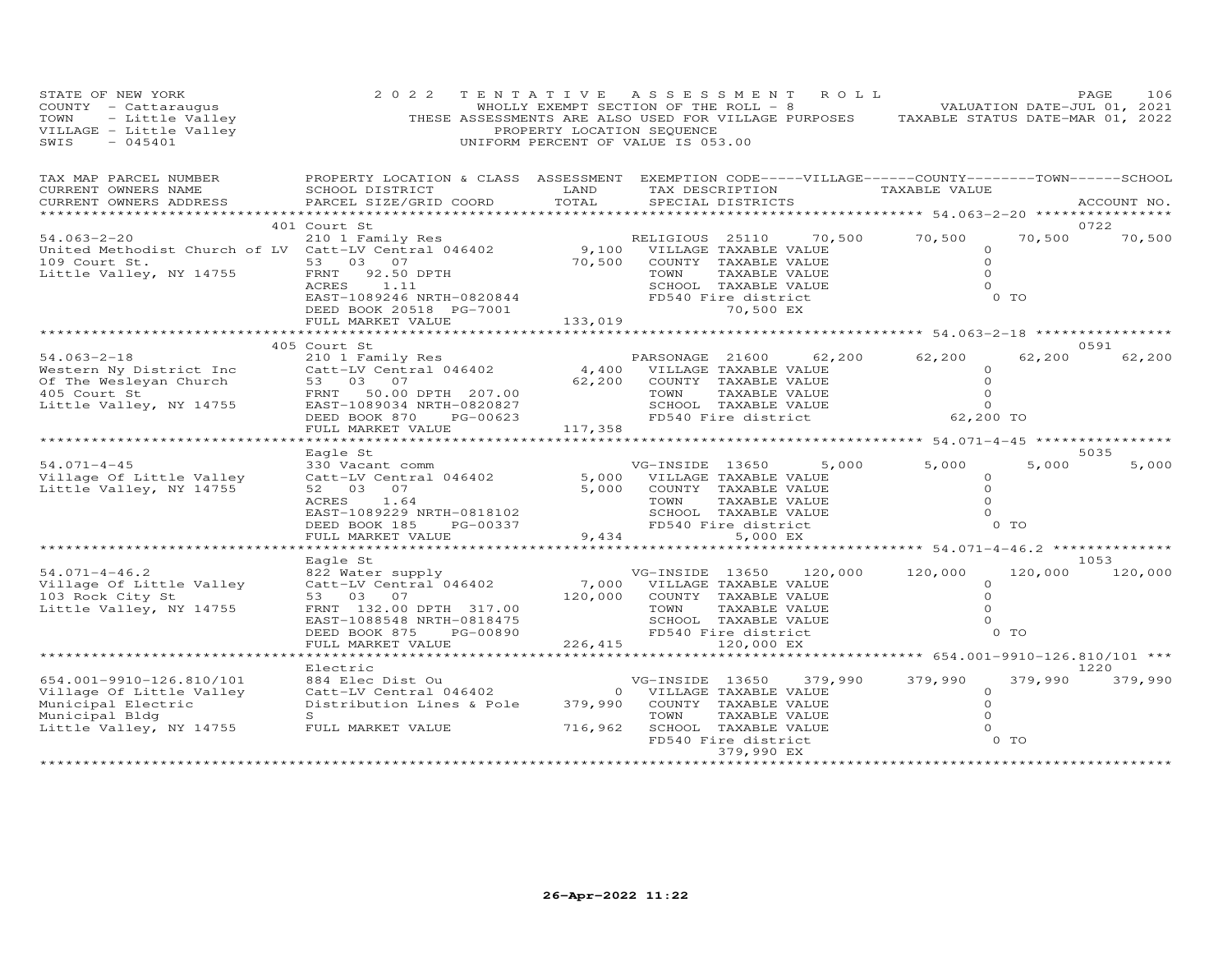| STATE OF NEW YORK<br>Contractions of the Contract of The Contract of The Contract of The Contract of The Contract of The Contract of The Contract of The Contract of The Contract of The Contract of The Contract of The Contract of The Contract o | 2 0 2 2<br>THESE ASSESSMENTS ARE ALSO USED FOR VILLAGE PURPOSES TAXABLE STATUS DATE-MAR 01, 2022                                                                  | TENTATIVE ASSESSMENT ROLL<br>PROPERTY LOCATION SEQUENCE<br>UNIFORM PERCENT OF VALUE IS 053.00 |                                                                                                                                       |                            |                               | WHOLLY EXEMPT SECTION OF THE ROLL - 8 VALUATION DATE-JUL 01, 2021 |                  | 107<br>PAGE   |
|-----------------------------------------------------------------------------------------------------------------------------------------------------------------------------------------------------------------------------------------------------|-------------------------------------------------------------------------------------------------------------------------------------------------------------------|-----------------------------------------------------------------------------------------------|---------------------------------------------------------------------------------------------------------------------------------------|----------------------------|-------------------------------|-------------------------------------------------------------------|------------------|---------------|
| TAX MAP PARCEL NUMBER<br>CURRENT OWNERS NAME<br>CURRENT OWNERS ADDRESS<br>************************                                                                                                                                                  | PROPERTY LOCATION & CLASS ASSESSMENT EXEMPTION CODE-----VILLAGE------COUNTY--------TOWN------SCHOOL<br>SCHOOL DISTRICT<br>PARCEL SIZE/GRID COORD                  | LAND<br>TOTAL                                                                                 | SPECIAL DISTRICTS                                                                                                                     |                            |                               | TAX DESCRIPTION TAXABLE VALUE                                     |                  | ACCOUNT NO.   |
|                                                                                                                                                                                                                                                     | Erie St                                                                                                                                                           |                                                                                               |                                                                                                                                       |                            |                               |                                                                   |                  | 5040          |
| $54.063 - 2 - 54.1$<br>Little Valley Rural<br>Cemetary<br>PO Box 204<br>Little Valley, NY 14755                                                                                                                                                     | 695 Cemetery<br>Catt-LV Central 046402<br>53 03 07<br>Ff 578.00 Nineth St<br>Ff 890.00 Center St<br>FRNT 1150.00 DPTH<br>ACRES 11.60<br>EAST-1088133 NRTH-0820501 | CEMETERY 27350 47,<br>36,300 VILLAGE TAXABLE VALUE                                            | 47,800 COUNTY TAXABLE VALUE<br>TOWN<br>SCHOOL TAXABLE VALUE<br>FD540 Fire district                                                    | TAXABLE VALUE<br>47,800 EX | 47,800                        | 47,800<br>$\circ$<br>$\circ$<br>$\Omega$<br>$\Omega$              | 47,800<br>$0$ TO | 47,800        |
|                                                                                                                                                                                                                                                     | FULL MARKET VALUE                                                                                                                                                 | 90, 189                                                                                       |                                                                                                                                       |                            |                               |                                                                   |                  |               |
|                                                                                                                                                                                                                                                     | Erie St                                                                                                                                                           |                                                                                               |                                                                                                                                       |                            |                               |                                                                   |                  | 5052          |
| $54.063 - 2 - 54.2$<br>Village Of Little Valley<br>Little Valley, NY 14755                                                                                                                                                                          | 311 Res vac land<br>Catt-LV Central 046402<br>53 03 07<br>44.00 DPTH 52.00<br>FRNT<br>EAST-1087679 NRTH-0820955<br>DEED BOOK 800<br>PG-01108                      |                                                                                               | VG-INSIDE 13650<br>1,700 VILLAGE TAXABLE VALUE<br>1,700 COUNTY TAXABLE VALUE<br>TOWN<br>FD540 Fire district<br>3,208                  | TAXABLE VALUE              | 1,700<br>SCHOOL TAXABLE VALUE | 1,700<br>$\circ$<br>$\overline{0}$<br>$\Omega$<br>$\Omega$        | 1,700<br>$0$ TO  | 1,700         |
|                                                                                                                                                                                                                                                     | FULL MARKET VALUE                                                                                                                                                 | *********                                                                                     |                                                                                                                                       | 1,700 EX                   |                               | ****************************** 54.071-3-2 ****************        |                  |               |
| $54.071 - 3 - 2$<br>Village Of Little Valley<br>Municipal Bldg<br>Little Valley, NY 14755                                                                                                                                                           | Erie St<br>311 Res vac land<br>Catt-LV Central 046402<br>53 03 07<br>FRNT 54.50 DPTH 123.30<br>EAST-1089348 NRTH-0819935<br>DEED BOOK 00936 PG-00924              |                                                                                               | 1,000 VILLAGE TAXABLE VALUE<br>1,000 COUNTY TAXABLE VALUE<br>TOWN<br>SCHOOL TAXABLE VALUE<br>FD540 Fire district                      | TAXABLE VALUE              | VG-INSIDE 13650 1,000         | 1,000<br>$\Omega$<br>$\circ$<br>$\circ$<br>$\Omega$               | 1,000<br>$0$ TO  | 0831<br>1,000 |
|                                                                                                                                                                                                                                                     | FULL MARKET VALUE                                                                                                                                                 | 1,887                                                                                         |                                                                                                                                       | 1,000 EX                   |                               |                                                                   |                  |               |
|                                                                                                                                                                                                                                                     | Erie St                                                                                                                                                           |                                                                                               |                                                                                                                                       |                            |                               |                                                                   |                  | 5037          |
| $54.071 - 3 - 3$<br>Village Of Little Valley<br>Underwood Mem Ice Rink<br>Little Valley, NY 14755                                                                                                                                                   | 312 Vac w/imprv<br>Catt-LV Central 046402<br>53 03 07<br>FRNT<br>55.00 DPTH<br>ACRES<br>1.19<br>EAST-1089357 NRTH-0819812                                         |                                                                                               | VG-INSIDE 13650<br>6,200 VILLAGE TAXABLE VALUE<br>10,700 COUNTY TAXABLE VALUE<br>TOWN<br>SCHOOL TAXABLE VALUE<br>FD540 Fire district  | TAXABLE VALUE              | 10,700                        | 10,700<br>$\circ$<br>$\circ$<br>$\circ$<br>$\Omega$               | 10,700<br>$0$ TO | 10,700        |
|                                                                                                                                                                                                                                                     | DEED BOOK 367<br>PG-00026<br>FULL MARKET VALUE                                                                                                                    | 20,189                                                                                        |                                                                                                                                       | 10,700 EX                  |                               |                                                                   |                  |               |
|                                                                                                                                                                                                                                                     | ******                                                                                                                                                            |                                                                                               |                                                                                                                                       |                            |                               | ********** 54.064-1-35 **************                             |                  |               |
|                                                                                                                                                                                                                                                     | 211 Erie St                                                                                                                                                       |                                                                                               |                                                                                                                                       |                            |                               |                                                                   |                  | 0527          |
| $54.064 - 1 - 35$<br>Community Care of Western NY Catt-LV Central 046402<br>1225 W State St 53 03 07<br>1225 W State St<br>Olean, NY 14760                                                                                                          | 642 Health bldg<br>53 03 07<br>FRNT 99.00 DPTH 100.00<br>EAST-1089599 NRTH-0819979<br>DEED BOOK 11030 PG-6002                                                     |                                                                                               | NON-PROFIT 25130<br>6,800 VILLAGE TAXABLE VALUE<br>72,200 COUNTY TAXABLE VALUE<br>TOWN<br>SCHOOL TAXABLE VALUE<br>FD540 Fire district | TAXABLE VALUE              | 72,200                        | 72,200<br>$\circ$<br>$\circ$<br>$\circ$<br>$\circ$                | 72,200<br>0 TO   | 72,200        |
|                                                                                                                                                                                                                                                     | FULL MARKET VALUE                                                                                                                                                 | 136,226                                                                                       |                                                                                                                                       | 72,200 EX                  |                               |                                                                   |                  |               |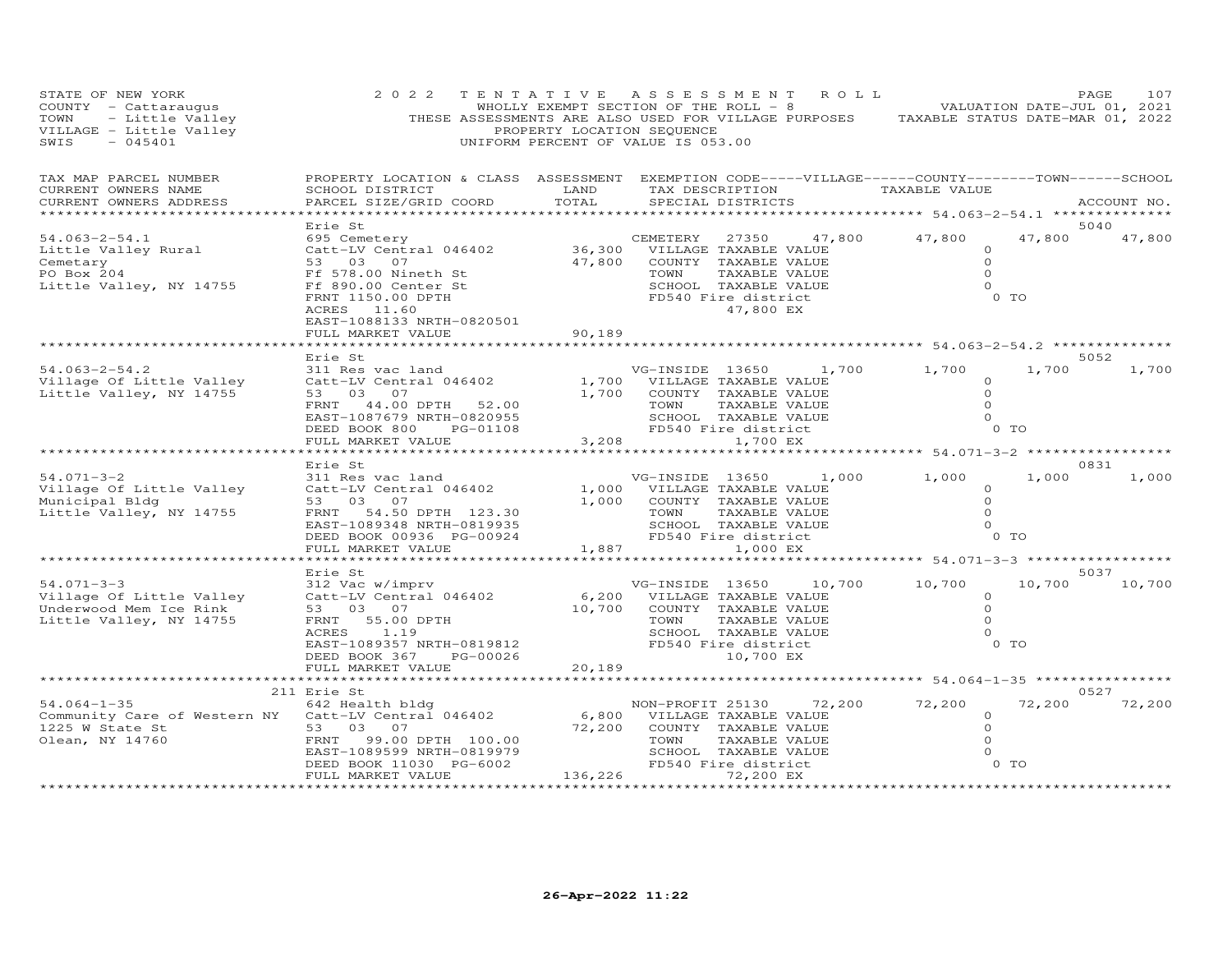| STATE OF NEW YORK<br>COUNTY - Cattaraugus<br>- Little Valley<br>TOWN<br>VILLAGE - Little Valley<br>SWIS<br>$-045401$                                                               | 2 0 2 2                                                                                                                                                                                      | TENTATIVE<br>PROPERTY LOCATION SEQUENCE | A S S E S S M E N T<br>WHOLLY EXEMPT SECTION OF THE ROLL - 8<br>THESE ASSESSMENTS ARE ALSO USED FOR VILLAGE PURPOSES TAXABLE STATUS DATE-MAR 01, 2022<br>UNIFORM PERCENT OF VALUE IS 053.00 | ROLL<br>VALUATION DATE-JUL 01, 2021 |                                                                        | 108<br>PAGE    |
|------------------------------------------------------------------------------------------------------------------------------------------------------------------------------------|----------------------------------------------------------------------------------------------------------------------------------------------------------------------------------------------|-----------------------------------------|---------------------------------------------------------------------------------------------------------------------------------------------------------------------------------------------|-------------------------------------|------------------------------------------------------------------------|----------------|
| TAX MAP PARCEL NUMBER<br>CURRENT OWNERS NAME<br>CURRENT OWNERS ADDRESS                                                                                                             | PROPERTY LOCATION & CLASS ASSESSMENT EXEMPTION CODE-----VILLAGE------COUNTY-------TOWN------SCHOOL<br>SCHOOL DISTRICT<br>PARCEL SIZE/GRID COORD                                              | LAND<br>TOTAL                           | TAX DESCRIPTION<br>SPECIAL DISTRICTS                                                                                                                                                        | TAXABLE VALUE                       |                                                                        | ACCOUNT NO.    |
| $54.063 - 2 - 44.1$<br>Cornell Cooperative Extension Catt-LV Central 046402<br>Association Cattaraugus County 53 03 07                                                             | 425 Erie St<br>484 1 use sm bld<br>FRNT<br>70.00 DPTH 198.00<br>EAST-1088304 NRTH-0820845<br>DEED BOOK 20190 PG-3830<br>FULL MARKET VALUE                                                    | 5,000<br>40,000<br>75,472               | COUNTY<br>13100<br>VILLAGE TAXABLE VALUE<br>COUNTY TAXABLE VALUE<br>TOWN<br>TAXABLE VALUE<br>SCHOOL TAXABLE VALUE<br>FD540 Fire district<br>40,000 EX                                       | 40,000<br>40,000                    | 40,000<br>$\circ$<br>$\circ$<br>$\Omega$<br>$\Omega$<br>0 TO           | 5005<br>40,000 |
|                                                                                                                                                                                    | 501 Erie St                                                                                                                                                                                  |                                         |                                                                                                                                                                                             |                                     |                                                                        | 5044           |
| $54.063 - 2 - 1$<br>Cattaraugus County Ag Society Catt-LV Central 046402<br>PO Box 182<br>Little Valley, NY 14755                                                                  | 531 Fairground<br>53 03<br>07<br>$3/14$ -mrg $1-2$ , $1-1$ , $1-3$ . $2$ , $1-$<br>ACRES 40.80<br>EAST-1087663 NRTH-0821847<br>DEED BOOK 00945 PG-00697<br>FULL MARKET VALUE                 | 264,700<br>499,434                      | AGSOCIETY 26050<br>83,400 VILLAGE TAXABLE VALUE<br>COUNTY TAXABLE VALUE<br>TOWN<br>TAXABLE VALUE<br>SCHOOL TAXABLE VALUE<br>FD540 Fire district<br>264,700 EX                               | 264,700<br>264,700                  | 264,700<br>0<br>$\Omega$<br>$\circ$<br>$\Omega$<br>0 TO                | 264,700        |
|                                                                                                                                                                                    |                                                                                                                                                                                              |                                         |                                                                                                                                                                                             |                                     |                                                                        |                |
| $54.063 - 1 - 10$<br>Wesleyan Methodist Church<br>And Parsonage<br>704 Erie St<br>Little Valley, NY 14755                                                                          | 704 Erie St<br>620 Religious<br>Catt-LV Central 046402<br>53 03 07<br>FRNT 225.00 DPTH<br>ACRES<br>5.30<br>EAST-1086832 NRTH-0820900<br>DEED BOOK 00921 PG-00562<br>DEED BOOK 00921 PG-00562 | 73,400                                  | RELIGIOUS 25110<br>14,700 VILLAGE TAXABLE VALUE<br>COUNTY TAXABLE VALUE<br>TOWN<br>TAXABLE VALUE<br>SCHOOL TAXABLE VALUE<br>FD540 Fire district<br>73,400 EX                                | 73,400<br>73,400                    | 73,400<br>$\circ$<br>$\Omega$<br>$\Omega$<br>$\Omega$<br>0 TO          | 5051<br>73,400 |
|                                                                                                                                                                                    | FULL MARKET VALUE<br>**************************                                                                                                                                              | 138,491                                 |                                                                                                                                                                                             |                                     |                                                                        |                |
|                                                                                                                                                                                    | 503 Fair Oak St                                                                                                                                                                              |                                         |                                                                                                                                                                                             |                                     |                                                                        | 0736           |
| 54.071-1-10<br>State of New York<br>NYS OGS BSC Accts Payable<br>WNYDDSO/OPWDD Unit ID: 3660242 FRNT 150.00 DPTH<br>1220 Washington Ave Bldg 5, 5th ACRES<br>Albany, NY 12226-1900 | 652 Govt bldgs<br>Catt-LV Central 046402<br>53 03 07<br>7.67<br>EAST-1087036 NRTH-0819648<br>DEED BOOK 00918 PG-00324                                                                        | 20,000<br>720,100                       | NYS OWNED 12100<br>VILLAGE TAXABLE VALUE<br>COUNTY TAXABLE VALUE<br>TOWN<br>TAXABLE VALUE<br>SCHOOL TAXABLE VALUE<br>FD540 Fire district<br>720,100 EX                                      | 720,100<br>720,100                  | 720,100<br>$\circ$<br>$\circ$<br>$\circ$<br>$\Omega$<br>0 <sub>T</sub> | 720,100        |
|                                                                                                                                                                                    | FULL MARKET VALUE                                                                                                                                                                            | 1358,679                                |                                                                                                                                                                                             |                                     |                                                                        |                |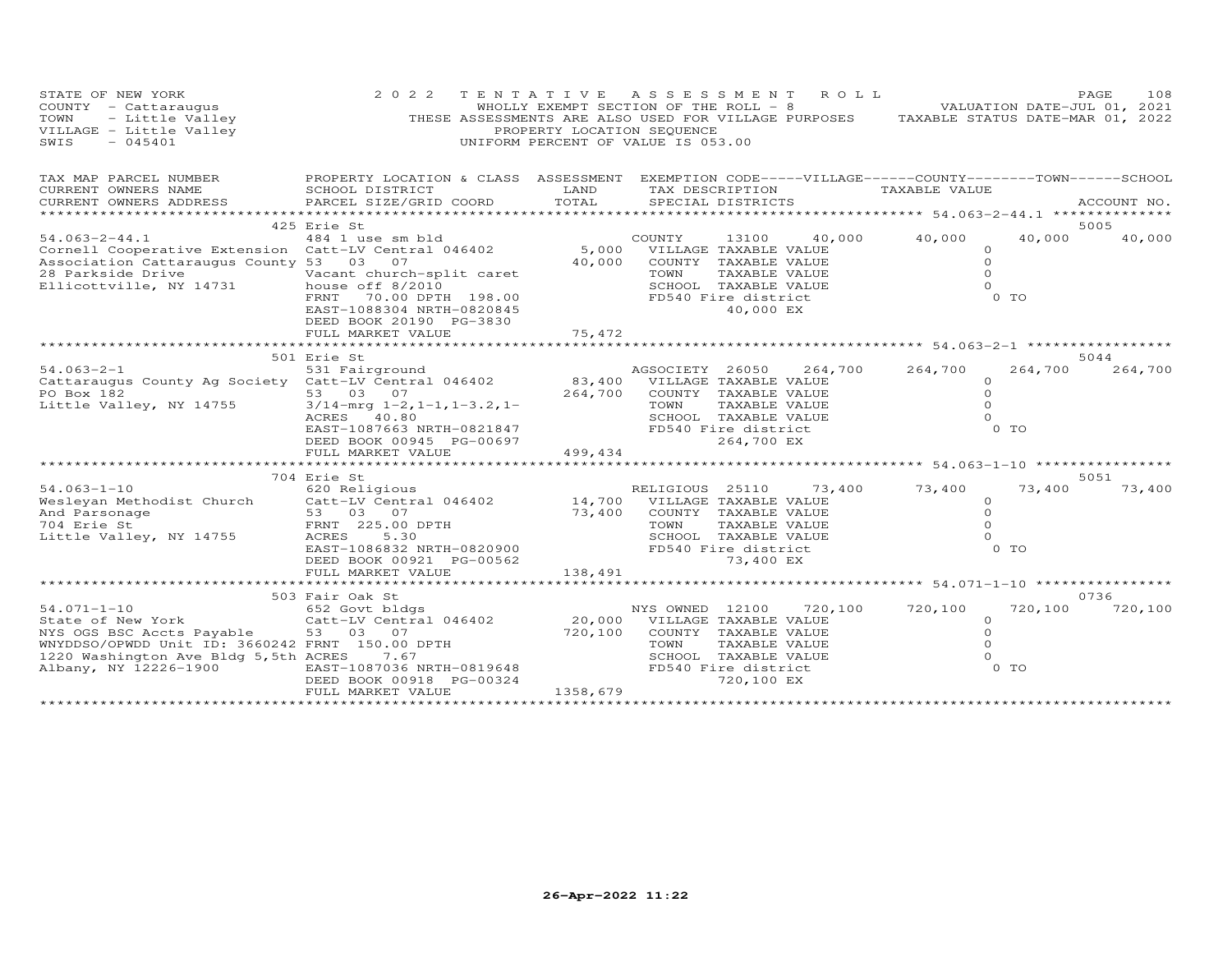| STATE OF NEW YORK<br>COUNTY - Cattaraugus<br>TOWN - Little Valley<br>VILLAGE - Little Valley<br>$-045401$<br>SWIS                                          | 2 0 2 2<br>THESE ASSESSMENTS ARE ALSO USED FOR VILLAGE PURPOSES TAXABLE STATUS DATE-MAR 01, 2022                                                                                                     | TENTATIVE ASSESSMENT ROLL<br>PROPERTY LOCATION SEQUENCE<br>UNIFORM PERCENT OF VALUE IS 053.00 |                                                                                                                                                     |                            |         | WHOLLY EXEMPT SECTION OF THE ROLL - 8 VALUATION DATE-JUL 01, 2021 |                                                               | PAGE<br>109             |
|------------------------------------------------------------------------------------------------------------------------------------------------------------|------------------------------------------------------------------------------------------------------------------------------------------------------------------------------------------------------|-----------------------------------------------------------------------------------------------|-----------------------------------------------------------------------------------------------------------------------------------------------------|----------------------------|---------|-------------------------------------------------------------------|---------------------------------------------------------------|-------------------------|
| TAX MAP PARCEL NUMBER<br>CURRENT OWNERS NAME<br>CURRENT OWNERS ADDRESS                                                                                     | PROPERTY LOCATION & CLASS ASSESSMENT EXEMPTION CODE-----VILLAGE------COUNTY--------TOWN------SCHOOL<br>SCHOOL DISTRICT<br>PARCEL SIZE/GRID COORD                                                     | LAND<br>TOTAL                                                                                 | SPECIAL DISTRICTS                                                                                                                                   |                            |         | TAX DESCRIPTION TAXABLE VALUE                                     |                                                               | ACCOUNT NO.             |
|                                                                                                                                                            |                                                                                                                                                                                                      | **********                                                                                    |                                                                                                                                                     |                            |         | ************ 54.072-3-6.1 ************                            |                                                               |                         |
| $54.072 - 3 - 6.1$<br>The People of the State of New Catt-LV Central 046402<br>Office of Parks, Rec, & Histor 41 03 07<br>625 Broadway<br>Albany, NY 12238 | First St<br>682 Rec facility<br>see 141046-001-co hwy app<br>238 1/17-splt lac to Kreinhed<br>7/17-splt lac to Kreinhed<br>ACRES 22.37<br>EAST-1090277 NRTH-0820496<br>DEED BOOK 20210 PG-3786       | 13,700                                                                                        | 10,000 VILLAGE TAXABLE VALUE<br>COUNTY TAXABLE VALUE<br>TOWN<br>SCHOOL TAXABLE VALUE<br>FD540 Fire district                                         | TAXABLE VALUE<br>13,700 EX |         | NON-PROFIT 25130 13,700 13,700                                    | $\circ$<br>$\circ$<br>$\Omega$<br>$\Omega$<br>0 <sub>T</sub>  | 0966<br>13,700 13,700   |
|                                                                                                                                                            | FULL MARKET VALUE                                                                                                                                                                                    | 25,849                                                                                        |                                                                                                                                                     |                            |         | ********************************* 54.072-3-9.2 ***************    |                                                               |                         |
|                                                                                                                                                            | First St                                                                                                                                                                                             |                                                                                               |                                                                                                                                                     |                            |         |                                                                   |                                                               | 1139                    |
| $54.072 - 3 - 9.2$<br>Village Of Little Valley<br>Rock City St<br>Little Valley, NY 14755                                                                  | 312 Vac w/imprv<br>Catt-LV Central 046402<br>40/41<br>03 07<br>ACRES 5.50<br>EAST-1092331 NRTH-0818937<br>DEED BOOK 00935 PG-00399                                                                   |                                                                                               | VG-INSIDE 13650<br>15,100 VILLAGE TAXABLE VALUE<br>30,000 COUNTY TAXABLE VALUE<br>TOWN<br>SCHOOL TAXABLE VALUE<br>FD540 Fire district               | TAXABLE VALUE              | 30,000  | 30,000                                                            | 30,000<br>$\circ$<br>$\circ$<br>$\Omega$<br>$\circ$<br>$0$ TO | 30,000                  |
|                                                                                                                                                            | FULL MARKET VALUE                                                                                                                                                                                    |                                                                                               | 56,604                                                                                                                                              | 30,000 EX                  |         |                                                                   |                                                               |                         |
|                                                                                                                                                            | **********************                                                                                                                                                                               | ************                                                                                  |                                                                                                                                                     |                            |         | ******************************** 54.073-1-4.2 ***************     |                                                               |                         |
| $54.073 - 1 - 4.2$<br>Village Of Little Valley<br>Municipal Bldg<br>Little Valley, NY 14755                                                                | First St<br>321 Abandoned ag<br>Catt-LV Central 046402<br>40 03 07<br>ACRES 22.30<br>EAST-1093252 NRTH-0818618<br>DEED BOOK 912<br>PG-00778<br>FULL MARKET VALUE                                     | 25,200 VILLAGE TAXABLE VALUE<br>25,200<br>47,547                                              | VG-INSIDE 13650<br>COUNTY TAXABLE VALUE<br>TOWN<br>SCHOOL TAXABLE VALUE<br>FD540 Fire district                                                      | TAXABLE VALUE<br>25,200 EX | 25,200  | 25,200                                                            | 25,200<br>$\circ$<br>$\circ$<br>$\circ$<br>$\circ$<br>$0$ TO  | 0993<br>25,200          |
|                                                                                                                                                            |                                                                                                                                                                                                      |                                                                                               |                                                                                                                                                     |                            |         |                                                                   |                                                               |                         |
| $54.072 - 3 - 10$<br>Village Of Little Valley<br>Water & Light Dept<br>Little Valley, NY 14755                                                             | 100 First St<br>651 Highway gar<br>Catt-LV Central 046402<br>40  03  07<br>FRNT 105.00 DPTH 296.00<br>EAST-1092293 NRTH-0818380<br>FULL MARKET VALUE                                                 |                                                                                               | VG-INSIDE ISSUE VALUE<br>6,700 VILLAGE TAXABLE VALUE<br>108,200 COUNTY TAXABLE VALUE<br>TOWN<br>SCHOOL TAXABLE VALUE<br>204,151 FD540 Fire district | TAXABLE VALUE              | 108,200 | 108,200                                                           | $\circ$<br>$\circ$<br>$\circ$<br>$\Omega$<br>0 TO             | 5032<br>108,200 108,200 |
|                                                                                                                                                            |                                                                                                                                                                                                      |                                                                                               |                                                                                                                                                     | 108,200 EX                 |         | ****************** 54.073-1-5 ******************                  |                                                               |                         |
|                                                                                                                                                            | 105 First St                                                                                                                                                                                         |                                                                                               |                                                                                                                                                     |                            |         |                                                                   |                                                               | 0677                    |
| $54.073 - 1 - 5$<br>Village Of Little Valley<br>Rock City St<br>Little Valley, NY 14755                                                                    | 554 Outdr swim<br>Catt-LV Central 046402<br>40  03  07<br>FRNT 500.00 DPTH<br>ACRES<br>4.23<br>EAST-1092764 NRTH-0818597<br>REED BOOK 875 RG 00113<br>PG-00113<br>DEED BOOK 875<br>FULL MARKET VALUE | 73,396                                                                                        | VG-INSIDE 13650<br>13,400 VILLAGE TAXABLE VALUE<br>38,900 COUNTY TAXABLE VALUE<br>TOWN<br>SCHOOL TAXABLE VALUE<br>FD540 Fire district               | TAXABLE VALUE<br>38,900 EX |         | 38,900 38,900                                                     | 38,900<br>$\circ$<br>$\circ$<br>$\Omega$<br>$\Omega$<br>0 TO  | 38,900                  |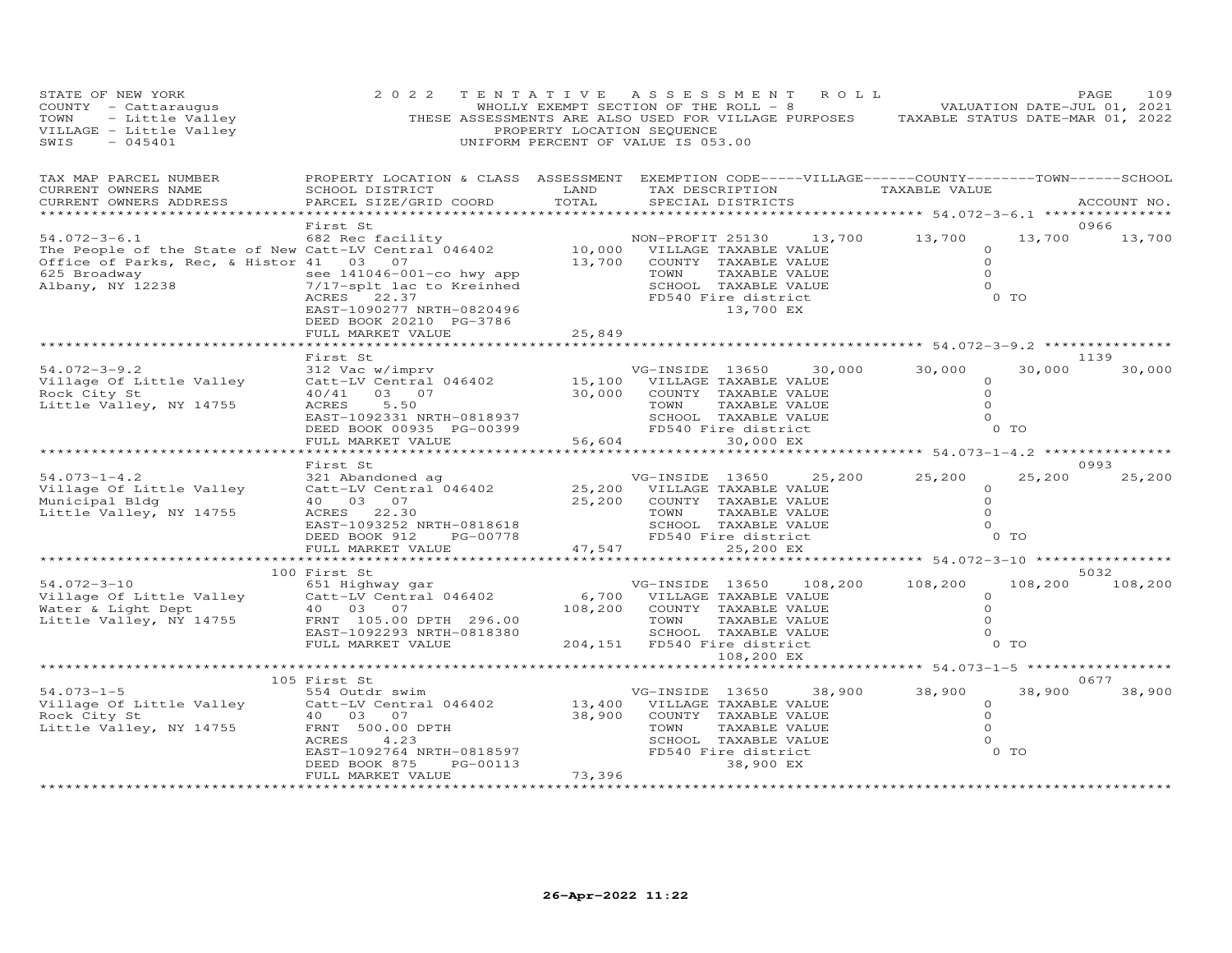| STATE OF NEW YORK<br>STAIE OF NEW IONA<br>COUNTY - Cattaraugus<br>TOWN - Little Valley (THESE ASSESSMENTS ARE ALSO USED FOR VILLAGE PURPOSES TAXABLE STATUS DATE-MAR 01, 2022<br>THESE ASSESSMENTS ARE ALSO USED FOR VILLAGE PURPOSES TAXABLE STATUS DATE | 2 0 2 2                                                                                                                                                                                                                                                                                                                                    |                 |                                                                                     | TENTATIVE ASSESSMENT ROLL                                                                                                                                                   |                                                     |                   | PAGE<br>110           |
|-----------------------------------------------------------------------------------------------------------------------------------------------------------------------------------------------------------------------------------------------------------|--------------------------------------------------------------------------------------------------------------------------------------------------------------------------------------------------------------------------------------------------------------------------------------------------------------------------------------------|-----------------|-------------------------------------------------------------------------------------|-----------------------------------------------------------------------------------------------------------------------------------------------------------------------------|-----------------------------------------------------|-------------------|-----------------------|
| TAX MAP PARCEL NUMBER<br>CURRENT OWNERS NAME<br>CURRENT OWNERS ADDRESS                                                                                                                                                                                    | PROPERTY LOCATION & CLASS ASSESSMENT EXEMPTION CODE-----VILLAGE------COUNTY-------TOWN------SCHOOL<br>SCHOOL DISTRICT<br>PARCEL SIZE/GRID COORD<br>****************************                                                                                                                                                            | LAND<br>TOTAL   | SPECIAL DISTRICTS                                                                   | TAX DESCRIPTION TAXABLE VALUE                                                                                                                                               | *********** 54.072-6-8 ****************             |                   | ACCOUNT NO.           |
| $54.072 - 6 - 8$<br>Grace Bible Baptist Church<br>105 Fourth St<br>Little Valley, NY 14755                                                                                                                                                                | 105 Fourth St<br>210 1 Family Res<br>210 1 Family Res<br>Catt-LV Central 046402 3,900 VILLAGE TAXABLE VALUE<br>36,600 COUNTY TAXABLE VALUE 0<br>36,600 COUNTY TAXABLE VALUE 0<br>36,600 COUNTY TAXABLE VALUE 0<br>FRNT 64.00 DPTH 116.90<br>EAST-1090005 NRTH-0819316<br>DEED BOOK 24623 PG-7001<br>FULL MARKET VALUE<br>ATTERNAMENT VALUE |                 |                                                                                     | TOWN TAXABLE VALUE 0<br>SCHOOL TAXABLE VALUE 0<br>FD540 Fire district 36,600 TO                                                                                             |                                                     |                   | 0698<br>36,600 36,600 |
|                                                                                                                                                                                                                                                           |                                                                                                                                                                                                                                                                                                                                            |                 |                                                                                     |                                                                                                                                                                             |                                                     |                   |                       |
| $54.064 - 1 - 4.2$<br>Town Of Little Valley<br>201 Third St<br>Little Valley, NY 14755                                                                                                                                                                    | Main St<br>331 Com vac w/im<br>Catt-LV Central 046402<br>41 03 07<br>FRNT 78.00 DPTH 230.00<br>EAST-1090960 NRTH-0819964<br>DEED BOOK 00991 PG-00487<br>FULL MARKET VALUE                                                                                                                                                                  |                 | TOWN-PROP 13500                                                                     | 7,500                                                                                                                                                                       | 7,500<br>$\circ$<br>$\circ$<br>$\Omega$<br>$\Omega$ | 7,500<br>$0$ TO   | 1187<br>7,500         |
|                                                                                                                                                                                                                                                           |                                                                                                                                                                                                                                                                                                                                            |                 |                                                                                     |                                                                                                                                                                             |                                                     |                   |                       |
| $54.064 - 1 - 7$<br>Cattaraugus County DPW<br>303 Court St<br>Little Valley, NY 14755                                                                                                                                                                     | Main St<br>311 Res vac land<br>Catt-LV Central 046402<br>41/53 03 07<br>41/53 03 07<br>FRNT 33.00 DPTH 280.00<br>EAST-1090344 NRTH-0820115<br>DEED BOOK 865<br>PG-00667<br>FULL MARKET VALUE                                                                                                                                               | 4,800           | COUNTY<br>4,800 VILLAGE TAXABLE VALUE<br>TOWN<br>9,057                              | 4,800<br>13100<br>COUNTY TAXABLE VALUE<br>TAXABLE VALUE<br>SCHOOL TAXABLE VALUE<br>FD540 Fire district<br>4,800 EX                                                          | 4,800<br>$\circ$<br>$\circ$<br>$\Omega$<br>$\Omega$ | 4,800<br>0 TO     | 0411<br>4,800         |
|                                                                                                                                                                                                                                                           |                                                                                                                                                                                                                                                                                                                                            |                 |                                                                                     | ************************ 54.072-2-27 *************                                                                                                                          |                                                     |                   |                       |
|                                                                                                                                                                                                                                                           | 115 Main St                                                                                                                                                                                                                                                                                                                                |                 |                                                                                     |                                                                                                                                                                             |                                                     |                   | 5013                  |
| 54.072-2-27<br>Us Post Office<br>Little Valley, NY 14755                                                                                                                                                                                                  | 652 Govt bldgs<br>Catt-LV Central 046402<br>53 03 07<br>FRNT 200.00 DPTH 134.00<br>EAST-1090194 NRTH-0819644<br>DEED BOOK 00374 PG-00543                                                                                                                                                                                                   |                 | USA-PROP 14110 144,<br>10,600 VILLAGE TAXABLE VALUE<br>144,900 COUNTY TAXABLE VALUE | USA-PROP 14110 144,900 144,900<br>VILLAGE TAXABLE VALUE<br>COUNTY TAXABLE VALUE<br>TOWN TAXABLE VALUE<br>SCHOOL TAXABLE VALUE<br>FD540 Fire district<br>FD540 Fire district | $\circ$<br>$\Omega$<br>$\Omega$<br>$\Omega$         | 144,900<br>$0$ TO | 144,900               |
|                                                                                                                                                                                                                                                           | FULL MARKET VALUE                                                                                                                                                                                                                                                                                                                          |                 | 273,396 144,900 EX                                                                  |                                                                                                                                                                             | *********** 54.072-1-23 *****************           |                   |                       |
|                                                                                                                                                                                                                                                           | NYS Route 353                                                                                                                                                                                                                                                                                                                              |                 |                                                                                     |                                                                                                                                                                             |                                                     |                   | 1027                  |
| $54.072 - 1 - 23$<br>Village Of Little Valley<br>Little Valley, NY 14755                                                                                                                                                                                  | 312 Vac w/imprv<br>312 Vac w/imprv<br>Catt-LV Central 046402<br>5,200 VILLAGE TAXABLE VALUE<br>53 03 07<br>Village Park<br>FRNT 108.00 DPTH 110.00<br>EAST-1089809 NRTH-0819649<br>DEED BOOK 853 PG-00148<br>PG-00148<br>DEED BOOK 853<br>FULL MARKET VALUE                                                                                | 5,800<br>10,943 | TOWN<br>FD540 Fire district                                                         | 5,800<br>COUNTY TAXABLE VALUE<br>TAXABLE VALUE<br>SCHOOL TAXABLE VALUE<br>5,800 EX                                                                                          | 5,800<br>$\circ$<br>$\circ$<br>$\Omega$<br>$\Omega$ | 5,800<br>0 TO     | 5,800                 |
| ***********************                                                                                                                                                                                                                                   |                                                                                                                                                                                                                                                                                                                                            |                 |                                                                                     |                                                                                                                                                                             |                                                     |                   |                       |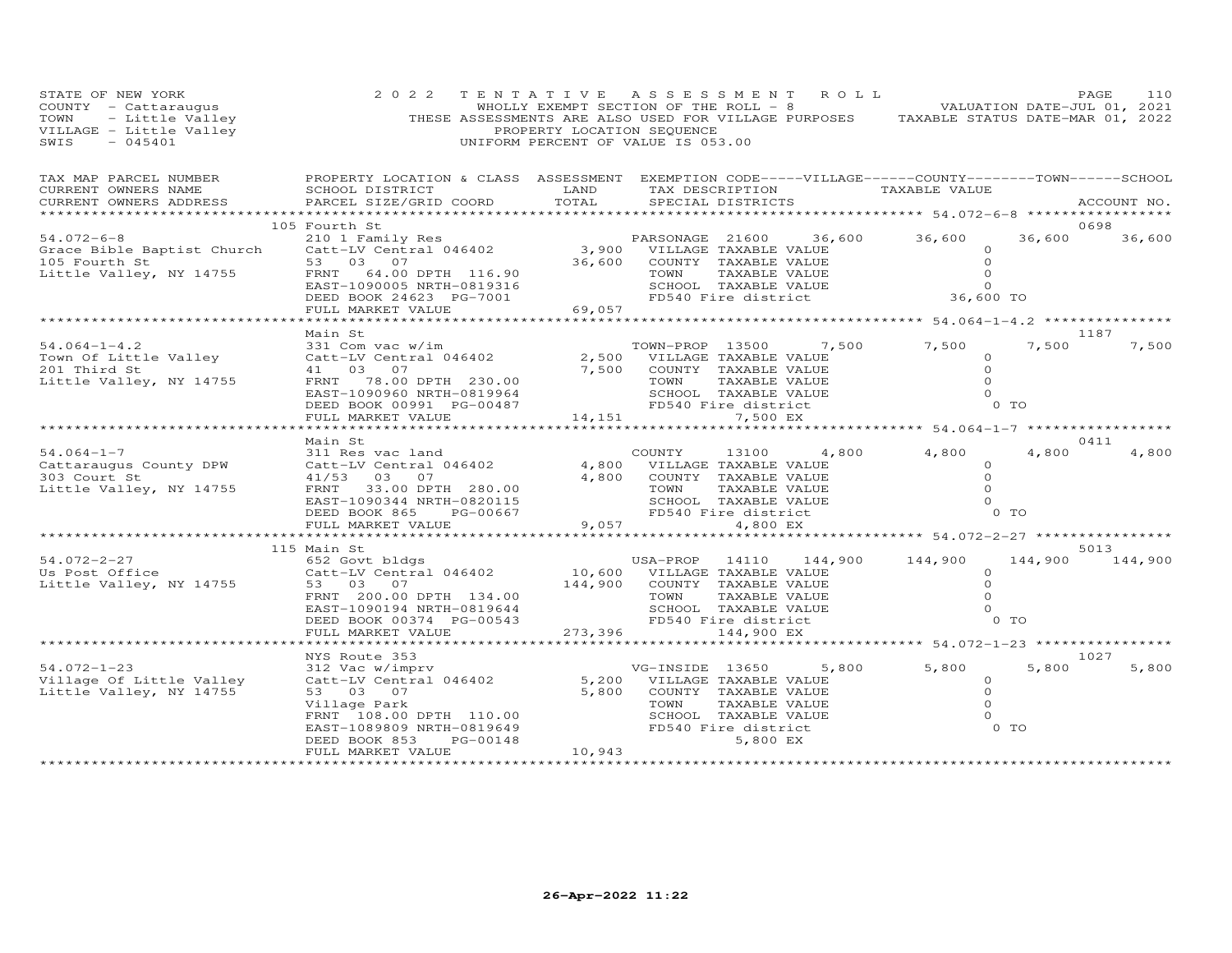| STATE OF NEW YORK<br>COUNTY - Cattaraugus<br>TOWN - Little Valley<br>VILLAGE - Little Valley<br>SWIS - 045401 | 2 0 2 2                                                                                                                                                                                                                                                                     | PROPERTY LOCATION SEQUENCE | TENTATIVE ASSESSMENT ROLL<br>WHOLLY EXEMPT SECTION OF THE ROLL - 8 WALDATION DATE-JUL 01, 2021<br>THESE ASSESSMENTS ARE ALSO USED FOR VILLAGE PURPOSES TAXABLE STATUS DATE-MAR 01, 2022<br>UNIFORM PERCENT OF VALUE IS 053.00                                                    |                                                                                | PAGE<br>111               |
|---------------------------------------------------------------------------------------------------------------|-----------------------------------------------------------------------------------------------------------------------------------------------------------------------------------------------------------------------------------------------------------------------------|----------------------------|----------------------------------------------------------------------------------------------------------------------------------------------------------------------------------------------------------------------------------------------------------------------------------|--------------------------------------------------------------------------------|---------------------------|
| TAX MAP PARCEL NUMBER<br>CURRENT OWNERS NAME<br>CURRENT OWNERS ADDRESS                                        | SCHOOL DISTRICT<br>PARCEL SIZE/GRID COORD                                                                                                                                                                                                                                   | LAND<br>TOTAL              | PROPERTY LOCATION & CLASS ASSESSMENT EXEMPTION CODE-----VILLAGE------COUNTY-------TOWN------SCHOOL<br>TAX DESCRIPTION TAXABLE VALUE<br>SPECIAL DISTRICTS                                                                                                                         |                                                                                | ACCOUNT NO.               |
| $54.063 - 1 - 24$<br>Village Of Little Valley<br>Sanitary Land Fill<br>Little Valley, NY 14755                | Ninth St                                                                                                                                                                                                                                                                    |                            | NINE STRIDE 13650 9,000 9,000<br>31 Res vac land 946402 9,000 VILLAGE TAXABLE VALUE<br>53 03 07 9,000 COUNTY TAXABLE VALUE<br>53 03 07 9,000 COUNTY TAXABLE VALUE<br>STRIDE TOWN TAXABLE VALUE<br>ETEL MORES 12.24 SCHOOL TAXABLE VALUE<br>                                      | $9,000$ $9,000$<br>9,000<br>$\circ$<br>$\Omega$<br>$\circ$<br>$\Omega$<br>0 TO | 5033<br>9,000             |
| $54.073 - 1 - 4.1$<br>Village Of Little Valley<br>Municipal Bldg<br>Little Valley, NY 14755                   | Rock City St<br>853 Sewage<br>Catt-LV Central 046402 15,100 VILLAGE TAXABLE VALUE<br>Catt-LV Central $046402$<br>41 03 07<br>Sewage Plant & Equipment<br>FRNT 325.00 DPTH<br>ACRES 5.53<br>EAST-1093596 NRTH-0817914<br>PE-01113<br>PE-01113<br>FULL MARKET VALUE 3981, 132 |                            | VG-INSIDE 13650 2110,000<br>2110,000 COUNTY TAXABLE VALUE<br>TAXABLE VALUE<br>SCHOOL TAXABLE VALUE<br>FD540 Fire district                                                                                                                                                        | 2110,000<br>$\Omega$<br>$\Omega$<br>$\Omega$<br>$\Omega$<br>$0$ TO             | 0479<br>2110,000 2110,000 |
| $54.073 - 1 - 4.1/1$<br>Village Of Little Valley<br>Municipal Bldg<br>Little Valley, NY 14755                 | EXAMPLA CALC SERVICE 19650 1600,<br>ROCK City Structure 196402<br>Catt-LV Central 046402 1600,000 COUNTY TAXABLE VALUE<br>1600,000 COUNTY TAXABLE VALUE<br>TOWN TAXABLE VALUE                                                                                               |                            | VG-INSIDE 13650 1600,000<br>1600,000<br>COUNTY TAXABLE VALUE<br>ACRES 0.01<br>EAST-1093529 NRTH-0817886<br>DEED BOOK 800 FOS-01113<br>FULL MARKET VALUE<br>FULL MARKET VALUE<br>FULL MARKET VALUE<br>FULL MARKET VALUE<br>FULL MARKET VALUE<br>FOS40 Fire district<br>1600,000 E | 1600,000<br>$\Omega$<br>$\circ$<br>$\Omega$<br>$\circ$<br>O TO                 | 1008<br>1600,000 1600,000 |
| $54.072 - 6 - 6$<br>Village Of Little Valley<br>Little Valley, NY 14755                                       | 103 Rock City St<br>Municipal Bldg<br>FRNT 108.00 DPTH 283.00<br>EAST-1089920 NRTH-0819417<br>DEED BOOK 360 PG-579<br>PG-579<br>DEED BOOK 360<br>FULL MARKET VALUE                                                                                                          | 167,547                    | 88,800<br>FD540 Fire district<br>88,800 EX                                                                                                                                                                                                                                       | 88,800<br>88,800<br>$\circ$<br>$\circ$<br>$\circ$<br>$\Omega$<br>$0$ TO        | 5039<br>88,800            |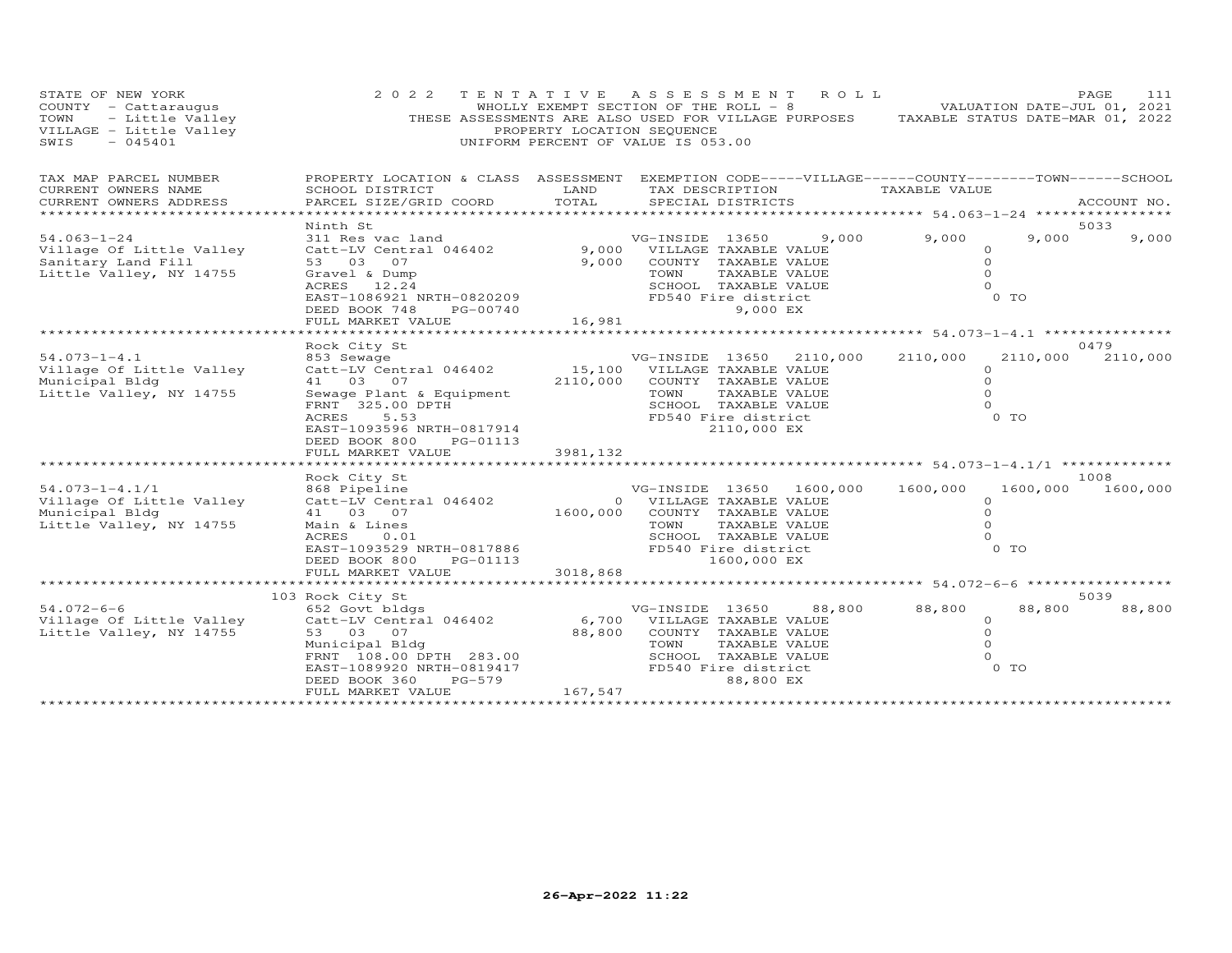| STATE OF NEW YORK<br>STAIE or new found<br>COUNTY - Cattaraugus<br>TOWN - Little Valley<br>VILLAGE - Little Valley<br>SWIS - 045401                                                                                         | 2 0 2 2                                                                                                                                                                                                                                                                         |                   | TENTATIVE ASSESSMENT ROLL<br>WHOLLY EXEMPT SECTION OF THE ROLL - 8 VALUATION DATE-JUL 01, 2021<br>THESE ASSESSMENTS ARE ALSO USED FOR VILLAGE PURPOSES TAXABLE STATUS DATE-MAR 01, 2022<br>PROPERTY LOCATION SEQUENCE<br>UNIFORM PERCENT OF VALUE IS 053.00 |                |                                                         |                   | PAGE<br>112           |
|-----------------------------------------------------------------------------------------------------------------------------------------------------------------------------------------------------------------------------|---------------------------------------------------------------------------------------------------------------------------------------------------------------------------------------------------------------------------------------------------------------------------------|-------------------|-------------------------------------------------------------------------------------------------------------------------------------------------------------------------------------------------------------------------------------------------------------|----------------|---------------------------------------------------------|-------------------|-----------------------|
| TAX MAP PARCEL NUMBER FROPERTY LOCATION & CLASS ASSESSMENT EXEMPTION CODE-----VILLAGE------COUNTY--------TOWN------SCHOOL<br>CURRENT OWNERS NAME<br>CURRENT OWNERS ADDRESS                                                  | SCHOOL DISTRICT<br>PARCEL SIZE/GRID COORD                                                                                                                                                                                                                                       | LAND<br>TOTAL     | TAX DESCRIPTION TAXABLE VALUE<br>SPECIAL DISTRICTS                                                                                                                                                                                                          |                | ****************** 54.072-2-25 ***************          |                   | ACCOUNT NO.           |
| 104 COK CHE AND THE MANUS CHE AND MON-PROFIT 25300<br>Memorial Library of Little Val Catt-LV Central 046402 3,200 VILLAGE TAXABLE VALUE<br>110 Rock City St 53 03 07 21,200 COUNTY TAXABLE VALUE<br>Little Valley, NY 14755 | 104 Rock City St                                                                                                                                                                                                                                                                |                   | TOWN<br>TAXABLE VALUE                                                                                                                                                                                                                                       |                | $0 \t 21,200$<br>$\circ$<br>$\Omega$<br>$\circ$         |                   | 0531<br>21,200 21,200 |
|                                                                                                                                                                                                                             |                                                                                                                                                                                                                                                                                 |                   |                                                                                                                                                                                                                                                             |                |                                                         |                   |                       |
| 54.072-2-24<br>Memorial Library of LV<br>110 Rock City St<br>Little Valley, NY 14755                                                                                                                                        | 106 Rock City St<br>Rock City St<br>481 Att row bldg<br>Catt-LV Central 046402 4,000 VILLAGE TAXABLE VALUE<br>53 03 07 38,000 COUNTY TAXABLE VALUE<br>TOWN TAXABLE VALUE<br>FRNT 40.00 DPTH 145.00<br>EAST-1090214 NRTH-0819532<br>DEED BOOK 27179 PG-7001<br>FULL MARKET VALUE | $^{7}$<br>71,698  | TAXABLE VALUE<br>TOWN<br>SCHOOL TAXABLE VALUE<br>FD540 Fire district 38,000 TO                                                                                                                                                                              | $\overline{0}$ | 38,000<br>$\circ$<br>$\circ$<br>$\Omega$                |                   | 0645<br>38,000 38,000 |
|                                                                                                                                                                                                                             |                                                                                                                                                                                                                                                                                 |                   |                                                                                                                                                                                                                                                             |                |                                                         |                   |                       |
| $54.072 - 2 - 22$<br>Lv Memorial Library<br>Rock City St<br>Rock City St<br>Little Valley, NY 14755                                                                                                                         | 110 Rock City St<br>53 03 07<br>FRNT 106.00 DPTH 63.00<br>EAST-1090254 NRTH-0819472<br>PG-00094<br>DEED BOOK 738                                                                                                                                                                |                   | NON-PROFIT 25300 80,000 80,000<br>80,000 C.<br>TOWN IAM<br>SCHOOL TAXABLE VALULED<br>FD540 Fire district<br>80,000 EX<br>ALLED 80,000 EX                                                                                                                    |                | $\circ$<br>$\circ$<br>$\Omega$<br>$\Omega$              | 80,000<br>0 TO    | 1011<br>80,000        |
|                                                                                                                                                                                                                             | FULL MARKET VALUE                                                                                                                                                                                                                                                               |                   |                                                                                                                                                                                                                                                             |                |                                                         |                   |                       |
|                                                                                                                                                                                                                             | 200 Rock City St                                                                                                                                                                                                                                                                |                   |                                                                                                                                                                                                                                                             |                |                                                         |                   | 0417                  |
| 54.072-2-17<br>Little Valley Vol Fire Dept<br>Little Valley, NY 14755                                                                                                                                                       | EXEMPLE FIRE-DEPT 26400 389,000<br>Catt-LV Central 046402 11,800 VILLAGE TAXABLE VALUE<br>41 03 07<br>FRNT 141.00 DPTH 225.00<br>EAST-1090518 NRTH-0819461<br>DEED BOOK 787<br>PG-00816                                                                                         | 389,000           | COUNTY TAXABLE VALUE<br>TOWN<br>TAXABLE VALUE<br>SCHOOL TAXABLE VALUE<br>FD540 Fire district                                                                                                                                                                |                | 389,000<br>$\Omega$<br>$\Omega$<br>$\Omega$<br>$\Omega$ | 389,000<br>$0$ TO | 389,000               |
|                                                                                                                                                                                                                             | FULL MARKET VALUE                                                                                                                                                                                                                                                               |                   | 733,962<br>389,000 EX                                                                                                                                                                                                                                       |                |                                                         |                   |                       |
|                                                                                                                                                                                                                             |                                                                                                                                                                                                                                                                                 |                   | ***********************************                                                                                                                                                                                                                         |                | *********** 54.072-5-1 ****************                 |                   |                       |
| $54.072 - 5 - 1$<br>Grace Baptist Church of Eddyvi Catt-LV Central 046402 6,300<br>105 Fourt St<br>Little Valley, NY 14755                                                                                                  | 201 Rock City St<br>620 Religious<br>53 03 07<br>11/1NYS Appro. .004<br>FRNT 129.00 DPTH 133.00<br>EAST-1090205 NRTH-0819306<br>DEED BOOK 22667 PG-3001<br>FULL MARKET VALUE                                                                                                    | 85,000<br>160,377 | RELIGIOUS 25110 85,000 85,000<br>VILLAGE TAXABLE VALUE<br>COUNTY TAXABLE VALUE<br>TOWN<br>TAXABLE VALUE<br>SCHOOL TAXABLE VALUE<br>FD540 Fire district<br>85,000 EX                                                                                         |                | $\circ$<br>$\circ$<br>$\Omega$<br>$\Omega$              | 85,000<br>$0$ TO  | 5003<br>85,000        |
|                                                                                                                                                                                                                             |                                                                                                                                                                                                                                                                                 |                   |                                                                                                                                                                                                                                                             |                |                                                         |                   |                       |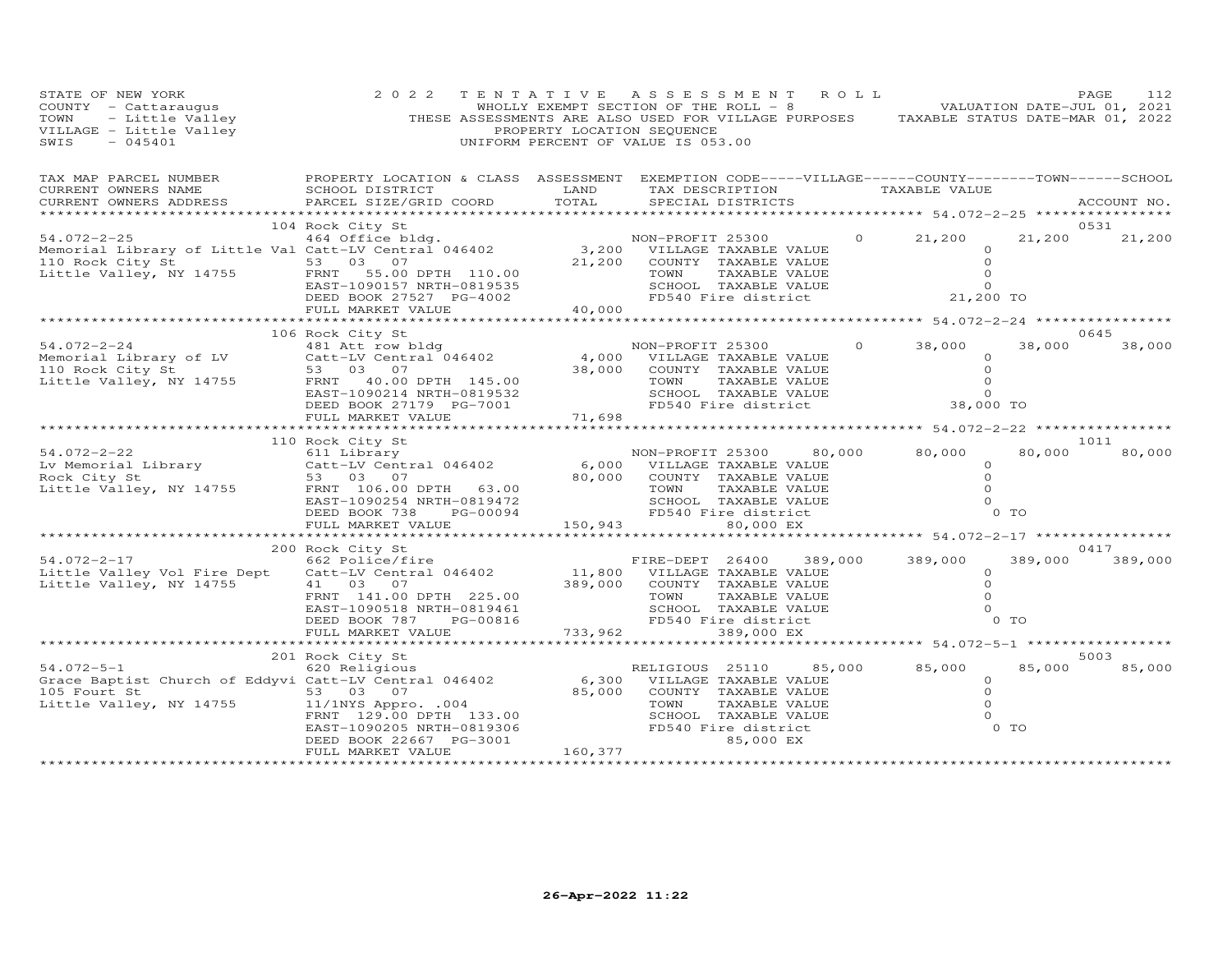| STATE OF NEW YORK<br>TOWN - Little Valley<br>VILLAGE - Little Valley<br>SWIS - 045401                                                                                                                                                             | 2 0 2 2                                                                                                                                          | PROPERTY LOCATION SEQUENCE     | TENTATIVE ASSESSMENT ROLL<br>UNIFORM PERCENT OF VALUE IS 053.00                                                                       |                                                                                        | WHOLLY EXEMPT SECTION OF THE ROLL - 8 WALUATION DATE-JUL 01, 2021<br>THESE ASSESSMENTS ARE ALSO USED FOR VILLAGE PURPOSES TAXABLE STATUS DATE-MAR 01, 2022 |                         | PAGE<br>113 |
|---------------------------------------------------------------------------------------------------------------------------------------------------------------------------------------------------------------------------------------------------|--------------------------------------------------------------------------------------------------------------------------------------------------|--------------------------------|---------------------------------------------------------------------------------------------------------------------------------------|----------------------------------------------------------------------------------------|------------------------------------------------------------------------------------------------------------------------------------------------------------|-------------------------|-------------|
| TAX MAP PARCEL NUMBER<br>CURRENT OWNERS NAME<br>CURRENT OWNERS ADDRESS                                                                                                                                                                            | PROPERTY LOCATION & CLASS ASSESSMENT EXEMPTION CODE-----VILLAGE------COUNTY--------TOWN------SCHOOL<br>SCHOOL DISTRICT<br>PARCEL SIZE/GRID COORD | LAND<br>TOTAL                  | SPECIAL DISTRICTS                                                                                                                     |                                                                                        | TAX DESCRIPTION TAXABLE VALUE                                                                                                                              |                         | ACCOUNT NO. |
|                                                                                                                                                                                                                                                   | 203 Rock City St                                                                                                                                 |                                |                                                                                                                                       |                                                                                        |                                                                                                                                                            |                         | 0424        |
| $54.072 - 5 - 3$<br>207 Rock City St<br>Little Valley, NY 14755                                                                                                                                                                                   | 330 Vacant comm<br>FRNT<br>89.00 DPTH 181.00<br>EAST-1090289 NRTH-0819228<br>DEED BOOK 00973 PG-00125                                            |                                | SCH-DIST<br>13800<br>8,100 VILLAGE TAXABLE VALUE<br>8,100 COUNTY TAXABLE VALUE<br>TOWN<br>SCHOOL TAXABLE VALUE<br>FD540 Fire district | 8,100<br>TAXABLE VALUE                                                                 | 8,100<br>$\Omega$<br>$\circ$<br>$\Omega$<br>$\Omega$                                                                                                       | 8,100<br>$0$ TO         | 8,100       |
|                                                                                                                                                                                                                                                   | FULL MARKET VALUE                                                                                                                                |                                | 15,283                                                                                                                                | 8,100 EX                                                                               |                                                                                                                                                            |                         |             |
|                                                                                                                                                                                                                                                   |                                                                                                                                                  |                                |                                                                                                                                       |                                                                                        |                                                                                                                                                            |                         | 5010        |
| $54.072 - 5 - 4$<br>Cattaraugus Little Valley Cent Catt-LV Central 046402<br>Business Office $\begin{array}{cccc} 25 & \text{Franklin} & 5t & 40 & 03 & 07 \\ 25 & \text{Franklin} & 5t & 11/2018-NYS & A_1 \end{array}$<br>Cattaraugus, NY 14719 | 207 Rock City St<br>612 School<br>11/2018-NYS Appr .008<br>Ff 223.00<br>ACRES<br>1.95<br>EAST-1090390 NRTH-0819053<br>DEED BOOK 00323 PG-00570   | 2000,000                       | SCH-DIST 13800<br>10,200 VILLAGE TAXABLE VALUE<br>COUNTY TAXABLE VALUE<br>TOWN<br>SCHOOL TAXABLE VALUE<br>FD540 Fire district         | 2000,000<br>TAXABLE VALUE<br>2000,000 EX                                               | 2000,000<br>$\Omega$<br>$\Omega$<br>$\Omega$<br>$\Omega$                                                                                                   | 2000,000<br>0 TO        | 2000,000    |
|                                                                                                                                                                                                                                                   | FULL MARKET VALUE                                                                                                                                | 3773,585                       | ****************************                                                                                                          |                                                                                        | ************ 54.072-3-29 ***********                                                                                                                       |                         |             |
|                                                                                                                                                                                                                                                   | 300 Rock City St                                                                                                                                 |                                |                                                                                                                                       |                                                                                        |                                                                                                                                                            |                         | 0840        |
| $54.072 - 3 - 29$<br>Cattaraugus-Little Valley CSD Catt-LV Central 046402<br>Business Office<br>25 Franklin St<br>Cattaraugus, NY 14719                                                                                                           | 330 Vacant comm<br>40/41 03 07<br>11/2018-NYS Appr.003<br>FRNT 76.00 DPTH 130.00<br>EAST-1090756 NRTH-0819198<br>DEED BOOK 00961 PG-00510        | 4,300                          | SCH-DIST 13800<br>4,300 VILLAGE TAXABLE VALUE<br>COUNTY TAXABLE VALUE                                                                 | 4,300<br>TOWN TAXABLE VALUE<br>SCHOOL TAXABLE VALUE<br>FD540 Fire district<br>4,300 EX | 4,300<br>$\Omega$<br>$\Omega$<br>$\Omega$<br>$\Omega$                                                                                                      | 4,300<br>0 <sub>T</sub> | 4,300       |
|                                                                                                                                                                                                                                                   | FULL MARKET VALUE                                                                                                                                | 8,113                          |                                                                                                                                       |                                                                                        |                                                                                                                                                            |                         |             |
|                                                                                                                                                                                                                                                   | 301 Rock City St                                                                                                                                 |                                |                                                                                                                                       |                                                                                        |                                                                                                                                                            |                         | 5006        |
| $54.072 - 4 - 1$<br>Congregational Church<br>Little Valley, NY 14755                                                                                                                                                                              | 620 Religious<br>Catt-LV Central 046402<br>40  03  07<br>87.78 DPTH 221.00<br>FRNT<br>EAST-1090593 NRTH-0819026<br>FULL MARKET VALUE             | 5,700<br>103,000               | RELIGIOUS 25110<br>VILLAGE TAXABLE VALUE<br>COUNTY TAXABLE VALUE<br>TOWN<br>SCHOOL TAXABLE VALUE<br>194,340 FD540 Fire district       | 103,000<br>TAXABLE VALUE                                                               | 103,000<br>$\circ$<br>$\circ$<br>$\Omega$<br>$\Omega$                                                                                                      | 103,000<br>$0$ TO       | 103,000     |
|                                                                                                                                                                                                                                                   |                                                                                                                                                  |                                |                                                                                                                                       | 103,000 EX                                                                             |                                                                                                                                                            |                         |             |
|                                                                                                                                                                                                                                                   | *******************************                                                                                                                  |                                |                                                                                                                                       |                                                                                        | ********** 54.072-3-28 *************                                                                                                                       |                         | 0555        |
| $54.072 - 3 - 28$<br>Cattaraugus Little Valley Cent Catt-LV Central 046402<br>Business Office<br>$\begin{array}{cc} 40/41 & 03 \\ \text{FRNT} & 54.00 \end{array}$<br>25 Franklin St<br>Cattaraugus, NY 14719                                     | 302 Rock City St<br>330 Vacant comm<br>07<br>54.00 DPTH 120.00<br>EAST-1090807 NRTH-0819167<br>DEED BOOK 00961 PG-00532                          | 3,100                          | SCH-DIST<br>13800<br>3,100 VILLAGE TAXABLE VALUE<br>COUNTY TAXABLE VALUE<br>TOWN<br>SCHOOL TAXABLE VALUE<br>FD540 Fire district       | 3,100<br>TAXABLE VALUE                                                                 | 3,100<br>$\Omega$<br>$\circ$<br>$\circ$<br>$\circ$                                                                                                         | 3,100<br>$0$ TO         | 3,100       |
|                                                                                                                                                                                                                                                   | FULL MARKET VALUE                                                                                                                                | 5,849<br>********************* |                                                                                                                                       | 3,100 EX                                                                               |                                                                                                                                                            |                         |             |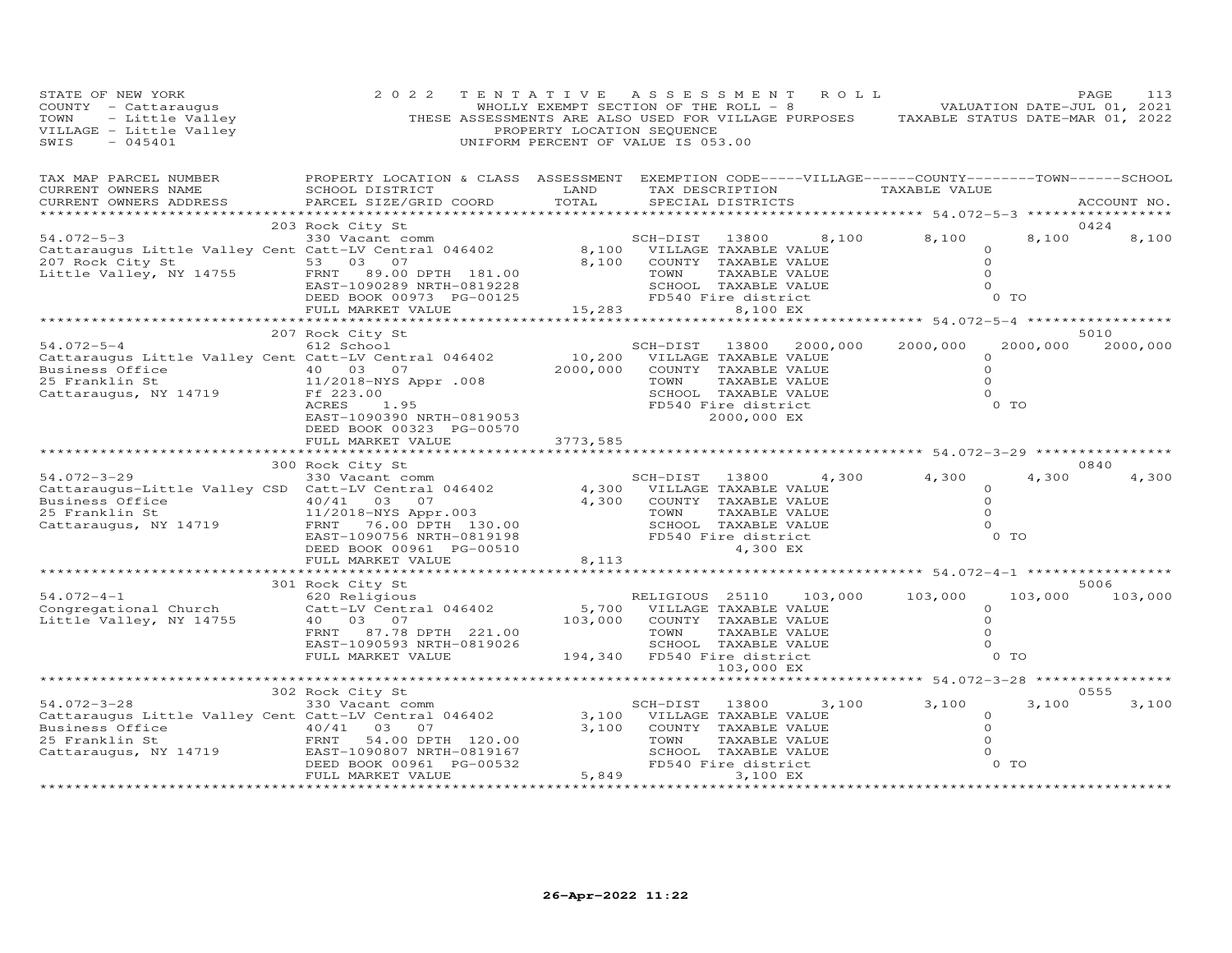| STATE OF NEW YORK<br>COUNTY - Cattaraugus<br>TOWN - Little Valley<br>VILLAGE - Little Valley<br>------ - 045401                                                                                                               | 2 0 2 2                                                                                                                                                                                                                                                             | PROPERTY LOCATION SEQUENCE | TENTATIVE ASSESSMENT ROLL<br>WHOLLY EXEMPT SECTION OF THE ROLL - 8 VOLUMENTION DATE-JUL 01, 2021<br>THESE ASSESSMENTS ARE ALSO USED FOR VILLAGE PURPOSES TAXABLE STATUS DATE-MAR 01, 2022<br>UNIFORM PERCENT OF VALUE IS 053.00 |        |                                                             |                         | PAGE<br>114           |
|-------------------------------------------------------------------------------------------------------------------------------------------------------------------------------------------------------------------------------|---------------------------------------------------------------------------------------------------------------------------------------------------------------------------------------------------------------------------------------------------------------------|----------------------------|---------------------------------------------------------------------------------------------------------------------------------------------------------------------------------------------------------------------------------|--------|-------------------------------------------------------------|-------------------------|-----------------------|
| TAX MAP PARCEL NUMBER<br>CURRENT OWNERS NAME<br>CURRENT OWNERS ADDRESS                                                                                                                                                        | PROPERTY LOCATION & CLASS ASSESSMENT EXEMPTION CODE-----VILLAGE------COUNTY--------TOWN------SCHOOL<br>SCHOOL DISTRICT LAND<br>PARCEL SIZE/GRID COORD                                                                                                               | TOTAL                      | TAX DESCRIPTION TAXABLE VALUE<br>SPECIAL DISTRICTS                                                                                                                                                                              |        |                                                             |                         | ACCOUNT NO.           |
|                                                                                                                                                                                                                               | 305 Sixth St                                                                                                                                                                                                                                                        |                            |                                                                                                                                                                                                                                 |        | 28,800<br>$\circ$<br>$\Omega$<br>$\Omega$<br>$\Omega$       | 0 <sub>T</sub>          | 1202<br>28,800 28,800 |
|                                                                                                                                                                                                                               |                                                                                                                                                                                                                                                                     |                            |                                                                                                                                                                                                                                 |        |                                                             |                         |                       |
| $54.055 - 1 - 1$<br>Village Of Little Valley<br>Little Valley, NY 14755                                                                                                                                                       | Tenth St<br>652 Govt bldgs<br>Catt-LV Central 046402<br>53 03 07<br>39,245<br>EAST-1086933 NRTH-0822629<br>DEED BOOK 00327 PG-00339<br>FULL MARKET VALUE<br>FULL MARKET VALUE<br>FULL MARKET VALUE<br>CO,800 EX.<br>CO,800 EX.<br>20,800 EX.<br>20,800 EX.          |                            | VG-INSIDE 13650<br>13,800 VILLAGE TAXABLE VALUE<br>20,800 COUNTY TAXABLE VALUE                                                                                                                                                  |        | 20,800 20,800<br>$\circ$<br>$\circ$<br>$\Omega$<br>$\Omega$ | 20,800<br>$0$ TO        | 5034<br>20,800        |
|                                                                                                                                                                                                                               |                                                                                                                                                                                                                                                                     |                            |                                                                                                                                                                                                                                 |        |                                                             |                         |                       |
|                                                                                                                                                                                                                               |                                                                                                                                                                                                                                                                     |                            |                                                                                                                                                                                                                                 |        |                                                             |                         |                       |
| 1999 - 1999 - 1999 - 1999 - 1999 - 1999 - 1999 - 1999 - 1999 - 1999 - 1999 - 1999 - 1999 - 1999 - 1999 - 1999 - 1999 - 1999 - 1999 - 1999 - 1999 - 1999 - 1999 - 1999 - 1999 - 1999 - 1999 - 1999 - 1999 - 1999 - 1999 - 1999 |                                                                                                                                                                                                                                                                     |                            | VILLAGE TAXABLE VALUE<br>COUNTY TAXABLE VALUE<br>TOWN TAXABLE VALUE<br>SCHOOL TAXABLE VALUE<br>FD540 Fire district<br>1.500 FX                                                                                                  |        | 1,500 1,500<br>$\circ$<br>$\circ$<br>$\Omega$<br>$\Omega$   | 1,500<br>0 <sub>T</sub> | 1444<br>1,500         |
|                                                                                                                                                                                                                               | FULL MARKET VALUE                                                                                                                                                                                                                                                   |                            | 2,830<br>1,500 EX                                                                                                                                                                                                               |        |                                                             |                         |                       |
|                                                                                                                                                                                                                               |                                                                                                                                                                                                                                                                     |                            |                                                                                                                                                                                                                                 |        |                                                             |                         |                       |
| $54.080 - 1 - 17$<br>State of New York<br>NYS OGS BSC Accts Payable<br>WNYDDSO/OPWDD Unit ID 3660242 FRNT<br>1220 Washington Ave Bldg 55thf ACRES 3.40<br>Albany, NY 12226-1900                                               | 315 The Heights<br>The Heights<br>210 1 Family Res<br>210 1 Family Res<br>210 12,200 VILLAGE TAXABLE VALUE<br>40 03 07<br>FRNT 50.00 DPTH 50.00 DPTH TOWN TAXABLE VALUE<br>ACRES 3.40<br>22,000 COUNTY TAXABLE VALUE<br>25,000 COUNTY TAXABLE VALUE<br>22,000 COUNT |                            | FD540 Fire district<br>85,000 EX                                                                                                                                                                                                | 85,000 | 85,000<br>$\circ$<br>$\circ$<br>$\Omega$<br>$\Omega$        | 85,000<br>$0$ TO        | 0687<br>85,000        |
|                                                                                                                                                                                                                               | FULL MARKET VALUE                                                                                                                                                                                                                                                   | 160,377                    |                                                                                                                                                                                                                                 |        |                                                             |                         |                       |
|                                                                                                                                                                                                                               |                                                                                                                                                                                                                                                                     |                            |                                                                                                                                                                                                                                 |        |                                                             |                         |                       |
| $54.072 - 2 - 18$<br>Village Of Little Valley<br>Electric Co<br>Little Valley, NY 14755                                                                                                                                       | Third St<br>330 Vacant comm<br>Catt-LV Central 046402<br>41 03 07<br>Electric Sub Station<br>EAST-1090543 NRTH-0819585<br>FULL MARKET VALUE                                                                                                                         | 7,547                      | VG-INSIDE 13650<br>4,000 VILLAGE TAXABLE VALUE<br>4,000 COUNTY TAXABLE VALUE<br>TOWN<br>TAXABLE VALUE<br>SCHOOL TAXABLE VALUE<br>FD540 Fire district<br>4,000 EX                                                                |        | $4,000$ $4,000$<br>$^{4}$ , 000<br>0<br>0<br>0<br>0<br>0 TO | 4,000                   | 5031<br>4,000         |
|                                                                                                                                                                                                                               |                                                                                                                                                                                                                                                                     |                            |                                                                                                                                                                                                                                 |        |                                                             |                         |                       |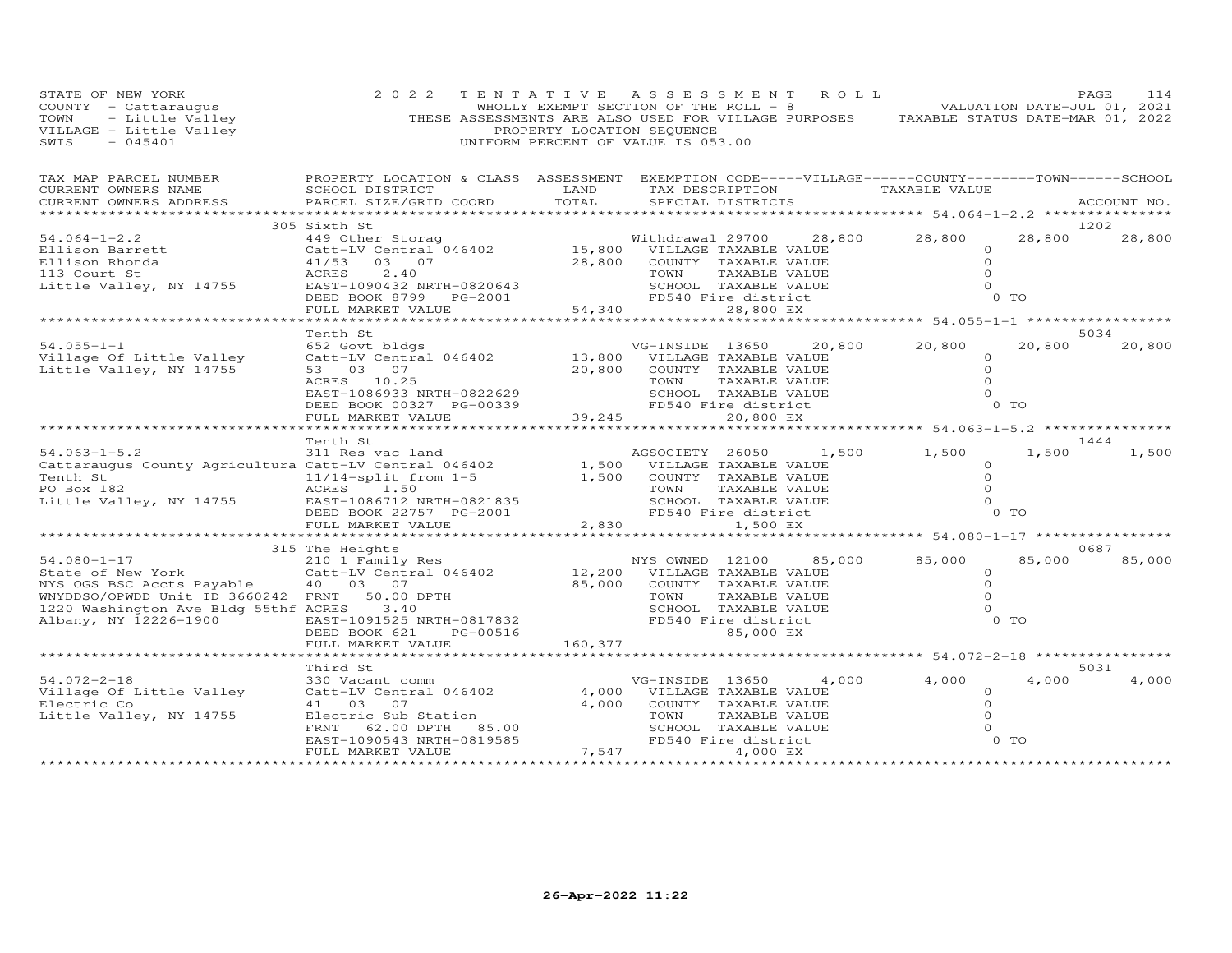| STATE OF NEW YORK<br>COUNTY - Cattaraugus<br>- Little Valley<br>TOWN<br>VILLAGE - Little Valley<br>SWIS<br>$-045401$                                                                                            | 2 0 2 2<br>THESE ASSESSMENTS ARE ALSO USED FOR VILLAGE PURPOSES TAXABLE STATUS DATE-MAR 01, 2022                                                                                                                                                                         | TENTATIVE<br>WHOLLY EXEMPT SECTION OF THE ROLL - 8<br>PROPERTY LOCATION SEQUENCE<br>UNIFORM PERCENT OF VALUE IS 053.00 | A S S E S S M E N T                                                                                                                                                                                                                                        |                                                           | ROLL              |                                                                                                    |                                      | PAGE<br>115<br>VALUATION DATE-JUL 01, 2021 |
|-----------------------------------------------------------------------------------------------------------------------------------------------------------------------------------------------------------------|--------------------------------------------------------------------------------------------------------------------------------------------------------------------------------------------------------------------------------------------------------------------------|------------------------------------------------------------------------------------------------------------------------|------------------------------------------------------------------------------------------------------------------------------------------------------------------------------------------------------------------------------------------------------------|-----------------------------------------------------------|-------------------|----------------------------------------------------------------------------------------------------|--------------------------------------|--------------------------------------------|
| TAX MAP PARCEL NUMBER<br>CURRENT OWNERS NAME<br>CURRENT OWNERS ADDRESS<br>*************                                                                                                                         | PROPERTY LOCATION & CLASS ASSESSMENT EXEMPTION CODE-----VILLAGE------COUNTY--------TOWN------SCHOOL<br>SCHOOL DISTRICT<br>PARCEL SIZE/GRID COORD                                                                                                                         | LAND<br>TOTAL                                                                                                          | TAX DESCRIPTION<br>SPECIAL DISTRICTS                                                                                                                                                                                                                       |                                                           |                   | TAXABLE VALUE                                                                                      |                                      | ACCOUNT NO.                                |
|                                                                                                                                                                                                                 | Third St                                                                                                                                                                                                                                                                 |                                                                                                                        |                                                                                                                                                                                                                                                            |                                                           |                   |                                                                                                    |                                      | 1219                                       |
| 654.001-9910-126.810/100<br>Village Of Little Valley<br>Municipal Electric<br>Municipal Bldg<br>Little Valley, NY 14755<br>$54.072 - 2 - 7$<br>Town Of Little Valley<br>201 Third St<br>Little Valley, NY 14755 | 872 Elec-Substat<br>Catt-LV Central 046402<br>Electric Substation<br>EAST-0442180 NRTH-0819551<br>FULL MARKET VALUE<br>201 Third St<br>651 Highway gar<br>Catt-LV Central 046402<br>41 03 07<br>Garage<br>FRNT 265.00 DPTH<br>ACRES<br>1.00<br>EAST-1090697 NRTH-0819671 | 171,171<br>322,964<br>99,400                                                                                           | VG-INSIDE 13650<br>0 VILLAGE TAXABLE VALUE<br>COUNTY TAXABLE VALUE<br>TOWN<br>SCHOOL TAXABLE VALUE<br>FD540 Fire district<br>TOWN-PROP 13500<br>9,000 VILLAGE TAXABLE VALUE<br>COUNTY TAXABLE VALUE<br>TOWN<br>SCHOOL TAXABLE VALUE<br>FD540 Fire district | TAXABLE VALUE<br>171,171 EX<br>TAXABLE VALUE<br>99,400 EX | 171,171<br>99,400 | 171,171<br>$\circ$<br>$\circ$<br>$\Omega$<br>$\Omega$<br>99,400<br>$\circ$<br>$\Omega$<br>$\Omega$ | 171, 171<br>0 TO<br>99,400<br>$0$ TO | 171,171<br>5026<br>99,400                  |
|                                                                                                                                                                                                                 | FULL MARKET VALUE                                                                                                                                                                                                                                                        | 187,547                                                                                                                |                                                                                                                                                                                                                                                            |                                                           |                   |                                                                                                    |                                      |                                            |
|                                                                                                                                                                                                                 |                                                                                                                                                                                                                                                                          |                                                                                                                        |                                                                                                                                                                                                                                                            |                                                           |                   |                                                                                                    | ** 54.072-4-19 *****                 |                                            |
| $54.072 - 4 - 19$<br>Cattaraugus Little Valley Cent Catt-LV Central 046402<br>Business Office<br>25 Franklin St<br>Cattaraugus, NY 14719                                                                        | Winship Ave<br>311 Res vac land<br>40 03 07<br>Playground<br>FRNT 396.00 DPTH<br>ACRES<br>1.49<br>EAST-1090954 NRTH-0818502<br>FULL MARKET VALUE                                                                                                                         | 6,500<br>6,500<br>12,264                                                                                               | SCH-DIST<br>VILLAGE TAXABLE VALUE<br>COUNTY TAXABLE VALUE<br>TOWN<br>SCHOOL<br>FD540 Fire district                                                                                                                                                         | 13800<br>TAXABLE VALUE<br>TAXABLE VALUE<br>6,500 EX       | 6,500             | 6,500<br>$\circ$<br>$\Omega$<br>$\Omega$<br>$\Omega$                                               | 6,500<br>0 TO                        | 5011<br>6,500                              |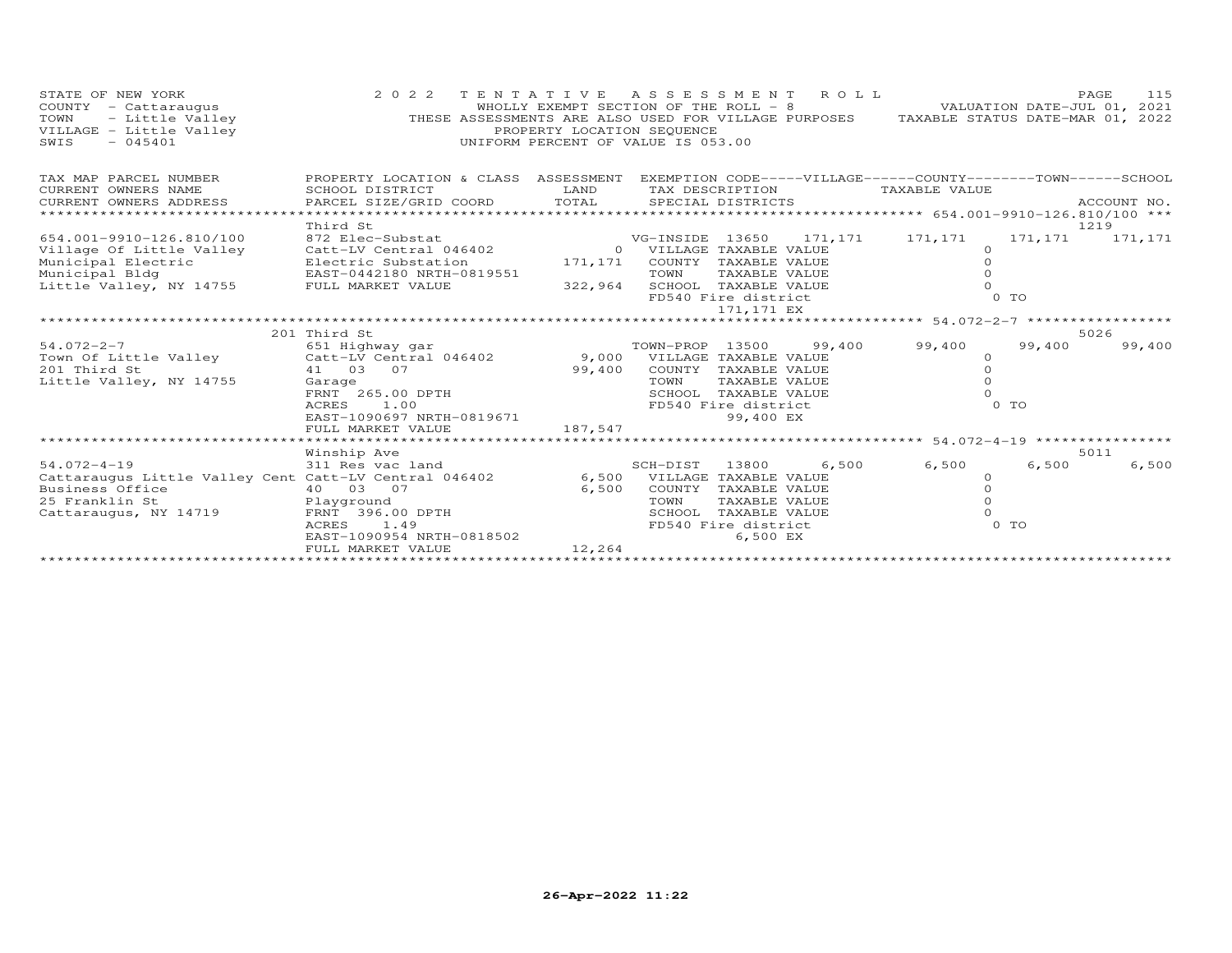| STATE OF NEW YORK       | 2022 TENTATIVE ASSESSMENT ROLL                       | 116<br>PAGE                      |
|-------------------------|------------------------------------------------------|----------------------------------|
| COUNTY - Cattaraugus    | WHOLLY EXEMPT SECTION OF THE ROLL - 8                | VALUATION DATE-JUL 01, 2021      |
| TOWN - Little Valley    | THESE ASSESSMENTS ARE ALSO USED FOR VILLAGE PURPOSES | TAXABLE STATUS DATE-MAR 01, 2022 |
| VILLAGE - Little Valley |                                                      | RPS150/V04/L015                  |
| $SWIS - 045401$         |                                                      | CURRENT DATE 4/26/2022           |
|                         | UNIFORM PERCENT OF VALUE IS 053.00                   |                                  |
|                         | ROLL SUB SECTION - - TOTALS                          |                                  |

## \*\*\* S P E C I A L D I S T R I C T S U M M A R Y \*\*\*

| CODE. | DISTRICT NAME       | TOTAL<br>PARCELS | EXTENSION<br>TYPE. | <b>EXTENSION</b><br>VALUE. | AD VALOREM<br>VALUE | <b>EXEMPT</b><br>AMOUNT | <b>TAXABLE</b><br>VALUE |
|-------|---------------------|------------------|--------------------|----------------------------|---------------------|-------------------------|-------------------------|
|       | FD540 Fire district |                  | 51 TOTAL           |                            | 15606,161           | 15448,161               | 158,000                 |

### \*\*\* S C H O O L D I S T R I C T S U M M A R Y \*\*\*

| CODE   | DISTRICT NAME   | TOTAL<br>PARCELS | ASSESSED<br>LAND | ASSESSED<br>TOTAL | <b>EXEMPT</b><br>AMOUNT | TOTAL<br>TAXABLE | STAR<br>AMOUNT | STAR<br>TAXABLE |
|--------|-----------------|------------------|------------------|-------------------|-------------------------|------------------|----------------|-----------------|
| 046402 | Catt-LV Central | 51               | 564,200          | 15606,161         | 15606,161               |                  |                |                 |
|        | SUB-TOTAL       | 51               | 564,200          | 15606,161         | 15606,161               |                  |                |                 |
|        | TOTAL           | 51               | 564,200          | 15606,161         | 15606,161               |                  |                |                 |

### \*\*\* S Y S T E M C O D E S S U M M A R Y \*\*\*

## NO SYSTEM EXEMPTIONS AT THIS LEVEL

## \*\*\* E X E M P T I O N S U M M A R Y \*\*\*

|       |             | TOTAL   |          |          |          |          |
|-------|-------------|---------|----------|----------|----------|----------|
| CODE  | DESCRIPTION | PARCELS | VILLAGE  | COUNTY   | TOWN     | SCHOOL   |
| 12100 | NYS OWNED   |         | 805,100  | 805,100  | 805,100  | 805,100  |
| 13100 | COUNTY      |         | 5970,700 | 5970,700 | 5970,700 | 5970,700 |
| 13500 | TOWN-PROP   |         | 106,900  | 106,900  | 106,900  | 106,900  |
| 13650 | VG-INSIDE   | 18      | 4730.261 | 4730.261 | 4730.261 | 4730,261 |
| 13800 | SCH-DIST    |         | 2022,000 | 2022,000 | 2022,000 | 2022,000 |
| 14110 | USA-PROP    |         | 144,900  | 144,900  | 144,900  | 144,900  |
| 21600 | PARSONAGE   |         | 98,800   | 98,800   | 98,800   | 98,800   |
| 25110 | RELIGIOUS   |         | 686,400  | 686,400  | 686,400  | 686,400  |
| 25130 | NON-PROFIT  |         | 85,900   | 85,900   | 85,900   | 85,900   |
| 25300 | NON-PROFIT  |         | 164,200  | 223,400  | 223,400  | 223,400  |
| 26050 | AGSOCIETY   |         | 266,200  | 266,200  | 266,200  | 266,200  |
| 26400 | FIRE-DEPT   |         | 389,000  | 389,000  | 389,000  | 389,000  |
| 27350 | CEMETERY    |         | 47,800   | 47,800   | 47,800   | 47,800   |
| 29700 | Withdrawal  |         | 28,800   | 28,800   | 28,800   | 28,800   |
|       |             |         |          |          |          |          |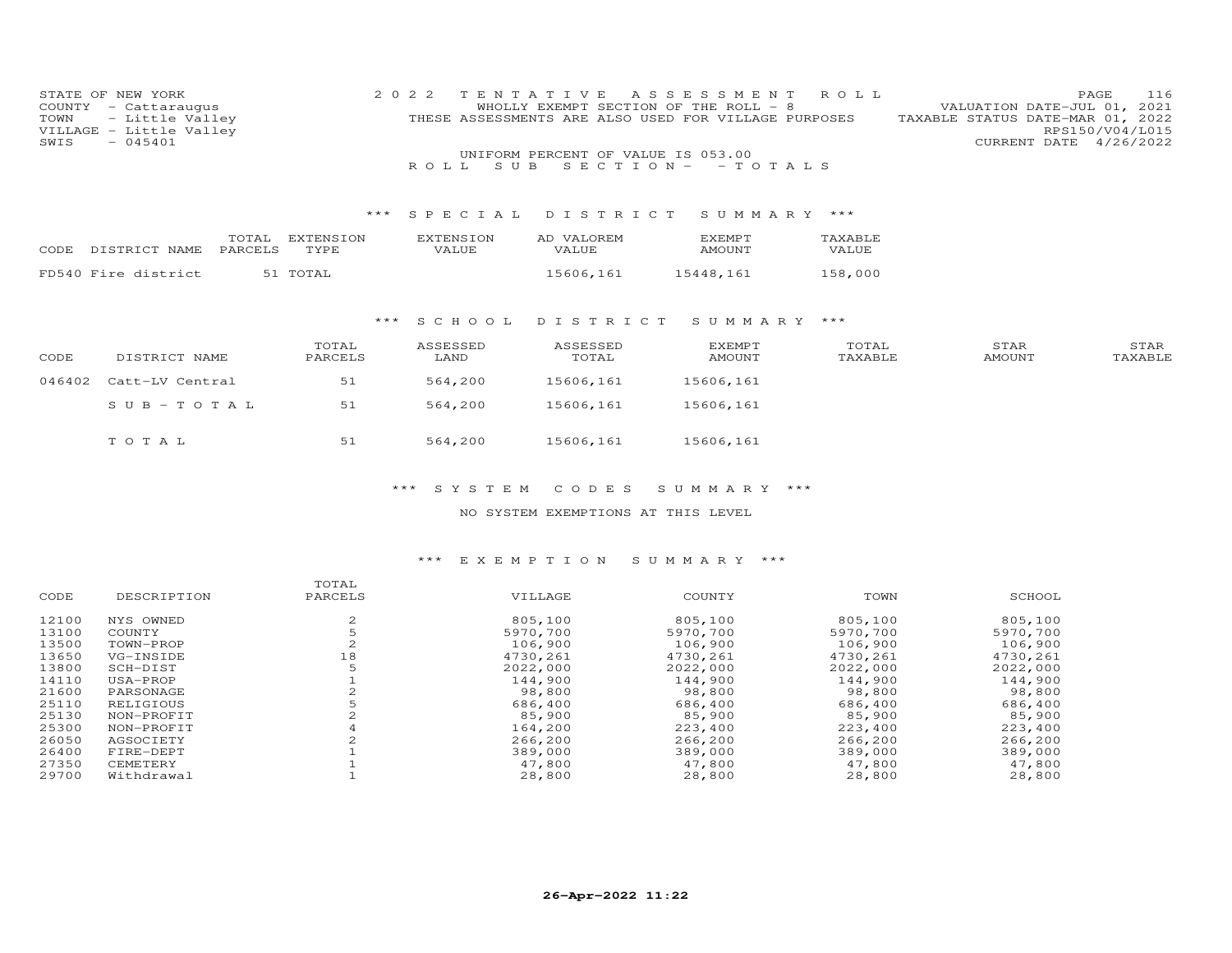| STATE OF NEW YORK       | 2022 TENTATIVE ASSESSMENT ROLL                       | 117<br>PAGE                      |
|-------------------------|------------------------------------------------------|----------------------------------|
| COUNTY - Cattaraugus    | WHOLLY EXEMPT SECTION OF THE ROLL - 8                | VALUATION DATE-JUL 01, 2021      |
| TOWN - Little Valley    | THESE ASSESSMENTS ARE ALSO USED FOR VILLAGE PURPOSES | TAXABLE STATUS DATE-MAR 01, 2022 |
| VILLAGE - Little Valley |                                                      | RPS150/V04/L015                  |
| $-045401$<br>SWIS       |                                                      | CURRENT DATE 4/26/2022           |
|                         | UNIFORM PERCENT OF VALUE IS 053.00                   |                                  |
|                         | ROLL SUB SECTION- - TOTALS                           |                                  |

## \*\*\* E X E M P T I O N S U M M A R Y \*\*\*

| CODE | DESCRIPTION | TOTAL<br>PARCELS | VTLLAGE   | COUNTY    | TOWN      | SCHOOL    |
|------|-------------|------------------|-----------|-----------|-----------|-----------|
|      | TOTAL       | ◡∸               | 15546,961 | 15606,161 | 15606,161 | 15606,161 |

## \*\*\* G R A N D T O T A L S \*\*\*

| ROL)<br><b>SEC</b> |  | <b>BB</b> | --- | LOMV |  |
|--------------------|--|-----------|-----|------|--|
|                    |  |           |     |      |  |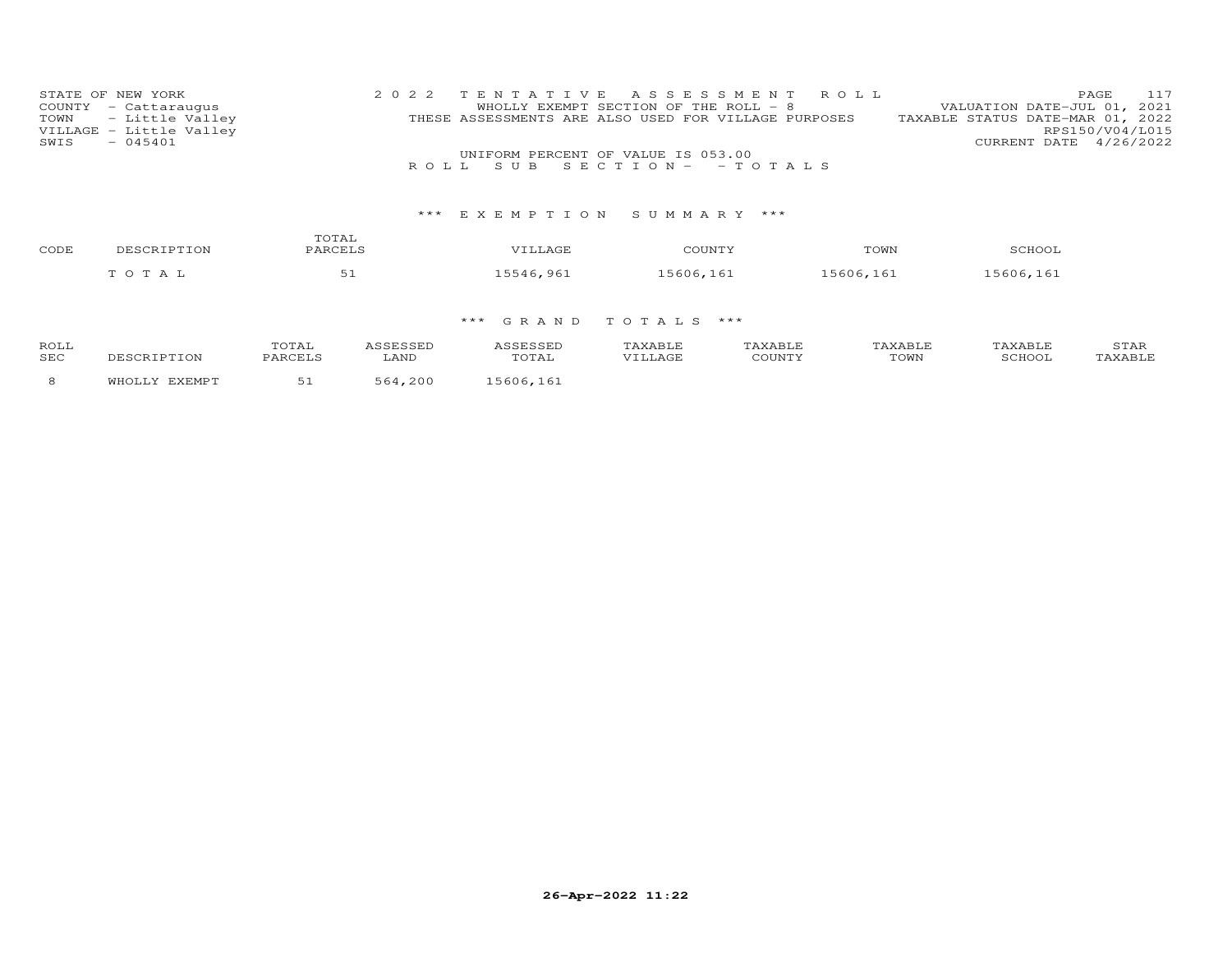| STATE OF NEW YORK       | 2022 TENTATIVE ASSESSMENT ROLL                       | 118<br>PAGE                      |
|-------------------------|------------------------------------------------------|----------------------------------|
| COUNTY - Cattaraugus    | WHOLLY EXEMPT SECTION OF THE ROLL - 8                | VALUATION DATE-JUL 01, 2021      |
| TOWN - Little Valley    | THESE ASSESSMENTS ARE ALSO USED FOR VILLAGE PURPOSES | TAXABLE STATUS DATE-MAR 01, 2022 |
| VILLAGE - Little Valley |                                                      | RPS150/V04/L015                  |
| $-045401$<br>SWIS       | UNIFORM PERCENT OF VALUE IS 053.00                   | CURRENT DATE 4/26/2022           |
|                         |                                                      |                                  |

# \*\*\* S P E C I A L D I S T R I C T S U M M A R Y \*\*\*

R O L L S E C T I O N T O T A L S

| CODE DISTRICT NAME PARCELS | TOTAL | EXTENSION<br>TYPE. | EXTENSION<br>VALUE. | AD VALOREM<br>VALUE. | <b>EXEMPT</b><br>AMOUNT | TAXABLE<br><b>VALUE</b> |
|----------------------------|-------|--------------------|---------------------|----------------------|-------------------------|-------------------------|
| FD540 Fire district        |       | 51 TOTAL           |                     | 15606,161            | 15448,161               | 158,000                 |

## \*\*\* S C H O O L D I S T R I C T S U M M A R Y \*\*\*

| CODE   | DISTRICT NAME   | TOTAL<br>PARCELS | ASSESSED<br>LAND | ASSESSED<br>TOTAL | <b>EXEMPT</b><br><b>AMOUNT</b> | TOTAL<br>TAXABLE | STAR<br><b>AMOUNT</b> | STAR<br>TAXABLE |
|--------|-----------------|------------------|------------------|-------------------|--------------------------------|------------------|-----------------------|-----------------|
| 046402 | Catt-LV Central | 51               | 564,200          | 15606,161         | 15606,161                      |                  |                       |                 |
|        | $SUB-TOTAL$     | 51               | 564,200          | 15606,161         | 15606,161                      |                  |                       |                 |
|        | TOTAL           | 51               | 564,200          | 15606,161         | 15606,161                      |                  |                       |                 |

## \*\*\* S Y S T E M C O D E S S U M M A R Y \*\*\*

## NO SYSTEM EXEMPTIONS AT THIS LEVEL

### \*\*\* E X E M P T I O N S U M M A R Y \*\*\*

|       |             | TOTAL   |          |          |          |          |
|-------|-------------|---------|----------|----------|----------|----------|
| CODE  | DESCRIPTION | PARCELS | VILLAGE  | COUNTY   | TOWN     | SCHOOL   |
| 12100 | NYS OWNED   | ∠       | 805,100  | 805,100  | 805,100  | 805,100  |
| 13100 | COUNTY      |         | 5970,700 | 5970,700 | 5970,700 | 5970,700 |
| 13500 | TOWN-PROP   |         | 106,900  | 106,900  | 106,900  | 106,900  |
| 13650 | VG-INSIDE   | 18      | 4730,261 | 4730,261 | 4730,261 | 4730,261 |
| 13800 | SCH-DIST    |         | 2022,000 | 2022,000 | 2022,000 | 2022,000 |
| 14110 | USA-PROP    |         | 144,900  | 144,900  | 144,900  | 144,900  |
| 21600 | PARSONAGE   |         | 98,800   | 98,800   | 98,800   | 98,800   |
| 25110 | RELIGIOUS   |         | 686,400  | 686,400  | 686,400  | 686,400  |
| 25130 | NON-PROFIT  |         | 85,900   | 85,900   | 85,900   | 85,900   |
| 25300 | NON-PROFIT  |         | 164,200  | 223,400  | 223,400  | 223,400  |
| 26050 | AGSOCIETY   |         | 266,200  | 266,200  | 266,200  | 266,200  |
| 26400 | FIRE-DEPT   |         | 389,000  | 389,000  | 389,000  | 389,000  |
| 27350 | CEMETERY    |         | 47,800   | 47,800   | 47,800   | 47,800   |
| 29700 | Withdrawal  |         | 28,800   | 28,800   | 28,800   | 28,800   |
|       |             |         |          |          |          |          |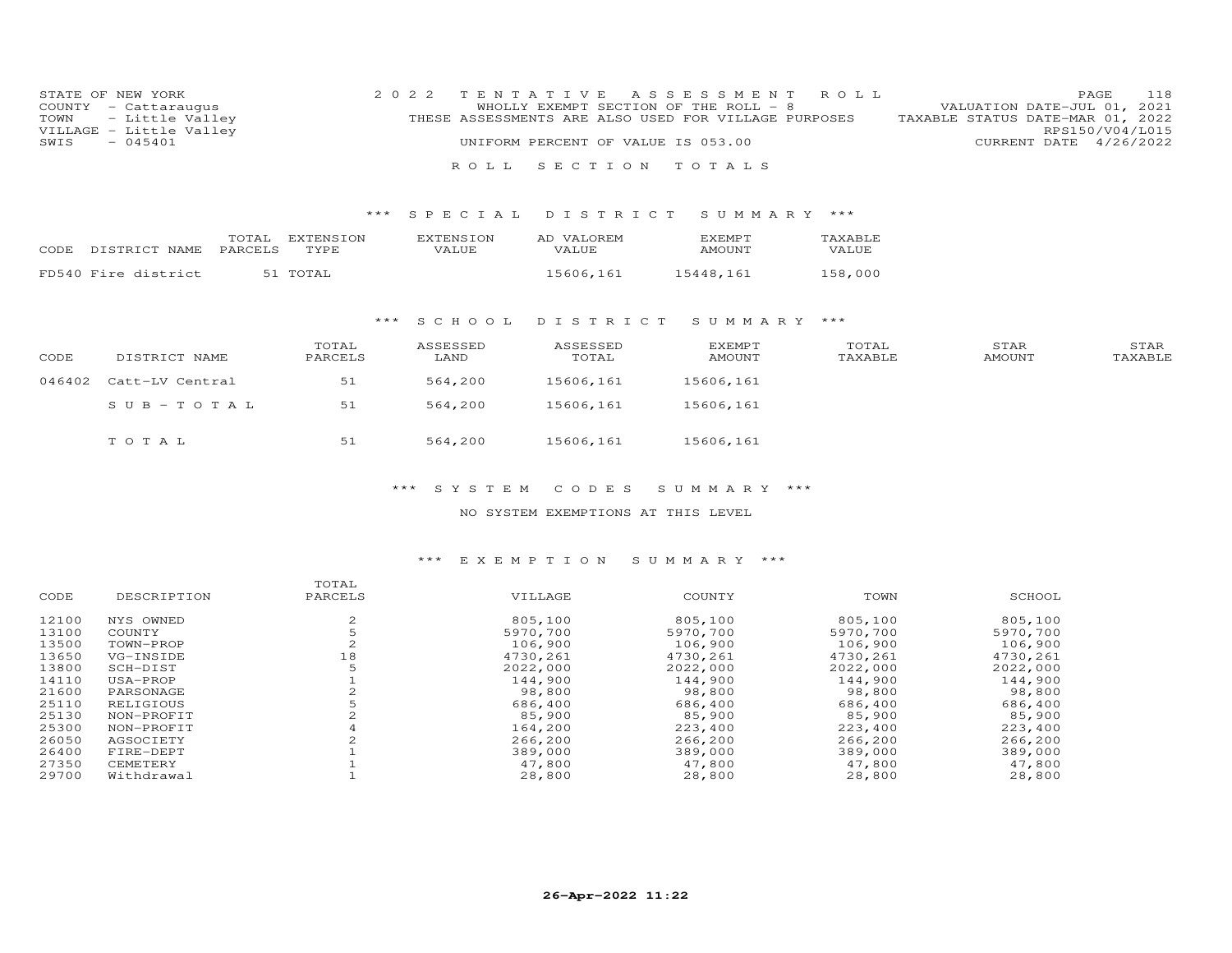| STATE OF NEW YORK       | 2022 TENTATIVE ASSESSMENT ROLL                       | <b>PAGE 119</b>                  |
|-------------------------|------------------------------------------------------|----------------------------------|
| COUNTY - Cattaraugus    | WHOLLY EXEMPT SECTION OF THE ROLL - 8                | VALUATION DATE-JUL 01, 2021      |
| TOWN - Little Valley    | THESE ASSESSMENTS ARE ALSO USED FOR VILLAGE PURPOSES | TAXABLE STATUS DATE-MAR 01, 2022 |
| VILLAGE - Little Valley |                                                      | RPS150/V04/L015                  |
| $-045401$<br>SWIS       | UNIFORM PERCENT OF VALUE IS 053.00                   | CURRENT DATE 4/26/2022           |
|                         |                                                      |                                  |
|                         | ROLL SECTION TOTALS                                  |                                  |

## \*\*\* E X E M P T I O N S U M M A R Y \*\*\*

| CODE | DESCRIPTION         | TOTAL<br>PARCELS | "TLLAGE   | COUNTY    | TOWN      | SCHOO1    |
|------|---------------------|------------------|-----------|-----------|-----------|-----------|
|      | — тота <sup>-</sup> | ັ                | 15546,961 | 15606,161 | 15606,161 | 15606,161 |

## \*\*\* G R A N D T O T A L S \*\*\*

| ROL:<br><b>SEC</b> |  |  |  | <b>POTATN</b><br>∪w₽ |  |
|--------------------|--|--|--|----------------------|--|
|                    |  |  |  |                      |  |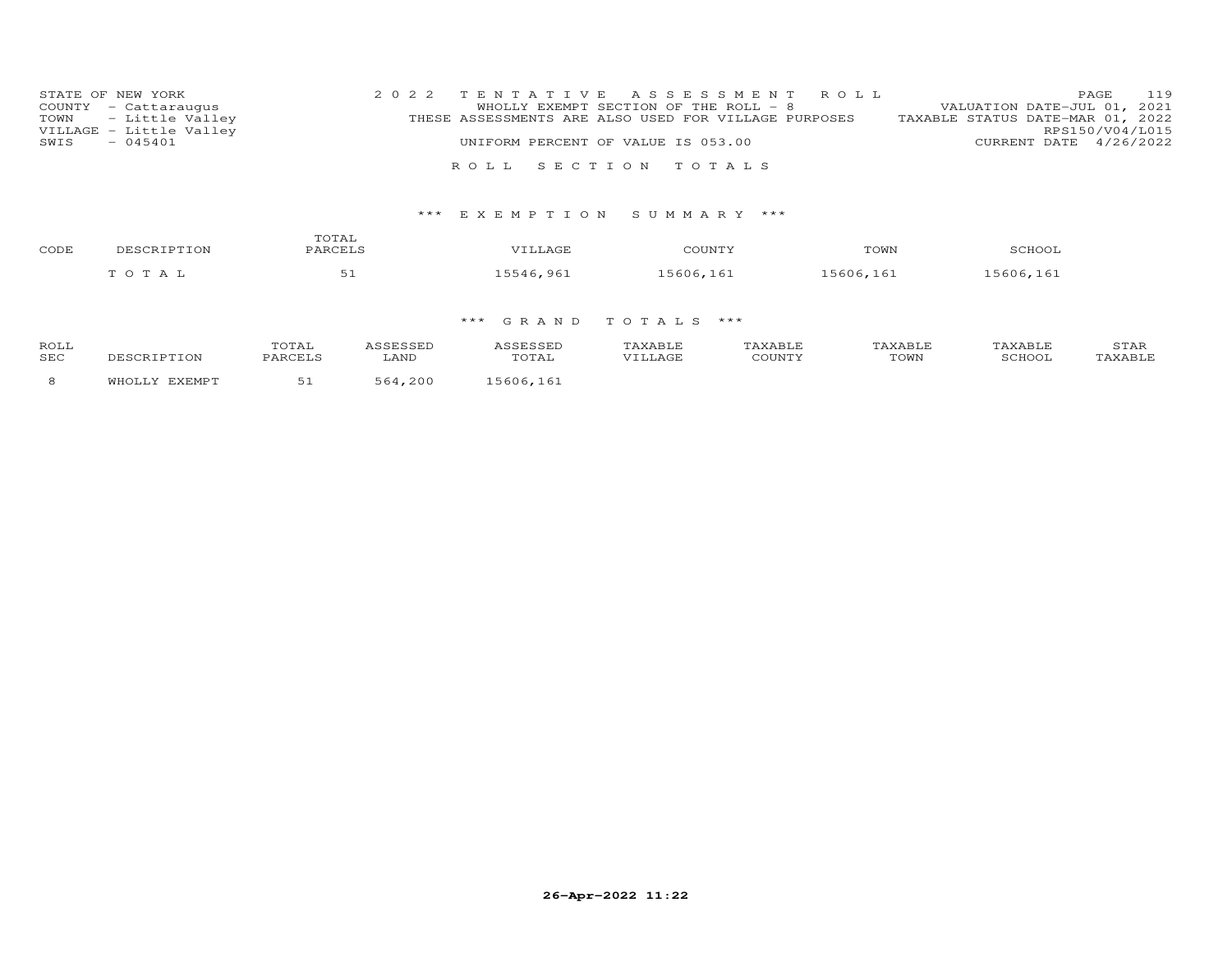| STATE OF NEW YORK       | 2022 TENTATIVE ASSESSMENT ROLL                       |  | <b>PAGE</b>                      | 120 |
|-------------------------|------------------------------------------------------|--|----------------------------------|-----|
| COUNTY - Cattaraugus    |                                                      |  | VALUATION DATE-JUL 01, 2021      |     |
| TOWN - Little Valley    | THESE ASSESSMENTS ARE ALSO USED FOR VILLAGE PURPOSES |  | TAXABLE STATUS DATE-MAR 01, 2022 |     |
| VILLAGE - Little Valley | SWIS TOTALS                                          |  | RPS150/V04/L015                  |     |
| $-045401$<br>SWIS       | UNIFORM PERCENT OF VALUE IS 053.00                   |  | CURRENT DATE 4/26/2022           |     |

## \*\*\* S P E C I A L D I S T R I C T S U M M A R Y \*\*\*

|      |                     | TOTAL   | EXTENSION | <b>EXTENSION</b> | AD VALOREM | <b>EXEMPT</b> | TAXABLE      |
|------|---------------------|---------|-----------|------------------|------------|---------------|--------------|
| CODE | DISTRICT NAME       | PARCELS | TYPE      | VALUE            | VALUE      | AMOUNT        | <b>VALUE</b> |
|      |                     |         |           |                  |            |               |              |
|      | FD540 Fire district |         | 523 TOTAL |                  | 35073,352  | 15448,161     | 19625.191    |

### \*\*\* S C H O O L D I S T R I C T S U M M A R Y \*\*\*

| CODE   | DISTRICT NAME   | TOTAL<br>PARCELS | ASSESSED<br>LAND | ASSESSED<br>TOTAL | EXEMPT<br>AMOUNT | TOTAL<br>TAXABLE | STAR<br>AMOUNT | STAR<br>TAXABLE |
|--------|-----------------|------------------|------------------|-------------------|------------------|------------------|----------------|-----------------|
| 046402 | Catt-LV Central | 523              | 3121,450         | 35073,352         | 15839,679        | 19233,673        | 4328,955       | 14904,718       |
|        | SUB-TOTAL       | 523              | 3121,450         | 35073,352         | 15839,679        | 19233,673        | 4328,955       | 14904,718       |
|        | TOTAL           | 523              | 3121,450         | 35073,352         | 15839,679        | 19233,673        | 4328,955       | 14904,718       |

## \*\*\* S Y S T E M C O D E S S U M M A R Y \*\*\*

## NO SYSTEM EXEMPTIONS AT THIS LEVEL

## \*\*\* E X E M P T I O N S U M M A R Y \*\*\*

|       |             | TOTAL   |          |          |          |          |
|-------|-------------|---------|----------|----------|----------|----------|
| CODE  | DESCRIPTION | PARCELS | VILLAGE  | COUNTY   | TOWN     | SCHOOL   |
| 12100 | NYS OWNED   | 2       | 805,100  | 805,100  | 805,100  | 805,100  |
| 13100 | COUNTY      |         | 5970,700 | 5970,700 | 5970,700 | 5970,700 |
| 13500 | TOWN-PROP   |         | 106,900  | 106,900  | 106,900  | 106,900  |
| 13650 | VG-INSIDE   | 18      | 4730,261 | 4730,261 | 4730,261 | 4730,261 |
| 13800 | SCH-DIST    |         | 2022,000 | 2022,000 | 2022,000 | 2022,000 |
| 14110 | USA-PROP    |         | 144,900  | 144,900  | 144,900  | 144,900  |
| 21600 | PARSONAGE   |         | 98,800   | 98,800   | 98,800   | 98,800   |
| 25110 | RELIGIOUS   |         | 686,400  | 686,400  | 686,400  | 686,400  |
| 25130 | NON-PROFIT  |         | 85,900   | 85,900   | 85,900   | 85,900   |
| 25300 | NON-PROFIT  |         | 164,200  | 223,400  | 223,400  | 223,400  |
| 26050 | AGSOCIETY   |         | 266,200  | 266,200  | 266,200  | 266,200  |
| 26400 | FIRE-DEPT   |         | 389,000  | 389,000  | 389,000  | 389,000  |
| 27350 | CEMETERY    |         | 47,800   | 47,800   | 47,800   | 47,800   |
| 29700 | Withdrawal  |         | 28,800   | 28,800   | 28,800   | 28,800   |
|       |             |         |          |          |          |          |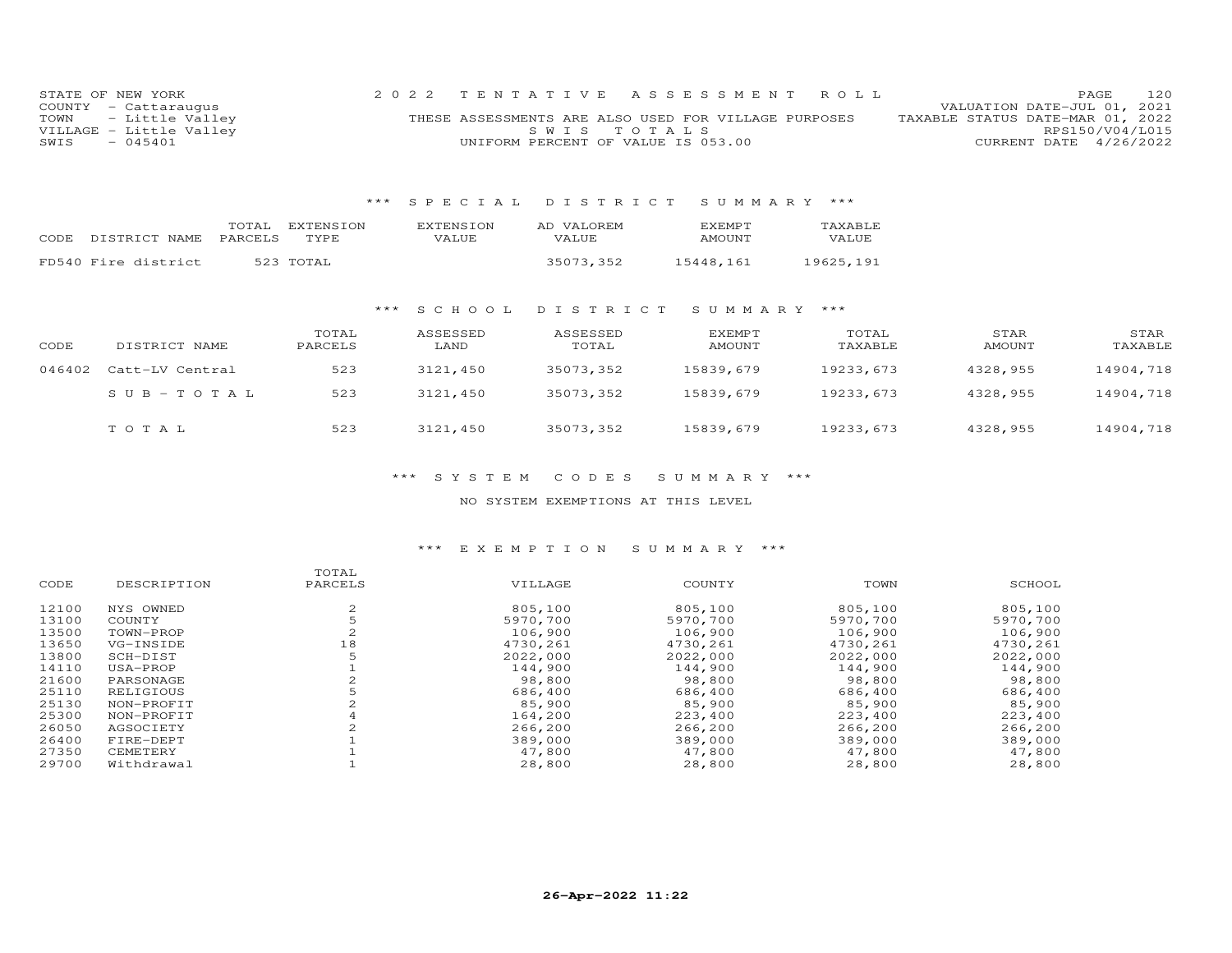| STATE OF NEW YORK       | 2022 TENTATIVE ASSESSMENT ROLL                       |  | PAGE                             | 121             |
|-------------------------|------------------------------------------------------|--|----------------------------------|-----------------|
| COUNTY - Cattaraugus    |                                                      |  | VALUATION DATE-JUL 01, 2021      |                 |
| TOWN - Little Valley    | THESE ASSESSMENTS ARE ALSO USED FOR VILLAGE PURPOSES |  | TAXABLE STATUS DATE-MAR 01, 2022 |                 |
| VILLAGE - Little Valley | SWIS TOTALS                                          |  |                                  | RPS150/V04/L015 |
| $-045401$<br>SWIS       | UNIFORM PERCENT OF VALUE IS 053.00                   |  | CURRENT DATE 4/26/2022           |                 |
|                         |                                                      |  |                                  |                 |

## \*\*\* E X E M P T I O N S U M M A R Y \*\*\*

|       |                 | TOTAL   |           |           |           |           |
|-------|-----------------|---------|-----------|-----------|-----------|-----------|
| CODE  | DESCRIPTION     | PARCELS | VILLAGE   | COUNTY    | TOWN      | SCHOOL    |
| 41121 | VET WAR CT      | 24      | 149,835   | 157,275   | 157,275   |           |
| 41131 | VET COM CT      | 19      | 205,950   | 216,425   | 216,425   |           |
| 41141 | VET DIS CT      | 13      | 241,235   | 247,235   | 247,235   |           |
| 41161 | $CW_15_VET/$    | 2       |           | 11,775    |           |           |
| 41162 | CW 15 VET/      | 3       |           | 20,970    |           |           |
| 41171 | CW DISBLD       |         |           | 3,450     |           |           |
| 41172 | CW DISBLD       |         |           | 22,800    |           |           |
| 41800 | AGED $C/T/S$    | 11      | 196,650   | 192,930   | 196,650   | 202,375   |
| 41801 | AGED C/T        |         |           | 16,038    | 16,038    |           |
| 41802 | AGED C          |         |           | 9,180     |           |           |
| 41804 | AGED S          |         | 10,692    |           |           | 12,180    |
| 41806 | AGED T/S        |         | 8,033     |           | 8,033     | 9,450     |
| 41834 | ENH STAR        | 58      |           |           |           | 2302,155  |
| 41854 | <b>BAS STAR</b> | 109     |           |           |           | 2026,800  |
| 47100 | Mass Telec      |         | 9,513     | 9,513     | 9,513     | 9,513     |
|       | TOTAL           | 297     | 16368,869 | 16513,752 | 16457,330 | 20168,634 |
|       |                 |         |           |           |           |           |

## \*\*\* G R A N D T O T A L S \*\*\*

| ROLL<br>SEC | DESCRIPTION               | TOTAL<br>PARCELS | ASSESSED<br>LAND | ASSESSED<br>TOTAL | TAXABLE<br>VILLAGE | TAXABLE<br>COUNTY | TAXABLE<br>TOWN | TAXABLE<br>SCHOOL | STAR<br>TAXABLE |
|-------------|---------------------------|------------------|------------------|-------------------|--------------------|-------------------|-----------------|-------------------|-----------------|
| $\perp$     | TAXABLE                   | 461              | 2546,250         | 18781,355         | 17968,960          | 17883, 277        | 17939,699       | 18557,350         | 14228,395       |
| 5           | SPECIAL FRANCHISE         | 6                |                  | 392,608           | 392,608            | 392,608           | 392,608         | 392,608           | 392,608         |
| 6           | UTILITIES & N.C.          | 5                | 11,000           | 293,228           | 283,715            | 283,715           | 283,715         | 283,715           | 283,715         |
| 8           | EXEMPT<br><b>WHOT.T.Y</b> | 51               | 564,200          | 15606,161         |                    |                   |                 |                   |                 |
| $\star$     | TOTAL<br>SUB              | 523              | 3121,450         | 35073,352         | 18645,283          | 18559,600         | 18616,022       | 19233,673         | 14904,718       |
| $***$       | GRAND TOTAL               | 523              | 3121,450         | 35073,352         | 18645,283          | 18559,600         | 18616,022       | 19233,673         | 14904,718       |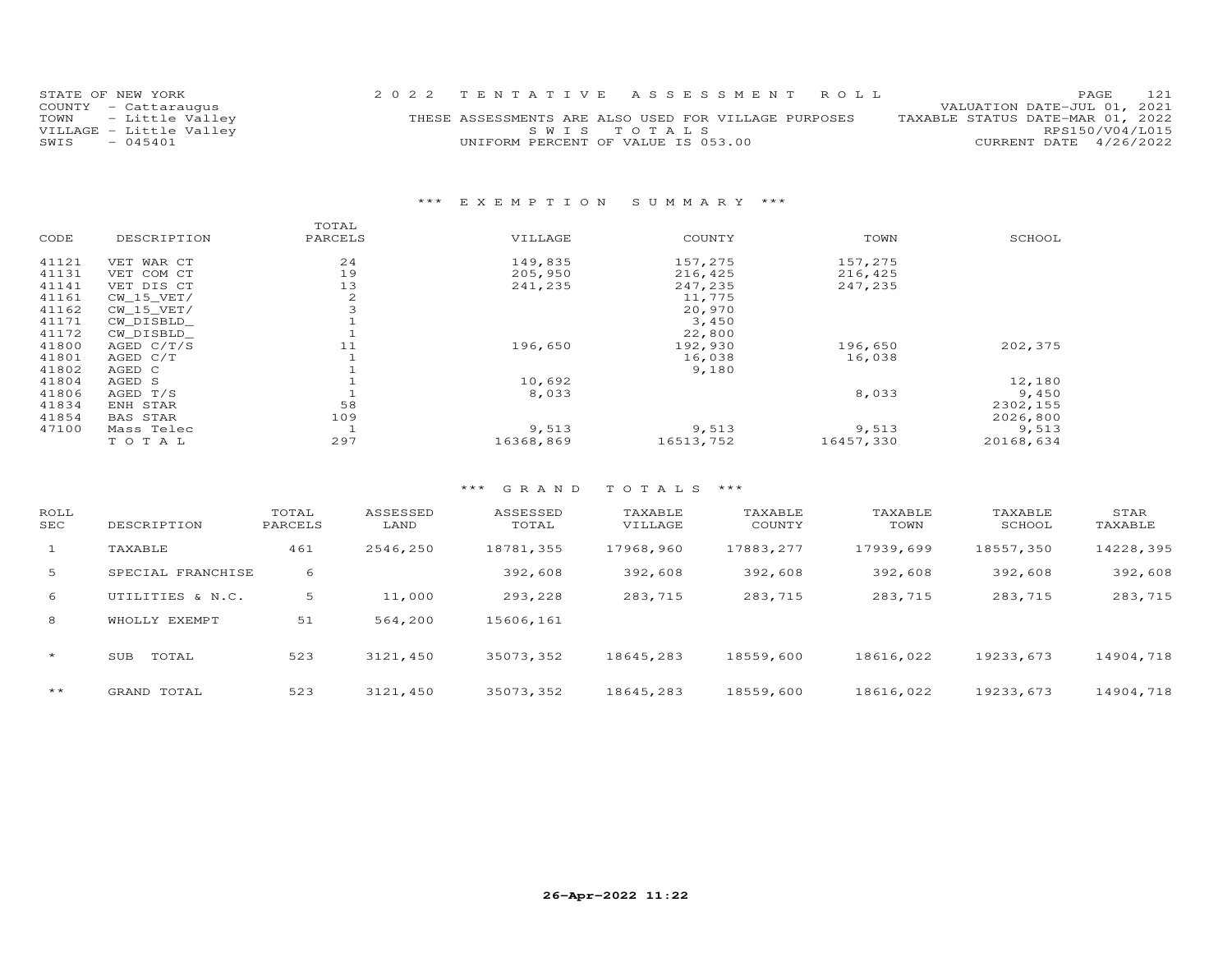|      | STATE OF NEW YORK    | 2022 TENTATIVE ASSESSMENT ROLL                                       | PAGE | 122 |
|------|----------------------|----------------------------------------------------------------------|------|-----|
|      | COUNTY - Cattaraugus | VALUATION DATE-JUL 01, 2021<br>T A X A B L E SECTION OF THE ROLL - 1 |      |     |
| TOWN | - Little Valley      | TAXABLE STATUS DATE-MAR 01, 2022                                     |      |     |
| SWIS | $-045489$            | PROPERTY LOCATION SEQUENCE                                           |      |     |
|      |                      | UNIFORM PERCENT OF VALUE IS 053.00                                   |      |     |

# TAX MAP PARCEL NUMBER PROPERTY LOCATION & CLASS ASSESSMENT EXEMPTION CODE------------------COUNTY--------TOWN------SCHOOL CURRENT OWNERS NAME SCHOOL DISTRICT LAND TAX DESCRIPTION TAXABLE VALUE CURRENT OWNERS ADDRESS PARCEL SIZE/GRID COORD TOTAL SPECIAL DISTRICTS ACCOUNT NO. \*\*\*\*\*\*\*\*\*\*\*\*\*\*\*\*\*\*\*\*\*\*\*\*\*\*\*\*\*\*\*\*\*\*\*\*\*\*\*\*\*\*\*\*\*\*\*\*\*\*\*\*\*\*\*\*\*\*\*\*\*\*\*\*\*\*\*\*\*\*\*\*\*\*\*\*\*\*\*\*\*\*\*\*\*\*\*\*\*\*\*\*\*\*\*\*\*\*\*\*\*\*\* 63.002-1-9.1 \*\*\*\*\*\*\*\*\*\*\*\*\*\*\* Baker Rd 037963.002-1-9.1 312 Vac w/imprv AG DIST 41720 0 1,900 1,900 1,900Bognar James M Jr 1/3 Catt-LV Central 046402 55,000 COUNTY TAXABLE VALUE 60,100 Bognar (1/3 int) Jeffrey M 14/22 03 07 62,000 TOWN TAXABLE VALUE 60,100 3455 Wallace Dr ACRES 111.65 SCHOOL TAXABLE VALUE 60,1001,900 1,900 60,100<br>62,000 TO Grand Island, NY 14072 EAST-1101926 NRTH-0812193 FD540 Fire district 62,000 TO DEED BOOK 13141 PG-9002 MAY BE SUBJECT TO PAYMENT FULL MARKET VALUE 116,981UNDER AGDIST LAW TIL 2026 \*\*\*\*\*\*\*\*\*\*\*\*\*\*\*\*\*\*\*\*\*\*\*\*\*\*\*\*\*\*\*\*\*\*\*\*\*\*\*\*\*\*\*\*\*\*\*\*\*\*\*\*\*\*\*\*\*\*\*\*\*\*\*\*\*\*\*\*\*\*\*\*\*\*\*\*\*\*\*\*\*\*\*\*\*\*\*\*\*\*\*\*\*\*\*\*\*\*\*\*\*\*\* 63.002-1-9.3 \*\*\*\*\*\*\*\*\*\*\*\*\*\*\* 5149 Baker Rd 127763.002-1-9.3 (210 1 Family Res (2000 TOWTY TAXABLE VALUE)<br>
Dudzik Robert A (2011 Family Res 6,000 TOWN TAXABLE VALUE) 65,000<br>
Montante Genevieve A (2021 FORTH-0812026 65,000 SCHOOL TAXABLE VALUE) 65,000<br>
6248 Willow Run Ct 65,000 65,000 65,000 TO Dudzik Robert A \*\*\*\*\*\*\*\*\*\*\*\*\*\*\*\*\*\*\*\*\*\*\*\*\*\*\*\*\*\*\*\*\*\*\*\*\*\*\*\*\*\*\*\*\*\*\*\*\*\*\*\*\*\*\*\*\*\*\*\*\*\*\*\*\*\*\*\*\*\*\*\*\*\*\*\*\*\*\*\*\*\*\*\*\*\*\*\*\*\*\*\*\*\*\*\*\*\*\*\*\*\*\* 63.002-2-4.1 \*\*\*\*\*\*\*\*\*\*\*\*\*\*\* 5149 Baker Rd 038263.002-2-4.1 105 Vac farmland AG DIST 41720 0 3,265 3,265 3,265Bognar (1/3 int) James M Sr Catt-LV Central 046402 71,800 COUNTY TAXABLE VALUE 68,535 Bognar (1/3 int) Jeffrey M 14/22 03 07 71,800 TOWN TAXABLE VALUE 68,535 3455 Wallace Dr ACRES 148.20 SCHOOL TAXABLE VALUE 68,535 Grand Island, NY 14072 EAST-1102473 NRTH-0813239 FD540 Fire district 71,800 TO DEED BOOK 13141 PG-9002 MAY BE SUBJECT TO PAYMENT FULL MARKET VALUE 135,472 $3, 265$   $3, 265$ UNDER AGDIST LAW TIL 2026 \*\*\*\*\*\*\*\*\*\*\*\*\*\*\*\*\*\*\*\*\*\*\*\*\*\*\*\*\*\*\*\*\*\*\*\*\*\*\*\*\*\*\*\*\*\*\*\*\*\*\*\*\*\*\*\*\*\*\*\*\*\*\*\*\*\*\*\*\*\*\*\*\*\*\*\*\*\*\*\*\*\*\*\*\*\*\*\*\*\*\*\*\*\*\*\*\*\*\*\*\*\*\* 63.002-2-6.4 \*\*\*\*\*\*\*\*\*\*\*\*\*\*\* 5177 Baker Rd 1272 63.002-2-6.4 210 1 Family Res ENH STAR 41834 0 0 0 46,440 Nichols Theodore Sr Catt-LV Central 046402 8,000 COUNTY TAXABLE VALUE 79,200 Nichols Florence M ACRES 4.95 BANK 017 79,200 TOWN TAXABLE VALUE 79,200 5177 Baker Rd EAST-1099371 NRTH-0812505 SCHOOL TAXABLE VALUE 32,760 Salamanca, NY 14779 DEED BOOK 6365 PG-3001 FD540 Fire district 79,200 TO FULL MARKET VALUE 149,434 \*\*\*\*\*\*\*\*\*\*\*\*\*\*\*\*\*\*\*\*\*\*\*\*\*\*\*\*\*\*\*\*\*\*\*\*\*\*\*\*\*\*\*\*\*\*\*\*\*\*\*\*\*\*\*\*\*\*\*\*\*\*\*\*\*\*\*\*\*\*\*\*\*\*\*\*\*\*\*\*\*\*\*\*\*\*\*\*\*\*\*\*\*\*\*\*\*\*\*\*\*\*\* 63.002-2-6.5 \*\*\*\*\*\*\*\*\*\*\*\*\*\*\* 5199 Baker Rd 141263.002-2-6.5 314 Rural vac<10 COUNTY TAXABLE VALUE 7,500Ellis Robert Catt-LV Central 046402 7,500 TOWN TAXABLE VALUE 7,500461 Broad St 3/09-split from 2-6.2(Fre 7,500 SCHOOL TAXABLE VALUE 7,500Salamanca, NY 14779 ACRES 2.90 FD540 Fire district 7,500 TO $7,500$ ֖֖֚֚֚֚֚֚֚֚֚֚֚֚֚֚֚֚֚֚֚֚֡֡֡֡֡֡֡֡֡֡֡֞ EAST-1099229 NRTH-0812897DEED BOOK 28069 PG-9001

\*\*\*\*\*\*\*\*\*\*\*\*\*\*\*\*\*\*\*\*\*\*\*\*\*\*\*\*\*\*\*\*\*\*\*\*\*\*\*\*\*\*\*\*\*\*\*\*\*\*\*\*\*\*\*\*\*\*\*\*\*\*\*\*\*\*\*\*\*\*\*\*\*\*\*\*\*\*\*\*\*\*\*\*\*\*\*\*\*\*\*\*\*\*\*\*\*\*\*\*\*\*\*\*\*\*\*\*\*\*\*\*\*\*\*\*\*\*\*\*\*\*\*\*\*\*\*\*\*\*\*\*

FULL MARKET VALUE 14,151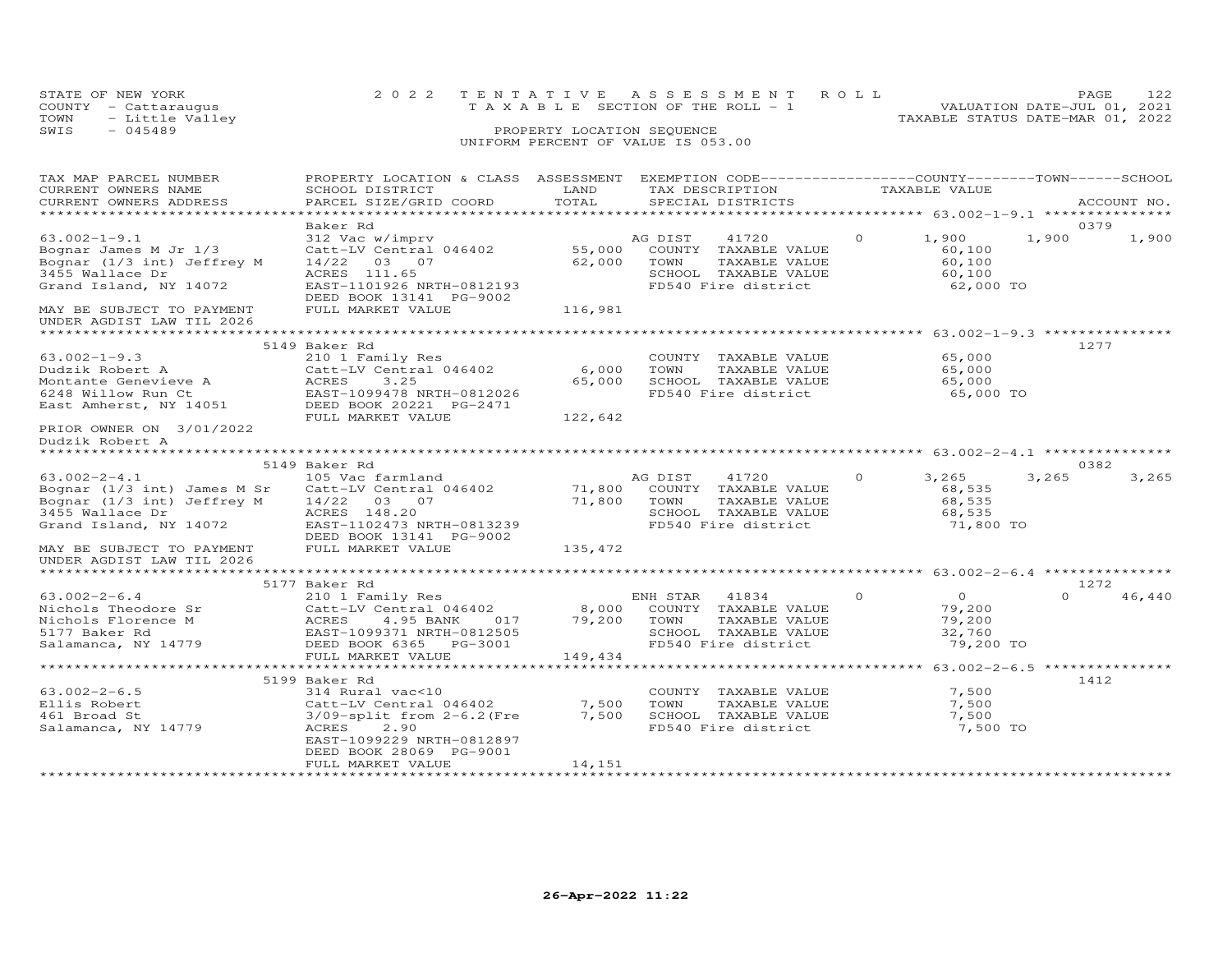|      | STATE OF NEW YORK    |  | 2022 TENTATIVE ASSESSMENT ROLL     |                                  | <b>PAGE</b> |  |
|------|----------------------|--|------------------------------------|----------------------------------|-------------|--|
|      | COUNTY - Cattaraugus |  | TAXABLE SECTION OF THE ROLL - 1    | VALUATION DATE-JUL 01, 2021      |             |  |
|      | TOWN - Little Valley |  |                                    | TAXABLE STATUS DATE-MAR 01, 2022 |             |  |
| SWIS | $-045489$            |  | PROPERTY LOCATION SEQUENCE         |                                  |             |  |
|      |                      |  | UNIFORM PERCENT OF VALUE IS 053.00 |                                  |             |  |

| TAX MAP PARCEL NUMBER<br>CURRENT OWNERS NAME<br>CURRENT OWNERS ADDRESS                      | PROPERTY LOCATION & CLASS ASSESSMENT EXEMPTION CODE-----------------COUNTY--------TOWN------SCHOOL<br>SCHOOL DISTRICT<br>PARCEL SIZE/GRID COORD                                                     | LAND<br>TOTAL                  | TAX DESCRIPTION TAXABLE VALUE<br>SPECIAL DISTRICTS                                                               |                                                                       | ACCOUNT NO.                |
|---------------------------------------------------------------------------------------------|-----------------------------------------------------------------------------------------------------------------------------------------------------------------------------------------------------|--------------------------------|------------------------------------------------------------------------------------------------------------------|-----------------------------------------------------------------------|----------------------------|
| $63.002 - 2 - 6.1$<br>LaVelle Richard H Jr<br>5209 Baker Road<br>Salamanca, NY 14779        | 5209 Baker Rd<br>210 1 Family Res<br>Catt-LV Central 046402<br>22 03 07<br>ACRES<br>1.06<br>EAST-1099491 NRTH-0813118<br>DEED BOOK 20200 PG-7319<br>FULL MARKET VALUE                               | 6,100 TOWN<br>39,100<br>73,774 | COUNTY TAXABLE VALUE<br>TAXABLE VALUE<br>SCHOOL TAXABLE VALUE<br>FD540 Fire district                             | 39,100<br>39,100<br>39,100<br>39,100 TO                               | 0018                       |
|                                                                                             |                                                                                                                                                                                                     |                                |                                                                                                                  |                                                                       |                            |
| 63.002-2-5<br>Lavelle Shane R<br>5220 Baker Rd<br>Little Valley, NY 14779                   | 5220 Baker Rd<br>210 1 Family Res<br>Catt-LV Central 046402<br>22 03<br>07<br>ACRES<br>$6.12$ BANK<br>017<br>EAST-1099919 NRTH-0813473<br>DEED BOOK 11258 PG-6001<br>FULL MARKET VALUE              | 55,000 TOWN<br>103,774         | BAS STAR<br>41854<br>10,600 COUNTY TAXABLE VALUE<br>TAXABLE VALUE<br>SCHOOL TAXABLE VALUE<br>FD540 Fire district | $\Omega$<br>$\overline{O}$<br>55,000<br>55,000<br>36,400<br>55,000 TO | 0363<br>$\Omega$<br>18,600 |
|                                                                                             |                                                                                                                                                                                                     |                                |                                                                                                                  |                                                                       |                            |
| $63.002 - 2 - 6.2$<br>Parry Hollis D.<br>5248 Route 353<br>Little Valley, NY 14755          | 5221 Baker Rd<br>322 Rural vac>10<br>Catt-LV Central 046402<br>22/30 03 07<br>3/09-split 2.9 acres to B<br>ACRES 20.28<br>EAST-1099065 NRTH-0813504<br>DEED BOOK 27903 PG-6001<br>FULL MARKET VALUE | 20,900<br>20,900<br>39,434     | COUNTY TAXABLE VALUE<br>TOWN<br>TAXABLE VALUE<br>SCHOOL TAXABLE VALUE<br>FD540 Fire district                     | 20,900<br>20,900<br>20,900<br>20,900 TO                               | 0943                       |
|                                                                                             |                                                                                                                                                                                                     |                                |                                                                                                                  |                                                                       |                            |
| $63.002 - 2 - 4.2$<br>Rose Sarah<br>Rose Derek<br>8073 Haynes Hollow Rd<br>Colden, NY 14033 | 5232 Baker Rd<br>270 Mfg housing<br>Catt-LV Central 046402<br>22 03 07<br>ACRES<br>2.25<br>EAST-1099886 NRTH-0813751<br>DEED BOOK 20210 PG-6483<br>FULL MARKET VALUE                                | 7,100<br>26,000<br>49,057      | COUNTY TAXABLE VALUE<br>TOWN<br>TAXABLE VALUE<br>SCHOOL TAXABLE VALUE<br>FD540 Fire district                     | 26,000<br>26,000<br>26,000<br>26,000 TO                               | 1000                       |
|                                                                                             | ***********************************                                                                                                                                                                 | **************                 |                                                                                                                  | ********************** 63.002-2-14 **************                     |                            |
|                                                                                             | 5237 Baker Rd                                                                                                                                                                                       |                                |                                                                                                                  |                                                                       | 0263                       |
| $63.002 - 2 - 14$<br>McClure Dale M<br>5237 Baker Rd<br>Salamanca, NY 14779                 | 210 1 Family Res<br>Catt-LV Central 046402<br>22 03 07<br>FRNT 150.00 DPTH 125.00<br>EAST-1099455 NRTH-0813869<br>DEED BOOK 12404 PG-5001<br>FULL MARKET VALUE                                      | 4,500<br>46,500 TOWN<br>87,736 | BAS STAR<br>41854<br>COUNTY TAXABLE VALUE<br>TAXABLE VALUE<br>SCHOOL TAXABLE VALUE<br>FD540 Fire district        | $\circ$<br>$\overline{O}$<br>46,500<br>46,500<br>27,900<br>46,500 TO  | $\Omega$<br>18,600         |
|                                                                                             |                                                                                                                                                                                                     |                                |                                                                                                                  |                                                                       |                            |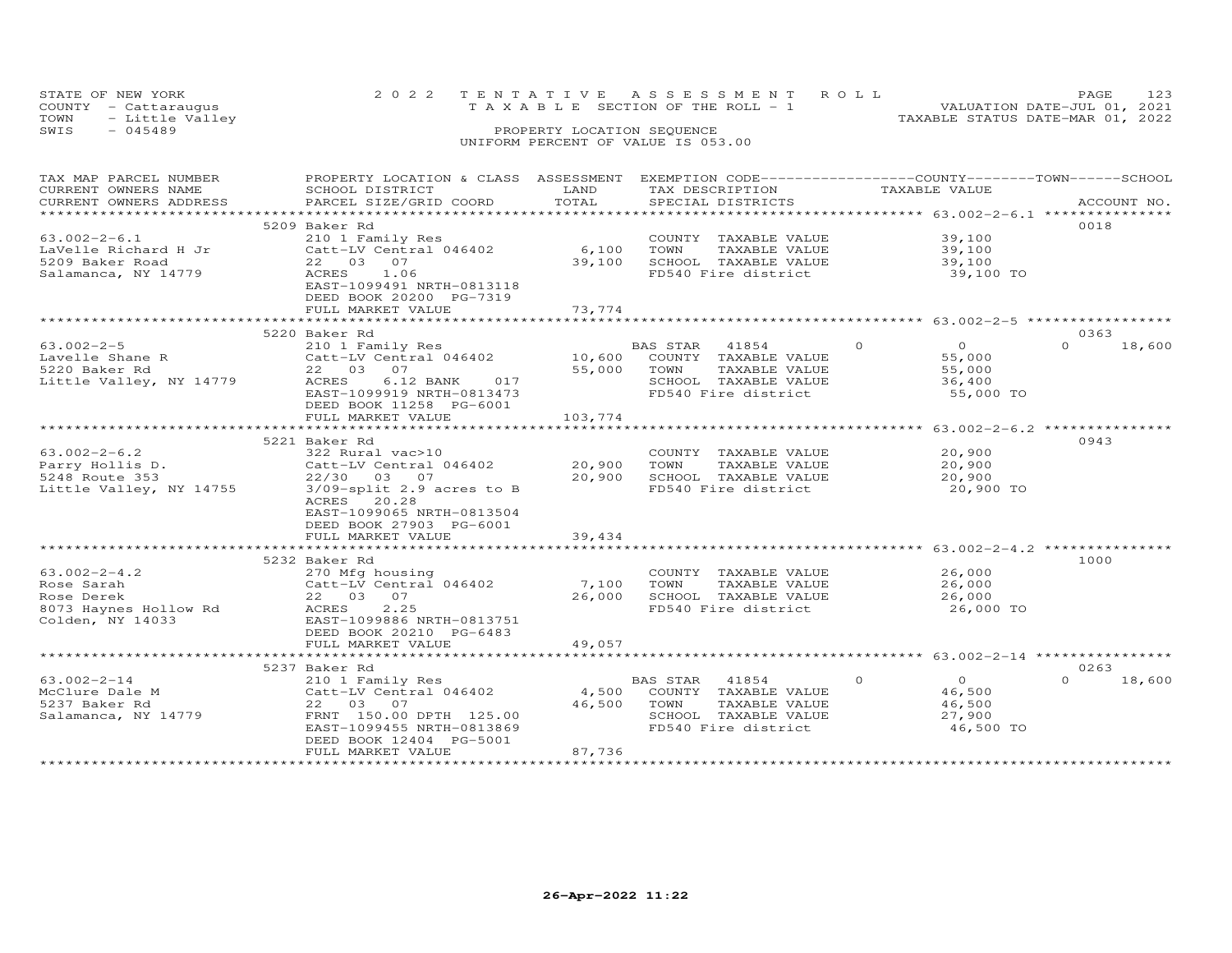|      | STATE OF NEW YORK    | 2022 TENTATIVE ASSESSMENT ROLL                                       | PAGE. |  |
|------|----------------------|----------------------------------------------------------------------|-------|--|
|      | COUNTY - Cattaraugus | VALUATION DATE-JUL 01, 2021<br>T A X A B L E SECTION OF THE ROLL - 1 |       |  |
| TOWN | - Little Valley      | TAXABLE STATUS DATE-MAR 01, 2022                                     |       |  |
| SWIS | - 045489             | PROPERTY LOCATION SEQUENCE                                           |       |  |
|      |                      | UNIFORM PERCENT OF VALUE IS 053.00                                   |       |  |

| TAX MAP PARCEL NUMBER<br>CURRENT OWNERS NAME                                       | PROPERTY LOCATION & CLASS ASSESSMENT EXEMPTION CODE----------------COUNTY-------TOWN------SCHOOL<br>SCHOOL DISTRICT | LAND    | TAX DESCRIPTION       |          | TAXABLE VALUE                              |          |             |
|------------------------------------------------------------------------------------|---------------------------------------------------------------------------------------------------------------------|---------|-----------------------|----------|--------------------------------------------|----------|-------------|
| CURRENT OWNERS ADDRESS                                                             | PARCEL SIZE/GRID COORD                                                                                              | TOTAL   | SPECIAL DISTRICTS     |          |                                            |          | ACCOUNT NO. |
|                                                                                    | 5281 Baker Rd                                                                                                       |         |                       |          |                                            | 0927     |             |
| $63.002 - 2 - 2$                                                                   | 117 Horse farm                                                                                                      |         | ENH STAR<br>41834     | $\Omega$ | $\overline{0}$                             | $\Omega$ | 46,440      |
| Little James                                                                       | Catt-LV Central 046402                                                                                              | 21,700  | COUNTY TAXABLE VALUE  |          | 73,000                                     |          |             |
| Little Eva                                                                         | 22 03 07                                                                                                            | 73,000  | TOWN<br>TAXABLE VALUE |          | 73,000                                     |          |             |
| 5281 Baker Rd                                                                      | 24.35 BANK<br>ACRES<br>017                                                                                          |         | SCHOOL TAXABLE VALUE  |          | 26,560                                     |          |             |
| Salamanca, NY 14779                                                                | EAST-1098893 NRTH-0814642                                                                                           |         | FD540 Fire district   |          | 73,000 TO                                  |          |             |
|                                                                                    | DEED BOOK 760<br>PG-01076                                                                                           |         |                       |          |                                            |          |             |
| MAY BE SUBJECT TO PAYMENT<br>UNDER AGDIST LAW TIL 2023                             | FULL MARKET VALUE                                                                                                   | 137,736 |                       |          |                                            |          |             |
|                                                                                    |                                                                                                                     |         |                       |          | ****************** 54.004-2-15.1 ********* |          |             |
|                                                                                    | 5295 Baker Rd                                                                                                       |         |                       |          |                                            | 0279     |             |
| 54.004-2-15.1<br>Domres Marjorie H Catt-L<br>Domres Ronald L 23 0<br>23 0<br>ACRES | 311 Res vac land                                                                                                    |         | COUNTY TAXABLE VALUE  |          | 12,000                                     |          |             |
|                                                                                    | Catt-LV Central 046402 12,000                                                                                       |         | TOWN<br>TAXABLE VALUE |          | 12,000                                     |          |             |
|                                                                                    | 23 03 07                                                                                                            | 12,000  | SCHOOL TAXABLE VALUE  |          | 12,000                                     |          |             |
|                                                                                    | 9.05                                                                                                                |         | FD540 Fire district   |          | 12,000 TO                                  |          |             |
| Little Valley, NY 14755                                                            | EAST-1099229 NRTH-0815466                                                                                           |         |                       |          |                                            |          |             |
|                                                                                    | DEED BOOK 1021    PG-544                                                                                            |         |                       |          |                                            |          |             |
|                                                                                    | FULL MARKET VALUE                                                                                                   | 22,642  |                       |          |                                            |          |             |
|                                                                                    | 5295 Baker Rd                                                                                                       |         |                       |          |                                            | 1274     |             |
| $54.004 - 2 - 15.4$                                                                | 240 Rural res                                                                                                       |         | BAS STAR<br>41854     | $\Omega$ | $\overline{O}$                             | $\cap$   | 18,600      |
| Parmenter Keith                                                                    | Catt-LV Central 046402                                                                                              | 10,000  | COUNTY TAXABLE VALUE  |          | 42,000                                     |          |             |
| Parmenter Tonya                                                                    | 23 03 07                                                                                                            | 42,000  | TOWN<br>TAXABLE VALUE |          | 42,000                                     |          |             |
| 5295 Baker Rd                                                                      | ACRES<br>4.70                                                                                                       |         | SCHOOL TAXABLE VALUE  |          | 23,400                                     |          |             |
| Salamanca, NY 14779                                                                | EAST-1099229 NRTH-0815466                                                                                           |         | FD540 Fire district   |          | 42,000 TO                                  |          |             |
|                                                                                    | DEED BOOK 9937 PG-5001                                                                                              |         |                       |          |                                            |          |             |
|                                                                                    | FULL MARKET VALUE                                                                                                   | 79,245  |                       |          |                                            |          |             |
|                                                                                    | *************************                                                                                           |         |                       |          | *********** 54.004-2-11.4 **               |          |             |
|                                                                                    | 5310 Baker Rd                                                                                                       |         |                       |          |                                            | 1408     |             |
| $54.004 - 2 - 11.4$                                                                | 322 Rural vac>10                                                                                                    |         | AG DIST<br>41720      | $\Omega$ | $\overline{0}$                             | $\Omega$ | $\Omega$    |
| Little James A                                                                     | Catt-LV Central 046402<br>9/12/08-split from 2-11.2 13,600 TOWN TAXABLE VALUE                                       |         |                       |          | 13,600                                     |          |             |
| Little Eva A                                                                       | 9/12/08-split from 2-11.2<br>ACRES 28.34                                                                            |         |                       |          | 13,600                                     |          |             |
| 5281 Baker Rd                                                                      |                                                                                                                     |         | SCHOOL TAXABLE VALUE  |          | 13,600                                     |          |             |
| Salamanca, NY 14779                                                                | EAST-1100022 NRTH-0814698<br>DEED BOOK 10850 PG-8001                                                                |         | FD540 Fire district   |          | 13,600 TO                                  |          |             |
| MAY BE SUBJECT TO PAYMENT                                                          | FULL MARKET VALUE                                                                                                   | 25,660  |                       |          |                                            |          |             |
| UNDER AGDIST LAW TIL 2026                                                          |                                                                                                                     |         |                       |          |                                            |          |             |
|                                                                                    |                                                                                                                     |         |                       |          |                                            |          |             |
|                                                                                    | 5330 Baker Rd                                                                                                       |         |                       |          |                                            | 1275     |             |
| $54.004 - 2 - 11.3$                                                                | 240 Rural res                                                                                                       |         | AG DISTOUT 41730      | $\circ$  | $\overline{O}$                             | $\Omega$ | $\Omega$    |
| Bognar William P                                                                   | Catt-LV Central 046402                                                                                              | 10,000  | COUNTY TAXABLE VALUE  |          | 115,000                                    |          |             |
| Bognar William J                                                                   | 15/23 03 07                                                                                                         | 115,000 | TOWN<br>TAXABLE VALUE |          | 115,000                                    |          |             |
| 5888 Dublin Rd                                                                     | 7.65<br>ACRES                                                                                                       |         | SCHOOL TAXABLE VALUE  |          | 115,000                                    |          |             |
| Salamanca, NY 14779                                                                | EAST-1101128 NRTH-0815788                                                                                           |         | FD540 Fire district   |          | 115,000 TO                                 |          |             |
|                                                                                    | DEED BOOK 21231 PG-8001                                                                                             |         |                       |          |                                            |          |             |
| MAY BE SUBJECT TO PAYMENT                                                          | FULL MARKET VALUE                                                                                                   | 216,981 |                       |          |                                            |          |             |
| UNDER AGDIST LAW TIL 2029<br>*********************                                 |                                                                                                                     |         |                       |          |                                            |          |             |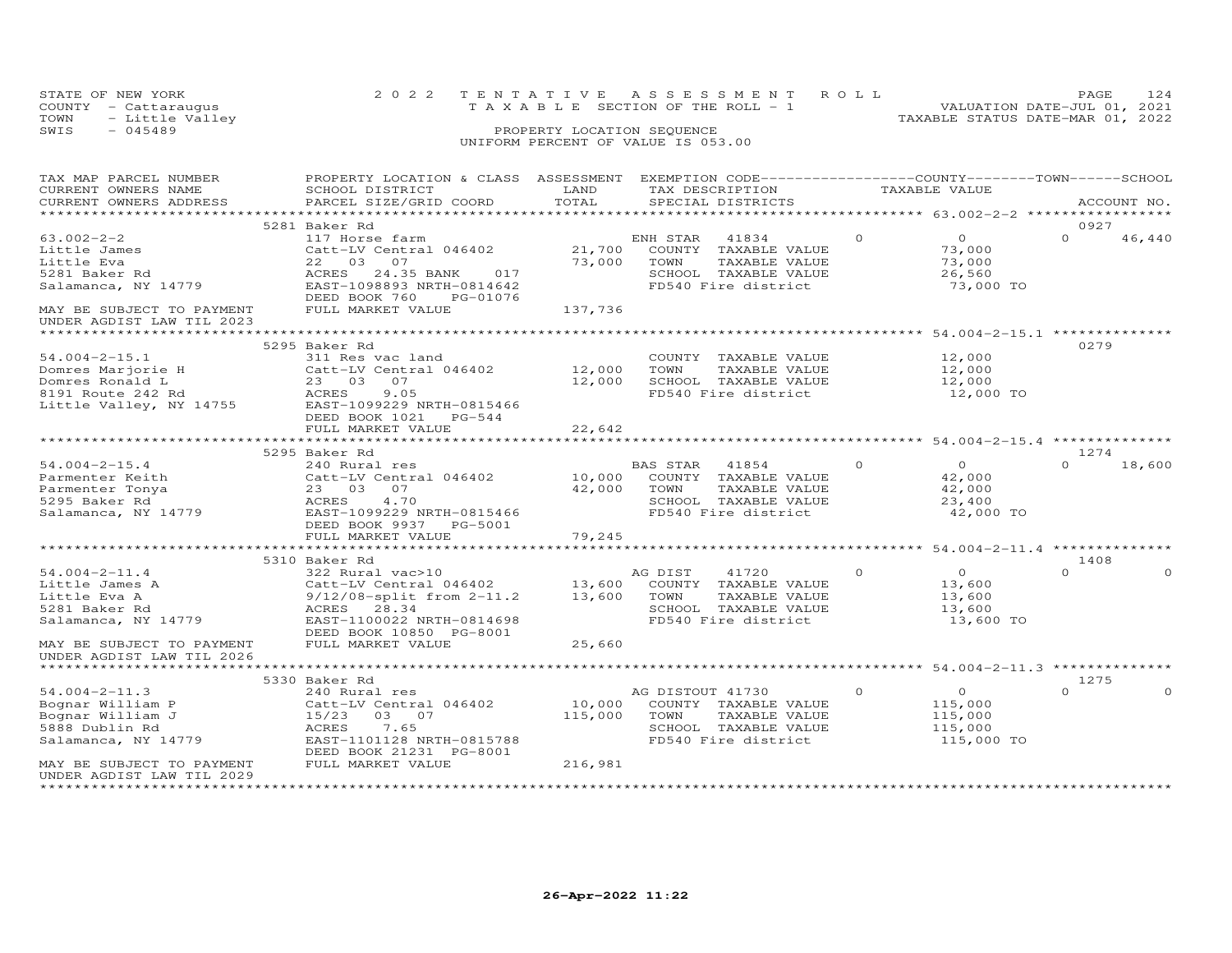|      | STATE OF NEW YORK    | 2022 TENTATIVE ASSESSMENT ROLL        | 125<br><b>PAGE</b>               |
|------|----------------------|---------------------------------------|----------------------------------|
|      | COUNTY - Cattaraugus | T A X A B L E SECTION OF THE ROLL - 1 | VALUATION DATE-JUL 01, 2021      |
| TOWN | - Little Valley      |                                       | TAXABLE STATUS DATE-MAR 01, 2022 |
| SWIS | - 045489             | PROPERTY LOCATION SEQUENCE            |                                  |
|      |                      |                                       |                                  |

| TAX MAP PARCEL NUMBER       | PROPERTY LOCATION & CLASS ASSESSMENT |             | EXEMPTION CODE-----------------COUNTY-------TOWN------SCHOOL |          |                |          |             |
|-----------------------------|--------------------------------------|-------------|--------------------------------------------------------------|----------|----------------|----------|-------------|
| CURRENT OWNERS NAME         | SCHOOL DISTRICT                      | LAND        | TAX DESCRIPTION                                              |          | TAXABLE VALUE  |          |             |
| CURRENT OWNERS ADDRESS      | PARCEL SIZE/GRID COORD               | TOTAL       | SPECIAL DISTRICTS                                            |          |                |          | ACCOUNT NO. |
|                             |                                      |             |                                                              |          |                |          |             |
|                             | 5342 Baker Rd                        |             |                                                              |          |                |          | 0051        |
| $54.004 - 2 - 11.1$         | 210 1 Family Res                     |             | VET COM CT 41131                                             | $\Omega$ | 12,400         | 12,400   | $\Omega$    |
| Whitcomb Daryl A            | Catt-LV Central 046402               |             | 6,500 ENH STAR<br>41834                                      | $\Omega$ | $\Omega$       | $\Omega$ | 46,440      |
| Whitcomb Darylene M         | 23 03 07                             | 70,200      | COUNTY TAXABLE VALUE                                         |          | 57,800         |          |             |
| 5342 Baker Rd               | FRNT 200.00 DPTH                     |             | TOWN<br>TAXABLE VALUE                                        |          | 57,800         |          |             |
| Salamanca, NY 14779         | ACRES<br>1.60                        |             | SCHOOL TAXABLE VALUE                                         |          | 23,760         |          |             |
|                             | EAST-1099957 NRTH-0816178            |             | FD540 Fire district                                          |          | 70,200 TO      |          |             |
|                             | DEED BOOK 2021 PG-16490              |             |                                                              |          |                |          |             |
|                             | FULL MARKET VALUE                    | 132,453     |                                                              |          |                |          |             |
|                             |                                      |             |                                                              |          |                |          |             |
|                             | 5350 Baker Rd                        |             |                                                              |          |                |          | 0262        |
| $54.004 - 2 - 12$           | 270 Mfg housing                      |             | BAS STAR 41854                                               | $\Omega$ | $\overline{O}$ | $\Omega$ | 16,200      |
| Hockwader Frances A Life Us | Catt-LV Central 046402               | 6,600       | COUNTY TAXABLE VALUE                                         |          | 16,200         |          |             |
| Taylor Doreen M             | 23 03 07                             | 16,200      | TOWN<br>TAXABLE VALUE                                        |          | 16,200         |          |             |
| 8831 Colden State Rd        | ACRES<br>1.30                        |             | SCHOOL TAXABLE VALUE                                         |          | $\Omega$       |          |             |
| Colden, NY 14033            | EAST-1099900 NRTH-0816475            |             | FD540 Fire district                                          |          | 16,200 TO      |          |             |
|                             | DEED BOOK 28410 PG-5001              |             |                                                              |          |                |          |             |
|                             | FULL MARKET VALUE                    | 30,566      |                                                              |          |                |          |             |
|                             |                                      |             |                                                              |          |                |          |             |
|                             | 5360 Baker Rd                        |             |                                                              |          |                |          | 1409        |
| $54.004 - 2 - 11.5$         | 322 Rural vac>10                     |             | AG DISTOUT 41730                                             | $\Omega$ | 639            | 639      | 639         |
| Rublee Dana L               | Catt-LV Central 046402               | 11,600      | COUNTY TAXABLE VALUE                                         |          | 10,961         |          |             |
| Rublee Julie A              | $2/17$ -mrged $2-11.6$ in parc       | 11,600      | TOWN<br>TAXABLE VALUE                                        |          | 10,961         |          |             |
| 6041 Dublin Rd              | $8/16$ -splt 2.82 to Bognar          |             | SCHOOL TAXABLE VALUE                                         |          | 10,961         |          |             |
| Salamanca, NY 14779         | ACRES 21.50                          |             | FD540 Fire district                                          |          | 11,600 TO      |          |             |
|                             | EAST-1100109 NRTH-0816888            |             |                                                              |          |                |          |             |
| MAY BE SUBJECT TO PAYMENT   | DEED BOOK 16717 PG-2002              |             |                                                              |          |                |          |             |
| UNDER AGDIST LAW TIL 2029   | FULL MARKET VALUE                    | 21,887      |                                                              |          |                |          |             |
|                             |                                      |             |                                                              |          |                |          |             |
|                             | 5380 Baker Rd                        |             |                                                              |          |                |          | 0938        |
| $54.004 - 2 - 11.2$         | 322 Rural vac>10                     |             | 41720<br>AG DIST                                             | $\circ$  | 286            | 286      | 286         |
| Bognar William P            | Catt-LV Central 046402               |             | 79,300 COUNTY TAXABLE VALUE                                  |          | 79,014         |          |             |
| Bognar Richard J            | 15/23 03 07                          | 79,300 TOWN | TAXABLE VALUE                                                |          | 79,014         |          |             |
| 5888 Dublin Rd              | $8/16$ -splt $3.30$ ac to Rubl       |             | SCHOOL TAXABLE VALUE                                         |          | 79,014         |          |             |
| Salamanca, NY 14779         | $2/17$ -mrgd 11.7 into prcl          |             | FD540 Fire district                                          |          | 79,300 TO      |          |             |
|                             | ACRES 187.39                         |             |                                                              |          |                |          |             |
| MAY BE SUBJECT TO PAYMENT   | EAST-1101156 NRTH-0815846            |             |                                                              |          |                |          |             |
| UNDER AGDIST LAW TIL 2026   | DEED BOOK 11400 PG-7001              |             |                                                              |          |                |          |             |
|                             | FULL MARKET VALUE                    | 149,623     |                                                              |          |                |          |             |
|                             |                                      |             |                                                              |          |                |          |             |
|                             | Bucktooth Run Rd                     |             |                                                              |          |                |          | 1249        |
| $63.001 - 1 - 16.2$         | 314 Rural vac<10                     |             | COUNTY TAXABLE VALUE                                         |          | 6,900          |          |             |
| Siperek Timothy P           | Catt-LV Central 046402               | 6,900       | TOWN<br>TAXABLE VALUE                                        |          | 6,900          |          |             |
| 4060 E Bucktooth Run Rd     | 50 03 07                             | 6,900       | SCHOOL TAXABLE VALUE                                         |          | 6,900          |          |             |
| Little Valley, NY 14755     | ACRES 11.90                          |             | FD540 Fire district                                          |          | 6,900 TO       |          |             |
|                             | EAST-1089052 NRTH-0809308            |             |                                                              |          |                |          |             |
|                             | DEED BOOK 01000 PG-00181             |             |                                                              |          |                |          |             |
|                             | FULL MARKET VALUE                    | 13,019      |                                                              |          |                |          |             |
|                             |                                      |             |                                                              |          |                |          |             |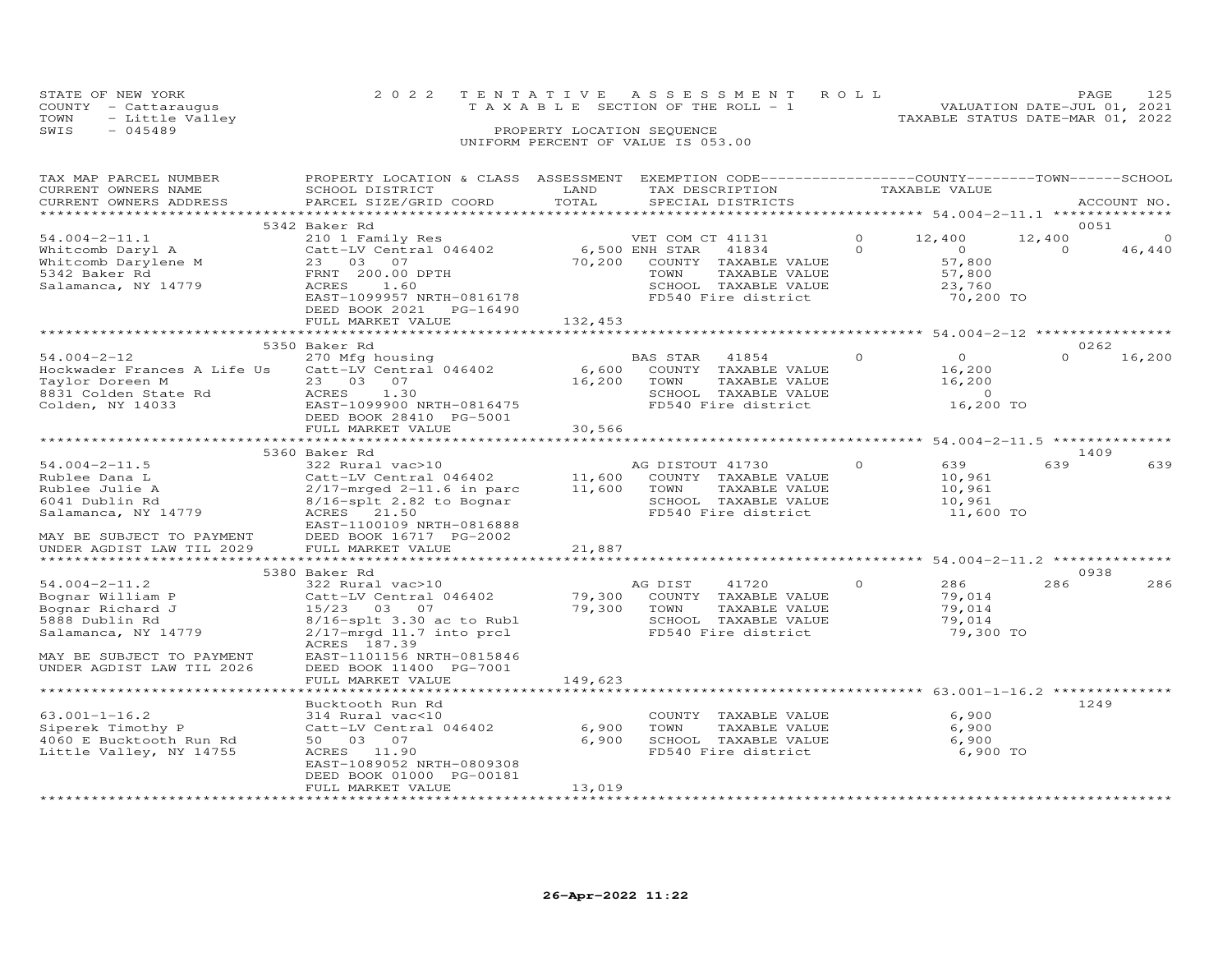|      | STATE OF NEW YORK    | 2022 TENTATIVE ASSESSMENT ROLL           | -126<br>PAGE.                    |
|------|----------------------|------------------------------------------|----------------------------------|
|      | COUNTY - Cattarauqus | $T A X A B L E$ SECTION OF THE ROLL $-1$ | VALUATION DATE-JUL 01, 2021      |
|      | TOWN - Little Valley |                                          | TAXABLE STATUS DATE-MAR 01, 2022 |
| SWIS | - 045489             | PROPERTY LOCATION SEQUENCE               |                                  |
|      |                      | UNIFORM PERCENT OF VALUE IS 053.00       |                                  |

| TAX MAP PARCEL NUMBER   |                           |        |                       | PROPERTY LOCATION & CLASS ASSESSMENT EXEMPTION CODE----------------COUNTY-------TOWN------SCHOOL |
|-------------------------|---------------------------|--------|-----------------------|--------------------------------------------------------------------------------------------------|
| CURRENT OWNERS NAME     | SCHOOL DISTRICT           | LAND   | TAX DESCRIPTION       | TAXABLE VALUE                                                                                    |
| CURRENT OWNERS ADDRESS  | PARCEL SIZE/GRID COORD    | TOTAL  | SPECIAL DISTRICTS     | ACCOUNT NO.                                                                                      |
|                         |                           |        |                       |                                                                                                  |
|                         | Bucktooth Run Rd          |        |                       | 0220                                                                                             |
|                         |                           |        |                       |                                                                                                  |
| $63.003 - 1 - 1$        | 910 Priv forest           |        | COUNTY TAXABLE VALUE  | 28,400                                                                                           |
| FIA Timber Growth and   | Salamanca Centr 041600    | 14,200 | TOWN<br>TAXABLE VALUE | 28,400                                                                                           |
| Value Pennsylvania, LLC | 61  03  07                | 28,400 | SCHOOL TAXABLE VALUE  | 28,400                                                                                           |
| Larson & McGowin, LLC   | ACRES 71.21               |        | FD540 Fire district   | 28,400 TO                                                                                        |
| PO Box 1288             | EAST-1085332 NRTH-0804835 |        |                       |                                                                                                  |
| Mobile, AL 36633        | DEED BOOK 26409 PG-6001   |        |                       |                                                                                                  |
|                         | FULL MARKET VALUE         | 53,585 |                       |                                                                                                  |
|                         |                           |        |                       |                                                                                                  |
|                         |                           |        |                       |                                                                                                  |
|                         | Bucktooth Run Rd          |        |                       | 0221                                                                                             |
| $63.003 - 1 - 2$        | 910 Priv forest           |        | COUNTY TAXABLE VALUE  | 44,700                                                                                           |
| FIA Timber Growth and   | Catt-LV Central 046402    | 18,000 | TOWN<br>TAXABLE VALUE | 44,700                                                                                           |
| Value Pennsylvania, LLC | 49 03 07                  | 44,700 | SCHOOL TAXABLE VALUE  | 44,700                                                                                           |
| Larson & McGowin, LLC   | ACRES 91.01               |        | FD540 Fire district   | 44,700 TO                                                                                        |
| PO Box 1288             | EAST-1086926 NRTH-0805544 |        |                       |                                                                                                  |
| Mobile, AL 36633        | DEED BOOK 26409 PG-6001   |        |                       |                                                                                                  |
|                         |                           |        |                       |                                                                                                  |
|                         | FULL MARKET VALUE         | 84,340 |                       |                                                                                                  |
|                         |                           |        |                       |                                                                                                  |
|                         | Bucktooth Run Rd          |        |                       | 0940                                                                                             |
| $63.003 - 1 - 3.1$      | 321 Abandoned ag          |        | COUNTY TAXABLE VALUE  | 18,000                                                                                           |
| Maida Ronald D          | Catt-LV Central 046402    | 9,000  | TOWN<br>TAXABLE VALUE | 18,000                                                                                           |
| 55 Moore Ave            | 49 03 07                  | 18,000 | SCHOOL TAXABLE VALUE  | 18,000                                                                                           |
| Tonawanda, NY 14223     | ACRES 45.00               |        | FD540 Fire district   | 18,000 TO                                                                                        |
|                         | EAST-1088013 NRTH-0806156 |        |                       |                                                                                                  |
|                         |                           |        |                       |                                                                                                  |
|                         | DEED BOOK 00946 PG-00973  |        |                       |                                                                                                  |
|                         | FULL MARKET VALUE         | 33,962 |                       |                                                                                                  |
|                         |                           |        |                       |                                                                                                  |
|                         | Bucktooth Run Rd          |        |                       | 1115                                                                                             |
| $63.003 - 1 - 3.2$      | 910 Priv forest           |        | COUNTY TAXABLE VALUE  | 30,000                                                                                           |
| Maida Ronald D          | Catt-LV Central 046402    | 16,000 | TOWN<br>TAXABLE VALUE | 30,000                                                                                           |
| 55 Moore Ave            | 49/50 03 07               | 30,000 | SCHOOL TAXABLE VALUE  | 30,000                                                                                           |
| Tonawanda, NY 14223     | ACRES 44.80               |        | FD540 Fire district   | 30,000 TO                                                                                        |
|                         | EAST-1088812 NRTH-0806253 |        |                       |                                                                                                  |
|                         |                           |        |                       |                                                                                                  |
|                         | DEED BOOK 00909 PG-01131  |        |                       |                                                                                                  |
|                         | FULL MARKET VALUE         | 56,604 |                       |                                                                                                  |
|                         |                           |        |                       |                                                                                                  |
|                         | Bucktooth Run Rd          |        |                       | 0165                                                                                             |
| $63.003 - 1 - 7$        | 314 Rural vac<10          |        | COUNTY TAXABLE VALUE  | 2,560                                                                                            |
| Siperek Timothy         | Catt-LV Central 046402    | 2,560  | TOWN<br>TAXABLE VALUE | 2,560                                                                                            |
| 4060 E Bucktooth Run Rd | 49 03 07                  | 2,560  | SCHOOL TAXABLE VALUE  | 2,560                                                                                            |
| Little Valley, NY 14755 | ACRES<br>3.57             |        | FD540 Fire district   | 2,560 TO                                                                                         |
|                         |                           |        |                       |                                                                                                  |
|                         | EAST-1088866 NRTH-0804980 |        |                       |                                                                                                  |
|                         | DEED BOOK 00925 PG-00066  |        |                       |                                                                                                  |
|                         | FULL MARKET VALUE         | 4,830  |                       |                                                                                                  |
|                         |                           |        |                       |                                                                                                  |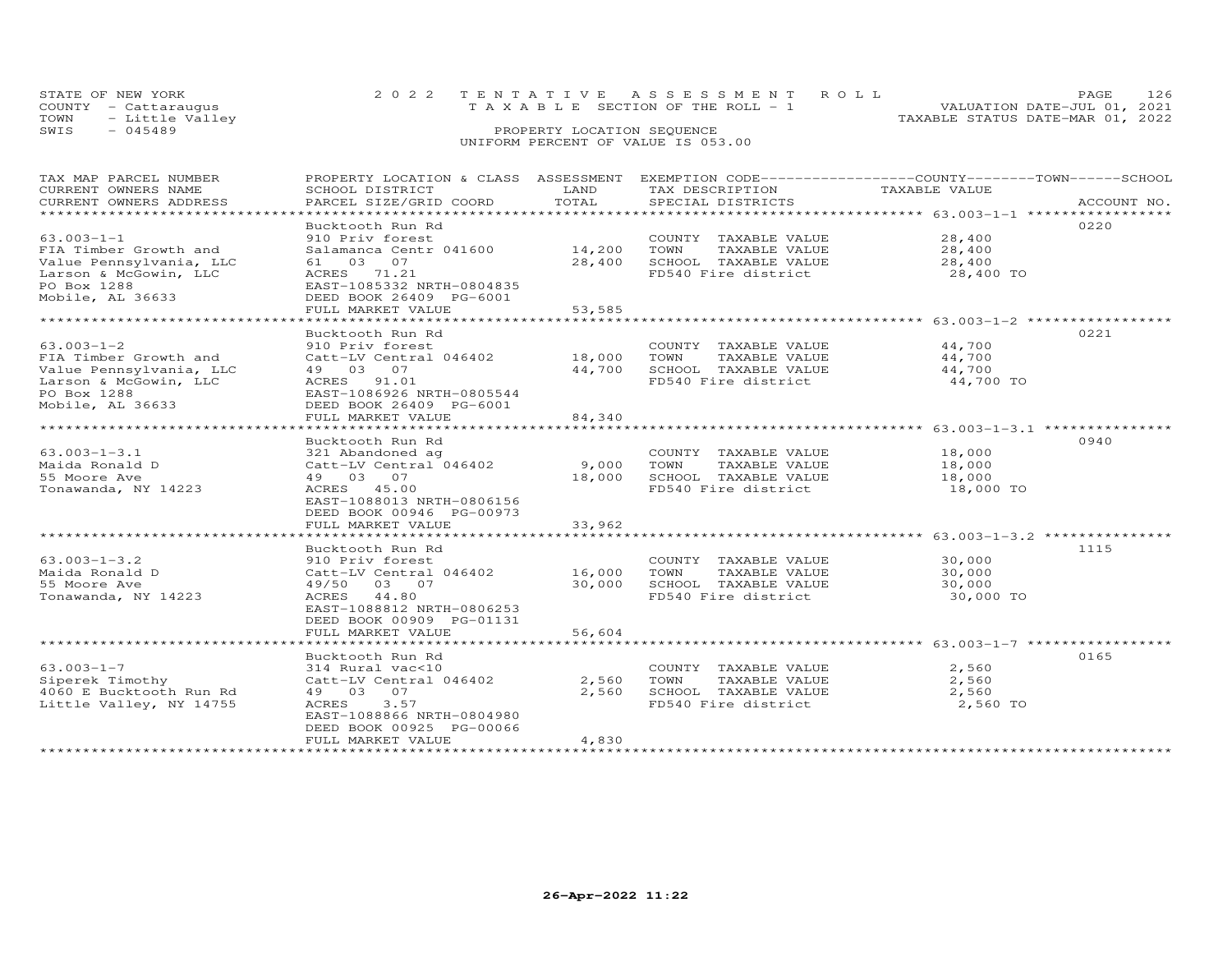| STATE OF NEW YORK<br>COUNTY - Cattaraugus | 2022 TENTATIVE ASSESSMENT ROLL<br>T A X A B L E SECTION OF THE ROLL - 1 | PAGE.<br>VALUATION DATE-JUL 01, 2021 |
|-------------------------------------------|-------------------------------------------------------------------------|--------------------------------------|
| - Little Valley<br>TOWN                   |                                                                         | TAXABLE STATUS DATE-MAR 01, 2022     |
| SWIS<br>$-045489$                         | PROPERTY LOCATION SEQUENCE                                              |                                      |
|                                           | UNIFORM PERCENT OF VALUE IS 053.00                                      |                                      |

| TAX MAP PARCEL NUMBER   |                           |             | PROPERTY LOCATION & CLASS ASSESSMENT EXEMPTION CODE----------------COUNTY-------TOWN-----SCHOOL |               |             |
|-------------------------|---------------------------|-------------|-------------------------------------------------------------------------------------------------|---------------|-------------|
| CURRENT OWNERS NAME     | SCHOOL DISTRICT           | LAND        | TAX DESCRIPTION                                                                                 | TAXABLE VALUE |             |
| CURRENT OWNERS ADDRESS  | PARCEL SIZE/GRID COORD    | TOTAL       | SPECIAL DISTRICTS                                                                               |               | ACCOUNT NO. |
| *********************** |                           |             |                                                                                                 |               |             |
|                         | Bucktooth Run Rd          |             |                                                                                                 |               | 0057        |
| $63.003 - 1 - 8$        | 910 Priv forest           |             | COUNTY TAXABLE VALUE                                                                            | 8,700         |             |
| Meierjurgen Betty Ann   | Salamanca Centr 041600    | 5,000       | TOWN<br>TAXABLE VALUE                                                                           | 8,700         |             |
| 8905 W Bucktooth Run Rd | 48 03 07                  | 8,700       | SCHOOL TAXABLE VALUE                                                                            | 8,700         |             |
| Little Valley, NY 14755 | ACRES 25.28               |             | FD540 Fire district                                                                             | 8,700 TO      |             |
|                         | EAST-1087596 NRTH-0803055 |             |                                                                                                 |               |             |
|                         | DEED BOOK 873<br>PG-00585 |             |                                                                                                 |               |             |
|                         | FULL MARKET VALUE         | 16,415      |                                                                                                 |               |             |
|                         | ******************        | *********** |                                                                                                 |               |             |
|                         | Bucktooth Run Rd          |             |                                                                                                 |               | 0060        |
| $63.003 - 1 - 10$       | 910 Priv forest           |             | COUNTY TAXABLE VALUE                                                                            | 24,900        |             |
| Meierjurgen Betty Ann   | Salamanca Centr 041600    | 14,000      | TOWN<br>TAXABLE VALUE                                                                           | 24,900        |             |
| 8905 W Bucktooth Run Rd | 48 03 07                  | 24,900      | SCHOOL TAXABLE VALUE                                                                            | 24,900        |             |
| Little Valley, NY 14755 | ACRES 70.42               |             | FD540 Fire district                                                                             | 24,900 TO     |             |
|                         | EAST-1088632 NRTH-0801278 |             |                                                                                                 |               |             |
|                         | DEED BOOK 873<br>PG-00582 |             |                                                                                                 |               |             |
|                         | FULL MARKET VALUE         | 46,981      |                                                                                                 |               |             |
|                         |                           |             |                                                                                                 |               |             |
|                         | Bucktooth Run Rd          |             |                                                                                                 |               | 0059        |
| $63.003 - 1 - 11$       | 323 Vacant rural          |             | COUNTY TAXABLE VALUE                                                                            | 8,700         |             |
| Meierjurgen Betty Ann   | Salamanca Centr 041600    | 5,000       | TOWN<br>TAXABLE VALUE                                                                           | 8,700         |             |
| 8905 W Bucktooth Run Rd | 48 03 07                  | 8,700       | SCHOOL TAXABLE VALUE                                                                            | 8,700         |             |
| Little Valley, NY 14755 | ACRES 25.93               |             | FD540 Fire district                                                                             | 8,700 TO      |             |
|                         | EAST-1089333 NRTH-0800684 |             |                                                                                                 |               |             |
|                         | DEED BOOK 873 PG-00582    |             |                                                                                                 |               |             |
|                         | FULL MARKET VALUE         | 16,415      |                                                                                                 |               |             |
|                         |                           |             |                                                                                                 |               |             |
|                         | Bucktooth Run Rd          |             |                                                                                                 |               | 0087        |
| $63.003 - 1 - 12$       | 910 Priv forest           |             | COUNTY TAXABLE VALUE                                                                            | 8,400         |             |
| Farm East, LLC          | Salamanca Centr 041600    | 5,000       | TOWN<br>TAXABLE VALUE                                                                           | 8,400         |             |
| 890 McLean Rd           | 48 03 07                  | 8,400       | SCHOOL TAXABLE VALUE                                                                            | 8,400         |             |
| Cortland, NY 13045      | ACRES 25.00               |             | FD540 Fire district                                                                             | 8,400 TO      |             |
|                         | EAST-1089824 NRTH-0799847 |             |                                                                                                 |               |             |
|                         | DEED BOOK 22391 PG-3002   |             |                                                                                                 |               |             |
|                         | FULL MARKET VALUE         | 15,849      |                                                                                                 |               |             |
|                         |                           |             |                                                                                                 |               |             |
|                         | Bucktooth Run Rd          |             |                                                                                                 |               | 0058        |
| $63.003 - 1 - 13$       | 323 Vacant rural          |             | COUNTY TAXABLE VALUE                                                                            | 29,600        |             |
| Meierjurgen Betty Ann   | Salamanca Centr 041600    | 20,000      | TOWN<br>TAXABLE VALUE                                                                           | 29,600        |             |
| 8905 W Bucktooth Run Rd | 48 03 07                  | 29,600      | SCHOOL TAXABLE VALUE                                                                            | 29,600        |             |
| Little Valley, NY 14755 | ACRES 50.00               |             | FD540 Fire district                                                                             | 29,600 TO     |             |
|                         | EAST-1088334 NRTH-0799837 |             |                                                                                                 |               |             |
|                         | DEED BOOK 873<br>PG-00582 |             |                                                                                                 |               |             |
|                         | FULL MARKET VALUE         | 55,849      |                                                                                                 |               |             |
|                         |                           |             |                                                                                                 |               |             |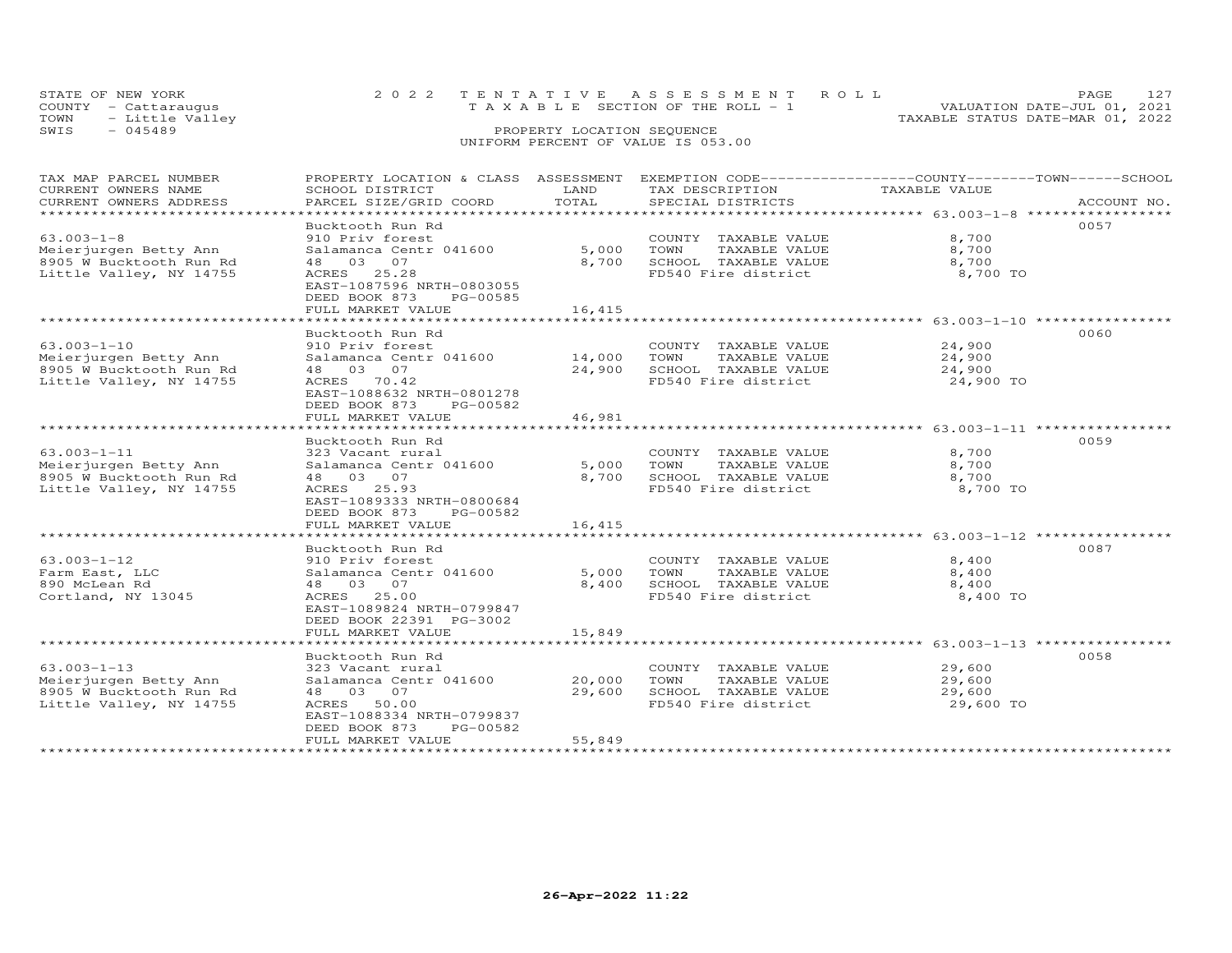| STATE OF NEW YORK    | 2022 TENTATIVE ASSESSMENT ROLL        | <b>PAGE</b>                      |  |
|----------------------|---------------------------------------|----------------------------------|--|
| COUNTY - Cattarauqus | T A X A B L E SECTION OF THE ROLL - 1 | VALUATION DATE-JUL 01, 2021      |  |
| TOWN - Little Valley |                                       | TAXABLE STATUS DATE-MAR 01, 2022 |  |
| SWIS<br>- 045489     | PROPERTY LOCATION SEQUENCE            |                                  |  |
|                      | UNIFORM PERCENT OF VALUE IS 053.00    |                                  |  |

| TAX MAP PARCEL NUMBER          | PROPERTY LOCATION & CLASS ASSESSMENT EXEMPTION CODE-----------------COUNTY-------TOWN------SCHOOL                                                                                                                                                                                                                                 |        |                             |                     |             |
|--------------------------------|-----------------------------------------------------------------------------------------------------------------------------------------------------------------------------------------------------------------------------------------------------------------------------------------------------------------------------------|--------|-----------------------------|---------------------|-------------|
| CURRENT OWNERS NAME            | SCHOOL DISTRICT                                                                                                                                                                                                                                                                                                                   | LAND   | TAX DESCRIPTION             | TAXABLE VALUE       |             |
| CURRENT OWNERS ADDRESS         | PARCEL SIZE/GRID COORD                                                                                                                                                                                                                                                                                                            | TOTAL  | SPECIAL DISTRICTS           |                     | ACCOUNT NO. |
| ****************************** |                                                                                                                                                                                                                                                                                                                                   |        |                             |                     |             |
|                                | Bucktooth Run Rd                                                                                                                                                                                                                                                                                                                  |        |                             |                     | 0141        |
|                                |                                                                                                                                                                                                                                                                                                                                   |        | COUNTY TAXABLE VALUE        | 43,900              |             |
|                                |                                                                                                                                                                                                                                                                                                                                   | 16,800 | TOWN<br>TAXABLE VALUE       | 43,900              |             |
|                                |                                                                                                                                                                                                                                                                                                                                   | 43,900 | SCHOOL TAXABLE VALUE        | 43,900              |             |
|                                |                                                                                                                                                                                                                                                                                                                                   |        | FD540 Fire district         | 43,900 TO           |             |
|                                |                                                                                                                                                                                                                                                                                                                                   |        |                             |                     |             |
|                                |                                                                                                                                                                                                                                                                                                                                   |        |                             |                     |             |
|                                |                                                                                                                                                                                                                                                                                                                                   | 82,830 |                             |                     |             |
|                                | 3.003-1-19<br>TA Timber Growth and<br>Value Pennsylvania, LLC $\begin{array}{l} 61 & 03 & 07 \\ 61 & 03 & 07 \\ \text{Larson & MCGowin, LLC} \\ 100 & Box 1288 \\ \text{PO 0} & 1288 \\ \text{P0} & 26633 \\ \text{P1} & 26633 \\ \text{P2} & 2633 \\ \text{P3} & 26633 \\ \text{P4} & 26633 \\ \text{P5} & 26633 \\ \text{P6} &$ |        |                             |                     |             |
|                                | Bucktooth Run Rd                                                                                                                                                                                                                                                                                                                  |        |                             |                     | 0078        |
| $63.003 - 1 - 20$              | 323 Vacant rural                                                                                                                                                                                                                                                                                                                  |        | COUNTY TAXABLE VALUE        | 26,600              |             |
| Case Dave E                    | S25 vacant rurar<br>Salamanca Centr 041600 10,800 TOWN                                                                                                                                                                                                                                                                            |        | TAXABLE VALUE               | 26,600              |             |
| Jeff Case                      | 61/62 03 07                                                                                                                                                                                                                                                                                                                       | 26,600 | SCHOOL TAXABLE VALUE 26,600 |                     |             |
| 4568 Sunrise Dr 106            | ACRES 55.14                                                                                                                                                                                                                                                                                                                       |        | FD540 Fire district         | 26,600 TO           |             |
| Bemus Point, NY 14712          | EAST-1083383 NRTH-0806391                                                                                                                                                                                                                                                                                                         |        |                             |                     |             |
|                                | DEED BOOK 768<br>PG-00551                                                                                                                                                                                                                                                                                                         |        |                             |                     |             |
|                                | FULL MARKET VALUE                                                                                                                                                                                                                                                                                                                 | 50,189 |                             |                     |             |
|                                |                                                                                                                                                                                                                                                                                                                                   |        |                             |                     |             |
|                                | Bucktooth Run Rd                                                                                                                                                                                                                                                                                                                  |        |                             |                     | 0004        |
| $63.004 - 1 - 3$               | 910 Priv forest                                                                                                                                                                                                                                                                                                                   |        | COUNTY TAXABLE VALUE        | 34,500              |             |
| Adams Lumber Co Inc            |                                                                                                                                                                                                                                                                                                                                   |        |                             | 34,500              |             |
| 6052 Adams Rd                  | 910 Priv forest<br>Catt-LV Central 046402      21,000   TOWN   TAXABLE VALUE<br>24 500   COMON      200000      200000   TAXABLE VALUE<br>27/28 03 07                                                                                                                                                                             | 34,500 | SCHOOL TAXABLE VALUE        |                     |             |
| Cattaraugus, NY 14719          | ACRES 104.89                                                                                                                                                                                                                                                                                                                      |        | FD540 Fire district         | 34,500<br>34,500 TO |             |
|                                | EAST-1095131 NRTH-0803363                                                                                                                                                                                                                                                                                                         |        |                             |                     |             |
|                                | PG-01173                                                                                                                                                                                                                                                                                                                          |        |                             |                     |             |
|                                | DEED BOOK 745<br>FULL MARKET VALUE                                                                                                                                                                                                                                                                                                | 65,094 |                             |                     |             |
|                                |                                                                                                                                                                                                                                                                                                                                   |        |                             |                     |             |
|                                |                                                                                                                                                                                                                                                                                                                                   |        |                             |                     |             |
|                                | Bucktooth Run Rd                                                                                                                                                                                                                                                                                                                  |        |                             |                     | 1068        |
| $63.004 - 1 - 14.3$            | 322 Rural vac>10                                                                                                                                                                                                                                                                                                                  |        | COUNTY TAXABLE VALUE        | 11,500              |             |
| Mcdermott Carmen A             |                                                                                                                                                                                                                                                                                                                                   |        | TOWN<br>TAXABLE VALUE       | 11,500              |             |
| 2979 Westwood Dr               | 27 03 07                                                                                                                                                                                                                                                                                                                          | 11,500 | SCHOOL TAXABLE VALUE        | 11,500              |             |
| Grand Island, NY 14072         | ACRES 36.20                                                                                                                                                                                                                                                                                                                       |        | FD540 Fire district         | 11,500 TO           |             |
|                                | EAST-1095405 NRTH-0801555                                                                                                                                                                                                                                                                                                         |        |                             |                     |             |
|                                | DEED BOOK 00920 PG-00299                                                                                                                                                                                                                                                                                                          |        |                             |                     |             |
|                                | FULL MARKET VALUE                                                                                                                                                                                                                                                                                                                 | 21,698 |                             |                     |             |
|                                |                                                                                                                                                                                                                                                                                                                                   |        |                             |                     |             |
|                                | Bucktooth Run Rd                                                                                                                                                                                                                                                                                                                  |        |                             |                     | 1140        |
| $63.004 - 1 - 15.2$            | 910 Priv forest                                                                                                                                                                                                                                                                                                                   |        | COUNTY TAXABLE VALUE        | 45,400              |             |
| Farm East, LLC                 | Salamanca Centr 041600 19,400                                                                                                                                                                                                                                                                                                     |        | TOWN<br>TAXABLE VALUE       | 45,400              |             |
| 890 McLean Rd                  | 36 03 07                                                                                                                                                                                                                                                                                                                          | 45,400 | SCHOOL TAXABLE VALUE        | 45,400              |             |
| Cortland, NY 13045             | ACRES 96.90                                                                                                                                                                                                                                                                                                                       |        | FD540 Fire district         | 45,400 TO           |             |
|                                | EAST-1091610 NRTH-0800049                                                                                                                                                                                                                                                                                                         |        |                             |                     |             |
|                                | DEED BOOK 22391 PG-3002                                                                                                                                                                                                                                                                                                           |        |                             |                     |             |
|                                | FULL MARKET VALUE                                                                                                                                                                                                                                                                                                                 | 85,660 |                             |                     |             |
|                                |                                                                                                                                                                                                                                                                                                                                   |        |                             |                     |             |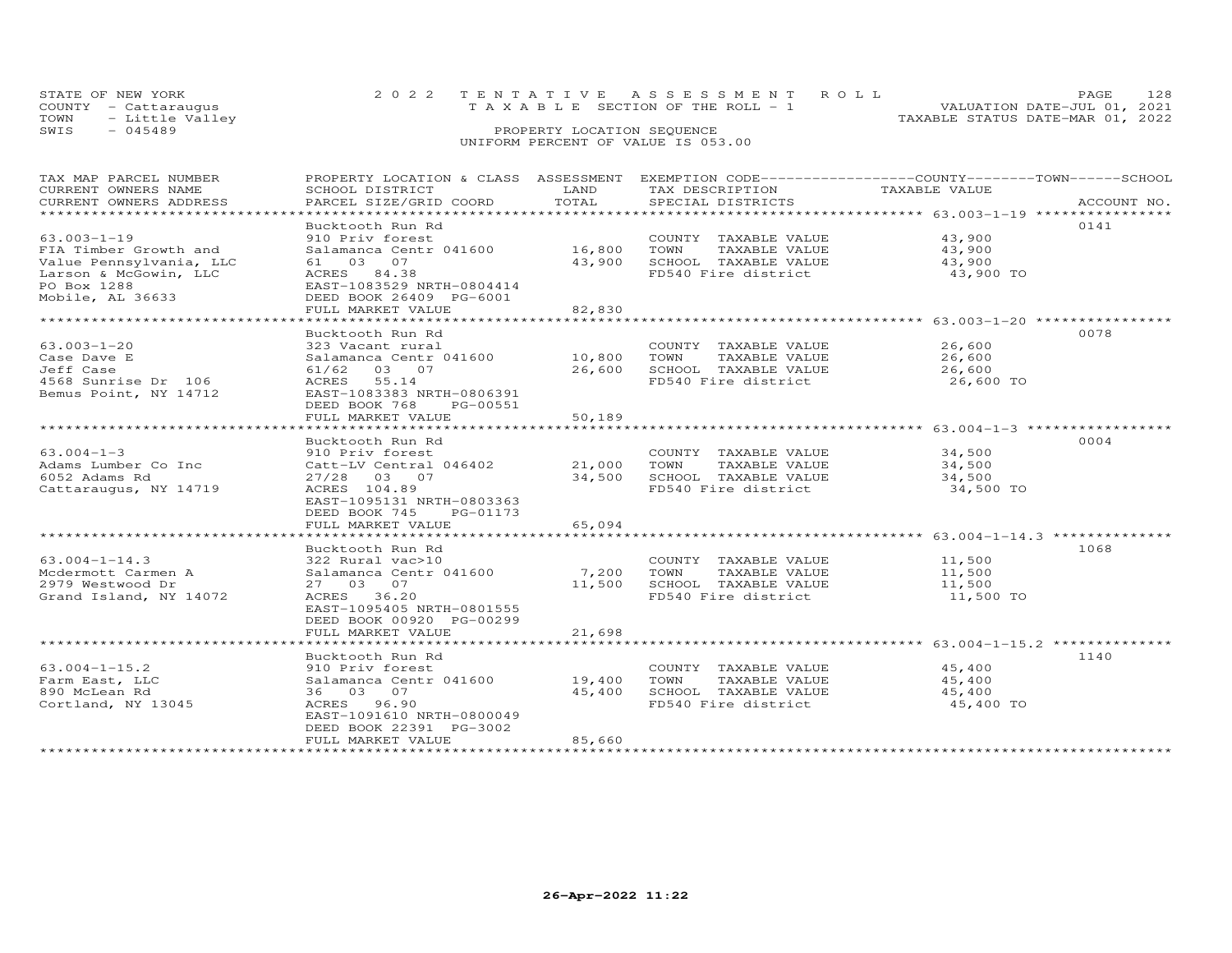| STATE OF NEW YORK       | 2022 TENTATIVE ASSESSMENT ROLL  | <b>PAGE</b>                      |
|-------------------------|---------------------------------|----------------------------------|
| COUNTY - Cattarauqus    | TAXABLE SECTION OF THE ROLL - 1 | VALUATION DATE-JUL 01, 2021      |
| - Little Valley<br>TOWN |                                 | TAXABLE STATUS DATE-MAR 01, 2022 |
| SWIS<br>- 045489        | PROPERTY LOCATION SEQUENCE      |                                  |
|                         |                                 |                                  |

| TAX MAP PARCEL NUMBER                                                                                                                             | PROPERTY LOCATION & CLASS ASSESSMENT EXEMPTION CODE----------------COUNTY-------TOWN-----SCHOOL |                        |                       |                                                                                  |                    |
|---------------------------------------------------------------------------------------------------------------------------------------------------|-------------------------------------------------------------------------------------------------|------------------------|-----------------------|----------------------------------------------------------------------------------|--------------------|
| CURRENT OWNERS NAME                                                                                                                               | SCHOOL DISTRICT                                                                                 | LAND                   | TAX DESCRIPTION       | TAXABLE VALUE                                                                    |                    |
| CURRENT OWNERS ADDRESS<br>***********************                                                                                                 | PARCEL SIZE/GRID COORD                                                                          | TOTAL                  | SPECIAL DISTRICTS     |                                                                                  | ACCOUNT NO.        |
|                                                                                                                                                   |                                                                                                 |                        |                       |                                                                                  |                    |
|                                                                                                                                                   | Bucktooth Run Rd                                                                                |                        |                       |                                                                                  | 0008               |
| $63.004 - 1 - 24$                                                                                                                                 | 910 Priv forest                                                                                 |                        | COUNTY TAXABLE VALUE  | 14,900                                                                           |                    |
| Adams Lumber Co Inc                                                                                                                               | Catt-LV Central 046402                                                                          | 10,000                 | TOWN<br>TAXABLE VALUE | 14,900                                                                           |                    |
| 6052 Adams Rd                                                                                                                                     | 36/37 03 07                                                                                     | 14,900                 | SCHOOL TAXABLE VALUE  | 14,900                                                                           |                    |
| Cattaraugus, NY 14719                                                                                                                             | ACRES 48.74                                                                                     |                        | FD540 Fire district   | 14,900 TO                                                                        |                    |
|                                                                                                                                                   | EAST-1090910 NRTH-0802935                                                                       |                        |                       |                                                                                  |                    |
|                                                                                                                                                   | DEED BOOK 722<br>PG-00261                                                                       |                        |                       |                                                                                  |                    |
|                                                                                                                                                   | FULL MARKET VALUE                                                                               | 28,113<br>************ |                       | ***********************************63.004-1-26 ********************************* |                    |
|                                                                                                                                                   |                                                                                                 |                        |                       |                                                                                  |                    |
|                                                                                                                                                   | Bucktooth Run Rd                                                                                |                        |                       |                                                                                  | 0389               |
| $63.004 - 1 - 26$                                                                                                                                 | 314 Rural vac<10                                                                                |                        | COUNTY TAXABLE VALUE  | 6,800                                                                            |                    |
| Adams Lumber Company Inc                                                                                                                          | Catt-LV Central 046402                                                                          | 6,800                  | TOWN<br>TAXABLE VALUE | 6,800                                                                            |                    |
| 6052 Adams Road                                                                                                                                   | 37 03 07                                                                                        | 6,800                  | SCHOOL TAXABLE VALUE  | 6,800                                                                            |                    |
| Cattaraugus, NY 14719                                                                                                                             | 5.22<br>ACRES                                                                                   |                        | FD540 Fire district   | 6,800 TO                                                                         |                    |
|                                                                                                                                                   | EAST-1091254 NRTH-0804019                                                                       |                        |                       |                                                                                  |                    |
|                                                                                                                                                   | DEED BOOK 24752 PG-4001                                                                         |                        |                       |                                                                                  |                    |
|                                                                                                                                                   | FULL MARKET VALUE                                                                               | 12,830                 |                       |                                                                                  |                    |
| 116 Other stock<br>Siperek Thomas R<br>Silamanca Centr 041600<br>27 03 07<br>Little Valley, NY 14755<br>ACRES 49.56<br>ACRES 49.56<br>ACRES 49.56 |                                                                                                 |                        |                       |                                                                                  |                    |
|                                                                                                                                                   |                                                                                                 |                        |                       |                                                                                  | 0106               |
|                                                                                                                                                   |                                                                                                 |                        |                       | $\circ$<br>$\overline{O}$                                                        | $\Omega$<br>18,600 |
|                                                                                                                                                   |                                                                                                 |                        |                       | 45,000                                                                           |                    |
|                                                                                                                                                   |                                                                                                 |                        |                       | 45,000                                                                           |                    |
|                                                                                                                                                   |                                                                                                 |                        |                       | 26,400                                                                           |                    |
|                                                                                                                                                   | EAST-1095435 NRTH-0799770                                                                       |                        | FD540 Fire district   | 45,000 TO                                                                        |                    |
|                                                                                                                                                   | DEED BOOK 879<br>PG-00416                                                                       |                        |                       |                                                                                  |                    |
|                                                                                                                                                   | FULL MARKET VALUE                                                                               | 84,906                 |                       |                                                                                  |                    |
|                                                                                                                                                   |                                                                                                 |                        |                       |                                                                                  |                    |
|                                                                                                                                                   | 4539 Bucktooth Run Rd                                                                           |                        |                       |                                                                                  | 0102               |
| $63.004 - 1 - 15.1$                                                                                                                               | 240 Rural res                                                                                   |                        | COUNTY TAXABLE VALUE  | 75,000                                                                           |                    |
| Drozdowski David D                                                                                                                                | 240 Kulai 105<br>Salamanca Centr 041600                                                         | 33,000                 | TOWN<br>TAXABLE VALUE | 75,000                                                                           |                    |
| Drozdowski Judith                                                                                                                                 | th 36 03 07<br>ACRES 49.90                                                                      | 75,000                 | SCHOOL TAXABLE VALUE  | 75,000                                                                           |                    |
| 2776 Fix Rd                                                                                                                                       |                                                                                                 |                        | FD540 Fire district   | 75,000 TO                                                                        |                    |
| Grand Island, NY 14072-2440 EAST-1093597 NRTH-0800075                                                                                             |                                                                                                 |                        |                       |                                                                                  |                    |
|                                                                                                                                                   | DEED BOOK 00940 PG-00685                                                                        |                        |                       |                                                                                  |                    |
|                                                                                                                                                   | FULL MARKET VALUE                                                                               | 141,509                |                       |                                                                                  |                    |
|                                                                                                                                                   |                                                                                                 |                        |                       |                                                                                  |                    |
|                                                                                                                                                   | 4546 Bucktooth Run Rd                                                                           |                        |                       |                                                                                  | 0331               |
| $63.004 - 1 - 13$                                                                                                                                 | 260 Seasonal res                                                                                |                        | COUNTY TAXABLE VALUE  | 36,000                                                                           |                    |
| Mcdermott Carmen A                                                                                                                                | Salamanca Centr 041600                                                                          | 24,000                 | TOWN<br>TAXABLE VALUE | 36,000                                                                           |                    |
| 2979 Westwood Dr                                                                                                                                  | 27/36 03 07                                                                                     | 36,000                 | SCHOOL TAXABLE VALUE  | 36,000                                                                           |                    |
| Grand Island, NY 14072                                                                                                                            | ACRES 38.20                                                                                     |                        | FD540 Fire district   | 36,000 TO                                                                        |                    |
|                                                                                                                                                   | EAST-1095510 NRTH-0800745                                                                       |                        |                       |                                                                                  |                    |
|                                                                                                                                                   | DEED BOOK 00920 PG-00299                                                                        |                        |                       |                                                                                  |                    |
|                                                                                                                                                   | FULL MARKET VALUE                                                                               | 67,925                 |                       |                                                                                  |                    |
|                                                                                                                                                   |                                                                                                 |                        |                       |                                                                                  |                    |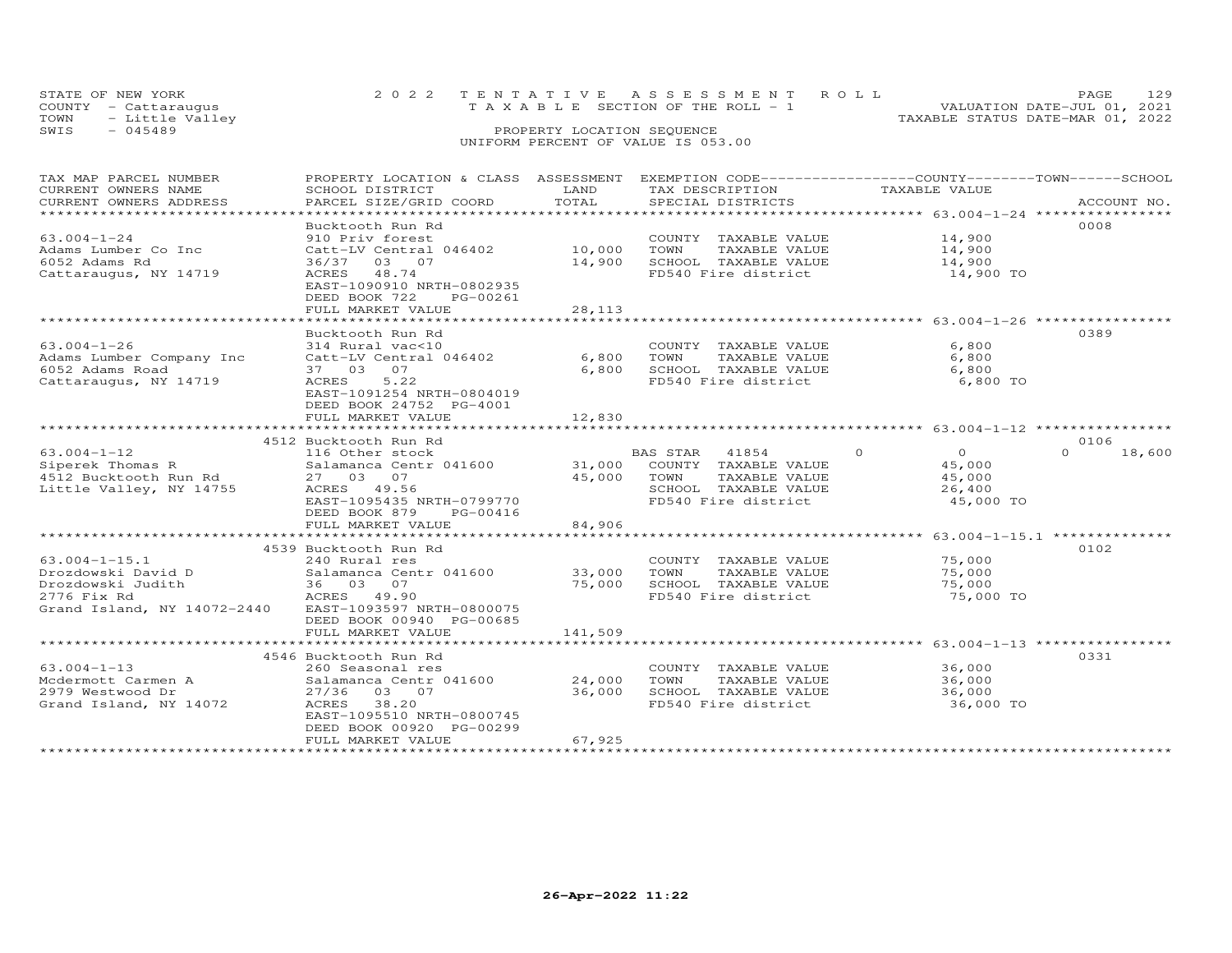| STATE OF NEW YORK    | 2022 TENTATIVE ASSESSMENT ROLL  | <b>PAGE</b>                      | - 1.30 |
|----------------------|---------------------------------|----------------------------------|--------|
| COUNTY - Cattarauqus | TAXABLE SECTION OF THE ROLL - 1 | VALUATION DATE-JUL 01, 2021      |        |
| TOWN - Little Valley |                                 | TAXABLE STATUS DATE-MAR 01, 2022 |        |
| $-$ 045489<br>ת די כ | PROPERTY LOCATION SEQUENCE      |                                  |        |

# SWIS - 045489 PROPERTY LOCATION SEQUENCE UNIFORM PERCENT OF VALUE IS 053.00

| TAX MAP PARCEL NUMBER   | PROPERTY LOCATION & CLASS ASSESSMENT                       |         | EXEMPTION CODE------------------COUNTY-------TOWN------SCHOOL |               |                                             |          |             |
|-------------------------|------------------------------------------------------------|---------|---------------------------------------------------------------|---------------|---------------------------------------------|----------|-------------|
| CURRENT OWNERS NAME     | SCHOOL DISTRICT                                            | LAND    | TAX DESCRIPTION                                               | TAXABLE VALUE |                                             |          |             |
| CURRENT OWNERS ADDRESS  | PARCEL SIZE/GRID COORD                                     | TOTAL   | SPECIAL DISTRICTS                                             |               |                                             |          | ACCOUNT NO. |
| **********************  |                                                            |         |                                                               |               |                                             |          |             |
|                         | 4566 Bucktooth Run Rd                                      |         |                                                               |               |                                             | 0090     |             |
| $63.004 - 1 - 14.1$     | 210 1 Family Res                                           |         | BAS STAR<br>41854                                             | $\circ$       | $\overline{0}$                              | $\Omega$ | 18,600      |
| Turano Anthony          | Salamanca Centr 041600                                     | 12,200  | COUNTY TAXABLE VALUE                                          |               | 68,500                                      |          |             |
| Turano Sharon           | 03 07<br>27/36                                             | 68,500  | TOWN<br>TAXABLE VALUE                                         |               | 68,500                                      |          |             |
| 4566 E Bucktooth Run Rd | 5.20<br>ACRES                                              |         | SCHOOL TAXABLE VALUE                                          |               | 49,900                                      |          |             |
| Little Valley, NY 14755 | EAST-1094441 NRTH-0800741                                  |         | FD540 Fire district                                           |               | 68,500 TO                                   |          |             |
|                         | DEED BOOK 00927 PG-00183                                   |         |                                                               |               |                                             |          |             |
|                         | FULL MARKET VALUE                                          | 129,245 |                                                               |               |                                             |          |             |
|                         |                                                            |         |                                                               |               |                                             |          |             |
|                         | 4582 Bucktooth Run Rd                                      |         |                                                               |               |                                             | 0924     |             |
| $63.004 - 1 - 14.2$     | 314 Rural vac<10                                           |         | COUNTY TAXABLE VALUE                                          |               | 7,900                                       |          |             |
| Adams Lumber Co., Inc.  | Catt-LV Central 046402                                     | 7,900   | TOWN<br>TAXABLE VALUE                                         |               | 7,900                                       |          |             |
| 6052 Adams Rd           | 36 03 07                                                   | 7,900   | SCHOOL TAXABLE VALUE                                          |               | 7,900                                       |          |             |
| Cattaraugus, NY 14719   | ACRES<br>3.40                                              |         | FD540 Fire district                                           |               | 7,900 TO                                    |          |             |
|                         | EAST-1094248 NRTH-0801176                                  |         |                                                               |               |                                             |          |             |
|                         | DEED BOOK 30362 PG-5001                                    |         |                                                               |               |                                             |          |             |
|                         | FULL MARKET VALUE                                          | 14,906  |                                                               |               |                                             |          |             |
|                         | *******************************                            |         |                                                               |               |                                             |          |             |
|                         | 4598 Bucktooth Run Rd                                      |         |                                                               |               |                                             | 0360     |             |
|                         |                                                            |         |                                                               | $\circ$       |                                             | 12,400   | $\Omega$    |
| $63.004 - 1 - 17$       | 210 1 Family Res<br>Catt-LV Central 046402 10,900 BAS STAR |         | VET COM CT 41131                                              | $\Omega$      | 12,400<br>$\overline{O}$                    | $\Omega$ |             |
| Hill Ronald J           |                                                            |         | 41854                                                         |               |                                             |          | 18,600      |
| Hill Malesia            | 36 05 07                                                   |         | 54,000 COUNTY TAXABLE VALUE                                   |               | 41,600                                      |          |             |
| 4598 E Bucktooth Run Rd | 6.59<br>ACRES                                              |         | TOWN<br>TAXABLE VALUE                                         |               | 41,600                                      |          |             |
| Little Valley, NY 14755 | EAST-1094015 NRTH-0801282                                  |         | SCHOOL TAXABLE VALUE                                          |               | 35,400                                      |          |             |
|                         | DEED BOOK 902<br>PG-00767                                  |         | FD540 Fire district                                           |               | 54,000 TO                                   |          |             |
|                         | FULL MARKET VALUE                                          | 101,887 |                                                               |               |                                             |          |             |
|                         |                                                            |         |                                                               |               | ***************** 63.004-1-16 ************* |          |             |
|                         | 4619 Bucktooth Run Rd                                      |         |                                                               |               |                                             | 0167     |             |
| $63.004 - 1 - 16$       | 260 Seasonal res                                           |         | COUNTY TAXABLE VALUE                                          |               | 80,000                                      |          |             |
| Erdman Robert L         | Catt-LV Central 046402                                     | 30,400  | TOWN<br>TAXABLE VALUE                                         |               | 80,000                                      |          |             |
| Erdman Christa J        | 36 03 07                                                   | 80,000  | SCHOOL TAXABLE VALUE                                          |               | 80,000                                      |          |             |
| 3018 Genesee Road       | FRNT 863.29 DPTH                                           |         | FD540 Fire district                                           |               | 80,000 TO                                   |          |             |
| Lawtons, NY 14091       | ACRES 51.15                                                |         |                                                               |               |                                             |          |             |
|                         | EAST-1092077 NRTH-0801169                                  |         |                                                               |               |                                             |          |             |
|                         | DEED BOOK 2019<br>PG-12238                                 |         |                                                               |               |                                             |          |             |
|                         | FULL MARKET VALUE                                          | 150,943 |                                                               |               |                                             |          |             |
|                         |                                                            |         |                                                               |               |                                             |          |             |
|                         | 4620 Bucktooth Run Rd                                      |         |                                                               |               |                                             | 1107     |             |
| $63.004 - 1 - 19.2$     | 210 1 Family Res                                           |         | ENH STAR 41834                                                | $\Omega$      | $\overline{0}$                              | $\cap$   | 46,440      |
| Malak Michael           | Catt-LV Central 046402                                     | 7,300   | COUNTY TAXABLE VALUE                                          |               | 90,800                                      |          |             |
| Malak Gayle             | 36 03 07                                                   | 90,800  | TOWN<br>TAXABLE VALUE                                         |               | 90,800                                      |          |             |
| 4620 E Bucktooth Run Rd | ACRES<br>2.40                                              |         | SCHOOL TAXABLE VALUE                                          |               | 44,360                                      |          |             |
| Little Valley, NY 14755 | EAST-1093774 NRTH-0801573                                  |         | FD540 Fire district                                           |               | 90,800 TO                                   |          |             |
|                         | DEED BOOK 907<br>PG-00028                                  |         |                                                               |               |                                             |          |             |
|                         | FULL MARKET VALUE                                          | 171,321 |                                                               |               |                                             |          |             |
|                         |                                                            |         |                                                               |               |                                             |          |             |
|                         |                                                            |         |                                                               |               |                                             |          |             |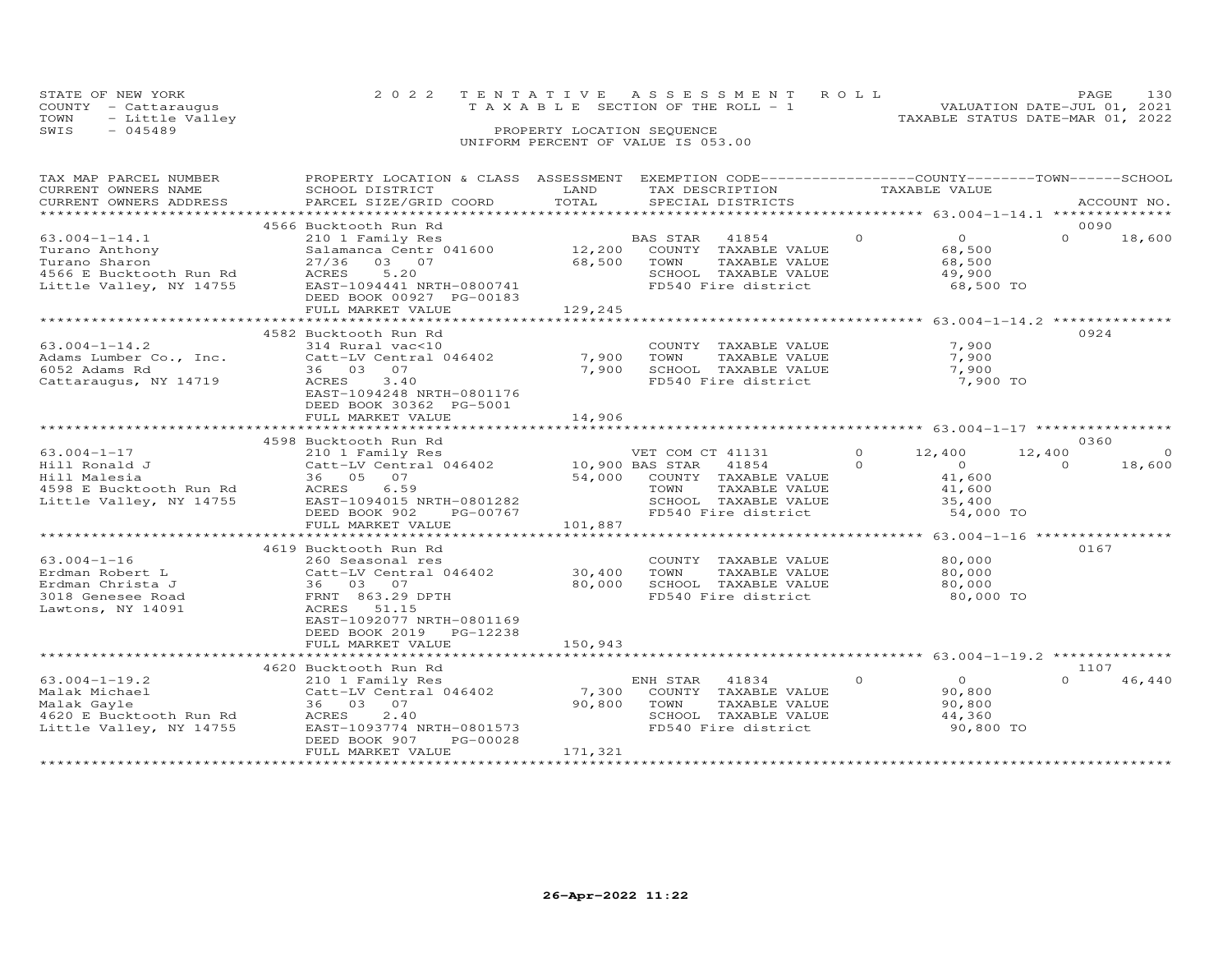|      | STATE OF NEW YORK    | 2022 TENTATIVE ASSESSMENT ROLL     | PAGE.                            |
|------|----------------------|------------------------------------|----------------------------------|
|      | COUNTY - Cattarauqus | TAXABLE SECTION OF THE ROLL - 1    | VALUATION DATE-JUL 01, 2021      |
|      | TOWN - Little Valley |                                    | TAXABLE STATUS DATE-MAR 01, 2022 |
| SWIS | - 045489             | PROPERTY LOCATION SEQUENCE         |                                  |
|      |                      | UNIFORM PERCENT OF VALUE IS 053.00 |                                  |

| TAX MAP PARCEL NUMBER   | PROPERTY LOCATION & CLASS  | ASSESSMENT   | EXEMPTION CODE-----------------COUNTY-------TOWN------SCHOOL |                            |           |             |
|-------------------------|----------------------------|--------------|--------------------------------------------------------------|----------------------------|-----------|-------------|
| CURRENT OWNERS NAME     | SCHOOL DISTRICT            | LAND         | TAX DESCRIPTION                                              | TAXABLE VALUE              |           |             |
| CURRENT OWNERS ADDRESS  | PARCEL SIZE/GRID COORD     | TOTAL        | SPECIAL DISTRICTS                                            |                            |           | ACCOUNT NO. |
| *******************     |                            |              |                                                              |                            |           |             |
|                         | 4635 Bucktooth Run Rd      |              |                                                              |                            |           | 0178        |
| $63.004 - 1 - 18$       | 210 1 Family Res           |              | AGED C/T/S 41800                                             | 20,025<br>$\Omega$         | 20,025    | 20,025      |
| Johnson Ronald H        | Catt-LV Central 046402     |              | 9,400 ENH STAR<br>41834                                      | $\Omega$<br>$\circ$        | $\Omega$  | 24,475      |
| Colburn Jackie          | 36 03 07                   | 44,500       | COUNTY TAXABLE VALUE                                         | 24,475                     |           |             |
| 4635 Bucktooth Run Rd E | 4.78<br>ACRES              |              | TAXABLE VALUE<br>TOWN                                        | 24,475                     |           |             |
| Little Valley, NY 14755 | EAST-1093009 NRTH-0801636  |              | SCHOOL TAXABLE VALUE                                         | $\overline{0}$             |           |             |
|                         | DEED BOOK 1026<br>PG-863   |              | FD540 Fire district                                          |                            | 44,500 TO |             |
|                         | FULL MARKET VALUE          | 83,962       |                                                              |                            |           |             |
|                         |                            |              |                                                              |                            |           |             |
|                         | 4652 Bucktooth Run Rd      |              |                                                              |                            |           | 1253        |
| $63.004 - 1 - 19.3$     | 210 1 Family Res           |              | BAS STAR<br>41854                                            | $\Omega$<br>$\overline{O}$ | $\Omega$  | 18,600      |
| Scharf Ralph J          | Catt-LV Central 046402     | 7,000        | COUNTY TAXABLE VALUE                                         | 62,000                     |           |             |
| Scharf Sara             | 2.10<br>ACRES              | 62,000       | TOWN<br>TAXABLE VALUE                                        | 62,000                     |           |             |
| 4652 E Bucktooth Run Rd | EAST-1093308 NRTH-0801986  |              | SCHOOL TAXABLE VALUE                                         | 43,400                     |           |             |
| Little Valley, NY 14755 | DEED BOOK 27174 PG-3001    |              | FD540 Fire district                                          |                            | 62,000 TO |             |
|                         | FULL MARKET VALUE          | 116,981      |                                                              |                            |           |             |
|                         |                            |              |                                                              |                            |           |             |
|                         | 4653 Bucktooth Run Rd      |              |                                                              |                            |           | 0312        |
| $63.004 - 1 - 19.1$     | 312 Vac w/imprv            |              | COUNTY TAXABLE VALUE                                         | 30,000                     |           |             |
| Scharf Ralph J          | Catt-LV Central 046402     | 25,000       | TOWN<br>TAXABLE VALUE                                        | 30,000                     |           |             |
| Scharf Ronald W         | 36 03 07                   | 30,000       | SCHOOL TAXABLE VALUE                                         | 30,000                     |           |             |
| 4653 Bucktooth Run Rd   | ACRES 46.45                |              | FD540 Fire district                                          |                            | 30,000 TO |             |
| Little Valley, NY 14755 | EAST-1092161 NRTH-0801822  |              |                                                              |                            |           |             |
|                         | DEED BOOK 27220 PG-8001    |              |                                                              |                            |           |             |
|                         | FULL MARKET VALUE          | 56,604       |                                                              |                            |           |             |
|                         | ************************** | ************ |                                                              |                            |           |             |
|                         | 4660 Bucktooth Run Rd      |              |                                                              |                            |           | 1142        |
| $63.004 - 1 - 20.2$     | 210 1 Family Res           |              | COUNTY TAXABLE VALUE                                         | 88,000                     |           |             |
| Hill Aaron              | Catt-LV Central 046402     | 6,900        | TOWN<br>TAXABLE VALUE                                        | 88,000                     |           |             |
| 4660 E Bucktooth Run    | 36 03 07                   | 88,000       | SCHOOL TAXABLE VALUE                                         | 88,000                     |           |             |
| Little Valley, NY 14755 | 4.00 BANK<br>ACRES<br>017  |              | FD540 Fire district                                          |                            | 88,000 TO |             |
|                         | EAST-1093459 NRTH-0802197  |              |                                                              |                            |           |             |
|                         | DEED BOOK 27750 PG-3001    |              |                                                              |                            |           |             |
|                         | FULL MARKET VALUE          | 166,038      |                                                              |                            |           |             |
|                         |                            |              |                                                              |                            |           |             |
|                         | 4666 Bucktooth Run Rd      |              |                                                              |                            |           | 0368        |
| $63.004 - 1 - 20.1$     | 210 1 Family Res           |              | COUNTY TAXABLE VALUE                                         | 85,000                     |           |             |
| Hill Matthew            | Catt-LV Central 046402     | 13,200       | TOWN<br>TAXABLE VALUE                                        | 85,000                     |           |             |
| Hill Janette            | 36 03 07                   | 85,000       | SCHOOL TAXABLE VALUE                                         | 85,000                     |           |             |
| 4666 Bucktooth Run Road | ACRES 10.06 BANK<br>017    |              | FD540 Fire district                                          |                            | 85,000 TO |             |
| Little Valley, NY 14755 | EAST-1093281 NRTH-0802433  |              |                                                              |                            |           |             |
|                         | DEED BOOK 20190 PG-4463    |              |                                                              |                            |           |             |
|                         | FULL MARKET VALUE          | 160,377      |                                                              |                            |           |             |
|                         |                            |              |                                                              |                            |           |             |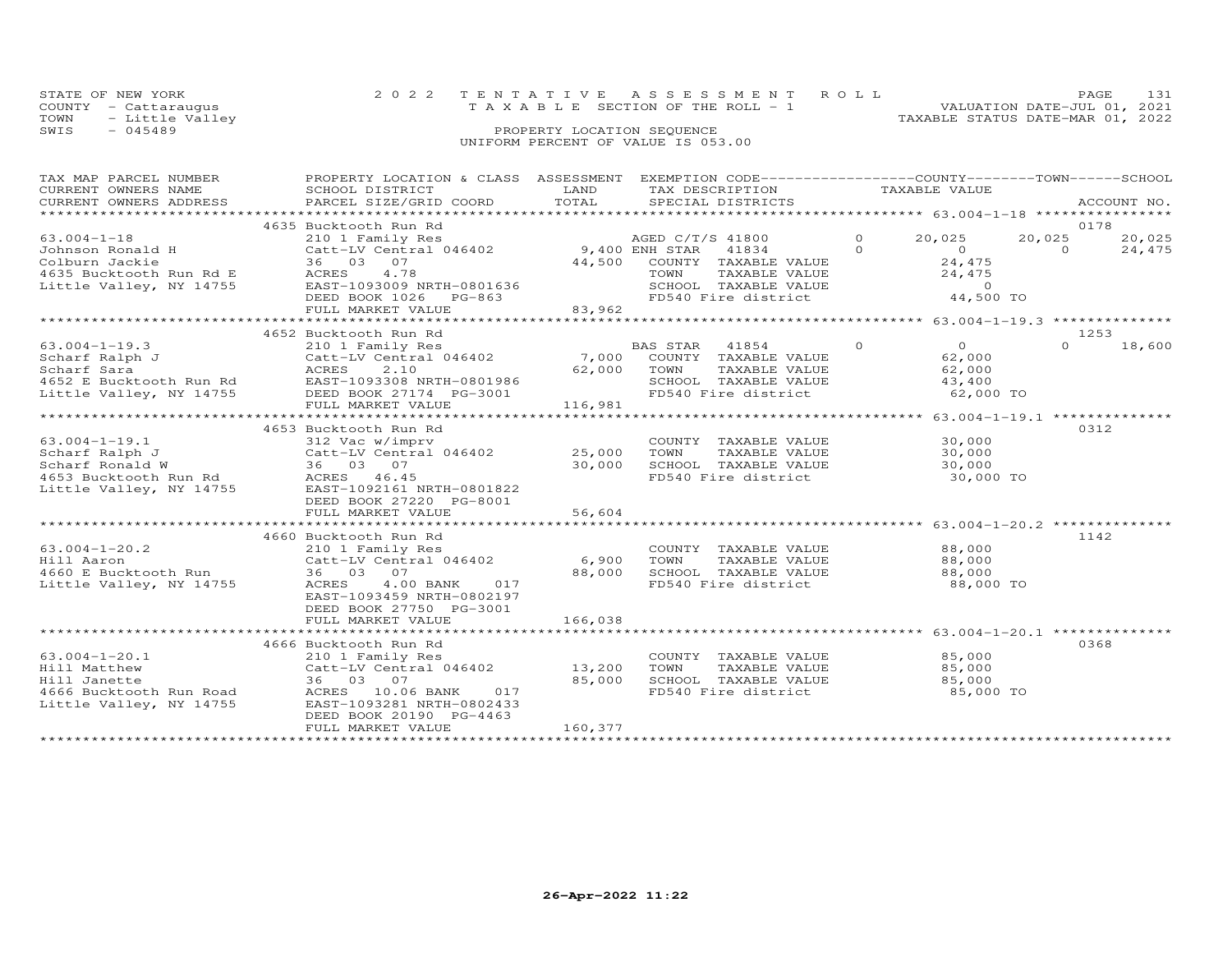|      | STATE OF NEW YORK    |  | 2022 TENTATIVE ASSESSMENT ROLL     |                                  | PAGE.                       |  |
|------|----------------------|--|------------------------------------|----------------------------------|-----------------------------|--|
|      | COUNTY - Cattaraugus |  | TAXABLE SECTION OF THE ROLL - 1    |                                  | VALUATION DATE-JUL 01, 2021 |  |
|      | TOWN - Little Valley |  |                                    | TAXABLE STATUS DATE-MAR 01, 2022 |                             |  |
| SWIS | - 045489             |  | PROPERTY LOCATION SEQUENCE         |                                  |                             |  |
|      |                      |  | UNIFORM PERCENT OF VALUE IS 053.00 |                                  |                             |  |

| TAX MAP PARCEL NUMBER    | PROPERTY LOCATION & CLASS ASSESSMENT EXEMPTION CODE----------------COUNTY-------TOWN------SCHOOL |                                |                       |                            |                    |
|--------------------------|--------------------------------------------------------------------------------------------------|--------------------------------|-----------------------|----------------------------|--------------------|
| CURRENT OWNERS NAME      | SCHOOL DISTRICT                                                                                  | LAND<br>TOTAL                  | TAX DESCRIPTION       | TAXABLE VALUE              |                    |
| CURRENT OWNERS ADDRESS   | PARCEL SIZE/GRID COORD                                                                           |                                | SPECIAL DISTRICTS     |                            | ACCOUNT NO.        |
|                          |                                                                                                  |                                |                       |                            | 0323               |
|                          | 4677 Bucktooth Run Rd                                                                            |                                |                       |                            |                    |
| $63.004 - 1 - 21$        | 242 Rurl res&rec                                                                                 |                                | COUNTY TAXABLE VALUE  | 24,400                     |                    |
| Seitz Thomas J           | Catt-LV Central 046402                                                                           | 7,400                          | TOWN<br>TAXABLE VALUE | 24,400                     |                    |
| 19 Dewey Ave             | 36 03<br>07                                                                                      | 24,400                         | SCHOOL TAXABLE VALUE  | 24,400                     |                    |
| Batavia, NY 14020        | 2.58<br>ACRES                                                                                    |                                | FD540 Fire district   | 24,400 TO                  |                    |
|                          | EAST-1092695 NRTH-0802302                                                                        |                                |                       |                            |                    |
|                          | DEED BOOK 10865 PG-4001                                                                          |                                |                       |                            |                    |
|                          | FULL MARKET VALUE<br>************************                                                    | 46,038<br>******************** |                       |                            |                    |
|                          |                                                                                                  |                                |                       |                            |                    |
|                          | 4687 Bucktooth Run Rd                                                                            |                                |                       |                            | 0232               |
| $63.004 - 1 - 22$        | 210 1 Family Res                                                                                 |                                | COUNTY TAXABLE VALUE  | 60,500                     |                    |
| Fiore Dominic J          | Catt-LV Central 046402                                                                           | 10,000                         | TOWN<br>TAXABLE VALUE | 60,500                     |                    |
| Fiore Peter M            | 36 03 07                                                                                         | 60,500                         | SCHOOL TAXABLE VALUE  | 60,500                     |                    |
| 4687 E. Bucktooth Run Rd | ACRES<br>5.42 BANK<br>017                                                                        |                                | FD540 Fire district   | 60,500 TO                  |                    |
| Little Valley, NY 14755  | EAST-1092273 NRTH-0802254                                                                        |                                |                       |                            |                    |
|                          | DEED BOOK 25492 PG-3001                                                                          |                                |                       |                            |                    |
|                          | FULL MARKET VALUE                                                                                | 114,151                        |                       |                            |                    |
|                          |                                                                                                  |                                |                       |                            |                    |
|                          | 4712 Bucktooth Run Rd                                                                            |                                |                       |                            | 1159               |
| $63.004 - 1 - 2.6$       | 240 Rural res                                                                                    |                                | COUNTY TAXABLE VALUE  | 136,000                    |                    |
| Dolph Larry L            | Catt-LV Central 046402                                                                           | 59,000                         | TOWN<br>TAXABLE VALUE | 136,000                    |                    |
| 4712 E Bucktooth Run Rd  | 36/37 03 07                                                                                      | 136,000                        | SCHOOL TAXABLE VALUE  | 136,000                    |                    |
| Little Valley, NY 14755  | Ff 2205                                                                                          |                                | FD540 Fire district   | 136,000 TO                 |                    |
|                          | ACRES 114.90                                                                                     |                                |                       |                            |                    |
|                          | EAST-1093223 NRTH-0803623                                                                        |                                |                       |                            |                    |
|                          | DEED BOOK 20200 PG-7094                                                                          |                                |                       |                            |                    |
|                          | FULL MARKET VALUE                                                                                | 256,604                        |                       |                            |                    |
|                          | ***************************                                                                      | ******************             |                       |                            |                    |
|                          | 4737 Bucktooth Run Rd                                                                            |                                |                       |                            | 0041               |
| $63.004 - 1 - 23$        | 260 Seasonal res                                                                                 |                                | COUNTY TAXABLE VALUE  | 27,000                     |                    |
| Kubiszyn Nicholas W      | Catt-LV Central 046402                                                                           | 17,700                         | TOWN<br>TAXABLE VALUE | 27,000                     |                    |
| Blemel Michael J         | 36/37 03 07                                                                                      | 27,000                         | SCHOOL TAXABLE VALUE  | 27,000                     |                    |
| 5585 Hidden Lake Dr      | ACRES 16.03                                                                                      |                                | FD540 Fire district   | 27,000 TO                  |                    |
| Lockport, NY 14098       | EAST-1091994 NRTH-0802793                                                                        |                                |                       |                            |                    |
|                          | DEED BOOK 2256<br>PG-8001                                                                        |                                |                       |                            |                    |
|                          | FULL MARKET VALUE                                                                                | 50,943                         |                       |                            |                    |
|                          |                                                                                                  |                                |                       |                            |                    |
|                          | 4769 Bucktooth Run Rd                                                                            |                                |                       |                            | 0228               |
| $63.004 - 1 - 25$        | 210 1 Family Res                                                                                 |                                | VET WAR CT 41121      | $\circ$<br>7,440           | $\circ$<br>7,440   |
| Crudele Stephen          | Catt-LV Central 046402                                                                           | 13,900 ENH STAR                | 41834                 | $\Omega$<br>$\overline{0}$ | 46,440<br>$\Omega$ |
| 4769 E Bucktooth Run Rd  | 36/37 03 07                                                                                      | 57,000                         | COUNTY TAXABLE VALUE  | 49,560                     |                    |
| Little Valley, NY 14755  | ACRES 10.79 BANK<br>017                                                                          |                                | TOWN<br>TAXABLE VALUE | 49,560                     |                    |
|                          | EAST-1091488 NRTH-0803600                                                                        |                                | SCHOOL TAXABLE VALUE  | 10,560                     |                    |
|                          | DEED BOOK 877<br>PG-00891                                                                        |                                | FD540 Fire district   | 57,000 TO                  |                    |
|                          | FULL MARKET VALUE                                                                                | 107,547                        |                       |                            |                    |
|                          |                                                                                                  |                                |                       |                            |                    |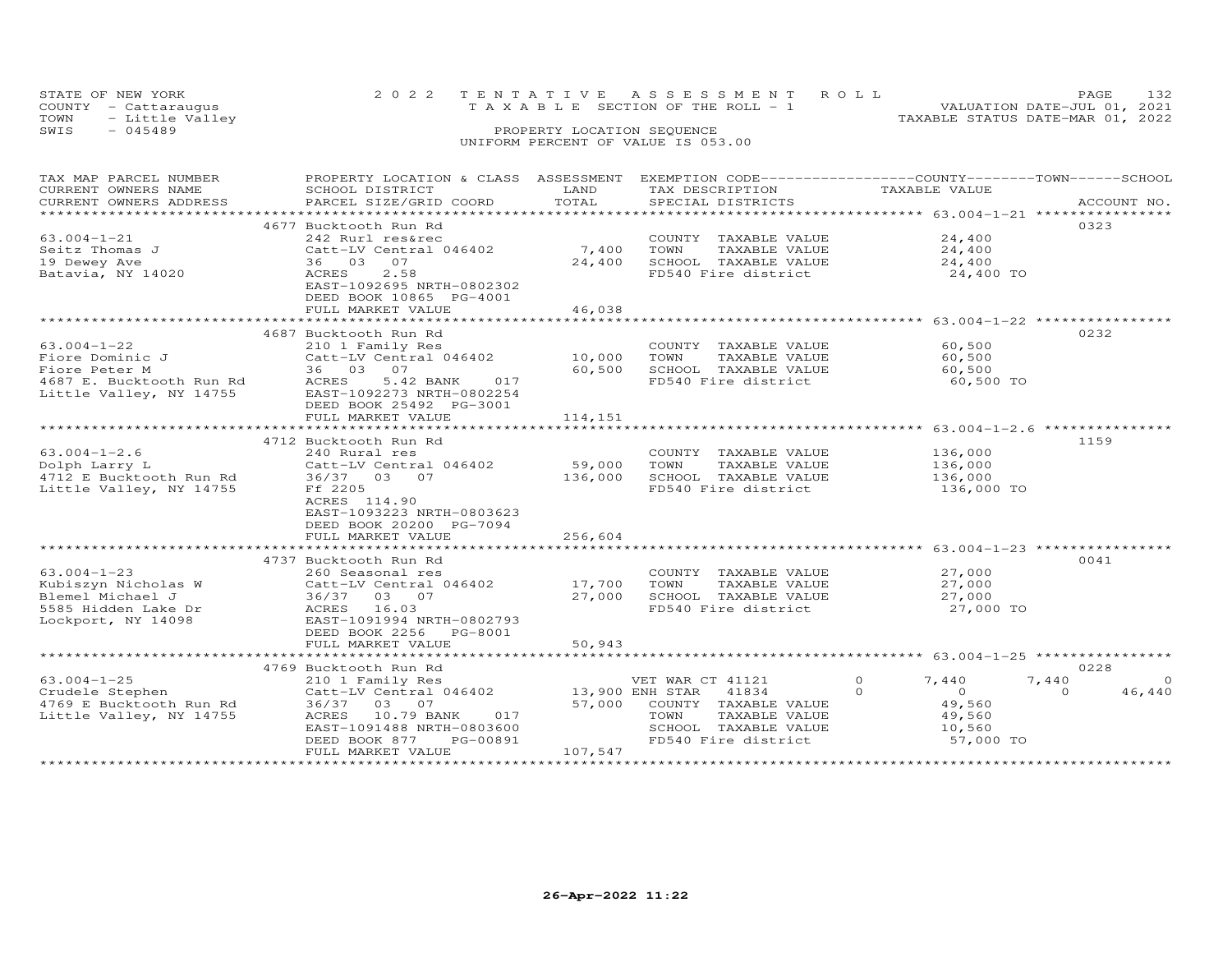| STATE OF NEW YORK       | 2022 TENTATIVE ASSESSMENT ROLL     |                                  | PAGE.                       |  |
|-------------------------|------------------------------------|----------------------------------|-----------------------------|--|
| COUNTY - Cattarauqus    | TAXABLE SECTION OF THE ROLL - 1    |                                  | VALUATION DATE-JUL 01, 2021 |  |
| TOWN<br>- Little Valley |                                    | TAXABLE STATUS DATE-MAR 01, 2022 |                             |  |
| SWIS<br>$-045489$       | PROPERTY LOCATION SEQUENCE         |                                  |                             |  |
|                         | UNIFORM PERCENT OF VALUE IS 053.00 |                                  |                             |  |

| TAX MAP PARCEL NUMBER               | PROPERTY LOCATION & CLASS | ASSESSMENT    | EXEMPTION CODE-----------------COUNTY-------TOWN------SCHOOL |                                                                |                    |
|-------------------------------------|---------------------------|---------------|--------------------------------------------------------------|----------------------------------------------------------------|--------------------|
| CURRENT OWNERS NAME                 | SCHOOL DISTRICT           | LAND          | TAX DESCRIPTION                                              | TAXABLE VALUE                                                  |                    |
| CURRENT OWNERS ADDRESS              | PARCEL SIZE/GRID COORD    | TOTAL         | SPECIAL DISTRICTS                                            |                                                                | ACCOUNT NO.        |
| * * * * * * * * * * * * * * * * * * |                           |               |                                                              |                                                                |                    |
|                                     | 4783 Bucktooth Run Rd     |               |                                                              |                                                                | 0297               |
| $63.004 - 1 - 27$                   | 210 1 Family Res          |               | BAS STAR<br>41854                                            | $\Omega$<br>$\Omega$                                           | $\Omega$<br>18,600 |
| Rail Robert N                       | Catt-LV Central 046402    | 9,300         | COUNTY TAXABLE VALUE                                         | 63,900                                                         |                    |
| Rail Linda Lee                      | 37 03 07                  | 63,900        | TOWN<br>TAXABLE VALUE                                        | 63,900                                                         |                    |
| 4783 E Bucktooth Run Rd             | ACRES<br>5.13 BANK<br>017 |               | SCHOOL TAXABLE VALUE                                         | 45,300                                                         |                    |
| Little Valley, NY 14755             | EAST-1090932 NRTH-0804196 |               | FD540 Fire district                                          | 63,900 TO                                                      |                    |
|                                     | DEED BOOK 00951 PG-01035  |               |                                                              |                                                                |                    |
|                                     | FULL MARKET VALUE         | 120,566       |                                                              |                                                                |                    |
|                                     |                           |               |                                                              | ******************************** 63.004-1-28.1 *************** |                    |
|                                     | 4795 Bucktooth Run Rd     |               |                                                              |                                                                | 0303               |
| $63.004 - 1 - 28.1$                 | 312 Vac w/imprv           |               | COUNTY TAXABLE VALUE                                         | 15,100                                                         |                    |
| Frank Christopher                   | Catt-LV Central 046402    | 9,400         | TOWN<br>TAXABLE VALUE                                        | 15,100                                                         |                    |
| 4795 E Bucktooth Run Rd             | 37  03  07                | 15,100        | SCHOOL TAXABLE VALUE                                         | 15,100                                                         |                    |
| Little Valley, NY 14755             | ACRES<br>4.75             |               | FD540 Fire district                                          | 15,100 TO                                                      |                    |
|                                     | EAST-1090891 NRTH-0804357 |               |                                                              |                                                                |                    |
|                                     | DEED BOOK 12235 PG-6002   |               |                                                              |                                                                |                    |
|                                     | FULL MARKET VALUE         | 28,491        |                                                              |                                                                |                    |
|                                     |                           | ************  |                                                              | ******************** 63.004-1-28.2 ***************             |                    |
|                                     | 4799 Bucktooth Run Rd     |               |                                                              |                                                                | 1001               |
| $63.004 - 1 - 28.2$                 | 270 Mfg housing           |               | COUNTY TAXABLE VALUE                                         | 10,700                                                         |                    |
| Lavocat David                       | Catt-LV Central 046402    | 7,000         | TOWN<br>TAXABLE VALUE                                        | 10,700                                                         |                    |
| Lavocat Shannon                     | 37 03 07                  | 10,700        | SCHOOL TAXABLE VALUE                                         | 10,700                                                         |                    |
| 1240 Ruie Rd                        | 2.40<br>ACRES             |               | FD540 Fire district                                          | 10,700 TO                                                      |                    |
| North Tonawanda, NY 14120           | EAST-1090863 NRTH-0804480 |               |                                                              |                                                                |                    |
|                                     | DEED BOOK 28870 PG-8001   |               |                                                              |                                                                |                    |
|                                     | FULL MARKET VALUE         | 20,189        |                                                              |                                                                |                    |
|                                     | ***********************   | ************* |                                                              | *********************** 63.004-1-29 ***************            |                    |
|                                     | 4815 Bucktooth Run Rd     |               |                                                              |                                                                | 0366               |
| $63.004 - 1 - 29$                   | 260 Seasonal res          |               | COUNTY TAXABLE VALUE                                         | 24,000                                                         |                    |
| Wells Randall L                     | Catt-LV Central 046402    | 13,200        | TAXABLE VALUE<br>TOWN                                        | 24,000                                                         |                    |
| Wells Beth Anne                     | 37 03 07                  | 24,000        | SCHOOL TAXABLE VALUE                                         | 24,000                                                         |                    |
| 3 Alpine St                         | ACRES 16.51               |               | FD540 Fire district                                          | 24,000 TO                                                      |                    |
| Rensselaer, NY 12144                | EAST-1090784 NRTH-0804847 |               |                                                              |                                                                |                    |
|                                     | DEED BOOK 29014 PG-5001   |               |                                                              |                                                                |                    |
|                                     | FULL MARKET VALUE         | 45,283        |                                                              |                                                                |                    |
|                                     |                           |               |                                                              |                                                                |                    |
|                                     | 4841 Bucktooth Run Rd     |               |                                                              |                                                                | 1160               |
| $63.003 - 1 - 6.4$                  | 210 1 Family Res          |               | BAS STAR 41854                                               | $\Omega$<br>$\Omega$                                           | $\Omega$<br>18,600 |
| Wade Richard D                      | Catt-LV Central 046402    | 9,350         | COUNTY TAXABLE VALUE                                         | 94,000                                                         |                    |
|                                     |                           |               |                                                              |                                                                |                    |
| Wade Christina L                    | 37 03 07                  | 94,000        | TOWN<br>TAXABLE VALUE                                        | 94,000                                                         |                    |
| 4841 East Bucktooth Run Road        | 3/09-merged 6.5, 5.2, 6.7 |               | SCHOOL TAXABLE VALUE                                         | 75,400                                                         |                    |
| Little Valley, NY 14755             | 6.8 into parcel           |               | FD540 Fire district                                          | 94,000 TO                                                      |                    |
|                                     | ACRES<br>3.45             |               |                                                              |                                                                |                    |
|                                     | EAST-1090860 NRTH-0805448 |               |                                                              |                                                                |                    |
|                                     | DEED BOOK 21410 PG-3001   |               |                                                              |                                                                |                    |
|                                     | FULL MARKET VALUE         | 177,358       |                                                              |                                                                |                    |
|                                     |                           |               |                                                              |                                                                |                    |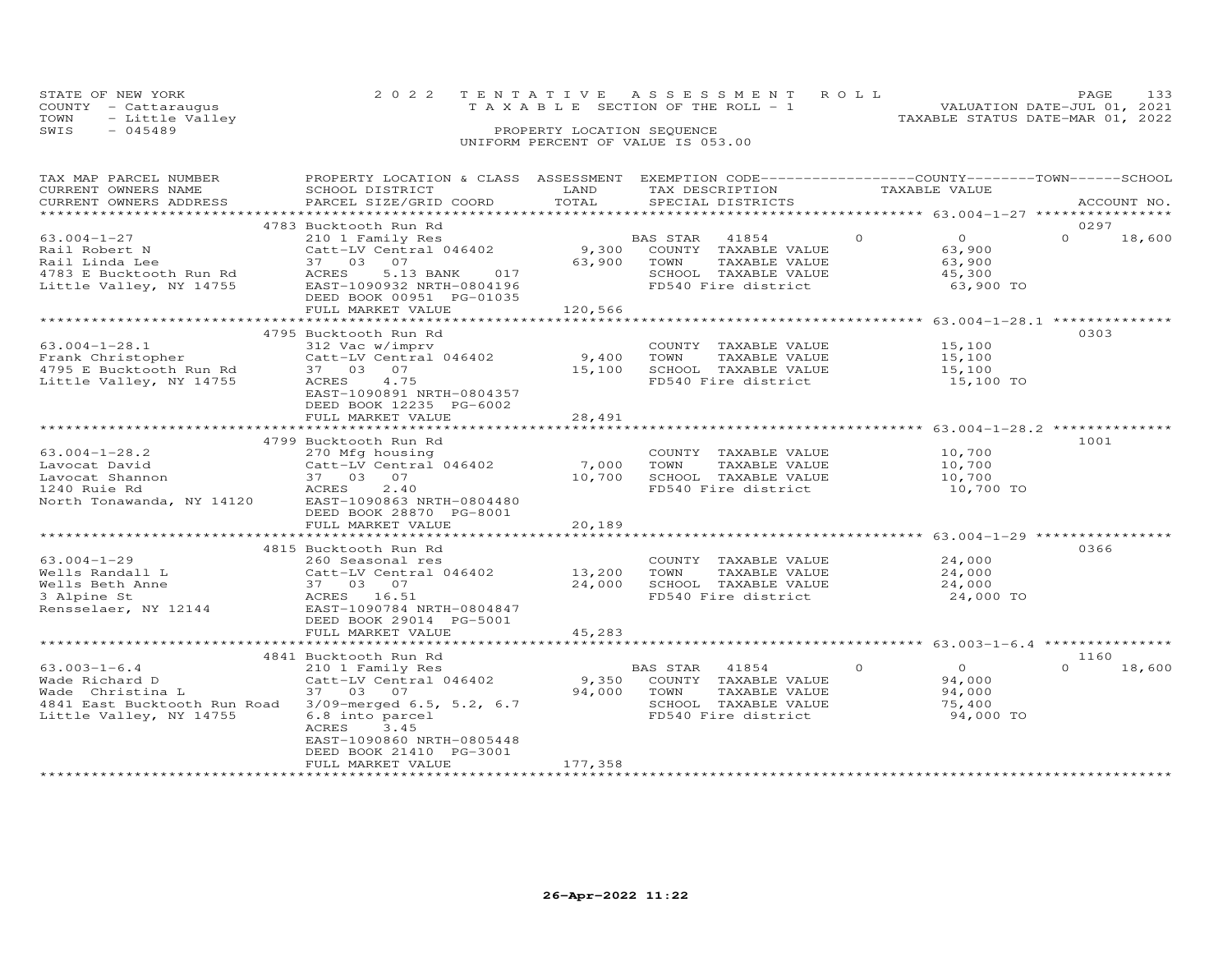|      | STATE OF NEW YORK    | 2022 TENTATIVE ASSESSMENT ROLL     | 134<br>PAGE                      |
|------|----------------------|------------------------------------|----------------------------------|
|      | COUNTY - Cattaraugus | TAXABLE SECTION OF THE ROLL - 1    | VALUATION DATE-JUL 01, 2021      |
| TOWN | - Little Valley      |                                    | TAXABLE STATUS DATE-MAR 01, 2022 |
| SWIS | $-045489$            | PROPERTY LOCATION SEQUENCE         |                                  |
|      |                      | UNIFORM PERCENT OF VALUE IS 053.00 |                                  |

| TAX MAP PARCEL NUMBER<br>CURRENT OWNERS NAME<br>CURRENT OWNERS ADDRESS                                           | PROPERTY LOCATION & CLASS ASSESSMENT EXEMPTION CODE----------------COUNTY-------TOWN------SCHOOL<br>SCHOOL DISTRICT<br>PARCEL SIZE/GRID COORD                                                    | LAND<br>TOTAL               | TAX DESCRIPTION<br>SPECIAL DISTRICTS                                                                                                        | TAXABLE VALUE                                                                           | ACCOUNT NO.                                       |
|------------------------------------------------------------------------------------------------------------------|--------------------------------------------------------------------------------------------------------------------------------------------------------------------------------------------------|-----------------------------|---------------------------------------------------------------------------------------------------------------------------------------------|-----------------------------------------------------------------------------------------|---------------------------------------------------|
|                                                                                                                  |                                                                                                                                                                                                  |                             |                                                                                                                                             |                                                                                         |                                                   |
|                                                                                                                  | 4886 Bucktooth Run Rd                                                                                                                                                                            |                             |                                                                                                                                             |                                                                                         | 0371                                              |
| $63.003 - 1 - 5.1$<br>Whitmore Denny J<br>Whitmore Elise M<br>4886 E Bucktooth Run Rd<br>Little Valley, NY 14755 | 240 Rural res<br>Catt-LV Central 046402<br>37/49 03 07<br>$2/18$ -mrgd 1-6.2 in parcel<br>ACRES 140.90<br>EAST-1089595 NRTH-0805197                                                              | 144,000                     | VET DIS CT 41141<br>65,000 VET COM CT 41131<br>COUNTY TAXABLE VALUE<br>TOWN<br>TAXABLE VALUE<br>SCHOOL TAXABLE VALUE<br>FD540 Fire district | $\Omega$<br>24,800<br>$\Omega$<br>12,400<br>106,800<br>106,800<br>144,000<br>144,000 TO | 24,800<br>$\Omega$<br>$\Omega$<br>12,400          |
|                                                                                                                  | DEED BOOK 27470 PG-6001<br>FULL MARKET VALUE                                                                                                                                                     | 271,698                     |                                                                                                                                             |                                                                                         |                                                   |
|                                                                                                                  | **************************                                                                                                                                                                       | * * * * * * * * * * * * * * |                                                                                                                                             |                                                                                         | ******************* 63.004-1-2.4 **************** |
| $63.004 - 1 - 2.4$<br>Fisher Russell J<br>Fisher Erin D<br>3395 State Park Ave<br>Salamanca, NY 14779            | 4910 Bucktooth Run Rd<br>260 Seasonal res<br>Catt-LV Central 046402<br>37 03 07<br>FRNT 645.00 DPTH<br>ACRES 26.65<br>EAST-1091627 NRTH-0806650<br>DEED BOOK 00964 PG-01076<br>FULL MARKET VALUE | 17,000<br>22,000<br>41,509  | COUNTY TAXABLE VALUE<br>TOWN<br>TAXABLE VALUE<br>SCHOOL TAXABLE VALUE<br>FD540 Fire district                                                | 22,000<br>22,000<br>22,000<br>22,000 TO                                                 | 1157                                              |
|                                                                                                                  |                                                                                                                                                                                                  |                             |                                                                                                                                             |                                                                                         |                                                   |
|                                                                                                                  | 4935 Bucktooth Run Rd                                                                                                                                                                            |                             |                                                                                                                                             |                                                                                         | 0024                                              |
| $63.003 - 1 - 4$<br>Siperek Joseph E<br>Siperek Kelly S<br>4935 E Bucktooth Run<br>Little Valley, NY 14755       | 240 Rural res<br>$Catt-LV$ Central $046402$ 14,400<br>37/49 03 07<br>ACRES 14.54<br>EAST-1089836 NRTH-0806947<br>DEED BOOK 4173 PG-4001                                                          | 99,400                      | BAS STAR 41854<br>COUNTY TAXABLE VALUE<br>TOWN<br>TAXABLE VALUE<br>SCHOOL TAXABLE VALUE<br>FD540 Fire district                              | $\circ$<br>$\overline{O}$<br>99,400<br>99,400<br>80,800<br>99,400 TO                    | $\Omega$<br>18,600                                |
|                                                                                                                  | FULL MARKET VALUE                                                                                                                                                                                | 187,547                     |                                                                                                                                             |                                                                                         |                                                   |
|                                                                                                                  | **************************                                                                                                                                                                       |                             |                                                                                                                                             |                                                                                         |                                                   |
| $63.001 - 1 - 15$<br>Stevenson Richard A<br>4950 East Buchtooth Rd<br>Little Valley, NY 14755                    | 4950 Bucktooth Run Rd<br>240 Rural res<br>Catt-LV Central 046402<br>50 03 07<br>ACRES 48.22<br>EAST-1089939 NRTH-0808679<br>DEED BOOK 875<br>PG-00940                                            | 25,400<br>50,000            | ENH STAR<br>41834<br>COUNTY TAXABLE VALUE<br>TOWN<br>TAXABLE VALUE<br>SCHOOL TAXABLE VALUE<br>FD540 Fire district                           | $\Omega$<br>$\Omega$<br>50,000<br>50,000<br>3,560<br>50,000 TO                          | 0345<br>$\Omega$<br>46,440                        |
|                                                                                                                  | FULL MARKET VALUE                                                                                                                                                                                | 94,340                      |                                                                                                                                             |                                                                                         |                                                   |
|                                                                                                                  | *************************                                                                                                                                                                        |                             |                                                                                                                                             |                                                                                         |                                                   |
| 63.001-1-17<br>Maida Ronald D<br>55 Moore Ave<br>Tonawanda, NY 14223                                             | 4993 Bucktooth Run Rd<br>260 Seasonal res<br>Catt-LV Central 046402<br>49 03 07<br>Camp Lot 49<br>ACRES 11.04<br>EAST-1089037 NRTH-0807830<br>DEED BOOK 00946 PG-00973                           | 12,200<br>19,900            | COUNTY TAXABLE VALUE<br>TOWN<br>TAXABLE VALUE<br>SCHOOL TAXABLE VALUE<br>FD540 Fire district                                                | 19,900<br>19,900<br>19,900<br>19,900 TO                                                 | 0231                                              |
|                                                                                                                  | FULL MARKET VALUE                                                                                                                                                                                | 37,547                      |                                                                                                                                             |                                                                                         |                                                   |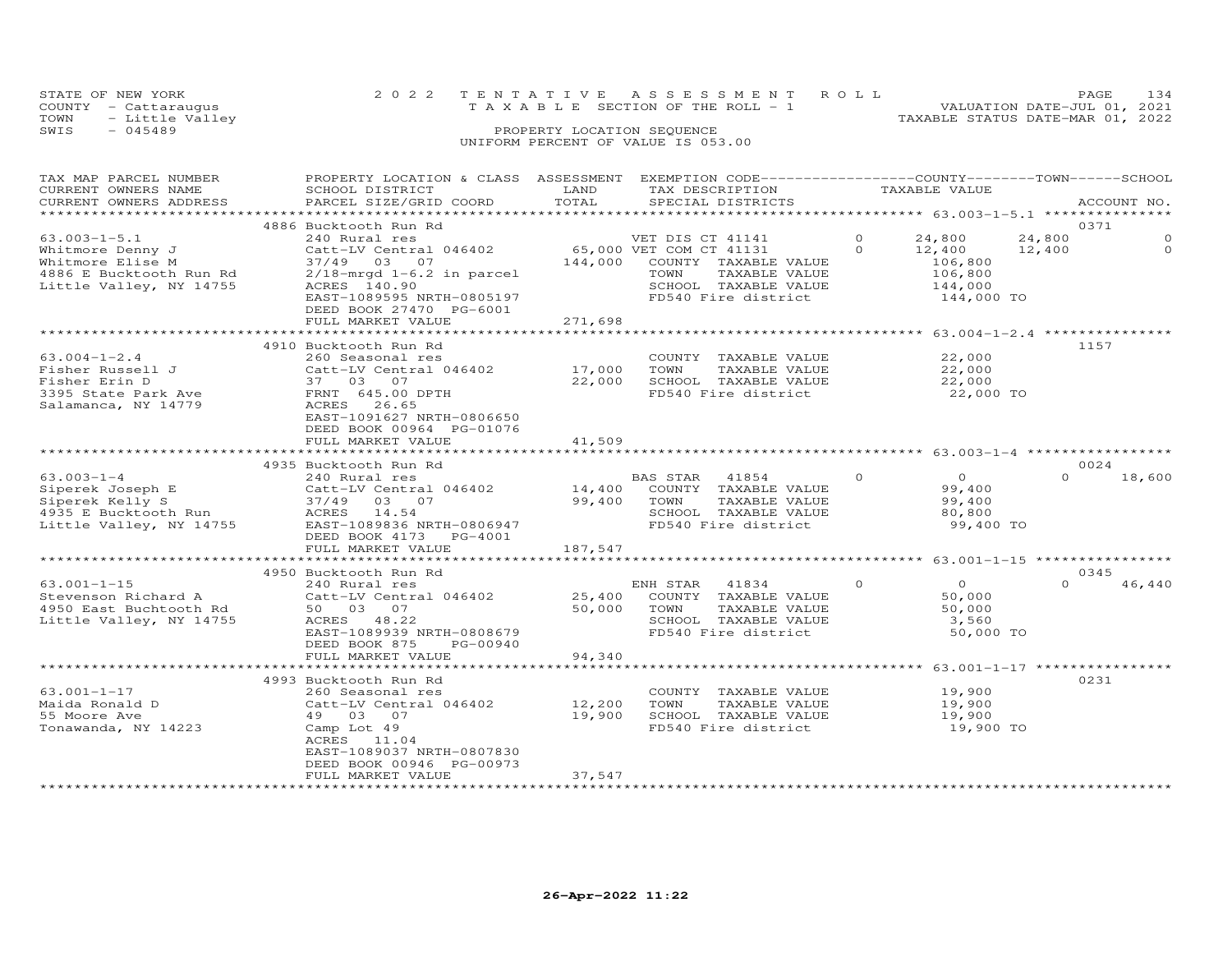|      | STATE OF NEW YORK    | 2022 TENTATIVE ASSESSMENT ROLL                                       | PAGE. |  |
|------|----------------------|----------------------------------------------------------------------|-------|--|
|      | COUNTY - Cattaraugus | VALUATION DATE-JUL 01, 2021<br>T A X A B L E SECTION OF THE ROLL - 1 |       |  |
| TOWN | - Little Valley      | TAXABLE STATUS DATE-MAR 01, 2022                                     |       |  |
| SWIS | - 045489             | PROPERTY LOCATION SEQUENCE                                           |       |  |
|      |                      | UNIFORM PERCENT OF VALUE IS 053.00                                   |       |  |

| TAX MAP PARCEL NUMBER     | PROPERTY LOCATION & CLASS ASSESSMENT                |                           |                       | EXEMPTION CODE------------------COUNTY-------TOWN------SCHOOL |             |
|---------------------------|-----------------------------------------------------|---------------------------|-----------------------|---------------------------------------------------------------|-------------|
| CURRENT OWNERS NAME       | SCHOOL DISTRICT                                     | LAND                      | TAX DESCRIPTION       | TAXABLE VALUE                                                 |             |
| CURRENT OWNERS ADDRESS    | PARCEL SIZE/GRID COORD                              | TOTAL                     | SPECIAL DISTRICTS     |                                                               | ACCOUNT NO. |
| *******************       |                                                     | ************************* |                       | ********************* 63.001-1-16.1 ***************           |             |
|                           | 5002 Bucktooth Run Rd                               |                           |                       |                                                               | 0025        |
| $63.001 - 1 - 16.1$       | 260 Seasonal res                                    |                           | COUNTY TAXABLE VALUE  | 32,200                                                        |             |
| Easton Daniel J           | Catt-LV Central 046402                              | 12,600                    | TOWN<br>TAXABLE VALUE | 32,200                                                        |             |
| 6866 Stone Rd             | 50 03 07                                            | 32,200                    | SCHOOL TAXABLE VALUE  | 32,200                                                        |             |
| Great Valley, NY 14741    | ACRES 11.70                                         |                           | FD540 Fire district   | 32,200 TO                                                     |             |
|                           | EAST-1089354 NRTH-0808882                           |                           |                       |                                                               |             |
|                           | DEED BOOK 01000 PG-00184                            |                           |                       |                                                               |             |
|                           | FULL MARKET VALUE                                   | 60,755                    |                       |                                                               |             |
|                           |                                                     |                           |                       |                                                               |             |
|                           | 5042 Bucktooth Run Rd                               |                           |                       |                                                               | 0245        |
| $63.001 - 1 - 18.1$       | 322 Rural vac>10                                    |                           | COUNTY TAXABLE VALUE  | 11,600                                                        |             |
| Siperek Timothy           | Catt-LV Central 046402                              | 11,600                    | TOWN<br>TAXABLE VALUE | 11,600                                                        |             |
| 4060 E Bucktooth Run Rd   | 50 03 07                                            | 11,600                    | SCHOOL TAXABLE VALUE  | 11,600                                                        |             |
|                           | ACRES 12.30                                         |                           | FD540 Fire district   |                                                               |             |
| Little Valley, NY 14755   |                                                     |                           |                       | 11,600 TO                                                     |             |
|                           | EAST-1088522 NRTH-0809512                           |                           |                       |                                                               |             |
|                           | DEED BOOK 790<br>PG-00023                           |                           |                       |                                                               |             |
|                           | FULL MARKET VALUE<br>****************************** | 21,887<br>************    |                       |                                                               |             |
|                           |                                                     |                           |                       | ************************ 63.003-1-18.2 ***************        |             |
|                           | 8895 Bucktooth Run Rd                               |                           |                       |                                                               | 1214        |
| $63.003 - 1 - 18.2$       | 260 Seasonal res                                    |                           | COUNTY TAXABLE VALUE  | 25,000                                                        |             |
| Curcione Paul             | Salamanca Centr 041600                              | 12,500                    | TOWN<br>TAXABLE VALUE | 25,000                                                        |             |
| Curcione Holly            | 60 03 07                                            | 25,000                    | SCHOOL TAXABLE VALUE  | 25,000                                                        |             |
| 152 McChesney St          | ACRES 13.60                                         |                           | FD540 Fire district   | 25,000 TO                                                     |             |
| Wilson, NY 14172          | EAST-1084989 NRTH-0799809                           |                           |                       |                                                               |             |
|                           | DEED BOOK 4755<br>PG-6001                           |                           |                       |                                                               |             |
|                           | FULL MARKET VALUE                                   | 47,170                    |                       |                                                               |             |
|                           |                                                     | ************              |                       | ****************** 63.003-1-18.1 ***************              |             |
|                           | 8898 Bucktooth Run Rd                               |                           |                       |                                                               | 0061        |
| $63.003 - 1 - 18.1$       | 210 1 Family Res                                    |                           | COUNTY TAXABLE VALUE  | 68,000                                                        |             |
| Meierjurgen Kenneth J     | Salamanca Centr 041600                              | 38,000                    | TOWN<br>TAXABLE VALUE | 68,000                                                        |             |
| Meierjurgen Lori A        | 48 03 07                                            | 68,000                    | SCHOOL TAXABLE VALUE  | 68,000                                                        |             |
| 4874 N Ashford Way        | ACRES 79.30                                         |                           | FD540 Fire district   | 68,000 TO                                                     |             |
| Ypsilanti, MI 48197       | EAST-1085192 NRTH-0802730                           |                           |                       |                                                               |             |
|                           | DEED BOOK 10016 PG-3002                             |                           |                       |                                                               |             |
|                           | FULL MARKET VALUE                                   | 128,302                   |                       |                                                               |             |
|                           | **********************                              | *******                   |                       | ********************* 63.003-1-17.1 *************             |             |
|                           | 8902 Bucktooth Run Rd                               |                           |                       |                                                               | 0120        |
| $63.003 - 1 - 17.1$       | 312 Vac w/imprv                                     |                           | COUNTY TAXABLE VALUE  | 17,000                                                        |             |
| Light Frederick&Rae H     | Salamanca Centr 041600                              | 13,200                    | TOWN<br>TAXABLE VALUE | 17,000                                                        |             |
| Hutchison Randall L       | 60 03<br>07                                         | 17,000                    | SCHOOL TAXABLE VALUE  | 17,000                                                        |             |
| 4249 E Bucktooth Run Rd W | 2/2012-mrgd 17.2 into prc                           |                           | FD540 Fire district   | 17,000 TO                                                     |             |
| Little Valley, NY 14755   | ACRES 32.35                                         |                           |                       |                                                               |             |
|                           | EAST-1084285 NRTH-0802533                           |                           |                       |                                                               |             |
|                           | DEED BOOK 3963<br>PG-5001                           |                           |                       |                                                               |             |
|                           | FULL MARKET VALUE                                   | 32,075                    |                       |                                                               |             |
|                           |                                                     |                           |                       |                                                               |             |
|                           |                                                     |                           |                       |                                                               |             |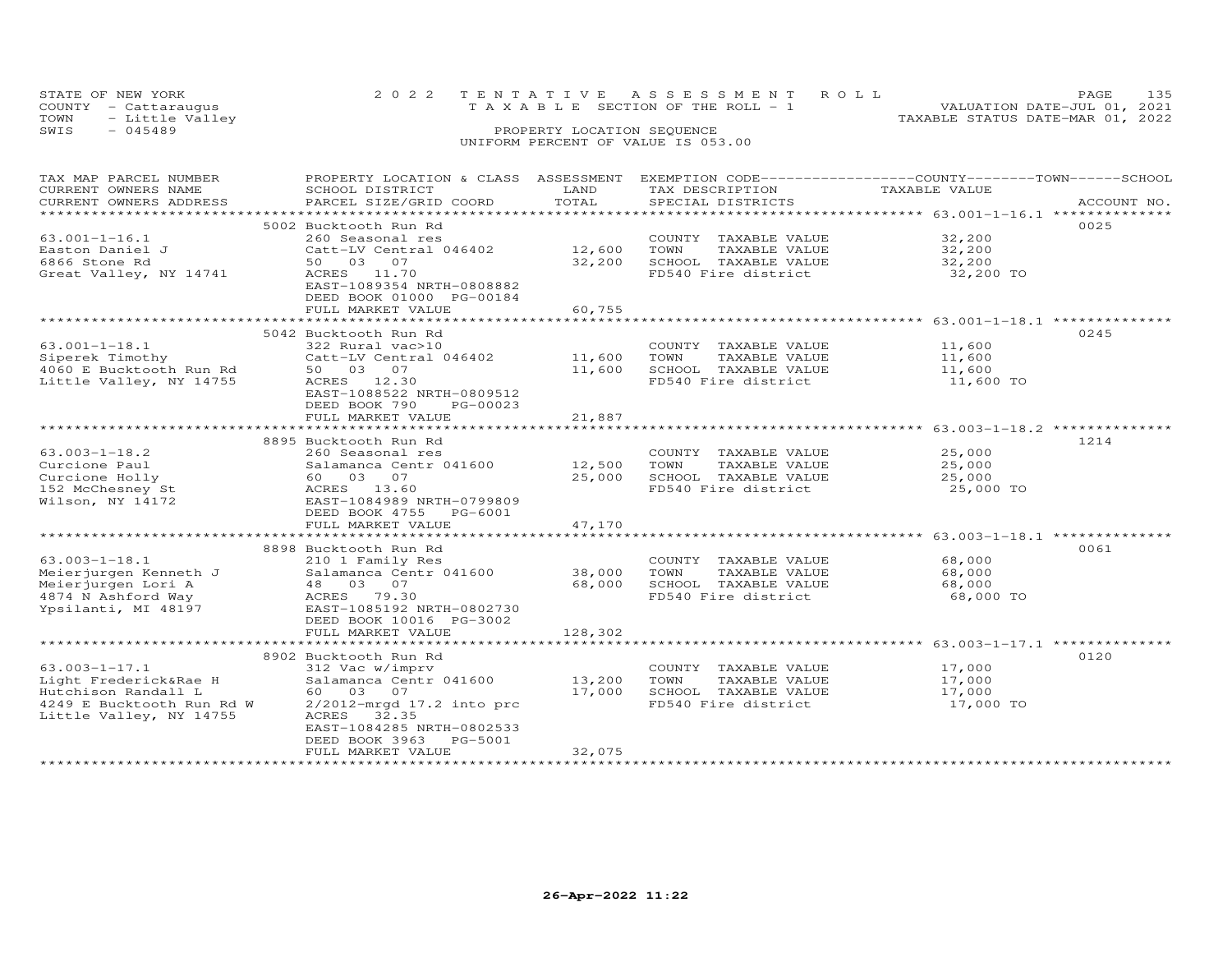| STATE OF NEW YORK    |                      | 2022 TENTATIVE ASSESSMENT ROLL        |  |  |                                  | PAGE | 136 |
|----------------------|----------------------|---------------------------------------|--|--|----------------------------------|------|-----|
| COUNTY - Cattaraugus |                      | T A X A B L E SECTION OF THE ROLL - 1 |  |  | VALUATION DATE-JUL 01, 2021      |      |     |
|                      | TOWN - Little Valley |                                       |  |  | TAXABLE STATUS DATE-MAR 01, 2022 |      |     |
| SWIS                 | $-045489$            | PROPERTY LOCATION SEQUENCE            |  |  |                                  |      |     |
|                      |                      | UNIFORM PERCENT OF VALUE IS 053.00    |  |  |                                  |      |     |
|                      |                      |                                       |  |  |                                  |      |     |
|                      |                      |                                       |  |  |                                  |      |     |

| TAX MAP PARCEL NUMBER<br>CURRENT OWNERS NAME<br>CURRENT OWNERS ADDRESS                                          | PROPERTY LOCATION & CLASS ASSESSMENT<br>SCHOOL DISTRICT<br>PARCEL SIZE/GRID COORD                                                                                                                            | LAND<br>TOTAL               | EXEMPTION CODE------------------COUNTY-------TOWN------SCHOOL<br>TAX DESCRIPTION<br>SPECIAL DISTRICTS                                             | TAXABLE VALUE                                                             | ACCOUNT NO.                |
|-----------------------------------------------------------------------------------------------------------------|--------------------------------------------------------------------------------------------------------------------------------------------------------------------------------------------------------------|-----------------------------|---------------------------------------------------------------------------------------------------------------------------------------------------|---------------------------------------------------------------------------|----------------------------|
|                                                                                                                 |                                                                                                                                                                                                              |                             |                                                                                                                                                   |                                                                           |                            |
| $63.003 - 1 - 14.1$<br>Meierjurgen Betty Ann<br>8905 W Bucktooth Run Rd<br>Little Valley, NY 14755              | 8905 Bucktooth Run Rd<br>210 1 Family Res<br>Salamanca Centr 041600<br>60  03  07<br>4.92<br>ACRES<br>EAST-1084585 NRTH-0799842<br>DEED BOOK 01006 PG-00021<br>FULL MARKET VALUE                             | 8,000<br>53,900<br>101,698  | ENH STAR 41834<br>COUNTY TAXABLE VALUE<br>TOWN<br>TAXABLE VALUE<br>SCHOOL TAXABLE VALUE<br>FD540 Fire district                                    | $\Omega$<br>$\overline{O}$<br>53,900<br>53,900<br>7,460<br>53,900 TO      | 0246<br>$\Omega$<br>46,440 |
|                                                                                                                 | ***************************                                                                                                                                                                                  | * * * * * * * * * * * * * * |                                                                                                                                                   | *********************** 63.003-1-14.2 ***************                     |                            |
| $63.003 - 1 - 14.2$<br>4874 N Ashford Way<br>Ypsilanti, MI 48197                                                | 8905 Bucktooth Run Rd<br>312 Vac w/imprv<br>Meierjurgen Family Living Trst Salamanca Centr 041600<br>60  03  07<br>ACRES<br>1.87<br>EAST-1084587 NRTH-0800583<br>DEED BOOK 20220 PG-314<br>FULL MARKET VALUE | 1,900<br>5,000<br>9,434     | COUNTY TAXABLE VALUE<br>TOWN<br>TAXABLE VALUE<br>SCHOOL TAXABLE VALUE<br>FD540 Fire district                                                      | 5,000<br>5,000<br>5,000<br>5,000 TO                                       | 0246                       |
|                                                                                                                 |                                                                                                                                                                                                              | **********                  |                                                                                                                                                   | ************************ 63.003-1-15.2 ***************                    |                            |
|                                                                                                                 | 8908 Bucktooth Run Rd                                                                                                                                                                                        |                             |                                                                                                                                                   |                                                                           | 1209                       |
| $63.003 - 1 - 15.2$<br>Sexton Matthew J<br>Sexton Lynette<br>8908 W Bucktooth Run Rd<br>Little Valley, NY 14755 | 240 Rural res<br>Salamanca Centr 041600<br>60 03 07<br>ACRES 17.65 BANK<br>081<br>EAST-1084246 NRTH-0801256<br>DEED BOOK 01005 PG-00854                                                                      | 133,000                     | BAS STAR<br>41854<br>17,000 COUNTY TAXABLE VALUE<br>TOWN<br>TAXABLE VALUE<br>SCHOOL TAXABLE VALUE<br>FD540 Fire district                          | $\Omega$<br>$\overline{O}$<br>133,000<br>133,000<br>114,400<br>133,000 TO | $\Omega$<br>18,600         |
|                                                                                                                 | FULL MARKET VALUE                                                                                                                                                                                            | 250,943                     |                                                                                                                                                   |                                                                           |                            |
|                                                                                                                 | 8933 Bucktooth Run Rd                                                                                                                                                                                        |                             |                                                                                                                                                   |                                                                           | 0272                       |
| $63.003 - 1 - 15.1$<br>Lefford Brett D<br>Lefford Judith<br>8933 W Bucktooth Run Rd<br>Little Valley, NY 14755  | 210 1 Family Res<br>Salamanca Centr 041600<br>30  03  07<br>ACRES 26.75<br>EAST-1084070 NRTH-0800122<br>DEED BOOK 864<br>PG-689                                                                              | 90,000                      | <b>BAS STAR</b><br>41854<br>BAS STAR 41854<br>14,000 COUNTY TAXABLE VALUE<br>TOWN<br>TAXABLE VALUE<br>SCHOOL TAXABLE VALUE<br>FD540 Fire district | $\circ$<br>$\overline{0}$<br>90,000<br>90,000<br>71,400<br>90,000 TO      | 18,600<br>$\Omega$         |
|                                                                                                                 | FULL MARKET VALUE                                                                                                                                                                                            | 169,811                     |                                                                                                                                                   |                                                                           |                            |
|                                                                                                                 | Dublin Rd                                                                                                                                                                                                    |                             |                                                                                                                                                   |                                                                           | 0239                       |
| $54.004 - 1 - 6$<br>Marsh Kenneth J Life Us<br>Marsh Sally A Life Us<br>5884 Dublin Rd<br>Salamanca, NY 14779   | 323 Vacant rural<br>Catt-LV Central 046402<br>32 03 07<br>ACRES 14.56<br>EAST-1097052 NRTH-0822204<br>DEED BOOK 15395 PG-3001<br>FULL MARKET VALUE                                                           | 2,900<br>2,900<br>5,472     | COUNTY TAXABLE VALUE<br>TOWN<br>TAXABLE VALUE<br>SCHOOL TAXABLE VALUE<br>FD540 Fire district                                                      | 2,900<br>2,900<br>2,900<br>2,900 TO                                       |                            |
|                                                                                                                 |                                                                                                                                                                                                              |                             |                                                                                                                                                   |                                                                           |                            |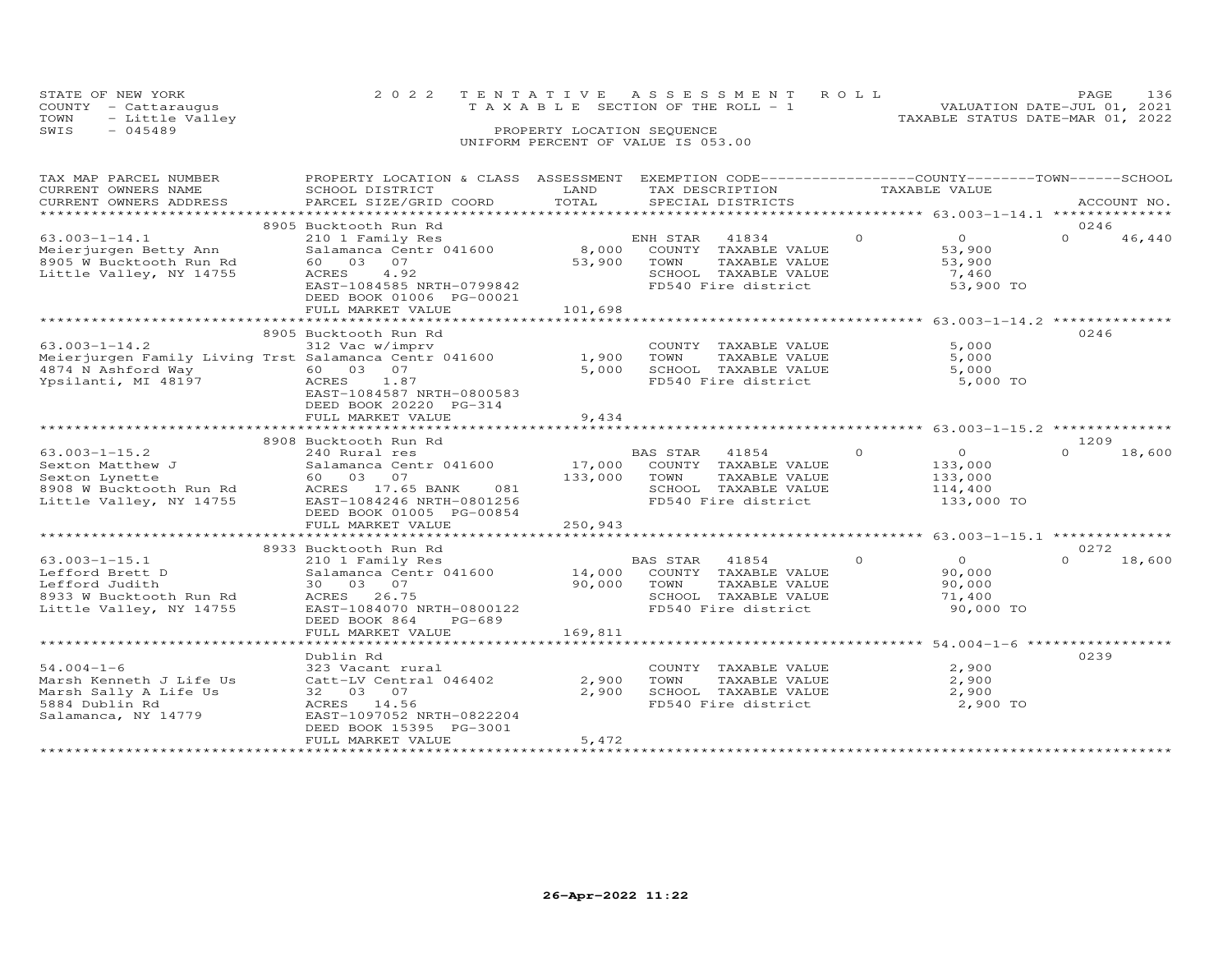| STATE OF NEW YORK       | 2022 TENTATIVE ASSESSMENT ROLL  | PAGE 137                         |
|-------------------------|---------------------------------|----------------------------------|
| COUNTY - Cattaraugus    | TAXABLE SECTION OF THE ROLL - 1 | VALUATION DATE-JUL 01, 2021      |
| TOWN<br>- Little Valley |                                 | TAXABLE STATUS DATE-MAR 01, 2022 |
| SWIS<br>- 045489        | PROPERTY LOCATION SEQUENCE      |                                  |
|                         |                                 |                                  |

| TAX MAP PARCEL NUMBER<br>CURRENT OWNERS NAME<br>CURRENT OWNERS ADDRESS                               | PROPERTY LOCATION & CLASS ASSESSMENT<br>SCHOOL DISTRICT<br>PARCEL SIZE/GRID COORD                                                                                 | LAND<br>TOTAL              | EXEMPTION CODE-----------------COUNTY-------TOWN------SCHOOL<br>TAX DESCRIPTION<br>SPECIAL DISTRICTS             | TAXABLE VALUE                                               | ACCOUNT NO.    |
|------------------------------------------------------------------------------------------------------|-------------------------------------------------------------------------------------------------------------------------------------------------------------------|----------------------------|------------------------------------------------------------------------------------------------------------------|-------------------------------------------------------------|----------------|
| *********************                                                                                |                                                                                                                                                                   |                            |                                                                                                                  |                                                             |                |
|                                                                                                      | Dublin Rd                                                                                                                                                         |                            |                                                                                                                  |                                                             | 0328           |
| $54.004 - 2 - 1$<br>Rublee Dana L<br>Rublee Julie A<br>6041 Dublin Rd<br>Salamanca, NY 14779         | 105 Vac farmland<br>Catt-LV Central 046402<br>24 03 07<br>ACRES 53.08<br>EAST-1098834 NRTH-0822114<br>DEED BOOK 794<br>PG-00155                                   | 33,900<br>33,900           | AG DIST<br>41720<br>COUNTY TAXABLE VALUE<br>TOWN<br>TAXABLE VALUE<br>SCHOOL TAXABLE VALUE<br>FD540 Fire district | $\circ$<br>6,929<br>26,971<br>26,971<br>26,971<br>33,900 TO | 6,929<br>6,929 |
| MAY BE SUBJECT TO PAYMENT<br>UNDER AGDIST LAW TIL 2026                                               | FULL MARKET VALUE                                                                                                                                                 | 63,962                     |                                                                                                                  |                                                             |                |
|                                                                                                      | Dublin Rd                                                                                                                                                         |                            |                                                                                                                  |                                                             | 0973           |
| $54.004 - 2 - 2.2$<br>Bielli Vincent<br>9525 Utley Road<br>East Otto, NY 14729                       | 322 Rural vac>10<br>Catt-LV Central 046402<br>24 03 07<br>ACRES 10.27<br>EAST-1099911 NRTH-0822938<br>DEED BOOK 2020<br>PG-13018                                  | 13,600<br>13,600           | COUNTY TAXABLE VALUE<br>TOWN<br>TAXABLE VALUE<br>SCHOOL TAXABLE VALUE<br>FD540 Fire district                     | 13,600<br>13,600<br>13,600<br>13,600 TO                     |                |
|                                                                                                      | FULL MARKET VALUE                                                                                                                                                 | 25,660                     |                                                                                                                  |                                                             |                |
|                                                                                                      | **********************                                                                                                                                            |                            |                                                                                                                  | ************************ 54.004-2-2.4 ****************      |                |
| $54.004 - 2 - 2.4$<br>Scherrer Michael J<br>2466 River Rd<br>Niagara Falls, NY 14304                 | Dublin Rd<br>322 Rural vac>10<br>Catt-LV Central 046402<br>24 03 07<br>ACRES 17.90<br>EAST-1099949 NRTH-0822387<br>DEED BOOK 879<br>PG-00856<br>FULL MARKET VALUE | 14,200<br>14,200<br>26,792 | COUNTY TAXABLE VALUE<br>TOWN<br>TAXABLE VALUE<br>SCHOOL TAXABLE VALUE<br>FD540 Fire district                     | 14,200<br>14,200<br>14,200<br>14,200 TO                     | 1070           |
|                                                                                                      | *********************                                                                                                                                             |                            |                                                                                                                  | ***********************************54.004-2-2.5 **********  |                |
| $54.004 - 2 - 2.5$<br>Bognar William P<br>Bognar Richard J<br>588 Dublin Road<br>Salamanca, NY 14779 | Dublin Rd<br>314 Rural vac<10<br>Catt-LV Central 046402<br>24 03 07<br>ACRES 10.00<br>EAST-1100135 NRTH-0821718<br>DEED BOOK 20190 PG-7285                        | 5,000<br>5,000             | COUNTY TAXABLE VALUE<br>TOWN<br>TAXABLE VALUE<br>SCHOOL TAXABLE VALUE<br>FD540 Fire district                     | 5,000<br>5,000<br>5,000<br>5,000 TO                         | 1071           |
|                                                                                                      | FULL MARKET VALUE<br>***********************************                                                                                                          | 9,434                      |                                                                                                                  |                                                             |                |
|                                                                                                      | Dublin Rd                                                                                                                                                         |                            |                                                                                                                  |                                                             | 1079           |
| $54.004 - 2 - 5.2$<br>Rublee Dana L<br>Rublee Julie A<br>6041 Dublin Rd<br>Salamanca, NY 14779       | 105 Vac farmland<br>Catt-LV Central 046402<br>24 03 07<br>ACRES 16.00<br>EAST-1099193 NRTH-0820719<br>DEED BOOK 890<br>PG-00152                                   | 9,600<br>9,600             | AG DIST<br>41720<br>COUNTY TAXABLE VALUE<br>TOWN<br>TAXABLE VALUE<br>SCHOOL TAXABLE VALUE<br>FD540 Fire district | $\Omega$<br>510<br>9,090<br>9,090<br>9,090<br>9,600 TO      | 510<br>510     |
| MAY BE SUBJECT TO PAYMENT<br>UNDER AGDIST LAW TIL 2026                                               | FULL MARKET VALUE                                                                                                                                                 | 18,113                     |                                                                                                                  |                                                             |                |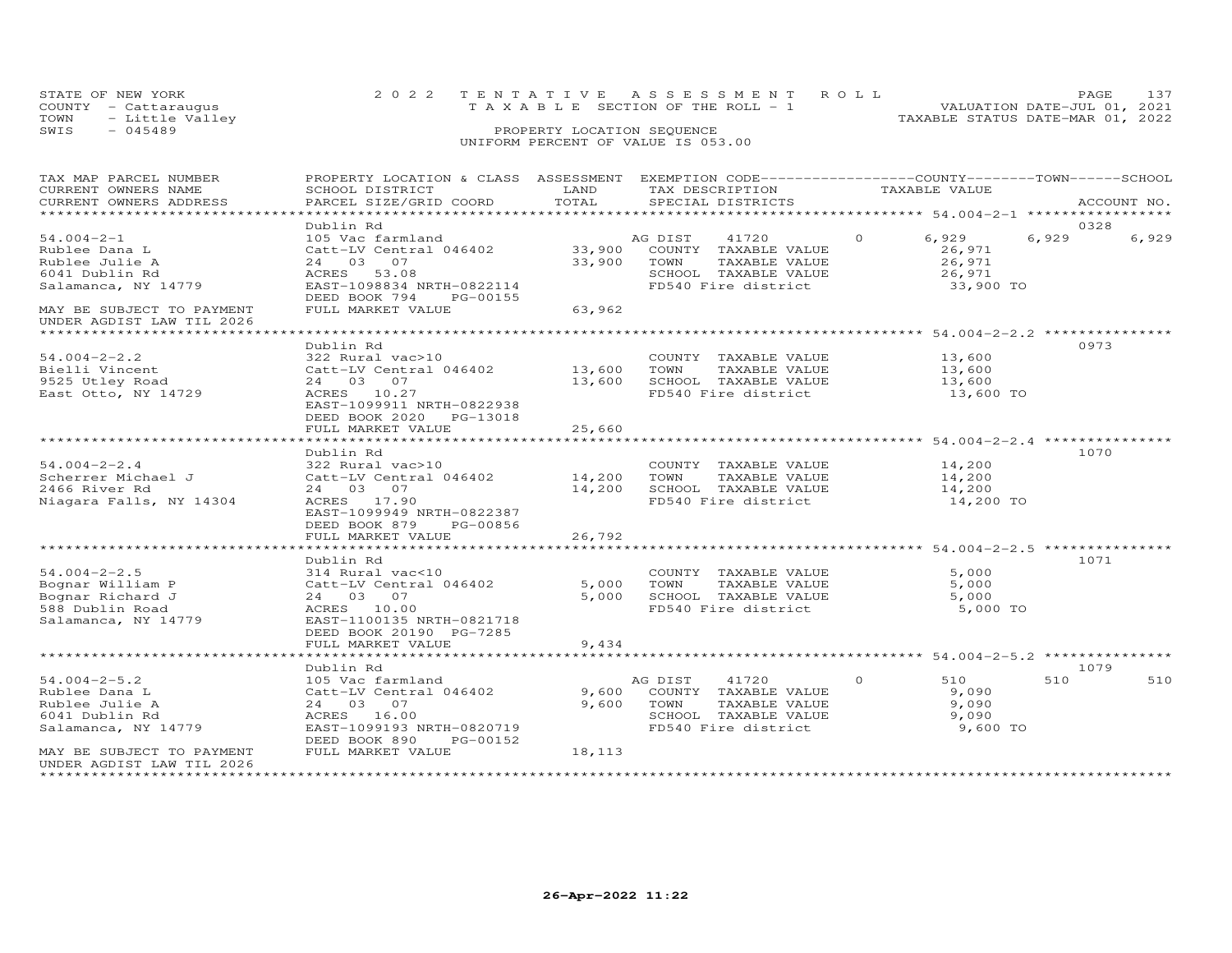| STATE OF NEW YORK                 | 2022 TENTATIVE ASSESSMENT ROLL        | 138<br>PAGE                      |
|-----------------------------------|---------------------------------------|----------------------------------|
| COUNTY - Cattarauqus              | T A X A B L E SECTION OF THE ROLL - 1 | VALUATION DATE-JUL 01, 2021      |
| TOWN                Little Valley |                                       | TAXABLE STATUS DATE-MAR 01, 2022 |
| SWIS<br>$-045489$                 | PROPERTY LOCATION SEQUENCE            |                                  |
|                                   |                                       |                                  |

| TAX MAP PARCEL NUMBER                                                         | PROPERTY LOCATION & CLASS ASSESSMENT EXEMPTION CODE----------------COUNTY-------TOWN-----SCHOOL |        |                       |                |             |
|-------------------------------------------------------------------------------|-------------------------------------------------------------------------------------------------|--------|-----------------------|----------------|-------------|
| CURRENT OWNERS NAME                                                           | SCHOOL DISTRICT                                                                                 | LAND   | TAX DESCRIPTION       | TAXABLE VALUE  |             |
| CURRENT OWNERS ADDRESS                                                        | PARCEL SIZE/GRID COORD                                                                          | TOTAL  | SPECIAL DISTRICTS     |                | ACCOUNT NO. |
| **********************                                                        |                                                                                                 |        |                       |                |             |
|                                                                               | Dublin Rd                                                                                       |        |                       |                | 1081        |
| $54.004 - 2 - 5.4$                                                            | 105 Vac farmland                                                                                |        | AG DIST<br>41720      | 469<br>$\circ$ | 469<br>469  |
| Rublee Dana L                                                                 | Catt-LV Central 046402                                                                          | 15,900 | COUNTY TAXABLE VALUE  | 19,531         |             |
| Rublee Julie A                                                                | 24 03 07                                                                                        | 20,000 | TOWN<br>TAXABLE VALUE | 19,531         |             |
| 6041 Dublin Rd                                                                | ACRES 26.35                                                                                     |        | SCHOOL TAXABLE VALUE  | 19,531         |             |
| Salamanca, NY 14779                                                           | EAST-1100306 NRTH-0820661                                                                       |        | FD540 Fire district   | 20,000 TO      |             |
|                                                                               | DEED BOOK 890<br>PG-00152                                                                       |        |                       |                |             |
| MAY BE SUBJECT TO PAYMENT                                                     | FULL MARKET VALUE                                                                               | 37,736 |                       |                |             |
| UNDER AGDIST LAW TIL 2026                                                     |                                                                                                 |        |                       |                |             |
|                                                                               |                                                                                                 |        |                       |                |             |
|                                                                               | Dublin Rd                                                                                       |        |                       |                | 1154        |
| $54.004 - 2 - 7.3$                                                            | 311 Res vac land                                                                                |        | COUNTY TAXABLE VALUE  | 6,000          |             |
| Sibley Family Trust I                                                         | Catt-LV Central 046402                                                                          | 6,000  | TOWN<br>TAXABLE VALUE | 6,000          |             |
| Sibley Dennis R                                                               | 24 03 07                                                                                        | 6,000  | SCHOOL TAXABLE VALUE  | 6,000          |             |
| 5343 Winship Cir                                                              | ACRES<br>1.10                                                                                   |        | FD540 Fire district   | 6,000 TO       |             |
| Salamanca, NY 14779                                                           | EAST-1099507 NRTH-0819970                                                                       |        |                       |                |             |
|                                                                               | DEED BOOK 28616 PG-3001                                                                         |        |                       |                |             |
|                                                                               |                                                                                                 | 11,321 |                       |                |             |
|                                                                               | FULL MARKET VALUE                                                                               |        |                       |                |             |
|                                                                               |                                                                                                 |        |                       |                | 0240        |
|                                                                               | 5841 Dublin Rd                                                                                  |        |                       |                |             |
| $54.004 - 2 - 5.1$                                                            | 312 Vac w/imprv                                                                                 |        | COUNTY TAXABLE VALUE  | 42,500         |             |
| In Nome of Dife Us<br>Marsh Sally A Life Us<br>5884 Dublin B                  | Catt-LV Central 046402                                                                          | 29,000 | TOWN<br>TAXABLE VALUE | 42,500         |             |
|                                                                               | 24/32 03 07                                                                                     | 42,500 | SCHOOL TAXABLE VALUE  | 42,500         |             |
| 5884 Dublin Rd                                                                | ACRES<br>90.90                                                                                  |        | FD540 Fire district   | 42,500 TO      |             |
| Salamanca, NY 14779                                                           | EAST-1097897 NRTH-0821403                                                                       |        |                       |                |             |
|                                                                               | DEED BOOK 15395 PG-3001                                                                         |        |                       |                |             |
|                                                                               | FULL MARKET VALUE                                                                               | 80,189 |                       |                |             |
|                                                                               |                                                                                                 |        |                       |                |             |
|                                                                               | 5841 Dublin Rd                                                                                  |        |                       |                | 1080        |
| $54.004 - 2 - 5.3$                                                            | 311 Res vac land                                                                                |        | COUNTY TAXABLE VALUE  | 100            |             |
| Marsh Kenneth J Life Us                                                       | Catt-LV Central 046402                                                                          | 100    | TOWN<br>TAXABLE VALUE | 100            |             |
| Marsh Sally A Life Us                                                         | 24 03 07                                                                                        | 100    | SCHOOL TAXABLE VALUE  | 100            |             |
| 5884 Dublin Rd                                                                | FRNT 47.00 DPTH 68.00                                                                           |        | FD540 Fire district   | 100 TO         |             |
| Salamanca, NY 14779                                                           | EAST-1099551 NRTH-0820274                                                                       |        |                       |                |             |
|                                                                               | DEED BOOK 15395 PG-3001                                                                         |        |                       |                |             |
|                                                                               | FULL MARKET VALUE                                                                               | 189    |                       |                |             |
|                                                                               |                                                                                                 |        |                       |                |             |
|                                                                               | 5844 Dublin Rd                                                                                  |        |                       |                | 1176        |
| $54.004 - 2 - 5.7$                                                            | 210 1 Family Res                                                                                |        | COUNTY TAXABLE VALUE  | 29,200         |             |
| Christopher L. Bierfeldt Trust Catt-LV Central 046402                         |                                                                                                 | 6,100  | TOWN<br>TAXABLE VALUE | 29,200         |             |
| L&P Bierfeldt Family Tr I                                                     | 24 03 07                                                                                        | 29,200 | SCHOOL TAXABLE VALUE  | 29,200         |             |
|                                                                               | FRNT 202.00 DPTH 187.00                                                                         |        | FD540 Fire district   | 29,200 TO      |             |
| 4104 Bucktooth Run Road<br>Little Vallev, NY 14755<br>Little Valley, NY 14755 | EAST-1099736 NRTH-0820183                                                                       |        |                       |                |             |
|                                                                               | DEED BOOK 23162 PG-7001                                                                         |        |                       |                |             |
|                                                                               | FULL MARKET VALUE                                                                               | 55,094 |                       |                |             |
|                                                                               |                                                                                                 |        |                       |                |             |
|                                                                               |                                                                                                 |        |                       |                |             |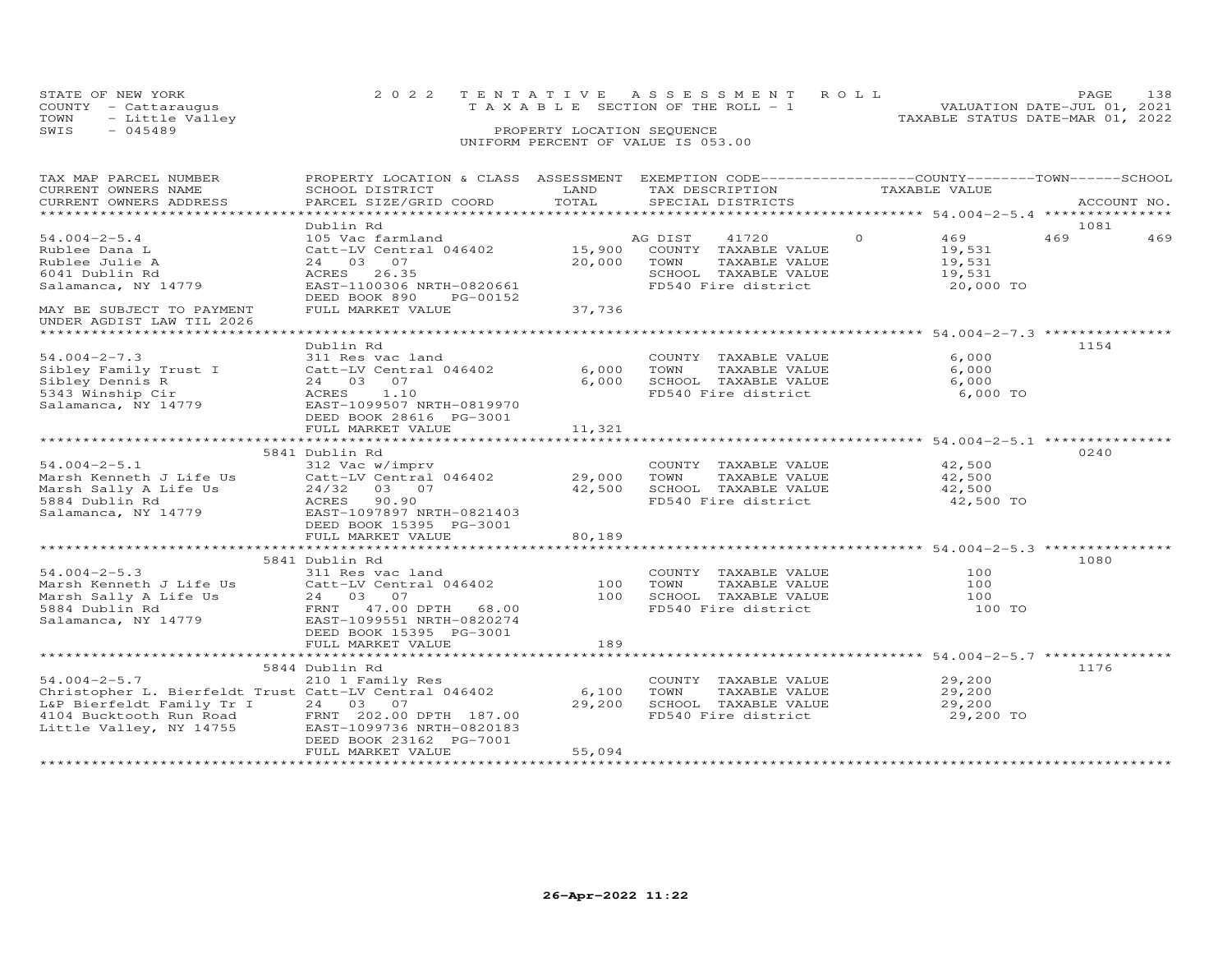|      | STATE OF NEW YORK    | 2022 TENTATIVE ASSESSMENT ROLL        | 139<br>PAGE.                     |
|------|----------------------|---------------------------------------|----------------------------------|
|      | COUNTY - Cattarauqus | T A X A B L E SECTION OF THE ROLL - 1 | VALUATION DATE-JUL 01, 2021      |
|      | TOWN - Little Valley |                                       | TAXABLE STATUS DATE-MAR 01, 2022 |
| SWIS | - 045489             | PROPERTY LOCATION SEQUENCE            |                                  |
|      |                      | UNIFORM PERCENT OF VALUE IS 053.00    |                                  |

| TAX MAP PARCEL NUMBER     | PROPERTY LOCATION & CLASS ASSESSMENT EXEMPTION CODE-----------------COUNTY-------TOWN------SCHOOL                                                                                                                                      |            |                                                                             |                |                     |                |             |
|---------------------------|----------------------------------------------------------------------------------------------------------------------------------------------------------------------------------------------------------------------------------------|------------|-----------------------------------------------------------------------------|----------------|---------------------|----------------|-------------|
| CURRENT OWNERS NAME       | SCHOOL DISTRICT                                                                                                                                                                                                                        | LAND       | TAX DESCRIPTION                                                             | TAXABLE VALUE  |                     |                |             |
| CURRENT OWNERS ADDRESS    | PARCEL SIZE/GRID COORD                                                                                                                                                                                                                 | TOTAL      | SPECIAL DISTRICTS                                                           |                |                     |                | ACCOUNT NO. |
|                           |                                                                                                                                                                                                                                        |            |                                                                             |                |                     |                |             |
|                           | 5854 Dublin Rd                                                                                                                                                                                                                         |            |                                                                             |                |                     |                | 0242        |
| $54.004 - 2 - 4$          | 210 1 Family Res<br>Catt-LV Central 046402 6,700 COUNTY TAXABLE VALUE                                                                                                                                                                  |            |                                                                             | $\circ$        | $\overline{O}$      | $\Omega$       | 18,600      |
| Marsh Roger H             |                                                                                                                                                                                                                                        |            |                                                                             | 61,700         |                     |                |             |
| Marsh Eileen L            |                                                                                                                                                                                                                                        | 61,700     | TOWN<br>TAXABLE VALUE                                                       |                |                     |                |             |
| 5854 Dublin Rd            |                                                                                                                                                                                                                                        |            | SCHOOL TAXABLE VALUE                                                        |                | 61,700<br>43,100    |                |             |
| Salamanca, NY 14779       | Catt-LV Cent.<br>Catt-LV Cent.<br>24 03 07<br>ACRES 1.75<br>EAST-1099718<br>DEED BOOK 890<br>PEED BOOK 890<br>ACRES 1.75<br>EAST-1099718 NRTH-0820468                                                                                  |            | FD540 Fire district                                                         |                | 61,700 TO           |                |             |
|                           | PG-00145                                                                                                                                                                                                                               |            |                                                                             |                |                     |                |             |
|                           | FULL MARKET VALUE                                                                                                                                                                                                                      | 116,415    |                                                                             |                |                     |                |             |
|                           |                                                                                                                                                                                                                                        |            |                                                                             |                |                     |                |             |
|                           | 5884 Dublin Rd                                                                                                                                                                                                                         |            |                                                                             |                |                     |                | 0241        |
|                           | %7.004-2-3 210 1 Family Res WET WAR CT 41121 21<br>Marsh Kenneth J Catt-LV Central 046402 7,000 BAS STAR 41854 0<br>Marsh Sally A 24 03 07<br>5884 Dublin Rd ACRES 2.10 TOWN TAXABLE VALUE<br>Salamanca, NY 14779 EAST-1099678 NRTH-08 |            | VET WAR CT 41121                                                            | $\overline{0}$ | 7,440               | 7,440          | $\Omega$    |
|                           |                                                                                                                                                                                                                                        |            |                                                                             |                | $\overline{0}$      | $\overline{0}$ | 18,600      |
|                           |                                                                                                                                                                                                                                        |            |                                                                             |                | 84,260              |                |             |
|                           |                                                                                                                                                                                                                                        |            |                                                                             |                | 84,260              |                |             |
|                           |                                                                                                                                                                                                                                        |            |                                                                             |                |                     |                |             |
|                           |                                                                                                                                                                                                                                        |            | SCHOOL TAXABLE VALUE<br>FD540 Fire district                                 |                | 73,100<br>91,700 TO |                |             |
|                           | FULL MARKET VALUE                                                                                                                                                                                                                      | 173,019    |                                                                             |                |                     |                |             |
|                           |                                                                                                                                                                                                                                        |            |                                                                             |                |                     |                |             |
|                           | 5888 Dublin Rd                                                                                                                                                                                                                         |            |                                                                             |                |                     |                | 0075        |
|                           | 1920 - 1920<br>240 Rural res 1046402<br>24 03 07 136,100 COUNTY TAXABLE VALUE<br>24 03 07 136,100 COUNTY TAXABLE VALUE<br>24 03 07 136,100 COUNTY TAXABLE VALUE                                                                        |            |                                                                             | $\overline{0}$ | 3,507               | 3,507          | 3,507       |
|                           |                                                                                                                                                                                                                                        |            |                                                                             | $\Omega$       | $\overline{O}$      | $\Omega$       | 18,600      |
|                           |                                                                                                                                                                                                                                        |            |                                                                             |                | 132,593             |                |             |
|                           |                                                                                                                                                                                                                                        |            | TAXABLE VALUE                                                               |                | 132,593             |                |             |
|                           |                                                                                                                                                                                                                                        |            | SCHOOL TAXABLE VALUE 113,993                                                |                |                     |                |             |
|                           |                                                                                                                                                                                                                                        |            | FD540 Fire district                                                         |                | 136,100 TO          |                |             |
|                           | 94.004-2-2.1<br>Bognar William P<br>Bognar Richard J<br>Bognar Richard J<br>5888 Dublin Rd<br>Salamanca, NY 14779<br>CALL 1101850 NRTH-0821992<br>DEED BOOK 880<br>PG-00264<br>256,792<br>PEED BOOK 880<br>PG-00264<br>256,792         |            |                                                                             |                |                     |                |             |
| UNDER AGDIST LAW TIL 2026 |                                                                                                                                                                                                                                        |            |                                                                             |                |                     |                |             |
|                           |                                                                                                                                                                                                                                        |            |                                                                             |                |                     |                |             |
|                           | 5926 Dublin Rd                                                                                                                                                                                                                         |            |                                                                             |                |                     |                | 0076        |
|                           |                                                                                                                                                                                                                                        |            |                                                                             |                |                     |                |             |
|                           |                                                                                                                                                                                                                                        | 8,400 TOWN | COUNTY TAXABLE VALUE 150,000<br>TOWN TAXABLE VALUE 150,000<br>TAXABLE VALUE |                |                     |                |             |
|                           |                                                                                                                                                                                                                                        |            | 150,000 SCHOOL TAXABLE VALUE 150,000                                        |                |                     |                |             |
|                           | 54.004-2-2.3<br>Wright Jeffrey<br>35 Holimont 24 03 07<br>Ellicottville, NY 14731 ACRES 3.71 BANK 081                                                                                                                                  |            | FD540 Fire district                                                         |                | 150,000 TO          |                |             |
|                           | EAST-1099637 NRTH-0821725                                                                                                                                                                                                              |            |                                                                             |                |                     |                |             |
|                           | DEED BOOK 20210 PG-8779                                                                                                                                                                                                                |            |                                                                             |                |                     |                |             |
|                           | FULL MARKET VALUE                                                                                                                                                                                                                      | 283,019    |                                                                             |                |                     |                |             |
|                           |                                                                                                                                                                                                                                        |            |                                                                             |                |                     |                |             |
|                           | Dutch Hill Rd                                                                                                                                                                                                                          |            |                                                                             |                |                     |                | 0899        |
| $54.003 - 1 - 33$         | 311 Res vac land                                                                                                                                                                                                                       |            | COUNTY TAXABLE VALUE 3,100                                                  |                |                     |                |             |
| Russell Chad T            | Catt-Lv Com<br>64 03 07<br>Old Reservoi,<br>The 100.00<br>Catt-LV Central 046402<br>64 03 07                                                                                                                                           | 3,100      | TOWN<br>TOWN TAXABLE VALUE 3,100<br>SCHOOL TAXABLE VALUE 3,100              |                |                     |                |             |
| Russell Jill R            |                                                                                                                                                                                                                                        | 3,100      |                                                                             |                |                     |                |             |
| 8971 Dutch Hill Rd        | Old Reservoir                                                                                                                                                                                                                          |            | FD540 Fire district                                                         |                | 3,100 TO            |                |             |
| Little Valley, NY 14755   | FRNT 100.00 DPTH 275.00                                                                                                                                                                                                                |            |                                                                             |                |                     |                |             |
|                           | EAST-1083270 NRTH-0816143                                                                                                                                                                                                              |            |                                                                             |                |                     |                |             |
|                           | DEED BOOK 00984 PG-00376                                                                                                                                                                                                               |            |                                                                             |                |                     |                |             |
|                           | FULL MARKET VALUE                                                                                                                                                                                                                      | 5,849      |                                                                             |                |                     |                |             |
|                           |                                                                                                                                                                                                                                        |            |                                                                             |                |                     |                |             |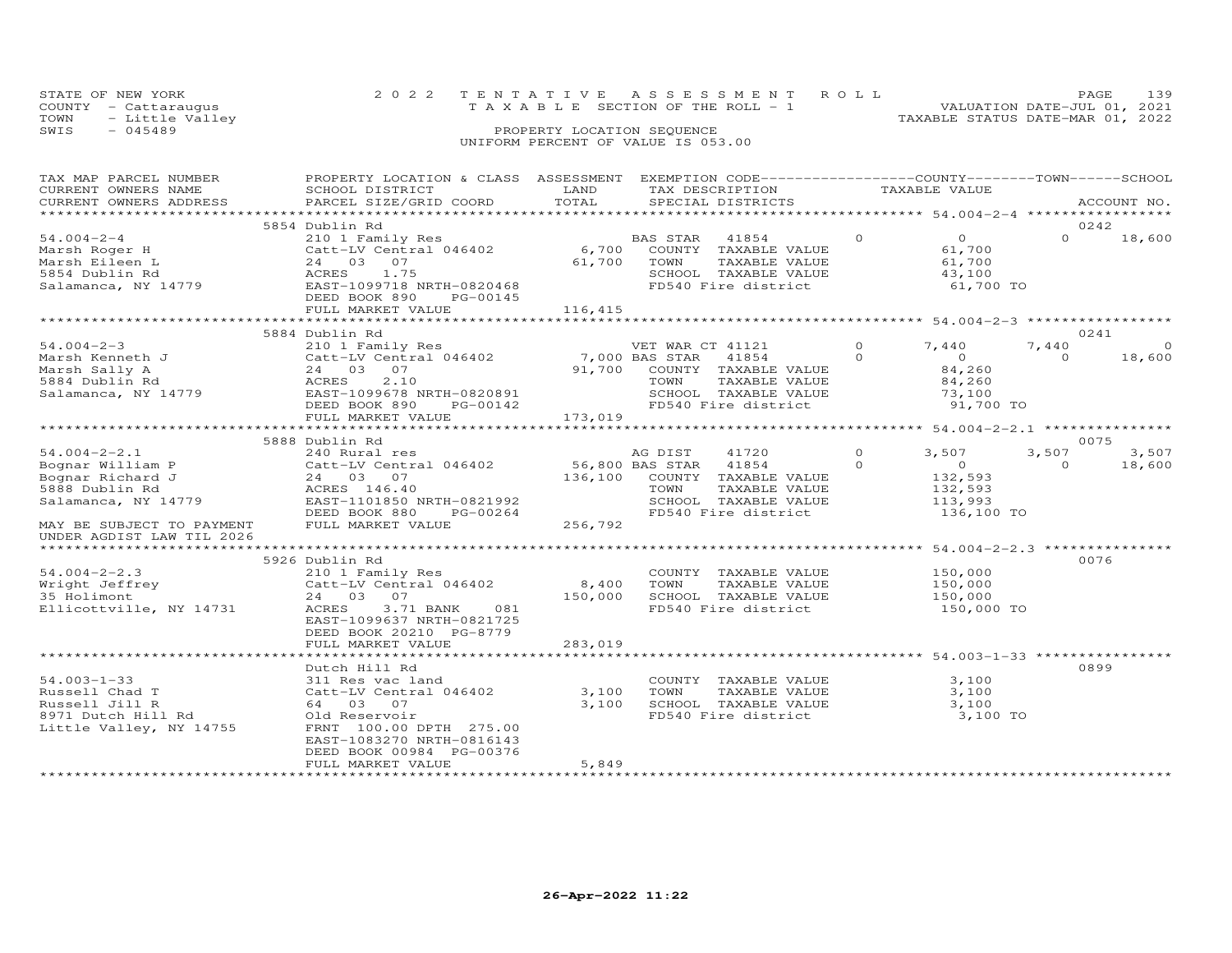| STATE OF NEW YORK       |  | 2022 TENTATIVE ASSESSMENT ROLL        | PAGE.                            | 140 |
|-------------------------|--|---------------------------------------|----------------------------------|-----|
| COUNTY - Cattaraugus    |  | T A X A B L E SECTION OF THE ROLL - 1 | VALUATION DATE-JUL 01, 2021      |     |
| TOWN<br>- Little Valley |  |                                       | TAXABLE STATUS DATE-MAR 01, 2022 |     |
| SWIS<br>$-045489$       |  | PROPERTY LOCATION SEQUENCE            |                                  |     |
|                         |  | UNIFORM PERCENT OF VALUE IS 053.00    |                                  |     |

| CURRENT OWNERS NAME<br>LAND<br>TAX DESCRIPTION<br>TAXABLE VALUE<br>SCHOOL DISTRICT<br>TOTAL<br>CURRENT OWNERS ADDRESS<br>PARCEL SIZE/GRID COORD<br>SPECIAL DISTRICTS<br>ACCOUNT NO.<br>******************************<br>Dutch Hill Rd<br>0257<br>$54.003 - 1 - 43$<br>300<br>314 Rural vac<10<br>COUNTY TAXABLE VALUE<br>300<br>Catt-LV Central 046402<br>Winters James<br>TOWN<br>TAXABLE VALUE<br>300<br>300<br>9028 Rte 242<br>64 03 07<br>SCHOOL TAXABLE VALUE<br>300 |
|----------------------------------------------------------------------------------------------------------------------------------------------------------------------------------------------------------------------------------------------------------------------------------------------------------------------------------------------------------------------------------------------------------------------------------------------------------------------------|
|                                                                                                                                                                                                                                                                                                                                                                                                                                                                            |
|                                                                                                                                                                                                                                                                                                                                                                                                                                                                            |
|                                                                                                                                                                                                                                                                                                                                                                                                                                                                            |
|                                                                                                                                                                                                                                                                                                                                                                                                                                                                            |
|                                                                                                                                                                                                                                                                                                                                                                                                                                                                            |
|                                                                                                                                                                                                                                                                                                                                                                                                                                                                            |
|                                                                                                                                                                                                                                                                                                                                                                                                                                                                            |
| Little Valley, NY 14755<br>FD540 Fire district<br>300 TO<br>Row                                                                                                                                                                                                                                                                                                                                                                                                            |
| FRNT 14.00 DPTH 1940.00<br>BANK<br>017                                                                                                                                                                                                                                                                                                                                                                                                                                     |
| EAST-1083584 NRTH-0815552<br>DEED BOOK 30373 PG-7001                                                                                                                                                                                                                                                                                                                                                                                                                       |
| 566<br>FULL MARKET VALUE                                                                                                                                                                                                                                                                                                                                                                                                                                                   |
|                                                                                                                                                                                                                                                                                                                                                                                                                                                                            |
| 0919                                                                                                                                                                                                                                                                                                                                                                                                                                                                       |
| 8937 Dutch Hill Rd<br>$\circ$<br>$54.003 - 1 - 31.1$<br>$\Omega$                                                                                                                                                                                                                                                                                                                                                                                                           |
| VET COM CT 41131<br>12,400<br>12,400<br>210 1 Family Res<br>Catt-LV Central 046402<br>8,400 BAS STAR<br>41854<br>$\Omega$<br>$\overline{0}$<br>$\Omega$                                                                                                                                                                                                                                                                                                                    |
| Ormond Allan J<br>18,600<br>64 03 07<br>65,800 COUNTY TAXABLE VALUE<br>53,400                                                                                                                                                                                                                                                                                                                                                                                              |
| Ormond Bobbie Jo                                                                                                                                                                                                                                                                                                                                                                                                                                                           |
| 8937 Dutch Hill Rd<br>Little Valley, NY 14755<br>split 206x65 to Eysaman 0<br>TAXABLE VALUE<br>TOWN<br>53,400                                                                                                                                                                                                                                                                                                                                                              |
| Little Valley, NY 14755<br>ACRES<br>4.30<br>SCHOOL TAXABLE VALUE<br>47,200                                                                                                                                                                                                                                                                                                                                                                                                 |
| EAST-1084063 NRTH-0815770<br>FD540 Fire district<br>65,800 TO                                                                                                                                                                                                                                                                                                                                                                                                              |
| DEED BOOK 16475 PG-8001                                                                                                                                                                                                                                                                                                                                                                                                                                                    |
| 124,151<br>FULL MARKET VALUE                                                                                                                                                                                                                                                                                                                                                                                                                                               |
|                                                                                                                                                                                                                                                                                                                                                                                                                                                                            |
| 8938 Dutch Hill Rd<br>0281                                                                                                                                                                                                                                                                                                                                                                                                                                                 |
| 210 1 Family Res<br>$54.003 - 1 - 34$<br>COUNTY TAXABLE VALUE 65,000                                                                                                                                                                                                                                                                                                                                                                                                       |
| Catt-LV Central 046402<br>6,500 TOWN<br>TAXABLE VALUE<br>Bednasz Richard<br>85,000<br>LIV I Family<br>Catt-LV Cent:<br>64 03 07<br>ACRES                                                                                                                                                                                                                                                                                                                                   |
| 85,000 SCHOOL TAXABLE VALUE<br>85,000                                                                                                                                                                                                                                                                                                                                                                                                                                      |
| Wilson Laurie<br>8938 Dutch Hill Rd<br>Iittle You<br>FD540 Fire district<br>ACRES 1.58 BANK 032<br>85,000 TO                                                                                                                                                                                                                                                                                                                                                               |
| Little Valley, NY 14755 EAST-1084355 NRTH-0816178                                                                                                                                                                                                                                                                                                                                                                                                                          |
| DEED BOOK 29218 PG-8002                                                                                                                                                                                                                                                                                                                                                                                                                                                    |
| 160,377<br>FULL MARKET VALUE                                                                                                                                                                                                                                                                                                                                                                                                                                               |
|                                                                                                                                                                                                                                                                                                                                                                                                                                                                            |
| 8949 Dutch Hill Rd<br>0925                                                                                                                                                                                                                                                                                                                                                                                                                                                 |
| $54.003 - 1 - 32.2$<br>78,000<br>210 1 Family Res<br>COUNTY TAXABLE VALUE                                                                                                                                                                                                                                                                                                                                                                                                  |
| Catt-LV Central 046402<br>7,500 TOWN<br>TAXABLE VALUE<br>78,000<br>Russell Chad<br>Russell Chad<br>8971 Dutch Hill Road                                                                                                                                                                                                                                                                                                                                                    |
| 78,000 SCHOOL TAXABLE VALUE<br>64 03 07<br>78,000                                                                                                                                                                                                                                                                                                                                                                                                                          |
| FD540 Fire district<br>Little Valley, NY 14755<br>ACRES<br>3.18<br>78,000 TO                                                                                                                                                                                                                                                                                                                                                                                               |
| EAST-1083855 NRTH-0816023                                                                                                                                                                                                                                                                                                                                                                                                                                                  |
| DEED BOOK 20220 PG-208                                                                                                                                                                                                                                                                                                                                                                                                                                                     |
| 147,170<br>FULL MARKET VALUE                                                                                                                                                                                                                                                                                                                                                                                                                                               |
|                                                                                                                                                                                                                                                                                                                                                                                                                                                                            |
| 0097<br>8971 Dutch Hill Rd                                                                                                                                                                                                                                                                                                                                                                                                                                                 |
| $54.003 - 1 - 32.1$<br>BAS STAR 41854<br>$\Omega$<br>$\overline{O}$<br>$\Omega$<br>18,600<br>240 Rural res<br>14,700 COUNTY TAXABLE VALUE<br>99.000 TOWN TAXABLE VALUE                                                                                                                                                                                                                                                                                                     |
| Russell Chad T<br>Catt-LV Central 046402<br>99,000                                                                                                                                                                                                                                                                                                                                                                                                                         |
| Russell Jill R<br>64 03 07<br>99,000 TOWN<br>TAXABLE VALUE<br>99,000                                                                                                                                                                                                                                                                                                                                                                                                       |
| ACRES 11.80<br>SCHOOL TAXABLE VALUE<br>80,400                                                                                                                                                                                                                                                                                                                                                                                                                              |
| oy/1 Dutch Hill Rd<br>Little Valley, NY 14755<br>FD540 Fire district<br>99,000 TO<br>EAST-1083488 NRTH-0815762                                                                                                                                                                                                                                                                                                                                                             |
| DEED BOOK 00984 PG-00376                                                                                                                                                                                                                                                                                                                                                                                                                                                   |
| FULL MARKET VALUE<br>186,792                                                                                                                                                                                                                                                                                                                                                                                                                                               |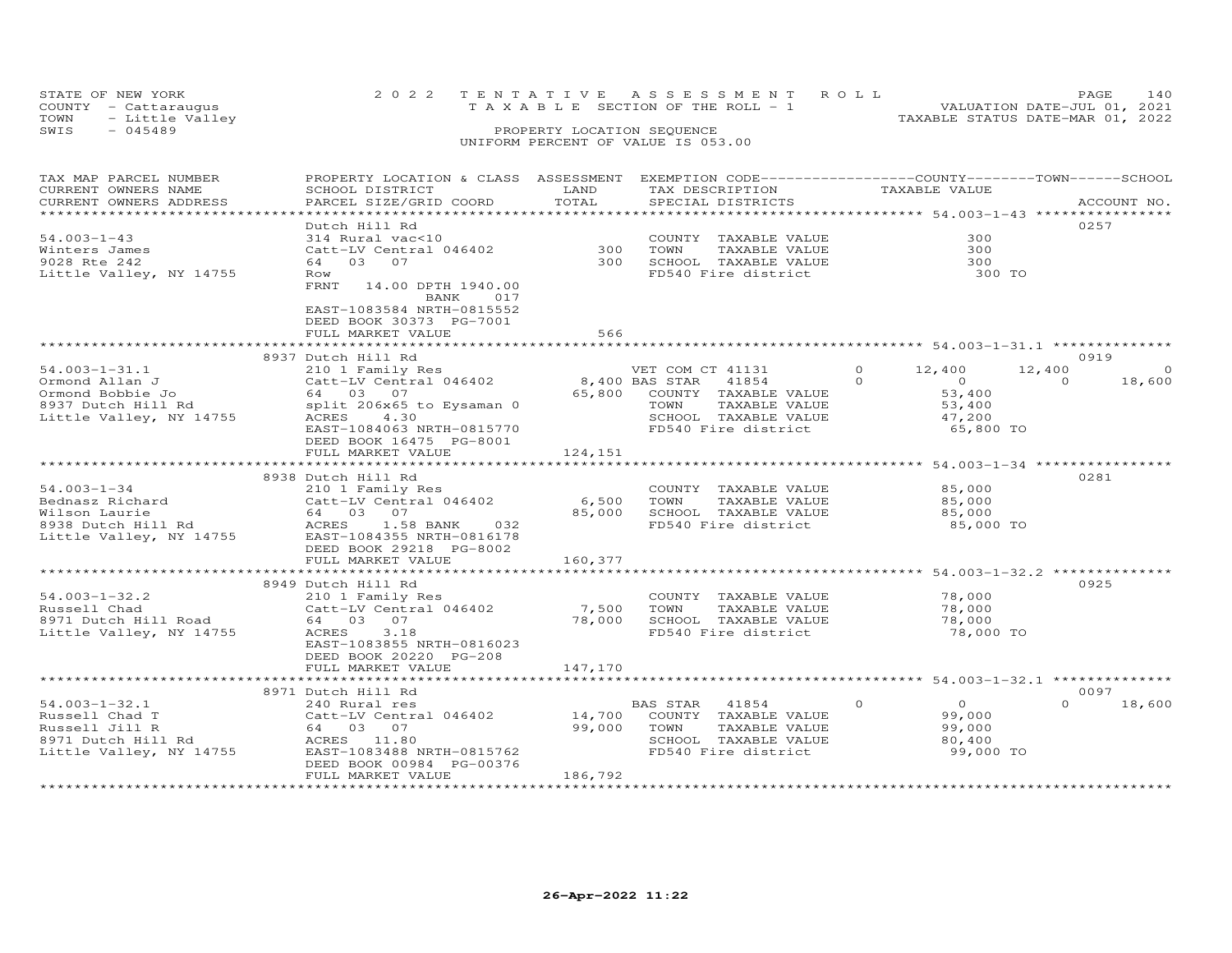| STATE OF NEW YORK    | 2022 TENTATIVE ASSESSMENT ROLL        | $4^{\frac{1}{2}}$<br>PAGE.       |
|----------------------|---------------------------------------|----------------------------------|
| COUNTY - Cattarauqus | T A X A B L E SECTION OF THE ROLL - 1 | VALUATION DATE-JUL 01, 2021      |
| TOWN - Little Valley |                                       | TAXABLE STATUS DATE-MAR 01, 2022 |
| 2 T M 2<br>$-045489$ | PROPERTY LOCATION SEQUENCE            |                                  |

# SWIS - 045489 PROPERTY LOCATION SEQUENCE UNIFORM PERCENT OF VALUE IS 053.00

| TAX MAP PARCEL NUMBER<br>CURRENT OWNERS NAME              | PROPERTY LOCATION & CLASS ASSESSMENT EXEMPTION CODE-----------------COUNTY-------TOWN------SCHOOL<br>SCHOOL DISTRICT | LAND       | TAX DESCRIPTION                                                      | TAXABLE VALUE                                                        |                            |
|-----------------------------------------------------------|----------------------------------------------------------------------------------------------------------------------|------------|----------------------------------------------------------------------|----------------------------------------------------------------------|----------------------------|
| CURRENT OWNERS ADDRESS                                    | PARCEL SIZE/GRID COORD                                                                                               | TOTAL      | SPECIAL DISTRICTS                                                    |                                                                      | ACCOUNT NO.                |
| ***********************                                   |                                                                                                                      |            |                                                                      |                                                                      |                            |
| $54.003 - 1 - 32.3$<br>Ellis Andrew P                     | 8991 Dutch Hill Rd<br>210 1 Family Res<br>Catt-LV Central 046402                                                     | 12,400     | 41854<br>BAS STAR<br>COUNTY TAXABLE VALUE                            | $\Omega$<br>$\overline{O}$<br>119,000                                | 1126<br>$\Omega$<br>18,600 |
| Ellis Julie A<br>8991 Dutch Hl<br>Little Valley, NY 14755 | 64 03 07<br><b>ACRES</b><br>8.70<br>EAST-1082972 NRTH-0815860                                                        | 119,000    | TOWN<br>TAXABLE VALUE<br>SCHOOL TAXABLE VALUE<br>FD540 Fire district | 119,000<br>100,400                                                   |                            |
|                                                           | DEED BOOK 01004 PG-00842<br>FULL MARKET VALUE                                                                        | 224,528    |                                                                      | 119,000 TO                                                           |                            |
|                                                           |                                                                                                                      |            |                                                                      |                                                                      |                            |
| 54.003-1-57                                               | Erie St<br>311 Res vac land                                                                                          |            | COUNTY TAXABLE VALUE                                                 | 500                                                                  | 1427                       |
| Warner Harold W                                           | Catt-LV Central 046402                                                                                               | 500        | TAXABLE VALUE<br>TOWN                                                | 500                                                                  |                            |
| Warner Elaine L                                           | 4/13-prev assed with vill                                                                                            | 500        | SCHOOL TAXABLE VALUE                                                 | 500                                                                  |                            |
| 713 Erie St<br>Little Valley, NY 14755                    | $prc154.063-1-6.1, now split$<br>FRNT 30.00 DPTH 130.00<br>EAST-1086546 NRTH-0821630<br>DEED BOOK 12388 PG-5001      |            | FD540 Fire district                                                  | 500 TO                                                               |                            |
|                                                           | FULL MARKET VALUE                                                                                                    | 943        |                                                                      |                                                                      |                            |
|                                                           | Fair Oak St                                                                                                          |            |                                                                      | **********************************54.003-1-51 ******************     | 9999                       |
| $54.003 - 1 - 51$                                         | 311 Res vac land                                                                                                     |            | COUNTY TAXABLE VALUE                                                 | 500                                                                  |                            |
| Cleveland Patrick W                                       | Catt-LV Central 046402                                                                                               | 500        | TOWN<br>TAXABLE VALUE                                                | 500                                                                  |                            |
| Cleveland April D                                         | 4/13-previously assd with                                                                                            | 500        | SCHOOL TAXABLE VALUE                                                 | 500                                                                  |                            |
| 512 Fair Oak St<br>Little Valley, NY 14755                | village prcl 54.071-4-4<br>ACRES 0.22<br>EAST-1087573 NRTH-0818407<br>DEED BOOK 01006 PG-00047                       |            | FD540 Fire district                                                  | 500 TO                                                               |                            |
|                                                           | FULL MARKET VALUE<br>******************************                                                                  | 943        |                                                                      |                                                                      |                            |
|                                                           |                                                                                                                      |            |                                                                      |                                                                      |                            |
| $54.003 - 1 - 52$                                         | Fair Oak St<br>311 Res vac land                                                                                      |            | COUNTY TAXABLE VALUE                                                 | 500                                                                  | 1424                       |
| Guignon Sandra L                                          | Catt-LV Central 046402                                                                                               | 500        | TAXABLE VALUE<br>TOWN                                                | 500                                                                  |                            |
| 518 Fair Oak St                                           | 4/13-previously assd with                                                                                            | 500        | SCHOOL TAXABLE VALUE                                                 | 500                                                                  |                            |
| Little Valley, NY 14755                                   | parcel 54.071-4-1.2<br>ACRES<br>0.17<br>EAST-1087216 NRTH-0818550                                                    |            | FD540 Fire district                                                  | 500 TO                                                               |                            |
|                                                           | DEED BOOK 26722 PG-8001                                                                                              |            |                                                                      |                                                                      |                            |
|                                                           | FULL MARKET VALUE                                                                                                    | 943        |                                                                      |                                                                      |                            |
|                                                           |                                                                                                                      | ********** |                                                                      | ************************************* 64.001-2-1 ******************* |                            |
|                                                           | Fields Hollow Rd                                                                                                     |            |                                                                      |                                                                      | 0235                       |
| $64.001 - 2 - 1$                                          | 314 Rural vac<10                                                                                                     |            | COUNTY TAXABLE VALUE                                                 | 4,000                                                                |                            |
| Williams Richard M                                        | Catt-LV Central 046402                                                                                               | 4,000      | TOWN<br>TAXABLE VALUE                                                | 4,000                                                                |                            |
| Williams Claire L                                         | 71 03 07<br>ACRES<br>3.19                                                                                            | 4,000      | SCHOOL TAXABLE VALUE<br>FD540 Fire district                          | 4,000                                                                |                            |
| 5510 Whig St<br>Salamanca, NY 14779                       | EAST-1110304 NRTH-0814156                                                                                            |            |                                                                      | 4,000 TO                                                             |                            |
|                                                           | DEED BOOK 9358<br>PG-7002                                                                                            |            |                                                                      |                                                                      |                            |
|                                                           | FULL MARKET VALUE                                                                                                    | 7,547      |                                                                      |                                                                      |                            |
|                                                           |                                                                                                                      |            |                                                                      |                                                                      |                            |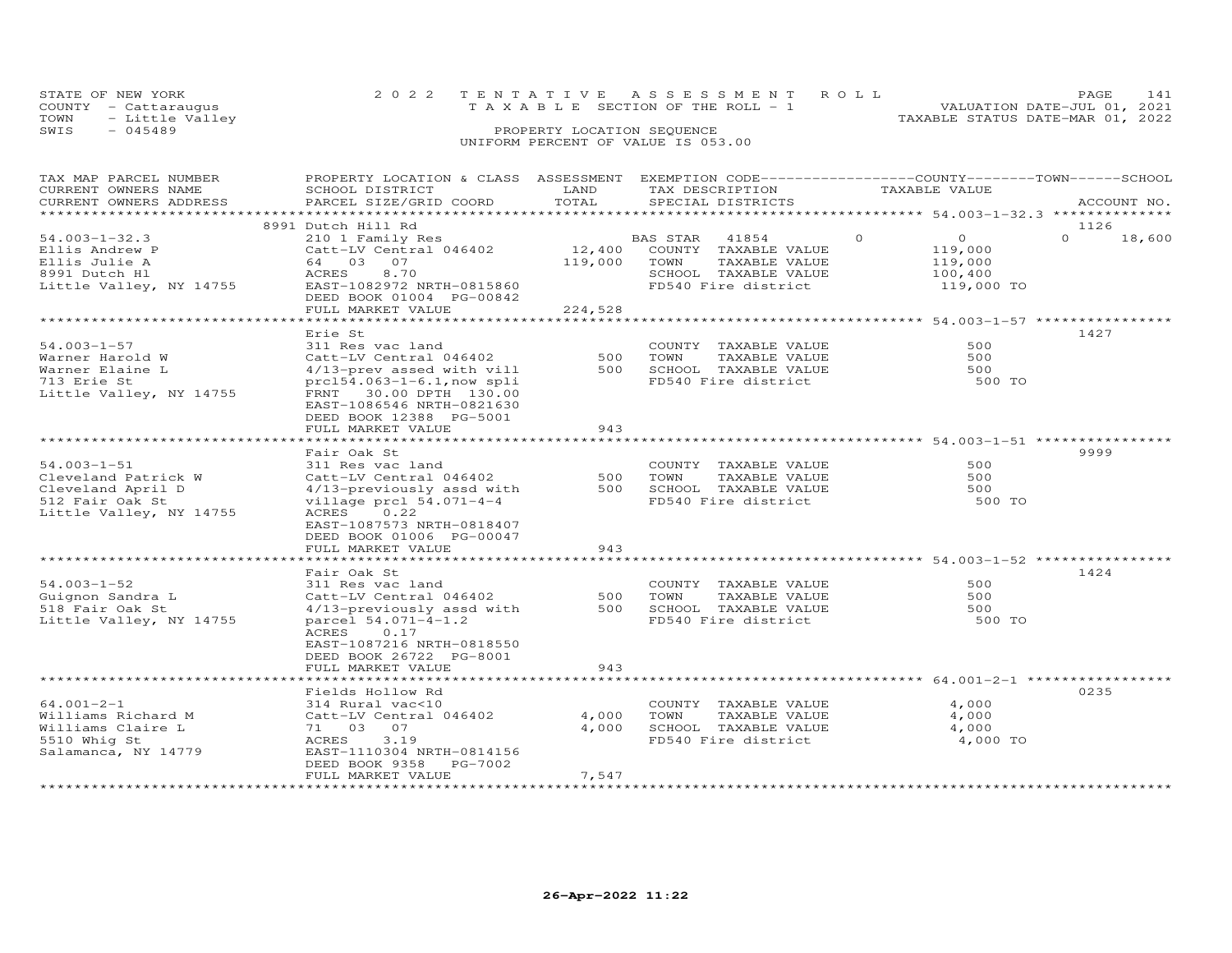| STATE OF NEW YORK       | 2022 TENTATIVE ASSESSMENT ROLL        | PAGE                             |
|-------------------------|---------------------------------------|----------------------------------|
| COUNTY - Cattaraugus    | T A X A B L E SECTION OF THE ROLL - 1 | VALUATION DATE-JUL 01, 2021      |
| TOWN<br>- Little Valley |                                       | TAXABLE STATUS DATE-MAR 01, 2022 |
| SWIS<br>- 045489        | PROPERTY LOCATION SEQUENCE            |                                  |
|                         |                                       |                                  |

| TAX MAP PARCEL NUMBER  | PROPERTY LOCATION & CLASS ASSESSMENT |        | EXEMPTION CODE------------------COUNTY-------TOWN------SCHOOL |               |             |
|------------------------|--------------------------------------|--------|---------------------------------------------------------------|---------------|-------------|
| CURRENT OWNERS NAME    | SCHOOL DISTRICT                      | LAND   | TAX DESCRIPTION                                               | TAXABLE VALUE |             |
| CURRENT OWNERS ADDRESS | PARCEL SIZE/GRID COORD               | TOTAL  | SPECIAL DISTRICTS                                             |               | ACCOUNT NO. |
| ********************** |                                      |        |                                                               |               |             |
|                        | Fields Hollow Rd                     |        |                                                               |               | 0953        |
| $64.001 - 2 - 3.1$     | 323 Vacant rural                     |        | COUNTY TAXABLE VALUE                                          | 11,000        |             |
| Jones Allan E          | Catt-LV Central 046402               | 6,000  | TOWN<br>TAXABLE VALUE                                         | 11,000        |             |
| Jones Louisa M         | 71 03 07                             | 11,000 | SCHOOL TAXABLE VALUE                                          | 11,000        |             |
| 3173 Warwick Tr        | ACRES 12.00                          |        | FD540 Fire district                                           | 11,000 TO     |             |
| Hamburg, NY 14075      | EAST-1111326 NRTH-0814086            |        |                                                               |               |             |
|                        | DEED BOOK 23426 PG-4001              |        |                                                               |               |             |
|                        | FULL MARKET VALUE                    | 20,755 |                                                               |               |             |
|                        |                                      |        |                                                               |               |             |
|                        | 5460 Fields Hollow Rd                |        |                                                               |               | 0243        |
| $64.001 - 2 - 16$      | 260 Seasonal res                     |        | COUNTY TAXABLE VALUE                                          | 20,000        |             |
| Jones Allan R          | Catt-LV Central 046402               | 6,000  | TOWN<br>TAXABLE VALUE                                         | 20,000        |             |
| Jones Frances J        | 71 03 07                             | 20,000 | SCHOOL TAXABLE VALUE                                          | 20,000        |             |
| 3173 Warwick Ter       | FRNT 100.00 DPTH 510.00              |        | FD540 Fire district                                           | 20,000 TO     |             |
| Hamburg, NY 14075      | EAST-1110473 NRTH-0813787            |        |                                                               |               |             |
|                        | DEED BOOK 23097 PG-6001              |        |                                                               |               |             |
|                        | FULL MARKET VALUE                    | 37,736 |                                                               |               |             |
|                        |                                      |        |                                                               |               |             |
|                        | 5466 Fields Hollow Rd                |        |                                                               |               | 1110        |
| $64.001 - 2 - 3.3$     | 260 Seasonal res                     |        | COUNTY TAXABLE VALUE                                          | 16,600        |             |
| Jones Allen E          | Catt-LV Central 046402               | 6,500  | TOWN<br>TAXABLE VALUE                                         | 16,600        |             |
| Jones Louisa           | 71 03 07                             | 16,600 | SCHOOL TAXABLE VALUE                                          | 16,600        |             |
| 3173 Warwick Terrace   | ACRES 1.50                           |        | FD540 Fire district                                           | 16,600 TO     |             |
| Hamburg, NY 14075      | EAST-1110558 NRTH-0813909            |        |                                                               |               |             |
|                        | DEED BOOK 23595 PG-3002              |        |                                                               |               |             |
|                        | FULL MARKET VALUE                    | 31,321 |                                                               |               |             |
|                        |                                      |        |                                                               |               |             |
|                        |                                      |        |                                                               |               | 0068        |
| $64.001 - 2 - 3.2$     | 5484 Fields Hollow Rd                |        |                                                               |               |             |
|                        | 260 Seasonal res                     |        | COUNTY TAXABLE VALUE                                          | 38,000        |             |
| Buck Run Club Inc      | Catt-LV Central 046402               | 21,800 | TOWN<br>TAXABLE VALUE                                         | 38,000        |             |
| Attn: Daniel Schunk    | 71 03 07                             | 38,000 | SCHOOL TAXABLE VALUE                                          | 38,000        |             |
| 4274 Keller Rd         | ACRES 36.75                          |        | FD540 Fire district                                           | 38,000 TO     |             |
| Eden, NY 14057         | EAST-1112016 NRTH-0814701            |        |                                                               |               |             |
|                        | DEED BOOK 646<br>PG-00518            |        |                                                               |               |             |
|                        | FULL MARKET VALUE                    | 71,698 |                                                               |               |             |
|                        |                                      |        |                                                               |               |             |
|                        | 5489 Fields Hollow Rd                |        |                                                               |               | 0119        |
| $64.001 - 2 - 2$       | 260 Seasonal res                     |        | COUNTY TAXABLE VALUE                                          | 13,000        |             |
| Kirkpatrick Gerald M   | Catt-LV Central 046402               | 10,500 | TAXABLE VALUE<br>TOWN                                         | 13,000        |             |
| Kirkpatrick Porntip    | 71 03 07                             | 13,000 | SCHOOL TAXABLE VALUE                                          | 13,000        |             |
| 5687 Birchwood Dr      | ACRES 10.06                          |        | FD540 Fire district                                           | 13,000 TO     |             |
| Lakeview, NY 14085     | EAST-1110466 NRTH-0814692            |        |                                                               |               |             |
|                        | PG-01116<br>DEED BOOK 873            |        |                                                               |               |             |
|                        | FULL MARKET VALUE                    | 24,528 |                                                               |               |             |
|                        |                                      |        |                                                               |               |             |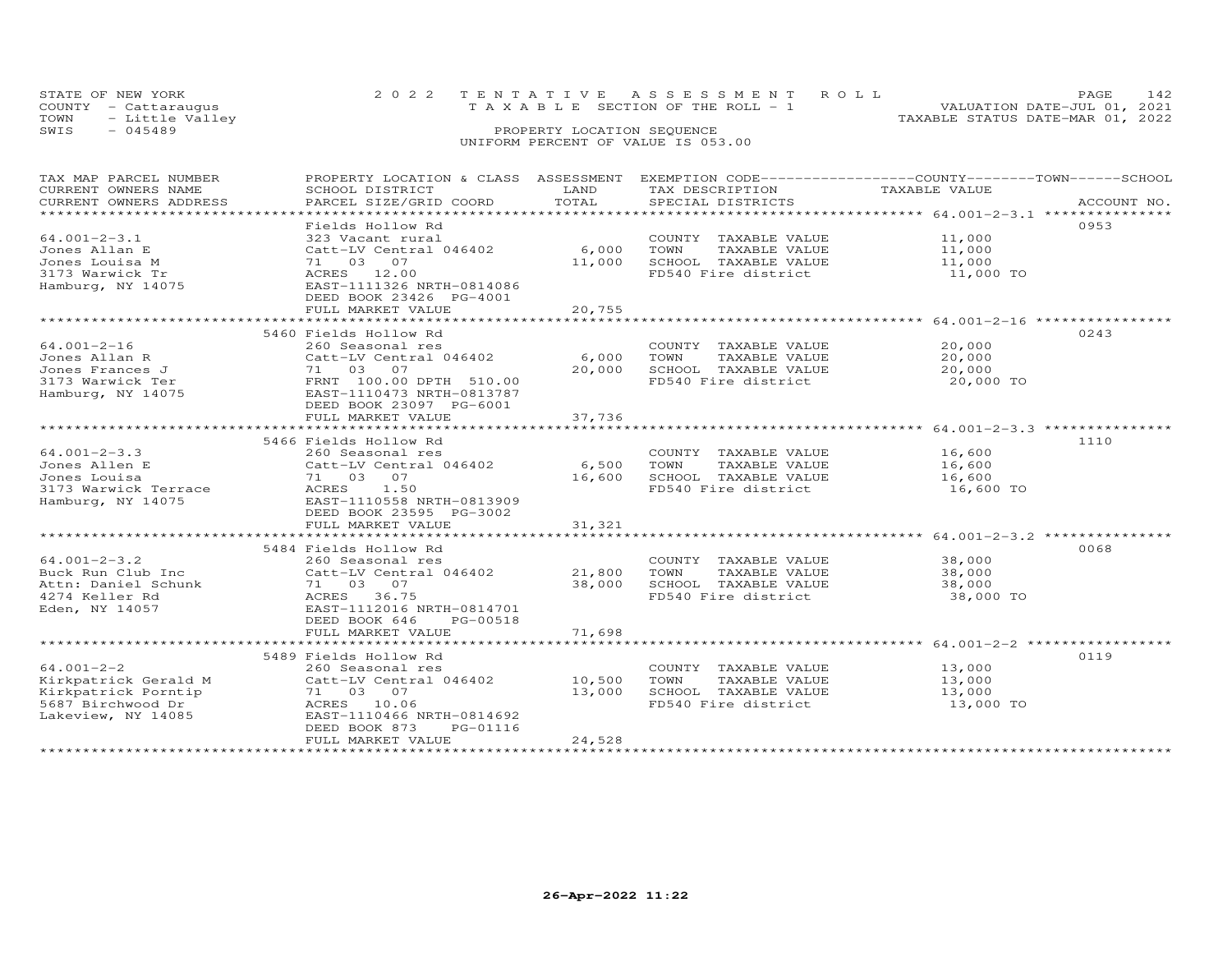| STATE OF NEW YORK       | 2022 TENTATIVE ASSESSMENT ROLL     |                                  | PAGE.                       |  |
|-------------------------|------------------------------------|----------------------------------|-----------------------------|--|
| COUNTY - Cattarauqus    | TAXABLE SECTION OF THE ROLL - 1    |                                  | VALUATION DATE-JUL 01, 2021 |  |
| TOWN<br>- Little Valley |                                    | TAXABLE STATUS DATE-MAR 01, 2022 |                             |  |
| SWIS<br>$-045489$       | PROPERTY LOCATION SEQUENCE         |                                  |                             |  |
|                         | UNIFORM PERCENT OF VALUE IS 053.00 |                                  |                             |  |

| TAX MAP PARCEL NUMBER   | PROPERTY LOCATION & CLASS ASSESSMENT           |               | EXEMPTION CODE-----------------COUNTY-------TOWN------SCHOOL |                            |                          |
|-------------------------|------------------------------------------------|---------------|--------------------------------------------------------------|----------------------------|--------------------------|
| CURRENT OWNERS NAME     | SCHOOL DISTRICT                                | LAND          | TAX DESCRIPTION                                              | TAXABLE VALUE              |                          |
| CURRENT OWNERS ADDRESS  | PARCEL SIZE/GRID COORD                         | TOTAL         | SPECIAL DISTRICTS                                            |                            | ACCOUNT NO.              |
|                         |                                                |               |                                                              |                            |                          |
|                         | 5497 Fields Hollow Rd                          |               |                                                              |                            | 0156                     |
| $55.003 - 1 - 13$       | 312 Vac w/imprv                                |               | COUNTY TAXABLE VALUE                                         | 23,250                     |                          |
| Hanes Jeffrey F         | Catt-LV Central 046402                         | 22,750        | TOWN<br>TAXABLE VALUE                                        | 23,250                     |                          |
| Hanes Michelle L        | 71/72 03 07                                    | 23,250        | SCHOOL TAXABLE VALUE                                         | 23,250                     |                          |
| 497 Peters Rd           | 33.49<br>ACRES                                 |               | FD540 Fire district                                          | 23,250 TO                  |                          |
| Angola, NY 14006        | EAST-1110892 NRTH-0815580                      |               |                                                              |                            |                          |
|                         | DEED BOOK 01005 PG-01020                       |               |                                                              |                            |                          |
|                         | FULL MARKET VALUE                              | 43,868        |                                                              |                            |                          |
|                         |                                                |               |                                                              |                            |                          |
|                         | 5518 Fields Hollow Rd                          |               |                                                              |                            | 0146                     |
| $55.003 - 1 - 12$       | 240 Rural res                                  |               | VET COM CT 41131                                             | $\Omega$<br>12,400         | 12,400<br>$\circ$        |
| Griffith Timothy J      | Catt-LV Central 046402 23,000 VET DIS CT 41141 |               |                                                              | $\Omega$<br>24,800         | $\overline{0}$<br>24,800 |
| Griffith erin L         | 72 03<br>07                                    | 98,000 CLERGY | 41400                                                        | $\Omega$<br>1,500          | 1,500<br>1,500           |
| 5518 Fields Hollow Rd   | ACRES 37.24 BANK<br>017                        |               | BAS STAR 41854                                               | $\Omega$<br>$\overline{0}$ | $\overline{a}$<br>18,600 |
| Salamanca, NY 14779     | EAST-1112043 NRTH-0815838                      |               | COUNTY TAXABLE VALUE                                         | 59,300                     |                          |
|                         | DEED BOOK 20200 PG-7445                        |               | TOWN<br>TAXABLE VALUE                                        | 59,300                     |                          |
|                         | FULL MARKET VALUE                              |               | 184,906 SCHOOL TAXABLE VALUE                                 | 77,900                     |                          |
|                         |                                                |               | FD540 Fire district                                          | 98,000 TO                  |                          |
|                         |                                                |               |                                                              |                            |                          |
|                         | First St                                       |               |                                                              |                            | 1091                     |
| $54.004 - 1 - 4.3$      | 312 Vac w/imprv                                |               | COUNTY TAXABLE VALUE                                         | 30,000                     |                          |
| Tills Edward F          | Catt-LV Central 046402                         | 20,140        | TOWN<br>TAXABLE VALUE                                        | 30,000                     |                          |
| 3360 Clover St          | 32/41 03 07                                    | 30,000        | SCHOOL TAXABLE VALUE                                         | 30,000                     |                          |
| Pittsford, NY 14534     | Merged Parcel 4.1 With                         |               | FD540 Fire district                                          | 30,000 TO                  |                          |
|                         | This                                           |               |                                                              |                            |                          |
|                         | ACRES<br>67.40                                 |               |                                                              |                            |                          |
|                         | EAST-1093631 NRTH-0821628                      |               |                                                              |                            |                          |
|                         | DEED BOOK 21767 PG-5001                        |               |                                                              |                            |                          |
|                         | FULL MARKET VALUE                              | 56,604        |                                                              |                            |                          |
|                         |                                                |               |                                                              |                            |                          |
|                         | 5868 First St                                  |               |                                                              |                            | 1090                     |
| $54.004 - 1 - 4.2$      | 311 Res vac land                               |               | COUNTY TAXABLE VALUE                                         | 3,700                      |                          |
| Marsh Norman L          | Catt-LV Central 046402                         | 3,700         | TOWN<br>TAXABLE VALUE                                        | 3,700                      |                          |
| Marsh Charlyn R         | Catt-LV Centr<br>41 03 07                      | 3,700         | SCHOOL TAXABLE VALUE                                         | 3,700                      |                          |
| 121 First St            | ACRES<br>4.70                                  |               | FD540 Fire district                                          | 3,700 TO                   |                          |
| Little Valley, NY 14755 | EAST-1094155 NRTH-0819376                      |               |                                                              |                            |                          |
|                         | DEED BOOK 00909 PG-00517                       |               |                                                              |                            |                          |
|                         | FULL MARKET VALUE                              | 6,981         |                                                              |                            |                          |
|                         |                                                |               |                                                              |                            |                          |
|                         | 5869 First St                                  |               |                                                              |                            | 1180                     |
| $54.004 - 1 - 4.7$      | 210 1 Family Res                               |               | COUNTY TAXABLE VALUE                                         | 34,000                     |                          |
| Larson John             | Catt-LV Central 046402                         | 14,000        | TOWN<br>TAXABLE VALUE                                        | 34,000                     |                          |
| Larson Diane            | 32/41 03 07                                    | 34,000        | SCHOOL TAXABLE VALUE                                         | 34,000                     |                          |
| 81 Wilson St            | $3/09$ -merged $1-4.21$ into pr                |               | FD540 Fire district                                          | 34,000 TO                  |                          |
| Salamanca, NY 14779     | 5.80<br>ACRES                                  |               |                                                              |                            |                          |
|                         | EAST-1093400 NRTH-0819866                      |               |                                                              |                            |                          |
|                         | DEED BOOK 11415 PG-3003                        |               |                                                              |                            |                          |
|                         | FULL MARKET VALUE                              | 64,151        |                                                              |                            |                          |
|                         |                                                |               |                                                              |                            |                          |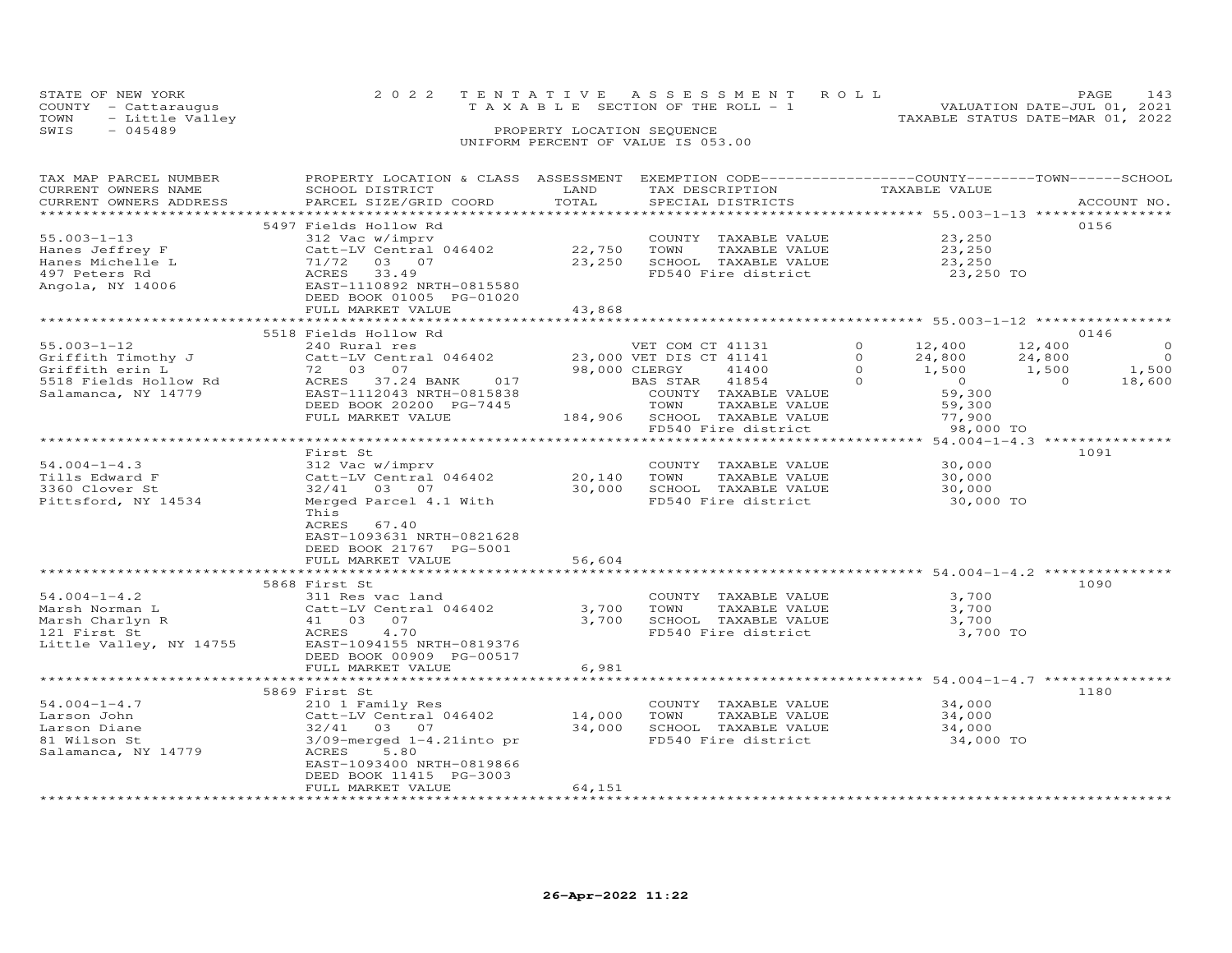| STATE OF NEW YORK     | 2022 TENTATIVE ASSESSMENT ROLL        | PAGE.<br>144                     |
|-----------------------|---------------------------------------|----------------------------------|
| COUNTY - Cattarauqus  | T A X A B L E SECTION OF THE ROLL - 1 | VALUATION DATE-JUL 01, 2021      |
| TOWN - Little Valley  |                                       | TAXABLE STATUS DATE-MAR 01, 2022 |
| смате <u>–</u> Олблоо | PROPERTY LOCATION SEQUENCE            |                                  |

# SWIS - 045489 PROPERTY LOCATION SEQUENCE UNIFORM PERCENT OF VALUE IS 053.00

| TAX DESCRIPTION TAXABLE VALUE<br>ACCOUNT NO.<br>.CURRENT OWNERS ADDRESS PARCEL SIZE/GRID COORD TOTAL SPECIAL DISTRICTS ACCOUNT NO ACCOUNT NO ACCOUNT NO ACCOUNT<br>5870 First St<br>1105<br>7,440<br>$\Omega$<br>$54.004 - 1 - 4.5$<br>210 1 Family Res<br>7,440<br>VET WAR CT 41121<br>$\circ$<br>Stoll William H<br>Stoll Judith D<br>Stoll Judith D<br>Stoll Judith D<br>Stoll Judith D<br>Stoll Schless B.29<br>Little Valley, NY 14755<br>EAST-1094152 NRTH-0819761<br>EAST-1094152 NRTH-0819761<br>CHES B.29<br>COUNTY T<br>SCHOOL T<br>SCHOOL T<br>S<br>$\Omega$<br>$\Omega$<br>46,440<br>41834<br>$0$<br>91.760<br>91,760<br>99,200 COUNTY TAXABLE VALUE<br>TAXABLE VALUE<br>91,760<br>SCHOOL TAXABLE VALUE 52,760<br>FD540 Fire district 59,200 TO<br>FULL MARKET VALUE<br>187,170<br>1280<br>5871 First St<br>$54.004 - 1 - 4.19$<br>6,400<br>311 Res vac land<br>COUNTY TAXABLE VALUE<br>Nowry Sharon<br>Santal 046402<br>5873 First Street<br>Little Valley, NY 14755<br>EAST-1093721 NRTH-0819898<br>6,400<br>6,400<br>TOWN<br>TAXABLE VALUE<br>6,400<br>SCHOOL TAXABLE VALUE<br>6,400<br>FD540 Fire district<br>6,400 TO<br>DEED BOOK 2020 PG-16294<br>12,075<br>FULL MARKET VALUE<br>5872 First St<br>1183<br>$54.004 - 1 - 4.8$<br>260 Seasonal res<br>COUNTY TAXABLE VALUE<br>43,200<br>Catt-LV Central 046402 30,200<br>TAXABLE VALUE 43,200<br>Zimbardi Dana S<br>TOWN<br>SCHOOL TAXABLE VALUE<br>FD540 Fire district<br>9329 East Eden Road<br>41-32 03 07<br>ACRES 64.40<br>43,200<br>43,200<br>43,200 TO<br>Eden, NY 14057<br>ACRES<br>64.40<br>EAST-1095101 NRTH-0821842<br>DEED BOOK 20210 PG-2778<br>FULL MARKET VALUE<br>81,509<br>5873 First St<br>1269<br>$54.004 - 1 - 4.16$<br>COUNTY TAXABLE VALUE 74,400<br>210 1 Family Res<br>Catt-LV Central 046402 8,400<br>ACRES 1.20 74.400<br>Mowry Sharon<br>TOWN<br>TAXABLE VALUE<br>74,400<br>SCHOOL TAXABLE VALUE 74,400<br>5873 First St<br>Little Valley, NY 14755<br>FD540 Fire district<br>74,400 TO<br>EAST-1093714 NRTH-0820120<br>DEED BOOK 27560 PG-7002<br>140,377<br>FULL MARKET VALUE<br>1227<br>5874 First St<br>126,000<br>$54.004 - 1 - 4.12$<br>210 1 Family Res<br>COUNTY TAXABLE VALUE<br>Catt-LV Central 046402<br>126,000<br>Swick Danielle N<br>14,000<br>TOWN<br>TAXABLE VALUE<br>$\begin{array}{cccc} & & 32, & 41 & 03 & 07 \\ 3 & \text{ACRES} & 5.15 & \end{array}$<br>126,000<br>SCHOOL TAXABLE VALUE<br>11745 Shady Ave<br>126,000<br>FD540 Fire district<br>Conneaut Lake, PA 16316<br>126,000 TO<br>EAST-1094059 NRTH-0820325<br>DEED BOOK 29372 PG-7001<br>237,736<br>FULL MARKET VALUE | TAX MAP PARCEL NUMBER | PROPERTY LOCATION & CLASS ASSESSMENT EXEMPTION CODE----------------COUNTY-------TOWN------SCHOOL |      |  |  |
|--------------------------------------------------------------------------------------------------------------------------------------------------------------------------------------------------------------------------------------------------------------------------------------------------------------------------------------------------------------------------------------------------------------------------------------------------------------------------------------------------------------------------------------------------------------------------------------------------------------------------------------------------------------------------------------------------------------------------------------------------------------------------------------------------------------------------------------------------------------------------------------------------------------------------------------------------------------------------------------------------------------------------------------------------------------------------------------------------------------------------------------------------------------------------------------------------------------------------------------------------------------------------------------------------------------------------------------------------------------------------------------------------------------------------------------------------------------------------------------------------------------------------------------------------------------------------------------------------------------------------------------------------------------------------------------------------------------------------------------------------------------------------------------------------------------------------------------------------------------------------------------------------------------------------------------------------------------------------------------------------------------------------------------------------------------------------------------------------------------------------------------------------------------------------------------------------------------------------------------------------------------------------------------------------------------------------------------------------------------------------------------------------------------------------------------------------------------------------------------------------------------------------------------------------------------------------------------------------|-----------------------|--------------------------------------------------------------------------------------------------|------|--|--|
|                                                                                                                                                                                                                                                                                                                                                                                                                                                                                                                                                                                                                                                                                                                                                                                                                                                                                                                                                                                                                                                                                                                                                                                                                                                                                                                                                                                                                                                                                                                                                                                                                                                                                                                                                                                                                                                                                                                                                                                                                                                                                                                                                                                                                                                                                                                                                                                                                                                                                                                                                                                                  | CURRENT OWNERS NAME   | SCHOOL DISTRICT                                                                                  | LAND |  |  |
|                                                                                                                                                                                                                                                                                                                                                                                                                                                                                                                                                                                                                                                                                                                                                                                                                                                                                                                                                                                                                                                                                                                                                                                                                                                                                                                                                                                                                                                                                                                                                                                                                                                                                                                                                                                                                                                                                                                                                                                                                                                                                                                                                                                                                                                                                                                                                                                                                                                                                                                                                                                                  |                       |                                                                                                  |      |  |  |
|                                                                                                                                                                                                                                                                                                                                                                                                                                                                                                                                                                                                                                                                                                                                                                                                                                                                                                                                                                                                                                                                                                                                                                                                                                                                                                                                                                                                                                                                                                                                                                                                                                                                                                                                                                                                                                                                                                                                                                                                                                                                                                                                                                                                                                                                                                                                                                                                                                                                                                                                                                                                  |                       |                                                                                                  |      |  |  |
|                                                                                                                                                                                                                                                                                                                                                                                                                                                                                                                                                                                                                                                                                                                                                                                                                                                                                                                                                                                                                                                                                                                                                                                                                                                                                                                                                                                                                                                                                                                                                                                                                                                                                                                                                                                                                                                                                                                                                                                                                                                                                                                                                                                                                                                                                                                                                                                                                                                                                                                                                                                                  |                       |                                                                                                  |      |  |  |
|                                                                                                                                                                                                                                                                                                                                                                                                                                                                                                                                                                                                                                                                                                                                                                                                                                                                                                                                                                                                                                                                                                                                                                                                                                                                                                                                                                                                                                                                                                                                                                                                                                                                                                                                                                                                                                                                                                                                                                                                                                                                                                                                                                                                                                                                                                                                                                                                                                                                                                                                                                                                  |                       |                                                                                                  |      |  |  |
|                                                                                                                                                                                                                                                                                                                                                                                                                                                                                                                                                                                                                                                                                                                                                                                                                                                                                                                                                                                                                                                                                                                                                                                                                                                                                                                                                                                                                                                                                                                                                                                                                                                                                                                                                                                                                                                                                                                                                                                                                                                                                                                                                                                                                                                                                                                                                                                                                                                                                                                                                                                                  |                       |                                                                                                  |      |  |  |
|                                                                                                                                                                                                                                                                                                                                                                                                                                                                                                                                                                                                                                                                                                                                                                                                                                                                                                                                                                                                                                                                                                                                                                                                                                                                                                                                                                                                                                                                                                                                                                                                                                                                                                                                                                                                                                                                                                                                                                                                                                                                                                                                                                                                                                                                                                                                                                                                                                                                                                                                                                                                  |                       |                                                                                                  |      |  |  |
|                                                                                                                                                                                                                                                                                                                                                                                                                                                                                                                                                                                                                                                                                                                                                                                                                                                                                                                                                                                                                                                                                                                                                                                                                                                                                                                                                                                                                                                                                                                                                                                                                                                                                                                                                                                                                                                                                                                                                                                                                                                                                                                                                                                                                                                                                                                                                                                                                                                                                                                                                                                                  |                       |                                                                                                  |      |  |  |
|                                                                                                                                                                                                                                                                                                                                                                                                                                                                                                                                                                                                                                                                                                                                                                                                                                                                                                                                                                                                                                                                                                                                                                                                                                                                                                                                                                                                                                                                                                                                                                                                                                                                                                                                                                                                                                                                                                                                                                                                                                                                                                                                                                                                                                                                                                                                                                                                                                                                                                                                                                                                  |                       |                                                                                                  |      |  |  |
|                                                                                                                                                                                                                                                                                                                                                                                                                                                                                                                                                                                                                                                                                                                                                                                                                                                                                                                                                                                                                                                                                                                                                                                                                                                                                                                                                                                                                                                                                                                                                                                                                                                                                                                                                                                                                                                                                                                                                                                                                                                                                                                                                                                                                                                                                                                                                                                                                                                                                                                                                                                                  |                       |                                                                                                  |      |  |  |
|                                                                                                                                                                                                                                                                                                                                                                                                                                                                                                                                                                                                                                                                                                                                                                                                                                                                                                                                                                                                                                                                                                                                                                                                                                                                                                                                                                                                                                                                                                                                                                                                                                                                                                                                                                                                                                                                                                                                                                                                                                                                                                                                                                                                                                                                                                                                                                                                                                                                                                                                                                                                  |                       |                                                                                                  |      |  |  |
|                                                                                                                                                                                                                                                                                                                                                                                                                                                                                                                                                                                                                                                                                                                                                                                                                                                                                                                                                                                                                                                                                                                                                                                                                                                                                                                                                                                                                                                                                                                                                                                                                                                                                                                                                                                                                                                                                                                                                                                                                                                                                                                                                                                                                                                                                                                                                                                                                                                                                                                                                                                                  |                       |                                                                                                  |      |  |  |
|                                                                                                                                                                                                                                                                                                                                                                                                                                                                                                                                                                                                                                                                                                                                                                                                                                                                                                                                                                                                                                                                                                                                                                                                                                                                                                                                                                                                                                                                                                                                                                                                                                                                                                                                                                                                                                                                                                                                                                                                                                                                                                                                                                                                                                                                                                                                                                                                                                                                                                                                                                                                  |                       |                                                                                                  |      |  |  |
|                                                                                                                                                                                                                                                                                                                                                                                                                                                                                                                                                                                                                                                                                                                                                                                                                                                                                                                                                                                                                                                                                                                                                                                                                                                                                                                                                                                                                                                                                                                                                                                                                                                                                                                                                                                                                                                                                                                                                                                                                                                                                                                                                                                                                                                                                                                                                                                                                                                                                                                                                                                                  |                       |                                                                                                  |      |  |  |
|                                                                                                                                                                                                                                                                                                                                                                                                                                                                                                                                                                                                                                                                                                                                                                                                                                                                                                                                                                                                                                                                                                                                                                                                                                                                                                                                                                                                                                                                                                                                                                                                                                                                                                                                                                                                                                                                                                                                                                                                                                                                                                                                                                                                                                                                                                                                                                                                                                                                                                                                                                                                  |                       |                                                                                                  |      |  |  |
|                                                                                                                                                                                                                                                                                                                                                                                                                                                                                                                                                                                                                                                                                                                                                                                                                                                                                                                                                                                                                                                                                                                                                                                                                                                                                                                                                                                                                                                                                                                                                                                                                                                                                                                                                                                                                                                                                                                                                                                                                                                                                                                                                                                                                                                                                                                                                                                                                                                                                                                                                                                                  |                       |                                                                                                  |      |  |  |
|                                                                                                                                                                                                                                                                                                                                                                                                                                                                                                                                                                                                                                                                                                                                                                                                                                                                                                                                                                                                                                                                                                                                                                                                                                                                                                                                                                                                                                                                                                                                                                                                                                                                                                                                                                                                                                                                                                                                                                                                                                                                                                                                                                                                                                                                                                                                                                                                                                                                                                                                                                                                  |                       |                                                                                                  |      |  |  |
|                                                                                                                                                                                                                                                                                                                                                                                                                                                                                                                                                                                                                                                                                                                                                                                                                                                                                                                                                                                                                                                                                                                                                                                                                                                                                                                                                                                                                                                                                                                                                                                                                                                                                                                                                                                                                                                                                                                                                                                                                                                                                                                                                                                                                                                                                                                                                                                                                                                                                                                                                                                                  |                       |                                                                                                  |      |  |  |
|                                                                                                                                                                                                                                                                                                                                                                                                                                                                                                                                                                                                                                                                                                                                                                                                                                                                                                                                                                                                                                                                                                                                                                                                                                                                                                                                                                                                                                                                                                                                                                                                                                                                                                                                                                                                                                                                                                                                                                                                                                                                                                                                                                                                                                                                                                                                                                                                                                                                                                                                                                                                  |                       |                                                                                                  |      |  |  |
|                                                                                                                                                                                                                                                                                                                                                                                                                                                                                                                                                                                                                                                                                                                                                                                                                                                                                                                                                                                                                                                                                                                                                                                                                                                                                                                                                                                                                                                                                                                                                                                                                                                                                                                                                                                                                                                                                                                                                                                                                                                                                                                                                                                                                                                                                                                                                                                                                                                                                                                                                                                                  |                       |                                                                                                  |      |  |  |
|                                                                                                                                                                                                                                                                                                                                                                                                                                                                                                                                                                                                                                                                                                                                                                                                                                                                                                                                                                                                                                                                                                                                                                                                                                                                                                                                                                                                                                                                                                                                                                                                                                                                                                                                                                                                                                                                                                                                                                                                                                                                                                                                                                                                                                                                                                                                                                                                                                                                                                                                                                                                  |                       |                                                                                                  |      |  |  |
|                                                                                                                                                                                                                                                                                                                                                                                                                                                                                                                                                                                                                                                                                                                                                                                                                                                                                                                                                                                                                                                                                                                                                                                                                                                                                                                                                                                                                                                                                                                                                                                                                                                                                                                                                                                                                                                                                                                                                                                                                                                                                                                                                                                                                                                                                                                                                                                                                                                                                                                                                                                                  |                       |                                                                                                  |      |  |  |
|                                                                                                                                                                                                                                                                                                                                                                                                                                                                                                                                                                                                                                                                                                                                                                                                                                                                                                                                                                                                                                                                                                                                                                                                                                                                                                                                                                                                                                                                                                                                                                                                                                                                                                                                                                                                                                                                                                                                                                                                                                                                                                                                                                                                                                                                                                                                                                                                                                                                                                                                                                                                  |                       |                                                                                                  |      |  |  |
|                                                                                                                                                                                                                                                                                                                                                                                                                                                                                                                                                                                                                                                                                                                                                                                                                                                                                                                                                                                                                                                                                                                                                                                                                                                                                                                                                                                                                                                                                                                                                                                                                                                                                                                                                                                                                                                                                                                                                                                                                                                                                                                                                                                                                                                                                                                                                                                                                                                                                                                                                                                                  |                       |                                                                                                  |      |  |  |
|                                                                                                                                                                                                                                                                                                                                                                                                                                                                                                                                                                                                                                                                                                                                                                                                                                                                                                                                                                                                                                                                                                                                                                                                                                                                                                                                                                                                                                                                                                                                                                                                                                                                                                                                                                                                                                                                                                                                                                                                                                                                                                                                                                                                                                                                                                                                                                                                                                                                                                                                                                                                  |                       |                                                                                                  |      |  |  |
|                                                                                                                                                                                                                                                                                                                                                                                                                                                                                                                                                                                                                                                                                                                                                                                                                                                                                                                                                                                                                                                                                                                                                                                                                                                                                                                                                                                                                                                                                                                                                                                                                                                                                                                                                                                                                                                                                                                                                                                                                                                                                                                                                                                                                                                                                                                                                                                                                                                                                                                                                                                                  |                       |                                                                                                  |      |  |  |
|                                                                                                                                                                                                                                                                                                                                                                                                                                                                                                                                                                                                                                                                                                                                                                                                                                                                                                                                                                                                                                                                                                                                                                                                                                                                                                                                                                                                                                                                                                                                                                                                                                                                                                                                                                                                                                                                                                                                                                                                                                                                                                                                                                                                                                                                                                                                                                                                                                                                                                                                                                                                  |                       |                                                                                                  |      |  |  |
|                                                                                                                                                                                                                                                                                                                                                                                                                                                                                                                                                                                                                                                                                                                                                                                                                                                                                                                                                                                                                                                                                                                                                                                                                                                                                                                                                                                                                                                                                                                                                                                                                                                                                                                                                                                                                                                                                                                                                                                                                                                                                                                                                                                                                                                                                                                                                                                                                                                                                                                                                                                                  |                       |                                                                                                  |      |  |  |
|                                                                                                                                                                                                                                                                                                                                                                                                                                                                                                                                                                                                                                                                                                                                                                                                                                                                                                                                                                                                                                                                                                                                                                                                                                                                                                                                                                                                                                                                                                                                                                                                                                                                                                                                                                                                                                                                                                                                                                                                                                                                                                                                                                                                                                                                                                                                                                                                                                                                                                                                                                                                  |                       |                                                                                                  |      |  |  |
|                                                                                                                                                                                                                                                                                                                                                                                                                                                                                                                                                                                                                                                                                                                                                                                                                                                                                                                                                                                                                                                                                                                                                                                                                                                                                                                                                                                                                                                                                                                                                                                                                                                                                                                                                                                                                                                                                                                                                                                                                                                                                                                                                                                                                                                                                                                                                                                                                                                                                                                                                                                                  |                       |                                                                                                  |      |  |  |
|                                                                                                                                                                                                                                                                                                                                                                                                                                                                                                                                                                                                                                                                                                                                                                                                                                                                                                                                                                                                                                                                                                                                                                                                                                                                                                                                                                                                                                                                                                                                                                                                                                                                                                                                                                                                                                                                                                                                                                                                                                                                                                                                                                                                                                                                                                                                                                                                                                                                                                                                                                                                  |                       |                                                                                                  |      |  |  |
|                                                                                                                                                                                                                                                                                                                                                                                                                                                                                                                                                                                                                                                                                                                                                                                                                                                                                                                                                                                                                                                                                                                                                                                                                                                                                                                                                                                                                                                                                                                                                                                                                                                                                                                                                                                                                                                                                                                                                                                                                                                                                                                                                                                                                                                                                                                                                                                                                                                                                                                                                                                                  |                       |                                                                                                  |      |  |  |
|                                                                                                                                                                                                                                                                                                                                                                                                                                                                                                                                                                                                                                                                                                                                                                                                                                                                                                                                                                                                                                                                                                                                                                                                                                                                                                                                                                                                                                                                                                                                                                                                                                                                                                                                                                                                                                                                                                                                                                                                                                                                                                                                                                                                                                                                                                                                                                                                                                                                                                                                                                                                  |                       |                                                                                                  |      |  |  |
|                                                                                                                                                                                                                                                                                                                                                                                                                                                                                                                                                                                                                                                                                                                                                                                                                                                                                                                                                                                                                                                                                                                                                                                                                                                                                                                                                                                                                                                                                                                                                                                                                                                                                                                                                                                                                                                                                                                                                                                                                                                                                                                                                                                                                                                                                                                                                                                                                                                                                                                                                                                                  |                       |                                                                                                  |      |  |  |
|                                                                                                                                                                                                                                                                                                                                                                                                                                                                                                                                                                                                                                                                                                                                                                                                                                                                                                                                                                                                                                                                                                                                                                                                                                                                                                                                                                                                                                                                                                                                                                                                                                                                                                                                                                                                                                                                                                                                                                                                                                                                                                                                                                                                                                                                                                                                                                                                                                                                                                                                                                                                  |                       |                                                                                                  |      |  |  |
|                                                                                                                                                                                                                                                                                                                                                                                                                                                                                                                                                                                                                                                                                                                                                                                                                                                                                                                                                                                                                                                                                                                                                                                                                                                                                                                                                                                                                                                                                                                                                                                                                                                                                                                                                                                                                                                                                                                                                                                                                                                                                                                                                                                                                                                                                                                                                                                                                                                                                                                                                                                                  |                       |                                                                                                  |      |  |  |
|                                                                                                                                                                                                                                                                                                                                                                                                                                                                                                                                                                                                                                                                                                                                                                                                                                                                                                                                                                                                                                                                                                                                                                                                                                                                                                                                                                                                                                                                                                                                                                                                                                                                                                                                                                                                                                                                                                                                                                                                                                                                                                                                                                                                                                                                                                                                                                                                                                                                                                                                                                                                  |                       |                                                                                                  |      |  |  |
|                                                                                                                                                                                                                                                                                                                                                                                                                                                                                                                                                                                                                                                                                                                                                                                                                                                                                                                                                                                                                                                                                                                                                                                                                                                                                                                                                                                                                                                                                                                                                                                                                                                                                                                                                                                                                                                                                                                                                                                                                                                                                                                                                                                                                                                                                                                                                                                                                                                                                                                                                                                                  |                       |                                                                                                  |      |  |  |
|                                                                                                                                                                                                                                                                                                                                                                                                                                                                                                                                                                                                                                                                                                                                                                                                                                                                                                                                                                                                                                                                                                                                                                                                                                                                                                                                                                                                                                                                                                                                                                                                                                                                                                                                                                                                                                                                                                                                                                                                                                                                                                                                                                                                                                                                                                                                                                                                                                                                                                                                                                                                  |                       |                                                                                                  |      |  |  |
|                                                                                                                                                                                                                                                                                                                                                                                                                                                                                                                                                                                                                                                                                                                                                                                                                                                                                                                                                                                                                                                                                                                                                                                                                                                                                                                                                                                                                                                                                                                                                                                                                                                                                                                                                                                                                                                                                                                                                                                                                                                                                                                                                                                                                                                                                                                                                                                                                                                                                                                                                                                                  |                       |                                                                                                  |      |  |  |
|                                                                                                                                                                                                                                                                                                                                                                                                                                                                                                                                                                                                                                                                                                                                                                                                                                                                                                                                                                                                                                                                                                                                                                                                                                                                                                                                                                                                                                                                                                                                                                                                                                                                                                                                                                                                                                                                                                                                                                                                                                                                                                                                                                                                                                                                                                                                                                                                                                                                                                                                                                                                  |                       |                                                                                                  |      |  |  |
|                                                                                                                                                                                                                                                                                                                                                                                                                                                                                                                                                                                                                                                                                                                                                                                                                                                                                                                                                                                                                                                                                                                                                                                                                                                                                                                                                                                                                                                                                                                                                                                                                                                                                                                                                                                                                                                                                                                                                                                                                                                                                                                                                                                                                                                                                                                                                                                                                                                                                                                                                                                                  |                       |                                                                                                  |      |  |  |
|                                                                                                                                                                                                                                                                                                                                                                                                                                                                                                                                                                                                                                                                                                                                                                                                                                                                                                                                                                                                                                                                                                                                                                                                                                                                                                                                                                                                                                                                                                                                                                                                                                                                                                                                                                                                                                                                                                                                                                                                                                                                                                                                                                                                                                                                                                                                                                                                                                                                                                                                                                                                  |                       |                                                                                                  |      |  |  |
|                                                                                                                                                                                                                                                                                                                                                                                                                                                                                                                                                                                                                                                                                                                                                                                                                                                                                                                                                                                                                                                                                                                                                                                                                                                                                                                                                                                                                                                                                                                                                                                                                                                                                                                                                                                                                                                                                                                                                                                                                                                                                                                                                                                                                                                                                                                                                                                                                                                                                                                                                                                                  |                       |                                                                                                  |      |  |  |
|                                                                                                                                                                                                                                                                                                                                                                                                                                                                                                                                                                                                                                                                                                                                                                                                                                                                                                                                                                                                                                                                                                                                                                                                                                                                                                                                                                                                                                                                                                                                                                                                                                                                                                                                                                                                                                                                                                                                                                                                                                                                                                                                                                                                                                                                                                                                                                                                                                                                                                                                                                                                  |                       |                                                                                                  |      |  |  |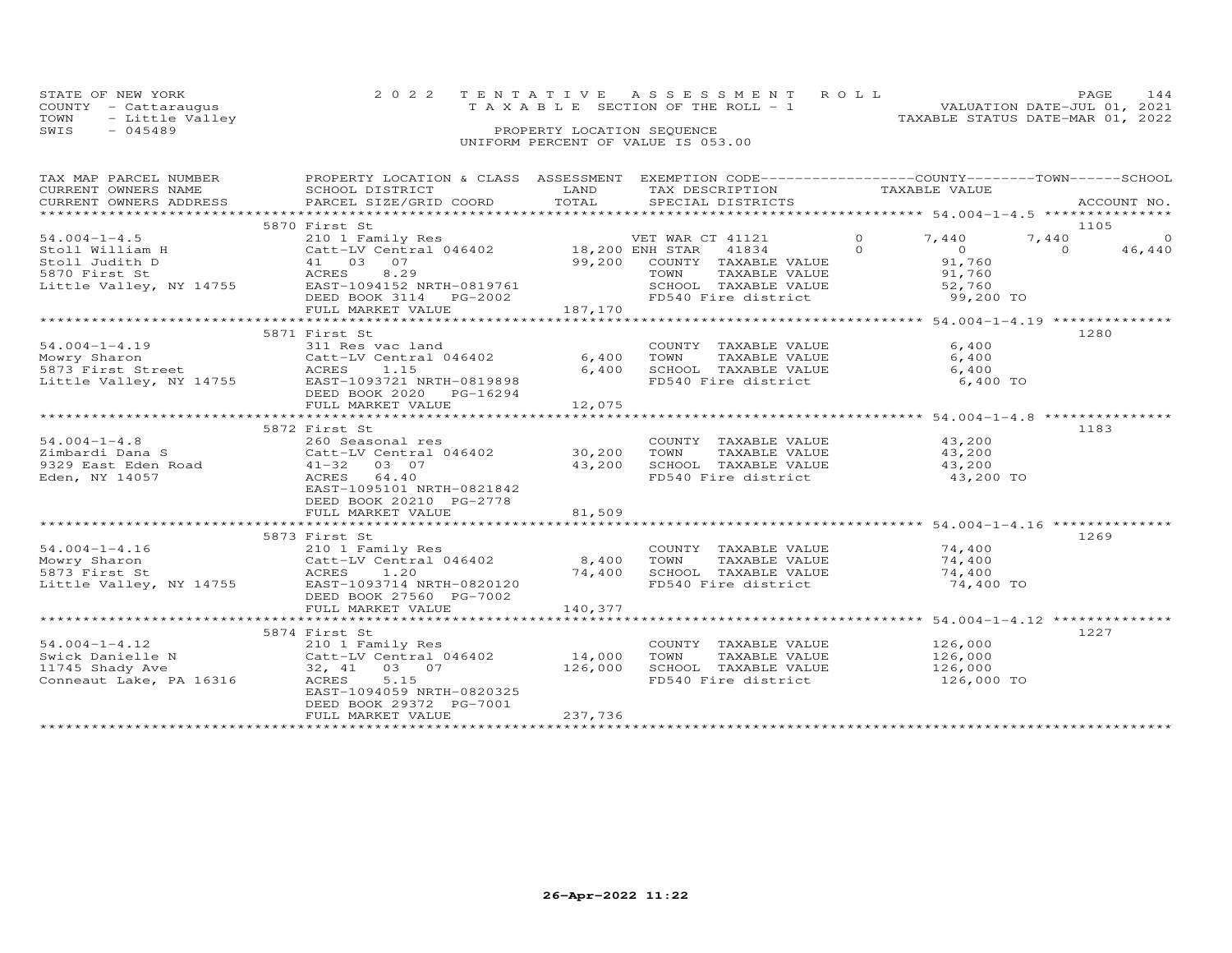|            | STATE OF NEW YORK    | 2022 TENTATIVE ASSESSMENT ROLL  |                                  | <b>PAGE</b> |  |
|------------|----------------------|---------------------------------|----------------------------------|-------------|--|
|            | COUNTY - Cattarauqus | TAXABLE SECTION OF THE ROLL - 1 | VALUATION DATE-JUL 01, 2021      |             |  |
|            | TOWN - Little Valley |                                 | TAXABLE STATUS DATE-MAR 01, 2022 |             |  |
| $C \cup T$ | $0.15100$            | DROBBBTY IOCATION CROUPMOR      |                                  |             |  |

| TAX MAP PARCEL NUMBER                                                                           | PROPERTY LOCATION & CLASS ASSESSMENT EXEMPTION CODE----------------COUNTY-------TOWN------SCHOOL   | LAND    |                                      | TAXABLE VALUE |                |                    |
|-------------------------------------------------------------------------------------------------|----------------------------------------------------------------------------------------------------|---------|--------------------------------------|---------------|----------------|--------------------|
| CURRENT OWNERS NAME<br>CURRENT OWNERS ADDRESS                                                   | SCHOOL DISTRICT<br>PARCEL SIZE/GRID COORD                                                          | TOTAL   | TAX DESCRIPTION<br>SPECIAL DISTRICTS |               |                | ACCOUNT NO.        |
|                                                                                                 |                                                                                                    |         |                                      |               |                |                    |
|                                                                                                 |                                                                                                    |         |                                      |               |                |                    |
|                                                                                                 | 5878 First St                                                                                      |         |                                      |               |                | 1248               |
| $54.004 - 1 - 4.13$                                                                             | 210 1 Family Res                                                                                   |         | BAS STAR<br>41854                    | $\Omega$      | $\overline{O}$ | $\Omega$<br>18,600 |
| Hart Brett                                                                                      | Catt-LV Central 046402                                                                             |         | 12,000 COUNTY TAXABLE VALUE          |               | 99,500         |                    |
| Hart Shannon K                                                                                  | 35 06 04                                                                                           | 99,500  | TOWN<br>TAXABLE VALUE                |               | 99,500         |                    |
| 5878 First St                                                                                   | ACRES<br>4.40                                                                                      |         | SCHOOL TAXABLE VALUE                 |               | 80,900         |                    |
| Little Valley, NY 14755                                                                         | EAST-1093600 NRTH-0820896                                                                          |         | FD540 Fire district                  |               | 99,500 TO      |                    |
|                                                                                                 | DEED BOOK 14686 PG-7001                                                                            |         |                                      |               |                |                    |
|                                                                                                 | FULL MARKET VALUE                                                                                  | 187,736 |                                      |               |                |                    |
|                                                                                                 |                                                                                                    |         |                                      |               |                |                    |
|                                                                                                 | 5899 First St                                                                                      |         |                                      |               |                | 1208               |
| $54.004 - 1 - 4.9$                                                                              | 210 1 Family Res                                                                                   |         | BAS STAR<br>41854                    | $\circ$       | $\overline{O}$ | 18,600<br>$\Omega$ |
|                                                                                                 |                                                                                                    |         | 9,000 COUNTY TAXABLE VALUE           |               | 85,400         |                    |
| The Sale Flace cruse<br>Songer Richard & Carol (32,41 03 07<br>5899 First Street (40 ACRES 2.00 |                                                                                                    | 85,400  | TOWN<br>TAXABLE VALUE                |               | 85,400         |                    |
|                                                                                                 |                                                                                                    |         | SCHOOL TAXABLE VALUE                 |               | 66,800         |                    |
|                                                                                                 |                                                                                                    |         | FD540 Fire district                  |               | 85,400 TO      |                    |
|                                                                                                 | DEED BOOK 20190 PG-5464                                                                            |         |                                      |               |                |                    |
|                                                                                                 | FULL MARKET VALUE                                                                                  | 161,132 |                                      |               |                |                    |
|                                                                                                 |                                                                                                    |         |                                      |               |                |                    |
|                                                                                                 | 5900 First St                                                                                      |         |                                      |               |                | 1251               |
| $54.004 - 1 - 4.14$                                                                             | 312 Vac w/imprv                                                                                    |         | COUNTY TAXABLE VALUE                 |               | 17,000         |                    |
| Burns Robert J                                                                                  |                                                                                                    |         | TOWN<br>TAXABLE VALUE                |               | 17,000         |                    |
| Burns Beverly S                                                                                 | 312 Vac w/imprv<br>Catt-LV Central 046402 15,000<br>ACRES 9.45 17,000<br>EAST-1093226 NRTH-0820970 |         | SCHOOL TAXABLE VALUE                 |               | 17,000         |                    |
| 5878 First St                                                                                   |                                                                                                    |         | FD540 Fire district                  |               | 17,000 TO      |                    |
|                                                                                                 | Little Valley, NY 14755 DEED BOOK 2020 PG-17236                                                    |         |                                      |               |                |                    |
|                                                                                                 | FULL MARKET VALUE                                                                                  | 32,075  |                                      |               |                |                    |
|                                                                                                 |                                                                                                    |         |                                      |               |                |                    |
|                                                                                                 | 5903 First St                                                                                      |         |                                      |               |                | 1252               |
| $54.004 - 1 - 4.15$                                                                             | 321 Abandoned ag                                                                                   |         | COUNTY TAXABLE VALUE                 |               | 7,000          |                    |
| Tills Edward                                                                                    | Catt-LV Central 046402                                                                             | 7,000   | TOWN<br>TAXABLE VALUE                |               | 7,000          |                    |
| 3360 Clover St                                                                                  | 41 03 07                                                                                           | 7,000   | SCHOOL TAXABLE VALUE                 |               | 7,000          |                    |
| Pittsford, NY 14534                                                                             | split 5 acre-to Larson 10                                                                          |         | FD540 Fire district                  |               | 7,000 TO       |                    |
|                                                                                                 | ACRES<br>2,20                                                                                      |         |                                      |               |                |                    |
|                                                                                                 | EAST-1093363 NRTH-0820293                                                                          |         |                                      |               |                |                    |
|                                                                                                 | DEED BOOK 30988 PG-5001                                                                            |         |                                      |               |                |                    |
|                                                                                                 | FULL MARKET VALUE                                                                                  | 13,208  |                                      |               |                |                    |
|                                                                                                 |                                                                                                    |         |                                      |               |                |                    |
|                                                                                                 | 5905 First St                                                                                      |         |                                      |               |                | 1295               |
| $54.004 - 1 - 4.20$                                                                             |                                                                                                    |         | BAS STAR 41854                       | $\Omega$      | $\overline{O}$ | 18,600<br>$\Omega$ |
| Fuller Randall D                                                                                | 210 1 Family Res<br>Catt-LV Central 046402<br>FRNT 196.00 DPTH<br>ACRES 150 WATH 0920303           | 6,500   | COUNTY TAXABLE VALUE                 |               | 75,000         |                    |
| Fuller Vicki                                                                                    |                                                                                                    | 75,000  | TAXABLE VALUE<br>TOWN                |               | 75,000         |                    |
| 5905 First St                                                                                   |                                                                                                    |         | SCHOOL TAXABLE VALUE                 |               | 56,400         |                    |
| Little Valley, NY 14755                                                                         | EAST-1093176 NRTH-0820303                                                                          |         | FD540 Fire district                  |               | 75,000 TO      |                    |
|                                                                                                 | PG-5001<br>DEED BOOK 8608                                                                          |         |                                      |               |                |                    |
|                                                                                                 | FULL MARKET VALUE                                                                                  | 141,509 |                                      |               |                |                    |
|                                                                                                 |                                                                                                    |         |                                      |               |                |                    |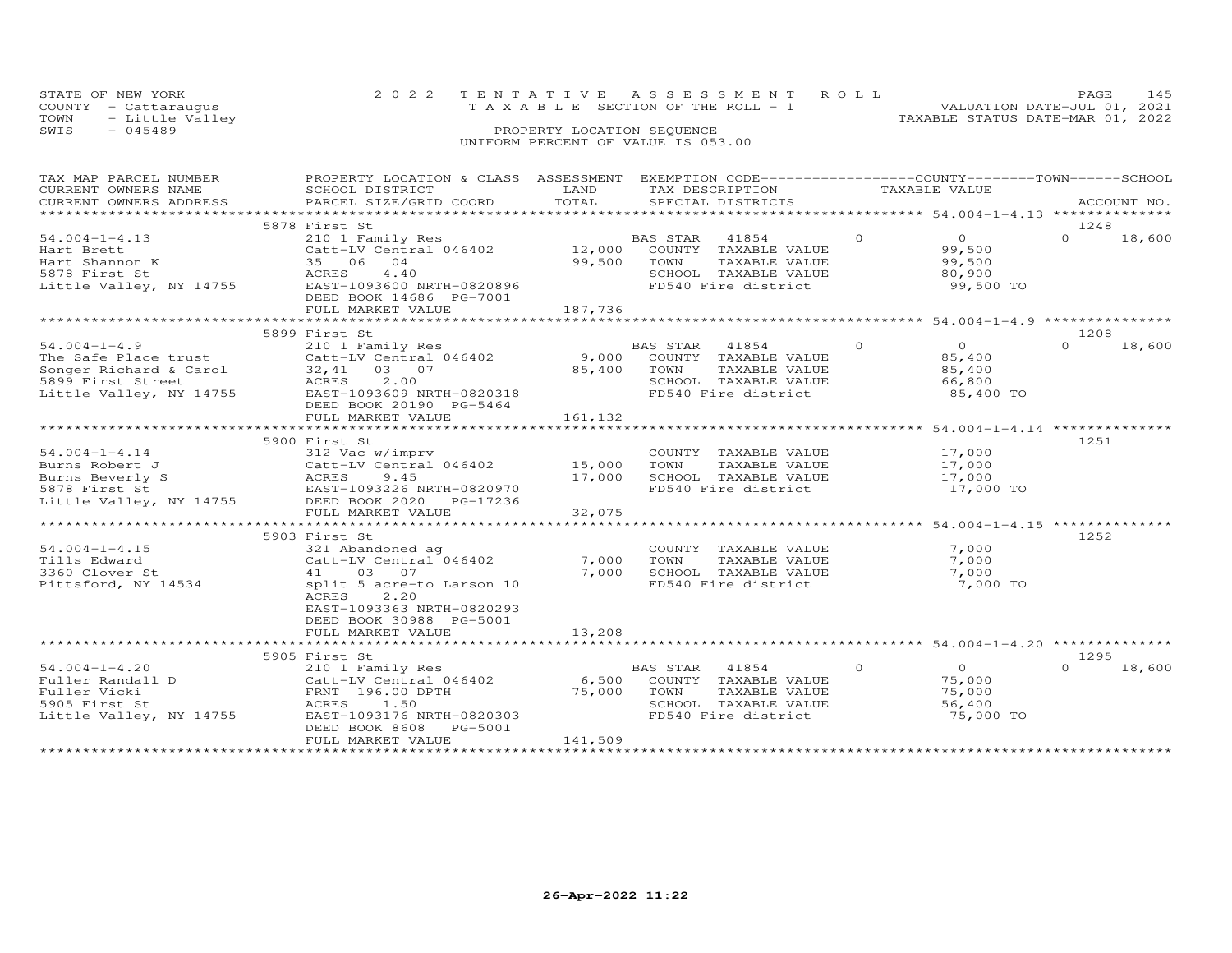| STATE OF NEW YORK    | 2022 TENTATIVE ASSESSMENT ROLL        | PAGE.                            |
|----------------------|---------------------------------------|----------------------------------|
| COUNTY - Cattarauqus | T A X A B L E SECTION OF THE ROLL - 1 | VALUATION DATE-JUL 01, 2021      |
| TOWN - Little Valley |                                       | TAXABLE STATUS DATE-MAR 01, 2022 |
| 2 T M 2<br>045489    | PROPERTY LOCATION SEQUENCE            |                                  |

| TAX MAP PARCEL NUMBER                                    | PROPERTY LOCATION & CLASS ASSESSMENT EXEMPTION CODE----------------COUNTY-------TOWN------SCHOOL                            |                  |                                             |                            |                    |
|----------------------------------------------------------|-----------------------------------------------------------------------------------------------------------------------------|------------------|---------------------------------------------|----------------------------|--------------------|
| CURRENT OWNERS NAME                                      | SCHOOL DISTRICT                                                                                                             | LAND             | TAX DESCRIPTION                             | TAXABLE VALUE              |                    |
| CURRENT OWNERS ADDRESS                                   | PARCEL SIZE/GRID COORD                                                                                                      | TOTAL            | SPECIAL DISTRICTS                           |                            | ACCOUNT NO.        |
|                                                          |                                                                                                                             |                  |                                             |                            |                    |
|                                                          | 5909 First St                                                                                                               |                  |                                             |                            | 1279               |
| $54.004 - 1 - 4.18$                                      | 210 1 Family Res                                                                                                            |                  | BAS STAR<br>41854                           | $\overline{O}$<br>$\Omega$ | $\Omega$<br>18,600 |
| Young Robert B Jr                                        | Catt-LV Central 046402                                                                                                      | 11,000           | COUNTY TAXABLE VALUE                        | 87,500                     |                    |
| Young Sarah C                                            | 9.70                                                                                                                        | 87,500           | TAXABLE VALUE<br>TOWN                       | 87,500                     |                    |
|                                                          | Cauu<br>ACRES<br>EAST-<br>PEED<br>5909 First St EAST-1092806 NRTH-0820331<br>Little Valley, NY 14755 DEED BOOK 7787 PG-5001 |                  | SCHOOL TAXABLE VALUE                        | 68,900                     |                    |
|                                                          |                                                                                                                             | $3-5001$ 165,094 | FD540 Fire district                         | 87,500 TO                  |                    |
|                                                          | FULL MARKET VALUE                                                                                                           |                  |                                             |                            |                    |
|                                                          |                                                                                                                             |                  |                                             |                            |                    |
|                                                          | 5913 First St                                                                                                               |                  |                                             |                            | 1278               |
| $54.004 - 1 - 4.17$                                      | 311 Res vac land                                                                                                            |                  | COUNTY TAXABLE VALUE                        | 24,000                     |                    |
| Terwilliger Robert W                                     | Catt-LV Central 046402 24,000                                                                                               |                  | TAXABLE VALUE<br>TOWN                       | 24,000                     |                    |
| Doty Donna<br>Doty Donna<br>118 Winship Ave              | merged 1-4.11 into parcel<br>merged 1-4.11<br>ACRES 15.00                                                                   | 24,000           | SCHOOL TAXABLE VALUE<br>FD540 Fire district | 24,000                     |                    |
|                                                          |                                                                                                                             |                  |                                             | 24,000 TO                  |                    |
| Little Valley, NY 14755                                  | EAST-1092606 NRTH-0820923                                                                                                   |                  |                                             |                            |                    |
|                                                          | DEED BOOK 28533 PG-4001                                                                                                     |                  |                                             |                            |                    |
|                                                          | FULL MARKET VALUE                                                                                                           | 45,283           |                                             |                            |                    |
|                                                          | 5916 First St                                                                                                               |                  |                                             |                            | 1211               |
| $54.004 - 1 - 4.10$                                      | 311 Res vac land                                                                                                            |                  | COUNTY TAXABLE VALUE                        | 7,000                      |                    |
|                                                          | Catt-LV Central 046402                                                                                                      | 7,000            | TOWN<br>TAXABLE VALUE                       | 7,000                      |                    |
| Young Robert B Jr<br>Young Sarah C<br>Young Sarah C      | 41 03 07                                                                                                                    | 7,000            | SCHOOL TAXABLE VALUE                        | 7,000                      |                    |
| 5909 First Street                                        | 41 03<br>ACRES<br>5.00                                                                                                      |                  | FD540 Fire district                         | 7,000 TO                   |                    |
| Little Valley, NY 14755                                  | EAST-1092386 NRTH-0821267                                                                                                   |                  |                                             |                            |                    |
|                                                          | DEED BOOK 2021    PG-11288                                                                                                  |                  |                                             |                            |                    |
|                                                          | FULL MARKET VALUE                                                                                                           | 13,208           |                                             |                            |                    |
|                                                          |                                                                                                                             |                  |                                             |                            |                    |
|                                                          | 5508 Forest Ln                                                                                                              |                  |                                             |                            | 0072               |
| $54.003 - 1 - 54$                                        | 312 Vac w/imprv                                                                                                             |                  | COUNTY TAXABLE VALUE                        | 2,700                      |                    |
| Kuhaneck Donald J<br>Kuhaneck Cynthia R<br>315 Fourth St | Catt-LV Central 046402                                                                                                      | 2,400            | TOWN<br>TAXABLE VALUE                       | 2,700                      |                    |
|                                                          | 52 03 07                                                                                                                    | 2,700            | SCHOOL TAXABLE VALUE                        | 2,700                      |                    |
|                                                          | $54.080 - 1 - 25$ village parce                                                                                             |                  | FD540 Fire district                         | 2,700 TO                   |                    |
|                                                          | 315 Fourth St 54.080-1-25 village pa:<br>Little Valley, NY 14755 included, sept off 2013                                    |                  |                                             |                            |                    |
|                                                          | FRNT 40.00 DPTH 354.50                                                                                                      |                  |                                             |                            |                    |
|                                                          | EAST-1089778 NRTH-0817505                                                                                                   |                  |                                             |                            |                    |
|                                                          | DEED BOOK 8153 PG-9001                                                                                                      |                  |                                             |                            |                    |
|                                                          | FULL MARKET VALUE                                                                                                           | 5,094            |                                             |                            |                    |
|                                                          |                                                                                                                             |                  |                                             |                            |                    |
|                                                          | 5501 Fourth Ln                                                                                                              |                  |                                             |                            | 0073               |
| $54.003 - 1 - 55$                                        | 312 Vac w/imprv                                                                                                             |                  | COUNTY TAXABLE VALUE                        | 4,500                      |                    |
| Kuhaneck Donald J                                        | Catt-LV Central 046402                                                                                                      | 3,500            | TOWN<br>TAXABLE VALUE                       | 4,500                      |                    |
| Kuhaneck Cynthia R                                       | $MH5-1/2$ on $1-20.1$                                                                                                       | 4,500            | SCHOOL TAXABLE VALUE                        | 4,500                      |                    |
| 317 Fourth Ln                                            | prev had $54.080 - 1 - 26$ incl                                                                                             |                  | FD540 Fire district                         | 4,500 TO                   |                    |
| Little Valley, NY 14755                                  | 2013-54.080-1-26sept-vill                                                                                                   |                  |                                             |                            |                    |
|                                                          | FRNT 76.00 DPTH 354.50                                                                                                      |                  |                                             |                            |                    |
|                                                          | EAST-1089771 NRTH-0817430                                                                                                   |                  |                                             |                            |                    |
|                                                          | DEED BOOK 8153 PG-9001                                                                                                      |                  |                                             |                            |                    |
|                                                          | FULL MARKET VALUE                                                                                                           | 8,491            |                                             |                            |                    |
|                                                          |                                                                                                                             |                  |                                             |                            |                    |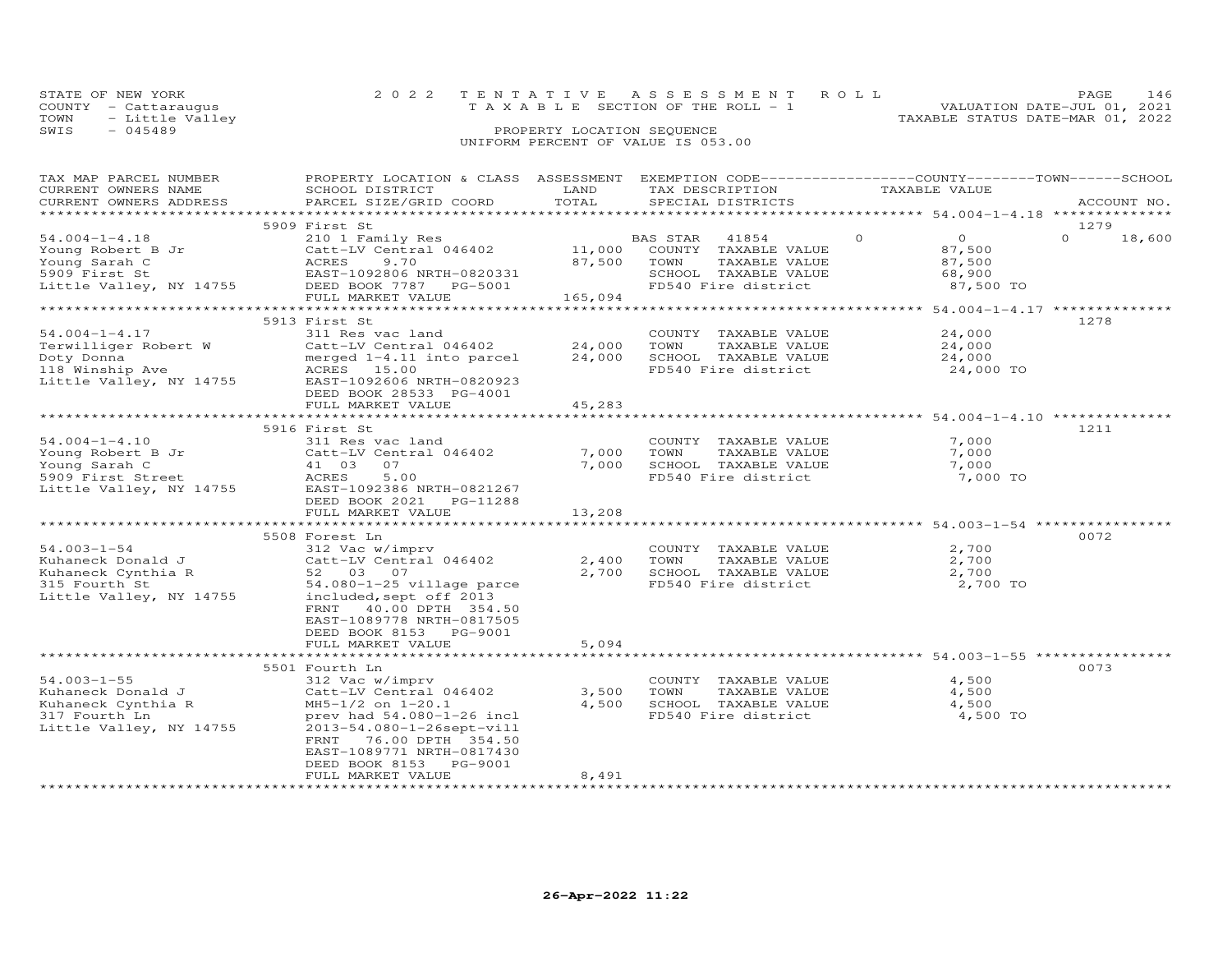|      | STATE OF NEW YORK    |                            | 2022 TENTATIVE ASSESSMENT ROLL                                 | <b>PAGE 147</b> |  |  |  |
|------|----------------------|----------------------------|----------------------------------------------------------------|-----------------|--|--|--|
|      | COUNTY - Cattaraugus |                            | VALUATION DATE-JUL 01, 2021<br>TAXABLE SECTION OF THE ROLL - 1 |                 |  |  |  |
| TOWN | - Little Valley      |                            | TAXABLE STATUS DATE-MAR 01, 2022                               |                 |  |  |  |
| SWIS | $-045489$            | PROPERTY LOCATION SEQUENCE |                                                                |                 |  |  |  |
|      |                      |                            | UNIFORM PERCENT OF VALUE IS 053.00                             |                 |  |  |  |

### TAX MAP PARCEL NUMBER PROPERTY LOCATION & CLASS ASSESSMENT EXEMPTION CODE------------------COUNTY--------TOWN------SCHOOL CURRENT OWNERS NAME SCHOOL DISTRICT LAND TAX DESCRIPTION TAXABLE VALUE CURRENT OWNERS ADDRESS PARCEL SIZE/GRID COORD TOTAL SPECIAL DISTRICTS ACCOUNT NO. \*\*\*\*\*\*\*\*\*\*\*\*\*\*\*\*\*\*\*\*\*\*\*\*\*\*\*\*\*\*\*\*\*\*\*\*\*\*\*\*\*\*\*\*\*\*\*\*\*\*\*\*\*\*\*\*\*\*\*\*\*\*\*\*\*\*\*\*\*\*\*\*\*\*\*\*\*\*\*\*\*\*\*\*\*\*\*\*\*\*\*\*\*\*\*\*\*\*\*\*\*\*\* 54.003-1-20.1 \*\*\*\*\*\*\*\*\*\*\*\*\*\* Fourth St 019954.003-1-20.1 260 Seasonal res COUNTY TAXABLE VALUE 35,000Kuhaneck's Hill, LLC Catt-LV Central 046402 15,000 TOWN TAXABLE VALUE 35,000421 Court Street 52 03 07 35,000 SCHOOL TAXABLE VALUE 35,000Little Valley, NY 14755 5453 Fourth St also on si FD540 Fire district 35,000 TO 9/17/2008-sold cottage,335,000  $35,000$ 35,000 TO ACRES 38.52 EAST-1089094 NRTH-0816895 DEED BOOK 20220 PG-348FULL MARKET VALUE 66,038 \*\*\*\*\*\*\*\*\*\*\*\*\*\*\*\*\*\*\*\*\*\*\*\*\*\*\*\*\*\*\*\*\*\*\*\*\*\*\*\*\*\*\*\*\*\*\*\*\*\*\*\*\*\*\*\*\*\*\*\*\*\*\*\*\*\*\*\*\*\*\*\*\*\*\*\*\*\*\*\*\*\*\*\*\*\*\*\*\*\*\*\*\*\*\*\*\*\*\*\*\*\*\* 54.003-1-21 \*\*\*\*\*\*\*\*\*\*\*\*\*\*\*\*54.003-1-21 Fourth St<br>
JT Allegheny Timberland, LLC catt-LV Central 046402 15,400 TOWN TAXABLE VALUE 20,000<br>
Property Tax Administration 40/53 03 07 20,000 SCHOOL TAXABLE VALUE 20,000<br>
PO Box 3349 ACRES 44.44 FD540 Fire di \*\*\*\*\*\*\*\*\*\*\*\*\*\*\*\*\*\*\*\*\*\*\*\*\*\*\*\*\*\*\*\*\*\*\*\*\*\*\*\*\*\*\*\*\*\*\*\*\*\*\*\*\*\*\*\*\*\*\*\*\*\*\*\*\*\*\*\*\*\*\*\*\*\*\*\*\*\*\*\*\*\*\*\*\*\*\*\*\*\*\*\*\*\*\*\*\*\*\*\*\*\*\* 54.003-1-53 \*\*\*\*\*\*\*\*\*\*\*\*\*\*\*\* Fourth St 142554.003-1-53 311 Res vac land COUNTY TAXABLE VALUE 200Ruper Tammy J Catt-LV Central 046402 200 TOWN TAXABLE VALUE 200209 Fourth St 4/13-prev assd with villa 200 SCHOOL TAXABLE VALUE 200Little Valley, NY 14755 parcel 54.080-1-1.1 FD540 Fire district 200 TO ACRES 0.42֖֖֚֚֚֚֚֚֚֚֚֚֚֚֚֚֚֚֚֚֚֚֡֡֡֡֡֡֡֡֡֡֡֞ 200 TO EAST-1089396 NRTH-0817692 DEED BOOK 17273 PG-5002 FULL MARKET VALUE 377 \*\*\*\*\*\*\*\*\*\*\*\*\*\*\*\*\*\*\*\*\*\*\*\*\*\*\*\*\*\*\*\*\*\*\*\*\*\*\*\*\*\*\*\*\*\*\*\*\*\*\*\*\*\*\*\*\*\*\*\*\*\*\*\*\*\*\*\*\*\*\*\*\*\*\*\*\*\*\*\*\*\*\*\*\*\*\*\*\*\*\*\*\*\*\*\*\*\*\*\*\*\*\* 54.004-1-24.1 \*\*\*\*\*\*\*\*\*\*\*\*\*\*Fourth St<br>54.004-1-24.1 Fourth St<br>5185 78.270 910 Priv forest COUNTY TAXABLE VALUE 54.004-1-24.1 910 Priv forest COUNTY TAXABLE VALUE 28,270 Bridget S. Hoisington, Trustee Catt-LV Central 046402 23,420 TOWN TAXABLE VALUE<br>Graser Family Trust I u/a 3 07 28,270 SCHOOL TAXABLE VALUE Graser Family Trust I u/a  $100307$  28,270 SCHOOL TAXABLE VALUE 29.51 East Otto-Springville Rd ACRES 49.55  $28,270$ <br>28,270 TO 9051 East Otto-Springville Rd ACRES 49.55 East Otto, NY 14729 EAST-1091486 NRTH-0816281 DEED BOOK 30011 PG-4001 FULL MARKET VALUE 53,340 \*\*\*\*\*\*\*\*\*\*\*\*\*\*\*\*\*\*\*\*\*\*\*\*\*\*\*\*\*\*\*\*\*\*\*\*\*\*\*\*\*\*\*\*\*\*\*\*\*\*\*\*\*\*\*\*\*\*\*\*\*\*\*\*\*\*\*\*\*\*\*\*\*\*\*\*\*\*\*\*\*\*\*\*\*\*\*\*\*\*\*\*\*\*\*\*\*\*\*\*\*\*\* 63.001-1-12 \*\*\*\*\*\*\*\*\*\*\*\*\*\*\*\*Fourth St 034863.001-1-12 910 Priv forest COUNTY TAXABLE VALUE 48,800 Stoll Howard L Jr Catt-LV Central 046402 35,000 TOWN TAXABLE VALUE 48,800 Corcoran Robert O 39/51 03 07 48,800 SCHOOL TAXABLE VALUE 48,800 85 Rosedale Ave ACRES 75.37 FD540 Fire district 48,800 TOHamburg, NY 14075 EAST-1089537 NRTH-0814197 DEED BOOK 10601 PG-2001 FULL MARKET VALUE 92,075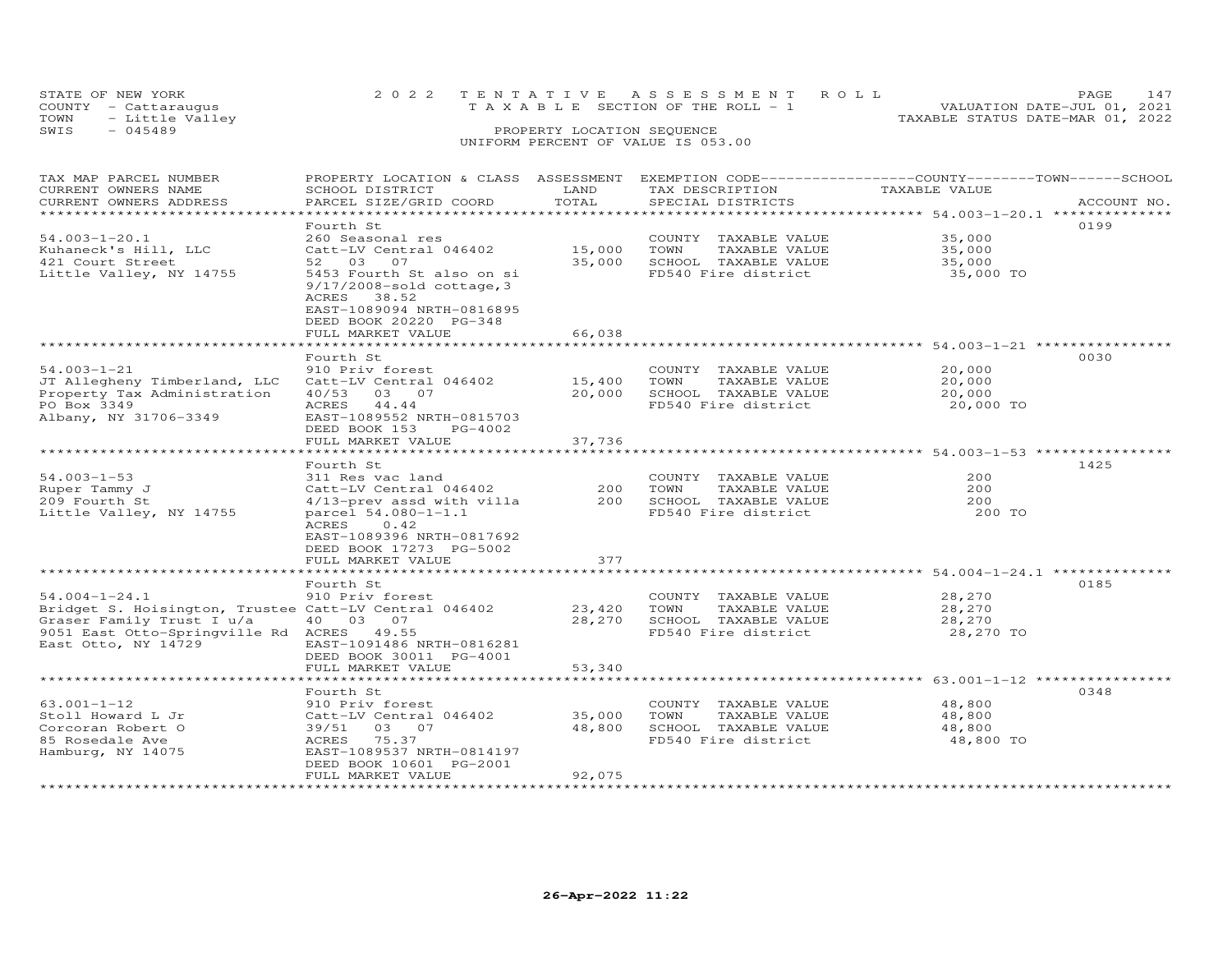| STATE OF NEW YORK    | 2022 TENTATIVE ASSESSMENT ROLL        | PAGE 148                         |
|----------------------|---------------------------------------|----------------------------------|
| COUNTY - Cattaraugus | T A X A B L E SECTION OF THE ROLL - 1 | VALUATION DATE-JUL 01, 2021      |
| TOWN - Little Valley |                                       | TAXABLE STATUS DATE-MAR 01, 2022 |
| SWTS<br>$-045489$    | PROPERTY LOCATION SEQUENCE            |                                  |
|                      |                                       |                                  |

| TAX MAP PARCEL NUMBER     | PROPERTY LOCATION & CLASS ASSESSMENT EXEMPTION CODE----------------COUNTY-------TOWN------SCHOOL |              |                       |               |             |
|---------------------------|--------------------------------------------------------------------------------------------------|--------------|-----------------------|---------------|-------------|
| CURRENT OWNERS NAME       | SCHOOL DISTRICT                                                                                  | LAND         | TAX DESCRIPTION       | TAXABLE VALUE |             |
| CURRENT OWNERS ADDRESS    | PARCEL SIZE/GRID COORD                                                                           | TOTAL        | SPECIAL DISTRICTS     |               | ACCOUNT NO. |
|                           |                                                                                                  |              |                       |               |             |
|                           | Fourth St                                                                                        |              |                       |               | 1153        |
| $63.001 - 1 - 14.5$       | 314 Rural vac<10                                                                                 |              | COUNTY TAXABLE VALUE  | 2,500         |             |
| Hitchcock Paul            | Catt-LV Central 046402                                                                           | 2,500        | TOWN<br>TAXABLE VALUE | 2,500         |             |
| PO Box 231                | 50 03 07                                                                                         | 2,500        | SCHOOL TAXABLE VALUE  | 2,500         |             |
| Little Valley, NY 14755   | ACRES 1.95                                                                                       |              | FD540 Fire district   | 2,500 TO      |             |
|                           | EAST-1090233 NRTH-0810989                                                                        |              |                       |               |             |
|                           | DEED BOOK 29443 PG-5002                                                                          |              |                       |               |             |
|                           | FULL MARKET VALUE                                                                                | 4,717        |                       |               |             |
|                           | *************************                                                                        | ************ |                       |               |             |
|                           | Fourth St                                                                                        |              |                       |               | 0196        |
| $63.002 - 1 - 2.1$        | 910 Priv forest                                                                                  |              | COUNTY TAXABLE VALUE  | 41,800        |             |
| Fabbro Mario              | Catt-LV Central 046402                                                                           | 24,400       | TOWN<br>TAXABLE VALUE | 41,800        |             |
| Fabbro Gloria             | 39 03 07                                                                                         | 41,800       | SCHOOL TAXABLE VALUE  | 41,800        |             |
| 216 Angle Rd              | ACRES 62.19                                                                                      |              | FD540 Fire district   | 41,800 TO     |             |
| West Seneca, NY 14224     | EAST-1091430 NRTH-0813426                                                                        |              |                       |               |             |
|                           | DEED BOOK 887<br>PG-00058                                                                        |              |                       |               |             |
|                           | FULL MARKET VALUE                                                                                | 78,868       |                       |               |             |
|                           |                                                                                                  |              |                       |               |             |
|                           |                                                                                                  |              |                       |               | 0002        |
| $63.002 - 3 - 6$          | Fourth St                                                                                        |              |                       | 48,000        |             |
| Adams Family Trust Donald | 910 Priv forest                                                                                  |              | COUNTY TAXABLE VALUE  |               |             |
|                           | Catt-LV Central 046402                                                                           | 45,000 TOWN  | TAXABLE VALUE         | 48,000        |             |
| Adams Douglas E           | 38 03 07                                                                                         | 48,000       | SCHOOL TAXABLE VALUE  | 48,000        |             |
| 5786 Frank Rd             | ACRES 106.32                                                                                     |              | FD540 Fire district   | 48,000 TO     |             |
| Cattaraugus, NY 14719     | EAST-1092855 NRTH-0808561                                                                        |              |                       |               |             |
|                           | DEED BOOK 4693 PG-3002                                                                           |              |                       |               |             |
|                           | FULL MARKET VALUE                                                                                | 90,566       |                       |               |             |
|                           |                                                                                                  |              |                       |               |             |
|                           | Fourth St                                                                                        |              |                       |               | 0291        |
| $63.002 - 3 - 7.1$        | 314 Rural vac<10<br>314 Kurai variti<br>Catt-LV Central 046402                                   |              | COUNTY TAXABLE VALUE  | 6,900         |             |
| Pustulka Joseph A         |                                                                                                  | 6,900        | TOWN<br>TAXABLE VALUE | 6,900         |             |
| Pustulka Andrea A         | 38 03 07                                                                                         | 6,900        | SCHOOL TAXABLE VALUE  | 6,900         |             |
| 9957 Hill Rd.             | 5.00<br>ACRES                                                                                    |              | FD540 Fire district   | 6,900 TO      |             |
| Cattaraugus, NY 14719     | EAST-1090850 NRTH-0810007                                                                        |              |                       |               |             |
|                           | DEED BOOK 27998 PG-5002                                                                          |              |                       |               |             |
|                           | FULL MARKET VALUE                                                                                | 13,019       |                       |               |             |
|                           |                                                                                                  |              |                       |               |             |
|                           | Fourth St                                                                                        |              |                       |               | 1094        |
| $63.002 - 3 - 7.2$        | 323 Vacant rural                                                                                 |              | COUNTY TAXABLE VALUE  | 21,000        |             |
| Pustulka Joseph A         | Catt-LV Central 046402                                                                           | 21,000       | TAXABLE VALUE<br>TOWN | 21,000        |             |
| Pustulka Andrea A         | 38 03 07                                                                                         | 21,000       | SCHOOL TAXABLE VALUE  | 21,000        |             |
| 9957 Hill Rd.             | ACRES 41.20                                                                                      |              | FD540 Fire district   | 21,000 TO     |             |
| Cattaraugus, NY 14719     | EAST-1092595 NRTH-0810106                                                                        |              |                       |               |             |
|                           | DEED BOOK 27998 PG-5002                                                                          |              |                       |               |             |
|                           | FULL MARKET VALUE                                                                                | 39,623       |                       |               |             |
|                           |                                                                                                  |              |                       |               |             |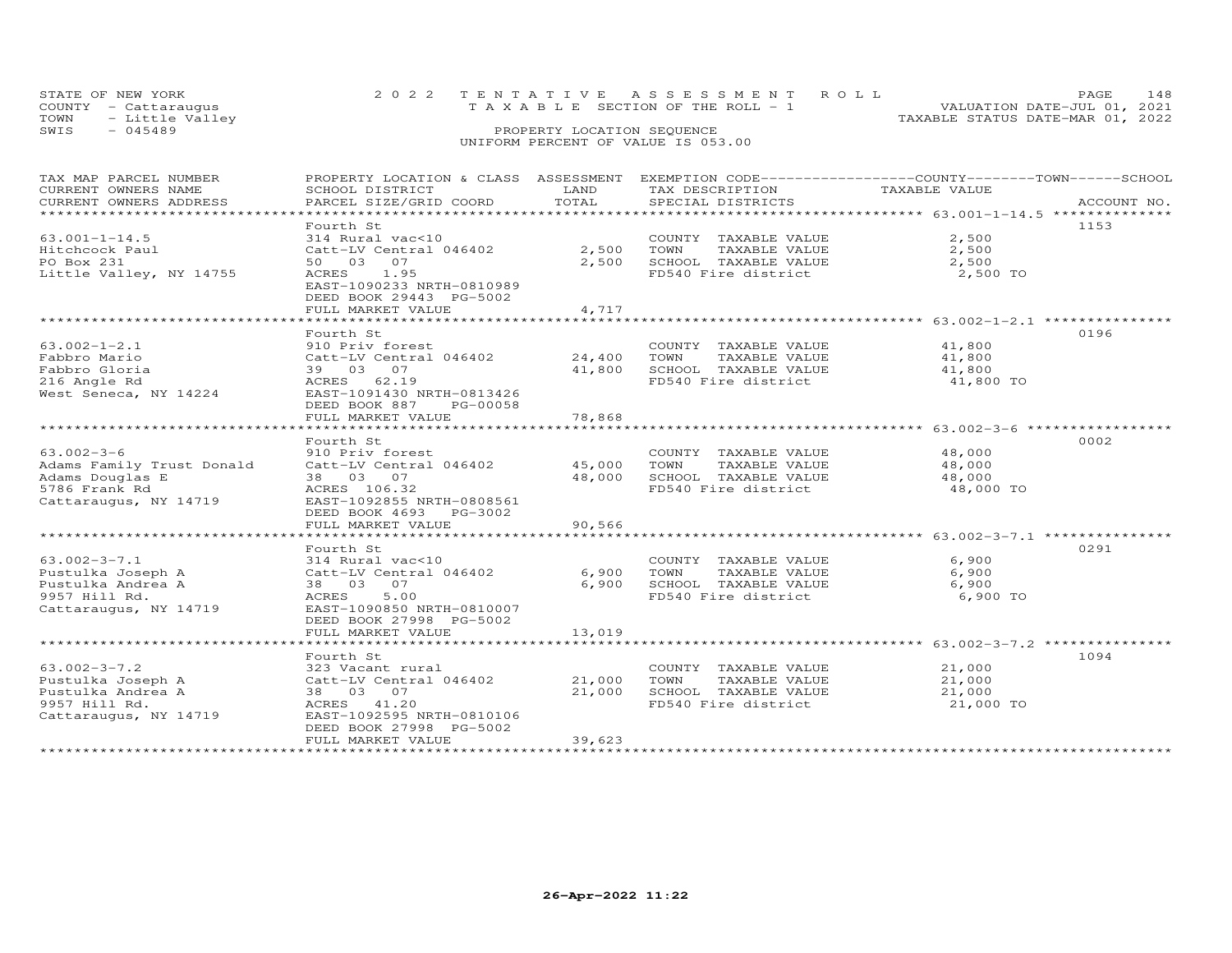| STATE OF NEW YORK       | 2022 TENTATIVE ASSESSMENT ROLL                 | PAGE.                            |  |
|-------------------------|------------------------------------------------|----------------------------------|--|
| COUNTY - Cattaraugus    | $T A X A B I F S E C T T ON OF THE RO I J - 1$ | VALUATION DATE-JUL 01, 2021      |  |
| TOWN<br>- Little Valley |                                                | TAXABLE STATUS DATE-MAR 01, 2022 |  |
| SWIS<br>$-045489$       | PROPERTY LOCATION SEQUENCE                     |                                  |  |
|                         |                                                |                                  |  |

| TAX MAP PARCEL NUMBER                         | PROPERTY LOCATION & CLASS ASSESSMENT      |               | EXEMPTION CODE-----------------COUNTY-------TOWN------SCHOOL |                      |                    |
|-----------------------------------------------|-------------------------------------------|---------------|--------------------------------------------------------------|----------------------|--------------------|
| CURRENT OWNERS NAME<br>CURRENT OWNERS ADDRESS | SCHOOL DISTRICT<br>PARCEL SIZE/GRID COORD | LAND<br>TOTAL | TAX DESCRIPTION<br>SPECIAL DISTRICTS                         | TAXABLE VALUE        | ACCOUNT NO.        |
|                                               |                                           |               |                                                              |                      |                    |
|                                               | Fourth St                                 |               |                                                              |                      | 1172               |
| $63.002 - 3 - 7.3$                            | 323 Vacant rural                          |               | COUNTY TAXABLE VALUE                                         | 27,200               |                    |
|                                               |                                           | 27,200        | TOWN                                                         |                      |                    |
| Pustulka Joseph A                             | Catt-LV Central 046402<br>38 03 07        |               | TAXABLE VALUE                                                | 27,200               |                    |
| Pustulka Andrea A                             |                                           | 27,200        | SCHOOL TAXABLE VALUE                                         | 27,200               |                    |
| 9957 Hill Rd.                                 | ACRES 51.20                               |               | FD540 Fire district                                          | 27,200 TO            |                    |
| Cattaraugus, NY 14719                         | EAST-1092504 NRTH-0809555                 |               |                                                              |                      |                    |
|                                               | DEED BOOK 27998 PG-5002                   |               |                                                              |                      |                    |
|                                               | FULL MARKET VALUE                         | 51,321        |                                                              |                      |                    |
|                                               |                                           |               |                                                              |                      |                    |
|                                               | 4975 Fourth St                            |               |                                                              |                      | 0316               |
| $63.002 - 3 - 3$                              | 314 Rural vac<10                          |               | COUNTY TAXABLE VALUE                                         | 7,700                |                    |
| Siperek Timothy P                             | Catt-LV Central 046402                    | 7,700         | TOWN<br>TAXABLE VALUE                                        | 7,700                |                    |
| Siperek Sheila K                              | 38 03 07                                  | 7,700         | SCHOOL TAXABLE VALUE                                         | 7,700                |                    |
| 4060 Bucktooth Run Road                       | ACRES<br>1.95                             |               | FD540 Fire district                                          | 7,700 TO             |                    |
| Little Valley, NY 14755                       | EAST-1090428 NRTH-0807921                 |               |                                                              |                      |                    |
|                                               | DEED BOOK 23554 PG-6002                   |               |                                                              |                      |                    |
|                                               | FULL MARKET VALUE                         | 14,528        |                                                              |                      |                    |
|                                               | ******************************            |               |                                                              |                      |                    |
|                                               | 4976 Fourth St                            |               |                                                              |                      | 0361               |
| $63.002 - 3 - 4$                              | 210 1 Family Res                          |               | COUNTY TAXABLE VALUE                                         | 34,200               |                    |
| Fadel Ernie L                                 | Catt-LV Central 046402                    | 16,700        | TOWN<br>TAXABLE VALUE                                        | 34,200               |                    |
| Carrier-Fadel Judith Ann                      | 38 03 07                                  | 34,200        | SCHOOL TAXABLE VALUE                                         | 34,200               |                    |
| 1707 Caravelle Dr                             | ACRES 14.64                               |               | FD540 Fire district                                          | 34,200 TO            |                    |
| Niagara Falls, NY 14304                       | EAST-1091300 NRTH-0807957                 |               |                                                              |                      |                    |
|                                               | DEED BOOK 29450 PG-6001                   |               |                                                              |                      |                    |
|                                               | FULL MARKET VALUE                         | 64,528        |                                                              |                      |                    |
|                                               | **************************                |               |                                                              |                      |                    |
|                                               | 4990 Fourth St                            |               |                                                              |                      | 0319               |
| $63.002 - 3 - 5$                              | 323 Vacant rural                          |               | COUNTY TAXABLE VALUE                                         | 9,600                |                    |
| Adams Family Trust Donald                     | Catt-LV Central 046402                    | 9,600         | TOWN<br>TAXABLE VALUE                                        | 9,600                |                    |
| Adams Douglas E                               | 38  03  07                                | 9,600         | SCHOOL TAXABLE VALUE                                         | 9,600                |                    |
| 5786 Frank Rd                                 | Camp                                      |               | FD540 Fire district                                          | 9,600 TO             |                    |
| Cattaraugus, NY 14719                         | ACRES<br>14.62                            |               |                                                              |                      |                    |
|                                               | EAST-1091362 NRTH-0808427                 |               |                                                              |                      |                    |
|                                               | DEED BOOK 4693 PG-3002                    |               |                                                              |                      |                    |
|                                               | FULL MARKET VALUE                         | 18,113        |                                                              |                      |                    |
|                                               |                                           |               |                                                              |                      |                    |
|                                               | 5017 Fourth St                            |               |                                                              |                      | 0170               |
| $63.002 - 3 - 2$                              | 210 1 Family Res                          |               | ENH STAR<br>41834                                            | $\Omega$<br>$\Omega$ | $\Omega$<br>46,440 |
| Bowman George                                 | Catt-LV Central 046402                    | 8,000         | COUNTY TAXABLE VALUE                                         | 54,600               |                    |
| Bowman Shelly                                 | 38 03 07                                  | 54,600        | TOWN<br>TAXABLE VALUE                                        | 54,600               |                    |
| 5017 Fourth St                                | $10/14$ -added RM5 from $3-2$ .           |               | SCHOOL TAXABLE VALUE                                         | 8,160                |                    |
| Little Valley, NY 14755                       | 5.40<br>ACRES                             |               | FD540 Fire district                                          | 54,600 TO            |                    |
|                                               | EAST-1090462 NRTH-0808679                 |               |                                                              |                      |                    |
|                                               | DEED BOOK 844<br>PG-00477                 |               |                                                              |                      |                    |
|                                               | FULL MARKET VALUE                         | 103,019       |                                                              |                      |                    |
|                                               |                                           |               |                                                              |                      |                    |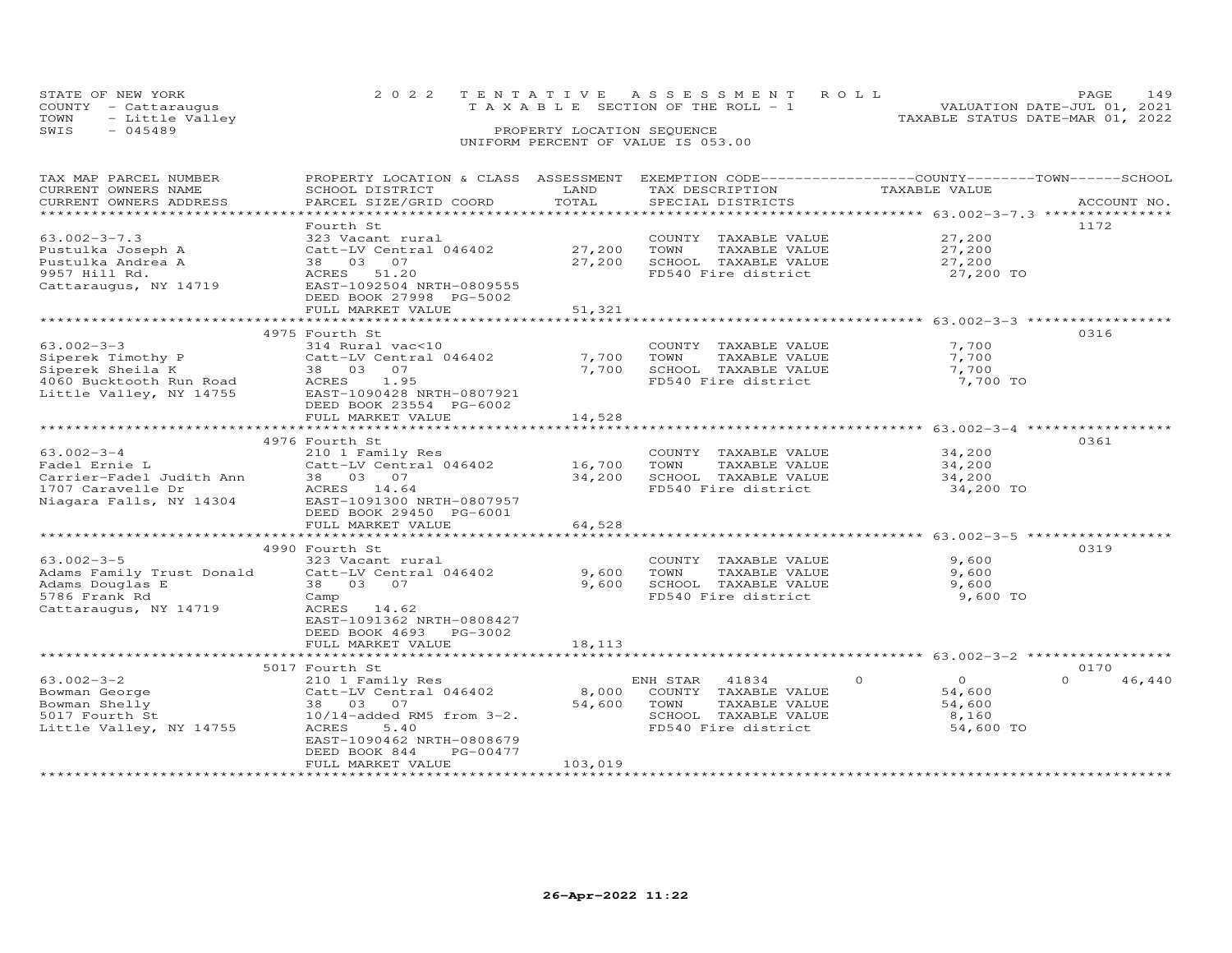| STATE OF NEW YORK    | 2022 TENTATIVE ASSESSMENT ROLL        | 150<br>PAGE.                     |
|----------------------|---------------------------------------|----------------------------------|
| COUNTY - Cattarauqus | T A X A B L E SECTION OF THE ROLL - 1 | VALUATION DATE-JUL 01, 2021      |
| TOWN - Little Valley |                                       | TAXABLE STATUS DATE-MAR 01, 2022 |
| SWTS<br>- 045489     | PROPERTY LOCATION SEQUENCE            |                                  |

| TAX MAP PARCEL NUMBER<br>CURRENT OWNERS NAME<br>CURRENT OWNERS ADDRESS                                                                      | PROPERTY LOCATION & CLASS ASSESSMENT EXEMPTION CODE----------------COUNTY-------TOWN------SCHOOL<br>SCHOOL DISTRICT<br>PARCEL SIZE/GRID COORD                                       | LAND<br>TOTAL                     | TAX DESCRIPTION<br>SPECIAL DISTRICTS                                                                           | TAXABLE VALUE                                                                                                                         | ACCOUNT NO.        |
|---------------------------------------------------------------------------------------------------------------------------------------------|-------------------------------------------------------------------------------------------------------------------------------------------------------------------------------------|-----------------------------------|----------------------------------------------------------------------------------------------------------------|---------------------------------------------------------------------------------------------------------------------------------------|--------------------|
|                                                                                                                                             |                                                                                                                                                                                     |                                   |                                                                                                                |                                                                                                                                       |                    |
|                                                                                                                                             | 5147 Fourth St                                                                                                                                                                      |                                   |                                                                                                                |                                                                                                                                       | 1148               |
| $63.001 - 1 - 14.3$<br>Koch Dennis J<br>Koch Susan J<br>5147 Fourth St<br>Little Valley, NY 14755                                           | 240 Rural res<br>Catt-LV Central 046402<br>50 03 07<br>ACRES 15.00<br>EAST-1089869 NRTH-0810223<br>DEED BOOK 00948 PG-00247<br>FULL MARKET VALUE                                    | 14,200<br>83,400<br>157,358       | ENH STAR 41834<br>COUNTY TAXABLE VALUE<br>TOWN<br>TAXABLE VALUE<br>SCHOOL TAXABLE VALUE<br>FD540 Fire district | $\overline{O}$<br>$\overline{0}$<br>83,400<br>83,400<br>36,960<br>83,400 TO<br>************************ 63.001-1-13 ***************** | $\Omega$<br>46,440 |
|                                                                                                                                             | 5231 Fourth St                                                                                                                                                                      |                                   |                                                                                                                |                                                                                                                                       | 0043               |
| $63.001 - 1 - 13$<br>Infanti Paul R<br>12486 Reinhart Road<br>Alden, NY 14004                                                               | 260 Seasonal res<br>Catt-LV Central 046402<br>51 03 07<br>ACRES 45.85<br>EAST-1089758 NRTH-0812248<br>DEED BOOK 2020<br>PG-10729                                                    | 31,000<br>39,000                  | COUNTY TAXABLE VALUE<br>TOWN<br>TAXABLE VALUE<br>SCHOOL TAXABLE VALUE<br>FD540 Fire district                   | 39,000<br>39,000<br>39,000<br>39,000 TO                                                                                               |                    |
|                                                                                                                                             | FULL MARKET VALUE                                                                                                                                                                   | 73,585                            |                                                                                                                |                                                                                                                                       |                    |
|                                                                                                                                             | 5302 Fourth St                                                                                                                                                                      |                                   |                                                                                                                |                                                                                                                                       | 1175               |
| $63.002 - 1 - 2.73$<br>Dobson Cellular Systems, Inc Catt-LV Central 046402<br>AT&T Property Tax Dept<br>Atlanta, GA 30308<br>************** | 833 Radio                                                                                                                                                                           | $\overline{O}$<br>5,300<br>10,000 | COUNTY TAXABLE VALUE<br>TOWN<br>TAXABLE VALUE<br>SCHOOL TAXABLE VALUE<br>FD540 Fire district                   | 5,300<br>5,300<br>5,300<br>5,300 TO<br>******************* 63.002-1-2./4 ***************                                              |                    |
|                                                                                                                                             | 5302 Fourth St                                                                                                                                                                      |                                   |                                                                                                                |                                                                                                                                       | 1189               |
| $63.002 - 1 - 2.74$<br>American Tower Corp Catt-LV Central 046402<br>PO Box 723597<br>Atlanta, GA 31139                                     | 837 Cell Tower<br>Loc #Unknown<br>1.0000 Catt/l Valley<br>Tower Only<br>0.01<br>ACRES<br>FULL MARKET VALUE                                                                          | $\Omega$<br>222,700<br>420,189    | COUNTY TAXABLE VALUE<br>TOWN<br>TAXABLE VALUE<br>SCHOOL TAXABLE VALUE<br>FD540 Fire district                   | 222,700<br>222,700<br>222,700<br>222,700 TO                                                                                           |                    |
|                                                                                                                                             |                                                                                                                                                                                     |                                   |                                                                                                                |                                                                                                                                       |                    |
| $63.002 - 1 - 2.2$<br>Harris Corporation<br>1025 W NASA Blvd Mail A-12A<br>Melbourne, FL 32919                                              | 5328 Fourth St<br>833 Radio<br>Catt-LV Central 046402<br>36 03 07<br>Two Radio Towers<br>ACRES<br>2.79<br>EAST-1090531 NRTH-0813962<br>DEED BOOK 12183 PG-8001<br>FULL MARKET VALUE | 7,600<br>43,000<br>81,132         | COUNTY TAXABLE VALUE<br>TOWN<br>TAXABLE VALUE<br>SCHOOL TAXABLE VALUE<br>FD540 Fire district                   | 43,000<br>43,000<br>43,000<br>43,000 TO                                                                                               | 0135               |
|                                                                                                                                             | **********************                                                                                                                                                              |                                   |                                                                                                                |                                                                                                                                       |                    |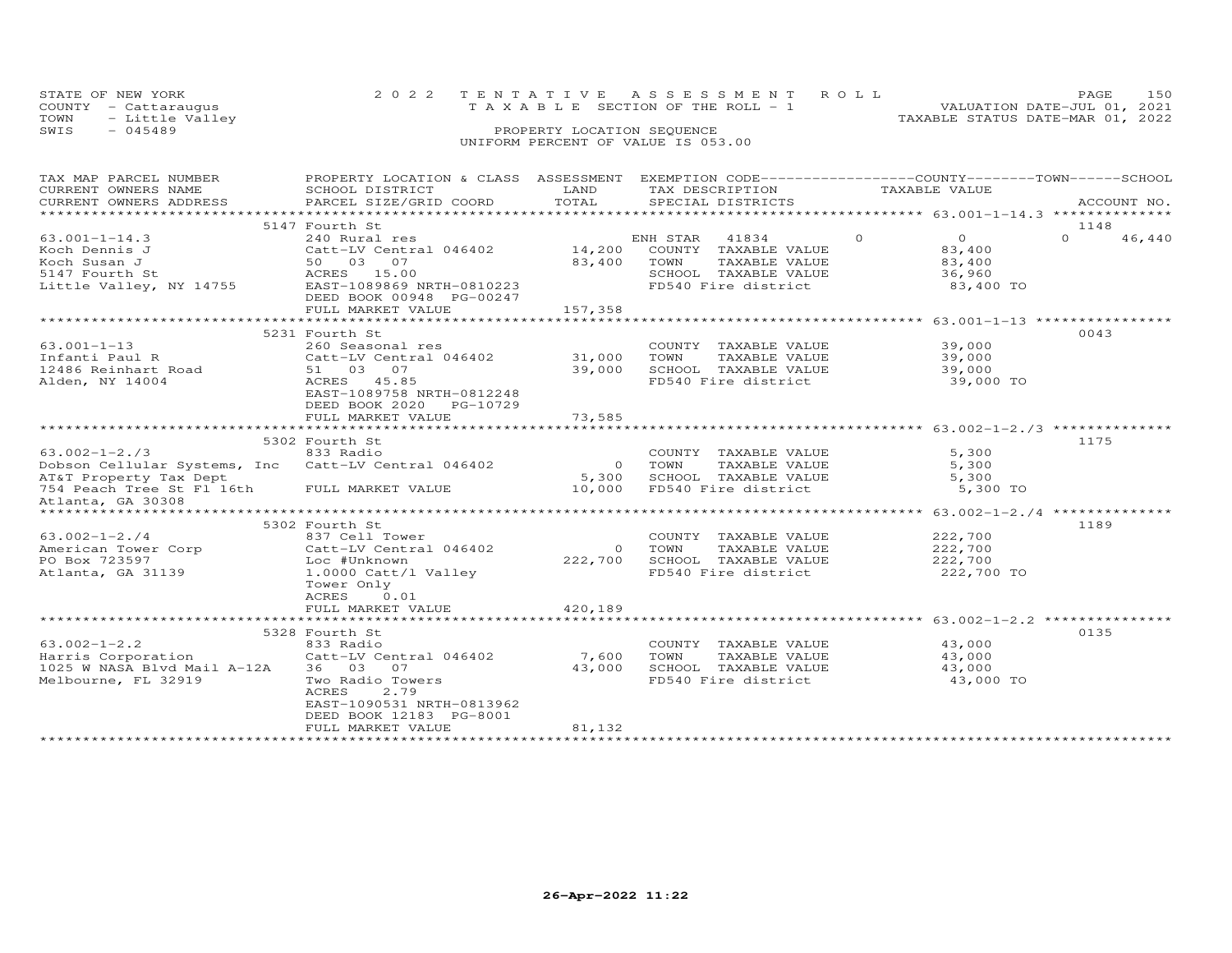|      | STATE OF NEW YORK    |  | 2022 TENTATIVE ASSESSMENT ROLL        |                                  | PAGE.                       | 1.51 |
|------|----------------------|--|---------------------------------------|----------------------------------|-----------------------------|------|
|      | COUNTY - Cattaraugus |  | T A X A B L E SECTION OF THE ROLL - 1 |                                  | VALUATION DATE-JUL 01, 2021 |      |
|      | TOWN - Little Valley |  |                                       | TAXABLE STATUS DATE-MAR 01, 2022 |                             |      |
| SWIS | - 045489             |  | PROPERTY LOCATION SEQUENCE            |                                  |                             |      |
|      |                      |  | UNIFORM PERCENT OF VALUE IS 053.00    |                                  |                             |      |

| TAX MAP PARCEL NUMBER   | PROPERTY LOCATION & CLASS ASSESSMENT EXEMPTION CODE----------------COUNTY-------TOWN------SCHOOL |                 |                       |                                                                |             |
|-------------------------|--------------------------------------------------------------------------------------------------|-----------------|-----------------------|----------------------------------------------------------------|-------------|
| CURRENT OWNERS NAME     | SCHOOL DISTRICT                                                                                  | LAND            | TAX DESCRIPTION       | TAXABLE VALUE                                                  |             |
| CURRENT OWNERS ADDRESS  | PARCEL SIZE/GRID COORD                                                                           | TOTAL           | SPECIAL DISTRICTS     |                                                                | ACCOUNT NO. |
|                         |                                                                                                  |                 |                       |                                                                |             |
|                         | 5358 Fourth St                                                                                   |                 |                       |                                                                | 1282        |
| $63.002 - 1 - 1.1$      | 311 Res vac land                                                                                 |                 | COUNTY TAXABLE VALUE  | 4,500                                                          |             |
| Miller Karen B          | Catt-LV Central 046402                                                                           | 4,500           | TOWN<br>TAXABLE VALUE | 4,500                                                          |             |
|                         | 10451 Sirene Way<br>FRNT 200.00 DPTH 193.00<br>EAST-1090476 NRTH-0814245                         | 4,500           | SCHOOL TAXABLE VALUE  | 4,500                                                          |             |
|                         |                                                                                                  |                 | FD540 Fire district   | 4,500 TO                                                       |             |
|                         | FULL MARKET VALUE                                                                                | 8,491           |                       |                                                                |             |
|                         | ********************************                                                                 |                 |                       | $*********************$ 63.002-1-1.2                           |             |
|                         | 5388 Fourth St                                                                                   |                 |                       |                                                                | 0042        |
| $63.002 - 1 - 1.2$      | 312 Vac w/imprv                                                                                  |                 | COUNTY TAXABLE VALUE  | 40,500                                                         |             |
| Toporek David           | Catt-LV Central 046402                                                                           | 25,500          | TOWN<br>TAXABLE VALUE | 40,500                                                         |             |
| Toporek Laurie          | 03 07<br>39/40                                                                                   | 40,500          | SCHOOL TAXABLE VALUE  | 40,500                                                         |             |
| 3399 McKinley Pkwy      | ACRES 47.60                                                                                      |                 | FD540 Fire district   | 40,500 TO                                                      |             |
| Blasdell, NY 14219      | EAST-1091491 NRTH-0814638                                                                        |                 |                       |                                                                |             |
|                         | DEED BOOK 16749 PG-9001                                                                          |                 |                       |                                                                |             |
|                         | FULL MARKET VALUE                                                                                | 76,415          |                       |                                                                |             |
|                         |                                                                                                  | **************  |                       |                                                                |             |
|                         | 5453 Fourth St                                                                                   |                 |                       |                                                                | 1410        |
| $54.003 - 1 - 20.2$     | 210 1 Family Res                                                                                 |                 | COUNTY TAXABLE VALUE  | 19,500                                                         |             |
| Croome Thomas Richard   | Catt-LV Central 046402                                                                           | 7,500           | TOWN<br>TAXABLE VALUE | 19,500                                                         |             |
| 9671 Rte 242            | 9/17/2008-split off 1-20                                                                         | 19,500          | SCHOOL TAXABLE VALUE  | 19,500                                                         |             |
| Little Valley, NY 14755 | ACRES<br>2.90                                                                                    |                 | FD540 Fire district   | 19,500 TO                                                      |             |
|                         | EAST-1090008 NRTH-0816507                                                                        |                 |                       |                                                                |             |
|                         | DEED BOOK 27897 PG-4001                                                                          |                 |                       |                                                                |             |
|                         | FULL MARKET VALUE                                                                                | 36,792          |                       |                                                                |             |
|                         |                                                                                                  | *************** |                       | ****************** 54.003-1-20.3 ***************               |             |
|                         | 5475 Fourth St                                                                                   |                 |                       |                                                                | 0199        |
| $54.003 - 1 - 20.3$     | 270 Mfg housing                                                                                  |                 | COUNTY TAXABLE VALUE  | 27,000                                                         |             |
| Kuhaneck Donald J       | Catt-LV Central 046402                                                                           | 4,000           | TOWN<br>TAXABLE VALUE | 27,000                                                         |             |
| Kuhaneck Cynthia R      | 52 03 07                                                                                         | 27,000          | SCHOOL TAXABLE VALUE  | 27,000                                                         |             |
| 5495 Kuhaneck Drive     | 5453 Fourth St also on si                                                                        |                 | FD540 Fire district   | 27,000 TO                                                      |             |
| Little Valley, NY 14755 | $9/17/2008$ -sold cottage, 3                                                                     |                 |                       |                                                                |             |
|                         | 7.88<br>ACRES                                                                                    |                 |                       |                                                                |             |
|                         | EAST-1089846 NRTH-0816928                                                                        |                 |                       |                                                                |             |
|                         | DEED BOOK 2021    PG-16916                                                                       |                 |                       |                                                                |             |
|                         | FULL MARKET VALUE                                                                                | 50,943          |                       |                                                                |             |
|                         |                                                                                                  |                 |                       | ******************************** 54.004-1-24.2 *************** |             |
|                         | 5496 Fourth St                                                                                   |                 |                       |                                                                | 1255        |
| $54.004 - 1 - 24.2$     | 270 Mfg housing                                                                                  |                 | COUNTY TAXABLE VALUE  | 42,500                                                         |             |
| Whipple Shawn A         | Catt-LV Central 046402                                                                           | 22,780          | TOWN<br>TAXABLE VALUE | 42,500                                                         |             |
| 5248 Kyler Hill Rd      | ACRES 57.02                                                                                      | 42,500          | SCHOOL TAXABLE VALUE  | 42,500                                                         |             |
| Little Valley, NY 14719 | EAST-1091513 NRTH-0816787                                                                        |                 | FD540 Fire district   | 42,500 TO                                                      |             |
|                         | FULL MARKET VALUE                                                                                | 80,189          |                       |                                                                |             |
|                         |                                                                                                  |                 |                       |                                                                |             |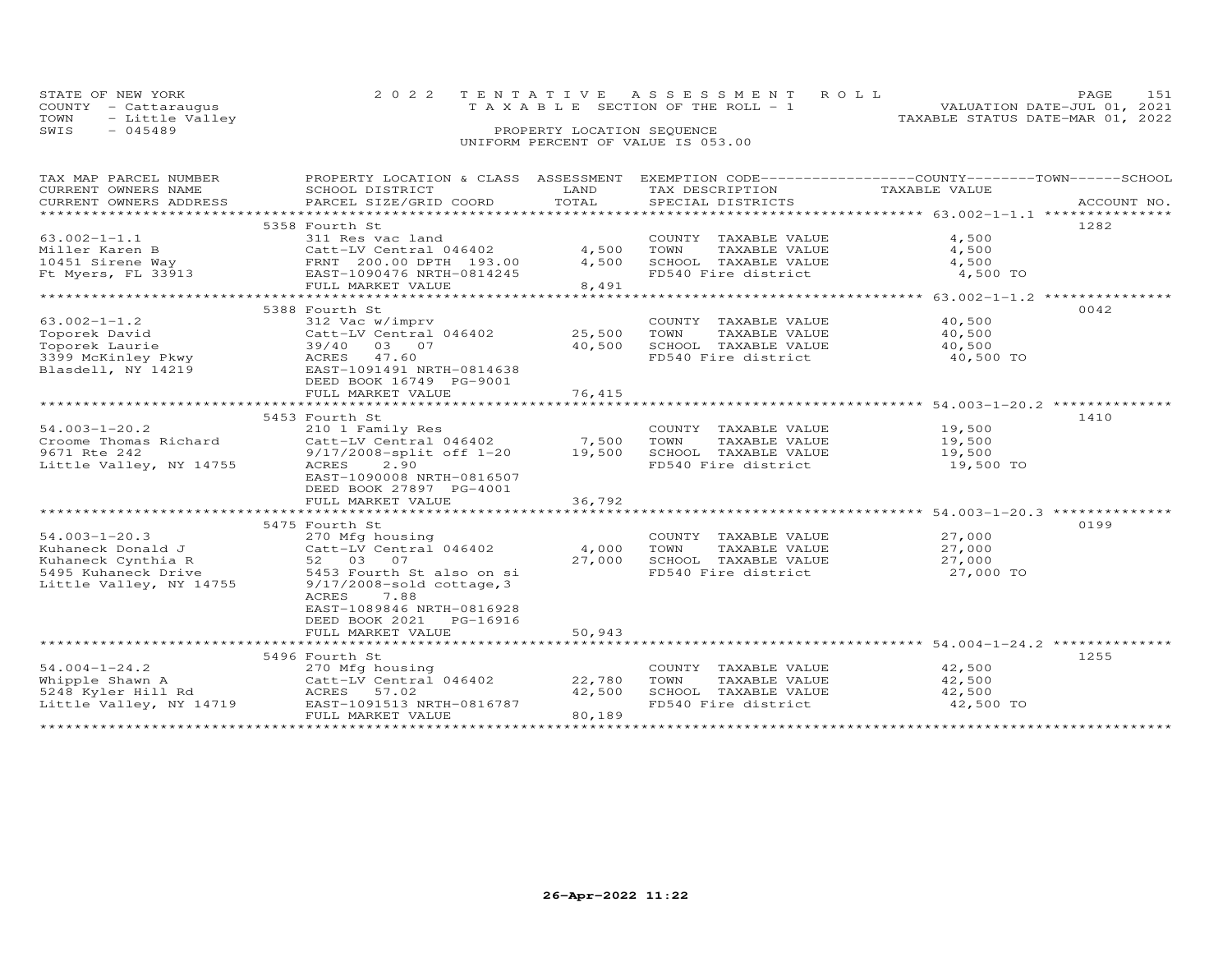| STATE OF NEW YORK       | 2022 TENTATIVE ASSESSMENT ROLL        |                                  | <b>PAGE</b>                 |  |
|-------------------------|---------------------------------------|----------------------------------|-----------------------------|--|
| COUNTY - Cattaraugus    | T A X A B L E SECTION OF THE ROLL - 1 |                                  | VALUATION DATE-JUL 01, 2021 |  |
| TOWN<br>- Little Valley |                                       | TAXABLE STATUS DATE-MAR 01, 2022 |                             |  |
| SWIS<br>$-045489$       | PROPERTY LOCATION SEQUENCE            |                                  |                             |  |
|                         | UNIFORM PERCENT OF VALUE IS 053.00    |                                  |                             |  |

# TAX MAP PARCEL NUMBER PROPERTY LOCATION & CLASS ASSESSMENT EXEMPTION CODE------------------COUNTY--------TOWN------SCHOOL CURRENT OWNERS NAME SCHOOL DISTRICT LAND TAX DESCRIPTION TAXABLE VALUE CURRENT OWNERS ADDRESS PARCEL SIZE/GRID COORD TOTAL SPECIAL DISTRICTS ACCOUNT NO. \*\*\*\*\*\*\*\*\*\*\*\*\*\*\*\*\*\*\*\*\*\*\*\*\*\*\*\*\*\*\*\*\*\*\*\*\*\*\*\*\*\*\*\*\*\*\*\*\*\*\*\*\*\*\*\*\*\*\*\*\*\*\*\*\*\*\*\*\*\*\*\*\*\*\*\*\*\*\*\*\*\*\*\*\*\*\*\*\*\*\*\*\*\*\*\*\*\*\*\*\*\*\* 54.004-1-24.3 \*\*\*\*\*\*\*\*\*\*\*\*\*\*54.004-1-24.3 5496 Fourth St and Variation of the Same of the Section of the Section of the Section of the Section of the Section of the Section of the Section of the Section of the Section of the Section of the Section of \*\*\*\*\*\*\*\*\*\*\*\*\*\*\*\*\*\*\*\*\*\*\*\*\*\*\*\*\*\*\*\*\*\*\*\*\*\*\*\*\*\*\*\*\*\*\*\*\*\*\*\*\*\*\*\*\*\*\*\*\*\*\*\*\*\*\*\*\*\*\*\*\*\*\*\*\*\*\*\*\*\*\*\*\*\*\*\*\*\*\*\*\*\*\*\*\*\*\*\*\*\*\* 63.004-1-2.1 \*\*\*\*\*\*\*\*\*\*\*\*\*\*\* Harter Ln 016163.004-1-2.1 323 Vacant rural COUNTY TAXABLE VALUE 7,200 Koch Mark Catt-LV Central 046402 7,200 TOWN TAXABLE VALUE 7,200 448 W 130th St 36 03 07 7,200 SCHOOL TAXABLE VALUE 7,200 Brunswick, OH 44212 ACRES 1.85 FD540 Fire district 7,200 TO EAST-1090524 NRTH-0807318 DEED BOOK 27728 PG-8002FULL MARKET VALUE 13,585 \*\*\*\*\*\*\*\*\*\*\*\*\*\*\*\*\*\*\*\*\*\*\*\*\*\*\*\*\*\*\*\*\*\*\*\*\*\*\*\*\*\*\*\*\*\*\*\*\*\*\*\*\*\*\*\*\*\*\*\*\*\*\*\*\*\*\*\*\*\*\*\*\*\*\*\*\*\*\*\*\*\*\*\*\*\*\*\*\*\*\*\*\*\*\*\*\*\*\*\*\*\*\* 63.004-1-1 \*\*\*\*\*\*\*\*\*\*\*\*\*\*\*\*\*8400 Harter Ln<br>
Eunkel Richard A (2400 Murral res country TAXABLE VALUE 189,000<br>
Kunkel Susan K (2400 Murral 046402 189,000 TOWN TAXABLE VALUE 189,000<br>
8400 Harter Ln (27 03 07 189,000 SCHOOL TAXABLE VALUE 189,000<br>
8400 Ha \*\*\*\*\*\*\*\*\*\*\*\*\*\*\*\*\*\*\*\*\*\*\*\*\*\*\*\*\*\*\*\*\*\*\*\*\*\*\*\*\*\*\*\*\*\*\*\*\*\*\*\*\*\*\*\*\*\*\*\*\*\*\*\*\*\*\*\*\*\*\*\*\*\*\*\*\*\*\*\*\*\*\*\*\*\*\*\*\*\*\*\*\*\*\*\*\*\*\*\*\*\*\* 63.004-1-2.3 \*\*\*\*\*\*\*\*\*\*\*\*\*\*\*8415 Harter Ln (136)<br>
260 Seasonal res (2000) COUNTY TAXABLE VALUE (45,100 ) 136<br>
2001 Lort Bruce K. (25,100 Catt-LV Central 046402 ) 12,300 TOWN TAXABLE VALUE (45,100 )<br>
2337 Cleveland (37 03 07 ) 37 03 07 (45,100 SCHOOL EAST-1093108 NRTH-0806394 DEED BOOK 28878 PG-8001 FULL MARKET VALUE 85,094 \*\*\*\*\*\*\*\*\*\*\*\*\*\*\*\*\*\*\*\*\*\*\*\*\*\*\*\*\*\*\*\*\*\*\*\*\*\*\*\*\*\*\*\*\*\*\*\*\*\*\*\*\*\*\*\*\*\*\*\*\*\*\*\*\*\*\*\*\*\*\*\*\*\*\*\*\*\*\*\*\*\*\*\*\*\*\*\*\*\*\*\*\*\*\*\*\*\*\*\*\*\*\* 63.004-1-2.5 \*\*\*\*\*\*\*\*\*\*\*\*\*\*\*8487 Harter Ln (158)<br>Francis Rhonda (210 1 Family Res (2000) TOWN TAXABLE VALUE (70,700 )<br>Maluping Ernesto (2011 Tentral 046402 ) (2011 - 10,700 SCHOOL TAXABLE VALUE (70,700<br>Maluping Ernesto (37 03 07 ) (70,700 SCHOOL TAXA ֖֖֚֚֚֚֚֚֚֚֚֚֚֚֚֚֚֚֚֚֚֚֡֡֡֡֡֡֡֡֡֡֡֞ 70,700 TO Tonawanda, NY 14150 ACRES 49.55 EAST-1092875 NRTH-0804972 DEED BOOK 27901 PG-6001FULL MARKET VALUE 133,396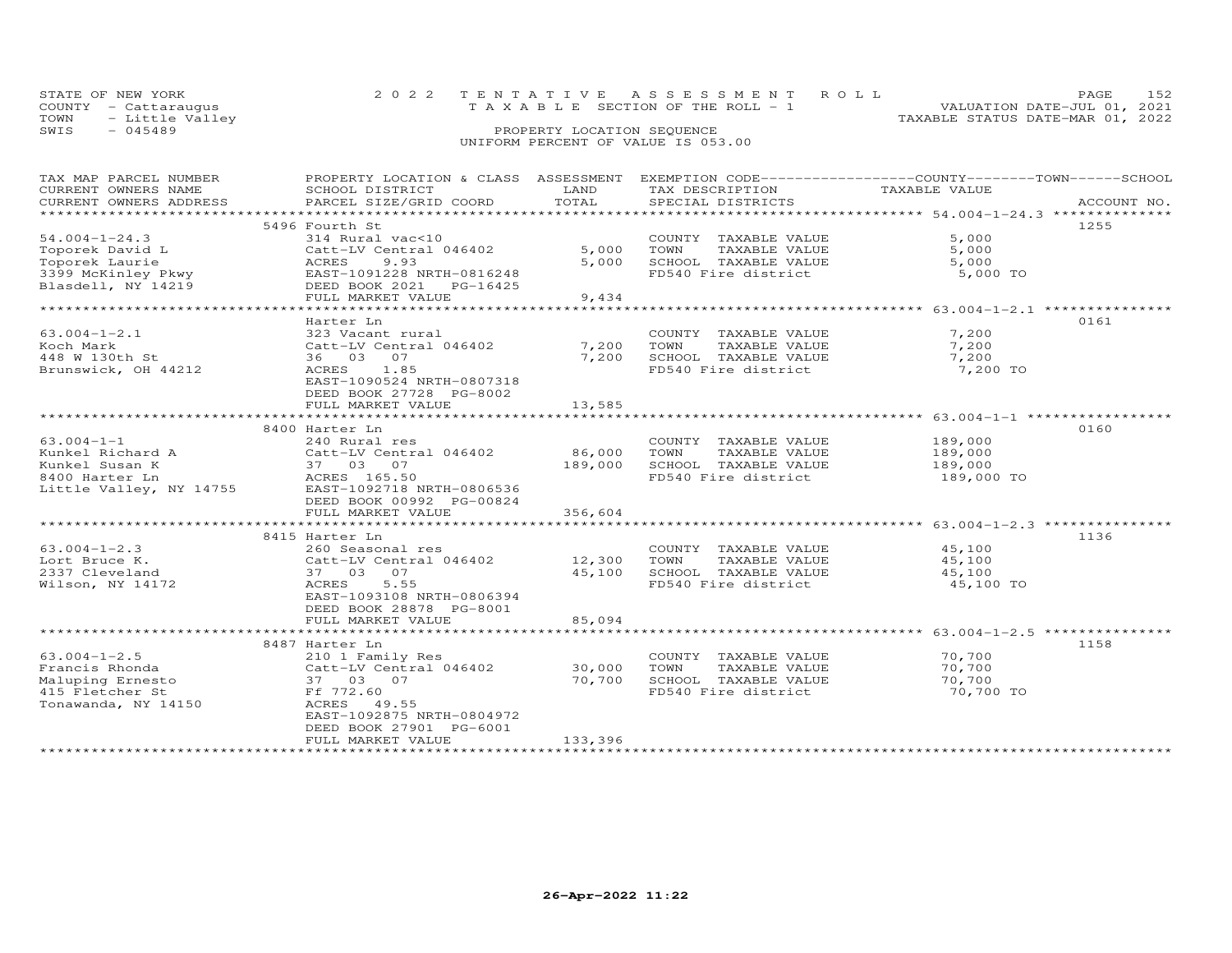|                                    | 153<br>PAGE                                                             |
|------------------------------------|-------------------------------------------------------------------------|
|                                    | VALUATION DATE-JUL 01, 2021                                             |
|                                    | TAXABLE STATUS DATE-MAR 01, 2022                                        |
| PROPERTY LOCATION SEQUENCE         |                                                                         |
| UNIFORM PERCENT OF VALUE IS 053.00 |                                                                         |
|                                    |                                                                         |
|                                    | 2022 TENTATIVE ASSESSMENT ROLL<br>T A X A B L E SECTION OF THE ROLL - 1 |

| TAX MAP PARCEL NUMBER<br>CURRENT OWNERS NAME<br>CURRENT OWNERS ADDRESS                                    | PROPERTY LOCATION & CLASS ASSESSMENT<br>SCHOOL DISTRICT<br>PARCEL SIZE/GRID COORD                                                                                                            | LAND<br>TOTAL                         | EXEMPTION CODE-----------------COUNTY-------TOWN-----SCHOOL<br>TAX DESCRIPTION<br>SPECIAL DISTRICTS            | TAXABLE VALUE                                                        | ACCOUNT NO.        |
|-----------------------------------------------------------------------------------------------------------|----------------------------------------------------------------------------------------------------------------------------------------------------------------------------------------------|---------------------------------------|----------------------------------------------------------------------------------------------------------------|----------------------------------------------------------------------|--------------------|
| ********************                                                                                      |                                                                                                                                                                                              |                                       |                                                                                                                |                                                                      |                    |
| $63.002 - 1 - 3$<br>Mager Damien<br>30 Welch Ave<br>Bradford, PA 16701                                    | 25 Hill St<br>270 Mfg housing<br>Catt-LV Central 046402<br>39/40 03 07<br>prev incl 54.081-1-21-vil<br>Ff 50.00                                                                              | 34,500<br>48,500                      | COUNTY TAXABLE VALUE<br>TAXABLE VALUE<br>TOWN<br>SCHOOL TAXABLE VALUE<br>FD540 Fire district                   | 48,500<br>48,500<br>48,500<br>48,500 TO                              | 0229               |
|                                                                                                           | ACRES<br>90.18<br>EAST-1093006 NRTH-0814875<br>DEED BOOK 21899 PG-8001<br>FULL MARKET VALUE<br>***********************                                                                       | 91,509<br>* * * * * * * * * * * * * * |                                                                                                                | ********************************* 54.004-1-41 ***********            |                    |
|                                                                                                           | 31 Hill St                                                                                                                                                                                   |                                       |                                                                                                                |                                                                      | 1430               |
| $54.004 - 1 - 41$<br>Koch Jillian<br>31 Hill St<br>Little Valley, NY 14755                                | 210 1 Family Res<br>Catt-LV Central 046402<br>4/13-prev assd with villa<br>$54.081 - 1 - 22$ , now split<br>has 70% of house on parce<br>FRNT 40.00 DPTH 118.00<br>EAST-1092804 NRTH-0817263 | 5,100<br>28,100                       | BAS STAR 41854<br>COUNTY TAXABLE VALUE<br>TOWN<br>TAXABLE VALUE<br>SCHOOL TAXABLE VALUE<br>FD540 Fire district | $\overline{O}$<br>$\Omega$<br>28,100<br>28,100<br>9,500<br>28,100 TO | $\Omega$<br>18,600 |
|                                                                                                           | DEED BOOK 4354 PG-2002<br>FULL MARKET VALUE<br>************************                                                                                                                      | 53,019                                |                                                                                                                |                                                                      |                    |
|                                                                                                           | 101 Hill St                                                                                                                                                                                  |                                       |                                                                                                                |                                                                      | 0358               |
| $54.004 - 1 - 40$<br>Koch Jillian<br>Crouse Thomas<br>31 Hill Street<br>Little Valley, NY 14755           | 210 1 Family Res<br>Catt-LV Central 046402<br>40 03 07<br>FRNT 197.00 DPTH 130.00<br>EAST-1092607 NRTH-0817211<br>DEED BOOK 20210 PG-7022<br>FULL MARKET VALUE                               | 6,300<br>25,000<br>47,170             | COUNTY TAXABLE VALUE<br>TAXABLE VALUE<br>TOWN<br>SCHOOL TAXABLE VALUE<br>FD540 Fire district                   | 25,000<br>25,000<br>25,000<br>25,000 TO                              |                    |
|                                                                                                           |                                                                                                                                                                                              |                                       |                                                                                                                |                                                                      |                    |
| $64.001 - 2 - 6.1$<br>Nichol Survivor's Trust<br>Nichol Charles A<br>16 Glacier Key<br>Bellevue, WA 98006 | Hungry Hollow Rd<br>910 Priv forest<br>Catt-LV Central 046402<br>79 03 07<br>ACRES 58.08<br>EAST-1114648 NRTH-0814121<br>DEED BOOK 11957 PG-6002<br>FULL MARKET VALUE                        | 27,300<br>27,300<br>51,509            | COUNTY TAXABLE VALUE<br>TAXABLE VALUE<br>TOWN<br>SCHOOL TAXABLE VALUE<br>FD540 Fire district                   | 27,300<br>27,300<br>27,300<br>27,300 TO                              | 0236               |
|                                                                                                           |                                                                                                                                                                                              |                                       |                                                                                                                | ******************************** 64.001-2-9 ***************          |                    |
| $64.001 - 2 - 9$<br>Nichol Survivor's Trust<br>Nichol Charles A<br>16 Glacier Key<br>Bellevue, WA 98006   | Hungry Hollow Rd<br>910 Priv forest<br>Catt-LV Central 046402<br>79 03 07<br>ACRES 61.65<br>EAST-1114646 NRTH-0812105<br>DEED BOOK 11957 PG-6002                                             | 44,000<br>44,000                      | COUNTY TAXABLE VALUE<br>TOWN<br>TAXABLE VALUE<br>SCHOOL TAXABLE VALUE<br>FD540 Fire district                   | 44,000<br>44,000<br>44,000<br>44,000 TO                              | 0234               |
|                                                                                                           | FULL MARKET VALUE                                                                                                                                                                            | 83,019                                |                                                                                                                |                                                                      |                    |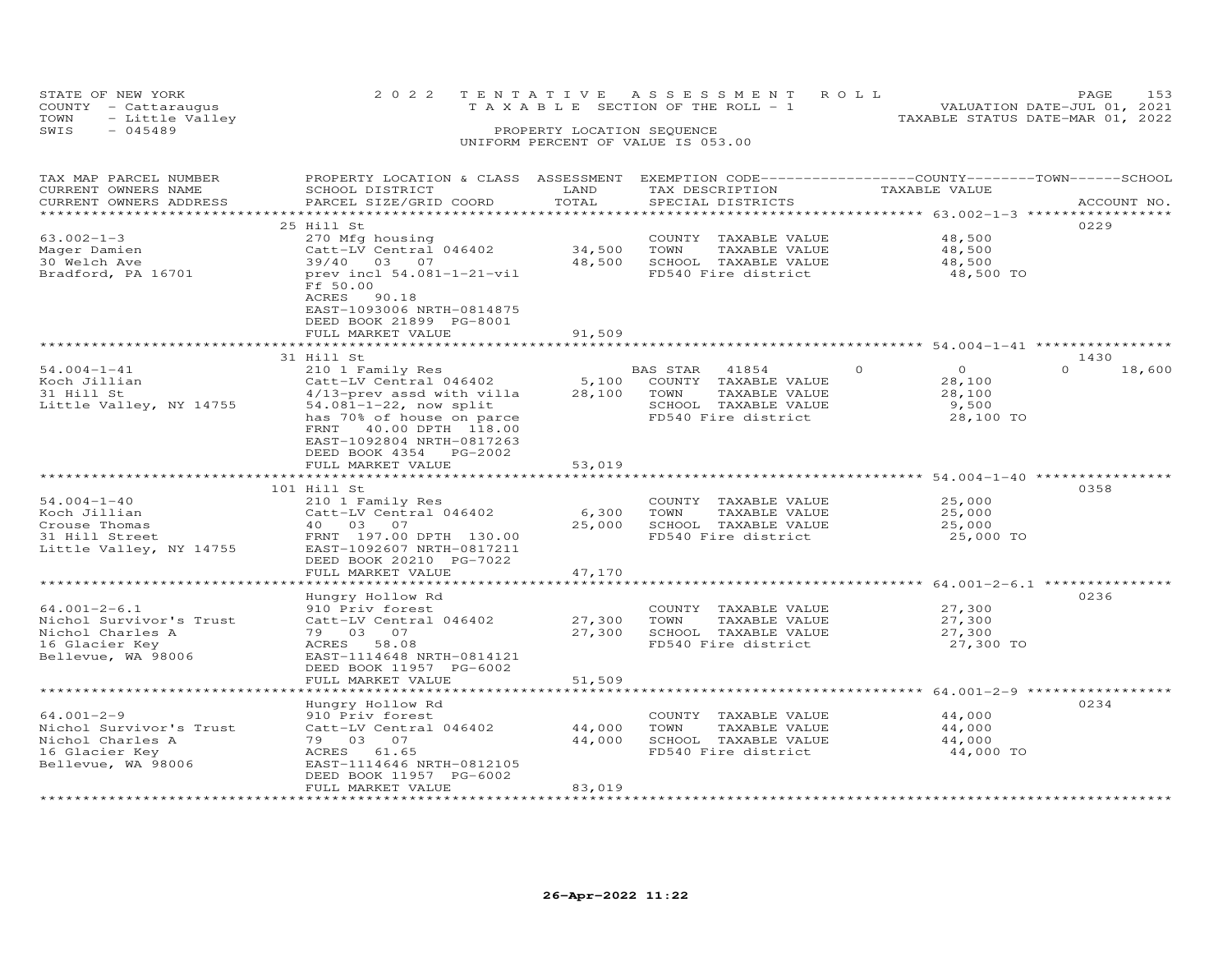| STATE OF NEW YORK    | 2022 TENTATIVE ASSESSMENT ROLL        | 1.54<br><b>PAGE</b>              |
|----------------------|---------------------------------------|----------------------------------|
| COUNTY - Cattarauqus | T A X A B L E SECTION OF THE ROLL - 1 | VALUATION DATE-JUL 01, 2021      |
| TOWN - Little Valley |                                       | TAXABLE STATUS DATE-MAR 01, 2022 |
| SWIS<br>- 045489     | PROPERTY LOCATION SEQUENCE            |                                  |
|                      | UNIFORM PERCENT OF VALUE IS 053.00    |                                  |

| TAX MAP PARCEL NUMBER<br>CURRENT OWNERS NAME<br>CURRENT OWNERS ADDRESS<br>**********************                                                                           | PROPERTY LOCATION & CLASS ASSESSMENT<br>SCHOOL DISTRICT<br>PARCEL SIZE/GRID COORD                                                                                                   | LAND<br>TOTAL              | EXEMPTION CODE------------------COUNTY-------TOWN------SCHOOL<br>TAX DESCRIPTION<br>SPECIAL DISTRICTS | TAXABLE VALUE                           | ACCOUNT NO. |
|----------------------------------------------------------------------------------------------------------------------------------------------------------------------------|-------------------------------------------------------------------------------------------------------------------------------------------------------------------------------------|----------------------------|-------------------------------------------------------------------------------------------------------|-----------------------------------------|-------------|
| $64.001 - 2 - 12.1$<br>Dickerson James M<br>Dickerson Suzanne S<br>31 Windridge Court<br>Williamsville, NY 14221                                                           | Hungry Hollow Rd<br>323 Vacant rural<br>Catt-LV Central 046402<br>78 03 07<br>4.30<br>ACRES<br>EAST-1116589 NRTH-0807722<br>DEED BOOK 2020<br>PG-13766<br>FULL MARKET VALUE         | 4,000<br>4,000<br>7,547    | COUNTY TAXABLE VALUE<br>TOWN<br>TAXABLE VALUE<br>SCHOOL TAXABLE VALUE<br>FD540 Fire district          | 4,000<br>4,000<br>4,000<br>4,000 TO     | 0089        |
| $64.001 - 2 - 12.4$<br>Brannock Steven<br>Brannock Kelli<br>105 Las Glorias Blyd.<br>Saint Marys, PA 15757                                                                 | Hungry Hollow Rd<br>260 Seasonal res<br>Catt-LV Central 046402<br>78 03 07<br>ACRES 13.20<br>EAST-1116672 NRTH-0808305<br>DEED BOOK 2019 PG-15578<br>FULL MARKET VALUE              | 13,700<br>25,900<br>48,868 | COUNTY TAXABLE VALUE<br>TOWN<br>TAXABLE VALUE<br>SCHOOL TAXABLE VALUE<br>FD540 Fire district          | 25,900<br>25,900<br>25,900<br>25,900 TO | 0951        |
| $64.001 - 2 - 12.5$<br>Harrington Michael<br>Harrington Donna<br>4997 Hungry Hollow Rd<br>Great Valley, NY 14741                                                           | Hungry Hollow Rd<br>314 Rural vac<10<br>Catt-LV Central 046402<br>78 03 07<br>ACRES 10.97 BANK<br>017<br>EAST-1116679 NRTH-0808028<br>DEED BOOK 00973 PG-01082<br>FULL MARKET VALUE | 7,500<br>7,500<br>14,151   | COUNTY TAXABLE VALUE<br>TOWN<br>TAXABLE VALUE<br>SCHOOL TAXABLE VALUE<br>FD540 Fire district          | 7,500<br>7,500<br>7,500<br>7,500 TO     | 0955        |
| $64.001 - 2 - 12.6$<br>Dickerson James M<br>Dickerson Suzanne S<br>31 Windridge Ct<br>Williamsville, NY 14221<br>************************                                  | Hungry Hollow Rd<br>323 Vacant rural<br>Catt-LV Central 046402<br>78 03 07<br>ACRES<br>5.17<br>EAST-1116052 NRTH-0807336<br>DEED BOOK 7291<br>PG-2001<br>FULL MARKET VALUE          | 2,600<br>2,600<br>4,906    | COUNTY TAXABLE VALUE<br>TOWN<br>TAXABLE VALUE<br>SCHOOL TAXABLE VALUE<br>FD540 Fire district          | 2,600<br>2,600<br>2,600<br>2,600 TO     | 0969        |
| $64.001 - 2 - 12.7$<br>Blamauer Frank<br>Blamauer Richard Robert<br>296 Silvana Crescent<br>Burlington Ontario Canada<br>L71 2W1,<br>* * * * * * * * * * * * * * * * * * * | Hungry Hollow Rd<br>323 Vacant rural<br>Catt-LV Central 046402<br>78 03 07<br>2.52<br>ACRES<br>EAST-1117110 NRTH-0807709<br>DEED BOOK 845<br>PG-00548<br>FULL MARKET VALUE          | 2,500<br>2,500<br>4,717    | COUNTY TAXABLE VALUE<br>TOWN<br>TAXABLE VALUE<br>SCHOOL TAXABLE VALUE<br>FD540 Fire district          | 2,500<br>2,500<br>2,500<br>2,500 TO     | 1024        |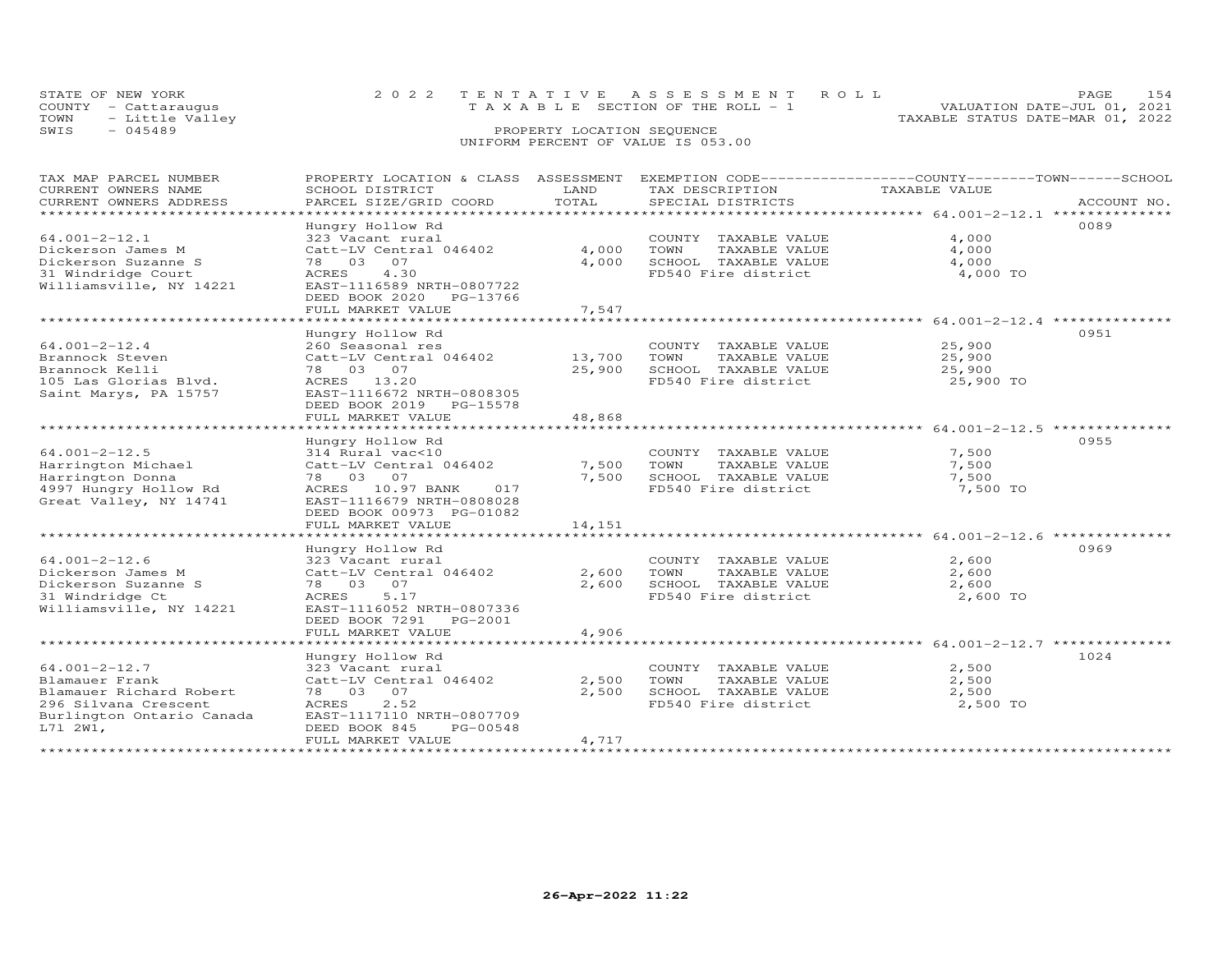| STATE OF NEW YORK    | 2022 TENTATIVE ASSESSMENT ROLL        | PAGE.                            |
|----------------------|---------------------------------------|----------------------------------|
| COUNTY - Cattarauqus | T A X A B L E SECTION OF THE ROLL - 1 | VALUATION DATE-JUL 01, 2021      |
| TOWN - Little Valley |                                       | TAXABLE STATUS DATE-MAR 01, 2022 |
| SWIS<br>$-045489$    | PROPERTY LOCATION SEQUENCE            |                                  |
|                      | UNIFORM PERCENT OF VALUE IS 053.00    |                                  |

| TAX MAP PARCEL NUMBER       | PROPERTY LOCATION & CLASS ASSESSMENT EXEMPTION CODE---------------COUNTY-------TOWN------SCHOOL |         |                       |               |             |
|-----------------------------|-------------------------------------------------------------------------------------------------|---------|-----------------------|---------------|-------------|
| CURRENT OWNERS NAME         | SCHOOL DISTRICT                                                                                 | LAND    | TAX DESCRIPTION       | TAXABLE VALUE |             |
| CURRENT OWNERS ADDRESS      | PARCEL SIZE/GRID COORD                                                                          | TOTAL   | SPECIAL DISTRICTS     |               | ACCOUNT NO. |
|                             |                                                                                                 |         |                       |               |             |
|                             | Hungry Hollow Rd                                                                                |         |                       |               | 1026        |
| $64.001 - 2 - 12.8$         | 314 Rural vac<10                                                                                |         | COUNTY TAXABLE VALUE  | 2,500         |             |
| Ross Harold                 | Catt-LV Central 046402                                                                          | 2,500   | TOWN<br>TAXABLE VALUE | 2,500         |             |
| Ross Carol                  | 78 03 07                                                                                        | 2,500   | SCHOOL TAXABLE VALUE  | 2,500         |             |
| 1031 Highway 6              | 2.50<br>ACRES                                                                                   |         | FD540 Fire district   | 2,500 TO      |             |
| Millgrove, Ont. LOR 1Canada | EAST-1117397 NRTH-0807343                                                                       |         |                       |               |             |
|                             | DEED BOOK 13982 PG-9001                                                                         |         |                       |               |             |
|                             |                                                                                                 |         |                       |               |             |
|                             | FULL MARKET VALUE                                                                               | 4,717   |                       |               |             |
|                             |                                                                                                 |         |                       |               |             |
|                             | Hungry Hollow Rd                                                                                |         |                       |               | 1038        |
| $64.001 - 2 - 12.9$         | 314 Rural vac<10                                                                                |         | COUNTY TAXABLE VALUE  | 2,600         |             |
| Dickerson James M           | Catt-LV Central 046402                                                                          | 2,600   | TAXABLE VALUE<br>TOWN | 2,600         |             |
| Dickerson Suzanne S         | 78 03 07                                                                                        | 2,600   | SCHOOL TAXABLE VALUE  | 2,600         |             |
| 31 Windridge Ct             | ACRES 5.35                                                                                      |         | FD540 Fire district   | 2,600 TO      |             |
| Williamsville, NY 14221     | EAST-1115977 NRTH-0807688                                                                       |         |                       |               |             |
|                             | DEED BOOK 7291 PG-2002                                                                          |         |                       |               |             |
|                             | FULL MARKET VALUE                                                                               | 4,906   |                       |               |             |
|                             |                                                                                                 |         |                       |               |             |
|                             | Hungry Hollow Rd                                                                                |         |                       |               | 1055        |
| $64.001 - 2 - 12.10$        | 260 Seasonal res                                                                                |         | COUNTY TAXABLE VALUE  | 59,800        |             |
| Ross Carol                  | Catt-LV Central 046402                                                                          | 7,500   | TOWN<br>TAXABLE VALUE | 59,800        |             |
| Ross Harold                 | 78 03 07                                                                                        | 59,800  | SCHOOL TAXABLE VALUE  | 59,800        |             |
| PO Box 76                   | ACRES 2.63                                                                                      |         | FD540 Fire district   | 59,800 TO     |             |
| Millgrove, Ontario, Canada  | EAST-1117399 NRTH-0807713                                                                       |         |                       |               |             |
| LOR 1VO                     | DEED BOOK 875<br>PG-00550                                                                       |         |                       |               |             |
|                             | FULL MARKET VALUE                                                                               | 112,830 |                       |               |             |
|                             |                                                                                                 |         |                       |               |             |
|                             |                                                                                                 |         |                       |               |             |
|                             | Hungry Hollow Rd                                                                                |         |                       |               | 1056        |
| $64.001 - 2 - 12.11$        | 314 Rural vac<10                                                                                |         | COUNTY TAXABLE VALUE  | 500           |             |
| Watson William              | Catt-LV Central 046402                                                                          | 500     | TOWN<br>TAXABLE VALUE | 500           |             |
| 600 E State St              | 78 03 07                                                                                        | 500     | SCHOOL TAXABLE VALUE  | 500           |             |
| Salamanca, NY 14779         | FRNT 91.86 DPTH 415.21                                                                          |         | FD540 Fire district   | 500 TO        |             |
|                             | EAST-1117596 NRTH-0807738                                                                       |         |                       |               |             |
|                             | DEED BOOK 4749 PG-3002                                                                          |         |                       |               |             |
|                             | FULL MARKET VALUE                                                                               | 943     |                       |               |             |
|                             |                                                                                                 |         |                       |               |             |
|                             | Hungry Hollow Rd                                                                                |         |                       |               | 1075        |
| 64.001-2-12.12              | 314 Rural vac<10                                                                                |         | COUNTY TAXABLE VALUE  | 2,500         |             |
| Lancaster Richard Alexander | Catt-LV Central 046402                                                                          | 2,500   | TOWN<br>TAXABLE VALUE | 2,500         |             |
| Hanuschuk Michael Jay       | 78 03 07                                                                                        | 2,500   | SCHOOL TAXABLE VALUE  | 2,500         |             |
| 6799 Domenic Cres Ct        | ACRES<br>2.75                                                                                   |         | FD540 Fire district   | 2,500 TO      |             |
| Niagara Falls ONT, Canada   | EAST-1117085 NRTH-0807340                                                                       |         |                       |               |             |
| L2J 4L5                     | DEED BOOK 00975 PG-01150                                                                        |         |                       |               |             |
|                             | FULL MARKET VALUE                                                                               | 4,717   |                       |               |             |
|                             |                                                                                                 |         |                       |               |             |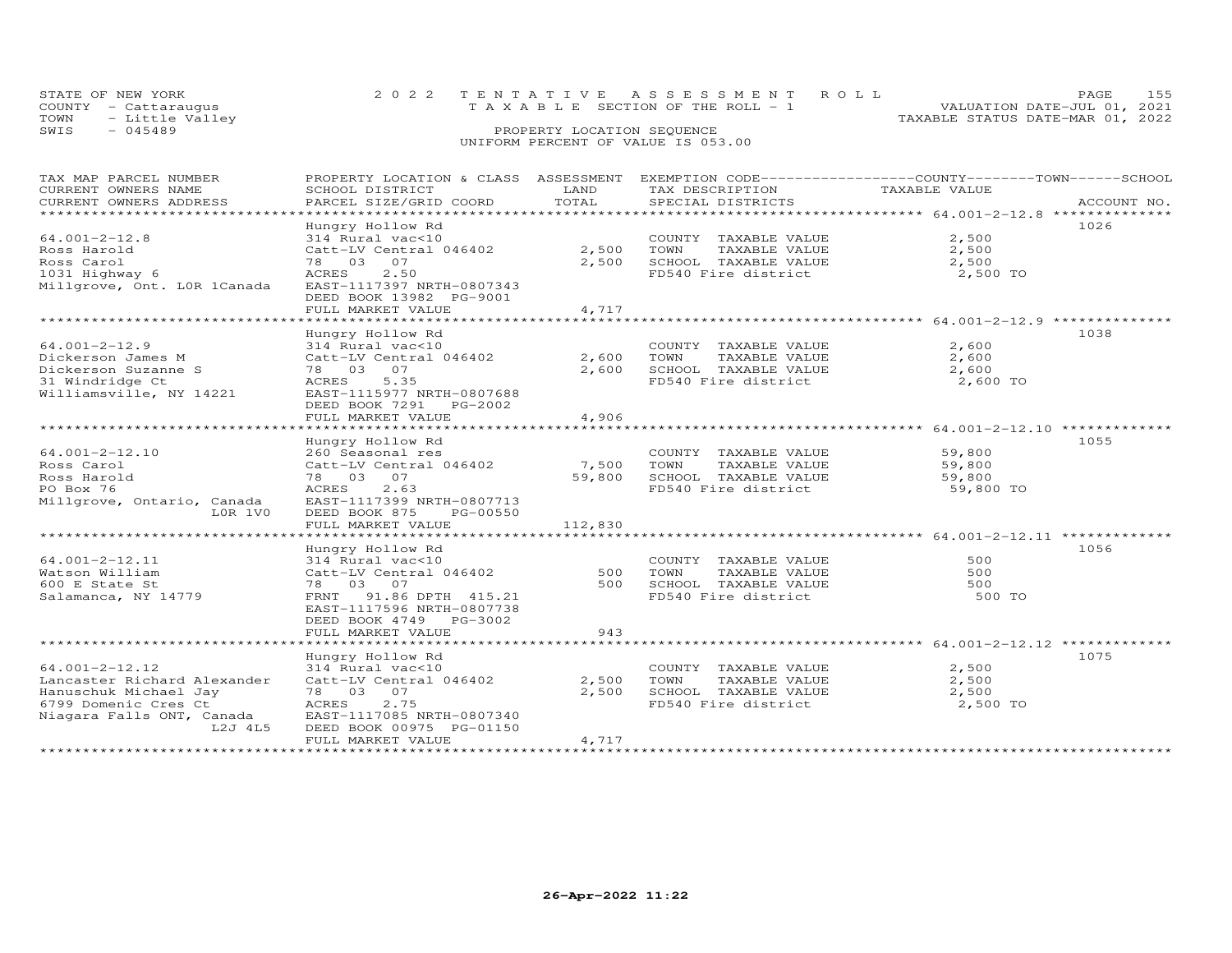| STATE OF NEW YORK       | 2022 TENTATIVE ASSESSMENT ROLL        |                                  | <b>PAGE</b> |  |
|-------------------------|---------------------------------------|----------------------------------|-------------|--|
| COUNTY - Cattarauqus    | T A X A B L E SECTION OF THE ROLL - 1 | VALUATION DATE-JUL 01, 2021      |             |  |
| TOWN<br>- Little Valley |                                       | TAXABLE STATUS DATE-MAR 01, 2022 |             |  |
| SWIS<br>- 045489        | PROPERTY LOCATION SEQUENCE            |                                  |             |  |
|                         | UNIFORM PERCENT OF VALUE IS 053.00    |                                  |             |  |

| TAX MAP PARCEL NUMBER  | PROPERTY LOCATION & CLASS ASSESSMENT |                |                       | EXEMPTION CODE-----------------COUNTY-------TOWN------SCHOOL |
|------------------------|--------------------------------------|----------------|-----------------------|--------------------------------------------------------------|
| CURRENT OWNERS NAME    | SCHOOL DISTRICT                      | LAND           | TAX DESCRIPTION       | TAXABLE VALUE                                                |
| CURRENT OWNERS ADDRESS | PARCEL SIZE/GRID COORD               | TOTAL          | SPECIAL DISTRICTS     | ACCOUNT NO.                                                  |
| ********************   |                                      |                |                       |                                                              |
|                        | Hungry Hollow Rd                     |                |                       | 1111                                                         |
| $64.001 - 2 - 12.13$   | 314 Rural vac<10                     |                | COUNTY TAXABLE VALUE  | 400                                                          |
|                        |                                      | 400            |                       |                                                              |
| Wolf Jason             | Catt-LV Central 046402               |                | TOWN<br>TAXABLE VALUE | 400                                                          |
| Wolf Sarah             | 78 03<br>07                          | 400            | SCHOOL TAXABLE VALUE  | 400                                                          |
| 10 Park Edge           | 90.00 DPTH 330.87<br>FRNT            |                | FD540 Fire district   | 400 TO                                                       |
| Lancaster, NY 14086    | EAST-1117596 NRTH-0807738            |                |                       |                                                              |
|                        | DEED BOOK 20210 PG-5316              |                |                       |                                                              |
|                        | FULL MARKET VALUE                    | 755            |                       |                                                              |
|                        |                                      |                |                       |                                                              |
|                        | Hungry Hollow Rd                     |                |                       | 1143                                                         |
| $64.001 - 2 - 12.14$   | 323 Vacant rural                     |                | COUNTY TAXABLE VALUE  | 5,000                                                        |
|                        |                                      |                |                       |                                                              |
| Melnick Marty          | Catt-LV Central 046402               | 5,000          | TAXABLE VALUE<br>TOWN | 5,000                                                        |
| Hiebert Kerry Lynn     | 78 03 07                             | 5,000          | SCHOOL TAXABLE VALUE  | 5,000                                                        |
| 2210 Sulphur Spring Dr | ACRES<br>6.00                        |                | FD540 Fire district   | 5,000 TO                                                     |
| Ridgeville Ontario Can | EAST-1116651 NRTH-0807405            |                |                       |                                                              |
| $L0s$ 1M $0$ ,         | DEED BOOK 00939 PG-00951             |                |                       |                                                              |
|                        | FULL MARKET VALUE                    | 9,434          |                       |                                                              |
|                        | *******************************      | ************** |                       |                                                              |
|                        | Hungry Hollow Rd                     |                |                       | 0233                                                         |
|                        |                                      |                |                       |                                                              |
| $64.001 - 2 - 14.1$    | 322 Rural vac>10                     |                | COUNTY TAXABLE VALUE  | 20,700                                                       |
| Jones Allan E          | Catt-LV Central 046402               | 20,700         | TOWN<br>TAXABLE VALUE | 20,700                                                       |
| Jones Louisa M         | 71 03 07                             | 20,700         | SCHOOL TAXABLE VALUE  | 20,700                                                       |
| 2207 Woodsfield Dr     | 7/2018 Split 20.6 acres o            |                | FD540 Fire district   | 20,700 TO                                                    |
| Lake View, NY 14085    | ACRES 27.36                          |                |                       |                                                              |
|                        | EAST-1111384 NRTH-0813286            |                |                       |                                                              |
|                        | DEED BOOK 30007 PG-2003              |                |                       |                                                              |
|                        | FULL MARKET VALUE                    | 39,057         |                       |                                                              |
|                        | *******************************      |                |                       |                                                              |
|                        |                                      |                |                       |                                                              |
|                        | Hungry Hollow Rd                     |                |                       | 1681                                                         |
| $64.001 - 2 - 14.2$    | 322 Rural vac>10                     |                | COUNTY TAXABLE VALUE  | 10,900                                                       |
| Krumpek John T         | Catt-LV Central 046402               | 10,900         | TAXABLE VALUE<br>TOWN | 10,900                                                       |
| Krumpek Darlene        | 7/2018 Split from 2-14               | 10,900         | SCHOOL TAXABLE VALUE  | 10,900                                                       |
| 45 Newman St           | ACRES 20.60                          |                | FD540 Fire district   | 10,900 TO                                                    |
| Lakawanna, NY 14218    | EAST-1110963 NRTH-0812214            |                |                       |                                                              |
|                        |                                      |                |                       |                                                              |
|                        | DEED BOOK 30005 PG-4001              |                |                       |                                                              |
|                        | FULL MARKET VALUE                    | 20,566         |                       |                                                              |
|                        |                                      |                |                       |                                                              |
|                        | Hungry Hollow Rd                     |                |                       | 0214                                                         |
| $64.001 - 2 - 15$      | 321 Abandoned ag                     |                | COUNTY TAXABLE VALUE  | 23,500                                                       |
| Lindell Kathleen       | Catt-LV Central 046402               | 23,500         | TOWN<br>TAXABLE VALUE | 23,500                                                       |
| 46 Livingston Pkwy Dr  | 71 03<br>07                          | 23,500         | SCHOOL TAXABLE VALUE  | 23,500                                                       |
| Amherst, NY 14226      | ACRES 35.58                          |                | FD540 Fire district   | 23,500 TO                                                    |
|                        |                                      |                |                       |                                                              |
|                        | EAST-1110434 NRTH-0812410            |                |                       |                                                              |
|                        | DEED BOOK 726<br>PG-00729            |                |                       |                                                              |
|                        | FULL MARKET VALUE                    | 44,340         |                       |                                                              |
|                        |                                      |                |                       |                                                              |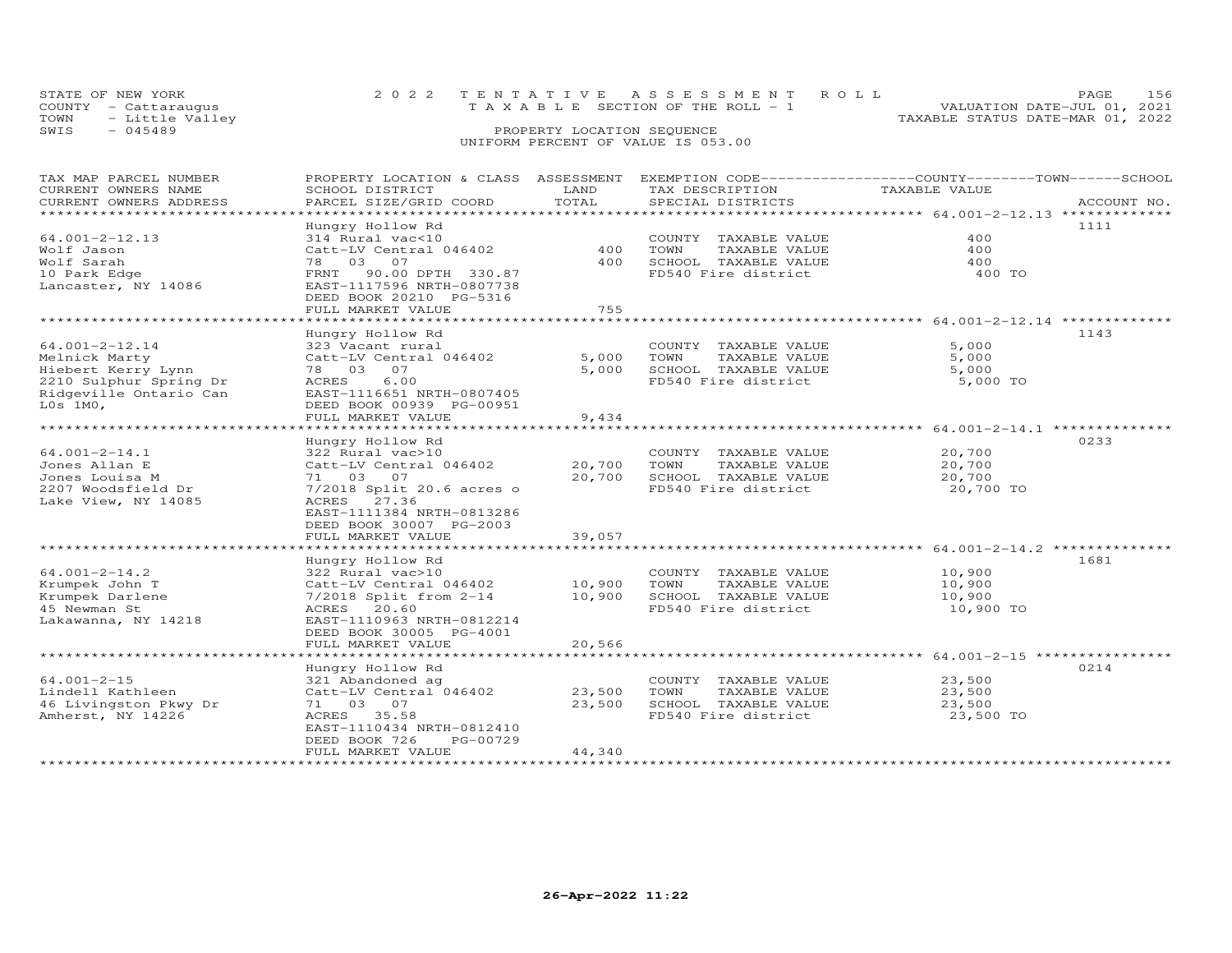|      | STATE OF NEW YORK    | 2022 TENTATIVE ASSESSMENT ROLL        | 157<br><b>PAGE</b>               |
|------|----------------------|---------------------------------------|----------------------------------|
|      | COUNTY - Cattaraugus | T A X A B L E SECTION OF THE ROLL - 1 | VALUATION DATE-JUL 01, 2021      |
| TOWN | - Little Valley      |                                       | TAXABLE STATUS DATE-MAR 01, 2022 |
| SWIS | $-045489$            | PROPERTY LOCATION SEQUENCE            |                                  |
|      |                      | UNIFORM PERCENT OF VALUE IS 053.00    |                                  |

| CURRENT OWNERS NAME<br>SCHOOL DISTRICT<br>LAND<br>TAX DESCRIPTION<br>TAXABLE VALUE<br>TOTAL<br>CURRENT OWNERS ADDRESS<br>PARCEL SIZE/GRID COORD<br>SPECIAL DISTRICTS<br>ACCOUNT NO.<br>************<br>Hungry Hollow Rd<br>0212<br>30,000<br>$64.003 - 1 - 16$<br>321 Abandoned ag<br>COUNTY TAXABLE VALUE<br>30,000<br>30,000<br>EWP Lumber, Inc.<br>Salamanca Centr 041600<br>TOWN<br>TAXABLE VALUE<br>2955 Smith Hollow Road<br>76 03<br>07<br>30,000<br>SCHOOL TAXABLE VALUE<br>30,000<br>FD540 Fire district<br>Allegany, NY 14706<br>ACRES 104.74<br>30,000 TO<br>EAST-1116333 NRTH-0800307<br>DEED BOOK 20210 PG-4461<br>FULL MARKET VALUE<br>56,604<br>****************** 64.001-2-12.3 *********<br>0947<br>5021 Hungry Hollow Rd<br>$64.001 - 2 - 12.3$<br>75,000<br>210 1 Family Res<br>COUNTY TAXABLE VALUE<br>Reuman Christopher<br>Catt-LV Central 046402<br>12,400<br>TOWN<br>TAXABLE VALUE<br>75,000<br>75,000<br>75,000<br>Everett Kayla M<br>78 03 07<br>SCHOOL TAXABLE VALUE<br>5021 Hungry Hollow Rd<br>FD540 Fire district<br>ACRES 11.49 BANK<br>081<br>75,000 TO<br>Great Valley, NY 14741<br>EAST-1116673 NRTH-0808581<br>DEED BOOK 2019<br>PG-2554<br>141,509<br>FULL MARKET VALUE<br>5029 Hungry Hollow Rd<br>0942<br>$\circ$<br>$\overline{0}$<br>$\Omega$<br>18,600<br>$64.001 - 2 - 12.2$<br>270 Mfg housing<br>BAS STAR<br>41854<br>12,800<br>Catt-LV Central 046402<br>34,000<br>Evans Kimberly J<br>COUNTY TAXABLE VALUE<br>5029 Hungry Holw<br>78 03 07<br>34,000<br>TOWN<br>TAXABLE VALUE<br>34,000<br>Great Valley, NY 14741<br>ACRES 12.02<br>SCHOOL TAXABLE VALUE<br>15,400<br>EAST-1116683 NRTH-0808840<br>FD540 Fire district<br>34,000 TO<br>DEED BOOK 00917 PG-00356<br>64,151<br>FULL MARKET VALUE<br>*************<br>****************** 64.001-2-6.2 ****************<br>7238 Hungry Hollow Rd<br>1242<br>$64.001 - 2 - 6.2$<br>323 Vacant rural<br>COUNTY TAXABLE VALUE<br>14,000<br>Kubiak Andrew J<br>Catt-LV Central 046402<br>14,000<br>TOWN<br>TAXABLE VALUE<br>14,000<br>14,000<br>ACRES 11.85<br>SCHOOL TAXABLE VALUE<br>14,000<br>Kubiak Therese M<br>FD540 Fire district<br>14,000 TO<br>5831 Genesee St<br>EAST-1114135 NRTH-0813313<br>DEED BOOK 20221 PG-1728<br>FULL MARKET VALUE<br>26,415<br>7263 Hungry Hollow Rd<br>0341<br>$64.001 - 2 - 8$<br>21,100<br>260 Seasonal res<br>COUNTY TAXABLE VALUE<br>12,600<br>TOWN<br>TAXABLE VALUE<br>21,100<br>Catt-LV Central 046402<br>Pachetti Eugene M<br>21,100<br>SCHOOL TAXABLE VALUE<br>21,100<br>71 03<br>07<br>FD540 Fire district<br>Eugene Pachetti<br>ACRES 15.22<br>21,100 TO<br>40 Park Pl<br>EAST-1113703 NRTH-0811857<br>Cheektowaga, NY 14227<br>DEED BOOK 2020<br>PG-11208<br>39,811<br>FULL MARKET VALUE | TAX MAP PARCEL NUMBER | PROPERTY LOCATION & CLASS | ASSESSMENT | EXEMPTION CODE-----------------COUNTY-------TOWN------SCHOOL |  |
|--------------------------------------------------------------------------------------------------------------------------------------------------------------------------------------------------------------------------------------------------------------------------------------------------------------------------------------------------------------------------------------------------------------------------------------------------------------------------------------------------------------------------------------------------------------------------------------------------------------------------------------------------------------------------------------------------------------------------------------------------------------------------------------------------------------------------------------------------------------------------------------------------------------------------------------------------------------------------------------------------------------------------------------------------------------------------------------------------------------------------------------------------------------------------------------------------------------------------------------------------------------------------------------------------------------------------------------------------------------------------------------------------------------------------------------------------------------------------------------------------------------------------------------------------------------------------------------------------------------------------------------------------------------------------------------------------------------------------------------------------------------------------------------------------------------------------------------------------------------------------------------------------------------------------------------------------------------------------------------------------------------------------------------------------------------------------------------------------------------------------------------------------------------------------------------------------------------------------------------------------------------------------------------------------------------------------------------------------------------------------------------------------------------------------------------------------------------------------------------------------------------------------------------------------------------------------------------------------------------------------------------------------------------------------------------------------------------------------------|-----------------------|---------------------------|------------|--------------------------------------------------------------|--|
|                                                                                                                                                                                                                                                                                                                                                                                                                                                                                                                                                                                                                                                                                                                                                                                                                                                                                                                                                                                                                                                                                                                                                                                                                                                                                                                                                                                                                                                                                                                                                                                                                                                                                                                                                                                                                                                                                                                                                                                                                                                                                                                                                                                                                                                                                                                                                                                                                                                                                                                                                                                                                                                                                                                                |                       |                           |            |                                                              |  |
|                                                                                                                                                                                                                                                                                                                                                                                                                                                                                                                                                                                                                                                                                                                                                                                                                                                                                                                                                                                                                                                                                                                                                                                                                                                                                                                                                                                                                                                                                                                                                                                                                                                                                                                                                                                                                                                                                                                                                                                                                                                                                                                                                                                                                                                                                                                                                                                                                                                                                                                                                                                                                                                                                                                                |                       |                           |            |                                                              |  |
|                                                                                                                                                                                                                                                                                                                                                                                                                                                                                                                                                                                                                                                                                                                                                                                                                                                                                                                                                                                                                                                                                                                                                                                                                                                                                                                                                                                                                                                                                                                                                                                                                                                                                                                                                                                                                                                                                                                                                                                                                                                                                                                                                                                                                                                                                                                                                                                                                                                                                                                                                                                                                                                                                                                                |                       |                           |            |                                                              |  |
|                                                                                                                                                                                                                                                                                                                                                                                                                                                                                                                                                                                                                                                                                                                                                                                                                                                                                                                                                                                                                                                                                                                                                                                                                                                                                                                                                                                                                                                                                                                                                                                                                                                                                                                                                                                                                                                                                                                                                                                                                                                                                                                                                                                                                                                                                                                                                                                                                                                                                                                                                                                                                                                                                                                                |                       |                           |            |                                                              |  |
|                                                                                                                                                                                                                                                                                                                                                                                                                                                                                                                                                                                                                                                                                                                                                                                                                                                                                                                                                                                                                                                                                                                                                                                                                                                                                                                                                                                                                                                                                                                                                                                                                                                                                                                                                                                                                                                                                                                                                                                                                                                                                                                                                                                                                                                                                                                                                                                                                                                                                                                                                                                                                                                                                                                                |                       |                           |            |                                                              |  |
|                                                                                                                                                                                                                                                                                                                                                                                                                                                                                                                                                                                                                                                                                                                                                                                                                                                                                                                                                                                                                                                                                                                                                                                                                                                                                                                                                                                                                                                                                                                                                                                                                                                                                                                                                                                                                                                                                                                                                                                                                                                                                                                                                                                                                                                                                                                                                                                                                                                                                                                                                                                                                                                                                                                                |                       |                           |            |                                                              |  |
|                                                                                                                                                                                                                                                                                                                                                                                                                                                                                                                                                                                                                                                                                                                                                                                                                                                                                                                                                                                                                                                                                                                                                                                                                                                                                                                                                                                                                                                                                                                                                                                                                                                                                                                                                                                                                                                                                                                                                                                                                                                                                                                                                                                                                                                                                                                                                                                                                                                                                                                                                                                                                                                                                                                                |                       |                           |            |                                                              |  |
|                                                                                                                                                                                                                                                                                                                                                                                                                                                                                                                                                                                                                                                                                                                                                                                                                                                                                                                                                                                                                                                                                                                                                                                                                                                                                                                                                                                                                                                                                                                                                                                                                                                                                                                                                                                                                                                                                                                                                                                                                                                                                                                                                                                                                                                                                                                                                                                                                                                                                                                                                                                                                                                                                                                                |                       |                           |            |                                                              |  |
|                                                                                                                                                                                                                                                                                                                                                                                                                                                                                                                                                                                                                                                                                                                                                                                                                                                                                                                                                                                                                                                                                                                                                                                                                                                                                                                                                                                                                                                                                                                                                                                                                                                                                                                                                                                                                                                                                                                                                                                                                                                                                                                                                                                                                                                                                                                                                                                                                                                                                                                                                                                                                                                                                                                                |                       |                           |            |                                                              |  |
|                                                                                                                                                                                                                                                                                                                                                                                                                                                                                                                                                                                                                                                                                                                                                                                                                                                                                                                                                                                                                                                                                                                                                                                                                                                                                                                                                                                                                                                                                                                                                                                                                                                                                                                                                                                                                                                                                                                                                                                                                                                                                                                                                                                                                                                                                                                                                                                                                                                                                                                                                                                                                                                                                                                                |                       |                           |            |                                                              |  |
|                                                                                                                                                                                                                                                                                                                                                                                                                                                                                                                                                                                                                                                                                                                                                                                                                                                                                                                                                                                                                                                                                                                                                                                                                                                                                                                                                                                                                                                                                                                                                                                                                                                                                                                                                                                                                                                                                                                                                                                                                                                                                                                                                                                                                                                                                                                                                                                                                                                                                                                                                                                                                                                                                                                                |                       |                           |            |                                                              |  |
|                                                                                                                                                                                                                                                                                                                                                                                                                                                                                                                                                                                                                                                                                                                                                                                                                                                                                                                                                                                                                                                                                                                                                                                                                                                                                                                                                                                                                                                                                                                                                                                                                                                                                                                                                                                                                                                                                                                                                                                                                                                                                                                                                                                                                                                                                                                                                                                                                                                                                                                                                                                                                                                                                                                                |                       |                           |            |                                                              |  |
|                                                                                                                                                                                                                                                                                                                                                                                                                                                                                                                                                                                                                                                                                                                                                                                                                                                                                                                                                                                                                                                                                                                                                                                                                                                                                                                                                                                                                                                                                                                                                                                                                                                                                                                                                                                                                                                                                                                                                                                                                                                                                                                                                                                                                                                                                                                                                                                                                                                                                                                                                                                                                                                                                                                                |                       |                           |            |                                                              |  |
|                                                                                                                                                                                                                                                                                                                                                                                                                                                                                                                                                                                                                                                                                                                                                                                                                                                                                                                                                                                                                                                                                                                                                                                                                                                                                                                                                                                                                                                                                                                                                                                                                                                                                                                                                                                                                                                                                                                                                                                                                                                                                                                                                                                                                                                                                                                                                                                                                                                                                                                                                                                                                                                                                                                                |                       |                           |            |                                                              |  |
|                                                                                                                                                                                                                                                                                                                                                                                                                                                                                                                                                                                                                                                                                                                                                                                                                                                                                                                                                                                                                                                                                                                                                                                                                                                                                                                                                                                                                                                                                                                                                                                                                                                                                                                                                                                                                                                                                                                                                                                                                                                                                                                                                                                                                                                                                                                                                                                                                                                                                                                                                                                                                                                                                                                                |                       |                           |            |                                                              |  |
|                                                                                                                                                                                                                                                                                                                                                                                                                                                                                                                                                                                                                                                                                                                                                                                                                                                                                                                                                                                                                                                                                                                                                                                                                                                                                                                                                                                                                                                                                                                                                                                                                                                                                                                                                                                                                                                                                                                                                                                                                                                                                                                                                                                                                                                                                                                                                                                                                                                                                                                                                                                                                                                                                                                                |                       |                           |            |                                                              |  |
|                                                                                                                                                                                                                                                                                                                                                                                                                                                                                                                                                                                                                                                                                                                                                                                                                                                                                                                                                                                                                                                                                                                                                                                                                                                                                                                                                                                                                                                                                                                                                                                                                                                                                                                                                                                                                                                                                                                                                                                                                                                                                                                                                                                                                                                                                                                                                                                                                                                                                                                                                                                                                                                                                                                                |                       |                           |            |                                                              |  |
|                                                                                                                                                                                                                                                                                                                                                                                                                                                                                                                                                                                                                                                                                                                                                                                                                                                                                                                                                                                                                                                                                                                                                                                                                                                                                                                                                                                                                                                                                                                                                                                                                                                                                                                                                                                                                                                                                                                                                                                                                                                                                                                                                                                                                                                                                                                                                                                                                                                                                                                                                                                                                                                                                                                                |                       |                           |            |                                                              |  |
|                                                                                                                                                                                                                                                                                                                                                                                                                                                                                                                                                                                                                                                                                                                                                                                                                                                                                                                                                                                                                                                                                                                                                                                                                                                                                                                                                                                                                                                                                                                                                                                                                                                                                                                                                                                                                                                                                                                                                                                                                                                                                                                                                                                                                                                                                                                                                                                                                                                                                                                                                                                                                                                                                                                                |                       |                           |            |                                                              |  |
|                                                                                                                                                                                                                                                                                                                                                                                                                                                                                                                                                                                                                                                                                                                                                                                                                                                                                                                                                                                                                                                                                                                                                                                                                                                                                                                                                                                                                                                                                                                                                                                                                                                                                                                                                                                                                                                                                                                                                                                                                                                                                                                                                                                                                                                                                                                                                                                                                                                                                                                                                                                                                                                                                                                                |                       |                           |            |                                                              |  |
|                                                                                                                                                                                                                                                                                                                                                                                                                                                                                                                                                                                                                                                                                                                                                                                                                                                                                                                                                                                                                                                                                                                                                                                                                                                                                                                                                                                                                                                                                                                                                                                                                                                                                                                                                                                                                                                                                                                                                                                                                                                                                                                                                                                                                                                                                                                                                                                                                                                                                                                                                                                                                                                                                                                                |                       |                           |            |                                                              |  |
|                                                                                                                                                                                                                                                                                                                                                                                                                                                                                                                                                                                                                                                                                                                                                                                                                                                                                                                                                                                                                                                                                                                                                                                                                                                                                                                                                                                                                                                                                                                                                                                                                                                                                                                                                                                                                                                                                                                                                                                                                                                                                                                                                                                                                                                                                                                                                                                                                                                                                                                                                                                                                                                                                                                                |                       |                           |            |                                                              |  |
|                                                                                                                                                                                                                                                                                                                                                                                                                                                                                                                                                                                                                                                                                                                                                                                                                                                                                                                                                                                                                                                                                                                                                                                                                                                                                                                                                                                                                                                                                                                                                                                                                                                                                                                                                                                                                                                                                                                                                                                                                                                                                                                                                                                                                                                                                                                                                                                                                                                                                                                                                                                                                                                                                                                                |                       |                           |            |                                                              |  |
|                                                                                                                                                                                                                                                                                                                                                                                                                                                                                                                                                                                                                                                                                                                                                                                                                                                                                                                                                                                                                                                                                                                                                                                                                                                                                                                                                                                                                                                                                                                                                                                                                                                                                                                                                                                                                                                                                                                                                                                                                                                                                                                                                                                                                                                                                                                                                                                                                                                                                                                                                                                                                                                                                                                                |                       |                           |            |                                                              |  |
|                                                                                                                                                                                                                                                                                                                                                                                                                                                                                                                                                                                                                                                                                                                                                                                                                                                                                                                                                                                                                                                                                                                                                                                                                                                                                                                                                                                                                                                                                                                                                                                                                                                                                                                                                                                                                                                                                                                                                                                                                                                                                                                                                                                                                                                                                                                                                                                                                                                                                                                                                                                                                                                                                                                                |                       |                           |            |                                                              |  |
|                                                                                                                                                                                                                                                                                                                                                                                                                                                                                                                                                                                                                                                                                                                                                                                                                                                                                                                                                                                                                                                                                                                                                                                                                                                                                                                                                                                                                                                                                                                                                                                                                                                                                                                                                                                                                                                                                                                                                                                                                                                                                                                                                                                                                                                                                                                                                                                                                                                                                                                                                                                                                                                                                                                                |                       |                           |            |                                                              |  |
|                                                                                                                                                                                                                                                                                                                                                                                                                                                                                                                                                                                                                                                                                                                                                                                                                                                                                                                                                                                                                                                                                                                                                                                                                                                                                                                                                                                                                                                                                                                                                                                                                                                                                                                                                                                                                                                                                                                                                                                                                                                                                                                                                                                                                                                                                                                                                                                                                                                                                                                                                                                                                                                                                                                                |                       |                           |            |                                                              |  |
|                                                                                                                                                                                                                                                                                                                                                                                                                                                                                                                                                                                                                                                                                                                                                                                                                                                                                                                                                                                                                                                                                                                                                                                                                                                                                                                                                                                                                                                                                                                                                                                                                                                                                                                                                                                                                                                                                                                                                                                                                                                                                                                                                                                                                                                                                                                                                                                                                                                                                                                                                                                                                                                                                                                                |                       |                           |            |                                                              |  |
|                                                                                                                                                                                                                                                                                                                                                                                                                                                                                                                                                                                                                                                                                                                                                                                                                                                                                                                                                                                                                                                                                                                                                                                                                                                                                                                                                                                                                                                                                                                                                                                                                                                                                                                                                                                                                                                                                                                                                                                                                                                                                                                                                                                                                                                                                                                                                                                                                                                                                                                                                                                                                                                                                                                                |                       |                           |            |                                                              |  |
|                                                                                                                                                                                                                                                                                                                                                                                                                                                                                                                                                                                                                                                                                                                                                                                                                                                                                                                                                                                                                                                                                                                                                                                                                                                                                                                                                                                                                                                                                                                                                                                                                                                                                                                                                                                                                                                                                                                                                                                                                                                                                                                                                                                                                                                                                                                                                                                                                                                                                                                                                                                                                                                                                                                                |                       |                           |            |                                                              |  |
|                                                                                                                                                                                                                                                                                                                                                                                                                                                                                                                                                                                                                                                                                                                                                                                                                                                                                                                                                                                                                                                                                                                                                                                                                                                                                                                                                                                                                                                                                                                                                                                                                                                                                                                                                                                                                                                                                                                                                                                                                                                                                                                                                                                                                                                                                                                                                                                                                                                                                                                                                                                                                                                                                                                                |                       |                           |            |                                                              |  |
|                                                                                                                                                                                                                                                                                                                                                                                                                                                                                                                                                                                                                                                                                                                                                                                                                                                                                                                                                                                                                                                                                                                                                                                                                                                                                                                                                                                                                                                                                                                                                                                                                                                                                                                                                                                                                                                                                                                                                                                                                                                                                                                                                                                                                                                                                                                                                                                                                                                                                                                                                                                                                                                                                                                                |                       |                           |            |                                                              |  |
|                                                                                                                                                                                                                                                                                                                                                                                                                                                                                                                                                                                                                                                                                                                                                                                                                                                                                                                                                                                                                                                                                                                                                                                                                                                                                                                                                                                                                                                                                                                                                                                                                                                                                                                                                                                                                                                                                                                                                                                                                                                                                                                                                                                                                                                                                                                                                                                                                                                                                                                                                                                                                                                                                                                                |                       |                           |            |                                                              |  |
|                                                                                                                                                                                                                                                                                                                                                                                                                                                                                                                                                                                                                                                                                                                                                                                                                                                                                                                                                                                                                                                                                                                                                                                                                                                                                                                                                                                                                                                                                                                                                                                                                                                                                                                                                                                                                                                                                                                                                                                                                                                                                                                                                                                                                                                                                                                                                                                                                                                                                                                                                                                                                                                                                                                                |                       |                           |            |                                                              |  |
|                                                                                                                                                                                                                                                                                                                                                                                                                                                                                                                                                                                                                                                                                                                                                                                                                                                                                                                                                                                                                                                                                                                                                                                                                                                                                                                                                                                                                                                                                                                                                                                                                                                                                                                                                                                                                                                                                                                                                                                                                                                                                                                                                                                                                                                                                                                                                                                                                                                                                                                                                                                                                                                                                                                                |                       |                           |            |                                                              |  |
|                                                                                                                                                                                                                                                                                                                                                                                                                                                                                                                                                                                                                                                                                                                                                                                                                                                                                                                                                                                                                                                                                                                                                                                                                                                                                                                                                                                                                                                                                                                                                                                                                                                                                                                                                                                                                                                                                                                                                                                                                                                                                                                                                                                                                                                                                                                                                                                                                                                                                                                                                                                                                                                                                                                                |                       |                           |            |                                                              |  |
|                                                                                                                                                                                                                                                                                                                                                                                                                                                                                                                                                                                                                                                                                                                                                                                                                                                                                                                                                                                                                                                                                                                                                                                                                                                                                                                                                                                                                                                                                                                                                                                                                                                                                                                                                                                                                                                                                                                                                                                                                                                                                                                                                                                                                                                                                                                                                                                                                                                                                                                                                                                                                                                                                                                                | Lancaster, NY 14806   |                           |            |                                                              |  |
|                                                                                                                                                                                                                                                                                                                                                                                                                                                                                                                                                                                                                                                                                                                                                                                                                                                                                                                                                                                                                                                                                                                                                                                                                                                                                                                                                                                                                                                                                                                                                                                                                                                                                                                                                                                                                                                                                                                                                                                                                                                                                                                                                                                                                                                                                                                                                                                                                                                                                                                                                                                                                                                                                                                                |                       |                           |            |                                                              |  |
|                                                                                                                                                                                                                                                                                                                                                                                                                                                                                                                                                                                                                                                                                                                                                                                                                                                                                                                                                                                                                                                                                                                                                                                                                                                                                                                                                                                                                                                                                                                                                                                                                                                                                                                                                                                                                                                                                                                                                                                                                                                                                                                                                                                                                                                                                                                                                                                                                                                                                                                                                                                                                                                                                                                                |                       |                           |            |                                                              |  |
|                                                                                                                                                                                                                                                                                                                                                                                                                                                                                                                                                                                                                                                                                                                                                                                                                                                                                                                                                                                                                                                                                                                                                                                                                                                                                                                                                                                                                                                                                                                                                                                                                                                                                                                                                                                                                                                                                                                                                                                                                                                                                                                                                                                                                                                                                                                                                                                                                                                                                                                                                                                                                                                                                                                                |                       |                           |            |                                                              |  |
|                                                                                                                                                                                                                                                                                                                                                                                                                                                                                                                                                                                                                                                                                                                                                                                                                                                                                                                                                                                                                                                                                                                                                                                                                                                                                                                                                                                                                                                                                                                                                                                                                                                                                                                                                                                                                                                                                                                                                                                                                                                                                                                                                                                                                                                                                                                                                                                                                                                                                                                                                                                                                                                                                                                                |                       |                           |            |                                                              |  |
|                                                                                                                                                                                                                                                                                                                                                                                                                                                                                                                                                                                                                                                                                                                                                                                                                                                                                                                                                                                                                                                                                                                                                                                                                                                                                                                                                                                                                                                                                                                                                                                                                                                                                                                                                                                                                                                                                                                                                                                                                                                                                                                                                                                                                                                                                                                                                                                                                                                                                                                                                                                                                                                                                                                                | Murawski Robert D     |                           |            |                                                              |  |
|                                                                                                                                                                                                                                                                                                                                                                                                                                                                                                                                                                                                                                                                                                                                                                                                                                                                                                                                                                                                                                                                                                                                                                                                                                                                                                                                                                                                                                                                                                                                                                                                                                                                                                                                                                                                                                                                                                                                                                                                                                                                                                                                                                                                                                                                                                                                                                                                                                                                                                                                                                                                                                                                                                                                |                       |                           |            |                                                              |  |
|                                                                                                                                                                                                                                                                                                                                                                                                                                                                                                                                                                                                                                                                                                                                                                                                                                                                                                                                                                                                                                                                                                                                                                                                                                                                                                                                                                                                                                                                                                                                                                                                                                                                                                                                                                                                                                                                                                                                                                                                                                                                                                                                                                                                                                                                                                                                                                                                                                                                                                                                                                                                                                                                                                                                |                       |                           |            |                                                              |  |
|                                                                                                                                                                                                                                                                                                                                                                                                                                                                                                                                                                                                                                                                                                                                                                                                                                                                                                                                                                                                                                                                                                                                                                                                                                                                                                                                                                                                                                                                                                                                                                                                                                                                                                                                                                                                                                                                                                                                                                                                                                                                                                                                                                                                                                                                                                                                                                                                                                                                                                                                                                                                                                                                                                                                |                       |                           |            |                                                              |  |
|                                                                                                                                                                                                                                                                                                                                                                                                                                                                                                                                                                                                                                                                                                                                                                                                                                                                                                                                                                                                                                                                                                                                                                                                                                                                                                                                                                                                                                                                                                                                                                                                                                                                                                                                                                                                                                                                                                                                                                                                                                                                                                                                                                                                                                                                                                                                                                                                                                                                                                                                                                                                                                                                                                                                |                       |                           |            |                                                              |  |
|                                                                                                                                                                                                                                                                                                                                                                                                                                                                                                                                                                                                                                                                                                                                                                                                                                                                                                                                                                                                                                                                                                                                                                                                                                                                                                                                                                                                                                                                                                                                                                                                                                                                                                                                                                                                                                                                                                                                                                                                                                                                                                                                                                                                                                                                                                                                                                                                                                                                                                                                                                                                                                                                                                                                |                       |                           |            |                                                              |  |
|                                                                                                                                                                                                                                                                                                                                                                                                                                                                                                                                                                                                                                                                                                                                                                                                                                                                                                                                                                                                                                                                                                                                                                                                                                                                                                                                                                                                                                                                                                                                                                                                                                                                                                                                                                                                                                                                                                                                                                                                                                                                                                                                                                                                                                                                                                                                                                                                                                                                                                                                                                                                                                                                                                                                |                       |                           |            |                                                              |  |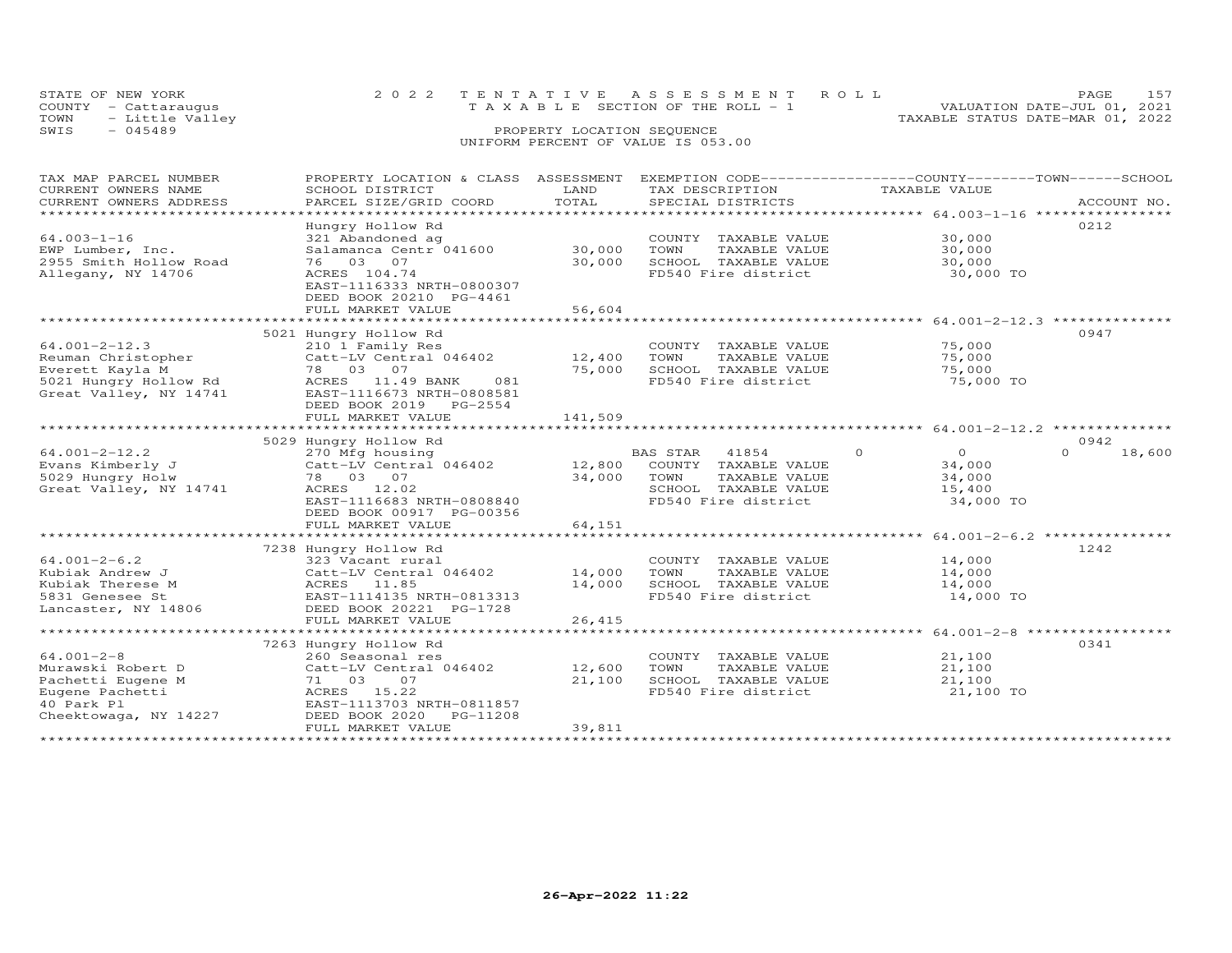| STATE OF NEW YORK    | 2022 TENTATIVE ASSESSMENT ROLL     |                                  | PAGE                        | 158 |
|----------------------|------------------------------------|----------------------------------|-----------------------------|-----|
| COUNTY - Cattaraugus | TAXABLE SECTION OF THE ROLL - 1    |                                  | VALUATION DATE-JUL 01, 2021 |     |
| TOWN - Little Valley |                                    | TAXABLE STATUS DATE-MAR 01, 2022 |                             |     |
| SWIS<br>- 045489     | PROPERTY LOCATION SEQUENCE         |                                  |                             |     |
|                      | UNIFORM PERCENT OF VALUE IS 053.00 |                                  |                             |     |

| TAX MAP PARCEL NUMBER<br>CURRENT OWNERS NAME                                                                            | PROPERTY LOCATION & CLASS ASSESSMENT EXEMPTION CODE---------------COUNTY-------TOWN-----SCHOOL<br>SCHOOL DISTRICT                                                                               | LAND                        | TAX DESCRIPTION                                                                              | TAXABLE VALUE                           |             |
|-------------------------------------------------------------------------------------------------------------------------|-------------------------------------------------------------------------------------------------------------------------------------------------------------------------------------------------|-----------------------------|----------------------------------------------------------------------------------------------|-----------------------------------------|-------------|
| CURRENT OWNERS ADDRESS<br>***********************                                                                       | PARCEL SIZE/GRID COORD                                                                                                                                                                          | TOTAL                       | SPECIAL DISTRICTS                                                                            |                                         | ACCOUNT NO. |
|                                                                                                                         |                                                                                                                                                                                                 |                             |                                                                                              |                                         |             |
| $64.001 - 2 - 5$<br>Mandel Raymond T Jr<br>1 Farmingdale Court<br>Lancaster, NY 14086                                   | 7272 Hungry Hollow Rd<br>260 Seasonal res<br>Catt-LV Central 046402<br>71 03 07<br>ACRES<br>50.83<br>EAST-1113484 NRTH-0813872<br>DEED BOOK 20210 PG-8809<br>FULL MARKET VALUE                  | 33,800<br>57,720<br>108,906 | COUNTY TAXABLE VALUE<br>TOWN<br>TAXABLE VALUE<br>SCHOOL TAXABLE VALUE<br>FD540 Fire district | 57,720<br>57,720<br>57,720<br>57,720 TO | 0084        |
|                                                                                                                         |                                                                                                                                                                                                 |                             |                                                                                              |                                         |             |
| 64.001-2-7<br>Snell David<br>3006 Lower Mountain Road<br>Sanborn, NY 14132                                              | 7275 Hungry Hollow Rd<br>260 Seasonal res<br>Catt-LV Central 046402<br>71 03<br>07<br>ACRES 14.98<br>EAST-1113270 NRTH-0811831<br>DEED BOOK 20210 PG-8154                                       | 12,600<br>19,600            | COUNTY TAXABLE VALUE<br>TAXABLE VALUE<br>TOWN<br>SCHOOL TAXABLE VALUE<br>FD540 Fire district | 19,600<br>19,600<br>19,600<br>19,600 TO | 0317        |
|                                                                                                                         | FULL MARKET VALUE                                                                                                                                                                               | 36,981                      |                                                                                              |                                         |             |
|                                                                                                                         | 7314 Hungry Hollow Rd                                                                                                                                                                           |                             |                                                                                              |                                         | 1102        |
| $64.001 - 2 - 4.2$<br>Thompson Brett D<br>Thompson Jason M<br>Thompson Michael O<br>676 Walnut St<br>Lockport, NY 14094 | 260 Seasonal res<br>Catt-LV Central 046402<br>71 03 07<br>ACRES 40.00<br>EAST-1112549 NRTH-0813460<br>DEED BOOK 904<br>PG-00570<br>FULL MARKET VALUE                                            | 21,000<br>37,800<br>71,321  | COUNTY TAXABLE VALUE<br>TOWN<br>TAXABLE VALUE<br>SCHOOL TAXABLE VALUE<br>FD540 Fire district | 37,800<br>37,800<br>37,800<br>37,800 TO |             |
|                                                                                                                         |                                                                                                                                                                                                 |                             |                                                                                              |                                         |             |
| $64.001 - 2 - 4.5$<br>Garlitz James R<br>3347 Randall Rd<br>Ransomville, NY 14131                                       | 7315 Hungry Hollow Rd<br>260 Seasonal res<br>Catt-LV Central 046402<br>71 03 07<br>FRNT 370.00 DPTH<br>ACRES 11.80<br>EAST-1112848 NRTH-0811783<br>DEED BOOK 00961 PG-00572                     | 12,700<br>24,000            | COUNTY TAXABLE VALUE<br>TAXABLE VALUE<br>TOWN<br>SCHOOL TAXABLE VALUE<br>FD540 Fire district | 24,000<br>24,000<br>24,000<br>24,000 TO | 1165        |
|                                                                                                                         | FULL MARKET VALUE                                                                                                                                                                               | 45,283                      |                                                                                              |                                         |             |
|                                                                                                                         |                                                                                                                                                                                                 |                             |                                                                                              |                                         |             |
| $64.001 - 2 - 4.3$<br>Coleman Robert J<br>225 Ilion St<br>Tonawanda, NY 14150                                           | 7329 Hungry Hollow Rd<br>260 Seasonal res<br>Catt-LV Central 046402<br>71 03 07<br>FRNT 270.00 DPTH<br>ACRES 11.50<br>EAST-1111895 NRTH-0811880<br>DEED BOOK 13363 PG-6001<br>FULL MARKET VALUE | 12,500<br>32,500<br>61,321  | COUNTY TAXABLE VALUE<br>TOWN<br>TAXABLE VALUE<br>SCHOOL TAXABLE VALUE<br>FD540 Fire district | 32,500<br>32,500<br>32,500<br>32,500 TO | 1163        |
|                                                                                                                         | *************************                                                                                                                                                                       |                             |                                                                                              |                                         |             |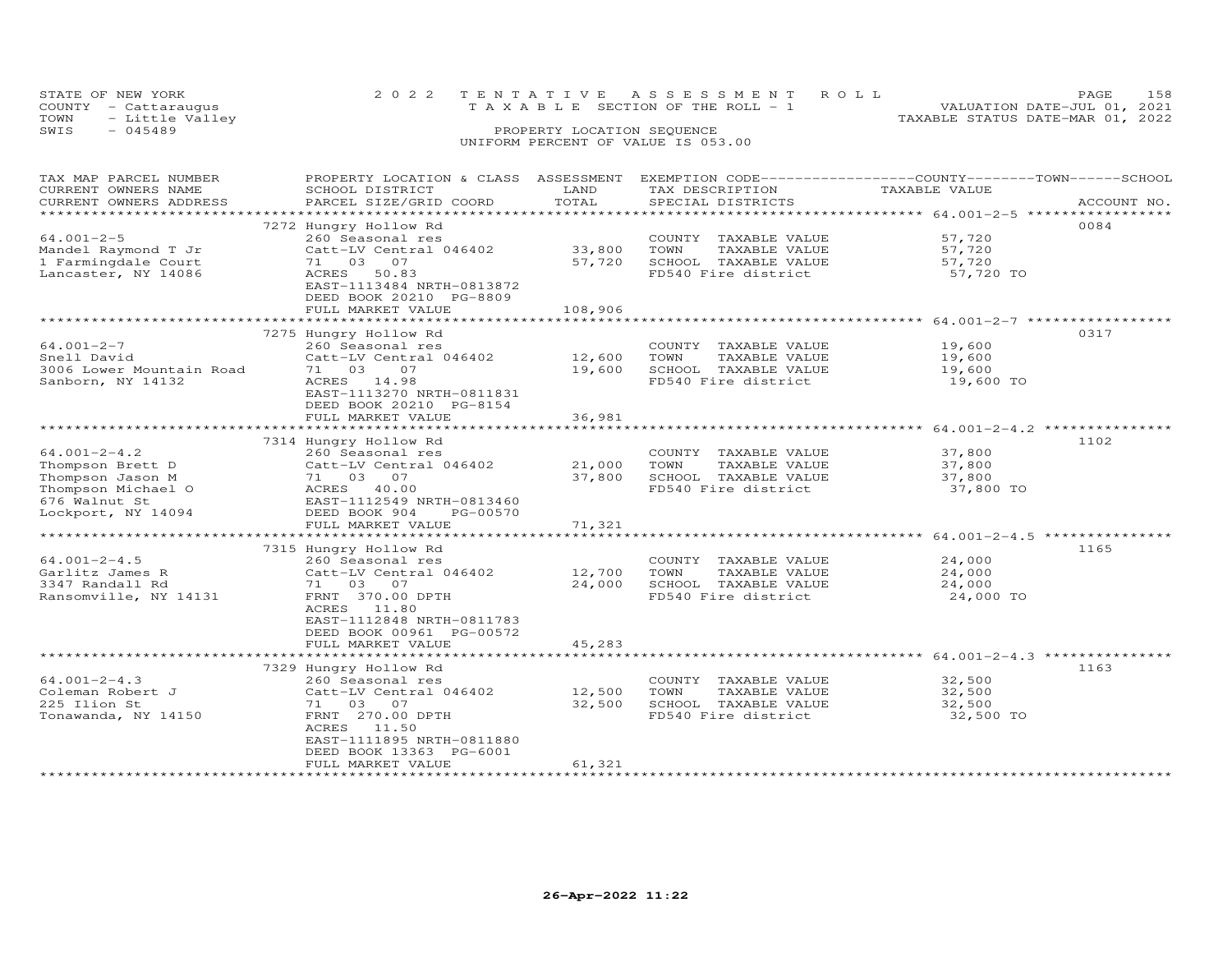| STATE OF NEW YORK       |  | 2022 TENTATIVE ASSESSMENT ROLL     |  | PAGE                             | 159 |
|-------------------------|--|------------------------------------|--|----------------------------------|-----|
| COUNTY - Cattaraugus    |  | TAXABLE SECTION OF THE ROLL - 1    |  | VALUATION DATE-JUL 01, 2021      |     |
| TOWN<br>- Little Valley |  |                                    |  | TAXABLE STATUS DATE-MAR 01, 2022 |     |
| SWIS<br>$-045489$       |  |                                    |  |                                  |     |
|                         |  | UNIFORM PERCENT OF VALUE IS 053.00 |  |                                  |     |

| TAX MAP PARCEL NUMBER               | PROPERTY LOCATION & CLASS ASSESSMENT EXEMPTION CODE----------------COUNTY-------TOWN------SCHOOL |                  |                                       |                                                           |                    |
|-------------------------------------|--------------------------------------------------------------------------------------------------|------------------|---------------------------------------|-----------------------------------------------------------|--------------------|
| CURRENT OWNERS NAME                 | SCHOOL DISTRICT                                                                                  | LAND             | TAX DESCRIPTION                       | TAXABLE VALUE                                             |                    |
| CURRENT OWNERS ADDRESS              | PARCEL SIZE/GRID COORD                                                                           | TOTAL            | SPECIAL DISTRICTS                     |                                                           | ACCOUNT NO.        |
|                                     | **************************                                                                       |                  |                                       |                                                           |                    |
|                                     | 7331 Hungry Hollow Rd                                                                            |                  |                                       |                                                           | 1164               |
| $64.001 - 2 - 4.4$                  | 260 Seasonal res                                                                                 |                  | COUNTY TAXABLE VALUE                  | 29,000                                                    |                    |
| Nelson James B                      | Catt-LV Central 046402                                                                           | 13,200           | TOWN<br>TAXABLE VALUE                 | 29,000                                                    |                    |
| Nelson Debra M                      | 71 03 07                                                                                         | 29,000           | SCHOOL TAXABLE VALUE                  | 29,000                                                    |                    |
| 7981 Hunterst Creek Rd              | FRNT 465.00 DPTH                                                                                 |                  | FD540 Fire district                   | 29,000 TO                                                 |                    |
| Holland, NY 14080                   | ACRES 17.90                                                                                      |                  |                                       |                                                           |                    |
|                                     | EAST-1112353 NRTH-0811827                                                                        |                  |                                       |                                                           |                    |
|                                     | DEED BOOK 00963 PG-00555                                                                         |                  |                                       |                                                           |                    |
|                                     | FULL MARKET VALUE                                                                                | 54,717           |                                       |                                                           |                    |
|                                     |                                                                                                  |                  |                                       |                                                           |                    |
|                                     | 7341 Hungry Hollow Rd                                                                            |                  |                                       |                                                           | 0045               |
| $64.001 - 2 - 4.1$                  | 260 Seasonal res                                                                                 |                  | COUNTY TAXABLE VALUE                  | 30,000                                                    |                    |
| Krumpek John T                      | Catt-LV Central 046402                                                                           | 13,500           | TOWN<br>TAXABLE VALUE                 | 30,000                                                    |                    |
| Krumpek Darlene J                   | 71 03 07                                                                                         | 30,000           | SCHOOL TAXABLE VALUE                  | 30,000                                                    |                    |
| 45 Newman St                        | ACRES 19.65                                                                                      |                  | FD540 Fire district                   | 30,000 TO                                                 |                    |
| Lackawana, NY 14218                 | EAST-1111460 NRTH-0811993                                                                        |                  |                                       |                                                           |                    |
|                                     | DEED BOOK 00977 PG-00239                                                                         |                  |                                       |                                                           |                    |
|                                     | FULL MARKET VALUE                                                                                | 56,604           |                                       |                                                           |                    |
|                                     |                                                                                                  |                  |                                       |                                                           |                    |
|                                     | 7483 Hungry Hollow Rd                                                                            |                  |                                       |                                                           | 1145               |
| $64.001 - 1 - 8.2$                  | 210 1 Family Res                                                                                 |                  | BAS STAR<br>41854                     | $\Omega$<br>$\Omega$                                      | $\Omega$<br>18,600 |
| Livak Thomas                        | Catt-LV Central 046402                                                                           | 15,800           | COUNTY TAXABLE VALUE                  | 89,900                                                    |                    |
| 7483 Hungry Hollow Rd               | 06 03 07                                                                                         | 89,900           | TAXABLE VALUE<br>TOWN                 | 89,900                                                    |                    |
| Salamanca, NY 14779                 | ACRES 10.75                                                                                      |                  | SCHOOL TAXABLE VALUE                  | 71,300                                                    |                    |
|                                     | EAST-1109929 NRTH-0813113                                                                        |                  | FD540 Fire district                   | 89,900 TO                                                 |                    |
|                                     | DEED BOOK 00942 PG-00423                                                                         |                  |                                       |                                                           |                    |
|                                     | FULL MARKET VALUE                                                                                | 169,623          |                                       |                                                           |                    |
|                                     |                                                                                                  |                  |                                       |                                                           |                    |
|                                     | 7498 Hungry Hollow Rd                                                                            |                  |                                       |                                                           | 0374               |
| $64.001 - 1 - 7$                    | 260 Seasonal res                                                                                 |                  | COUNTY TAXABLE VALUE<br>TOWN          | 21,000                                                    |                    |
| Williams Richard<br>Williams Claire | Catt-LV Central 046402<br>06 03 07                                                               | 12,900<br>21,000 | TAXABLE VALUE<br>SCHOOL TAXABLE VALUE | 21,000<br>21,000                                          |                    |
|                                     | ACRES<br>9.36                                                                                    |                  | FD540 Fire district                   |                                                           |                    |
| 5510 Whig St<br>Salamanca, NY 14779 | EAST-1109457 NRTH-0813849                                                                        |                  |                                       | 21,000 TO                                                 |                    |
|                                     | DEED BOOK 719<br>PG-00571                                                                        |                  |                                       |                                                           |                    |
|                                     | FULL MARKET VALUE                                                                                | 39,623           |                                       |                                                           |                    |
|                                     |                                                                                                  | **************   |                                       | ******************************** 64.001-1-8.3 *********** |                    |
|                                     | 7507 Hungry Hollow Rd                                                                            |                  |                                       |                                                           | 1162               |
| $64.001 - 1 - 8.3$                  | 270 Mfg housing                                                                                  |                  | COUNTY TAXABLE VALUE                  | 18,000                                                    |                    |
| Brostko Paul E                      | Catt-LV Central 046402                                                                           | 8,200            | TOWN<br>TAXABLE VALUE                 | 18,000                                                    |                    |
| Brostko Paul M                      | 06 03 07                                                                                         | 18,000           | SCHOOL TAXABLE VALUE                  | 18,000                                                    |                    |
| 1457 Evergreen Drive                | Ff 400.00                                                                                        |                  | FD540 Fire district                   | 18,000 TO                                                 |                    |
| Lake View, NY 14085                 | ACRES<br>9.80                                                                                    |                  |                                       |                                                           |                    |
|                                     | EAST-1109515 NRTH-0813113                                                                        |                  |                                       |                                                           |                    |
|                                     | DEED BOOK 20210 PG-2333                                                                          |                  |                                       |                                                           |                    |
|                                     | FULL MARKET VALUE                                                                                | 33,962           |                                       |                                                           |                    |
|                                     |                                                                                                  |                  |                                       |                                                           |                    |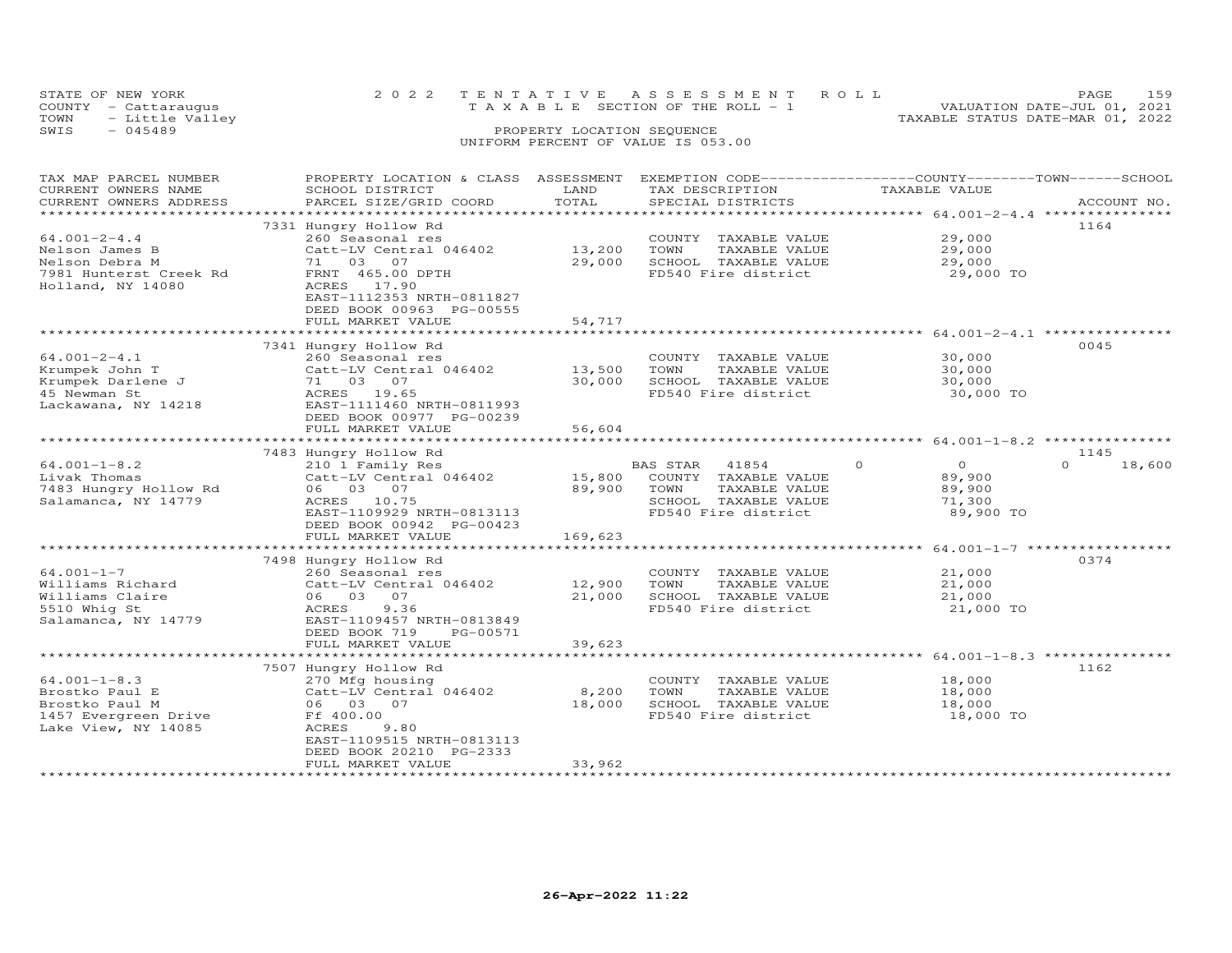| STATE OF NEW YORK       |                            | 2022 TENTATIVE ASSESSMENT ROLL        | 160<br>PAGE.                     |  |  |  |  |  |  |
|-------------------------|----------------------------|---------------------------------------|----------------------------------|--|--|--|--|--|--|
| COUNTY - Cattaraugus    |                            | T A X A B L E SECTION OF THE ROLL - 1 | VALUATION DATE-JUL 01, 2021      |  |  |  |  |  |  |
| TOWN<br>- Little Valley |                            |                                       | TAXABLE STATUS DATE-MAR 01, 2022 |  |  |  |  |  |  |
| SWIS<br>$-045489$       | PROPERTY LOCATION SEQUENCE |                                       |                                  |  |  |  |  |  |  |
|                         |                            | UNIFORM PERCENT OF VALUE IS 053.00    |                                  |  |  |  |  |  |  |

## TAX MAP PARCEL NUMBER PROPERTY LOCATION & CLASS ASSESSMENT EXEMPTION CODE------------------COUNTY--------TOWN------SCHOOL CURRENT OWNERS NAME SCHOOL DISTRICT LAND TAX DESCRIPTION TAXABLE VALUE CURRENT OWNERS ADDRESS PARCEL SIZE/GRID COORD TOTAL SPECIAL DISTRICTS ACCOUNT NO. \*\*\*\*\*\*\*\*\*\*\*\*\*\*\*\*\*\*\*\*\*\*\*\*\*\*\*\*\*\*\*\*\*\*\*\*\*\*\*\*\*\*\*\*\*\*\*\*\*\*\*\*\*\*\*\*\*\*\*\*\*\*\*\*\*\*\*\*\*\*\*\*\*\*\*\*\*\*\*\*\*\*\*\*\*\*\*\*\*\*\*\*\*\*\*\*\*\*\*\*\*\*\* 54.004-1-18.2 \*\*\*\*\*\*\*\*\*\*\*\*\*\* $\begin{array}{cccccccc} 5326 & \text{Kilburne corners Rd} & 5326 & \text{Kilburne corners Rd} & 5326 & \text{Kilburne Congress Rd} & 5326 & \text{Kilburne Congress Rd} & 5326 & \text{Kilburne Congress Rd} & 5326 & \text{Kilburne Congress Rd} & 5326 & \text{Kilburne Congress Rd} & 5326 & \text{Kilburne Congress Rd} & 5326 & \text{Kilburne Congress Rd} & 5326 & \text{Kilburne Congress Rd} & 31 & 03 & 07 & 47,000 & 5326 & \text{Kilburn$ 0  $46,440$ \*\*\*\*\*\*\*\*\*\*\*\*\*\*\*\*\*\*\*\*\*\*\*\*\*\*\*\*\*\*\*\*\*\*\*\*\*\*\*\*\*\*\*\*\*\*\*\*\*\*\*\*\*\*\*\*\*\*\*\*\*\*\*\*\*\*\*\*\*\*\*\*\*\*\*\*\*\*\*\*\*\*\*\*\*\*\*\*\*\*\*\*\*\*\*\*\*\*\*\*\*\*\* 54.004-1-18.1 \*\*\*\*\*\*\*\*\*\*\*\*\*\* 5334 Kilburne Corners Rd 022654.004-1-18.1 210 1 Family Res BAS STAR 41854 0 0 0 18,600Delmonaco Mario Catt-LV Central 046402 6,400 COUNTY TAXABLE VALUE 75,500 Delmonaco Kim M 31 03 07 75,500 TOWN TAXABLE VALUE 75,500 5334 Kilburne Corners Rd ACRES 1.49 SCHOOL TAXABLE VALUE 56,900 Little Valley, NY 14755 EAST-1097222 NRTH-0815947 FD540 Fire district 75,500 TO DEED BOOK 00996 PG-00748 FULL MARKET VALUE 142,453  $0 \t 18,600$ \*\*\*\*\*\*\*\*\*\*\*\*\*\*\*\*\*\*\*\*\*\*\*\*\*\*\*\*\*\*\*\*\*\*\*\*\*\*\*\*\*\*\*\*\*\*\*\*\*\*\*\*\*\*\*\*\*\*\*\*\*\*\*\*\*\*\*\*\*\*\*\*\*\*\*\*\*\*\*\*\*\*\*\*\*\*\*\*\*\*\*\*\*\*\*\*\*\*\*\*\*\*\* 54.004-1-19 \*\*\*\*\*\*\*\*\*\*\*\*\*\*\*\* 5340 Kilburne Corners Rd 028054.004-1-19 210 1 Family Res VET WAR CT 41121 0 7,440 7,440 0Hamilton Leroy Catt-LV Central 046402 6,100 COUNTY TAXABLE VALUE 53,560 Hamilton Karel 31 03 07 61,000 TOWN TAXABLE VALUE 53,560 5340 Kilburne Corners Rd FRNT 208.00 DPTH 185.00 SCHOOL TAXABLE VALUE 61,000 Litte Valley, NY 14755 EAST-1097075 NRTH-0816080 FD540 Fire district 61,000 TO DEED BOOK 20190 PG-32377,440 0 FULL MARKET VALUE 115,094 \*\*\*\*\*\*\*\*\*\*\*\*\*\*\*\*\*\*\*\*\*\*\*\*\*\*\*\*\*\*\*\*\*\*\*\*\*\*\*\*\*\*\*\*\*\*\*\*\*\*\*\*\*\*\*\*\*\*\*\*\*\*\*\*\*\*\*\*\*\*\*\*\*\*\*\*\*\*\*\*\*\*\*\*\*\*\*\*\*\*\*\*\*\*\*\*\*\*\*\*\*\*\* 54.004-1-9.4 \*\*\*\*\*\*\*\*\*\*\*\*\*\*\* 5353 Kilburne Corners Rd 118454.004-1-9.4 210 1 Family Res COUNTY TAXABLE VALUE 58,300Bognar Richard J Catt-LV Central 046402 15,000 TOWN TAXABLE VALUE 58,3005353 Kilburne Corners Rd 31 03 07 58,300 SCHOOL TAXABLE VALUE 58,300Little Valley, NY 14755 ACRES 4.30 FD540 Fire district 58,300 TO EAST-1096620 NRTH-081624758,300  $58,300$ 58,300 TO DEED BOOK 24097 PG-4001FULL MARKET VALUE FULL MARKET VALUE 110,000 \*\*\*\*\*\*\*\*\*\*\*\*\*\*\*\*\*\*\*\*\*\*\*\*\*\*\*\*\*\*\*\*\*\*\*\*\*\*\*\*\*\*\*\*\*\*\*\*\*\*\*\*\*\*\*\*\*\*\*\*\*\*\*\*\*\*\*\*\*\*\*\*\*\*\*\*\*\*\*\*\*\*\*\*\*\*\*\*\*\*\*\*\*\*\*\*\*\*\*\*\*\*\* 63.001-1-14.6 \*\*\*\*\*\*\*\*\*\*\*\*\*\* Kyler Hill 144563.001-1-14.6 314 Rural vac<10 COUNTY TAXABLE VALUE 10,500Nye Jay Scott Catt-LV Central 046402 10,500 TOWN TAXABLE VALUE 10,5005100 Kyler Hill Road 8/14-splt from 1-14.1 10,500 SCHOOL TAXABLE VALUE 10,500Little Valley, NY 14755 ACRES 8.80 FD540 Fire district 10,500 TO֖֚֚֚֚֚֚֚֚֚֚֚֚֚֚֚֚֚֬֡֡֡֡֡֡֡֡֡֡֬֝֬֝ 10,500 TO EAST-1087419 NRTH-0810290 DEED BOOK 26392 PG-3001FULL MARKET VALUE 19,811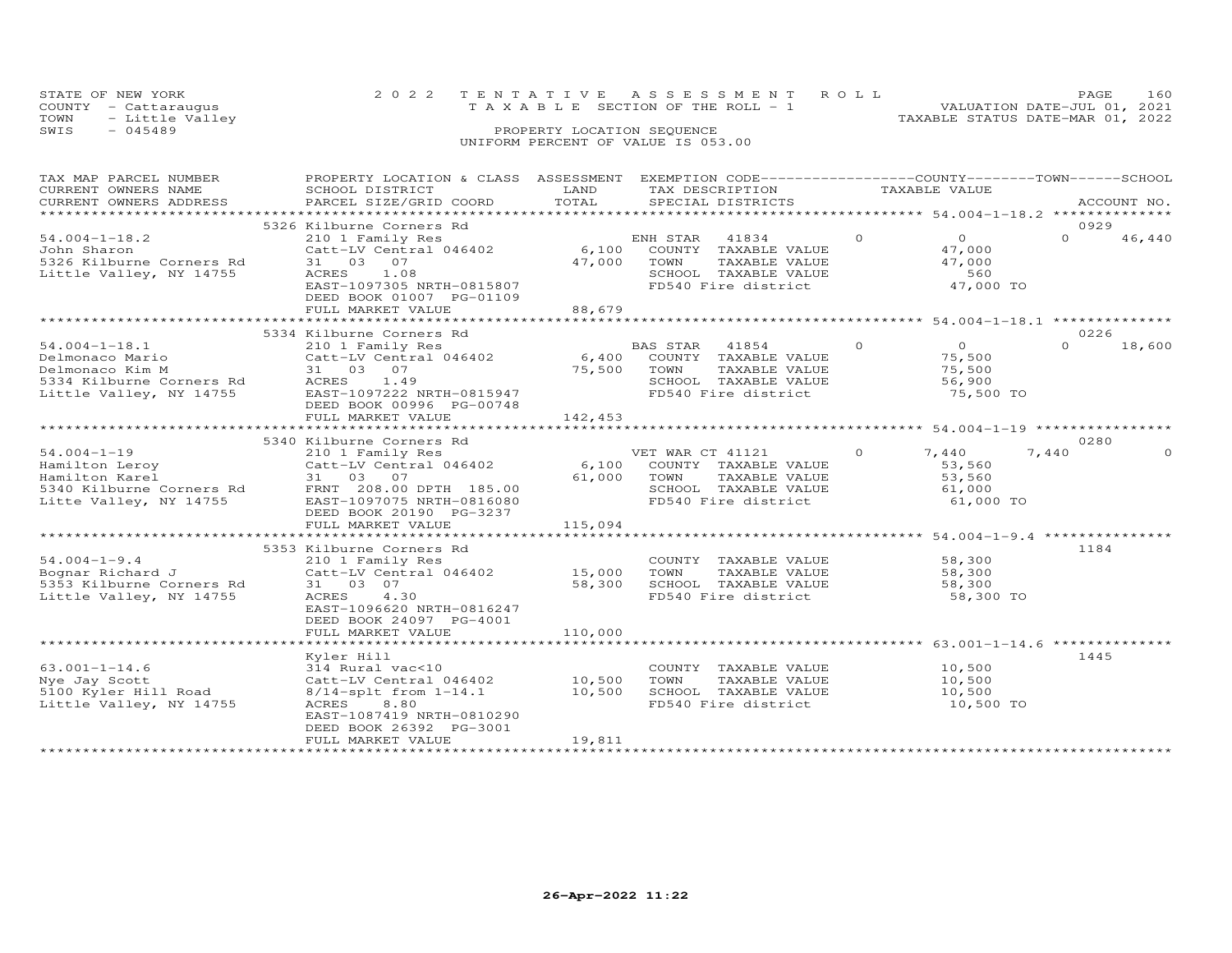| STATE OF NEW YORK       | 2022 TENTATIVE ASSESSMENT ROLL        | PAGE.                            |  |
|-------------------------|---------------------------------------|----------------------------------|--|
| COUNTY - Cattaraugus    | T A X A B L E SECTION OF THE ROLL - 1 | VALUATION DATE-JUL 01, 2021      |  |
| TOWN<br>- Little Valley |                                       | TAXABLE STATUS DATE-MAR 01, 2022 |  |
| $-045489$<br>SWIS       | PROPERTY LOCATION SEQUENCE            |                                  |  |
|                         |                                       |                                  |  |

| TAX MAP PARCEL NUMBER<br>CURRENT OWNERS NAME<br>CURRENT OWNERS ADDRESS                  | PROPERTY LOCATION & CLASS ASSESSMENT<br>SCHOOL DISTRICT<br>PARCEL SIZE/GRID COORD                                                                                                                      | LAND<br>TOTAL    | TAX DESCRIPTION<br>SPECIAL DISTRICTS                                                         | EXEMPTION CODE-----------------COUNTY-------TOWN------SCHOOL<br>TAXABLE VALUE | ACCOUNT NO. |
|-----------------------------------------------------------------------------------------|--------------------------------------------------------------------------------------------------------------------------------------------------------------------------------------------------------|------------------|----------------------------------------------------------------------------------------------|-------------------------------------------------------------------------------|-------------|
| *******************                                                                     |                                                                                                                                                                                                        | *************    |                                                                                              |                                                                               |             |
| $63.001 - 1 - 14.1$<br>Hitchcock Paul                                                   | Kyler Hill Rd<br>323 Vacant rural<br>Catt-LV Central 046402                                                                                                                                            | 16,900           | COUNTY TAXABLE VALUE<br>TOWN<br>TAXABLE VALUE                                                | 16,900<br>16,900                                                              | 0244        |
| PO Box 231<br>Little Valley, NY 14755                                                   | 50 03 07<br>$7/14$ -split 8.80 AC off<br>ACRES 19.95<br>EAST-1087755 NRTH-0810743<br>DEED BOOK 29443 PG-5002<br>FULL MARKET VALUE                                                                      | 16,900<br>31,887 | SCHOOL TAXABLE VALUE<br>FD540 Fire district                                                  | 16,900<br>16,900 TO                                                           |             |
|                                                                                         |                                                                                                                                                                                                        |                  |                                                                                              |                                                                               |             |
| $63.001 - 1 - 32.6$<br>Ellis Aihme K<br>5438 Kyler Hill Road<br>Little Valley, NY 14755 | Kyler Hill Rd<br>311 Res vac land<br>Catt-LV Central 046402<br>10/13-splt off 1-32.2<br>Land Contr-Cherry D Brook<br>FRNT<br>32.00 DPTH 178.00<br>EAST-1084565 NRTH-0815445<br>DEED BOOK 23222 PG-6002 | 500<br>500       | COUNTY TAXABLE VALUE<br>TOWN<br>TAXABLE VALUE<br>SCHOOL TAXABLE VALUE<br>FD540 Fire district | 500<br>500<br>500<br>500 TO                                                   | 1437        |
|                                                                                         | FULL MARKET VALUE                                                                                                                                                                                      | 943              |                                                                                              |                                                                               |             |
|                                                                                         |                                                                                                                                                                                                        |                  |                                                                                              |                                                                               |             |
| $63.001 - 1 - 32.7$                                                                     | Kyler Hill Rd<br>311 Res vac land                                                                                                                                                                      |                  |                                                                                              | 6,100                                                                         | 1439        |
| Brooks Cherry D                                                                         | Catt-LV Central 046402                                                                                                                                                                                 | 6,100            | COUNTY TAXABLE VALUE<br>TOWN<br>TAXABLE VALUE                                                | 6,100                                                                         |             |
| Brooks Michael J                                                                        | 10/13-splt from 1-32.2                                                                                                                                                                                 | 6,100            | SCHOOL TAXABLE VALUE                                                                         | 6,100                                                                         |             |
| 5423 Kyler Hill<br>Little Valley, NY 14755                                              | ACRES<br>1.05<br>EAST-1084841 NRTH-0815218<br>DEED BOOK 20461 PG-9002                                                                                                                                  |                  | FD540 Fire district                                                                          | 6,100 TO                                                                      |             |
|                                                                                         | FULL MARKET VALUE                                                                                                                                                                                      | 11,509           |                                                                                              |                                                                               |             |
|                                                                                         | *************************                                                                                                                                                                              | ************     |                                                                                              | ******************************** 63.001-1-18.2 **************                 |             |
| $63.001 - 1 - 18.2$<br>Fellows Amber<br>5042 Kyler Hill Rd<br>Little Valley, NY 14755   | 5042 Kyler Hill Rd<br>210 1 Family Res<br>Catt-LV Central 046402<br>50 03 07<br>FRNT 216.00 DPTH 190.00<br>BANK<br>017                                                                                 | 6,400<br>31,500  | COUNTY TAXABLE VALUE<br>TOWN<br>TAXABLE VALUE<br>SCHOOL TAXABLE VALUE<br>FD540 Fire district | 31,500<br>31,500<br>31,500<br>31,500 TO                                       | 1129        |
|                                                                                         | EAST-1088553 NRTH-0809200<br>DEED BOOK 18581 PG-6001<br>FULL MARKET VALUE                                                                                                                              | 59,434           |                                                                                              |                                                                               |             |
|                                                                                         |                                                                                                                                                                                                        |                  |                                                                                              |                                                                               |             |
| $63.001 - 1 - 14.4$<br>Hitchcock Paul<br>PO Box 231<br>Little Valley, NY 14755          | 5180 Kyler Hill Rd<br>210 1 Family Res<br>Catt-LV Central 046402<br>50 03 07<br>ACRES 29.50<br>EAST-1089215 NRTH-0810788<br>DEED BOOK 29443 PG-5002                                                    | 26,100<br>96,000 | COUNTY TAXABLE VALUE<br>TOWN<br>TAXABLE VALUE<br>SCHOOL TAXABLE VALUE<br>FD540 Fire district | 96,000<br>96,000<br>96,000<br>96,000 TO                                       | 1152        |
|                                                                                         | FULL MARKET VALUE                                                                                                                                                                                      | 181,132          |                                                                                              |                                                                               |             |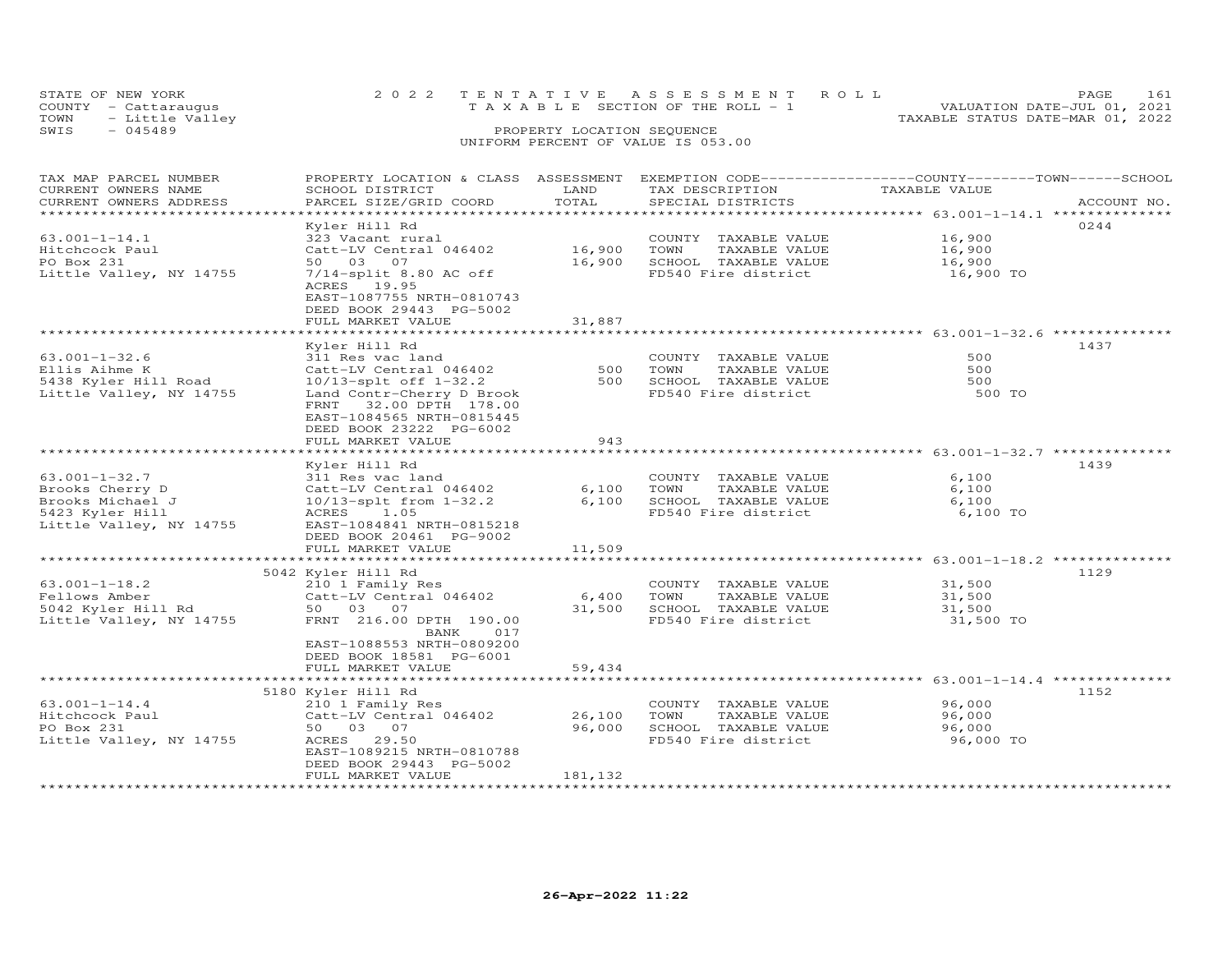|      | STATE OF NEW YORK    | 2022 TENTATIVE ASSESSMENT ROLL        | PAGE.                            |
|------|----------------------|---------------------------------------|----------------------------------|
|      | COUNTY - Cattaraugus | T A X A B L E SECTION OF THE ROLL - 1 | VALUATION DATE-JUL 01, 2021      |
| TOWN | - Little Valley      |                                       | TAXABLE STATUS DATE-MAR 01, 2022 |
| SWIS | $-045489$            | PROPERTY LOCATION SEQUENCE            |                                  |
|      |                      | UNIFORM PERCENT OF VALUE IS 053.00    |                                  |

| TAX MAP PARCEL NUMBER   | PROPERTY LOCATION & CLASS ASSESSMENT |                 |                       | EXEMPTION CODE-----------------COUNTY-------TOWN-----SCHOOL |                      |
|-------------------------|--------------------------------------|-----------------|-----------------------|-------------------------------------------------------------|----------------------|
| CURRENT OWNERS NAME     | SCHOOL DISTRICT                      | LAND            | TAX DESCRIPTION       | TAXABLE VALUE                                               |                      |
| CURRENT OWNERS ADDRESS  | PARCEL SIZE/GRID COORD               | TOTAL           | SPECIAL DISTRICTS     |                                                             | ACCOUNT NO.          |
|                         |                                      |                 |                       |                                                             |                      |
|                         | 5245 Kyler Hill Rd                   |                 |                       |                                                             | 1168                 |
| $63.001 - 1 - 10.5$     | 312 Vac w/imprv                      |                 | COUNTY TAXABLE VALUE  | 35,000                                                      |                      |
| Hannaford Daniel        | Catt-LV Central 046402               | 30,000          | TOWN<br>TAXABLE VALUE | 35,000                                                      |                      |
| Hannaford Gwen          | 51 03<br>06                          | 35,000          | SCHOOL TAXABLE VALUE  | 35,000                                                      |                      |
| 205 The Heights         | ACRES 42.70                          |                 | FD540 Fire district   | 35,000 TO                                                   |                      |
| Little Valley, NY 14755 | EAST-1087333 NRTH-0811972            |                 |                       |                                                             |                      |
|                         | DEED BOOK 13549 PG-4002              |                 |                       |                                                             |                      |
|                         | FULL MARKET VALUE                    | 66,038          |                       |                                                             |                      |
|                         |                                      |                 |                       |                                                             |                      |
|                         | 5248 Kyler Hill Rd                   |                 |                       |                                                             | 1149                 |
| $63.001 - 1 - 10.3$     | 283 Res w/Comuse                     |                 | BAS STAR<br>41854     | $\Omega$<br>$\circ$                                         | $\Omega$<br>18,600   |
| Whipple Jason           | Catt-LV Central 046402               | 33,100          | COUNTY TAXABLE VALUE  | 108,100                                                     |                      |
| 5248 Kyler Hill Rd      | 51 03 07                             | 108,100         | TOWN<br>TAXABLE VALUE | 108,100                                                     |                      |
| Little Valley, NY 14755 | Ff 1840.00                           |                 | SCHOOL TAXABLE VALUE  | 89,500                                                      |                      |
|                         | ACRES<br>63.20                       |                 | FD540 Fire district   | 108,100 TO                                                  |                      |
|                         | EAST-1088578 NRTH-0812307            |                 |                       |                                                             |                      |
|                         | DEED BOOK 14817 PG-3001              |                 |                       |                                                             |                      |
|                         | FULL MARKET VALUE                    | 203,962         |                       |                                                             |                      |
|                         |                                      | ***********     |                       |                                                             |                      |
|                         | 5258 Kyler Hill Rd                   |                 |                       |                                                             | 1233                 |
| $63.001 - 1 - 10.6$     | 910 Priv forest                      |                 | COUNTY TAXABLE VALUE  | 41,000                                                      |                      |
| Dole Eric P             | Catt-LV Central 046402               | 41,000          | TOWN<br>TAXABLE VALUE | 41,000                                                      |                      |
| 5258 Kyler Hill Rd      | 51 03 07                             | 41,000          | SCHOOL TAXABLE VALUE  | 41,000                                                      |                      |
| Little Valley, NY 14755 | ACRES 69.70                          |                 | FD540 Fire district   | 41,000 TO                                                   |                      |
|                         | EAST-1087862 NRTH-0814212            |                 |                       |                                                             |                      |
|                         | DEED BOOK 26022 PG-2001              |                 |                       |                                                             |                      |
|                         | FULL MARKET VALUE                    | 77,358          |                       |                                                             |                      |
|                         |                                      |                 |                       |                                                             |                      |
|                         | 5288 Kyler Hill Rd                   |                 |                       |                                                             | 0013                 |
| $63.001 - 1 - 10.1$     | 240 Rural res                        |                 | COUNTY TAXABLE VALUE  | 25,000                                                      |                      |
| Wrona Brian             | Catt-LV Central 046402               | 9,000           | TAXABLE VALUE<br>TOWN | 25,000                                                      |                      |
| 5288 Kyler Hill Rd      | 51 03 07                             | 25,000          | SCHOOL TAXABLE VALUE  | 25,000                                                      |                      |
| Little Valley, NY 14755 | 4.90<br>ACRES                        |                 | FD540 Fire district   | 25,000 TO                                                   |                      |
|                         | EAST-1087885 NRTH-0814176            |                 |                       |                                                             |                      |
|                         | DEED BOOK 19676 PG-7002              |                 |                       |                                                             |                      |
|                         | FULL MARKET VALUE                    | 47,170          |                       |                                                             |                      |
|                         |                                      |                 |                       |                                                             |                      |
|                         | 5314 Kyler Hill Rd                   |                 |                       |                                                             | 1151                 |
| $63.001 - 1 - 10.4$     | 210 1 Family Res                     |                 | CW_15_VET/ 41162      | $\Omega$<br>7.440                                           | $\Omega$<br>$\Omega$ |
| Askey James C           | Catt-LV Central 046402               | 12,900 BAS STAR | 41854                 | $\Omega$<br>$\circ$                                         | 18,600<br>$\Omega$   |
| Askey Tami L            | 51 03<br>07                          | 85,000          | COUNTY TAXABLE VALUE  | 77,560                                                      |                      |
| 5314 Kyler Hl           | Ff 250.00                            |                 | TOWN<br>TAXABLE VALUE | 85,000                                                      |                      |
| Little Valley, NY 14755 | ACRES<br>12.30 BANK<br>081           |                 | SCHOOL TAXABLE VALUE  | 66,400                                                      |                      |
|                         | EAST-1086921 NRTH-0814595            |                 | FD540 Fire district   | 85,000 TO                                                   |                      |
|                         | DEED BOOK 00950 PG-00205             |                 |                       |                                                             |                      |
|                         | FULL MARKET VALUE                    | 160,377         |                       |                                                             |                      |
|                         |                                      |                 |                       |                                                             |                      |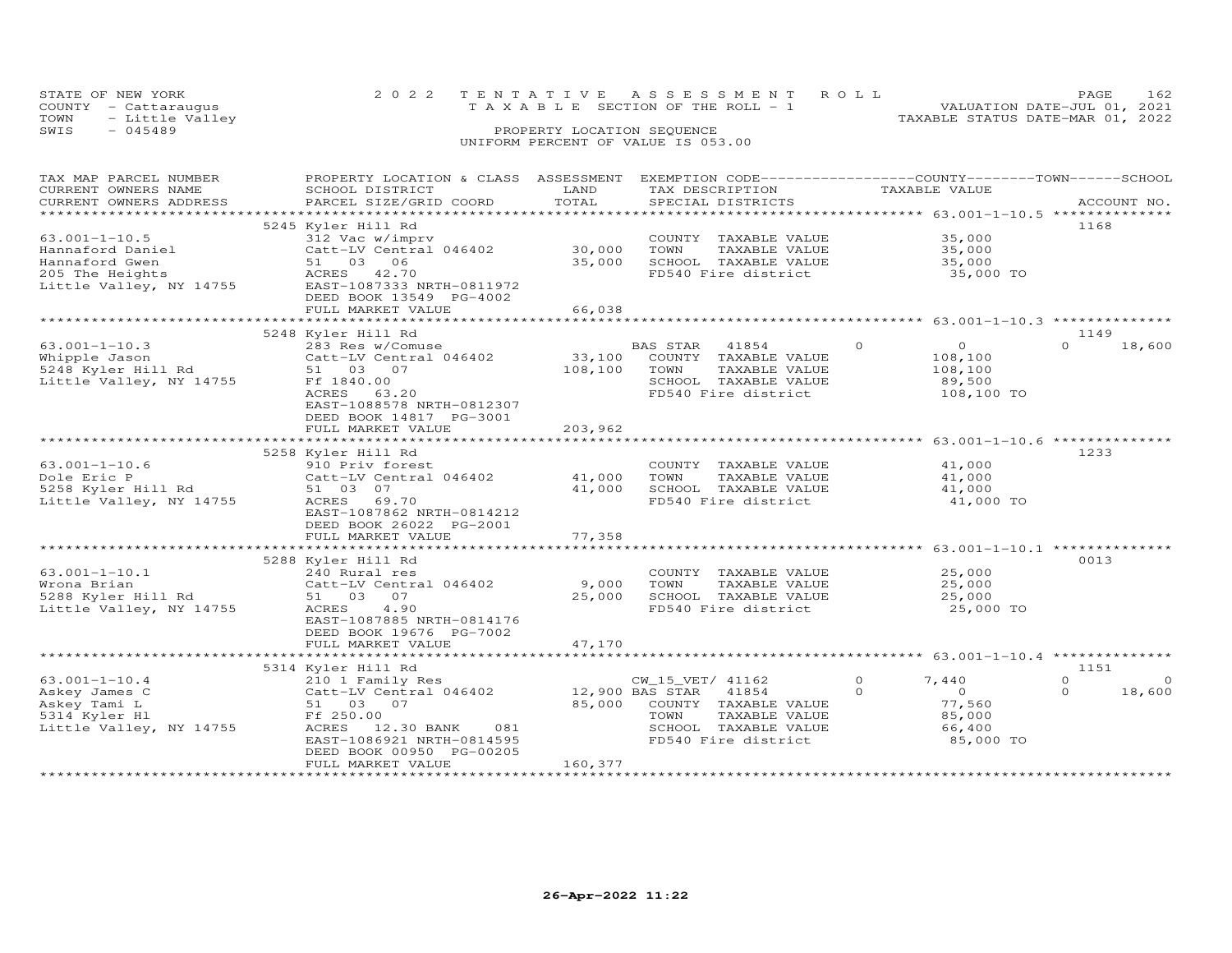|      | STATE OF NEW YORK    |  | 2022 TENTATIVE ASSESSMENT ROLL        |                                  | PAGE.                       | 163 |
|------|----------------------|--|---------------------------------------|----------------------------------|-----------------------------|-----|
|      | COUNTY - Cattaraugus |  | T A X A B L E SECTION OF THE ROLL - 1 |                                  | VALUATION DATE-JUL 01, 2021 |     |
| TOWN | - Little Valley      |  |                                       | TAXABLE STATUS DATE-MAR 01, 2022 |                             |     |
| SWIS | $-045489$            |  | PROPERTY LOCATION SEQUENCE            |                                  |                             |     |
|      |                      |  | UNIFORM PERCENT OF VALUE IS 053.00    |                                  |                             |     |

| TAX MAP PARCEL NUMBER<br>CURRENT OWNERS NAME                                            | PROPERTY LOCATION & CLASS ASSESSMENT EXEMPTION CODE-----------------COUNTY-------TOWN------SCHOOL<br>SCHOOL DISTRICT                                                                       | LAND                                 | TAX DESCRIPTION                                                                                                          | TAXABLE VALUE                                                        |                                         |
|-----------------------------------------------------------------------------------------|--------------------------------------------------------------------------------------------------------------------------------------------------------------------------------------------|--------------------------------------|--------------------------------------------------------------------------------------------------------------------------|----------------------------------------------------------------------|-----------------------------------------|
| CURRENT OWNERS ADDRESS                                                                  | PARCEL SIZE/GRID COORD<br>***************************                                                                                                                                      | TOTAL                                | SPECIAL DISTRICTS                                                                                                        |                                                                      | ACCOUNT NO.                             |
|                                                                                         | 5317 Kyler Hill Rd                                                                                                                                                                         |                                      |                                                                                                                          |                                                                      | 1141                                    |
| $63.001 - 1 - 9.2$<br>Andrews Doug J                                                    | 240 Rural res<br>Catt-LV Central 046402                                                                                                                                                    |                                      | VET COM CT 41131<br>28,500 BAS STAR<br>41854                                                                             | 12,400<br>$\Omega$<br>$\Omega$<br>$\circ$                            | 12,400<br>$\circ$<br>$\Omega$<br>18,600 |
| Andrews Laurie C<br>5317 Kyler Hill Rd<br>Little Valley, NY 14755                       | 51/63 03<br>07<br>$2/17$ -mrqd $1-9.4$ in prcl<br>42.75 BANK<br>ACRES<br>032<br>EAST-1086375 NRTH-0812668<br>DEED BOOK 22206 PG-3001<br>FULL MARKET VALUE                                  | 127,500<br>240,566                   | COUNTY TAXABLE VALUE<br>TOWN<br>TAXABLE VALUE<br>SCHOOL TAXABLE VALUE<br>FD540 Fire district                             | 115,100<br>115,100<br>108,900<br>127,500 TO                          |                                         |
|                                                                                         | **************************                                                                                                                                                                 | *************                        | ************************************* 63.001-1-9.1 ****************                                                      |                                                                      |                                         |
|                                                                                         | 5344 Kyler Hill Rd                                                                                                                                                                         |                                      |                                                                                                                          |                                                                      | 0367                                    |
| $63.001 - 1 - 9.1$<br>Butcher James R<br>5344 Kyler Hill Rd<br>Little Valley, NY 14755  | 280 Res Multiple<br>Catt-LV Central 046402<br>51/63 03 07<br>12/12-splt .25 to Fellows<br>$12/13$ -mrgd $9.5$ in<br>22.43<br>ACRES<br>EAST-1086386 NRTH-0814548<br>DEED BOOK 12503 PG-8002 | 28,600<br>85,900                     | <b>BAS STAR</b><br>41854<br>COUNTY TAXABLE VALUE<br>TOWN<br>TAXABLE VALUE<br>SCHOOL TAXABLE VALUE<br>FD540 Fire district | $\circ$<br>$\overline{O}$<br>85,900<br>85,900<br>67,300<br>85,900 TO | $\Omega$<br>18,600                      |
|                                                                                         | FULL MARKET VALUE                                                                                                                                                                          | 162,075                              |                                                                                                                          |                                                                      |                                         |
|                                                                                         | 5382 Kyler Hill Rd                                                                                                                                                                         |                                      |                                                                                                                          | *********************** 63.001-1-7.1 *************                   | 0116                                    |
| $63.001 - 1 - 7.1$                                                                      | 240 Rural res                                                                                                                                                                              |                                      | CW 15 VET/ 41162                                                                                                         | $\circ$<br>7,440                                                     | $\circ$<br>$\Omega$                     |
| Fellows Thomas J<br>Fellows Sandra J<br>5382 Kyler Hill Rd<br>Little Valley, NY 14755   | Catt-LV Central 046402<br>63 03 07<br>ACRES 78.80<br>EAST-1085601 NRTH-0813256<br>DEED BOOK 00938 PG-00159<br>FULL MARKET VALUE                                                            | 31,000 BAS STAR<br>63,600<br>120,000 | 41854<br>COUNTY TAXABLE VALUE<br>TOWN<br>TAXABLE VALUE<br>SCHOOL TAXABLE VALUE<br>FD540 Fire district                    | $\circ$<br>$\Omega$<br>56,160<br>63,600<br>45,000<br>63,600 TO       | $\Omega$<br>18,600                      |
|                                                                                         |                                                                                                                                                                                            |                                      |                                                                                                                          | *************** 63.001-1-6 ******************                        |                                         |
| $63.001 - 1 - 6$<br>Fellows Jacob J<br>5382 Kyler Hill Rd<br>Little Valley, NY 14755    | 5391 Kyler Hill Rd<br>260 Seasonal res<br>Catt-LV Central 046402<br>63 03 07<br>FRNT 170.00 DPTH 290.00<br>EAST-1085232 NRTH-0814887                                                       | 5,800<br>10,000                      | COUNTY TAXABLE VALUE<br>TOWN<br>TAXABLE VALUE<br>SCHOOL TAXABLE VALUE<br>FD540 Fire district                             | 10,000<br>10,000<br>10,000<br>10,000 TO                              | 0210                                    |
|                                                                                         | DEED BOOK 20778 PG-8002<br>FULL MARKET VALUE<br>**********************                                                                                                                     | 18,868<br>* * * * * * * * * *        |                                                                                                                          | ******************** 63.001-1-32.8 **************                    |                                         |
|                                                                                         | 5403 Kyler Hill Rd                                                                                                                                                                         |                                      |                                                                                                                          |                                                                      | 1438                                    |
| $63.001 - 1 - 32.8$<br>Hannahs Jacob T<br>5403 Kyler Hill Rd<br>Little Valley, NY 14755 | 210 1 Family Res<br>Catt-LV Central 046402<br>$10/13$ -splt off $1-32.2$<br>081<br>ACRES<br>2.00 BANK<br>EAST-1085058 NRTH-0815088<br>DEED BOOK 20210 PG-9147                              | 6,500<br>110,400                     | COUNTY TAXABLE VALUE<br>TOWN<br>TAXABLE VALUE<br>SCHOOL TAXABLE VALUE<br>FD540 Fire district                             | 110,400<br>110,400<br>110,400<br>110,400 TO                          |                                         |
|                                                                                         | FULL MARKET VALUE                                                                                                                                                                          | 208,302                              |                                                                                                                          |                                                                      |                                         |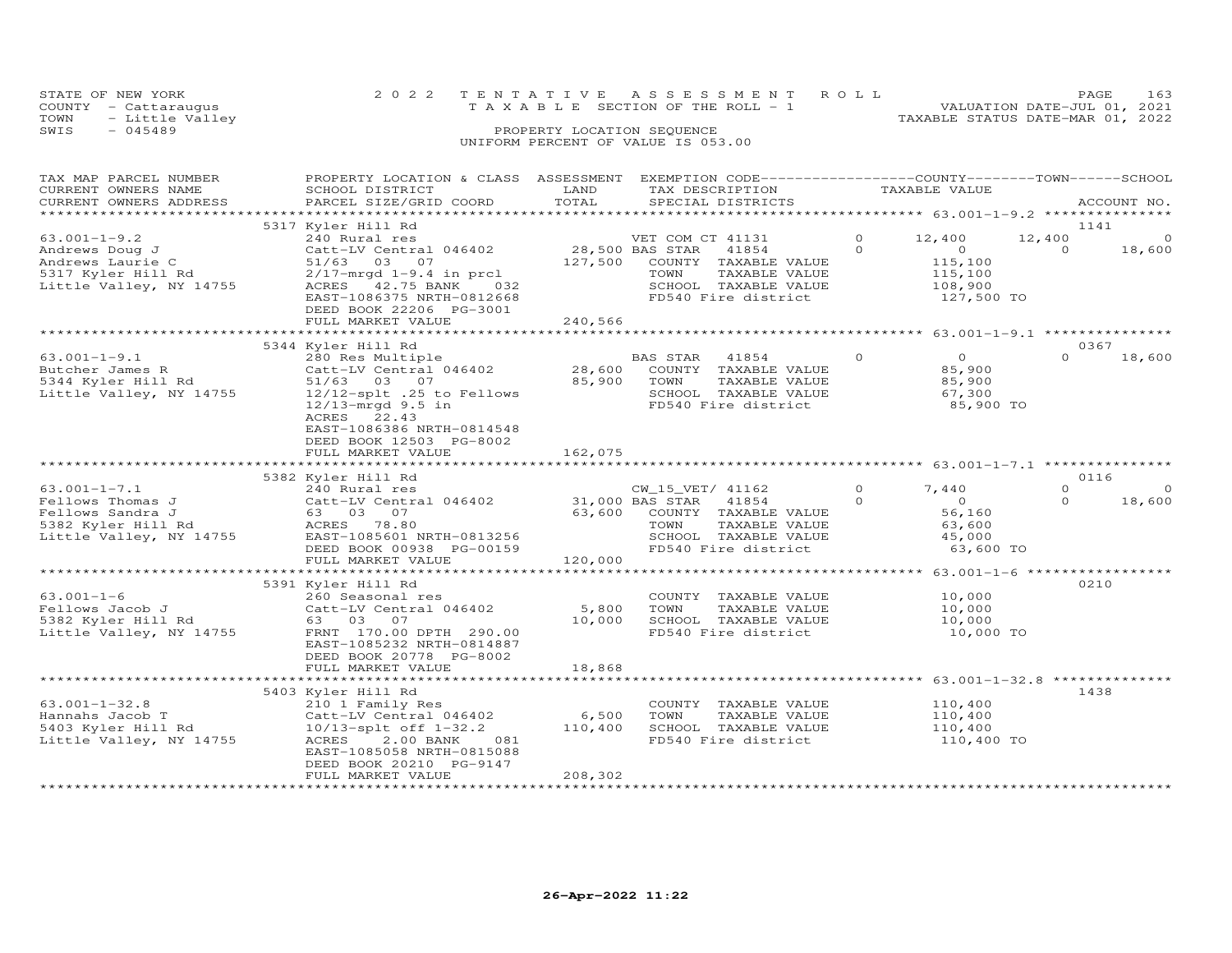|      | STATE OF NEW YORK                       |  |  |  |  |  |  |  |  |                                       |  |  |  | 2022 TENTATIVE ASSESSMENT ROLL |                                  | <b>PAGE</b> | 164 |
|------|-----------------------------------------|--|--|--|--|--|--|--|--|---------------------------------------|--|--|--|--------------------------------|----------------------------------|-------------|-----|
|      | COUNTY - Cattaraugus                    |  |  |  |  |  |  |  |  | T A X A B L E SECTION OF THE ROLL - 1 |  |  |  |                                | VALUATION DATE-JUL 01, 2021      |             |     |
| TOWN | - Little Valley                         |  |  |  |  |  |  |  |  |                                       |  |  |  |                                | TAXABLE STATUS DATE-MAR 01, 2022 |             |     |
| SWIS | $-045489$<br>PROPERTY LOCATION SEQUENCE |  |  |  |  |  |  |  |  |                                       |  |  |  |                                |                                  |             |     |
|      |                                         |  |  |  |  |  |  |  |  | UNIFORM PERCENT OF VALUE IS 053.00    |  |  |  |                                |                                  |             |     |

| SPECIAL DISTRICTS<br>5414 Kyler Hill Rd<br>1411<br>210 1 Family Res COUNT!<br>Catt-LV Central 046402 11,700 TOWN<br>73,100<br>73,100<br>$54.003 - 1 - 23.2$<br>COUNTY TAXABLE VALUE<br>Disarno Teresa A<br>TAXABLE VALUE<br>PO Box 898<br>64 03 07<br>73,100 SCHOOL TAXABLE VALUE<br>73,100<br>73,100 TO<br>Wilson, NY 83014-0898<br>1/09 split from gilbert<br>FD540 Fire district<br>ACRES 10.00 BANK 081<br>EAST-1085334 NRTH-0815572<br>DEED BOOK 11469 PG-5001<br>137,925<br>FULL MARKET VALUE<br>1039<br>$\overline{O}$<br>$\overline{O}$<br>BAS STAR 41854<br>$\Omega$<br>18,600<br>38,000<br>TAXABLE VALUE<br>38,000<br>SCHOOL TAXABLE VALUE<br>19,400<br>FD540 Fire district<br>38,000 TO<br>EAST-1084903 NRTH-0815179<br>DEED BOOK 867<br>PG-00142<br>71,698<br>FULL MARKET VALUE<br>295<br>5424 Kyler Hill Rd<br>22,500<br>COUNTY TAXABLE VALUE<br>TAXABLE VALUE<br>22,500<br>TOWN<br>SCHOOL TAXABLE VALUE<br>22,500<br>Conewango Valley, NY 14726<br>FD540 Fire district<br>22,500 TO<br>ACRES 37.56<br>EAST-1085902 NRTH-0816096<br>DEED BOOK 22943 PG-8002<br>42,453<br>FULL MARKET VALUE<br>295<br>5424 Kyler Hill Rd<br>$54.003 - 1 - 23.3$<br>2,600<br>314 Rural vac<10<br>COUNTY TAXABLE VALUE<br>2,600 TOWN<br>Hitchcock Paul E Jr<br>TAXABLE VALUE<br>2,600<br>2,600<br>SCHOOL TAXABLE VALUE<br>2,600<br>PO Box 231<br>FD540 Fire district<br>Little Valley, NY 14755<br>2,600 TO<br>EAST-1084946 NRTH-0815883<br>DEED BOOK 20200 PG-6691<br>4,906<br>FULL MARKET VALUE<br>5437 Kyler Hill Rd<br>1112<br>210 1 Family Res<br>COUNTY TAXABLE VALUE 70,900<br>$63.001 - 1 - 32.5$<br>Catt-LV Central 046402<br>5,600<br>TAXABLE VALUE<br>70,900<br>Ellis Aihme K<br>5438 Kyler Hill Road 64 03 07<br>TOWN<br>70,900<br>SCHOOL TAXABLE VALUE<br>70,900<br>Little Valley, NY 14755<br>FRNT 180.00 DPTH 179.00<br>FD540 Fire district<br>70,900 TO<br>EAST-1084482 NRTH-0815513<br>DEED BOOK 23222 PG-6002<br>FULL MARKET VALUE<br>133,774 | TAX MAP PARCEL NUMBER<br>CURRENT OWNERS NAME | PROPERTY LOCATION & CLASS ASSESSMENT<br>SCHOOL DISTRICT | LAND  | TAX DESCRIPTION | TAXABLE VALUE | EXEMPTION CODE-----------------COUNTY-------TOWN------SCHOOL |
|-----------------------------------------------------------------------------------------------------------------------------------------------------------------------------------------------------------------------------------------------------------------------------------------------------------------------------------------------------------------------------------------------------------------------------------------------------------------------------------------------------------------------------------------------------------------------------------------------------------------------------------------------------------------------------------------------------------------------------------------------------------------------------------------------------------------------------------------------------------------------------------------------------------------------------------------------------------------------------------------------------------------------------------------------------------------------------------------------------------------------------------------------------------------------------------------------------------------------------------------------------------------------------------------------------------------------------------------------------------------------------------------------------------------------------------------------------------------------------------------------------------------------------------------------------------------------------------------------------------------------------------------------------------------------------------------------------------------------------------------------------------------------------------------------------------------------------------------------------------------------------------------------------------------------------------------------------------|----------------------------------------------|---------------------------------------------------------|-------|-----------------|---------------|--------------------------------------------------------------|
|                                                                                                                                                                                                                                                                                                                                                                                                                                                                                                                                                                                                                                                                                                                                                                                                                                                                                                                                                                                                                                                                                                                                                                                                                                                                                                                                                                                                                                                                                                                                                                                                                                                                                                                                                                                                                                                                                                                                                           | CURRENT OWNERS ADDRESS                       | PARCEL SIZE/GRID COORD                                  | TOTAL |                 |               | ACCOUNT NO.                                                  |
|                                                                                                                                                                                                                                                                                                                                                                                                                                                                                                                                                                                                                                                                                                                                                                                                                                                                                                                                                                                                                                                                                                                                                                                                                                                                                                                                                                                                                                                                                                                                                                                                                                                                                                                                                                                                                                                                                                                                                           |                                              |                                                         |       |                 |               |                                                              |
|                                                                                                                                                                                                                                                                                                                                                                                                                                                                                                                                                                                                                                                                                                                                                                                                                                                                                                                                                                                                                                                                                                                                                                                                                                                                                                                                                                                                                                                                                                                                                                                                                                                                                                                                                                                                                                                                                                                                                           |                                              |                                                         |       |                 |               |                                                              |
|                                                                                                                                                                                                                                                                                                                                                                                                                                                                                                                                                                                                                                                                                                                                                                                                                                                                                                                                                                                                                                                                                                                                                                                                                                                                                                                                                                                                                                                                                                                                                                                                                                                                                                                                                                                                                                                                                                                                                           |                                              |                                                         |       |                 |               |                                                              |
|                                                                                                                                                                                                                                                                                                                                                                                                                                                                                                                                                                                                                                                                                                                                                                                                                                                                                                                                                                                                                                                                                                                                                                                                                                                                                                                                                                                                                                                                                                                                                                                                                                                                                                                                                                                                                                                                                                                                                           |                                              |                                                         |       |                 |               |                                                              |
|                                                                                                                                                                                                                                                                                                                                                                                                                                                                                                                                                                                                                                                                                                                                                                                                                                                                                                                                                                                                                                                                                                                                                                                                                                                                                                                                                                                                                                                                                                                                                                                                                                                                                                                                                                                                                                                                                                                                                           |                                              |                                                         |       |                 |               |                                                              |
|                                                                                                                                                                                                                                                                                                                                                                                                                                                                                                                                                                                                                                                                                                                                                                                                                                                                                                                                                                                                                                                                                                                                                                                                                                                                                                                                                                                                                                                                                                                                                                                                                                                                                                                                                                                                                                                                                                                                                           |                                              |                                                         |       |                 |               |                                                              |
|                                                                                                                                                                                                                                                                                                                                                                                                                                                                                                                                                                                                                                                                                                                                                                                                                                                                                                                                                                                                                                                                                                                                                                                                                                                                                                                                                                                                                                                                                                                                                                                                                                                                                                                                                                                                                                                                                                                                                           |                                              |                                                         |       |                 |               |                                                              |
|                                                                                                                                                                                                                                                                                                                                                                                                                                                                                                                                                                                                                                                                                                                                                                                                                                                                                                                                                                                                                                                                                                                                                                                                                                                                                                                                                                                                                                                                                                                                                                                                                                                                                                                                                                                                                                                                                                                                                           |                                              |                                                         |       |                 |               |                                                              |
|                                                                                                                                                                                                                                                                                                                                                                                                                                                                                                                                                                                                                                                                                                                                                                                                                                                                                                                                                                                                                                                                                                                                                                                                                                                                                                                                                                                                                                                                                                                                                                                                                                                                                                                                                                                                                                                                                                                                                           |                                              |                                                         |       |                 |               |                                                              |
|                                                                                                                                                                                                                                                                                                                                                                                                                                                                                                                                                                                                                                                                                                                                                                                                                                                                                                                                                                                                                                                                                                                                                                                                                                                                                                                                                                                                                                                                                                                                                                                                                                                                                                                                                                                                                                                                                                                                                           |                                              |                                                         |       |                 |               |                                                              |
|                                                                                                                                                                                                                                                                                                                                                                                                                                                                                                                                                                                                                                                                                                                                                                                                                                                                                                                                                                                                                                                                                                                                                                                                                                                                                                                                                                                                                                                                                                                                                                                                                                                                                                                                                                                                                                                                                                                                                           |                                              |                                                         |       |                 |               |                                                              |
|                                                                                                                                                                                                                                                                                                                                                                                                                                                                                                                                                                                                                                                                                                                                                                                                                                                                                                                                                                                                                                                                                                                                                                                                                                                                                                                                                                                                                                                                                                                                                                                                                                                                                                                                                                                                                                                                                                                                                           |                                              |                                                         |       |                 |               |                                                              |
|                                                                                                                                                                                                                                                                                                                                                                                                                                                                                                                                                                                                                                                                                                                                                                                                                                                                                                                                                                                                                                                                                                                                                                                                                                                                                                                                                                                                                                                                                                                                                                                                                                                                                                                                                                                                                                                                                                                                                           |                                              |                                                         |       |                 |               |                                                              |
|                                                                                                                                                                                                                                                                                                                                                                                                                                                                                                                                                                                                                                                                                                                                                                                                                                                                                                                                                                                                                                                                                                                                                                                                                                                                                                                                                                                                                                                                                                                                                                                                                                                                                                                                                                                                                                                                                                                                                           |                                              |                                                         |       |                 |               |                                                              |
|                                                                                                                                                                                                                                                                                                                                                                                                                                                                                                                                                                                                                                                                                                                                                                                                                                                                                                                                                                                                                                                                                                                                                                                                                                                                                                                                                                                                                                                                                                                                                                                                                                                                                                                                                                                                                                                                                                                                                           |                                              |                                                         |       |                 |               |                                                              |
|                                                                                                                                                                                                                                                                                                                                                                                                                                                                                                                                                                                                                                                                                                                                                                                                                                                                                                                                                                                                                                                                                                                                                                                                                                                                                                                                                                                                                                                                                                                                                                                                                                                                                                                                                                                                                                                                                                                                                           |                                              |                                                         |       |                 |               |                                                              |
|                                                                                                                                                                                                                                                                                                                                                                                                                                                                                                                                                                                                                                                                                                                                                                                                                                                                                                                                                                                                                                                                                                                                                                                                                                                                                                                                                                                                                                                                                                                                                                                                                                                                                                                                                                                                                                                                                                                                                           |                                              |                                                         |       |                 |               |                                                              |
|                                                                                                                                                                                                                                                                                                                                                                                                                                                                                                                                                                                                                                                                                                                                                                                                                                                                                                                                                                                                                                                                                                                                                                                                                                                                                                                                                                                                                                                                                                                                                                                                                                                                                                                                                                                                                                                                                                                                                           |                                              |                                                         |       |                 |               |                                                              |
|                                                                                                                                                                                                                                                                                                                                                                                                                                                                                                                                                                                                                                                                                                                                                                                                                                                                                                                                                                                                                                                                                                                                                                                                                                                                                                                                                                                                                                                                                                                                                                                                                                                                                                                                                                                                                                                                                                                                                           |                                              |                                                         |       |                 |               |                                                              |
|                                                                                                                                                                                                                                                                                                                                                                                                                                                                                                                                                                                                                                                                                                                                                                                                                                                                                                                                                                                                                                                                                                                                                                                                                                                                                                                                                                                                                                                                                                                                                                                                                                                                                                                                                                                                                                                                                                                                                           |                                              |                                                         |       |                 |               |                                                              |
|                                                                                                                                                                                                                                                                                                                                                                                                                                                                                                                                                                                                                                                                                                                                                                                                                                                                                                                                                                                                                                                                                                                                                                                                                                                                                                                                                                                                                                                                                                                                                                                                                                                                                                                                                                                                                                                                                                                                                           |                                              |                                                         |       |                 |               |                                                              |
|                                                                                                                                                                                                                                                                                                                                                                                                                                                                                                                                                                                                                                                                                                                                                                                                                                                                                                                                                                                                                                                                                                                                                                                                                                                                                                                                                                                                                                                                                                                                                                                                                                                                                                                                                                                                                                                                                                                                                           |                                              |                                                         |       |                 |               |                                                              |
|                                                                                                                                                                                                                                                                                                                                                                                                                                                                                                                                                                                                                                                                                                                                                                                                                                                                                                                                                                                                                                                                                                                                                                                                                                                                                                                                                                                                                                                                                                                                                                                                                                                                                                                                                                                                                                                                                                                                                           |                                              |                                                         |       |                 |               |                                                              |
|                                                                                                                                                                                                                                                                                                                                                                                                                                                                                                                                                                                                                                                                                                                                                                                                                                                                                                                                                                                                                                                                                                                                                                                                                                                                                                                                                                                                                                                                                                                                                                                                                                                                                                                                                                                                                                                                                                                                                           |                                              |                                                         |       |                 |               |                                                              |
|                                                                                                                                                                                                                                                                                                                                                                                                                                                                                                                                                                                                                                                                                                                                                                                                                                                                                                                                                                                                                                                                                                                                                                                                                                                                                                                                                                                                                                                                                                                                                                                                                                                                                                                                                                                                                                                                                                                                                           |                                              |                                                         |       |                 |               |                                                              |
|                                                                                                                                                                                                                                                                                                                                                                                                                                                                                                                                                                                                                                                                                                                                                                                                                                                                                                                                                                                                                                                                                                                                                                                                                                                                                                                                                                                                                                                                                                                                                                                                                                                                                                                                                                                                                                                                                                                                                           |                                              |                                                         |       |                 |               |                                                              |
|                                                                                                                                                                                                                                                                                                                                                                                                                                                                                                                                                                                                                                                                                                                                                                                                                                                                                                                                                                                                                                                                                                                                                                                                                                                                                                                                                                                                                                                                                                                                                                                                                                                                                                                                                                                                                                                                                                                                                           |                                              |                                                         |       |                 |               |                                                              |
|                                                                                                                                                                                                                                                                                                                                                                                                                                                                                                                                                                                                                                                                                                                                                                                                                                                                                                                                                                                                                                                                                                                                                                                                                                                                                                                                                                                                                                                                                                                                                                                                                                                                                                                                                                                                                                                                                                                                                           |                                              |                                                         |       |                 |               |                                                              |
|                                                                                                                                                                                                                                                                                                                                                                                                                                                                                                                                                                                                                                                                                                                                                                                                                                                                                                                                                                                                                                                                                                                                                                                                                                                                                                                                                                                                                                                                                                                                                                                                                                                                                                                                                                                                                                                                                                                                                           |                                              |                                                         |       |                 |               |                                                              |
|                                                                                                                                                                                                                                                                                                                                                                                                                                                                                                                                                                                                                                                                                                                                                                                                                                                                                                                                                                                                                                                                                                                                                                                                                                                                                                                                                                                                                                                                                                                                                                                                                                                                                                                                                                                                                                                                                                                                                           |                                              |                                                         |       |                 |               |                                                              |
|                                                                                                                                                                                                                                                                                                                                                                                                                                                                                                                                                                                                                                                                                                                                                                                                                                                                                                                                                                                                                                                                                                                                                                                                                                                                                                                                                                                                                                                                                                                                                                                                                                                                                                                                                                                                                                                                                                                                                           |                                              |                                                         |       |                 |               |                                                              |
|                                                                                                                                                                                                                                                                                                                                                                                                                                                                                                                                                                                                                                                                                                                                                                                                                                                                                                                                                                                                                                                                                                                                                                                                                                                                                                                                                                                                                                                                                                                                                                                                                                                                                                                                                                                                                                                                                                                                                           |                                              |                                                         |       |                 |               |                                                              |
|                                                                                                                                                                                                                                                                                                                                                                                                                                                                                                                                                                                                                                                                                                                                                                                                                                                                                                                                                                                                                                                                                                                                                                                                                                                                                                                                                                                                                                                                                                                                                                                                                                                                                                                                                                                                                                                                                                                                                           |                                              |                                                         |       |                 |               |                                                              |
|                                                                                                                                                                                                                                                                                                                                                                                                                                                                                                                                                                                                                                                                                                                                                                                                                                                                                                                                                                                                                                                                                                                                                                                                                                                                                                                                                                                                                                                                                                                                                                                                                                                                                                                                                                                                                                                                                                                                                           |                                              |                                                         |       |                 |               |                                                              |
|                                                                                                                                                                                                                                                                                                                                                                                                                                                                                                                                                                                                                                                                                                                                                                                                                                                                                                                                                                                                                                                                                                                                                                                                                                                                                                                                                                                                                                                                                                                                                                                                                                                                                                                                                                                                                                                                                                                                                           |                                              |                                                         |       |                 |               |                                                              |
|                                                                                                                                                                                                                                                                                                                                                                                                                                                                                                                                                                                                                                                                                                                                                                                                                                                                                                                                                                                                                                                                                                                                                                                                                                                                                                                                                                                                                                                                                                                                                                                                                                                                                                                                                                                                                                                                                                                                                           |                                              |                                                         |       |                 |               |                                                              |
|                                                                                                                                                                                                                                                                                                                                                                                                                                                                                                                                                                                                                                                                                                                                                                                                                                                                                                                                                                                                                                                                                                                                                                                                                                                                                                                                                                                                                                                                                                                                                                                                                                                                                                                                                                                                                                                                                                                                                           |                                              |                                                         |       |                 |               |                                                              |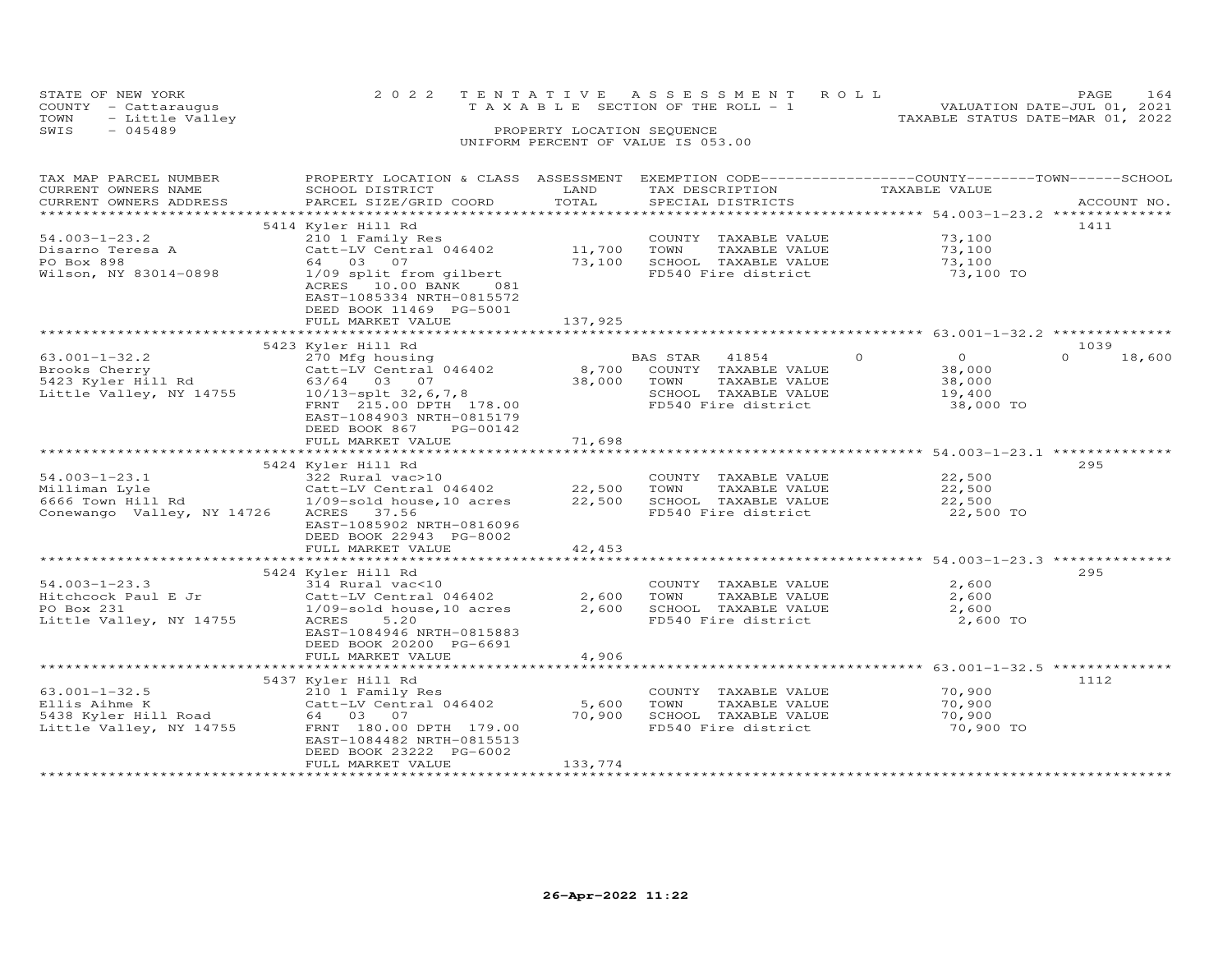| STATE OF NEW YORK    | 2022 TENTATIVE ASSESSMENT ROLL        | 165<br>PAGE                      |
|----------------------|---------------------------------------|----------------------------------|
| COUNTY - Cattarauqus | T A X A B L E SECTION OF THE ROLL - 1 | VALUATION DATE-JUL 01, 2021      |
| TOWN - Little Valley |                                       | TAXABLE STATUS DATE-MAR 01, 2022 |
| SWIS<br>$-045489$    | PROPERTY LOCATION SEQUENCE            |                                  |
|                      | UNIFORM PERCENT OF VALUE IS 053.00    |                                  |

## TAX MAP PARCEL NUMBER PROPERTY LOCATION & CLASS ASSESSMENT EXEMPTION CODE------------------COUNTY--------TOWN------SCHOOL CURRENT OWNERS NAME SCHOOL DISTRICT LAND TAX DESCRIPTION TAXABLE VALUE CURRENT OWNERS ADDRESS PARCEL SIZE/GRID COORD TOTAL SPECIAL DISTRICTS ACCOUNT NO. \*\*\*\*\*\*\*\*\*\*\*\*\*\*\*\*\*\*\*\*\*\*\*\*\*\*\*\*\*\*\*\*\*\*\*\*\*\*\*\*\*\*\*\*\*\*\*\*\*\*\*\*\*\*\*\*\*\*\*\*\*\*\*\*\*\*\*\*\*\*\*\*\*\*\*\*\*\*\*\*\*\*\*\*\*\*\*\*\*\*\*\*\*\*\*\*\*\*\*\*\*\*\* 63.001-1-14.2 \*\*\*\*\*\*\*\*\*\*\*\*\*\* 5700 Kyler Hill Rd 113063.001-1-14.2 240 Rural res BAS STAR 41854 0 0 0 18,600Nye Jay Scott Catt-LV Central 046402 25,000 COUNTY TAXABLE VALUE 79,000 5700 Kyler Hill Rd 50 03 07 79,000 TOWN TAXABLE VALUE 79,000 Little Valley, NY 14755 ACRES 19.55 SCHOOL TAXABLE VALUE 60,400 $0 \t 18,600$ 79,000 TO EAST-1088431 NRTH-0810233<br>
EAST-1088431 NRTH-0810233<br>
EAST-1088431 NRTH-0810233<br>
FD540 Fire district DEED BOOK 12147 PG-5001 FULL MARKET VALUE 149,057 \*\*\*\*\*\*\*\*\*\*\*\*\*\*\*\*\*\*\*\*\*\*\*\*\*\*\*\*\*\*\*\*\*\*\*\*\*\*\*\*\*\*\*\*\*\*\*\*\*\*\*\*\*\*\*\*\*\*\*\*\*\*\*\*\*\*\*\*\*\*\*\*\*\*\*\*\*\*\*\*\*\*\*\*\*\*\*\*\*\*\*\*\*\*\*\*\*\*\*\*\*\*\* 63.001-1-19 \*\*\*\*\*\*\*\*\*\*\*\*\*\*\*\* Liebler Rd 026163.001-1-19 314 Rural vac<10 COUNTY TAXABLE VALUE 4,500 Mortarelli Ettore Catt-LV Central 046402 4,500 TOWN TAXABLE VALUE 4,500 Attn: John Mortarelli 50 03 07 4,500 SCHOOL TAXABLE VALUE 4,500 117 Bedford St ACRES 2.69 FD540 Fire district 4,500 TOWest Bridgewater, MA 02379 EAST-1088134 NRTH-0809344 DEED BOOK 735 PG-01101 FULL MARKET VALUE 8,491 \*\*\*\*\*\*\*\*\*\*\*\*\*\*\*\*\*\*\*\*\*\*\*\*\*\*\*\*\*\*\*\*\*\*\*\*\*\*\*\*\*\*\*\*\*\*\*\*\*\*\*\*\*\*\*\*\*\*\*\*\*\*\*\*\*\*\*\*\*\*\*\*\*\*\*\*\*\*\*\*\*\*\*\*\*\*\*\*\*\*\*\*\*\*\*\*\*\*\*\*\*\*\* 63.001-1-20.1 \*\*\*\*\*\*\*\*\*\*\*\*\*\* Liebler Rd 000363.001-1-20.1 910 Priv forest COUNTY TAXABLE VALUE 78,000Adams Dennis W. Catt-LV Central 046402 66,000 TOWN TAXABLE VALUE 78,000Adams Ann L. 50/62 03 07 78,000 SCHOOL TAXABLE VALUE 78,00011203 Pope Road ACRES 166.58 FD540 Fire district 78,000 TORandolph, NY 14772 EAST-1086881 NRTH-0808272֖֖֚֚֚֚֚֚֚֚֚֚֚֚֚֚֚֚֚֚֚֚֡֡֡֡֡֡֡֡֡֡֡֞ 78,000 TO DEED BOOK 27232 PG-5003FULL MARKET VALUE 147,170 \*\*\*\*\*\*\*\*\*\*\*\*\*\*\*\*\*\*\*\*\*\*\*\*\*\*\*\*\*\*\*\*\*\*\*\*\*\*\*\*\*\*\*\*\*\*\*\*\*\*\*\*\*\*\*\*\*\*\*\*\*\*\*\*\*\*\*\*\*\*\*\*\*\*\*\*\*\*\*\*\*\*\*\*\*\*\*\*\*\*\*\*\*\*\*\*\*\*\*\*\*\*\* 63.001-1-22.3 \*\*\*\*\*\*\*\*\*\*\*\*\*\* Liebler Rd 095263.001-1-22.3 314 Rural vac<10 COUNTY TAXABLE VALUE 7,800Gorman Gabriella Catt-LV Central 046402 7,800 TOWN TAXABLE VALUE 7,800Gorman James P 62 03 07 7,800 SCHOOL TAXABLE VALUE 7,800141 Canterbury Trl ACRES 4.46 FD540 Fire district 7,800 TOWest Seneca, NY 14224 EAST-1084447 NRTH-0810621 DEED BOOK 4533 PG-9001֖֧֧֧֧֧֧֧֧֧֚֚֚֚֚֚֚֚֚֚֚֚֚֚֚֚֡֝֝֝֝֝֝֝֝֓֕֝֬֝֓֝֬֝֓֝֬֝֓֝֬֝֓֝֬֝֓֝֬֝֓֝֬֝֓֝֬֝֬֝֓֝֬֝֬֝֓֝֬֝֓֝֬֝֬֝֬֝<br>֧֧֧֧֪֪֪֪֪֪֪֪֪֪֪֪֪֪֪֪֪֪֪֪֪֪֪֪֪֪֪ׅ֧֚֝֝֝֝֝֝֝<br>֧֪֝ FULL MARKET VALUE FULL MARKET VALUE 14,717 \*\*\*\*\*\*\*\*\*\*\*\*\*\*\*\*\*\*\*\*\*\*\*\*\*\*\*\*\*\*\*\*\*\*\*\*\*\*\*\*\*\*\*\*\*\*\*\*\*\*\*\*\*\*\*\*\*\*\*\*\*\*\*\*\*\*\*\*\*\*\*\*\*\*\*\*\*\*\*\*\*\*\*\*\*\*\*\*\*\*\*\*\*\*\*\*\*\*\*\*\*\*\* 63.003-1-23 \*\*\*\*\*\*\*\*\*\*\*\*\*\*\*\* Liebler Rd 102863.003-1-23 910 Priv forest COUNTY TAXABLE VALUE 28,500FIA Timber Growth and Catt-LV Central 046402 19,000 TOWN TAXABLE VALUE 28,500Value Pennsylvania, LLC 61 03 07 28,500 SCHOOL TAXABLE VALUE 28,500Larson & McGowin, LLC ACRES 94.65 FD540 Fire district 28,500 TOPO Box 1288 EAST-1085187 NRTH-0806492 Mobile, AL 36633 DEED BOOK 26409 PG-6001 FULL MARKET VALUE 53,774 \*\*\*\*\*\*\*\*\*\*\*\*\*\*\*\*\*\*\*\*\*\*\*\*\*\*\*\*\*\*\*\*\*\*\*\*\*\*\*\*\*\*\*\*\*\*\*\*\*\*\*\*\*\*\*\*\*\*\*\*\*\*\*\*\*\*\*\*\*\*\*\*\*\*\*\*\*\*\*\*\*\*\*\*\*\*\*\*\*\*\*\*\*\*\*\*\*\*\*\*\*\*\*\*\*\*\*\*\*\*\*\*\*\*\*\*\*\*\*\*\*\*\*\*\*\*\*\*\*\*\*\*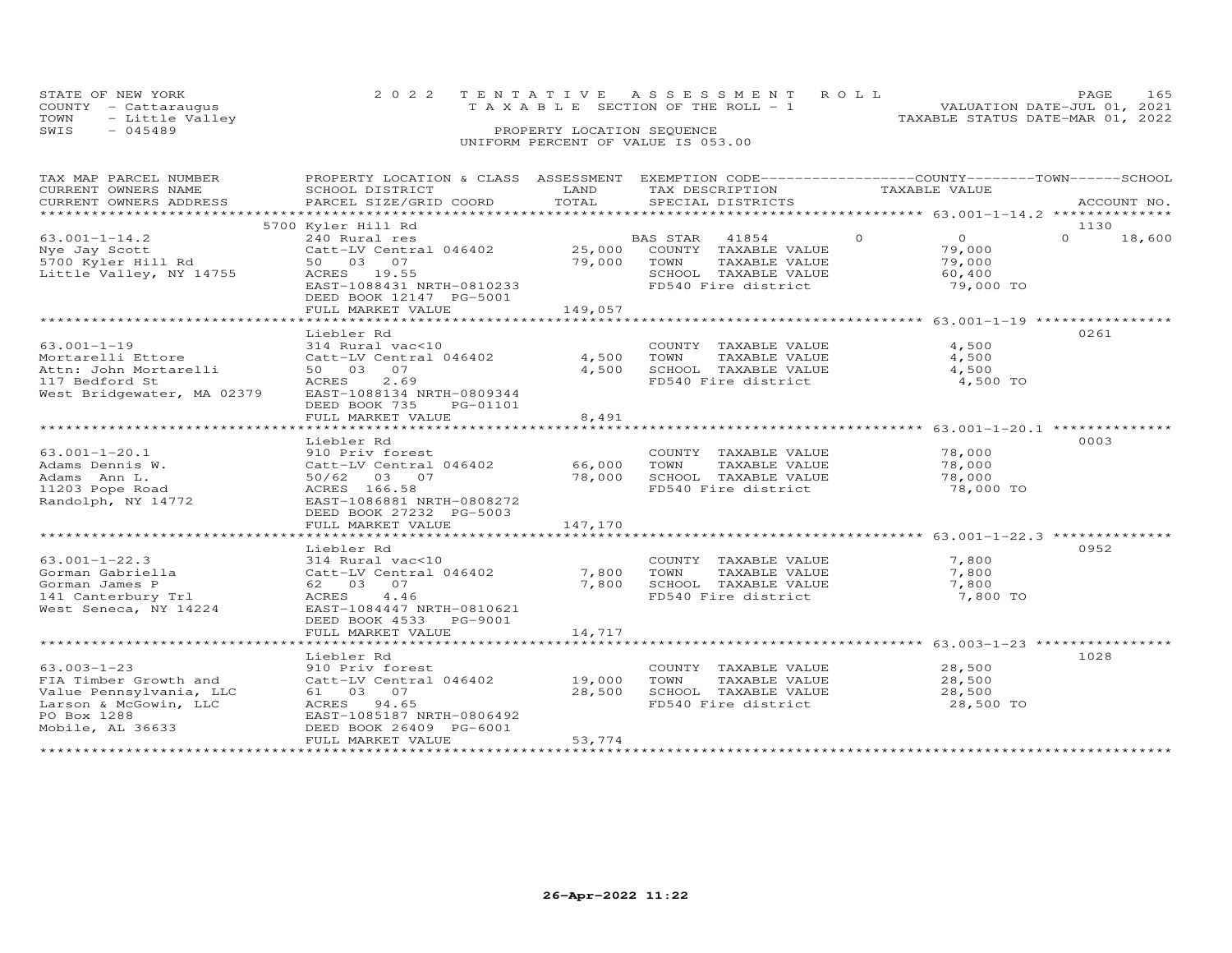| STATE OF NEW YORK       | 2022 TENTATIVE ASSESSMENT ROLL  | 166<br>PAGE.                     |
|-------------------------|---------------------------------|----------------------------------|
| COUNTY - Cattaraugus    | TAXABLE SECTION OF THE ROLL - 1 | VALUATION DATE-JUL 01, 2021      |
| TOWN<br>- Little Valley |                                 | TAXABLE STATUS DATE-MAR 01, 2022 |
| $-045489$<br>SWIS       | PROPERTY LOCATION SEQUENCE      |                                  |
|                         |                                 |                                  |

| TAX MAP PARCEL NUMBER                     | PROPERTY LOCATION & CLASS ASSESSMENT          |                        |                       | EXEMPTION CODE-----------------COUNTY-------TOWN------SCHOOL |                        |
|-------------------------------------------|-----------------------------------------------|------------------------|-----------------------|--------------------------------------------------------------|------------------------|
| CURRENT OWNERS NAME                       | SCHOOL DISTRICT                               | LAND                   | TAX DESCRIPTION       | TAXABLE VALUE                                                |                        |
| CURRENT OWNERS ADDRESS                    | PARCEL SIZE/GRID COORD                        | TOTAL                  | SPECIAL DISTRICTS     |                                                              | ACCOUNT NO.            |
| *******************                       |                                               |                        |                       |                                                              |                        |
|                                           | 8815 Liebler Rd                               |                        |                       |                                                              | 0935                   |
| $63.001 - 1 - 20.3$                       | 312 Vac w/imprv                               |                        | COUNTY TAXABLE VALUE  | 27,800                                                       |                        |
| Church Hunter                             | Catt-LV Central 046402                        | 12,800                 | TOWN<br>TAXABLE VALUE | 27,800                                                       |                        |
| Church Megan                              | 62 03 07                                      | 27,800                 | SCHOOL TAXABLE VALUE  | 27,800                                                       |                        |
|                                           | 9537 Pigeon Valley Rd 4/11-splt house, 5.1 ac |                        | FD540 Fire district   | 27,800 TO                                                    |                        |
| Little Valley, NY 14755                   | 6/12 land ct-Hunter Churc                     |                        |                       |                                                              |                        |
|                                           | ACRES 12.12                                   |                        |                       |                                                              |                        |
|                                           | EAST-1085050 NRTH-0809073                     |                        |                       |                                                              |                        |
|                                           | DEED BOOK 30261 PG-9001                       |                        |                       |                                                              |                        |
|                                           | FULL MARKET VALUE                             | 52,453<br>************ |                       |                                                              |                        |
|                                           |                                               |                        |                       |                                                              |                        |
| $63.001 - 1 - 20.2$                       | 8816 Liebler Rd<br>240 Rural res              |                        | AG DISTOUT 41730      | $\Omega$<br>4,226                                            | 0932<br>4,226<br>4,226 |
|                                           |                                               | 44,200                 | COUNTY TAXABLE VALUE  |                                                              |                        |
| Liebler Hill Farm, LLC<br>8816 Liebler Rd | Catt-LV Central 046402<br>50/62 03 07         |                        | TOWN<br>TAXABLE VALUE | 160,774                                                      |                        |
|                                           | ACRES 103.00                                  | 165,000                | SCHOOL TAXABLE VALUE  | 160,774                                                      |                        |
| Little Valley, NY 14755                   | EAST-1086093 NRTH-0810351                     |                        | FD540 Fire district   | 160,774<br>165,000 TO                                        |                        |
| MAY BE SUBJECT TO PAYMENT                 | DEED BOOK 18468 PG-7002                       |                        |                       |                                                              |                        |
| UNDER AGDIST LAW TIL 2029                 | FULL MARKET VALUE                             | 311,321                |                       |                                                              |                        |
|                                           |                                               |                        |                       |                                                              |                        |
|                                           | 8845 Liebler Rd                               |                        |                       |                                                              | 1417                   |
| $63.001 - 1 - 20.4$                       | 210 1 Family Res                              |                        | COUNTY TAXABLE VALUE  | 53,300                                                       |                        |
| Pierce Brandy L                           | Catt-LV Central 046402                        | 9,300                  | TOWN<br>TAXABLE VALUE | 53,300                                                       |                        |
| $8845$ Liebler Road                       | 4/11-split fromStudley 1-                     | 53,300                 | SCHOOL TAXABLE VALUE  | 53,300                                                       |                        |
| Little Valley, NY 14755                   | ACRES<br>5.10                                 |                        | FD540 Fire district   | 53,300 TO                                                    |                        |
|                                           | EAST-1085438 NRTH-0809052                     |                        |                       |                                                              |                        |
|                                           | DEED BOOK 20190 PG-7805                       |                        |                       |                                                              |                        |
|                                           | FULL MARKET VALUE                             | 100,566                |                       |                                                              |                        |
|                                           |                                               |                        |                       |                                                              |                        |
|                                           | 8892 Liebler Rd                               |                        |                       |                                                              | 0019                   |
| $63.001 - 1 - 22.1$                       | 270 Mfg housing                               |                        | COUNTY TAXABLE VALUE  | 35,500                                                       |                        |
| Church Hunter                             | Catt-LV Central 046402                        | 14,000                 | TOWN<br>TAXABLE VALUE | 35,500                                                       |                        |
| Church Megan                              | 61/62 03 07                                   | 35,500                 | SCHOOL TAXABLE VALUE  | 35,500                                                       |                        |
| 8892 Liebler Hill Rd                      | ACRES 10.05                                   |                        | FD540 Fire district   | 35,500 TO                                                    |                        |
| Little Valley, NY 14755                   | EAST-1084651 NRTH-0810528                     |                        |                       |                                                              |                        |
|                                           | DEED BOOK 25403 PG-7001                       |                        |                       |                                                              |                        |
|                                           | FULL MARKET VALUE                             | 66,981                 |                       |                                                              |                        |
|                                           | **********************                        |                        |                       | ************************* 63.001-1-21.3 **************       |                        |
|                                           | 8905 Liebler Rd                               |                        |                       |                                                              | 0373                   |
| $63.001 - 1 - 21.3$                       | 260 Seasonal res                              |                        | COUNTY TAXABLE VALUE  | 17,500                                                       |                        |
| Smith Robert W Sr                         | Catt-LV Central 046402                        | 7,900                  | TOWN<br>TAXABLE VALUE | 17,500                                                       |                        |
| Smith Debra M                             | 62 03 07                                      | 17,500                 | SCHOOL TAXABLE VALUE  | 17,500                                                       |                        |
| 121 Halstead Ave                          | 3.15<br>ACRES                                 |                        | FD540 Fire district   | 17,500 TO                                                    |                        |
| Sloan, NY 14212                           | EAST-1084532 NRTH-0809643                     |                        |                       |                                                              |                        |
|                                           | DEED BOOK 14750 PG-6001                       |                        |                       |                                                              |                        |
|                                           | FULL MARKET VALUE                             | 33,019                 |                       |                                                              |                        |
|                                           |                                               |                        |                       |                                                              |                        |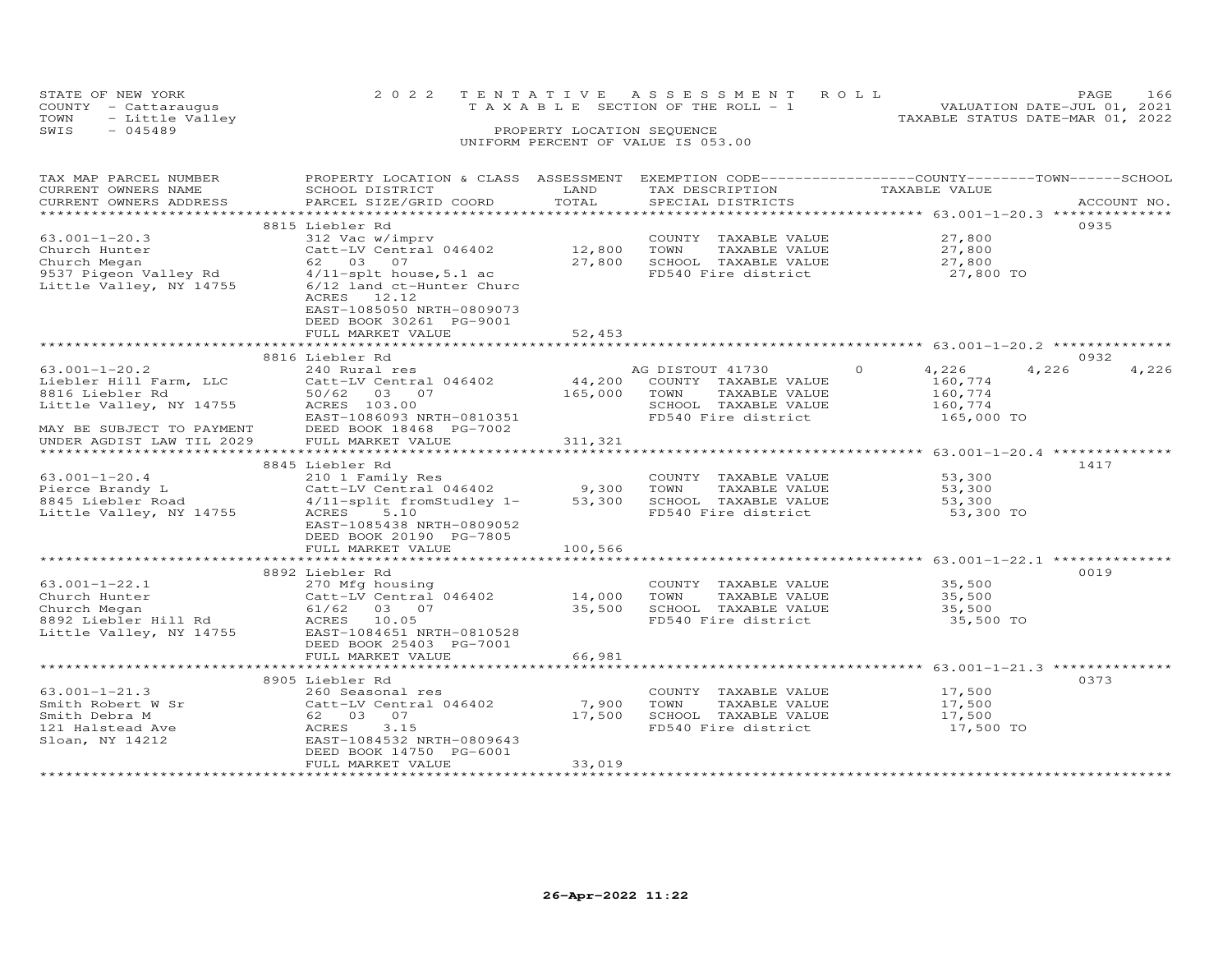|      | STATE OF NEW YORK    | 2022 TENTATIVE ASSESSMENT ROLL        |                            |  |                                  | PAGE                        | 167 |
|------|----------------------|---------------------------------------|----------------------------|--|----------------------------------|-----------------------------|-----|
|      | COUNTY - Cattaraugus | T A X A B L E SECTION OF THE ROLL - 1 |                            |  |                                  | VALUATION DATE-JUL 01, 2021 |     |
| TOWN | - Little Valley      |                                       |                            |  | TAXABLE STATUS DATE-MAR 01, 2022 |                             |     |
| SWIS | $-045489$            |                                       | PROPERTY LOCATION SEQUENCE |  |                                  |                             |     |
|      |                      | UNIFORM PERCENT OF VALUE IS 053.00    |                            |  |                                  |                             |     |

| TAX MAP PARCEL NUMBER   | PROPERTY LOCATION & CLASS ASSESSMENT EXEMPTION CODE----------------COUNTY-------TOWN-----SCHOOL |         |                       |                            |                    |
|-------------------------|-------------------------------------------------------------------------------------------------|---------|-----------------------|----------------------------|--------------------|
| CURRENT OWNERS NAME     | SCHOOL DISTRICT                                                                                 | LAND    | TAX DESCRIPTION       | TAXABLE VALUE              |                    |
| CURRENT OWNERS ADDRESS  | PARCEL SIZE/GRID COORD                                                                          | TOTAL   | SPECIAL DISTRICTS     |                            | ACCOUNT NO.        |
|                         |                                                                                                 |         |                       |                            |                    |
|                         | 8924 Liebler Rd                                                                                 |         |                       |                            | 0933               |
| $63.001 - 1 - 22.2$     | 271 Mfg housings                                                                                |         | COUNTY TAXABLE VALUE  | 25,000                     |                    |
| Capron Timothy J        | Catt-LV Central 046402                                                                          | 19,500  | TOWN<br>TAXABLE VALUE | 25,000                     |                    |
|                         | 62 03 07                                                                                        | 25,000  | SCHOOL TAXABLE VALUE  | 25,000                     |                    |
| 9469 W Bucktooth Run Rd |                                                                                                 |         |                       |                            |                    |
| Little Valley, NY 14755 | 2 Mobile Homes                                                                                  |         | FD540 Fire district   | 25,000 TO                  |                    |
|                         | ACRES 11.15                                                                                     |         |                       |                            |                    |
|                         | EAST-1084193 NRTH-0810732                                                                       |         |                       |                            |                    |
|                         | DEED BOOK 20210 PG-6649                                                                         |         |                       |                            |                    |
|                         | FULL MARKET VALUE                                                                               | 47,170  |                       |                            |                    |
|                         |                                                                                                 |         |                       |                            |                    |
|                         | 8950 Liebler Rd                                                                                 |         |                       |                            | 0918               |
| $63.001 - 1 - 23$       | 270 Mfg housing                                                                                 |         | 41854<br>BAS STAR     | $\Omega$<br>$\overline{0}$ | $\Omega$<br>18,600 |
| Capasso Dean J          | Catt-LV Central 046402                                                                          | 13,600  | COUNTY TAXABLE VALUE  | 27,900                     |                    |
| 8950 Liebler Hill Rd    | 62 03 07                                                                                        | 27,900  | TAXABLE VALUE<br>TOWN | 27,900                     |                    |
| Little Valley, NY 14755 | ACRES 10.30                                                                                     |         | SCHOOL TAXABLE VALUE  | 9,300                      |                    |
|                         |                                                                                                 |         | FD540 Fire district   | 27,900 TO                  |                    |
|                         | EAST-1083773 NRTH-0810847                                                                       |         |                       |                            |                    |
|                         | DEED BOOK 846<br>PG-01020                                                                       |         |                       |                            |                    |
|                         | FULL MARKET VALUE                                                                               | 52,642  |                       |                            |                    |
|                         | ***********************                                                                         |         |                       |                            |                    |
|                         | 8965 Liebler Rd                                                                                 |         |                       |                            | 0372               |
| $63.001 - 1 - 21.1$     | 260 Seasonal res                                                                                |         | COUNTY TAXABLE VALUE  | 88,900                     |                    |
| Bognar Michael D        | Catt-LV Central 046402                                                                          | 60,000  | TOWN<br>TAXABLE VALUE | 88,900                     |                    |
| Bognar Pamela           | 62 03 07                                                                                        | 88,900  | SCHOOL TAXABLE VALUE  | 88,900                     |                    |
| 750 Fletcher St         | ACRES 137.35                                                                                    |         | FD540 Fire district   | 88,900 TO                  |                    |
| Tonawanda, NY 14150     | EAST-1083699 NRTH-0808799                                                                       |         |                       |                            |                    |
|                         | DEED BOOK 00933 PG-01042                                                                        |         |                       |                            |                    |
|                         |                                                                                                 |         |                       |                            |                    |
|                         | FULL MARKET VALUE                                                                               | 167,736 |                       |                            |                    |
|                         |                                                                                                 |         |                       |                            |                    |
|                         | 8972 Liebler Rd                                                                                 |         |                       |                            | 0330               |
| $63.001 - 1 - 24$       | 210 1 Family Res                                                                                |         | BAS STAR<br>41854     | $\Omega$<br>$\Omega$       | $\Omega$<br>18,600 |
| Ruane Bethany           | Catt-LV Central 046402                                                                          | 6,900   | COUNTY TAXABLE VALUE  | 56,600                     |                    |
| Ruane Brock             | 62 03 07                                                                                        | 56,600  | TOWN<br>TAXABLE VALUE | 56,600                     |                    |
| 8972 Liebler Rd         | 2.00<br>ACRES                                                                                   |         | SCHOOL TAXABLE VALUE  | 38,000                     |                    |
| Little Valley, NY 14755 | EAST-1083397 NRTH-0810621                                                                       |         | FD540 Fire district   | 56,600 TO                  |                    |
|                         | DEED BOOK 7969<br>PG-6002                                                                       |         |                       |                            |                    |
|                         | FULL MARKET VALUE                                                                               | 106,792 |                       |                            |                    |
|                         |                                                                                                 |         |                       |                            |                    |
|                         | 8984 Liebler Rd                                                                                 |         |                       |                            | 1404               |
|                         |                                                                                                 |         |                       |                            |                    |
| $63.001 - 1 - 21.4$     | 210 1 Family Res                                                                                |         | COUNTY TAXABLE VALUE  | 18,000                     |                    |
| Hebdon Jacob            | Catt-LV Central 046402                                                                          | 6,700   | TOWN<br>TAXABLE VALUE | 18,000                     |                    |
| 8984 Liebler Rd         | split off 1-21.2 (5/2008)                                                                       | 18,000  | SCHOOL TAXABLE VALUE  | 18,000                     |                    |
| Little Valley, NY 14755 | FRNT 318.00 DPTH                                                                                |         | FD540 Fire district   | 18,000 TO                  |                    |
|                         | ACRES<br>1.85                                                                                   |         |                       |                            |                    |
|                         | EAST-1083161 NRTH-0810712                                                                       |         |                       |                            |                    |
|                         | DEED BOOK 25927 PG-4001                                                                         |         |                       |                            |                    |
|                         | FULL MARKET VALUE                                                                               | 33,962  |                       |                            |                    |
|                         | ********************                                                                            |         |                       |                            |                    |
|                         |                                                                                                 |         |                       |                            |                    |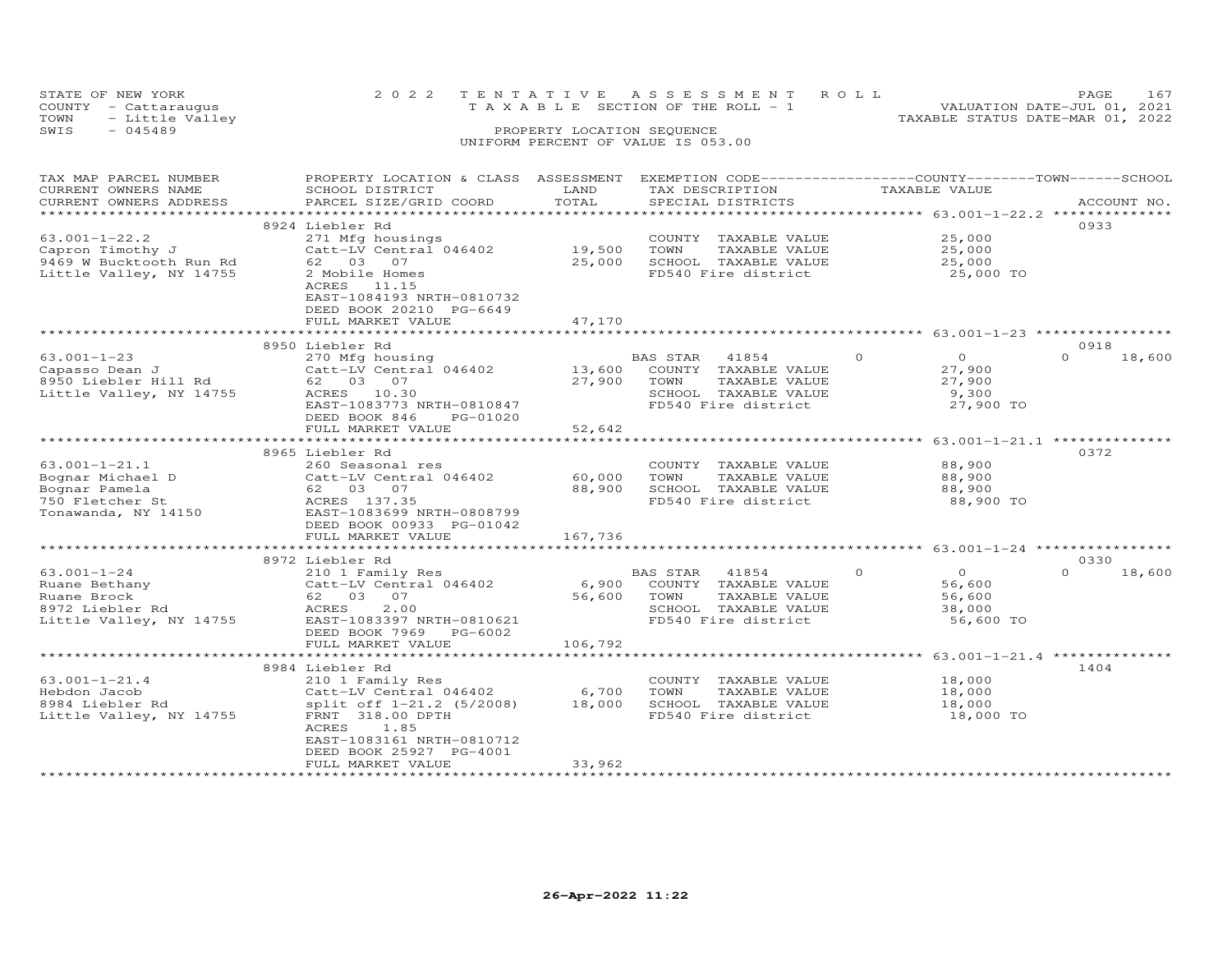|      | STATE OF NEW YORK    | 2022 TENTATIVE ASSESSMENT ROLL        | PAGE.                            | 168 |
|------|----------------------|---------------------------------------|----------------------------------|-----|
|      | COUNTY - Cattaraugus | T A X A B L E SECTION OF THE ROLL - 1 | VALUATION DATE-JUL 01, 2021      |     |
| TOWN | - Little Valley      |                                       | TAXABLE STATUS DATE-MAR 01, 2022 |     |
| SWIS | $-045489$            | PROPERTY LOCATION SEQUENCE            |                                  |     |
|      |                      | UNIFORM PERCENT OF VALUE IS 053.00    |                                  |     |

| TAX MAP PARCEL NUMBER<br>CURRENT OWNERS NAME<br>CURRENT OWNERS ADDRESS<br>********************                             | PROPERTY LOCATION & CLASS ASSESSMENT<br>SCHOOL DISTRICT<br>PARCEL SIZE/GRID COORD                                                                                                                                                 | LAND<br>TOTAL                     | EXEMPTION CODE-----------------COUNTY-------TOWN-----SCHOOL<br>TAX DESCRIPTION<br>SPECIAL DISTRICTS | TAXABLE VALUE                                                                                  | ACCOUNT NO. |
|----------------------------------------------------------------------------------------------------------------------------|-----------------------------------------------------------------------------------------------------------------------------------------------------------------------------------------------------------------------------------|-----------------------------------|-----------------------------------------------------------------------------------------------------|------------------------------------------------------------------------------------------------|-------------|
| $63.001 - 1 - 21.2$<br>Green Brenda L<br>Capron Timothy J<br>9469 W Bucktooth Run Rd<br>Little Valley, NY 14755            | 8994 Liebler Rd<br>312 Vac w/imprv<br>Catt-LV Central 046402<br>62 03<br>07<br>split off house&1.85 acre<br>ACRES 10.25<br>EAST-1083157 NRTH-1083161<br>DEED BOOK 28504 PG-3001<br>FULL MARKET VALUE<br>************************* | 11,700<br>21,200<br>40,000        | COUNTY TAXABLE VALUE<br>TOWN<br>TAXABLE VALUE<br>SCHOOL TAXABLE VALUE<br>FD540 Fire district        | 21,200<br>21,200<br>21,200<br>21,200 TO<br>******************************** 54.004-1-42 ****   | 0945        |
| $54.004 - 1 - 42$<br>Ruper Tammy<br>209 Fourth St<br>Little Valley, NY 14755                                               | Mountain View Dr<br>311 Res vac land<br>Catt-LV Central 046402<br>4/13-prev assd with villa<br>1-15, now split to town-N<br>0.02<br>ACRES<br>EAST-1093145 NRTH-0817277<br>DEED BOOK 4354 PG-2002                                  | 300<br>300                        | COUNTY<br>TAXABLE VALUE<br>TOWN<br>TAXABLE VALUE<br>SCHOOL TAXABLE VALUE<br>FD540 Fire district     | 300<br>300<br>300<br>300 TO                                                                    | 1431        |
|                                                                                                                            | FULL MARKET VALUE                                                                                                                                                                                                                 | 566                               |                                                                                                     | ************* 54.004-1-43 ****                                                                 |             |
| $54.004 - 1 - 43$<br>Ruper Tammy<br>209 Fourth St<br>Little Valley, NY 14755                                               | 5 Mountain View Dr<br>312 Vac w/imprv<br>Catt-LV Central 046402<br>40 03 07<br>FRNT 118.00 DPTH<br>25.00<br>EAST-1093220 NRTH-0817258<br>DEED BOOK 01010 PG-00303<br>FULL MARKET VALUE                                            | 1,700<br>8,800<br>16,604          | COUNTY<br>TAXABLE VALUE<br>TOWN<br>TAXABLE VALUE<br>SCHOOL TAXABLE VALUE<br>FD540 Fire district     | 8,800<br>8,800<br>8,800<br>8,800 TO<br>************* 54.004-1-44 *********                     | 0970        |
| $54.004 - 1 - 44$<br>Ruper James C<br>10 Mountain View Dr<br>Little Valley, NY 14755                                       | 8 Mountain View Dr<br>314 Rural vac<10<br>Catt-LV Central 046402<br>40 03 07<br>FRNT 120.00 DPTH<br>84.00<br>EAST-1093313 NRTH-0817218<br>DEED BOOK 12407 PG-6002<br>FULL MARKET VALUE                                            | 3,450<br>3,450<br>6,509           | COUNTY TAXABLE VALUE<br>TOWN<br>TAXABLE VALUE<br>SCHOOL TAXABLE VALUE<br>FD540 Fire district        | 3,450<br>3,450<br>3,450<br>3,450 TO<br>********************************* 54.004-1-45 ********* | 0026        |
| $54.004 - 1 - 45$<br>Ruper Tammy<br>c/o Jim Ruper<br>10 Mountain View Dr<br>Little Valley, NY 14755<br>******************* | 10 Mountain View Dr<br>311 Res vac land<br>Catt-LV Central 046402<br>4/13-prev assd with villa<br>parcel 54.081-1-11<br>ACRES<br>0.07<br>EAST-1093378 NRTH-0817265<br>DEED BOOK 10330 PG-7001<br>FULL MARKET VALUE                | 400<br>400<br>755<br>************ | COUNTY<br>TAXABLE VALUE<br>TAXABLE VALUE<br>TOWN<br>SCHOOL TAXABLE VALUE<br>FD540 Fire district     | 400<br>400<br>400<br>400 TO                                                                    | 1432        |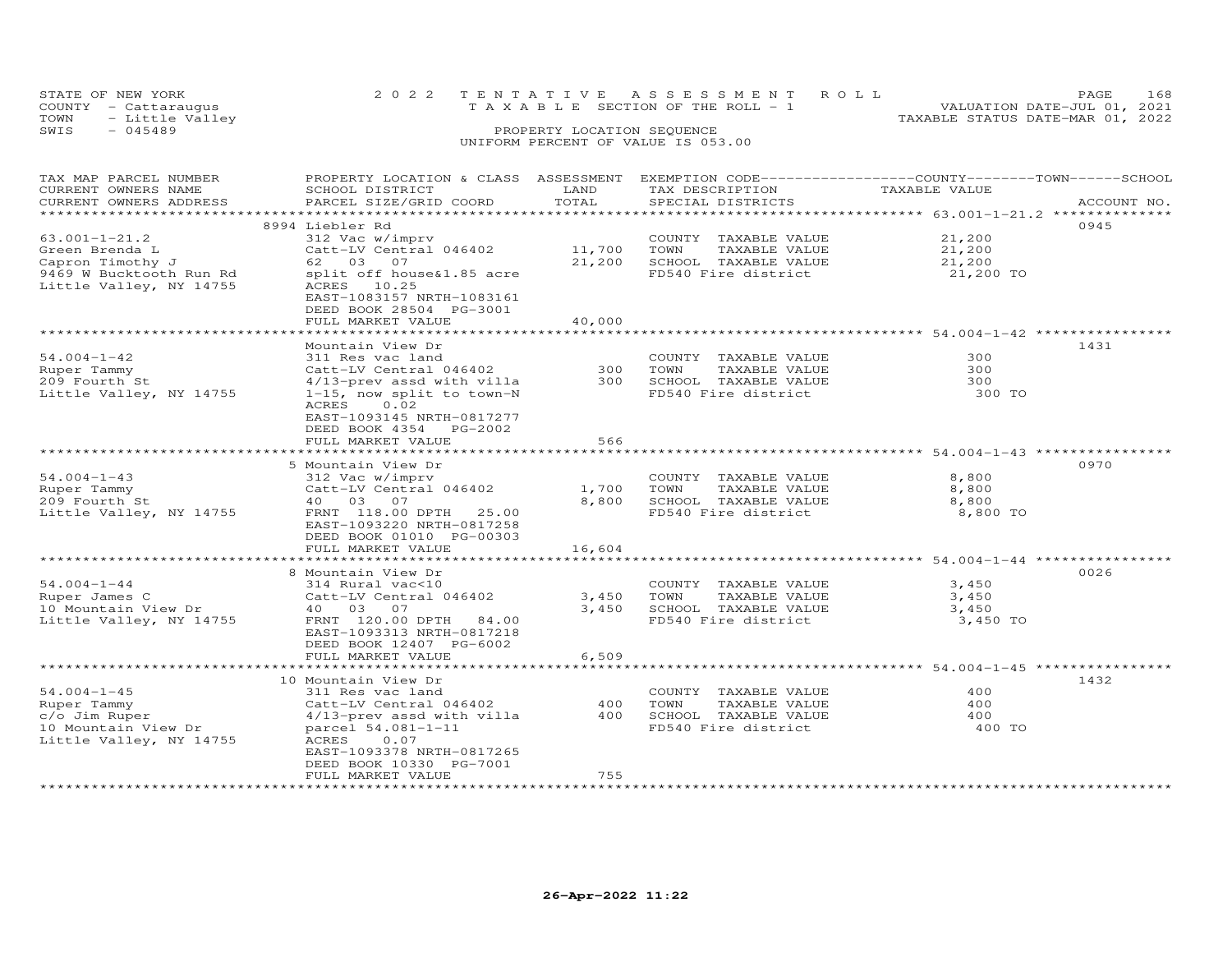|      | STATE OF NEW YORK<br>COUNTY - Cattaraugus | 2022 TENTATIVE ASSESSMENT ROLL<br>TAXABLE SECTION OF THE ROLL - 1 | PAGE.<br>VALUATION DATE-JUL 01, 2021 | 169 |
|------|-------------------------------------------|-------------------------------------------------------------------|--------------------------------------|-----|
|      | TOWN - Little Valley                      | TAXABLE STATUS DATE-MAR 01, 2022                                  |                                      |     |
| SWIS | $-045489$                                 | PROPERTY LOCATION SEOUENCE                                        |                                      |     |
|      |                                           | UNIFORM PERCENT OF VALUE IS 053.00                                |                                      |     |

| TAX MAP PARCEL NUMBER                | PROPERTY LOCATION & CLASS ASSESSMENT EXEMPTION CODE----------------COUNTY-------TOWN------SCHOOL |         |                       |                            |                  |
|--------------------------------------|--------------------------------------------------------------------------------------------------|---------|-----------------------|----------------------------|------------------|
| CURRENT OWNERS NAME                  | SCHOOL DISTRICT                                                                                  | LAND    | TAX DESCRIPTION       | TAXABLE VALUE              |                  |
| CURRENT OWNERS ADDRESS               | PARCEL SIZE/GRID COORD                                                                           | TOTAL   | SPECIAL DISTRICTS     |                            | ACCOUNT NO.      |
|                                      |                                                                                                  |         |                       |                            |                  |
|                                      | 10 Mountain View Dr                                                                              |         |                       |                            | 0074             |
| $54.004 - 1 - 46$                    | 270 Mfg housing                                                                                  |         | COUNTY TAXABLE VALUE  | 14,800                     |                  |
| Ruper Tammy                          | Catt-LV Central $046402$                                                                         | 3,300   | TOWN<br>TAXABLE VALUE | 14,800                     |                  |
| 209 Fourth St                        | 40  03  07                                                                                       | 14,800  | SCHOOL TAXABLE VALUE  | 14,800                     |                  |
| Little Valley, NY 14755              | FRNT 163.00 DPTH 176.00                                                                          |         | FD540 Fire district   | 14,800 TO                  |                  |
|                                      | EAST-1093440 NRTH-0817149                                                                        |         |                       |                            |                  |
|                                      | DEED BOOK 00959 PG-00833                                                                         |         |                       |                            |                  |
|                                      | FULL MARKET VALUE                                                                                | 27,925  |                       |                            |                  |
|                                      |                                                                                                  |         |                       |                            |                  |
|                                      | 69 Mountain View Dr                                                                              |         |                       |                            | 0129             |
| $54.004 - 1 - 22$                    | 240 Rural res                                                                                    |         | ENH STAR 41834        | $\Omega$<br>$\overline{O}$ | $\cap$<br>46,440 |
| Mager Paul D                         | Catt-LV Central 046402                                                                           | 30,000  | COUNTY TAXABLE VALUE  | 78,500                     |                  |
| Mager Suzanne L                      | 40 03 07                                                                                         | 78,500  | TOWN<br>TAXABLE VALUE | 78,500                     |                  |
| 69 Mountain View Dr                  | ACRES 61.50                                                                                      |         | SCHOOL TAXABLE VALUE  | 32,060                     |                  |
| Little Valley, NY 14755              | EAST-1094271 NRTH-0815911                                                                        |         | FD540 Fire district   | 78,500 TO                  |                  |
|                                      | DEED BOOK 00950 PG-00428                                                                         |         |                       |                            |                  |
| MAY BE SUBJECT TO PAYMENT            | FULL MARKET VALUE                                                                                | 148,113 |                       |                            |                  |
| UNDER AGDIST LAW TIL 2022            |                                                                                                  |         |                       |                            |                  |
|                                      |                                                                                                  |         |                       |                            |                  |
|                                      | Mutton Hollow Rd                                                                                 |         |                       |                            | 1259             |
| $55.003 - 1 - 6.4$                   | 314 Rural vac<10                                                                                 |         | COUNTY TAXABLE VALUE  | 3,000                      |                  |
| Moore Richard A                      | Catt-LV Central 046402                                                                           | 3,000   | TOWN<br>TAXABLE VALUE | 3,000                      |                  |
| Moore Michele M                      | ACRES<br>2.85                                                                                    | 3,000   | SCHOOL TAXABLE VALUE  | 3,000                      |                  |
|                                      | 6394 Cloverleaf Cir EAST-1110914 NRTH-0819672                                                    |         | FD540 Fire district   | 3,000 TO                   |                  |
| East Amherst, NY 14051               | DEED BOOK 4621 PG-4002                                                                           |         |                       |                            |                  |
|                                      | FULL MARKET VALUE                                                                                | 5,660   |                       |                            |                  |
|                                      |                                                                                                  |         |                       |                            |                  |
|                                      | Mutton Hollow Rd                                                                                 |         |                       |                            | 1256             |
| $55.003 - 1 - 8.2$                   | 312 Vac w/imprv                                                                                  |         | COUNTY TAXABLE VALUE  | 6,500                      |                  |
| Win-Sum Ski Corp.                    | Catt-LV Central 046402                                                                           | 5,500   | TOWN<br>TAXABLE VALUE | 6,500                      |                  |
| PO Box 370                           | 81/73 03 07                                                                                      | 6,500   | SCHOOL TAXABLE VALUE  | 6,500                      |                  |
| Ellicottville, NY 14731              | 5.50<br>ACRES                                                                                    |         | FD540 Fire district   | 6,500 TO                   |                  |
|                                      | EAST-1117217 NRTH-0822880                                                                        |         |                       |                            |                  |
|                                      | DEED BOOK 1570 PG-6001                                                                           |         |                       |                            |                  |
|                                      | FULL MARKET VALUE                                                                                | 12,264  |                       |                            |                  |
|                                      |                                                                                                  |         |                       |                            |                  |
|                                      | Mutton Hollow Rd                                                                                 |         |                       |                            | 0266             |
| $55.003 - 1 - 10.1$                  | 314 Rural vac<10                                                                                 |         | COUNTY TAXABLE VALUE  | 9,300                      |                  |
| Bartolomei Chris J                   | Catt-LV Central 046402                                                                           | 9,300   | TOWN<br>TAXABLE VALUE | 9,300                      |                  |
|                                      | 72 03 07                                                                                         | 9,300   | SCHOOL TAXABLE VALUE  | 9,300                      |                  |
| Bartolomei Megan L<br>217 Summit Ave | 9.55<br>ACRES                                                                                    |         | FD540 Fire district   | 9,300 TO                   |                  |
| Buffalo, NY 14214                    | EAST-1111240 NRTH-0818380                                                                        |         |                       |                            |                  |
|                                      | DEED BOOK 2020 PG-13289                                                                          |         |                       |                            |                  |
|                                      | FULL MARKET VALUE                                                                                | 17,547  |                       |                            |                  |
|                                      |                                                                                                  |         |                       |                            |                  |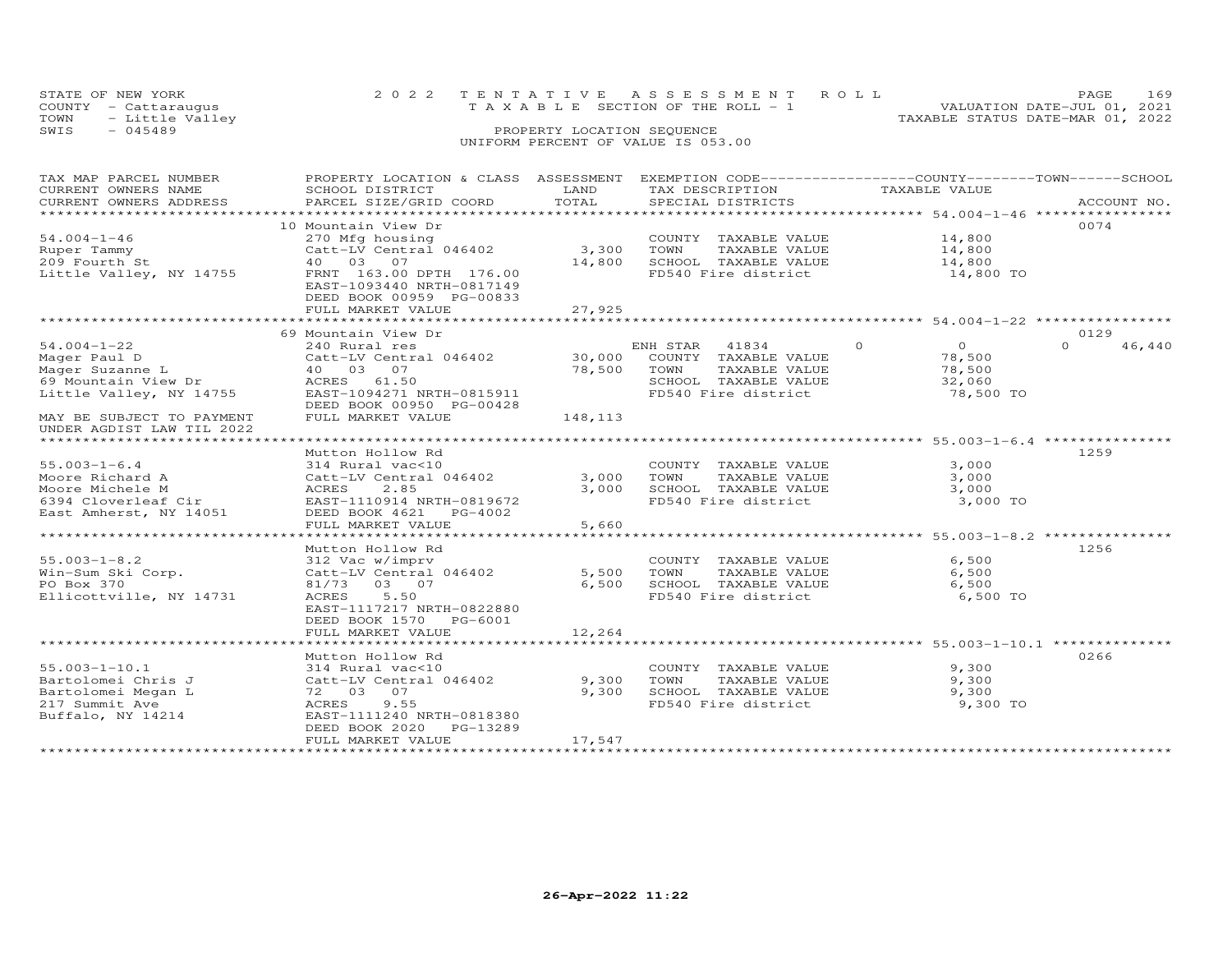|      | STATE OF NEW YORK    | 2022 TENTATIVE ASSESSMENT ROLL        |                                  | <b>PAGE</b> |  |
|------|----------------------|---------------------------------------|----------------------------------|-------------|--|
|      | COUNTY - Cattarauqus | T A X A B L E SECTION OF THE ROLL - 1 | VALUATION DATE-JUL 01, 2021      |             |  |
| TOWN | - Little Valley      |                                       | TAXABLE STATUS DATE-MAR 01, 2022 |             |  |
| SWIS | - 045489             | PROPERTY LOCATION SEQUENCE            |                                  |             |  |
|      |                      | UNIFORM PERCENT OF VALUE IS 053.00    |                                  |             |  |

| TAX MAP PARCEL NUMBER                                                                                                                                                                                                                             |                                                                                                                                                                                                                                                      |        |                                                       | PROPERTY LOCATION & CLASS ASSESSMENT EXEMPTION CODE----------------COUNTY-------TOWN------SCHOOL |  |
|---------------------------------------------------------------------------------------------------------------------------------------------------------------------------------------------------------------------------------------------------|------------------------------------------------------------------------------------------------------------------------------------------------------------------------------------------------------------------------------------------------------|--------|-------------------------------------------------------|--------------------------------------------------------------------------------------------------|--|
| CURRENT OWNERS NAME                                                                                                                                                                                                                               | SCHOOL DISTRICT                                                                                                                                                                                                                                      | LAND   | TAX DESCRIPTION                                       | TAXABLE VALUE                                                                                    |  |
| CURRENT OWNERS ADDRESS                                                                                                                                                                                                                            |                                                                                                                                                                                                                                                      |        |                                                       |                                                                                                  |  |
| *************************                                                                                                                                                                                                                         |                                                                                                                                                                                                                                                      |        |                                                       |                                                                                                  |  |
|                                                                                                                                                                                                                                                   | Mutton Hollow Rd                                                                                                                                                                                                                                     |        |                                                       | 1260                                                                                             |  |
| $55.003 - 1 - 10.4$                                                                                                                                                                                                                               | 314 Rural vac<10                                                                                                                                                                                                                                     |        | COUNTY TAXABLE VALUE 8,100                            |                                                                                                  |  |
|                                                                                                                                                                                                                                                   |                                                                                                                                                                                                                                                      |        | TOWN                                                  | TAXABLE VALUE 8,100                                                                              |  |
|                                                                                                                                                                                                                                                   |                                                                                                                                                                                                                                                      |        |                                                       |                                                                                                  |  |
| Moore Richard A<br>Moore Michele M<br>6394 Cloverleaf Cir<br>East Amherst, NY 14051<br>East Amherst, NY 14051<br>East Amherst, NY 14051<br>East Amherst, NY 14051<br>EAST-1110840 NRTH-0818197<br>EEED BOOK 4621<br>PG-4002<br>THE NOT CONTRES ON |                                                                                                                                                                                                                                                      |        |                                                       |                                                                                                  |  |
|                                                                                                                                                                                                                                                   |                                                                                                                                                                                                                                                      |        |                                                       |                                                                                                  |  |
|                                                                                                                                                                                                                                                   | FULL MARKET VALUE                                                                                                                                                                                                                                    | 15,283 |                                                       |                                                                                                  |  |
|                                                                                                                                                                                                                                                   |                                                                                                                                                                                                                                                      |        |                                                       |                                                                                                  |  |
|                                                                                                                                                                                                                                                   | Mutton Hollow Rd                                                                                                                                                                                                                                     |        |                                                       | 1257                                                                                             |  |
| $55.003 - 1 - 10.5$                                                                                                                                                                                                                               | 314 Rural vac<10                                                                                                                                                                                                                                     |        | COUNTY TAXABLE VALUE                                  | 3,250                                                                                            |  |
| Moore Richard A                                                                                                                                                                                                                                   | Catt-LV Central 046402 3,250 TOWN                                                                                                                                                                                                                    |        |                                                       |                                                                                                  |  |
| Moore Michele M                                                                                                                                                                                                                                   | ACRES 3.25                                                                                                                                                                                                                                           | 3,250  | TOWN       TAXABLE  VALUE<br>SCHOOL    TAXABLE  VALUE | $\frac{3}{2}$ , 250<br>3,250                                                                     |  |
| 6394 Cloverleaf Cir EAST-1110795 NRTH-0819047                                                                                                                                                                                                     |                                                                                                                                                                                                                                                      |        | FD540 Fire district 3,250 TO                          |                                                                                                  |  |
| East Amherst, NY 14051                                                                                                                                                                                                                            | DEED BOOK 4621 PG-4002                                                                                                                                                                                                                               |        |                                                       |                                                                                                  |  |
|                                                                                                                                                                                                                                                   | FULL MARKET VALUE                                                                                                                                                                                                                                    | 6,132  |                                                       |                                                                                                  |  |
|                                                                                                                                                                                                                                                   |                                                                                                                                                                                                                                                      |        |                                                       |                                                                                                  |  |
|                                                                                                                                                                                                                                                   | Mutton Hollow Rd                                                                                                                                                                                                                                     |        |                                                       |                                                                                                  |  |
| $55.003 - 1 - 10.6$                                                                                                                                                                                                                               |                                                                                                                                                                                                                                                      |        |                                                       |                                                                                                  |  |
| Pawlowski Keith J                                                                                                                                                                                                                                 |                                                                                                                                                                                                                                                      |        | COUNTY TAXABLE VALUE 1,100<br>TAXABLE VALUE           | 1,100                                                                                            |  |
| Pawlowski Kyle A                                                                                                                                                                                                                                  | 314 Rural vac<10 COUNTY<br>Catt-LV Central 046402 1,100 TOWN<br>72 03 07 1,100 SCHOOL<br>ACRES 1.70 FD540 Fi<br>EAST-1110338 NRTH-0818072                                                                                                            |        | 1,100 SCHOOL TAXABLE VALUE 1,100                      |                                                                                                  |  |
| 406 Bird Avenue                                                                                                                                                                                                                                   |                                                                                                                                                                                                                                                      |        | FD540 Fire district 1,100 TO                          |                                                                                                  |  |
| Buffalo, NY 14216                                                                                                                                                                                                                                 |                                                                                                                                                                                                                                                      |        |                                                       |                                                                                                  |  |
|                                                                                                                                                                                                                                                   | DEED BOOK 2020 PG-17122                                                                                                                                                                                                                              |        |                                                       |                                                                                                  |  |
|                                                                                                                                                                                                                                                   |                                                                                                                                                                                                                                                      |        |                                                       |                                                                                                  |  |
|                                                                                                                                                                                                                                                   | FULL MARKET VALUE                                                                                                                                                                                                                                    | 2,075  |                                                       |                                                                                                  |  |
|                                                                                                                                                                                                                                                   |                                                                                                                                                                                                                                                      |        |                                                       |                                                                                                  |  |
|                                                                                                                                                                                                                                                   | Mutton Hollow Rd                                                                                                                                                                                                                                     |        |                                                       |                                                                                                  |  |
| $55.003 - 1 - 10.8$                                                                                                                                                                                                                               |                                                                                                                                                                                                                                                      |        |                                                       |                                                                                                  |  |
| Riggs Ralph A                                                                                                                                                                                                                                     |                                                                                                                                                                                                                                                      |        |                                                       | 19,500                                                                                           |  |
| Riggs Linda J                                                                                                                                                                                                                                     |                                                                                                                                                                                                                                                      |        |                                                       |                                                                                                  |  |
| 7441 Logan Road                                                                                                                                                                                                                                   | Mutton Hollow Rue<br>32 Rural vac>10<br>Catt-LV Central 046402<br>72 03 07<br>ACRES 21.40<br>ACRES 21.40<br>PLEM ED540 Fire district<br>PLEM ED540 Fire district<br>PLEM 19,500<br>PLEM ED540 Fire district<br>PLEM 19,500<br>PLEM ED540 Fire distri |        |                                                       | 19,500 TO                                                                                        |  |
| Canandaigua, NY 14424                                                                                                                                                                                                                             |                                                                                                                                                                                                                                                      |        |                                                       |                                                                                                  |  |
|                                                                                                                                                                                                                                                   | DEED BOOK 2020 PG-11445                                                                                                                                                                                                                              |        |                                                       |                                                                                                  |  |
|                                                                                                                                                                                                                                                   | FULL MARKET VALUE                                                                                                                                                                                                                                    | 36,792 |                                                       |                                                                                                  |  |
|                                                                                                                                                                                                                                                   |                                                                                                                                                                                                                                                      |        |                                                       |                                                                                                  |  |
|                                                                                                                                                                                                                                                   | Mutton Hollow Rd                                                                                                                                                                                                                                     |        |                                                       | 0265                                                                                             |  |
| $55.003 - 1 - 11.1$                                                                                                                                                                                                                               | 322 Rural vac>10                                                                                                                                                                                                                                     |        | COUNTY TAXABLE VALUE                                  | 9,800                                                                                            |  |
| Pawlowski Keith J                                                                                                                                                                                                                                 | 322 Kurai vaczio<br>Catt-LV Central 046402                                                                                                                                                                                                           | 9,800  | TOWN<br>TAXABLE VALUE                                 | 9,800                                                                                            |  |
| Pawlowski Kyle A                                                                                                                                                                                                                                  | 07 03 07                                                                                                                                                                                                                                             | 9,800  | SCHOOL TAXABLE VALUE 9,800                            |                                                                                                  |  |
| 406 Bird Avenue                                                                                                                                                                                                                                   | ACRES 13.40<br>EAST-1110727 N                                                                                                                                                                                                                        |        | FD540 Fire district                                   | 9,800 TO                                                                                         |  |
| Buffalo, NY 14216                                                                                                                                                                                                                                 | EAST-1110727 NRTH-0817563                                                                                                                                                                                                                            |        |                                                       |                                                                                                  |  |
|                                                                                                                                                                                                                                                   | DEED BOOK 2020<br>PG-17122                                                                                                                                                                                                                           |        |                                                       |                                                                                                  |  |
|                                                                                                                                                                                                                                                   | FULL MARKET VALUE                                                                                                                                                                                                                                    | 18,491 |                                                       |                                                                                                  |  |
|                                                                                                                                                                                                                                                   |                                                                                                                                                                                                                                                      |        |                                                       |                                                                                                  |  |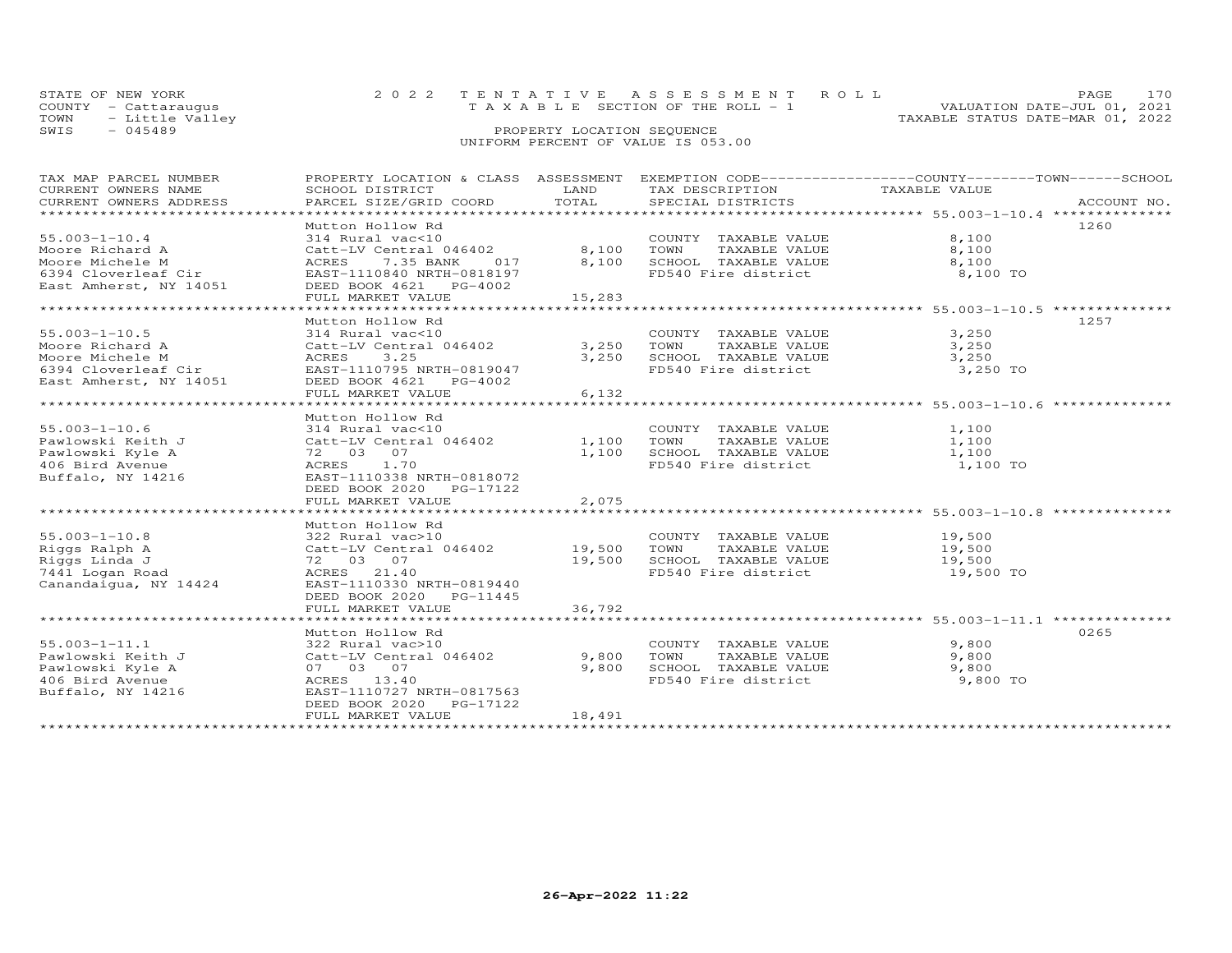| STATE OF NEW YORK    | 2022 TENTATIVE ASSESSMENT ROLL  | PAGE 171                         |
|----------------------|---------------------------------|----------------------------------|
| COUNTY - Cattarauqus | TAXABLE SECTION OF THE ROLL - 1 | VALUATION DATE-JUL 01, 2021      |
| TOWN - Little Valley |                                 | TAXABLE STATUS DATE-MAR 01, 2022 |
| - 045489<br>SWIS     | PROPERTY LOCATION SEQUENCE      |                                  |

| TAX MAP PARCEL NUMBER  | PROPERTY LOCATION & CLASS ASSESSMENT EXEMPTION CODE-----------------COUNTY-------TOWN------SCHOOL |                         |                       |                                                               |                    |
|------------------------|---------------------------------------------------------------------------------------------------|-------------------------|-----------------------|---------------------------------------------------------------|--------------------|
| CURRENT OWNERS NAME    | SCHOOL DISTRICT                                                                                   | LAND                    | TAX DESCRIPTION       | TAXABLE VALUE                                                 |                    |
| CURRENT OWNERS ADDRESS | PARCEL SIZE/GRID COORD                                                                            | TOTAL                   | SPECIAL DISTRICTS     |                                                               | ACCOUNT NO.        |
|                        |                                                                                                   |                         |                       |                                                               |                    |
|                        | Mutton Hollow Rd                                                                                  |                         |                       |                                                               | 1258               |
| $55.003 - 1 - 11.3$    |                                                                                                   |                         |                       | 2,700                                                         |                    |
|                        | 322 Rural vac>10                                                                                  |                         | COUNTY TAXABLE VALUE  |                                                               |                    |
| Moore Richard A        | Catt-LV Central 046402                                                                            | 2,700                   | TAXABLE VALUE<br>TOWN | 2,700                                                         |                    |
| Moore Michele M        | ACRES<br>4.60                                                                                     | 2,700                   | SCHOOL TAXABLE VALUE  | 2,700                                                         |                    |
| 6394 Cloverleaf Cir    | EAST-1111210 NRTH-0817810                                                                         |                         | FD540 Fire district   | 2,700 TO                                                      |                    |
| East Amherst, NY 14051 | DEED BOOK 4621<br>PG-4002                                                                         |                         |                       |                                                               |                    |
|                        | FULL MARKET VALUE                                                                                 | 5,094                   |                       |                                                               |                    |
|                        | *****************************                                                                     | **************          |                       | ******************************** 55.003-1-11.5 ************** |                    |
|                        | Mutton Hollow Rd                                                                                  |                         |                       |                                                               | 1258               |
| $55.003 - 1 - 11.5$    | 322 Rural vac>10                                                                                  |                         | COUNTY TAXABLE VALUE  | 1,100                                                         |                    |
| Dubick Heather         | Catt-LV Central 046402                                                                            | 1,100                   | TOWN<br>TAXABLE VALUE | 1,100                                                         |                    |
|                        |                                                                                                   |                         |                       |                                                               |                    |
| 304 Taunton Place      | 1.60<br>ACRES                                                                                     | 1,100                   | SCHOOL TAXABLE VALUE  | 1,100                                                         |                    |
| Buffalo, NY 14216      | EAST-1110760 NRTH-0817900                                                                         |                         | FD540 Fire district   | 1,100 TO                                                      |                    |
|                        | DEED BOOK 2021<br>PG-4935                                                                         |                         |                       |                                                               |                    |
|                        | FULL MARKET VALUE                                                                                 | 2,075                   |                       |                                                               |                    |
|                        | ********************************                                                                  | * * * * * * * * * * * * |                       | *********************** 55.003-1-11.2 **************          |                    |
|                        | 5714 Mutton Hollow Rd                                                                             |                         |                       |                                                               | 1241               |
| $55.003 - 1 - 11.2$    | 240 Rural res                                                                                     |                         | BAS STAR<br>41854     | $\overline{O}$<br>$\circ$                                     | $\Omega$<br>18,600 |
| Walker Adam            | Catt-LV Central 046402                                                                            | 23,000                  | COUNTY TAXABLE VALUE  | 57,000                                                        |                    |
| 5714 Mutton Hollow Rd  | ACRES<br>31.50                                                                                    | 57,000                  | TOWN<br>TAXABLE VALUE | 57,000                                                        |                    |
| Salamanca, NY 14779    | EAST-1110412 NRTH-0817095                                                                         |                         | SCHOOL TAXABLE VALUE  | 38,400                                                        |                    |
|                        |                                                                                                   |                         | FD540 Fire district   |                                                               |                    |
|                        | DEED BOOK 5570<br>PG-3001                                                                         |                         |                       | 57,000 TO                                                     |                    |
|                        | FULL MARKET VALUE                                                                                 | 107,547                 |                       |                                                               |                    |
|                        |                                                                                                   |                         |                       |                                                               |                    |
|                        | 5741 Mutton Hollow Rd                                                                             |                         |                       |                                                               |                    |
| $55.003 - 1 - 10.7$    | 312 Vac w/imprv                                                                                   |                         | COUNTY TAXABLE VALUE  | 18,700                                                        |                    |
| Meyer Peter            | Catt-LV Central 046402                                                                            | 15,000                  | TOWN<br>TAXABLE VALUE | 18,700                                                        |                    |
| Meyer Crystal          | 72 03 07                                                                                          | 18,700                  | SCHOOL TAXABLE VALUE  | 18,700                                                        |                    |
| 1703 Olean Road        | ACRES 20.03                                                                                       |                         | FD540 Fire district   | 18,700 TO                                                     |                    |
| South Wales, NY 14139  | EAST-1109855 NRTH-0818275                                                                         |                         |                       |                                                               |                    |
|                        | DEED BOOK 20200 PG-6459                                                                           |                         |                       |                                                               |                    |
|                        | FULL MARKET VALUE                                                                                 | 35,283                  |                       |                                                               |                    |
|                        |                                                                                                   |                         |                       | ******************************* 55.003-1-10.9 *************** |                    |
|                        |                                                                                                   |                         |                       |                                                               | 1260               |
|                        | 5744 Mutton Hollow Rd                                                                             |                         |                       |                                                               |                    |
| $55.003 - 1 - 10.9$    | 210 1 Family Res                                                                                  |                         | COUNTY TAXABLE VALUE  | 35,700                                                        |                    |
| Dubick Heather         | Catt-LV Central 046402                                                                            | 1,900                   | TOWN<br>TAXABLE VALUE | 35,700                                                        |                    |
| 304 Taunton Place      | ACRES<br>1.35                                                                                     | 35,700                  | SCHOOL TAXABLE VALUE  | 35,700                                                        |                    |
| Buffalo, NY 14216      | EAST-1110500 NRTH-0818140                                                                         |                         | FD540 Fire district   | 35,700 TO                                                     |                    |
|                        | DEED BOOK 2021<br>PG-4935                                                                         |                         |                       |                                                               |                    |
|                        | FULL MARKET VALUE                                                                                 | 67,358                  |                       |                                                               |                    |
|                        | ************************                                                                          | **********              |                       | ******************** 55.003-1-10.3 ***************            |                    |
|                        | 5758 Mutton Hollow Rd                                                                             |                         |                       |                                                               | 1254               |
| $55.003 - 1 - 10.3$    | 210 1 Family Res                                                                                  |                         | COUNTY TAXABLE VALUE  | 62,000                                                        |                    |
|                        |                                                                                                   | 14,880                  |                       | 62,000                                                        |                    |
| Sundquist Jon A        | Catt-LV Central 046402                                                                            |                         | TAXABLE VALUE<br>TOWN |                                                               |                    |
| Sundquist Janet C      | ACRES 10.90                                                                                       | 62,000                  | SCHOOL TAXABLE VALUE  | 62,000                                                        |                    |
| 279 Oakwood Ave        | EAST-1111474 NRTH-0818851                                                                         |                         | FD540 Fire district   | 62,000 TO                                                     |                    |
| East Aurora, NY 14052  | DEED BOOK 3950 PG-5003                                                                            |                         |                       |                                                               |                    |
|                        | FULL MARKET VALUE                                                                                 | 116,981                 |                       |                                                               |                    |
|                        |                                                                                                   |                         |                       |                                                               |                    |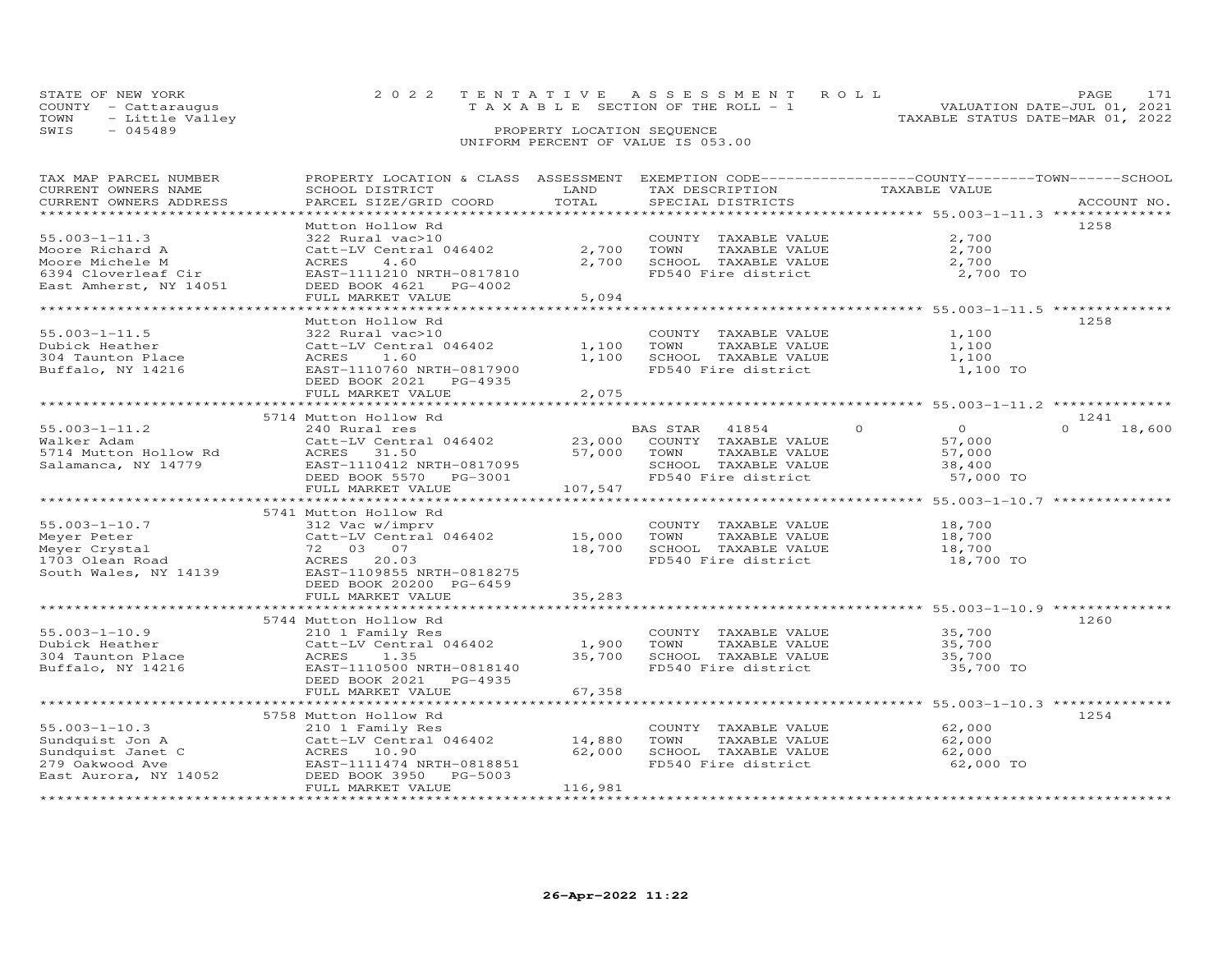| STATE OF NEW YORK       | 2022 TENTATIVE ASSESSMENT ROLL        | PAGE.                            |
|-------------------------|---------------------------------------|----------------------------------|
| COUNTY - Cattarauqus    | T A X A B L E SECTION OF THE ROLL - 1 | VALUATION DATE-JUL 01, 2021      |
| TOWN<br>- Little Valley |                                       | TAXABLE STATUS DATE-MAR 01, 2022 |
| SWIS<br>- 045489        | PROPERTY LOCATION SEQUENCE            |                                  |
|                         | UNIFORM PERCENT OF VALUE IS 053.00    |                                  |

# TAX MAP PARCEL NUMBER PROPERTY LOCATION & CLASS ASSESSMENT EXEMPTION CODE------------------COUNTY--------TOWN------SCHOOL CURRENT OWNERS NAME SCHOOL DISTRICT LAND TAX DESCRIPTION TAXABLE VALUE CURRENT OWNERS ADDRESS PARCEL SIZE/GRID COORD TOTAL SPECIAL DISTRICTS ACCOUNT NO. \*\*\*\*\*\*\*\*\*\*\*\*\*\*\*\*\*\*\*\*\*\*\*\*\*\*\*\*\*\*\*\*\*\*\*\*\*\*\*\*\*\*\*\*\*\*\*\*\*\*\*\*\*\*\*\*\*\*\*\*\*\*\*\*\*\*\*\*\*\*\*\*\*\*\*\*\*\*\*\*\*\*\*\*\*\*\*\*\*\*\*\*\*\*\*\*\*\*\*\*\*\*\* 55.003-1-6.6 \*\*\*\*\*\*\*\*\*\*\*\*\*\*\*5797 Mutton Hollow Rd 55.003-1-6.6 5797 Mutton Hollow Rd 55.003-1-6.6 5797 Mutton Hollow Rd 55.000 5797 Mutton Hollow Rd 55.000 5797 Mutton Hollow Rd 55.000 5797 Mutton Hollow Rd 5797 Mutton Hollow Rd 5797 Mutton Hollow Rd 55.003-1-6.6 311 Res vac land COUNTY TAXABLE VALUE 8,000Beall Barbara S Catt-LV Central 046402 8,000 TOWN TAXABLE VALUE 8,000Beall-Schwab Thomas ACRES 1.65 8,000 SCHOOL TAXABLE VALUE 8,000130 Richfield Road EAST-1110871 NRTH-0819360 FD540 Fire district 8,000 TOWilliamsville, NY 14221 DEED BOOK 2020 PG-17223 FULL MARKET VALUE 15,0948,000 8,000 8,000 TO \*\*\*\*\*\*\*\*\*\*\*\*\*\*\*\*\*\*\*\*\*\*\*\*\*\*\*\*\*\*\*\*\*\*\*\*\*\*\*\*\*\*\*\*\*\*\*\*\*\*\*\*\*\*\*\*\*\*\*\*\*\*\*\*\*\*\*\*\*\*\*\*\*\*\*\*\*\*\*\*\*\*\*\*\*\*\*\*\*\*\*\*\*\*\*\*\*\*\*\*\*\*\* 55.003-1-10.2 \*\*\*\*\*\*\*\*\*\*\*\*\*\* 5800 Mutton Hollow Rd 122955.003-1-10.2 210 1 Family Res COUNTY TAXABLE VALUE 160,000Vilardo Joseph S Catt-LV Central 046402 45,000 TOWN TAXABLE VALUE 160,000198 Doncaster Rd 72 03 07 160,000 SCHOOL TAXABLE VALUE 160,000Kenmore, NY 14217 ACRES 135.70 FD540 Fire district 160,000 TO֖֖֚֚֚֚֚֚֚֚֚֚֚֚֚֚֚֚֚֚֚֚֡֡֡֡֡֡֡֡֡֡֡֞ 160,000 TO EAST-1112638 NRTH-0817802 DEED BOOK 6321 PG-5001FULL MARKET VALUE 301,887 \*\*\*\*\*\*\*\*\*\*\*\*\*\*\*\*\*\*\*\*\*\*\*\*\*\*\*\*\*\*\*\*\*\*\*\*\*\*\*\*\*\*\*\*\*\*\*\*\*\*\*\*\*\*\*\*\*\*\*\*\*\*\*\*\*\*\*\*\*\*\*\*\*\*\*\*\*\*\*\*\*\*\*\*\*\*\*\*\*\*\*\*\*\*\*\*\*\*\*\*\*\*\* 55.003-1-6.5 \*\*\*\*\*\*\*\*\*\*\*\*\*\*\* 5801 Mutton Hollow Rd 127055.003-1-6.5 210 1 Family Res BAS STAR 41854 0 0 0 18,600Dombkiewicz Lynn E Catt-LV Central 046402 10,000 COUNTY TAXABLE VALUE 37,800 Dombkiewicz Ronald J 73 3 7 37,800 TOWN TAXABLE VALUE 37,800 5801 Mutton Hollow Rd ACRES 3.95 SCHOOL TAXABLE VALUE 19,200 Salamanca, NY 14779 EAST-1110931 NRTH-0819532 FD540 Fire district 37,800 TO DEED BOOK 6160 PG-7002 FULL MARKET VALUE 71,321 $0 \t 18,600$  \*\*\*\*\*\*\*\*\*\*\*\*\*\*\*\*\*\*\*\*\*\*\*\*\*\*\*\*\*\*\*\*\*\*\*\*\*\*\*\*\*\*\*\*\*\*\*\*\*\*\*\*\*\*\*\*\*\*\*\*\*\*\*\*\*\*\*\*\*\*\*\*\*\*\*\*\*\*\*\*\*\*\*\*\*\*\*\*\*\*\*\*\*\*\*\*\*\*\*\*\*\*\* 55.003-1-7 \*\*\*\*\*\*\*\*\*\*\*\*\*\*\*\*\* 5808 Mutton Hollow Rd 002155.003-1-7 270 Mfg housing BAS STAR 41854 0 0 0 17,300Beck Clifford Catt-LV Central 046402 7,100 COUNTY TAXABLE VALUE 17,300 5808 Mutton Hollow Rd 73 03 07 17,300 TOWN TAXABLE VALUE 17,300 Salamanca, NY 14779 ACRES 2.21 SCHOOL TAXABLE VALUE 0 EAST-1111512 NRTH-0819257 FD540 Fire district 17,300 TO DEED BOOK 801 PG-00091 FULL MARKET VALUE 32,642 5811 Mutton Hollow Rd 1122 $0 \t 17,300$ \*\*\*\*\*\*\*\*\*\*\*\*\*\*\*\*\*\*\*\*\*\*\*\*\*\*\*\*\*\*\*\*\*\*\*\*\*\*\*\*\*\*\*\*\*\*\*\*\*\*\*\*\*\*\*\*\*\*\*\*\*\*\*\*\*\*\*\*\*\*\*\*\*\*\*\*\*\*\*\*\*\*\*\*\*\*\*\*\*\*\*\*\*\*\*\*\*\*\*\*\*\*\* 55.003-1-6.7 \*\*\*\*\*\*\*\*\*\*\*\*\*\*\*55.003-1-6.7 210 1 Family Res COUNTY TAXABLE VALUE 49,000 D'Andrea Joan Catt-LV Central 046402 10,000 TOWN TAXABLE VALUE 49,000 6980 Rapids Rd Rd 73 03 07 49,000 SCHOOL TAXABLE VALUE 49,000 Lockport, NY 14094 ACRES 6.10 FD540 Fire district 49,000 TO EAST-1111979 NRTH-0819716 DEED BOOK 2021 PG-4813FULL MARKET VALUE 92,453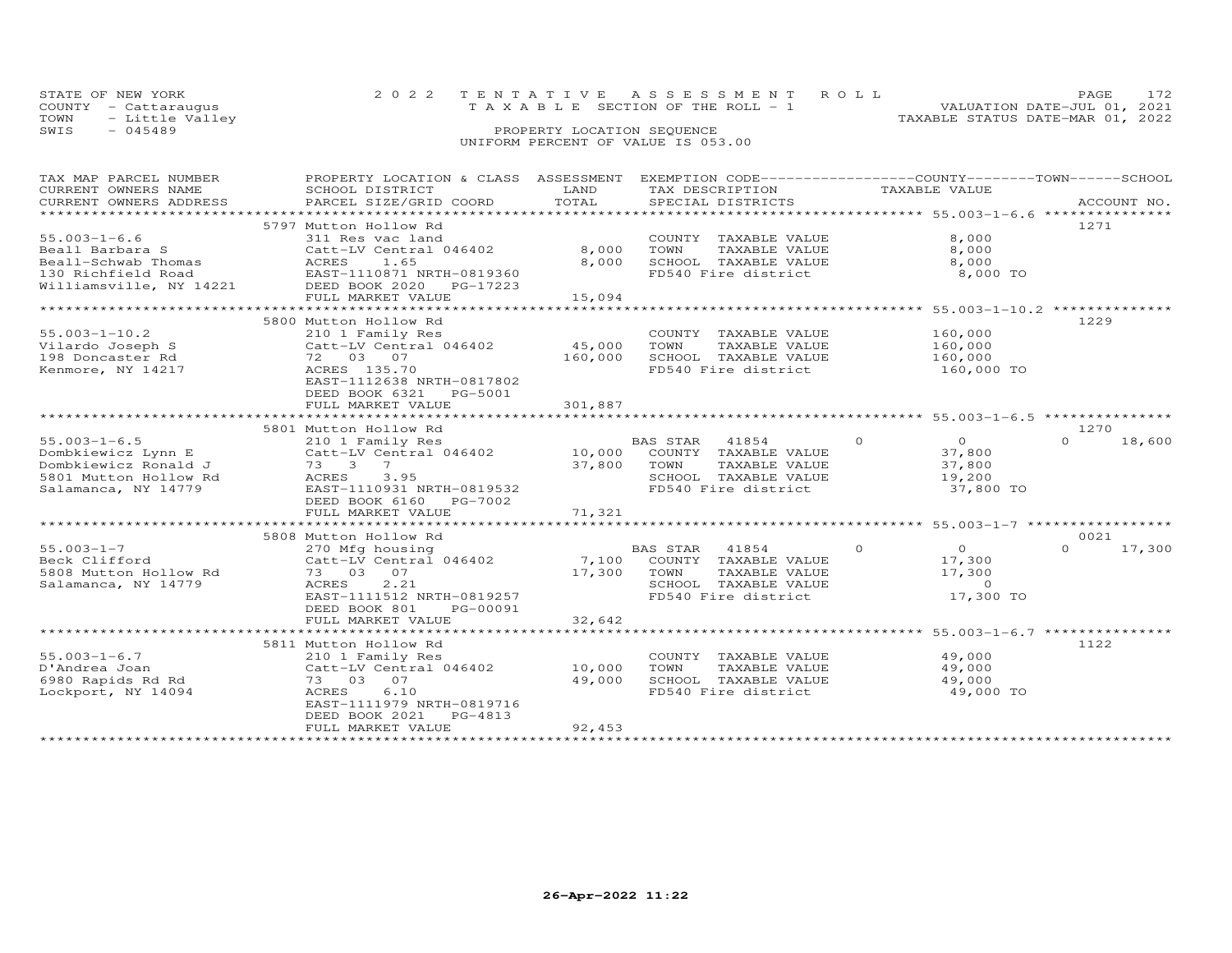|      | STATE OF NEW YORK    |                            | 2022 TENTATIVE ASSESSMENT ROLL  | PAGE 173                         |  |
|------|----------------------|----------------------------|---------------------------------|----------------------------------|--|
|      | COUNTY - Cattaraugus |                            | TAXABLE SECTION OF THE ROLL - 1 | VALUATION DATE-JUL 01, 2021      |  |
| TOWN | - Little Valley      |                            |                                 | TAXABLE STATUS DATE-MAR 01, 2022 |  |
| SWIS | $-045489$            | PROPERTY LOCATION SEQUENCE |                                 |                                  |  |

| TAX MAP PARCEL NUMBER<br>CURRENT OWNERS NAME<br>CURRENT OWNERS ADDRESS                                    | PROPERTY LOCATION & CLASS ASSESSMENT EXEMPTION CODE----------------COUNTY-------TOWN------SCHOOL<br>SCHOOL DISTRICT<br>PARCEL SIZE/GRID COORD                                                                                | LAND<br>TOTAL               | TAX DESCRIPTION<br>SPECIAL DISTRICTS                                                                             | TAXABLE VALUE                                             | ACCOUNT NO.                |
|-----------------------------------------------------------------------------------------------------------|------------------------------------------------------------------------------------------------------------------------------------------------------------------------------------------------------------------------------|-----------------------------|------------------------------------------------------------------------------------------------------------------|-----------------------------------------------------------|----------------------------|
|                                                                                                           |                                                                                                                                                                                                                              |                             |                                                                                                                  |                                                           |                            |
| $55.003 - 1 - 6.3$<br>Rosenberry William<br>5821 Mutton Hollow Rd<br>Salamanca, NY 14779                  | 5821 Mutton Hollow Rd<br>210 1 Family Res<br>Catt-LV Central 046402<br>1.55<br>ACRES<br>EAST-1111544 NRTH-0819802<br>DEED BOOK 1143 PG-7002<br>FULL MARKET VALUE                                                             | 6,800<br>42,000<br>79,245   | BAS STAR 41854 0<br>COUNTY TAXABLE VALUE<br>TOWN<br>TAXABLE VALUE<br>SCHOOL TAXABLE VALUE<br>FD540 Fire district | $\overline{0}$<br>42,000<br>42,000<br>23,400<br>42,000 TO | 1245<br>18,600<br>$\Omega$ |
| $55.003 - 1 - 6.2$<br>Surdej Timothy W                                                                    | 5827 Mutton Hollow Rd<br>270 Mfg housing<br>Catt-LV Central 046402                                                                                                                                                           | 15,000                      | COUNTY TAXABLE VALUE<br>TOWN<br>TAXABLE VALUE                                                                    | 17,000<br>17,000                                          | 1232                       |
| 6993 Creekview Dr.<br>EAST-1111406 Pendelton, NY 14094<br>DEED BOOK 1022                                  | EAST-1111406 NRTH-0820136                                                                                                                                                                                                    | 17,000                      | SCHOOL TAXABLE VALUE 17,000<br>FD540 Fire district                                                               | 17,000 TO                                                 |                            |
|                                                                                                           | FULL MARKET VALUE                                                                                                                                                                                                            | 32,075                      |                                                                                                                  |                                                           |                            |
| $55.003 - 1 - 4$<br>Williamsville, NY 14221                                                               | 5924 Mutton Hollow Rd<br>260 Seasonal res<br>Conwall William P Catt-LV Central 046402 50,000<br>EAST-1112003 NRTH-0821736<br>DEED BOOK 00948 PG-00788<br>FULL MARKET VALUE                                                   | 55,200<br>104,151           | COUNTY TAXABLE VALUE<br>TOWN<br>TAXABLE VALUE<br>SCHOOL TAXABLE VALUE<br>FD540 Fire district                     | 55,200<br>55,200<br>55,200<br>55,200 TO                   | 0092                       |
| $54.003 - 1 - 31.2$<br>Eysaman Joseph<br>Eysaman Debra<br>8942 NYS Rte 242<br>Little Valley, NY 14755     | NYS Route 242<br>311 Res vac land<br>Catt-LV Central 046402 200<br>split from 1-31 Ormond '0<br>NRF-R8942 NYS RTE 242<br>FRNT 206.60 DPTH 65.00<br>EAST-1084171 NRTH-0815757<br>DEED BOOK 10668 PG-5005<br>FULL MARKET VALUE | 200<br>377                  | COUNTY TAXABLE VALUE<br>TOWN<br>TAXABLE VALUE<br>SCHOOL TAXABLE VALUE<br>FD540 Fire district                     | 200<br>200<br>200<br>200 TO                               | 1407                       |
|                                                                                                           |                                                                                                                                                                                                                              |                             |                                                                                                                  |                                                           |                            |
| $54.003 - 1 - 37.1$<br>Frost Eugene H<br>Frost S.A. Family Trt<br>12622 Leeway Ct<br>Woodbridge, VA 22192 | NYS Route 242<br>322 Rural vac>10<br>Catt-LV Central 046402<br>64-65 03 07<br>ACRES 126.15<br>EAST-1084041 NRTH-0818515<br>DEED BOOK 18241 PG-3002<br>FULL MARKET VALUE                                                      | 56,250<br>56,250<br>106,132 | COUNTY TAXABLE VALUE<br>TOWN<br>TAXABLE VALUE<br>SCHOOL TAXABLE VALUE<br>FD540 Fire district                     | 56,250<br>56,250<br>56,250<br>56,250 TO                   | 0365                       |
|                                                                                                           |                                                                                                                                                                                                                              |                             |                                                                                                                  |                                                           |                            |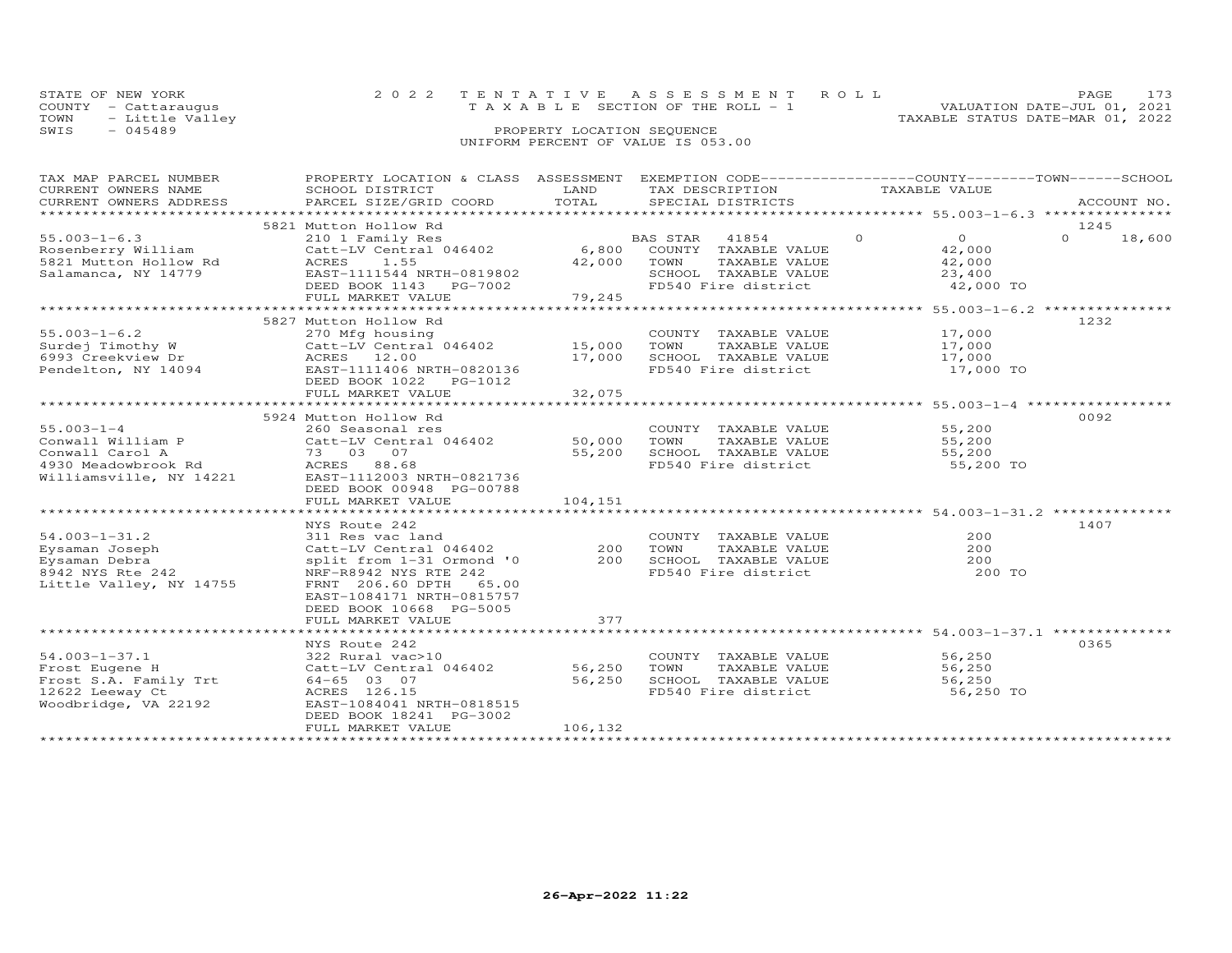|      | STATE OF NEW YORK    | 2022 TENTATIVE ASSESSMENT ROLL                                 | <b>PAGE</b> | 174 |
|------|----------------------|----------------------------------------------------------------|-------------|-----|
|      | COUNTY - Cattaraugus | VALUATION DATE-JUL 01, 2021<br>TAXABLE SECTION OF THE ROLL - 1 |             |     |
| TOWN | - Little Valley      | TAXABLE STATUS DATE-MAR 01, 2022                               |             |     |
| SWIS | - 045489             | PROPERTY LOCATION SEQUENCE                                     |             |     |
|      |                      | UNIFORM PERCENT OF VALUE IS 053.00                             |             |     |

### TAX MAP PARCEL NUMBER PROPERTY LOCATION & CLASS ASSESSMENT EXEMPTION CODE------------------COUNTY--------TOWN------SCHOOL CURRENT OWNERS NAME SCHOOL DISTRICT LAND TAX DESCRIPTION TAXABLE VALUE CURRENT OWNERS ADDRESS PARCEL SIZE/GRID COORD TOTAL SPECIAL DISTRICTS ACCOUNT NO. \*\*\*\*\*\*\*\*\*\*\*\*\*\*\*\*\*\*\*\*\*\*\*\*\*\*\*\*\*\*\*\*\*\*\*\*\*\*\*\*\*\*\*\*\*\*\*\*\*\*\*\*\*\*\*\*\*\*\*\*\*\*\*\*\*\*\*\*\*\*\*\*\*\*\*\*\*\*\*\*\*\*\*\*\*\*\*\*\*\*\*\*\*\*\*\*\*\*\*\*\*\*\* 54.003-1-39.1 \*\*\*\*\*\*\*\*\*\*\*\*\*\* NYS Route 242 005454.003-1-39.1 311 Res vac land COUNTY TAXABLE VALUE 3,700Brol Lawrence C Catt-LV Central 046402 3,700 TOWN TAXABLE VALUE 3,7008790 Nys Rte 242 64 03 07 3,700 SCHOOL TAXABLE VALUE 3,700Little Valley, NY 14755 FRNT 240.00 DPTH 250.00 FD540 Fire district 3,700 TO3,700 3,700 3,700 TO EAST-1086137 NRTH-0817954 DEED BOOK 744 PG-01029 FULL MARKET VALUE 6,981 \*\*\*\*\*\*\*\*\*\*\*\*\*\*\*\*\*\*\*\*\*\*\*\*\*\*\*\*\*\*\*\*\*\*\*\*\*\*\*\*\*\*\*\*\*\*\*\*\*\*\*\*\*\*\*\*\*\*\*\*\*\*\*\*\*\*\*\*\*\*\*\*\*\*\*\*\*\*\*\*\*\*\*\*\*\*\*\*\*\*\*\*\*\*\*\*\*\*\*\*\*\*\* 54.003-1-42.3 \*\*\*\*\*\*\*\*\*\*\*\*\*\* NYS Route 242 109954.003-1-42.3 312 Vac w/imprv COUNTY TAXABLE VALUE 6,450 Wrona Christine M Catt-LV Central 046402 4,950 TOWN TAXABLE VALUE 6,450 214 Eagle St 52 03 07 6,450 SCHOOL TAXABLE VALUE 6,4506,450 TO Little Valley, NY 14755 Inc 54.071-4-48.2 (Vill) FD540 Fire district ACRES 24.90 EAST-1087797 NRTH-0817939 DEED BOOK 1540 PG-7001FULL MARKET VALUE 12,170 \*\*\*\*\*\*\*\*\*\*\*\*\*\*\*\*\*\*\*\*\*\*\*\*\*\*\*\*\*\*\*\*\*\*\*\*\*\*\*\*\*\*\*\*\*\*\*\*\*\*\*\*\*\*\*\*\*\*\*\*\*\*\*\*\*\*\*\*\*\*\*\*\*\*\*\*\*\*\*\*\*\*\*\*\*\*\*\*\*\*\*\*\*\*\*\*\*\*\*\*\*\*\* 54.004-1-14.1 \*\*\*\*\*\*\*\*\*\*\*\*\*\* $NYS$  Route 242<br>  $NYS$  Rural vac>10<br>  $322$  Rural vac>10<br>  $\frac{322}{2}$  Rural vac>10<br>  $\frac{322}{2}$  Rural vac>10<br>  $\frac{322}{2}$  Rural vac>10 54.004-1-14.1 322 Rural vac>10 COUNTY TAXABLE VALUE 2,200Estate of Lonnie Crosby Catt-LV Central 046402 2,200 TOWN TAXABLE VALUE 2,20012 Forest Ave 31 03 07 2,200 SCHOOL TAXABLE VALUE 2,200Salamanca, NY 14779 ACRES 1.73 FD540 Fire district 2,200 TO EAST-1097834 NRTH-0815817 DEED BOOK 716 PG-00755 FULL MARKET VALUE 4,151 \*\*\*\*\*\*\*\*\*\*\*\*\*\*\*\*\*\*\*\*\*\*\*\*\*\*\*\*\*\*\*\*\*\*\*\*\*\*\*\*\*\*\*\*\*\*\*\*\*\*\*\*\*\*\*\*\*\*\*\*\*\*\*\*\*\*\*\*\*\*\*\*\*\*\*\*\*\*\*\*\*\*\*\*\*\*\*\*\*\*\*\*\*\*\*\*\*\*\*\*\*\*\* 54.004-1-14.2 \*\*\*\*\*\*\*\*\*\*\*\*\*\* NYS Route 242 113454.004-1-14.2 312 Vac w/imprv COUNTY TAXABLE VALUE 8,000 Johnson Raymond D Catt-LV Central 046402 5,000 TOWN TAXABLE VALUE 8,000 Johnson Susan K 31 03 07 8,000 SCHOOL TAXABLE VALUE 8,000 8255 Nys Rte 242 ACRES 2.85 FD540 Fire district 8,000 TOLittle Valley, NY 14755 EAST-1097589 NRTH-0815963 DEED BOOK 00928 PG-00021 FULL MARKET VALUE 15,094 \*\*\*\*\*\*\*\*\*\*\*\*\*\*\*\*\*\*\*\*\*\*\*\*\*\*\*\*\*\*\*\*\*\*\*\*\*\*\*\*\*\*\*\*\*\*\*\*\*\*\*\*\*\*\*\*\*\*\*\*\*\*\*\*\*\*\*\*\*\*\*\*\*\*\*\*\*\*\*\*\*\*\*\*\*\*\*\*\*\*\*\*\*\*\*\*\*\*\*\*\*\*\* 54.004-1-14.3 \*\*\*\*\*\*\*\*\*\*\*\*\*\* NYS Route 242 009154.004-1-14.3 322 Rural vac>10 COUNTY TAXABLE VALUE 10,400Little James A Catt-LV Central 046402 10,400 TOWN TAXABLE VALUE 10,400Little Eva A 31 03 07 10,400 SCHOOL TAXABLE VALUE 10,400֖֖֚֚֚֚֚֚֚֚֚֚֚֚֚֚֚֚֚֚֚֚֡֡֡֡֡֡֡֡֡֡֡֞ 10,400 TO 5281 Baker Road ACRES 8.23 FD540 Fire district 10,400 TOSalamanca, NY 14779 EAST-0108042 NRTH-0815502 DEED BOOK 2021 PG-12441FULL MARKET VALUE 19,623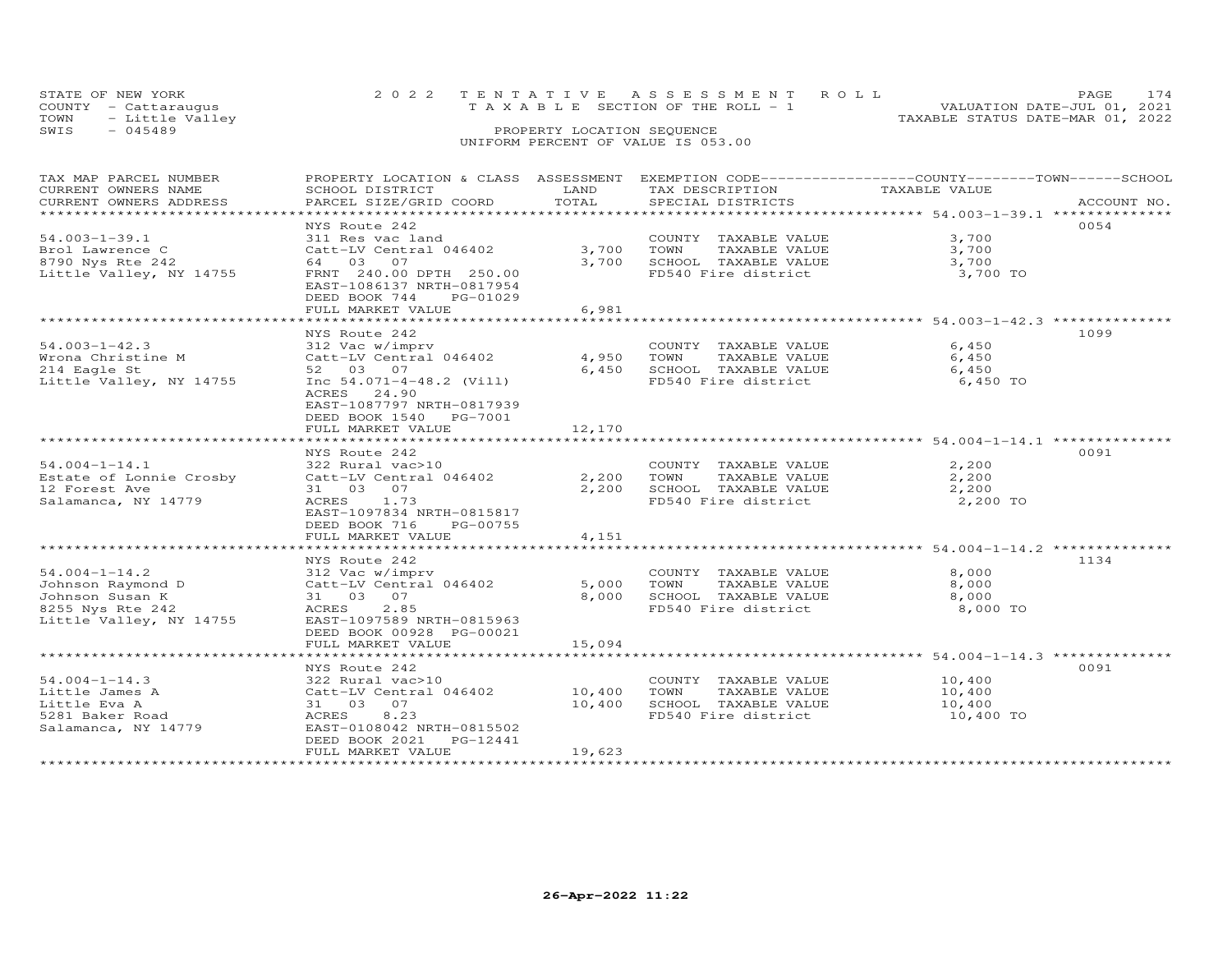| STATE OF NEW YORK    |                      |  | 2022 TENTATIVE ASSESSMENT ROLL        |                                  | PAGE 175                    |  |
|----------------------|----------------------|--|---------------------------------------|----------------------------------|-----------------------------|--|
| COUNTY - Cattarauqus |                      |  | T A X A B L E SECTION OF THE ROLL - 1 |                                  | VALUATION DATE-JUL 01, 2021 |  |
|                      | TOWN - Little Valley |  |                                       | TAXABLE STATUS DATE-MAR 01, 2022 |                             |  |
| SWIS                 | - 045489             |  | PROPERTY LOCATION SEQUENCE            |                                  |                             |  |
|                      |                      |  | UNIFORM PERCENT OF VALUE IS 053.00    |                                  |                             |  |

## TAX MAP PARCEL NUMBER PROPERTY LOCATION & CLASS ASSESSMENT EXEMPTION CODE------------------COUNTY--------TOWN------SCHOOL CURRENT OWNERS NAME SCHOOL DISTRICT LAND TAX DESCRIPTION TAXABLE VALUE CURRENT OWNERS ADDRESS PARCEL SIZE/GRID COORD TOTAL SPECIAL DISTRICTS ACCOUNT NO. \*\*\*\*\*\*\*\*\*\*\*\*\*\*\*\*\*\*\*\*\*\*\*\*\*\*\*\*\*\*\*\*\*\*\*\*\*\*\*\*\*\*\*\*\*\*\*\*\*\*\*\*\*\*\*\*\*\*\*\*\*\*\*\*\*\*\*\*\*\*\*\*\*\*\*\*\*\*\*\*\*\*\*\*\*\*\*\*\*\*\*\*\*\*\*\*\*\*\*\*\*\*\* 54.004-2-5.6 \*\*\*\*\*\*\*\*\*\*\*\*\*\*\* NYS Route 242 108354.004-2-5.6 322 Rural vac>10 13,300<br>Marsh Donald B Catt-LV Central 046402 13,300 TOWN TAXABLE VALUE 13,300<br>Marsh Wendy H 24 03 07 13,300 13,300 13,300 TO FULL MARKET VALUE 25,094 \*\*\*\*\*\*\*\*\*\*\*\*\*\*\*\*\*\*\*\*\*\*\*\*\*\*\*\*\*\*\*\*\*\*\*\*\*\*\*\*\*\*\*\*\*\*\*\*\*\*\*\*\*\*\*\*\*\*\*\*\*\*\*\*\*\*\*\*\*\*\*\*\*\*\*\*\*\*\*\*\*\*\*\*\*\*\*\*\*\*\*\*\*\*\*\*\*\*\*\*\*\*\* 54.004-2-7.1 \*\*\*\*\*\*\*\*\*\*\*\*\*\*\* NYS Route 242 101754.004-2-7.1 105 Vac farmland AG DIST 41720 0 18,919 18,919 18,919Bognar Richard J Catt-LV Central 046402 54,000 COUNTY TAXABLE VALUE 35,081 5353 Kilburne St 32 03 07 54,000 TOWN TAXABLE VALUE 35,081 Little Valley, NY 14755 ACRES 64.55 SCHOOL TAXABLE VALUE 35,081 EAST-1102648 NRTH-0819818 FD540 Fire district 54,000 TOMAY BE SUBJECT TO PAYMENT DEED BOOK 1030 PG-945 UNDER AGDIST LAW TIL 2026 FULL MARKET VALUE 101,887 1017<br>3,919 18,919 18,919 \*\*\*\*\*\*\*\*\*\*\*\*\*\*\*\*\*\*\*\*\*\*\*\*\*\*\*\*\*\*\*\*\*\*\*\*\*\*\*\*\*\*\*\*\*\*\*\*\*\*\*\*\*\*\*\*\*\*\*\*\*\*\*\*\*\*\*\*\*\*\*\*\*\*\*\*\*\*\*\*\*\*\*\*\*\*\*\*\*\*\*\*\*\*\*\*\*\*\*\*\*\*\* 54.004-2-7.4 \*\*\*\*\*\*\*\*\*\*\*\*\*\*\*1155 (1155 )<br>
26.004-2-7.4 (1155 )<br>
24 03 07 (16) 16,300 COUNTY TAXABLE VALUE (14,896 )<br>
24 03 07 (16,300 TOWN TAXABLE VALUE 14,896 )<br>
24 03 07 (16,300 TOWN TAXABLE VALUE 14,896 )<br>
24 03 07 (16,300 TOWN TAXABLE VALUE 14,89 MAY BE SUBJECT TO PAYMENT FULL MARKET VALUE 30,755 UNDER AGDIST LAW TIL 2029 \*\*\*\*\*\*\*\*\*\*\*\*\*\*\*\*\*\*\*\*\*\*\*\*\*\*\*\*\*\*\*\*\*\*\*\*\*\*\*\*\*\*\*\*\*\*\*\*\*\*\*\*\*\*\*\*\*\*\*\*\*\*\*\*\*\*\*\*\*\*\*\*\*\*\*\*\*\*\*\*\*\*\*\*\*\*\*\*\*\*\*\*\*\*\*\*\*\*\*\*\*\*\* 54.004-2-9.6 \*\*\*\*\*\*\*\*\*\*\*\*\*\*\* NYS Route 242 140254.004-2-9.6 312 Vac w/imprv COUNTY TAXABLE VALUE 35,500 Marsh Jason W Etal Catt-LV Central 046402 32,500 TOWN TAXABLE VALUE 35,500 O'Donnell Steven P split 10/2007 from 2-9.1 35,500 SCHOOL TAXABLE VALUE 35,500 9571 Bucktooth Run Rd R8047 NYS RTE 242 FD540 Fire district 35,500 TOLittle Valley, NY 14755 ACRES 60.30 EAST-0184681 NRTH-0008853 DEED BOOK 14578 PG-4001FULL MARKET VALUE FULL MARKET VALUE 66,981 \*\*\*\*\*\*\*\*\*\*\*\*\*\*\*\*\*\*\*\*\*\*\*\*\*\*\*\*\*\*\*\*\*\*\*\*\*\*\*\*\*\*\*\*\*\*\*\*\*\*\*\*\*\*\*\*\*\*\*\*\*\*\*\*\*\*\*\*\*\*\*\*\*\*\*\*\*\*\*\*\*\*\*\*\*\*\*\*\*\*\*\*\*\*\*\*\*\*\*\*\*\*\* 54.004-2-10.1 \*\*\*\*\*\*\*\*\*\*\*\*\*\* NYS Route 242 030154.004-2-10.1 312 Vac w/imprv COUNTY TAXABLE VALUE 27,000Conrad Richard S Catt-LV Central 046402 24,800 TOWN TAXABLE VALUE 27,000Conrad Rita R 23 03 07 27,000 SCHOOL TAXABLE VALUE 27,0003703 Lake Ave FRNT 398.10 DPTH FD540 Fire district 27,000 TOBlasdell, NY 14219 ACRES 36.25 EAST-1101199 NRTH-081811827,000 ֖֖֚֚֚֚֚֚֚֚֚֚֚֚֚֚֚֚֚֚֚֚֡֡֡֡֡֡֡֡֡֡֡֞ DEED BOOK 00964 PG-01040FULL MARKET VALUE 50,943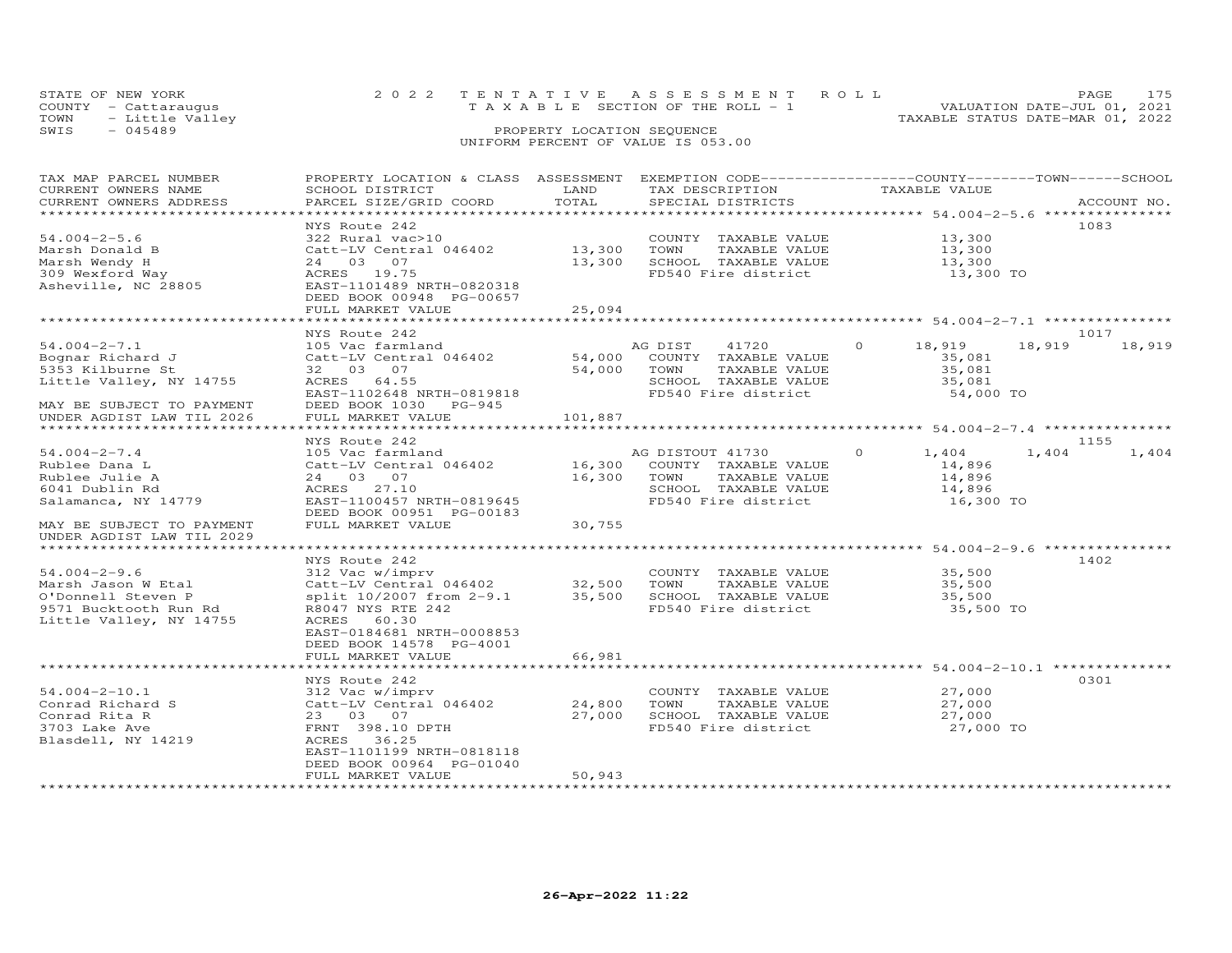| STATE OF NEW YORK    | 2022 TENTATIVE ASSESSMENT ROLL        | PAGE                             |
|----------------------|---------------------------------------|----------------------------------|
| COUNTY - Cattarauqus | T A X A B L E SECTION OF THE ROLL - 1 | VALUATION DATE-JUL 01, 2021      |
| TOWN - Little Valley |                                       | TAXABLE STATUS DATE-MAR 01, 2022 |
| SWIS<br>$-045489$    | PROPERTY LOCATION SEQUENCE            |                                  |
|                      | UNIFORM PERCENT OF VALUE IS 053.00    |                                  |

| TAX MAP PARCEL NUMBER                                                         | PROPERTY LOCATION & CLASS ASSESSMENT |        | EXEMPTION CODE-----------------COUNTY-------TOWN------SCHOOL |               |             |
|-------------------------------------------------------------------------------|--------------------------------------|--------|--------------------------------------------------------------|---------------|-------------|
| CURRENT OWNERS NAME                                                           | SCHOOL DISTRICT                      | LAND   | TAX DESCRIPTION                                              | TAXABLE VALUE |             |
| CURRENT OWNERS ADDRESS                                                        | PARCEL SIZE/GRID COORD               | TOTAL  | SPECIAL DISTRICTS                                            |               | ACCOUNT NO. |
| ***********************                                                       |                                      |        |                                                              |               |             |
|                                                                               | NYS Route 242                        |        |                                                              |               | 0931        |
| $54.004 - 2 - 14$                                                             | 312 Vac w/imprv                      |        | COUNTY TAXABLE VALUE                                         | 16,000        |             |
| Stoll Donald K                                                                | Catt-LV Central 046402               | 6,400  | TOWN<br>TAXABLE VALUE                                        | 16,000        |             |
| Stoll Dorothy                                                                 | 23 03 07                             | 16,000 | SCHOOL TAXABLE VALUE                                         | 16,000        |             |
| 8202 Nys Rte 242                                                              | ACRES 1.47                           |        | FD540 Fire district                                          | 16,000 TO     |             |
| Little Valley, NY 14755                                                       | EAST-1099130 NRTH-0816108            |        |                                                              |               |             |
|                                                                               | DEED BOOK 00976 PG-01013             |        |                                                              |               |             |
|                                                                               | FULL MARKET VALUE                    | 30,189 |                                                              |               |             |
|                                                                               |                                      |        |                                                              |               |             |
|                                                                               | NYS Route 242                        |        |                                                              |               | 1108        |
|                                                                               |                                      |        |                                                              |               |             |
| $54.004 - 2 - 15.3$                                                           | 311 Res vac land                     |        | COUNTY TAXABLE VALUE                                         | 6,600         |             |
| Askey Nicholas C                                                              | Catt-LV Central 046402               | 6,600  | TOWN<br>TAXABLE VALUE                                        | 6,600         |             |
| Askey Cynthia B                                                               | 23 03 07                             | 6,600  | SCHOOL TAXABLE VALUE                                         | 6,600         |             |
| 8219 Route 242                                                                | ACRES<br>$6.60$ BANK<br>017          |        | FD540 Fire district                                          | 6,600 TO      |             |
| Little Valley, NY 14755                                                       | EAST-1098499 NRTH-0815400            |        |                                                              |               |             |
|                                                                               | DEED BOOK 14904 PG-8002              |        |                                                              |               |             |
|                                                                               | FULL MARKET VALUE                    | 12,453 |                                                              |               |             |
|                                                                               |                                      |        |                                                              |               |             |
|                                                                               | NYS Route 242                        |        |                                                              |               | 0147        |
| $54.004 - 2 - 22.1$                                                           | 314 Rural vac<10                     |        | COUNTY TAXABLE VALUE                                         | 10,800        |             |
|                                                                               |                                      |        | TOWN<br>TAXABLE VALUE                                        | 10,800        |             |
|                                                                               |                                      | 10,800 | SCHOOL TAXABLE VALUE                                         | 10,800        |             |
| Snyder Katie Jane $23$ 03 07<br>8224 Route 242 (ACRES 6.44)<br>8224 Route 242 | 6.44<br>ACRES                        |        | FD540 Fire district                                          | 10,800 TO     |             |
| Little Valley, NY 14755-9605 EAST-1098830 NRTH-0816370                        |                                      |        |                                                              |               |             |
|                                                                               | DEED BOOK 26967 PG-8001              |        |                                                              |               |             |
|                                                                               |                                      |        |                                                              |               |             |
|                                                                               | FULL MARKET VALUE                    | 20,377 |                                                              |               |             |
|                                                                               |                                      |        |                                                              |               |             |
|                                                                               | NYS Route 242                        |        |                                                              |               | 0941        |
| $54.004 - 2 - 22.2$                                                           | 312 Vac w/imprv                      |        | COUNTY TAXABLE VALUE                                         | 5,500         |             |
| Snyder Katie J                                                                | Catt-LV Central 046402               | 4,000  | TOWN<br>TAXABLE VALUE                                        | 5,500         |             |
| Snyder Kirk W                                                                 | 23 03 07                             | 5,500  | SCHOOL TAXABLE VALUE                                         | 5,500         |             |
| 8224 NYS Route 242                                                            | 3.19 BANK<br>081<br>ACRES            |        | FD540 Fire district                                          | 5,500 TO      |             |
| Little Valley, NY 14755                                                       | EAST-1098402 NRTH-0816366            |        |                                                              |               |             |
|                                                                               | DEED BOOK 29532 PG-4001              |        |                                                              |               |             |
|                                                                               | FULL MARKET VALUE                    | 10,377 |                                                              |               |             |
|                                                                               |                                      |        |                                                              |               |             |
|                                                                               | NYS Route 242                        |        |                                                              |               | 1226        |
| $55.003 - 1 - 1.3$                                                            | 323 Vacant rural                     |        | COUNTY TAXABLE VALUE                                         | 22,350        |             |
| Bognar Suzanne L                                                              | Catt-LV Central 046402               | 22,350 | TOWN<br>TAXABLE VALUE                                        | 22,350        |             |
| 1175 Whitehaven Rd                                                            | 16 03 07                             | 22,350 | SCHOOL TAXABLE VALUE                                         | 22,350        |             |
| Grand Island, NY 14072                                                        | ACRES 49.49                          |        | FD540 Fire district                                          | 22,350 TO     |             |
|                                                                               | EAST-1103754 NRTH-0821892            |        |                                                              |               |             |
|                                                                               |                                      |        |                                                              |               |             |
|                                                                               | DEED BOOK 13141 PG-9001              |        |                                                              |               |             |
|                                                                               | FULL MARKET VALUE                    | 42,170 |                                                              |               |             |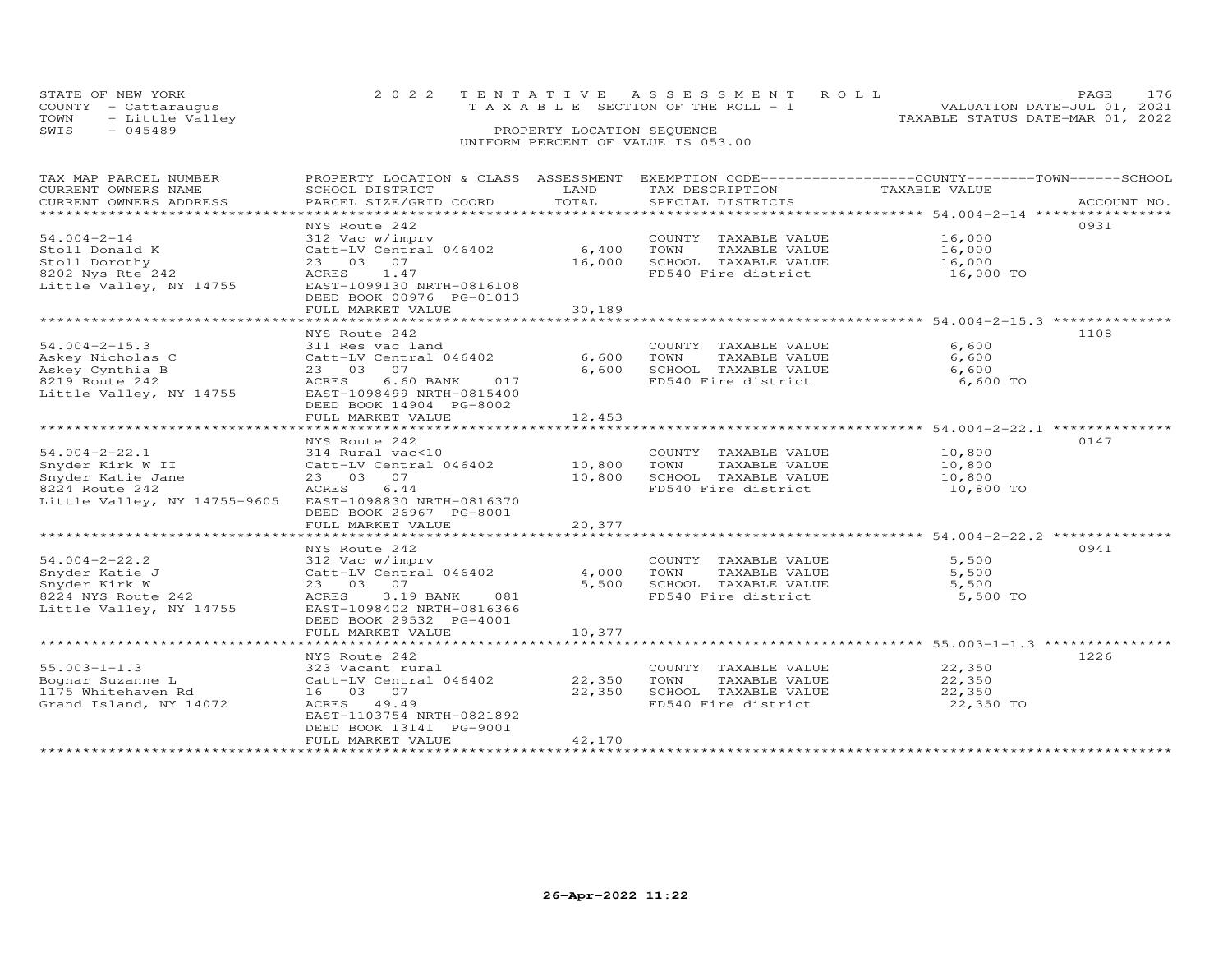| STATE OF NEW YORK       | 2022 TENTATIVE ASSESSMENT ROLL        |  | <b>PAGE</b>                      |  |  |  |
|-------------------------|---------------------------------------|--|----------------------------------|--|--|--|
| COUNTY - Cattaraugus    | T A X A B L E SECTION OF THE ROLL - 1 |  | VALUATION DATE-JUL 01, 2021      |  |  |  |
| - Little Valley<br>TOWN |                                       |  | TAXABLE STATUS DATE-MAR 01, 2022 |  |  |  |
| SWIS<br>$-045489$       | PROPERTY LOCATION SEQUENCE            |  |                                  |  |  |  |
|                         | UNIFORM PERCENT OF VALUE IS 053.00    |  |                                  |  |  |  |

## TAX MAP PARCEL NUMBER PROPERTY LOCATION & CLASS ASSESSMENT EXEMPTION CODE----------------------------------TOWN--------SCHOOL CURRENT OWNERS NAME SCHOOL DISTRICT LAND TAX DESCRIPTION TAXABLE VALUE CURRENT OWNERS ADDRESS PARCEL SIZE/GRID COORD TOTAL SPECIAL DISTRICTS ACCOUNT NO. \*\*\*\*\*\*\*\*\*\*\*\*\*\*\*\*\*\*\*\*\*\*\*\*\*\*\*\*\*\*\*\*\*\*\*\*\*\*\*\*\*\*\*\*\*\*\*\*\*\*\*\*\*\*\*\*\*\*\*\*\*\*\*\*\*\*\*\*\*\*\*\*\*\*\*\*\*\*\*\*\*\*\*\*\*\*\*\*\*\*\*\*\*\*\*\*\*\*\*\*\*\*\* 55.003-1-1.4 \*\*\*\*\*\*\*\*\*\*\*\*\*\*\* NYS Route 242 145155.003-1-1.4 311 Res vac land COUNTY TAXABLE VALUE 1,100Bognar Family Cemetery Corp Catt-LV Central 046402 1,100 TOWN TAXABLE VALUE 1,1007794 Route 242 10/15-splt from 1-1.12 1,100 SCHOOL TAXABLE VALUE 1,100Slamanca, NY 14779 ACRES 2.11 FD540 Fire district 1,100 TO1,100 1,100 1,100 TO EAST-1104668 NRTH-0821301 DEED BOOK 24531 PG-8001 FULL MARKET VALUE 2,075 \*\*\*\*\*\*\*\*\*\*\*\*\*\*\*\*\*\*\*\*\*\*\*\*\*\*\*\*\*\*\*\*\*\*\*\*\*\*\*\*\*\*\*\*\*\*\*\*\*\*\*\*\*\*\*\*\*\*\*\*\*\*\*\*\*\*\*\*\*\*\*\*\*\*\*\*\*\*\*\*\*\*\*\*\*\*\*\*\*\*\*\*\*\*\*\*\*\*\*\*\*\*\* 55.003-1-21 \*\*\*\*\*\*\*\*\*\*\*\*\*\*\*\* NYS Route 242 003955.003-1-21 910 Priv forest COUNTY TAXABLE VALUE 117,600 Penn-York Resources, Inc. Catt-LV Central 046402 65,000 TOWN TAXABLE VALUE 117,600 1716 Honeoye Rd 15 03 07 117,600 SCHOOL TAXABLE VALUE 117,600 Shinglehouse, PA 16748 ACRES 196.09 FD540 Fire district 117,600 TO EAST-1104419 NRTH-0817704 DEED BOOK 439 PG-8004 FULL MARKET VALUE 221,887 \*\*\*\*\*\*\*\*\*\*\*\*\*\*\*\*\*\*\*\*\*\*\*\*\*\*\*\*\*\*\*\*\*\*\*\*\*\*\*\*\*\*\*\*\*\*\*\*\*\*\*\*\*\*\*\*\*\*\*\*\*\*\*\*\*\*\*\*\*\*\*\*\*\*\*\*\*\*\*\*\*\*\*\*\*\*\*\*\*\*\*\*\*\*\*\*\*\*\*\*\*\*\* 55.003-1-22 \*\*\*\*\*\*\*\*\*\*\*\*\*\*\*\* NYS Route 242 027155.003-1-22 910 Priv forest COUNTY TAXABLE VALUE 57,600Bognar Jeffery M Catt-LV Central 046402 33,000 TOWN TAXABLE VALUE 57,6004150 East River Road 16 03 07 57,600 SCHOOL TAXABLE VALUE 57,600Grand Island, NY 14072 Ff 1370.00 FD540 Fire district 57,600 TO ACRES 65.08 EAST-1104665 NRTH-0819801 DEED BOOK 2020 PG-10345FULL MARKET VALUE 108,679 \*\*\*\*\*\*\*\*\*\*\*\*\*\*\*\*\*\*\*\*\*\*\*\*\*\*\*\*\*\*\*\*\*\*\*\*\*\*\*\*\*\*\*\*\*\*\*\*\*\*\*\*\*\*\*\*\*\*\*\*\*\*\*\*\*\*\*\*\*\*\*\*\*\*\*\*\*\*\*\*\*\*\*\*\*\*\*\*\*\*\*\*\*\*\*\*\*\*\*\*\*\*\* 63.001-1-3 \*\*\*\*\*\*\*\*\*\*\*\*\*\*\*\*\* NYS Route 242 024863.001-1-3 314 Rural vac<10 COUNTY TAXABLE VALUE 6,100 Meredyk Josephine Catt-LV Central 046402 6,100 TOWN TAXABLE VALUE 6,100 210 Vine Ln upper 63 03 07 6,100 SCHOOL TAXABLE VALUE 6,100 Amherst, NY 14228 ACRES 1.15 FD540 Fire district 6,100 TOEXECUTE 1-3<br>
Meredyk Josephine Catt-LV Central 046402<br>
210 Vine Ln upper 63 03 07<br>
Amherst, NY 14228 ACRES 1.15<br>
EAST-1083342 NRTH-0814639 DEED BOOK 732 PG-00546 FULL MARKET VALUE 11,509 \*\*\*\*\*\*\*\*\*\*\*\*\*\*\*\*\*\*\*\*\*\*\*\*\*\*\*\*\*\*\*\*\*\*\*\*\*\*\*\*\*\*\*\*\*\*\*\*\*\*\*\*\*\*\*\*\*\*\*\*\*\*\*\*\*\*\*\*\*\*\*\*\*\*\*\*\*\*\*\*\*\*\*\*\*\*\*\*\*\*\*\*\*\*\*\*\*\*\*\*\*\*\* 63.001-1-25 \*\*\*\*\*\*\*\*\*\*\*\*\*\*\*\* NYS Route 242 030463.001-1-25 323 Vacant rural COUNTY TAXABLE VALUE 9,000 Haraszthy Violet I Catt-LV Central 046402 9,000 TOWN TAXABLE VALUE 9,000 132 Lakefront 201 63 03 07 9,000 SCHOOL TAXABLE VALUE 9,000 Buffalo, NY 14202 ACRES 32.05 FD540 Fire district 9,000 TO EAST-1083148 NRTH-0812169DEED BOOK 2020 PG-13264 FULL MARKET VALUE 16,981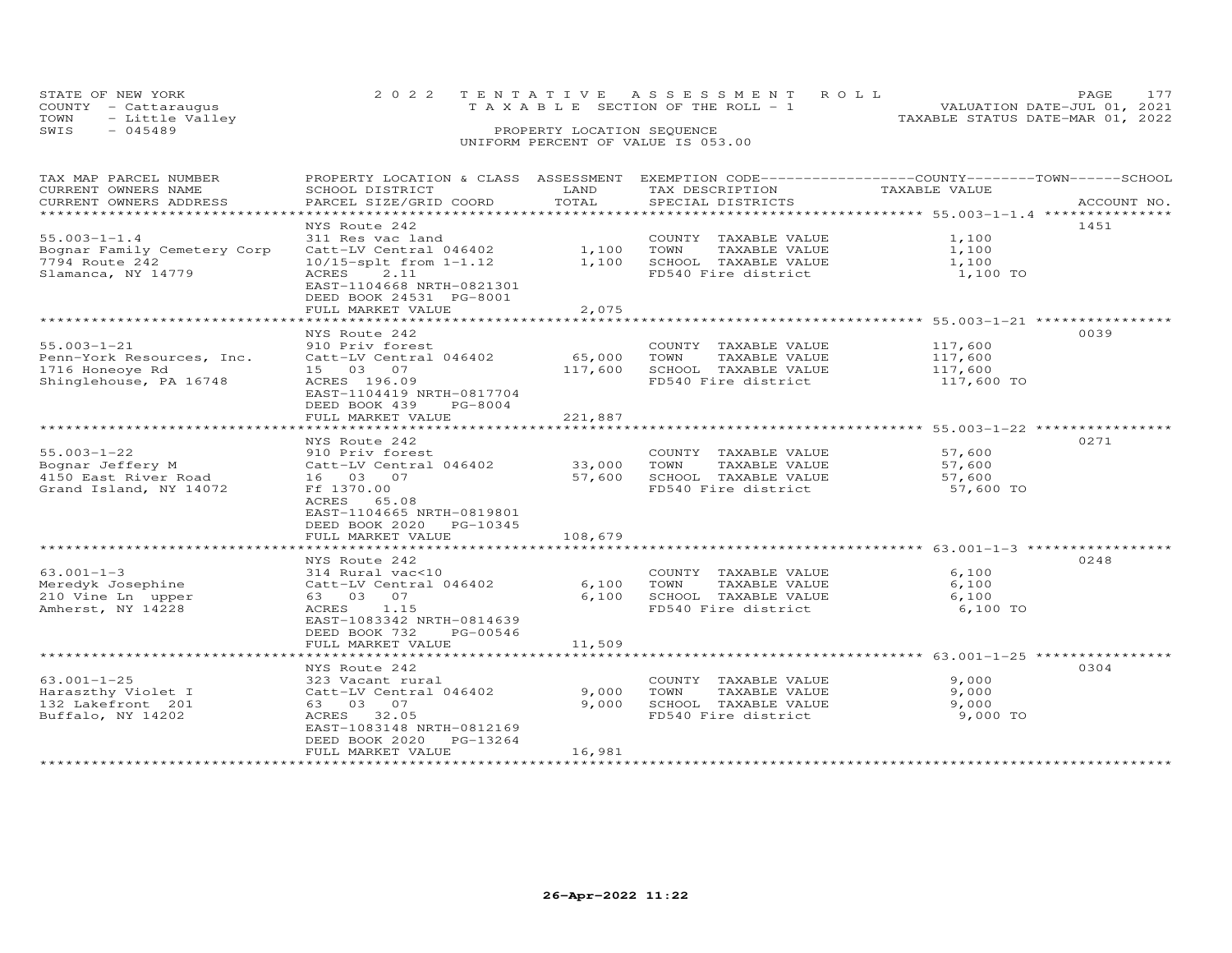| STATE OF NEW YORK    | 2022 TENTATIVE ASSESSMENT ROLL        | PAGE.                            |
|----------------------|---------------------------------------|----------------------------------|
| COUNTY - Cattarauqus | T A X A B L E SECTION OF THE ROLL - 1 | VALUATION DATE-JUL 01, 2021      |
| TOWN - Little Valley |                                       | TAXABLE STATUS DATE-MAR 01, 2022 |
| SWTS<br>- 045489     | PROPERTY LOCATION SEQUENCE            |                                  |

| PROPERTY LOCATION & CLASS ASSESSMENT EXEMPTION CODE-----------------COUNTY-------TOWN------SCHOOL<br>TAX MAP PARCEL NUMBER                                                                                                     |             |
|--------------------------------------------------------------------------------------------------------------------------------------------------------------------------------------------------------------------------------|-------------|
| CURRENT OWNERS NAME<br>SCHOOL DISTRICT<br>LAND<br>TAX DESCRIPTION<br>TAXABLE VALUE                                                                                                                                             |             |
| .CURRENT OWNERS ADDRESS PARCEL SIZE/GRID COORD TOTAL SPECIAL DISTRICTS ACCOUNT NO ACCOUNT NO ACCOUNT NO ARE A TALL AND MALL THAT A THE COLL TO TALL THAT A THE COLL THAT A THE RANGER OF THE RANGER OF THE RANGER OF THE RANGE | ACCOUNT NO. |
|                                                                                                                                                                                                                                |             |
| NYS Route 242                                                                                                                                                                                                                  | 0353        |
| $63.001 - 1 - 26$<br>$\frac{100}{10}$<br>323 Vacant rural<br>COUNTY TAXABLE VALUE                                                                                                                                              | 100         |
| $Cat-LV$ Central 046402<br>Thurn Thomas J<br>TOWN<br>TAXABLE VALUE                                                                                                                                                             | 100         |
| SCHOOL TAXABLE VALUE<br>100                                                                                                                                                                                                    | 100         |
| Thurn Stacy<br>Thurn Stacy<br>9053 Nys Rte 242<br>Little Valley, NY 14755<br>EAST-1082775 NRTH-0812520<br>FD540 Fire district                                                                                                  | 100 TO      |
|                                                                                                                                                                                                                                |             |
| DEED BOOK 00964 PG-01173                                                                                                                                                                                                       |             |
| 189<br>FULL MARKET VALUE                                                                                                                                                                                                       |             |
|                                                                                                                                                                                                                                |             |
| NYS Route 242                                                                                                                                                                                                                  | 0163        |
| 63.001-1-27<br>COUNTY TAXABLE VALUE<br>323 Vacant rural                                                                                                                                                                        | 500         |
| TAXABLE VALUE                                                                                                                                                                                                                  | 500         |
| 500 SCHOOL TAXABLE VALUE                                                                                                                                                                                                       | 500         |
| 63.001-1-27<br>Chrisann Properties Inc. (2011-1520 Chrisann Properties Inc. (2011-1520 Catcomal 046402<br>8915 Sesh Road (2012) 63 03 07<br>Clarence Center, NY 14032 (FRNT 230.00 DPTH 200.00<br>FD540 Fire district          | 500 TO      |
| EAST-1082825 NRTH-0812666                                                                                                                                                                                                      |             |
| DEED BOOK 27532 PG-9004                                                                                                                                                                                                        |             |
| 943<br>FULL MARKET VALUE                                                                                                                                                                                                       |             |
|                                                                                                                                                                                                                                |             |
| NYS Route 242                                                                                                                                                                                                                  | 0343        |
| $63.001 - 1 - 28$<br>COUNTY TAXABLE VALUE                                                                                                                                                                                      | 1,000       |
| spencer Steven<br>Spencer Steven<br>TAXABLE VALUE                                                                                                                                                                              | 1,000       |
| 1,000<br>21 Wilkshire Pl<br>63 03 07<br>SCHOOL TAXABLE VALUE 1,000                                                                                                                                                             |             |
| 2.65<br>FD540 Fire district<br>Lancaster, NY 14086<br>ACRES                                                                                                                                                                    | 1,000 TO    |
| EAST-1082910 NRTH-0812916                                                                                                                                                                                                      |             |
| DEED BOOK 20200 PG-5085                                                                                                                                                                                                        |             |
| FULL MARKET VALUE<br>1,887                                                                                                                                                                                                     |             |
|                                                                                                                                                                                                                                |             |
| NYS Route 242                                                                                                                                                                                                                  | 0247        |
| $63.001 - 1 - 31$                                                                                                                                                                                                              | 8,500       |
| COUNTY TAXABLE VALUE<br>TOWN     TAXABLE VALUE                                                                                                                                                                                 | 8,500       |
| Meredyk Josephine<br>8,500<br>SCHOOL TAXABLE VALUE<br>63 03 07                                                                                                                                                                 | 8,500       |
| Meredyk Josephine<br>210 Vine Ln upper<br>8.28<br>FD540 Fire district<br>Amherst, NY 14228<br>ACRES                                                                                                                            | 8,500 TO    |
| EAST-1083291 NRTH-0814040                                                                                                                                                                                                      |             |
| PG-00515                                                                                                                                                                                                                       |             |
| DEED BOOK 626                                                                                                                                                                                                                  |             |
| FULL MARKET VALUE<br>16,038                                                                                                                                                                                                    |             |
|                                                                                                                                                                                                                                | 0044        |
| 7794 NYS Route 242<br>$55.003 - 1 - 1.1$                                                                                                                                                                                       | 22,350      |
| 323 Vacant rural<br>COUNTY TAXABLE VALUE<br>$55.003-1-1.1$ 323 Vacant rural<br>Bognar John W Jr                 Catt-LV Central 046402           22,350                                                                        |             |
| TAXABLE VALUE<br>TOWN                                                                                                                                                                                                          | 22,350      |
| 86 Raintree Pkwy<br>22,350<br>16 03 07<br>SCHOOL TAXABLE VALUE<br>FD540 Fire district<br>Tonawanda, NY 14150                                                                                                                   | 22,350      |
| ACRES 49.67                                                                                                                                                                                                                    | 22,350 TO   |
| EAST-1105459 NRTH-0822169                                                                                                                                                                                                      |             |
| DEED BOOK 01015 PG-00966                                                                                                                                                                                                       |             |
| 42,170<br>FULL MARKET VALUE                                                                                                                                                                                                    |             |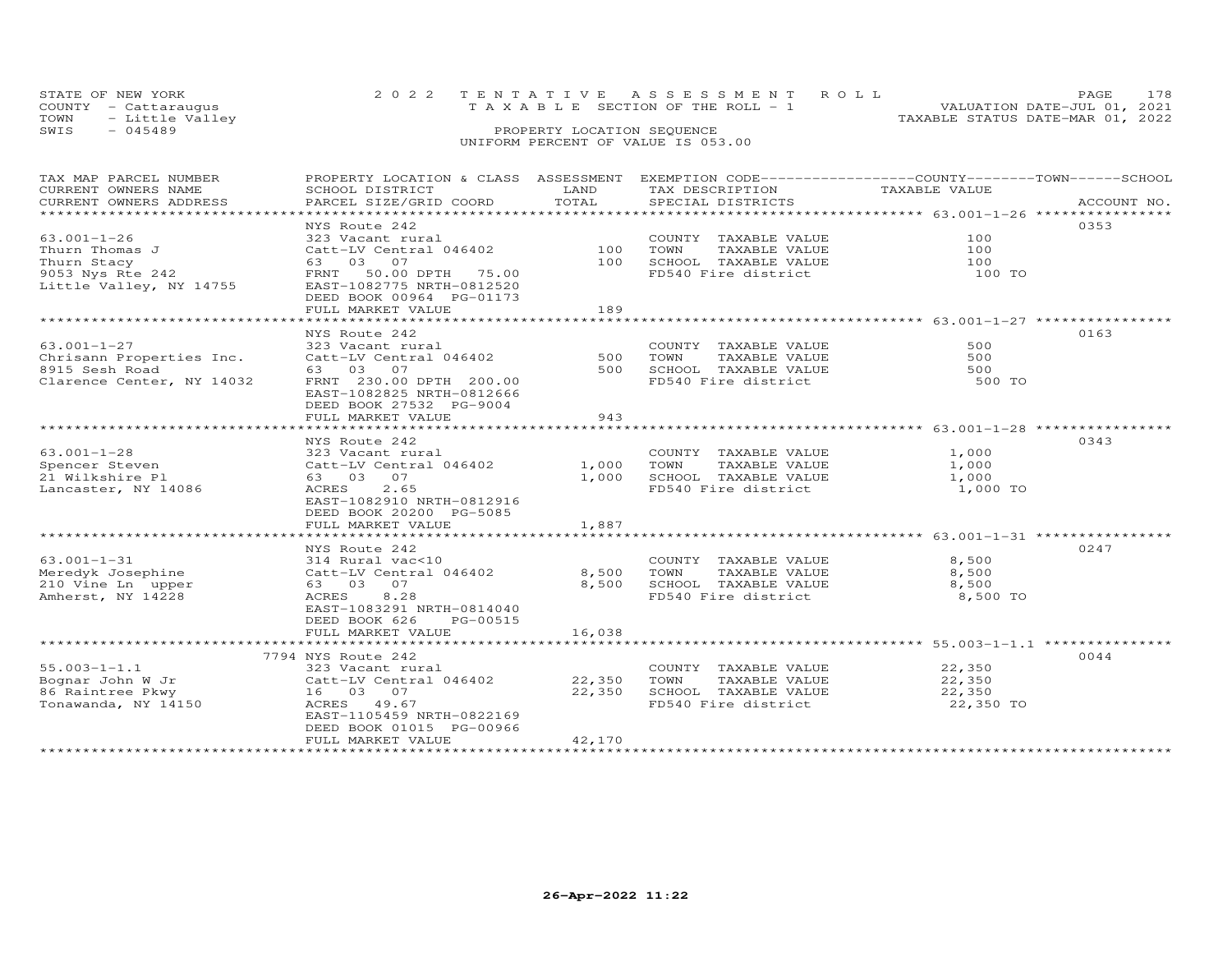|                                    | STATE OF NEW YORK    |  |  | 2022 TENTATIVE ASSESSMENT ROLL  |  | <b>PAGE</b>                      | 179 |
|------------------------------------|----------------------|--|--|---------------------------------|--|----------------------------------|-----|
|                                    | COUNTY - Cattaraugus |  |  | TAXABLE SECTION OF THE ROLL - 1 |  | VALUATION DATE-JUL 01, 2021      |     |
|                                    | TOWN - Little Valley |  |  |                                 |  | TAXABLE STATUS DATE-MAR 01, 2022 |     |
| SWIS                               | $-045489$            |  |  | PROPERTY LOCATION SEQUENCE      |  |                                  |     |
| UNIFORM PERCENT OF VALUE IS 053.00 |                      |  |  |                                 |  |                                  |     |

| TAX MAP PARCEL NUMBER       | PROPERTY LOCATION & CLASS ASSESSMENT |         | EXEMPTION CODE------------------COUNTY-------TOWN------SCHOOL |                                                       |                    |
|-----------------------------|--------------------------------------|---------|---------------------------------------------------------------|-------------------------------------------------------|--------------------|
| CURRENT OWNERS NAME         | SCHOOL DISTRICT                      | LAND    | TAX DESCRIPTION                                               | TAXABLE VALUE                                         |                    |
| CURRENT OWNERS ADDRESS      | PARCEL SIZE/GRID COORD               | TOTAL   | SPECIAL DISTRICTS                                             |                                                       | ACCOUNT NO.        |
|                             |                                      |         | *************************                                     | *********************** 55.003-1-1.2 **************** |                    |
|                             | 7794 NYS Route 242                   |         |                                                               |                                                       | 1225               |
| $55.003 - 1 - 1.2$          | 240 Rural res                        |         | COUNTY TAXABLE VALUE                                          | 65,900                                                |                    |
| Bognar Richard J            | Catt-LV Central 046402               | 21,110  | TOWN<br>TAXABLE VALUE                                         | 65,900                                                |                    |
| 5353 Kilburne St            | 16 03 07                             | 65,900  | SCHOOL TAXABLE VALUE                                          | 65,900                                                |                    |
| Little Valley, NY 14755     | 10/15-splt 2.11ac-cemeter            |         | FD540 Fire district                                           | 65,900 TO                                             |                    |
|                             | ACRES 31.31                          |         |                                                               |                                                       |                    |
|                             | EAST-1104575 NRTH-0821869            |         |                                                               |                                                       |                    |
|                             | DEED BOOK 01015 PG-00968             |         |                                                               |                                                       |                    |
|                             | FULL MARKET VALUE                    | 124,340 |                                                               |                                                       |                    |
|                             | 7807 NYS Route 242                   |         |                                                               |                                                       | 0022               |
| $55.003 - 1 - 23$           | 210 1 Family Res                     |         | COUNTY TAXABLE VALUE                                          | 38,000                                                |                    |
| Laube Thomas                | Catt-LV Central 046402               | 7,300   | TAXABLE VALUE<br>TOWN                                         | 38,000                                                |                    |
| Laube C. Elizabeth          | 16 03 07                             | 38,000  | SCHOOL TAXABLE VALUE                                          | 38,000                                                |                    |
| 4101 Montrose Crescent      | ACRES<br>2.47                        |         | FD540 Fire district                                           | 38,000 TO                                             |                    |
| Burlington, ON, CanadCanada | EAST-1103959 NRTH-0820481            |         |                                                               |                                                       |                    |
| L7M4J4                      | DEED BOOK 26368 PG-4001              |         |                                                               |                                                       |                    |
|                             | FULL MARKET VALUE                    | 71,698  |                                                               |                                                       |                    |
|                             |                                      |         |                                                               |                                                       |                    |
|                             | 7879 NYS Route 242                   |         |                                                               |                                                       | 0344               |
| $54.004 - 2 - 6$            | 210 1 Family Res                     |         | 41834<br>ENH STAR                                             | $\Omega$<br>$\overline{O}$                            | $\Omega$<br>36,000 |
| Green Joseph                | Catt-LV Central 046402               | 6,800   | COUNTY TAXABLE VALUE                                          | 36,000                                                |                    |
| Green Ora                   | 24 03 07                             | 36,000  | TOWN<br>TAXABLE VALUE                                         | 36,000                                                |                    |
| 7879 Nys Rte 242            | 1.90<br>ACRES                        |         | SCHOOL TAXABLE VALUE                                          | $\overline{0}$                                        |                    |
| Salamanca, NY 14779-9714    | EAST-1102365 NRTH-0820292            |         | FD540 Fire district                                           | 36,000 TO                                             |                    |
|                             | DEED BOOK 858<br>PG-00842            |         |                                                               |                                                       |                    |
|                             | FULL MARKET VALUE                    | 67,925  |                                                               |                                                       |                    |
|                             |                                      |         |                                                               |                                                       |                    |
|                             | 7900 NYS Route 242                   |         |                                                               |                                                       | 1082               |
| $54.004 - 2 - 5.5$          | 240 Rural res                        |         | VET COM CT 41131                                              | $\Omega$<br>12,400                                    | 12,400<br>$\Omega$ |
| Marsh Wayne R               | Catt-LV Central 046402               |         | 18,600 ENH STAR 41834                                         | $\Omega$<br>$\circ$                                   | 46,440<br>$\Omega$ |
| Marsh Darla J               | 24 03 07                             | 84,000  | COUNTY TAXABLE VALUE                                          | 71,600                                                |                    |
| 7900 242 Rte                | ACRES 17.45                          |         | TOWN<br>TAXABLE VALUE                                         | 71,600                                                |                    |
| Salamanca, NY 14779         | EAST-1101646 NRTH-0820836            |         | SCHOOL TAXABLE VALUE                                          | 37,560                                                |                    |
|                             | DEED BOOK 16403 PG-9002              |         | FD540 Fire district                                           | 84,000 TO                                             |                    |
|                             | FULL MARKET VALUE                    | 158,491 |                                                               |                                                       |                    |
|                             | 8032 NYS Route 242                   |         |                                                               |                                                       | 1150               |
| $54.004 - 2 - 7.2$          | 260 Seasonal res                     |         | COUNTY TAXABLE VALUE                                          | 31,500                                                |                    |
| Sibley Family Trust I       | Catt-LV Central 046402               | 22,000  | TOWN<br>TAXABLE VALUE                                         | 31,500                                                |                    |
| Sibley Dennis R             | 24/32 03 07                          | 31,500  | SCHOOL TAXABLE VALUE                                          | 31,500                                                |                    |
| 5343 Winship Cir            | Ff 608.50                            |         | FD540 Fire district                                           | 31,500 TO                                             |                    |
| Salamanca, NY 14779         | 51.40<br>ACRES                       |         |                                                               |                                                       |                    |
|                             | EAST-1098314 NRTH-0819602            |         |                                                               |                                                       |                    |
|                             | DEED BOOK 28616 PG-3001              |         |                                                               |                                                       |                    |
|                             | FULL MARKET VALUE                    | 59,434  |                                                               |                                                       |                    |
|                             |                                      |         | ****************************                                  |                                                       |                    |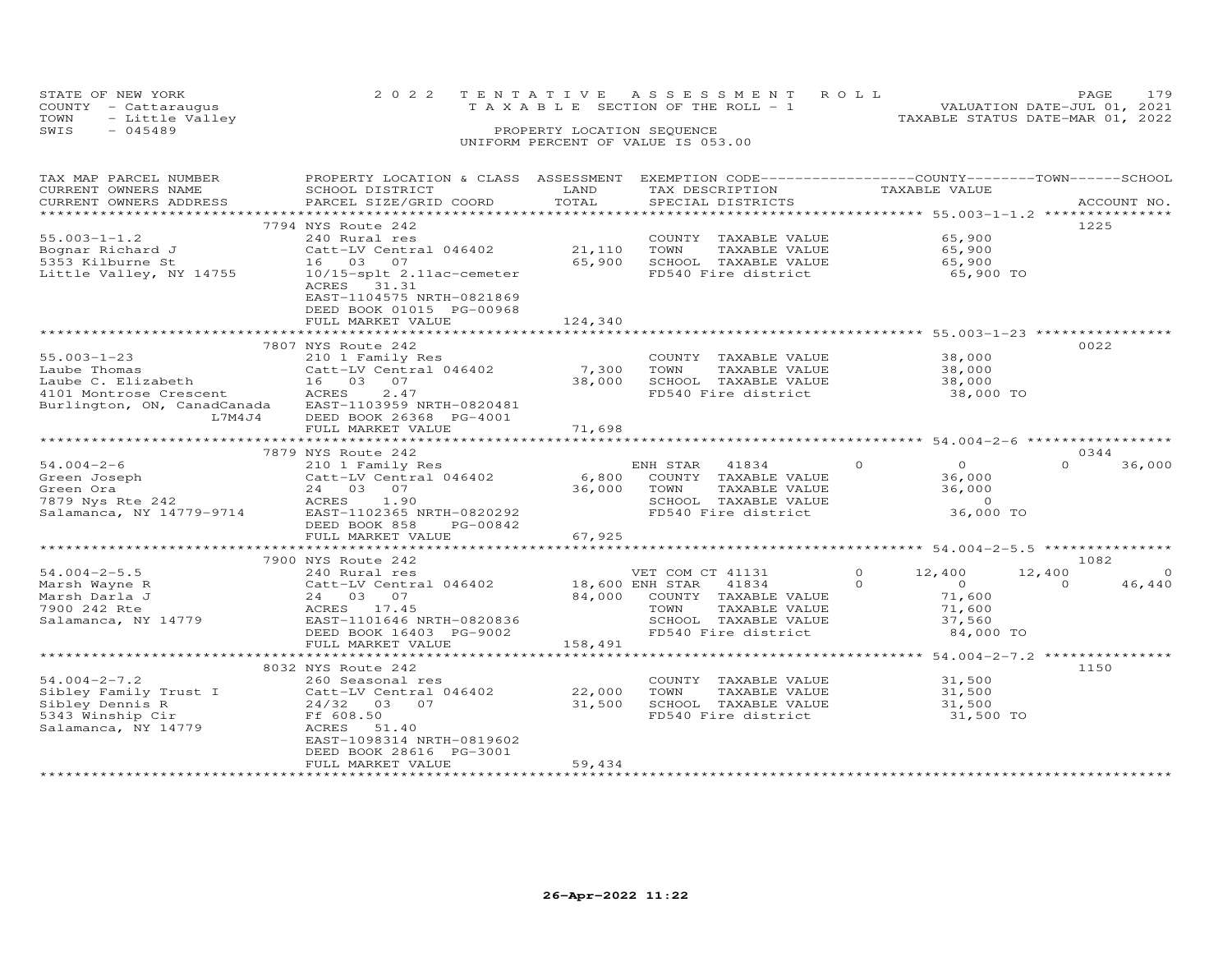|                                    | STATE OF NEW YORK    |  | 2022 TENTATIVE ASSESSMENT ROLL        |  | PAGE.                            | 180 |
|------------------------------------|----------------------|--|---------------------------------------|--|----------------------------------|-----|
|                                    | COUNTY - Cattaraugus |  | T A X A B L E SECTION OF THE ROLL - 1 |  | VALUATION DATE-JUL 01, 2021      |     |
| TOWN                               | - Little Valley      |  |                                       |  | TAXABLE STATUS DATE-MAR 01, 2022 |     |
| SWIS                               | $-045489$            |  | PROPERTY LOCATION SEQUENCE            |  |                                  |     |
| UNIFORM PERCENT OF VALUE IS 053.00 |                      |  |                                       |  |                                  |     |

| TAX MAP PARCEL NUMBER  | PROPERTY LOCATION & CLASS ASSESSMENT EXEMPTION CODE----------------COUNTY-------TOWN-----SCHOOL |            |                |                      |          |               |          |             |
|------------------------|-------------------------------------------------------------------------------------------------|------------|----------------|----------------------|----------|---------------|----------|-------------|
| CURRENT OWNERS NAME    | SCHOOL DISTRICT                                                                                 | LAND       |                | TAX DESCRIPTION      |          | TAXABLE VALUE |          |             |
| CURRENT OWNERS ADDRESS | PARCEL SIZE/GRID COORD                                                                          | TOTAL      |                | SPECIAL DISTRICTS    |          |               |          | ACCOUNT NO. |
| *******************    |                                                                                                 |            |                |                      |          |               |          |             |
|                        | 8047 NYS Route 242                                                                              |            |                |                      |          |               | 0104     |             |
| $54.004 - 2 - 8$       | 210 1 Family Res                                                                                |            |                | COUNTY TAXABLE VALUE |          | 99,700        |          |             |
| Finnegan Donna R       | Catt-LV Central 046402                                                                          | 8,200      | TOWN           | TAXABLE VALUE        |          | 99,700        |          |             |
| Perrington Michael J   | 23 03 07                                                                                        | 99,700     |                | SCHOOL TAXABLE VALUE |          | 99,700        |          |             |
| 8047 NYS Rte 242       | 3/2018-mrgd 9.1&9.5 in pr                                                                       |            |                | FD540 Fire district  |          | 99,700 TO     |          |             |
| Salamanca, NY 14779    | ACRES<br>7.80 BANK<br>017                                                                       |            |                |                      |          |               |          |             |
|                        | EAST-1100018 NRTH-0818845                                                                       |            |                |                      |          |               |          |             |
|                        | DEED BOOK 22018 PG-7001                                                                         |            |                |                      |          |               |          |             |
|                        | FULL MARKET VALUE                                                                               | 188,113    |                |                      |          |               |          |             |
|                        |                                                                                                 |            |                |                      |          |               |          |             |
|                        | 8060 NYS Route 242                                                                              |            |                |                      |          |               | 0928     |             |
| $54.004 - 2 - 9.2$     | 240 Rural res                                                                                   |            | ENH STAR 41834 |                      | $\Omega$ | $\Omega$      | $\Omega$ | 46,440      |
| Rinehart Donald        | Catt-LV Central 046402                                                                          | 19,500     |                | COUNTY TAXABLE VALUE |          | 56,000        |          |             |
| Rinehart Brenda        | 23 03 07                                                                                        | 56,000     | TOWN           | TAXABLE VALUE        |          | 56,000        |          |             |
| 8060 Nys Rte 242       | ACRES<br>24.55                                                                                  |            |                | SCHOOL TAXABLE VALUE |          | 9,560         |          |             |
| Salamanca, NY 14779    | EAST-1098955 NRTH-0818842                                                                       |            |                | FD540 Fire district  |          | 56,000 TO     |          |             |
|                        | DEED BOOK 855<br>PG-00108                                                                       |            |                |                      |          |               |          |             |
|                        | FULL MARKET VALUE                                                                               | 105,660    |                |                      |          |               |          |             |
|                        |                                                                                                 |            |                |                      |          |               |          |             |
|                        | 8063 NYS Route 242                                                                              |            |                |                      |          |               | 1096     |             |
| $54.004 - 2 - 9.4$     | 270 Mfg housing                                                                                 |            |                | COUNTY TAXABLE VALUE |          | 23,200        |          |             |
| Conrad Richard S       | Catt-LV Central 046402                                                                          | 7,500      | TOWN           | TAXABLE VALUE        |          | 23,200        |          |             |
| Conrad Rita R          | 23 03 07                                                                                        | 23,200     |                | SCHOOL TAXABLE VALUE |          | 23,200        |          |             |
| 3703 Lake Ave          | ACRES<br>3.65                                                                                   |            |                | FD540 Fire district  |          | 23,200 TO     |          |             |
| Blasdell, NY 14219     | EAST-1099897 NRTH-0818418                                                                       |            |                |                      |          |               |          |             |
|                        | DEED BOOK 00993 PG-01059                                                                        |            |                |                      |          |               |          |             |
|                        | FULL MARKET VALUE                                                                               | 43,774     |                |                      |          |               |          |             |
|                        |                                                                                                 |            |                |                      |          |               |          |             |
|                        | 8074 NYS Route 242                                                                              |            |                |                      |          |               | 1036     |             |
| $54.004 - 2 - 9.3$     | 210 1 Family Res                                                                                |            |                | COUNTY TAXABLE VALUE |          | 50,400        |          |             |
| Rohwer Charlene K      | Catt-LV Central 046402                                                                          | 7,500      | TOWN           | TAXABLE VALUE        |          | 50,400        |          |             |
| Benson Michelle L      | 23 03 07                                                                                        | 50,400     |                | SCHOOL TAXABLE VALUE |          | 50,400        |          |             |
| 8074 Route 242         | $5/13$ -splt 14.45 ac to Bor                                                                    |            |                | FD540 Fire district  |          | 50,400 TO     |          |             |
| Salamanca, NY 14779    | ACRES<br>3.20 BANK<br>081                                                                       |            |                |                      |          |               |          |             |
|                        | EAST-1099463 NRTH-0818296                                                                       |            |                |                      |          |               |          |             |
|                        | DEED BOOK 2019 PG-15041                                                                         |            |                |                      |          |               |          |             |
|                        | FULL MARKET VALUE                                                                               | 95,094     |                |                      |          |               |          |             |
|                        |                                                                                                 | ********** |                |                      |          |               |          |             |
|                        | 8082 NYS Route 242                                                                              |            |                |                      |          |               | 1433     |             |
| $54.004 - 2 - 9.7$     | 312 Vac w/imprv                                                                                 |            |                | COUNTY TAXABLE VALUE |          | 17,800        |          |             |
| Bortel William         | Catt-LV Central 046402                                                                          | 15,600     | TOWN           | TAXABLE VALUE        |          | 17,800        |          |             |
| 7230 Lovers Ln         | 5/13-splt from Thalheimer                                                                       | 17,800     |                | SCHOOL TAXABLE VALUE |          | 17,800        |          |             |
| Cattaraugus, NY 14719  | ACRES 16.00                                                                                     |            |                | FD540 Fire district  |          | 17,800 TO     |          |             |
|                        | EAST-1098981 NRTH-0818146                                                                       |            |                |                      |          |               |          |             |
|                        | DEED BOOK 19660 PG-3002                                                                         |            |                |                      |          |               |          |             |
|                        | FULL MARKET VALUE                                                                               | 33,585     |                |                      |          |               |          |             |
|                        |                                                                                                 |            |                |                      |          |               |          |             |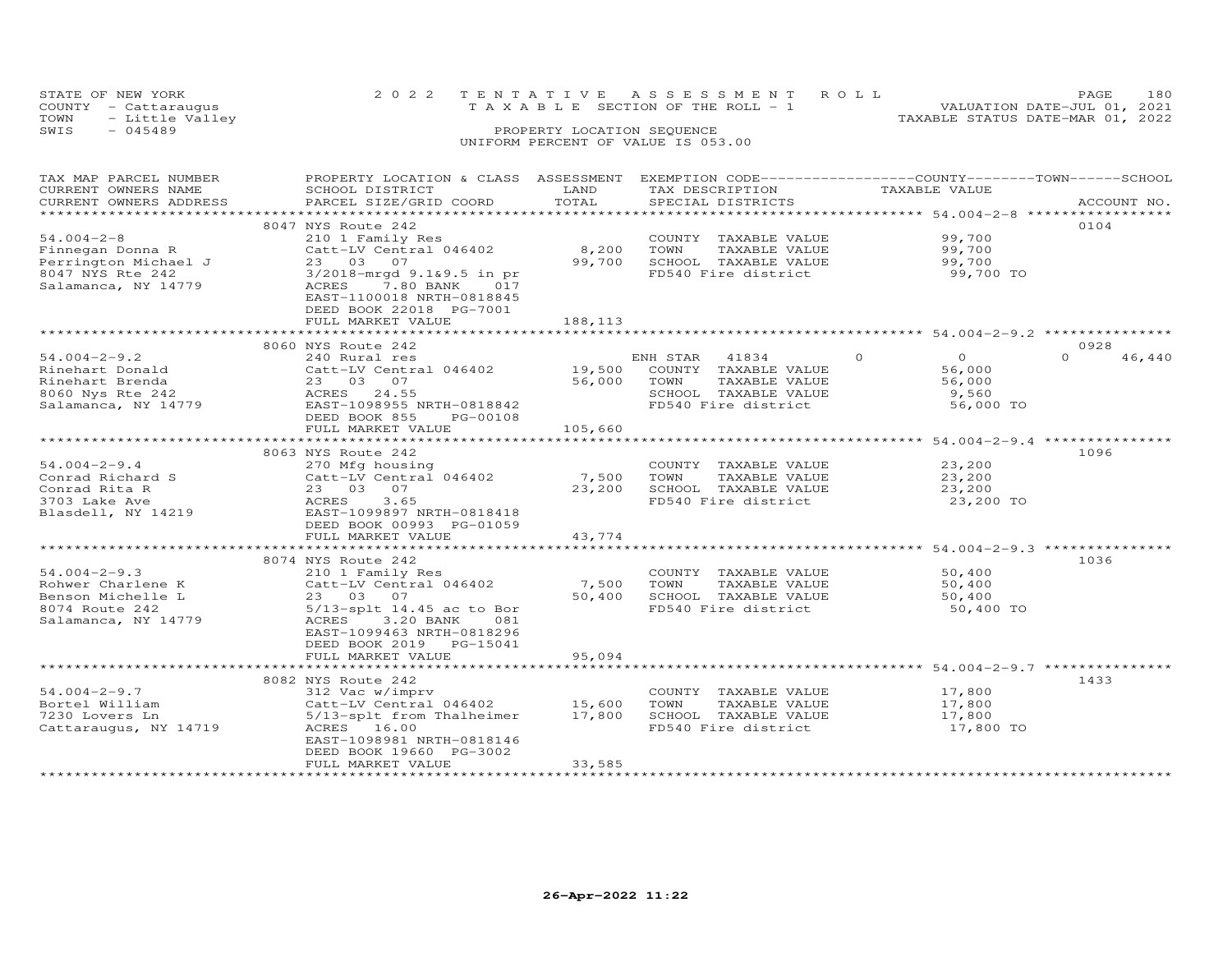|      | STATE OF NEW YORK    | 2022 TENTATIVE ASSESSMENT ROLL |  |                                    |  |  |  |  |                                  | PAGE. | 181 |
|------|----------------------|--------------------------------|--|------------------------------------|--|--|--|--|----------------------------------|-------|-----|
|      | COUNTY - Cattaraugus |                                |  | TAXABLE SECTION OF THE ROLL - 1    |  |  |  |  | VALUATION DATE-JUL 01, 2021      |       |     |
|      | TOWN - Little Valley |                                |  |                                    |  |  |  |  | TAXABLE STATUS DATE-MAR 01, 2022 |       |     |
| SWIS | - 045489             |                                |  | PROPERTY LOCATION SEQUENCE         |  |  |  |  |                                  |       |     |
|      |                      |                                |  | UNIFORM PERCENT OF VALUE IS 053.00 |  |  |  |  |                                  |       |     |

| TAX MAP PARCEL NUMBER<br>CURRENT OWNERS NAME<br>CURRENT OWNERS ADDRESS<br>***********************                                       | PROPERTY LOCATION & CLASS ASSESSMENT EXEMPTION CODE----------------COUNTY-------TOWN------SCHOOL<br>SCHOOL DISTRICT<br>PARCEL SIZE/GRID COORD                                                                            | LAND<br>TOTAL              | TAX DESCRIPTION TAXABLE VALUE<br>SPECIAL DISTRICTS                                                                                    |                                                                       | ACCOUNT NO.                |
|-----------------------------------------------------------------------------------------------------------------------------------------|--------------------------------------------------------------------------------------------------------------------------------------------------------------------------------------------------------------------------|----------------------------|---------------------------------------------------------------------------------------------------------------------------------------|-----------------------------------------------------------------------|----------------------------|
| $54.004 - 2 - 10.3$<br>Varma Manan<br>Varma Taruna<br>9205 Beech Meadow Court<br>Clarence Center. NY 14032<br>Clarence Center, NY 14032 | 8088 NYS Route 242<br>210 1 Family Res<br>Catt-LV Central 046402<br>23 03 07<br>ACRES 1.90<br>EAST-1099412 NRTH-0817915<br>DEED BOOK 20210 PG-4759<br>FULL MARKET VALUE                                                  | 7,000<br>72,000<br>135,849 | COUNTY TAXABLE VALUE<br>TOWN<br>TAXABLE VALUE<br>SCHOOL TAXABLE VALUE<br>FD540 Fire district                                          | 72,000<br>72,000<br>72,000<br>72,000 TO                               | 0946                       |
| $54.004 - 2 - 24.1$<br>Parker Teri<br>8100 NYS Route 242<br>Salamanca, NY 14779                                                         | 8100 NYS Route 242<br>210 1 Family Res<br>$Cat$ -LV Central 046402 16,300<br>15 03 07<br>ACRES 14.10<br>EAST-1099022 NRTH-0817650<br>DEED BOOK 20190 PG-9439<br>FULL MARKET VALUE                                        | 50,000<br>94,340           | COUNTY TAXABLE VALUE<br>TAXABLE VALUE<br>TOWN<br>SCHOOL TAXABLE VALUE<br>FD540 Fire district                                          | 50,000<br>50,000<br>50,000<br>50,000 TO                               | 0351                       |
| $54.004 - 2 - 24.2$<br>Hall Bonnie L<br>Hall Arthur W<br>8114 Nys Rte 242<br>Salamanca, NY 14779                                        | 8114 NYS Route 242<br>Nis Route 242<br>210 1 Family Res<br>Catt-LV Central 046402 13,300 COUNTY TAXABLE VALUE<br>15 03 07<br>9.90<br>ACRES<br>EAST-1098953 NRTH-0817305<br>DEED BOOK 00972 PG-00876<br>FULL MARKET VALUE | 59,500 TOWN<br>112,264     | ENH STAR 41834<br>TAXABLE VALUE<br>SCHOOL TAXABLE VALUE<br>FD540 Fire district                                                        | $\Omega$<br>$\overline{0}$<br>59,500<br>59,500<br>13,060<br>59,500 TO | 1133<br>46.440<br>$\Omega$ |
| $54.004 - 2 - 23$<br>Loveless Jena L<br>8128 NYS Rte 242<br>Salamanca, NY 14779                                                         | 8128 NYS Route 242<br>240 Rural res<br>Catt-LV Central 046402<br>25 03 07<br>ACRES 17.26 BANK 017<br>EAST-1098986 NRTH-0816906<br>DEED BOOK 30442 PG-2001<br>FULL MARKET VALUE                                           | 15,300 TOWN<br>102,830     | COUNTY TAXABLE VALUE<br>TAXABLE VALUE<br>15,300    TOWN      TAXABLE VALUE<br>54,500    SCHOOL   TAXABLE VALUE<br>FD540 Fire district | 54,500<br>54,500<br>54,500<br>54,500<br>54,500 TO                     | 0298                       |
| $54.004 - 2 - 13$<br>Wagner Natasha<br>Wagner Jerry<br>130 Kings Trail<br>Williamsville, NY 14221                                       | 8168 NYS Route 242<br>210 1 Family Res<br>Catt-LV Central 046402 10,500<br>23 03 07<br>ACRES 7.00<br>EAST-1099412 NRTH-0816398<br>DEED BOOK 20210 PG-6675<br>FULL MARKET VALUE                                           | 57,000<br>107,547          | COUNTY TAXABLE VALUE<br>TOWN<br>TAXABLE VALUE<br>SCHOOL TAXABLE VALUE 57,000<br>FD540 Fire district                                   | 57,000<br>57,000<br>57,000 TO                                         | 0071                       |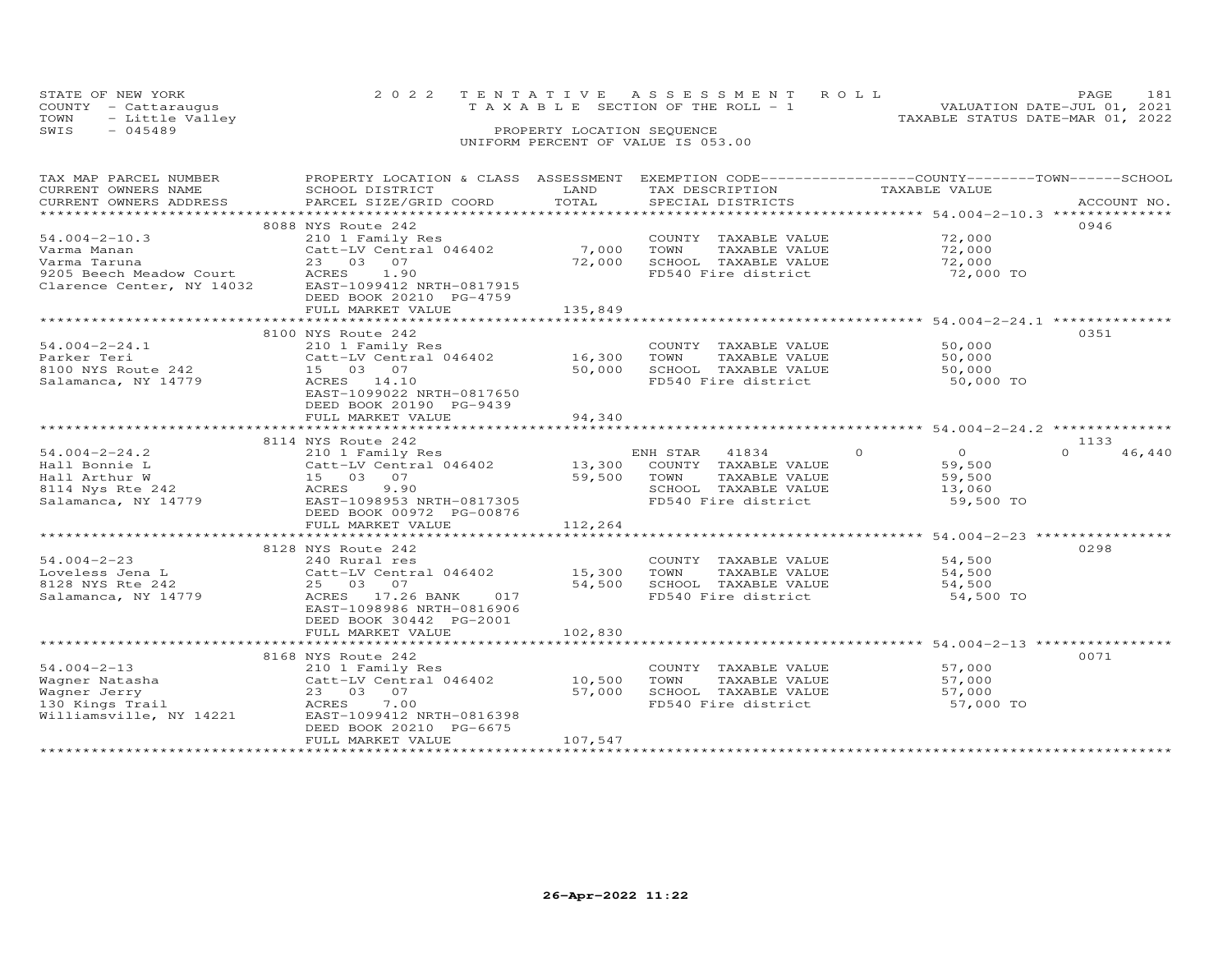| STATE OF NEW YORK       | 2022 TENTATIVE ASSESSMENT ROLL             | PAGE                             | 182 |
|-------------------------|--------------------------------------------|----------------------------------|-----|
| COUNTY - Cattarauqus    | $T A X A B I E E$ SECTION OF THE ROLL $-1$ | VALUATION DATE-JUL 01, 2021      |     |
| TOWN<br>- Little Valley |                                            | TAXABLE STATUS DATE-MAR 01, 2022 |     |
| SWTS<br>$-045489$       | PROPERTY LOCATION SEQUENCE                 |                                  |     |

### SWIS - 045489 PROPERTY LOCATION SEQUENCE UNIFORM PERCENT OF VALUE IS 053.00

| TAX MAP PARCEL NUMBER   | PROPERTY LOCATION & CLASS ASSESSMENT |         | EXEMPTION CODE------------------COUNTY-------TOWN------SCHOOL |                            |                    |
|-------------------------|--------------------------------------|---------|---------------------------------------------------------------|----------------------------|--------------------|
| CURRENT OWNERS NAME     | SCHOOL DISTRICT                      | LAND    | TAX DESCRIPTION                                               | TAXABLE VALUE              |                    |
| CURRENT OWNERS ADDRESS  | PARCEL SIZE/GRID COORD               | TOTAL   | SPECIAL DISTRICTS                                             |                            | ACCOUNT NO.        |
|                         |                                      |         |                                                               |                            |                    |
|                         | 8191 NYS Route 242                   |         |                                                               |                            | 0995               |
| $54.004 - 2 - 15.2$     | 210 1 Family Res                     |         | ENH STAR<br>41834                                             | $\overline{0}$<br>$\Omega$ | $\Omega$<br>42,500 |
| Domres Marjorie Life Us | Catt-LV Central 046402               | 6,300   | COUNTY TAXABLE VALUE                                          | 42,500                     |                    |
| Hall Bonnie L           | 23 03 07                             | 42,500  | TOWN<br>TAXABLE VALUE                                         | 42,500                     |                    |
| 8191 Route 242          | FRNT 208.00 DPTH 220.00              |         | SCHOOL TAXABLE VALUE                                          | $\overline{0}$             |                    |
| Little Valley, NY 14755 | EAST-1098897 NRTH-0815659            |         | FD540 Fire district                                           | 42,500 TO                  |                    |
|                         | DEED BOOK 9682<br>PG-6001            |         |                                                               |                            |                    |
|                         | FULL MARKET VALUE                    | 80,189  |                                                               |                            |                    |
|                         |                                      |         |                                                               |                            |                    |
|                         | 8192 NYS Route 242                   |         |                                                               |                            | 0346               |
| $54.004 - 2 - 18$       | 210 1 Family Res                     |         | COUNTY TAXABLE VALUE                                          | 65,000                     |                    |
| Garthwaite Jason        | Catt-LV Central 046402               | 6,500   | TOWN<br>TAXABLE VALUE                                         | 65,000                     |                    |
|                         | 23 03 07                             | 65,000  | SCHOOL TAXABLE VALUE                                          | 65,000                     |                    |
| 8192 Nys Rte 242        |                                      |         |                                                               |                            |                    |
| Little Valley, NY 14755 | ACRES<br>1.00                        |         | FD540 Fire district                                           | 65,000 TO                  |                    |
|                         | EAST-1099003 NRTH-0815968            |         |                                                               |                            |                    |
|                         | DEED BOOK 26688 PG-6001              |         |                                                               |                            |                    |
|                         | FULL MARKET VALUE                    | 122,642 |                                                               |                            |                    |
|                         |                                      |         |                                                               |                            |                    |
|                         | 8202 NYS Route 242                   |         |                                                               |                            | 0149               |
| $54.004 - 2 - 19$       | 210 1 Family Res                     |         | ENH STAR<br>41834                                             | $\Omega$<br>$\Omega$       | $\Omega$<br>46,440 |
| Stoll Donald            | Catt-LV Central 046402               | 6,000   | COUNTY TAXABLE VALUE                                          | 59,900                     |                    |
| Stoll Dorothy           | 23 03 07                             | 59,900  | TOWN<br>TAXABLE VALUE                                         | 59,900                     |                    |
| 8202 Nys Rte 242        | 1.00<br>ACRES                        |         | SCHOOL TAXABLE VALUE                                          | 13,460                     |                    |
| Little Valley, NY 14755 | EAST-1098740 NRTH-0815974            |         | FD540 Fire district                                           | 59,900 TO                  |                    |
|                         | DEED BOOK 00976 PG-01011             |         |                                                               |                            |                    |
|                         | FULL MARKET VALUE                    | 113,019 |                                                               |                            |                    |
|                         |                                      |         |                                                               |                            |                    |
|                         | 8219 NYS Route 242                   |         |                                                               |                            | 0250               |
| $54.004 - 2 - 17$       | 210 1 Family Res                     |         | BAS STAR 41854                                                | $\Omega$<br>$\overline{O}$ | $\Omega$<br>18,600 |
| Askey Nicholas C        | Catt-LV Central 046402               | 6,600   | COUNTY TAXABLE VALUE                                          | 103,900                    |                    |
| Askey Cynthia B         | 23 03 07                             | 103,900 | TOWN<br>TAXABLE VALUE                                         | 103,900                    |                    |
| 8219 Route 242          | ACRES<br>1.64 BANK<br>017            |         | SCHOOL TAXABLE VALUE                                          | 85,300                     |                    |
| Little Valley, NY 14755 | EAST-1098456 NRTH-0815762            |         | FD540 Fire district                                           | 103,900 TO                 |                    |
|                         | DEED BOOK 14904 PG-8002              |         |                                                               |                            |                    |
|                         | FULL MARKET VALUE                    | 196,038 |                                                               |                            |                    |
|                         |                                      |         |                                                               |                            |                    |
|                         | 8224 NYS Route 242                   |         |                                                               |                            | 0313               |
| $54.004 - 2 - 21$       | 210 1 Family Res                     |         | VET COM CT 41131                                              | $\circ$<br>12,400          | 12,400<br>$\Omega$ |
| Snyder Katie J          | Catt-LV Central 046402               | 5,700   | COUNTY TAXABLE VALUE                                          | 98,100                     |                    |
| Snyder Kirk W           | 23 03 07                             | 110,500 | TOWN<br>TAXABLE VALUE                                         | 98,100                     |                    |
| 8224 NYS Route 242      | FRNT 165.00 DPTH 250.00              |         | SCHOOL TAXABLE VALUE                                          | 110,500                    |                    |
| Little Valley, NY 14755 | BANK<br>081                          |         | FD540 Fire district                                           | 110,500 TO                 |                    |
|                         | EAST-1098334 NRTH-0816067            |         |                                                               |                            |                    |
|                         | DEED BOOK 29532 PG-4001              |         |                                                               |                            |                    |
|                         | FULL MARKET VALUE                    | 208,491 |                                                               |                            |                    |
|                         |                                      |         |                                                               |                            |                    |
|                         |                                      |         |                                                               |                            |                    |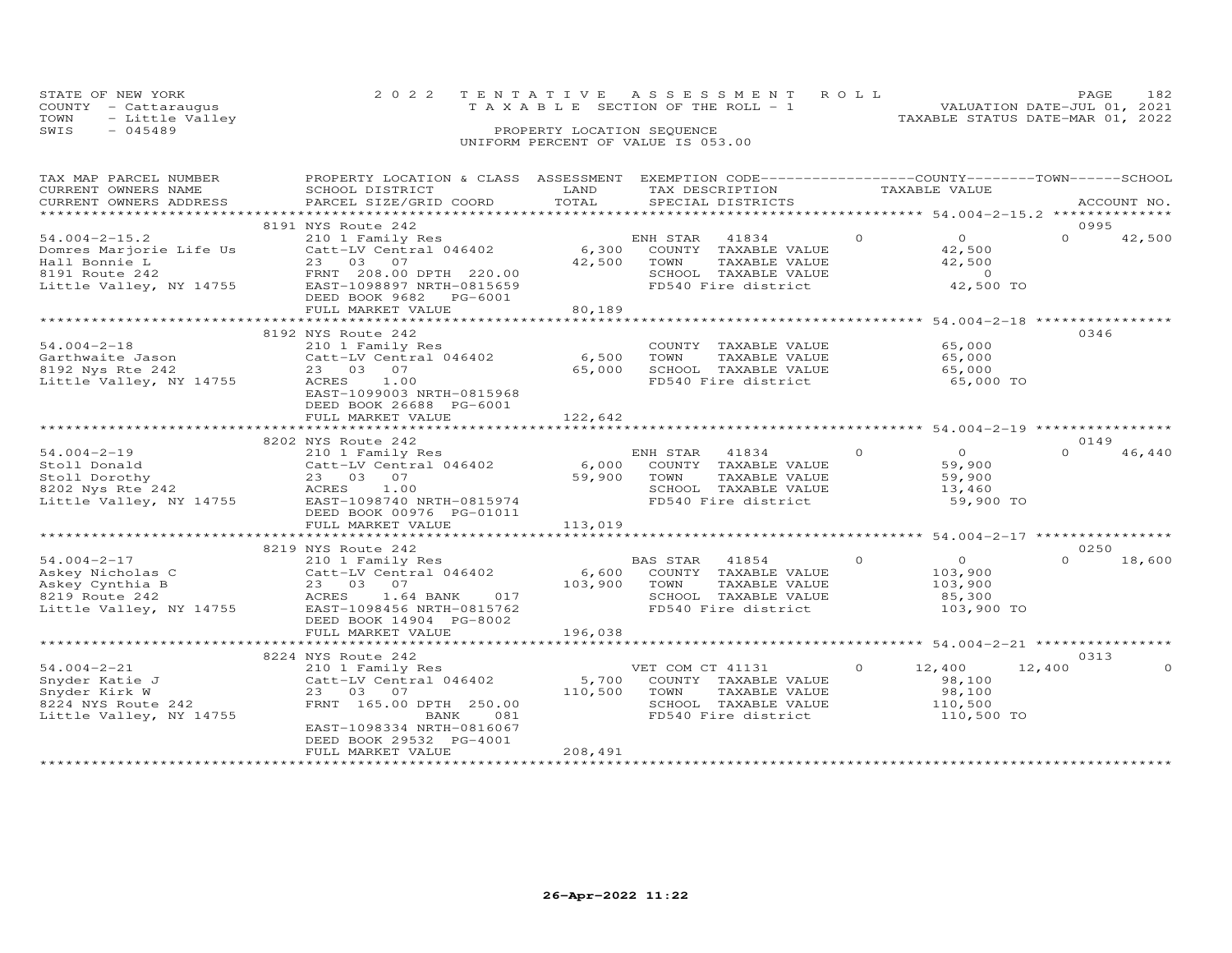| STATE OF NEW YORK    | 2022 TENTATIVE ASSESSMENT ROLL        | PAGE.                            | 183 |
|----------------------|---------------------------------------|----------------------------------|-----|
| COUNTY - Cattaraugus | T A X A B L E SECTION OF THE ROLL - 1 | VALUATION DATE-JUL 01, 2021      |     |
| TOWN - Little Valley |                                       | TAXABLE STATUS DATE-MAR 01, 2022 |     |
| SWIS<br>- 045489     | PROPERTY LOCATION SEQUENCE            |                                  |     |
|                      | UNIFORM PERCENT OF VALUE IS 053.00    |                                  |     |

| TAX MAP PARCEL NUMBER   | PROPERTY LOCATION & CLASS ASSESSMENT          |                | EXEMPTION CODE-----------------COUNTY-------TOWN------SCHOOL |                                     |                    |
|-------------------------|-----------------------------------------------|----------------|--------------------------------------------------------------|-------------------------------------|--------------------|
| CURRENT OWNERS NAME     | SCHOOL DISTRICT                               | LAND           | TAX DESCRIPTION                                              | TAXABLE VALUE                       |                    |
| CURRENT OWNERS ADDRESS  | PARCEL SIZE/GRID COORD                        | TOTAL          | SPECIAL DISTRICTS                                            |                                     | ACCOUNT NO.        |
|                         | ***************************                   | ************** |                                                              |                                     |                    |
|                         | 8232 NYS Route 242                            |                |                                                              |                                     | 0224               |
| $54.004 - 1 - 11$       | 210 1 Family Res                              |                | COUNTY TAXABLE VALUE                                         | 75,500                              |                    |
| DC Installation Corp.   | Catt-LV Central 046402                        | 5,900          | TOWN<br>TAXABLE VALUE                                        | 75,500                              |                    |
| PO Box 1294             | 31 03 07                                      | 75,500         | SCHOOL TAXABLE VALUE                                         | 75,500                              |                    |
| Ellicottville, NY 14731 | FRNT 198.00 DPTH 195.00                       |                | FD540 Fire district                                          | 75,500 TO                           |                    |
|                         | EAST-1098155 NRTH-0816087                     |                |                                                              |                                     |                    |
|                         | DEED BOOK 1620 PG-4001                        |                |                                                              |                                     |                    |
|                         | FULL MARKET VALUE                             | 142,453        |                                                              |                                     |                    |
|                         |                                               |                |                                                              |                                     |                    |
|                         | 8255 NYS Route 242                            |                |                                                              |                                     | 0179               |
| $54.004 - 1 - 12$       | 210 1 Family Res                              |                | BAS STAR<br>41854                                            | $\Omega$<br>$\overline{O}$          | 18,600<br>$\Omega$ |
| Johnson Raymond D       | Catt-LV Central 046402                        | 4,100          | COUNTY TAXABLE VALUE                                         | 58,200                              |                    |
| Johnson Susan K         | 31 03 07                                      | 58,200         | TOWN<br>TAXABLE VALUE                                        | 58,200                              |                    |
| 8255 Nys Rte 242        | FRNT 100.00 DPTH 150.00                       |                | SCHOOL TAXABLE VALUE                                         | 39,600                              |                    |
| Little Valley, NY 14755 | EAST-1097560 NRTH-0816054                     |                | FD540 Fire district                                          | 58,200 TO                           |                    |
|                         | DEED BOOK 875<br>PG-00972                     |                |                                                              |                                     |                    |
|                         | FULL MARKET VALUE                             | 109,811        |                                                              |                                     |                    |
|                         |                                               |                |                                                              |                                     |                    |
|                         | 8256 NYS Route 242                            |                |                                                              |                                     | 0046               |
| $54.004 - 1 - 10$       | 240 Rural res                                 |                | VET COM CT 41131                                             | $\Omega$<br>12,400                  | 12,400<br>$\Omega$ |
| Bowen Peter A           | Catt-LV Central 046402                        |                | 22,500 VET DIS CT 41141                                      | $\Omega$<br>24,800                  | 24,800<br>$\Omega$ |
| Bowen Margaret          | 31 03 07                                      |                | 118,900 BAS STAR<br>41854                                    | $\Omega$<br>$\overline{0}$          | 18,600<br>$\Omega$ |
| PO Box 67               | ACRES<br>23.97                                |                | COUNTY TAXABLE VALUE                                         | 81,700                              |                    |
| Little Valley, NY 14755 | EAST-1097867 NRTH-0816821                     |                | TOWN<br>TAXABLE VALUE                                        | 81,700                              |                    |
|                         | DEED BOOK 792<br>PG-00640                     |                | SCHOOL TAXABLE VALUE                                         | 100,300                             |                    |
|                         | FULL MARKET VALUE                             | 224,340        | FD540 Fire district                                          | 118,900 TO                          |                    |
|                         |                                               |                |                                                              | ******* 54.004-1-20.2 ************* |                    |
|                         | 8267 NYS Route 242                            |                |                                                              |                                     | 0939               |
| $54.004 - 1 - 20.2$     | 270 Mfg housing                               |                | COUNTY TAXABLE VALUE                                         | 35,000                              |                    |
| Bridenbaker Katherine   | Catt-LV Central 046402                        | 7,300          | TOWN<br>TAXABLE VALUE                                        | 35,000                              |                    |
| 5883 Clare Valley Rd    | 31 03 07                                      | 35,000         | SCHOOL TAXABLE VALUE                                         | 35,000                              |                    |
| Ellicottville, NY 14741 | FRNT 220.00 DPTH 305.00                       |                | FD540 Fire district                                          | 35,000 TO                           |                    |
|                         |                                               |                |                                                              |                                     |                    |
|                         | EAST-1097271 NRTH-0816150                     |                |                                                              |                                     |                    |
|                         | DEED BOOK 00918 PG-00632<br>FULL MARKET VALUE | 66,038         |                                                              |                                     |                    |
|                         |                                               |                |                                                              |                                     |                    |
|                         | 8283 NYS Route 242                            |                |                                                              |                                     | 0209               |
|                         |                                               |                |                                                              |                                     |                    |
| $54.004 - 1 - 20.1$     | 210 1 Family Res                              |                | BAS STAR<br>41854                                            | $\circ$<br>$\overline{O}$           | 18,600<br>$\Omega$ |
| Watkins Robert H        | Catt-LV Central 046402                        | 11,200         | COUNTY TAXABLE VALUE                                         | 31,100                              |                    |
| Watkins Phillip E       | 31 03 07                                      | 31,100         | TOWN<br>TAXABLE VALUE                                        | 31,100                              |                    |
| 8283 NYS Rte 242        | 1.39<br>ACRES                                 |                | SCHOOL TAXABLE VALUE                                         | 12,500                              |                    |
| Little Valley, NY 14755 | EAST-1097031 NRTH-0816231                     |                | FD540 Fire district                                          | 31,100 TO                           |                    |
|                         | DEED BOOK 20660 PG-3001                       |                |                                                              |                                     |                    |
|                         | FULL MARKET VALUE                             | 58,679         |                                                              |                                     |                    |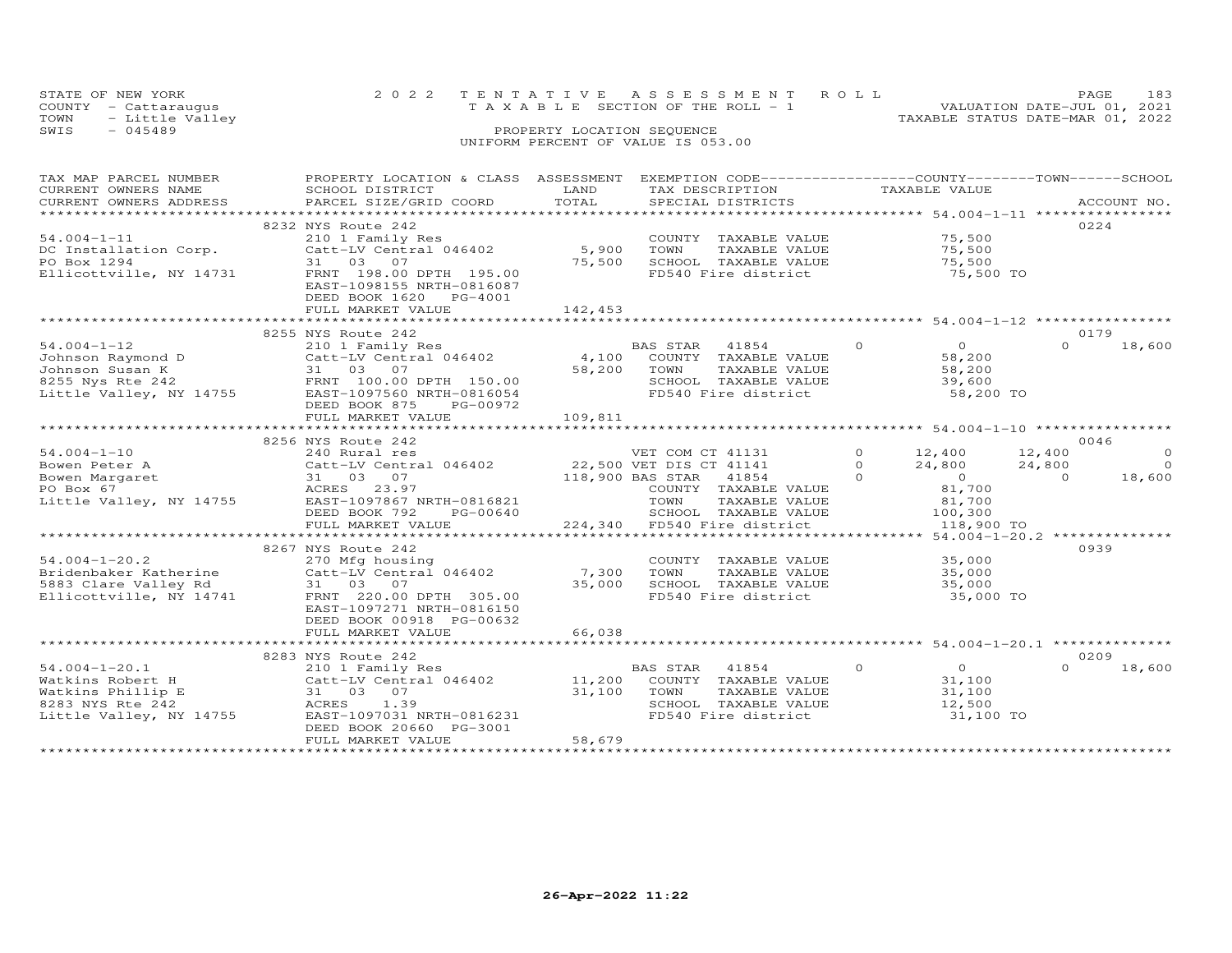|      | STATE OF NEW YORK    |  | 2022 TENTATIVE ASSESSMENT ROLL     |                                  | PAGE.                       |  |
|------|----------------------|--|------------------------------------|----------------------------------|-----------------------------|--|
|      | COUNTY - Cattaraugus |  | TAXABLE SECTION OF THE ROLL - 1    |                                  | VALUATION DATE-JUL 01, 2021 |  |
|      | TOWN - Little Valley |  |                                    | TAXABLE STATUS DATE-MAR 01, 2022 |                             |  |
| SWIS | - 045489             |  | PROPERTY LOCATION SEQUENCE         |                                  |                             |  |
|      |                      |  | UNIFORM PERCENT OF VALUE IS 053.00 |                                  |                             |  |

| TAX MAP PARCEL NUMBER                                                     | PROPERTY LOCATION & CLASS ASSESSMENT                                                                                          |         | EXEMPTION CODE-----------------COUNTY-------TOWN------SCHOOL |                                                                                                                                                                                                                                                                                                                                               |                    |
|---------------------------------------------------------------------------|-------------------------------------------------------------------------------------------------------------------------------|---------|--------------------------------------------------------------|-----------------------------------------------------------------------------------------------------------------------------------------------------------------------------------------------------------------------------------------------------------------------------------------------------------------------------------------------|--------------------|
| CURRENT OWNERS NAME                                                       | SCHOOL DISTRICT                                                                                                               | LAND    | TAX DESCRIPTION                                              | TAXABLE VALUE                                                                                                                                                                                                                                                                                                                                 |                    |
| CURRENT OWNERS ADDRESS                                                    | PARCEL SIZE/GRID COORD                                                                                                        | TOTAL   | SPECIAL DISTRICTS                                            |                                                                                                                                                                                                                                                                                                                                               | ACCOUNT NO.        |
|                                                                           |                                                                                                                               |         |                                                              | *********************** 54.004-1-9.1 ****************                                                                                                                                                                                                                                                                                         |                    |
|                                                                           | 8299 NYS Route 242                                                                                                            |         |                                                              |                                                                                                                                                                                                                                                                                                                                               | 0015               |
| $54.004 - 1 - 9.1$                                                        | 312 Vac w/imprv                                                                                                               |         | COUNTY TAXABLE VALUE                                         | 115,000                                                                                                                                                                                                                                                                                                                                       |                    |
|                                                                           | Catt-LV Central 046402 105,000                                                                                                |         | TAXABLE VALUE<br>TOWN                                        | 115,000                                                                                                                                                                                                                                                                                                                                       |                    |
|                                                                           |                                                                                                                               | 115,000 | SCHOOL TAXABLE VALUE                                         | 115,000                                                                                                                                                                                                                                                                                                                                       |                    |
|                                                                           |                                                                                                                               |         | FD540 Fire district                                          | 115,000 TO                                                                                                                                                                                                                                                                                                                                    |                    |
|                                                                           | 54.004-1-9.1<br>Davis James E<br>Schmitt Karen E<br>3771 East River Rd<br>Grand Island, NY 14072<br>EAST-1096751 NRTH-0818782 |         |                                                              |                                                                                                                                                                                                                                                                                                                                               |                    |
|                                                                           | DEED BOOK 23428 PG-3001                                                                                                       |         |                                                              |                                                                                                                                                                                                                                                                                                                                               |                    |
|                                                                           | FULL MARKET VALUE                                                                                                             | 216,981 |                                                              |                                                                                                                                                                                                                                                                                                                                               |                    |
|                                                                           |                                                                                                                               |         |                                                              |                                                                                                                                                                                                                                                                                                                                               |                    |
|                                                                           | 8781 NYS Route 242                                                                                                            |         |                                                              |                                                                                                                                                                                                                                                                                                                                               | 1015               |
| $54.003 - 1 - 42.1$                                                       | 240 Rural res                                                                                                                 |         | VET WAR CT 41121                                             | $\circ$<br>7,440                                                                                                                                                                                                                                                                                                                              | 7,440<br>$\Omega$  |
| 54.003-1-42.1<br>Parmenter Melissa<br>8781 NYS Route 242<br>1100 NY 14755 | Catt-LV Central 046402 7,900 BAS STAR                                                                                         |         | 41854                                                        | $\Omega$<br>$\overline{a}$                                                                                                                                                                                                                                                                                                                    | $\Omega$<br>18,600 |
|                                                                           | 52 05 07                                                                                                                      |         | 51,100 COUNTY TAXABLE VALUE                                  | 43,660                                                                                                                                                                                                                                                                                                                                        |                    |
|                                                                           | 3.30 BANK<br>017<br>ACRES                                                                                                     |         | TOWN<br>TAXABLE VALUE                                        | 43,660                                                                                                                                                                                                                                                                                                                                        |                    |
|                                                                           | EAST-1087184 NRTH-0818392                                                                                                     |         | SCHOOL TAXABLE VALUE                                         |                                                                                                                                                                                                                                                                                                                                               |                    |
|                                                                           | DEED BOOK 20190 PG-5765                                                                                                       |         | FD540 Fire district                                          | 32,500<br>51,100 TO                                                                                                                                                                                                                                                                                                                           |                    |
|                                                                           | FULL MARKET VALUE                                                                                                             | 96,415  |                                                              |                                                                                                                                                                                                                                                                                                                                               |                    |
|                                                                           |                                                                                                                               |         |                                                              |                                                                                                                                                                                                                                                                                                                                               |                    |
|                                                                           | 8782 NYS Route 242                                                                                                            |         |                                                              |                                                                                                                                                                                                                                                                                                                                               | 0050               |
| $54.003 - 1 - 50$                                                         | 210 1 Family Res                                                                                                              |         | COUNTY TAXABLE VALUE                                         | 53,200                                                                                                                                                                                                                                                                                                                                        |                    |
|                                                                           | Catt-LV Central 046402                                                                                                        | 4,600   | TOWN<br>TAXABLE VALUE                                        | 53,200                                                                                                                                                                                                                                                                                                                                        |                    |
| Brewer William                                                            | 52 03 07                                                                                                                      | 53,200  | SCHOOL TAXABLE VALUE                                         | 53,200                                                                                                                                                                                                                                                                                                                                        |                    |
|                                                                           | FRNT<br>70.00 DPTH 190.00                                                                                                     |         | FD540 Fire district                                          | 53,200 TO                                                                                                                                                                                                                                                                                                                                     |                    |
| Hewer Chad<br>525 Fair Oak Street<br>Little Valley NY 14755               | BANK<br>080                                                                                                                   |         |                                                              |                                                                                                                                                                                                                                                                                                                                               |                    |
|                                                                           | EAST-1086768 NRTH-0818729                                                                                                     |         |                                                              |                                                                                                                                                                                                                                                                                                                                               |                    |
|                                                                           | DEED BOOK 2021    PG-15344                                                                                                    |         |                                                              |                                                                                                                                                                                                                                                                                                                                               |                    |
|                                                                           | FULL MARKET VALUE                                                                                                             | 100,377 |                                                              |                                                                                                                                                                                                                                                                                                                                               |                    |
|                                                                           |                                                                                                                               |         |                                                              |                                                                                                                                                                                                                                                                                                                                               |                    |
|                                                                           | 8787 NYS Route 242                                                                                                            |         |                                                              |                                                                                                                                                                                                                                                                                                                                               | 0122               |
| $54.003 - 1 - 48$                                                         | 210 1 Family Res                                                                                                              |         | COUNTY TAXABLE VALUE                                         |                                                                                                                                                                                                                                                                                                                                               |                    |
| Alkhatib Nasser Joseph                                                    | Catt-LV Central 046402                                                                                                        | 5,100   | TOWN<br>TAXABLE VALUE                                        | 36,000<br>36.000                                                                                                                                                                                                                                                                                                                              |                    |
|                                                                           | 52 03 07                                                                                                                      | 36,000  | SCHOOL TAXABLE VALUE 36,000                                  |                                                                                                                                                                                                                                                                                                                                               |                    |
| 12 Queens                                                                 |                                                                                                                               |         | FD540 Fire district                                          |                                                                                                                                                                                                                                                                                                                                               |                    |
| Grand Island, NY 14072                                                    | FRNT 74.10 DPTH 406.00                                                                                                        |         |                                                              | 36,000 TO                                                                                                                                                                                                                                                                                                                                     |                    |
|                                                                           | EAST-1086961 NRTH-0818450                                                                                                     |         |                                                              |                                                                                                                                                                                                                                                                                                                                               |                    |
|                                                                           | DEED BOOK 20190 PG-5158                                                                                                       |         |                                                              |                                                                                                                                                                                                                                                                                                                                               |                    |
|                                                                           | FULL MARKET VALUE                                                                                                             | 67,925  |                                                              |                                                                                                                                                                                                                                                                                                                                               |                    |
|                                                                           |                                                                                                                               |         |                                                              |                                                                                                                                                                                                                                                                                                                                               |                    |
|                                                                           | 8789 NYS Route 242<br>210 1 Family Res                                                                                        |         |                                                              |                                                                                                                                                                                                                                                                                                                                               | 0094               |
| $54.003 - 1 - 47$                                                         |                                                                                                                               |         | 41854<br>BAS STAR                                            | $\circ$<br>$\overline{O}$ and $\overline{O}$ and $\overline{O}$ and $\overline{O}$ and $\overline{O}$ and $\overline{O}$ and $\overline{O}$ and $\overline{O}$ and $\overline{O}$ and $\overline{O}$ and $\overline{O}$ and $\overline{O}$ and $\overline{O}$ and $\overline{O}$ and $\overline{O}$ and $\overline{O}$ and $\overline{O}$ and | $\cap$<br>18,600   |
| Gross Kory                                                                | 210 1 Family<br>Catt-LV Centr<br>52 03 07<br>Catt-LV Central 046402                                                           |         | 4,600 COUNTY TAXABLE VALUE                                   | 55,400                                                                                                                                                                                                                                                                                                                                        |                    |
| 8789 Route 242                                                            |                                                                                                                               | 55,400  | TAXABLE VALUE<br>TOWN                                        | 55,400                                                                                                                                                                                                                                                                                                                                        |                    |
| Little Valley, NY 14755                                                   | FRNT 64.33 DPTH 416.00                                                                                                        |         | SCHOOL TAXABLE VALUE<br>FD540 Fire district                  | 36,800                                                                                                                                                                                                                                                                                                                                        |                    |
|                                                                           | 017<br>BANK                                                                                                                   |         |                                                              | 55,400 TO                                                                                                                                                                                                                                                                                                                                     |                    |
|                                                                           | EAST-1086912 NRTH-0818402                                                                                                     |         |                                                              |                                                                                                                                                                                                                                                                                                                                               |                    |
|                                                                           | DEED BOOK 22673 PG-9001                                                                                                       |         |                                                              |                                                                                                                                                                                                                                                                                                                                               |                    |
|                                                                           | FULL MARKET VALUE                                                                                                             | 104,528 |                                                              |                                                                                                                                                                                                                                                                                                                                               |                    |
|                                                                           | ************************                                                                                                      |         |                                                              |                                                                                                                                                                                                                                                                                                                                               |                    |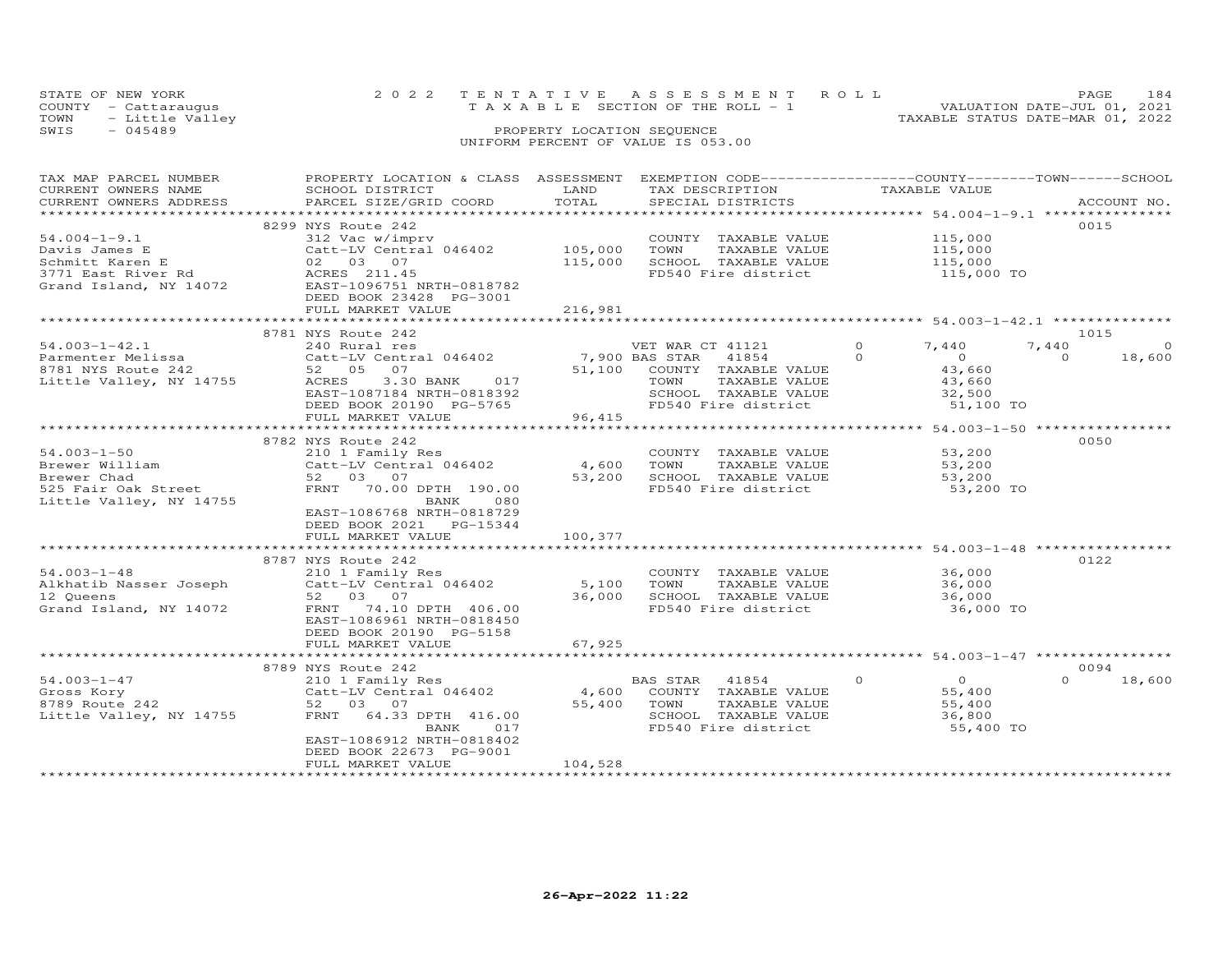|      | STATE OF NEW YORK    | 2022 TENTATIVE ASSESSMENT ROLL     | <b>PAGE</b>                      | - 185 |
|------|----------------------|------------------------------------|----------------------------------|-------|
|      | COUNTY - Cattarauqus | TAXABLE SECTION OF THE ROLL - 1    | VALUATION DATE-JUL 01, 2021      |       |
|      | TOWN - Little Valley |                                    | TAXABLE STATUS DATE-MAR 01, 2022 |       |
| SWIS | - 045489             | PROPERTY LOCATION SEQUENCE         |                                  |       |
|      |                      | UNIFORM PERCENT OF VALUE IS 053.00 |                                  |       |

| TAX MAP PARCEL NUMBER   | PROPERTY LOCATION & CLASS ASSESSMENT |                       | EXEMPTION CODE-----------------COUNTY-------TOWN------SCHOOL |          |                                           |          |             |
|-------------------------|--------------------------------------|-----------------------|--------------------------------------------------------------|----------|-------------------------------------------|----------|-------------|
| CURRENT OWNERS NAME     | SCHOOL DISTRICT                      | LAND                  | TAX DESCRIPTION                                              |          | TAXABLE VALUE                             |          |             |
| CURRENT OWNERS ADDRESS  | PARCEL SIZE/GRID COORD               | TOTAL                 | SPECIAL DISTRICTS                                            |          |                                           |          | ACCOUNT NO. |
| **********************  |                                      |                       |                                                              |          |                                           |          |             |
|                         | 8790 NYS Route 242                   |                       |                                                              |          |                                           | 0052     |             |
| $54.003 - 1 - 49$       | 210 1 Family Res                     |                       | ENH STAR<br>41834                                            | $\Omega$ | $\Omega$                                  | $\Omega$ | 40,600      |
| Brol Lawrence C         | Catt-LV Central 046402               | 12,700                | COUNTY TAXABLE VALUE                                         |          | 40,600                                    |          |             |
| 8790 Nys Rte 242        | 52/64<br>03 07                       | 40,600                | TOWN<br>TAXABLE VALUE                                        |          | 40,600                                    |          |             |
| Little Valley, NY 14755 | ACRES<br>3.75                        |                       | SCHOOL TAXABLE VALUE                                         |          | $\overline{0}$                            |          |             |
|                         | EAST-1086517 NRTH-0818877            |                       | FD540 Fire district                                          |          | 40,600 TO                                 |          |             |
|                         | DEED BOOK 744<br>PG-01029            |                       |                                                              |          |                                           |          |             |
|                         | FULL MARKET VALUE                    | 76,604                |                                                              |          |                                           |          |             |
|                         | ************************             | * * * * * * * * * * * |                                                              |          | *********** 54.003-1-46 ***************** |          |             |
|                         | 8793 NYS Route 242                   |                       |                                                              |          |                                           | 0201     |             |
| $54.003 - 1 - 46$       | 210 1 Family Res                     |                       | BAS STAR<br>41854                                            | $\Omega$ | $\overline{O}$                            | $\Omega$ | 18,600      |
| Eyring Matthew R        | Catt-LV Central 046402               | 6,300                 | COUNTY TAXABLE VALUE                                         |          | 50,600                                    |          |             |
| 8793 NYS Route 242      | 52 03 07                             | 50,600                | TOWN<br>TAXABLE VALUE                                        |          | 50,600                                    |          |             |
| Little Valley, NY 14755 | 1.33<br>ACRES                        |                       | SCHOOL TAXABLE VALUE                                         |          | 32,000                                    |          |             |
|                         | EAST-1086838 NRTH-0818327            |                       | FD540 Fire district                                          |          | 50,600 TO                                 |          |             |
|                         | DEED BOOK 15088 PG-6001              |                       |                                                              |          |                                           |          |             |
|                         | FULL MARKET VALUE                    | 95,472                |                                                              |          |                                           |          |             |
|                         |                                      |                       |                                                              |          |                                           |          |             |
|                         | 8803 NYS Route 242                   |                       |                                                              |          |                                           | 0157     |             |
| $54.003 - 1 - 45$       | 210 1 Family Res                     |                       | COUNTY TAXABLE VALUE                                         |          | 51,700                                    |          |             |
| Wiesnet Jacob           | Catt-LV Central 046402               | 13,400                | TOWN<br>TAXABLE VALUE                                        |          | 51,700                                    |          |             |
| LeRoy Sandy             | 52 03 07                             | 51,700                | SCHOOL TAXABLE VALUE                                         |          | 51,700                                    |          |             |
| 370 South Creek Dr      | ACRES<br>7.55 BANK<br>081            |                       | FD540 Fire district                                          |          | 51,700 TO                                 |          |             |
| Depew, NY 14043         | EAST-1086780 NRTH-0818018            |                       |                                                              |          |                                           |          |             |
|                         | DEED BOOK 2021<br>PG-12334           |                       |                                                              |          |                                           |          |             |
|                         | FULL MARKET VALUE                    | 97,547                |                                                              |          |                                           |          |             |
|                         |                                      |                       |                                                              |          |                                           |          |             |
|                         | 8817 NYS Route 242                   |                       |                                                              |          |                                           | 0349     |             |
| $54.003 - 1 - 44$       | 270 Mfg housing                      |                       | COUNTY TAXABLE VALUE                                         |          | 19,700                                    |          |             |
| Rogers Florence         | Catt-LV Central 046402               | 4,200                 | TOWN<br>TAXABLE VALUE                                        |          | 19,700                                    |          |             |
| 8817 NYS Route 242      | 64 03 07                             | 19,700                | SCHOOL TAXABLE VALUE                                         |          | 19,700                                    |          |             |
| Little Valley, NY 14755 | FRNT<br>66.00 DPTH 172.00            |                       | FD540 Fire district                                          |          | 19,700 TO                                 |          |             |
|                         | EAST-1086408 NRTH-0817968            |                       |                                                              |          |                                           |          |             |
|                         | DEED BOOK 13336 PG-5001              |                       |                                                              |          |                                           |          |             |
|                         | FULL MARKET VALUE                    | 37,170                |                                                              |          |                                           |          |             |
|                         |                                      |                       |                                                              |          |                                           |          |             |
|                         | 8836 NYS Route 242                   |                       |                                                              |          |                                           | 0357     |             |
| $54.003 - 1 - 38$       | 210 1 Family Res                     |                       | ENH STAR<br>41834                                            | $\Omega$ | $\Omega$                                  | $\Omega$ | 46,440      |
| Houser Clyde C Life Us  | Catt-LV Central 046402               | 9,600                 | COUNTY TAXABLE VALUE                                         |          | 86,500                                    |          |             |
| Gostomski Kim A Trustee | 64 03 07                             | 86,500                | TOWN<br>TAXABLE VALUE                                        |          | 86,500                                    |          |             |
| 8836 Route 242          | ACRES<br>4.96                        |                       | SCHOOL TAXABLE VALUE                                         |          | 40,060                                    |          |             |
| Little Valley, NY 14755 | EAST-1085743 NRTH-0817949            |                       | FD540 Fire district                                          |          | 86,500 TO                                 |          |             |
|                         | DEED BOOK 4668<br>PG-6002            |                       |                                                              |          |                                           |          |             |
|                         | FULL MARKET VALUE                    | 163,208               |                                                              |          |                                           |          |             |
|                         |                                      |                       |                                                              |          |                                           |          |             |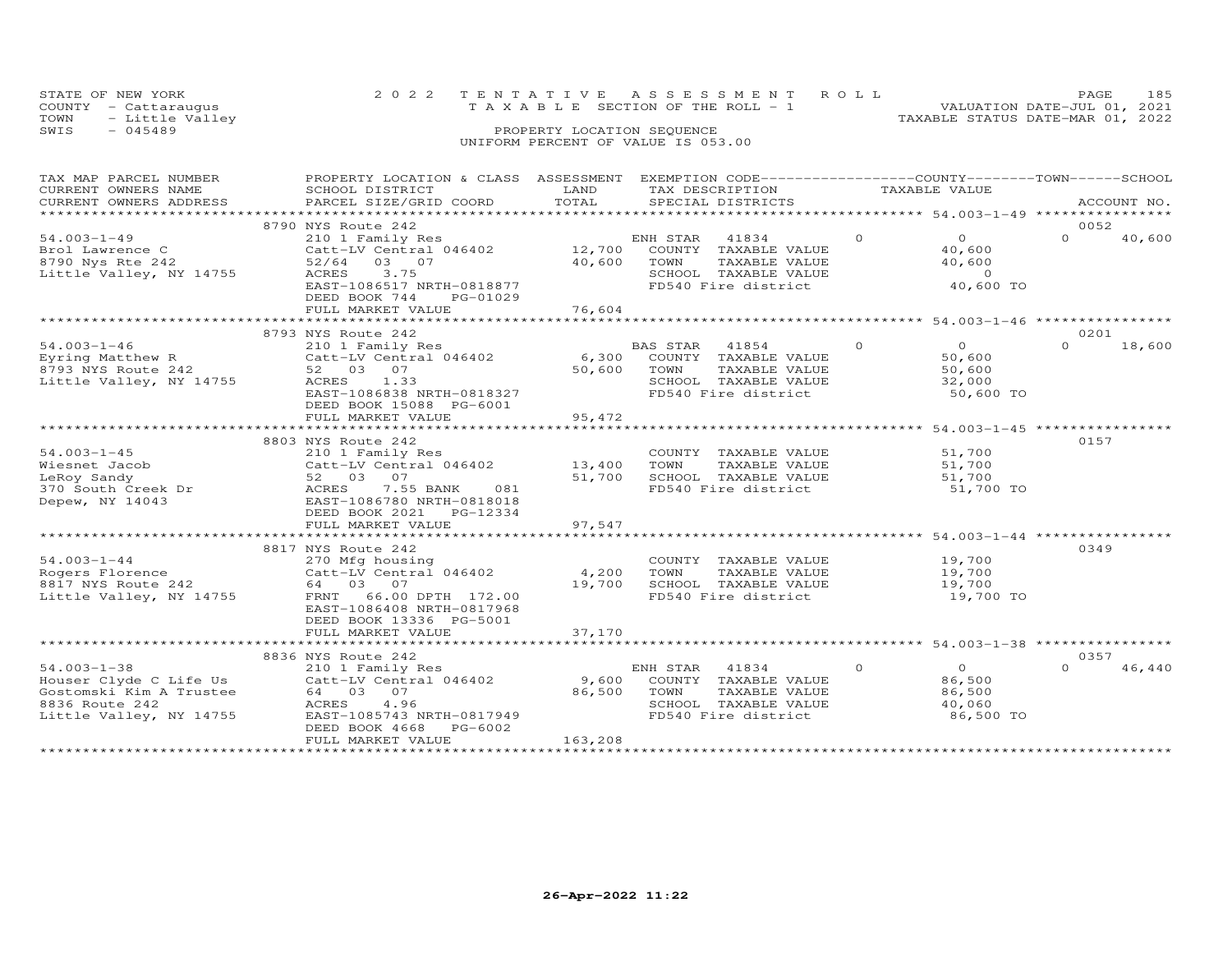|      | STATE OF NEW YORK    | 2022 TENTATIVE ASSESSMENT ROLL |                                       |  |                                  | PAGE                        | 186 |
|------|----------------------|--------------------------------|---------------------------------------|--|----------------------------------|-----------------------------|-----|
|      | COUNTY - Cattaraugus |                                | T A X A B L E SECTION OF THE ROLL - 1 |  |                                  | VALUATION DATE-JUL 01, 2021 |     |
|      | TOWN - Little Valley |                                |                                       |  | TAXABLE STATUS DATE-MAR 01, 2022 |                             |     |
| SWIS | - 045489             |                                | PROPERTY LOCATION SEQUENCE            |  |                                  |                             |     |
|      |                      |                                | UNIFORM PERCENT OF VALUE IS 053.00    |  |                                  |                             |     |

| TAX MAP PARCEL NUMBER   | PROPERTY LOCATION & CLASS ASSESSMENT EXEMPTION CODE-----------------COUNTY-------TOWN------SCHOOL                   |         |                            |                                          |                    |
|-------------------------|---------------------------------------------------------------------------------------------------------------------|---------|----------------------------|------------------------------------------|--------------------|
| CURRENT OWNERS NAME     | SCHOOL DISTRICT                                                                                                     | LAND    | TAX DESCRIPTION            | TAXABLE VALUE                            |                    |
| CURRENT OWNERS ADDRESS  | PARCEL SIZE/GRID COORD                                                                                              | TOTAL   | SPECIAL DISTRICTS          |                                          | ACCOUNT NO.        |
|                         |                                                                                                                     |         |                            | ****************** 54.003-1-22 ********* |                    |
|                         | 8837 NYS Route 242                                                                                                  |         |                            |                                          | 0011               |
| $54.003 - 1 - 22$       | 241 Rural res&ag                                                                                                    |         | COUNTY TAXABLE VALUE       | 135,000                                  |                    |
| Andrus Howard           | Catt-LV Central 046402                                                                                              | 75,000  | TOWN<br>TAXABLE VALUE      |                                          |                    |
|                         |                                                                                                                     |         |                            | 135,000<br>135,000                       |                    |
| Attn: Cheryll Winship   | 52/64 05 07                                                                                                         | 135,000 | SCHOOL TAXABLE VALUE       |                                          |                    |
| 5921 Peth Rd            | ACRES 133.45                                                                                                        |         | FD540 Fire district        | 135,000 TO                               |                    |
| Great Valley, NY 14741  | EAST-1087354 NRTH-0816582                                                                                           |         |                            |                                          |                    |
|                         | DEED BOOK 586<br>PG-00194                                                                                           |         |                            |                                          |                    |
|                         | FULL MARKET VALUE                                                                                                   | 254,717 |                            |                                          |                    |
|                         |                                                                                                                     |         |                            |                                          |                    |
|                         | 8876 NYS Route 242                                                                                                  |         |                            |                                          | 1173               |
| $54.003 - 1 - 37.2$     | 210 1 Family Res                                                                                                    |         | BAS STAR 41854             | $\overline{0}$<br>$\overline{0}$         | $\Omega$<br>18,600 |
| Rohwer Gordon H         | Catt-LV Central 046402                                                                                              |         | 6,000 COUNTY TAXABLE VALUE | 34,500                                   |                    |
|                         |                                                                                                                     | 34,500  | TOWN<br>TAXABLE VALUE      | 34,500                                   |                    |
|                         |                                                                                                                     |         |                            |                                          |                    |
|                         | Rohwer Lisa A 64 03 07<br>8876 Rte 242 FRNT 227.40 DPTH 127.50<br>Little Valley, NY 14755 EAST-1085383 NRTH-0817031 |         | SCHOOL TAXABLE VALUE       | 15,900                                   |                    |
|                         |                                                                                                                     |         | FD540 Fire district        | 34,500 TO                                |                    |
|                         | DEED BOOK 973<br>PG-1195                                                                                            |         |                            |                                          |                    |
|                         | FULL MARKET VALUE                                                                                                   | 65,094  |                            |                                          |                    |
|                         |                                                                                                                     |         |                            |                                          |                    |
|                         | 8888 NYS Route 242                                                                                                  |         |                            |                                          | 0183               |
| $54.003 - 1 - 35$       |                                                                                                                     |         | COUNTY TAXABLE VALUE       | 30,000                                   |                    |
| Terhune Lindy           |                                                                                                                     | 6,500   | TOWN<br>TAXABLE VALUE      | 30,000                                   |                    |
| 8888 Route 242          | 210 1 Family Res<br>Catt-LV Central 046402<br>64 03 07                                                              | 30,000  | SCHOOL TAXABLE VALUE       | 30,000                                   |                    |
| Little Valley, NY 14755 | ACRES 1.20                                                                                                          |         | FD540 Fire district        | 30,000 TO                                |                    |
|                         | EAST-1085087 NRTH-0816822                                                                                           |         |                            |                                          |                    |
|                         |                                                                                                                     |         |                            |                                          |                    |
|                         | DEED BOOK 20210 PG-2017                                                                                             |         |                            |                                          |                    |
|                         | FULL MARKET VALUE                                                                                                   | 56,604  |                            |                                          |                    |
|                         |                                                                                                                     |         |                            |                                          |                    |
|                         | 8892 NYS Route 242                                                                                                  |         |                            |                                          | 0187               |
| $54.003 - 1 - 36$       | 113 Cattle farm                                                                                                     |         | BAS STAR 41854             | $\Omega$<br>$\overline{0}$               | $\Omega$<br>18,600 |
| Henning Raymond B       | Catt-LV Central 046402 40,700                                                                                       |         | COUNTY TAXABLE VALUE       | 95,700                                   |                    |
| Henning Raymond B       | 64 03 07                                                                                                            | 95,700  | TOWN<br>TAXABLE VALUE      | 95,700                                   |                    |
| 8892 Route 242          | ACRES 68.10                                                                                                         |         | SCHOOL TAXABLE VALUE       | 77,100                                   |                    |
| Little Valley, NY 14755 | EAST-1083760 NRTH-0816942                                                                                           |         | FD540 Fire district        | 95,700 TO                                |                    |
|                         | DEED BOOK 26424 PG-3001                                                                                             |         |                            |                                          |                    |
|                         | FULL MARKET VALUE                                                                                                   | 180,566 |                            |                                          |                    |
|                         |                                                                                                                     |         |                            |                                          |                    |
|                         |                                                                                                                     |         |                            |                                          |                    |
|                         | 8928 NYS Route 242                                                                                                  |         |                            |                                          | 0264               |
| $54.003 - 1 - 25.1$     | 210 1 Family Res                                                                                                    |         | COUNTY TAXABLE VALUE       | 53,000                                   |                    |
| Gilman Haley A          | Catt-LV Central 046402                                                                                              | 3,900   | TOWN<br>TAXABLE VALUE      | 53,000                                   |                    |
| Gilman Ethan D          | 64 03 07                                                                                                            | 53,000  | SCHOOL TAXABLE VALUE       | 53,000                                   |                    |
| 8928 Route 242          | 7/12-splt 32x71-Johnson 1                                                                                           |         | FD540 Fire district        | 53,000 TO                                |                    |
| Little Valley, NY 14755 | $3/13$ -mrqd $1-26.2$ inparcel                                                                                      |         |                            |                                          |                    |
|                         | FRNT 180.00 DPTH 95.00                                                                                              |         |                            |                                          |                    |
|                         | BANK<br>017                                                                                                         |         |                            |                                          |                    |
|                         |                                                                                                                     |         |                            |                                          |                    |
|                         | EAST-1084533 NRTH-0815905                                                                                           |         |                            |                                          |                    |
|                         | DEED BOOK 20210 PG-506                                                                                              |         |                            |                                          |                    |
|                         | FULL MARKET VALUE                                                                                                   | 100,000 |                            |                                          |                    |
|                         |                                                                                                                     |         |                            |                                          |                    |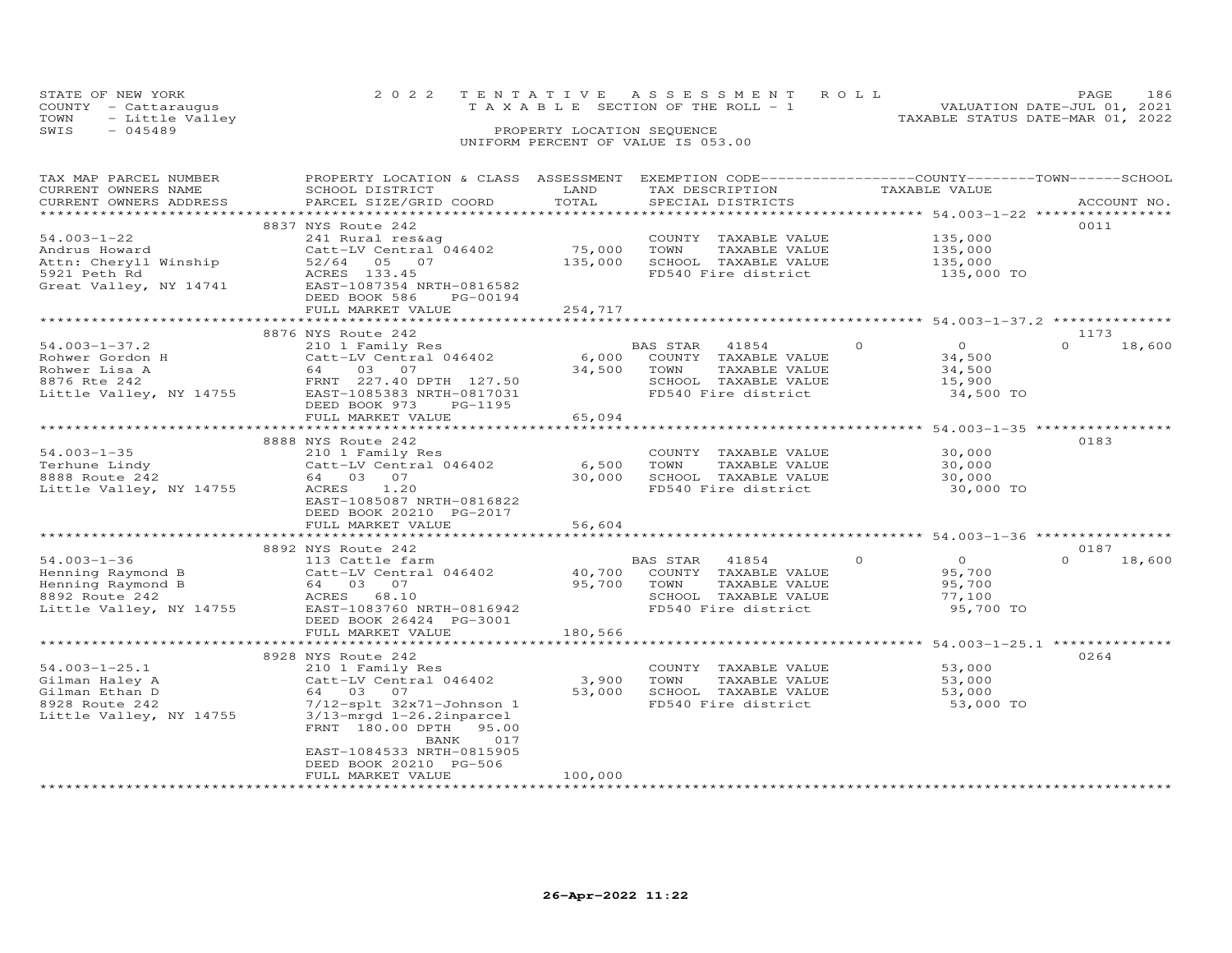| STATE OF NEW YORK    | 2022 TENTATIVE ASSESSMENT ROLL     | PAGE.                            | 187 |
|----------------------|------------------------------------|----------------------------------|-----|
| COUNTY - Cattarauqus | TAXABLE SECTION OF THE ROLL - 1    | VALUATION DATE-JUL 01, 2021      |     |
| TOWN - Little Valley |                                    | TAXABLE STATUS DATE-MAR 01, 2022 |     |
| SWTS<br>- 045489     | PROPERTY LOCATION SEQUENCE         |                                  |     |
|                      | UNIFORM PERCENT OF VALUE IS 053.00 |                                  |     |

| TAX MAP PARCEL NUMBER<br>CURRENT OWNERS NAME                                                               | PROPERTY LOCATION & CLASS ASSESSMENT EXEMPTION CODE----------------COUNTY-------TOWN------SCHOOL<br>SCHOOL DISTRICT                                                                                                 | LAND<br>TOTAL              | TAX DESCRIPTION                                                                                                           |                      | TAXABLE VALUE                                                       |                    | ACCOUNT NO.       |
|------------------------------------------------------------------------------------------------------------|---------------------------------------------------------------------------------------------------------------------------------------------------------------------------------------------------------------------|----------------------------|---------------------------------------------------------------------------------------------------------------------------|----------------------|---------------------------------------------------------------------|--------------------|-------------------|
| CURRENT OWNERS ADDRESS<br>***********************                                                          | PARCEL SIZE/GRID COORD                                                                                                                                                                                              |                            | SPECIAL DISTRICTS<br>***************************                                                                          |                      | .*********************** 54.003-1-24 *****************              |                    |                   |
|                                                                                                            | 8937 NYS Route 242                                                                                                                                                                                                  |                            |                                                                                                                           |                      |                                                                     | 0923               |                   |
| $54.003 - 1 - 24$<br>Wrona Peter<br>8937 Route 242<br>Little Valley, NY 14755                              | 210 1 Family Res<br>Catt-LV Central 046402<br>64 03 07<br>ACRES<br>1.79<br>EAST-1084696 NRTH-0815676                                                                                                                | 8,500<br>26,000            | ENH STAR<br>41834<br>COUNTY<br>TAXABLE VALUE<br>TOWN<br>TAXABLE VALUE<br>SCHOOL TAXABLE VALUE<br>FD540 Fire district      | $\Omega$             | $\Omega$<br>26,000<br>26,000<br>$\overline{0}$<br>26,000 TO         | $\Omega$           | 26,000            |
|                                                                                                            | DEED BOOK 00933 PG-01148<br>FULL MARKET VALUE                                                                                                                                                                       | 49,057                     |                                                                                                                           |                      |                                                                     |                    |                   |
|                                                                                                            |                                                                                                                                                                                                                     |                            |                                                                                                                           |                      |                                                                     |                    |                   |
|                                                                                                            | 8938 NYS Route 242                                                                                                                                                                                                  |                            |                                                                                                                           |                      |                                                                     | 0177               |                   |
| $54.003 - 1 - 26.1$<br>Johnson Edna L<br>Johnson Family Trust<br>8938 Route 242<br>Little Valley, NY 14755 | 210 1 Family Res<br>Catt-LV Central 046402<br>64 03 07<br>8/12-splt 25x150to Lisa S<br>$3/14$ -mrdq 25.2 in<br>FRNT 207.00 DPTH 190.00<br>EAST-1084397 NRTH-0815802<br>DEED BOOK 20535 PG-6002<br>FULL MARKET VALUE | 5,400<br>53,300<br>100,566 | ENH STAR<br>41834<br>COUNTY TAXABLE VALUE<br>TOWN<br>TAXABLE VALUE<br>SCHOOL TAXABLE VALUE<br>FD540 Fire district         | $\circ$              | $\Omega$<br>53,300<br>53,300<br>6,860<br>53,300 TO                  | $\Omega$           | 46,440            |
|                                                                                                            |                                                                                                                                                                                                                     |                            |                                                                                                                           |                      |                                                                     |                    |                   |
|                                                                                                            | 8942 NYS Route 242                                                                                                                                                                                                  |                            |                                                                                                                           |                      |                                                                     | 0362               |                   |
| $54.003 - 1 - 27$<br>Eysaman Joseph M<br>Eysaman Debra<br>8942 Nys Rte 242<br>Little Valley, NY 14755      | 210 1 Family Res<br>Catt-LV Central 046402<br>64 03 07<br>FRNT 210.86 DPTH 222.96<br>EAST-1084257 NRTH-0815661<br>DEED BOOK 773<br>PG-01065                                                                         | 6,400 BAS STAR<br>74,100   | VET COM CT 41131<br>41854<br>COUNTY TAXABLE VALUE<br>TOWN<br>TAXABLE VALUE<br>SCHOOL TAXABLE VALUE<br>FD540 Fire district | $\Omega$<br>$\Omega$ | 12,400<br>$\overline{0}$<br>61,700<br>61,700<br>55,500<br>74,100 TO | 12,400<br>$\Omega$ | $\circ$<br>18,600 |
|                                                                                                            | FULL MARKET VALUE                                                                                                                                                                                                   | 139,811                    |                                                                                                                           |                      |                                                                     |                    |                   |
|                                                                                                            |                                                                                                                                                                                                                     |                            |                                                                                                                           |                      | ******************** 54.003-1-28 *****************                  |                    |                   |
|                                                                                                            | 8948 NYS Route 242                                                                                                                                                                                                  |                            |                                                                                                                           |                      |                                                                     | 0121               |                   |
| $54.003 - 1 - 28$<br>Johnson Shirlann<br>8948 Nys Rte 242<br>Little Valley, NY 14755                       | 210 1 Family Res<br>Catt-LV Central 046402<br>64 03 07<br>FRNT 95.00 DPTH 200.00<br>BANK<br>028<br>EAST-1084155 NRTH-0815548                                                                                        | 4,400<br>42,300            | BAS STAR<br>41854<br>COUNTY TAXABLE VALUE<br>TOWN<br>TAXABLE VALUE<br>SCHOOL TAXABLE VALUE<br>FD540 Fire district         | $\Omega$             | $\overline{O}$<br>42,300<br>42,300<br>23,700<br>42,300 TO           | $\Omega$           | 18,600            |
|                                                                                                            | DEED BOOK 00963 PG-00810<br>FULL MARKET VALUE                                                                                                                                                                       | 79,811                     |                                                                                                                           |                      |                                                                     |                    |                   |
|                                                                                                            |                                                                                                                                                                                                                     | *************              | ******************************** 54.003–1–29 *****************                                                            |                      |                                                                     |                    |                   |
| $54.003 - 1 - 29$<br>Movakel Mark<br>Movakel Karen<br>PO Box 690782<br>Houston, TX 77269                   | 8950 NYS Route 242<br>210 1 Family Res<br>Catt-LV Central 046402<br>64 03 07<br>73.00 DPTH 196.00<br>FRNT<br>EAST-1084097 NRTH-0815472<br>DEED BOOK 7172<br>PG-4001<br>FULL MARKET VALUE                            | 3,800<br>34,500<br>65,094  | COUNTY TAXABLE VALUE<br>TOWN<br>TAXABLE VALUE<br>SCHOOL TAXABLE VALUE<br>FD540 Fire district                              |                      | 34,500<br>34,500<br>34,500<br>34,500 TO                             | 0171               |                   |
|                                                                                                            |                                                                                                                                                                                                                     |                            |                                                                                                                           |                      |                                                                     |                    |                   |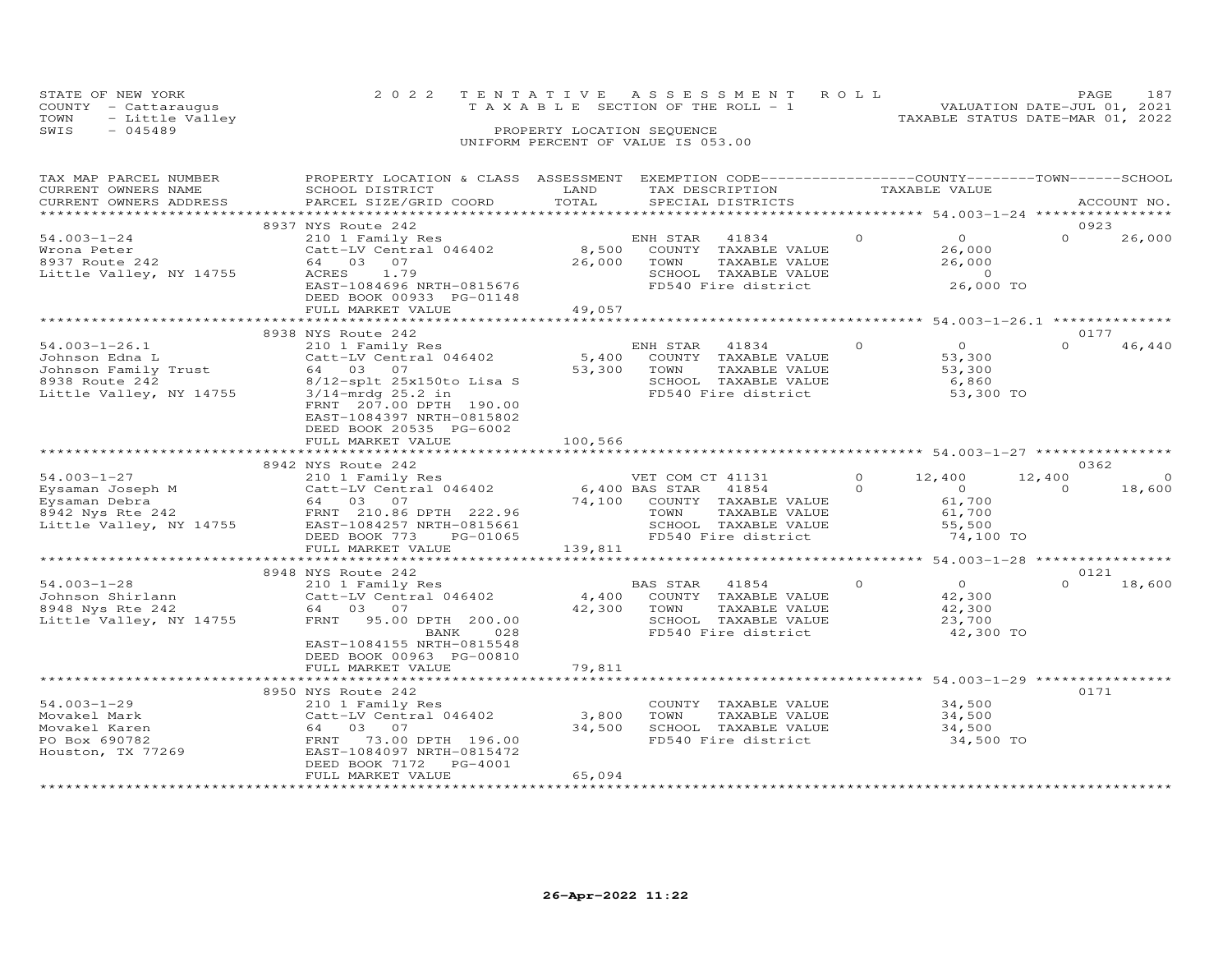| STATE OF NEW YORK               |                            | 2022 TENTATIVE ASSESSMENT ROLL        |                                  | PAGE. |  |
|---------------------------------|----------------------------|---------------------------------------|----------------------------------|-------|--|
| COUNTY - Cattarauqus            |                            | T A X A B L E SECTION OF THE ROLL - 1 | VALUATION DATE-JUL 01, 2021      |       |  |
| TOWN              Little Valley |                            |                                       | TAXABLE STATUS DATE-MAR 01, 2022 |       |  |
| SWTS<br>$-045489$               | PROPERTY LOCATION SEQUENCE |                                       |                                  |       |  |

### SWIS - 045489 PROPERTY LOCATION SEQUENCE UNIFORM PERCENT OF VALUE IS 053.00

| TOTAL<br>CURRENT OWNERS ADDRESS<br>PARCEL SIZE/GRID COORD<br>SPECIAL DISTRICTS<br>ACCOUNT NO.<br>*********************<br>8951 NYS Route 242<br>1040<br>$\circ$<br>$\overline{O}$<br>$63.001 - 1 - 32.3$<br>$\Omega$<br>18,600<br>240 Rural res<br>BAS STAR<br>41854<br>58,900<br>Callaghan Patrick J<br>Catt-LV Central 046402<br>COUNTY TAXABLE VALUE<br>129,000<br>Callaghan Linda C<br>129,000<br>63/64 03 07<br>TOWN<br>TAXABLE VALUE<br>129,000<br>8951 Rte 242<br>ACRES 138.90<br>SCHOOL TAXABLE VALUE<br>110,400<br>Little Valley, NY 14755<br>FD540 Fire district<br>EAST-1084478 NRTH-0814378<br>129,000 TO<br>DEED BOOK 00978 PG-00976<br>FULL MARKET VALUE<br>243,396<br>8952 NYS Route 242<br>0189<br>$54.003 - 1 - 30$<br>37,200<br>210 1 Family Res<br>COUNTY TAXABLE VALUE<br>Holman Amanda L $\begin{array}{ccc}\n\text{Catt-LV Ceniral} & 046402 \\ \text{8952 Rte} & 242 & 64 & 03 & 07\n\end{array}$<br>3,800<br>TOWN<br>TAXABLE VALUE<br>37,200<br>8952 Rte 242<br>64 03 07<br>37,200<br>SCHOOL TAXABLE VALUE<br>37,200<br>FRNT 71.50 DPTH 196.00<br>Little Valley, NY 14755<br>FD540 Fire district<br>37,200 TO<br>017<br>BANK<br>EAST-1084025 NRTH-0815387<br>DEED BOOK 27592 PG-8001<br>FULL MARKET VALUE<br>70,189<br>0352<br>8954 NYS Route 242<br>$63.001 - 1 - 4$<br>117 Horse farm<br>COUNTY TAXABLE VALUE<br>80,500<br>17,600<br>80,500<br>Sugarbush Estates LLC<br>Catt-LV Central 046402<br>TOWN<br>TAXABLE VALUE<br>80,500<br>SCHOOL TAXABLE VALUE<br>80,500<br>10872 Jamestown Road<br>63/64 03 07<br>FD540 Fire district<br>ACRES<br>15.75<br>80,500 TO<br>Randolph, NY 14772<br>EAST-1083272 NRTH-0815008<br>DEED BOOK 20190 PG-8119<br>151,887<br>FULL MARKET VALUE<br>1041<br>8967 NYS Route 242<br>26,500<br>$63.001 - 1 - 32.4$<br>270 Mfg housing<br>COUNTY TAXABLE VALUE<br>$Cat$ -LV Central 046402 $11,000$<br>The Sommer Family trust<br>TOWN<br>TAXABLE VALUE<br>26,500<br>26,500<br>SCHOOL TAXABLE VALUE<br>26,500<br>Sommer Daniel<br>63 03 07<br>FD540 Fire district<br>77 Jamestown Road<br>ACRES<br>7.50<br>26,500 TO<br>Grand Island, NY 14072<br>EAST-1083913 NRTH-0814511<br>DEED BOOK 20220 PG-345<br>50,000<br>FULL MARKET VALUE<br>1416<br>8982 NYS Route 242<br>$63.001 - 1 - 1.2$<br>$\Omega$<br>$\overline{0}$<br>$\Omega$<br>14,400<br>270 Mfg housing<br>ENH STAR<br>41834<br>5,000<br>Catt-LV Central 046402<br>COUNTY TAXABLE VALUE<br>14,400<br>Rickert Jeffrey<br>8982 NYS Route 242<br>14,400<br>$1/11$ -split from $1-1$<br>TOWN<br>TAXABLE VALUE<br>14,400<br>Little Valley, NY 14755<br>SCHOOL TAXABLE VALUE<br>$\Omega$<br>FRNT 160.00 DPTH 183.80<br>FD540 Fire district<br>14,400 TO<br>EAST-1083154 NRTH-0814494<br>DEED BOOK 51957 PG-1<br>27,170<br>FULL MARKET VALUE | TAX MAP PARCEL NUMBER<br>CURRENT OWNERS NAME | PROPERTY LOCATION & CLASS ASSESSMENT EXEMPTION CODE----------------COUNTY-------TOWN------SCHOOL<br>SCHOOL DISTRICT | LAND | TAX DESCRIPTION | TAXABLE VALUE |  |
|---------------------------------------------------------------------------------------------------------------------------------------------------------------------------------------------------------------------------------------------------------------------------------------------------------------------------------------------------------------------------------------------------------------------------------------------------------------------------------------------------------------------------------------------------------------------------------------------------------------------------------------------------------------------------------------------------------------------------------------------------------------------------------------------------------------------------------------------------------------------------------------------------------------------------------------------------------------------------------------------------------------------------------------------------------------------------------------------------------------------------------------------------------------------------------------------------------------------------------------------------------------------------------------------------------------------------------------------------------------------------------------------------------------------------------------------------------------------------------------------------------------------------------------------------------------------------------------------------------------------------------------------------------------------------------------------------------------------------------------------------------------------------------------------------------------------------------------------------------------------------------------------------------------------------------------------------------------------------------------------------------------------------------------------------------------------------------------------------------------------------------------------------------------------------------------------------------------------------------------------------------------------------------------------------------------------------------------------------------------------------------------------------------------------------------------------------------------------------------------------------------------------------------------------------------------------------------------------------------------------------------------------------------------------------------------------------------------------------------------------------|----------------------------------------------|---------------------------------------------------------------------------------------------------------------------|------|-----------------|---------------|--|
|                                                                                                                                                                                                                                                                                                                                                                                                                                                                                                                                                                                                                                                                                                                                                                                                                                                                                                                                                                                                                                                                                                                                                                                                                                                                                                                                                                                                                                                                                                                                                                                                                                                                                                                                                                                                                                                                                                                                                                                                                                                                                                                                                                                                                                                                                                                                                                                                                                                                                                                                                                                                                                                                                                                                                   |                                              |                                                                                                                     |      |                 |               |  |
|                                                                                                                                                                                                                                                                                                                                                                                                                                                                                                                                                                                                                                                                                                                                                                                                                                                                                                                                                                                                                                                                                                                                                                                                                                                                                                                                                                                                                                                                                                                                                                                                                                                                                                                                                                                                                                                                                                                                                                                                                                                                                                                                                                                                                                                                                                                                                                                                                                                                                                                                                                                                                                                                                                                                                   |                                              |                                                                                                                     |      |                 |               |  |
|                                                                                                                                                                                                                                                                                                                                                                                                                                                                                                                                                                                                                                                                                                                                                                                                                                                                                                                                                                                                                                                                                                                                                                                                                                                                                                                                                                                                                                                                                                                                                                                                                                                                                                                                                                                                                                                                                                                                                                                                                                                                                                                                                                                                                                                                                                                                                                                                                                                                                                                                                                                                                                                                                                                                                   |                                              |                                                                                                                     |      |                 |               |  |
|                                                                                                                                                                                                                                                                                                                                                                                                                                                                                                                                                                                                                                                                                                                                                                                                                                                                                                                                                                                                                                                                                                                                                                                                                                                                                                                                                                                                                                                                                                                                                                                                                                                                                                                                                                                                                                                                                                                                                                                                                                                                                                                                                                                                                                                                                                                                                                                                                                                                                                                                                                                                                                                                                                                                                   |                                              |                                                                                                                     |      |                 |               |  |
|                                                                                                                                                                                                                                                                                                                                                                                                                                                                                                                                                                                                                                                                                                                                                                                                                                                                                                                                                                                                                                                                                                                                                                                                                                                                                                                                                                                                                                                                                                                                                                                                                                                                                                                                                                                                                                                                                                                                                                                                                                                                                                                                                                                                                                                                                                                                                                                                                                                                                                                                                                                                                                                                                                                                                   |                                              |                                                                                                                     |      |                 |               |  |
|                                                                                                                                                                                                                                                                                                                                                                                                                                                                                                                                                                                                                                                                                                                                                                                                                                                                                                                                                                                                                                                                                                                                                                                                                                                                                                                                                                                                                                                                                                                                                                                                                                                                                                                                                                                                                                                                                                                                                                                                                                                                                                                                                                                                                                                                                                                                                                                                                                                                                                                                                                                                                                                                                                                                                   |                                              |                                                                                                                     |      |                 |               |  |
|                                                                                                                                                                                                                                                                                                                                                                                                                                                                                                                                                                                                                                                                                                                                                                                                                                                                                                                                                                                                                                                                                                                                                                                                                                                                                                                                                                                                                                                                                                                                                                                                                                                                                                                                                                                                                                                                                                                                                                                                                                                                                                                                                                                                                                                                                                                                                                                                                                                                                                                                                                                                                                                                                                                                                   |                                              |                                                                                                                     |      |                 |               |  |
|                                                                                                                                                                                                                                                                                                                                                                                                                                                                                                                                                                                                                                                                                                                                                                                                                                                                                                                                                                                                                                                                                                                                                                                                                                                                                                                                                                                                                                                                                                                                                                                                                                                                                                                                                                                                                                                                                                                                                                                                                                                                                                                                                                                                                                                                                                                                                                                                                                                                                                                                                                                                                                                                                                                                                   |                                              |                                                                                                                     |      |                 |               |  |
|                                                                                                                                                                                                                                                                                                                                                                                                                                                                                                                                                                                                                                                                                                                                                                                                                                                                                                                                                                                                                                                                                                                                                                                                                                                                                                                                                                                                                                                                                                                                                                                                                                                                                                                                                                                                                                                                                                                                                                                                                                                                                                                                                                                                                                                                                                                                                                                                                                                                                                                                                                                                                                                                                                                                                   |                                              |                                                                                                                     |      |                 |               |  |
|                                                                                                                                                                                                                                                                                                                                                                                                                                                                                                                                                                                                                                                                                                                                                                                                                                                                                                                                                                                                                                                                                                                                                                                                                                                                                                                                                                                                                                                                                                                                                                                                                                                                                                                                                                                                                                                                                                                                                                                                                                                                                                                                                                                                                                                                                                                                                                                                                                                                                                                                                                                                                                                                                                                                                   |                                              |                                                                                                                     |      |                 |               |  |
|                                                                                                                                                                                                                                                                                                                                                                                                                                                                                                                                                                                                                                                                                                                                                                                                                                                                                                                                                                                                                                                                                                                                                                                                                                                                                                                                                                                                                                                                                                                                                                                                                                                                                                                                                                                                                                                                                                                                                                                                                                                                                                                                                                                                                                                                                                                                                                                                                                                                                                                                                                                                                                                                                                                                                   |                                              |                                                                                                                     |      |                 |               |  |
|                                                                                                                                                                                                                                                                                                                                                                                                                                                                                                                                                                                                                                                                                                                                                                                                                                                                                                                                                                                                                                                                                                                                                                                                                                                                                                                                                                                                                                                                                                                                                                                                                                                                                                                                                                                                                                                                                                                                                                                                                                                                                                                                                                                                                                                                                                                                                                                                                                                                                                                                                                                                                                                                                                                                                   |                                              |                                                                                                                     |      |                 |               |  |
|                                                                                                                                                                                                                                                                                                                                                                                                                                                                                                                                                                                                                                                                                                                                                                                                                                                                                                                                                                                                                                                                                                                                                                                                                                                                                                                                                                                                                                                                                                                                                                                                                                                                                                                                                                                                                                                                                                                                                                                                                                                                                                                                                                                                                                                                                                                                                                                                                                                                                                                                                                                                                                                                                                                                                   |                                              |                                                                                                                     |      |                 |               |  |
|                                                                                                                                                                                                                                                                                                                                                                                                                                                                                                                                                                                                                                                                                                                                                                                                                                                                                                                                                                                                                                                                                                                                                                                                                                                                                                                                                                                                                                                                                                                                                                                                                                                                                                                                                                                                                                                                                                                                                                                                                                                                                                                                                                                                                                                                                                                                                                                                                                                                                                                                                                                                                                                                                                                                                   |                                              |                                                                                                                     |      |                 |               |  |
|                                                                                                                                                                                                                                                                                                                                                                                                                                                                                                                                                                                                                                                                                                                                                                                                                                                                                                                                                                                                                                                                                                                                                                                                                                                                                                                                                                                                                                                                                                                                                                                                                                                                                                                                                                                                                                                                                                                                                                                                                                                                                                                                                                                                                                                                                                                                                                                                                                                                                                                                                                                                                                                                                                                                                   |                                              |                                                                                                                     |      |                 |               |  |
|                                                                                                                                                                                                                                                                                                                                                                                                                                                                                                                                                                                                                                                                                                                                                                                                                                                                                                                                                                                                                                                                                                                                                                                                                                                                                                                                                                                                                                                                                                                                                                                                                                                                                                                                                                                                                                                                                                                                                                                                                                                                                                                                                                                                                                                                                                                                                                                                                                                                                                                                                                                                                                                                                                                                                   |                                              |                                                                                                                     |      |                 |               |  |
|                                                                                                                                                                                                                                                                                                                                                                                                                                                                                                                                                                                                                                                                                                                                                                                                                                                                                                                                                                                                                                                                                                                                                                                                                                                                                                                                                                                                                                                                                                                                                                                                                                                                                                                                                                                                                                                                                                                                                                                                                                                                                                                                                                                                                                                                                                                                                                                                                                                                                                                                                                                                                                                                                                                                                   |                                              |                                                                                                                     |      |                 |               |  |
|                                                                                                                                                                                                                                                                                                                                                                                                                                                                                                                                                                                                                                                                                                                                                                                                                                                                                                                                                                                                                                                                                                                                                                                                                                                                                                                                                                                                                                                                                                                                                                                                                                                                                                                                                                                                                                                                                                                                                                                                                                                                                                                                                                                                                                                                                                                                                                                                                                                                                                                                                                                                                                                                                                                                                   |                                              |                                                                                                                     |      |                 |               |  |
|                                                                                                                                                                                                                                                                                                                                                                                                                                                                                                                                                                                                                                                                                                                                                                                                                                                                                                                                                                                                                                                                                                                                                                                                                                                                                                                                                                                                                                                                                                                                                                                                                                                                                                                                                                                                                                                                                                                                                                                                                                                                                                                                                                                                                                                                                                                                                                                                                                                                                                                                                                                                                                                                                                                                                   |                                              |                                                                                                                     |      |                 |               |  |
|                                                                                                                                                                                                                                                                                                                                                                                                                                                                                                                                                                                                                                                                                                                                                                                                                                                                                                                                                                                                                                                                                                                                                                                                                                                                                                                                                                                                                                                                                                                                                                                                                                                                                                                                                                                                                                                                                                                                                                                                                                                                                                                                                                                                                                                                                                                                                                                                                                                                                                                                                                                                                                                                                                                                                   |                                              |                                                                                                                     |      |                 |               |  |
|                                                                                                                                                                                                                                                                                                                                                                                                                                                                                                                                                                                                                                                                                                                                                                                                                                                                                                                                                                                                                                                                                                                                                                                                                                                                                                                                                                                                                                                                                                                                                                                                                                                                                                                                                                                                                                                                                                                                                                                                                                                                                                                                                                                                                                                                                                                                                                                                                                                                                                                                                                                                                                                                                                                                                   |                                              |                                                                                                                     |      |                 |               |  |
|                                                                                                                                                                                                                                                                                                                                                                                                                                                                                                                                                                                                                                                                                                                                                                                                                                                                                                                                                                                                                                                                                                                                                                                                                                                                                                                                                                                                                                                                                                                                                                                                                                                                                                                                                                                                                                                                                                                                                                                                                                                                                                                                                                                                                                                                                                                                                                                                                                                                                                                                                                                                                                                                                                                                                   |                                              |                                                                                                                     |      |                 |               |  |
|                                                                                                                                                                                                                                                                                                                                                                                                                                                                                                                                                                                                                                                                                                                                                                                                                                                                                                                                                                                                                                                                                                                                                                                                                                                                                                                                                                                                                                                                                                                                                                                                                                                                                                                                                                                                                                                                                                                                                                                                                                                                                                                                                                                                                                                                                                                                                                                                                                                                                                                                                                                                                                                                                                                                                   |                                              |                                                                                                                     |      |                 |               |  |
|                                                                                                                                                                                                                                                                                                                                                                                                                                                                                                                                                                                                                                                                                                                                                                                                                                                                                                                                                                                                                                                                                                                                                                                                                                                                                                                                                                                                                                                                                                                                                                                                                                                                                                                                                                                                                                                                                                                                                                                                                                                                                                                                                                                                                                                                                                                                                                                                                                                                                                                                                                                                                                                                                                                                                   |                                              |                                                                                                                     |      |                 |               |  |
|                                                                                                                                                                                                                                                                                                                                                                                                                                                                                                                                                                                                                                                                                                                                                                                                                                                                                                                                                                                                                                                                                                                                                                                                                                                                                                                                                                                                                                                                                                                                                                                                                                                                                                                                                                                                                                                                                                                                                                                                                                                                                                                                                                                                                                                                                                                                                                                                                                                                                                                                                                                                                                                                                                                                                   |                                              |                                                                                                                     |      |                 |               |  |
|                                                                                                                                                                                                                                                                                                                                                                                                                                                                                                                                                                                                                                                                                                                                                                                                                                                                                                                                                                                                                                                                                                                                                                                                                                                                                                                                                                                                                                                                                                                                                                                                                                                                                                                                                                                                                                                                                                                                                                                                                                                                                                                                                                                                                                                                                                                                                                                                                                                                                                                                                                                                                                                                                                                                                   |                                              |                                                                                                                     |      |                 |               |  |
|                                                                                                                                                                                                                                                                                                                                                                                                                                                                                                                                                                                                                                                                                                                                                                                                                                                                                                                                                                                                                                                                                                                                                                                                                                                                                                                                                                                                                                                                                                                                                                                                                                                                                                                                                                                                                                                                                                                                                                                                                                                                                                                                                                                                                                                                                                                                                                                                                                                                                                                                                                                                                                                                                                                                                   |                                              |                                                                                                                     |      |                 |               |  |
|                                                                                                                                                                                                                                                                                                                                                                                                                                                                                                                                                                                                                                                                                                                                                                                                                                                                                                                                                                                                                                                                                                                                                                                                                                                                                                                                                                                                                                                                                                                                                                                                                                                                                                                                                                                                                                                                                                                                                                                                                                                                                                                                                                                                                                                                                                                                                                                                                                                                                                                                                                                                                                                                                                                                                   |                                              |                                                                                                                     |      |                 |               |  |
|                                                                                                                                                                                                                                                                                                                                                                                                                                                                                                                                                                                                                                                                                                                                                                                                                                                                                                                                                                                                                                                                                                                                                                                                                                                                                                                                                                                                                                                                                                                                                                                                                                                                                                                                                                                                                                                                                                                                                                                                                                                                                                                                                                                                                                                                                                                                                                                                                                                                                                                                                                                                                                                                                                                                                   |                                              |                                                                                                                     |      |                 |               |  |
|                                                                                                                                                                                                                                                                                                                                                                                                                                                                                                                                                                                                                                                                                                                                                                                                                                                                                                                                                                                                                                                                                                                                                                                                                                                                                                                                                                                                                                                                                                                                                                                                                                                                                                                                                                                                                                                                                                                                                                                                                                                                                                                                                                                                                                                                                                                                                                                                                                                                                                                                                                                                                                                                                                                                                   |                                              |                                                                                                                     |      |                 |               |  |
|                                                                                                                                                                                                                                                                                                                                                                                                                                                                                                                                                                                                                                                                                                                                                                                                                                                                                                                                                                                                                                                                                                                                                                                                                                                                                                                                                                                                                                                                                                                                                                                                                                                                                                                                                                                                                                                                                                                                                                                                                                                                                                                                                                                                                                                                                                                                                                                                                                                                                                                                                                                                                                                                                                                                                   |                                              |                                                                                                                     |      |                 |               |  |
|                                                                                                                                                                                                                                                                                                                                                                                                                                                                                                                                                                                                                                                                                                                                                                                                                                                                                                                                                                                                                                                                                                                                                                                                                                                                                                                                                                                                                                                                                                                                                                                                                                                                                                                                                                                                                                                                                                                                                                                                                                                                                                                                                                                                                                                                                                                                                                                                                                                                                                                                                                                                                                                                                                                                                   |                                              |                                                                                                                     |      |                 |               |  |
|                                                                                                                                                                                                                                                                                                                                                                                                                                                                                                                                                                                                                                                                                                                                                                                                                                                                                                                                                                                                                                                                                                                                                                                                                                                                                                                                                                                                                                                                                                                                                                                                                                                                                                                                                                                                                                                                                                                                                                                                                                                                                                                                                                                                                                                                                                                                                                                                                                                                                                                                                                                                                                                                                                                                                   |                                              |                                                                                                                     |      |                 |               |  |
|                                                                                                                                                                                                                                                                                                                                                                                                                                                                                                                                                                                                                                                                                                                                                                                                                                                                                                                                                                                                                                                                                                                                                                                                                                                                                                                                                                                                                                                                                                                                                                                                                                                                                                                                                                                                                                                                                                                                                                                                                                                                                                                                                                                                                                                                                                                                                                                                                                                                                                                                                                                                                                                                                                                                                   |                                              |                                                                                                                     |      |                 |               |  |
|                                                                                                                                                                                                                                                                                                                                                                                                                                                                                                                                                                                                                                                                                                                                                                                                                                                                                                                                                                                                                                                                                                                                                                                                                                                                                                                                                                                                                                                                                                                                                                                                                                                                                                                                                                                                                                                                                                                                                                                                                                                                                                                                                                                                                                                                                                                                                                                                                                                                                                                                                                                                                                                                                                                                                   |                                              |                                                                                                                     |      |                 |               |  |
|                                                                                                                                                                                                                                                                                                                                                                                                                                                                                                                                                                                                                                                                                                                                                                                                                                                                                                                                                                                                                                                                                                                                                                                                                                                                                                                                                                                                                                                                                                                                                                                                                                                                                                                                                                                                                                                                                                                                                                                                                                                                                                                                                                                                                                                                                                                                                                                                                                                                                                                                                                                                                                                                                                                                                   |                                              |                                                                                                                     |      |                 |               |  |
|                                                                                                                                                                                                                                                                                                                                                                                                                                                                                                                                                                                                                                                                                                                                                                                                                                                                                                                                                                                                                                                                                                                                                                                                                                                                                                                                                                                                                                                                                                                                                                                                                                                                                                                                                                                                                                                                                                                                                                                                                                                                                                                                                                                                                                                                                                                                                                                                                                                                                                                                                                                                                                                                                                                                                   |                                              |                                                                                                                     |      |                 |               |  |
|                                                                                                                                                                                                                                                                                                                                                                                                                                                                                                                                                                                                                                                                                                                                                                                                                                                                                                                                                                                                                                                                                                                                                                                                                                                                                                                                                                                                                                                                                                                                                                                                                                                                                                                                                                                                                                                                                                                                                                                                                                                                                                                                                                                                                                                                                                                                                                                                                                                                                                                                                                                                                                                                                                                                                   |                                              |                                                                                                                     |      |                 |               |  |
|                                                                                                                                                                                                                                                                                                                                                                                                                                                                                                                                                                                                                                                                                                                                                                                                                                                                                                                                                                                                                                                                                                                                                                                                                                                                                                                                                                                                                                                                                                                                                                                                                                                                                                                                                                                                                                                                                                                                                                                                                                                                                                                                                                                                                                                                                                                                                                                                                                                                                                                                                                                                                                                                                                                                                   |                                              |                                                                                                                     |      |                 |               |  |
|                                                                                                                                                                                                                                                                                                                                                                                                                                                                                                                                                                                                                                                                                                                                                                                                                                                                                                                                                                                                                                                                                                                                                                                                                                                                                                                                                                                                                                                                                                                                                                                                                                                                                                                                                                                                                                                                                                                                                                                                                                                                                                                                                                                                                                                                                                                                                                                                                                                                                                                                                                                                                                                                                                                                                   |                                              |                                                                                                                     |      |                 |               |  |
|                                                                                                                                                                                                                                                                                                                                                                                                                                                                                                                                                                                                                                                                                                                                                                                                                                                                                                                                                                                                                                                                                                                                                                                                                                                                                                                                                                                                                                                                                                                                                                                                                                                                                                                                                                                                                                                                                                                                                                                                                                                                                                                                                                                                                                                                                                                                                                                                                                                                                                                                                                                                                                                                                                                                                   |                                              |                                                                                                                     |      |                 |               |  |
|                                                                                                                                                                                                                                                                                                                                                                                                                                                                                                                                                                                                                                                                                                                                                                                                                                                                                                                                                                                                                                                                                                                                                                                                                                                                                                                                                                                                                                                                                                                                                                                                                                                                                                                                                                                                                                                                                                                                                                                                                                                                                                                                                                                                                                                                                                                                                                                                                                                                                                                                                                                                                                                                                                                                                   |                                              |                                                                                                                     |      |                 |               |  |
|                                                                                                                                                                                                                                                                                                                                                                                                                                                                                                                                                                                                                                                                                                                                                                                                                                                                                                                                                                                                                                                                                                                                                                                                                                                                                                                                                                                                                                                                                                                                                                                                                                                                                                                                                                                                                                                                                                                                                                                                                                                                                                                                                                                                                                                                                                                                                                                                                                                                                                                                                                                                                                                                                                                                                   |                                              |                                                                                                                     |      |                 |               |  |
|                                                                                                                                                                                                                                                                                                                                                                                                                                                                                                                                                                                                                                                                                                                                                                                                                                                                                                                                                                                                                                                                                                                                                                                                                                                                                                                                                                                                                                                                                                                                                                                                                                                                                                                                                                                                                                                                                                                                                                                                                                                                                                                                                                                                                                                                                                                                                                                                                                                                                                                                                                                                                                                                                                                                                   |                                              |                                                                                                                     |      |                 |               |  |
|                                                                                                                                                                                                                                                                                                                                                                                                                                                                                                                                                                                                                                                                                                                                                                                                                                                                                                                                                                                                                                                                                                                                                                                                                                                                                                                                                                                                                                                                                                                                                                                                                                                                                                                                                                                                                                                                                                                                                                                                                                                                                                                                                                                                                                                                                                                                                                                                                                                                                                                                                                                                                                                                                                                                                   |                                              |                                                                                                                     |      |                 |               |  |
|                                                                                                                                                                                                                                                                                                                                                                                                                                                                                                                                                                                                                                                                                                                                                                                                                                                                                                                                                                                                                                                                                                                                                                                                                                                                                                                                                                                                                                                                                                                                                                                                                                                                                                                                                                                                                                                                                                                                                                                                                                                                                                                                                                                                                                                                                                                                                                                                                                                                                                                                                                                                                                                                                                                                                   |                                              |                                                                                                                     |      |                 |               |  |
|                                                                                                                                                                                                                                                                                                                                                                                                                                                                                                                                                                                                                                                                                                                                                                                                                                                                                                                                                                                                                                                                                                                                                                                                                                                                                                                                                                                                                                                                                                                                                                                                                                                                                                                                                                                                                                                                                                                                                                                                                                                                                                                                                                                                                                                                                                                                                                                                                                                                                                                                                                                                                                                                                                                                                   |                                              |                                                                                                                     |      |                 |               |  |
|                                                                                                                                                                                                                                                                                                                                                                                                                                                                                                                                                                                                                                                                                                                                                                                                                                                                                                                                                                                                                                                                                                                                                                                                                                                                                                                                                                                                                                                                                                                                                                                                                                                                                                                                                                                                                                                                                                                                                                                                                                                                                                                                                                                                                                                                                                                                                                                                                                                                                                                                                                                                                                                                                                                                                   |                                              |                                                                                                                     |      |                 |               |  |
|                                                                                                                                                                                                                                                                                                                                                                                                                                                                                                                                                                                                                                                                                                                                                                                                                                                                                                                                                                                                                                                                                                                                                                                                                                                                                                                                                                                                                                                                                                                                                                                                                                                                                                                                                                                                                                                                                                                                                                                                                                                                                                                                                                                                                                                                                                                                                                                                                                                                                                                                                                                                                                                                                                                                                   |                                              |                                                                                                                     |      |                 |               |  |
|                                                                                                                                                                                                                                                                                                                                                                                                                                                                                                                                                                                                                                                                                                                                                                                                                                                                                                                                                                                                                                                                                                                                                                                                                                                                                                                                                                                                                                                                                                                                                                                                                                                                                                                                                                                                                                                                                                                                                                                                                                                                                                                                                                                                                                                                                                                                                                                                                                                                                                                                                                                                                                                                                                                                                   |                                              |                                                                                                                     |      |                 |               |  |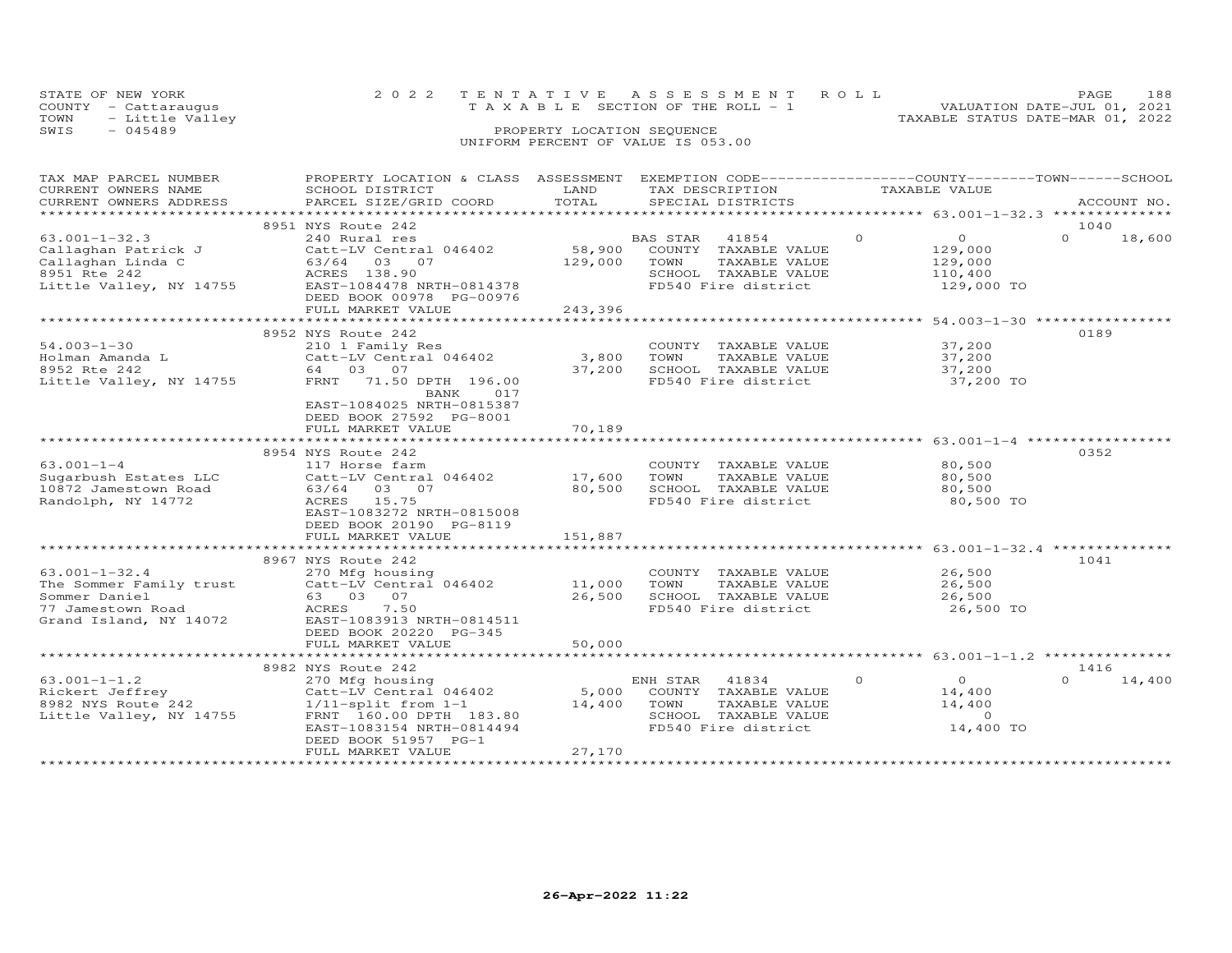| STATE OF NEW YORK    |                 | 2022 TENTATIVE ASSESSMENT ROLL     |                                  | PAGE                        | 189 |
|----------------------|-----------------|------------------------------------|----------------------------------|-----------------------------|-----|
| COUNTY - Cattaraugus |                 | TAXABLE SECTION OF THE ROLL - 1    |                                  | VALUATION DATE-JUL 01, 2021 |     |
| TOWN                 | - Little Valley |                                    | TAXABLE STATUS DATE-MAR 01, 2022 |                             |     |
| SWIS<br>$-045489$    |                 | PROPERTY LOCATION SEQUENCE         |                                  |                             |     |
|                      |                 | UNIFORM PERCENT OF VALUE IS 053.00 |                                  |                             |     |

| TAX MAP PARCEL NUMBER     | PROPERTY LOCATION & CLASS ASSESSMENT EXEMPTION CODE----------------COUNTY-------TOWN-----SCHOOL |                           |                         |                                                                |          |             |
|---------------------------|-------------------------------------------------------------------------------------------------|---------------------------|-------------------------|----------------------------------------------------------------|----------|-------------|
| CURRENT OWNERS NAME       | SCHOOL DISTRICT                                                                                 | LAND                      | TAX DESCRIPTION         | TAXABLE VALUE                                                  |          |             |
| CURRENT OWNERS ADDRESS    | PARCEL SIZE/GRID COORD                                                                          | TOTAL                     | SPECIAL DISTRICTS       |                                                                |          | ACCOUNT NO. |
|                           | ****************************                                                                    | *********************     |                         | ****************** $63.001 - 1 - 1$ .1 **************          |          |             |
|                           | 8988 NYS Route 242                                                                              |                           |                         |                                                                |          | 0133        |
| $63.001 - 1 - 1.1$        | 210 1 Family Res                                                                                |                           | COUNTY<br>TAXABLE VALUE | 60,600                                                         |          |             |
| Rickert William           | Catt-LV Central 046402                                                                          | 6,600                     | TOWN<br>TAXABLE VALUE   | 60,600                                                         |          |             |
| Rickert Susan L           | 63 03 07                                                                                        | 60,600                    | SCHOOL TAXABLE VALUE    | 60,600                                                         |          |             |
| 8988 NY Route 242         | $1/11$ -split off RM5 to $1.2$                                                                  |                           | FD540 Fire district     | 60,600 TO                                                      |          |             |
| Little Valley, NY 14755   | ACRES<br>2.15                                                                                   |                           |                         |                                                                |          |             |
|                           | EAST-1082938 NRTH-0814321                                                                       |                           |                         |                                                                |          |             |
|                           | DEED BOOK 20200 PG-5340                                                                         |                           |                         |                                                                |          |             |
|                           | FULL MARKET VALUE<br>***********************                                                    | 114,340<br>************** |                         | ******************************** 63.001-1-30 ***************** |          |             |
|                           |                                                                                                 |                           |                         |                                                                |          | 0095        |
|                           | 8999 NYS Route 242                                                                              |                           |                         | $\Omega$                                                       |          |             |
| $63.001 - 1 - 30$         | 210 1 Family Res                                                                                |                           | AGED C/T/S 41800        | 30,880                                                         | 34,600   | 34,600      |
| Estes Marion H            | Catt-LV Central 046402                                                                          |                           | 10,000 CW_15_VET/ 41161 | $\Omega$<br>7,440                                              | $\Omega$ | $\Omega$    |
| 8999 NYS Rte 242          | 53 03 07                                                                                        | 69,200                    | COUNTY TAXABLE VALUE    | 30,880                                                         |          |             |
| Little Valley, NY 14755   | 6.59<br>ACRES                                                                                   |                           | TAXABLE VALUE<br>TOWN   | 34,600                                                         |          |             |
|                           | EAST-1083133 NRTH-0813594                                                                       |                           | SCHOOL TAXABLE VALUE    | 34,600                                                         |          |             |
|                           | DEED BOOK 30607 PG-9001                                                                         |                           | FD540 Fire district     | 69,200 TO                                                      |          |             |
|                           | FULL MARKET VALUE                                                                               | 130,566                   |                         |                                                                |          |             |
|                           | NYS Route 353                                                                                   |                           |                         |                                                                |          | 0155        |
| $54.003 - 1 - 6.1$        | 314 Rural vac<10                                                                                |                           | COUNTY TAXABLE VALUE    | 10,600                                                         |          |             |
| Hammond Denise            | Catt-LV Central 046402                                                                          | 10,600                    | TOWN<br>TAXABLE VALUE   | 10,600                                                         |          |             |
| 9384 New Albion Rd        | 65 03 07                                                                                        | 10,600                    | SCHOOL TAXABLE VALUE    | 10,600                                                         |          |             |
| Cattaraugus, NY 14719     | split 102.35 AC to Gasman                                                                       |                           | FD540 Fire district     | 10,600 TO                                                      |          |             |
|                           | ACRES 10.70                                                                                     |                           |                         |                                                                |          |             |
|                           | EAST-1084145 NRTH-0821103                                                                       |                           |                         |                                                                |          |             |
|                           | DEED BOOK 20200 PG-214                                                                          |                           |                         |                                                                |          |             |
|                           | FULL MARKET VALUE                                                                               | 20,000                    |                         |                                                                |          |             |
|                           |                                                                                                 |                           |                         |                                                                |          |             |
|                           | NYS Route 353                                                                                   |                           |                         |                                                                |          | 1169        |
| $54.003 - 1 - 6.3$        | 720 Mining                                                                                      |                           | COUNTY TAXABLE VALUE    | 8,800                                                          |          |             |
| Seneca Const Services Inc | Catt-LV Central 046402                                                                          | 8,800                     | TOWN<br>TAXABLE VALUE   | 8,800                                                          |          |             |
| PO Box 293                | 65 03 07                                                                                        | 8,800                     | SCHOOL TAXABLE VALUE    | 8,800                                                          |          |             |
| Salamanca, NY 14779       | ACRES<br>4.50                                                                                   |                           | FD540 Fire district     | 8,800 TO                                                       |          |             |
|                           | EAST-1083454 NRTH-0823060                                                                       |                           |                         |                                                                |          |             |
|                           | DEED BOOK 00967 PG-00232                                                                        |                           |                         |                                                                |          |             |
|                           | FULL MARKET VALUE                                                                               | 16,604                    |                         |                                                                |          |             |
|                           |                                                                                                 |                           |                         | $**************$ 54.003-1-6.4 ************                     |          |             |
|                           | NYS Route 353                                                                                   |                           |                         |                                                                |          | 1221        |
| $54.003 - 1 - 6.4$        | 311 Res vac land                                                                                |                           | COUNTY TAXABLE VALUE    | 2,500                                                          |          |             |
| Seneca Construction Svcs  | Catt-LV Central 046402                                                                          | 2,500                     | TOWN<br>TAXABLE VALUE   | 2,500                                                          |          |             |
| PO Box 293                | 65 04 07                                                                                        | 2,500                     | SCHOOL TAXABLE VALUE    | 2,500                                                          |          |             |
| Salamanca, NY 14779       | 2.65<br>ACRES                                                                                   |                           | FD540 Fire district     | 2,500 TO                                                       |          |             |
|                           | EAST-1083760 NRTH-0823140                                                                       |                           |                         |                                                                |          |             |
|                           |                                                                                                 |                           |                         |                                                                |          |             |
|                           | DEED BOOK 01012 PG-01075                                                                        |                           |                         |                                                                |          |             |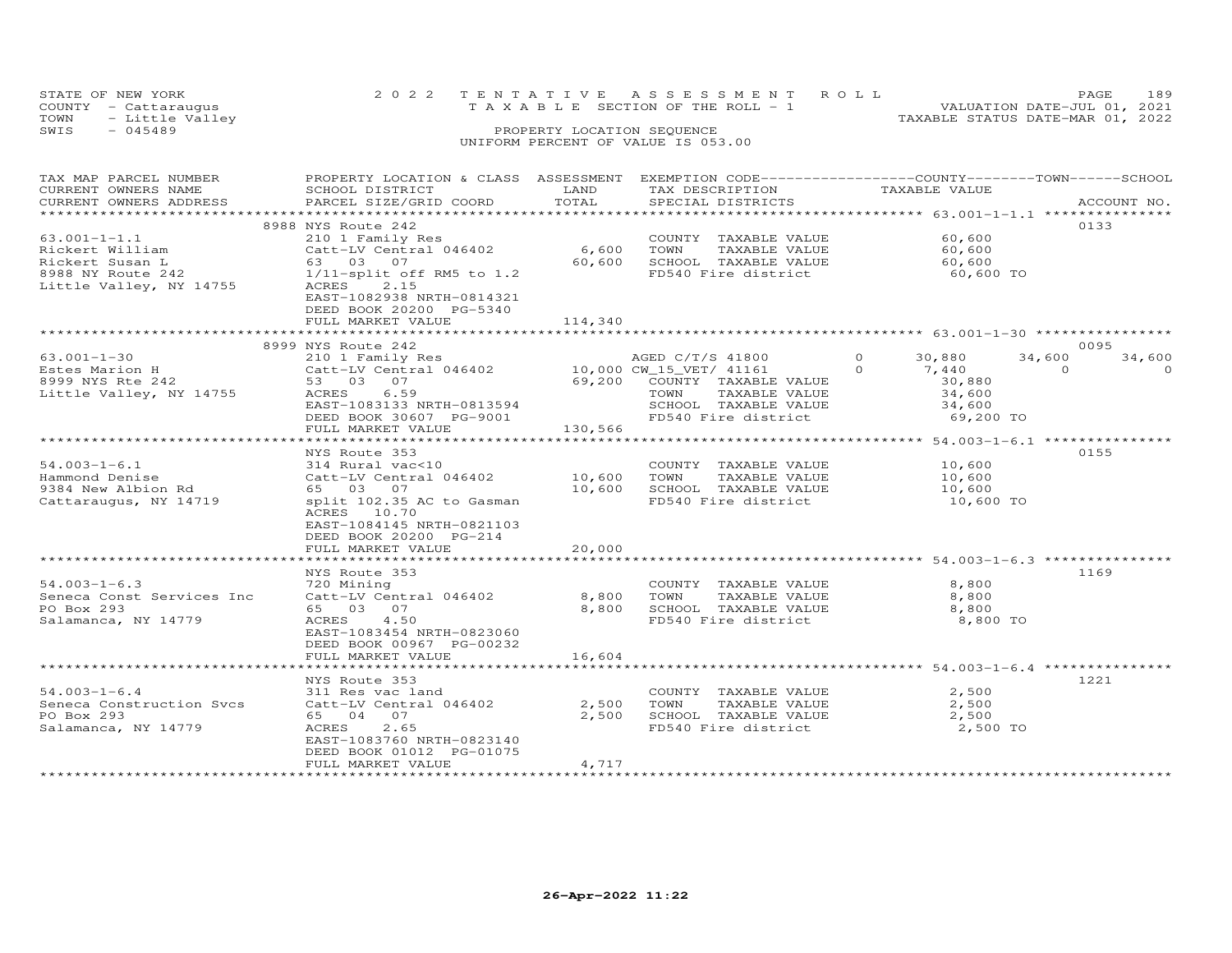| STATE OF NEW YORK    | 2022 TENTATIVE ASSESSMENT ROLL     | 190<br>PAGE.                     |
|----------------------|------------------------------------|----------------------------------|
| COUNTY - Cattaraugus | TAXABLE SECTION OF THE ROLL - 1    | VALUATION DATE-JUL 01, 2021      |
| TOWN - Little Valley |                                    | TAXABLE STATUS DATE-MAR 01, 2022 |
| SWIS<br>- 045489     | PROPERTY LOCATION SEQUENCE         |                                  |
|                      | UNIFORM PERCENT OF VALUE IS 053.00 |                                  |

| TAX MAP PARCEL NUMBER   |                                   |            |                       | PROPERTY LOCATION & CLASS ASSESSMENT EXEMPTION CODE-----------------COUNTY-------TOWN------SCHOOL |
|-------------------------|-----------------------------------|------------|-----------------------|---------------------------------------------------------------------------------------------------|
| CURRENT OWNERS NAME     | SCHOOL DISTRICT                   | LAND       | TAX DESCRIPTION       | TAXABLE VALUE                                                                                     |
| CURRENT OWNERS ADDRESS  | PARCEL SIZE/GRID COORD            | TOTAL      | SPECIAL DISTRICTS     | ACCOUNT NO.                                                                                       |
| **********************  |                                   |            |                       |                                                                                                   |
|                         | NYS Route 353                     |            |                       | 1683                                                                                              |
| $54.003 - 1 - 6.5$      | 322 Rural vac>10                  |            | COUNTY TAXABLE VALUE  | 54,000                                                                                            |
| Gassman Derek J         | Catt-LV Central 046402            | 54,000     | TOWN<br>TAXABLE VALUE | 54,000                                                                                            |
| Gassman Susan Ann       | $10/18$ -split off $1-6.1$        | 54,000     | SCHOOL TAXABLE VALUE  | 54,000                                                                                            |
| 5975 NYS Rte 353        | ACRES 102.35                      |            | FD540 Fire district   | 54,000 TO                                                                                         |
| Little Valley, NY 14755 | EAST-1084557 NRTH-0823027         |            |                       |                                                                                                   |
|                         | DEED BOOK 30465 PG-8001           |            |                       |                                                                                                   |
|                         | FULL MARKET VALUE                 | 101,887    |                       |                                                                                                   |
|                         |                                   |            |                       |                                                                                                   |
|                         | NYS Route 353                     |            |                       | 0154                                                                                              |
| $54.003 - 1 - 12.1$     | 322 Rural vac>10                  |            | COUNTY TAXABLE VALUE  | 4,300                                                                                             |
| Hammond Denise          | Catt-LV Central 046402            | 4,300 TOWN | TAXABLE VALUE         | 4,300                                                                                             |
| 9384 New Albion Rd      | 65 03 07                          | 4,300      | SCHOOL TAXABLE VALUE  | 4,300                                                                                             |
| Cattaraugus, NY 14719   | ACRES 43.62                       |            | FD540 Fire district   | 4,300 TO                                                                                          |
|                         | EAST-1085762 NRTH-0822798         |            |                       |                                                                                                   |
|                         | DEED BOOK 20200 PG-214            |            |                       |                                                                                                   |
|                         | FULL MARKET VALUE                 | 8,113      |                       |                                                                                                   |
|                         |                                   |            |                       |                                                                                                   |
|                         | NYS Route 353                     |            |                       | 0132                                                                                              |
| $54.004 - 1 - 2$        | 321 Abandoned ag                  |            | COUNTY TAXABLE VALUE  | 16,300                                                                                            |
| Stevens Anne C          | $Catt-LV$ Central $046402$ 16,300 |            | TOWN<br>TAXABLE VALUE | 16,300                                                                                            |
| Stevens Edwin C         | 41 03 07                          | 16,300     | SCHOOL TAXABLE VALUE  | 16,300                                                                                            |
| 9643 Upper Edgar Rd     | ACRES 50.85                       |            | FD540 Fire district   | 16,300 TO                                                                                         |
| Little Valley, NY 14755 | EAST-1091858 NRTH-0821797         |            |                       |                                                                                                   |
|                         | DEED BOOK 2021    PG-11319        |            |                       |                                                                                                   |
|                         | FULL MARKET VALUE                 | 30,755     |                       |                                                                                                   |
|                         |                                   |            |                       |                                                                                                   |
|                         | NYS Route 353                     |            |                       | 1185                                                                                              |
|                         |                                   |            |                       | 12,000                                                                                            |
| $54.004 - 1 - 9.5$      | 322 Rural vac>10                  |            | COUNTY TAXABLE VALUE  |                                                                                                   |
| Baker Kristin M         | Catt-LV Central 046402            | 12,000     | TOWN<br>TAXABLE VALUE | 12,000                                                                                            |
| 134 Rocky Hill Rd       | 31 03 07                          | 12,000     | SCHOOL TAXABLE VALUE  | 12,000                                                                                            |
| Hadley, MA 01035        | ACRES 30.10                       |            | FD540 Fire district   | 12,000 TO                                                                                         |
|                         | EAST-1096453 NRTH-0815549         |            |                       |                                                                                                   |
|                         | DEED BOOK 23271 PG-5002           |            |                       |                                                                                                   |
|                         | FULL MARKET VALUE                 | 22,642     |                       |                                                                                                   |
|                         |                                   |            |                       |                                                                                                   |
|                         | NYS Route 353                     |            |                       | 1057                                                                                              |
| $54.004 - 1 - 17$       | 311 Res vac land                  |            | COUNTY TAXABLE VALUE  | 6,600                                                                                             |
| Crosby Lonnie           | Catt-LV Central 046402            | 6,600      | TAXABLE VALUE<br>TOWN | 6,600                                                                                             |
| 12 Forest Ave           | 31 03 07                          | 6,600      | SCHOOL TAXABLE VALUE  | 6,600                                                                                             |
| Salamanca, NY 14779     | ACRES 1.63                        |            | FD540 Fire district   | 6,600 TO                                                                                          |
|                         | EAST-1097398 NRTH-0815643         |            |                       |                                                                                                   |
|                         | PG-00293<br>DEED BOOK 549         |            |                       |                                                                                                   |
|                         | FULL MARKET VALUE                 | 12,453     |                       |                                                                                                   |
|                         |                                   |            |                       |                                                                                                   |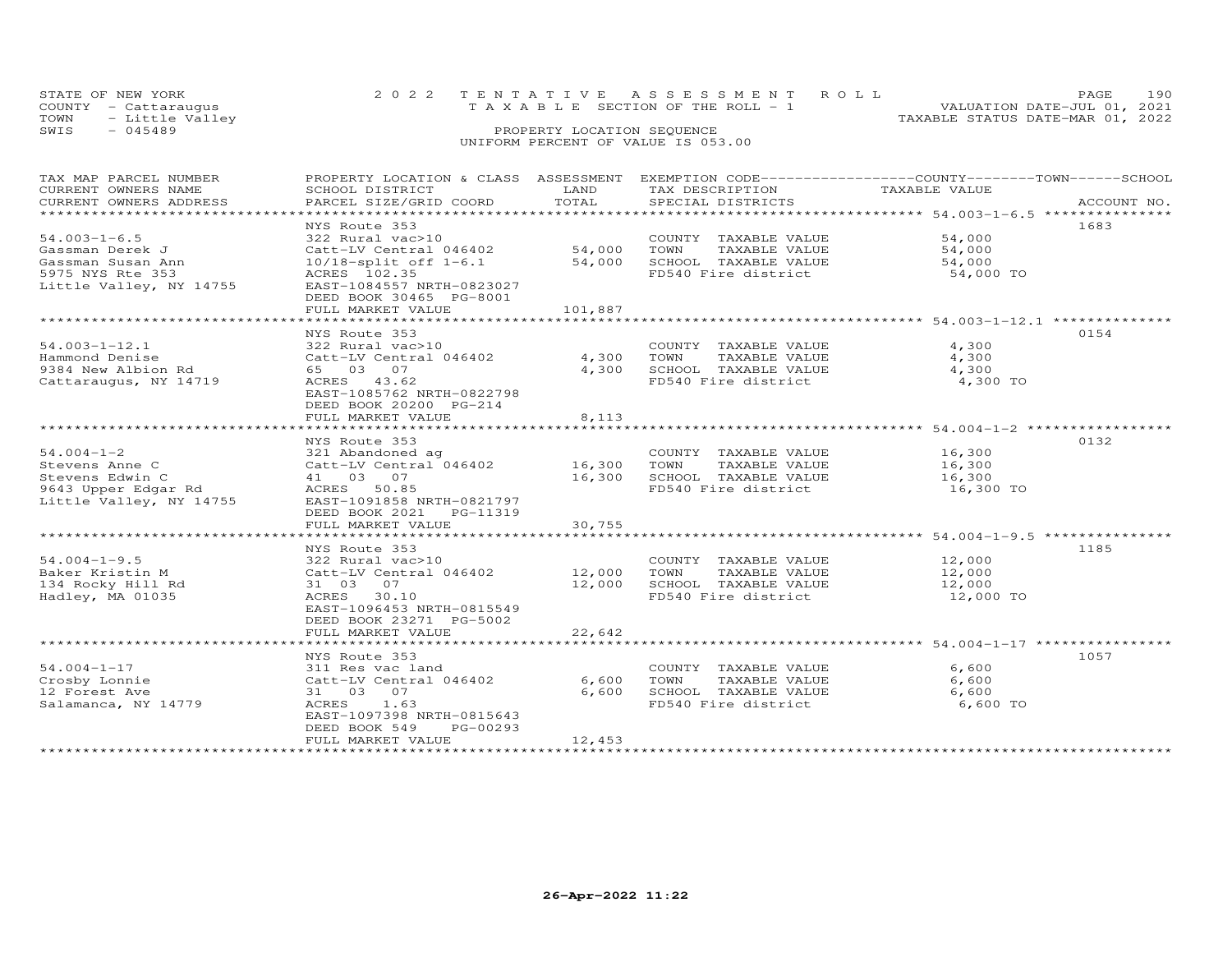| STATE OF NEW YORK    |                 |  |                                    |  |  | 2022 TENTATIVE ASSESSMENT ROLL |                                  | PAGE.                       | 191 |
|----------------------|-----------------|--|------------------------------------|--|--|--------------------------------|----------------------------------|-----------------------------|-----|
| COUNTY - Cattaraugus |                 |  | TAXABLE SECTION OF THE ROLL - 1    |  |  |                                |                                  | VALUATION DATE-JUL 01, 2021 |     |
| TOWN                 | - Little Valley |  |                                    |  |  |                                | TAXABLE STATUS DATE-MAR 01, 2022 |                             |     |
| SWIS<br>$-045489$    |                 |  | PROPERTY LOCATION SEQUENCE         |  |  |                                |                                  |                             |     |
|                      |                 |  | UNIFORM PERCENT OF VALUE IS 053.00 |  |  |                                |                                  |                             |     |

### TAX MAP PARCEL NUMBER PROPERTY LOCATION & CLASS ASSESSMENT EXEMPTION CODE------------------COUNTY--------TOWN------SCHOOL CURRENT OWNERS NAME SCHOOL DISTRICT LAND TAX DESCRIPTION TAXABLE VALUE CURRENT OWNERS ADDRESS PARCEL SIZE/GRID COORD TOTAL SPECIAL DISTRICTS ACCOUNT NO. \*\*\*\*\*\*\*\*\*\*\*\*\*\*\*\*\*\*\*\*\*\*\*\*\*\*\*\*\*\*\*\*\*\*\*\*\*\*\*\*\*\*\*\*\*\*\*\*\*\*\*\*\*\*\*\*\*\*\*\*\*\*\*\*\*\*\*\*\*\*\*\*\*\*\*\*\*\*\*\*\*\*\*\*\*\*\*\*\*\*\*\*\*\*\*\*\*\*\*\*\*\*\* 54.004-1-29.2 \*\*\*\*\*\*\*\*\*\*\*\*\*\* NYS Route 353 121254.004-1-29.2 311 Res vac land COUNTY TAXABLE VALUE 1,300Bieber James Catt-LV Central 046402 1,300 TOWN TAXABLE VALUE 1,3005457 Nys Rte 353 31 03 07 1,300 SCHOOL TAXABLE VALUE 1,300Little Valley, NY 14755 FRNT 148.00 DPTH 197.85 FD540 Fire district 1,300 TO1,300 1,300 1,300 TO BANK 017 EAST-1094680 NRTH-0816710 DEED BOOK 00990 PG-00443FULL MARKET VALUE 2,453 \*\*\*\*\*\*\*\*\*\*\*\*\*\*\*\*\*\*\*\*\*\*\*\*\*\*\*\*\*\*\*\*\*\*\*\*\*\*\*\*\*\*\*\*\*\*\*\*\*\*\*\*\*\*\*\*\*\*\*\*\*\*\*\*\*\*\*\*\*\*\*\*\*\*\*\*\*\*\*\*\*\*\*\*\*\*\*\*\*\*\*\*\*\*\*\*\*\*\*\*\*\*\* 54.004-1-37 \*\*\*\*\*\*\*\*\*\*\*\*\*\*\*\* NYS Route 353 142954.004-1-37 311 Res vac land COUNTY TAXABLE VALUE 1,100White David C Catt-LV Central 046402 1,100 TOWN TAXABLE VALUE 1,100White Darlene K 4/13-prev assd with villa 1,100 SCHOOL TAXABLE VALUE 1,1005482 Rte 353 54.081-1-8, now split to FD540 Fire district 1,100 TOLittle Valley, NY 14755 FRNT 165.00 DPTH 75.00 EAST-1094354 NRTH-08172251,100 1,100 1,100 TO DEED BOOK 948 PG-113 FULL MARKET VALUE 2,075 \*\*\*\*\*\*\*\*\*\*\*\*\*\*\*\*\*\*\*\*\*\*\*\*\*\*\*\*\*\*\*\*\*\*\*\*\*\*\*\*\*\*\*\*\*\*\*\*\*\*\*\*\*\*\*\*\*\*\*\*\*\*\*\*\*\*\*\*\*\*\*\*\*\*\*\*\*\*\*\*\*\*\*\*\*\*\*\*\*\*\*\*\*\*\*\*\*\*\*\*\*\*\* 54.004-1-38 \*\*\*\*\*\*\*\*\*\*\*\*\*\*\*\*NYS Route 353<br>
NYS Route 353<br>
311 Res vac land<br>
211 Res vac land<br>
240 03 07 07 07 500 TOWN TAXABLE VALUE 500<br>
240 03 07 500 500 SCHOOL TAXABLE VALUE 500<br>
260 SCHOOL TAXABLE VALUE 500<br>
260 FAST-1094122 NRTH-0817115<br>
260 FD5 ֖֚֚֚֚֚֚֚֚֚֬ 500 TO DEED BOOK 5212 PG-5001 FULL MARKET VALUE 943 \*\*\*\*\*\*\*\*\*\*\*\*\*\*\*\*\*\*\*\*\*\*\*\*\*\*\*\*\*\*\*\*\*\*\*\*\*\*\*\*\*\*\*\*\*\*\*\*\*\*\*\*\*\*\*\*\*\*\*\*\*\*\*\*\*\*\*\*\*\*\*\*\*\*\*\*\*\*\*\*\*\*\*\*\*\*\*\*\*\*\*\*\*\*\*\*\*\*\*\*\*\*\* 54.004-1-47 \*\*\*\*\*\*\*\*\*\*\*\*\*\*\*\* NYS Route 353 093454.004-1-47 314 Rural vac<10 COUNTY TAXABLE VALUE 100Mager Paul D Catt-LV Central 046402 100 TOWN TAXABLE VALUE 100Mager Suzanne L 40 03 07 100 SCHOOL TAXABLE VALUE 10069 Mountain View Dr FRNT 45.00 DPTH 38.00 FD540 Fire district 100 TOLittle Valley, NY 14755 EAST-1093515 NRTH-0817264 DEED BOOK 3566 PG-7001 FULL MARKET VALUE 189 $\begin{array}{c} 100 \\ 100 \end{array}$  $100$ <br> $100$ 100 TO \*\*\*\*\*\*\*\*\*\*\*\*\*\*\*\*\*\*\*\*\*\*\*\*\*\*\*\*\*\*\*\*\*\*\*\*\*\*\*\*\*\*\*\*\*\*\*\*\*\*\*\*\*\*\*\*\*\*\*\*\*\*\*\*\*\*\*\*\*\*\*\*\*\*\*\*\*\*\*\*\*\*\*\*\*\*\*\*\*\*\*\*\*\*\*\*\*\*\*\*\*\*\* 63.002-1-10.1 \*\*\*\*\*\*\*\*\*\*\*\*\*\* NYS Route 353 037863.002-1-10.1 314 Rural vac<10 COUNTY TAXABLE VALUE 500Bognar (1/3 int) James M Jr Catt-LV Central 046402 500 TOWN TAXABLE VALUE 500Bognar (1/3 int) Jeffrey 22 03 07 500 SCHOOL TAXABLE VALUE 5003455 Wallace Dr FRNT 72.00 DPTH 275.00 FD540 Fire district 500 TOGrand Island, NY 14072 EAST-1099690 NRTH-0811687 DEED BOOK 13141 PG-9002500 500 500 TO FULL MARKET VALUE 943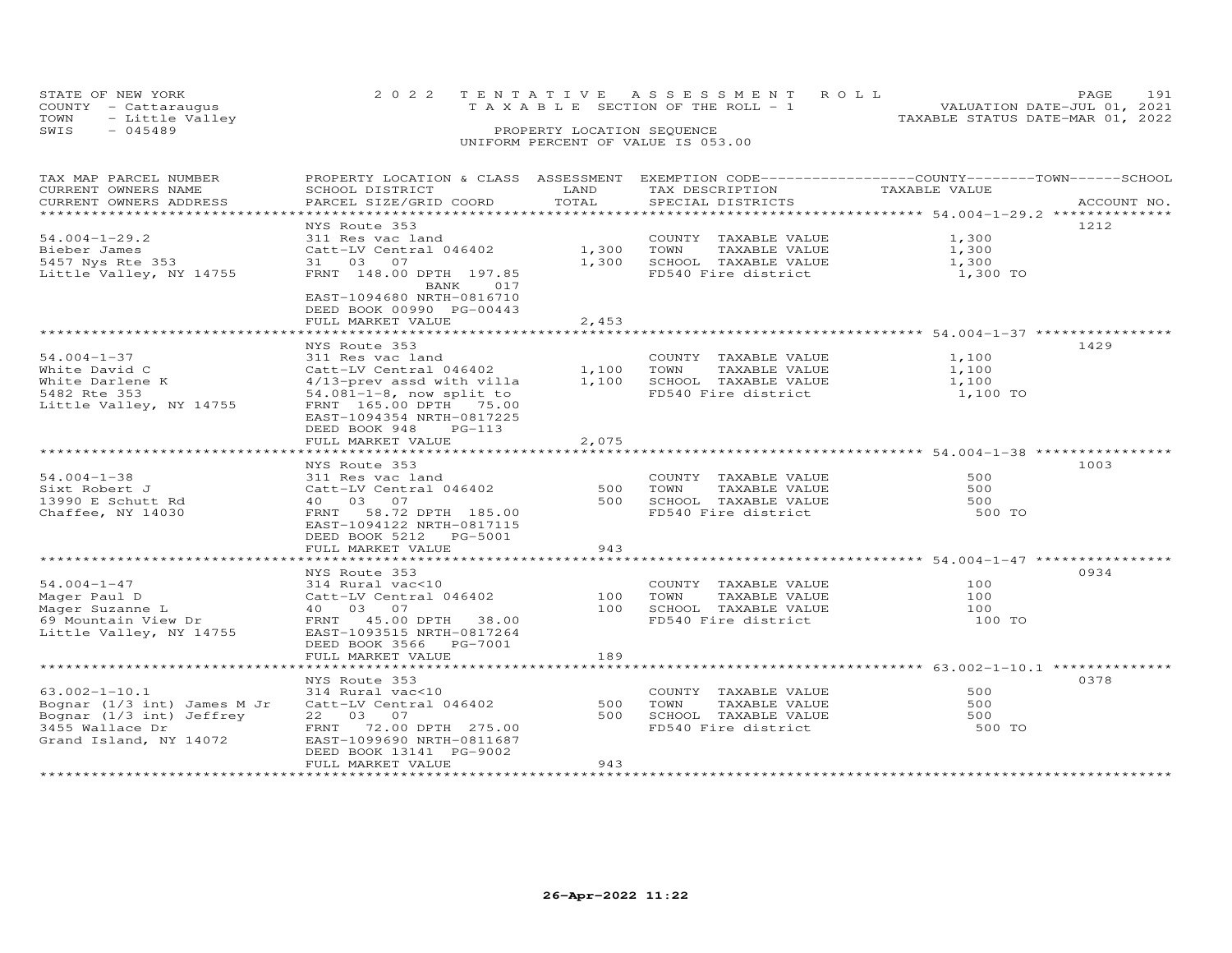| STATE OF NEW YORK    |                                         |  | 2022 TENTATIVE ASSESSMENT ROLL     |  |  |  |                                  | PAGE.                       | 192 |
|----------------------|-----------------------------------------|--|------------------------------------|--|--|--|----------------------------------|-----------------------------|-----|
| COUNTY - Cattaraugus |                                         |  | TAXABLE SECTION OF THE ROLL - 1    |  |  |  |                                  | VALUATION DATE-JUL 01, 2021 |     |
| TOWN                 | - Little Valley                         |  |                                    |  |  |  | TAXABLE STATUS DATE-MAR 01, 2022 |                             |     |
| SWIS                 | PROPERTY LOCATION SEQUENCE<br>$-045489$ |  |                                    |  |  |  |                                  |                             |     |
|                      |                                         |  | UNIFORM PERCENT OF VALUE IS 053.00 |  |  |  |                                  |                             |     |

### TAX MAP PARCEL NUMBER PROPERTY LOCATION & CLASS ASSESSMENT EXEMPTION CODE------------------COUNTY--------TOWN------SCHOOL CURRENT OWNERS NAME SCHOOL DISTRICT LAND TAX DESCRIPTION TAXABLE VALUE CURRENT OWNERS ADDRESS PARCEL SIZE/GRID COORD TOTAL SPECIAL DISTRICTS ACCOUNT NO. \*\*\*\*\*\*\*\*\*\*\*\*\*\*\*\*\*\*\*\*\*\*\*\*\*\*\*\*\*\*\*\*\*\*\*\*\*\*\*\*\*\*\*\*\*\*\*\*\*\*\*\*\*\*\*\*\*\*\*\*\*\*\*\*\*\*\*\*\*\*\*\*\*\*\*\*\*\*\*\*\*\*\*\*\*\*\*\*\*\*\*\*\*\*\*\*\*\*\*\*\*\*\* 63.002-1-10.2 \*\*\*\*\*\*\*\*\*\*\*\*\*\*63.002-1-10.2 MYS Route 353<br>
Bognar William P Catt-LV Central 046402 61,500 COUNTY TAXABLE VALUE<br>
Bognar Richard 13/14/21/22 03 07 61,500 COUNTY TAXABLE VALUE 41,978<br>
Salamanca, NY 14779 EAST 117.2006 EXENCE 2010 ENRABLE 19,522 19,522 UNDER AGDIST LAW TIL 2026 \*\*\*\*\*\*\*\*\*\*\*\*\*\*\*\*\*\*\*\*\*\*\*\*\*\*\*\*\*\*\*\*\*\*\*\*\*\*\*\*\*\*\*\*\*\*\*\*\*\*\*\*\*\*\*\*\*\*\*\*\*\*\*\*\*\*\*\*\*\*\*\*\*\*\*\*\*\*\*\*\*\*\*\*\*\*\*\*\*\*\*\*\*\*\*\*\*\*\*\*\*\*\* 63.002-2-1.1 \*\*\*\*\*\*\*\*\*\*\*\*\*\*\* NYS Route 353 007063.002-2-1.1 314 Rural vac<10 COUNTY TAXABLE VALUE 9,800Lonto Michael J Catt-LV Central 046402 9,800 TOWN TAXABLE VALUE 9,800Lonto Christine M 22/30 03 07 9,800 SCHOOL TAXABLE VALUE 9,8005286 NYS Route 353 8/12-splt .50acre to Litt FD540 Fire district 9,800 TOLittle Valley, NY 14755 ACRES 7.10 EAST-1098064 NRTH-0814731 $9,800$ 9,800 9,800 TO DEED BOOK 2021 PG-12611FULL MARKET VALUE FULL MARKET VALUE 18,491 \*\*\*\*\*\*\*\*\*\*\*\*\*\*\*\*\*\*\*\*\*\*\*\*\*\*\*\*\*\*\*\*\*\*\*\*\*\*\*\*\*\*\*\*\*\*\*\*\*\*\*\*\*\*\*\*\*\*\*\*\*\*\*\*\*\*\*\*\*\*\*\*\*\*\*\*\*\*\*\*\*\*\*\*\*\*\*\*\*\*\*\*\*\*\*\*\*\*\*\*\*\*\* 63.002-2-1.4 \*\*\*\*\*\*\*\*\*\*\*\*\*\*\*63.002-2-1.4 NYS Route 353<br>
Little James 314 Rural vac<10<br>
Little James Catt-LV Central 046402 500 COUNTY TAXABLE VALUE 293<br>
Little Eva 8/12-splt from 2-1.1 Koch 500 TOWN TAXABLE VALUE 293<br>
Salamanca, NY 14779 RAST-109825 UNDER AGDIST LAW TIL 2026 \*\*\*\*\*\*\*\*\*\*\*\*\*\*\*\*\*\*\*\*\*\*\*\*\*\*\*\*\*\*\*\*\*\*\*\*\*\*\*\*\*\*\*\*\*\*\*\*\*\*\*\*\*\*\*\*\*\*\*\*\*\*\*\*\*\*\*\*\*\*\*\*\*\*\*\*\*\*\*\*\*\*\*\*\*\*\*\*\*\*\*\*\*\*\*\*\*\*\*\*\*\*\* 63.002-2-7.1 \*\*\*\*\*\*\*\*\*\*\*\*\*\*\* NYS Route 353 091663.002-2-7.1 312 Vac w/imprv COUNTY TAXABLE VALUE 4,500Cook Jeffrey F Catt-LV Central 046402 2,000 TOWN TAXABLE VALUE 4,5005182 Route 353 22 03 07 4,500 SCHOOL TAXABLE VALUE 4,5004,500 4,500 4,500 TO Little Valley, NY 14755 FRNT 90.00 DPTH 135.00 FD540 Fire district EAST-1099059 NRTH-0812540 DEED BOOK 3114 PG-4001 FULL MARKET VALUE 8,491 \*\*\*\*\*\*\*\*\*\*\*\*\*\*\*\*\*\*\*\*\*\*\*\*\*\*\*\*\*\*\*\*\*\*\*\*\*\*\*\*\*\*\*\*\*\*\*\*\*\*\*\*\*\*\*\*\*\*\*\*\*\*\*\*\*\*\*\*\*\*\*\*\*\*\*\*\*\*\*\*\*\*\*\*\*\*\*\*\*\*\*\*\*\*\*\*\*\*\*\*\*\*\* 63.002-2-22.1 \*\*\*\*\*\*\*\*\*\*\*\*\*\*NYS Route 353 0356

|                     | NIU RUULE JJJ             |        |                         | ぃ)。      |  |
|---------------------|---------------------------|--------|-------------------------|----------|--|
| $63.002 - 2 - 22.1$ | 314 Rural vac<10          |        | TAXABLE VALUE<br>COUNTY | 9,000    |  |
| Winship Montie      | Catt-LV Central 046402    | 9,000  | TAXABLE VALUE<br>TOWN   | 9,000    |  |
| Winship Judith M    | 22/30<br>03 07            | 9,000  | SCHOOL<br>TAXABLE VALUE | 9,000    |  |
| 5353 Winship Cir    | 2.30<br>ACRES             |        | FD540 Fire district     | 9,000 TO |  |
| Salamanca, NY 14779 | EAST-1098173 NRTH-0814211 |        |                         |          |  |
|                     | DEED BOOK 00961 PG-00001  |        |                         |          |  |
|                     | FULL MARKET VALUE         | 16,981 |                         |          |  |
|                     |                           |        |                         |          |  |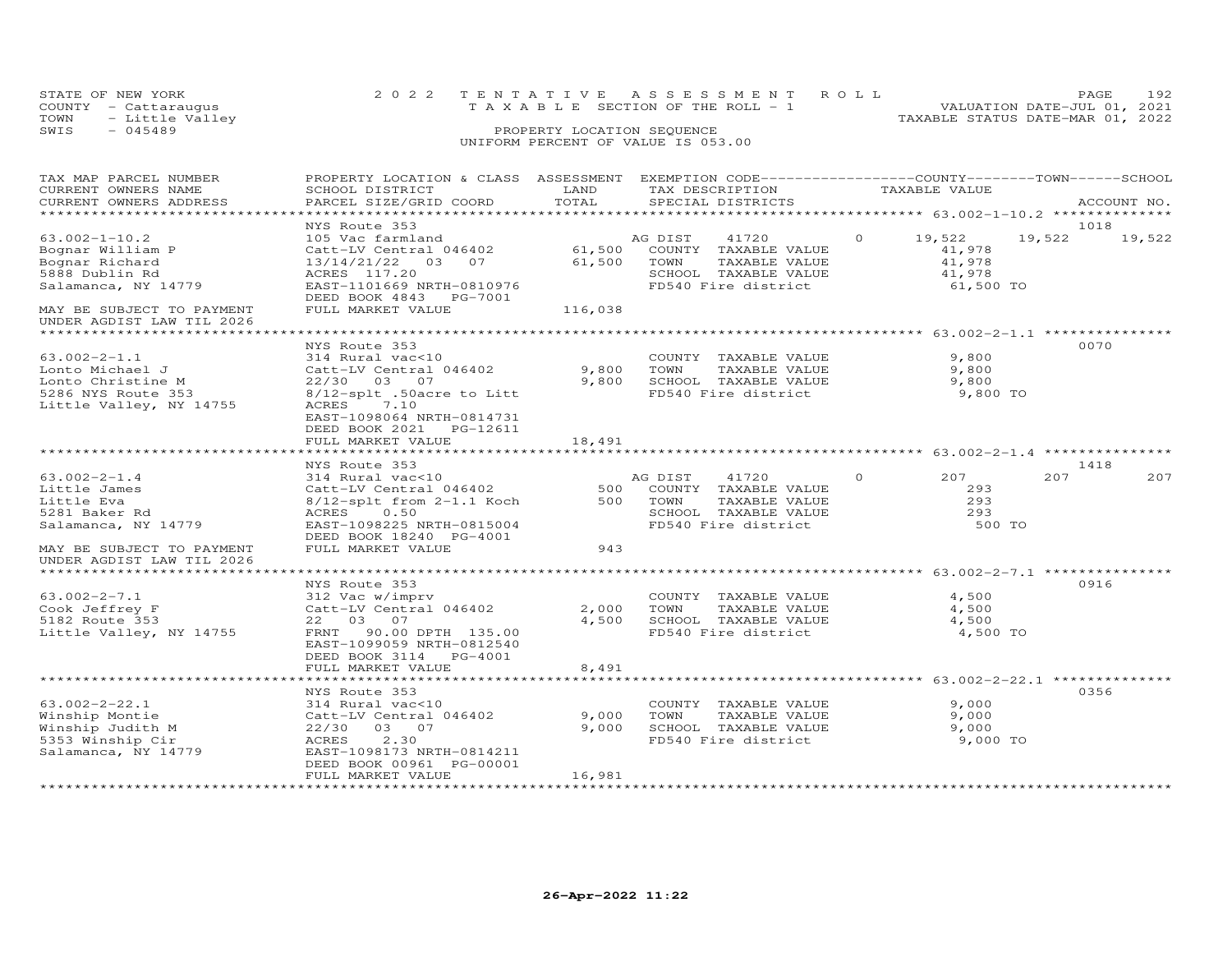| STATE OF NEW YORK       | 2022 TENTATIVE ASSESSMENT ROLL                 | PAGE.                            | 193 |
|-------------------------|------------------------------------------------|----------------------------------|-----|
| COUNTY - Cattarauqus    | $T A X A B I F S E C T I ON OF THE RO I J - 1$ | VALUATION DATE-JUL 01, 2021      |     |
| TOWN<br>- Little Valley |                                                | TAXABLE STATUS DATE-MAR 01, 2022 |     |
| SWIS<br>$-045489$       | PROPERTY LOCATION SEQUENCE                     |                                  |     |
|                         |                                                |                                  |     |

### UNIFORM PERCENT OF VALUE IS 053.00

| TAX MAP PARCEL NUMBER                                 | PROPERTY LOCATION & CLASS ASSESSMENT EXEMPTION CODE-----------------COUNTY-------TOWN------SCHOOL |         |                       |                    |                  |
|-------------------------------------------------------|---------------------------------------------------------------------------------------------------|---------|-----------------------|--------------------|------------------|
| CURRENT OWNERS NAME                                   | SCHOOL DISTRICT                                                                                   | LAND    | TAX DESCRIPTION       | TAXABLE VALUE      |                  |
| CURRENT OWNERS ADDRESS                                | PARCEL SIZE/GRID COORD                                                                            | TOTAL   | SPECIAL DISTRICTS     |                    | ACCOUNT NO.      |
|                                                       |                                                                                                   |         |                       |                    |                  |
|                                                       | NYS Route 353                                                                                     |         |                       |                    | 1060             |
| $63.002 - 3 - 9$                                      | 323 Vacant rural                                                                                  |         | COUNTY TAXABLE VALUE  | 9,600              |                  |
| Hagens Mary                                           | Catt-LV Central 046402                                                                            | 9,600   | TOWN<br>TAXABLE VALUE | 9,600              |                  |
| Schaus Sharon                                         | 29 03 07                                                                                          | 9,600   | SCHOOL TAXABLE VALUE  | 9,600              |                  |
| 603 Willow                                            | ACRES 16.11                                                                                       |         | FD540 Fire district   | 9,600 TO           |                  |
| Lockport, NY 14094                                    | EAST-1097832 NRTH-0808675                                                                         |         |                       |                    |                  |
|                                                       | DEED BOOK 6846<br>PG-4001                                                                         |         |                       |                    |                  |
|                                                       | FULL MARKET VALUE                                                                                 | 18,113  |                       |                    |                  |
|                                                       |                                                                                                   |         |                       |                    |                  |
|                                                       | NYS Route 353                                                                                     |         |                       |                    | 0064             |
| $63.002 - 3 - 13.1$                                   | 105 Vac farmland                                                                                  |         | AG DIST<br>41720      | $\Omega$<br>20,940 | 20,940<br>20,940 |
| Charlesworth Family Farms, LLC Catt-LV Central 046402 |                                                                                                   | 49,000  | COUNTY TAXABLE VALUE  | 28,060             |                  |
| Lecceardone Rodney                                    | 22 29<br>30                                                                                       | 49,000  | TOWN<br>TAXABLE VALUE | 28,060             |                  |
| PO Box 164                                            | ACRES<br>58.30                                                                                    |         | SCHOOL TAXABLE VALUE  | 28,060             |                  |
| Little Valley, NY 14755                               | EAST-1100312 NRTH-0809171                                                                         |         | FD540 Fire district   | 49,000 TO          |                  |
|                                                       | DEED BOOK 2020<br>PG-5274                                                                         |         |                       |                    |                  |
| MAY BE SUBJECT TO PAYMENT                             | FULL MARKET VALUE                                                                                 | 92,453  |                       |                    |                  |
| UNDER AGDIST LAW TIL 2026                             |                                                                                                   |         |                       |                    |                  |
| ********************                                  |                                                                                                   |         |                       |                    |                  |
|                                                       | NYS Route 353                                                                                     |         |                       |                    | 1192             |
| $63.002 - 3 - 13.2$                                   | 260 Seasonal res                                                                                  |         | COUNTY TAXABLE VALUE  | 110,000            |                  |
| Stullken John Vincent                                 | Catt-LV Central 046402                                                                            | 43,900  | TAXABLE VALUE<br>TOWN | 110,000            |                  |
| Stullken Sara Elizabeth                               | 21&22<br>03 07                                                                                    | 110,000 | SCHOOL TAXABLE VALUE  | 110,000            |                  |
| 5445 Rosetta Street                                   | 77.45<br>ACRES                                                                                    |         | FD540 Fire district   | 110,000 TO         |                  |
| Pittsburgh, PA 15206                                  | EAST-1098850 NRTH-0809428                                                                         |         |                       |                    |                  |
|                                                       | DEED BOOK 2020<br>PG-12399                                                                        |         |                       |                    |                  |
|                                                       | FULL MARKET VALUE                                                                                 | 207,547 |                       |                    |                  |
|                                                       |                                                                                                   |         |                       |                    |                  |
|                                                       | NYS Route 353                                                                                     |         |                       |                    | 1193             |
| $63.002 - 3 - 13.3$                                   | 910 Priv forest                                                                                   |         | COUNTY TAXABLE VALUE  | 142,000            |                  |
| JT Allegheny Timberland, LLC                          | Catt-LV Central 046402                                                                            | 56,800  | TOWN<br>TAXABLE VALUE | 142,000            |                  |
| Property Tax Administration                           | 29 03 07                                                                                          | 142,000 | SCHOOL TAXABLE VALUE  | 142,000            |                  |
| PO Box 3349                                           | ACRES 285.40                                                                                      |         | FD540 Fire district   | 142,000 TO         |                  |
| Albany, NY 31706-3349                                 | EAST-1096379 NRTH-0808871                                                                         |         |                       |                    |                  |
|                                                       | DEED BOOK 9327 PG-3001                                                                            |         |                       |                    |                  |
|                                                       | FULL MARKET VALUE                                                                                 | 267,925 |                       |                    |                  |
|                                                       |                                                                                                   |         |                       |                    |                  |
|                                                       | NYS Route 353                                                                                     |         |                       |                    | 0131             |
| $63.002 - 3 - 35.1$                                   | 322 Rural vac>10                                                                                  |         | COUNTY TAXABLE VALUE  | 16,000             |                  |
| Davis Harley & Melissa                                | Catt-LV Central 046402                                                                            | 16,000  | TOWN<br>TAXABLE VALUE | 16,000             |                  |
| 10598 Woodmancy Road                                  | 12/13/20/21<br>03 07                                                                              | 16,000  | SCHOOL TAXABLE VALUE  | 16,000             |                  |
| Randolph, NY 14772                                    | $1/15$ -splt 19.45 ac to Wil                                                                      |         | FD540 Fire district   | 16,000 TO          |                  |
|                                                       | 1 ac-Zimbardi                                                                                     |         |                       |                    |                  |
|                                                       | ACRES<br>29.85                                                                                    |         |                       |                    |                  |
|                                                       | EAST-1104509 NRTH-0806622                                                                         |         |                       |                    |                  |
|                                                       | DEED BOOK 2021<br>PG-15731                                                                        |         |                       |                    |                  |
|                                                       | FULL MARKET VALUE                                                                                 | 30,189  |                       |                    |                  |
|                                                       |                                                                                                   |         |                       |                    |                  |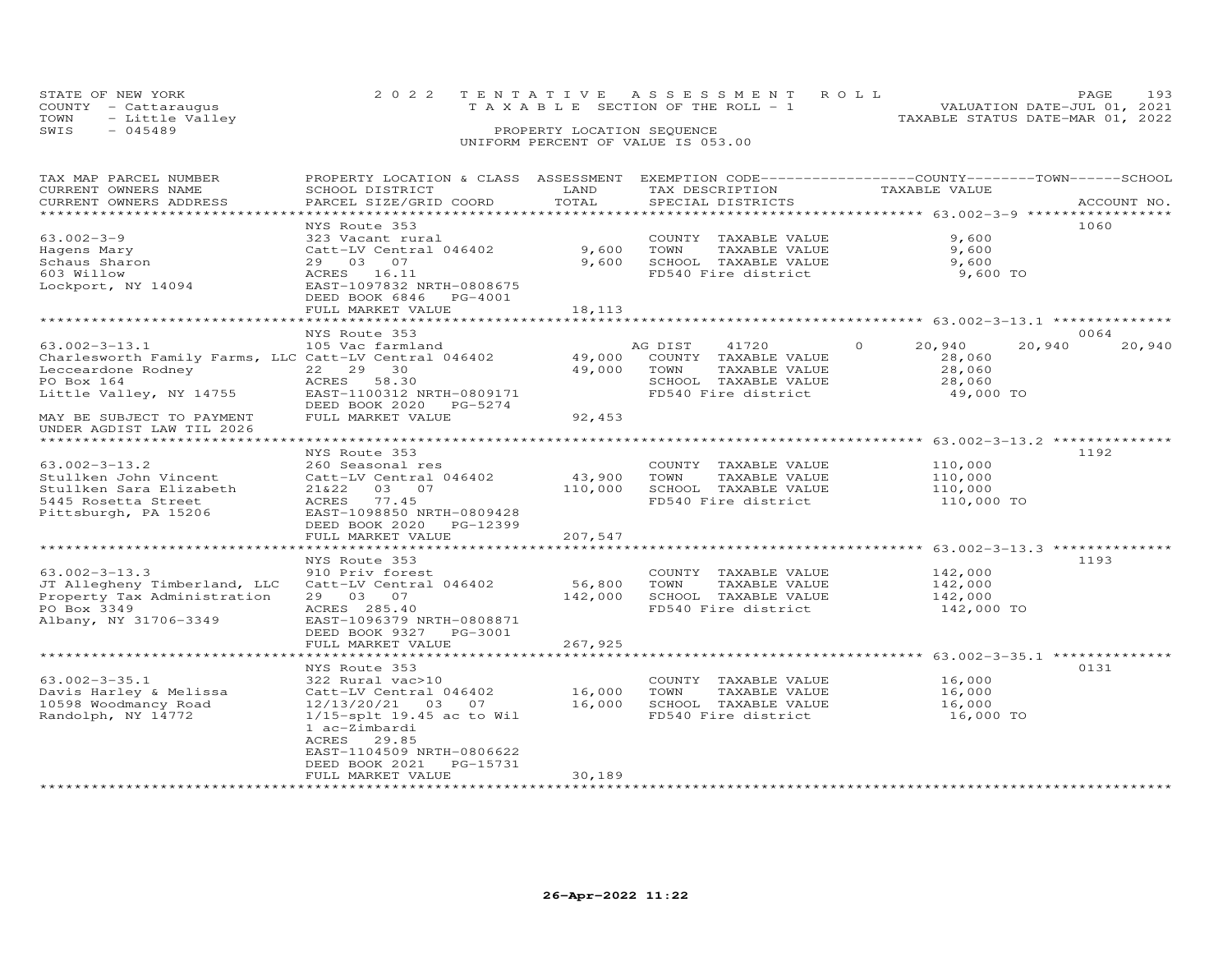| STATE OF NEW YORK       | 2022 TENTATIVE ASSESSMENT ROLL        | 194<br>PAGE.                     |
|-------------------------|---------------------------------------|----------------------------------|
| COUNTY - Cattarauqus    | T A X A B L E SECTION OF THE ROLL - 1 | VALUATION DATE-JUL 01, 2021      |
| TOWN<br>- Little Valley |                                       | TAXABLE STATUS DATE-MAR 01, 2022 |
| SWIS<br>- 045489        | PROPERTY LOCATION SEQUENCE            |                                  |
|                         | UNIFORM PERCENT OF VALUE IS 053.00    |                                  |

| TAX MAP PARCEL NUMBER  |                           |        |                       | PROPERTY LOCATION & CLASS ASSESSMENT EXEMPTION CODE-----------------COUNTY-------TOWN------SCHOOL |
|------------------------|---------------------------|--------|-----------------------|---------------------------------------------------------------------------------------------------|
| CURRENT OWNERS NAME    | SCHOOL DISTRICT           | LAND   | TAX DESCRIPTION       | TAXABLE VALUE                                                                                     |
| CURRENT OWNERS ADDRESS | PARCEL SIZE/GRID COORD    | TOTAL  | SPECIAL DISTRICTS     | ACCOUNT NO.                                                                                       |
| *********************  | ************************* |        |                       |                                                                                                   |
|                        | NYS Route 353             |        |                       | 1263                                                                                              |
| $63.002 - 3 - 35.3$    | 322 Rural vac>10          |        | COUNTY TAXABLE VALUE  | 10,000                                                                                            |
| Cooney Arthur E        | Catt-LV Central 046402    | 10,000 | TOWN<br>TAXABLE VALUE | 10,000                                                                                            |
| Cooney Julie E         | 12/13/20/21 03 07         | 10,000 | SCHOOL TAXABLE VALUE  | 10,000                                                                                            |
| 4899 Route 353         | ACRES 15.45               |        | FD540 Fire district   | 10,000 TO                                                                                         |
| Salamanca, NY 14779    | EAST-1101346 NRTH-0807052 |        |                       |                                                                                                   |
|                        | DEED BOOK 5114<br>PG-5001 |        |                       |                                                                                                   |
|                        | FULL MARKET VALUE         | 18,868 |                       |                                                                                                   |
|                        |                           |        |                       |                                                                                                   |
|                        | NYS Route 353             |        |                       | 0063                                                                                              |
| $63.004 - 1 - 8.1$     | 314 Rural vac<10          |        | COUNTY TAXABLE VALUE  | 4,000                                                                                             |
| Bruce David            | Catt-LV Central 046402    | 4,000  | TOWN<br>TAXABLE VALUE | 4,000                                                                                             |
| Bruce Patricia         | 19 03 07                  | 4,000  | SCHOOL TAXABLE VALUE  | 4,000                                                                                             |
| 100 Portal Dr          | FRNT 130.00 DPTH 188.60   |        | FD540 Fire district   | 4,000 TO                                                                                          |
| Oriskany, NY 13424     | EAST-1102152 NRTH-0802832 |        |                       |                                                                                                   |
|                        | DEED BOOK 729<br>PG-00569 |        |                       |                                                                                                   |
|                        | FULL MARKET VALUE         | 7,547  |                       |                                                                                                   |
|                        |                           |        |                       |                                                                                                   |
|                        | NYS Route 353             |        |                       | 0107                                                                                              |
| $63.004 - 2 - 2.1$     | 322 Rural vac>10          |        | COUNTY TAXABLE VALUE  | 15,000                                                                                            |
| Pease Robert M Life Us | Catt-LV Central 046402    | 15,000 | TOWN<br>TAXABLE VALUE | 15,000                                                                                            |
| Giglio Ann Marie       | 20  03  07                | 15,000 | SCHOOL TAXABLE VALUE  | 15,000                                                                                            |
| 10132 Broadway Rd      | ACRES 15.15               |        | FD540 Fire district   | 15,000 TO                                                                                         |
| Gowanda, NY 14070      | EAST-1101486 NRTH-0806485 |        |                       |                                                                                                   |
|                        | DEED BOOK 31176 PG-9003   |        |                       |                                                                                                   |
|                        |                           | 28,302 |                       |                                                                                                   |
|                        | FULL MARKET VALUE         |        |                       |                                                                                                   |
|                        |                           |        |                       | 1144                                                                                              |
|                        | NYS Route 353             |        |                       | 200                                                                                               |
| $63.004 - 2 - 2.4$     | 311 Res vac land          |        | COUNTY TAXABLE VALUE  |                                                                                                   |
| Geiser George P        | Catt-LV Central 046402    | 200    | TOWN<br>TAXABLE VALUE | 200                                                                                               |
| Geiser Mathew G        | 20  03  07                | 200    | SCHOOL TAXABLE VALUE  | 200                                                                                               |
| 4861 NYS Route 353     | FRNT 132.00 DPTH 132.00   |        | FD540 Fire district   | 200 TO                                                                                            |
| Salamanca, NY 14779    | EAST-1102029 NRTH-0806239 |        |                       |                                                                                                   |
|                        | DEED BOOK 20210 PG-8650   |        |                       |                                                                                                   |
|                        | FULL MARKET VALUE         | 377    |                       |                                                                                                   |
|                        |                           |        |                       |                                                                                                   |
|                        | NYS Route 353             |        |                       | 0285                                                                                              |
| $63.004 - 2 - 5.1$     | 322 Rural vac>10          |        | COUNTY TAXABLE VALUE  | 12,900                                                                                            |
| Pease Robert M Life Us | Catt-LV Central 046402    | 12,900 | TAXABLE VALUE<br>TOWN | 12,900                                                                                            |
| Giglio Ann Marie       | 20  03  07                | 12,900 | SCHOOL TAXABLE VALUE  | 12,900                                                                                            |
| 10132 Broadway Rd      | ACRES 14.00               |        | FD540 Fire district   | 12,900 TO                                                                                         |
| Gowanda, NY 14070      | EAST-1101469 NRTH-0805863 |        |                       |                                                                                                   |
|                        | DEED BOOK 31176 PG-9003   |        |                       |                                                                                                   |
|                        | FULL MARKET VALUE         | 24,340 |                       |                                                                                                   |
|                        |                           |        |                       |                                                                                                   |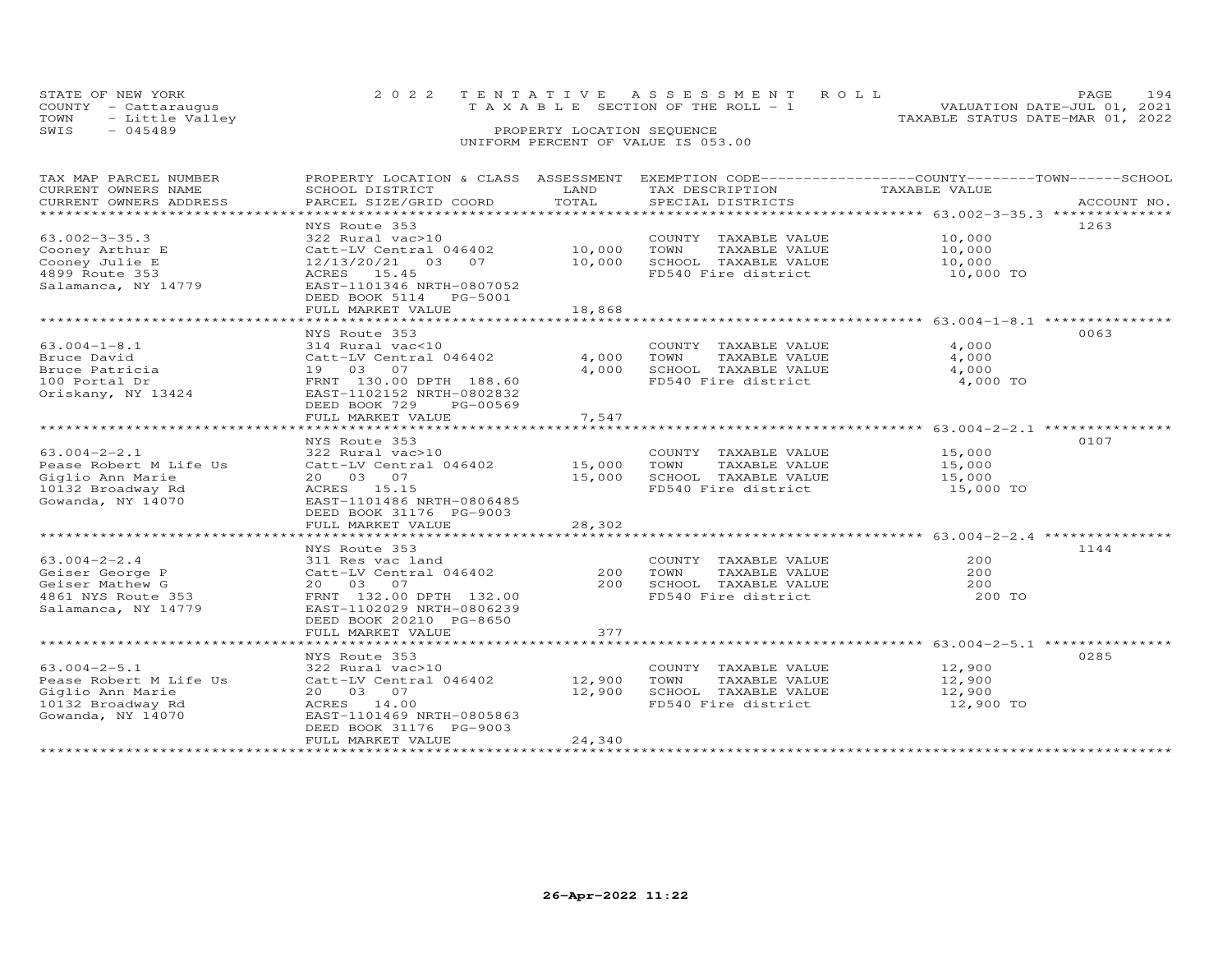| STATE OF NEW YORK       | 2022 TENTATIVE ASSESSMENT ROLL  | 195<br><b>PAGE</b>               |
|-------------------------|---------------------------------|----------------------------------|
| COUNTY - Cattaraugus    | TAXABLE SECTION OF THE ROLL - 1 | VALUATION DATE-JUL 01, 2021      |
| - Little Valley<br>TOWN |                                 | TAXABLE STATUS DATE-MAR 01, 2022 |
| SWIS<br>$-045489$       | PROPERTY LOCATION SEQUENCE      |                                  |

### UNIFORM PERCENT OF VALUE IS 053.00TAX MAP PARCEL NUMBER PROPERTY LOCATION & CLASS ASSESSMENT EXEMPTION CODE-----------------COUNTY-------TOWN------SCHOOL

| CURRENT OWNERS NAME                         | SCHOOL DISTRICT                                    | LAND   | TAX DESCRIPTION       | TAXABLE VALUE                                                                  |  |
|---------------------------------------------|----------------------------------------------------|--------|-----------------------|--------------------------------------------------------------------------------|--|
| CURRENT OWNERS ADDRESS<br>***************** | PARCEL SIZE/GRID COORD<br>************************ | TOTAL  | SPECIAL DISTRICTS     | ACCOUNT NO.<br>********************************** 63.004-2-5.4 *************** |  |
|                                             | NYS Route 353                                      |        |                       | 1131                                                                           |  |
| $63.004 - 2 - 5.4$                          | 311 Res vac land                                   |        | COUNTY TAXABLE VALUE  | 6,300                                                                          |  |
| Urbanski Jason J                            | Catt-LV Central 046402                             | 6,300  | TOWN<br>TAXABLE VALUE | 6,300                                                                          |  |
| Edwards Holly R                             | 20 03 07                                           | 6,300  | SCHOOL TAXABLE VALUE  | 6,300                                                                          |  |
| 4835 NYS Route 353                          | 1.05<br>ACRES                                      |        | FD540 Fire district   | 6,300 TO                                                                       |  |
| Salamanca, NY 14779                         | EAST-1102088 NRTH-0805641                          |        |                       |                                                                                |  |
|                                             | DEED BOOK 23227 PG-5001                            |        |                       |                                                                                |  |
|                                             | FULL MARKET VALUE                                  | 11,887 |                       |                                                                                |  |
|                                             | ***************************                        |        |                       |                                                                                |  |
|                                             | NYS Route 353                                      |        |                       | 1171                                                                           |  |
| $63.004 - 2 - 5.5$                          | 323 Vacant rural                                   |        | COUNTY TAXABLE VALUE  | 22,500                                                                         |  |
| Urbanski Dennis J                           | Catt-LV Central 046402                             | 9,000  | TOWN<br>TAXABLE VALUE | 22,500                                                                         |  |
| Urbanski Laurie J                           | 20 03 07                                           | 22,500 | SCHOOL TAXABLE VALUE  | 22,500                                                                         |  |
| 7889 Woodworth Hollow Rd                    | ACRES 45.00                                        |        | FD540 Fire district   | 22,500 TO                                                                      |  |
| Salamanca, NY 14779                         | EAST-1099039 NRTH-0806178                          |        |                       |                                                                                |  |
|                                             | DEED BOOK 13456 PG-3002                            |        |                       |                                                                                |  |
|                                             | FULL MARKET VALUE                                  | 42,453 |                       |                                                                                |  |
|                                             |                                                    |        |                       |                                                                                |  |
|                                             | NYS Route 353                                      |        |                       | 1293                                                                           |  |
| $63.004 - 2 - 5.6$                          | 314 Rural vac<10                                   |        | COUNTY TAXABLE VALUE  | 1,800                                                                          |  |
| Cooney Arthur E                             | Catt-LV Central 046402                             | 1,800  | TOWN<br>TAXABLE VALUE | 1,800                                                                          |  |
| Cooney Julie E                              | 20 03 07                                           | 1,800  | SCHOOL TAXABLE VALUE  | 1,800                                                                          |  |
| 4899 Route 353                              | 3.95<br>ACRES                                      |        | FD540 Fire district   | 1,800 TO                                                                       |  |
| Salamanca, NY 14779                         | EAST-1100328 NRTH-0806165                          |        |                       |                                                                                |  |
|                                             | DEED BOOK 5114<br>PG-5001                          |        |                       |                                                                                |  |
|                                             | FULL MARKET VALUE                                  | 3,396  |                       |                                                                                |  |
|                                             | ********************                               |        |                       | ************************* 63.004-2-9.1 ***************                         |  |
|                                             | NYS Route 353                                      |        |                       | 0175                                                                           |  |
| $63.004 - 2 - 9.1$                          | 311 Res vac land                                   |        | COUNTY TAXABLE VALUE  | 5,000                                                                          |  |
| Urbanski Dennis J                           | Catt-LV Central 046402                             | 5,000  | TOWN<br>TAXABLE VALUE | 5,000                                                                          |  |
| Urbanski Laurie J                           | 20 03 07                                           | 5,000  | SCHOOL TAXABLE VALUE  | 5,000                                                                          |  |
| 7889 Woodworth Hollow Rd                    | FRNT 100.00 DPTH 317.00                            |        | FD540 Fire district   | 5,000 TO                                                                       |  |
| Salamanca, NY 14779                         | EAST-1102069 NRTH-0804397                          |        |                       |                                                                                |  |
|                                             | DEED BOOK 2805<br>PG-2002                          |        |                       |                                                                                |  |
|                                             | FULL MARKET VALUE                                  | 9,434  |                       |                                                                                |  |
|                                             |                                                    |        |                       |                                                                                |  |
|                                             | NYS Route 353                                      |        |                       | 1250                                                                           |  |
| $63.004 - 2 - 12.3$                         | 311 Res vac land                                   |        | COUNTY TAXABLE VALUE  | 4,000                                                                          |  |
| Brierley William-Francine                   | Catt-LV Central 046402                             | 4,000  | TOWN<br>TAXABLE VALUE | 4,000                                                                          |  |
| Brierley Nicholas                           | 20 03<br>07                                        | 4,000  | SCHOOL TAXABLE VALUE  | 4,000                                                                          |  |
| 549 Burroughs Dr                            | 1.50<br>ACRES                                      |        | FD540 Fire district   | 4,000 TO                                                                       |  |
| Amherst, NY 14226                           | EAST-1101945 NRTH-0803216                          |        |                       |                                                                                |  |
|                                             | DEED BOOK 2347<br>PG-9001                          |        |                       |                                                                                |  |
|                                             | FULL MARKET VALUE                                  | 7,547  |                       |                                                                                |  |
|                                             |                                                    |        |                       |                                                                                |  |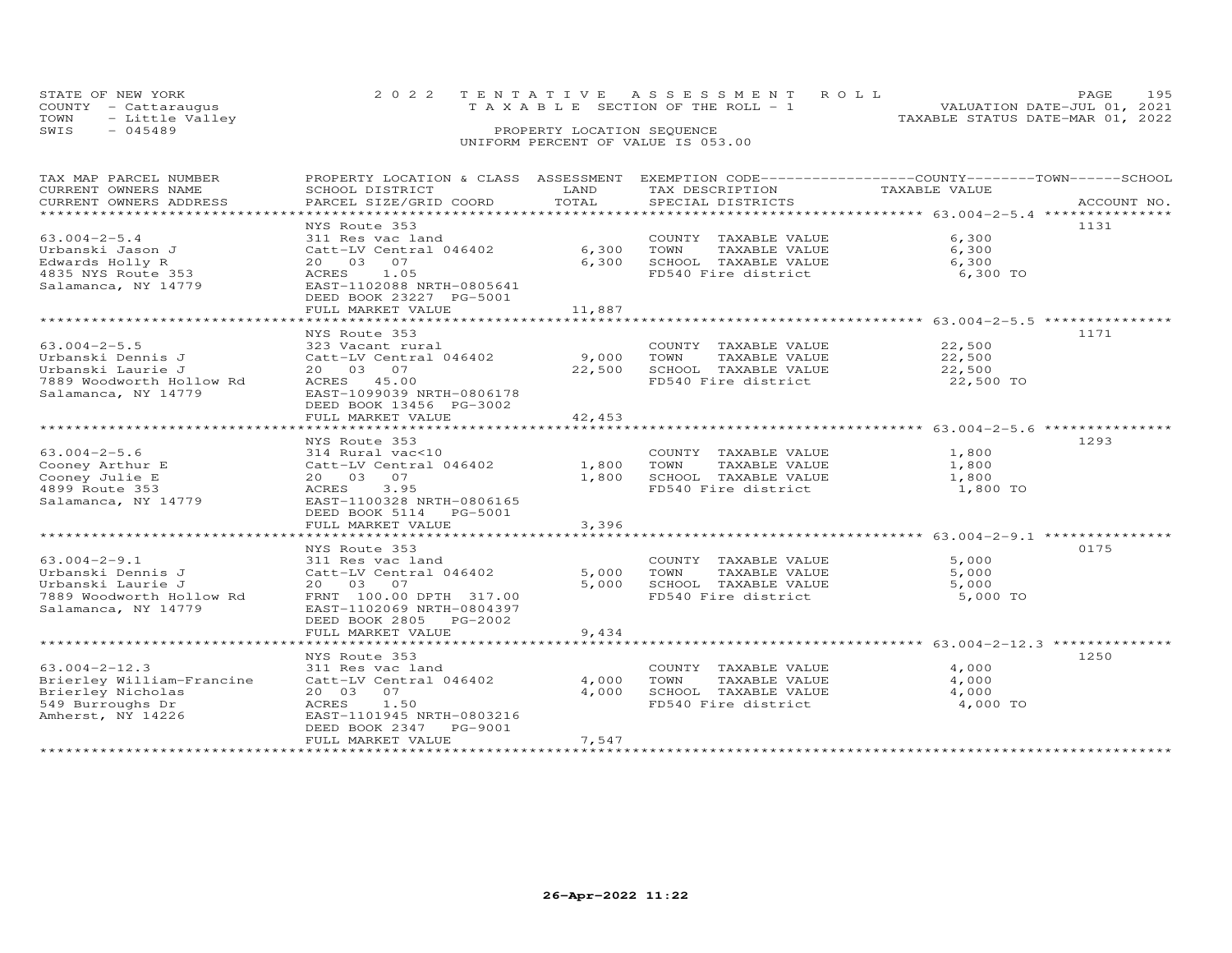|      | STATE OF NEW YORK    |  | 2022 TENTATIVE ASSESSMENT ROLL     |                                  | PAGE.                       | 196 |
|------|----------------------|--|------------------------------------|----------------------------------|-----------------------------|-----|
|      | COUNTY - Cattaraugus |  | TAXABLE SECTION OF THE ROLL - 1    |                                  | VALUATION DATE-JUL 01, 2021 |     |
|      | TOWN - Little Valley |  |                                    | TAXABLE STATUS DATE-MAR 01, 2022 |                             |     |
| SWIS | $-045489$            |  | PROPERTY LOCATION SEQUENCE         |                                  |                             |     |
|      |                      |  | UNIFORM PERCENT OF VALUE IS 053.00 |                                  |                             |     |

| TAX MAP PARCEL NUMBER<br>CURRENT OWNERS NAME<br>CURRENT OWNERS ADDRESS                                                                                 | PROPERTY LOCATION & CLASS ASSESSMENT<br>SCHOOL DISTRICT<br>PARCEL SIZE/GRID COORD                                                                                                                     | LAND<br>TOTAL           | EXEMPTION CODE------------------COUNTY-------TOWN------SCHOOL<br>TAX DESCRIPTION<br>SPECIAL DISTRICTS | TAXABLE VALUE                                                 | ACCOUNT NO. |
|--------------------------------------------------------------------------------------------------------------------------------------------------------|-------------------------------------------------------------------------------------------------------------------------------------------------------------------------------------------------------|-------------------------|-------------------------------------------------------------------------------------------------------|---------------------------------------------------------------|-------------|
| $64.003 - 1 - 23$<br>730 Texas Timberlands II, LTD Catt-LV Central 046402<br>Greenwood Resources Inc<br>1500 SW 1st Ave Ste 1150<br>Portland, OR 97201 | NYS Route 353<br>910 Priv forest<br>03 03 07<br>ACRES 118.75<br>EAST-1108147 NRTH-0799927                                                                                                             | 23,800<br>48,100        | COUNTY TAXABLE VALUE<br>TOWN<br>TAXABLE VALUE<br>SCHOOL TAXABLE VALUE<br>FD540 Fire district          | 48,100<br>48,100<br>48,100<br>48,100 TO                       | 0152        |
|                                                                                                                                                        | DEED BOOK 4366<br>PG-6006<br>FULL MARKET VALUE<br>**********************************                                                                                                                  | 90,755                  |                                                                                                       |                                                               |             |
| $64.003 - 1 - 25.4$<br>Felt Eugene<br>Felt Ila<br>4518 Nys Rte 353<br>Salamanca, NY 14779                                                              | NYS Route 353<br>314 Rural vac<10<br>Salamanca Centr 041600<br>11 03<br>07<br>2.24<br>ACRES<br>EAST-1103947 NRTH-0799674<br>DEED BOOK 865<br>PG-00117<br>FULL MARKET VALUE                            | 2,000<br>2,000<br>3,774 | COUNTY TAXABLE VALUE<br>TOWN<br>TAXABLE VALUE<br>SCHOOL TAXABLE VALUE<br>FD540 Fire district          | 2,000<br>2,000<br>2,000<br>2,000 TO                           | 1043        |
|                                                                                                                                                        | *******************                                                                                                                                                                                   |                         |                                                                                                       | ************************************64.003-1-26.2 *********** |             |
| $64.003 - 1 - 26.2$<br>Robison Michael<br>Robison Sherry<br>4512 NYS Rte 353<br>Salamanca, NY 14779                                                    | NYS Route 353<br>311 Res vac land<br>Salamanca Centr 041600<br>$12/17$ -splt from $1-26$<br>FRNT 48.00 DPTH 178.00<br>EAST-1103394 NRTH-0799345<br>DEED BOOK 28786 PG-9001<br>FULL MARKET VALUE       | 700<br>700<br>1,321     | COUNTY TAXABLE VALUE<br>TOWN<br>TAXABLE VALUE<br>SCHOOL TAXABLE VALUE<br>FD540 Fire district          | 700<br>700<br>700<br>700 TO                                   | 1679        |
|                                                                                                                                                        | *************************                                                                                                                                                                             |                         |                                                                                                       |                                                               |             |
| $64.003 - 1 - 32.1$<br>Urbanski Dennis J<br>Urbanski Laurie J<br>7889 Woodworth Hollow Rd<br>Salamanca, NY 14779                                       | NYS Route 353<br>312 Vac w/imprv<br>Salamanca Centr 041600<br>11 03<br>07<br>split off house, 1 acre 1<br>No road frontage<br>FRNT<br>52.00 DPTH 198.00<br>ACRES<br>1.14<br>EAST-1103735 NRTH-0800117 | 1,000<br>6,000          | COUNTY TAXABLE VALUE<br>TOWN<br>TAXABLE VALUE<br>SCHOOL TAXABLE VALUE<br>FD540 Fire district          | 6,000<br>6,000<br>6,000<br>6,000 TO                           | 0329        |
|                                                                                                                                                        | DEED BOOK 6148<br>PG-9001<br>FULL MARKET VALUE                                                                                                                                                        | 11,321                  |                                                                                                       |                                                               |             |
|                                                                                                                                                        |                                                                                                                                                                                                       |                         |                                                                                                       |                                                               |             |
| $64.003 - 1 - 33.1$<br>Kaye Daniel T<br>Kaye Karen A<br>4333 Route 353<br>Salamanca, NY 14779                                                          | NYS Route 353<br>322 Rural vac>10<br>Salamanca Centr 041600<br>$4/14$ -split house off to 3<br>ACRES 24.10<br>EAST-1104720 NRTH-0800381                                                               | 13,500<br>13,500        | COUNTY TAXABLE VALUE<br>TOWN<br>TAXABLE VALUE<br>SCHOOL TAXABLE VALUE<br>FD540 Fire district          | 13,500<br>13,500<br>13,500<br>13,500 TO                       | 108         |
|                                                                                                                                                        | FULL MARKET VALUE                                                                                                                                                                                     | 25,472                  |                                                                                                       |                                                               |             |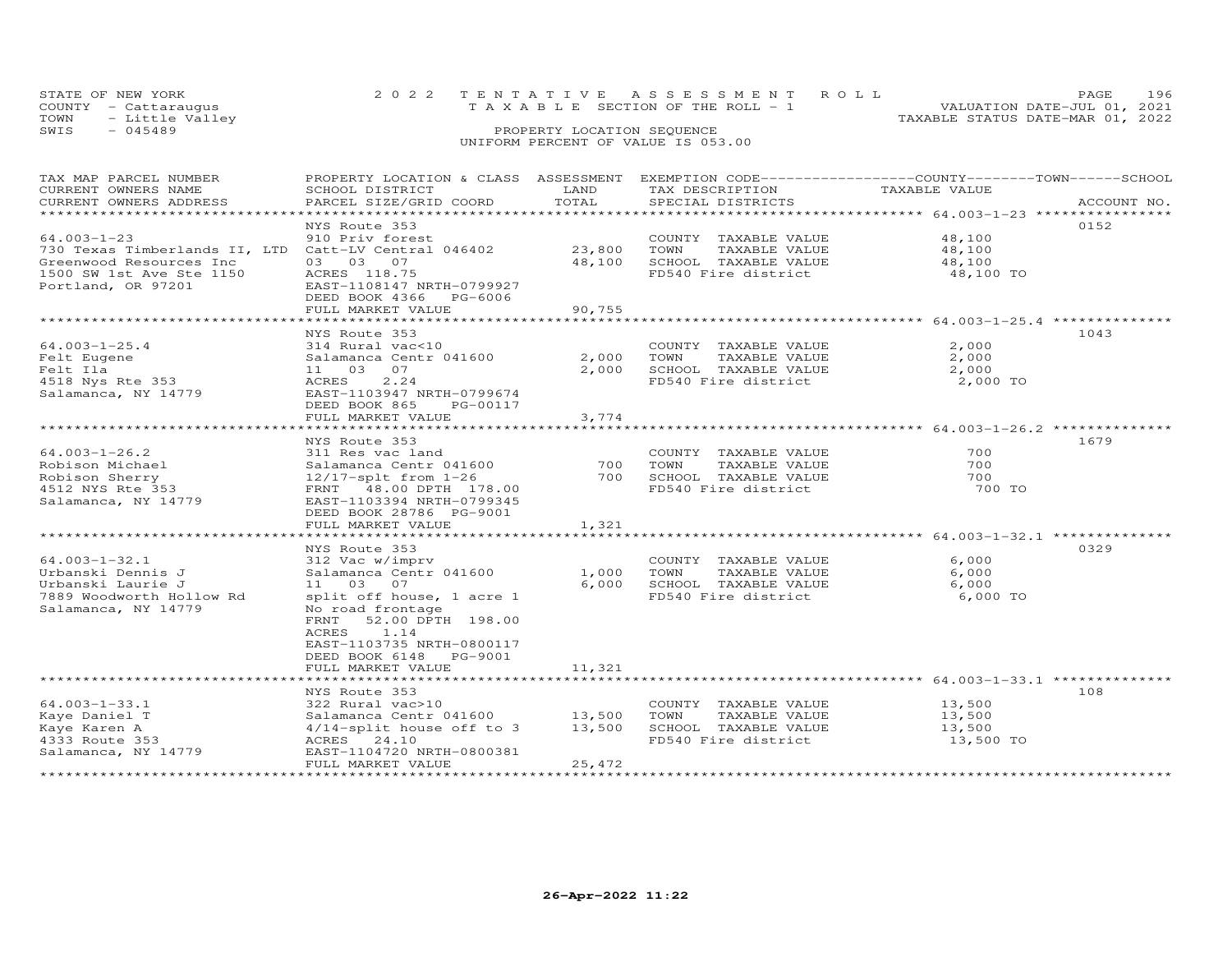| STATE OF NEW YORK       | 2022 TENTATIVE ASSESSMENT ROLL        | PAGE.                            |  |
|-------------------------|---------------------------------------|----------------------------------|--|
| COUNTY - Cattaraugus    | T A X A B L E SECTION OF THE ROLL - 1 | VALUATION DATE-JUL 01, 2021      |  |
| TOWN<br>- Little Valley |                                       | TAXABLE STATUS DATE-MAR 01, 2022 |  |
| SWIS<br>$-045489$       | PROPERTY LOCATION SEQUENCE            |                                  |  |

### UNIFORM PERCENT OF VALUE IS 053.00

| TAX MAP PARCEL NUMBER<br>CURRENT OWNERS NAME | PROPERTY LOCATION & CLASS ASSESSMENT EXEMPTION CODE----------------COUNTY-------TOWN-----SCHOOL<br>SCHOOL DISTRICT | LAND   | TAX DESCRIPTION       | TAXABLE VALUE                                  |             |
|----------------------------------------------|--------------------------------------------------------------------------------------------------------------------|--------|-----------------------|------------------------------------------------|-------------|
| CURRENT OWNERS ADDRESS                       | PARCEL SIZE/GRID COORD                                                                                             | TOTAL  | SPECIAL DISTRICTS     |                                                | ACCOUNT NO. |
|                                              |                                                                                                                    |        |                       |                                                |             |
|                                              | NYS Route 353                                                                                                      |        |                       |                                                | 0283        |
| $64.003 - 1 - 42.1$                          | 314 Rural vac<10                                                                                                   |        | COUNTY TAXABLE VALUE  | 2,000                                          |             |
| Elkdale County Club Inc                      | Catt-LV Central 046402                                                                                             | 2,000  | TOWN<br>TAXABLE VALUE | 2,000                                          |             |
| PO Box 544                                   | 12/20 03 07                                                                                                        | 2,000  | SCHOOL TAXABLE VALUE  | 2,000                                          |             |
|                                              |                                                                                                                    |        | FD540 Fire district   |                                                |             |
| Salamanca, NY 14779                          | 0.40<br>ACRES                                                                                                      |        |                       | 2,000 TO                                       |             |
|                                              | EAST-1102856 NRTH-0804945                                                                                          |        |                       |                                                |             |
|                                              | DEED BOOK 493<br>PG-5001                                                                                           |        |                       |                                                |             |
|                                              | FULL MARKET VALUE                                                                                                  | 3,774  |                       |                                                |             |
|                                              |                                                                                                                    |        |                       |                                                |             |
|                                              | NYS Route 353                                                                                                      |        |                       |                                                | 0289        |
| $64.003 - 1 - 51.1$                          | 322 Rural vac>10                                                                                                   |        | COUNTY TAXABLE VALUE  | 2,500                                          |             |
| Ellis Carol L                                | Catt-LV Central 046402                                                                                             | 2,500  | TAXABLE VALUE<br>TOWN | 2,500                                          |             |
| 20 Swan St                                   | 12 03 07                                                                                                           | 2,500  | SCHOOL TAXABLE VALUE  | 2,500                                          |             |
| Salamanca, NY 14779                          | ACRES<br>3.82                                                                                                      |        | FD540 Fire district   | 2,500 TO                                       |             |
|                                              | EAST-1102888 NRTH-0806010                                                                                          |        |                       |                                                |             |
|                                              | DEED BOOK 20210 PG-3692                                                                                            |        |                       |                                                |             |
|                                              | FULL MARKET VALUE                                                                                                  | 4,717  |                       |                                                |             |
|                                              |                                                                                                                    |        |                       | **************** 64.003-1-52.1 *************** |             |
|                                              | NYS Route 353                                                                                                      |        |                       |                                                | 0137        |
| $64.003 - 1 - 52.1$                          | 314 Rural vac<10                                                                                                   |        | COUNTY TAXABLE VALUE  | 3,500                                          |             |
| Ellis Carol L                                | Catt-LV Central 046402                                                                                             | 3,500  | TOWN<br>TAXABLE VALUE | 3,500                                          |             |
| 20 Swan St                                   | 12 03 07                                                                                                           | 3,500  | SCHOOL TAXABLE VALUE  | 3,500                                          |             |
| Salamanca, NY 14779                          | ACRES<br>5.05                                                                                                      |        | FD540 Fire district   | 3,500 TO                                       |             |
|                                              | EAST-1102929 NRTH-0806265                                                                                          |        |                       |                                                |             |
|                                              | DEED BOOK 20210 PG-3692                                                                                            |        |                       |                                                |             |
|                                              | FULL MARKET VALUE                                                                                                  | 6,604  |                       |                                                |             |
|                                              |                                                                                                                    |        |                       |                                                |             |
|                                              | 4505 NYS Route 353                                                                                                 |        |                       |                                                | 0198        |
| $64.003 - 1 - 26.1$                          | 210 1 Family Res                                                                                                   |        | COUNTY TAXABLE VALUE  | 33,300                                         |             |
| Nuszkowski Sara Rae                          | Salamanca Centr 041600                                                                                             | 5,000  | TOWN<br>TAXABLE VALUE | 33,300                                         |             |
| 4721 Route 219                               | 11 03 07                                                                                                           | 33,300 | SCHOOL TAXABLE VALUE  | 33,300                                         |             |
| Great Valley, NY 14741                       | Land Contract 5/12-7/1/37                                                                                          |        | FD540 Fire district   | 33,300 TO                                      |             |
|                                              | Brandon Munson Brittany F                                                                                          |        |                       |                                                |             |
|                                              | FRNT 132.00 DPTH 178.00                                                                                            |        |                       |                                                |             |
|                                              | EAST-1103404 NRTH-0799261                                                                                          |        |                       |                                                |             |
|                                              | DEED BOOK 31056 PG-2001                                                                                            |        |                       |                                                |             |
|                                              | FULL MARKET VALUE                                                                                                  | 62,830 |                       |                                                |             |
|                                              | *************************                                                                                          |        |                       |                                                |             |
|                                              | 4511 NYS Route 353                                                                                                 |        |                       |                                                | 0020        |
| 64.003-1-27                                  | 210 1 Family Res                                                                                                   |        | COUNTY TAXABLE VALUE  | 28,800                                         |             |
| Robison Michael                              | Salamanca Centr 041600                                                                                             | 4,600  | TOWN<br>TAXABLE VALUE | 28,800                                         |             |
| Robison Sherry                               | 11 03 07                                                                                                           | 28,800 | SCHOOL TAXABLE VALUE  | 28,800                                         |             |
| 4512 NYS Route 353                           | FRNT 122.00 DPTH 178.00                                                                                            |        | FD540 Fire district   | 28,800 TO                                      |             |
| Salamanca, NY 14779                          | EAST-1103379 NRTH-0799444                                                                                          |        |                       |                                                |             |
|                                              | DEED BOOK 8933 PG-5001                                                                                             |        |                       |                                                |             |
|                                              | FULL MARKET VALUE                                                                                                  | 54,340 |                       |                                                |             |
|                                              |                                                                                                                    |        |                       |                                                |             |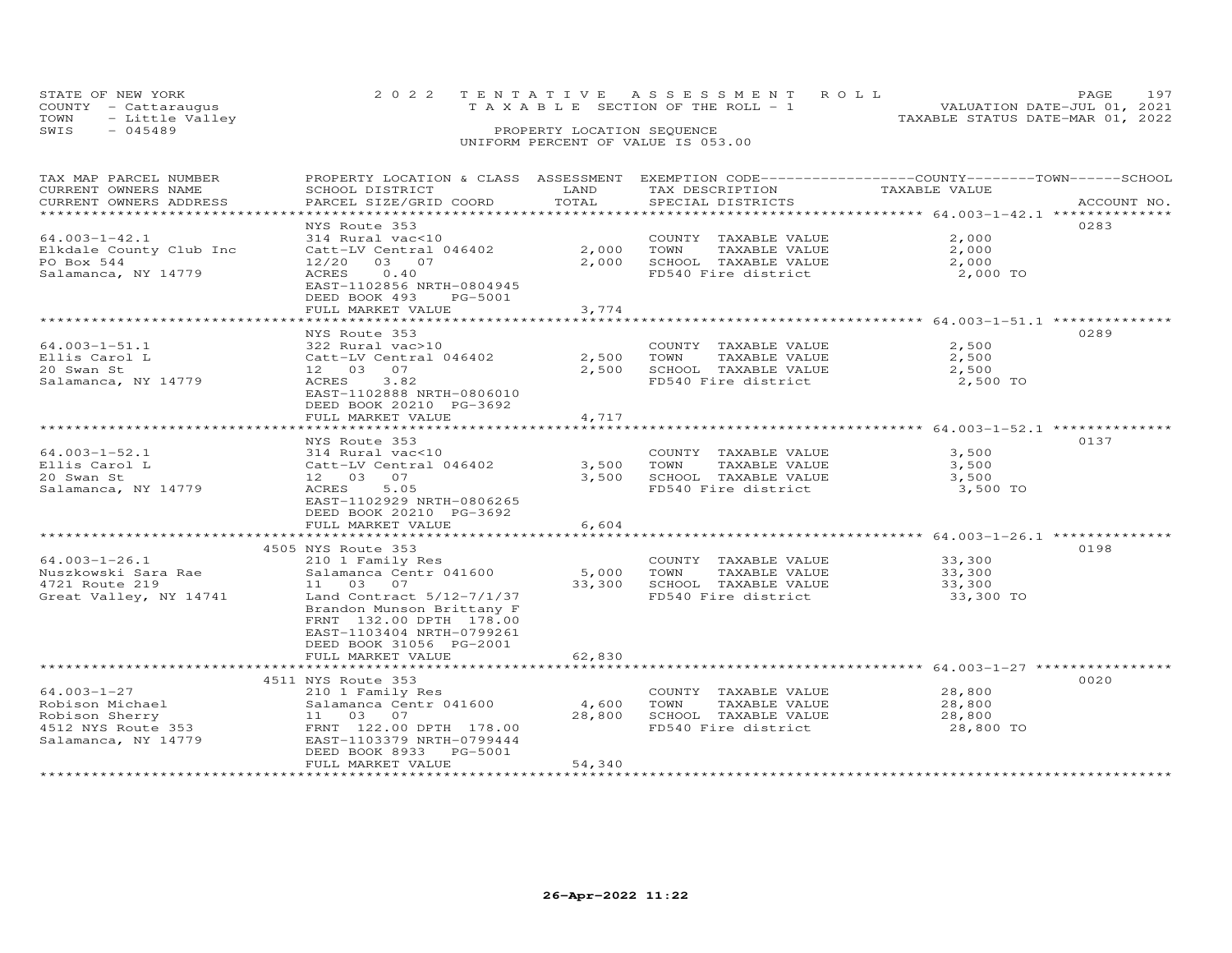| STATE OF NEW YORK       | 2022 TENTATIVE ASSESSMENT ROLL     |                                  | PAGE.                       | 198 |
|-------------------------|------------------------------------|----------------------------------|-----------------------------|-----|
| COUNTY - Cattarauqus    | TAXABLE SECTION OF THE ROLL - 1    |                                  | VALUATION DATE-JUL 01, 2021 |     |
| TOWN<br>- Little Valley |                                    | TAXABLE STATUS DATE-MAR 01, 2022 |                             |     |
| SWIS<br>$-045489$       | PROPERTY LOCATION SEQUENCE         |                                  |                             |     |
|                         | UNIFORM PERCENT OF VALUE IS 053.00 |                                  |                             |     |

| TAX MAP PARCEL NUMBER                  | PROPERTY LOCATION & CLASS ASSESSMENT          |                | EXEMPTION CODE------------------COUNTY-------TOWN-----SCHOOL |          |                  |          |             |
|----------------------------------------|-----------------------------------------------|----------------|--------------------------------------------------------------|----------|------------------|----------|-------------|
| CURRENT OWNERS NAME                    | SCHOOL DISTRICT                               | LAND           | TAX DESCRIPTION                                              |          | TAXABLE VALUE    |          |             |
| CURRENT OWNERS ADDRESS                 | PARCEL SIZE/GRID COORD                        | TOTAL          | SPECIAL DISTRICTS                                            |          |                  |          | ACCOUNT NO. |
| ****************                       |                                               |                |                                                              |          |                  |          |             |
|                                        | 4512 NYS Route 353                            |                |                                                              |          |                  | 1042     |             |
| $64.003 - 1 - 25.3$                    | 210 1 Family Res                              |                | BAS STAR<br>41854                                            | $\Omega$ | $\overline{O}$   | $\Omega$ | 18,600      |
| Robison Michael                        | Salamanca Centr 041600                        | 10,900         | COUNTY<br>TAXABLE VALUE                                      |          | 79,000           |          |             |
| Robison Sherry                         | 11 03<br>07                                   | 79,000         | TOWN<br>TAXABLE VALUE                                        |          | 79,000           |          |             |
| 4512 Nys Rte 353                       | ACRES<br>6.60                                 |                | SCHOOL TAXABLE VALUE                                         |          | 60,400           |          |             |
| Salamanca, NY 14779                    | EAST-1103916 NRTH-0799385                     |                | FD540 Fire district                                          |          | 79,000 TO        |          |             |
|                                        | DEED BOOK 911<br>PG-01037                     |                |                                                              |          |                  |          |             |
|                                        | FULL MARKET VALUE                             | 149,057        |                                                              |          |                  |          |             |
|                                        |                                               |                |                                                              |          |                  |          |             |
|                                        | 4518 NYS Route 353                            |                |                                                              |          |                  | 0917     |             |
| $64.003 - 1 - 28$                      | 210 1 Family Res                              |                | VET COM CT 41131                                             | $\circ$  | 12,400<br>12,400 |          | $\Omega$    |
| Felt Eugene                            | Salamanca Centr 041600                        | 4,600 ENH STAR | 41834                                                        | $\Omega$ | $\overline{0}$   | $\Omega$ | 46,440      |
| u iid<br>4518 Nys Rte 353<br>Salamance | 11 03<br>07                                   | 63,600         | COUNTY TAXABLE VALUE                                         |          | 51,200           |          |             |
|                                        | FRNT 100.00 DPTH 225.00                       |                | TOWN<br>TAXABLE VALUE                                        |          | 51,200           |          |             |
| Salamanca, NY 14779                    | EAST-1103591 NRTH-0799619                     |                | SCHOOL TAXABLE VALUE                                         |          | 17,160           |          |             |
|                                        | DEED BOOK 753<br>PG-00929                     |                | FD540 Fire district                                          |          | 63,600 TO        |          |             |
|                                        | FULL MARKET VALUE                             | 120,000        |                                                              |          |                  |          |             |
|                                        |                                               |                |                                                              |          |                  |          |             |
|                                        | 4519 NYS Route 353                            |                |                                                              |          |                  | 0254     |             |
| $64.003 - 1 - 34.1$                    | 312 Vac w/imprv                               |                | COUNTY TAXABLE VALUE                                         |          | 40,000           |          |             |
| Crowley Josephine                      | Salamanca Centr 041600                        | 7,000          | TOWN<br>TAXABLE VALUE                                        |          | 40,000           |          |             |
| Crowley William R                      | 07<br>11 03                                   | 40,000         | SCHOOL TAXABLE VALUE                                         |          | 40,000           |          |             |
| 4519 NYS Route 353                     | 3.30<br>ACRES                                 |                | FD540 Fire district                                          |          | 40,000 TO        |          |             |
| Salamanca, NY 14779                    | EAST-1103191 NRTH-0799896                     |                |                                                              |          |                  |          |             |
|                                        | DEED BOOK 26022 PG-4001                       |                |                                                              |          |                  |          |             |
|                                        | FULL MARKET VALUE                             | 75,472         |                                                              |          |                  |          |             |
|                                        | *************************                     |                |                                                              |          |                  |          |             |
|                                        | 4522 NYS Route 353                            |                |                                                              |          |                  | 0138     |             |
| $64.003 - 1 - 29$                      | 210 1 Family Res                              |                | BAS STAR<br>41854                                            | $\circ$  | $\circ$          | $\Omega$ | 18,600      |
| Anderson Family Trust I T&K            | Salamanca Centr 041600                        | 4,600          | COUNTY<br>TAXABLE VALUE                                      |          | 53,500           |          |             |
| T&K Anderson Family Tr I               | 11<br>03<br>07                                | 53,500         | TOWN<br>TAXABLE VALUE                                        |          | 53,500           |          |             |
| 4522 Route 353                         | Life Use                                      |                | SCHOOL TAXABLE VALUE                                         |          | 34,900           |          |             |
| Salamanca, NY 14779                    | FRNT 150.00 DPTH 225.00                       |                | FD540 Fire district                                          |          | 53,500 TO        |          |             |
|                                        | EAST-1103593 NRTH-0799737                     |                |                                                              |          |                  |          |             |
|                                        | DEED BOOK 26333 PG-9001                       |                |                                                              |          |                  |          |             |
|                                        | FULL MARKET VALUE                             | 100,943        |                                                              |          |                  |          |             |
|                                        |                                               |                |                                                              |          |                  |          |             |
|                                        | 4526 NYS Route 353                            |                |                                                              |          |                  | 0134     |             |
| $64.003 - 1 - 25.1$                    | 312 Vac w/imprv                               |                | COUNTY TAXABLE VALUE                                         |          | 28,000           |          |             |
| Robison Michael W                      | Salamanca Centr 041600                        | 22,400         | TOWN<br>TAXABLE VALUE                                        |          | 28,000           |          |             |
| Robison Sherry                         | 11 03 07                                      | 28,000         | SCHOOL TAXABLE VALUE                                         |          | 28,000           |          |             |
| 4512 Nys Rte 353                       | FRNT 100.00 DPTH                              |                | FD540 Fire district                                          |          | 28,000 TO        |          |             |
| Salamanca, NY 14779                    | ACRES<br>34.04                                |                |                                                              |          |                  |          |             |
|                                        | EAST-1105177 NRTH-0799667                     |                |                                                              |          |                  |          |             |
|                                        |                                               |                |                                                              |          |                  |          |             |
|                                        | DEED BOOK 00963 PG-00081<br>FULL MARKET VALUE | 52,830         |                                                              |          |                  |          |             |
|                                        |                                               |                |                                                              |          |                  |          |             |
|                                        |                                               |                |                                                              |          |                  |          |             |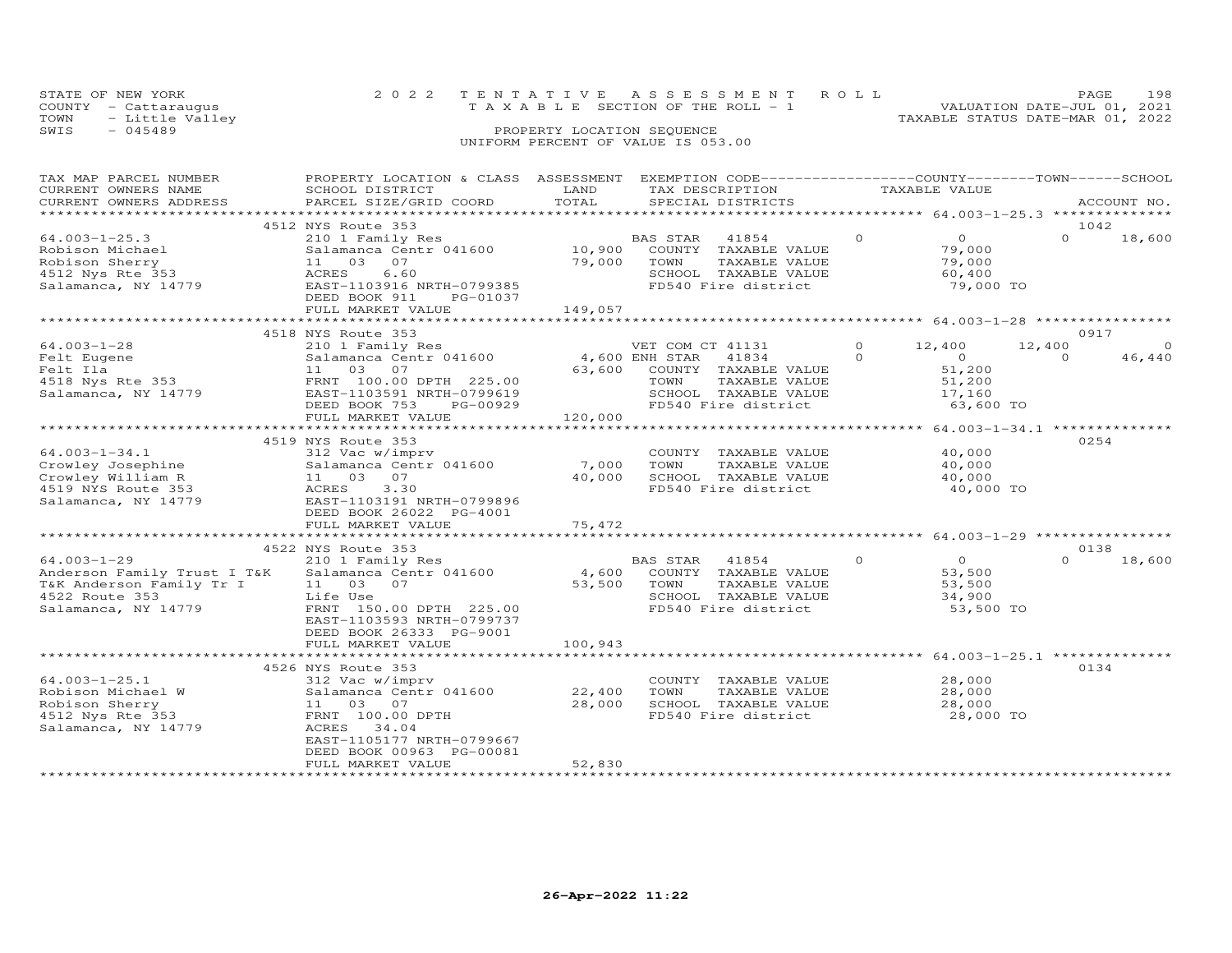| STATE OF NEW YORK       |  |  |                                    |  |  |  | 2022 TENTATIVE ASSESSMENT ROLL |                                  | PAGE.                       | 199 |
|-------------------------|--|--|------------------------------------|--|--|--|--------------------------------|----------------------------------|-----------------------------|-----|
| COUNTY - Cattaraugus    |  |  | TAXABLE SECTION OF THE ROLL - 1    |  |  |  |                                |                                  | VALUATION DATE-JUL 01, 2021 |     |
| TOWN<br>- Little Valley |  |  |                                    |  |  |  |                                | TAXABLE STATUS DATE-MAR 01, 2022 |                             |     |
| SWIS<br>$-045489$       |  |  | PROPERTY LOCATION SEQUENCE         |  |  |  |                                |                                  |                             |     |
|                         |  |  | UNIFORM PERCENT OF VALUE IS 053.00 |  |  |  |                                |                                  |                             |     |

| TAX MAP PARCEL NUMBER  | PROPERTY LOCATION & CLASS ASSESSMENT                  |                             | EXEMPTION CODE------------------COUNTY-------TOWN-----SCHOOL   |                                                 |                    |
|------------------------|-------------------------------------------------------|-----------------------------|----------------------------------------------------------------|-------------------------------------------------|--------------------|
| CURRENT OWNERS NAME    | SCHOOL DISTRICT                                       | LAND                        | TAX DESCRIPTION                                                | TAXABLE VALUE                                   |                    |
| CURRENT OWNERS ADDRESS | PARCEL SIZE/GRID COORD                                | TOTAL                       | SPECIAL DISTRICTS                                              |                                                 | ACCOUNT NO.        |
|                        |                                                       |                             |                                                                | ***************** 64.003-1-34.3 *************** |                    |
|                        | 4527 NYS Route 353                                    |                             |                                                                |                                                 | 1294               |
| $64.003 - 1 - 34.3$    | 280 Res Multiple                                      |                             | COUNTY TAXABLE VALUE                                           | 30,000                                          |                    |
| Shaul Dianne           | Salamanca Centr 041600                                | 8,200                       | TOWN<br>TAXABLE VALUE                                          | 30,000                                          |                    |
| 56 Union               | 11 03 07                                              | 30,000                      | SCHOOL TAXABLE VALUE                                           | 30,000                                          |                    |
| Gowanda, NY 14070      | trailer address 4529                                  |                             | FD540 Fire district                                            | 30,000 TO                                       |                    |
|                        | house address 4527                                    |                             |                                                                |                                                 |                    |
|                        | ACRES<br>6.10                                         |                             |                                                                |                                                 |                    |
|                        | EAST-1103191 NRTH-0799896                             |                             |                                                                |                                                 |                    |
|                        |                                                       |                             |                                                                |                                                 |                    |
|                        | DEED BOOK 10397 PG-4001                               |                             |                                                                |                                                 |                    |
|                        | FULL MARKET VALUE<br>******************************** | 56,604                      |                                                                |                                                 |                    |
|                        |                                                       |                             |                                                                |                                                 |                    |
|                        | 4532 NYS Route 353                                    |                             |                                                                |                                                 | 0150               |
| $64.003 - 1 - 30$      | 210 1 Family Res                                      |                             | ENH STAR<br>41834                                              | $\Omega$<br>$\Omega$                            | $\Omega$<br>46,440 |
| Mosher Reginald        | Salamanca Centr 041600                                | 5,100                       | COUNTY TAXABLE VALUE                                           | 52,500                                          |                    |
| Mosher Roxanne L       | 11 03 07                                              | 52,500                      | TOWN<br>TAXABLE VALUE                                          | 52,500                                          |                    |
| 4532 NYS Route 353     | FRNT 128.80 DPTH 225.00                               |                             | SCHOOL TAXABLE VALUE                                           | 6,060                                           |                    |
| Salamanca, NY 14779    | EAST-1103563 NRTH-0799935                             |                             | FD540 Fire district                                            | 52,500 TO                                       |                    |
|                        | DEED BOOK 11529 PG-3001                               |                             |                                                                |                                                 |                    |
|                        | FULL MARKET VALUE                                     | 99,057                      |                                                                |                                                 |                    |
|                        | **************************                            | *************               |                                                                |                                                 |                    |
|                        | 4534 NYS Route 353                                    |                             |                                                                |                                                 | 1023               |
| $64.003 - 1 - 25.2$    | 240 Rural res                                         |                             | COUNTY TAXABLE VALUE                                           | 140,900                                         |                    |
| Schenandoah Nancy      | Salamanca Centr 041600                                | 14,900                      | TOWN<br>TAXABLE VALUE                                          | 140,900                                         |                    |
| 158 West Avenue        | 11 03 07                                              | 140,900                     | SCHOOL TAXABLE VALUE                                           | 140,900                                         |                    |
| Salamanca, NY 14779    | 3/08-merged 25.6 into prc                             |                             | FD540 Fire district                                            | 140,900 TO                                      |                    |
|                        | ACRES 12.75                                           |                             |                                                                |                                                 |                    |
|                        | EAST-1104333 NRTH-0800015                             |                             |                                                                |                                                 |                    |
|                        | DEED BOOK 2020 PG-10172                               |                             |                                                                |                                                 |                    |
|                        | FULL MARKET VALUE                                     | 265,849                     |                                                                |                                                 |                    |
|                        |                                                       | * * * * * * * * * * * * * * | ********************************** 64.003–1–32.2 ************* |                                                 |                    |
|                        | 4540 NYS Route 353                                    |                             |                                                                |                                                 | 1403               |
| $64.003 - 1 - 32.2$    | 210 1 Family Res                                      |                             | COUNTY TAXABLE VALUE                                           | 82,700                                          |                    |
| Schnaufer Timothy      |                                                       | 5,600                       | TOWN<br>TAXABLE VALUE                                          | 82,700                                          |                    |
| Schnaufer Susan        | Salamanca Centr 041600                                | 82,700                      |                                                                | 82,700                                          |                    |
|                        | split off 52x198 11/07                                |                             | SCHOOL TAXABLE VALUE                                           |                                                 |                    |
| 9121 Jennings Road     | FRNT 200.00 DPTH 216.00                               |                             | FD540 Fire district                                            | 82,700 TO                                       |                    |
| Eden, NY 14057         | EAST-1103509 NRTH-0800139                             |                             |                                                                |                                                 |                    |
|                        | DEED BOOK 2021 PG-10437                               |                             |                                                                |                                                 |                    |
|                        | FULL MARKET VALUE                                     | 156,038                     |                                                                |                                                 |                    |
|                        |                                                       |                             |                                                                |                                                 |                    |
|                        | 4548 NYS Route 353                                    |                             |                                                                |                                                 | 1440               |
| $64.003 - 1 - 33.2$    | 210 1 Family Res                                      |                             | BAS STAR 41854                                                 | $\Omega$<br>$\overline{0}$                      | $\Omega$<br>18,600 |
| Urbanski Dennis J      | Salamanca Centr 041600                                | 10,200                      | COUNTY TAXABLE VALUE                                           | 43,000                                          |                    |
| 7889 Woodworth Hollow  | 11 03 07                                              | 43,000                      | TOWN<br>TAXABLE VALUE                                          | 43,000                                          |                    |
| Salamanca, NY 14779    | $4/14$ -splt off $1-33$                               |                             | SCHOOL TAXABLE VALUE                                           | 24,400                                          |                    |
|                        | landcontrt-Amanda &SottSt                             |                             | FD540 Fire district                                            | 43,000 TO                                       |                    |
|                        | FRNT 379.00 DPTH                                      |                             |                                                                |                                                 |                    |
|                        | ACRES<br>2.30                                         |                             |                                                                |                                                 |                    |
|                        | EAST-1103614 NRTH-0800316                             |                             |                                                                |                                                 |                    |
|                        | DEED BOOK 21462 PG-2001                               |                             |                                                                |                                                 |                    |
|                        | FULL MARKET VALUE                                     | 81,132                      |                                                                |                                                 |                    |
|                        |                                                       |                             |                                                                |                                                 |                    |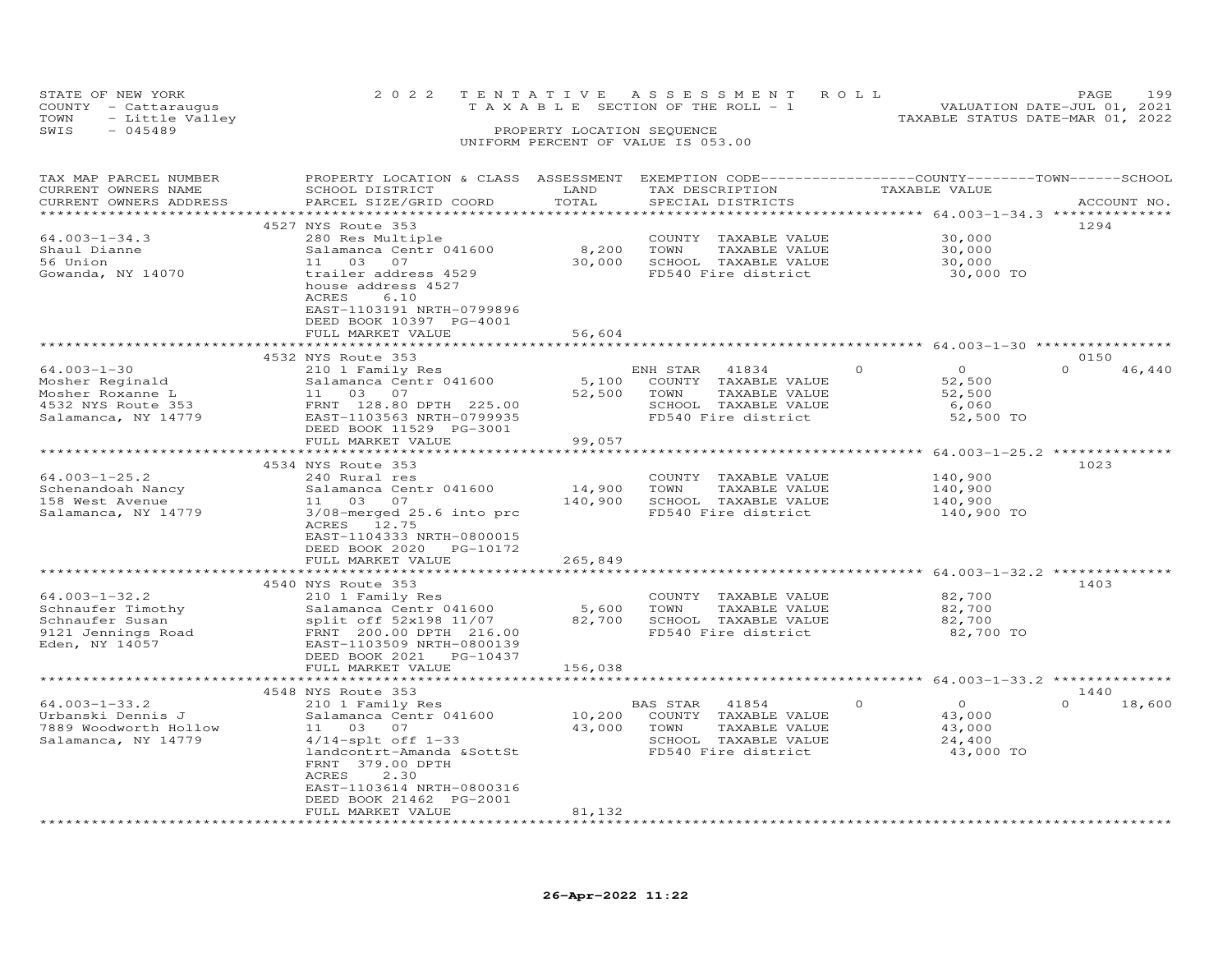| STATE OF NEW YORK       | 2022 TENTATIVE ASSESSMENT ROLL        | PAGE.                            | 200 |
|-------------------------|---------------------------------------|----------------------------------|-----|
| COUNTY - Cattarauqus    | T A X A B L E SECTION OF THE ROLL - 1 | VALUATION DATE-JUL 01, 2021      |     |
| TOWN<br>- Little Valley |                                       | TAXABLE STATUS DATE-MAR 01, 2022 |     |
| SWIS<br>- 045489        | PROPERTY LOCATION SEQUENCE            |                                  |     |
|                         | UNIFORM PERCENT OF VALUE IS 053.00    |                                  |     |

| TAX MAP PARCEL NUMBER<br>CURRENT OWNERS NAME | PROPERTY LOCATION & CLASS ASSESSMENT<br>SCHOOL DISTRICT | LAND                                 | EXEMPTION CODE-----------------COUNTY-------TOWN------SCHOOL<br>TAX DESCRIPTION |          | TAXABLE VALUE                                      |          |             |
|----------------------------------------------|---------------------------------------------------------|--------------------------------------|---------------------------------------------------------------------------------|----------|----------------------------------------------------|----------|-------------|
| CURRENT OWNERS ADDRESS                       | PARCEL SIZE/GRID COORD                                  | TOTAL                                | SPECIAL DISTRICTS                                                               |          |                                                    |          | ACCOUNT NO. |
| ******************                           |                                                         |                                      |                                                                                 |          |                                                    |          |             |
|                                              | 4598 NYS Route 353                                      |                                      |                                                                                 |          |                                                    | 0339     |             |
| $64.003 - 1 - 35$                            | 112 Dairy farm                                          |                                      | BAS STAR<br>41854                                                               | $\Omega$ | $\overline{0}$                                     | $\Omega$ | 18,600      |
| Smith Kenneth E                              | Catt-LV Central 046402                                  | 73,100                               | COUNTY TAXABLE VALUE                                                            |          | 139,400                                            |          |             |
| Smith Janice L                               | 11 03 07                                                | 139,400                              | TOWN<br>TAXABLE VALUE                                                           |          | 139,400                                            |          |             |
| 4598 Route 353                               | ACRES 154.32                                            |                                      | SCHOOL TAXABLE VALUE                                                            |          | 120,800                                            |          |             |
| Salamanca, NY 14779                          | EAST-1104169 NRTH-0801459                               |                                      | FD540 Fire district                                                             |          | 139,400 TO                                         |          |             |
|                                              | DEED BOOK 2072<br>PG-7003                               |                                      |                                                                                 |          |                                                    |          |             |
|                                              | FULL MARKET VALUE                                       | 263,019                              |                                                                                 |          |                                                    |          |             |
|                                              |                                                         |                                      |                                                                                 |          |                                                    |          |             |
|                                              | 4663 NYS Route 353                                      |                                      |                                                                                 |          |                                                    | 1050     |             |
| $63.004 - 1 - 8.2$                           | 210 1 Family Res                                        |                                      | BAS STAR<br>41854                                                               | $\Omega$ | $\Omega$                                           | $\Omega$ | 18,600      |
| Johnson Ricky M                              | Catt-LV Central 046402                                  | 9,100                                | COUNTY TAXABLE VALUE                                                            |          | 84,000                                             |          |             |
|                                              |                                                         | 84,000                               | TOWN<br>TAXABLE VALUE                                                           |          |                                                    |          |             |
| Comstock Anne                                | 11/19 03 07                                             |                                      |                                                                                 |          | 84,000                                             |          |             |
| 4663 Nys Rte 353                             | ACRES<br>4.45                                           |                                      | SCHOOL TAXABLE VALUE                                                            |          | 65,400                                             |          |             |
| Salamanca, NY 14779                          | EAST-1102048 NRTH-0802627                               |                                      | FD540 Fire district                                                             |          | 84,000 TO                                          |          |             |
|                                              | DEED BOOK 00949 PG-00637                                |                                      |                                                                                 |          |                                                    |          |             |
|                                              | FULL MARKET VALUE                                       | 158,491<br>************************* |                                                                                 |          |                                                    |          |             |
|                                              | *************************                               |                                      |                                                                                 |          | ******************** 64.003-1-40 *****             |          |             |
|                                              | 4694 NYS Route 353                                      |                                      |                                                                                 |          |                                                    | 0327     |             |
| $64.003 - 1 - 40$                            | 210 1 Family Res                                        |                                      | COUNTY TAXABLE VALUE                                                            |          | 46,000                                             |          |             |
| Elkdale Country Club Inc                     | Catt-LV Central 046402                                  | 8,100                                | TOWN<br>TAXABLE VALUE                                                           |          | 46,000                                             |          |             |
| PO Box 544                                   | 12 03 07                                                | 46,000                               | SCHOOL TAXABLE VALUE                                                            |          | 46,000                                             |          |             |
| Salamanca, NY 14779                          | ACRES<br>3.35                                           |                                      | FD540 Fire district                                                             |          | 46,000 TO                                          |          |             |
|                                              | EAST-1102473 NRTH-0803337                               |                                      |                                                                                 |          |                                                    |          |             |
|                                              | DEED BOOK 868<br>PG-00134                               |                                      |                                                                                 |          |                                                    |          |             |
|                                              | FULL MARKET VALUE                                       | 86,792                               |                                                                                 |          |                                                    |          |             |
|                                              |                                                         |                                      |                                                                                 |          |                                                    |          |             |
|                                              | 4709 NYS Route 353                                      |                                      |                                                                                 |          |                                                    | 0029     |             |
| $63.004 - 2 - 10$                            | 210 1 Family Res                                        |                                      | BAS STAR<br>41854                                                               | $\circ$  | $\overline{O}$                                     | $\Omega$ | 18,600      |
| McGraw Thomas D                              | Catt-LV Central 046402                                  | 4,300                                | COUNTY TAXABLE VALUE                                                            |          | 42,800                                             |          |             |
| 4709 NYS Rte 353                             | 20 03 07                                                | 42,800                               | TOWN<br>TAXABLE VALUE                                                           |          | 42,800                                             |          |             |
| Salamanca, NY 14779                          | FRNT 105.00 DPTH 165.00                                 |                                      | SCHOOL TAXABLE VALUE                                                            |          | 24,200                                             |          |             |
|                                              | EAST-1102147 NRTH-0803592                               |                                      | FD540 Fire district                                                             |          | 42,800 TO                                          |          |             |
|                                              | DEED BOOK 01016 PG-01015                                |                                      |                                                                                 |          |                                                    |          |             |
|                                              | FULL MARKET VALUE                                       | 80,755                               |                                                                                 |          |                                                    |          |             |
|                                              | ************************                                | ************                         |                                                                                 |          | ******************** 64.003-1-42.2 *************** |          |             |
|                                              | 4718 NYS Route 353                                      |                                      |                                                                                 |          |                                                    | 0284     |             |
| $64.003 - 1 - 42.2$                          | 557 Outdr sport                                         |                                      | COUNTY TAXABLE VALUE                                                            |          | 29,500                                             |          |             |
| Callahan Michael P                           | Catt-LV Central 046402                                  | 18,200                               | TOWN<br>TAXABLE VALUE                                                           |          | 29,500                                             |          |             |
| 1296 Underhill Rd                            | 12 03 07                                                | 29,500                               | SCHOOL TAXABLE VALUE                                                            |          | 29,500                                             |          |             |
| East Aurora, NY 14052                        | FRNT 1050.00 DPTH                                       |                                      | FD540 Fire district                                                             |          | 29,500 TO                                          |          |             |
|                                              | ACRES 11.65                                             |                                      |                                                                                 |          |                                                    |          |             |
|                                              | EAST-1102555 NRTH-0804115                               |                                      |                                                                                 |          |                                                    |          |             |
|                                              |                                                         |                                      |                                                                                 |          |                                                    |          |             |
|                                              | DEED BOOK 00965 PG-00510                                |                                      |                                                                                 |          |                                                    |          |             |
|                                              | FULL MARKET VALUE                                       | 55,660                               |                                                                                 |          |                                                    |          |             |
|                                              |                                                         |                                      |                                                                                 |          |                                                    |          |             |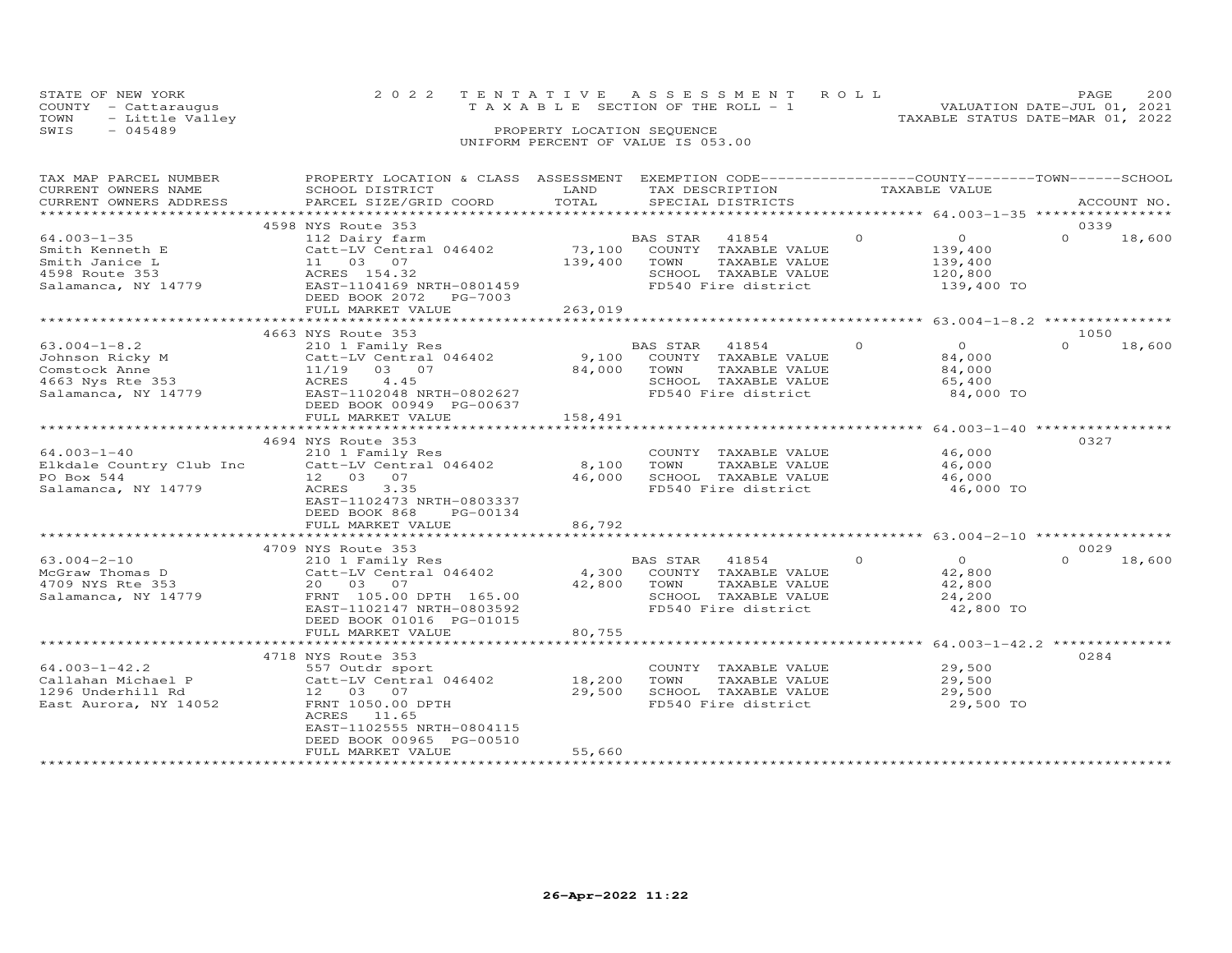| STATE OF NEW YORK    | 2022 TENTATIVE ASSESSMENT ROLL     | PAGE.                            | 2.01 |
|----------------------|------------------------------------|----------------------------------|------|
| COUNTY - Cattaraugus | TAXABLE SECTION OF THE ROLL - 1    | VALUATION DATE-JUL 01, 2021      |      |
| TOWN - Little Valley |                                    | TAXABLE STATUS DATE-MAR 01, 2022 |      |
| SWIS<br>- 045489     | PROPERTY LOCATION SEQUENCE         |                                  |      |
|                      | UNIFORM PERCENT OF VALUE IS 053.00 |                                  |      |

### TAX MAP PARCEL NUMBER PROPERTY LOCATION & CLASS ASSESSMENT EXEMPTION CODE------------------COUNTY--------TOWN------SCHOOL CURRENT OWNERS NAME SCHOOL DISTRICT LAND TAX DESCRIPTION TAXABLE VALUE CURRENT OWNERS ADDRESS PARCEL SIZE/GRID COORD TOTAL SPECIAL DISTRICTS ACCOUNT NO. \*\*\*\*\*\*\*\*\*\*\*\*\*\*\*\*\*\*\*\*\*\*\*\*\*\*\*\*\*\*\*\*\*\*\*\*\*\*\*\*\*\*\*\*\*\*\*\*\*\*\*\*\*\*\*\*\*\*\*\*\*\*\*\*\*\*\*\*\*\*\*\*\*\*\*\*\*\*\*\*\*\*\*\*\*\*\*\*\*\*\*\*\*\*\*\*\*\*\*\*\*\*\* 63.004-2-9.2 \*\*\*\*\*\*\*\*\*\*\*\*\*\*\* 4743 NYS Route 353 105163.004-2-9.2 280 Res Multiple COUNTY TAXABLE VALUE 53,800Urbanski Jason J Catt-LV Central 046402 12,100 TOWN TAXABLE VALUE 53,800PO Box 413 20 03 07 53,800 SCHOOL TAXABLE VALUE 53,800Salamanca, NY 14779 ACRES 2.15 FD540 Fire district 53,800 TO53,800 53,800 53,800 TO EAST-1102069 NRTH-0804200 DEED BOOK 12068 PG-3001FULL MARKET VALUE 101,509 \*\*\*\*\*\*\*\*\*\*\*\*\*\*\*\*\*\*\*\*\*\*\*\*\*\*\*\*\*\*\*\*\*\*\*\*\*\*\*\*\*\*\*\*\*\*\*\*\*\*\*\*\*\*\*\*\*\*\*\*\*\*\*\*\*\*\*\*\*\*\*\*\*\*\*\*\*\*\*\*\*\*\*\*\*\*\*\*\*\*\*\*\*\*\*\*\*\*\*\*\*\*\* 64.003-1-42.3 \*\*\*\*\*\*\*\*\*\*\*\*\*\* 4768 NYS Route 353 124764.003-1-42.3 582 Camping park COUNTY TAXABLE VALUE 155,000 Elkdale RV Resort Inc Catt-LV Central 046402 24,000 TOWN TAXABLE VALUE 155,000 4768 Nys Rte 353 10 sites with water & ele 155,000 SCHOOL TAXABLE VALUE 155,000155,000 TO Salamanca, NY 14779 ACRES 20.70 FD540 Fire district 155,000 TO EAST-1102915 NRTH-0804971 DEED BOOK 446 PG-8001 FULL MARKET VALUE 292,453 \*\*\*\*\*\*\*\*\*\*\*\*\*\*\*\*\*\*\*\*\*\*\*\*\*\*\*\*\*\*\*\*\*\*\*\*\*\*\*\*\*\*\*\*\*\*\*\*\*\*\*\*\*\*\*\*\*\*\*\*\*\*\*\*\*\*\*\*\*\*\*\*\*\*\*\*\*\*\*\*\*\*\*\*\*\*\*\*\*\*\*\*\*\*\*\*\*\*\*\*\*\*\* 64.003-1-45 \*\*\*\*\*\*\*\*\*\*\*\*\*\*\*\* 4798 NYS Route 353 032464.003-1-45 210 1 Family Res COUNTY TAXABLE VALUE 38,000Wolford Joseph H Catt-LV Central 046402 4,300 TOWN TAXABLE VALUE 38,000Wolford John R 12 03 07 38,000 SCHOOL TAXABLE VALUE 38,0004798 NYS Rte 353 FRNT 90.00 DPTH 182.00 FD540 Fire district 38,000 TOSalamanca, NY 14779 EAST-1102379 NRTH-0805129 DEED BOOK 26949 PG-9002 ֖֚֚֚֚֚֚֚֚֚֬ 38,000 TO FULL MARKET VALUE 71,698 \*\*\*\*\*\*\*\*\*\*\*\*\*\*\*\*\*\*\*\*\*\*\*\*\*\*\*\*\*\*\*\*\*\*\*\*\*\*\*\*\*\*\*\*\*\*\*\*\*\*\*\*\*\*\*\*\*\*\*\*\*\*\*\*\*\*\*\*\*\*\*\*\*\*\*\*\*\*\*\*\*\*\*\*\*\*\*\*\*\*\*\*\*\*\*\*\*\*\*\*\*\*\* 63.004-2-7 \*\*\*\*\*\*\*\*\*\*\*\*\*\*\*\*\* 4801 NYS Route 353 0274 63.004-2-7 113 Cattle farm AG DIST 41720 0 13,992 13,992 13,992 Pachan John N Catt-LV Central 046402 143,900 ENH STAR 41834 0 0 0 46,440 Pachan Gretchen T 20/28 03 07 226,900 COUNTY TAXABLE VALUE 212,908 PO Box 438 2/17-mrgd 1-6,2-8 & 2-12. TOWN TAXABLE VALUE 212,908 Salamanca, NY 14779 ACRES 362.23 SCHOOL TAXABLE VALUE 166,468 EAST-1099510 NRTH-0803663 FD540 Fire district 226,900 TOMAY BE SUBJECT TO PAYMENT DEED BOOK 696 PG-00087 UNDER AGDIST LAW TIL 2026 FULL MARKET VALUE 428,113 \*\*\*\*\*\*\*\*\*\*\*\*\*\*\*\*\*\*\*\*\*\*\*\*\*\*\*\*\*\*\*\*\*\*\*\*\*\*\*\*\*\*\*\*\*\*\*\*\*\*\*\*\*\*\*\*\*\*\*\*\*\*\*\*\*\*\*\*\*\*\*\*\*\*\*\*\*\*\*\*\*\*\*\*\*\*\*\*\*\*\*\*\*\*\*\*\*\*\*\*\*\*\* 64.003-1-46 \*\*\*\*\*\*\*\*\*\*\*\*\*\*\*\* 4802 NYS Route 353 023064.003-1-46 210 1 Family Res COUNTY TAXABLE VALUE 48,100<br>Camp Gary E Catt-LV Central 046402 4,400 TOWN TAXABLE VALUE 48,100<br>67 Larkin St 12 03 07 ֖֖֚֚֚֚֚֚֚֚֚֚֚֚֚֚֚֚֚֚֚֚֚֡֡֡֡֡֡֡֡֡֞֡֡֞֡֡֡֡֡֡ 48,100 TO EXAMBLE VALUE AND THE RAND CONSIDER A SUMMANY OF THE RAND ON THE RAND ON A SALUE OF A SALUE OF A SALUE OF A SA<br>TRANT 99.00 DPTH 182.00 FOS40 FIRE district 48,100 A SALUE RAND ROLL TRANGE VALUE EAST-1102381 NRTH-0805225 DEED BOOK 13046 PG-9002FULL MARKET VALUE 90,755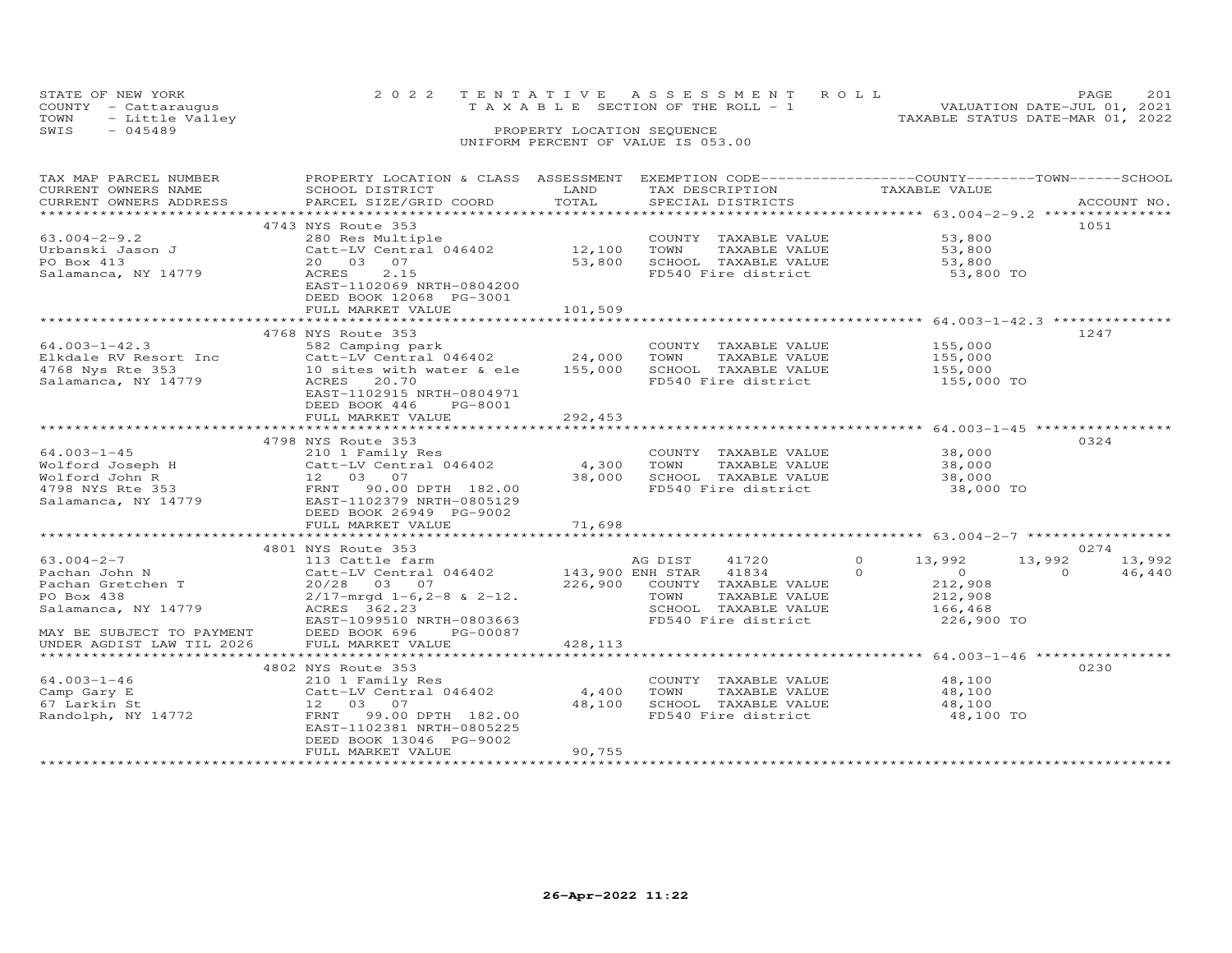|      | STATE OF NEW YORK    |  | 2022 TENTATIVE ASSESSMENT ROLL        |  |                                  | PAGE.                       | 2.02 |
|------|----------------------|--|---------------------------------------|--|----------------------------------|-----------------------------|------|
|      | COUNTY - Cattaraugus |  | T A X A B L E SECTION OF THE ROLL - 1 |  |                                  | VALUATION DATE-JUL 01, 2021 |      |
| TOWN | - Little Valley      |  |                                       |  | TAXABLE STATUS DATE-MAR 01, 2022 |                             |      |
| SWIS | - 045489             |  | PROPERTY LOCATION SEQUENCE            |  |                                  |                             |      |
|      |                      |  | UNIFORM PERCENT OF VALUE IS 053.00    |  |                                  |                             |      |

| TAX MAP PARCEL NUMBER     | PROPERTY LOCATION & CLASS ASSESSMENT |         | EXEMPTION CODE-----------------COUNTY-------TOWN------SCHOOL |          |                           |                  |             |
|---------------------------|--------------------------------------|---------|--------------------------------------------------------------|----------|---------------------------|------------------|-------------|
| CURRENT OWNERS NAME       | SCHOOL DISTRICT                      | LAND    | TAX DESCRIPTION                                              |          | TAXABLE VALUE             |                  |             |
| CURRENT OWNERS ADDRESS    | PARCEL SIZE/GRID COORD               | TOTAL   | SPECIAL DISTRICTS                                            |          |                           |                  | ACCOUNT NO. |
|                           |                                      |         |                                                              |          |                           |                  |             |
|                           | 4806 NYS Route 353                   |         |                                                              |          | $\Omega$                  | 0310<br>$\Omega$ |             |
| $64.003 - 1 - 47$         | 210 1 Family Res                     |         | BAS STAR<br>41854                                            | $\Omega$ |                           |                  | 18,600      |
| Sluga William J           | Catt-LV Central 046402               | 4,600   | COUNTY TAXABLE VALUE                                         |          | 53,900                    |                  |             |
| Benjamin Jennifer         | 12  03  07                           | 53,900  | TOWN<br>TAXABLE VALUE                                        |          | 53,900                    |                  |             |
| 4806 NYS Rte 353          | FRNT 104.00 DPTH 182.00              |         | SCHOOL TAXABLE VALUE                                         |          | 35,300                    |                  |             |
| Salamanca, NY 14779       | EAST-1102380 NRTH-0805327            |         | FD540 Fire district                                          |          | 53,900 TO                 |                  |             |
|                           | DEED BOOK 23688 PG-9002              |         |                                                              |          |                           |                  |             |
|                           | FULL MARKET VALUE                    | 101,698 |                                                              |          |                           |                  |             |
|                           | *********************************    |         |                                                              |          |                           |                  |             |
|                           | 4814 NYS Route 353                   |         |                                                              |          |                           | 0012             |             |
| $64.003 - 1 - 48$         | 240 Rural res                        |         | BAS STAR<br>41854                                            | $\circ$  | $\overline{O}$            | $\Omega$         | 18,600      |
| Smith Richard J           | Catt-LV Central 046402               | 16,300  | COUNTY TAXABLE VALUE                                         |          | 97,500                    |                  |             |
| Smith Ann L               | 12 03<br>07                          | 97,500  | TAXABLE VALUE<br>TOWN                                        |          | 97,500                    |                  |             |
| 4814 NYS Rte 353          | 226.4 Ff                             |         | SCHOOL TAXABLE VALUE                                         |          | 78,900                    |                  |             |
| Salamanca, NY 14779       | 9.85<br>ACRES                        |         | FD540 Fire district                                          |          | 97,500 TO                 |                  |             |
|                           | EAST-1103234 NRTH-0805494            |         |                                                              |          |                           |                  |             |
|                           | DEED BOOK 20200 PG-6644              |         |                                                              |          |                           |                  |             |
|                           | FULL MARKET VALUE                    | 183,962 |                                                              |          |                           |                  |             |
|                           |                                      |         |                                                              |          |                           |                  |             |
|                           | 4817 NYS Route 353                   |         |                                                              |          |                           | 0023             |             |
| $63.004 - 2 - 6$          | 210 1 Family Res                     |         | BAS STAR 41854                                               | $\circ$  | $\overline{O}$            | $\Omega$         | 18,600      |
| Whitcomb James L          | Catt-LV Central 046402               | 4,500   | COUNTY TAXABLE VALUE                                         |          | 47,600                    |                  |             |
| 4817 Route 353            | 20  03  07                           | 47,600  | TOWN<br>TAXABLE VALUE                                        |          | 47,600                    |                  |             |
| Salamanca, NY 14779       | Life Use                             |         | SCHOOL TAXABLE VALUE                                         |          | 29,000                    |                  |             |
|                           | FRNT 100.00 DPTH 185.00              |         | FD540 Fire district                                          |          | 47,600 TO                 |                  |             |
|                           | BANK<br>081                          |         |                                                              |          |                           |                  |             |
|                           | EAST-1102135 NRTH-0805507            |         |                                                              |          |                           |                  |             |
|                           | DEED BOOK 22431 PG-6001              |         |                                                              |          |                           |                  |             |
|                           | FULL MARKET VALUE                    | 89,811  |                                                              |          |                           |                  |             |
|                           |                                      |         |                                                              |          |                           |                  |             |
|                           | 4826 NYS Route 353                   |         |                                                              |          |                           | 0278             |             |
| $64.003 - 1 - 49$         | 210 1 Family Res                     |         | VET COM CT 41131                                             | $\Omega$ | 12,400                    | 12,400           | $\Omega$    |
| Paprocki Mary Ann Life Us | Catt-LV Central 046402               |         | 6,000 ENH STAR<br>41834                                      | $\Omega$ | $\overline{O}$            | $\Omega$         | 46,440      |
| Paprocki Bernard J Jr     | 12  03  07                           | 56,200  | COUNTY TAXABLE VALUE                                         |          | 43,800                    |                  |             |
| 4826 Nys Rte 353          | Life Use                             |         | TOWN<br>TAXABLE VALUE                                        |          | 43,800                    |                  |             |
| Salamanca, NY 14779       | ACRES<br>1.00                        |         | SCHOOL TAXABLE VALUE                                         |          | 9,760                     |                  |             |
|                           | EAST-1102489 NRTH-0805677            |         | FD540 Fire district                                          |          | 56,200 TO                 |                  |             |
|                           | DEED BOOK 852<br>PG-01147            |         |                                                              |          |                           |                  |             |
|                           | FULL MARKET VALUE                    | 106,038 |                                                              |          |                           |                  |             |
|                           |                                      |         |                                                              |          | ******** 64.003-1-50 **** |                  |             |
|                           | 4832 NYS Route 353                   |         |                                                              |          |                           | 0188             |             |
| $64.003 - 1 - 50$         | 210 1 Family Res                     |         | 41854<br>BAS STAR                                            | $\Omega$ | $\Omega$                  | $\Omega$         | 18,600      |
| Green Malissa             | Catt-LV Central 046402               | 6,000   | COUNTY TAXABLE VALUE                                         |          | 57,500                    |                  |             |
| 4832 Rte 353              | 07<br>12 03                          | 57,500  | TOWN<br>TAXABLE VALUE                                        |          | 57,500                    |                  |             |
| Salamanca, NY 14779       | ACRES<br>$1.00$ BANK<br>017          |         | SCHOOL TAXABLE VALUE                                         |          | 38,900                    |                  |             |
|                           | EAST-1102488 NRTH-0805775            |         | FD540 Fire district                                          |          | 57,500 TO                 |                  |             |
|                           | DEED BOOK 20025 PG-6001              |         |                                                              |          |                           |                  |             |
|                           | FULL MARKET VALUE                    | 108,491 |                                                              |          |                           |                  |             |
|                           |                                      |         |                                                              |          |                           |                  |             |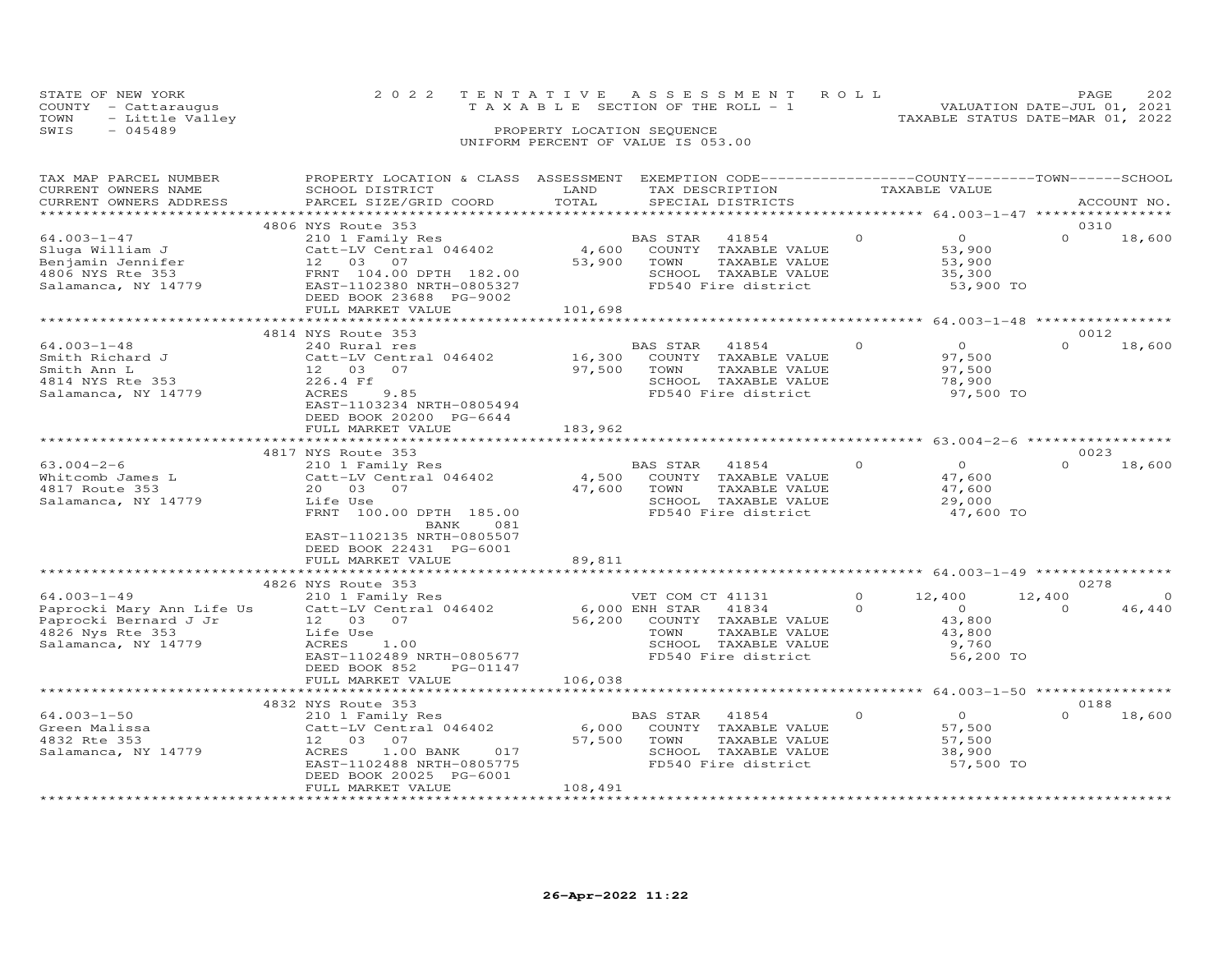|      | STATE OF NEW YORK    | 2022 TENTATIVE ASSESSMENT ROLL                                 | PAGE. | 203 |
|------|----------------------|----------------------------------------------------------------|-------|-----|
|      | COUNTY - Cattaraugus | VALUATION DATE-JUL 01, 2021<br>TAXABLE SECTION OF THE ROLL - 1 |       |     |
|      | TOWN - Little Valley | TAXABLE STATUS DATE-MAR 01, 2022                               |       |     |
| SWIS | $-045489$            | PROPERTY LOCATION SEQUENCE                                     |       |     |
|      |                      | UNIFORM PERCENT OF VALUE IS 053.00                             |       |     |

| TAX MAP PARCEL NUMBER  | PROPERTY LOCATION & CLASS ASSESSMENT EXEMPTION CODE-----------------COUNTY--------TOWN------SCHOOL |                 |                                                                 |                                                                |             |
|------------------------|----------------------------------------------------------------------------------------------------|-----------------|-----------------------------------------------------------------|----------------------------------------------------------------|-------------|
| CURRENT OWNERS NAME    | SCHOOL DISTRICT                                                                                    | LAND            | TAX DESCRIPTION                                                 | TAXABLE VALUE                                                  |             |
| CURRENT OWNERS ADDRESS | PARCEL SIZE/GRID COORD                                                                             | TOTAL           | SPECIAL DISTRICTS                                               |                                                                | ACCOUNT NO. |
| ********************** |                                                                                                    |                 |                                                                 |                                                                |             |
|                        | 4835 NYS Route 353                                                                                 |                 |                                                                 |                                                                | 0286        |
| $63.004 - 2 - 5.2$     | 210 1 Family Res                                                                                   |                 | COUNTY TAXABLE VALUE                                            | 65,000                                                         |             |
| Urbanski Jason J       | Catt-LV Central 046402                                                                             | 6,900 TOWN      | TAXABLE VALUE                                                   | 65,000                                                         |             |
| Edwards Holly R        | 20  03  07                                                                                         |                 | 65,000 SCHOOL TAXABLE VALUE                                     | 65,000                                                         |             |
| 4835 NYS Route 353     | ACRES<br>1.95                                                                                      |                 | FD540 Fire district                                             | 65,000 TO                                                      |             |
| Salamanca, NY 14779    | EAST-1102088 NRTH-0805880                                                                          |                 |                                                                 |                                                                |             |
|                        | DEED BOOK 23227 PG-5001                                                                            |                 |                                                                 |                                                                |             |
|                        | FULL MARKET VALUE                                                                                  | 122,642         |                                                                 |                                                                |             |
|                        |                                                                                                    |                 |                                                                 |                                                                |             |
|                        | 4836 NYS Route 353                                                                                 |                 |                                                                 |                                                                | 0137        |
| $64.003 - 1 - 52.3$    | 312 Vac w/imprv                                                                                    |                 | COUNTY TAXABLE VALUE                                            | 18,900                                                         |             |
| Robison Michael        | Catt-LV Central 046402 15,900                                                                      |                 | TOWN<br>TAXABLE VALUE                                           | $\frac{18,900}{10}$                                            |             |
| Robison Sherry         | 12  03  07                                                                                         |                 | 18,900 SCHOOL TAXABLE VALUE                                     | 18,900                                                         |             |
| 4512 NYS RT 353        | ACRES 20.15                                                                                        |                 | FD540 Fire district                                             | 18,900 TO                                                      |             |
| Salamanca, NY 14779    | EAST-1103314 NRTH-0806022                                                                          |                 |                                                                 |                                                                |             |
|                        | DEED BOOK 20200 PG-166                                                                             |                 |                                                                 |                                                                |             |
|                        | FULL MARKET VALUE                                                                                  | 35,660          |                                                                 |                                                                |             |
|                        | ***************************                                                                        | *************   |                                                                 | ******************************** 64.003-1-51.2 *************** |             |
|                        | 4846 NYS Route 353                                                                                 |                 |                                                                 |                                                                | 0954        |
| $64.003 - 1 - 51.2$    | 312 Vac w/imprv                                                                                    |                 | COUNTY TAXABLE VALUE                                            | 16,500                                                         |             |
| Ellis Carol L          | $Cat$ -LV Central 046402 3,200                                                                     |                 | TOWN<br>TAXABLE VALUE                                           | 16,500                                                         |             |
| 20 Swan St             | 12  03  07                                                                                         | 16,500          | SCHOOL TAXABLE VALUE                                            | 16,500                                                         |             |
| Salamanca, NY 14779    | ACRES 1.66                                                                                         |                 | FD540 Fire district                                             | 16,500 TO                                                      |             |
|                        | EAST-1102415 NRTH-0806016                                                                          |                 |                                                                 |                                                                |             |
|                        | DEED BOOK 20210 PG-3692                                                                            |                 |                                                                 |                                                                |             |
|                        | FULL MARKET VALUE                                                                                  | 31,132          |                                                                 |                                                                |             |
|                        | ****************************                                                                       |                 |                                                                 |                                                                |             |
|                        | 4853 NYS Route 353                                                                                 |                 |                                                                 |                                                                | 0267        |
| $63.004 - 2 - 4$       | 210 1 Family Res                                                                                   |                 | COUNTY TAXABLE VALUE                                            | 44,000                                                         |             |
| Griffith Titus J       | Catt-LV Central 046402                                                                             | 5,200           | TOWN<br>TAXABLE VALUE                                           | 44,000                                                         |             |
| Griffith Yasmine       | 20 03 07                                                                                           | 44,000          | SCHOOL TAXABLE VALUE                                            | 44,000                                                         |             |
| 4853 Route 353         | FRNT 132.00 DPTH 266.90                                                                            |                 | FD540 Fire district                                             | 44,000 TO                                                      |             |
| Salamanca, NY 14779    | <b>BANK</b><br>017                                                                                 |                 |                                                                 |                                                                |             |
|                        | EAST-1102089 NRTH-0806107                                                                          |                 |                                                                 |                                                                |             |
|                        | DEED BOOK 20200 PG-6622                                                                            |                 |                                                                 |                                                                |             |
|                        | FULL MARKET VALUE                                                                                  | 83,019          |                                                                 |                                                                |             |
|                        | *****************************                                                                      | *************** | ********************************* 64.003-1-52.2 *************** |                                                                |             |
|                        | 4856 NYS Route 353                                                                                 |                 |                                                                 |                                                                | 1121        |
| $64.003 - 1 - 52.2$    | 411 Apartment                                                                                      |                 | COUNTY TAXABLE VALUE                                            | 69,300                                                         |             |
| Ellis Carol L          | Catt-LV Central 046402                                                                             | 6,000           | TOWN<br>TAXABLE VALUE                                           | 69,300                                                         |             |
| 20 Swan St             | 12  03  07                                                                                         | 69,300          | SCHOOL TAXABLE VALUE                                            | 69,300                                                         |             |
| Salamanca, NY 14779    | ACRES<br>1.05                                                                                      |                 | FD540 Fire district                                             | 69,300 TO                                                      |             |
|                        | EAST-1102447 NRTH-0806173                                                                          |                 |                                                                 |                                                                |             |
|                        | DEED BOOK 20210 PG-3692                                                                            |                 |                                                                 |                                                                |             |
|                        | FULL MARKET VALUE                                                                                  |                 |                                                                 |                                                                |             |
|                        |                                                                                                    | 130,755         |                                                                 |                                                                |             |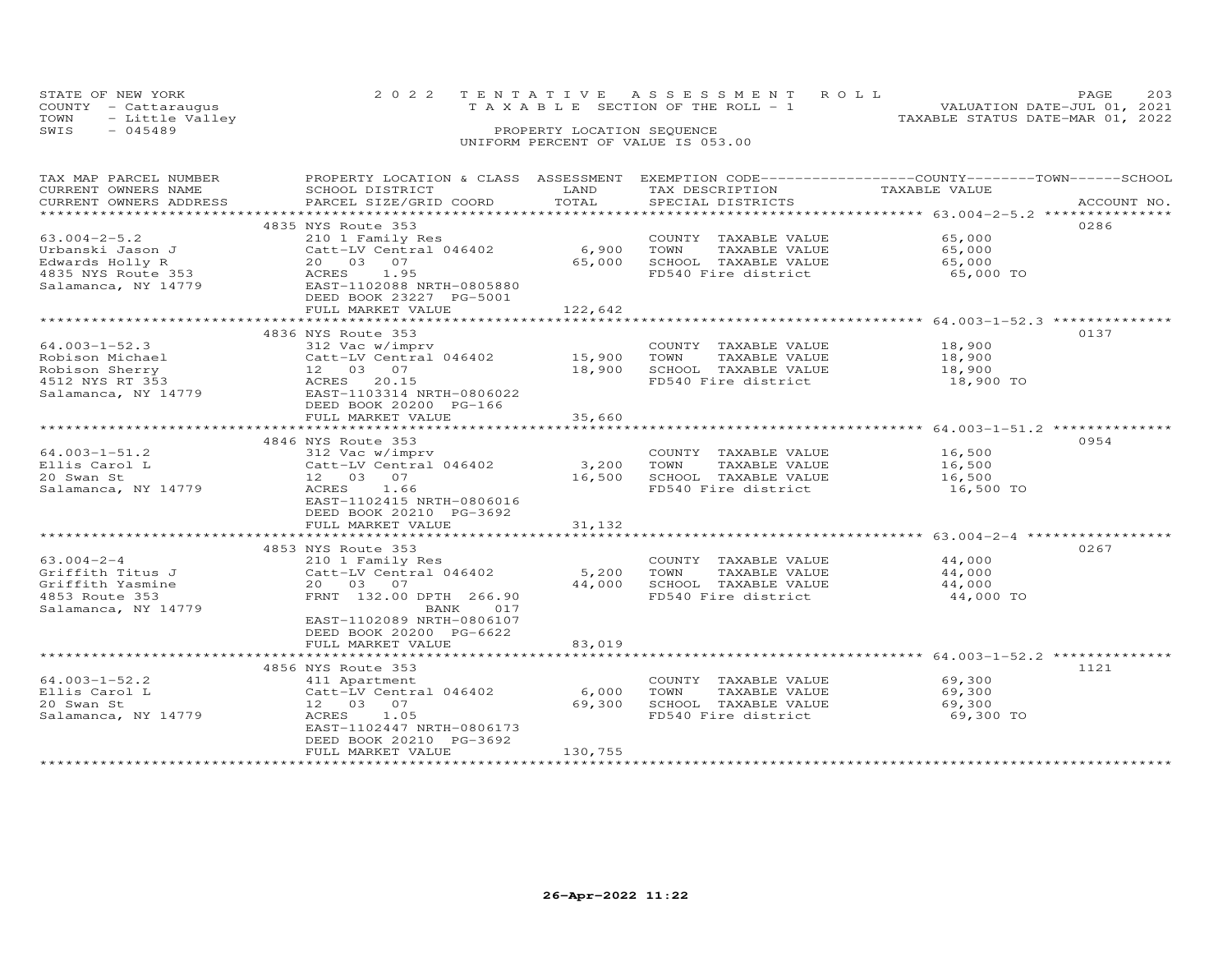| STATE OF NEW YORK    | 2022 TENTATIVE ASSESSMENT ROLL     | 204<br><b>PAGE</b>               |
|----------------------|------------------------------------|----------------------------------|
| COUNTY - Cattaraugus | TAXABLE SECTION OF THE ROLL - 1    | VALUATION DATE-JUL 01, 2021      |
| TOWN - Little Valley |                                    | TAXABLE STATUS DATE-MAR 01, 2022 |
| SWTS<br>- 045489     | PROPERTY LOCATION SEQUENCE         |                                  |
|                      | UNIFORM PERCENT OF VALUE IS 053.00 |                                  |

| TAX MAP PARCEL NUMBER     | PROPERTY LOCATION & CLASS ASSESSMENT EXEMPTION CODE----------------COUNTY-------TOWN-----SCHOOL |         |                             |                                   |                    |
|---------------------------|-------------------------------------------------------------------------------------------------|---------|-----------------------------|-----------------------------------|--------------------|
| CURRENT OWNERS NAME       | SCHOOL DISTRICT                                                                                 | LAND    | TAX DESCRIPTION             | TAXABLE VALUE                     |                    |
| CURRENT OWNERS ADDRESS    | PARCEL SIZE/GRID COORD                                                                          | TOTAL   | SPECIAL DISTRICTS           |                                   | ACCOUNT NO.        |
| ************************* |                                                                                                 |         |                             |                                   |                    |
|                           | 4861 NYS Route 353                                                                              |         |                             |                                   | 0335               |
| $63.004 - 2 - 3$          | 210 1 Family Res                                                                                |         | COUNTY TAXABLE VALUE        | 69,400                            |                    |
| Geiser George P           | Catt-LV Central 046402                                                                          | 4,500   | TOWN<br>TAXABLE VALUE       | 69,400                            |                    |
| Geiser Mathew G           | 20 03 07                                                                                        | 69,400  | SCHOOL TAXABLE VALUE        | 69,400                            |                    |
| 4861 NYS Route 353        | FRNT 132.00 DPTH 132.00                                                                         |         | FD540 Fire district         | 69,400 TO                         |                    |
| Salamanca, NY 14779       | EAST-1102162 NRTH-0806241                                                                       |         |                             |                                   |                    |
|                           | DEED BOOK 20210 PG-8650                                                                         |         |                             |                                   |                    |
|                           | FULL MARKET VALUE                                                                               | 130,943 |                             |                                   |                    |
|                           |                                                                                                 |         |                             |                                   |                    |
|                           | 4864 NYS Route 353                                                                              |         |                             |                                   | 0136               |
| $64.003 - 1 - 53$         | 210 1 Family Res                                                                                |         | COUNTY TAXABLE VALUE        | 28,000                            |                    |
| Grover Michael A          | Catt-LV Central 046402                                                                          | 5,100   | TOWN<br>TAXABLE VALUE       | 28,000                            |                    |
| 3289 Marshall Rd          | 12  03  07                                                                                      | 28,000  | SCHOOL TAXABLE VALUE        | 28,000                            |                    |
| Medina, NY 14103          | FRNT 131.00 DPTH 224.00                                                                         |         | FD540 Fire district         | 28,000 TO                         |                    |
|                           | EAST-1102394 NRTH-0806267                                                                       |         |                             |                                   |                    |
|                           | DEED BOOK 00925 PG-01128                                                                        |         |                             |                                   |                    |
|                           | FULL MARKET VALUE                                                                               | 52,830  |                             |                                   |                    |
|                           |                                                                                                 |         |                             | ***************** 63.004-2-2.3 ** |                    |
|                           | 4867 NYS Route 353                                                                              |         |                             |                                   | 0994               |
| $63.004 - 2 - 2.3$        | 210 1 Family Res                                                                                |         | COUNTY TAXABLE VALUE        | 49,500                            |                    |
| McClain Keith C Jr        | Catt-LV Central 046402                                                                          | 5,500   | TAXABLE VALUE<br>TOWN       | 49,500                            |                    |
| 4867 NYS Route 353        | 20  03  07                                                                                      | 49,500  | SCHOOL TAXABLE VALUE        | 49,500                            |                    |
| PO Box 45                 | FRNT 156.00 DPTH 267.00                                                                         |         | FD540 Fire district         | 49,500 TO                         |                    |
| Little Valley, NY 14755   | EAST-1102094 NRTH-0806383                                                                       |         |                             |                                   |                    |
|                           | DEED BOOK 22029 PG-9001                                                                         |         |                             |                                   |                    |
|                           | FULL MARKET VALUE                                                                               | 93,396  |                             |                                   |                    |
|                           |                                                                                                 |         |                             |                                   |                    |
|                           | 4873 NYS Route 353                                                                              |         |                             |                                   | 0944               |
| $63.004 - 2 - 2.2$        | 210 1 Family Res                                                                                |         | VET WAR CT 41121            | $\Omega$<br>7,440                 | 7,440<br>$\Omega$  |
| Skudlarek James E         | Catt-LV Central 046402                                                                          |         | 6,100 BAS STAR<br>41854     | $\Omega$<br>$\overline{0}$        | 18,600<br>$\Omega$ |
| Skudlarek Pamela          | 20 03<br>07                                                                                     |         | 66,500 COUNTY TAXABLE VALUE | 59,060                            |                    |
| 4873 Nys Rte 353          | ACRES<br>1.01                                                                                   |         | TAXABLE VALUE<br>TOWN       | 59,060                            |                    |
| Salamanca, NY 14779       | EAST-1102090 NRTH-0806545                                                                       |         | SCHOOL TAXABLE VALUE        | 47,900                            |                    |
|                           | DEED BOOK 777<br>PG-01105                                                                       |         | FD540 Fire district         | 66,500 TO                         |                    |
|                           | FULL MARKET VALUE                                                                               | 125,472 |                             |                                   |                    |
|                           |                                                                                                 |         |                             |                                   |                    |
|                           | 4874 NYS Route 353                                                                              |         |                             |                                   | 0207               |
| $63.002 - 3 - 34$         | 210 1 Family Res                                                                                |         | BAS STAR<br>41854           | $\circ$<br>$\overline{O}$         | 18,600<br>$\Omega$ |
| Lecceardone Rodney W      | Catt-LV Central 046402                                                                          | 5,500   | COUNTY TAXABLE VALUE        | 71,000                            |                    |
| 4874 Nys Rte 353          | 12/20<br>03<br>07                                                                               | 71,000  | TOWN<br>TAXABLE VALUE       | 71,000                            |                    |
| Salamanca, NY 14779       | FRNT 147.00 DPTH 250.00                                                                         |         | SCHOOL TAXABLE VALUE        | 52,400                            |                    |
|                           | EAST-1102399 NRTH-0806394                                                                       |         | FD540 Fire district         | 71,000 TO                         |                    |
|                           | DEED BOOK 00973 PG-00983                                                                        |         |                             |                                   |                    |
|                           | FULL MARKET VALUE                                                                               | 133,962 |                             |                                   |                    |
|                           |                                                                                                 |         |                             |                                   |                    |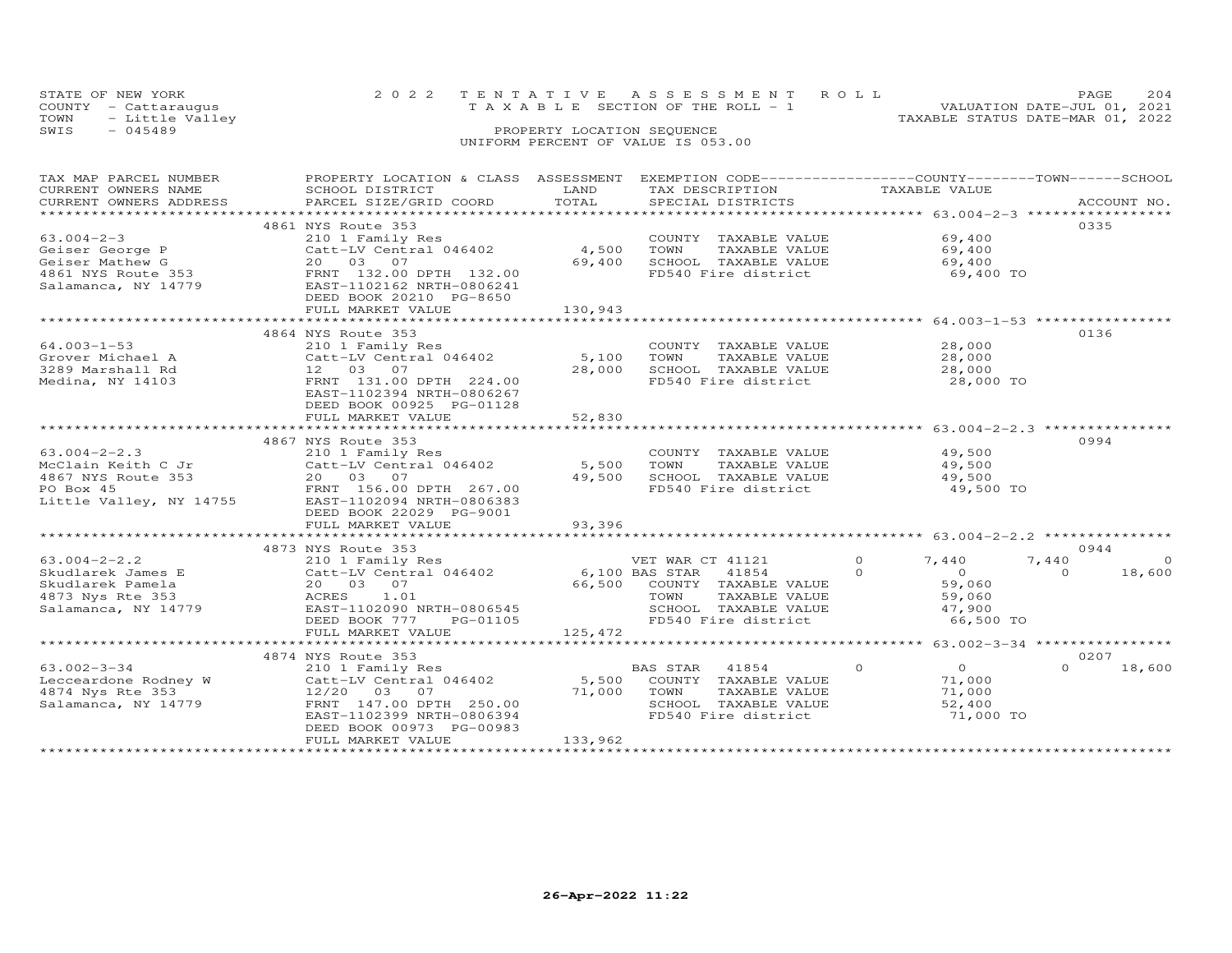| STATE OF NEW YORK    | 2022 TENTATIVE ASSESSMENT ROLL        | 205<br>PAGE.                     |
|----------------------|---------------------------------------|----------------------------------|
| COUNTY - Cattarauqus | T A X A B L E SECTION OF THE ROLL - 1 | VALUATION DATE-JUL 01, 2021      |
| TOWN - Little Valley |                                       | TAXABLE STATUS DATE-MAR 01, 2022 |
| SWIS<br>$-045489$    | PROPERTY LOCATION SEQUENCE            |                                  |
|                      | UNIFORM PERCENT OF VALUE IS 053.00    |                                  |

| CURRENT OWNERS NAME<br>LAND<br>TAX DESCRIPTION<br>TAXABLE VALUE<br>SCHOOL DISTRICT<br>TOTAL<br>CURRENT OWNERS ADDRESS<br>PARCEL SIZE/GRID COORD<br>SPECIAL DISTRICTS | ACCOUNT NO. |
|----------------------------------------------------------------------------------------------------------------------------------------------------------------------|-------------|
|                                                                                                                                                                      |             |
| 0326<br>4880 NYS Route 353                                                                                                                                           |             |
| $\Omega$<br>$\Omega$<br>$\Omega$<br>$63.002 - 3 - 32$<br>210 1 Family Res<br>BAS STAR<br>41854                                                                       | 18,600      |
| 6,900<br>Pangborn Lori A<br>Catt-LV Central 046402<br>COUNTY TAXABLE VALUE<br>40,800                                                                                 |             |
| 40,800<br>Hahn Jamie<br>12/20 03<br>07<br>TOWN<br>TAXABLE VALUE<br>40,800                                                                                            |             |
| 4880 Nys Rte 353<br>FRNT 213.00 DPTH 210.00<br>SCHOOL TAXABLE VALUE<br>22,200                                                                                        |             |
| FD540 Fire district<br>Salamanca, NY 14779<br>EAST-1102370 NRTH-0806577<br>40,800 TO                                                                                 |             |
| DEED BOOK 01008 PG-00053                                                                                                                                             |             |
| 76,981<br>FULL MARKET VALUE                                                                                                                                          |             |
|                                                                                                                                                                      |             |
| 0027<br>4896 NYS Route 353                                                                                                                                           |             |
| $\Omega$<br>$\Omega$<br>$\Omega$<br>$63.002 - 3 - 31$<br>210 1 Family Res<br>BAS STAR<br>41854                                                                       | 18,600      |
| Catt-LV Central 046402<br>5,900<br>COUNTY TAXABLE VALUE<br>69,800<br>Zimbardi Timothy J                                                                              |             |
| 69,800<br>Zimbardi Pamela<br>12/20 03 07<br>TOWN<br>TAXABLE VALUE<br>69,800                                                                                          |             |
| 4896 Nys Rte 353<br>SCHOOL TAXABLE VALUE<br>$2/16$ -mrged $3-35.7$ in parc<br>51,200                                                                                 |             |
| FD540 Fire district<br>Salamanca, NY 14779<br>FRNT 150.00 DPTH 166.00<br>69,800 TO                                                                                   |             |
| ACRES<br>1.65                                                                                                                                                        |             |
| EAST-1102315 NRTH-0806825                                                                                                                                            |             |
| DEED BOOK 897<br>PG-00838                                                                                                                                            |             |
| 131,698<br>FULL MARKET VALUE                                                                                                                                         |             |
|                                                                                                                                                                      |             |
| 0300<br>4899 NYS Route 353                                                                                                                                           |             |
| $\Omega$<br>$63.004 - 2 - 1$<br>210 1 Family Res<br>7,440<br>VET WAR CT 41121<br>7,440                                                                               | $\circ$     |
| Catt-LV Central 046402 6,800 VET DIS CT 41141<br>Cooney Arthur E Jr<br>$\Omega$<br>6,000<br>6,000                                                                    | $\Omega$    |
| $\Omega$<br>$\overline{0}$<br>Cooney Julie<br>20  03  07<br>60,000 ENH STAR 41834<br>$\Omega$                                                                        | 46,440      |
| 46,560<br>4899 Nys Rte 353<br>ACRES<br>1.89<br>COUNTY TAXABLE VALUE                                                                                                  |             |
| Salamanca, NY 14779<br>EAST-1101998 NRTH-0806874<br>TOWN<br>TAXABLE VALUE<br>46,560                                                                                  |             |
| SCHOOL TAXABLE VALUE<br>DEED BOOK 00960 PG-00361<br>13,560                                                                                                           |             |
| 113,208 FD540 Fire district<br>FULL MARKET VALUE<br>60,000 TO                                                                                                        |             |
| ************************                                                                                                                                             |             |
| 1262<br>4924 NYS Route 353                                                                                                                                           |             |
| $63.002 - 3 - 35.2$<br>$\Omega$<br>210 1 Family Res<br>VET WAR CT 41121<br>7,440<br>7,440                                                                            | $\circ$     |
| 7,800 ENH STAR<br>$\Omega$<br>$\overline{0}$<br>$\Omega$<br>Frenz Lynette J<br>Catt-LV Central 046402<br>41834                                                       | 46,440      |
| Frenz Shannon M<br>12/13/20/21 03 07<br>65,700<br>COUNTY TAXABLE VALUE<br>58,260                                                                                     |             |
| 4924 Route 353<br>2.80<br>TOWN<br>TAXABLE VALUE<br>ACRES<br>58,260                                                                                                   |             |
| Salamanca, NY 14779<br>EAST-1102220 NRTH-0807299<br>-<br>SCHOOL TAXABLE VALUE<br>FD540 Fire district<br>19,260                                                       |             |
| 65,700 TO<br>DEED BOOK 5114<br>PG-3001                                                                                                                               |             |
| 123,962<br>FULL MARKET VALUE                                                                                                                                         |             |
| *************************                                                                                                                                            |             |
| 4930 NYS Route 353<br>0145                                                                                                                                           |             |
| $63.002 - 3 - 19$<br>18,000<br>220 2 Family Res<br>COUNTY TAXABLE VALUE                                                                                              |             |
| Stroup Dawn<br>Catt-LV Central 046402<br>6,300<br>TOWN<br>TAXABLE VALUE<br>18,000                                                                                    |             |
| 18,000<br>SCHOOL TAXABLE VALUE<br>7868 Gunning Drive<br>13/21 03 07<br>18,000                                                                                        |             |
| FD540 Fire district<br>Salamanca, NY 14779<br>18,000 TO<br>3 Mobile Homes                                                                                            |             |
| ACRES<br>1.28                                                                                                                                                        |             |
| EAST-1102177 NRTH-0807550                                                                                                                                            |             |
| DEED BOOK 20200 PG-4672                                                                                                                                              |             |
| 33,962<br>FULL MARKET VALUE                                                                                                                                          |             |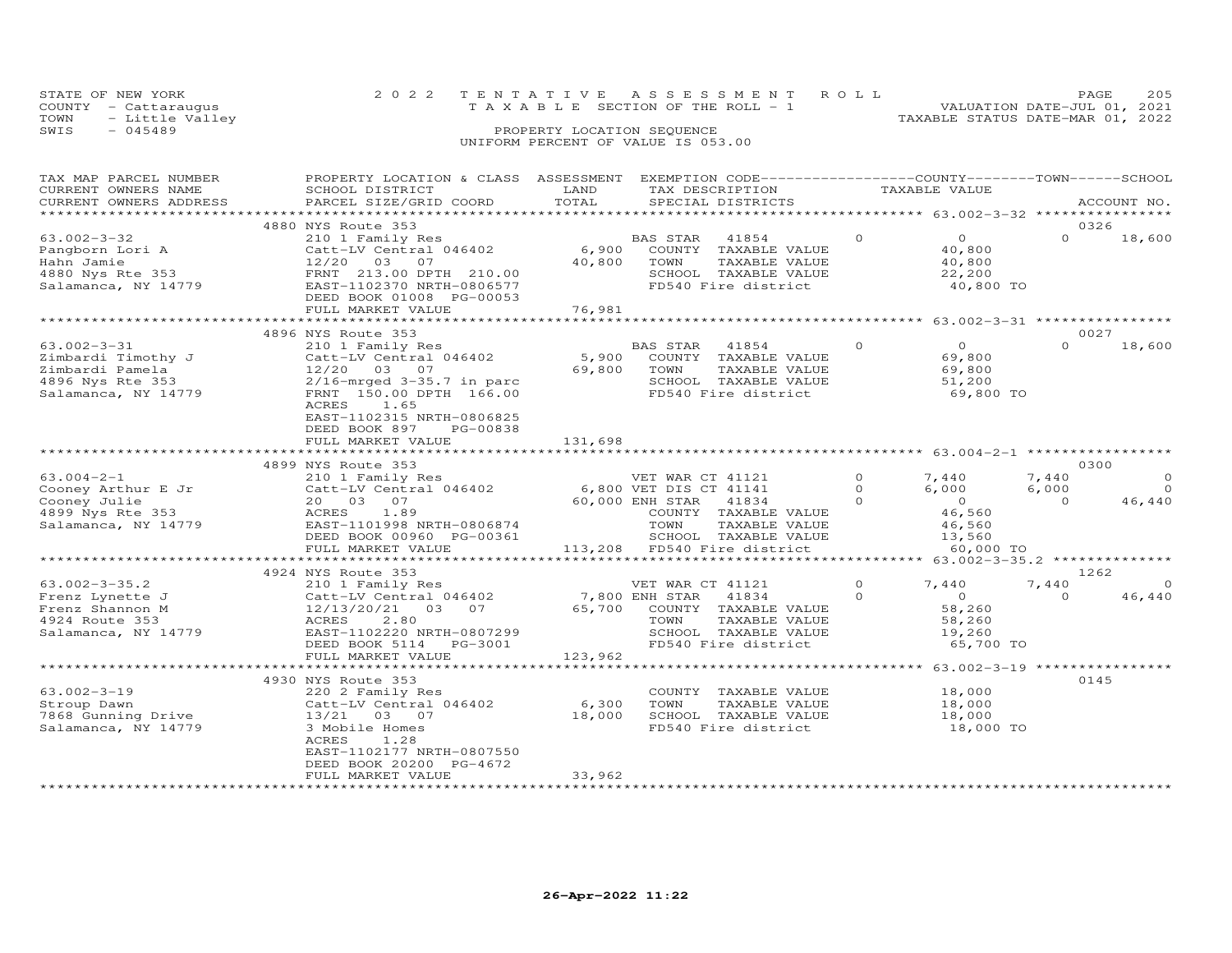|      | STATE OF NEW YORK    | 2022 TENTATIVE ASSESSMENT ROLL                                       | <b>PAGE</b> | 206 |
|------|----------------------|----------------------------------------------------------------------|-------------|-----|
|      | COUNTY - Cattaraugus | VALUATION DATE-JUL 01, 2021<br>T A X A B L E SECTION OF THE ROLL - 1 |             |     |
|      | TOWN - Little Valley | TAXABLE STATUS DATE-MAR 01, 2022                                     |             |     |
| SWIS | $-045489$            | PROPERTY LOCATION SEQUENCE                                           |             |     |
|      |                      | UNIFORM PERCENT OF VALUE IS 053.00                                   |             |     |

| TAXABLE VALUE<br>CURRENT OWNERS NAME<br>SCHOOL DISTRICT<br>LAND<br>TAX DESCRIPTION<br>TOTAL<br>CURRENT OWNERS ADDRESS<br>PARCEL SIZE/GRID COORD<br>SPECIAL DISTRICTS<br>ACCOUNT NO.<br>0237<br>4934 NYS Route 353<br>6,650<br>$63.002 - 3 - 18$<br>$\Omega$<br>6,650<br>270 Mfg housing $\overline{0}$ AGED C/T/S 41800<br>Catt-LV Central 046402 4,000 ENH STAR 41834<br>6,650<br>$\Omega$<br>$\overline{0}$<br>$\Omega$<br>6,650<br>Mansour Laura D<br>4934 Nys Rte 353<br>6,650<br>21 03 07<br>13,300 COUNTY TAXABLE VALUE<br>FRNT 80.00 DPTH 350.00<br>TAXABLE VALUE<br>6,650<br>Salamanca, NY 14779<br>TOWN<br>SCHOOL TAXABLE VALUE<br>EAST-1102096 NRTH-0807643<br>$\overline{0}$<br>13,300 TO<br>DEED BOOK 782<br>PG-00919<br>FD540 Fire district<br>919<br>25,094<br>FULL MARKET VALUE<br>0920<br>4940 NYS Route 353<br>30,800<br>$63.002 - 3 - 25.1$<br>COUNTY TAXABLE VALUE<br>270 Mfg housing<br>Catt-LV Central 046402<br>3,000 TOWN<br>Atherton Adam<br>TAXABLE VALUE<br>30,800<br>Athericul Adam<br>1940 NYS Route 353 13 03 07<br>1990 TRNT 70.00<br>30,800<br>SCHOOL TAXABLE VALUE<br>30,800<br>FRNT 70.00 DPTH 177.00<br>FD540 Fire district<br>30,800 TO<br>EAST-1102424 NRTH-0807619<br>DEED BOOK 20200 PG-7069<br>FULL MARKET VALUE<br>58,113<br>4961 NYS Route 353<br>0318<br>$\overline{0}$<br>$63.002 - 3 - 16$<br>$\Omega$<br>210 1 Family Res<br>BAS STAR 41854<br>$\Omega$<br>18,600<br>45,800<br>4961 Route 353<br>21 03<br>45,800 TOWN<br>SCHOO<br>TAXABLE VALUE<br>45,800<br>07<br>FRNT 195.00 DPTH 255.00<br>Salamanca, NY 14779<br>SCHOOL TAXABLE VALUE<br>27,200<br>FD540 Fire district<br>45,800 TO<br>EAST-1101643 NRTH-0808152<br>DEED BOOK 6532 PG-5001<br>FULL MARKET VALUE<br>86,415<br>0062<br>4968 NYS Route 353<br>$\overline{O}$<br>$\circ$<br>63.002-3-17<br>210 1 Family Res<br>BAS STAR 41854<br>$\cap$<br>18,600<br>210 1 Family Res<br>Catt-LV Central 046402 6,400 COUNTY TAXABLE VALUE<br>21 03 07 54,000 TOWN TAXABLE VALUE<br>ACRES<br>ACRES<br>ACRES<br>ACRES<br>54,000<br>Hubbard Kirk<br>TOWN      TAXABLE VALUE<br>SCHOOL   TAXABLE VALUE<br>54,000<br>Hubbard Tammy<br>4968 Rte 353<br>35,400<br>Salamanca, NY 14779<br>EAST-1101854 NRTH-0808268<br>FD540 Fire district<br>54,000 TO<br>DEED BOOK 01014 PG-00374<br>0080<br>4977 NYS Route 353<br>$63.002 - 3 - 14$<br>53,700<br>210 1 Family Res<br>COUNTY TAXABLE VALUE<br>Catt-LV Central 046402 10,000<br>Keller Daniel A<br>TOWN<br>TAXABLE VALUE<br>53,700<br>Keller Caitlin L<br>21 03 07<br>53,700<br>SCHOOL TAXABLE VALUE<br>FD540 Fire district<br>53,700<br>4977 Route 353<br>5.00 BANK<br>53,700 TO<br>ACRES<br>017<br>Salamanca, NY 14779<br>EAST-1101344 NRTH-0808403<br>DEED BOOK 24465 PG-7001<br>101,321<br>FULL MARKET VALUE | TAX MAP PARCEL NUMBER | PROPERTY LOCATION & CLASS ASSESSMENT EXEMPTION CODE----------------COUNTY-------TOWN-----SCHOOL |  |  |  |
|---------------------------------------------------------------------------------------------------------------------------------------------------------------------------------------------------------------------------------------------------------------------------------------------------------------------------------------------------------------------------------------------------------------------------------------------------------------------------------------------------------------------------------------------------------------------------------------------------------------------------------------------------------------------------------------------------------------------------------------------------------------------------------------------------------------------------------------------------------------------------------------------------------------------------------------------------------------------------------------------------------------------------------------------------------------------------------------------------------------------------------------------------------------------------------------------------------------------------------------------------------------------------------------------------------------------------------------------------------------------------------------------------------------------------------------------------------------------------------------------------------------------------------------------------------------------------------------------------------------------------------------------------------------------------------------------------------------------------------------------------------------------------------------------------------------------------------------------------------------------------------------------------------------------------------------------------------------------------------------------------------------------------------------------------------------------------------------------------------------------------------------------------------------------------------------------------------------------------------------------------------------------------------------------------------------------------------------------------------------------------------------------------------------------------------------------------------------------------------------------------------------------------------------------------------------------------------------------------------------------------------------------------------------------------------------------------------------------------------------------------------|-----------------------|-------------------------------------------------------------------------------------------------|--|--|--|
|                                                                                                                                                                                                                                                                                                                                                                                                                                                                                                                                                                                                                                                                                                                                                                                                                                                                                                                                                                                                                                                                                                                                                                                                                                                                                                                                                                                                                                                                                                                                                                                                                                                                                                                                                                                                                                                                                                                                                                                                                                                                                                                                                                                                                                                                                                                                                                                                                                                                                                                                                                                                                                                                                                                                                         |                       |                                                                                                 |  |  |  |
|                                                                                                                                                                                                                                                                                                                                                                                                                                                                                                                                                                                                                                                                                                                                                                                                                                                                                                                                                                                                                                                                                                                                                                                                                                                                                                                                                                                                                                                                                                                                                                                                                                                                                                                                                                                                                                                                                                                                                                                                                                                                                                                                                                                                                                                                                                                                                                                                                                                                                                                                                                                                                                                                                                                                                         |                       |                                                                                                 |  |  |  |
|                                                                                                                                                                                                                                                                                                                                                                                                                                                                                                                                                                                                                                                                                                                                                                                                                                                                                                                                                                                                                                                                                                                                                                                                                                                                                                                                                                                                                                                                                                                                                                                                                                                                                                                                                                                                                                                                                                                                                                                                                                                                                                                                                                                                                                                                                                                                                                                                                                                                                                                                                                                                                                                                                                                                                         |                       |                                                                                                 |  |  |  |
|                                                                                                                                                                                                                                                                                                                                                                                                                                                                                                                                                                                                                                                                                                                                                                                                                                                                                                                                                                                                                                                                                                                                                                                                                                                                                                                                                                                                                                                                                                                                                                                                                                                                                                                                                                                                                                                                                                                                                                                                                                                                                                                                                                                                                                                                                                                                                                                                                                                                                                                                                                                                                                                                                                                                                         |                       |                                                                                                 |  |  |  |
|                                                                                                                                                                                                                                                                                                                                                                                                                                                                                                                                                                                                                                                                                                                                                                                                                                                                                                                                                                                                                                                                                                                                                                                                                                                                                                                                                                                                                                                                                                                                                                                                                                                                                                                                                                                                                                                                                                                                                                                                                                                                                                                                                                                                                                                                                                                                                                                                                                                                                                                                                                                                                                                                                                                                                         |                       |                                                                                                 |  |  |  |
|                                                                                                                                                                                                                                                                                                                                                                                                                                                                                                                                                                                                                                                                                                                                                                                                                                                                                                                                                                                                                                                                                                                                                                                                                                                                                                                                                                                                                                                                                                                                                                                                                                                                                                                                                                                                                                                                                                                                                                                                                                                                                                                                                                                                                                                                                                                                                                                                                                                                                                                                                                                                                                                                                                                                                         |                       |                                                                                                 |  |  |  |
|                                                                                                                                                                                                                                                                                                                                                                                                                                                                                                                                                                                                                                                                                                                                                                                                                                                                                                                                                                                                                                                                                                                                                                                                                                                                                                                                                                                                                                                                                                                                                                                                                                                                                                                                                                                                                                                                                                                                                                                                                                                                                                                                                                                                                                                                                                                                                                                                                                                                                                                                                                                                                                                                                                                                                         |                       |                                                                                                 |  |  |  |
|                                                                                                                                                                                                                                                                                                                                                                                                                                                                                                                                                                                                                                                                                                                                                                                                                                                                                                                                                                                                                                                                                                                                                                                                                                                                                                                                                                                                                                                                                                                                                                                                                                                                                                                                                                                                                                                                                                                                                                                                                                                                                                                                                                                                                                                                                                                                                                                                                                                                                                                                                                                                                                                                                                                                                         |                       |                                                                                                 |  |  |  |
|                                                                                                                                                                                                                                                                                                                                                                                                                                                                                                                                                                                                                                                                                                                                                                                                                                                                                                                                                                                                                                                                                                                                                                                                                                                                                                                                                                                                                                                                                                                                                                                                                                                                                                                                                                                                                                                                                                                                                                                                                                                                                                                                                                                                                                                                                                                                                                                                                                                                                                                                                                                                                                                                                                                                                         |                       |                                                                                                 |  |  |  |
|                                                                                                                                                                                                                                                                                                                                                                                                                                                                                                                                                                                                                                                                                                                                                                                                                                                                                                                                                                                                                                                                                                                                                                                                                                                                                                                                                                                                                                                                                                                                                                                                                                                                                                                                                                                                                                                                                                                                                                                                                                                                                                                                                                                                                                                                                                                                                                                                                                                                                                                                                                                                                                                                                                                                                         |                       |                                                                                                 |  |  |  |
|                                                                                                                                                                                                                                                                                                                                                                                                                                                                                                                                                                                                                                                                                                                                                                                                                                                                                                                                                                                                                                                                                                                                                                                                                                                                                                                                                                                                                                                                                                                                                                                                                                                                                                                                                                                                                                                                                                                                                                                                                                                                                                                                                                                                                                                                                                                                                                                                                                                                                                                                                                                                                                                                                                                                                         |                       |                                                                                                 |  |  |  |
|                                                                                                                                                                                                                                                                                                                                                                                                                                                                                                                                                                                                                                                                                                                                                                                                                                                                                                                                                                                                                                                                                                                                                                                                                                                                                                                                                                                                                                                                                                                                                                                                                                                                                                                                                                                                                                                                                                                                                                                                                                                                                                                                                                                                                                                                                                                                                                                                                                                                                                                                                                                                                                                                                                                                                         |                       |                                                                                                 |  |  |  |
|                                                                                                                                                                                                                                                                                                                                                                                                                                                                                                                                                                                                                                                                                                                                                                                                                                                                                                                                                                                                                                                                                                                                                                                                                                                                                                                                                                                                                                                                                                                                                                                                                                                                                                                                                                                                                                                                                                                                                                                                                                                                                                                                                                                                                                                                                                                                                                                                                                                                                                                                                                                                                                                                                                                                                         |                       |                                                                                                 |  |  |  |
|                                                                                                                                                                                                                                                                                                                                                                                                                                                                                                                                                                                                                                                                                                                                                                                                                                                                                                                                                                                                                                                                                                                                                                                                                                                                                                                                                                                                                                                                                                                                                                                                                                                                                                                                                                                                                                                                                                                                                                                                                                                                                                                                                                                                                                                                                                                                                                                                                                                                                                                                                                                                                                                                                                                                                         |                       |                                                                                                 |  |  |  |
|                                                                                                                                                                                                                                                                                                                                                                                                                                                                                                                                                                                                                                                                                                                                                                                                                                                                                                                                                                                                                                                                                                                                                                                                                                                                                                                                                                                                                                                                                                                                                                                                                                                                                                                                                                                                                                                                                                                                                                                                                                                                                                                                                                                                                                                                                                                                                                                                                                                                                                                                                                                                                                                                                                                                                         |                       |                                                                                                 |  |  |  |
|                                                                                                                                                                                                                                                                                                                                                                                                                                                                                                                                                                                                                                                                                                                                                                                                                                                                                                                                                                                                                                                                                                                                                                                                                                                                                                                                                                                                                                                                                                                                                                                                                                                                                                                                                                                                                                                                                                                                                                                                                                                                                                                                                                                                                                                                                                                                                                                                                                                                                                                                                                                                                                                                                                                                                         |                       |                                                                                                 |  |  |  |
|                                                                                                                                                                                                                                                                                                                                                                                                                                                                                                                                                                                                                                                                                                                                                                                                                                                                                                                                                                                                                                                                                                                                                                                                                                                                                                                                                                                                                                                                                                                                                                                                                                                                                                                                                                                                                                                                                                                                                                                                                                                                                                                                                                                                                                                                                                                                                                                                                                                                                                                                                                                                                                                                                                                                                         |                       |                                                                                                 |  |  |  |
|                                                                                                                                                                                                                                                                                                                                                                                                                                                                                                                                                                                                                                                                                                                                                                                                                                                                                                                                                                                                                                                                                                                                                                                                                                                                                                                                                                                                                                                                                                                                                                                                                                                                                                                                                                                                                                                                                                                                                                                                                                                                                                                                                                                                                                                                                                                                                                                                                                                                                                                                                                                                                                                                                                                                                         |                       |                                                                                                 |  |  |  |
|                                                                                                                                                                                                                                                                                                                                                                                                                                                                                                                                                                                                                                                                                                                                                                                                                                                                                                                                                                                                                                                                                                                                                                                                                                                                                                                                                                                                                                                                                                                                                                                                                                                                                                                                                                                                                                                                                                                                                                                                                                                                                                                                                                                                                                                                                                                                                                                                                                                                                                                                                                                                                                                                                                                                                         |                       |                                                                                                 |  |  |  |
|                                                                                                                                                                                                                                                                                                                                                                                                                                                                                                                                                                                                                                                                                                                                                                                                                                                                                                                                                                                                                                                                                                                                                                                                                                                                                                                                                                                                                                                                                                                                                                                                                                                                                                                                                                                                                                                                                                                                                                                                                                                                                                                                                                                                                                                                                                                                                                                                                                                                                                                                                                                                                                                                                                                                                         |                       |                                                                                                 |  |  |  |
|                                                                                                                                                                                                                                                                                                                                                                                                                                                                                                                                                                                                                                                                                                                                                                                                                                                                                                                                                                                                                                                                                                                                                                                                                                                                                                                                                                                                                                                                                                                                                                                                                                                                                                                                                                                                                                                                                                                                                                                                                                                                                                                                                                                                                                                                                                                                                                                                                                                                                                                                                                                                                                                                                                                                                         |                       |                                                                                                 |  |  |  |
|                                                                                                                                                                                                                                                                                                                                                                                                                                                                                                                                                                                                                                                                                                                                                                                                                                                                                                                                                                                                                                                                                                                                                                                                                                                                                                                                                                                                                                                                                                                                                                                                                                                                                                                                                                                                                                                                                                                                                                                                                                                                                                                                                                                                                                                                                                                                                                                                                                                                                                                                                                                                                                                                                                                                                         |                       |                                                                                                 |  |  |  |
|                                                                                                                                                                                                                                                                                                                                                                                                                                                                                                                                                                                                                                                                                                                                                                                                                                                                                                                                                                                                                                                                                                                                                                                                                                                                                                                                                                                                                                                                                                                                                                                                                                                                                                                                                                                                                                                                                                                                                                                                                                                                                                                                                                                                                                                                                                                                                                                                                                                                                                                                                                                                                                                                                                                                                         |                       |                                                                                                 |  |  |  |
|                                                                                                                                                                                                                                                                                                                                                                                                                                                                                                                                                                                                                                                                                                                                                                                                                                                                                                                                                                                                                                                                                                                                                                                                                                                                                                                                                                                                                                                                                                                                                                                                                                                                                                                                                                                                                                                                                                                                                                                                                                                                                                                                                                                                                                                                                                                                                                                                                                                                                                                                                                                                                                                                                                                                                         |                       |                                                                                                 |  |  |  |
|                                                                                                                                                                                                                                                                                                                                                                                                                                                                                                                                                                                                                                                                                                                                                                                                                                                                                                                                                                                                                                                                                                                                                                                                                                                                                                                                                                                                                                                                                                                                                                                                                                                                                                                                                                                                                                                                                                                                                                                                                                                                                                                                                                                                                                                                                                                                                                                                                                                                                                                                                                                                                                                                                                                                                         |                       |                                                                                                 |  |  |  |
|                                                                                                                                                                                                                                                                                                                                                                                                                                                                                                                                                                                                                                                                                                                                                                                                                                                                                                                                                                                                                                                                                                                                                                                                                                                                                                                                                                                                                                                                                                                                                                                                                                                                                                                                                                                                                                                                                                                                                                                                                                                                                                                                                                                                                                                                                                                                                                                                                                                                                                                                                                                                                                                                                                                                                         |                       |                                                                                                 |  |  |  |
|                                                                                                                                                                                                                                                                                                                                                                                                                                                                                                                                                                                                                                                                                                                                                                                                                                                                                                                                                                                                                                                                                                                                                                                                                                                                                                                                                                                                                                                                                                                                                                                                                                                                                                                                                                                                                                                                                                                                                                                                                                                                                                                                                                                                                                                                                                                                                                                                                                                                                                                                                                                                                                                                                                                                                         |                       |                                                                                                 |  |  |  |
|                                                                                                                                                                                                                                                                                                                                                                                                                                                                                                                                                                                                                                                                                                                                                                                                                                                                                                                                                                                                                                                                                                                                                                                                                                                                                                                                                                                                                                                                                                                                                                                                                                                                                                                                                                                                                                                                                                                                                                                                                                                                                                                                                                                                                                                                                                                                                                                                                                                                                                                                                                                                                                                                                                                                                         |                       |                                                                                                 |  |  |  |
|                                                                                                                                                                                                                                                                                                                                                                                                                                                                                                                                                                                                                                                                                                                                                                                                                                                                                                                                                                                                                                                                                                                                                                                                                                                                                                                                                                                                                                                                                                                                                                                                                                                                                                                                                                                                                                                                                                                                                                                                                                                                                                                                                                                                                                                                                                                                                                                                                                                                                                                                                                                                                                                                                                                                                         |                       |                                                                                                 |  |  |  |
|                                                                                                                                                                                                                                                                                                                                                                                                                                                                                                                                                                                                                                                                                                                                                                                                                                                                                                                                                                                                                                                                                                                                                                                                                                                                                                                                                                                                                                                                                                                                                                                                                                                                                                                                                                                                                                                                                                                                                                                                                                                                                                                                                                                                                                                                                                                                                                                                                                                                                                                                                                                                                                                                                                                                                         |                       |                                                                                                 |  |  |  |
|                                                                                                                                                                                                                                                                                                                                                                                                                                                                                                                                                                                                                                                                                                                                                                                                                                                                                                                                                                                                                                                                                                                                                                                                                                                                                                                                                                                                                                                                                                                                                                                                                                                                                                                                                                                                                                                                                                                                                                                                                                                                                                                                                                                                                                                                                                                                                                                                                                                                                                                                                                                                                                                                                                                                                         |                       |                                                                                                 |  |  |  |
|                                                                                                                                                                                                                                                                                                                                                                                                                                                                                                                                                                                                                                                                                                                                                                                                                                                                                                                                                                                                                                                                                                                                                                                                                                                                                                                                                                                                                                                                                                                                                                                                                                                                                                                                                                                                                                                                                                                                                                                                                                                                                                                                                                                                                                                                                                                                                                                                                                                                                                                                                                                                                                                                                                                                                         |                       |                                                                                                 |  |  |  |
|                                                                                                                                                                                                                                                                                                                                                                                                                                                                                                                                                                                                                                                                                                                                                                                                                                                                                                                                                                                                                                                                                                                                                                                                                                                                                                                                                                                                                                                                                                                                                                                                                                                                                                                                                                                                                                                                                                                                                                                                                                                                                                                                                                                                                                                                                                                                                                                                                                                                                                                                                                                                                                                                                                                                                         |                       |                                                                                                 |  |  |  |
|                                                                                                                                                                                                                                                                                                                                                                                                                                                                                                                                                                                                                                                                                                                                                                                                                                                                                                                                                                                                                                                                                                                                                                                                                                                                                                                                                                                                                                                                                                                                                                                                                                                                                                                                                                                                                                                                                                                                                                                                                                                                                                                                                                                                                                                                                                                                                                                                                                                                                                                                                                                                                                                                                                                                                         |                       |                                                                                                 |  |  |  |
|                                                                                                                                                                                                                                                                                                                                                                                                                                                                                                                                                                                                                                                                                                                                                                                                                                                                                                                                                                                                                                                                                                                                                                                                                                                                                                                                                                                                                                                                                                                                                                                                                                                                                                                                                                                                                                                                                                                                                                                                                                                                                                                                                                                                                                                                                                                                                                                                                                                                                                                                                                                                                                                                                                                                                         |                       |                                                                                                 |  |  |  |
|                                                                                                                                                                                                                                                                                                                                                                                                                                                                                                                                                                                                                                                                                                                                                                                                                                                                                                                                                                                                                                                                                                                                                                                                                                                                                                                                                                                                                                                                                                                                                                                                                                                                                                                                                                                                                                                                                                                                                                                                                                                                                                                                                                                                                                                                                                                                                                                                                                                                                                                                                                                                                                                                                                                                                         |                       |                                                                                                 |  |  |  |
|                                                                                                                                                                                                                                                                                                                                                                                                                                                                                                                                                                                                                                                                                                                                                                                                                                                                                                                                                                                                                                                                                                                                                                                                                                                                                                                                                                                                                                                                                                                                                                                                                                                                                                                                                                                                                                                                                                                                                                                                                                                                                                                                                                                                                                                                                                                                                                                                                                                                                                                                                                                                                                                                                                                                                         |                       |                                                                                                 |  |  |  |
|                                                                                                                                                                                                                                                                                                                                                                                                                                                                                                                                                                                                                                                                                                                                                                                                                                                                                                                                                                                                                                                                                                                                                                                                                                                                                                                                                                                                                                                                                                                                                                                                                                                                                                                                                                                                                                                                                                                                                                                                                                                                                                                                                                                                                                                                                                                                                                                                                                                                                                                                                                                                                                                                                                                                                         |                       |                                                                                                 |  |  |  |
|                                                                                                                                                                                                                                                                                                                                                                                                                                                                                                                                                                                                                                                                                                                                                                                                                                                                                                                                                                                                                                                                                                                                                                                                                                                                                                                                                                                                                                                                                                                                                                                                                                                                                                                                                                                                                                                                                                                                                                                                                                                                                                                                                                                                                                                                                                                                                                                                                                                                                                                                                                                                                                                                                                                                                         |                       |                                                                                                 |  |  |  |
|                                                                                                                                                                                                                                                                                                                                                                                                                                                                                                                                                                                                                                                                                                                                                                                                                                                                                                                                                                                                                                                                                                                                                                                                                                                                                                                                                                                                                                                                                                                                                                                                                                                                                                                                                                                                                                                                                                                                                                                                                                                                                                                                                                                                                                                                                                                                                                                                                                                                                                                                                                                                                                                                                                                                                         |                       |                                                                                                 |  |  |  |
|                                                                                                                                                                                                                                                                                                                                                                                                                                                                                                                                                                                                                                                                                                                                                                                                                                                                                                                                                                                                                                                                                                                                                                                                                                                                                                                                                                                                                                                                                                                                                                                                                                                                                                                                                                                                                                                                                                                                                                                                                                                                                                                                                                                                                                                                                                                                                                                                                                                                                                                                                                                                                                                                                                                                                         |                       |                                                                                                 |  |  |  |
|                                                                                                                                                                                                                                                                                                                                                                                                                                                                                                                                                                                                                                                                                                                                                                                                                                                                                                                                                                                                                                                                                                                                                                                                                                                                                                                                                                                                                                                                                                                                                                                                                                                                                                                                                                                                                                                                                                                                                                                                                                                                                                                                                                                                                                                                                                                                                                                                                                                                                                                                                                                                                                                                                                                                                         |                       |                                                                                                 |  |  |  |
|                                                                                                                                                                                                                                                                                                                                                                                                                                                                                                                                                                                                                                                                                                                                                                                                                                                                                                                                                                                                                                                                                                                                                                                                                                                                                                                                                                                                                                                                                                                                                                                                                                                                                                                                                                                                                                                                                                                                                                                                                                                                                                                                                                                                                                                                                                                                                                                                                                                                                                                                                                                                                                                                                                                                                         |                       |                                                                                                 |  |  |  |
|                                                                                                                                                                                                                                                                                                                                                                                                                                                                                                                                                                                                                                                                                                                                                                                                                                                                                                                                                                                                                                                                                                                                                                                                                                                                                                                                                                                                                                                                                                                                                                                                                                                                                                                                                                                                                                                                                                                                                                                                                                                                                                                                                                                                                                                                                                                                                                                                                                                                                                                                                                                                                                                                                                                                                         |                       |                                                                                                 |  |  |  |
|                                                                                                                                                                                                                                                                                                                                                                                                                                                                                                                                                                                                                                                                                                                                                                                                                                                                                                                                                                                                                                                                                                                                                                                                                                                                                                                                                                                                                                                                                                                                                                                                                                                                                                                                                                                                                                                                                                                                                                                                                                                                                                                                                                                                                                                                                                                                                                                                                                                                                                                                                                                                                                                                                                                                                         |                       |                                                                                                 |  |  |  |
|                                                                                                                                                                                                                                                                                                                                                                                                                                                                                                                                                                                                                                                                                                                                                                                                                                                                                                                                                                                                                                                                                                                                                                                                                                                                                                                                                                                                                                                                                                                                                                                                                                                                                                                                                                                                                                                                                                                                                                                                                                                                                                                                                                                                                                                                                                                                                                                                                                                                                                                                                                                                                                                                                                                                                         |                       |                                                                                                 |  |  |  |
|                                                                                                                                                                                                                                                                                                                                                                                                                                                                                                                                                                                                                                                                                                                                                                                                                                                                                                                                                                                                                                                                                                                                                                                                                                                                                                                                                                                                                                                                                                                                                                                                                                                                                                                                                                                                                                                                                                                                                                                                                                                                                                                                                                                                                                                                                                                                                                                                                                                                                                                                                                                                                                                                                                                                                         |                       |                                                                                                 |  |  |  |
|                                                                                                                                                                                                                                                                                                                                                                                                                                                                                                                                                                                                                                                                                                                                                                                                                                                                                                                                                                                                                                                                                                                                                                                                                                                                                                                                                                                                                                                                                                                                                                                                                                                                                                                                                                                                                                                                                                                                                                                                                                                                                                                                                                                                                                                                                                                                                                                                                                                                                                                                                                                                                                                                                                                                                         |                       |                                                                                                 |  |  |  |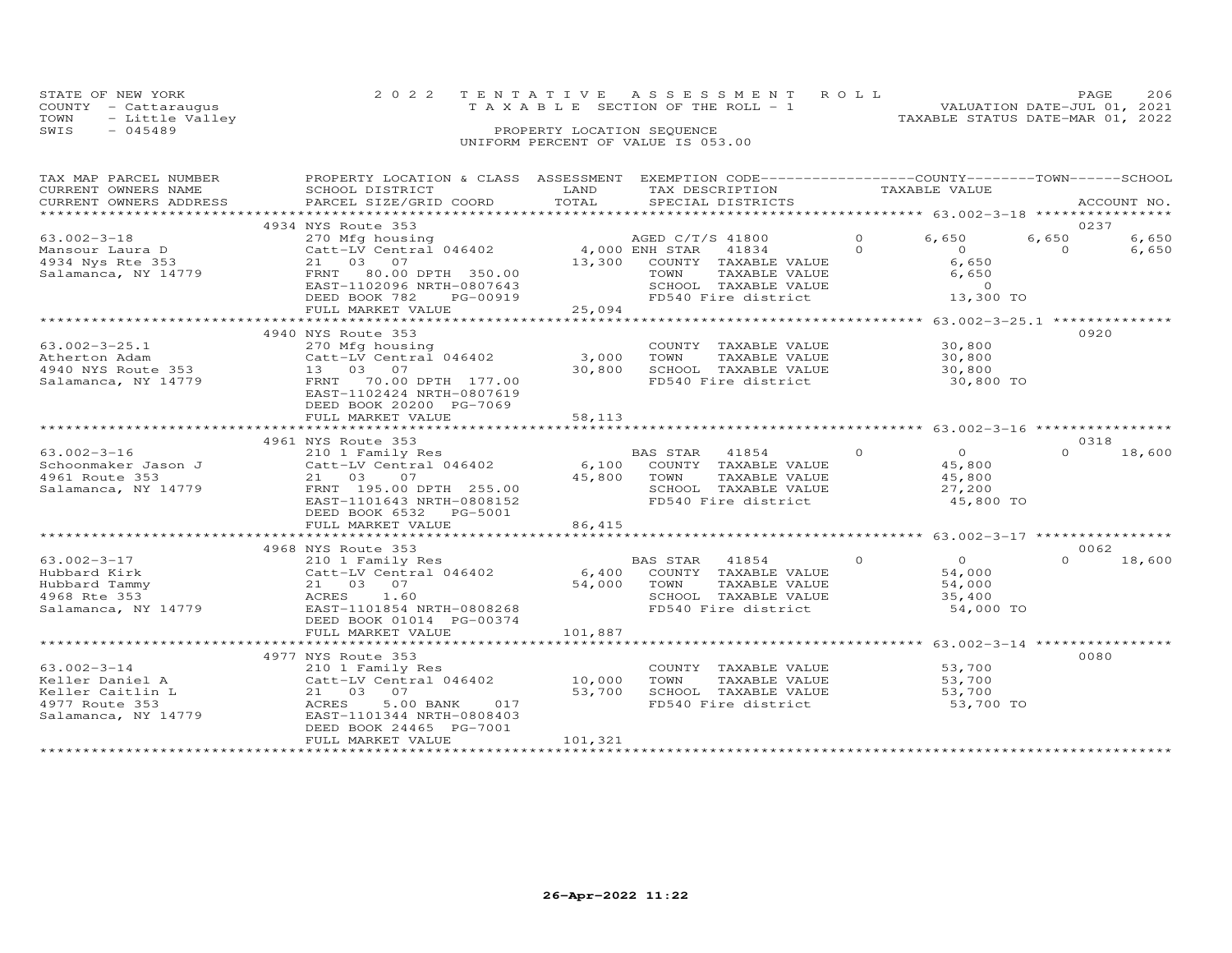| STATE OF NEW YORK    |                 | 2022 TENTATIVE ASSESSMENT ROLL     |  |  |                                  | PAGE.                       | 207 |
|----------------------|-----------------|------------------------------------|--|--|----------------------------------|-----------------------------|-----|
| COUNTY - Cattaraugus |                 | TAXABLE SECTION OF THE ROLL - 1    |  |  |                                  | VALUATION DATE-JUL 01, 2021 |     |
| TOWN                 | - Little Valley |                                    |  |  | TAXABLE STATUS DATE-MAR 01, 2022 |                             |     |
| SWIS<br>$-045489$    |                 | PROPERTY LOCATION SEQUENCE         |  |  |                                  |                             |     |
|                      |                 | UNIFORM PERCENT OF VALUE IS 053.00 |  |  |                                  |                             |     |

| TAX MAP PARCEL NUMBER<br>CURRENT OWNERS NAME<br>CURRENT OWNERS ADDRESS                                  | PROPERTY LOCATION & CLASS ASSESSMENT<br>SCHOOL DISTRICT<br>PARCEL SIZE/GRID COORD                                                                                                                                    | LAND<br>TOTAL               | EXEMPTION CODE-----------------COUNTY-------TOWN-----SCHOOL<br>TAX DESCRIPTION<br>SPECIAL DISTRICTS               | TAXABLE VALUE                                                        | ACCOUNT NO.                                                  |
|---------------------------------------------------------------------------------------------------------|----------------------------------------------------------------------------------------------------------------------------------------------------------------------------------------------------------------------|-----------------------------|-------------------------------------------------------------------------------------------------------------------|----------------------------------------------------------------------|--------------------------------------------------------------|
| ***********************                                                                                 |                                                                                                                                                                                                                      |                             |                                                                                                                   |                                                                      |                                                              |
| $63.002 - 3 - 15$<br>Zimbardi Timothy J.<br>Zimbardi Pamela S.<br>4891 Route 353<br>Salamanca, NY 14779 | 4978 NYS Route 353<br>455 Dealer-prod.<br>Catt-LV Central 046402<br>07<br>12 03<br>12/2017-Land Contract-Slu<br>7.52<br>ACRES<br>EAST-1101795 NRTH-0808752<br>DEED BOOK 20200 PG-9654<br>FULL MARKET VALUE           | 17,500<br>88,700<br>167,358 | COUNTY TAXABLE VALUE<br>TOWN<br>TAXABLE VALUE<br>SCHOOL TAXABLE VALUE<br>FD540 Fire district                      | 88,700<br>88,700<br>88,700<br>88,700 TO                              | 0100                                                         |
|                                                                                                         |                                                                                                                                                                                                                      |                             |                                                                                                                   |                                                                      |                                                              |
|                                                                                                         | 5035 NYS Route 353                                                                                                                                                                                                   |                             |                                                                                                                   |                                                                      | 0251                                                         |
| $63.002 - 3 - 11$<br>Milks Robert<br>Milks Linda D<br>5035 Nys Rte 353<br>Salamanca, NY 14779           | 210 1 Family Res<br>Catt-LV Central 046402<br>21 03<br>07<br>1,20<br>ACRES<br>EAST-1100794 NRTH-0809495<br>DEED BOOK 00995 PG-00340<br>FULL MARKET VALUE                                                             | 7,200<br>47,800<br>90,189   | 41854<br>BAS STAR<br>COUNTY TAXABLE VALUE<br>TOWN<br>TAXABLE VALUE<br>SCHOOL TAXABLE VALUE<br>FD540 Fire district | $\Omega$<br>$\circ$<br>47,800<br>47,800<br>29,200<br>47,800 TO       | $\Omega$<br>18,600                                           |
|                                                                                                         | *************************                                                                                                                                                                                            |                             |                                                                                                                   |                                                                      | ****************************** 63.002-3-10 ***************** |
| $63.002 - 3 - 10$<br>Alexander Terry M<br>Alexander Sandra<br>5041 Nys Rte 353<br>Salamanca, NY 14779   | 5041 NYS Route 353<br>210 1 Family Res<br>Catt-LV Central 046402<br>21 03 07<br>FRNT 231.00 DPTH 207.00<br>EAST-1100709 NRTH-0809699<br>DEED BOOK 00930 PG-00567<br>FULL MARKET VALUE<br>*************************** | 7,000<br>59,900<br>113,019  | ENH STAR<br>41834<br>COUNTY TAXABLE VALUE<br>TOWN<br>TAXABLE VALUE<br>SCHOOL TAXABLE VALUE<br>FD540 Fire district | $\circ$<br>$\overline{O}$<br>59,900<br>59,900<br>13,460<br>59,900 TO | 0066<br>$\Omega$<br>46,440                                   |
|                                                                                                         | 5056 NYS Route 353                                                                                                                                                                                                   |                             |                                                                                                                   |                                                                      | 1052                                                         |
| $63.002 - 1 - 10.3$<br>Rockwell Daniel M<br>Rockwell Anna M<br>5056 Nys Rte 353<br>Salamanca, NY 14779  | 210 1 Family Res<br>Catt-LV Central 046402<br>21 03<br>07<br>ACRES<br>1.00<br>EAST-1100793 NRTH-0810080<br>DEED BOOK 891<br>PG-00853                                                                                 | 6,000<br>33,500             | COUNTY TAXABLE VALUE<br>TOWN<br>TAXABLE VALUE<br>SCHOOL TAXABLE VALUE<br>FD540 Fire district                      | 33,500<br>33,500<br>33,500<br>33,500 TO                              |                                                              |
|                                                                                                         | FULL MARKET VALUE                                                                                                                                                                                                    | 63,208                      |                                                                                                                   |                                                                      |                                                              |
|                                                                                                         |                                                                                                                                                                                                                      |                             |                                                                                                                   |                                                                      |                                                              |
| $63.002 - 1 - 14$<br>Morton Ricky D Sr<br>Morton Eula S<br>5069 NYS Rte 353<br>Salamanca, NY 14779      | 5069 NYS Route 353<br>210 1 Family Res<br>Catt-LV Central 046402<br>21 03<br>07<br>FRNT 169.53 DPTH 166.83<br>EAST-1100403 NRTH-0810274<br>DEED BOOK 23571 PG-5001<br>FULL MARKET VALUE                              | 5,300<br>67,700<br>127,736  | COUNTY TAXABLE VALUE<br>TOWN<br>TAXABLE VALUE<br>SCHOOL TAXABLE VALUE<br>FD540 Fire district                      | 67,700<br>67,700<br>67,700<br>67,700 TO                              | 0253                                                         |
|                                                                                                         |                                                                                                                                                                                                                      |                             |                                                                                                                   |                                                                      |                                                              |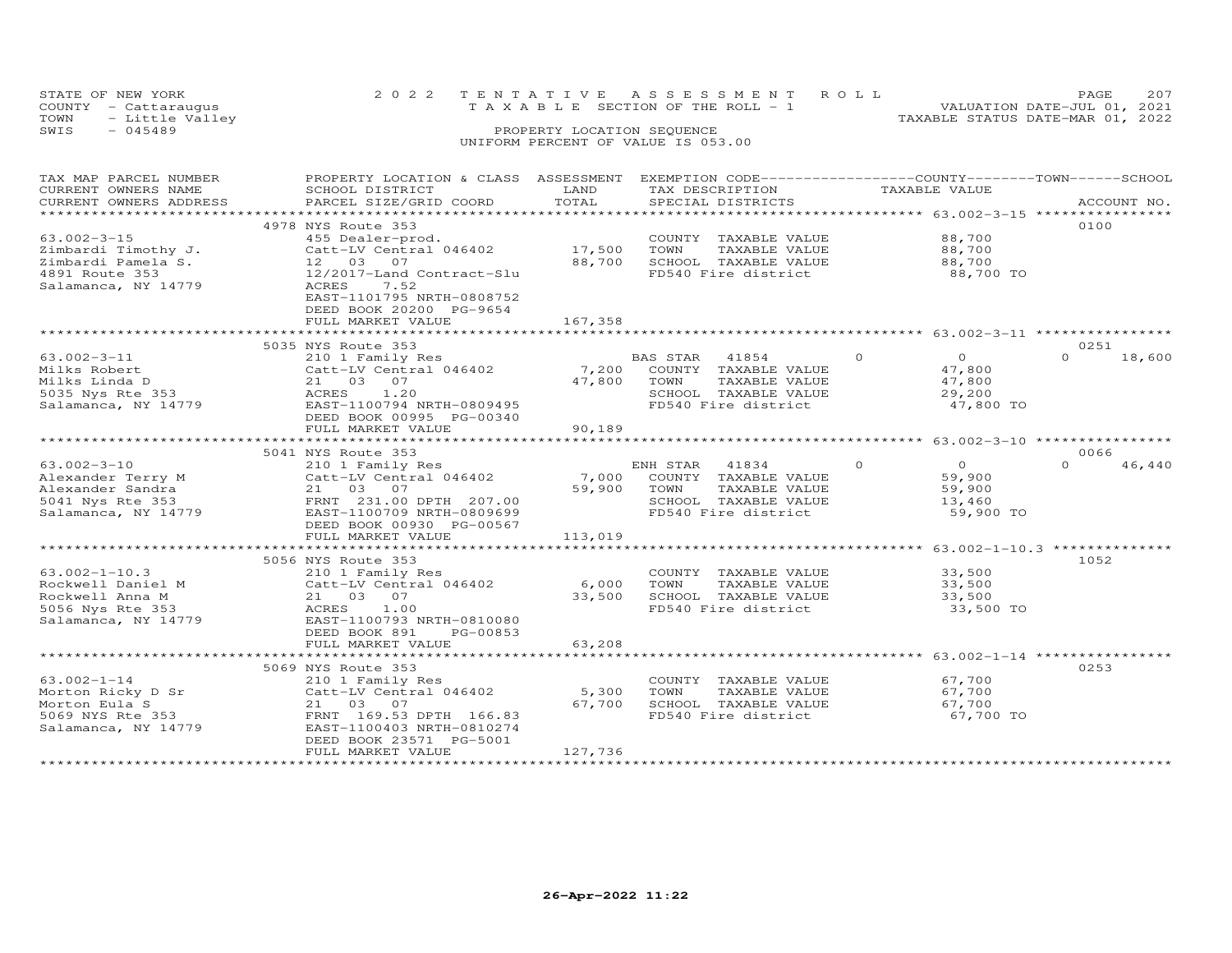|      | STATE OF NEW YORK    | 2022 TENTATIVE ASSESSMENT ROLL |                                       |  |                                  | PAGE                        | 208 |
|------|----------------------|--------------------------------|---------------------------------------|--|----------------------------------|-----------------------------|-----|
|      | COUNTY - Cattaraugus |                                | T A X A B L E SECTION OF THE ROLL - 1 |  |                                  | VALUATION DATE-JUL 01, 2021 |     |
| TOWN | - Little Valley      |                                |                                       |  | TAXABLE STATUS DATE-MAR 01, 2022 |                             |     |
| SWIS | $-045489$            |                                | PROPERTY LOCATION SEQUENCE            |  |                                  |                             |     |
|      |                      |                                | UNIFORM PERCENT OF VALUE IS 053.00    |  |                                  |                             |     |

| TAX MAP PARCEL NUMBER   | PROPERTY LOCATION & CLASS ASSESSMENT EXEMPTION CODE----------------COUNTY-------TOWN------SCHOOL |                  |                            |                                                      |                    |
|-------------------------|--------------------------------------------------------------------------------------------------|------------------|----------------------------|------------------------------------------------------|--------------------|
| CURRENT OWNERS NAME     | SCHOOL DISTRICT                                                                                  | LAND             | TAX DESCRIPTION            | TAXABLE VALUE                                        |                    |
| CURRENT OWNERS ADDRESS  | PARCEL SIZE/GRID COORD                                                                           | TOTAL            | SPECIAL DISTRICTS          |                                                      | ACCOUNT NO.        |
| *********************** |                                                                                                  |                  |                            |                                                      |                    |
|                         | 5077 NYS Route 353                                                                               |                  |                            |                                                      | 0174               |
| $63.002 - 1 - 13$       | 210 1 Family Res                                                                                 |                  | COUNTY TAXABLE VALUE       | 52,100                                               |                    |
| Solem Rene E            | Catt-LV Central 046402                                                                           | 5,700            | TOWN<br>TAXABLE VALUE      | 52,100                                               |                    |
| 5077 NYS Rte 353        | 21 03 07                                                                                         | 52,100           | SCHOOL TAXABLE VALUE       | 52,100                                               |                    |
| Salamanca, NY 14779     | FRNT 200.29 DPTH 167.45                                                                          |                  | FD540 Fire district        | 52,100 TO                                            |                    |
|                         | EAST-1100307 NRTH-0810432                                                                        |                  |                            |                                                      |                    |
|                         | DEED BOOK 27633 PG-5004                                                                          |                  |                            |                                                      |                    |
|                         | FULL MARKET VALUE                                                                                | 98,302           |                            |                                                      |                    |
|                         |                                                                                                  |                  |                            |                                                      |                    |
|                         | 5085 NYS Route 353                                                                               |                  |                            |                                                      | 0218               |
| $63.002 - 1 - 12$       | 449 Other Storag                                                                                 |                  | COUNTY TAXABLE VALUE       | 64,700                                               |                    |
|                         |                                                                                                  |                  | TOWN<br>TAXABLE VALUE      | 64,700                                               |                    |
| Zimbardi Timothy J      | Catt-LV Central 046402                                                                           | 12,000<br>64,700 |                            |                                                      |                    |
| Zimbardi Pamela         | 21 03 07                                                                                         |                  | SCHOOL TAXABLE VALUE       | 64,700                                               |                    |
| 4891 Rte 353            | ACRES<br>5.50                                                                                    |                  | FD540 Fire district        | 64,700 TO                                            |                    |
| Salamanca, NY 14779     | EAST-1099975 NRTH-0810665                                                                        |                  |                            |                                                      |                    |
|                         | DEED BOOK 00941 PG-00425                                                                         |                  |                            |                                                      |                    |
|                         | FULL MARKET VALUE                                                                                | 122,075          |                            |                                                      |                    |
|                         |                                                                                                  |                  |                            |                                                      |                    |
|                         | 5111 NYS Route 353                                                                               |                  |                            |                                                      | 0.311              |
| $63.002 - 1 - 11.1$     | 210 1 Family Res                                                                                 |                  | BAS STAR 41854             | $\circ$<br>$\overline{O}$                            | $\Omega$<br>18,600 |
| Scanlon Robert R        | Catt-LV Central 046402                                                                           |                  | 6,000 COUNTY TAXABLE VALUE | 86,000                                               |                    |
| Scanlon Jodi L          | 21/22 03 07                                                                                      | 86,000           | TOWN<br>TAXABLE VALUE      | 86,000                                               |                    |
| 5111 Nys Rte 353        | FRNT 125.00 DPTH 257.00                                                                          |                  | SCHOOL TAXABLE VALUE       | 67,400                                               |                    |
| Salamanca, NY 14779     | BANK<br>017                                                                                      |                  | FD540 Fire district        | 86,000 TO                                            |                    |
|                         | EAST-1099785 NRTH-0811093                                                                        |                  |                            |                                                      |                    |
|                         | DEED BOOK 00954 PG-00295                                                                         |                  |                            |                                                      |                    |
|                         | FULL MARKET VALUE                                                                                | 162,264          |                            |                                                      |                    |
|                         |                                                                                                  | ***********      |                            | ************************ 63.002-1-11.2 ************* |                    |
|                         | 5111 NYS Route 353                                                                               |                  |                            |                                                      | 1170               |
| $63.002 - 1 - 11.2$     | 484 1 use sm bld                                                                                 |                  | COUNTY TAXABLE VALUE       | 48,200                                               |                    |
| Schubert Randy W        | Catt-LV Central 046402                                                                           | 6,000            | TOWN<br>TAXABLE VALUE      | 48,200                                               |                    |
| Scanlan Jodi Schubert   | 21/22 03 07                                                                                      | 48,200           | SCHOOL TAXABLE VALUE       | 48,200                                               |                    |
| 5111 Route 353          | FRNT 260.00 DPTH 260.00                                                                          |                  | FD540 Fire district        | 48,200 TO                                            |                    |
| Salamanca, NY 14779     | EAST-1099886 NRTH-0810986                                                                        |                  |                            |                                                      |                    |
|                         | DEED BOOK 17949 PG-5001                                                                          |                  |                            |                                                      |                    |
|                         | FULL MARKET VALUE                                                                                | 90,943           |                            |                                                      |                    |
|                         |                                                                                                  |                  |                            |                                                      |                    |
|                         |                                                                                                  |                  |                            |                                                      |                    |
|                         | 5121 NYS Route 353                                                                               |                  |                            |                                                      | 1234               |
| $63.002 - 1 - 8.2$      | 421 Restaurant                                                                                   |                  | COUNTY TAXABLE VALUE       | 30,000                                               |                    |
| Rusiniak Robert         | Catt-LV Central 046402                                                                           | 8,000            | TOWN<br>TAXABLE VALUE      | 30,000                                               |                    |
| 5125 Route 353          | 22 03 07                                                                                         | 30,000           | SCHOOL TAXABLE VALUE       | 30,000                                               |                    |
| Salamanca, NY 14779     | ACRES<br>1.35                                                                                    |                  | FD540 Fire district        | 30,000 TO                                            |                    |
|                         | EAST-1099674 NRTH-0811188                                                                        |                  |                            |                                                      |                    |
|                         | DEED BOOK 1032<br>PG-813                                                                         |                  |                            |                                                      |                    |
|                         | FULL MARKET VALUE                                                                                | 56,604           |                            |                                                      |                    |
|                         |                                                                                                  |                  |                            |                                                      |                    |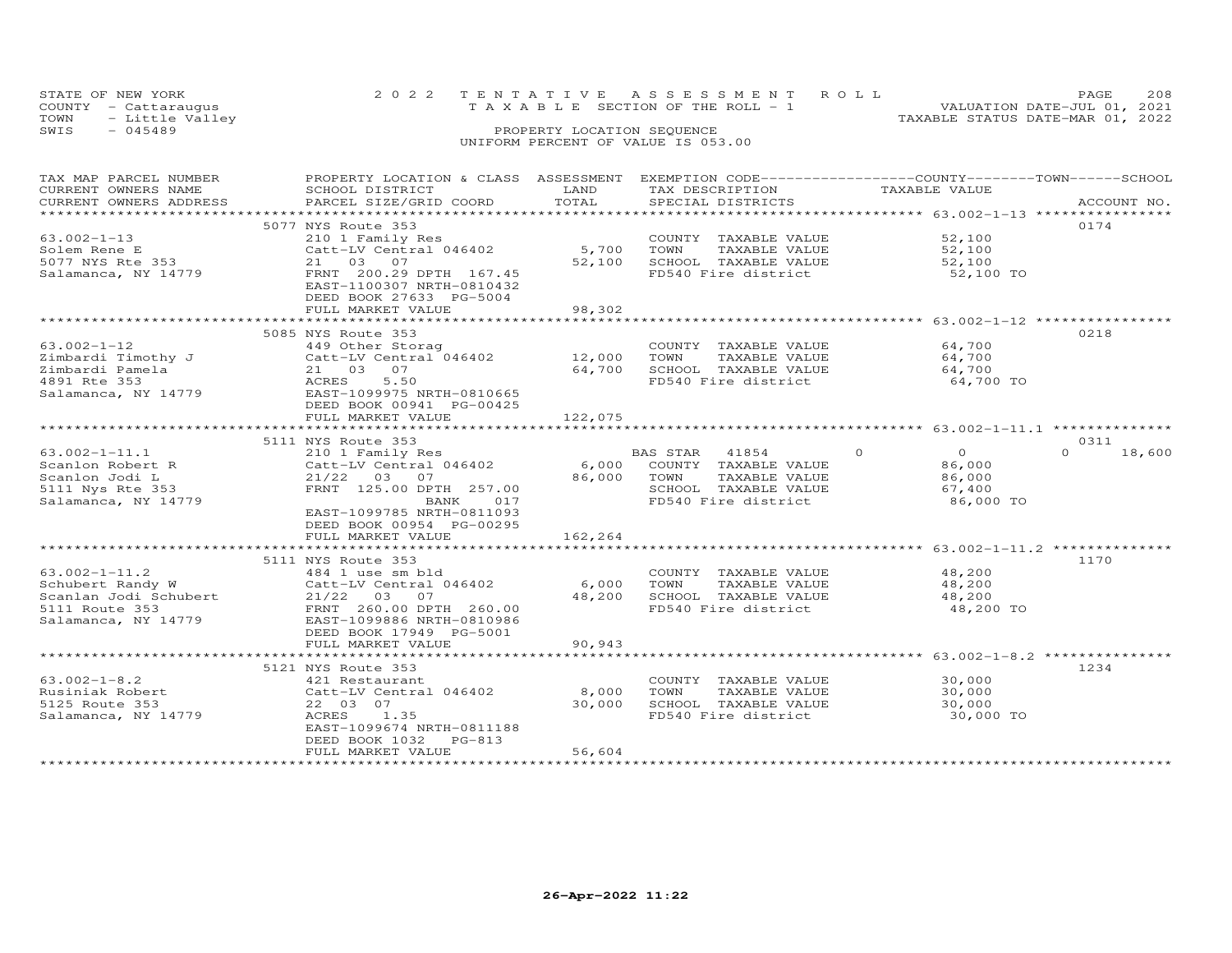|      | STATE OF NEW YORK    | 2022 TENTATIVE ASSESSMENT ROLL     | <b>PAGE</b>                 | 209 |
|------|----------------------|------------------------------------|-----------------------------|-----|
|      | COUNTY - Cattaraugus | TAXABLE SECTION OF THE ROLL - 1    | VALUATION DATE-JUL 01, 2021 |     |
| TOWN | - Little Valley      | TAXABLE STATUS DATE-MAR 01, 2022   |                             |     |
| SWIS | - 045489             | PROPERTY LOCATION SEQUENCE         |                             |     |
|      |                      | UNIFORM PERCENT OF VALUE IS 053.00 |                             |     |

| TAX MAP PARCEL NUMBER                                                                                                     | PROPERTY LOCATION & CLASS ASSESSMENT |                      | EXEMPTION CODE------------------COUNTY-------TOWN------SCHOOL |                            |                    |
|---------------------------------------------------------------------------------------------------------------------------|--------------------------------------|----------------------|---------------------------------------------------------------|----------------------------|--------------------|
| CURRENT OWNERS NAME                                                                                                       | SCHOOL DISTRICT                      | LAND                 | TAX DESCRIPTION                                               | TAXABLE VALUE              |                    |
| CURRENT OWNERS ADDRESS                                                                                                    | PARCEL SIZE/GRID COORD               | TOTAL                | SPECIAL DISTRICTS                                             |                            | ACCOUNT NO.        |
| ***********************                                                                                                   |                                      |                      |                                                               |                            |                    |
|                                                                                                                           | 5127 NYS Route 353                   |                      |                                                               |                            | 0269               |
| $63.002 - 1 - 8.1$                                                                                                        | 210 1 Family Res                     |                      | COUNTY TAXABLE VALUE                                          | 90,000                     |                    |
|                                                                                                                           |                                      |                      |                                                               |                            |                    |
| Rusiniak Leah                                                                                                             | Catt-LV Central 046402               | 15,000               | TAXABLE VALUE<br>TOWN                                         | 90,000                     |                    |
| 5127 Route 353                                                                                                            | 22 03 07                             | 90,000               | SCHOOL TAXABLE VALUE                                          | 90,000                     |                    |
| Little Valley, NY 14779                                                                                                   | FRNT 570.00 DPTH                     |                      | FD540 Fire district                                           | 90,000 TO                  |                    |
|                                                                                                                           | ACRES 13.15                          |                      |                                                               |                            |                    |
|                                                                                                                           | EAST-1099167 NRTH-0811346            |                      |                                                               |                            |                    |
|                                                                                                                           | DEED BOOK 20190 PG-8076              |                      |                                                               |                            |                    |
|                                                                                                                           | FULL MARKET VALUE                    | 169,811              |                                                               |                            |                    |
|                                                                                                                           | *************************            | ******************** |                                                               |                            |                    |
|                                                                                                                           | 5151 NYS Route 353                   |                      |                                                               |                            | 1215               |
| $63.002 - 1 - 9.2$                                                                                                        | 210 1 Family Res                     |                      | COUNTY TAXABLE VALUE                                          | 75,000                     |                    |
|                                                                                                                           | Catt-LV Central 046402               | 8,750                | TOWN<br>TAXABLE VALUE                                         | 75,000                     |                    |
|                                                                                                                           | 22 03 07                             | 75,000               | SCHOOL TAXABLE VALUE                                          | 75,000                     |                    |
| 63.002-1-9.2<br>Frentz Amanda L<br>Pond Jeffrey L Jr<br>5151 NYS Ropute 353<br>- All Constant NYS Not be 11.000 NYS 14755 | ACRES<br>8.75                        |                      | FD540 Fire district                                           | 75,000 TO                  |                    |
| Little Valley, NY 14755                                                                                                   | EAST-1098962 NRTH-0811856            |                      |                                                               |                            |                    |
|                                                                                                                           |                                      |                      |                                                               |                            |                    |
|                                                                                                                           | DEED BOOK 2019 PG-10711              |                      |                                                               |                            |                    |
|                                                                                                                           | FULL MARKET VALUE                    | 141,509              |                                                               |                            |                    |
|                                                                                                                           |                                      |                      |                                                               |                            |                    |
|                                                                                                                           | 5174 NYS Route 353                   |                      |                                                               |                            | 1086               |
| $63.002 - 2 - 7.2$                                                                                                        | 210 1 Family Res                     |                      | COUNTY TAXABLE VALUE                                          | 53,500                     |                    |
| Titus Jerry A II                                                                                                          | Catt-LV Central 046402               | 6,800                | TOWN<br>TAXABLE VALUE                                         | 53,500                     |                    |
| 5174 NYS Rte 353                                                                                                          | 22 03 07                             |                      | 53,500 SCHOOL TAXABLE VALUE                                   | 53,500                     |                    |
| Little Valley, NY 14755                                                                                                   | FRNT 240.00 DPTH 170.00              |                      | FD540 Fire district                                           | 53,500 TO                  |                    |
|                                                                                                                           | ACRES<br>$0.74$ BANK<br>081          |                      |                                                               |                            |                    |
|                                                                                                                           | EAST-1099174 NRTH-0812377            |                      |                                                               |                            |                    |
|                                                                                                                           | DEED BOOK 24325 PG-4001              |                      |                                                               |                            |                    |
|                                                                                                                           | FULL MARKET VALUE                    | 100,943              |                                                               |                            |                    |
|                                                                                                                           |                                      |                      |                                                               |                            |                    |
|                                                                                                                           |                                      |                      |                                                               |                            |                    |
|                                                                                                                           | 5182 NYS Route 353                   |                      |                                                               |                            | 0342<br>$\Omega$   |
| $63.002 - 2 - 8$                                                                                                          | 210 1 Family Res                     |                      | BAS STAR<br>41854                                             | $\Omega$<br>$\overline{0}$ | 18,600             |
| Cook Jeffrey F                                                                                                            | Catt-LV Central 046402               |                      | 3,900 COUNTY TAXABLE VALUE                                    | 58,200                     |                    |
| 5182 Route 353                                                                                                            | 22 03 07                             | 58,200 TOWN          | TAXABLE VALUE                                                 | 58,200                     |                    |
| Little Valley, NY 14755                                                                                                   | FRNT 100.00 DPTH 135.00              |                      | SCHOOL TAXABLE VALUE                                          | 39,600                     |                    |
|                                                                                                                           | EAST-1098998 NRTH-0812605            |                      | FD540 Fire district                                           | 58,200 TO                  |                    |
|                                                                                                                           | DEED BOOK 3114 PG-4001               |                      |                                                               |                            |                    |
|                                                                                                                           | FULL MARKET VALUE                    | 109,811              |                                                               |                            |                    |
|                                                                                                                           |                                      |                      |                                                               |                            |                    |
|                                                                                                                           | 5188 NYS Route 353                   |                      |                                                               |                            | 0359               |
| $63.002 - 2 - 9$                                                                                                          | 210 1 Family Res                     |                      | ENH STAR<br>41834                                             | $\circ$<br>$\overline{0}$  | $\Omega$<br>46,440 |
| Liskow Kirk D                                                                                                             | Catt-LV Central 046402               | 4,000                | COUNTY TAXABLE VALUE                                          | 52,300                     |                    |
| 5188 Nys Rte 353                                                                                                          | 22 03 07                             | 52,300               | TAXABLE VALUE<br>TOWN                                         | 52,300                     |                    |
| Little Valley, NY 14755                                                                                                   | FRNT 106.00 DPTH 135.00              |                      | SCHOOL TAXABLE VALUE                                          | 5,860                      |                    |
|                                                                                                                           | EAST-1098938 NRTH-0812700            |                      | FD540 Fire district                                           | 52,300 TO                  |                    |
|                                                                                                                           |                                      |                      |                                                               |                            |                    |
|                                                                                                                           | DEED BOOK 18028 PG-3002              |                      |                                                               |                            |                    |
|                                                                                                                           | FULL MARKET VALUE                    | 98,679               |                                                               |                            |                    |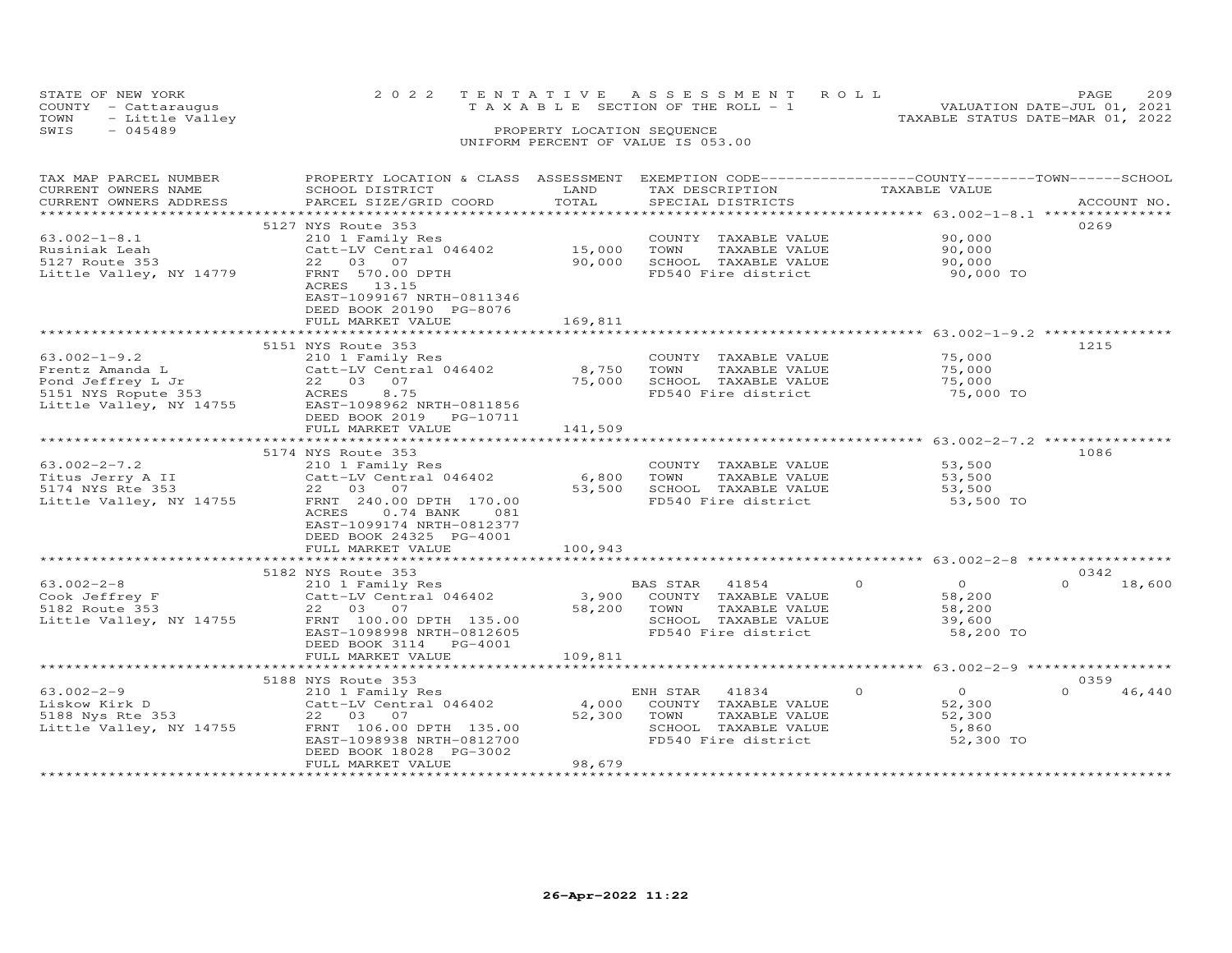|      | STATE OF NEW YORK    |  | 2022 TENTATIVE ASSESSMENT ROLL     |                                  | <b>PAGE</b> | 210 |
|------|----------------------|--|------------------------------------|----------------------------------|-------------|-----|
|      | COUNTY - Cattaraugus |  | TAXABLE SECTION OF THE ROLL - 1    | VALUATION DATE-JUL 01, 2021      |             |     |
|      | TOWN - Little Valley |  |                                    | TAXABLE STATUS DATE-MAR 01, 2022 |             |     |
| SWTS | - 045489             |  | PROPERTY LOCATION SEQUENCE         |                                  |             |     |
|      |                      |  | UNIFORM PERCENT OF VALUE IS 053.00 |                                  |             |     |

| TAX MAP PARCEL NUMBER<br>CURRENT OWNERS NAME                                      | PROPERTY LOCATION & CLASS ASSESSMENT EXEMPTION CODE----------------COUNTY-------TOWN------SCHOOL<br>SCHOOL DISTRICT                                                                                                                                                             | LAND                                        | TAX DESCRIPTION                                                                                                                                    |                            | TAXABLE VALUE                                             |                            |                    |
|-----------------------------------------------------------------------------------|---------------------------------------------------------------------------------------------------------------------------------------------------------------------------------------------------------------------------------------------------------------------------------|---------------------------------------------|----------------------------------------------------------------------------------------------------------------------------------------------------|----------------------------|-----------------------------------------------------------|----------------------------|--------------------|
| CURRENT OWNERS ADDRESS                                                            | PARCEL SIZE/GRID COORD                                                                                                                                                                                                                                                          | TOTAL                                       | SPECIAL DISTRICTS                                                                                                                                  |                            |                                                           |                            | ACCOUNT NO.        |
|                                                                                   |                                                                                                                                                                                                                                                                                 | ************************                    | ************************ 63.002-2-10 *****************                                                                                             |                            |                                                           |                            |                    |
| $63.002 - 2 - 10$<br>Keller Janis J<br>5192 Nys Rte 353                           | 5192 NYS Route 353<br>210 1 Family Res<br>Catt-LV Central 046402 (4,000 ENH STAR 41834<br>22 03 07 (62,200 COUNTY TAXABLE<br>5192 Nys Rte 353<br>Little Valley, NY 14755 FRNT 106.00 DPTH 135.00<br>EAST-1098880 NRTH-0812784<br>DEED BOOK 827<br>PG-00760<br>FULL MARKET VALUE | 2784<br>0760<br>117,358                     | 62,200 COUNTY TAXABLE VALUE<br>CONN TAXABLE VALUE 31,100<br>SCHOOL TAXABLE VALUE 31,100<br>FD540 Fire district 62,200 TO                           | $\overline{0}$<br>$\Omega$ | 31,100<br>$\overline{a}$<br>$31,100$<br>$31,100$          | 0079<br>31,100<br>$\Omega$ | 31,100<br>31,100   |
|                                                                                   |                                                                                                                                                                                                                                                                                 |                                             |                                                                                                                                                    |                            | ******************* 63.002-2-12 *****************         |                            |                    |
| 63.002-2-12<br>Little Valley, NY 14755                                            | 5204 NYS Route 353<br>210 1 Family Res<br>FRNT 240.00 DPTH 135.00<br>ACRES<br>$0.74$ BANK<br>017<br>EAST-1098759 NRTH-0812959<br>DEED BOOK 28343 PG-8001<br>FULL MARKET VALUE                                                                                                   | 6,300<br>58,200<br>109,811                  | COUNTY TAXABLE VALUE<br>TOWN<br>TAXABLE VALUE 58,200<br>SCHOOL TAXABLE VALUE<br>FD540 Fire district                                                |                            | 58,200<br>58,200<br>58,200 TO                             | 0096                       |                    |
|                                                                                   | *****************************                                                                                                                                                                                                                                                   |                                             | ***********************************63.002-2-13 ***********                                                                                         |                            |                                                           |                            |                    |
| 63.002-2-13<br>Liskow Todd M<br>5214 Rte 353                                      | 5214 NYS Route 353<br>210 1 Family Res<br>Catt-LV Central 046402<br>22 03 07<br>Little Valley, NY 14755 FRNT 240.00 DPTH 135.00<br>EAST-1098614 NRTH-0813172<br>DEED BOOK 27054 PG-2001<br>FULL MARKET VALUE<br>**************************                                      | 6,300<br>54,000<br>101,887<br>************* | COUNTY TAXABLE VALUE 54,000<br>TOWN<br>TAXABLE VALUE<br>SCHOOL TAXABLE VALUE<br>FD540 Fire district 54,000 TO                                      |                            | $54,000$<br>$54,000$                                      | 0217                       |                    |
|                                                                                   | 5224 NYS Route 353                                                                                                                                                                                                                                                              |                                             |                                                                                                                                                    |                            |                                                           | 1132                       |                    |
| $63.002 - 2 - 6.3$<br>Titus Jerry A<br>Titus Elizabeth                            | 210 1 Family Res<br>Catt-LV Central 046402 7,000 BAS STAR 41854<br>22 03 07 89,000 COUNTY TAXABLE<br>ACRES 2.20 7 89,000 COUNTY TAXABLE<br>ACRES 2.20<br>Little Valley, NY 14755 EAST-1098424 NRTH-0813572<br>DEED BOOK 00926 PG-00128<br>FULL MARKET VALUE                     |                                             | VET COM CT 41131 0 12,400<br>89,000 COUNTY TAXABLE VALUE 76,600<br>TOWN TAXABLE VALUE 76,600<br>SCHOOL TAXABLE VALUE 70,400<br>FD540 Fire district | $\circ$                    | $\overline{O}$<br>89,000 TO                               | 12,400<br>$\Omega$         | $\Omega$<br>18,600 |
|                                                                                   |                                                                                                                                                                                                                                                                                 | 167,925                                     |                                                                                                                                                    |                            |                                                           |                            |                    |
|                                                                                   | 5241 NYS Route 353                                                                                                                                                                                                                                                              |                                             |                                                                                                                                                    |                            |                                                           | 0321                       |                    |
| $63.002 - 1 - 4.1$<br>Hamacher Wendy<br>5241 Route 353<br>Little Valley, NY 14755 | 210 1 Family Res<br>210 1 Family Res<br>Catt-LV Central 046402<br>30 03 07<br>30  03  07<br>ACRES 1.10 BANK<br>081<br>EAST-1098056 NRTH-0813750<br>DEED BOOK 13760 PG-9003<br>FULL MARKET VALUE                                                                                 | 52,000<br>98,113                            | BAS STAR 41854<br>6,100 COUNTY TAXABLE VALUE<br>TOWN<br>TAXABLE VALUE<br>SCHOOL TAXABLE VALUE<br>FD540 Fire district                               | $\circ$                    | $\overline{0}$<br>52,000<br>52,000<br>33,400<br>52,000 TO | $\Omega$                   | 18,600             |
|                                                                                   |                                                                                                                                                                                                                                                                                 |                                             |                                                                                                                                                    |                            |                                                           |                            |                    |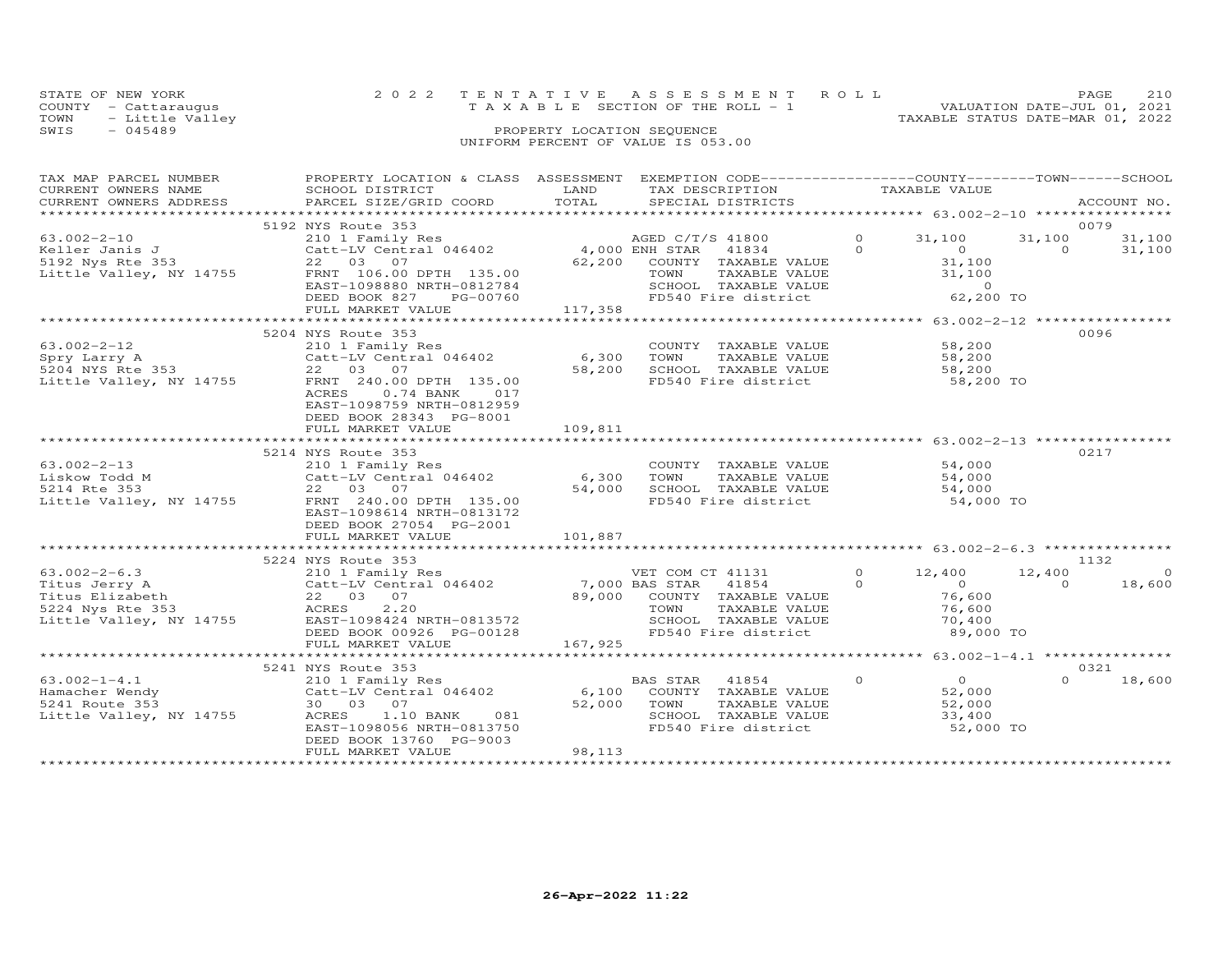|      | STATE OF NEW YORK    |  | 2022 TENTATIVE ASSESSMENT ROLL     | PAGE.                            | 211 |
|------|----------------------|--|------------------------------------|----------------------------------|-----|
|      | COUNTY - Cattaraugus |  | TAXABLE SECTION OF THE ROLL - 1    | VALUATION DATE-JUL 01, 2021      |     |
|      | TOWN - Little Valley |  |                                    | TAXABLE STATUS DATE-MAR 01, 2022 |     |
| SWIS | - 045489             |  | PROPERTY LOCATION SEQUENCE         |                                  |     |
|      |                      |  | UNIFORM PERCENT OF VALUE IS 053.00 |                                  |     |

| TAX MAP PARCEL NUMBER                                                                                                 | PROPERTY LOCATION & CLASS ASSESSMENT                                                                                                                                                                                                                                    |                           | EXEMPTION CODE-----------------COUNTY-------TOWN------SCHOOL                                                                                                 |                                              |      |
|-----------------------------------------------------------------------------------------------------------------------|-------------------------------------------------------------------------------------------------------------------------------------------------------------------------------------------------------------------------------------------------------------------------|---------------------------|--------------------------------------------------------------------------------------------------------------------------------------------------------------|----------------------------------------------|------|
| $63.002 - 2 - 21$<br>Parry Hollis D<br>Parry Hollis D<br>5248 NYS Route 353<br>11 NY 14755<br>Little Valley, NY 14755 | 5248 NYS Route 353<br>22/30 03 07<br>ACRES 2.00<br>EAST-1098291 NRTH-0813994<br>DEED BOOK 26136 PG-7001<br>FULL MARKET VALUE                                                                                                                                            | 134,717                   | COUNTY TAXABLE VALUE 71,400<br>7,000 TOWN TAXABLE VALUE 71,400<br>71,400 SCHOOL TAXABLE VALUE 71,400<br>FD540 Fire district 71,400 TO                        |                                              | 0166 |
|                                                                                                                       |                                                                                                                                                                                                                                                                         |                           |                                                                                                                                                              |                                              |      |
| $63.002 - 1 - 4.3$                                                                                                    | 5251 NYS Route 353<br>210 1 Family Res<br>03.002-1-4.3<br>Prible Jennifer<br>Manna Austin (1993)<br>Sacret-LV Central 046402 6,400<br>Manna Austin (1998)<br>Sacret ACRES 1.40 BANK 017<br>Little Valley, NY 14755 EAST-1097882 NRTH-0813882<br>DEED BOOK 20200 PG-8112 |                           | COUNTY TAXABLE VALUE<br>TOWN TAXABLE VALUE 114,500<br>SCHOOL TAXABLE VALUE 114,500<br>FD540 Fire district 114,500 TO<br>TOWN<br>114,500 SCHOOL TAXABLE VALUE | 114,500                                      | 1125 |
|                                                                                                                       | FULL MARKET VALUE                                                                                                                                                                                                                                                       | 216,038                   |                                                                                                                                                              |                                              |      |
| $63.002 - 1 - 5$<br>Little Valley, NY 14755                                                                           | 5277 NYS Route 353<br>210 1 Family Res<br>ACRES 1.36 BANK<br>081<br>EAST-1097746 NRTH-0814388<br>DEED BOOK 20210 PG-1929<br>FULL MARKET VALUE                                                                                                                           | 6,300<br>38,900<br>73,396 | COUNTY TAXABLE VALUE 38,900<br>TOWN                                                                                                                          | TAXABLE VALUE 38,900<br>TAXABLE VALUE 38,900 | 0305 |
|                                                                                                                       |                                                                                                                                                                                                                                                                         | ************              |                                                                                                                                                              |                                              |      |
|                                                                                                                       | 5283 NYS Route 353<br>DEED BOOK 00962 PG-00625                                                                                                                                                                                                                          | 79,000<br>104,800         | COUNTY TAXABLE VALUE 104,800<br>TOWN<br>TAXABLE VALUE<br>SCHOOL TAXABLE VALUE 104,800<br>FD540 Fire district                                                 | 104,800<br>104,800 TO                        | 0322 |
|                                                                                                                       | FULL MARKET VALUE                                                                                                                                                                                                                                                       | 197,736                   |                                                                                                                                                              |                                              |      |
|                                                                                                                       | 5286 NYS Route 353<br>63.002-2-1.2<br>Lonto Michael J<br>Lonto Christine M<br>220 2 Family Res<br>Catt-LV Central 046402 6,500<br>5286 NYS Route 353<br>Little Valley, NY 14755<br>EAST-1097830 NRTH-0814797<br>DEED BOOK 2021<br>PG-12611<br>FULL MARKET VALUE         | 226,415                   | COUNTY TAXABLE VALUE<br>TOWN<br>TAXABLE VALUE<br>SCHOOL TAXABLE VALUE 120,000<br>FD540 Fire district                                                         | 120,000<br>120,000<br>120,000 TO             | 1025 |
|                                                                                                                       |                                                                                                                                                                                                                                                                         |                           |                                                                                                                                                              |                                              |      |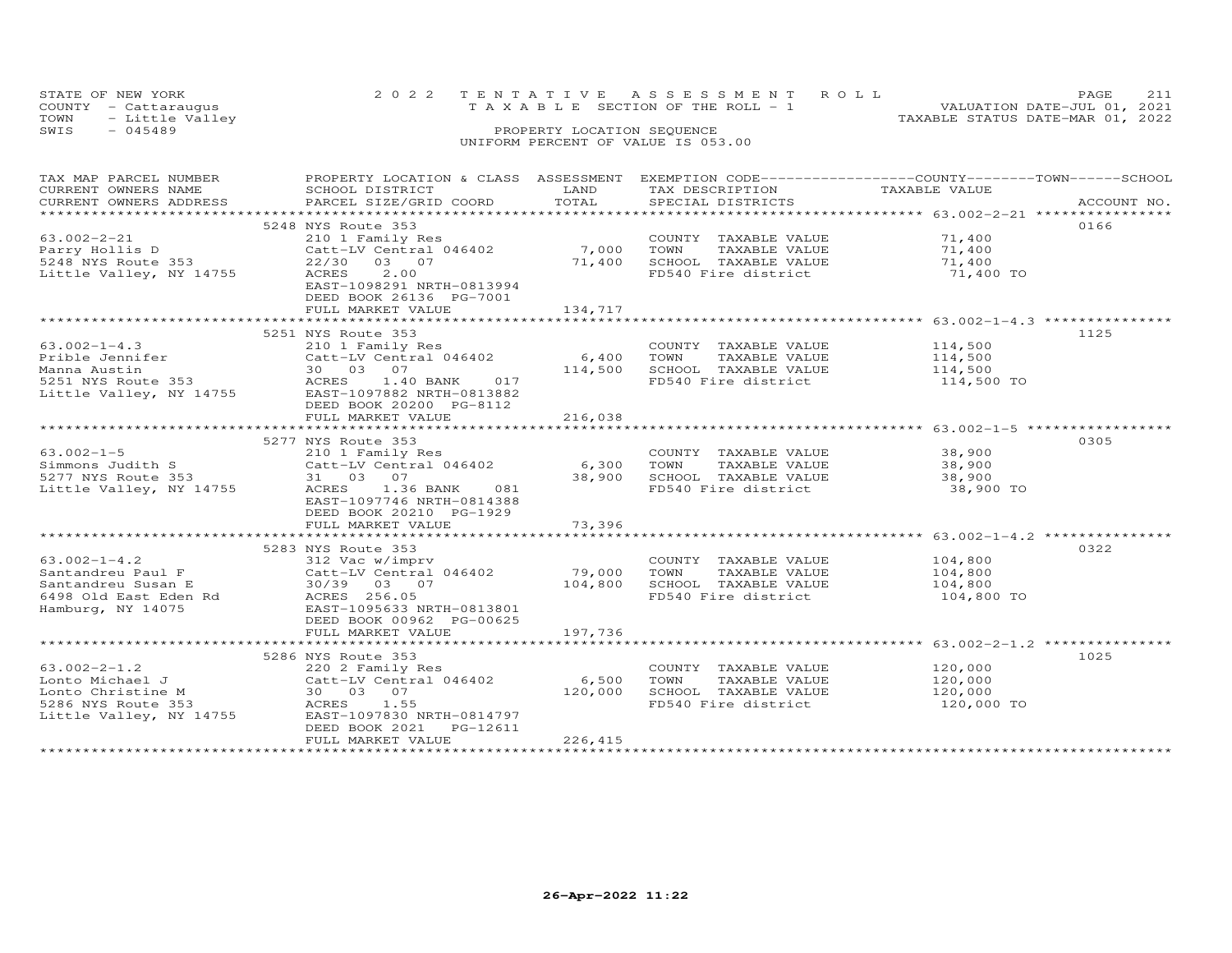|      | STATE OF NEW YORK    |  |  |  |  |                                    |  |  |  | 2022 TENTATIVE ASSESSMENT ROLL |                                  |  | <b>PAGE</b>                 | 2.12 |
|------|----------------------|--|--|--|--|------------------------------------|--|--|--|--------------------------------|----------------------------------|--|-----------------------------|------|
|      | COUNTY - Cattaraugus |  |  |  |  | TAXABLE SECTION OF THE ROLL - 1    |  |  |  |                                |                                  |  | VALUATION DATE-JUL 01, 2021 |      |
| TOWN | - Little Valley      |  |  |  |  |                                    |  |  |  |                                | TAXABLE STATUS DATE-MAR 01, 2022 |  |                             |      |
| SWIS | $-045489$            |  |  |  |  | PROPERTY LOCATION SEQUENCE         |  |  |  |                                |                                  |  |                             |      |
|      |                      |  |  |  |  | UNIFORM PERCENT OF VALUE IS 053.00 |  |  |  |                                |                                  |  |                             |      |

# TAX MAP PARCEL NUMBER PROPERTY LOCATION & CLASS ASSESSMENT EXEMPTION CODE------------------COUNTY--------TOWN------SCHOOL CURRENT OWNERS NAME SCHOOL DISTRICT LAND TAX DESCRIPTION TAXABLE VALUE CURRENT OWNERS ADDRESS PARCEL SIZE/GRID COORD TOTAL SPECIAL DISTRICTS ACCOUNT NO. \*\*\*\*\*\*\*\*\*\*\*\*\*\*\*\*\*\*\*\*\*\*\*\*\*\*\*\*\*\*\*\*\*\*\*\*\*\*\*\*\*\*\*\*\*\*\*\*\*\*\*\*\*\*\*\*\*\*\*\*\*\*\*\*\*\*\*\*\*\*\*\*\*\*\*\*\*\*\*\*\*\*\*\*\*\*\*\*\*\*\*\*\*\*\*\*\*\*\*\*\*\*\* 63.002-2-1.3 \*\*\*\*\*\*\*\*\*\*\*\*\*\*\*5296 NYS Route 353<br>
Banner Virginia 210 12,400<br>
Banner Virginia 211 21,400<br>
Banner Gregory Thomas 30 03 07 77,000 COUNTY TAXABLE VALUE<br>
5296 Nys Rte 353 Life Use-Chester/virginia 77,000 COUNTY TAXABLE VALUE 64,600<br>
5296 Ny DEED BOOK 00970 PG-00240FULL MARKET VALUE 145,283 \*\*\*\*\*\*\*\*\*\*\*\*\*\*\*\*\*\*\*\*\*\*\*\*\*\*\*\*\*\*\*\*\*\*\*\*\*\*\*\*\*\*\*\*\*\*\*\*\*\*\*\*\*\*\*\*\*\*\*\*\*\*\*\*\*\*\*\*\*\*\*\*\*\*\*\*\*\*\*\*\*\*\*\*\*\*\*\*\*\*\*\*\*\*\*\*\*\*\*\*\*\*\* 54.004-1-15 \*\*\*\*\*\*\*\*\*\*\*\*\*\*\*\* 5302 NYS Route 353 019054.004-1-15 210 1 Family Res COUNTY TAXABLE VALUE 33,000 Gross Gregory A Catt-LV Central 046402 4,700 TOWN TAXABLE VALUE 33,000 Gross Beth A 31 03 07 33,000 SCHOOL TAXABLE VALUE 33,000 6731 Stacey Dr FRNT 100.00 DPTH 375.00 FD540 Fire district 33,000 TOGross Gregory A<br>
Gross Beth A<br>
Similar Catt-LV Central 046402<br>
Gross Beth A<br>
31 03 07<br>
EAST-1097676 NRTH-0815153<br>
EAST-1097676 NRTH-0815153 DEED BOOK 18041 PG-4001 FULL MARKET VALUE 62,264 \*\*\*\*\*\*\*\*\*\*\*\*\*\*\*\*\*\*\*\*\*\*\*\*\*\*\*\*\*\*\*\*\*\*\*\*\*\*\*\*\*\*\*\*\*\*\*\*\*\*\*\*\*\*\*\*\*\*\*\*\*\*\*\*\*\*\*\*\*\*\*\*\*\*\*\*\*\*\*\*\*\*\*\*\*\*\*\*\*\*\*\*\*\*\*\*\*\*\*\*\*\*\* 54.004-1-16.1 \*\*\*\*\*\*\*\*\*\*\*\*\*\* 5308 NYS Route 353 012554.004-1-16.1 210 1 Family Res COUNTY TAXABLE VALUE 34,200Hoag Lane R Catt-LV Central 046402 7,000 TOWN TAXABLE VALUE 34,200PO Box 271 31 03 07 34,200 SCHOOL TAXABLE VALUE 34,200Salamanca, NY 14779 ACRES 2.10 FD540 Fire district 34,200 TO EAST-1097593 NRTH-0815330 DEED BOOK 20200 PG-5110FULL MARKET VALUE 64,528 \*\*\*\*\*\*\*\*\*\*\*\*\*\*\*\*\*\*\*\*\*\*\*\*\*\*\*\*\*\*\*\*\*\*\*\*\*\*\*\*\*\*\*\*\*\*\*\*\*\*\*\*\*\*\*\*\*\*\*\*\*\*\*\*\*\*\*\*\*\*\*\*\*\*\*\*\*\*\*\*\*\*\*\*\*\*\*\*\*\*\*\*\*\*\*\*\*\*\*\*\*\*\* 54.004-1-16.2 \*\*\*\*\*\*\*\*\*\*\*\*\*\*5314 NYS Route 353<br>
Mansour Frederick J and the Catt-LV Central 046402<br>
Mansour Diana 31 03 07<br>
Mansour Diana 31 03 07<br>
ERNT 100.00 DPTH 315.10 25,900 COUNTY TAXABLE VALUE<br>
5314 NYS Route 353<br>
STAN 22,015<br>
ERST-1097475 NRT 5318 NYS Route 353 0127 54.004-1-13 210 1 Family Res VET DIS CT 41141 0 23,850 23,850 0 Foster Orval H Catt-LV Central 046402 5,000 VET COM CT 41131 0 12,400 12,400 0 Foster Lois B 31 03 07 53,000 COUNTY TAXABLE VALUE 16,750 5318 Nys Rte 353 2015-house burned TOWN TAXABLE VALUE 16,750 Little Valley, NY 14755 ACRES 1.01 SCHOOL TAXABLE VALUE 53,000 EAST-1097725 NRTH-0815608 FD540 Fire district 53,000 TO DEED BOOK 18966 PG-5001

\*\*\*\*\*\*\*\*\*\*\*\*\*\*\*\*\*\*\*\*\*\*\*\*\*\*\*\*\*\*\*\*\*\*\*\*\*\*\*\*\*\*\*\*\*\*\*\*\*\*\*\*\*\*\*\*\*\*\*\*\*\*\*\*\*\*\*\*\*\*\*\*\*\*\*\*\*\*\*\*\*\*\*\*\*\*\*\*\*\*\*\*\*\*\*\*\*\*\*\*\*\*\*\*\*\*\*\*\*\*\*\*\*\*\*\*\*\*\*\*\*\*\*\*\*\*\*\*\*\*\*\*

FULL MARKET VALUE 100,000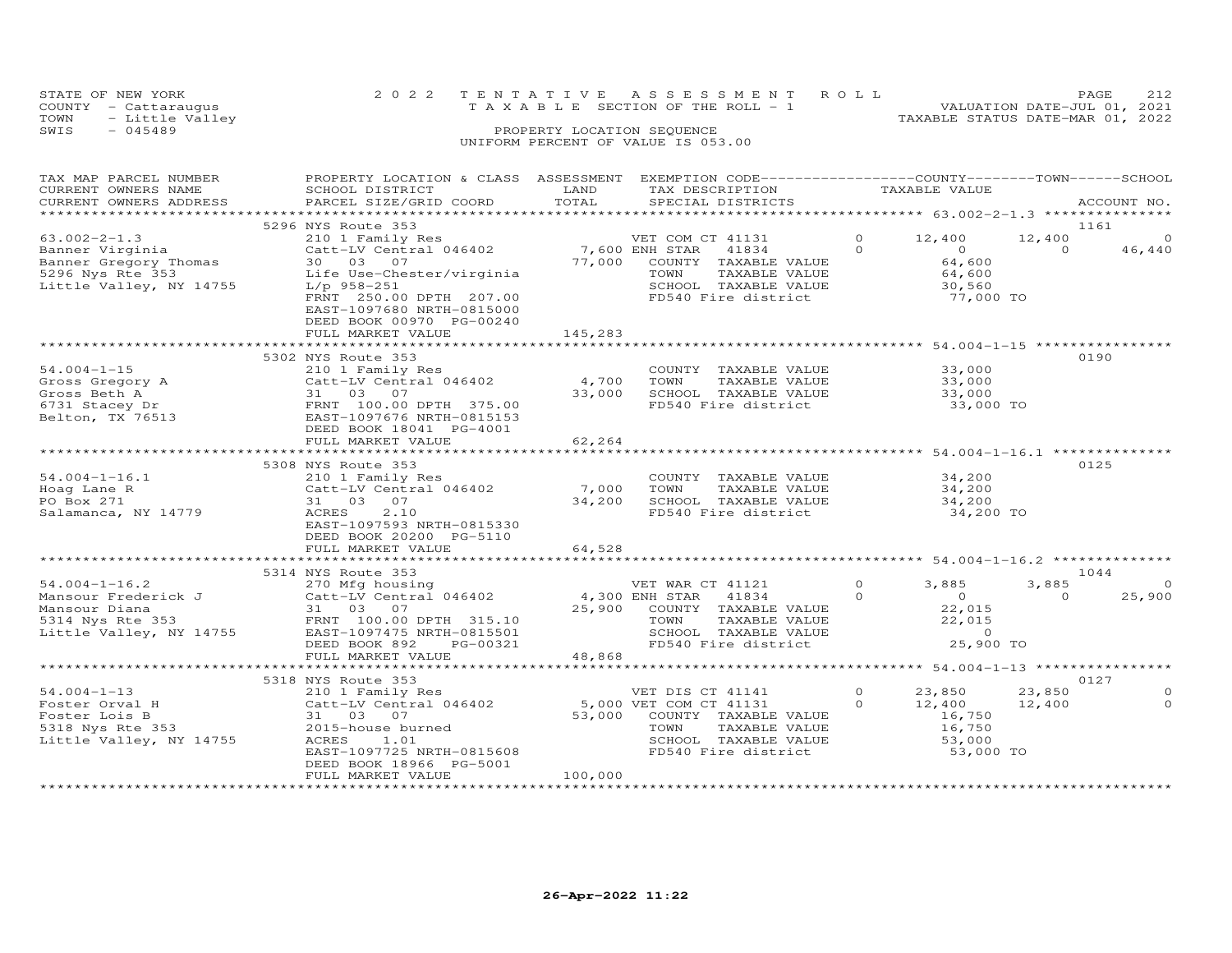|      | STATE OF NEW YORK    |  | 2022 TENTATIVE ASSESSMENT ROLL  |  |                                  | PAGE. |  |
|------|----------------------|--|---------------------------------|--|----------------------------------|-------|--|
|      | COUNTY - Cattaraugus |  | TAXABLE SECTION OF THE ROLL - 1 |  | VALUATION DATE-JUL 01, 2021      |       |  |
| TOWN | - Little Valley      |  |                                 |  | TAXABLE STATUS DATE-MAR 01, 2022 |       |  |
| SWIS | - 045489             |  | PROPERTY LOCATION SEQUENCE      |  |                                  |       |  |

UNIFORM PERCENT OF VALUE IS 053.00

DEED BOOK 12661 PG-6001

FULL MARKET VALUE 94,151

### TAX MAP PARCEL NUMBER PROPERTY LOCATION & CLASS ASSESSMENT EXEMPTION CODE------------------COUNTY--------TOWN------SCHOOL CURRENT OWNERS NAME SCHOOL DISTRICT LAND TAX DESCRIPTION TAXABLE VALUE CURRENT OWNERS ADDRESS PARCEL SIZE/GRID COORD TOTAL SPECIAL DISTRICTS ACCOUNT NO. \*\*\*\*\*\*\*\*\*\*\*\*\*\*\*\*\*\*\*\*\*\*\*\*\*\*\*\*\*\*\*\*\*\*\*\*\*\*\*\*\*\*\*\*\*\*\*\*\*\*\*\*\*\*\*\*\*\*\*\*\*\*\*\*\*\*\*\*\*\*\*\*\*\*\*\*\*\*\*\*\*\*\*\*\*\*\*\*\*\*\*\*\*\*\*\*\*\*\*\*\*\*\* 54.004-1-9.2 \*\*\*\*\*\*\*\*\*\*\*\*\*\*\*5397 NYS Route 353<br>534 Social org. 1999 COUNTY TAXABLE VALUE 41,000 41,000 54.004-1-9.2 534 Social org. COUNTY TAXABLE VALUE 41,000Little Valley Riders Club Catt-LV Central 046402 20,000 TOWN TAXABLE VALUE 41,000Valerie Pincoski 31 03 07 41,000 SCHOOL TAXABLE VALUE 41,0005457 Whig St ACRES 24.25 FD540 Fire district 41,000 TO41,000 41,000 41,000 TO Salamanca, NY 14779 EAST-1095557 NRTH-0816212 DEED BOOK 875 PG-01157FULL MARKET VALUE 77,358 \*\*\*\*\*\*\*\*\*\*\*\*\*\*\*\*\*\*\*\*\*\*\*\*\*\*\*\*\*\*\*\*\*\*\*\*\*\*\*\*\*\*\*\*\*\*\*\*\*\*\*\*\*\*\*\*\*\*\*\*\*\*\*\*\*\*\*\*\*\*\*\*\*\*\*\*\*\*\*\*\*\*\*\*\*\*\*\*\*\*\*\*\*\*\*\*\*\*\*\*\*\*\* 54.004-1-8.4 \*\*\*\*\*\*\*\*\*\*\*\*\*\*\* 5442 NYS Route 353 145854.004-1-8.4 484 1 use sm bld COUNTY TAXABLE VALUE 358,200 Mastrorilli Ronald Catt-LV Central 046402 6,100 TOWN TAXABLE VALUE 358,200 Mandaville Dan R 8/16-splt off 1-8.3 Burge 358,200 SCHOOL TAXABLE VALUE 358,200 PO Box 332 Dollar General Store FD540 Fire district 358,200 TOOlcott, NY 14126 ACRES 1.30 BANK 055 EAST-1095196 NRTH-0817079 DEED BOOK 26921 PG-6005 FULL MARKET VALUE 675,849 \*\*\*\*\*\*\*\*\*\*\*\*\*\*\*\*\*\*\*\*\*\*\*\*\*\*\*\*\*\*\*\*\*\*\*\*\*\*\*\*\*\*\*\*\*\*\*\*\*\*\*\*\*\*\*\*\*\*\*\*\*\*\*\*\*\*\*\*\*\*\*\*\*\*\*\*\*\*\*\*\*\*\*\*\*\*\*\*\*\*\*\*\*\*\*\*\*\*\*\*\*\*\* 54.004-1-8.3 \*\*\*\*\*\*\*\*\*\*\*\*\*\*\*54.004-1-8.3 5444 NYS Route 353 280 Res Multiple<br>
Burger Merle E Catt-LV Central 046402 40,000 ENH STAR 41834 0 0 0 0 46,440<br>
Burger Mary E 31 03 07 120,800 COUNTY TAXABLE VALUE 113,360<br>
5444 Rte 353 2/14-mrg 8.1 in prcl:8  $7,440$  0 46,440 MAY BE SUBJECT TO PAYMENT EAST-1095066 NRTH-0818467 UNDER AGDIST LAW TIL 2024 DEED BOOK 00918 PG-00264 FULL MARKET VALUE 227,925 \*\*\*\*\*\*\*\*\*\*\*\*\*\*\*\*\*\*\*\*\*\*\*\*\*\*\*\*\*\*\*\*\*\*\*\*\*\*\*\*\*\*\*\*\*\*\*\*\*\*\*\*\*\*\*\*\*\*\*\*\*\*\*\*\*\*\*\*\*\*\*\*\*\*\*\*\*\*\*\*\*\*\*\*\*\*\*\*\*\*\*\*\*\*\*\*\*\*\*\*\*\*\* 54.004-1-21 \*\*\*\*\*\*\*\*\*\*\*\*\*\*\*\*5445 NYS Route 353<br>227 - 15445 ASS 0227 - 1545 Dealer-prod 54.004-1-21 455 Dealer-prod. COUNTY TAXABLE VALUE 384,500 PO Box 661 ACRES 6.25 FD540 Fire district 384,500 TOC J Logging Equipment, Inc. Catt-LV Central 046402 24,000 TOWN TAXABLE VALUE 384,500<br>8730 Industrial Dr 40 03 07 384,500 SCHOOL TAXABLE VALUE Boonville, NY 13309 EAST-1095154 NRTH-0816719 DEED BOOK 18616 PG-4004 FULL MARKET VALUE 725,472 \*\*\*\*\*\*\*\*\*\*\*\*\*\*\*\*\*\*\*\*\*\*\*\*\*\*\*\*\*\*\*\*\*\*\*\*\*\*\*\*\*\*\*\*\*\*\*\*\*\*\*\*\*\*\*\*\*\*\*\*\*\*\*\*\*\*\*\*\*\*\*\*\*\*\*\*\*\*\*\*\*\*\*\*\*\*\*\*\*\*\*\*\*\*\*\*\*\*\*\*\*\*\* 54.004-1-28.1 \*\*\*\*\*\*\*\*\*\*\*\*\*\*5454 NYS Route 353 0086 54.004-1-28.1 210 1 Family Res BAS STAR 41854 0 0 0 18,600 Isaman Bruce N Catt-LV Central 046402 5,700 COUNTY TAXABLE VALUE 49,900 Isaman Patricia K 31 03 07 49,900 TOWN TAXABLE VALUE 49,900 5454 Nys Rte 353 3/2010-merged 28.2 in par SCHOOL TAXABLE VALUE 31,300 Little Valley, NY 14755 FRNT 200.00 DPTH 167.00 FD540 Fire district 49,900 TO EAST-1094979 NRTH-0817093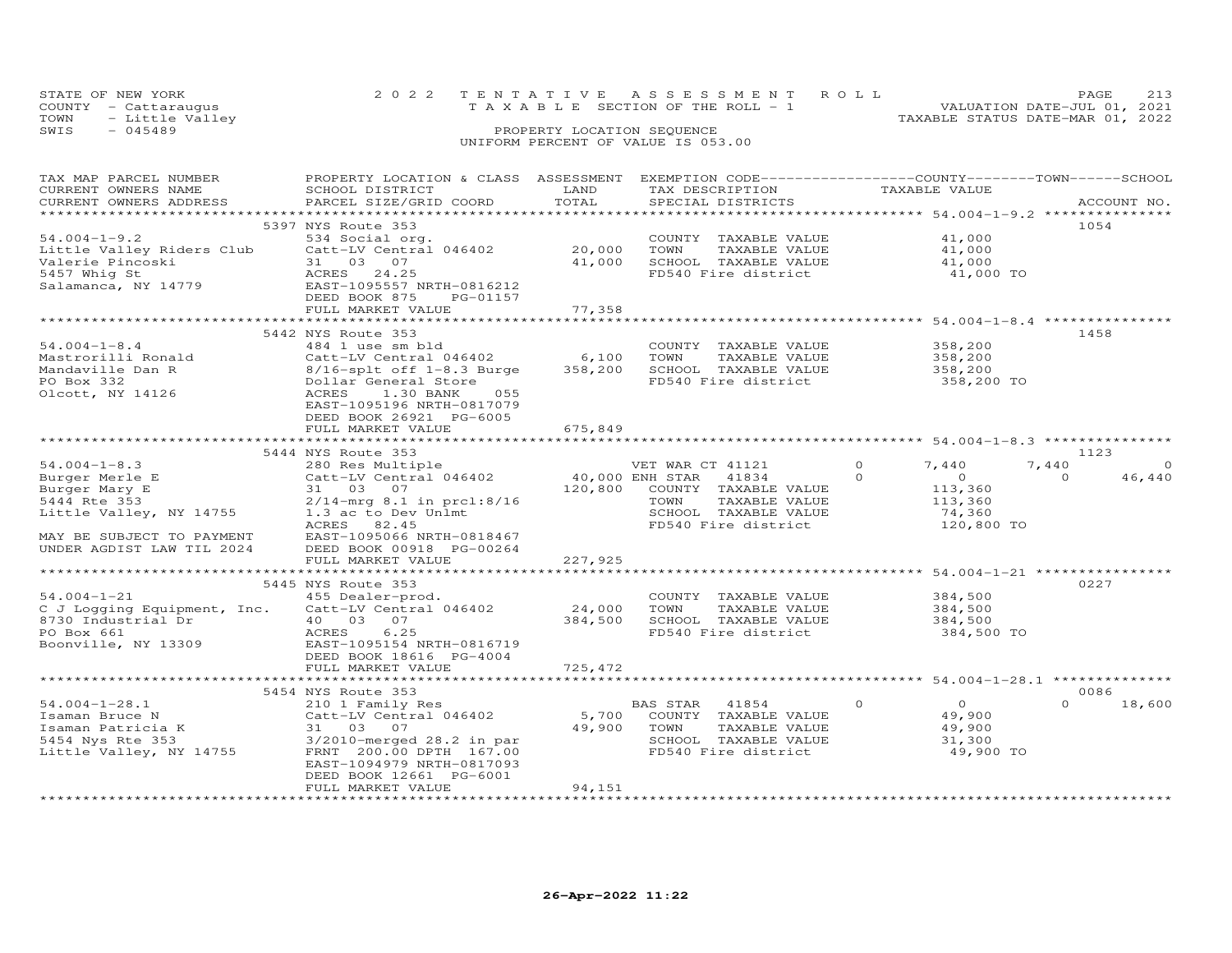|      | STATE OF NEW YORK    | 2022 TENTATIVE ASSESSMENT ROLL     | PAGE                             | 2.14 |
|------|----------------------|------------------------------------|----------------------------------|------|
|      | COUNTY - Cattaraugus | TAXABLE SECTION OF THE ROLL - 1    | VALUATION DATE-JUL 01, 2021      |      |
|      | TOWN - Little Valley |                                    | TAXABLE STATUS DATE-MAR 01, 2022 |      |
| SWIS | $-045489$            | PROPERTY LOCATION SEQUENCE         |                                  |      |
|      |                      | UNIFORM PERCENT OF VALUE IS 053.00 |                                  |      |

## TAX MAP PARCEL NUMBER PROPERTY LOCATION & CLASS ASSESSMENT EXEMPTION CODE------------------COUNTY--------TOWN------SCHOOL CURRENT OWNERS NAME SCHOOL DISTRICT LAND TAX DESCRIPTION TAXABLE VALUE CURRENT OWNERS ADDRESS PARCEL SIZE/GRID COORD TOTAL SPECIAL DISTRICTS ACCOUNT NO. \*\*\*\*\*\*\*\*\*\*\*\*\*\*\*\*\*\*\*\*\*\*\*\*\*\*\*\*\*\*\*\*\*\*\*\*\*\*\*\*\*\*\*\*\*\*\*\*\*\*\*\*\*\*\*\*\*\*\*\*\*\*\*\*\*\*\*\*\*\*\*\*\*\*\*\*\*\*\*\*\*\*\*\*\*\*\*\*\*\*\*\*\*\*\*\*\*\*\*\*\*\*\* 54.004-1-29.1 \*\*\*\*\*\*\*\*\*\*\*\*\*\*54.004-1-29.1 5457 NYS Route 353 210 1 Family Res BAS STAR 41854 0 0 0 18,600<br>
Bieber James 210 IFamily Res 6,500 COUNTY TAXABLE VALUE 43,500<br>
5457 Nys Rte 353 31 03 07 43,500 TOWN TAXABLE VALUE 43,500<br>
Little Valley, NY 1  $0 \t 18,600$  \*\*\*\*\*\*\*\*\*\*\*\*\*\*\*\*\*\*\*\*\*\*\*\*\*\*\*\*\*\*\*\*\*\*\*\*\*\*\*\*\*\*\*\*\*\*\*\*\*\*\*\*\*\*\*\*\*\*\*\*\*\*\*\*\*\*\*\*\*\*\*\*\*\*\*\*\*\*\*\*\*\*\*\*\*\*\*\*\*\*\*\*\*\*\*\*\*\*\*\*\*\*\* 54.004-1-31 \*\*\*\*\*\*\*\*\*\*\*\*\*\*\*\* 5471 NYS Route 353 0307 54.004-1-31 210 1 Family Res VET WAR CT 41121 0 7,440 7,440 0 Roszyk Eugene Life Us Catt-LV Central 046402 5,700 ENH STAR 41834 0 0 0 46,440 Roszyk Shirley Life Us 31/40 03 07 72,900 COUNTY TAXABLE VALUE 65,460 5471 NYS Rte 353 FRNT 185.00 DPTH 182.30 TOWN TAXABLE VALUE 65,460 Little Valley, NY 14755 EAST-1094516 NRTH-0816993 SCHOOL TAXABLE VALUE 26,460 DEED BOOK 28542 PG-7003 FD540 Fire district 72,900 TO FULL MARKET VALUE 137,547 \*\*\*\*\*\*\*\*\*\*\*\*\*\*\*\*\*\*\*\*\*\*\*\*\*\*\*\*\*\*\*\*\*\*\*\*\*\*\*\*\*\*\*\*\*\*\*\*\*\*\*\*\*\*\*\*\*\*\*\*\*\*\*\*\*\*\*\*\*\*\*\*\*\*\*\*\*\*\*\*\*\*\*\*\*\*\*\*\*\*\*\*\*\*\*\*\*\*\*\*\*\*\* 54.004-1-39 \*\*\*\*\*\*\*\*\*\*\*\*\*\*\*\* 5474 NYS Route 353 108554.004-1-39 210 1 Family Res BAS STAR 41854 0 0 0 18,600Wogick John M. Catt-LV Central 046402 9,000 COUNTY TAXABLE VALUE 79,300 5474 Roue 353 31 03 07 79,300 TOWN TAXABLE VALUE 79,300 Little Valley, NY 14755 ACRES 4.00 BANK 081 SCHOOL TAXABLE VALUE 60,700 EAST-1094607 NRTH-0817458 FD540 Fire district 79,300 TO DEED BOOK 23534 PG-7001 $\begin{array}{ccc}\n & 1085 \\
0 & 0\n\end{array}$  18,600 FULL MARKET VALUE 149,623 \*\*\*\*\*\*\*\*\*\*\*\*\*\*\*\*\*\*\*\*\*\*\*\*\*\*\*\*\*\*\*\*\*\*\*\*\*\*\*\*\*\*\*\*\*\*\*\*\*\*\*\*\*\*\*\*\*\*\*\*\*\*\*\*\*\*\*\*\*\*\*\*\*\*\*\*\*\*\*\*\*\*\*\*\*\*\*\*\*\*\*\*\*\*\*\*\*\*\*\*\*\*\* 54.004-1-32 \*\*\*\*\*\*\*\*\*\*\*\*\*\*\*\*5481 NYS Route 353<br>
444 Lumber yd/ml<br>
Catt-LV Central 046402<br>
31/40 03 07<br>
31/40 03 07<br>
31/40 03 07<br>
31/40 03 07<br>
428,700<br>
428,700<br>
ACRES<br>
2.45<br>
2.45<br>
2.9,000<br>
FD540 Fire district<br>
2.9,700<br>
2.428,700<br>
2.428,700 54.004-1-32 444 Lumber yd/ml COUNTY TAXABLE VALUE 428,700 Sixt Robert J Catt-LV Central 046402 21,000 TOWN TAXABLE VALUE 428,700 13990 E Schutt Rd 31/40 03 07 428,700 SCHOOL TAXABLE VALUE 428,700 Chaffee, NY 14030 ACRES 2.45 FD540 Fire district 428,700 TO EAST-1094415 NRTH-0816897 DEED BOOK 10343 PG-4001 FULL MARKET VALUE 808,868 \*\*\*\*\*\*\*\*\*\*\*\*\*\*\*\*\*\*\*\*\*\*\*\*\*\*\*\*\*\*\*\*\*\*\*\*\*\*\*\*\*\*\*\*\*\*\*\*\*\*\*\*\*\*\*\*\*\*\*\*\*\*\*\*\*\*\*\*\*\*\*\*\*\*\*\*\*\*\*\*\*\*\*\*\*\*\*\*\*\*\*\*\*\*\*\*\*\*\*\*\*\*\* 54.004-1-33 \*\*\*\*\*\*\*\*\*\*\*\*\*\*\*\* 5483 NYS Route 353 014854.004-1-33 330 Vacant comm COUNTY TAXABLE VALUE 10,000Sixt Robert J Catt-LV Central 046402 10,000 TOWN TAXABLE VALUE 10,00013990 E Schutt Rd 40 03 07 10,000 SCHOOL TAXABLE VALUE 10,000Chaffee, NY 14030 FRNT 73.92 DPTH 228.00 FD540 Fire district 10,000 TO EAST-1094185 NRTH-0817077 DEED BOOK 5212 PG-5001FULL MARKET VALUE 18,868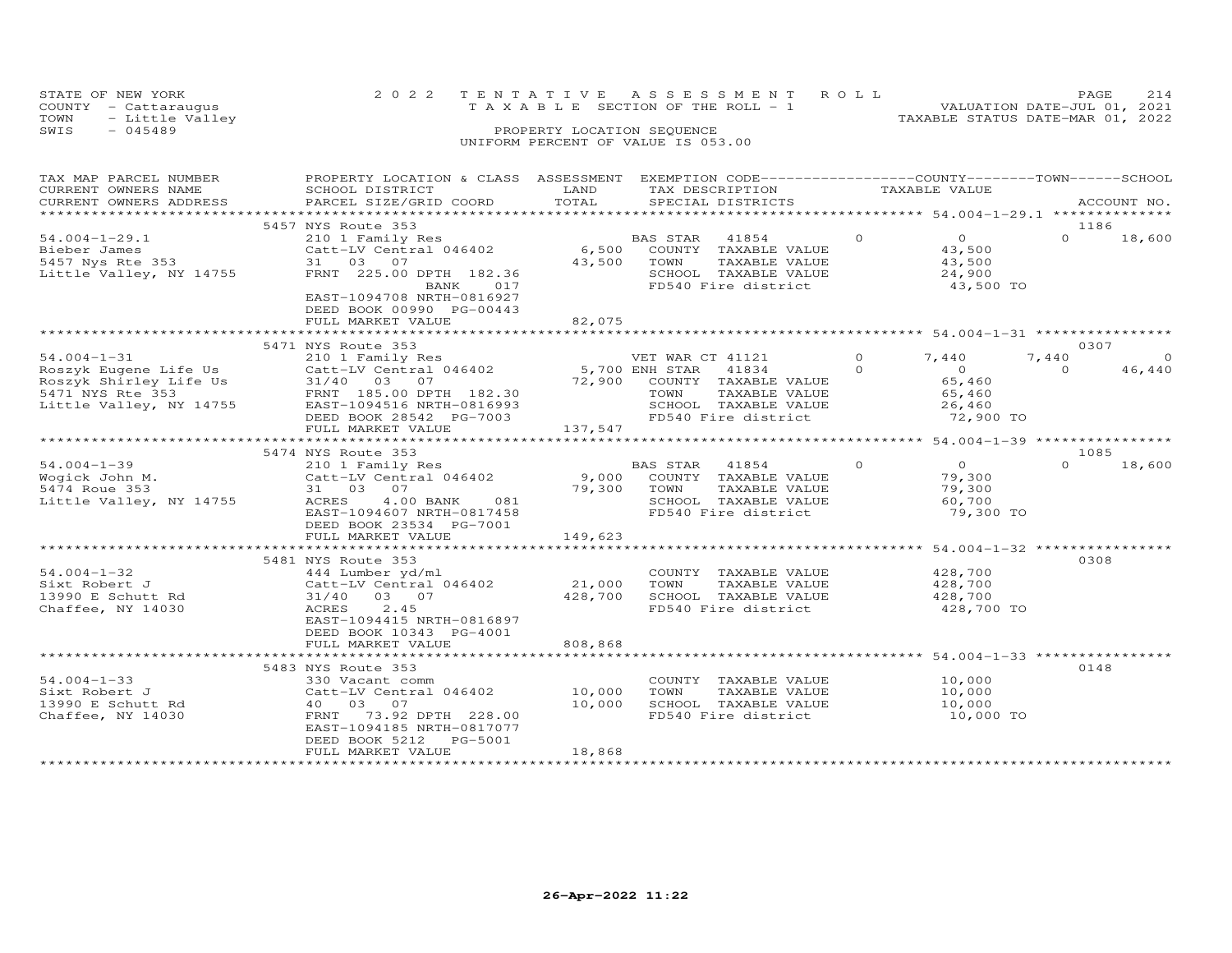|      | STATE OF NEW YORK    |  | 2022 TENTATIVE ASSESSMENT ROLL     |                                  | <b>PAGE</b>                 | 215 |
|------|----------------------|--|------------------------------------|----------------------------------|-----------------------------|-----|
|      | COUNTY - Cattaraugus |  | TAXABLE SECTION OF THE ROLL - 1    |                                  | VALUATION DATE-JUL 01, 2021 |     |
|      | TOWN - Little Valley |  |                                    | TAXABLE STATUS DATE-MAR 01, 2022 |                             |     |
| SWIS | - 045489             |  | PROPERTY LOCATION SEQUENCE         |                                  |                             |     |
|      |                      |  | UNIFORM PERCENT OF VALUE IS 053.00 |                                  |                             |     |

| TAX MAP PARCEL NUMBER<br>CURRENT OWNERS NAME | PROPERTY LOCATION & CLASS ASSESSMENT<br>SCHOOL DISTRICT | LAND            | EXEMPTION CODE-----------------COUNTY-------TOWN------SCHOOL<br>TAX DESCRIPTION |          | TAXABLE VALUE                           |                    |
|----------------------------------------------|---------------------------------------------------------|-----------------|---------------------------------------------------------------------------------|----------|-----------------------------------------|--------------------|
| CURRENT OWNERS ADDRESS                       | PARCEL SIZE/GRID COORD                                  | TOTAL           | SPECIAL DISTRICTS                                                               |          |                                         | ACCOUNT NO.        |
| **********************                       |                                                         |                 |                                                                                 |          |                                         |                    |
|                                              | 5491 NYS Route 353                                      |                 |                                                                                 |          |                                         | 0117               |
| $54.004 - 1 - 34$                            | 210 1 Family Res                                        |                 | VET COM CT 41131                                                                | $\Omega$ | 5,275<br>5,275                          | $\Omega$           |
| Pierce Jean                                  | Catt-LV Central 046402                                  |                 | 3,700 BAS STAR<br>41854                                                         | $\Omega$ | $\Omega$                                | $\Omega$<br>18,600 |
| 5491 Nys Rte 353                             | 03<br>07<br>40                                          | 21,100          | COUNTY TAXABLE VALUE                                                            |          | 15,825                                  |                    |
| Little Valley, NY 14755                      | 95.00 DPTH 158.00<br>FRNT                               |                 | TOWN<br>TAXABLE VALUE                                                           |          | 15,825                                  |                    |
|                                              | EAST-1094053 NRTH-0817154                               |                 | SCHOOL TAXABLE VALUE                                                            |          | 2,500                                   |                    |
|                                              | DEED BOOK 854<br>PG-01063                               |                 | FD540 Fire district                                                             |          | 21,100 TO                               |                    |
|                                              | FULL MARKET VALUE<br>**********************             | 39,811          |                                                                                 |          | ********** 54.004-1-35 **************** |                    |
|                                              | 5495 NYS Route 353                                      |                 |                                                                                 |          |                                         | 0118               |
| $54.004 - 1 - 35$                            | 210 1 Family Res                                        |                 | BAS STAR<br>41854                                                               | $\Omega$ | $\circ$                                 | $\Omega$<br>18,600 |
| Mazurczyk Sharon                             | Catt-LV Central 046402                                  | 4,400           | COUNTY<br>TAXABLE VALUE                                                         |          | 47,200                                  |                    |
| Weitz Melissa                                | 40 03 07                                                | 47,200          | TOWN<br>TAXABLE VALUE                                                           |          | 47,200                                  |                    |
| Mazurczyk Eric                               | FRNT 160.00 DPTH 110.00                                 |                 | SCHOOL TAXABLE VALUE                                                            |          | 28,600                                  |                    |
| 5495 NYS Rte 353 St                          | BANK<br>032                                             |                 | FD540 Fire district                                                             |          | 47,200 TO                               |                    |
| Little Valley, NY 14755                      | EAST-1093958 NRTH-0817211                               |                 |                                                                                 |          |                                         |                    |
|                                              | DEED BOOK 00960 PG-01017                                |                 |                                                                                 |          |                                         |                    |
|                                              | FULL MARKET VALUE                                       | 89,057          |                                                                                 |          |                                         |                    |
|                                              |                                                         |                 |                                                                                 |          | $54.003 - 1 - 11$ *********             |                    |
|                                              | 5861 NYS Route 353                                      |                 |                                                                                 |          |                                         | 0048               |
| $54.003 - 1 - 11$                            | 240 Rural res                                           |                 | COUNTY TAXABLE VALUE                                                            |          | 62,900                                  |                    |
| Ruper James                                  | Catt-LV Central 046402                                  | 17,300          | TOWN<br>TAXABLE VALUE                                                           |          | 62,900                                  |                    |
| Niemi Jessica                                | 65 03 07                                                | 62,900          | SCHOOL TAXABLE VALUE                                                            |          | 62,900                                  |                    |
| 708 Erie Street                              | ACRES 11.27                                             |                 | FD540 Fire district                                                             |          | 62,900 TO                               |                    |
| Little Valley, NY 14755                      | EAST-1086280 NRTH-0821030<br>DEED BOOK 20221 PG-1712    |                 |                                                                                 |          |                                         |                    |
| PRIOR OWNER ON 3/01/2022                     | FULL MARKET VALUE                                       | 118,679         |                                                                                 |          |                                         |                    |
| Ruper James                                  |                                                         |                 |                                                                                 |          |                                         |                    |
|                                              |                                                         |                 |                                                                                 |          |                                         |                    |
|                                              | 5870 NYS Route 353                                      |                 |                                                                                 |          |                                         | 0208               |
| $54.003 - 1 - 13$                            | 210 1 Family Res                                        |                 | 41834<br>ENH STAR                                                               | $\Omega$ | $\Omega$                                | $\Omega$<br>46,440 |
| Ryan Marsha E                                | Catt-LV Central 046402                                  | 5,100           | COUNTY TAXABLE VALUE                                                            |          | 48,000                                  |                    |
| 5870 Nys Rte 353                             | 65 03<br>07                                             | 48,000          | TOWN<br>TAXABLE VALUE                                                           |          | 48,000                                  |                    |
| Little Valley, NY 14755                      | By Will                                                 |                 | SCHOOL TAXABLE VALUE                                                            |          | 1,560                                   |                    |
|                                              | FRNT 153.00 DPTH 167.00                                 |                 | FD540 Fire district                                                             |          | 48,000 TO                               |                    |
|                                              | EAST-1086390 NRTH-0821768                               |                 |                                                                                 |          |                                         |                    |
|                                              | DEED BOOK 00005 PG-00001                                |                 |                                                                                 |          |                                         |                    |
|                                              | FULL MARKET VALUE<br>*******************                | 90,566          |                                                                                 |          |                                         |                    |
|                                              | 5882 NYS Route 353                                      |                 |                                                                                 |          | ********** 54.003-1-12.2 *              | 0972               |
| $54.003 - 1 - 12.2$                          | 210 1 Family Res                                        |                 | COUNTY TAXABLE VALUE                                                            |          | 68,000                                  |                    |
| Hammond Denise                               | Catt-LV Central 046402                                  | 11,500          | TAXABLE VALUE<br>TOWN                                                           |          | 68,000                                  |                    |
| 9384 New Albion Rd                           | 65 03<br>07                                             | 68,000          | SCHOOL TAXABLE VALUE                                                            |          | 68,000                                  |                    |
| Cattaraugus, NY 14719                        | 7.37<br>ACRES                                           |                 | FD540 Fire district                                                             |          | 68,000 TO                               |                    |
|                                              | EAST-1086097 NRTH-0822045                               |                 |                                                                                 |          |                                         |                    |
|                                              | DEED BOOK 20200 PG-214                                  |                 |                                                                                 |          |                                         |                    |
|                                              | FULL MARKET VALUE                                       | 128,302         |                                                                                 |          |                                         |                    |
| **********************                       | *******************                                     | *************** |                                                                                 |          |                                         |                    |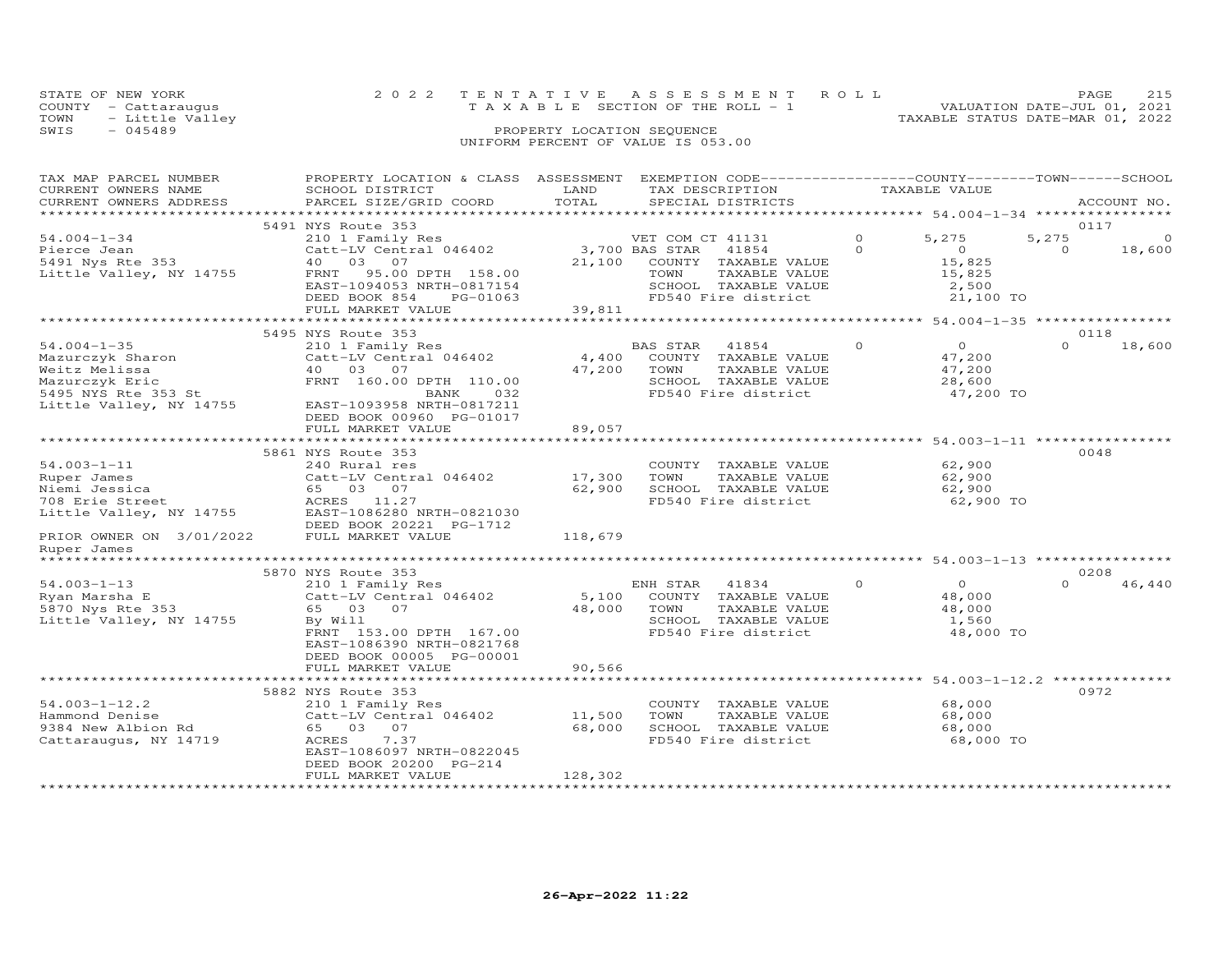| STATE OF NEW YORK         | 2022 TENTATIVE ASSESSMENT ROLL        | PAGE 216                         |  |
|---------------------------|---------------------------------------|----------------------------------|--|
| COUNTY - Cattarauqus      | T A X A B L E SECTION OF THE ROLL - 1 | VALUATION DATE-JUL 01, 2021      |  |
| TOWN      — Little Valley |                                       | TAXABLE STATUS DATE-MAR 01, 2022 |  |
| SWIS<br>- 045489          | PROPERTY LOCATION SEQUENCE            |                                  |  |

### SWIS - 045489 PROPERTY LOCATION SEQUENCE UNIFORM PERCENT OF VALUE IS 053.00

| TAX MAP PARCEL NUMBER                                                                                             | PROPERTY LOCATION & CLASS ASSESSMENT EXEMPTION CODE----------------COUNTY--------TOWN------SCHOOL                                                                                                                                                                                                                                                          |               |                                               |          |                                                      |                  |             |
|-------------------------------------------------------------------------------------------------------------------|------------------------------------------------------------------------------------------------------------------------------------------------------------------------------------------------------------------------------------------------------------------------------------------------------------------------------------------------------------|---------------|-----------------------------------------------|----------|------------------------------------------------------|------------------|-------------|
| CURRENT OWNERS NAME                                                                                               | SCHOOL DISTRICT                                                                                                                                                                                                                                                                                                                                            | LAND<br>TOTAL | TAX DESCRIPTION                               |          | TAXABLE VALUE                                        |                  |             |
| CURRENT OWNERS ADDRESS                                                                                            | PARCEL SIZE/GRID COORD                                                                                                                                                                                                                                                                                                                                     |               | SPECIAL DISTRICTS                             |          |                                                      |                  | ACCOUNT NO. |
|                                                                                                                   | 5883 NYS Route 353                                                                                                                                                                                                                                                                                                                                         |               |                                               |          |                                                      | 0299             |             |
| $54.003 - 1 - 9$                                                                                                  | 210 1 Family Res                                                                                                                                                                                                                                                                                                                                           |               | VET WAR CT 41121                              | $\circ$  | 7,440                                                | 7,440            | $\circ$     |
|                                                                                                                   |                                                                                                                                                                                                                                                                                                                                                            |               | COUNTY TAXABLE VALUE                          |          | 52,160                                               |                  |             |
|                                                                                                                   | vest Ryan D<br>Satt-LV Central 046402 4,400<br>5883 NYS Route 353 65 03 07 59,600                                                                                                                                                                                                                                                                          |               | TOWN<br>TAXABLE VALUE                         |          | 52,160                                               |                  |             |
|                                                                                                                   | Little Valley, NY 14755 FRNT 90.00 DPTH 325.00                                                                                                                                                                                                                                                                                                             |               | SCHOOL TAXABLE VALUE                          |          | 59,600                                               |                  |             |
|                                                                                                                   | EAST-1086044 NRTH-0821592                                                                                                                                                                                                                                                                                                                                  |               | FD540 Fire district                           |          | 59,600 TO                                            |                  |             |
|                                                                                                                   | DEED BOOK 20220 PG-675                                                                                                                                                                                                                                                                                                                                     |               |                                               |          |                                                      |                  |             |
| PRIOR OWNER ON 3/01/2022                                                                                          | FULL MARKET VALUE                                                                                                                                                                                                                                                                                                                                          | 112,453       |                                               |          |                                                      |                  |             |
|                                                                                                                   |                                                                                                                                                                                                                                                                                                                                                            |               |                                               |          |                                                      |                  |             |
|                                                                                                                   | 5889 NYS Route 353                                                                                                                                                                                                                                                                                                                                         |               |                                               |          |                                                      | 0225             |             |
| $54.003 - 1 - 8.1$                                                                                                | 210 1 Family Res                                                                                                                                                                                                                                                                                                                                           |               | BAS STAR 41854 0                              |          | $\overline{0}$                                       | $\Omega$         | 18,600      |
|                                                                                                                   | Catt-LV Central $046402$ 6,500                                                                                                                                                                                                                                                                                                                             |               | COUNTY TAXABLE VALUE                          |          | 53,900                                               |                  |             |
|                                                                                                                   | Example 1<br>Fent Rachel L<br>5889 NYS Rte 353<br>55 03 07<br>Little Valley, NY 14755<br>10/13-splt off 5893                                                                                                                                                                                                                                               | 53,900        | TOWN<br>TAXABLE VALUE                         |          | 53,900                                               |                  |             |
|                                                                                                                   |                                                                                                                                                                                                                                                                                                                                                            |               | SCHOOL TAXABLE VALUE                          |          | 35,300                                               |                  |             |
|                                                                                                                   | ACRES 1.60 BANK<br>081                                                                                                                                                                                                                                                                                                                                     |               | FD540 Fire district                           |          | 53,900 TO                                            |                  |             |
|                                                                                                                   | EAST-1085898 NRTH-0821648                                                                                                                                                                                                                                                                                                                                  |               |                                               |          |                                                      |                  |             |
|                                                                                                                   | DEED BOOK 22045 PG-7002                                                                                                                                                                                                                                                                                                                                    |               |                                               |          |                                                      |                  |             |
|                                                                                                                   | FULL MARKET VALUE                                                                                                                                                                                                                                                                                                                                          | 101,698       |                                               |          |                                                      |                  |             |
|                                                                                                                   |                                                                                                                                                                                                                                                                                                                                                            |               |                                               |          |                                                      |                  |             |
| $54.003 - 1 - 8.2$                                                                                                | 5893 NYS Route 353<br>240 Rural res                                                                                                                                                                                                                                                                                                                        |               |                                               |          | 154,100                                              | 1436             |             |
|                                                                                                                   |                                                                                                                                                                                                                                                                                                                                                            | 17,100        | COUNTY TAXABLE VALUE<br>TAXABLE VALUE<br>TOWN |          | 154,100                                              |                  |             |
|                                                                                                                   |                                                                                                                                                                                                                                                                                                                                                            |               | SCHOOL TAXABLE VALUE 154,100                  |          |                                                      |                  |             |
| Little Valley, NY 14755                                                                                           |                                                                                                                                                                                                                                                                                                                                                            |               | FD540 Fire district                           |          | 154,100 TO                                           |                  |             |
|                                                                                                                   | EAST-1085460 NRTH-0821260                                                                                                                                                                                                                                                                                                                                  |               |                                               |          |                                                      |                  |             |
|                                                                                                                   | DEED BOOK 20725 PG-8001                                                                                                                                                                                                                                                                                                                                    |               |                                               |          |                                                      |                  |             |
|                                                                                                                   | FULL MARKET VALUE                                                                                                                                                                                                                                                                                                                                          | 290,755       |                                               |          |                                                      |                  |             |
|                                                                                                                   |                                                                                                                                                                                                                                                                                                                                                            |               |                                               |          |                                                      |                  |             |
|                                                                                                                   | 5929 NYS Route 353                                                                                                                                                                                                                                                                                                                                         |               |                                               |          |                                                      | 1682             |             |
|                                                                                                                   |                                                                                                                                                                                                                                                                                                                                                            |               |                                               |          |                                                      |                  |             |
|                                                                                                                   |                                                                                                                                                                                                                                                                                                                                                            |               |                                               |          |                                                      |                  |             |
|                                                                                                                   |                                                                                                                                                                                                                                                                                                                                                            |               |                                               |          |                                                      |                  |             |
|                                                                                                                   | $\begin{array}{lllllllllllllllll} \text{54.003--1--7.4} & & & & & & & \text{24.003--1--7.4} & & & & & & & \text{24.000} & & & & \text{24.000} & & & \text{24.000} & & \text{24.000} & & \text{24.000} & & \text{24.000} & & \text{24.000} & & \text{24.000} & & \text{24.000} & & \text{24.000} & & \text{24.000} & & \text{24.000} & & \text{24.000} & &$ |               |                                               |          |                                                      |                  |             |
|                                                                                                                   |                                                                                                                                                                                                                                                                                                                                                            |               |                                               |          |                                                      |                  |             |
|                                                                                                                   | EAST-1085188 NRTH-0822065                                                                                                                                                                                                                                                                                                                                  |               |                                               |          |                                                      |                  |             |
|                                                                                                                   | DEED BOOK 29908 PG-9002                                                                                                                                                                                                                                                                                                                                    |               |                                               |          |                                                      |                  |             |
|                                                                                                                   | FULL MARKET VALUE                                                                                                                                                                                                                                                                                                                                          | 64,151        |                                               |          |                                                      |                  |             |
|                                                                                                                   |                                                                                                                                                                                                                                                                                                                                                            |               |                                               |          |                                                      |                  |             |
|                                                                                                                   | 5975 NYS Route 353                                                                                                                                                                                                                                                                                                                                         |               |                                               |          |                                                      | 1166             | $\Omega$    |
| $54.003 - 1 - 6.2$                                                                                                | 117 Horse farm<br>Catt-LV Central 046402 20,000 VET DIS CT 41141                                                                                                                                                                                                                                                                                           |               | VET COM CT 41131                              | $\Omega$ | 0 $12,400$<br>24,800                                 | 12,400<br>24,800 | $\Omega$    |
| 94.003-1-6.2<br>Gassman Derek J<br>Gassman Susan A<br>5875 NYS Route 353<br>Little Valley, NY 14755<br>23.50 BANK |                                                                                                                                                                                                                                                                                                                                                            |               | 96,500 BAS STAR 41854<br>$\overline{0}$       |          |                                                      | $\overline{0}$   | 18,600      |
|                                                                                                                   |                                                                                                                                                                                                                                                                                                                                                            |               | COUNTY TAXABLE VALUE                          |          | $\begin{array}{r} 0 \\ 59,300 \\ 59,300 \end{array}$ |                  |             |
|                                                                                                                   | ACRES 23.50 BANK<br>017                                                                                                                                                                                                                                                                                                                                    |               | TOWN<br>TAXABLE VALUE                         |          |                                                      |                  |             |
|                                                                                                                   | EAST-1083836 NRTH-0822398                                                                                                                                                                                                                                                                                                                                  |               | SCHOOL TAXABLE VALUE                          |          | 77,900                                               |                  |             |
|                                                                                                                   | DEED BOOK 21119 PG-7002                                                                                                                                                                                                                                                                                                                                    |               | FD540 Fire district                           |          | 96,500 TO                                            |                  |             |
|                                                                                                                   | FULL MARKET VALUE                                                                                                                                                                                                                                                                                                                                          | 182,075       |                                               |          |                                                      |                  |             |
|                                                                                                                   |                                                                                                                                                                                                                                                                                                                                                            |               |                                               |          |                                                      |                  |             |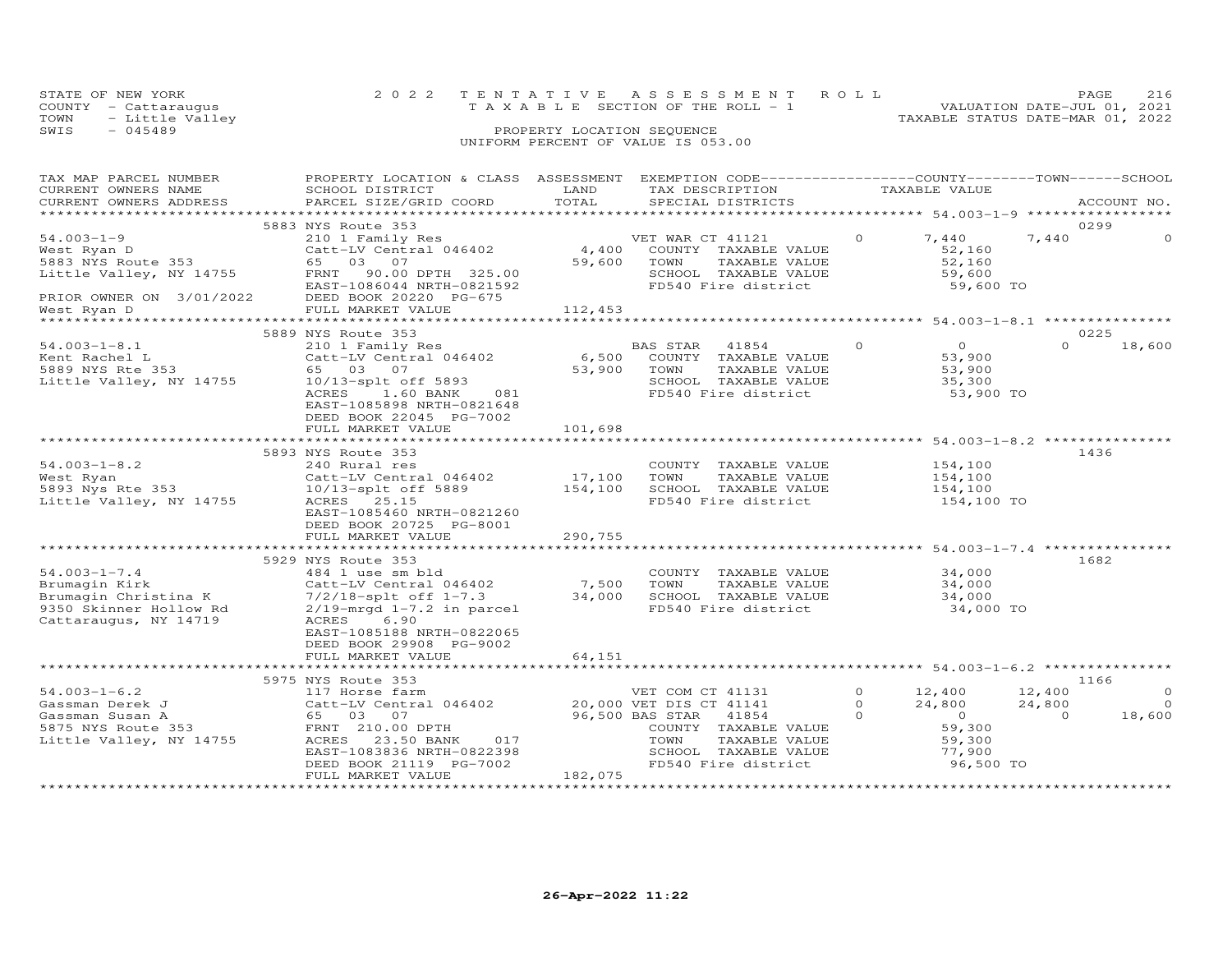| STATE OF NEW YORK       | 2022 TENTATIVE ASSESSMENT ROLL |                                       |  |                                  | <b>PAGE</b>                 | 2.17 |
|-------------------------|--------------------------------|---------------------------------------|--|----------------------------------|-----------------------------|------|
| COUNTY - Cattaraugus    |                                | T A X A B L E SECTION OF THE ROLL - 1 |  |                                  | VALUATION DATE-JUL 01, 2021 |      |
| TOWN<br>- Little Valley |                                |                                       |  | TAXABLE STATUS DATE-MAR 01, 2022 |                             |      |
| SWIS<br>$-045489$       |                                | PROPERTY LOCATION SEQUENCE            |  |                                  |                             |      |
|                         |                                | UNIFORM PERCENT OF VALUE IS 053.00    |  |                                  |                             |      |

| TAX MAP PARCEL NUMBER                                     | PROPERTY LOCATION & CLASS ASSESSMENT |            | EXEMPTION CODE-----------------COUNTY-------TOWN------SCHOOL |               |             |
|-----------------------------------------------------------|--------------------------------------|------------|--------------------------------------------------------------|---------------|-------------|
| CURRENT OWNERS NAME                                       | SCHOOL DISTRICT                      | LAND       | TAX DESCRIPTION                                              | TAXABLE VALUE |             |
| CURRENT OWNERS ADDRESS                                    | PARCEL SIZE/GRID COORD               | TOTAL      | SPECIAL DISTRICTS                                            |               | ACCOUNT NO. |
|                                                           |                                      |            |                                                              |               |             |
|                                                           | 5987 NYS Route 353                   |            |                                                              |               | 0320        |
| $54.003 - 1 - 5$                                          | 210 1 Family Res                     |            | COUNTY TAXABLE VALUE                                         | 21,300        |             |
|                                                           | Catt-LV Central 046402               | 4,800      | TOWN<br>TAXABLE VALUE                                        | 21,300        |             |
| scnumaker Joseph<br>5987 Nys Rte 353<br>Iith              | 65 03 07                             | 21,300     | SCHOOL TAXABLE VALUE                                         | 21,300        |             |
| Little Valley, NY 14755                                   | FRNT 316.00 DPTH 287.00              |            | FD540 Fire district                                          | 21,300 TO     |             |
|                                                           | EAST-1083996 NRTH-0823222            |            |                                                              |               |             |
|                                                           | DEED BOOK 10237 PG-3004              |            |                                                              |               |             |
|                                                           | FULL MARKET VALUE                    | 40,189     |                                                              |               |             |
|                                                           |                                      |            |                                                              |               |             |
|                                                           | 5995 NYS Route 353                   |            |                                                              |               | 0083        |
| $54.003 - 1 - 4$                                          | 444 Lumber yd/ml                     |            | COUNTY TAXABLE VALUE                                         | 27,300        |             |
| Seneca Construction Svcs                                  | Catt-LV Central 046402               | 5,300 TOWN | TAXABLE VALUE                                                | 27,300        |             |
| PO Box 293                                                | 65 03 07                             |            | 27,300 SCHOOL TAXABLE VALUE                                  | 27,300        |             |
| Salamanca, NY 14779                                       | Sawmill                              |            | FD540 Fire district                                          | 27,300 TO     |             |
|                                                           | Triangular Shape                     |            |                                                              |               |             |
|                                                           | FRNT 350.00 DPTH 220.00              |            |                                                              |               |             |
|                                                           | EAST-1083805 NRTH-0823340            |            |                                                              |               |             |
|                                                           | DEED BOOK 01012 PG-01075             |            |                                                              |               |             |
|                                                           | FULL MARKET VALUE                    | 51,509     |                                                              |               |             |
|                                                           |                                      |            |                                                              |               |             |
|                                                           | New Albion Rd                        |            |                                                              |               | 1034        |
| $54.003 - 1 - 1$                                          | 314 Rural vac<10                     |            | COUNTY TAXABLE VALUE                                         | 200           |             |
| Gilman Dennis                                             | Catt-LV Central 046402               | 200        | TOWN<br>TAXABLE VALUE                                        | 200           |             |
|                                                           |                                      |            |                                                              |               |             |
| Gilman Alesia<br>3987 New Albion Rd<br>8987 New Albion Rd | 65 03 07                             | 200        | SCHOOL TAXABLE VALUE                                         | 200           |             |
|                                                           | R8987 New Albion Rd                  |            | FD540 Fire district                                          | 200 TO        |             |
| Little Valley, NY 14755                                   | FRNT 75.00 DPTH 65.00                |            |                                                              |               |             |
|                                                           | ACRES<br>0.28                        |            |                                                              |               |             |
|                                                           | EAST-1083019 NRTH-0823398            |            |                                                              |               |             |
|                                                           | DEED BOOK 20190 PG-3459              |            |                                                              |               |             |
|                                                           | FULL MARKET VALUE                    | 377        |                                                              |               |             |
|                                                           |                                      |            |                                                              |               |             |
|                                                           | New Albion Rd                        |            |                                                              |               | 0082        |
| $54.003 - 1 - 2$                                          | 314 Rural vac<10                     |            | COUNTY TAXABLE VALUE                                         | 500           |             |
| Krug Laurie A                                             | Catt-LV Central 046402               | 500        | TAXABLE VALUE<br>TOWN                                        | 500           |             |
| 8975 New Albion-Lv Rd                                     | 65 03 07                             | 500        | SCHOOL TAXABLE VALUE                                         | 500           |             |
| PO Box 332                                                | ACRES 1.76                           |            | FD540 Fire district                                          | 500 TO        |             |
| Little Valley, NY 14755                                   | EAST-1083187 NRTH-0823301            |            |                                                              |               |             |
|                                                           | DEED BOOK 3557 PG-9001               |            |                                                              |               |             |
|                                                           | FULL MARKET VALUE                    | 943        |                                                              |               |             |
|                                                           |                                      |            |                                                              |               |             |
|                                                           | New Albion Rd                        |            |                                                              |               | 0195        |
| $54.003 - 1 - 3$                                          | 322 Rural vac>10                     |            | COUNTY TAXABLE VALUE                                         | 5,900         |             |
| P.C. Krug Family Trust I                                  | Catt-LV Central 046402               | 5,900      | TOWN<br>TAXABLE VALUE                                        | 5,900         |             |
| Krug Phyllis C                                            | 65 03 07                             | 5,900      | SCHOOL TAXABLE VALUE                                         | 5,900         |             |
| 8995 New Albion Rd                                        | ACRES 22.30                          |            | FD540 Fire district                                          | 5,900 TO      |             |
| Little Valley, NY 14755                                   | EAST-1083058 NRTH-0822327            |            |                                                              |               |             |
|                                                           | DEED BOOK 15472 PG-4003              |            |                                                              |               |             |
|                                                           | FULL MARKET VALUE                    | 11,132     |                                                              |               |             |
|                                                           |                                      |            |                                                              |               |             |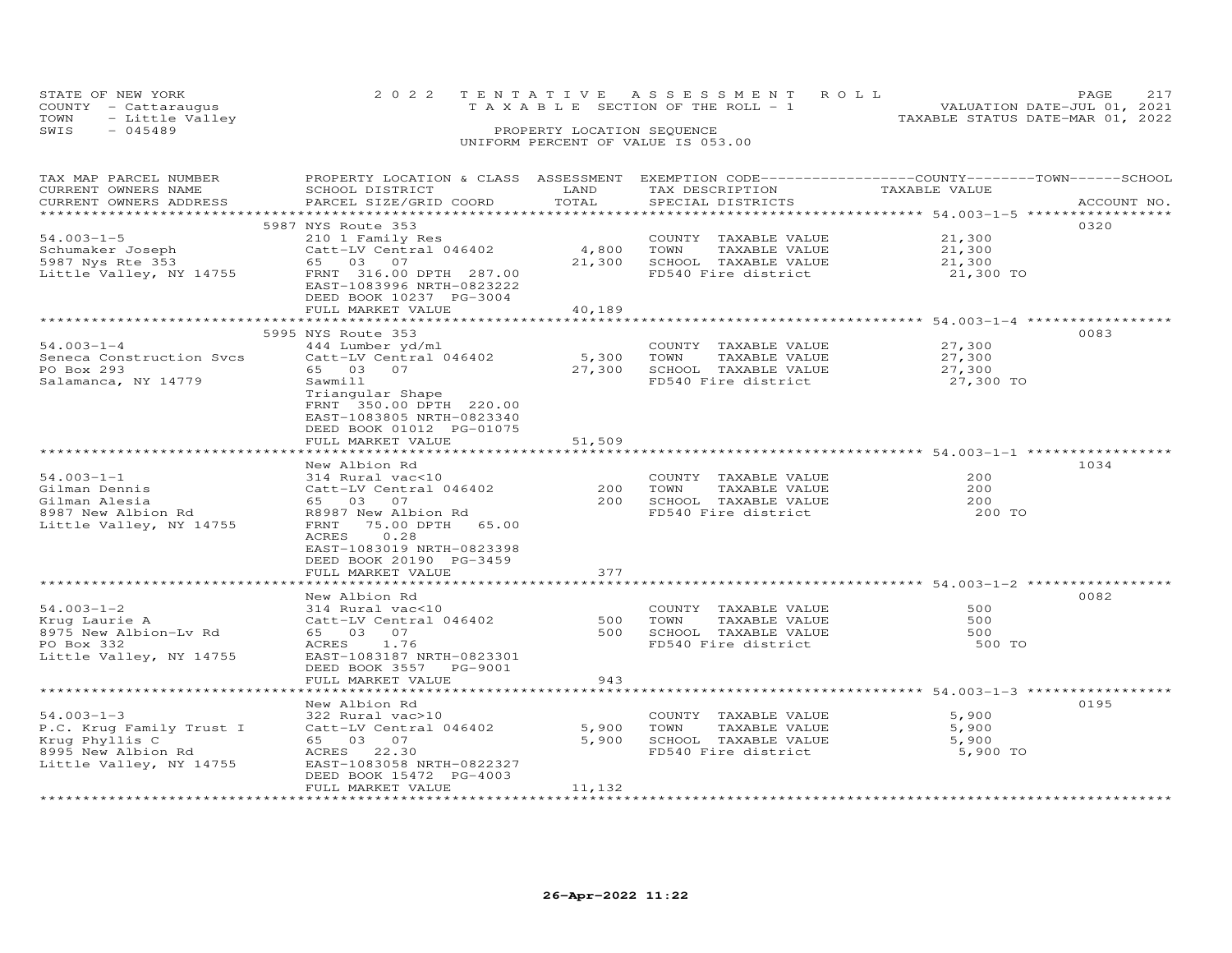| STATE OF NEW YORK    | 2022 TENTATIVE ASSESSMENT ROLL                                       | PAGE | 218 |
|----------------------|----------------------------------------------------------------------|------|-----|
| COUNTY - Cattaraugus | VALUATION DATE-JUL 01, 2021<br>T A X A B L E SECTION OF THE ROLL - 1 |      |     |
| TOWN - Little Valley | TAXABLE STATUS DATE-MAR 01, 2022                                     |      |     |
| SWIS<br>$-045489$    | PROPERTY LOCATION SEQUENCE                                           |      |     |
|                      | UNIFORM PERCENT OF VALUE IS 053.00                                   |      |     |

| TAX MAP PARCEL NUMBER<br>CURRENT OWNERS NAME<br>CURRENT OWNERS ADDRESS                                                       | PROPERTY LOCATION & CLASS ASSESSMENT<br>SCHOOL DISTRICT<br>PARCEL SIZE/GRID COORD                                                                                                                          | LAND<br>TOTAL              | EXEMPTION CODE-----------------COUNTY-------TOWN------SCHOOL<br>TAX DESCRIPTION<br>SPECIAL DISTRICTS | TAXABLE VALUE                           | ACCOUNT NO. |
|------------------------------------------------------------------------------------------------------------------------------|------------------------------------------------------------------------------------------------------------------------------------------------------------------------------------------------------------|----------------------------|------------------------------------------------------------------------------------------------------|-----------------------------------------|-------------|
| ***********************<br>$54.003 - 1 - 14$<br>Bever Robert<br>Reardon Britnea<br>5866 Route 363<br>Little Valley, NY 14755 | 5866 Nys Rte 353<br>210 1 Family Res<br>Catt-LV Central 046402<br>65 03 07<br>Life Use<br>FRNT 100.00 DPTH 167.00<br>BANK<br>032                                                                           | 4,200<br>53,800            | COUNTY TAXABLE VALUE<br>TOWN<br>TAXABLE VALUE<br>SCHOOL TAXABLE VALUE<br>FD540 Fire district         | 53,800<br>53,800<br>53,800<br>53,800 TO | 0383        |
|                                                                                                                              | EAST-1086501 NRTH-0821712<br>DEED BOOK 20190 PG-9802<br>FULL MARKET VALUE                                                                                                                                  | 101,509                    |                                                                                                      |                                         |             |
| $54.004 - 1 - 36$<br>Helgager John L<br>Helgager Nanette<br>604 Rock City St<br>Little Valley, NY 14755                      | Rock City St<br>311 Res vac land<br>Catt-LV Central 046402<br>4/13-prev assd with villa<br>parcel $54.081-1-7$ , now spl<br>FRNT 108.00 DPTH 30.00<br>EAST-1094235 NRTH-0817246<br>DEED BOOK 2020 PG-16501 | 500<br>500                 | COUNTY TAXABLE VALUE<br>TOWN<br>TAXABLE VALUE<br>SCHOOL TAXABLE VALUE<br>FD540 Fire district         | 500<br>500<br>500<br>500 TO             | 1428        |
|                                                                                                                              | FULL MARKET VALUE                                                                                                                                                                                          | 943                        |                                                                                                      |                                         |             |
| $64.003 - 1 - 10$<br>HH Oasis, LLC<br>56 Creekwood Dr<br>Rochester, NY 14626                                                 | Rock City St<br>323 Vacant rural<br>Salamanca Centr 041600<br>77 03<br>07<br>ACRES 30.00<br>EAST-0111908 NRTH-0804740<br>DEED BOOK 2021<br>PG-16710<br>FULL MARKET VALUE                                   | 8,300<br>8,300<br>15,660   | COUNTY TAXABLE VALUE<br>TOWN<br>TAXABLE VALUE<br>SCHOOL TAXABLE VALUE<br>FD540 Fire district         | 8,300<br>8,300<br>8,300<br>8,300 TO     | 0273        |
|                                                                                                                              |                                                                                                                                                                                                            |                            |                                                                                                      |                                         |             |
| $64.003 - 1 - 11$<br>A&C Mendall Family Trust<br>Mendell Alan C<br>4639 Hungry Hollow Road<br>Great Valley, NY 14741         | Rock City St<br>312 Vac w/imprv<br>Salamanca Centr 041600<br>77 03<br>07<br>6.42<br>ACRES<br>EAST-1117168 NRTH-0804766<br>DEED BOOK 20190 PG-4734                                                          | 4,000<br>6,000             | COUNTY TAXABLE VALUE<br>TOWN<br>TAXABLE VALUE<br>SCHOOL TAXABLE VALUE<br>FD540 Fire district         | 6,000<br>6,000<br>6,000<br>6,000 TO     | 0001        |
|                                                                                                                              | FULL MARKET VALUE                                                                                                                                                                                          | 11,321                     |                                                                                                      |                                         |             |
| $64.003 - 1 - 13$<br>Lindell Rebecca<br>4555 Hungry Hollow Rd<br>Great Valley, NY 14741                                      | Rock City St<br>322 Rural vac>10<br>Salamanca Centr 041600<br>76 03 07<br>$3/11$ -merged $1-14$ in prcl<br>ACRES 72.77<br>EAST-1116531 NRTH-0802605<br>DEED BOOK 2021<br>PG-12320<br>FULL MARKET VALUE     | 23,700<br>23,700<br>44,717 | COUNTY TAXABLE VALUE<br>TOWN<br>TAXABLE VALUE<br>SCHOOL TAXABLE VALUE<br>FD540 Fire district         | 23,700<br>23,700<br>23,700<br>23,700 TO | 0216        |
|                                                                                                                              |                                                                                                                                                                                                            |                            |                                                                                                      |                                         |             |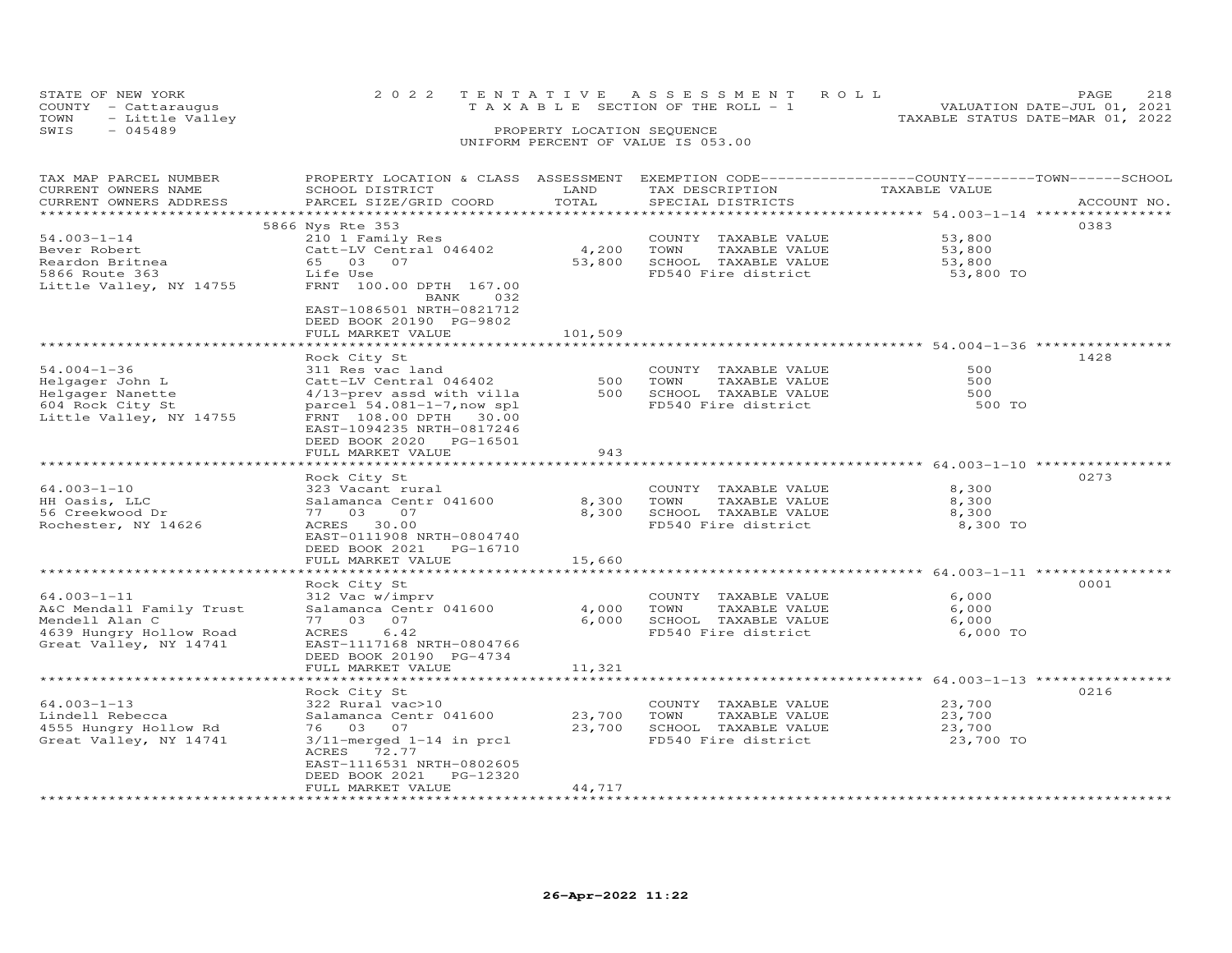| STATE OF NEW YORK    | 2022 TENTATIVE ASSESSMENT ROLL        | 2.19<br><b>PAGE</b>              |
|----------------------|---------------------------------------|----------------------------------|
| COUNTY - Cattarauqus | T A X A B L E SECTION OF THE ROLL - 1 | VALUATION DATE-JUL 01, 2021      |
| TOWN - Little Valley |                                       | TAXABLE STATUS DATE-MAR 01, 2022 |
| - 045489<br>SWTS     | PROPERTY LOCATION SEQUENCE            |                                  |
|                      |                                       |                                  |

| TAX MAP PARCEL NUMBER                                |                                                   |         |                       | PROPERTY LOCATION & CLASS ASSESSMENT EXEMPTION CODE----------------COUNTY-------TOWN-----SCHOOL |
|------------------------------------------------------|---------------------------------------------------|---------|-----------------------|-------------------------------------------------------------------------------------------------|
| CURRENT OWNERS NAME                                  | SCHOOL DISTRICT                                   | LAND    | TAX DESCRIPTION       | TAXABLE VALUE                                                                                   |
| CURRENT OWNERS ADDRESS                               | PARCEL SIZE/GRID COORD                            | TOTAL   | SPECIAL DISTRICTS     | ACCOUNT NO.                                                                                     |
|                                                      |                                                   |         |                       |                                                                                                 |
|                                                      | Sixth St                                          |         |                       | 0252                                                                                            |
| $54.004 - 1 - 1$                                     | 321 Abandoned ag                                  |         | COUNTY TAXABLE VALUE  | 18,700                                                                                          |
| Benson Corinth C Jr                                  | $Cat$ -LV Central $046402$ 18,700                 |         | TOWN<br>TAXABLE VALUE | 18,700                                                                                          |
| Benson John J                                        | 41 03 07                                          | 18,700  | SCHOOL TAXABLE VALUE  | 18,700                                                                                          |
| 204 Rock City Street                                 | ACRES 60.38                                       |         | FD540 Fire district   | 18,700 TO                                                                                       |
| Little Valley, NY 14755 EAST-1090925 NRTH-0822153    |                                                   |         |                       |                                                                                                 |
|                                                      | DEED BOOK 20210 PG-3195                           |         |                       |                                                                                                 |
|                                                      | FULL MARKET VALUE                                 | 35,283  |                       |                                                                                                 |
|                                                      |                                                   |         |                       |                                                                                                 |
|                                                      | Stone Chimney Rd                                  |         |                       | 0112                                                                                            |
| $64.003 - 1 - 4.1$                                   | 311 Res vac land                                  |         | COUNTY TAXABLE VALUE  | 6,300                                                                                           |
| Widger David C                                       | Catt-LV Central 046402                            | 6,300   | TOWN<br>TAXABLE VALUE | 6,300                                                                                           |
| Widger as Trustee Heidi P                            | 12 03 07                                          | 6,300   | SCHOOL TAXABLE VALUE  | 6,300                                                                                           |
| 294 El Mirador                                       | ACRES 1.35                                        |         | FD540 Fire district   | 6,300 TO                                                                                        |
| Edwards, CO 81632                                    | EAST-1105769 NRTH-0802986                         |         |                       |                                                                                                 |
|                                                      |                                                   |         |                       |                                                                                                 |
|                                                      | DEED BOOK 17107 PG-2004                           |         |                       |                                                                                                 |
|                                                      | FULL MARKET VALUE                                 | 11,887  |                       |                                                                                                 |
|                                                      |                                                   |         |                       |                                                                                                 |
|                                                      | Stone Chimney Rd                                  |         |                       | 1200                                                                                            |
| $64.003 - 1 - 4.2$                                   | 323 Vacant rural<br>Catt-LV Central 046402 56,000 |         | COUNTY TAXABLE VALUE  | 84,000                                                                                          |
| Japl Acquisition Llc                                 |                                                   |         | TOWN<br>TAXABLE VALUE | 84,000                                                                                          |
| 4874 Route 353                                       | 12 03 07                                          | 84,000  | SCHOOL TAXABLE VALUE  | 84,000                                                                                          |
| Salamanca, NY 14779                                  | ACRES 140.70                                      |         | FD540 Fire district   | 84,000 TO                                                                                       |
|                                                      | EAST-1105426 NRTH-0804901                         |         |                       |                                                                                                 |
|                                                      | DEED BOOK 00993 PG-00746                          |         |                       |                                                                                                 |
|                                                      | FULL MARKET VALUE                                 | 158,491 |                       |                                                                                                 |
|                                                      |                                                   |         |                       |                                                                                                 |
|                                                      | Stone Chimney Rd                                  |         |                       | 0332                                                                                            |
| $64.003 - 1 - 19$                                    | 910 Priv forest                                   |         | COUNTY TAXABLE VALUE  | 5,700                                                                                           |
| 730 Texas Timberlands II, LTD Catt-LV Central 046402 |                                                   | 5,700   | TOWN<br>TAXABLE VALUE | 5,700                                                                                           |
| Greenwood Resources Inc.                             | 68 03 07                                          | 5,700   | SCHOOL TAXABLE VALUE  | 5,700                                                                                           |
| 1500 SW 1st Ave Ste 1150                             | ACRES 13.25                                       |         | FD540 Fire district   | 5,700 TO                                                                                        |
| Portland, OR 97201                                   | EAST-1110693 NRTH-0801162                         |         |                       |                                                                                                 |
|                                                      | DEED BOOK 4366 PG-6006                            |         |                       |                                                                                                 |
|                                                      | FULL MARKET VALUE                                 | 10,755  |                       |                                                                                                 |
|                                                      |                                                   |         |                       |                                                                                                 |
|                                                      | Stone Chimney Rd                                  |         |                       | 0302                                                                                            |
| $64.003 - 1 - 21$                                    | 323 Vacant rural                                  |         | COUNTY TAXABLE VALUE  | 5,400                                                                                           |
| Ranke Jeffrey 1/3                                    | Catt-LV Central 046402                            | 2,000   | TOWN<br>TAXABLE VALUE | 5,400                                                                                           |
| Roach Thomas N 1/3                                   | 03 03 07                                          | 5,400   | SCHOOL TAXABLE VALUE  | 5,400                                                                                           |
| 235 Petrel Trl                                       | ACRES 10.10                                       |         | FD540 Fire district   | 5,400 TO                                                                                        |
| Bradenton, FL 34212                                  | EAST-1110021 NRTH-0802238                         |         |                       |                                                                                                 |
|                                                      | DEED BOOK 15327 PG-9002                           |         |                       |                                                                                                 |
|                                                      | FULL MARKET VALUE                                 | 10,189  |                       |                                                                                                 |
|                                                      |                                                   |         |                       |                                                                                                 |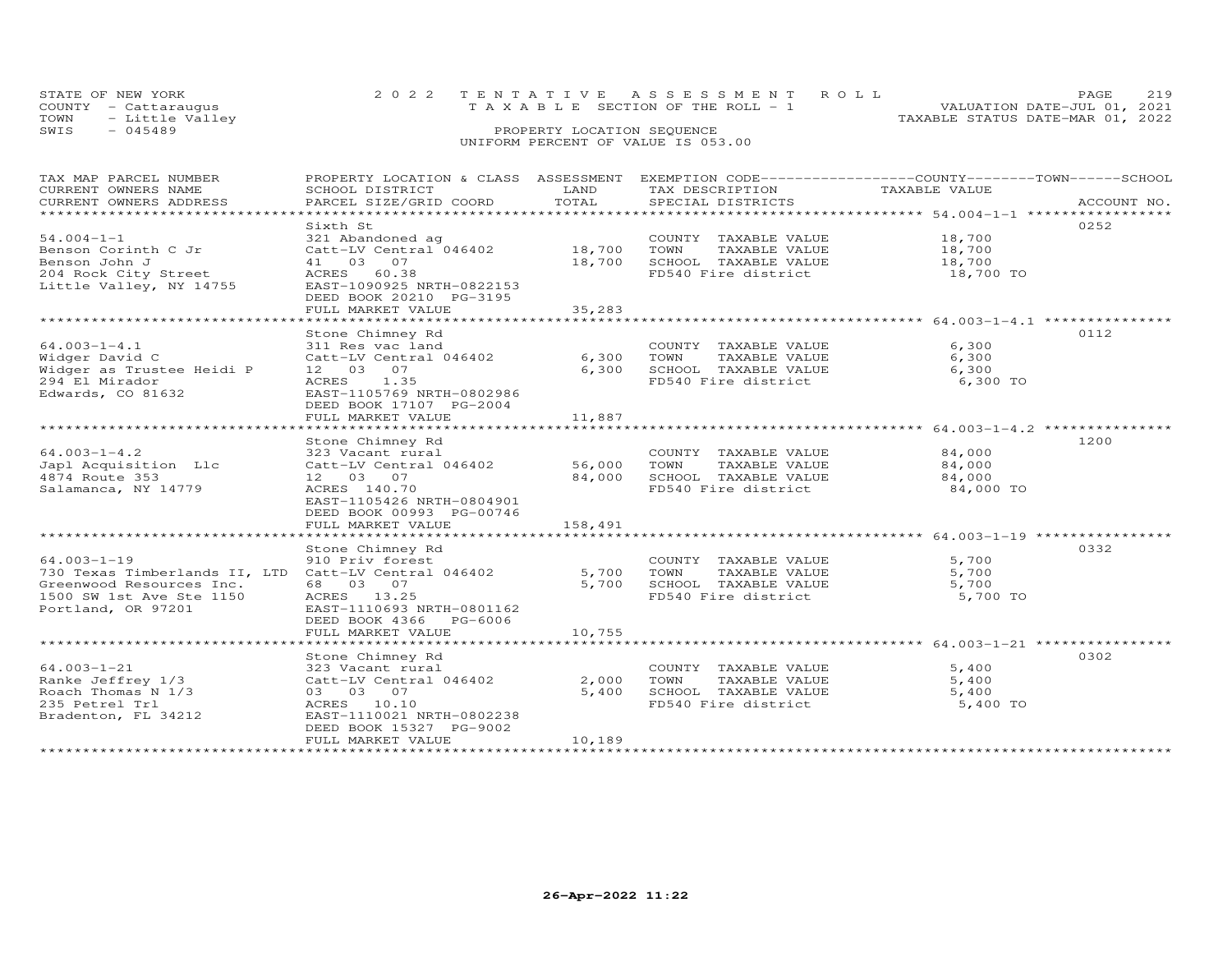| STATE OF NEW YORK       | 2022 TENTATIVE ASSESSMENT ROLL        | 220<br>PAGE.                     |
|-------------------------|---------------------------------------|----------------------------------|
| COUNTY - Cattaraugus    | T A X A B L E SECTION OF THE ROLL - 1 | VALUATION DATE-JUL 01, 2021      |
| - Little Valley<br>TOWN |                                       | TAXABLE STATUS DATE-MAR 01, 2022 |
| SWIS<br>$-045489$       | PROPERTY LOCATION SEQUENCE            |                                  |
|                         | UNIFORM PERCENT OF VALUE IS 053.00    |                                  |

| TAX MAP PARCEL NUMBER<br>CURRENT OWNERS NAME<br>CURRENT OWNERS ADDRESS                                                           | PROPERTY LOCATION & CLASS ASSESSMENT<br>SCHOOL DISTRICT<br>PARCEL SIZE/GRID COORD                                                                                                    | LAND<br>TOTAL                | EXEMPTION CODE-----------------COUNTY-------TOWN-----SCHOOL<br>TAX DESCRIPTION<br>SPECIAL DISTRICTS                                                                    | TAXABLE VALUE                                                                                            | ACCOUNT NO.                                                        |
|----------------------------------------------------------------------------------------------------------------------------------|--------------------------------------------------------------------------------------------------------------------------------------------------------------------------------------|------------------------------|------------------------------------------------------------------------------------------------------------------------------------------------------------------------|----------------------------------------------------------------------------------------------------------|--------------------------------------------------------------------|
| $64.003 - 1 - 22$<br>730 Texas Timberlands II LTD<br>Greenwood Resources Inc<br>1500 SW 1st Ave Ste 1150<br>Portland, OR 97201   | Stone Chimney Rd<br>910 Priv forest<br>Catt-LV Central 046402<br>03 03 07<br>ACRES 125.71<br>EAST-1108802 NRTH-0801649<br>DEED BOOK 4366<br>PG-6006<br>FULL MARKET VALUE             | 25,000<br>62,500<br>117,925  | COUNTY TAXABLE VALUE<br>TOWN<br>TAXABLE VALUE<br>SCHOOL TAXABLE VALUE<br>FD540 Fire district                                                                           | 62,500<br>62,500<br>62,500<br>62,500 TO                                                                  | 0151                                                               |
| $64.003 - 1 - 24$<br>Smith Kenneth E<br>Smith Janice L<br>4598 Route 353<br>Salamanca, NY 14779                                  | Stone Chimney Rd<br>322 Rural vac>10<br>Catt-LV Central 046402<br>03 03 07<br>ACRES 47.97<br>EAST-1106777 NRTH-0801428<br>DEED BOOK 2072<br>PG-7003<br>FULL MARKET VALUE             | 12,000<br>12,000<br>22,642   | COUNTY TAXABLE VALUE<br>TOWN<br>TAXABLE VALUE<br>SCHOOL TAXABLE VALUE<br>FD540 Fire district                                                                           | 12,000<br>12,000<br>12,000<br>12,000 TO                                                                  | 0338                                                               |
|                                                                                                                                  |                                                                                                                                                                                      |                              |                                                                                                                                                                        |                                                                                                          |                                                                    |
| $64.003 - 1 - 7$<br>Elkdale Rod & Gun Club<br>Attn: Mark Lease<br>44 Worthington Ln<br>Lancaster, NY 14086                       | 7670 Stone Chimney Rd<br>260 Seasonal res<br>Catt-LV Central 046402<br>04 03 07<br>ACRES 100.34<br>EAST-1108818 NRTH-0803924<br>DEED BOOK 515<br>PG-00480<br>FULL MARKET VALUE       | 50,000<br>54,000<br>101,887  | COUNTY TAXABLE VALUE<br>TOWN<br>TAXABLE VALUE<br>SCHOOL TAXABLE VALUE<br>FD540 Fire district                                                                           | 54,000<br>54,000<br>54,000<br>54,000 TO                                                                  | 0111                                                               |
|                                                                                                                                  | 7758 Stone Chimney Rd                                                                                                                                                                |                              |                                                                                                                                                                        |                                                                                                          | 0140                                                               |
| $64.003 - 1 - 41$<br>Johnson Daniel J.<br>7758 Stone Chimney Road<br>Salamanca, NY 14779                                         | 240 Rural res<br>Catt-LV Central 046402<br>12 03 07<br>$1/15$ -merged $1-35.2$ in par<br>ACRES<br>20.30<br>EAST-1104990 NRTH-0803781<br>DEED BOOK 22146 PG-4002<br>FULL MARKET VALUE | 20,500<br>126,000<br>237,736 | BAS STAR<br>41854<br>COUNTY<br>TAXABLE VALUE<br>TOWN<br>TAXABLE VALUE<br>SCHOOL TAXABLE VALUE<br>FD540 Fire district                                                   | $\Omega$<br>$\circ$<br>126,000<br>126,000<br>107,400<br>126,000 TO                                       | $\Omega$<br>18,600                                                 |
|                                                                                                                                  |                                                                                                                                                                                      | ***************              |                                                                                                                                                                        | ********************************* 64.003-1-38 *****************                                          |                                                                    |
| $64.003 - 1 - 38$<br>Peinkofer Gerald M Life Us<br>Peinkofer Dorothy A Life Us<br>7810 Stone Chimney Road<br>Salamanca, NY 14779 | 7810 Stone Chimney Rd<br>210 1 Family Res<br>Catt-LV Central 046402<br>12 03 07<br>ACRES<br>1.00<br>EAST-1104088 NRTH-0803211<br>DEED BOOK 24468 PG-7001<br>FULL MARKET VALUE        | 170,566                      | VET WAR CT 41121<br>6,000 VET DIS CT 41141<br>90,400 BAS STAR<br>41854<br>COUNTY TAXABLE VALUE<br>TOWN<br>TAXABLE VALUE<br>SCHOOL TAXABLE VALUE<br>FD540 Fire district | $\Omega$<br>7,440<br>0<br>4,520<br>$\Omega$<br>$\overline{O}$<br>78,440<br>78,440<br>71,800<br>90,400 TO | 0191<br>7,440<br>$\circ$<br>$\circ$<br>4,520<br>18,600<br>$\Omega$ |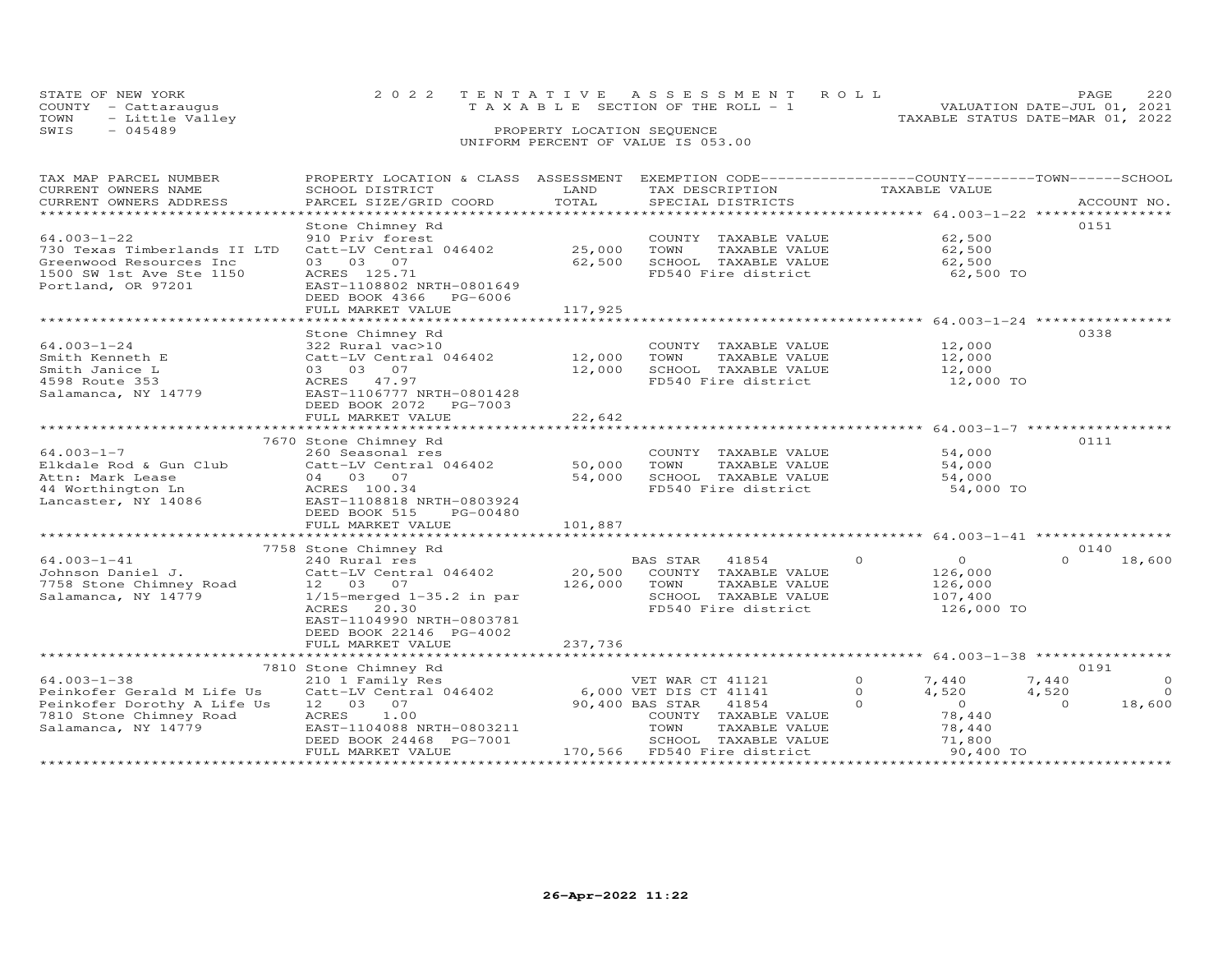| STATE OF NEW YORK       | 2022 TENTATIVE ASSESSMENT ROLL        | 221<br><b>PAGE</b>               |
|-------------------------|---------------------------------------|----------------------------------|
| COUNTY - Cattaraugus    | T A X A B L E SECTION OF THE ROLL - 1 | VALUATION DATE-JUL 01, 2021      |
| - Little Valley<br>TOWN |                                       | TAXABLE STATUS DATE-MAR 01, 2022 |
| $-045489$<br>SWIS       | PROPERTY LOCATION SEQUENCE            |                                  |
|                         |                                       |                                  |

| TAX MAP PARCEL NUMBER    | PROPERTY LOCATION & CLASS ASSESSMENT |         | EXEMPTION CODE-----------------COUNTY-------TOWN------SCHOOL |                                            |             |
|--------------------------|--------------------------------------|---------|--------------------------------------------------------------|--------------------------------------------|-------------|
| CURRENT OWNERS NAME      | SCHOOL DISTRICT                      | LAND    | TAX DESCRIPTION                                              | TAXABLE VALUE                              |             |
| CURRENT OWNERS ADDRESS   | PARCEL SIZE/GRID COORD               | TOTAL   | SPECIAL DISTRICTS                                            |                                            | ACCOUNT NO. |
|                          |                                      |         |                                                              |                                            |             |
|                          | 7871 Stone Chimney Rd                |         |                                                              |                                            | 0109        |
| $64.003 - 1 - 36.1$      | 552 Golf course                      |         | COUNTY TAXABLE VALUE                                         | 444,200                                    |             |
|                          |                                      | 93,400  | TOWN                                                         | 444,200                                    |             |
| Elkdale Country Club Inc | Catt-LV Central 046402               |         | TAXABLE VALUE                                                |                                            |             |
| PO Box 544               | 03/11 03 07                          | 444,200 | SCHOOL TAXABLE VALUE                                         | 444,200                                    |             |
| Salamanca, NY 14779      | 8/14-splt 179x33 to Johns            |         | FD540 Fire district                                          | 444,200 TO                                 |             |
|                          | ACRES 177.00                         |         |                                                              |                                            |             |
|                          | EAST-1105480 NRTH-0802761            |         |                                                              |                                            |             |
|                          | DEED BOOK 323<br>PG-00518            |         |                                                              |                                            |             |
|                          | FULL MARKET VALUE                    | 838,113 |                                                              |                                            |             |
|                          |                                      |         |                                                              |                                            |             |
|                          | The Heights                          |         |                                                              |                                            | 1426        |
| $54.003 - 1 - 56$        | 311 Res vac land                     |         | COUNTY TAXABLE VALUE                                         | 700                                        |             |
| Keenen Kevin             | Catt-LV Central 046402               | 700     | TAXABLE VALUE<br>TOWN                                        | 700                                        |             |
| 107 The Heights          | 4/13-prev assd with villa            | 700     | SCHOOL TAXABLE VALUE                                         | 700                                        |             |
|                          |                                      |         |                                                              |                                            |             |
| Little Valley, NY 14755  | parcel 54.080-1-7                    |         | FD540 Fire district                                          | 700 TO                                     |             |
|                          | ACRES<br>0.30                        |         |                                                              |                                            |             |
|                          | EAST-1090079 NRTH-0817423            |         |                                                              |                                            |             |
|                          | DEED BOOK 14614 PG-1                 |         |                                                              |                                            |             |
|                          | FULL MARKET VALUE                    | 1,321   |                                                              |                                            |             |
|                          |                                      |         |                                                              | ****************** 54.003-1-17 *********** |             |
|                          | Toad Hollow Rd                       |         |                                                              |                                            | 0077        |
| $54.003 - 1 - 17$        | 322 Rural vac>10                     |         | COUNTY TAXABLE VALUE                                         | 21,500                                     |             |
| Hammond Nathan G         | Catt-LV Central 046402               | 21,500  | TOWN<br>TAXABLE VALUE                                        | 21,500                                     |             |
| 6054 Toad Hollow Rd      | 53 03 07                             | 21,500  | SCHOOL TAXABLE VALUE                                         | 21,500                                     |             |
| Little Valley, NY 14755  | ACRES 71.91                          |         | FD540 Fire district                                          | 21,500 TO                                  |             |
|                          |                                      |         |                                                              |                                            |             |
|                          | EAST-1089422 NRTH-0822528            |         |                                                              |                                            |             |
|                          | DEED BOOK 27020 PG-2001              |         |                                                              |                                            |             |
|                          | FULL MARKET VALUE                    | 40,566  |                                                              |                                            |             |
|                          |                                      |         |                                                              |                                            |             |
|                          | 5957 Toad Hollow Rd                  |         |                                                              |                                            | 0200        |
| $54.003 - 1 - 16.1$      | 210 1 Family Res                     |         | COUNTY TAXABLE VALUE                                         | 37,500                                     |             |
| Kuhaneck Cathy           | Catt-LV Central 046402               | 6,800   | TOWN<br>TAXABLE VALUE                                        | 37,500                                     |             |
| 5957 Toad Hollow Road    | 53 03<br>07                          | 37,500  | SCHOOL TAXABLE VALUE                                         | 37,500                                     |             |
| Little Valley, NY 14755  | FRNT 220.00 DPTH 310.00              |         | FD540 Fire district                                          | 37,500 TO                                  |             |
|                          | 017<br>BANK                          |         |                                                              |                                            |             |
|                          | EAST-1087997 NRTH-0822650            |         |                                                              |                                            |             |
|                          | DEED BOOK 20200 PG-3524              |         |                                                              |                                            |             |
|                          | FULL MARKET VALUE                    | 70,755  |                                                              |                                            |             |
|                          |                                      |         |                                                              | *********** 54.003-1-16.2 ********         |             |
|                          | 5967 Toad Hollow Rd                  |         |                                                              |                                            | 1029        |
| $54.003 - 1 - 16.2$      |                                      |         |                                                              | 44,900                                     |             |
|                          | 270 Mfg housing                      |         | COUNTY TAXABLE VALUE                                         |                                            |             |
| Armstrong Ned            | Catt-LV Central 046402               | 4,900   | TOWN<br>TAXABLE VALUE                                        | 44,900                                     |             |
| Armstrong Carol          | 53 03 07                             | 44,900  | SCHOOL TAXABLE VALUE                                         | 44,900                                     |             |
| PO Box 202               | FRNT 118.00 DPTH 209.00              |         | FD540 Fire district                                          | 44,900 TO                                  |             |
| Little Valley, NY 14755  | 081<br>BANK                          |         |                                                              |                                            |             |
|                          | EAST-1088011 NRTH-0822800            |         |                                                              |                                            |             |
|                          | DEED BOOK 20190 PG-6438              |         |                                                              |                                            |             |
|                          | FULL MARKET VALUE                    | 84,717  |                                                              |                                            |             |
|                          |                                      |         |                                                              |                                            |             |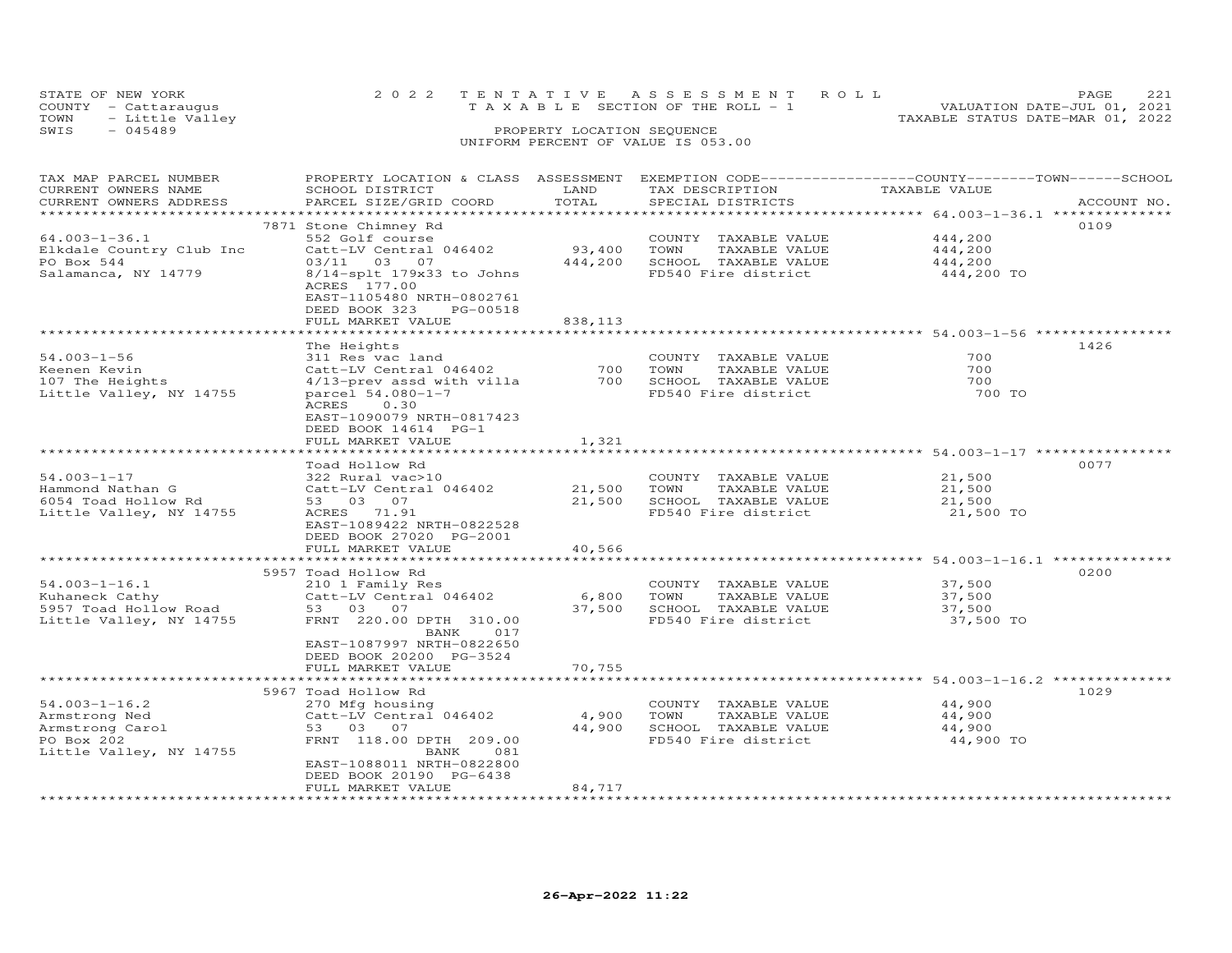| STATE OF NEW YORK    | 2022 TENTATIVE ASSESSMENT ROLL        | PAGE.                            |
|----------------------|---------------------------------------|----------------------------------|
| COUNTY - Cattaraugus | T A X A B L E SECTION OF THE ROLL - 1 | VALUATION DATE-JUL 01, 2021      |
| TOWN - Little Valley |                                       | TAXABLE STATUS DATE-MAR 01, 2022 |
| SWIS<br>- 045489     | PROPERTY LOCATION SEQUENCE            |                                  |
|                      | UNIFORM PERCENT OF VALUE IS 053.00    |                                  |

| TAX MAP PARCEL NUMBER<br>CURRENT OWNERS NAME | PROPERTY LOCATION & CLASS ASSESSMENT<br>SCHOOL DISTRICT             | LAND                  | TAX DESCRIPTION       | EXEMPTION CODE-----------------COUNTY-------TOWN-----SCHOOL<br>TAXABLE VALUE |                    |
|----------------------------------------------|---------------------------------------------------------------------|-----------------------|-----------------------|------------------------------------------------------------------------------|--------------------|
| CURRENT OWNERS ADDRESS                       | PARCEL SIZE/GRID COORD                                              | TOTAL<br>************ | SPECIAL DISTRICTS     | ********************************** 64.003-1-34.2 **************              | ACCOUNT NO.        |
|                                              | Town Line Rd                                                        |                       |                       |                                                                              | 1167               |
| $64.003 - 1 - 34.2$                          | 323 Vacant rural                                                    |                       | COUNTY TAXABLE VALUE  | 17,400                                                                       |                    |
| Perkins Alice                                | Salamanca Centr 041600                                              | 17,400                | TOWN<br>TAXABLE VALUE | 17,400                                                                       |                    |
| 148 Washington St                            | 03<br>07<br>11                                                      | 17,400                | SCHOOL TAXABLE VALUE  | 17,400                                                                       |                    |
| Salamanca, NY 14779                          | ACRES 15.85<br>EAST-1102773 NRTH-0799914<br>DEED BOOK 13618 PG-9002 |                       | FD540 Fire district   | 17,400 TO                                                                    |                    |
|                                              | FULL MARKET VALUE                                                   | 32,830                |                       |                                                                              |                    |
|                                              |                                                                     |                       |                       |                                                                              |                    |
|                                              | 7900 Town Line Rd                                                   |                       |                       |                                                                              | 0385               |
| $63.004 - 1 - 9$                             | 240 Rural res                                                       |                       | ENH STAR<br>41834     | $\Omega$<br>$\circ$                                                          | $\Omega$<br>46,440 |
| Whitmer Henry                                | Salamanca Centr 041600                                              | 23,100                | COUNTY TAXABLE VALUE  | 67,000                                                                       |                    |
| Whitmer Anabelle                             | 11/19<br>03 07                                                      | 67,000                | TOWN<br>TAXABLE VALUE | 67,000                                                                       |                    |
| 7900 Town Line Rd                            | 32.59<br>ACRES                                                      |                       | SCHOOL TAXABLE VALUE  | 20,560                                                                       |                    |
| Salamanca, NY 14779                          | EAST-1101973 NRTH-0800176                                           |                       | FD540 Fire district   | 67,000 TO                                                                    |                    |
|                                              | DEED BOOK 00965 PG-00288                                            |                       |                       |                                                                              |                    |
|                                              | FULL MARKET VALUE                                                   | 126,415               |                       |                                                                              |                    |
|                                              | ****************************                                        | *************         |                       | ******************* 63.002-3-24.1 ***************                            |                    |
|                                              | 4995 Whig Dr                                                        |                       |                       |                                                                              | 0205               |
| $63.002 - 3 - 24.1$                          | 112 Dairy farm                                                      |                       | COUNTY TAXABLE VALUE  | 55,000                                                                       |                    |
| Elkdale View Acres LLC                       | Catt-LV Central 046402                                              | 12,000                | TOWN<br>TAXABLE VALUE | 55,000                                                                       |                    |
| 4931 Route 353                               | 13 03 07                                                            | 55,000                | SCHOOL TAXABLE VALUE  | 55,000                                                                       |                    |
| Salamanca, NY 14779                          | $2/19$ -mrgd $3-21$ , $3-23.1$ , $3-23$                             |                       | FD540 Fire district   | 55,000 TO                                                                    |                    |
|                                              | $3-25.2$ , $3-35.6$ , $3-23.4$ , $3-35$                             |                       |                       |                                                                              |                    |
| MAY BE SUBJECT TO PAYMENT                    | ACRES 21.55                                                         |                       |                       |                                                                              |                    |
| UNDER AGDIST LAW TIL 2026                    | EAST-1101312 NRTH-0807646                                           |                       |                       |                                                                              |                    |
|                                              | DEED BOOK 2021<br>PG-12370<br>FULL MARKET VALUE                     | 103,774               |                       |                                                                              |                    |
|                                              |                                                                     |                       |                       |                                                                              |                    |
|                                              | Whig St                                                             |                       |                       |                                                                              | 0296               |
| $55.003 - 1 - 3.1$                           | 314 Rural vac<10                                                    |                       | COUNTY TAXABLE VALUE  | 600                                                                          |                    |
| Berry Robert C                               | Catt-LV Central 046402                                              | 600                   | TOWN<br>TAXABLE VALUE | 600                                                                          |                    |
| Berry Douglas H                              | 73 03<br>07                                                         | 600                   | SCHOOL TAXABLE VALUE  | 600                                                                          |                    |
| 365 Payne Ave                                | ACRES<br>1.65                                                       |                       | FD540 Fire district   | 600 TO                                                                       |                    |
| N Tonawanda, NY 14120                        | EAST-1112628 NRTH-0822873                                           |                       |                       |                                                                              |                    |
|                                              | DEED BOOK 00965 PG-00396                                            |                       |                       |                                                                              |                    |
|                                              | FULL MARKET VALUE                                                   | 1,132                 |                       |                                                                              |                    |
|                                              | *****************                                                   | ***********           |                       | ******************************** 55.003-1-3.2 ****************               |                    |
|                                              | Whig St                                                             |                       |                       |                                                                              | 0028               |
| $55.003 - 1 - 3.2$                           | 314 Rural vac<10                                                    |                       | COUNTY TAXABLE VALUE  | 4,100                                                                        |                    |
| Berry Robert                                 | Catt-LV Central 046402                                              | 4,100                 | TOWN<br>TAXABLE VALUE | 4,100                                                                        |                    |
| Berry Douglas                                | 73 03<br>07                                                         | 4,100                 | SCHOOL TAXABLE VALUE  | 4,100                                                                        |                    |
| 365 Payne Ave                                | 8.25<br><b>ACRES</b>                                                |                       | FD540 Fire district   | 4,100 TO                                                                     |                    |
| North Tonawanda, NY 14120                    | EAST-1111668 NRTH-0822844                                           |                       |                       |                                                                              |                    |
|                                              | DEED BOOK 777<br>PG-01087                                           |                       |                       |                                                                              |                    |
|                                              | FULL MARKET VALUE                                                   | 7,736                 |                       |                                                                              |                    |
|                                              |                                                                     |                       |                       |                                                                              |                    |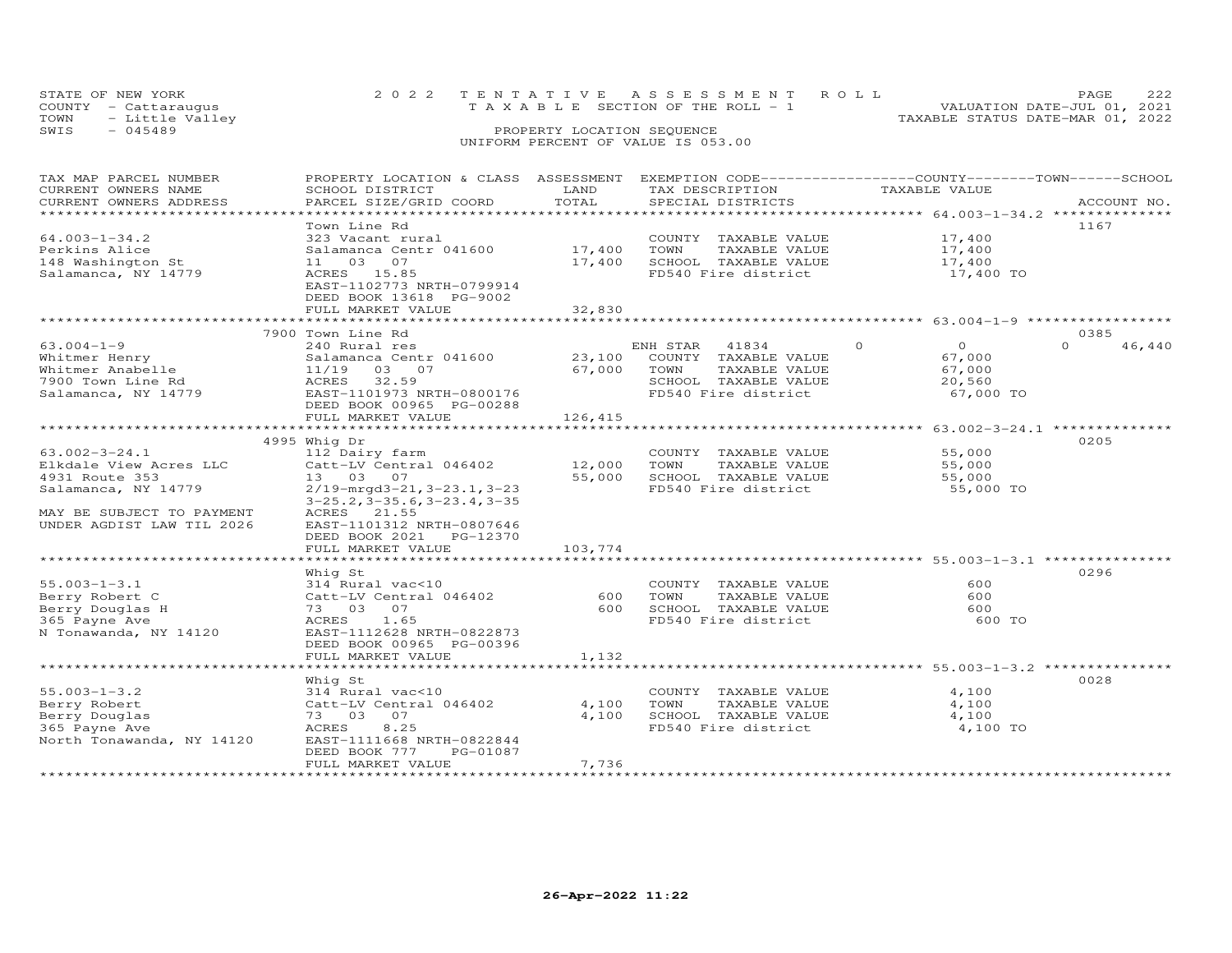| STATE OF NEW YORK       | 2022 TENTATIVE ASSESSMENT ROLL           | <b>PAGE</b>                      |
|-------------------------|------------------------------------------|----------------------------------|
| COUNTY - Cattarauqus    | $T A X A B I F$ SECTION OF THE ROLL $-1$ | VALUATION DATE-JUL 01, 2021      |
| TOWN<br>- Little Valley |                                          | TAXABLE STATUS DATE-MAR 01, 2022 |
| SWIS<br>$-045489$       | PROPERTY LOCATION SEQUENCE               |                                  |
|                         |                                          |                                  |

| TAX MAP PARCEL NUMBER                         | PROPERTY LOCATION & CLASS ASSESSMENT EXEMPTION CODE----------------COUNTY-------TOWN-----SCHOOL |                  |                                             |                     |             |
|-----------------------------------------------|-------------------------------------------------------------------------------------------------|------------------|---------------------------------------------|---------------------|-------------|
| CURRENT OWNERS NAME<br>CURRENT OWNERS ADDRESS | SCHOOL DISTRICT<br>PARCEL SIZE/GRID COORD                                                       | LAND<br>TOTAL    | TAX DESCRIPTION<br>SPECIAL DISTRICTS        | TAXABLE VALUE       | ACCOUNT NO. |
| *********************                         |                                                                                                 |                  |                                             |                     |             |
|                                               | Whig St                                                                                         |                  |                                             |                     | 1457        |
| $55.003 - 1 - 3.4$                            | 322 Rural vac>10                                                                                |                  | COUNTY TAXABLE VALUE                        | 23,300              |             |
| Vogt Philip                                   | Catt-LV Central 046402                                                                          | 23,300           | TOWN<br>TAXABLE VALUE                       | 23,300              |             |
| PO Box 637                                    | $6/16$ -split off $1-3.3$                                                                       | 23,300           | SCHOOL TAXABLE VALUE                        | 23,300              |             |
| Ellicottville, NY 14731                       | ACRES 35.35                                                                                     |                  | FD540 Fire district                         | 23,300 TO           |             |
|                                               | EAST-1111442 NRTH-0822546                                                                       |                  |                                             |                     |             |
|                                               | DEED BOOK 25793 PG-9001                                                                         |                  |                                             |                     |             |
|                                               | FULL MARKET VALUE                                                                               | 43,962           |                                             |                     |             |
|                                               |                                                                                                 |                  |                                             |                     |             |
|                                               | Whig St                                                                                         |                  |                                             |                     | 0203        |
| $55.003 - 1 - 17.1$                           | 323 Vacant rural                                                                                |                  | COUNTY TAXABLE VALUE                        | 40,300              |             |
| Leach Robert B                                | Catt-LV Central 046402                                                                          | 40,300           | TOWN<br>TAXABLE VALUE                       | 40,300              |             |
| Carolyn Leach                                 | 07/72 03 07<br>ACRES 75.15                                                                      | 40,300           | SCHOOL TAXABLE VALUE<br>FD540 Fire district | 40,300<br>40,300 TO |             |
| 7125 Fruitville Rd 1299<br>Sarasota, FL 34240 | EAST-1108404 NRTH-0816030                                                                       |                  |                                             |                     |             |
|                                               | DEED BOOK 393<br>PG-00513                                                                       |                  |                                             |                     |             |
|                                               | FULL MARKET VALUE                                                                               | 76,038           |                                             |                     |             |
|                                               | ******************************                                                                  |                  |                                             |                     |             |
|                                               | Whig St                                                                                         |                  |                                             |                     | 0105        |
| $55.003 - 1 - 19.1$                           | 322 Rural vac>10                                                                                |                  | COUNTY TAXABLE VALUE                        | 59,600              |             |
| Little Valley Lumber, LLC                     | Catt-LV Central 046402                                                                          | 59,600           | TOWN<br>TAXABLE VALUE                       | 59,600              |             |
| 115 Lexington Ave                             | 07 03 07                                                                                        | 59,600           | SCHOOL TAXABLE VALUE                        | 59,600              |             |
| Buffalo, NY 14222                             | $6/17$ -splt off 26.8 ac &ho                                                                    |                  | FD540 Fire district                         | 59,600 TO           |             |
|                                               | ACRES 155.40                                                                                    |                  |                                             |                     |             |
|                                               | EAST-1107969 NRTH-0817780                                                                       |                  |                                             |                     |             |
|                                               | DEED BOOK 26635 PG-3001                                                                         |                  |                                             |                     |             |
|                                               | FULL MARKET VALUE                                                                               | 112,453          |                                             |                     |             |
|                                               |                                                                                                 |                  |                                             |                     |             |
|                                               | Whig St                                                                                         |                  |                                             |                     | 1244        |
| $55.003 - 1 - 19.3$                           | 322 Rural vac>10                                                                                |                  | COUNTY TAXABLE VALUE<br>TOWN                | 15,000              |             |
| Little Valley Lumber LLC<br>115 Lexington St  | Catt-LV Central 046402<br>ACRES 19.10                                                           | 15,000<br>15,000 | TAXABLE VALUE<br>SCHOOL TAXABLE VALUE       | 15,000<br>15,000    |             |
| Buffalo, NY 14222                             | EAST-1109952 NRTH-0816684                                                                       |                  | FD540 Fire district                         | 15,000 TO           |             |
|                                               | DEED BOOK 27892 PG-5001                                                                         |                  |                                             |                     |             |
|                                               | FULL MARKET VALUE                                                                               | 28,302           |                                             |                     |             |
|                                               |                                                                                                 |                  |                                             |                     |             |
|                                               | Whig St                                                                                         |                  |                                             |                     | 0038        |
| $55.003 - 1 - 20$                             | 910 Priv forest                                                                                 |                  | COUNTY TAXABLE VALUE                        | 110,000             |             |
| Penn-York Resources, Inc.                     | Catt-LV Central 046402                                                                          | 70,000           | TOWN<br>TAXABLE VALUE                       | 110,000             |             |
| 1716 Honeoye Rd                               | 14/15 03 07                                                                                     | 110,000          | SCHOOL TAXABLE VALUE                        | 110,000             |             |
| Shinglehouse, PA 16748                        | ACRES 220.80                                                                                    |                  | FD540 Fire district                         | 110,000 TO          |             |
|                                               | EAST-1104392 NRTH-0815220                                                                       |                  |                                             |                     |             |
|                                               | PG-8004<br>DEED BOOK 439                                                                        |                  |                                             |                     |             |
|                                               | FULL MARKET VALUE                                                                               | 207,547          |                                             |                     |             |
|                                               |                                                                                                 |                  |                                             |                     |             |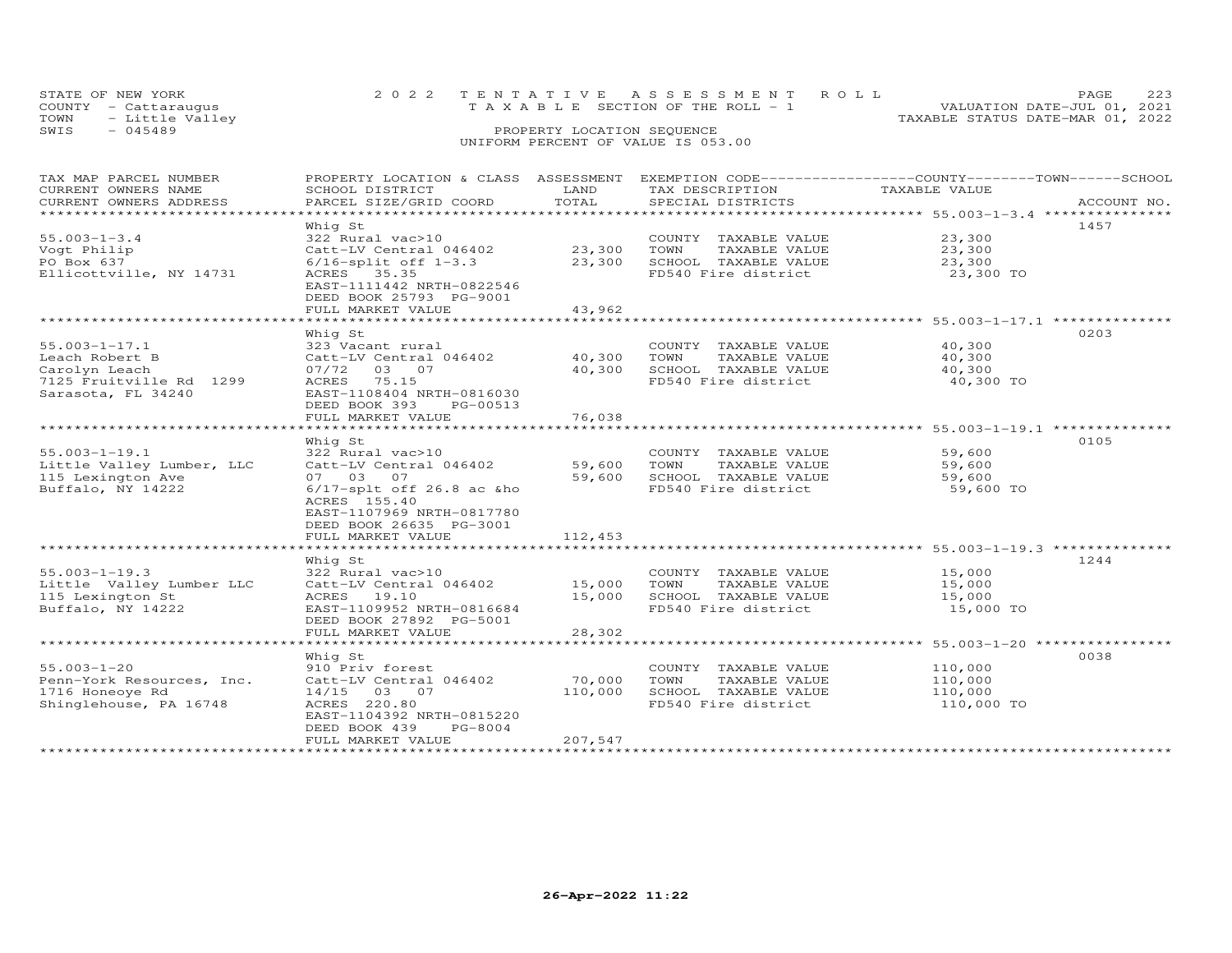| STATE OF NEW YORK |                      | 2022 TENTATIVE ASSESSMENT ROLL<br>PAGE.                              |  |
|-------------------|----------------------|----------------------------------------------------------------------|--|
|                   | COUNTY - Cattaraugus | VALUATION DATE-JUL 01, 2021<br>T A X A B L E SECTION OF THE ROLL - 1 |  |
| TOWN              | - Little Valley      | TAXABLE STATUS DATE-MAR 01, 2022                                     |  |
| SWIS              | - 045489             | PROPERTY LOCATION SEQUENCE                                           |  |
|                   |                      | UNIFORM PERCENT OF VALUE IS 053.00                                   |  |

| TAX MAP PARCEL NUMBER                         | PROPERTY LOCATION & CLASS ASSESSMENT EXEMPTION CODE-----------------COUNTY-------TOWN------SCHOOL | LAND   |                                      | TAXABLE VALUE                                              |             |
|-----------------------------------------------|---------------------------------------------------------------------------------------------------|--------|--------------------------------------|------------------------------------------------------------|-------------|
| CURRENT OWNERS NAME<br>CURRENT OWNERS ADDRESS | SCHOOL DISTRICT<br>PARCEL SIZE/GRID COORD                                                         | TOTAL  | TAX DESCRIPTION<br>SPECIAL DISTRICTS |                                                            | ACCOUNT NO. |
| **********************                        |                                                                                                   |        |                                      |                                                            |             |
|                                               |                                                                                                   |        |                                      |                                                            | 0971        |
|                                               | Whiq St                                                                                           |        |                                      |                                                            |             |
| $63.002 - 3 - 23.2$                           | 312 Vac w/imprv                                                                                   |        | COUNTY TAXABLE VALUE                 | 20,000                                                     |             |
| Foster Kenneth P                              | Catt-LV Central 046402                                                                            | 9,500  | TOWN<br>TAXABLE VALUE                | 20,000                                                     |             |
| PO Box 434                                    | 13 03 07                                                                                          | 20,000 | SCHOOL TAXABLE VALUE                 | 20,000                                                     |             |
| Salamanca, NY 14779                           | ACRES 12.85                                                                                       |        | FD540 Fire district                  | 20,000 TO                                                  |             |
|                                               | EAST-1103225 NRTH-0807752                                                                         |        |                                      |                                                            |             |
|                                               | DEED BOOK 00926 PG-00010                                                                          |        |                                      |                                                            |             |
|                                               | FULL MARKET VALUE                                                                                 | 37,736 |                                      |                                                            |             |
|                                               |                                                                                                   |        |                                      |                                                            |             |
|                                               | Whig St                                                                                           |        |                                      |                                                            | 1267        |
| $63.002 - 3 - 35.5$                           | 311 Res vac land                                                                                  |        | COUNTY TAXABLE VALUE                 | 6,000                                                      |             |
| Martin Michelle G                             | Catt-LV Central 046402                                                                            | 6,000  | TOWN<br>TAXABLE VALUE                | 6,000                                                      |             |
| 5003 Whig St                                  | 12 3 7                                                                                            | 6,000  | SCHOOL TAXABLE VALUE                 | 6,000                                                      |             |
| Salamanca, NY 14779                           | ACRES<br>4.55                                                                                     |        | FD540 Fire district                  | 6,000 TO                                                   |             |
|                                               | EAST-1104201 NRTH-0806906                                                                         |        |                                      |                                                            |             |
|                                               | DEED BOOK 5474 PG-3001                                                                            |        |                                      |                                                            |             |
|                                               | FULL MARKET VALUE                                                                                 | 11,321 |                                      |                                                            |             |
|                                               |                                                                                                   |        |                                      |                                                            |             |
|                                               | Whig St                                                                                           |        |                                      |                                                            | 1452        |
| $64.001 - 1 - 2.2$                            | 314 Rural vac<10                                                                                  |        | COUNTY TAXABLE VALUE                 | 2,900                                                      |             |
| Pincoski Mark J                               | Catt-LV Central 046402                                                                            | 2,900  | TOWN<br>TAXABLE VALUE                | 2,900                                                      |             |
| Pincoski Gloria E                             | $2/16$ -splt off $1-2$                                                                            | 2,900  | SCHOOL TAXABLE VALUE                 | 2,900                                                      |             |
| 23 Cherrywood Rdg                             | FRNT 181.00 DPTH 210.00                                                                           |        | FD540 Fire district                  | 2,900 TO                                                   |             |
|                                               |                                                                                                   |        |                                      |                                                            |             |
| Holland, NY 14080                             | EAST-1108986 NRTH-0814429                                                                         |        |                                      |                                                            |             |
|                                               | DEED BOOK 25180 PG-9001                                                                           |        |                                      |                                                            |             |
|                                               | FULL MARKET VALUE                                                                                 | 5,472  |                                      |                                                            |             |
|                                               |                                                                                                   |        |                                      | *************** 64.001-1-4.1 *********                     |             |
|                                               | Whig St                                                                                           |        |                                      |                                                            | 0390        |
| $64.001 - 1 - 4.1$                            | 322 Rural vac>10                                                                                  |        | COUNTY TAXABLE VALUE                 | 6,300                                                      |             |
| Harms Mark R                                  | Catt-LV Central 046402                                                                            | 6,300  | TOWN<br>TAXABLE VALUE                | 6,300                                                      |             |
| Harms Catharine L                             | 06 03 07                                                                                          | 6,300  | SCHOOL TAXABLE VALUE                 | 6,300                                                      |             |
| 3145 Weller Drive                             | $5/16$ -splt off 10.19 acres                                                                      |        | FD540 Fire district                  | 6,300 TO                                                   |             |
| Eden, NY 14057                                | ACRES 10.25                                                                                       |        |                                      |                                                            |             |
|                                               | EAST-1107532 NRTH-0814274                                                                         |        |                                      |                                                            |             |
|                                               | DEED BOOK 25984 PG-3001                                                                           |        |                                      |                                                            |             |
|                                               | FULL MARKET VALUE                                                                                 | 11,887 |                                      |                                                            |             |
|                                               | *********************                                                                             |        |                                      | ******************************** 64.001-1-4.2 ************ |             |
|                                               | Whiq St                                                                                           |        |                                      |                                                            | 1456        |
| $64.001 - 1 - 4.2$                            | 322 Rural vac>10                                                                                  |        | COUNTY TAXABLE VALUE                 | 6,100                                                      |             |
| Zinn Elizabeth Rae                            | Catt-LV Central 046402                                                                            | 6,100  | TOWN<br>TAXABLE VALUE                | 6,100                                                      |             |
| 326 Spring Hill Rd                            | $5/16$ -splt off $1-4$                                                                            | 6,100  | SCHOOL TAXABLE VALUE                 | 6,100                                                      |             |
| Morrisville, VT 05661                         | ACRES 10.19                                                                                       |        | FD540 Fire district                  | 6,100 TO                                                   |             |
|                                               | EAST-1107511 NRTH-0814092                                                                         |        |                                      |                                                            |             |
|                                               | DEED BOOK 25767 PG-5001                                                                           |        |                                      |                                                            |             |
|                                               | FULL MARKET VALUE                                                                                 | 11,509 |                                      |                                                            |             |
| ************************                      |                                                                                                   |        |                                      |                                                            |             |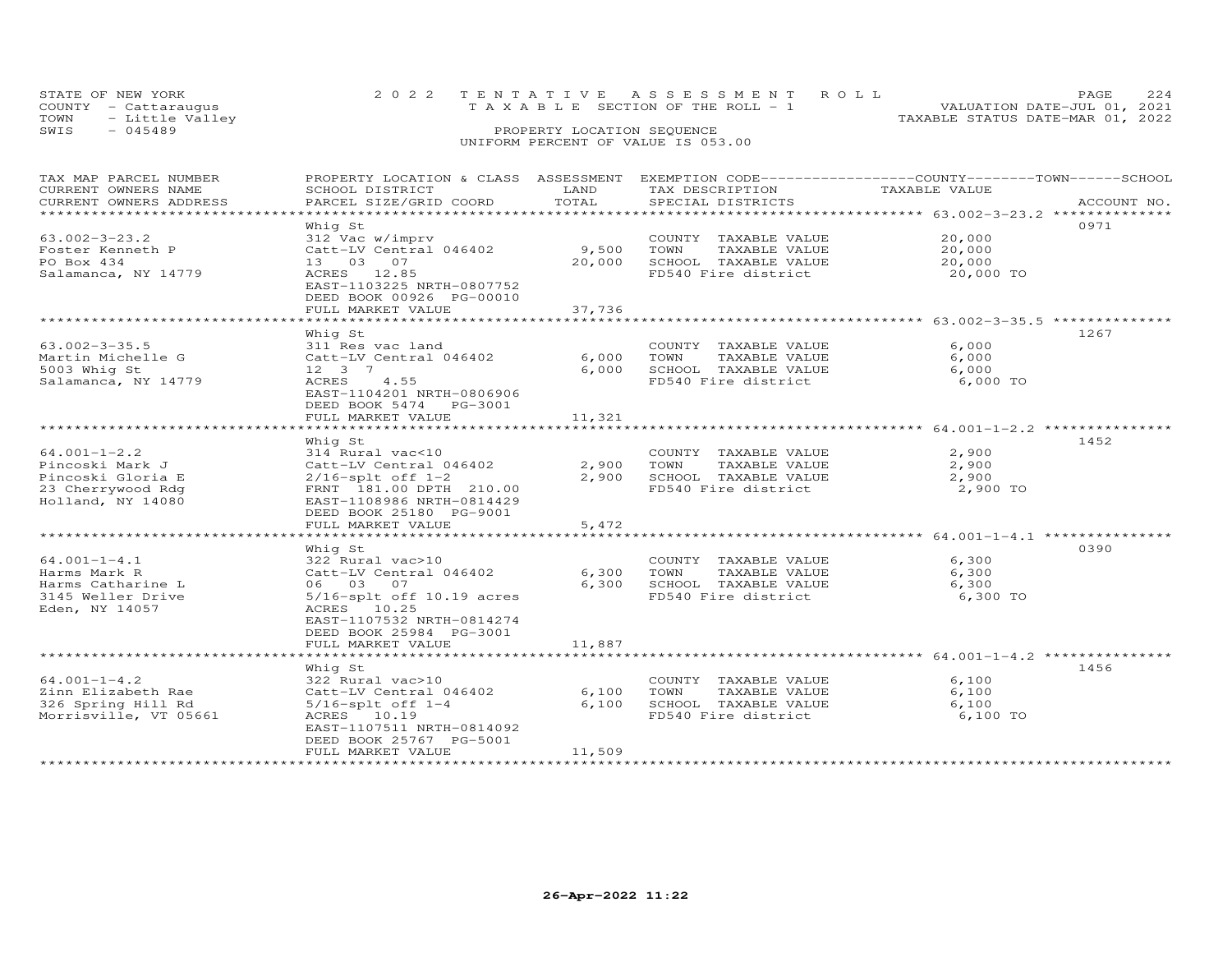|      | STATE OF NEW YORK    | 2022 TENTATIVE ASSESSMENT ROLL                                          | PAGE. |  |
|------|----------------------|-------------------------------------------------------------------------|-------|--|
|      | COUNTY - Cattaraugus | VALUATION DATE-JUL 01, 2021<br>$T A X A B L E$ SECTION OF THE ROLL $-1$ |       |  |
| TOWN | - Little Valley      | TAXABLE STATUS DATE-MAR 01, 2022                                        |       |  |
| SWIS | $-045489$            | PROPERTY LOCATION SEQUENCE                                              |       |  |
|      |                      | UNIFORM PERCENT OF VALUE IS 053.00                                      |       |  |

# TAX MAP PARCEL NUMBER PROPERTY LOCATION & CLASS ASSESSMENT EXEMPTION CODE------------------COUNTY--------TOWN------SCHOOL CURRENT OWNERS NAME SCHOOL DISTRICT LAND TAX DESCRIPTION TAXABLE VALUE CURRENT OWNERS ADDRESS PARCEL SIZE/GRID COORD TOTAL SPECIAL DISTRICTS ACCOUNT NO. \*\*\*\*\*\*\*\*\*\*\*\*\*\*\*\*\*\*\*\*\*\*\*\*\*\*\*\*\*\*\*\*\*\*\*\*\*\*\*\*\*\*\*\*\*\*\*\*\*\*\*\*\*\*\*\*\*\*\*\*\*\*\*\*\*\*\*\*\*\*\*\*\*\*\*\*\*\*\*\*\*\*\*\*\*\*\*\*\*\*\*\*\*\*\*\*\*\*\*\*\*\*\* 64.001-1-5 \*\*\*\*\*\*\*\*\*\*\*\*\*\*\*\*\* Whig St 021364.001-1-5 314 Rural vac<10 COUNTY TAXABLE VALUE 9,500Pincoski Mark J Catt-LV Central 046402 9,500 TOWN TAXABLE VALUE 9,500Pincoski Gloria 06 03 07 9,500 SCHOOL TAXABLE VALUE 9,50023 Cherrywood Rdg ACRES 10.07 FD540 Fire district 9,500 TOHolland, NY 1408 EAST-1109505 NRTH-0814168 DEED BOOK 00990 PG-00155 $9,500$  $9,500$ 9,500 TO FULL MARKET VALUE 17,925 \*\*\*\*\*\*\*\*\*\*\*\*\*\*\*\*\*\*\*\*\*\*\*\*\*\*\*\*\*\*\*\*\*\*\*\*\*\*\*\*\*\*\*\*\*\*\*\*\*\*\*\*\*\*\*\*\*\*\*\*\*\*\*\*\*\*\*\*\*\*\*\*\*\*\*\*\*\*\*\*\*\*\*\*\*\*\*\*\*\*\*\*\*\*\*\*\*\*\*\*\*\*\* 64.001-1-6.1 \*\*\*\*\*\*\*\*\*\*\*\*\*\*\* Whig St 033364.001-1-6.1 321 Abandoned ag COUNTY TAXABLE VALUE 4,600 Pincoski Richard L Catt-LV Central 046402 4,600 TOWN TAXABLE VALUE 4,600 Pincoski Valarie J 06 03 07 4,600 SCHOOL TAXABLE VALUE 4,600 5457 Whig St ACRES 15.60 FD540 Fire district 4,600 TOSalamanca, NY 14779 EAST-1107178 NRTH-0813837 DEED BOOK 1027 PG-817 FULL MARKET VALUE 8,679 \*\*\*\*\*\*\*\*\*\*\*\*\*\*\*\*\*\*\*\*\*\*\*\*\*\*\*\*\*\*\*\*\*\*\*\*\*\*\*\*\*\*\*\*\*\*\*\*\*\*\*\*\*\*\*\*\*\*\*\*\*\*\*\*\*\*\*\*\*\*\*\*\*\*\*\*\*\*\*\*\*\*\*\*\*\*\*\*\*\*\*\*\*\*\*\*\*\*\*\*\*\*\* 64.001-1-16 \*\*\*\*\*\*\*\*\*\*\*\*\*\*\*\*Whig St Mind St COUNTY TAXABLE VALUE 8,400<br>
Penn-York Resources, Inc. Catt-LV Contral 046402 4,100 TOWN TAXABLE VALUE 8,400<br>
1716 Honeoye Rd 14 03 07 8,400 8,400 SCHOOL TAXABLE VALUE 8,400<br>
Shinglehouse, PA 16748 ACRES 20. 8,400 l DEED BOOK 439 PG-8004FULL MARKET VALUE 15,849 \*\*\*\*\*\*\*\*\*\*\*\*\*\*\*\*\*\*\*\*\*\*\*\*\*\*\*\*\*\*\*\*\*\*\*\*\*\*\*\*\*\*\*\*\*\*\*\*\*\*\*\*\*\*\*\*\*\*\*\*\*\*\*\*\*\*\*\*\*\*\*\*\*\*\*\*\*\*\*\*\*\*\*\*\*\*\*\*\*\*\*\*\*\*\*\*\*\*\*\*\*\*\* 64.001-3-2 \*\*\*\*\*\*\*\*\*\*\*\*\*\*\*\*\* Whig St 037564.001-3-2 321 Abandoned ag COUNTY TAXABLE VALUE 22,900Williams Richard Catt-LV Central 046402 22,900 TOWN TAXABLE VALUE 22,900Williams Claire 06 03 07 22,900 SCHOOL TAXABLE VALUE 22,9005510 Whig St ACRES 35.41 FD540 Fire district 22,900 TOSalamanca, NY 14779 EAST-1108225 NRTH-0811596l 22,900 TO DEED BOOK 726 PG-00723FULL MARKET VALUE FULL MARKET VALUE 43,208 \*\*\*\*\*\*\*\*\*\*\*\*\*\*\*\*\*\*\*\*\*\*\*\*\*\*\*\*\*\*\*\*\*\*\*\*\*\*\*\*\*\*\*\*\*\*\*\*\*\*\*\*\*\*\*\*\*\*\*\*\*\*\*\*\*\*\*\*\*\*\*\*\*\*\*\*\*\*\*\*\*\*\*\*\*\*\*\*\*\*\*\*\*\*\*\*\*\*\*\*\*\*\* 64.001-3-3 \*\*\*\*\*\*\*\*\*\*\*\*\*\*\*\*\* Whig St 029464.001-3-3 322 Rural vac>10 COUNTY TAXABLE VALUE 12,700Pincoski Mark J Catt-LV Central 046402 12,700 TOWN TAXABLE VALUE 12,700Pincoski Gloria E 06 03 07 12,700 SCHOOL TAXABLE VALUE 12,70023 Cherrywood Rdg ACRES 14.47 FD540 Fire district 12,700 TO֖֖֖֚֚֚֚֚֚֚֚֚֚֚֚֚֚֚֚֚֚֚֚֬֡֡֡֡֡֡֡֡֬֝֞ 12,700 TO Holland, NY 14080 EAST-1107011 NRTH-0811223DEED BOOK 1027 PG-814 FULL MARKET VALUE 23,962

\*\*\*\*\*\*\*\*\*\*\*\*\*\*\*\*\*\*\*\*\*\*\*\*\*\*\*\*\*\*\*\*\*\*\*\*\*\*\*\*\*\*\*\*\*\*\*\*\*\*\*\*\*\*\*\*\*\*\*\*\*\*\*\*\*\*\*\*\*\*\*\*\*\*\*\*\*\*\*\*\*\*\*\*\*\*\*\*\*\*\*\*\*\*\*\*\*\*\*\*\*\*\*\*\*\*\*\*\*\*\*\*\*\*\*\*\*\*\*\*\*\*\*\*\*\*\*\*\*\*\*\*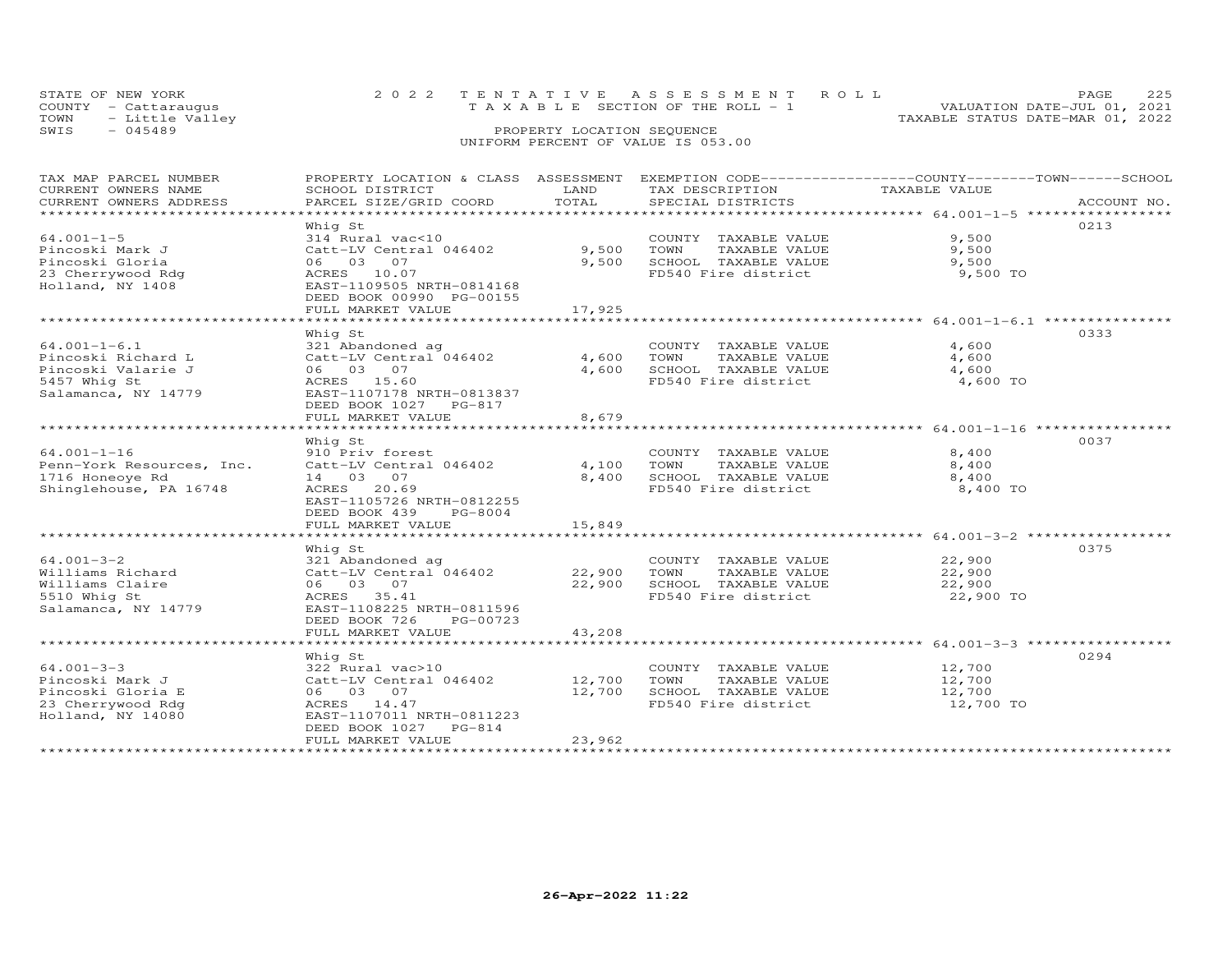|      | STATE OF NEW YORK    | 2022 TENTATIVE ASSESSMENT ROLL                                       | PAGE. | - 226 |
|------|----------------------|----------------------------------------------------------------------|-------|-------|
|      | COUNTY - Cattaraugus | VALUATION DATE-JUL 01, 2021<br>T A X A B L E SECTION OF THE ROLL - 1 |       |       |
| TOWN | - Little Valley      | TAXABLE STATUS DATE-MAR 01, 2022                                     |       |       |
| SWIS | $-045489$            | PROPERTY LOCATION SEQUENCE                                           |       |       |
|      |                      | UNIFORM PERCENT OF VALUE IS 053.00                                   |       |       |

| TAX MAP PARCEL NUMBER<br>CURRENT OWNERS NAME<br>CURRENT OWNERS ADDRESS | PROPERTY LOCATION & CLASS ASSESSMENT<br>SCHOOL DISTRICT<br>PARCEL SIZE/GRID COORD | LAND<br>TOTAL               | TAX DESCRIPTION<br>SPECIAL DISTRICTS          | EXEMPTION CODE-----------------COUNTY-------TOWN------SCHOOL<br>TAXABLE VALUE | ACCOUNT NO. |
|------------------------------------------------------------------------|-----------------------------------------------------------------------------------|-----------------------------|-----------------------------------------------|-------------------------------------------------------------------------------|-------------|
|                                                                        |                                                                                   |                             |                                               |                                                                               |             |
|                                                                        | Whig St                                                                           |                             |                                               |                                                                               | 0204        |
| $64.001 - 3 - 4$                                                       | 314 Rural vac<10                                                                  |                             | COUNTY TAXABLE VALUE                          | 800                                                                           |             |
| Pincoski Mark                                                          | Catt-LV Central 046402                                                            | 800                         | TOWN<br>TAXABLE VALUE                         | 800                                                                           |             |
| Pincoski Gloria                                                        | 06 03 07                                                                          | 800                         | DONOOD IAAABDE VALUE<br>FD540 Fire district   | 800                                                                           |             |
| 23 Cherrywood Rdgs                                                     | 1.13<br>ACRES                                                                     |                             |                                               | 800 TO                                                                        |             |
| Holland, NY 14080                                                      | EAST-1107163 NRTH-0811101                                                         |                             |                                               |                                                                               |             |
|                                                                        | DEED BOOK 23233 PG-5001                                                           |                             |                                               |                                                                               |             |
|                                                                        | FULL MARKET VALUE                                                                 | 1,509                       |                                               |                                                                               |             |
|                                                                        |                                                                                   |                             |                                               | .********************************* 64.001-3-7 ****************                |             |
|                                                                        | Whiq St                                                                           |                             |                                               |                                                                               | 0391        |
| $64.001 - 3 - 7$                                                       | 322 Rural vac>10                                                                  |                             | COUNTY TAXABLE VALUE                          | 14,500                                                                        |             |
| Zinn Wesley K                                                          | Catt-LV Central 046402                                                            | 14,500                      | TOWN<br>TAXABLE VALUE                         | 14,500                                                                        |             |
| Zinn Pamela A                                                          | 06 03 07                                                                          | 14,500                      | SCHOOL TAXABLE VALUE                          | 14,500                                                                        |             |
| 279 Mooreland Road                                                     | ACRES 20.65                                                                       |                             | FD540 Fire district                           | 14,500 TO                                                                     |             |
| Kensington, CT 06037                                                   | EAST-1108989 NRTH-0811206                                                         |                             |                                               |                                                                               |             |
|                                                                        | DEED BOOK 25767 PG-5002                                                           |                             |                                               |                                                                               |             |
|                                                                        | FULL MARKET VALUE<br>*******************                                          | 27,358<br>***********       |                                               |                                                                               |             |
|                                                                        |                                                                                   |                             |                                               |                                                                               | 1077        |
| $64.001 - 3 - 13.3$                                                    | Whig St                                                                           |                             |                                               | 500                                                                           |             |
| Lecceardone Dorothy J                                                  | 311 Res vac land<br>Catt-LV Central 046402                                        | 500                         | COUNTY TAXABLE VALUE<br>TOWN<br>TAXABLE VALUE | 500                                                                           |             |
| 5162 Whig St                                                           | 05 03 07                                                                          | 500                         | SCHOOL TAXABLE VALUE                          | 500                                                                           |             |
| Salamanca, NY 14779                                                    | FRNT 130.00 DPTH 70.00                                                            |                             | FD540 Fire district                           | 500 TO                                                                        |             |
|                                                                        | EAST-1106072 NRTH-0808683                                                         |                             |                                               |                                                                               |             |
|                                                                        | DEED BOOK 3447 PG-5001                                                            |                             |                                               |                                                                               |             |
|                                                                        | FULL MARKET VALUE                                                                 | 943                         |                                               |                                                                               |             |
|                                                                        | ************************                                                          |                             |                                               |                                                                               |             |
|                                                                        | Whiq St                                                                           |                             |                                               |                                                                               | 0967        |
| $64.003 - 1 - 1.2$                                                     | 322 Rural vac>10                                                                  |                             | COUNTY TAXABLE VALUE                          | 17,000                                                                        |             |
| Davis Harley                                                           | Catt-LV Central 046402                                                            | 17,000                      | TOWN<br>TAXABLE VALUE                         | 17,000                                                                        |             |
| Davis Melissa                                                          | 12/13<br>03 07                                                                    | 17,000                      | SCHOOL TAXABLE VALUE                          | 17,000                                                                        |             |
| 10598 Woodmancy Road                                                   | 25.42 BANK<br>ACRES<br>017                                                        |                             | FD540 Fire district                           | 17,000 TO                                                                     |             |
| Randolph, NY 14772                                                     | EAST-1105738 NRTH-0807070                                                         |                             |                                               |                                                                               |             |
|                                                                        | DEED BOOK 2021 PG-15968                                                           |                             |                                               |                                                                               |             |
|                                                                        | FULL MARKET VALUE                                                                 | 32,075                      |                                               |                                                                               |             |
|                                                                        |                                                                                   | * * * * * * * * * * * * * * |                                               |                                                                               |             |
|                                                                        | 4985 Whig St                                                                      |                             |                                               |                                                                               | 0219        |
| $63.002 - 3 - 30$                                                      | 449 Other Storag                                                                  |                             | COUNTY TAXABLE VALUE                          | 75,000                                                                        |             |
| Foster Kenneth P                                                       | Catt-LV Central 046402                                                            | 11,000                      | TOWN<br>TAXABLE VALUE                         | 75,000                                                                        |             |
| PO Box 434                                                             | 13 03 07                                                                          | 75,000                      | SCHOOL TAXABLE VALUE                          | 75,000                                                                        |             |
| Salamanca, NY 14779                                                    | ACRES<br>2.00                                                                     |                             | FD540 Fire district                           | 75,000 TO                                                                     |             |
|                                                                        | EAST-1103351 NRTH-0807187                                                         |                             |                                               |                                                                               |             |
|                                                                        | DEED BOOK 00926 PG-00010                                                          |                             |                                               |                                                                               |             |
|                                                                        | FULL MARKET VALUE                                                                 | 141,509                     |                                               |                                                                               |             |
|                                                                        |                                                                                   |                             |                                               |                                                                               |             |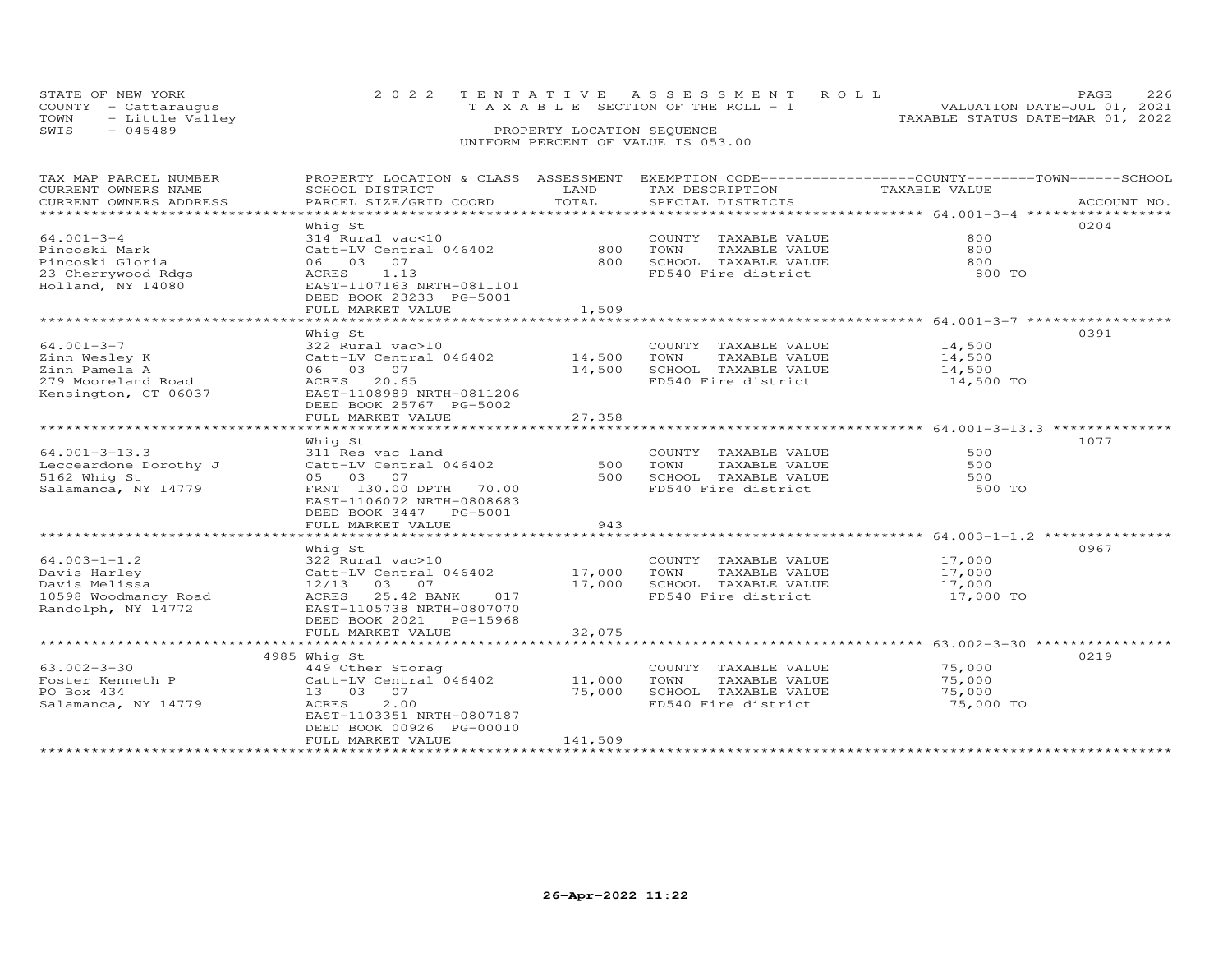| STATE OF NEW YORK       | 2022 TENTATIVE ASSESSMENT ROLL        | PAGE.                            |
|-------------------------|---------------------------------------|----------------------------------|
| COUNTY - Cattaraugus    | T A X A B L E SECTION OF THE ROLL - 1 | VALUATION DATE-JUL 01, 2021      |
| TOWN<br>- Little Valley |                                       | TAXABLE STATUS DATE-MAR 01, 2022 |
| SWIS<br>$-045489$       | PROPERTY LOCATION SEQUENCE            |                                  |

| TAX MAP PARCEL NUMBER     | PROPERTY LOCATION & CLASS                | ASSESSMENT   |          | EXEMPTION CODE------------------COUNTY-------TOWN------SCHOOL |          |                                          |          |             |
|---------------------------|------------------------------------------|--------------|----------|---------------------------------------------------------------|----------|------------------------------------------|----------|-------------|
| CURRENT OWNERS NAME       | SCHOOL DISTRICT                          | LAND         |          | TAX DESCRIPTION                                               |          | TAXABLE VALUE                            |          |             |
| CURRENT OWNERS ADDRESS    | PARCEL SIZE/GRID COORD                   | TOTAL        |          | SPECIAL DISTRICTS                                             |          |                                          |          | ACCOUNT NO. |
| ******************        |                                          |              |          |                                                               |          |                                          |          |             |
|                           | 4995 Whig St                             |              |          |                                                               |          |                                          | 0205     |             |
| $63.002 - 3 - 24.2$       | 240 Rural res                            |              | AG DIST  | 41720                                                         | $\Omega$ | 15,709                                   | 15,709   | 15,709      |
| Williams Kirk D           | Catt-LV Central 046402                   | 87,000       |          | COUNTY TAXABLE VALUE                                          |          | 109,291                                  |          |             |
| Williams Bridgit          | 13 03 07                                 | 125,000      | TOWN     | TAXABLE VALUE                                                 |          | 109,291                                  |          |             |
| 4931 Route 353            | $2/19$ -mrgd $3-21$ , $3-23$ . 1, $3-23$ |              |          | SCHOOL TAXABLE VALUE                                          |          | 109,291                                  |          |             |
| Salamanca, NY 14779       | $3-25.2$ , $3-35.6$ , $3-23.4$ , $3-35$  |              |          | FD540 Fire district                                           |          | 125,000 TO                               |          |             |
|                           | ACRES 162.00                             |              |          |                                                               |          |                                          |          |             |
| MAY BE SUBJECT TO PAYMENT | EAST-1102880 NRTH-0808718                |              |          |                                                               |          |                                          |          |             |
| UNDER AGDIST LAW TIL 2026 | DEED BOOK 29467 PG-2001                  |              |          |                                                               |          |                                          |          |             |
|                           | FULL MARKET VALUE                        | 235,849      |          |                                                               |          |                                          |          |             |
|                           | ********************                     | *********    |          | *********************** 63.002-3-29 ***********               |          |                                          |          |             |
|                           | 5003 Whig St                             |              |          |                                                               |          |                                          | 0260     |             |
| $63.002 - 3 - 29$         | 210 1 Family Res                         |              | BAS STAR | 41854                                                         | $\circ$  | $\overline{0}$                           | $\Omega$ | 18,600      |
| Martin Page B             | Catt-LV Central 046402                   | 6,500        |          | COUNTY TAXABLE VALUE                                          |          | 77,800                                   |          |             |
| Martin Michelle G         | 13 03 07                                 | 77,800       | TOWN     | TAXABLE VALUE                                                 |          | 77,800                                   |          |             |
| 5003 Whig St              | 1.55<br>ACRES                            |              |          | SCHOOL TAXABLE VALUE                                          |          | 59,200                                   |          |             |
| Salamanca, NY 14779       | EAST-1103851 NRTH-0807203                |              |          | FD540 Fire district                                           |          | 77,800 TO                                |          |             |
|                           | DEED BOOK 9547 PG-6001                   |              |          |                                                               |          |                                          |          |             |
|                           | FULL MARKET VALUE                        | 146,792      |          |                                                               |          |                                          |          |             |
|                           |                                          |              |          |                                                               |          |                                          |          |             |
|                           | 5015 Whig St                             |              |          |                                                               |          |                                          | 0180     |             |
| $63.002 - 3 - 26.1$       | 240 Rural res                            |              |          | COUNTY TAXABLE VALUE                                          |          | 99,300                                   |          |             |
| Black Daryl               | Catt-LV Central 046402                   | 41,000       | TOWN     | TAXABLE VALUE                                                 |          | 99,300                                   |          |             |
| Black Kathryn A           | 13 03 07                                 | 99,300       |          | SCHOOL TAXABLE VALUE                                          |          | 99,300                                   |          |             |
| 5025 Wing St              | ACRES 121.50                             |              |          | FD540 Fire district                                           |          | 99,300 TO                                |          |             |
| Salamanca, NY 14779       | EAST-1103591 NRTH-0809317                |              |          |                                                               |          |                                          |          |             |
|                           | DEED BOOK 23598 PG-6001                  |              |          |                                                               |          |                                          |          |             |
|                           | FULL MARKET VALUE                        | 187,358      |          |                                                               |          |                                          |          |             |
|                           |                                          |              |          |                                                               |          |                                          |          |             |
|                           | 5025 Whig St                             |              |          |                                                               |          |                                          | 0996     |             |
| $63.002 - 3 - 26.2$       | 240 Rural res                            |              | ENH STAR | 41834                                                         | $\Omega$ | $\Omega$                                 | $\Omega$ | 46,440      |
| Black Daryl               | Catt-LV Central 046402                   | 18,200       |          | COUNTY TAXABLE VALUE                                          |          | 52,600                                   |          |             |
| Black Kathryn A           | 13 03 07                                 | 52,600       | TOWN     | TAXABLE VALUE                                                 |          | 52,600                                   |          |             |
| 5025 Wing St              | ACRES<br>29.02                           |              |          | SCHOOL TAXABLE VALUE                                          |          | 6,160                                    |          |             |
| Salamanca, NY 14779       | EAST-1104421 NRTH-0809563                |              |          | FD540 Fire district                                           |          | 52,600 TO                                |          |             |
|                           | DEED BOOK 23598 PG-6001                  |              |          |                                                               |          |                                          |          |             |
|                           | FULL MARKET VALUE                        | 99,245       |          |                                                               |          |                                          |          |             |
|                           |                                          | ************ |          |                                                               |          | *********** 63.002-3-36.2 ************** |          |             |
|                           | 5034 Whig St                             |              |          |                                                               |          |                                          | 0991     |             |
| $63.002 - 3 - 36.2$       | 270 Mfg housing                          |              | ENH STAR | 41834                                                         | $\circ$  | $\overline{O}$                           | $\Omega$ | 33,800      |
| Norton Ruth               | Catt-LV Central 046402                   | 5,200        |          | COUNTY TAXABLE VALUE                                          |          | 33,800                                   |          |             |
| 5034 Whig St              | $12/13$ 03<br>07                         | 33,800       | TOWN     | TAXABLE VALUE                                                 |          | 33,800                                   |          |             |
| Salamanca, NY 14779       | FRNT 160.00 DPTH 164.00                  |              |          | SCHOOL TAXABLE VALUE                                          |          | $\Omega$                                 |          |             |
|                           | EAST-1104504 NRTH-0806978                |              |          | FD540 Fire district                                           |          | 33,800 TO                                |          |             |
|                           | DEED BOOK 908<br>PG-01137                |              |          |                                                               |          |                                          |          |             |
|                           | FULL MARKET VALUE                        | 63,774       |          |                                                               |          |                                          |          |             |
|                           |                                          |              |          |                                                               |          |                                          |          |             |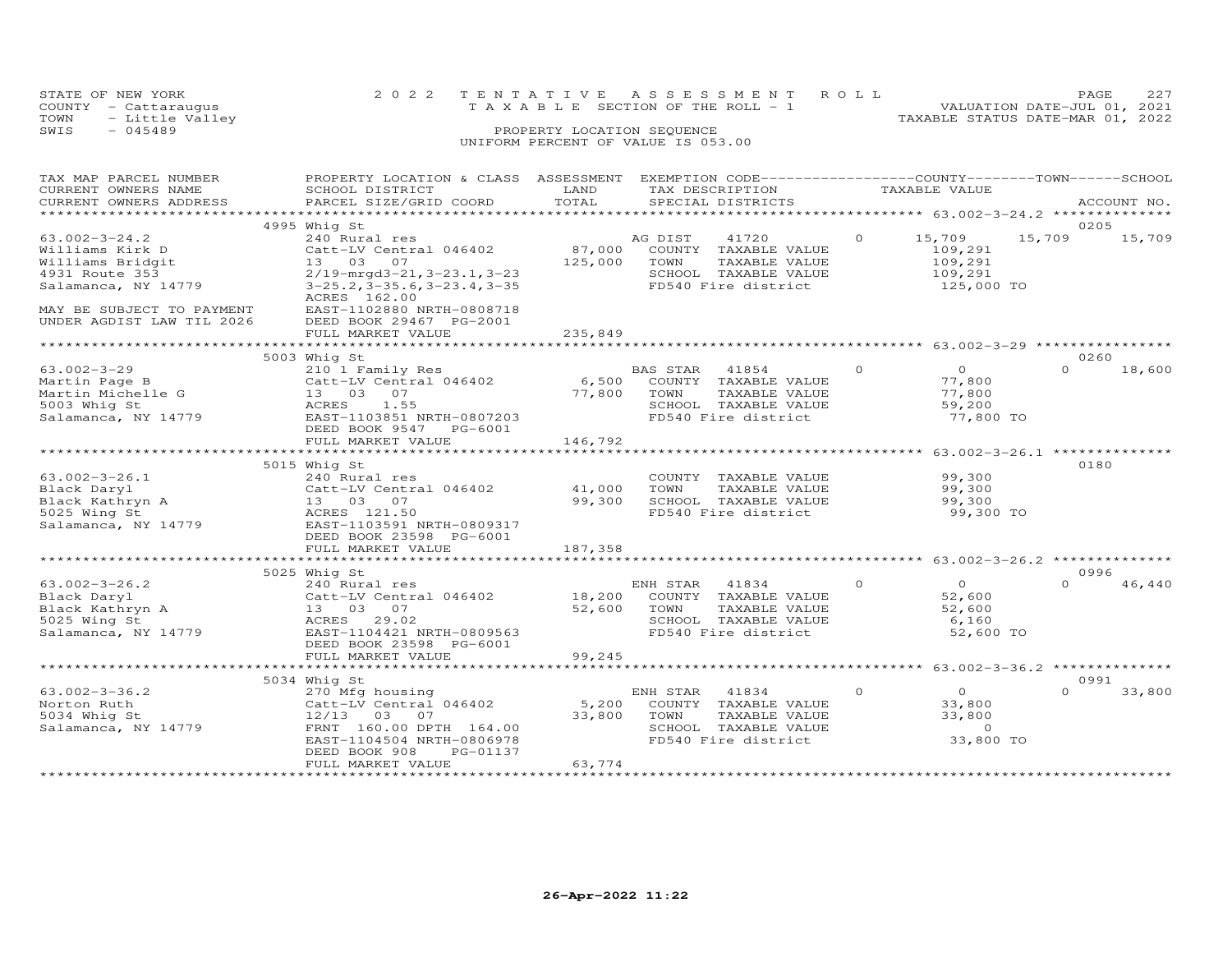| STATE OF NEW YORK    | 2022 TENTATIVE ASSESSMENT ROLL        | PAGE.                            |
|----------------------|---------------------------------------|----------------------------------|
| COUNTY - Cattarauqus | T A X A B L E SECTION OF THE ROLL - 1 | VALUATION DATE-JUL 01, 2021      |
| TOWN - Little Valley |                                       | TAXABLE STATUS DATE-MAR 01, 2022 |
| SWIS<br>$-045489$    | PROPERTY LOCATION SEQUENCE            |                                  |
|                      | UNIFORM PERCENT OF VALUE IS 053.00    |                                  |

| TAX MAP PARCEL NUMBER                                                                                             | PROPERTY LOCATION & CLASS ASSESSMENT EXEMPTION CODE----------------COUNTY-------TOWN-----SCHOOL |                |                       |                                                  |                    |
|-------------------------------------------------------------------------------------------------------------------|-------------------------------------------------------------------------------------------------|----------------|-----------------------|--------------------------------------------------|--------------------|
| CURRENT OWNERS NAME                                                                                               | SCHOOL DISTRICT                                                                                 | LAND           | TAX DESCRIPTION       | TAXABLE VALUE                                    |                    |
| CURRENT OWNERS ADDRESS                                                                                            | PARCEL SIZE/GRID COORD                                                                          | TOTAL          | SPECIAL DISTRICTS     |                                                  | ACCOUNT NO.        |
|                                                                                                                   |                                                                                                 |                |                       |                                                  |                    |
|                                                                                                                   | 5039 Whig St                                                                                    |                |                       |                                                  | 0016               |
| 63.002-3-27                                                                                                       | 210 1 Family Res                                                                                |                | VET COM CT 41131      | $\Omega$<br>12,400                               | 12,400<br>$\circ$  |
| Lester William                                                                                                    | Catt-LV Central 046402                                                                          | 6,200 ENH STAR | 41834                 | $\Omega$<br>$\overline{O}$                       | $\Omega$<br>46,440 |
| Lester Barbara                                                                                                    | 13 03 07                                                                                        | 56,500         | COUNTY TAXABLE VALUE  | 44,100                                           |                    |
| 5039 Whig St                                                                                                      | ACRES<br>1.23                                                                                   |                | TOWN<br>TAXABLE VALUE | 44,100                                           |                    |
| Salamanca, NY 14779                                                                                               | EAST-1104613 NRTH-0807209                                                                       |                | SCHOOL TAXABLE VALUE  | 10,060                                           |                    |
|                                                                                                                   | DEED BOOK 775<br>PG-00019                                                                       |                | FD540 Fire district   | 56,500 TO                                        |                    |
|                                                                                                                   | FULL MARKET VALUE                                                                               | 106,604        |                       |                                                  |                    |
|                                                                                                                   |                                                                                                 |                |                       | ****************** 63.002-3-36.1 *************** |                    |
|                                                                                                                   | 5046 Whig St                                                                                    |                |                       |                                                  | 0172               |
| $63.002 - 3 - 36.1$                                                                                               | 260 Seasonal res                                                                                |                | COUNTY TAXABLE VALUE  | 34,100                                           |                    |
| Paterson Greg Scot                                                                                                | Catt-LV Central 046402                                                                          | 6,200          | TOWN<br>TAXABLE VALUE | 34,100                                           |                    |
| Greg Scot Paterson, Treasurer 12/13 03 07                                                                         |                                                                                                 | 34,100         | SCHOOL TAXABLE VALUE  | 34,100                                           |                    |
| Valley Hunt Club                                                                                                  | 1.22<br>ACRES                                                                                   |                | FD540 Fire district   | 34,100 TO                                        |                    |
| valley mini club<br>535 Fitch St (EAST-1104758 NRTH-0807024<br>Welland, Ontario, Canada (DEED BOOK 00990 PG-00220 |                                                                                                 |                |                       |                                                  |                    |
|                                                                                                                   |                                                                                                 |                |                       |                                                  |                    |
|                                                                                                                   |                                                                                                 | 64,340         |                       |                                                  |                    |
|                                                                                                                   |                                                                                                 |                |                       |                                                  |                    |
|                                                                                                                   | 5062 Whig St                                                                                    |                |                       |                                                  | 0255               |
| 63.002-3-37                                                                                                       | 260 Seasonal res                                                                                |                | COUNTY TAXABLE VALUE  | 22,700                                           |                    |
| Gagnon Brian                                                                                                      | Catt-LV Central 046402                                                                          | 4,800          | TOWN<br>TAXABLE VALUE | 22,700                                           |                    |
|                                                                                                                   |                                                                                                 | 22,700         | SCHOOL TAXABLE VALUE  | 22,700                                           |                    |
|                                                                                                                   |                                                                                                 |                | FD540 Fire district   | 22,700 TO                                        |                    |
| N3W1B3                                                                                                            | EAST-1104990 NRTH-0807200                                                                       |                |                       |                                                  |                    |
|                                                                                                                   | DEED BOOK 551<br>PG-8001                                                                        |                |                       |                                                  |                    |
|                                                                                                                   | FULL MARKET VALUE                                                                               | 42,830         |                       |                                                  |                    |
|                                                                                                                   |                                                                                                 |                |                       |                                                  |                    |
|                                                                                                                   | 5095 Whig St                                                                                    |                |                       |                                                  | 0056               |
| $64.001 - 3 - 16$                                                                                                 | 240 Rural res                                                                                   |                | COUNTY TAXABLE VALUE  | 59,600                                           |                    |
|                                                                                                                   |                                                                                                 |                | TOWN<br>TAXABLE VALUE | 59,600                                           |                    |
|                                                                                                                   |                                                                                                 |                | SCHOOL TAXABLE VALUE  | 59,600                                           |                    |
|                                                                                                                   |                                                                                                 |                | FD540 Fire district   | 59,600 TO                                        |                    |
| Charleston, SC 29403 EAST-1105143 NRTH-0807964                                                                    |                                                                                                 |                |                       |                                                  |                    |
|                                                                                                                   | DEED BOOK 20210 PG-2894                                                                         |                |                       |                                                  |                    |
|                                                                                                                   | FULL MARKET VALUE                                                                               | 112,453        |                       |                                                  |                    |
|                                                                                                                   |                                                                                                 |                |                       |                                                  |                    |
|                                                                                                                   | 5110 Whig St                                                                                    |                |                       |                                                  | 0967               |
| $64.003 - 1 - 1.3$                                                                                                | 210 <sup>1</sup> Family Res<br>Catt-LV Central 046402                                           |                | COUNTY TAXABLE VALUE  | 125,000                                          |                    |
| Clark Randy J                                                                                                     |                                                                                                 | 5,000          | TOWN<br>TAXABLE VALUE | 125,000                                          |                    |
|                                                                                                                   | 12/13 03 07                                                                                     | 125,000        | SCHOOL TAXABLE VALUE  | 125,000                                          |                    |
| 5110 Whig Street<br>Little Valley, NY 14779                                                                       | 3.83<br>ACRES                                                                                   |                | FD540 Fire district   | 125,000 TO                                       |                    |
|                                                                                                                   | EAST-1105807 NRTH-0807849                                                                       |                |                       |                                                  |                    |
|                                                                                                                   | PG-15563<br>DEED BOOK 2021                                                                      |                |                       |                                                  |                    |
|                                                                                                                   | FULL MARKET VALUE                                                                               | 235,849        |                       |                                                  |                    |
|                                                                                                                   |                                                                                                 |                |                       |                                                  |                    |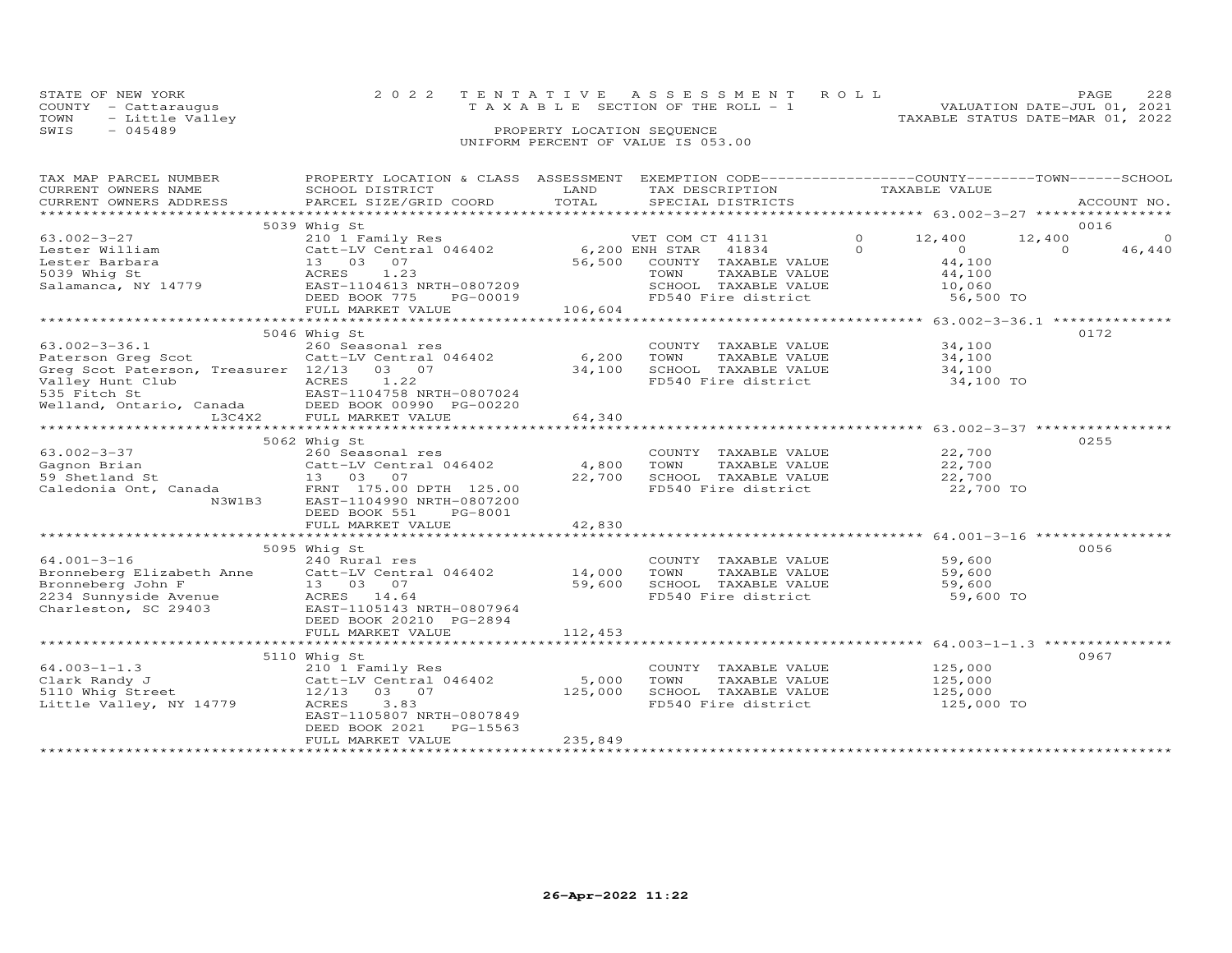|      | STATE OF NEW YORK    | 2022 TENTATIVE ASSESSMENT ROLL     | 229<br>PAGE.                |  |
|------|----------------------|------------------------------------|-----------------------------|--|
|      | COUNTY - Cattaraugus | TAXABLE SECTION OF THE ROLL - 1    | VALUATION DATE-JUL 01, 2021 |  |
| TOWN | - Little Valley      | TAXABLE STATUS DATE-MAR 01, 2022   |                             |  |
| SWIS | $-045489$            | PROPERTY LOCATION SEQUENCE         |                             |  |
|      |                      | UNIFORM PERCENT OF VALUE IS 053.00 |                             |  |

# TAX MAP PARCEL NUMBER PROPERTY LOCATION & CLASS ASSESSMENT EXEMPTION CODE------------------COUNTY--------TOWN------SCHOOL CURRENT OWNERS NAME SCHOOL DISTRICT LAND TAX DESCRIPTION TAXABLE VALUE CURRENT OWNERS ADDRESS PARCEL SIZE/GRID COORD TOTAL SPECIAL DISTRICTS ACCOUNT NO. \*\*\*\*\*\*\*\*\*\*\*\*\*\*\*\*\*\*\*\*\*\*\*\*\*\*\*\*\*\*\*\*\*\*\*\*\*\*\*\*\*\*\*\*\*\*\*\*\*\*\*\*\*\*\*\*\*\*\*\*\*\*\*\*\*\*\*\*\*\*\*\*\*\*\*\*\*\*\*\*\*\*\*\*\*\*\*\*\*\*\*\*\*\*\*\*\*\*\*\*\*\*\* 64.001-3-14 \*\*\*\*\*\*\*\*\*\*\*\*\*\*\*\* 5128 Whig St 019264.001-3-14 260 Seasonal res COUNTY TAXABLE VALUE 28,200Fertig David Catt-LV Central 046402 13,000 TOWN TAXABLE VALUE 28,200Attn: John Sopko 13 03 07 28,200 SCHOOL TAXABLE VALUE 28,2004 Oakwood Dr N Sale Of 1/6 Interest FD540 Fire district 28,200 TO28,200 28,200 28,200 TO Englewood, FL 34223 ACRES 12.64 EAST-1106211 NRTH-0807767 DEED BOOK 00998 PG-00887FULL MARKET VALUE 53,208 \*\*\*\*\*\*\*\*\*\*\*\*\*\*\*\*\*\*\*\*\*\*\*\*\*\*\*\*\*\*\*\*\*\*\*\*\*\*\*\*\*\*\*\*\*\*\*\*\*\*\*\*\*\*\*\*\*\*\*\*\*\*\*\*\*\*\*\*\*\*\*\*\*\*\*\*\*\*\*\*\*\*\*\*\*\*\*\*\*\*\*\*\*\*\*\*\*\*\*\*\*\*\* 64.001-3-15.1 \*\*\*\*\*\*\*\*\*\*\*\*\*\* 5141 Whig St 009364.001-3-15.1 312 Vac w/imprv COUNTY TAXABLE VALUE 16,000Diblasio Michael Catt-LV Central 046402 6,000 TOWN TAXABLE VALUE 16,000433 Mapleview Rd 13 03 07 16,000 SCHOOL TAXABLE VALUE 16,000Cheektowaga, NY 14225 ACRES 1.25 FD540 Fire district 16,000 TO16,000 16,000 16,000 TO EAST-1105803 NRTH-0808474 DEED BOOK 00973 PG-00722FULL MARKET VALUE 30,189 \*\*\*\*\*\*\*\*\*\*\*\*\*\*\*\*\*\*\*\*\*\*\*\*\*\*\*\*\*\*\*\*\*\*\*\*\*\*\*\*\*\*\*\*\*\*\*\*\*\*\*\*\*\*\*\*\*\*\*\*\*\*\*\*\*\*\*\*\*\*\*\*\*\*\*\*\*\*\*\*\*\*\*\*\*\*\*\*\*\*\*\*\*\*\*\*\*\*\*\*\*\*\* 64.001-3-13.2 \*\*\*\*\*\*\*\*\*\*\*\*\*\*5154 Whig St<br>
1076 101-3-13.2 210 1 Family Res BAS STAR 41854 0<br>
Lecceardone Richard L Jr 210 1 Family Res 5,600 COUNTY TAXABLE VALUE<br>
5162 Whig Street 05 03 07 42,600 TOWN TAXABLE VALUE 42,600<br>
Salamanca, NY 14779 FRNT 18 \*\*\*\*\*\*\*\*\*\*\*\*\*\*\*\*\*\*\*\*\*\*\*\*\*\*\*\*\*\*\*\*\*\*\*\*\*\*\*\*\*\*\*\*\*\*\*\*\*\*\*\*\*\*\*\*\*\*\*\*\*\*\*\*\*\*\*\*\*\*\*\*\*\*\*\*\*\*\*\*\*\*\*\*\*\*\*\*\*\*\*\*\*\*\*\*\*\*\*\*\*\*\* 64.001-3-13.1 \*\*\*\*\*\*\*\*\*\*\*\*\*\*5162 Whigh St and the Second of the Second of the Second of the Second of the Second of the Second of the Catt<br>
Second the Second of the Cattle Central 046402 (18,700 ENH STAR 41834 (1834 (1834 )<br>
Salamanca, NY 14779 (Sala ACRES 17.70<br>EAST-1106926 NRTH-0808501<br>DEED BOOK 3446 PG-5001 196,226<br>FULL MARKET VALUE 196,226 \*\*\*\*\*\*\*\*\*\*\*\*\*\*\*\*\*\*\*\*\*\*\*\*\*\*\*\*\*\*\*\*\*\*\*\*\*\*\*\*\*\*\*\*\*\*\*\*\*\*\*\*\*\*\*\*\*\*\*\*\*\*\*\*\*\*\*\*\*\*\*\*\*\*\*\*\*\*\*\*\*\*\*\*\*\*\*\*\*\*\*\*\*\*\*\*\*\*\*\*\*\*\* 64.001-3-15.2 \*\*\*\*\*\*\*\*\*\*\*\*\*\*5163 Whightary Responses to the Material of the Material of the Material of the Material of the Material of the Material of the Material of the Material of the Material of the Material of the Material of the Material of th  $0 \t 18,600$ DEED BOOK 00961 PG-00347

\*\*\*\*\*\*\*\*\*\*\*\*\*\*\*\*\*\*\*\*\*\*\*\*\*\*\*\*\*\*\*\*\*\*\*\*\*\*\*\*\*\*\*\*\*\*\*\*\*\*\*\*\*\*\*\*\*\*\*\*\*\*\*\*\*\*\*\*\*\*\*\*\*\*\*\*\*\*\*\*\*\*\*\*\*\*\*\*\*\*\*\*\*\*\*\*\*\*\*\*\*\*\*\*\*\*\*\*\*\*\*\*\*\*\*\*\*\*\*\*\*\*\*\*\*\*\*\*\*\*\*\*

FULL MARKET VALUE 85,283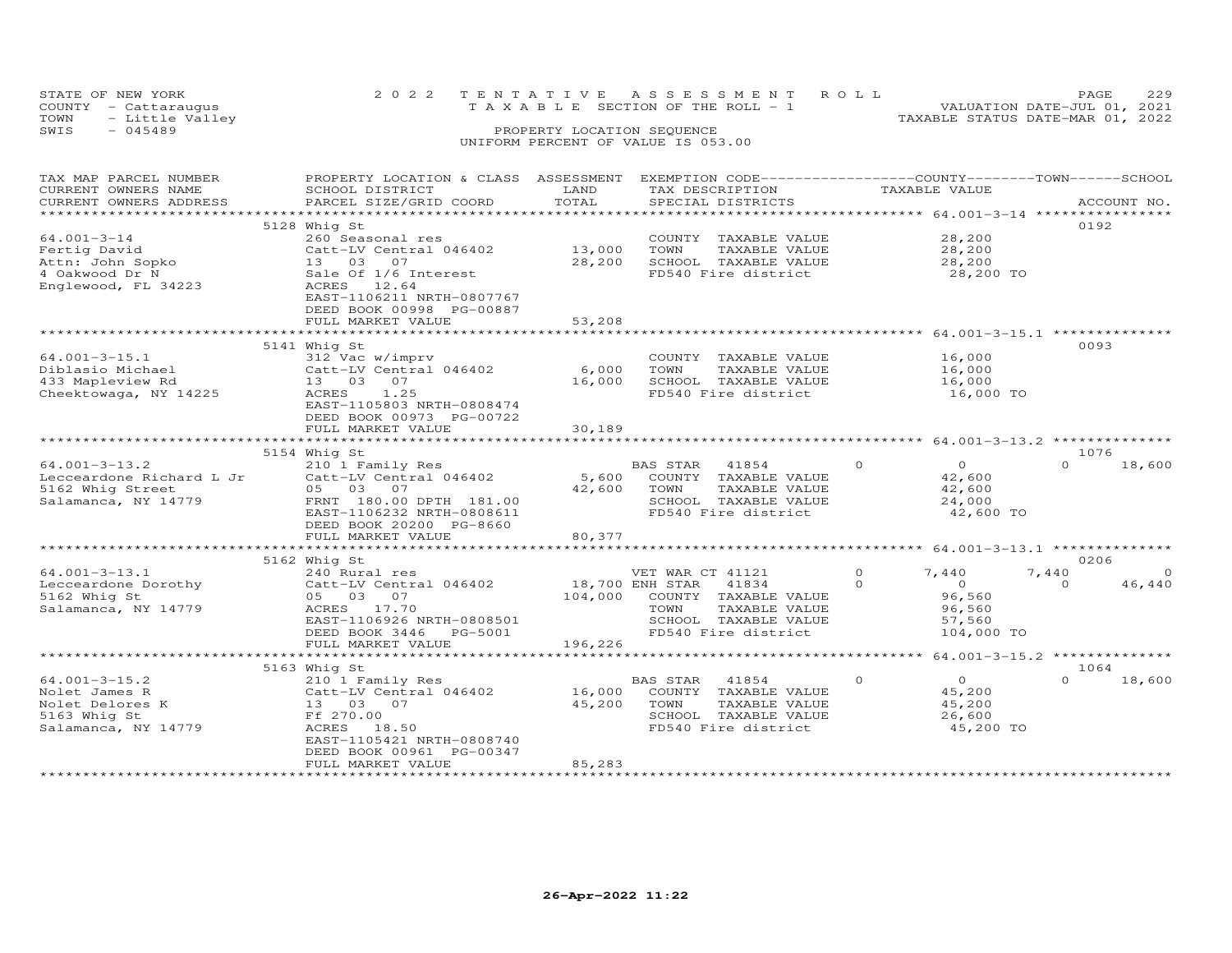| STATE OF NEW YORK       | 2022 TENTATIVE ASSESSMENT ROLL  |                            |  |                                  | PAGE. | 230 |
|-------------------------|---------------------------------|----------------------------|--|----------------------------------|-------|-----|
| COUNTY - Cattaraugus    | TAXABLE SECTION OF THE ROLL - 1 |                            |  | VALUATION DATE-JUL 01, 2021      |       |     |
| TOWN<br>- Little Valley |                                 |                            |  | TAXABLE STATUS DATE-MAR 01, 2022 |       |     |
| SWIS<br>- 045489        |                                 | PROPERTY LOCATION SEQUENCE |  |                                  |       |     |
|                         |                                 |                            |  |                                  |       |     |

| TAX MAP PARCEL NUMBER  |                           |        |                       | PROPERTY LOCATION & CLASS ASSESSMENT EXEMPTION CODE-----------------COUNTY-------TOWN------SCHOOL |
|------------------------|---------------------------|--------|-----------------------|---------------------------------------------------------------------------------------------------|
| CURRENT OWNERS NAME    | SCHOOL DISTRICT           | LAND   | TAX DESCRIPTION       | TAXABLE VALUE                                                                                     |
| CURRENT OWNERS ADDRESS | PARCEL SIZE/GRID COORD    | TOTAL  | SPECIAL DISTRICTS     | ACCOUNT NO.                                                                                       |
|                        |                           |        |                       |                                                                                                   |
|                        | 5169 Whig St              |        |                       | 0115                                                                                              |
| $64.001 - 3 - 12$      | 311 Res vac land          |        | COUNTY TAXABLE VALUE  | 4,200                                                                                             |
| Raczyyk Ronald A       | Catt-LV Central 046402    | 4,200  | TOWN<br>TAXABLE VALUE | 4,200                                                                                             |
| Raczyyk Antoinette     | 05 03 07                  | 4,200  | SCHOOL TAXABLE VALUE  | 4,200                                                                                             |
| 7 Atlantic Ave         | FRNT 100.00 DPTH 205.00   |        | FD540 Fire district   | 4,200 TO                                                                                          |
| Sloan, NY 14206        | EAST-1106239 NRTH-0808960 |        |                       |                                                                                                   |
|                        | DEED BOOK 01005 PG-00634  |        |                       |                                                                                                   |
|                        | FULL MARKET VALUE         | 7,925  |                       |                                                                                                   |
|                        |                           |        |                       |                                                                                                   |
|                        | 5173 Whig St              |        |                       | 0223                                                                                              |
| $64.001 - 3 - 1$       | 323 Vacant rural          |        | COUNTY TAXABLE VALUE  | 20,000                                                                                            |
| Lugert James H         | Catt-LV Central 046402    | 10,000 | TAXABLE VALUE<br>TOWN | 20,000                                                                                            |
| Lugert Patricia J      | 14 03 07                  | 20,000 | SCHOOL TAXABLE VALUE  | 20,000                                                                                            |
| 1147 Lawrence Rd       | ACRES 49.05               |        | FD540 Fire district   | 20,000 TO                                                                                         |
| Hilton, NY 14468       | EAST-1104866 NRTH-0811395 |        |                       |                                                                                                   |
|                        |                           |        |                       |                                                                                                   |
|                        | DEED BOOK 00959 PG-00141  |        |                       |                                                                                                   |
|                        | FULL MARKET VALUE         | 37,736 |                       |                                                                                                   |
|                        |                           |        |                       |                                                                                                   |
|                        | 5173 Whig St              |        |                       | 0222                                                                                              |
| $64.001 - 3 - 27$      | 260 Seasonal res          |        | COUNTY TAXABLE VALUE  | 48,700                                                                                            |
| Lugert James H         | Catt-LV Central 046402    | 21,100 | TOWN<br>TAXABLE VALUE | 48,700                                                                                            |
| Lugert Patricia J      | 13 03 07                  | 48,700 | SCHOOL TAXABLE VALUE  | 48,700                                                                                            |
| 1147 Lawrence Rd       | ACRES 71.39               |        | FD540 Fire district   | 48,700 TO                                                                                         |
| Hilton, NY 14468       | EAST-1105405 NRTH-0810018 |        |                       |                                                                                                   |
|                        | DEED BOOK 00959 PG-00141  |        |                       |                                                                                                   |
|                        | FULL MARKET VALUE         | 91,887 |                       |                                                                                                   |
|                        |                           |        |                       |                                                                                                   |
|                        | 5204 Whig St              |        |                       | 0169                                                                                              |
| $64.001 - 3 - 11$      | 270 Mfg housing           |        | COUNTY TAXABLE VALUE  | 18,000                                                                                            |
| Horning Jacob          | Catt-LV Central 046402    | 6,500  | TOWN<br>TAXABLE VALUE | 18,000                                                                                            |
| 5204 Whig St           | 05 03 07                  | 18,000 | SCHOOL TAXABLE VALUE  | 18,000                                                                                            |
| Salamanca, NY 14779    | ACRES<br>1.57             |        | FD540 Fire district   | 18,000 TO                                                                                         |
|                        | EAST-1106800 NRTH-0809411 |        |                       |                                                                                                   |
|                        | DEED BOOK 18610 PG-6001   |        |                       |                                                                                                   |
|                        | FULL MARKET VALUE         | 33,962 |                       |                                                                                                   |
|                        |                           |        |                       |                                                                                                   |
|                        | 5265 Whig St              |        |                       | 0176                                                                                              |
| $64.001 - 3 - 5$       | 260 Seasonal res          |        | COUNTY TAXABLE VALUE  | 30,000                                                                                            |
| Kinney Thomas          | Catt-LV Central 046402    | 25,000 | TAXABLE VALUE<br>TOWN | 30,000                                                                                            |
| Cadwallader Thomas Jr  | 05 03 07                  | 30,000 | SCHOOL TAXABLE VALUE  | 30,000                                                                                            |
| 6 Harnett Lane         | ACRES 39.68               |        | FD540 Fire district   | 30,000 TO                                                                                         |
| Royersford, PA 14755   | EAST-1106710 NRTH-0810268 |        |                       |                                                                                                   |
|                        | DEED BOOK 20210 PG-2418   |        |                       |                                                                                                   |
|                        | FULL MARKET VALUE         | 56,604 |                       |                                                                                                   |
|                        |                           |        |                       |                                                                                                   |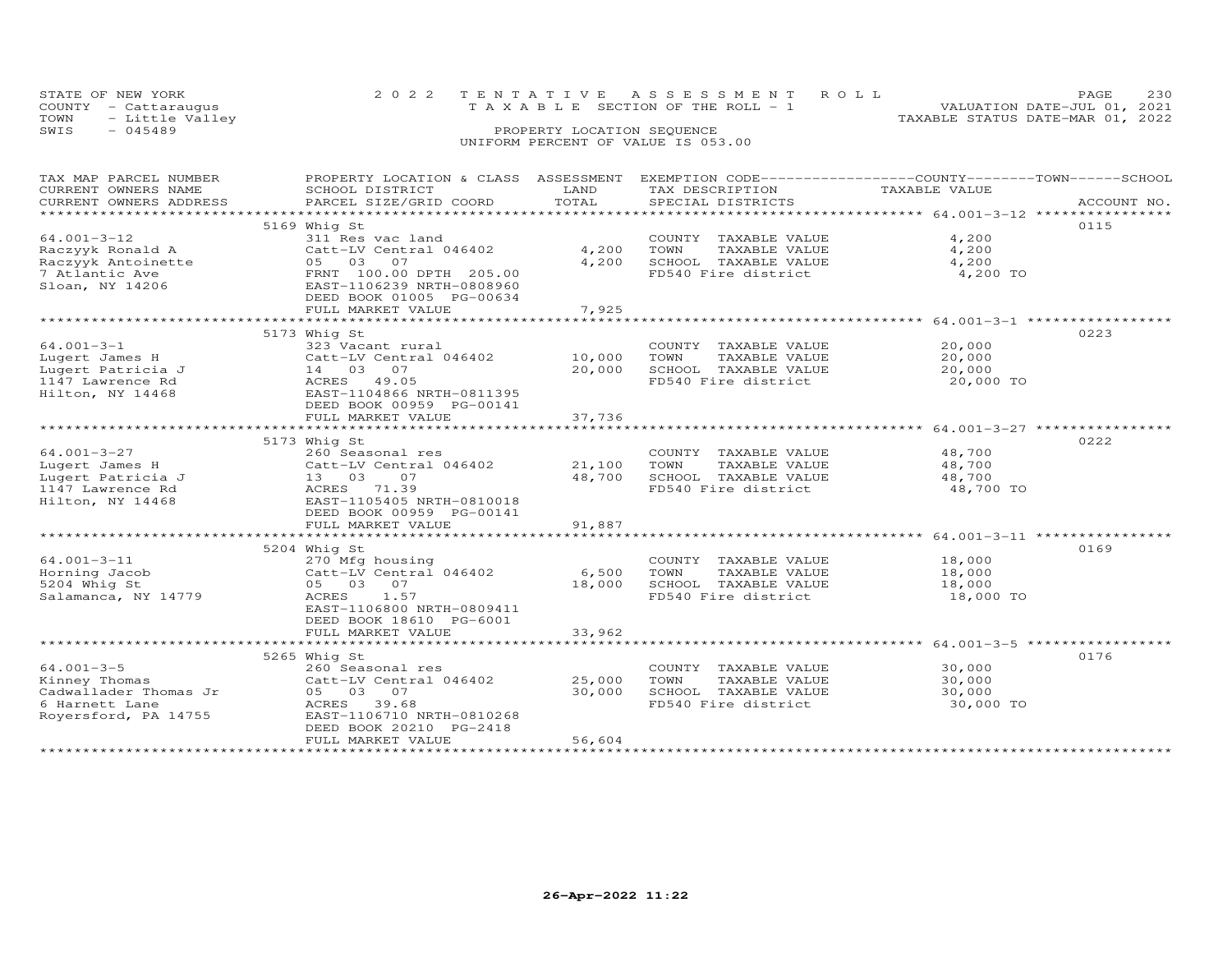| STATE OF NEW YORK       | 2022 TENTATIVE ASSESSMENT ROLL        | PAGE.                            |
|-------------------------|---------------------------------------|----------------------------------|
| COUNTY - Cattaraugus    | T A X A B L E SECTION OF THE ROLL - 1 | VALUATION DATE-JUL 01, 2021      |
| TOWN<br>- Little Valley |                                       | TAXABLE STATUS DATE-MAR 01, 2022 |
| SWIS<br>- 045489        | PROPERTY LOCATION SEQUENCE            |                                  |
|                         | UNIFORM PERCENT OF VALUE IS 053.00    |                                  |

| TAX MAP PARCEL NUMBER               | PROPERTY LOCATION & CLASS ASSESSMENT |         | EXEMPTION CODE-----------------COUNTY-------TOWN------SCHOOL |                           |                    |
|-------------------------------------|--------------------------------------|---------|--------------------------------------------------------------|---------------------------|--------------------|
| CURRENT OWNERS NAME                 | SCHOOL DISTRICT                      | LAND    | TAX DESCRIPTION                                              | TAXABLE VALUE             |                    |
| CURRENT OWNERS ADDRESS              | PARCEL SIZE/GRID COORD               | TOTAL   | SPECIAL DISTRICTS                                            |                           | ACCOUNT NO.        |
|                                     |                                      |         |                                                              |                           |                    |
|                                     | 5300 Whig St                         |         |                                                              |                           | 0211               |
| $64.001 - 3 - 9.1$                  | 210 1 Family Res                     |         | COUNTY TAXABLE VALUE                                         | 109,400                   |                    |
| Milks Rian P                        | Catt-LV Central 046402               | 13,100  | TOWN<br>TAXABLE VALUE                                        | 109,400                   |                    |
| Fish Kaylee E                       | 03 07<br>05/70                       | 109,400 | SCHOOL TAXABLE VALUE                                         | 109,400                   |                    |
| 5300 Whig Street                    | ACRES<br>9.10 BANK<br>017            |         | FD540 Fire district                                          | 109,400 TO                |                    |
| Little Valley, NY 14755             | EAST-1107888 NRTH-0810680            |         |                                                              |                           |                    |
|                                     | DEED BOOK 27038 PG-2001              |         |                                                              |                           |                    |
|                                     | FULL MARKET VALUE                    | 206,415 |                                                              |                           |                    |
|                                     |                                      |         |                                                              |                           |                    |
|                                     | 5314 Whig St                         |         |                                                              |                           | 0182               |
| $64.001 - 3 - 8$                    | 260 Seasonal res                     |         | COUNTY TAXABLE VALUE                                         | 12,500                    |                    |
| Freiermuth Lynn A.                  | Catt-LV Central 046402               | 6,000   | TOWN<br>TAXABLE VALUE                                        | 12,500                    |                    |
| Mahaney Mathew                      | 06 03 07                             | 12,500  | SCHOOL TAXABLE VALUE                                         | 12,500                    |                    |
| 1619 97th Street                    | ACRES<br>1.05                        |         | FD540 Fire district                                          | 12,500 TO                 |                    |
| Niagara Falls, NY 14304             | EAST-1107965 NRTH-0811088            |         |                                                              |                           |                    |
|                                     | DEED BOOK 20210 PG-391               |         |                                                              |                           |                    |
|                                     | FULL MARKET VALUE                    | 23,585  |                                                              |                           |                    |
|                                     |                                      |         |                                                              |                           |                    |
|                                     |                                      |         |                                                              |                           | 0355               |
|                                     | 5334 Whig St                         |         |                                                              |                           |                    |
| $64.001 - 3 - 6$                    | 260 Seasonal res                     |         | COUNTY TAXABLE VALUE                                         | 9,900                     |                    |
| Williams Richard M                  | Catt-LV Central 046402               | 3,200   | TOWN<br>TAXABLE VALUE                                        | 9,900                     |                    |
| Williams Claire L                   | 06 03 07                             | 9,900   | SCHOOL TAXABLE VALUE                                         | 9,900                     |                    |
| 5510 Whig St                        | FRNT 80.00 DPTH 115.00               |         | FD540 Fire district                                          | 9,900 TO                  |                    |
| Salamanca, NY 14779                 | EAST-1108093 NRTH-0811518            |         |                                                              |                           |                    |
|                                     | DEED BOOK 5808 PG-6007               |         |                                                              |                           |                    |
|                                     | FULL MARKET VALUE                    | 18,679  |                                                              |                           |                    |
| *********************************** |                                      |         |                                                              |                           |                    |
|                                     | 5346 Whig St                         |         |                                                              |                           | 0315               |
| $64.001 - 1 - 13$                   | 210 1 Family Res                     |         | COUNTY TAXABLE VALUE                                         | 56,500                    |                    |
| Lore Keith R                        | Catt-LV Central 046402               | 6,300   | TOWN<br>TAXABLE VALUE                                        | 56,500                    |                    |
| Lore Jamie M                        | 06 03 07                             | 56,500  | SCHOOL TAXABLE VALUE                                         | 56,500                    |                    |
| 5346 Whig St                        | FRNT 270.00 DPTH                     |         | FD540 Fire district                                          | 56,500 TO                 |                    |
| Salamanca, NY 14779                 | ACRES<br>1.29                        |         |                                                              |                           |                    |
|                                     | EAST-1108283 NRTH-0811863            |         |                                                              |                           |                    |
|                                     | DEED BOOK 29035 PG-3001              |         |                                                              |                           |                    |
|                                     | FULL MARKET VALUE                    | 106,604 |                                                              |                           |                    |
|                                     |                                      |         |                                                              |                           |                    |
|                                     | 5347 Whig St                         |         |                                                              |                           | 0184               |
| $64.001 - 1 - 14$                   |                                      |         | ENH STAR 41834                                               | $\overline{0}$<br>$\circ$ | $\Omega$<br>46,440 |
|                                     | 240 Rural res                        |         |                                                              |                           |                    |
| LeRoy Stephan G                     | Catt-LV Central 046402               | 14,500  | COUNTY TAXABLE VALUE                                         | 73,500                    |                    |
| LeRoy Vicki                         | 06 03 07                             | 73,500  | TOWN<br>TAXABLE VALUE                                        | 73,500                    |                    |
| 5347 Whig St                        | ACRES 15.95                          |         | SCHOOL TAXABLE VALUE                                         | 27,060                    |                    |
| Salamanca, NY 14779                 | EAST-1107184 NRTH-0811980            |         | FD540 Fire district                                          | 73,500 TO                 |                    |
|                                     | DEED BOOK 913<br>PG-00382            |         |                                                              |                           |                    |
|                                     | FULL MARKET VALUE                    | 138,679 |                                                              |                           |                    |
|                                     | ***********************              |         |                                                              |                           |                    |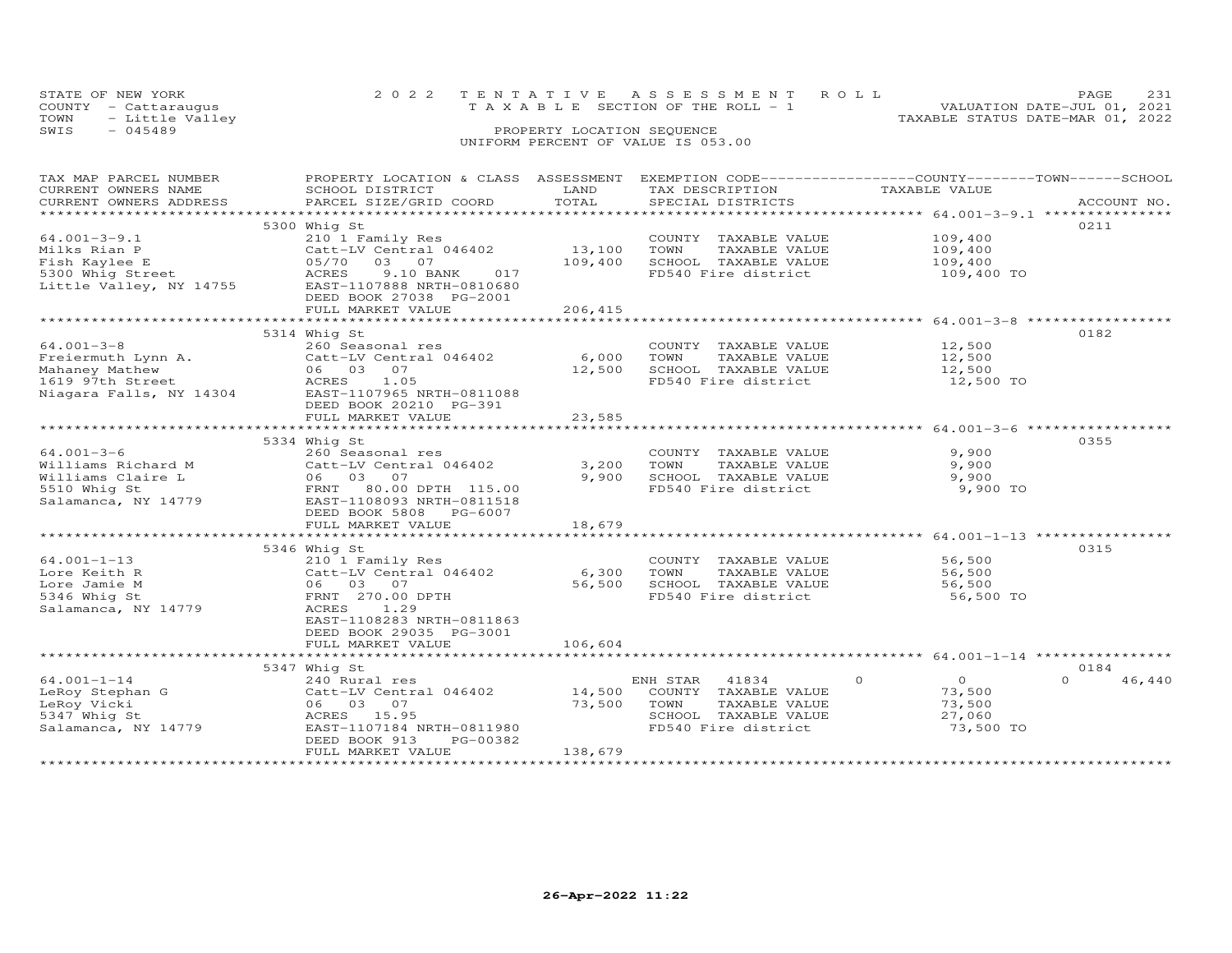| STATE OF NEW YORK       | 2022 TENTATIVE ASSESSMENT ROLL  | PAGE                             |
|-------------------------|---------------------------------|----------------------------------|
| COUNTY - Cattaraugus    | TAXABLE SECTION OF THE ROLL - 1 | VALUATION DATE-JUL 01, 2021      |
| - Little Valley<br>TOWN |                                 | TAXABLE STATUS DATE-MAR 01, 2022 |
| SWIS<br>$-045489$       | PROPERTY LOCATION SEQUENCE      |                                  |

| TAX MAP PARCEL NUMBER<br>CURRENT OWNERS NAME | PROPERTY LOCATION & CLASS ASSESSMENT EXEMPTION CODE-----------------COUNTY-------TOWN------SCHOOL<br>SCHOOL DISTRICT | LAND    | TAX DESCRIPTION         | TAXABLE VALUE             |                    |
|----------------------------------------------|----------------------------------------------------------------------------------------------------------------------|---------|-------------------------|---------------------------|--------------------|
| CURRENT OWNERS ADDRESS                       | PARCEL SIZE/GRID COORD                                                                                               | TOTAL   | SPECIAL DISTRICTS       |                           | ACCOUNT NO.        |
|                                              |                                                                                                                      |         |                         |                           |                    |
|                                              | 5362 Whig St                                                                                                         |         |                         |                           | 0364               |
| $64.001 - 1 - 12$                            | 240 Rural res                                                                                                        |         | COUNTY TAXABLE VALUE    | 68,600                    |                    |
| Zelazny Stephen W                            | Catt-LV Central 046402                                                                                               | 22,900  | TOWN<br>TAXABLE VALUE   | 68,600                    |                    |
| Zelazny Beverly A                            | 06 03 07                                                                                                             | 68,600  | SCHOOL TAXABLE VALUE    | 68,600                    |                    |
| 73 Sargent Dr                                | 24.66<br>ACRES                                                                                                       |         | FD540 Fire district     | 68,600 TO                 |                    |
| Amherst, NY 14226                            | EAST-1109440 NRTH-0812146                                                                                            |         |                         |                           |                    |
|                                              | DEED BOOK 8957 PG-5002                                                                                               |         |                         |                           |                    |
|                                              | FULL MARKET VALUE                                                                                                    | 129,434 |                         |                           |                    |
|                                              |                                                                                                                      |         |                         |                           |                    |
|                                              | 5381 Whig St                                                                                                         |         |                         |                           | 0249               |
| $64.001 - 1 - 15$                            | 240 Rural res                                                                                                        |         | COUNTY TAXABLE VALUE    | 105,000                   |                    |
| Saxton Gregory D                             | Catt-LV Central 046402                                                                                               | 15,000  | TOWN<br>TAXABLE VALUE   | 105,000                   |                    |
| Saxton Michelle A                            | 06 03 07                                                                                                             | 105,000 | SCHOOL TAXABLE VALUE    | 105,000                   |                    |
| 5713 Fair Meadow Ct                          | ACRES<br>20.69                                                                                                       |         | FD540 Fire district     | 105,000 TO                |                    |
| Clarence, NY 14032                           | EAST-1107254 NRTH-0812379                                                                                            |         |                         |                           |                    |
|                                              | DEED BOOK 19676 PG-9001                                                                                              |         |                         |                           |                    |
|                                              | FULL MARKET VALUE                                                                                                    | 198,113 |                         |                           |                    |
|                                              |                                                                                                                      |         |                         |                           |                    |
|                                              | 5390 Whig St                                                                                                         |         |                         |                           | 0049               |
| $64.001 - 1 - 10$                            | 280 Res Multiple                                                                                                     |         | BAS STAR<br>41854       | $\circ$<br>$\circ$        | $\Omega$<br>18,600 |
| Riley Mark E                                 | Catt-LV Central 046402                                                                                               | 15,600  | COUNTY TAXABLE VALUE    | 122,500                   |                    |
| 5390 Whig St                                 | 06 03 07                                                                                                             | 122,500 | TAXABLE VALUE<br>TOWN   | 122,500                   |                    |
| Salamanca, NY 14779                          | ACRES<br>9.00 BANK<br>017                                                                                            |         | SCHOOL TAXABLE VALUE    | 103,900                   |                    |
|                                              | EAST-1108682 NRTH-0812292                                                                                            |         | FD540 Fire district     | 122,500 TO                |                    |
|                                              | DEED BOOK 27329 PG-5001                                                                                              |         |                         |                           |                    |
|                                              | FULL MARKET VALUE                                                                                                    | 231,132 |                         |                           |                    |
|                                              |                                                                                                                      |         |                         |                           |                    |
|                                              | 5404 Whig St                                                                                                         |         |                         |                           | 1098               |
| $64.001 - 1 - 9.2$                           | 210 1 Family Res                                                                                                     |         | 41834<br>ENH STAR       | $\circ$<br>$\overline{0}$ | $\Omega$<br>46,440 |
| Aldrich Mark                                 | Catt-LV Central 046402                                                                                               | 7,100   | COUNTY TAXABLE VALUE    | 92,500                    |                    |
| Aldrich Michelle M                           | 06 03 07                                                                                                             | 92,500  | TAXABLE VALUE<br>TOWN   | 92,500                    |                    |
| 5404 Whig St                                 | $1/15$ -merged $1-9.4$ in parc                                                                                       |         | SCHOOL TAXABLE VALUE    | 46,060                    |                    |
| Salamanca, NY 14779                          | ACRES<br>2.35                                                                                                        |         | FD540 Fire district     | 92,500 TO                 |                    |
|                                              | EAST-1108639 NRTH-0812736                                                                                            |         |                         |                           |                    |
|                                              | DEED BOOK 906<br>PG-00769                                                                                            |         |                         |                           |                    |
|                                              | FULL MARKET VALUE                                                                                                    | 174,528 |                         |                           |                    |
|                                              |                                                                                                                      |         |                         |                           |                    |
|                                              | 5422 Whig St                                                                                                         |         |                         |                           | 0387               |
| $64.001 - 1 - 9.1$                           | 240 Rural res                                                                                                        |         | VET COM CT 41131        | $\circ$<br>12,400         | 12,400<br>$\circ$  |
| Golaszewski Louella                          | Catt-LV Central 046402                                                                                               |         | 28,900 VET DIS CT 41141 | $\Omega$<br>11,850        | $\Omega$<br>11,850 |
| Aldrich Mark                                 | 06 03 07                                                                                                             |         | 79,000 AGED C/T/S 41800 | $\Omega$<br>19,163        | 27,650<br>19,163   |
| 5422 Whig Streeet                            | 3/13-splt 6 acres to Bros                                                                                            |         | ENH STAR<br>41834       | $\Omega$<br>$\circ$       | 46,440<br>$\Omega$ |
| Salamanca, NY 14779                          | $4/14$ -splt 1.05 ac to Aldr                                                                                         |         | COUNTY TAXABLE VALUE    | 35,587                    |                    |
|                                              | ACRES 64.85                                                                                                          |         | TOWN<br>TAXABLE VALUE   | 35,587                    |                    |
|                                              | EAST-1107531 NRTH-0812941                                                                                            |         | SCHOOL TAXABLE VALUE    | 4,910                     |                    |
|                                              | DEED BOOK 20190 PG-2519                                                                                              |         | FD540 Fire district     | 79,000 TO                 |                    |
|                                              | FULL MARKET VALUE                                                                                                    | 149,057 |                         |                           |                    |
|                                              |                                                                                                                      |         |                         |                           |                    |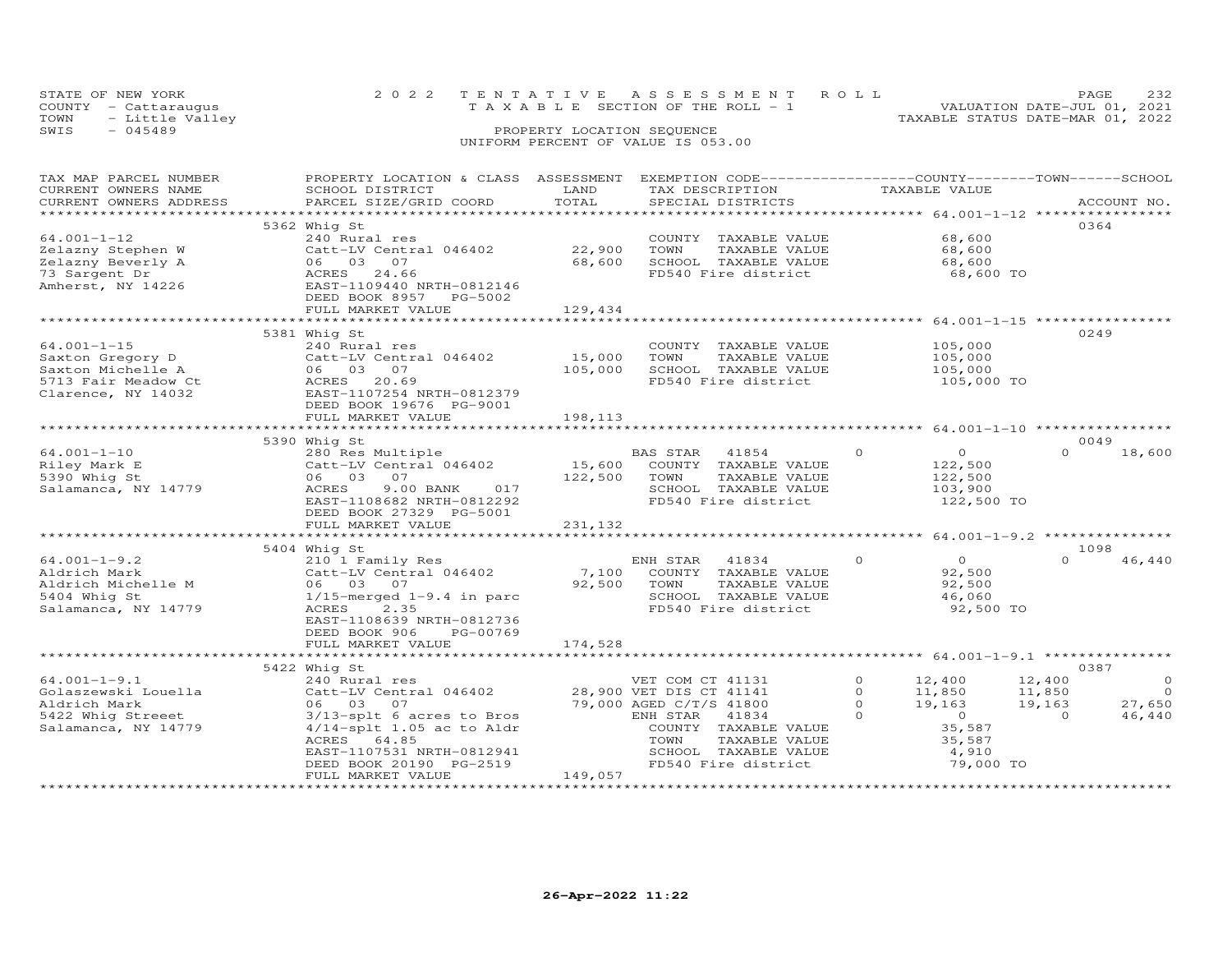|      | STATE OF NEW YORK    | 2022 TENTATIVE ASSESSMENT ROLL        | PAGE.                            |
|------|----------------------|---------------------------------------|----------------------------------|
|      | COUNTY - Cattarauqus | T A X A B L E SECTION OF THE ROLL - 1 | VALUATION DATE-JUL 01, 2021      |
|      | TOWN - Little Valley |                                       | TAXABLE STATUS DATE-MAR 01, 2022 |
| SWIS | - 045489             | PROPERTY LOCATION SEQUENCE            |                                  |
|      |                      | UNIFORM PERCENT OF VALUE IS 053.00    |                                  |

| TAX MAP PARCEL NUMBER<br>CURRENT OWNERS NAME | PROPERTY LOCATION & CLASS ASSESSMENT<br>SCHOOL DISTRICT         | LAND                  | EXEMPTION CODE-----------------COUNTY-------TOWN------SCHOOL<br>TAX DESCRIPTION |          | TAXABLE VALUE      |                |             |
|----------------------------------------------|-----------------------------------------------------------------|-----------------------|---------------------------------------------------------------------------------|----------|--------------------|----------------|-------------|
| CURRENT OWNERS ADDRESS                       | PARCEL SIZE/GRID COORD                                          | TOTAL                 | SPECIAL DISTRICTS                                                               |          |                    |                | ACCOUNT NO. |
|                                              |                                                                 |                       |                                                                                 |          |                    |                |             |
|                                              | 5436 Whig St                                                    |                       |                                                                                 |          |                    |                | 0173        |
| $64.001 - 1 - 8.1$                           | 240 Rural res<br>Catt-LV Central 046402 23,100 VET COM CT 41131 |                       |                                                                                 | $\circ$  | 18,375 18,375      |                | 24,500      |
| Hutchison Clayton W                          |                                                                 |                       |                                                                                 | $\Omega$ | 12,250 12,250      |                | $\sim$ 0    |
| 5436 Whig St                                 | 06 03 07                                                        |                       | 49,000 ENH STAR<br>41834                                                        | $\Omega$ | $\overline{O}$     | $\overline{O}$ | 24,500      |
| Salamanca, NY 14779                          | ACRES 29.50                                                     |                       | COUNTY TAXABLE VALUE                                                            |          | 18,375             |                |             |
|                                              | EAST-1107741 NRTH-0813452<br>DEED BOOK 597<br>PG-00358          |                       | TOWN<br>TAXABLE VALUE<br>SCHOOL TAXABLE VALUE                                   |          | 18,375<br>$\Omega$ |                |             |
|                                              | FULL MARKET VALUE                                               |                       | 92,453 FD540 Fire district                                                      |          | 49,000 TO          |                |             |
|                                              |                                                                 |                       |                                                                                 |          |                    |                |             |
|                                              | 5457 Whig St                                                    |                       |                                                                                 |          |                    |                | 1074        |
| $64.001 - 1 - 6.3$                           | 210 1 Family Res                                                |                       | BAS STAR 41854                                                                  | $\circ$  | $\overline{O}$     | $\Omega$       | 18,600      |
| Pincoski Richard                             | Catt-LV Central 046402                                          | 9,200                 | COUNTY TAXABLE VALUE                                                            |          | 34,100             |                |             |
| Pincoski Valerie                             | 06 03 07                                                        | 34,100                | TOWN<br>TAXABLE VALUE                                                           |          | 34,100             |                |             |
| 5457 Whig St                                 | ACRES<br>4.60                                                   |                       | SCHOOL TAXABLE VALUE                                                            |          | 15,500             |                |             |
| Salamanca, NY 14779                          | EAST-1108421 NRTH-0813836                                       |                       | FD540 Fire district                                                             |          | 34,100 TO          |                |             |
|                                              | DEED BOOK 881<br>PG-00981                                       |                       |                                                                                 |          |                    |                |             |
|                                              | FULL MARKET VALUE                                               | 64,340                |                                                                                 |          |                    |                |             |
|                                              | 5495 Whig St                                                    |                       |                                                                                 |          |                    |                | 0292        |
| $64.001 - 1 - 2.1$                           | 210 1 Family Res                                                |                       | ENH STAR<br>41834                                                               | $\circ$  | $\overline{O}$     | $\Omega$       | 46,440      |
| Pincoski James M Life us                     | Catt-LV Central 046402                                          |                       | 3,100 COUNTY TAXABLE VALUE                                                      |          | 49,100             |                |             |
| Pincoski Margaret L Life us 06 03 07         |                                                                 |                       | 49,100 TOWN<br>TAXABLE VALUE                                                    |          | 49,100             |                |             |
| 5495 Whig St                                 | 2/16-split 181x210 to 1-2                                       |                       | SCHOOL TAXABLE VALUE                                                            |          | 2,660              |                |             |
| Salamanca, NY 14779                          | FRNT 205.00 DPTH 185.00                                         |                       | FD540 Fire district                                                             |          | 49,100 TO          |                |             |
|                                              | EAST-1108771 NRTH-0814458                                       |                       |                                                                                 |          |                    |                |             |
|                                              | DEED BOOK 25340 PG-2001                                         |                       |                                                                                 |          |                    |                |             |
|                                              | FULL MARKET VALUE<br>****************************               | 92,642<br>*********** |                                                                                 |          |                    |                |             |
|                                              | 5510 Whig St                                                    |                       |                                                                                 |          |                    |                | 0336        |
| $64.001 - 1 - 1$                             | 220 2 Family Res                                                |                       |                                                                                 | $\circ$  | $\overline{0}$     | $\Omega$       | 18,600      |
| Williams Richard                             | Catt-LV Central 046402                                          |                       | BAS STAR 41854<br>41,900 COUNTY TAXABLE VALUE                                   |          | 125,600            |                |             |
| Williams Claire                              | 06 03 07                                                        | 125,600               | TOWN<br>TAXABLE VALUE                                                           |          | 125,600            |                |             |
| 5510 Whig St                                 | ACRES 61.71 BANK 017                                            |                       | SCHOOL TAXABLE VALUE                                                            |          | 107,000            |                |             |
| Salamanca, NY 14779                          | EAST-1108171 NRTH-0814710                                       |                       | FD540 Fire district                                                             |          | 125,600 TO         |                |             |
|                                              | DEED BOOK 887 PG-00792                                          |                       |                                                                                 |          |                    |                |             |
|                                              | FULL MARKET VALUE                                               | 236,981               |                                                                                 |          |                    |                |             |
|                                              |                                                                 |                       |                                                                                 |          |                    |                |             |
| $55.003 - 1 - 14$                            | 5552 Whig St                                                    |                       |                                                                                 |          | 43,400             |                | 0193        |
| Kozak Stephen J                              | 260 Seasonal res<br>Catt-LV Central 046402                      | 10,400                | COUNTY TAXABLE VALUE<br>TOWN<br>TAXABLE VALUE                                   |          | 43,400             |                |             |
| Kozak Henry F                                | 07 03 07                                                        | 43,400                | SCHOOL TAXABLE VALUE                                                            |          | 43,400             |                |             |
| 8900 E Eden Rd                               | ACRES 13.21                                                     |                       | FD540 Fire district                                                             |          | 43,400 TO          |                |             |
| Eden, NY 14057                               | EAST-1109644 NRTH-0815329                                       |                       |                                                                                 |          |                    |                |             |
|                                              | DEED BOOK 1023<br>PG-296                                        |                       |                                                                                 |          |                    |                |             |
|                                              | FULL MARKET VALUE                                               | 81,887                |                                                                                 |          |                    |                |             |
|                                              |                                                                 |                       |                                                                                 |          |                    |                |             |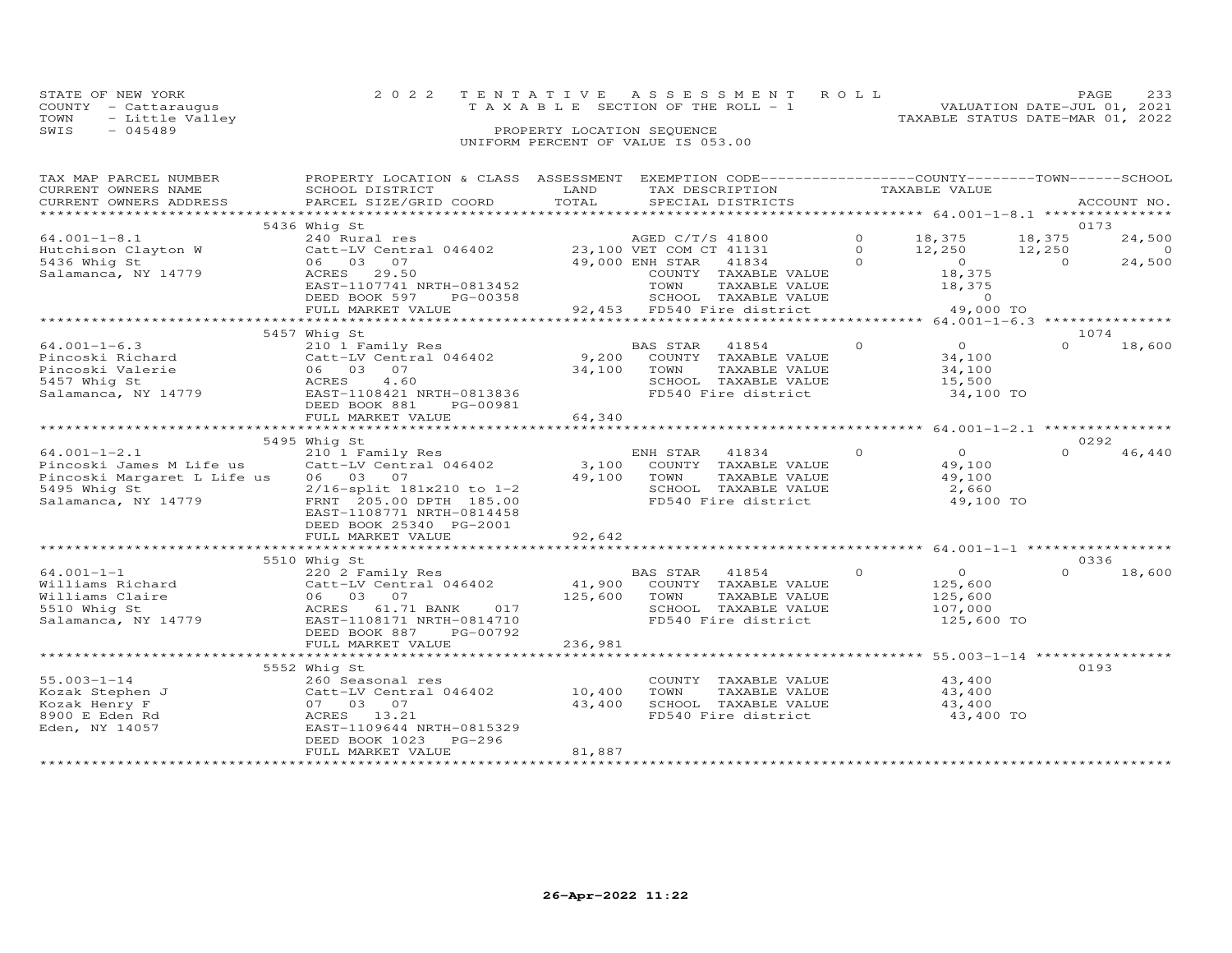| STATE OF NEW YORK       | 2022 TENTATIVE ASSESSMENT ROLL  | 234<br>PAGE.                     |
|-------------------------|---------------------------------|----------------------------------|
| COUNTY - Cattaraugus    | TAXABLE SECTION OF THE ROLL - 1 | VALUATION DATE-JUL 01, 2021      |
| TOWN<br>- Little Valley |                                 | TAXABLE STATUS DATE-MAR 01, 2022 |
| $-045489$<br>SWIS       | PROPERTY LOCATION SEQUENCE      |                                  |
|                         |                                 |                                  |

| TAX MAP PARCEL NUMBER      | PROPERTY LOCATION & CLASS ASSESSMENT EXEMPTION CODE----------------COUNTY-------TOWN------SCHOOL |         |                         |          |                |          |             |
|----------------------------|--------------------------------------------------------------------------------------------------|---------|-------------------------|----------|----------------|----------|-------------|
| CURRENT OWNERS NAME        | SCHOOL DISTRICT                                                                                  | LAND    | TAX DESCRIPTION         |          | TAXABLE VALUE  |          |             |
| CURRENT OWNERS ADDRESS     | PARCEL SIZE/GRID COORD                                                                           | TOTAL   | SPECIAL DISTRICTS       |          |                |          | ACCOUNT NO. |
|                            |                                                                                                  |         |                         |          |                |          |             |
|                            | 5555 Whig St                                                                                     |         |                         |          |                | 0099     |             |
| $55.003 - 1 - 16$          | 113 Cattle farm                                                                                  |         | ENH STAR<br>41834       | $\Omega$ | $\Omega$       | $\Omega$ | 46,440      |
| St. John Herbert R Life Us | Catt-LV Central 046402                                                                           | 28,000  | COUNTY<br>TAXABLE VALUE |          | 62,800         |          |             |
| St. John Mary S            | 07 03<br>07                                                                                      | 62,800  | TOWN<br>TAXABLE VALUE   |          | 62,800         |          |             |
| 555 Whig St                | ACRES<br>34.00                                                                                   |         | SCHOOL TAXABLE VALUE    |          | 16,360         |          |             |
| Salamanca, NY 14779        | EAST-1107611 NRTH-0815332                                                                        |         | FD540 Fire district     |          | 62,800 TO      |          |             |
|                            | DEED BOOK 27575 PG-2001                                                                          |         |                         |          |                |          |             |
|                            | FULL MARKET VALUE                                                                                | 118,491 |                         |          |                |          |             |
|                            |                                                                                                  |         |                         |          |                |          |             |
|                            | 5564 Whig St                                                                                     |         |                         |          |                | 0101     |             |
| $55.003 - 1 - 15$          | 270 Mfg housing                                                                                  |         | COUNTY TAXABLE VALUE    |          | 14,400         |          |             |
| St. John Elizabeth A       | Catt-LV Central 046402                                                                           | 5,000   | TOWN<br>TAXABLE VALUE   |          | 14,400         |          |             |
| 89 Neal Avenue             | 07 03 07                                                                                         | 14,400  | SCHOOL TAXABLE VALUE    |          | 14,400         |          |             |
| Newark, OH 43055           | Trailer                                                                                          |         | FD540 Fire district     |          | 14,400 TO      |          |             |
|                            | FRNT 160.00 DPTH 250.00                                                                          |         |                         |          |                |          |             |
|                            | EAST-1109178 NRTH-0815532                                                                        |         |                         |          |                |          |             |
|                            | DEED BOOK 27574 PG-5001                                                                          |         |                         |          |                |          |             |
|                            | FULL MARKET VALUE                                                                                | 27,170  |                         |          |                |          |             |
|                            |                                                                                                  |         |                         |          |                |          |             |
|                            |                                                                                                  |         |                         |          |                | 1128     |             |
|                            | 5578 Whig St                                                                                     |         |                         |          |                |          |             |
| $55.003 - 1 - 17.2$        | 260 Seasonal res                                                                                 |         | COUNTY TAXABLE VALUE    |          | 48,000         |          |             |
| Henneberg James            | Catt-LV Central 046402                                                                           | 10,000  | TOWN<br>TAXABLE VALUE   |          | 48,000         |          |             |
| 25 Highland Ave            | 07 03 07                                                                                         | 48,000  | SCHOOL TAXABLE VALUE    |          | 48,000         |          |             |
| Hamburg, NY 14075          | ACRES<br>4.30                                                                                    |         | FD540 Fire district     |          | 48,000 TO      |          |             |
|                            | EAST-1109227 NRTH-0815739                                                                        |         |                         |          |                |          |             |
|                            | DEED BOOK 00924 PG-00594                                                                         |         |                         |          |                |          |             |
|                            | FULL MARKET VALUE                                                                                | 90,566  |                         |          |                |          |             |
|                            |                                                                                                  |         |                         |          |                |          |             |
|                            | 5605 Whig St                                                                                     |         |                         |          |                | 0392     |             |
| $55.003 - 1 - 18$          | 210 1 Family Res                                                                                 |         | ENH STAR<br>41834       | $\Omega$ | $\overline{O}$ | $\Omega$ | 35,500      |
| Zinn Raymond               | Catt-LV Central 046402                                                                           | 6,100   | COUNTY TAXABLE VALUE    |          | 35,500         |          |             |
| Zinn Gail                  | 07 03 07                                                                                         | 35,500  | TOWN<br>TAXABLE VALUE   |          | 35,500         |          |             |
| 5605 Whig St               | FRNT 113.00 DPTH<br>87.00                                                                        |         | SCHOOL TAXABLE VALUE    |          | $\overline{0}$ |          |             |
| Salamanca, NY 14779        | ACRES<br>1.15                                                                                    |         | FD540 Fire district     |          | 35,500 TO      |          |             |
|                            | EAST-1108850 NRTH-0816199                                                                        |         |                         |          |                |          |             |
|                            | DEED BOOK 736<br>$PG-63$                                                                         |         |                         |          |                |          |             |
|                            | FULL MARKET VALUE                                                                                | 66,981  |                         |          |                |          |             |
|                            |                                                                                                  |         |                         |          |                |          |             |
|                            | 5657 Whig St                                                                                     |         |                         |          |                | 1462     |             |
| $55.003 - 1 - 19.5$        | 240 Rural res                                                                                    |         | COUNTY TAXABLE VALUE    |          | 77,200         |          |             |
| Bistany Undine             | Catt-LV Central 046402                                                                           | 15,000  | TOWN<br>TAXABLE VALUE   |          | 77,200         |          |             |
| 115 Lexington St           | $6/17$ -splt off $1-19.5$                                                                        | 77,200  | SCHOOL TAXABLE VALUE    |          | 77,200         |          |             |
| Buffalo, NY 14222          | ACRES<br>26.80                                                                                   |         | FD540 Fire district     |          | 77,200 TO      |          |             |
|                            | EAST-1108333 NRTH-0816881                                                                        |         |                         |          |                |          |             |
|                            | DEED BOOK 27892 PG-5001                                                                          |         |                         |          |                |          |             |
|                            | FULL MARKET VALUE                                                                                | 145,660 |                         |          |                |          |             |
|                            |                                                                                                  |         |                         |          |                |          |             |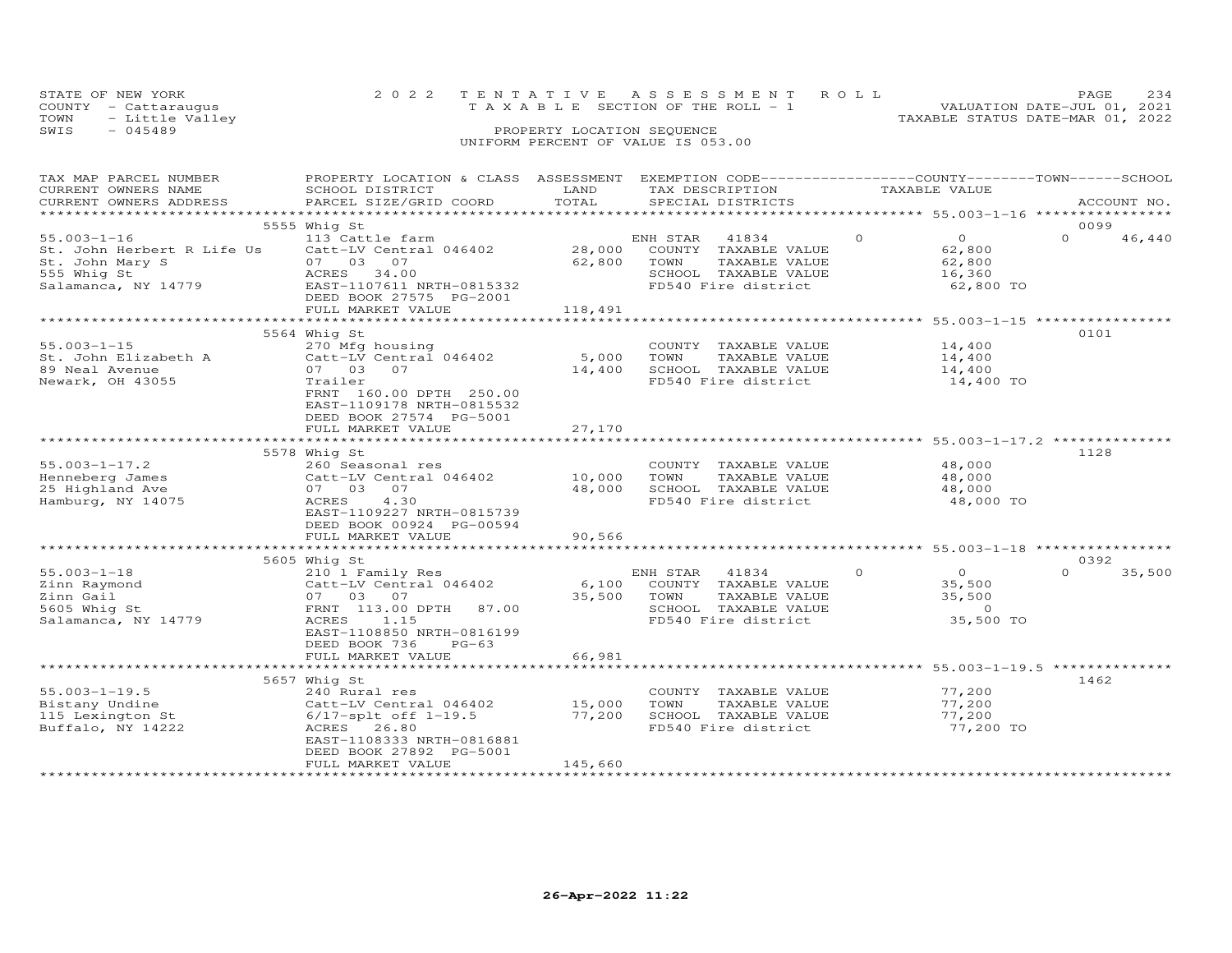|      | STATE OF NEW YORK    | 2022 TENTATIVE ASSESSMENT ROLL     | 235<br>PAGE.                     |
|------|----------------------|------------------------------------|----------------------------------|
|      | COUNTY - Cattaraugus | TAXABLE SECTION OF THE ROLL - 1    | VALUATION DATE-JUL 01, 2021      |
| TOWN | - Little Valley      |                                    | TAXABLE STATUS DATE-MAR 01, 2022 |
| SWIS | $-045489$            | PROPERTY LOCATION SEQUENCE         |                                  |
|      |                      | UNIFORM PERCENT OF VALUE IS 053.00 |                                  |

| TAX MAP PARCEL NUMBER<br>CURRENT OWNERS NAME<br>CURRENT OWNERS ADDRESS<br>***********************        | PROPERTY LOCATION & CLASS ASSESSMENT                                                                                                                                                                                                            |                             | EXEMPTION CODE-----------------COUNTY-------TOWN-----SCHOOL                                                        |                                 |                                                                    |                             |                               |
|----------------------------------------------------------------------------------------------------------|-------------------------------------------------------------------------------------------------------------------------------------------------------------------------------------------------------------------------------------------------|-----------------------------|--------------------------------------------------------------------------------------------------------------------|---------------------------------|--------------------------------------------------------------------|-----------------------------|-------------------------------|
| $55.003 - 1 - 3.3$<br>Jordan William S<br>Jordan Tressa M<br>PO Box 744<br>Ellicottville, NY 14731       | 5996 Whig St<br>210 1 Family Res<br>Catt-LV Central 046402<br>73 03 07<br>$6/16$ -splt 35.35 acres to<br>ACRES 4.30 BANK<br>017<br>EAST-1110323 NRTH-0822794<br>DEED BOOK 26215 PG-8001<br>FULL MARKET VALUE                                    | 8,600<br>122,400<br>230,943 | COUNTY TAXABLE VALUE<br>TOWN<br>TAXABLE VALUE<br>SCHOOL TAXABLE VALUE<br>FD540 Fire district                       |                                 | 122,400<br>122,400<br>122,400<br>122,400 TO                        |                             | 1005                          |
|                                                                                                          |                                                                                                                                                                                                                                                 |                             |                                                                                                                    |                                 |                                                                    |                             |                               |
| $63.002 - 2 - 15$<br>USLOUG Agatha O<br>Harper Rita I<br>5303 Winship Cir<br>Salamanca, NY 14779-9771    | 5303 Winship Cir<br>210 1 Family Res<br>Catt-LV Central 046402 9,200 VET WAR CT 41121<br>22 03 07<br>2.30<br>ACRES<br>EAST-1099253 NRTH-0814059<br>DEED BOOK 2929 PG-6001                                                                       |                             | AGED C/T/S 41800<br>58,800 ENH STAR 41834<br>COUNTY TAXABLE VALUE<br>TOWN<br>TAXABLE VALUE<br>SCHOOL TAXABLE VALUE | $\circ$<br>$\Omega$<br>$\Omega$ | 20,544<br>7,440<br>$\circ$<br>30,816<br>30,816<br>$\Omega$         | 20,544<br>7,440<br>$\Omega$ | 0922<br>23,520<br>റ<br>35,280 |
|                                                                                                          | FULL MARKET VALUE                                                                                                                                                                                                                               |                             | 110,943 FD540 Fire district                                                                                        |                                 | 58,800 TO                                                          |                             |                               |
|                                                                                                          |                                                                                                                                                                                                                                                 |                             |                                                                                                                    |                                 |                                                                    |                             |                               |
|                                                                                                          | 5334 Winship Cir                                                                                                                                                                                                                                |                             |                                                                                                                    |                                 |                                                                    |                             | 0380                          |
| $63.002 - 2 - 18$<br>Lawrence Stan<br>Lawrence Carol<br>5334 Winship Cir<br>Salamanca, NY 14779          | 210 1 Family Res<br>Catt-LV Central 046402<br>22 03 07<br>ACRES<br>1.96 BANK<br>017<br>EAST-1098892 NRTH-0814165<br>DEED BOOK 00998 PG-00692                                                                                                    | 6,900<br>63,000             | BAS STAR<br>41854<br>COUNTY TAXABLE VALUE<br>TOWN<br>TAXABLE VALUE<br>SCHOOL TAXABLE VALUE<br>FD540 Fire district  | $\Omega$                        | $\Omega$<br>63,000<br>63,000<br>44,400<br>63,000 TO                | $\Omega$                    | 18,600                        |
|                                                                                                          | FULL MARKET VALUE                                                                                                                                                                                                                               | 118,868                     |                                                                                                                    |                                 |                                                                    |                             |                               |
|                                                                                                          |                                                                                                                                                                                                                                                 |                             |                                                                                                                    |                                 |                                                                    |                             |                               |
|                                                                                                          | 5343 Winship Cir<br>210 1 Family Res                                                                                                                                                                                                            |                             |                                                                                                                    |                                 |                                                                    |                             | 0290                          |
| $63.002 - 2 - 20$<br>Sibley Family Trust I<br>Sibley Dennis R<br>5343 Winship Cir<br>Salamanca, NY 14779 | 210 1 Family New 3046402<br>Catt-LV Central 046402 6,700 ENH STAR 41834<br>22 03 07 75,500 COUNTY TAXABLE VALUE<br>22 03 07 73 TOWN TAXABLE VALUE<br>1.73<br>ACRES<br>EAST-1098637 NRTH-0814044<br>DEED BOOK 28616 PG-3001<br>FULL MARKET VALUE | 142,453                     | VET WAR CT 41121<br>TOWN<br>TAXABLE VALUE<br>SCHOOL TAXABLE VALUE<br>FD540 Fire district                           | $\Omega$<br>$\Omega$            | 7,440<br>$\overline{0}$<br>68,060<br>68,060<br>29,060<br>75,500 TO | 7,440<br>$\Omega$           | $\Omega$<br>46,440            |
|                                                                                                          |                                                                                                                                                                                                                                                 |                             |                                                                                                                    |                                 |                                                                    |                             |                               |
|                                                                                                          | 5353 Winship Cir                                                                                                                                                                                                                                |                             |                                                                                                                    |                                 |                                                                    |                             | 0381                          |
| $63.002 - 2 - 19$<br>Winship Montie<br>Winship Judy<br>5353 Winship Cir<br>Salamanca, NY 14779-9771      | 210 1 Family Res<br>Catt-LV Central 046402<br>22 03 07<br>ACRES<br>1.79<br>EAST-1098576 NRTH-0814257<br>DEED BOOK 704<br>PG-01176                                                                                                               | 6,700<br>70,300             | ENH STAR<br>41834<br>COUNTY TAXABLE VALUE<br>TOWN<br>TAXABLE VALUE<br>SCHOOL TAXABLE VALUE<br>FD540 Fire district  | $\Omega$                        | $\Omega$<br>70,300<br>70,300<br>23,860<br>70,300 TO                | $\Omega$                    | 46,440                        |
| **********************                                                                                   | FULL MARKET VALUE                                                                                                                                                                                                                               | 132,642                     |                                                                                                                    |                                 |                                                                    |                             |                               |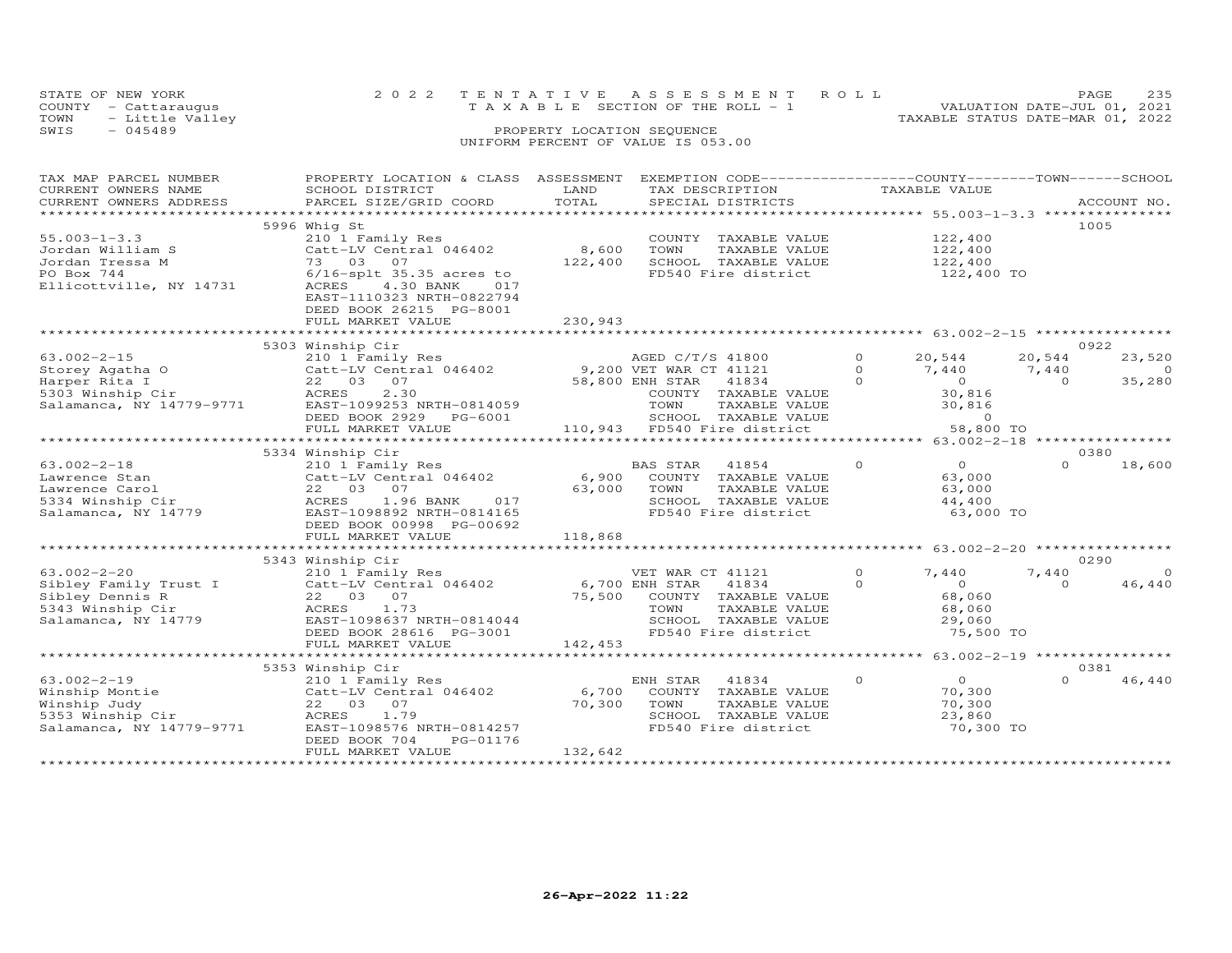| STATE OF NEW YORK       | 2022 TENTATIVE ASSESSMENT ROLL     | PAGE                             | 236 |
|-------------------------|------------------------------------|----------------------------------|-----|
| COUNTY - Cattaraugus    | TAXABLE SECTION OF THE ROLL - 1    | VALUATION DATE-JUL 01, 2021      |     |
| TOWN<br>- Little Valley |                                    | TAXABLE STATUS DATE-MAR 01, 2022 |     |
| SWIS<br>- 045489        | PROPERTY LOCATION SEQUENCE         |                                  |     |
|                         | UNIFORM PERCENT OF VALUE IS 053.00 |                                  |     |

| TAX MAP PARCEL NUMBER<br>CURRENT OWNERS NAME | PROPERTY LOCATION & CLASS ASSESSMENT<br>SCHOOL DISTRICT | LAND          |                | EXEMPTION CODE-----------------COUNTY-------TOWN-----SCHOOL<br>TAX DESCRIPTION |          | TAXABLE VALUE                      |          |             |
|----------------------------------------------|---------------------------------------------------------|---------------|----------------|--------------------------------------------------------------------------------|----------|------------------------------------|----------|-------------|
| CURRENT OWNERS ADDRESS                       | PARCEL SIZE/GRID COORD                                  | TOTAL         |                | SPECIAL DISTRICTS                                                              |          |                                    |          | ACCOUNT NO. |
|                                              |                                                         | ************* |                |                                                                                |          | *********** 63.002-2-17 ********** |          |             |
|                                              | 5371 Winship Cir                                        |               |                |                                                                                |          |                                    | 0376     |             |
| $63.002 - 2 - 17$                            | 311 Res vac land                                        |               |                | COUNTY TAXABLE VALUE                                                           |          | 6,300                              |          |             |
|                                              | Catt-LV Central 046402                                  | 6,300         | TOWN           | TAXABLE VALUE                                                                  |          | 6,300                              |          |             |
| Lawrence Stan                                |                                                         |               |                |                                                                                |          |                                    |          |             |
| Lawrence Carol                               | 22 03 07                                                | 6,300         |                | SCHOOL TAXABLE VALUE                                                           |          | 6,300                              |          |             |
| 5334 Winship Cir                             | 1.25 BANK<br>ACRES<br>017                               |               |                | FD540 Fire district                                                            |          | 6,300 TO                           |          |             |
| Salamanca, NY 14779                          | EAST-1099242 NRTH-0814177                               |               |                |                                                                                |          |                                    |          |             |
|                                              | DEED BOOK 00998 PG-00692                                |               |                |                                                                                |          |                                    |          |             |
|                                              | FULL MARKET VALUE<br>************************           | 11,887        |                |                                                                                |          |                                    |          |             |
|                                              |                                                         |               |                |                                                                                |          |                                    |          |             |
|                                              | 5379 Winship Cir                                        |               |                |                                                                                |          |                                    | 0377     |             |
| $63.002 - 2 - 16$                            | 210 1 Family Res                                        |               | BAS STAR 41854 |                                                                                | $\Omega$ | $\overline{0}$                     | $\Omega$ | 18,600      |
| Halterman James R Jr                         | Catt-LV Central 046402                                  | 6,100         |                | COUNTY TAXABLE VALUE                                                           |          | 38,000                             |          |             |
| 5379 Winship Cir                             | 22 03 07                                                | 38,000        | TOWN           | TAXABLE VALUE                                                                  |          | 38,000                             |          |             |
| Salamanca', NY 14779                         | Life Use - Robert-Jean                                  |               |                | SCHOOL TAXABLE VALUE                                                           |          | 19,400                             |          |             |
|                                              | ACRES<br>1.15                                           |               |                | FD540 Fire district                                                            |          | 38,000 TO                          |          |             |
|                                              | EAST-1099322 NRTH-0814283                               |               |                |                                                                                |          |                                    |          |             |
|                                              | DEED BOOK 4382<br>PG-2001                               |               |                |                                                                                |          |                                    |          |             |
|                                              | FULL MARKET VALUE                                       | 71,698        |                |                                                                                |          |                                    |          |             |
|                                              |                                                         |               |                |                                                                                |          |                                    |          |             |
|                                              | Woodworth Hollow Rd                                     |               |                |                                                                                |          |                                    | 0088     |             |
| $63.004 - 1 - 4$                             | 323 Vacant rural                                        |               |                | COUNTY TAXABLE VALUE                                                           |          | 14,400                             |          |             |
| Crowe John H Jr                              | Catt-LV Central 046402                                  | 8,700         | TOWN           | TAXABLE VALUE                                                                  |          | 14,400                             |          |             |
| Crowe Jennie B                               | 19/27 03 07                                             | 14,400        |                | SCHOOL TAXABLE VALUE                                                           |          | 14,400                             |          |             |
| 20191 Gleedsville Rd                         | 28.76<br>ACRES                                          |               |                | FD540 Fire district                                                            |          | 14,400 TO                          |          |             |
| Leesburg, VA 20175                           | EAST-1097660 NRTH-0802791                               |               |                |                                                                                |          |                                    |          |             |
|                                              | DEED BOOK 898<br>PG-00182                               |               |                |                                                                                |          |                                    |          |             |
|                                              | FULL MARKET VALUE                                       | 27,170        |                |                                                                                |          |                                    |          |             |
|                                              | *******************                                     | ***********   |                |                                                                                |          |                                    |          |             |
|                                              | Woodworth Hollow Rd                                     |               |                |                                                                                |          |                                    | 0334     |             |
| $63.004 - 1 - 10$                            | 260 Seasonal res                                        |               |                | COUNTY TAXABLE VALUE                                                           |          | 50,800                             |          |             |
| Henning Raymond B                            | Salamanca Centr 041600                                  | 43,800        | TOWN           | TAXABLE VALUE                                                                  |          | 50,800                             |          |             |
| Henning Raymond B                            | 19 03 07                                                | 50,800        |                | SCHOOL TAXABLE VALUE                                                           |          | 50,800                             |          |             |
| 8892 Route 242                               | ACRES 151.78                                            |               |                | FD540 Fire district                                                            |          | 50,800 TO                          |          |             |
| Little Valley, NY 14755                      | EAST-1099951 NRTH-0800155                               |               |                |                                                                                |          |                                    |          |             |
|                                              |                                                         |               |                |                                                                                |          |                                    |          |             |
|                                              | DEED BOOK 26424 PG-3001                                 |               |                |                                                                                |          |                                    |          |             |
|                                              | FULL MARKET VALUE                                       | 95,849        |                |                                                                                |          |                                    |          |             |
|                                              |                                                         |               |                |                                                                                |          |                                    | 0033     |             |
|                                              | Woodworth Hollow Rd                                     |               |                |                                                                                |          |                                    |          |             |
| $63.004 - 1 - 11$                            | 910 Priv forest                                         |               |                | COUNTY TAXABLE VALUE                                                           |          | 107,000                            |          |             |
| Penn-York Resources, Inc.                    | Catt-LV Central 046402                                  | 42,800        | TOWN           | TAXABLE VALUE                                                                  |          | 107,000                            |          |             |
| 1716 Honeove Rd                              | 19/27 03 07                                             | 107,000       |                | SCHOOL TAXABLE VALUE                                                           |          | 107,000                            |          |             |
| Shinglehouse, PA 16748                       | ACRES 213.85                                            |               |                | FD540 Fire district                                                            |          | 107,000 TO                         |          |             |
|                                              | EAST-1097379 NRTH-0801501                               |               |                |                                                                                |          |                                    |          |             |
|                                              | DEED BOOK 439<br>PG-8004                                |               |                |                                                                                |          |                                    |          |             |
|                                              | FULL MARKET VALUE                                       | 201,887       |                |                                                                                |          |                                    |          |             |
|                                              |                                                         |               |                |                                                                                |          |                                    |          |             |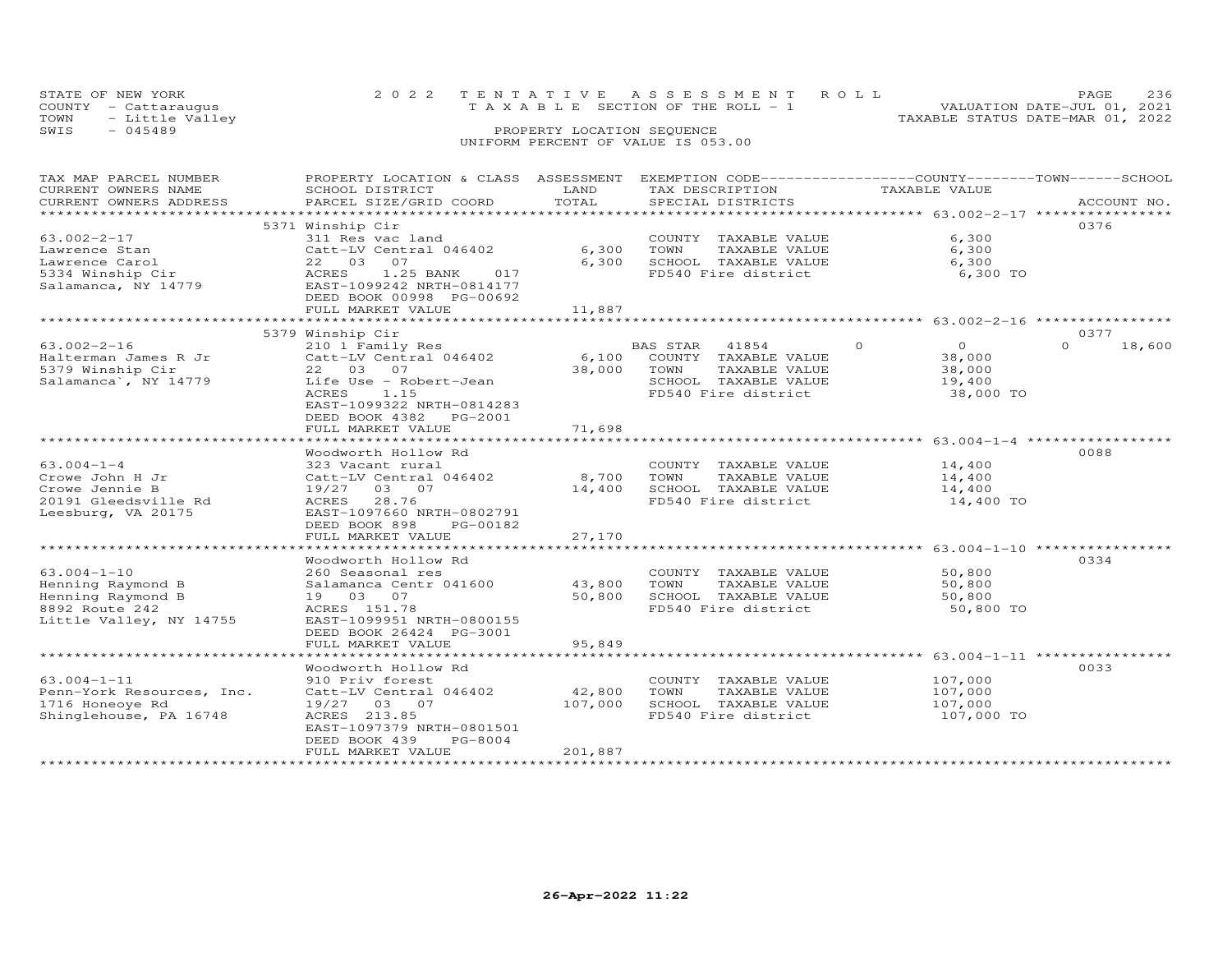| STATE OF NEW YORK       | 2022 TENTATIVE ASSESSMENT ROLL        | <b>PAGE</b>                      |
|-------------------------|---------------------------------------|----------------------------------|
| COUNTY - Cattaraugus    | T A X A B L E SECTION OF THE ROLL - 1 | VALUATION DATE-JUL 01, 2021      |
| - Little Valley<br>TOWN |                                       | TAXABLE STATUS DATE-MAR 01, 2022 |
| $-045489$<br>SWIS       | PROPERTY LOCATION SEQUENCE            |                                  |
|                         |                                       |                                  |

| TAX MAP PARCEL NUMBER          | PROPERTY LOCATION & CLASS ASSESSMENT EXEMPTION CODE----------------COUNTY-------TOWN------SCHOOL                                                                                                                               |         |                                                                                         |                                            |                          |
|--------------------------------|--------------------------------------------------------------------------------------------------------------------------------------------------------------------------------------------------------------------------------|---------|-----------------------------------------------------------------------------------------|--------------------------------------------|--------------------------|
| CURRENT OWNERS NAME            | SCHOOL DISTRICT                                                                                                                                                                                                                | LAND    | TAX DESCRIPTION                                                                         | TAXABLE VALUE                              |                          |
| CURRENT OWNERS ADDRESS         |                                                                                                                                                                                                                                |         |                                                                                         |                                            | ACCOUNT NO.              |
| ****************************** | . PARCEL SIZE/GRID COORD TOTAL SPECIAL DISTRICTS 4CCOUNT NO ACCOUNT NO ARE ARRY AND MOLE TO A ARRY AND A LOCOUNT NO A A LOCOUNT NO A LATA A LATA AND HER A LATA AND A LATA AND HER A LATA AND HER A LATA AND HAND A LATA AND H |         |                                                                                         |                                            |                          |
|                                | Woodworth Hollow Rd                                                                                                                                                                                                            |         |                                                                                         |                                            | 0035                     |
| $63.004 - 2 - 20$              | 910 Priv forest                                                                                                                                                                                                                |         | COUNTY TAXABLE VALUE                                                                    | 78,000                                     |                          |
| Penn-York Resources, Inc.      | 910 PIIV IOIESC<br>Catt-LV Central 046402 26,000                                                                                                                                                                               |         | TOWN<br>TAXABLE VALUE                                                                   | 78,000                                     |                          |
| 1716 Honeoye Rd                | 28 03 07                                                                                                                                                                                                                       | 78,000  | SCHOOL TAXABLE VALUE                                                                    | 78,000                                     |                          |
| Shinglehouse, PA 16748         | ACRES 130.10                                                                                                                                                                                                                   |         | FD540 Fire district                                                                     | 78,000 TO                                  |                          |
|                                | EAST-1095696 NRTH-0805929                                                                                                                                                                                                      |         |                                                                                         |                                            |                          |
|                                | DEED BOOK 439<br>PG-8004                                                                                                                                                                                                       |         |                                                                                         |                                            |                          |
|                                | FULL MARKET VALUE                                                                                                                                                                                                              | 147,170 |                                                                                         |                                            |                          |
|                                |                                                                                                                                                                                                                                |         |                                                                                         |                                            |                          |
|                                | Woodworth Hollow Rd                                                                                                                                                                                                            |         |                                                                                         |                                            | 0968                     |
| $63.004 - 2 - 22$              | 910 Priv forest COUNTY<br>Catt-LV Central 046402 13,600 TOWN                                                                                                                                                                   |         | COUNTY TAXABLE VALUE                                                                    | 20,100                                     |                          |
| Adams Lumber Co Inc            |                                                                                                                                                                                                                                |         | TAXABLE VALUE                                                                           | 20,100                                     |                          |
| 6052 Adams Rd                  | 20/21/28<br>03<br>07 20,100                                                                                                                                                                                                    |         |                                                                                         |                                            |                          |
| Cattaraugus, NY 14719          | ACRES 67.93                                                                                                                                                                                                                    |         | SCHOOL TAXABLE VALUE $20,100$<br>FD540 Fire district $20,100$ TO<br>FD540 Fire district |                                            |                          |
|                                | EAST-1098207 NRTH-0807092                                                                                                                                                                                                      |         |                                                                                         |                                            |                          |
|                                | DEED BOOK 794<br>PG-00152                                                                                                                                                                                                      |         |                                                                                         |                                            |                          |
|                                | FULL MARKET VALUE                                                                                                                                                                                                              | 37,925  |                                                                                         |                                            |                          |
|                                |                                                                                                                                                                                                                                |         |                                                                                         |                                            |                          |
|                                | 7885 Woodworth Hollow Rd                                                                                                                                                                                                       |         |                                                                                         |                                            | 1119                     |
| $63.004 - 1 - 7.2$             | 210 1 Family Res                                                                                                                                                                                                               |         | 41804                                                                                   | $\overline{O}$<br>$\Omega$                 | 30,400<br>$\Omega$       |
|                                |                                                                                                                                                                                                                                |         | 41801                                                                                   | $\Omega$<br>34,200                         | 34,200<br>$\overline{0}$ |
|                                | 63.004-1-7.2<br>Shinners Joyce L 210 1 Family Res AGED S<br>Catt-LV Central 046402 6,200 AGED C/T<br>7885 Woodworth Hollow 19 03 07 76,000 ENH STAR<br>Salamanca, NY 14779 FRNT 210.00 DPTH 195.00 COUNTY T                    |         |                                                                                         | $\Omega$<br>$\overline{0}$                 | 45,600<br>$\Omega$       |
|                                |                                                                                                                                                                                                                                |         | 76,000 ENH STAR 41834<br>COUNTY TAXABLE<br>COUNTY TAXABLE VALUE                         | 41,800                                     |                          |
|                                | EAST-1102123 NRTH-0802994                                                                                                                                                                                                      |         | TOWN<br>TAXABLE VALUE                                                                   | 41,800                                     |                          |
|                                | DEED BOOK 11530 PG-8001                                                                                                                                                                                                        |         | SCHOOL TAXABLE VALUE                                                                    | $\sim$ 0                                   |                          |
|                                | FULL MARKET VALUE                                                                                                                                                                                                              |         | 143,396 FD540 Fire district                                                             | 76,000 TO                                  |                          |
|                                |                                                                                                                                                                                                                                |         |                                                                                         |                                            |                          |
|                                | 7889 Woodworth Hollow Rd                                                                                                                                                                                                       |         |                                                                                         |                                            | 0268                     |
|                                |                                                                                                                                                                                                                                |         | COUNTY TAXABLE VALUE                                                                    | 86,000                                     |                          |
|                                |                                                                                                                                                                                                                                |         | TOWN<br>TAXABLE VALUE                                                                   | 86,000                                     |                          |
|                                |                                                                                                                                                                                                                                |         | SCHOOL TAXABLE VALUE                                                                    | 86,000                                     |                          |
|                                |                                                                                                                                                                                                                                |         | FD540 Fire district                                                                     | 86,000 TO                                  |                          |
| Salamanca, NY 14779            | EAST-1101856 NRTH-0803004                                                                                                                                                                                                      |         |                                                                                         |                                            |                          |
|                                | DEED BOOK 00936 PG-00845                                                                                                                                                                                                       |         |                                                                                         |                                            |                          |
|                                | FULL MARKET VALUE                                                                                                                                                                                                              | 162,264 |                                                                                         |                                            |                          |
|                                |                                                                                                                                                                                                                                |         |                                                                                         |                                            |                          |
|                                | 7964 Woodworth Hollow Rd                                                                                                                                                                                                       |         |                                                                                         |                                            | 0081                     |
|                                | 03.004-2-11 210 1 Family Res WET COM CT 41131<br>Chapel William H Catt-LV Central 046402 7,700 VET DIS CT 41141<br>Chapel Delores 20 03 07                                                                                     |         |                                                                                         | $0 \t 12,400$                              | $\overline{O}$<br>12,400 |
|                                |                                                                                                                                                                                                                                |         |                                                                                         | $\Omega$<br>12,400                         | $\overline{0}$<br>12,400 |
|                                |                                                                                                                                                                                                                                |         |                                                                                         | $\Omega$                                   | 46,440<br>$\Omega$       |
| 7964 Woodworth Hollow Rd ACRES | 2.73 BANK<br>017                                                                                                                                                                                                               |         | COUNTY TAXABLE VALUE                                                                    | $\begin{array}{c} 0 \\ 37,200 \end{array}$ |                          |
| Salamanca, NY 14779            | EAST-1100548 NRTH-0803216                                                                                                                                                                                                      |         | TOWN<br>TAXABLE VALUE                                                                   |                                            |                          |
|                                | PG-01193<br>DEED BOOK 756                                                                                                                                                                                                      |         | SCHOOL TAXABLE VALUE                                                                    | 37,200<br>15,560                           |                          |
|                                | FULL MARKET VALUE                                                                                                                                                                                                              |         | 116,981 FD540 Fire district                                                             | $62,000$ TO                                |                          |
|                                |                                                                                                                                                                                                                                |         |                                                                                         |                                            |                          |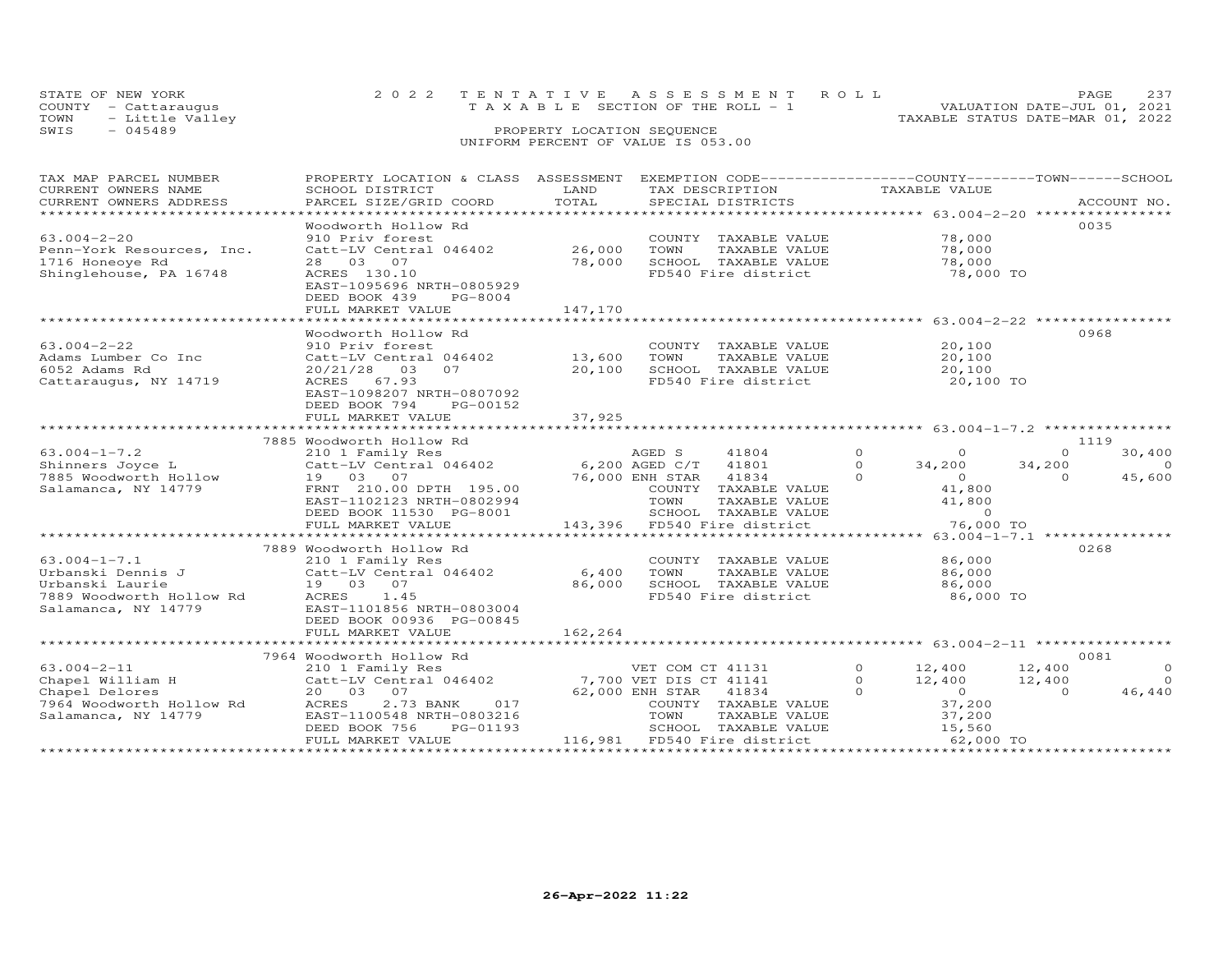| STATE OF NEW YORK       | 2022 TENTATIVE ASSESSMENT ROLL     |  |                                  | PAGE.                       | 238 |
|-------------------------|------------------------------------|--|----------------------------------|-----------------------------|-----|
| COUNTY - Cattaraugus    | TAXABLE SECTION OF THE ROLL - 1    |  |                                  | VALUATION DATE-JUL 01, 2021 |     |
| TOWN<br>- Little Valley |                                    |  | TAXABLE STATUS DATE-MAR 01, 2022 |                             |     |
| SWIS<br>$-045489$       | PROPERTY LOCATION SEQUENCE         |  |                                  |                             |     |
|                         | UNIFORM PERCENT OF VALUE IS 053.00 |  |                                  |                             |     |

| TAX MAP PARCEL NUMBER                                             | PROPERTY LOCATION & CLASS ASSESSMENT EXEMPTION CODE----------------COUNTY-------TOWN-----SCHOOL                                                                                                                                                        |         |                                                                  |                            |                    |
|-------------------------------------------------------------------|--------------------------------------------------------------------------------------------------------------------------------------------------------------------------------------------------------------------------------------------------------|---------|------------------------------------------------------------------|----------------------------|--------------------|
| CURRENT OWNERS NAME                                               | SCHOOL DISTRICT                                                                                                                                                                                                                                        | LAND    | TAX DESCRIPTION                                                  | TAXABLE VALUE              |                    |
|                                                                   |                                                                                                                                                                                                                                                        |         |                                                                  |                            |                    |
|                                                                   | .CURRENT OWNERS ADDRESS PARCEL SIZE/GRID COORD TOTAL SPECIAL DISTRICTS ACCOUNT NO ACCOUNT NO ACCOUNT NO ACCOUNT                                                                                                                                        |         |                                                                  |                            |                    |
|                                                                   | 8002 Woodworth Hollow Rd                                                                                                                                                                                                                               |         |                                                                  |                            | 1078               |
| $63.004 - 2 - 12.2$                                               | 270 Mfg housing                                                                                                                                                                                                                                        |         | COUNTY TAXABLE VALUE 34,500                                      |                            |                    |
|                                                                   | Catt-LV Central 046402                                                                                                                                                                                                                                 | 6,400   |                                                                  |                            |                    |
|                                                                   |                                                                                                                                                                                                                                                        | 34,500  |                                                                  |                            |                    |
|                                                                   |                                                                                                                                                                                                                                                        |         | FD540 Fire district                                              | 34,500 TO                  |                    |
|                                                                   |                                                                                                                                                                                                                                                        |         |                                                                  |                            |                    |
|                                                                   | DEED BOOK 888<br>PG-00972                                                                                                                                                                                                                              |         |                                                                  |                            |                    |
|                                                                   | FULL MARKET VALUE                                                                                                                                                                                                                                      | 65,094  |                                                                  |                            |                    |
|                                                                   |                                                                                                                                                                                                                                                        |         |                                                                  |                            |                    |
|                                                                   | 8026 Woodworth Hollow Rd                                                                                                                                                                                                                               |         |                                                                  |                            | 0098               |
| $63.004 - 1 - 5$                                                  | 240 Rural res                                                                                                                                                                                                                                          |         | VET WAR CT 41121                                                 | 0 $7,440$                  | 7,440<br>$\circ$   |
|                                                                   | CALC Paul J<br>Stetz Paul J<br>Stetz Marilyn S<br>Stetz Marilyn S<br>Salamanca, NY 14779<br>Salamanca, NY 14779<br>CALC EAS 12.85<br>Salamanca, NY 14779<br>CALC EAS 12.85<br>CALC EAS 12.85<br>CALC PART-10989212<br>CALC PARTH-0802812<br>CALC SCHOO |         |                                                                  | $\Omega$<br>$\overline{0}$ | 18,600<br>$\Omega$ |
|                                                                   |                                                                                                                                                                                                                                                        |         | 87,000 COUNTY TAXABLE VALUE                                      | 79,560                     |                    |
|                                                                   |                                                                                                                                                                                                                                                        |         | TAXABLE VALUE                                                    | 79,560                     |                    |
|                                                                   |                                                                                                                                                                                                                                                        |         | SCHOOL TAXABLE VALUE 68,400                                      |                            |                    |
|                                                                   | DEED BOOK 00959 PG-01006                                                                                                                                                                                                                               |         | FD540 Fire district                                              | 87,000 TO                  |                    |
|                                                                   | FULL MARKET VALUE                                                                                                                                                                                                                                      | 164,151 |                                                                  |                            |                    |
|                                                                   |                                                                                                                                                                                                                                                        |         |                                                                  |                            |                    |
|                                                                   | 8069 Woodworth Hollow Rd                                                                                                                                                                                                                               |         |                                                                  |                            | 0126               |
| $63.004 - 2 - 14$                                                 | 260 Seasonal res                                                                                                                                                                                                                                       |         |                                                                  |                            |                    |
|                                                                   |                                                                                                                                                                                                                                                        |         | COUNTY TAXABLE VALUE<br>TOWN      TAXABLE VALUE                  | 24,000<br>24,000           |                    |
|                                                                   |                                                                                                                                                                                                                                                        |         |                                                                  |                            |                    |
|                                                                   | 63.004-2-14 260 Seasonal res COUNT<br>Murphy Frederick Catt-LV Central 046402 4,200 TOWN<br>Murphy Kathleen 28 03 07 24,000 SCHOO<br>11515 Dunham Dr ACRES 1.22 Natthews, NC 28105 EAST-1098122 NRTH-0803230<br>Matthews, NC 28105 EAS                 |         | SCHOOL TAXABLE VALUE $24,000$<br>FD540 Fire district $24,000$ TO |                            |                    |
|                                                                   |                                                                                                                                                                                                                                                        |         |                                                                  |                            |                    |
|                                                                   | DEED BOOK 00952 PG-00372                                                                                                                                                                                                                               |         |                                                                  |                            |                    |
|                                                                   | FULL MARKET VALUE                                                                                                                                                                                                                                      | 45,283  |                                                                  |                            |                    |
|                                                                   |                                                                                                                                                                                                                                                        |         |                                                                  |                            |                    |
|                                                                   | 8074 Woodworth Hollow Rd                                                                                                                                                                                                                               |         |                                                                  |                            | 0256               |
| $63.004 - 2 - 13$                                                 | 260 Seasonal res                                                                                                                                                                                                                                       |         |                                                                  | 18,800                     |                    |
| Waterman Steven M                                                 | 260 Seasonal Les<br>Catt-LV Central 046402 $\begin{array}{ccc} 3,800 & 3,800 \\ -1000 & 2.500 \\ \end{array}$                                                                                                                                          |         | COUNTY TAXABLE VALUE<br>TOWN      TAXABLE VALUE<br>TOWN          | 18,800                     |                    |
|                                                                   |                                                                                                                                                                                                                                                        | 18,800  |                                                                  |                            |                    |
| Waterman Charles T and 28 03 07<br>1734 W Blood Rd and ACRES 1.04 |                                                                                                                                                                                                                                                        |         | SCHOOL TAXABLE VALUE<br>FD540 Fire district                      | 18,800<br>18,800 TO        |                    |
|                                                                   | E. Aurora, NY 14052 EAST-1098164 NRTH-0803412                                                                                                                                                                                                          |         |                                                                  |                            |                    |
|                                                                   | DEED BOOK 13902 PG-2001                                                                                                                                                                                                                                |         |                                                                  |                            |                    |
|                                                                   | FULL MARKET VALUE                                                                                                                                                                                                                                      | 35,472  |                                                                  |                            |                    |
|                                                                   |                                                                                                                                                                                                                                                        |         |                                                                  |                            |                    |
|                                                                   | 8101 Woodworth Hollow Rd                                                                                                                                                                                                                               |         |                                                                  |                            | 0350               |
| $63.004 - 2 - 16$                                                 | 260 Seasonal res                                                                                                                                                                                                                                       |         | COUNTY TAXABLE VALUE                                             | 60,000                     |                    |
| Engel James                                                       | Catt-LV Central 046402 24,000                                                                                                                                                                                                                          |         | TOWN                                                             | TAXABLE VALUE 60,000       |                    |
| 52 Lightfoot St                                                   | 28 03 07                                                                                                                                                                                                                                               | 60,000  |                                                                  |                            |                    |
| Rochester, NY 14623                                               | ACRES 43.84                                                                                                                                                                                                                                            |         | SCHOOL TAXABLE VALUE<br>FD540 Fire district                      | 60,000<br>60,000 TO        |                    |
|                                                                   | EAST-1097576 NRTH-0803974                                                                                                                                                                                                                              |         |                                                                  |                            |                    |
|                                                                   | DEED BOOK 20181 PG-8002                                                                                                                                                                                                                                |         |                                                                  |                            |                    |
|                                                                   | FULL MARKET VALUE                                                                                                                                                                                                                                      | 113,208 |                                                                  |                            |                    |
|                                                                   |                                                                                                                                                                                                                                                        |         |                                                                  |                            |                    |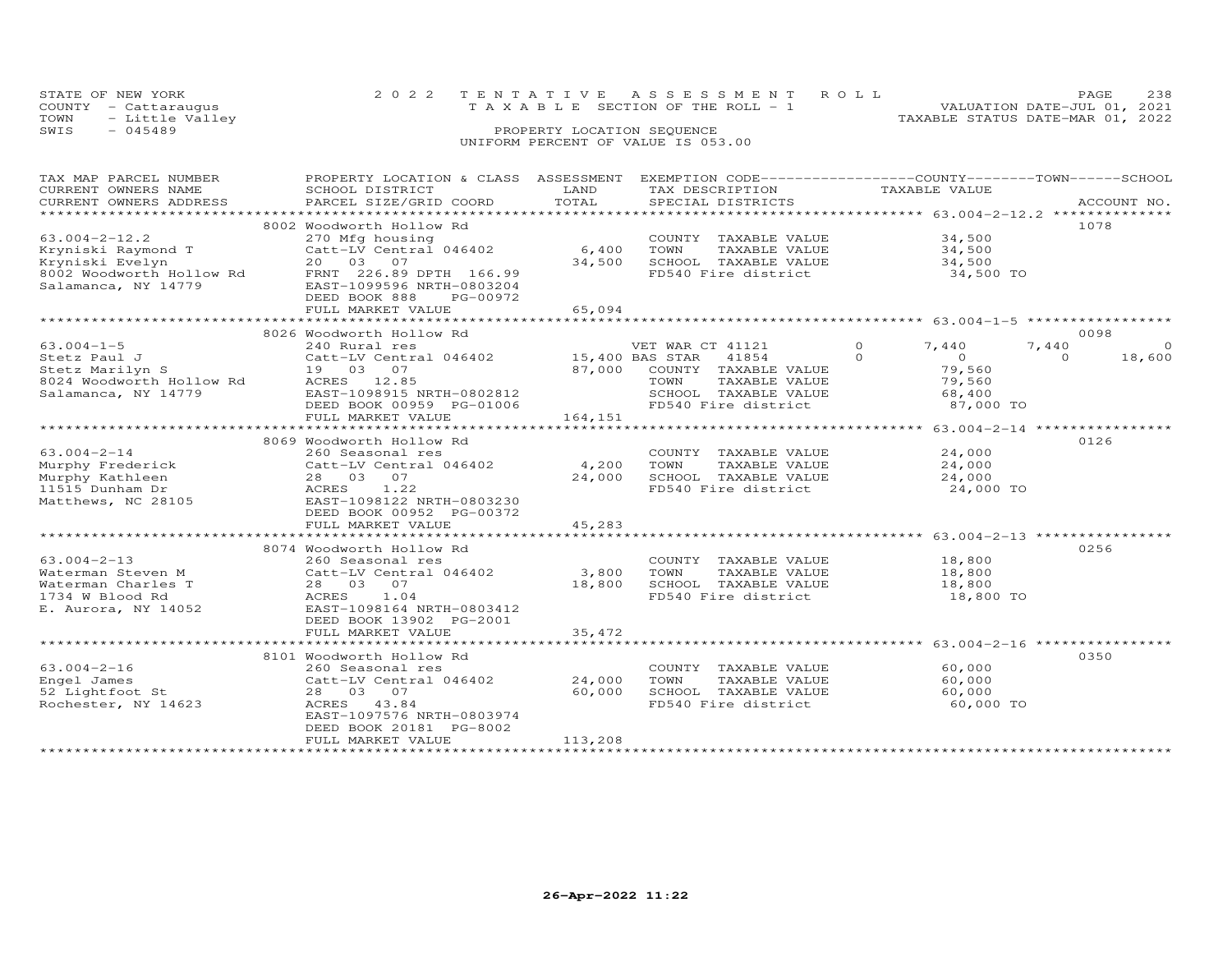| STATE OF NEW YORK<br>COUNTY<br>- Cattaraugus<br>- Little Valley<br>TOWN<br>$-045489$<br>SWIS | 2 0 2 2                                                                           | TENTATIVE<br>PROPERTY LOCATION SEQUENCE | ASSESSMENT ROLL<br>T A X A B L E SECTION OF THE ROLL - 1<br>UNIFORM PERCENT OF VALUE IS 053.00      |               | 239<br>PAGE<br>VALUATION DATE-JUL 01,<br>2021<br>TAXABLE STATUS DATE-MAR 01, 2022 |
|----------------------------------------------------------------------------------------------|-----------------------------------------------------------------------------------|-----------------------------------------|-----------------------------------------------------------------------------------------------------|---------------|-----------------------------------------------------------------------------------|
| TAX MAP PARCEL NUMBER<br>CURRENT OWNERS NAME<br>CURRENT OWNERS ADDRESS                       | PROPERTY LOCATION & CLASS ASSESSMENT<br>SCHOOL DISTRICT<br>PARCEL SIZE/GRID COORD | LAND<br>TOTAL                           | EXEMPTION CODE-----------------COUNTY-------TOWN-----SCHOOL<br>TAX DESCRIPTION<br>SPECIAL DISTRICTS | TAXABLE VALUE | ACCOUNT NO.                                                                       |
|                                                                                              | 8113 Woodworth Hollow Rd                                                          |                                         |                                                                                                     |               | 0139                                                                              |
| $63.004 - 2 - 15$                                                                            | 210 1 Family Res                                                                  |                                         | COUNTY<br>TAXABLE VALUE                                                                             | 33,600        |                                                                                   |
| Engel James E                                                                                | Catt-LV Central 046402                                                            | 4,700                                   | TAXABLE VALUE<br>TOWN                                                                               | 33,600        |                                                                                   |
| 52 Lightfoot Street                                                                          | 28 03 07                                                                          | 33,600                                  | SCHOOL TAXABLE VALUE                                                                                | 33,600        |                                                                                   |
| Rochester, NY 14623                                                                          | ACRES<br>1.04<br>EAST-1097322 NRTH-0803439<br>DEED BOOK 2020 PG-11797             |                                         | FD540 Fire district                                                                                 | 33,600 TO     |                                                                                   |
|                                                                                              | FULL MARKET VALUE                                                                 | 63,396                                  |                                                                                                     |               |                                                                                   |
|                                                                                              |                                                                                   |                                         |                                                                                                     |               |                                                                                   |
|                                                                                              | 8149 Woodworth Hollow Rd                                                          |                                         |                                                                                                     |               | 0168                                                                              |
| $63.004 - 2 - 19$                                                                            | 260 Seasonal res                                                                  |                                         | COUNTY<br>TAXABLE VALUE                                                                             | 11,600        |                                                                                   |
| Hohman Thomas Andrew                                                                         | Catt-LV Central 046402                                                            | 6,800                                   | TOWN<br>TAXABLE VALUE                                                                               | 11,600        |                                                                                   |
| Hohman Steven Albert                                                                         | 28 03 07                                                                          | 11,600                                  | SCHOOL TAXABLE VALUE                                                                                | 11,600        |                                                                                   |
| 22410 Rte 6                                                                                  | ACRES 10.70                                                                       |                                         | FD540 Fire district                                                                                 | 11,600 TO     |                                                                                   |
| Mainesburg, PA 16932                                                                         | EAST-1096186 NRTH-0804248                                                         |                                         |                                                                                                     |               |                                                                                   |
|                                                                                              | DEED BOOK 1030 PG-1030                                                            |                                         |                                                                                                     |               |                                                                                   |
|                                                                                              | FULL MARKET VALUE                                                                 | 21,887                                  |                                                                                                     |               |                                                                                   |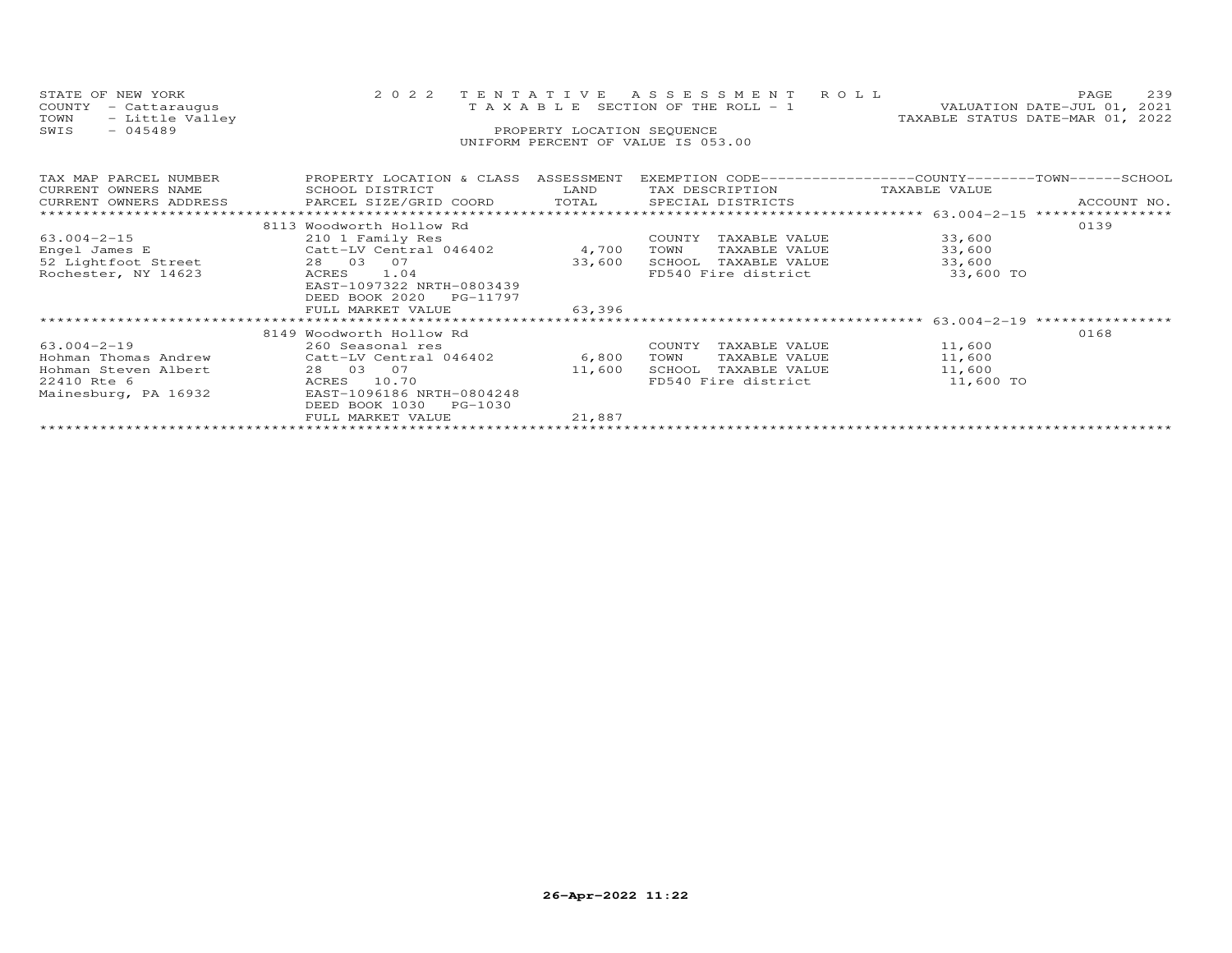| COUNTY<br>TOWN<br>SWIS | STATE OF NEW YORK<br>- Cattaraugus<br>- Little Valley<br>$-045489$ |                          | 2 0 2 2             | TENTATIVE<br>TAXABLE                                               | ASSESSMENT<br>SECTION OF THE ROLL - 1 | ROLL                  | TAXABLE STATUS DATE-MAR 01, 2022 | 240<br>PAGE<br>VALUATION DATE-JUL 01, 2021<br>RPS150/V04/L015 |
|------------------------|--------------------------------------------------------------------|--------------------------|---------------------|--------------------------------------------------------------------|---------------------------------------|-----------------------|----------------------------------|---------------------------------------------------------------|
|                        |                                                                    |                          | S U B<br>ROLL       | UNIFORM PERCENT OF VALUE IS 053.00<br>$S E C T I ON - - TO T AL S$ |                                       |                       |                                  | CURRENT DATE 4/26/2022                                        |
|                        |                                                                    | $***$                    | SPECIAL             | DISTRICT                                                           | SUMMARY ***                           |                       |                                  |                                                               |
| CODE                   | TOTAL<br>PARCELS<br>DISTRICT NAME                                  | <b>EXTENSION</b><br>TYPE | EXTENSION<br>VALUE  | AD VALOREM<br>VALUE                                                | EXEMPT<br>AMOUNT                      | TAXABLE<br>VALUE      |                                  |                                                               |
|                        | FD540 Fire district                                                | 588 TOTAL                |                     | 26806,000                                                          |                                       | 26806,000             |                                  |                                                               |
|                        |                                                                    | $***$                    | S C H O O L         | DISTRICT                                                           | SUMMARY ***                           |                       |                                  |                                                               |
| CODE                   | DISTRICT NAME                                                      | TOTAL<br>PARCELS         | ASSESSED<br>LAND    | ASSESSED<br>TOTAL                                                  | <b>EXEMPT</b><br><b>AMOUNT</b>        | TOTAL<br>TAXABLE      | STAR<br><b>AMOUNT</b>            | STAR<br>TAXABLE                                               |
| 041600<br>046402       | Salamanca Central<br>Catt-LV Central                               | 44<br>544                | 592,800<br>7589,740 | 1753,200<br>25052,800                                              | 312,369                               | 1753,200<br>24740,431 | 315,960<br>3764,325              | 1437,240<br>20976,106                                         |
|                        | $SUB - TO TAL$                                                     | 588                      | 8182,540            | 26806,000                                                          | 312,369                               | 26493,631             | 4080,285                         | 22413,346                                                     |
|                        | TOTAL                                                              | 588                      | 8182,540            | 26806,000                                                          | 312,369                               | 26493,631             | 4080,285                         | 22413,346                                                     |

#### \*\*\* S Y S T E M C O D E S S U M M A R Y \*\*\*

#### NO SYSTEM EXEMPTIONS AT THIS LEVEL

#### \*\*\* E X E M P T I O N S U M M A R Y \*\*\*

|       |              | TOTAL                    |         |         |          |
|-------|--------------|--------------------------|---------|---------|----------|
| CODE  | DESCRIPTION  | PARCELS                  | COUNTY  | TOWN    | SCHOOL   |
| 41121 | VET WAR CT   | 17                       | 122,925 | 122,925 |          |
| 41131 | VET COM CT   | 21                       | 253,125 | 253,125 |          |
| 41141 | VET DIS CT   | 9                        | 157,820 | 157,820 |          |
| 41161 | CW 15 VET/   |                          | 7,440   |         |          |
| 41162 | CW 15 VET/   | 2                        | 14,880  |         |          |
| 41400 | CLERGY       |                          | 1,500   | 1,500   | 1,500    |
| 41720 | AG DIST      | 14                       | 106,155 | 106,155 | 106,155  |
| 41730 | AG DISTOUT   | 4                        | 6,269   | 6, 269  | 6, 269   |
| 41800 | AGED $C/T/S$ | $\overline{\phantom{0}}$ | 146,737 | 150,457 | 168,045  |
| 41801 | AGED C/T     |                          | 34,200  | 34,200  |          |
| 41804 | AGED S       |                          |         |         | 30,400   |
| 41834 | ENH STAR     | 56                       |         |         | 2372,785 |
| 41854 | BAS STAR     | 92                       |         |         | 1707,500 |
|       |              |                          |         |         |          |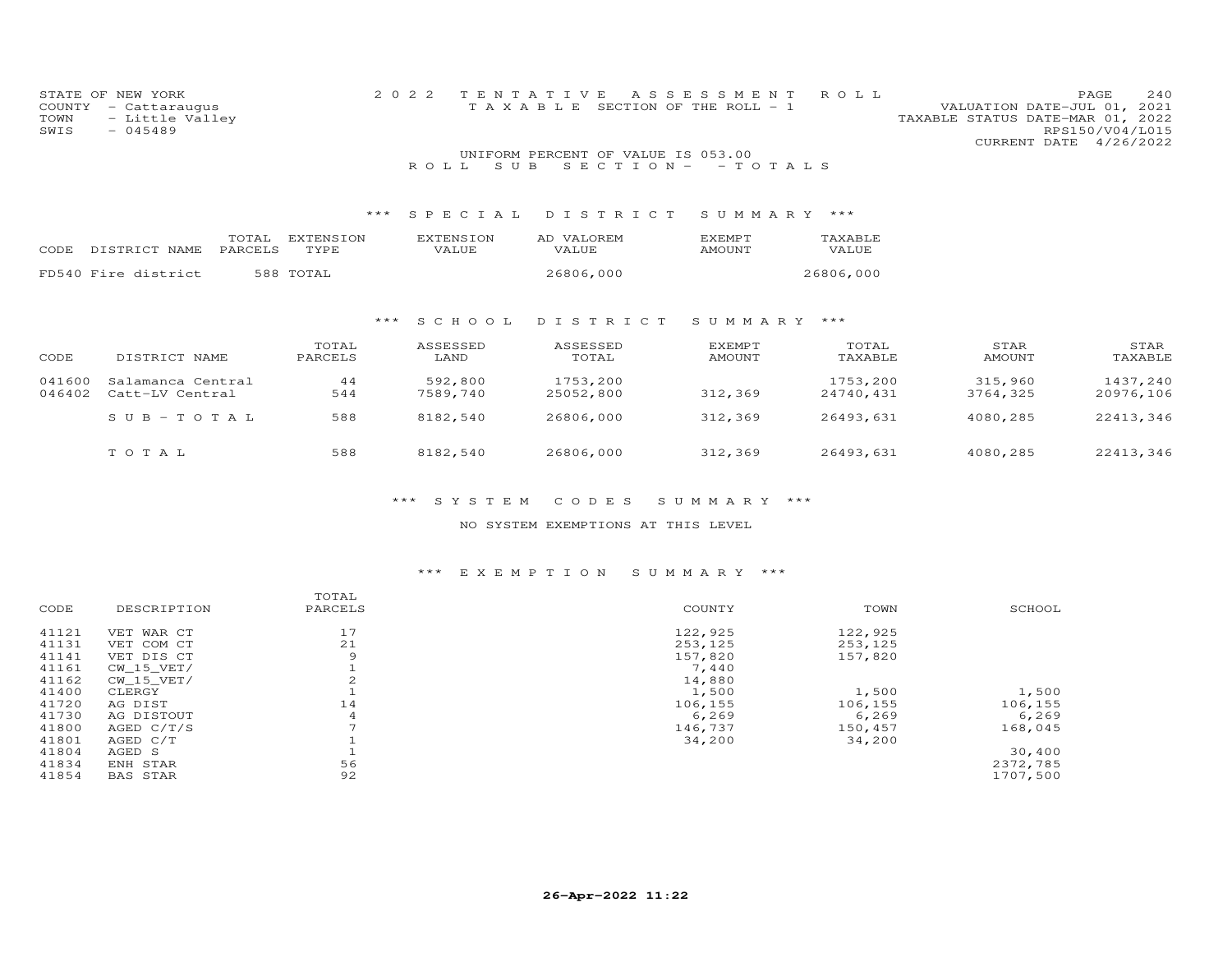| STATE OF NEW YORK       | 2022 TENTATIVE ASSESSMENT ROLL        | 241<br>PAGE                      |
|-------------------------|---------------------------------------|----------------------------------|
| COUNTY - Cattaraugus    | T A X A B L E SECTION OF THE ROLL - 1 | VALUATION DATE-JUL 01, 2021      |
| - Little Valley<br>TOWN |                                       | TAXABLE STATUS DATE-MAR 01, 2022 |
| $-045489$<br>SWIS       |                                       | RPS150/V04/L015                  |
|                         |                                       | CURRENT DATE 4/26/2022           |
|                         | UNIFORM PERCENT OF VALUE IS 053.00    |                                  |
|                         | ROLL SUB SECTION- - TOTALS            |                                  |
|                         |                                       |                                  |
|                         |                                       |                                  |

### \*\*\* E X E M P T I O N S U M M A R Y \*\*\*

| CODE | DESCRIPTION | TOTAL<br>PARCELS | COUNTY                   | TOWN    | SCHOOL   |
|------|-------------|------------------|--------------------------|---------|----------|
|      | TOTAL       | 226              | 851,051<br>$\sim$ $\sim$ | 832,451 | 4392,654 |

| ROLL | $\sim$ m $\sim$ $\tau$<br>OTAL: | <b>ACCECCEP</b> | $\alpha$ $\alpha$ $\beta$ |        | A YART.E |               | STAR |
|------|---------------------------------|-----------------|---------------------------|--------|----------|---------------|------|
| SEC  | $\sqrt{2}$                      | LAND            | TOTAL                     | COUNTY | TOWN     | <b>SCHOOL</b> |      |
|      | 588                             | 100             | ,000<br>6806              | 949    | 549      | C A O 2       | 346  |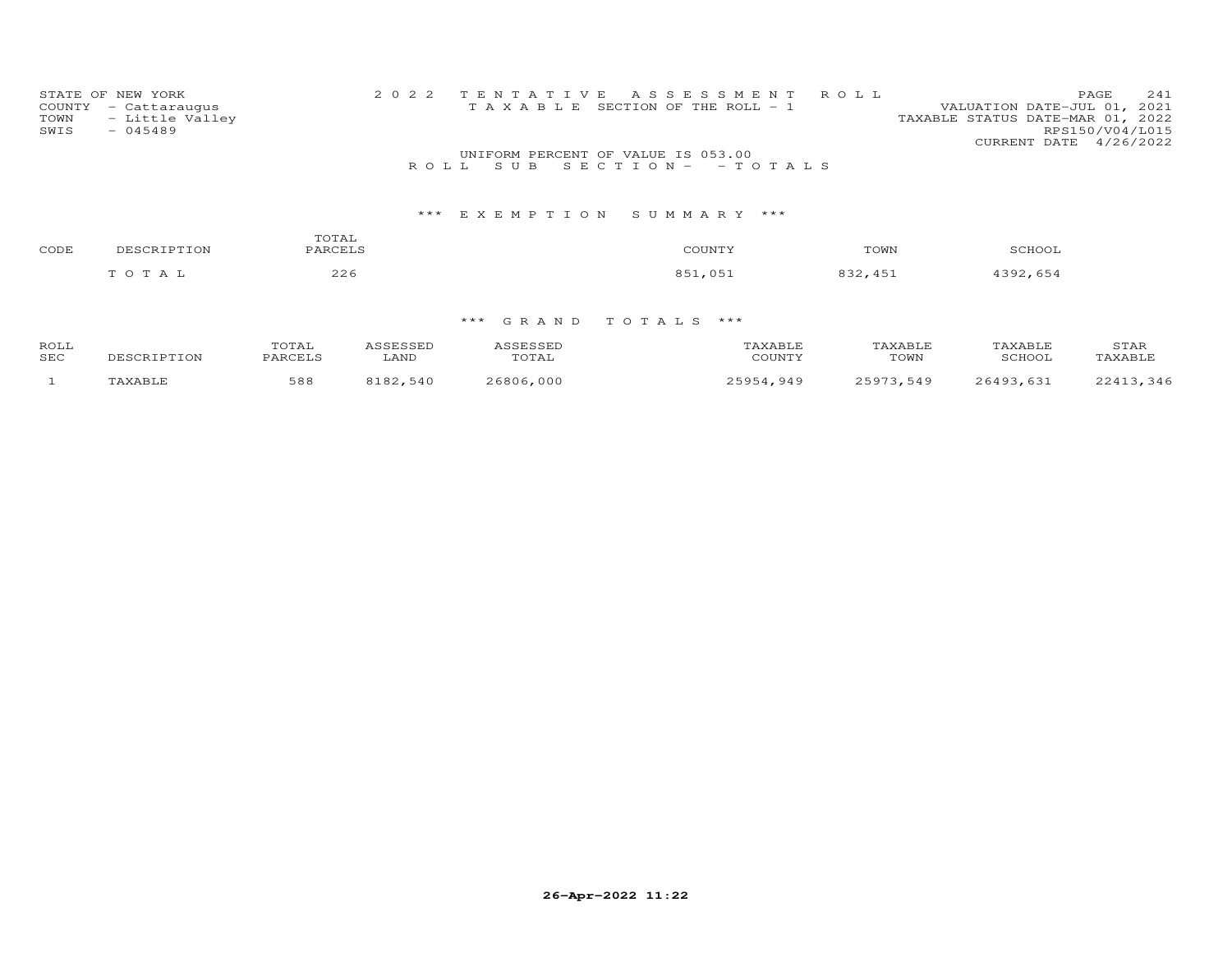| STATE OF NEW YORK<br>COUNTY<br>- Cattaraugus<br>- Little Valley<br>TOWN<br>$-045489$<br>SWIS                                                                                                                            |                                                                                                                                                                                                                                              | PROPERTY LOCATION SEQUENCE | 2022 TENTATIVE ASSESSMENT ROLL<br>T A X A B L E SECTION OF THE ROLL - 1 SUB-SECT - 3 VALUATION DATE-JUL 01, 2021<br>UNIFORM PERCENT OF VALUE IS 053.00<br>UNIFORM PERCENT OF VALUE IS 053.00 | TAXABLE STATUS DATE-MAR 01, 2022 | PAGE           | 242      |
|-------------------------------------------------------------------------------------------------------------------------------------------------------------------------------------------------------------------------|----------------------------------------------------------------------------------------------------------------------------------------------------------------------------------------------------------------------------------------------|----------------------------|----------------------------------------------------------------------------------------------------------------------------------------------------------------------------------------------|----------------------------------|----------------|----------|
| TAX MAP PARCEL NUMBER<br>CURRENT OWNERS NAME                                                                                                                                                                            | PROPERTY LOCATION & CLASS ASSESSMENT EXEMPTION CODE----------------COUNTY-------TOWN-----SCHOOL<br>SCHOOL DISTRICT<br><b>EXAMPLE SERVICE SERVICE SERVICE SERVICE SERVICE SERVICE SERVICE SERVICE SERVICE SERVICE SERVICE SERVICE SERVICE</b> |                            | TAX DESCRIPTION TAXABLE VALUE                                                                                                                                                                |                                  |                |          |
|                                                                                                                                                                                                                         | Bucktooth Run Rd                                                                                                                                                                                                                             |                            |                                                                                                                                                                                              |                                  | 0894           |          |
| 63.003-1-16                                                                                                                                                                                                             | 942 Co. reforest                                                                                                                                                                                                                             |                            | XMPT CTY 33302 0                                                                                                                                                                             | 80,000                           | $\overline{0}$ | $\Omega$ |
| Cattaraugus County Forest<br>Attn: Catt Co Treasurer 60 03 07 80,000 TOWN TAXABLE VALUE<br>303 Court St ACRES 100.00 80,000 TOWN TAXABLE VALUE<br>Little Valley, NY 14755 EAST-1083222 NRTH-0801353 FD540 Fire district |                                                                                                                                                                                                                                              |                            |                                                                                                                                                                                              |                                  |                |          |
|                                                                                                                                                                                                                         |                                                                                                                                                                                                                                              |                            |                                                                                                                                                                                              |                                  |                |          |
|                                                                                                                                                                                                                         |                                                                                                                                                                                                                                              |                            | SCHOOL TAXABLE VALUE 80,000                                                                                                                                                                  |                                  |                |          |
|                                                                                                                                                                                                                         |                                                                                                                                                                                                                                              |                            | FD540 Fire district 60,000 TO                                                                                                                                                                |                                  |                |          |
|                                                                                                                                                                                                                         | FULL MARKET VALUE                                                                                                                                                                                                                            | 150,943                    |                                                                                                                                                                                              |                                  |                |          |
|                                                                                                                                                                                                                         |                                                                                                                                                                                                                                              |                            |                                                                                                                                                                                              |                                  | 0895           |          |
| $54.004 - 1 - 7$                                                                                                                                                                                                        | NYS Route 353                                                                                                                                                                                                                                |                            | XMPT CTY 33302 0 19,500                                                                                                                                                                      |                                  | $\circ$        | $\Omega$ |
| 942 Co. reforest<br>Cattaraugus County Forest Catt-LV Central 046402 6,500 COUNTY TAXABLE VALUE                                                                                                                         |                                                                                                                                                                                                                                              |                            |                                                                                                                                                                                              | - 0                              |                |          |
| Attn: Catt County Treasurer                                                                                                                                                                                             | 32 03 07                                                                                                                                                                                                                                     | 19,500                     | TOWN                                                                                                                                                                                         | TAXABLE VALUE 19,500             |                |          |
| 303 Court St                                                                                                                                                                                                            | Frank Annis                                                                                                                                                                                                                                  |                            | SCHOOL                                                                                                                                                                                       | TAXABLE VALUE 19,500             |                |          |
| Little Valley, NY 14755                                                                                                                                                                                                 | ACRES 32.45                                                                                                                                                                                                                                  |                            | FD540 Fire district                                                                                                                                                                          | 19,500 TO                        |                |          |
|                                                                                                                                                                                                                         | EAST-1095080 NRTH-0820721                                                                                                                                                                                                                    |                            |                                                                                                                                                                                              |                                  |                |          |
|                                                                                                                                                                                                                         | DEED BOOK 298<br>PG-00444                                                                                                                                                                                                                    |                            |                                                                                                                                                                                              |                                  |                |          |
|                                                                                                                                                                                                                         | FULL MARKET VALUE                                                                                                                                                                                                                            | 36,792                     |                                                                                                                                                                                              |                                  |                |          |
|                                                                                                                                                                                                                         |                                                                                                                                                                                                                                              |                            |                                                                                                                                                                                              |                                  |                |          |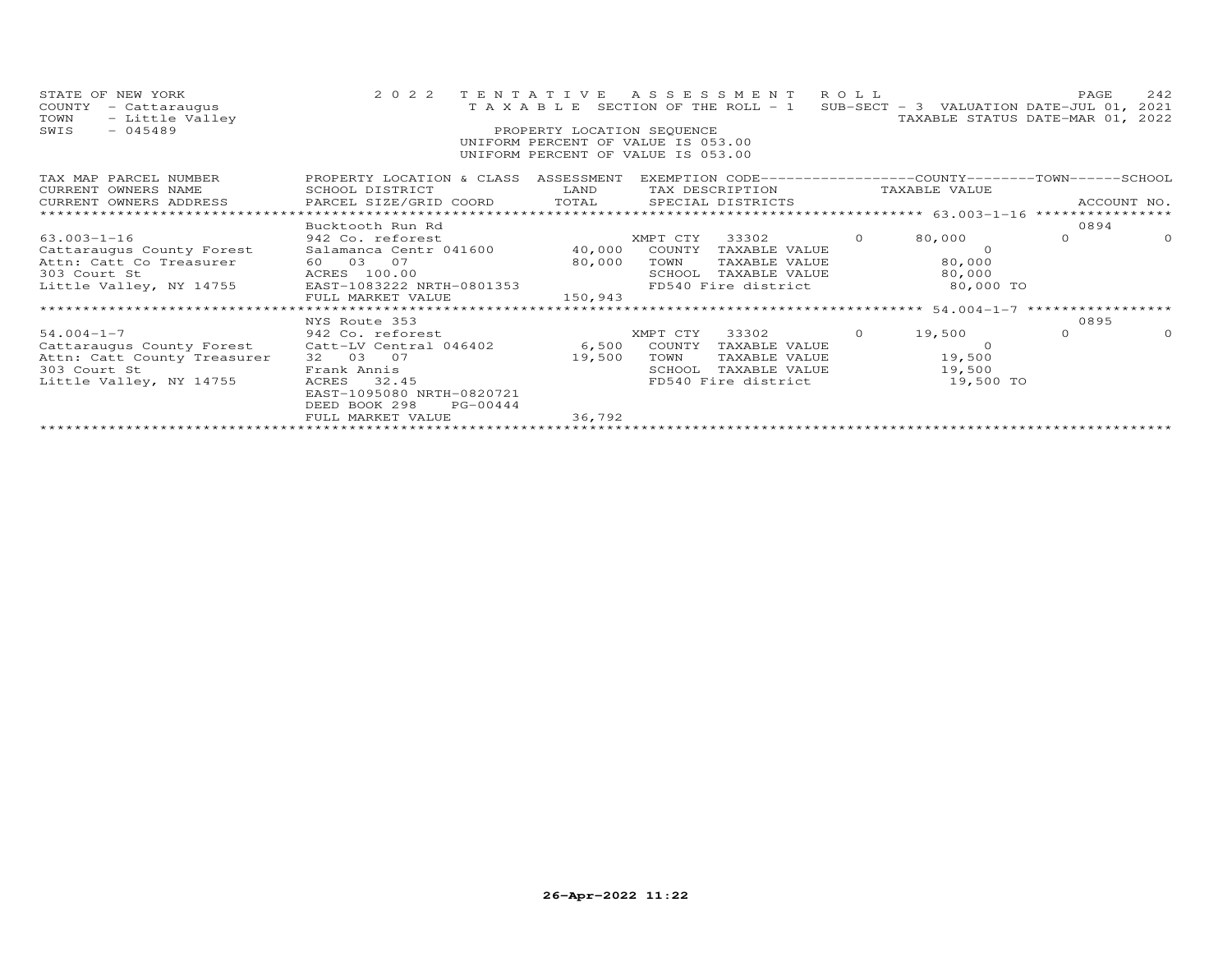| COUNTY<br>TOWN<br>SWIS | STATE OF NEW YORK<br>- Cattaraugus<br>- Little Valley<br>$-045489$ |                       | 2 0 2 2                   | TENTATIVE<br>T A X A B L E                                              | A S S E S S M E N T<br>SECTION OF THE ROLL - 1 | ROLL<br>$SUB-SECT - 3$ | 243<br>PAGE<br>2021<br>VALUATION DATE-JUL 01,<br>TAXABLE STATUS DATE-MAR 01, 2022<br>RPS150/V04/L015<br>4/26/2022<br>CURRENT DATE |
|------------------------|--------------------------------------------------------------------|-----------------------|---------------------------|-------------------------------------------------------------------------|------------------------------------------------|------------------------|-----------------------------------------------------------------------------------------------------------------------------------|
|                        |                                                                    |                       | S U B<br>ROLL             | UNIFORM PERCENT OF VALUE IS 053.00<br>$S E C T I O N - 3 - T O T A L S$ |                                                |                        |                                                                                                                                   |
|                        |                                                                    |                       |                           |                                                                         |                                                |                        |                                                                                                                                   |
|                        |                                                                    | ***                   | SPECIAL                   | DISTRICT                                                                | SUMMARY                                        | $***$                  |                                                                                                                                   |
| CODE                   | TOTAL<br>PARCELS<br>DISTRICT NAME                                  | EXTENSION<br>TYPE     | <b>EXTENSION</b><br>VALUE | AD VALOREM<br>VALUE                                                     | <b>EXEMPT</b><br><b>AMOUNT</b>                 | TAXABLE<br>VALUE       |                                                                                                                                   |
|                        | FD540 Fire district                                                | 2 TOTAL               |                           | 99,500                                                                  |                                                | 99,500                 |                                                                                                                                   |
|                        |                                                                    |                       |                           |                                                                         |                                                |                        |                                                                                                                                   |
|                        |                                                                    | ***                   | S C H O O L               | DISTRICT                                                                | SUMMARY ***                                    |                        |                                                                                                                                   |
|                        |                                                                    | TOTAL                 | ASSESSED                  | ASSESSED                                                                | EXEMPT                                         | TOTAL                  | STAR<br>STAR                                                                                                                      |
| CODE                   | DISTRICT NAME                                                      | PARCELS               | LAND                      | TOTAL                                                                   | <b>AMOUNT</b>                                  | TAXABLE                | <b>AMOUNT</b><br>TAXABLE                                                                                                          |
| 041600                 | Salamanca Central                                                  | 1                     | 40,000                    | 80,000                                                                  |                                                | 80,000                 | 80,000                                                                                                                            |
| 046402                 | Catt-LV Central                                                    |                       | 6,500                     | 19,500                                                                  |                                                | 19,500                 | 19,500                                                                                                                            |
|                        | $S \cup B - T \cup T A$                                            | $\overline{2}$        | 46,500                    | 99,500                                                                  |                                                | 99,500                 | 99,500                                                                                                                            |
|                        |                                                                    |                       |                           |                                                                         |                                                |                        |                                                                                                                                   |
|                        | TO TAL                                                             | $\mathbf{2}^{\prime}$ | 46,500                    | 99,500                                                                  |                                                | 99,500                 | 99,500                                                                                                                            |
|                        |                                                                    |                       |                           |                                                                         |                                                |                        |                                                                                                                                   |
|                        |                                                                    |                       |                           |                                                                         |                                                |                        |                                                                                                                                   |

### \*\*\* S Y S T E M C O D E S S U M M A R Y \*\*\*

#### NO SYSTEM EXEMPTIONS AT THIS LEVEL

### \*\*\* E X E M P T I O N S U M M A R Y \*\*\*

| CODE  | DESCRIPTION       | TOTAL<br>PARCELS | COUNTY           | TOWN | SCHOOL |
|-------|-------------------|------------------|------------------|------|--------|
| 33302 | XMPT CTY<br>TOTAL | ≏<br>⌒<br>≏      | 99,500<br>99,500 |      |        |

| ROLL<br><b>SEC</b> | <b>TON</b> | TOTAL<br><b>DARCETS</b> | LAND | uial | 'AXABLF<br>COUNTY | TAXABLE<br>TOWN | TAXABLE<br>SCHOOT | STAR<br><b>TAXABLT</b> |
|--------------------|------------|-------------------------|------|------|-------------------|-----------------|-------------------|------------------------|
|                    | ז דם גיש   |                         | 500  | 500  |                   | 99,500          | 500<br>ΩΩ         | 500<br>ΩQ              |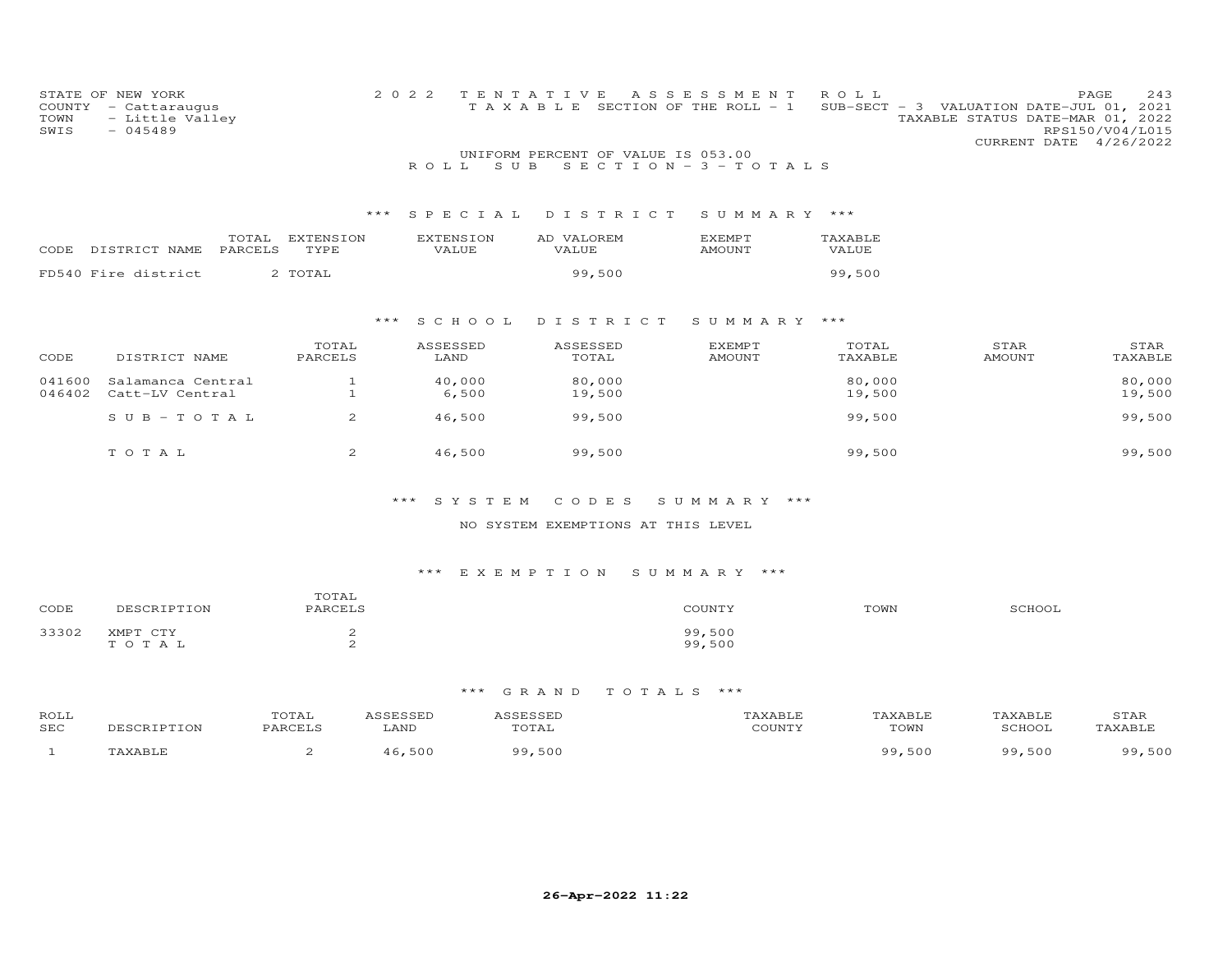| STATE OF NEW YORK    | 2022 TENTATIVE ASSESSMENT ROLL     | 244<br>PAGE.                     |
|----------------------|------------------------------------|----------------------------------|
| COUNTY - Cattaraugus | TAXABLE SECTION OF THE ROLL - 1    | VALUATION DATE-JUL 01, 2021      |
| TOWN - Little Valley |                                    | TAXABLE STATUS DATE-MAR 01, 2022 |
| SWIS<br>$-045489$    |                                    | RPS150/V04/L015                  |
|                      | UNIFORM PERCENT OF VALUE IS 053.00 | CURRENT DATE 4/26/2022           |
|                      | ROLL SECTION TOTALS                |                                  |

#### \*\*\* S P E C I A L D I S T R I C T S U M M A R Y \*\*\*

| CODE | DISTRICT NAME       | TOTAL<br><b>PARCELS</b> | EXTENSION<br>TYPE. | <b>EXTENSION</b><br>VALUE | AD VALOREM<br>VALUE | <b>F.XFMPT</b><br><b>AMOUNT</b> | <b>TAXABLE</b><br><b>VALUE</b> |
|------|---------------------|-------------------------|--------------------|---------------------------|---------------------|---------------------------------|--------------------------------|
|      | FD540 Fire district |                         | 590 TOTAL          |                           | 26905,500           |                                 | 26905,500                      |

#### \*\*\* S C H O O L D I S T R I C T S U M M A R Y \*\*\*

| CODE             | DISTRICT NAME                        | TOTAL<br>PARCELS | ASSESSED<br>LAND    | ASSESSED<br>TOTAL     | <b>EXEMPT</b><br>AMOUNT | TOTAL<br>TAXABLE      | STAR<br>AMOUNT      | STAR<br>TAXABLE       |
|------------------|--------------------------------------|------------------|---------------------|-----------------------|-------------------------|-----------------------|---------------------|-----------------------|
| 041600<br>046402 | Salamanca Central<br>Catt-LV Central | 45<br>545        | 632,800<br>7596,240 | 1833,200<br>25072,300 | 312,369                 | 1833,200<br>24759,931 | 315,960<br>3764,325 | 1517,240<br>20995,606 |
|                  | $SUB - TO TAL$                       | 590              | 8229,040            | 26905,500             | 312,369                 | 26593,131             | 4080,285            | 22512,846             |
|                  | TOTAL                                | 590              | 8229,040            | 26905,500             | 312,369                 | 26593,131             | 4080,285            | 22512,846             |

#### \*\*\* S Y S T E M C O D E S S U M M A R Y \*\*\*

#### NO SYSTEM EXEMPTIONS AT THIS LEVEL

#### \*\*\* E X E M P T I O N S U M M A R Y \*\*\*

|       |              | TOTAL          |         |         |          |
|-------|--------------|----------------|---------|---------|----------|
| CODE  | DESCRIPTION  | PARCELS        | COUNTY  | TOWN    | SCHOOL   |
| 33302 | XMPT CTY     | 2              | 99,500  |         |          |
| 41121 | VET WAR CT   | 17             | 122,925 | 122,925 |          |
| 41131 | VET COM CT   | 21             | 253,125 | 253,125 |          |
| 41141 | VET DIS CT   | 9              | 157,820 | 157,820 |          |
| 41161 | CW 15 VET/   |                | 7,440   |         |          |
| 41162 | CW 15 VET/   | 2              | 14,880  |         |          |
| 41400 | CLERGY       |                | 1,500   | 1,500   | 1,500    |
| 41720 | AG DIST      | 14             | 106,155 | 106,155 | 106,155  |
| 41730 | AG DISTOUT   | $\overline{4}$ | 6,269   | 6,269   | 6,269    |
| 41800 | AGED $C/T/S$ |                | 146,737 | 150,457 | 168,045  |
| 41801 | AGED C/T     |                | 34,200  | 34,200  |          |
| 41804 | AGED S       |                |         |         | 30,400   |
| 41834 | ENH STAR     | 56             |         |         | 2372,785 |
|       |              |                |         |         |          |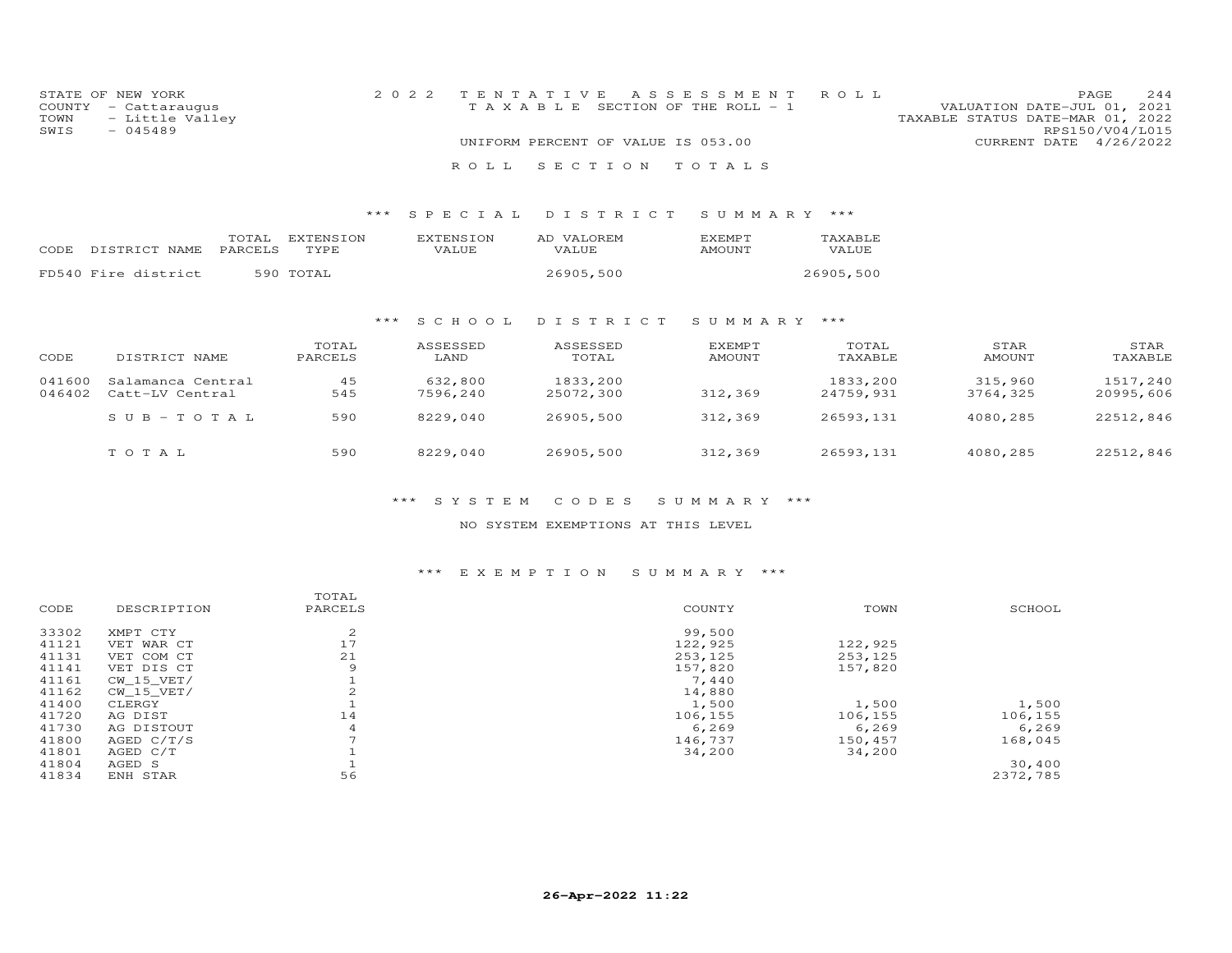| TOWN<br>SWIS | STATE OF NEW YORK<br>COUNTY - Cattaraugus<br>- Little Valley<br>$-045489$ |  |                                    | 2022 TENTATIVE ASSESSMENT ROLL<br>T A X A B L E SECTION OF THE ROLL - 1 | VALUATION DATE-JUL 01, 2021<br>TAXABLE STATUS DATE-MAR 01, 2022 | PAGE<br>RPS150/V04/L015 | 245 |
|--------------|---------------------------------------------------------------------------|--|------------------------------------|-------------------------------------------------------------------------|-----------------------------------------------------------------|-------------------------|-----|
|              |                                                                           |  | UNIFORM PERCENT OF VALUE IS 053.00 |                                                                         | CURRENT DATE $4/26/2022$                                        |                         |     |
|              |                                                                           |  |                                    |                                                                         |                                                                 |                         |     |
|              |                                                                           |  |                                    | ROLL SECTION TOTALS                                                     |                                                                 |                         |     |
|              |                                                                           |  |                                    |                                                                         |                                                                 |                         |     |

### \*\*\* E X E M P T I O N S U M M A R Y \*\*\*

| CODE  | DESCRIPTION              | TOTAL<br>PARCELS | COUNTY  | TOWN    | SCHOOL               |
|-------|--------------------------|------------------|---------|---------|----------------------|
| 41854 | <b>BAS STAR</b><br>TOTAL | 92<br>228        | 950,551 | 832,451 | 1707,500<br>4392,654 |

| ROLL<br><b>SEC</b> |                | m $\cap$ m $\pi$ T<br><b>OTAT</b><br>PARCELS | <b>SCRCCED</b><br>.<br>LAND | ASSESSED<br>TOTAL | <b>TAXABLE</b><br>COUNTY | TAXABLE<br>TOWN | <b>TAXABLE</b><br>SCHOOL | STAR<br>TAXABLE |
|--------------------|----------------|----------------------------------------------|-----------------------------|-------------------|--------------------------|-----------------|--------------------------|-----------------|
|                    |                |                                              | っっっぃ                        |                   | 25954                    | 26073           | つよちロマ                    | L2,846          |
|                    | <b>TAXABLE</b> | 590                                          | 040                         | 26905,500         | .949                     | .049            | 121                      | つつに1            |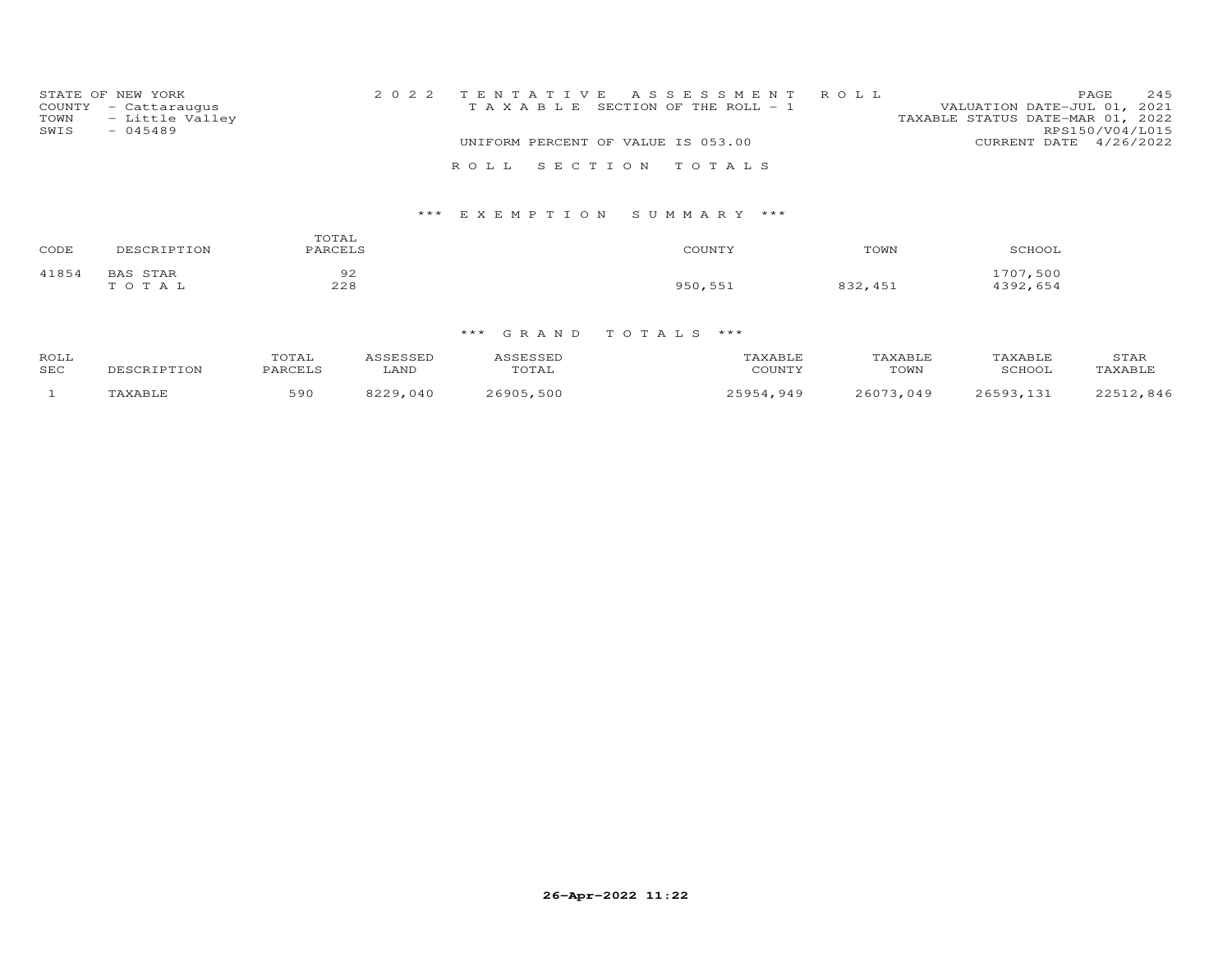| PROPERTY LOCATION SEQUENCE<br>UNIFORM PERCENT OF VALUE IS 053.00                                                                                                                                                    |
|---------------------------------------------------------------------------------------------------------------------------------------------------------------------------------------------------------------------|
|                                                                                                                                                                                                                     |
|                                                                                                                                                                                                                     |
| PROPERTY LOCATION & CLASS ASSESSMENT<br>EXEMPTION CODE-----------------COUNTY-------TOWN------SCHOOL<br>TAX MAP PARCEL NUMBER<br>CURRENT OWNERS NAME<br>SCHOOL DISTRICT<br>LAND<br>TAX DESCRIPTION<br>TAXABLE VALUE |
| PARCEL SIZE/GRID COORD TOTAL SPECIAL DISTRICTS<br>CURRENT OWNERS ADDRESS<br>ACCOUNT NO.                                                                                                                             |
| 0330501<br>Hungry Hollow Rd                                                                                                                                                                                         |
| 32252<br>2,300<br>$\circ$<br>$64.001 - 2 - 6.72$<br>932 Forest s532b<br>STATE C<br>$\circ$<br>$\circ$                                                                                                               |
| State Of New York Catt-LV Central 046402<br>2,300<br>COUNTY<br>TAXABLE VALUE                                                                                                                                        |
| 79 03 07<br>2,300<br>2,300<br>Attn: County Treasurer<br>TOWN<br>TAXABLE VALUE                                                                                                                                       |
| 2,300<br>Catt Reforest<br>Cattaraugus County<br>SCHOOL<br>TAXABLE VALUE                                                                                                                                             |
| 2,300 TO<br>303 Court St<br>FD540 Fire district<br>Area 8                                                                                                                                                           |
| 1.89<br>Little Valley, NY 14755<br>ACRES                                                                                                                                                                            |
| EAST-1114646 NRTH-0813948                                                                                                                                                                                           |
| DEED BOOK 811<br>PG-00140                                                                                                                                                                                           |
| FULL MARKET VALUE<br>4,340                                                                                                                                                                                          |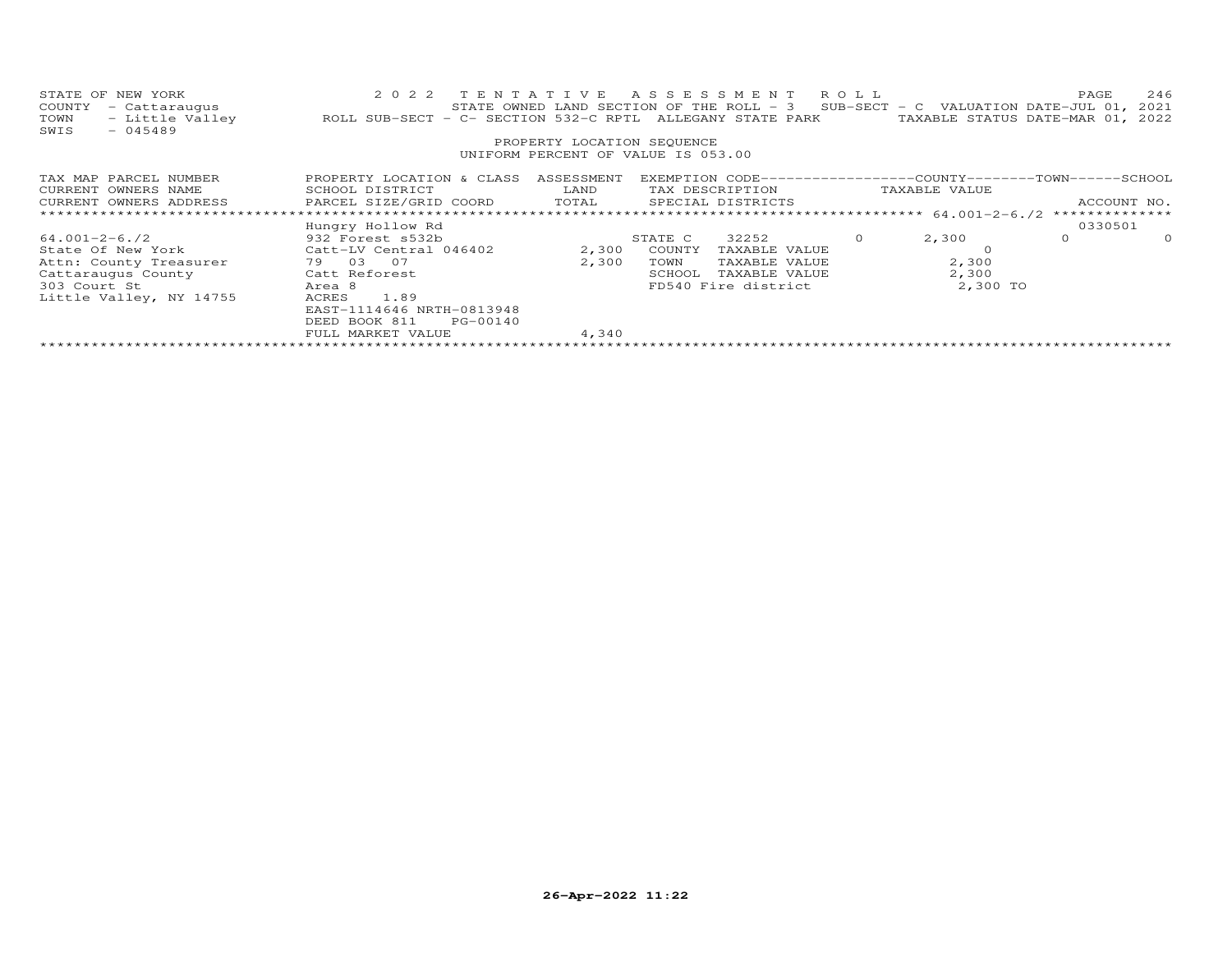| COUNTY<br>TOWN<br>SWIS | STATE OF NEW YORK<br>- Cattaraugus<br>- Little Valley<br>$-045489$ |                  | 2 0 2 2          | TENTATIVE<br>STATE OWNED LAND SECTION OF THE ROLL - 3<br>ROLL SUB-SECT - C- SECTION 532-C RPTL ALLEGANY STATE PARK | ASSESSMENT                        | R O L L          |                       | 247<br>PAGE<br>SUB-SECT - C VALUATION DATE-JUL 01, 2021<br>TAXABLE STATUS DATE-MAR 01, 2022<br>RPS150/V04/L015<br>CURRENT DATE 4/26/2022 |
|------------------------|--------------------------------------------------------------------|------------------|------------------|--------------------------------------------------------------------------------------------------------------------|-----------------------------------|------------------|-----------------------|------------------------------------------------------------------------------------------------------------------------------------------|
|                        |                                                                    |                  |                  | UNIFORM PERCENT OF VALUE IS 053.00                                                                                 |                                   |                  |                       |                                                                                                                                          |
|                        |                                                                    |                  | S U B<br>R O L L |                                                                                                                    | $S E C T I O N - C - T O T A L S$ |                  |                       |                                                                                                                                          |
|                        |                                                                    |                  |                  |                                                                                                                    |                                   |                  |                       |                                                                                                                                          |
|                        |                                                                    | ***              | SPECIAL          | DISTRICT                                                                                                           | SUMMARY ***                       |                  |                       |                                                                                                                                          |
|                        | TOTAL                                                              | <b>EXTENSION</b> | <b>EXTENSION</b> | AD VALOREM                                                                                                         | EXEMPT                            | TAXABLE          |                       |                                                                                                                                          |
| CODE                   | PARCELS<br>DISTRICT NAME                                           | TYPE             | VALUE            | VALUE                                                                                                              | AMOUNT                            | VALUE            |                       |                                                                                                                                          |
|                        | FD540 Fire district                                                | 1 TOTAL          |                  | 2,300                                                                                                              |                                   | 2,300            |                       |                                                                                                                                          |
|                        |                                                                    |                  |                  |                                                                                                                    |                                   |                  |                       |                                                                                                                                          |
|                        |                                                                    | ***              | S C H O O L      | DISTRICT                                                                                                           | SUMMARY ***                       |                  |                       |                                                                                                                                          |
|                        |                                                                    |                  |                  |                                                                                                                    |                                   |                  |                       |                                                                                                                                          |
| CODE                   | DISTRICT NAME                                                      | TOTAL<br>PARCELS | ASSESSED<br>LAND | ASSESSED<br>TOTAL                                                                                                  | EXEMPT<br><b>AMOUNT</b>           | TOTAL<br>TAXABLE | STAR<br><b>AMOUNT</b> | STAR<br>TAXABLE                                                                                                                          |
| 046402                 |                                                                    |                  |                  |                                                                                                                    |                                   |                  |                       |                                                                                                                                          |
|                        | Catt-LV Central                                                    | $\mathbf{1}$     | 2,300            | 2,300                                                                                                              |                                   | 2,300            |                       | 2,300                                                                                                                                    |
|                        | $SUB - TO TAL$                                                     | $\mathbf{1}$     | 2,300            | 2,300                                                                                                              |                                   | 2,300            |                       | 2,300                                                                                                                                    |
|                        |                                                                    |                  |                  |                                                                                                                    |                                   |                  |                       |                                                                                                                                          |
|                        | TOTAL                                                              | $\mathbf{1}$     | 2,300            | 2,300                                                                                                              |                                   | 2,300            |                       | 2,300                                                                                                                                    |
|                        |                                                                    |                  |                  |                                                                                                                    |                                   |                  |                       |                                                                                                                                          |
|                        |                                                                    |                  |                  |                                                                                                                    |                                   |                  |                       |                                                                                                                                          |

### \*\*\* S Y S T E M C O D E S S U M M A R Y \*\*\*

#### NO SYSTEM EXEMPTIONS AT THIS LEVEL

### \*\*\* E X E M P T I O N S U M M A R Y \*\*\*

| CODE  | DESCRIPTION          | TOTAL<br>PARCELS | COUNTY         | TOWN | SCHOOL |
|-------|----------------------|------------------|----------------|------|--------|
| 32252 | STATE C<br>T O T A T |                  | 2,300<br>2,300 |      |        |

| ROLL<br>SEC | DESCRIPTION         | TOTAL<br>PARCELS | \SSESSED<br>LAND | SSESSED<br>TOTAL | 'AXABLE<br>COUNTY | TAXABLE<br>TOWN | TAXABLE<br>SCHOOL | STAR<br>TAXABLE |
|-------------|---------------------|------------------|------------------|------------------|-------------------|-----------------|-------------------|-----------------|
|             | OWNED LAND<br>STATE |                  | $-1,300$         | 2.300            |                   | 2,300           | 2,300             | 300             |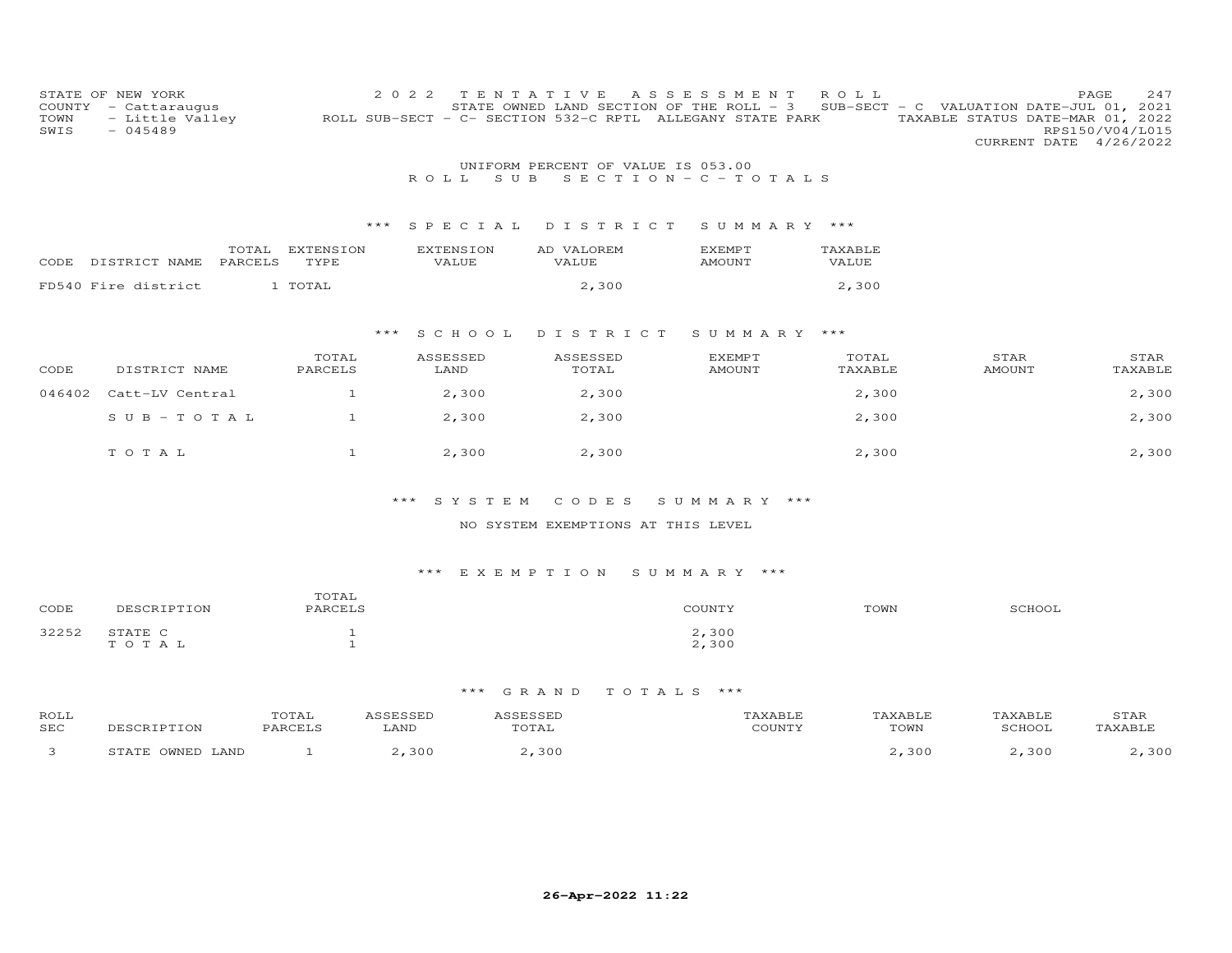| STATE OF NEW YORK<br>COUNTY - Cattaraugus<br>- Little Valley<br>TOWN<br>SWIS<br>$-045489$                                         | 2022 TENTATIVE ASSESSMENT<br>ROLL SUB-SECT - N- SECTION 534                                                                                                                             | PROPERTY LOCATION SEQUENCE         | RPTL REFORESTATION | STATE OWNED LAND SECTION OF THE ROLL - 3                                                      | ROLL     | SUB-SECT - N VALUATION DATE-JUL 01, 2021<br>TAXABLE STATUS DATE-MAR 01, 2022 | PAGE                | 248         |
|-----------------------------------------------------------------------------------------------------------------------------------|-----------------------------------------------------------------------------------------------------------------------------------------------------------------------------------------|------------------------------------|--------------------|-----------------------------------------------------------------------------------------------|----------|------------------------------------------------------------------------------|---------------------|-------------|
|                                                                                                                                   |                                                                                                                                                                                         | UNIFORM PERCENT OF VALUE IS 053.00 |                    |                                                                                               |          |                                                                              |                     |             |
| TAX MAP PARCEL NUMBER<br>CURRENT OWNERS NAME<br>CURRENT OWNERS ADDRESS<br>************************                                | PROPERTY LOCATION & CLASS ASSESSMENT EXEMPTION CODE---------------COUNTY-------TOWN------SCHOOL<br>SCHOOL DISTRICT<br>PARCEL SIZE/GRID COORD                                            | LAND<br>TOTAL                      |                    | TAX DESCRIPTION<br>SPECIAL DISTRICTS                                                          |          | TAXABLE VALUE                                                                |                     | ACCOUNT NO. |
| $63.003 - 1 - 21$<br>State Of New York<br>Attn: County Treasurer<br>Cattaraugus County<br>303 Court St<br>Little Valley, NY 14755 | 891 Bucktooth Run Rd<br>932 Forest s532b<br>Salamanca Centr 041600<br>48/60 03 07<br>Catt Reforest<br>Area 17<br>ACRES 151.75<br>EAST-1086202 NRTH-0801075<br>DEED BOOK 359<br>PG-00151 | 50,533<br>223,800                  | STATE C<br>TOWN    | 32252<br>COUNTY TAXABLE VALUE<br>TAXABLE VALUE<br>SCHOOL TAXABLE VALUE<br>FD540 Fire district |          | 223,800<br>$\circ$<br>223,800<br>223,800<br>223,800 TO                       | 0350002<br>$\Omega$ |             |
|                                                                                                                                   | FULL MARKET VALUE                                                                                                                                                                       | 422,264                            |                    |                                                                                               |          |                                                                              |                     |             |
|                                                                                                                                   | 892 Bucktooth Run Rd                                                                                                                                                                    |                                    |                    |                                                                                               |          |                                                                              | 0370001             |             |
| $63.003 - 1 - 9$<br>State Of New York<br>Attn: County Treasurer<br>Cattaraugus County<br>303 Court St<br>Little Valley, NY 14755  | 932 Forest s532b<br>Salamanca Centr 041600<br>48  03  07<br>Catt Reforest<br>Area 17<br>ACRES 103.95<br>EAST-1088518 NRTH-0802423                                                       | 20,790<br>270,800                  | STATE C<br>TOWN    | 32252<br>COUNTY TAXABLE VALUE<br>TAXABLE VALUE<br>SCHOOL TAXABLE VALUE<br>FD540 Fire district | $\Omega$ | 270,800<br>$\circ$<br>270,800<br>270,800<br>270,800 TO                       | $\Omega$            |             |
|                                                                                                                                   | DEED BOOK 359<br>PG-00152<br>FULL MARKET VALUE                                                                                                                                          | 510,943                            |                    |                                                                                               |          |                                                                              |                     |             |
|                                                                                                                                   | ***********************                                                                                                                                                                 |                                    |                    |                                                                                               |          |                                                                              |                     |             |
| $63.003 - 1 - 22$<br>State Of New York<br>Attn: County Treasurer<br>Cattaraugus County<br>303 Court St                            | 893 Bucktooth Run Rd<br>932 Forest s532b<br>Salamanca Centr 041600<br>49 03<br>07<br>Catt Reforest<br>Area 17                                                                           | 10,000<br>95,800                   | STATE C<br>TOWN    | 32252<br>COUNTY TAXABLE VALUE<br>TAXABLE VALUE<br>SCHOOL TAXABLE VALUE<br>FD540 Fire district | $\Omega$ | 95,800<br>$\Omega$<br>95,800<br>95,800<br>95,800 TO                          | 0380001<br>$\Omega$ |             |
| Little Valley, NY 14755                                                                                                           | ACRES<br>50.00<br>EAST-1088686 NRTH-0803594<br>DEED BOOK 359<br>PG-00149<br>FULL MARKET VALUE                                                                                           | 180,755                            |                    |                                                                                               |          |                                                                              |                     |             |
|                                                                                                                                   | **************************                                                                                                                                                              |                                    |                    |                                                                                               |          |                                                                              |                     |             |
|                                                                                                                                   | 867 First St                                                                                                                                                                            |                                    |                    |                                                                                               |          |                                                                              | 0110102             |             |
| $54.004 - 1 - 5$<br>State Of New York<br>Attn: County Treasurer<br>Cattaraugus County<br>303 Court St<br>Little Valley, NY 14755  | 932 Forest s532b<br>Catt-LV Central 046402<br>32 03 07<br>Catt Reforest<br>Area 4<br>ACRES<br>49.19<br>EAST-1096066 NRTH-0822458                                                        | 9,838<br>101,900                   | STATE C<br>TOWN    | 32252<br>COUNTY TAXABLE VALUE<br>TAXABLE VALUE<br>SCHOOL TAXABLE VALUE<br>FD540 Fire district | $\Omega$ | 101,900<br>$\Omega$<br>101,900<br>101,900<br>101,900 TO                      | $\Omega$            |             |
| *********************                                                                                                             | FULL MARKET VALUE<br>**********************                                                                                                                                             | 192,264<br>***************         |                    |                                                                                               |          |                                                                              |                     |             |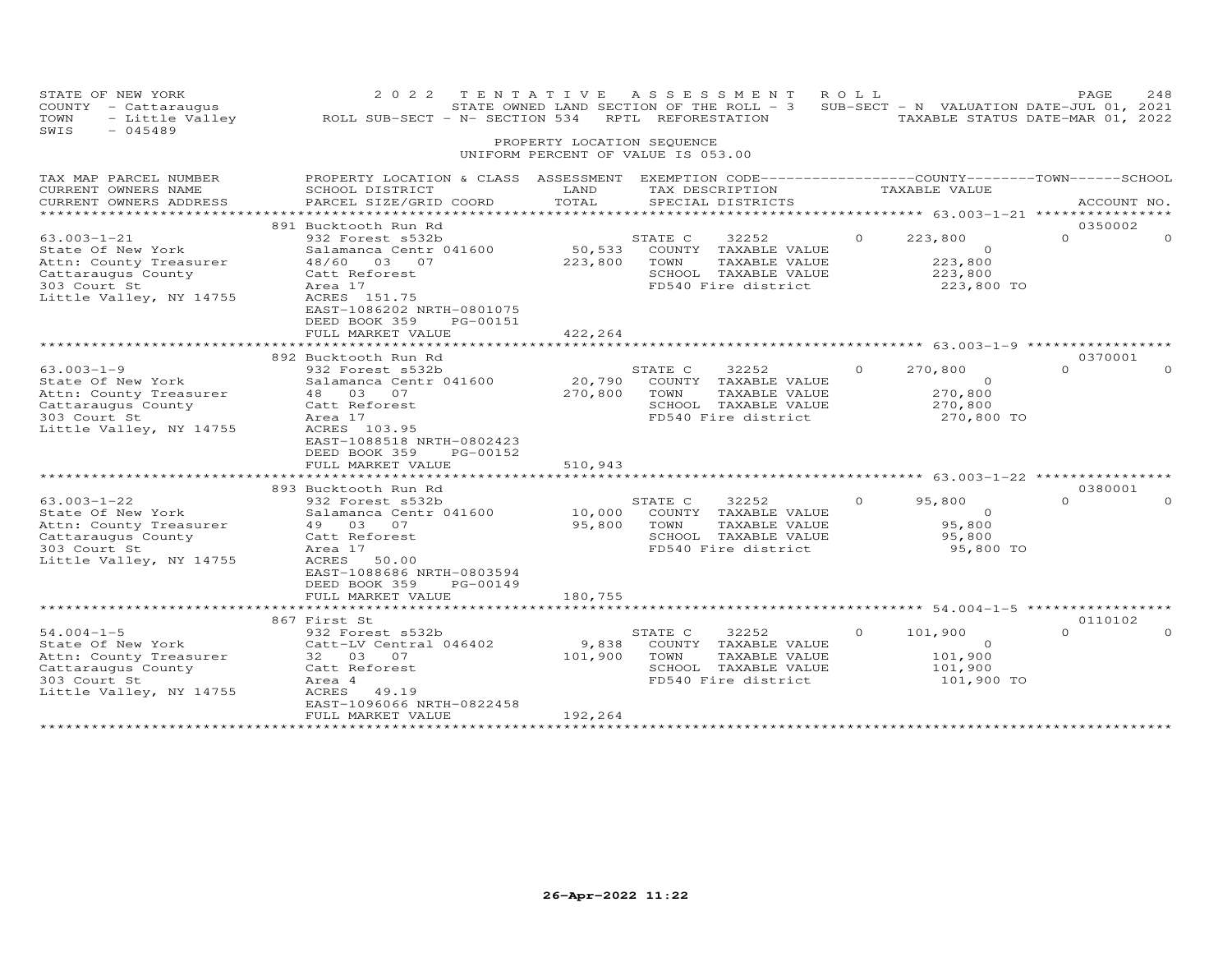| STATE OF NEW YORK<br>COUNTY - Cattaraugus<br>- Little Valley<br>TOWN<br>SWIS<br>$-045489$                                         | 2 0 2 2<br>ROLL SUB-SECT - N- SECTION 534 RPTL REFORESTATION                                                                                                                                                | PROPERTY LOCATION SEQUENCE     | TENTATIVE ASSESSMENT<br>STATE OWNED LAND SECTION OF THE ROLL - 3 SUB-SECT - N VALUATION DATE-JUL 01, 2021<br>UNIFORM PERCENT OF VALUE IS 053.00 | ROLL     | TAXABLE STATUS DATE-MAR 01, 2022                        | PAGE                | 249      |
|-----------------------------------------------------------------------------------------------------------------------------------|-------------------------------------------------------------------------------------------------------------------------------------------------------------------------------------------------------------|--------------------------------|-------------------------------------------------------------------------------------------------------------------------------------------------|----------|---------------------------------------------------------|---------------------|----------|
|                                                                                                                                   |                                                                                                                                                                                                             |                                |                                                                                                                                                 |          |                                                         |                     |          |
| TAX MAP PARCEL NUMBER<br>CURRENT OWNERS NAME<br>CURRENT OWNERS ADDRESS                                                            | PROPERTY LOCATION & CLASS ASSESSMENT EXEMPTION CODE----------------COUNTY-------TOWN-----SCHOOL<br>SCHOOL DISTRICT<br>PARCEL SIZE/GRID COORD                                                                | LAND<br>TOTAL                  | TAX DESCRIPTION<br>SPECIAL DISTRICTS                                                                                                            |          | TAXABLE VALUE                                           | ACCOUNT NO.         |          |
| ***********************                                                                                                           |                                                                                                                                                                                                             |                                |                                                                                                                                                 |          |                                                         |                     |          |
| $64.001 - 2 - 10$<br>State Of New York<br>Attn: County Treasurer<br>Cattaraugus County<br>303 Court St<br>Little Valley, NY 14755 | 876 Hungry Hollow Rd<br>932 Forest s532b<br>Catt-LV Central 046402<br>79 03 07<br>Catt Reforest<br>Area 8<br>ACRES<br>48.89<br>EAST-1115866 NRTH-0812769                                                    | 21,023<br>102,200              | STATE C<br>32252<br>COUNTY TAXABLE VALUE<br>TOWN<br>TAXABLE VALUE<br>SCHOOL TAXABLE VALUE<br>FD540 Fire district                                | $\Omega$ | 102,200<br>$\circ$<br>102,200<br>102,200<br>102,200 TO  | 0190002<br>$\Omega$ | $\Omega$ |
|                                                                                                                                   | DEED BOOK 362<br>PG-00162<br>FULL MARKET VALUE                                                                                                                                                              | 192,830                        |                                                                                                                                                 |          |                                                         |                     |          |
|                                                                                                                                   | 883 Hungry Hollow Rd                                                                                                                                                                                        |                                |                                                                                                                                                 |          |                                                         | 0260002             |          |
| $64.001 - 2 - 19$<br>State Of New York<br>Attn: County Treasurer<br>Cattaraugus County<br>303 Court St<br>Little Valley, NY 14755 | 932 Forest s532b<br>Catt-LV Central 046402<br>79 03 07<br>Catt Reforest<br>Area 8<br><b>ACRES</b><br>30.02<br>EAST-1115758 NRTH-0812945<br>DEED BOOK 377<br>PG-00328<br>FULL MARKET VALUE                   | 12,909<br>69,500<br>131,132    | STATE C<br>32252<br>COUNTY TAXABLE VALUE<br>TAXABLE VALUE<br>TOWN<br>SCHOOL TAXABLE VALUE<br>FD540 Fire district                                | $\Omega$ | 69,500<br>$\circ$<br>69,500<br>69,500<br>69,500 TO      | $\cap$              | $\Omega$ |
| $55.003 - 1 - 9$<br>State Of New York<br>Attn: County Treasurer<br>Cattaraugus County<br>303 Court St<br>Little Valley, NY 14755  | 872 Mccarthy Hill Rd<br>931 Forest s532a<br>Catt-LV Central 046402<br>80/81 03 07<br>Catt Reforest<br>Area 5<br>ACRES 411.00<br>EAST-1115675 NRTH-0817815<br>PG-00092<br>DEED BOOK 385<br>FULL MARKET VALUE | 135,330<br>790,200<br>1490,943 | STATE C<br>32252<br>COUNTY TAXABLE VALUE<br>TOWN<br>TAXABLE VALUE<br>SCHOOL TAXABLE VALUE<br>FD540 Fire district                                | $\Omega$ | 790,200<br>$\Omega$<br>790,200<br>790,200<br>790,200 TO | 0150002<br>$\Omega$ | $\Omega$ |
|                                                                                                                                   |                                                                                                                                                                                                             |                                |                                                                                                                                                 |          |                                                         |                     |          |
| $55.003 - 1 - 26$<br>State Of New York<br>Attn: County Treasurer<br>Cattaraugus County<br>303 Court St<br>Little Valley, NY 14755 | 873 Mccarthy Hill Rd<br>932 Forest s532b<br>Catt-LV Central 046402<br>80  03  07<br>Catt Reforest<br>Area 5<br>ACRES<br>50.00<br>EAST-1115048 NRTH-0818593<br>DEED BOOK 384<br>PG-00422                     | 12,990<br>68,800               | STATE C<br>32252<br>COUNTY TAXABLE VALUE<br>TOWN<br>TAXABLE VALUE<br>SCHOOL TAXABLE VALUE<br>FD540 Fire district                                | $\Omega$ | 68,800<br>$\circ$<br>68,800<br>68,800<br>68,800 TO      | 0160001<br>$\Omega$ | $\Omega$ |
| ************************                                                                                                          | FULL MARKET VALUE                                                                                                                                                                                           | 129,811<br>*****************   |                                                                                                                                                 |          |                                                         |                     |          |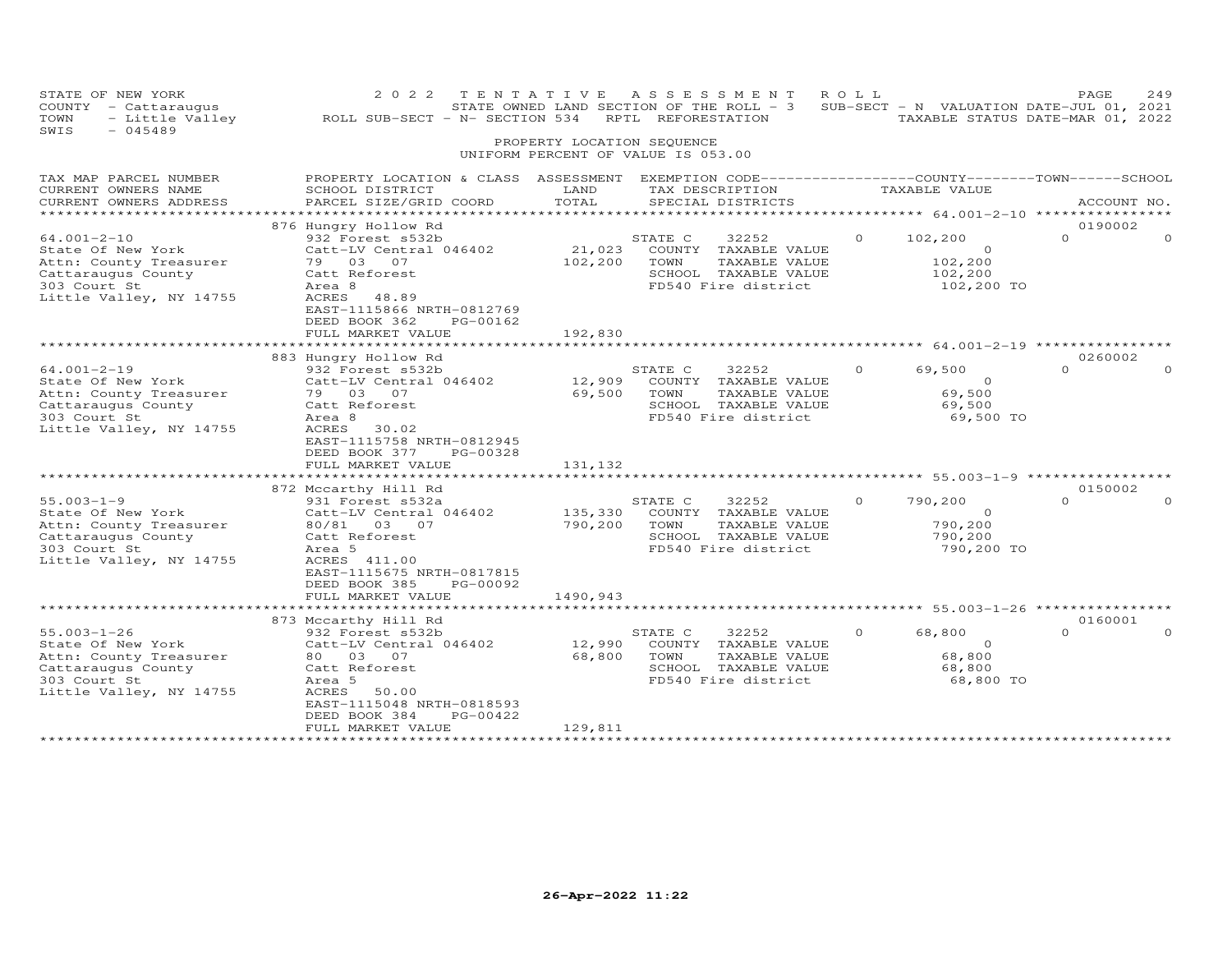| STATE OF NEW YORK<br>COUNTY - Cattaraugus<br>- Little Valley<br>TOWN<br>SWIS<br>$-045489$                                                                                                             | 2 0 2 2<br>ROLL SUB-SECT - N- SECTION 534 RPTL REFORESTATION                                                                                                                                                                                                          | PROPERTY LOCATION SEQUENCE                       | TENTATIVE ASSESSMENT<br>STATE OWNED LAND SECTION OF THE ROLL - 3 SUB-SECT - N VALUATION DATE-JUL 01, 2021<br>UNIFORM PERCENT OF VALUE IS 053.00                                       | R O L L             | TAXABLE STATUS DATE-MAR 01, 2022                                                       | PAGE                            | 250                  |
|-------------------------------------------------------------------------------------------------------------------------------------------------------------------------------------------------------|-----------------------------------------------------------------------------------------------------------------------------------------------------------------------------------------------------------------------------------------------------------------------|--------------------------------------------------|---------------------------------------------------------------------------------------------------------------------------------------------------------------------------------------|---------------------|----------------------------------------------------------------------------------------|---------------------------------|----------------------|
| TAX MAP PARCEL NUMBER<br>CURRENT OWNERS NAME<br>CURRENT OWNERS ADDRESS                                                                                                                                | PROPERTY LOCATION & CLASS ASSESSMENT EXEMPTION CODE----------------COUNTY-------TOWN-----SCHOOL<br>SCHOOL DISTRICT<br>PARCEL SIZE/GRID COORD                                                                                                                          | LAND<br>TOTAL                                    | TAX DESCRIPTION<br>SPECIAL DISTRICTS                                                                                                                                                  |                     | TAXABLE VALUE                                                                          | ACCOUNT NO.                     |                      |
| ***********************                                                                                                                                                                               |                                                                                                                                                                                                                                                                       |                                                  |                                                                                                                                                                                       |                     |                                                                                        |                                 |                      |
| $55.003 - 1 - 25$<br>State Of New York<br>Attn: County Treasurer<br>Cattaraugus County<br>303 Court St<br>Little Valley, NY 14755                                                                     | 874 Mccarthy Hill Rd<br>932 Forest s532b<br>Catt-LV Central 046402<br>72 03 07<br>Catt Reforest<br>Area 5<br>ACRES<br>52.38<br>EAST-1113237 NRTH-0815940                                                                                                              | 11,396<br>178,700                                | STATE C<br>32252<br>COUNTY TAXABLE VALUE<br>TOWN<br>TAXABLE VALUE<br>SCHOOL TAXABLE VALUE<br>FD540 Fire district                                                                      | $\Omega$            | 178,700<br>$\circ$<br>178,700<br>178,700<br>178,700 TO                                 | 0170001<br>$\Omega$             | $\Omega$             |
|                                                                                                                                                                                                       | DEED BOOK 584<br>PG-00224<br>FULL MARKET VALUE                                                                                                                                                                                                                        | 337,170                                          |                                                                                                                                                                                       |                     |                                                                                        |                                 |                      |
|                                                                                                                                                                                                       | 869 Mutton Hollow Rd                                                                                                                                                                                                                                                  |                                                  |                                                                                                                                                                                       |                     |                                                                                        | 0120002                         |                      |
| $55.003 - 1 - 8.1$<br>State Of New York<br>Attn: County Treasurer<br>Cattaraugus County<br>303 Court St<br>Little Valley, NY 14755<br>$55.003 - 1 - 5$<br>State Of New York<br>Attn: County Treasurer | 932 Forest s532b<br>Catt-LV Central 046402<br>73/81 03 07<br>Catt Reforest<br>Area 5<br>ACRES 243.60<br>EAST-1115783 NRTH-0821706<br>PG-00498<br>DEED BOOK 340<br>FULL MARKET VALUE<br>871 Mutton Hollow Rd<br>932 Forest s532b<br>Catt-LV Central 046402<br>73 03 07 | 98,373<br>235,000<br>443,396<br>37,634<br>43,700 | 32252<br>STATE C<br>COUNTY TAXABLE VALUE<br>TAXABLE VALUE<br>TOWN<br>SCHOOL TAXABLE VALUE<br>FD540 Fire district<br>STATE C<br>32252<br>COUNTY TAXABLE VALUE<br>TOWN<br>TAXABLE VALUE | $\Omega$<br>$\circ$ | 235,000<br>$\circ$<br>235,000<br>235,000<br>235,000 TO<br>43,700<br>$\Omega$<br>43,700 | $\Omega$<br>0140001<br>$\Omega$ | $\Omega$<br>$\Omega$ |
| Cattaraugus County<br>303 Court St<br>Little Valley, NY 14755                                                                                                                                         | Catt Reforest<br>Area 5<br>ACRES 87.52<br>EAST-1112034 NRTH-0820769<br>DEED BOOK 345<br>PG-00589<br>FULL MARKET VALUE                                                                                                                                                 | 82,453                                           | SCHOOL TAXABLE VALUE<br>FD540 Fire district                                                                                                                                           |                     | 43,700<br>43,700 TO                                                                    |                                 |                      |
|                                                                                                                                                                                                       |                                                                                                                                                                                                                                                                       |                                                  |                                                                                                                                                                                       |                     |                                                                                        | 0130002                         |                      |
| $55.003 - 1 - 2$<br>State Of New York<br>Attn: County Treasurer<br>Cattaraugus County<br>303 Court St<br>Little Valley, NY 14755                                                                      | 870 NYS Route 242<br>932 Forest s532b<br>Catt-LV Central 046402<br>16 03 07<br>Catt Reforest<br>Area 5<br>Ff 775.00<br>ACRES 415.76<br>EAST-1107892 NRTH-0820946<br>DEED BOOK 345<br>PG-00430                                                                         | 175,557<br>817,500                               | STATE C<br>32252<br>COUNTY TAXABLE VALUE<br>TAXABLE VALUE<br>TOWN<br>SCHOOL TAXABLE VALUE<br>FD540 Fire district                                                                      | $\Omega$            | 817,500<br>$\circ$<br>817,500<br>817,500<br>817,500 TO                                 | $\Omega$                        | $\Omega$             |
| ************************                                                                                                                                                                              | FULL MARKET VALUE<br>************************                                                                                                                                                                                                                         | 1542,453<br>*****************                    |                                                                                                                                                                                       |                     |                                                                                        |                                 |                      |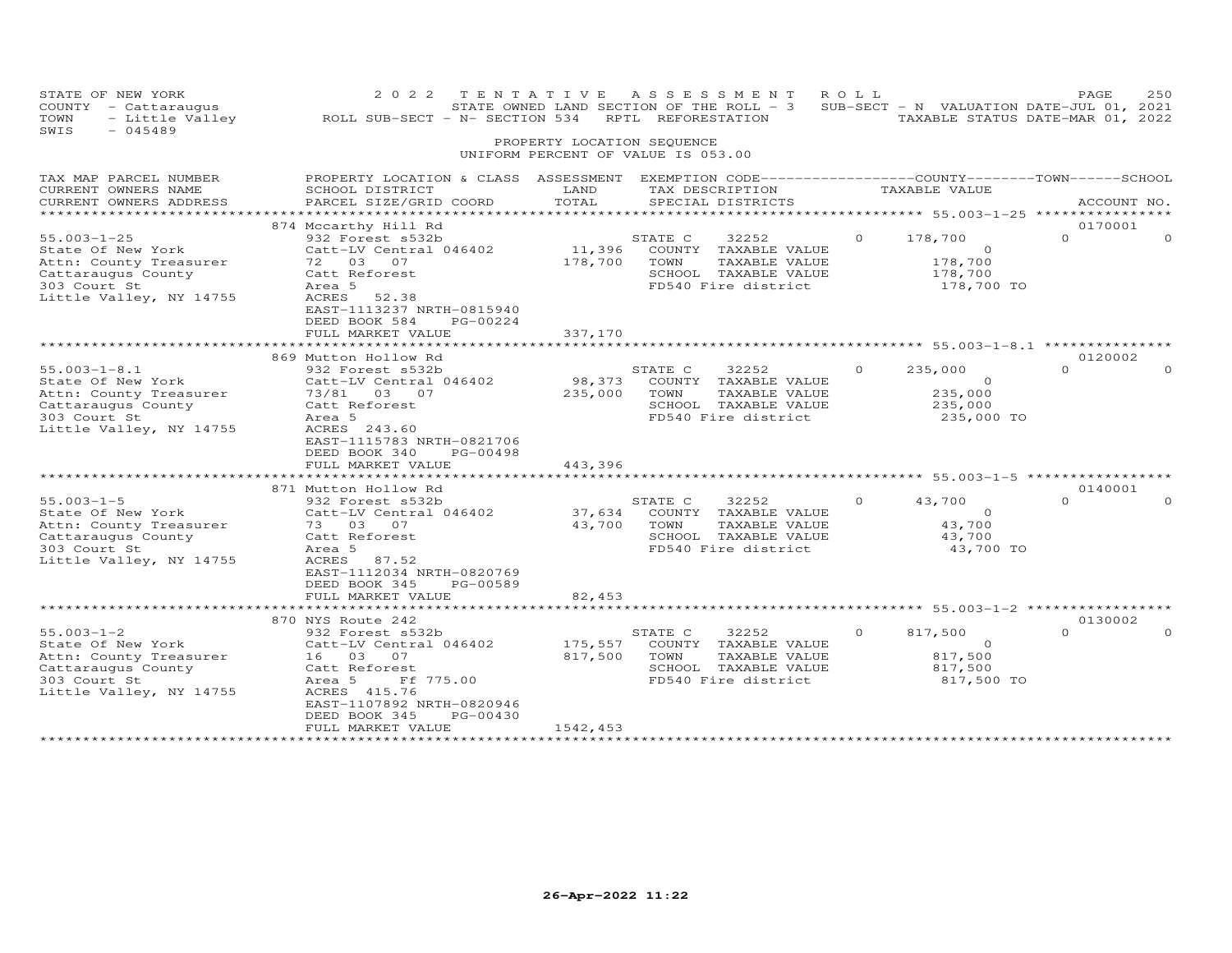| STATE OF NEW YORK<br>COUNTY - Cattaraugus<br>- Little Valley<br>TOWN<br>SWIS<br>$-045489$                                                                                                                                                                             | 2 0 2 2<br>ROLL SUB-SECT - N- SECTION 534                                                                                                                                                                                                                                                                                                                                                           | TENTATIVE ASSESSMENT                                             |                                    | RPTL REFORESTATION                                                                                                                                                                             | ROLL     | STATE OWNED LAND SECTION OF THE ROLL - 3 SUB-SECT - N VALUATION DATE-JUL 01, 2021<br>TAXABLE STATUS DATE-MAR 01, 2022 | PAGE                                       | 251         |
|-----------------------------------------------------------------------------------------------------------------------------------------------------------------------------------------------------------------------------------------------------------------------|-----------------------------------------------------------------------------------------------------------------------------------------------------------------------------------------------------------------------------------------------------------------------------------------------------------------------------------------------------------------------------------------------------|------------------------------------------------------------------|------------------------------------|------------------------------------------------------------------------------------------------------------------------------------------------------------------------------------------------|----------|-----------------------------------------------------------------------------------------------------------------------|--------------------------------------------|-------------|
|                                                                                                                                                                                                                                                                       |                                                                                                                                                                                                                                                                                                                                                                                                     | PROPERTY LOCATION SEQUENCE<br>UNIFORM PERCENT OF VALUE IS 053.00 |                                    |                                                                                                                                                                                                |          |                                                                                                                       |                                            |             |
| TAX MAP PARCEL NUMBER<br>CURRENT OWNERS NAME<br>CURRENT OWNERS ADDRESS                                                                                                                                                                                                | PROPERTY LOCATION & CLASS ASSESSMENT EXEMPTION CODE---------------COUNTY-------TOWN------SCHOOL<br>SCHOOL DISTRICT<br>PARCEL SIZE/GRID COORD                                                                                                                                                                                                                                                        | LAND<br>TOTAL                                                    |                                    | TAX DESCRIPTION<br>SPECIAL DISTRICTS                                                                                                                                                           |          | TAXABLE VALUE                                                                                                         |                                            | ACCOUNT NO. |
| $54.004 - 1 - 3$<br>State Of New York<br>Attn: County Treasurer<br>303 Court St<br>Little Valley, NY 14755                                                                                                                                                            | 1032 NYS Route 353<br>932 Forest s532b<br>Catt-LV Central 046402<br>41 03 07<br>Catt Reforest-Area 4<br>ACRES 22.76<br>EAST-1092608 NRTH-0822432<br>FULL MARKET VALUE                                                                                                                                                                                                                               | 4,552<br>63,600<br>120,000                                       | STATE C<br>TOWN                    | 32252<br>COUNTY TAXABLE VALUE<br>TAXABLE VALUE<br>SCHOOL TAXABLE VALUE<br>FD540 Fire district                                                                                                  | $\Omega$ | 63,600<br>$\circ$<br>63,600<br>63,600<br>63,600 TO                                                                    | 0110202<br>$\Omega$                        | $\Omega$    |
|                                                                                                                                                                                                                                                                       |                                                                                                                                                                                                                                                                                                                                                                                                     |                                                                  |                                    |                                                                                                                                                                                                |          |                                                                                                                       |                                            |             |
| $64.003 - 1 - 9$<br>State Of New York<br>Attn: County Treasurer<br>Cattaraugus County<br>303 Court St<br>Little Valley, NY 14755<br>$64.001 - 2 - 18$<br>State Of New York<br>Attn: County Treasurer<br>Cattaraugus County<br>303 Court St<br>Little Valley, NY 14755 | 875 Rock City St<br>932 Forest s532b<br>Salamanca Centr 041600<br>69/76/77/78/79 03 07<br>Catt Reforest<br>Area 8<br>ACRES 855.09<br>EAST-1115113 NRTH-0807343<br>DEED BOOK 331<br>PG-00539<br>FULL MARKET VALUE<br>877 Rock City St<br>932 Forest s532b<br>Catt-LV Central 046402<br>70 03 07<br>Catt Reforest<br>Area 8<br>ACRES 150.00<br>EAST-1112003 NRTH-0808032<br>DEED BOOK 352<br>PG-00179 | 268,329<br>1845,800<br>3482,642<br>50,240<br>395,000             | STATE C<br>TOWN<br>STATE C<br>TOWN | 32252<br>COUNTY TAXABLE VALUE<br>TAXABLE VALUE<br>SCHOOL TAXABLE VALUE<br>FD540 Fire district<br>32252<br>COUNTY TAXABLE VALUE<br>TAXABLE VALUE<br>SCHOOL TAXABLE VALUE<br>FD540 Fire district | $\Omega$ | 1845,800<br>$\Omega$<br>1845,800<br>1845,800<br>1845,800 TO<br>395,000<br>$\circ$<br>395,000<br>395,000<br>395,000 TO | 0180005<br>$\Omega$<br>0200001<br>$\Omega$ | $\Omega$    |
|                                                                                                                                                                                                                                                                       | FULL MARKET VALUE<br>************************                                                                                                                                                                                                                                                                                                                                                       | 745,283<br>*************                                         |                                    |                                                                                                                                                                                                |          |                                                                                                                       |                                            |             |
|                                                                                                                                                                                                                                                                       | 879 Rock City St                                                                                                                                                                                                                                                                                                                                                                                    |                                                                  |                                    |                                                                                                                                                                                                |          |                                                                                                                       | 0220001                                    |             |
| $64.001 - 2 - 13$<br>State Of New York<br>Attn: County Treasurer<br>Cattaraugus County<br>303 Court St<br>Little Valley, NY 14755                                                                                                                                     | 932 Forest s532b<br>Catt-LV Central 046402<br>70  03  07<br>Catt Reforest<br>Area 8<br>ACRES<br>70.00<br>EAST-1112553 NRTH-0810596<br>DEED BOOK 354<br>PG-00471<br>FULL MARKET VALUE                                                                                                                                                                                                                | 22,280<br>172,400<br>325,283                                     | STATE C<br>TOWN                    | 32252<br>COUNTY TAXABLE VALUE<br>TAXABLE VALUE<br>SCHOOL TAXABLE VALUE<br>FD540 Fire district                                                                                                  | $\Omega$ | 172,400<br>$\Omega$<br>172,400<br>172,400<br>172,400 TO                                                               | $\cap$                                     |             |
|                                                                                                                                                                                                                                                                       |                                                                                                                                                                                                                                                                                                                                                                                                     |                                                                  |                                    |                                                                                                                                                                                                |          |                                                                                                                       |                                            |             |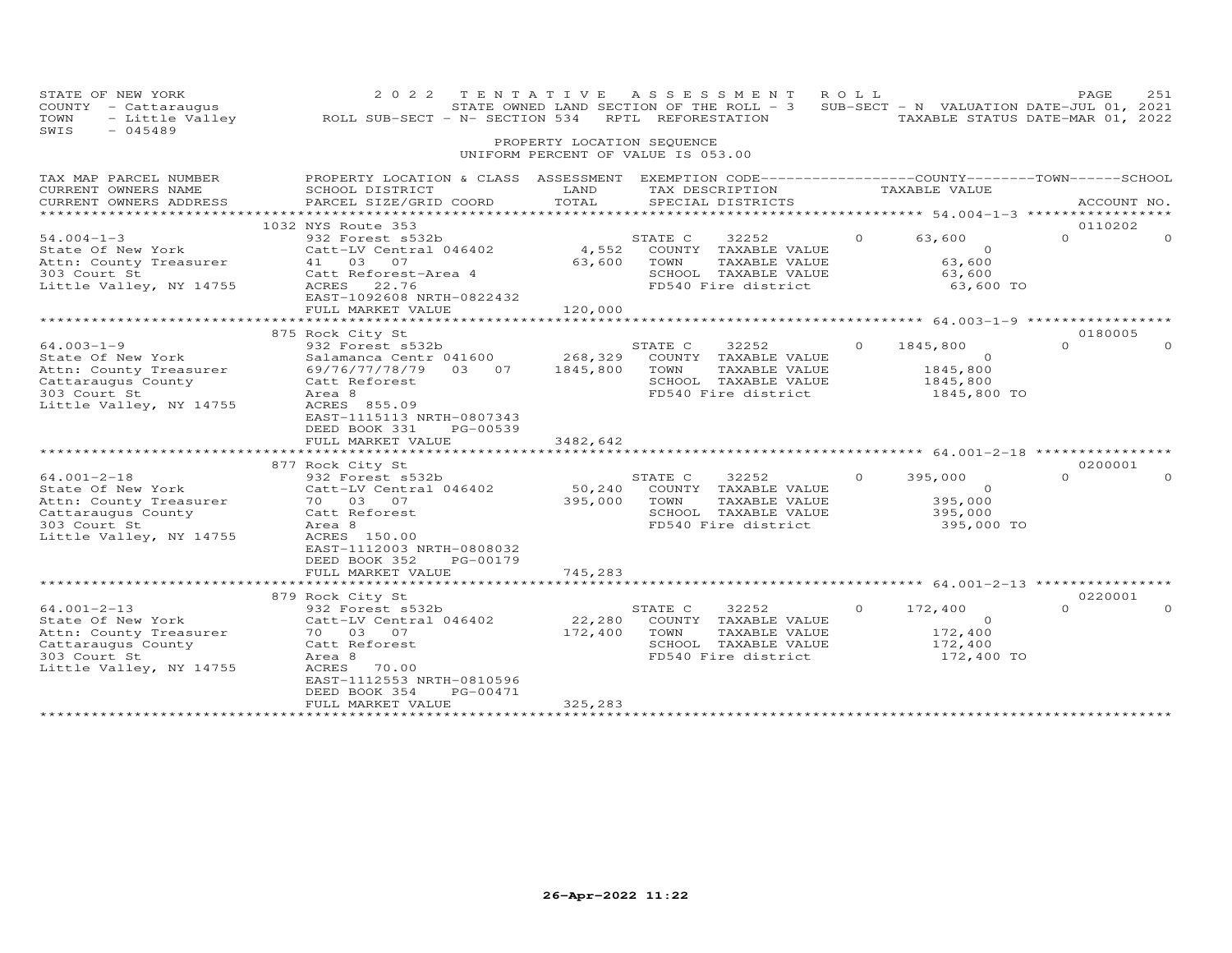| STATE OF NEW YORK<br>COUNTY - Cattaraugus<br>TOWN<br>- Little Valley<br>SWIS<br>$-045489$                                         | ROLL SUB-SECT - N- SECTION 534 RPTL REFORESTATION                                                                                                                                  | PROPERTY LOCATION SEQUENCE    | 2022 TENTATIVE ASSESSMENT<br>STATE OWNED LAND SECTION OF THE ROLL - 3 SUB-SECT - N VALUATION DATE-JUL 01, 2021<br>UNIFORM PERCENT OF VALUE IS 053.00 | R O L L  | TAXABLE STATUS DATE-MAR 01, 2022                        | PAGE                | 252      |
|-----------------------------------------------------------------------------------------------------------------------------------|------------------------------------------------------------------------------------------------------------------------------------------------------------------------------------|-------------------------------|------------------------------------------------------------------------------------------------------------------------------------------------------|----------|---------------------------------------------------------|---------------------|----------|
|                                                                                                                                   |                                                                                                                                                                                    |                               |                                                                                                                                                      |          |                                                         |                     |          |
| TAX MAP PARCEL NUMBER<br>CURRENT OWNERS NAME<br>CURRENT OWNERS ADDRESS<br>***********************                                 | PROPERTY LOCATION & CLASS ASSESSMENT EXEMPTION CODE----------------COUNTY-------TOWN-----SCHOOL<br>SCHOOL DISTRICT<br>PARCEL SIZE/GRID COORD                                       | LAND<br>TOTAL                 | TAX DESCRIPTION<br>SPECIAL DISTRICTS                                                                                                                 |          | TAXABLE VALUE                                           | ACCOUNT NO.         |          |
|                                                                                                                                   | 880 Rock City St                                                                                                                                                                   |                               |                                                                                                                                                      |          |                                                         | 0230001             |          |
| $64.001 - 2 - 17$<br>State Of New York<br>Attn: County Treasurer<br>Cattaraugus County<br>303 Court St<br>Little Valley, NY 14755 | 932 Forest s532b<br>Catt-LV Central 046402<br>70 03 07<br>Catt Refprest<br>Area 8<br>ACRES<br>91.00<br>EAST-1111994 NRTH-0809493<br>DEED BOOK 354<br>PG-00388                      | 25,330<br>203,300             | STATE C<br>32252<br>COUNTY TAXABLE VALUE<br>TOWN<br>TAXABLE VALUE<br>SCHOOL TAXABLE VALUE<br>FD540 Fire district                                     | $\Omega$ | 203,300<br>$\circ$<br>203,300<br>203,300<br>203,300 TO  | $\Omega$            | $\Omega$ |
|                                                                                                                                   | FULL MARKET VALUE                                                                                                                                                                  | 383,585                       |                                                                                                                                                      |          |                                                         |                     |          |
|                                                                                                                                   | 881 Rock City St                                                                                                                                                                   |                               |                                                                                                                                                      |          |                                                         | 0240001             |          |
| $64.003 - 1 - 59$<br>State Of New York<br>Attn: County Treasurer<br>Cattaraugus County<br>303 Court St<br>Little Valley, NY 14755 | 932 Forest s532b<br>Catt-LV Central 046402<br>69 03 07<br>Catt Reforest<br>Area 8<br>ACRES<br>60.00<br>EAST-1111081 NRTH-0804052<br>DEED BOOK 358<br>PG-00197<br>FULL MARKET VALUE | 63,600<br>120,000             | STATE C<br>32252<br>16,370 COUNTY TAXABLE VALUE<br>TOWN<br>TAXABLE VALUE<br>SCHOOL TAXABLE VALUE<br>FD540 Fire district                              | $\Omega$ | 63,600<br>$\circ$<br>63,600<br>63,600<br>63,600 TO      | $\Omega$            | $\Omega$ |
|                                                                                                                                   |                                                                                                                                                                                    |                               |                                                                                                                                                      |          |                                                         |                     |          |
| $64.003 - 1 - 60$<br>State Of New York<br>Attn: County Treasurer<br>Cattaraugus County<br>303 Court St<br>Little Valley, NY 14755 | 884 Rock City St<br>932 Forest s532b<br>Catt-LV Central 046402<br>69 03 07<br>Catt Reforest<br>Area 8<br>ACRES 102.42<br>EAST-1112874 NRTH-0803612<br>DEED BOOK 380<br>PG-00554    | 44,041<br>111,000             | 32252<br>STATE C<br>COUNTY TAXABLE VALUE<br>TOWN<br>TAXABLE VALUE<br>SCHOOL TAXABLE VALUE<br>FD540 Fire district                                     | $\Omega$ | 111,000<br>$\Omega$<br>111,000<br>111,000<br>111,000 TO | 0270002<br>$\Omega$ | $\Omega$ |
|                                                                                                                                   | FULL MARKET VALUE                                                                                                                                                                  | 209,434                       |                                                                                                                                                      |          |                                                         |                     |          |
|                                                                                                                                   |                                                                                                                                                                                    |                               |                                                                                                                                                      |          |                                                         |                     |          |
| $64.003 - 1 - 15$                                                                                                                 | 886 Rock City St<br>932 Forest s532b                                                                                                                                               |                               | STATE C<br>32252                                                                                                                                     | $\circ$  | 107,700                                                 | 0290001<br>$\Omega$ | $\Omega$ |
| State Of New York<br>Attn: County Treasurer<br>Cattaraugus County<br>303 Court St<br>Little Valley, NY 14755                      | Catt-LV Central 046402<br>76 03 07<br>Catt Reforest<br>Area 8<br>ACRES<br>58.15<br>EAST-1114443 NRTH-0800268<br>DEED BOOK 383<br>PG-00224                                          | 11,630<br>107,700             | COUNTY TAXABLE VALUE<br>TOWN<br>TAXABLE VALUE<br>SCHOOL TAXABLE VALUE<br>FD540 Fire district                                                         |          | $\circ$<br>107,700<br>107,700<br>107,700 TO             |                     |          |
| *************************                                                                                                         | FULL MARKET VALUE<br>************************                                                                                                                                      | 203,208<br>****************** |                                                                                                                                                      |          |                                                         |                     |          |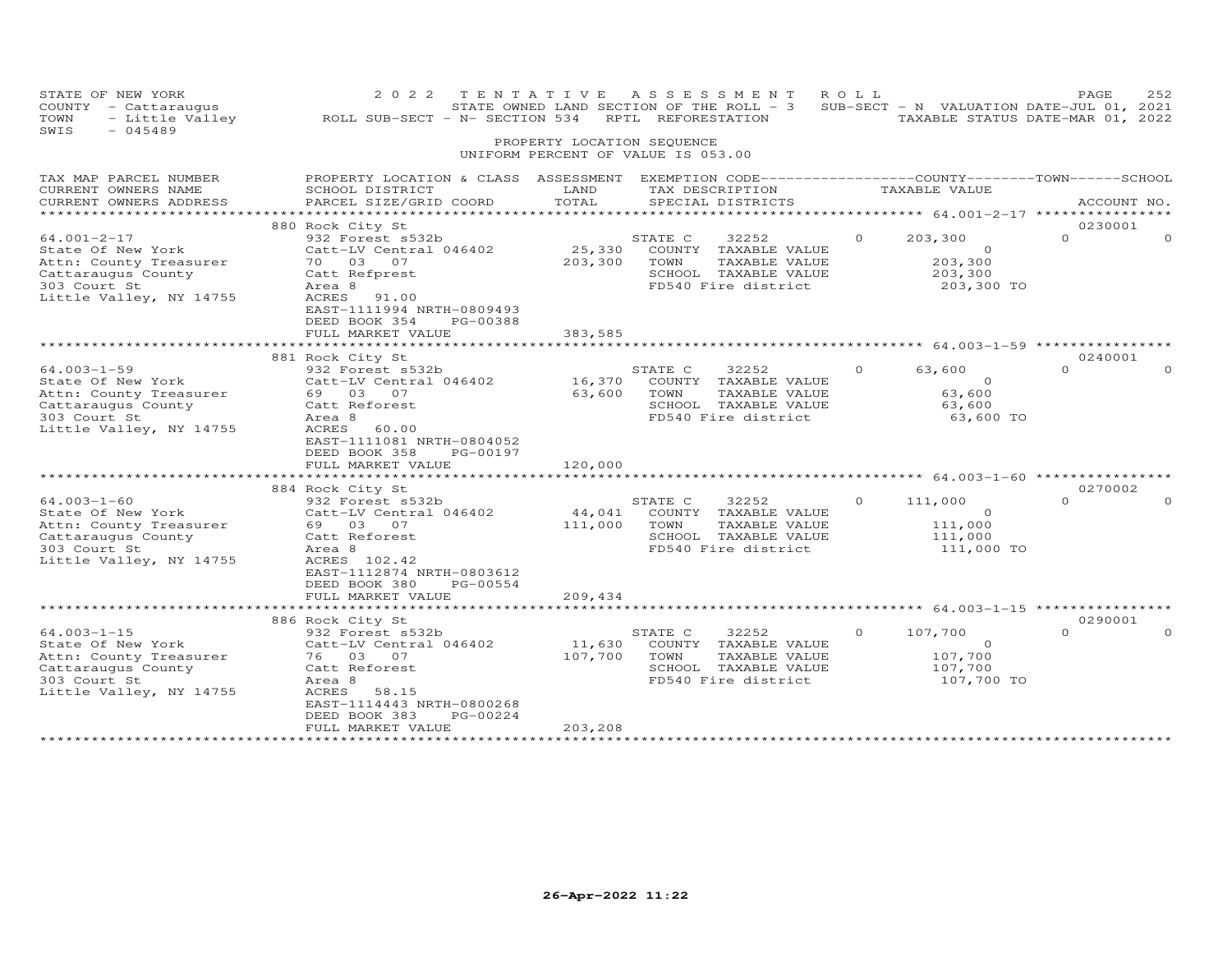| STATE OF NEW YORK<br>COUNTY - Cattaraugus<br>TOWN<br>- Little Valley<br>SWIS<br>$-045489$                                                                                                                                  | 2 0 2 2<br>ROLL SUB-SECT - N- SECTION 534                                                                                                                                                                                                                                           | PROPERTY LOCATION SEQUENCE                       | TENTATIVE ASSESSMENT<br>STATE OWNED LAND SECTION OF THE ROLL $-$ 3 SUB-SECT - N VALUATION DATE-JUL 01, 2021<br>RPTL REFORESTATION<br>UNIFORM PERCENT OF VALUE IS 053.00                                       | ROLL     | TAXABLE STATUS DATE-MAR 01, 2022                                                                                                   | PAGE                            | 253 |
|----------------------------------------------------------------------------------------------------------------------------------------------------------------------------------------------------------------------------|-------------------------------------------------------------------------------------------------------------------------------------------------------------------------------------------------------------------------------------------------------------------------------------|--------------------------------------------------|---------------------------------------------------------------------------------------------------------------------------------------------------------------------------------------------------------------|----------|------------------------------------------------------------------------------------------------------------------------------------|---------------------------------|-----|
| TAX MAP PARCEL NUMBER<br>CURRENT OWNERS NAME<br>CURRENT OWNERS ADDRESS<br>**********************                                                                                                                           | PROPERTY LOCATION & CLASS ASSESSMENT EXEMPTION CODE----------------COUNTY-------TOWN------SCHOOL<br>SCHOOL DISTRICT<br>PARCEL SIZE/GRID COORD                                                                                                                                       | LAND<br>TOTAL                                    | TAX DESCRIPTION<br>SPECIAL DISTRICTS                                                                                                                                                                          |          | TAXABLE VALUE                                                                                                                      | ACCOUNT NO.                     |     |
| $64.003 - 1 - 8$<br>State Of New York<br>Attn: County Treasurer<br>Cattaraugus County<br>303 Court St<br>Little Valley, NY 14755                                                                                           | 888 Rock City St<br>932 Forest s532b<br>Catt-LV Central 046402<br>04/69 03 07<br>Catt. Area 8<br>ACRES 121.20<br>EAST-1110177 NRTH-0805921<br>DEED BOOK 610<br>PG-00008<br>FULL MARKET VALUE                                                                                        | 44,710<br>320,100<br>603,962                     | STATE C<br>32252<br>COUNTY TAXABLE VALUE<br>TOWN<br>TAXABLE VALUE<br>SCHOOL TAXABLE VALUE<br>FD540 Fire district                                                                                              |          | 320,100<br>$\Omega$<br>320,100<br>320,100<br>320,100 TO                                                                            | 0310002<br>$\Omega$             |     |
|                                                                                                                                                                                                                            | ***********************<br>882 Stone Chimney Rd                                                                                                                                                                                                                                     | *************                                    | ******************************* 64.003-1-6 ******************                                                                                                                                                 |          |                                                                                                                                    | 0250001                         |     |
| $64.003 - 1 - 6$<br>State Of New York<br>Attn: County Treasurer<br>Cattaraugus County<br>303 Court St<br>Little Valley, NY 14755<br>$64.003 - 1 - 61$<br>State Of New York<br>Attn: County Treasurer<br>Cattaraugus County | 932 Forest s532b<br>Catt-LV Central 046402<br>04 03 07<br>Catt Reforest<br>Area 8<br>ACRES 179.25<br>EAST-1107553 NRTH-0805573<br>DEED BOOK 365<br>PG-00012<br>FULL MARKET VALUE<br>885 Stone Chimney Rd<br>932 Forest s532b<br>Catt-LV Central 046402<br>68 03 07<br>Catt Reforest | 61,898<br>470,000<br>886,792<br>10,046<br>23,800 | STATE C<br>32252<br>COUNTY TAXABLE VALUE<br>TOWN<br>TAXABLE VALUE<br>SCHOOL TAXABLE VALUE<br>FD540 Fire district<br>STATE C<br>32252<br>COUNTY TAXABLE VALUE<br>TAXABLE VALUE<br>TOWN<br>SCHOOL TAXABLE VALUE |          | 470,000<br>$\circ$<br>470,000<br>470,000<br>470,000 TO<br>************** 64.003-1-61 ***<br>23,800<br>$\Omega$<br>23,800<br>23,800 | $\Omega$<br>0280001<br>$\Omega$ |     |
| 303 Court St<br>Little Valley, NY 14755                                                                                                                                                                                    | Area 8<br>ACRES<br>28.38<br>EAST-1110914 NRTH-0802950<br>DEED BOOK 382<br>PG-00103<br>FULL MARKET VALUE                                                                                                                                                                             | 44,906                                           | FD540 Fire district                                                                                                                                                                                           |          | 23,800 TO                                                                                                                          |                                 |     |
|                                                                                                                                                                                                                            |                                                                                                                                                                                                                                                                                     |                                                  |                                                                                                                                                                                                               |          | ************** 64.003-1-20 ***************                                                                                         |                                 |     |
| $64.003 - 1 - 20$<br>State Of New York<br>Attn: County Treasurer<br>Cattaraugus County<br>303 Court St<br>Little Valley, NY 14755                                                                                          | 887 Stone Chimney Rd<br>932 Forest s532b<br>Catt-LV Central 046402<br>68  03  07<br>Catt Reforest<br>Area 8<br>ACRES<br>92.00<br>EAST-1111984 NRTH-0801982<br>DEED BOOK 419<br>PG-00096<br>FULL MARKET VALUE                                                                        | 33,580<br>119,300<br>225,094                     | STATE C<br>32252<br>COUNTY TAXABLE VALUE<br>TOWN<br>TAXABLE VALUE<br>SCHOOL TAXABLE VALUE<br>FD540 Fire district                                                                                              | $\Omega$ | 119,300<br>$\circ$<br>119,300<br>119,300<br>119,300 TO                                                                             | 0300001                         |     |
| ************************                                                                                                                                                                                                   |                                                                                                                                                                                                                                                                                     |                                                  |                                                                                                                                                                                                               |          |                                                                                                                                    |                                 |     |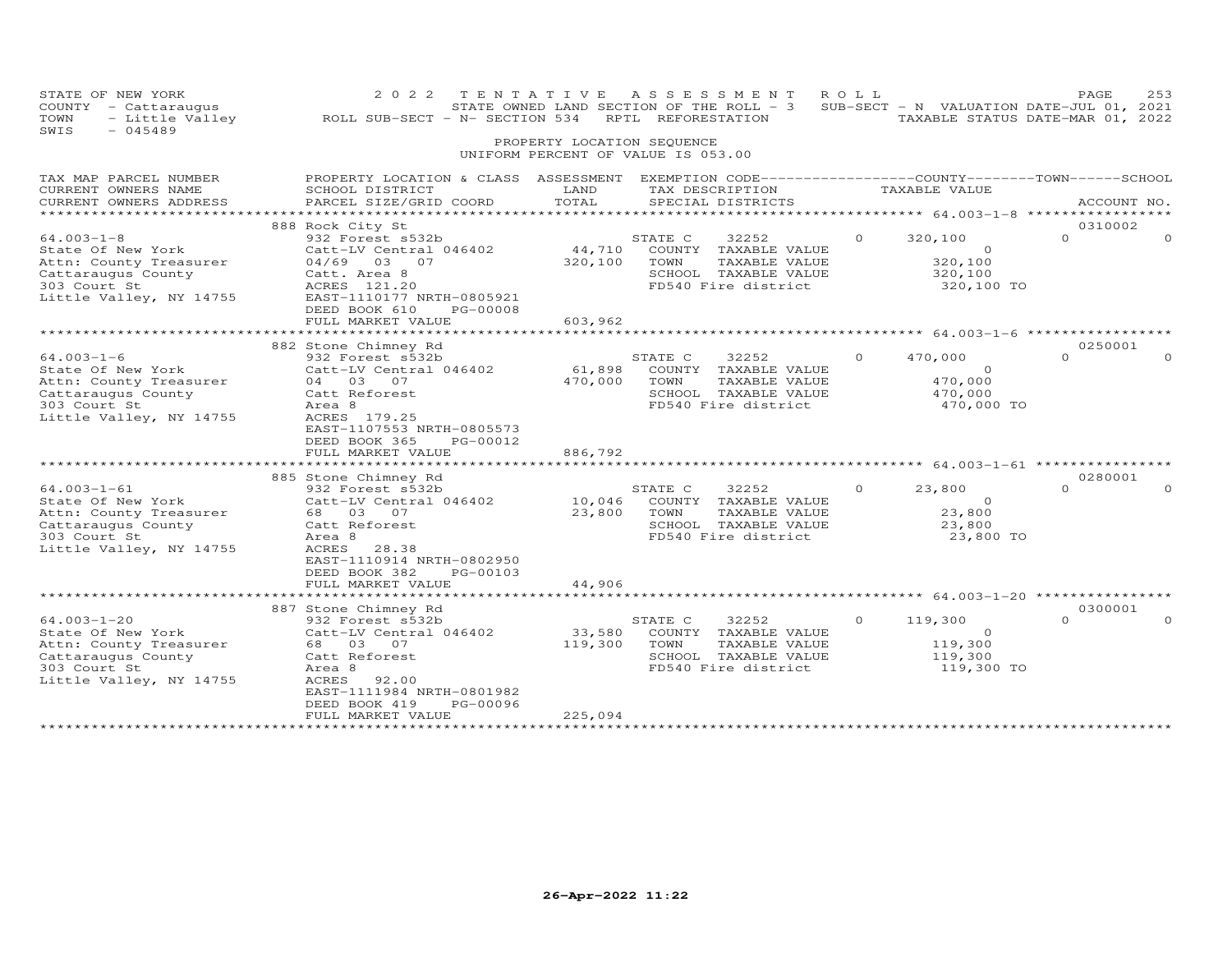| STATE OF NEW YORK<br>COUNTY<br>- Cattaraugus<br>TOWN<br>SWIS<br>$-045489$                                                         | 2 0 2 2<br>TENTATIVE<br>- Little Valley MOLL SUB-SECT - N- SECTION 534                                                                                                                        |                            | ASSESSMENT ROLL<br>STATE OWNED LAND SECTION OF THE ROLL - 3<br>RPTL REFORESTATION                                      |          | SUB-SECT - N VALUATION DATE-JUL 01, 2021<br>TAXABLE STATUS DATE-MAR 01, 2022     | PAGE        | 254      |
|-----------------------------------------------------------------------------------------------------------------------------------|-----------------------------------------------------------------------------------------------------------------------------------------------------------------------------------------------|----------------------------|------------------------------------------------------------------------------------------------------------------------|----------|----------------------------------------------------------------------------------|-------------|----------|
|                                                                                                                                   |                                                                                                                                                                                               | PROPERTY LOCATION SEQUENCE | UNIFORM PERCENT OF VALUE IS 053.00                                                                                     |          |                                                                                  |             |          |
| TAX MAP PARCEL NUMBER<br>CURRENT OWNERS NAME                                                                                      | PROPERTY LOCATION & CLASS ASSESSMENT EXEMPTION CODE----------------COUNTY-------TOWN------SCHOOL<br>SCHOOL DISTRICT                                                                           | LAND                       | TAX DESCRIPTION                                                                                                        |          | TAXABLE VALUE                                                                    |             |          |
| CURRENT OWNERS ADDRESS                                                                                                            | PARCEL SIZE/GRID COORD TOTAL SPECIAL DISTRICTS                                                                                                                                                |                            |                                                                                                                        |          |                                                                                  | ACCOUNT NO. |          |
|                                                                                                                                   | 878 Whig St                                                                                                                                                                                   |                            |                                                                                                                        |          |                                                                                  | 0210002     |          |
| 64.001-3-28<br>Attn: County Treasurer 05 03 07<br>Cattaraugus County<br>303 Court St<br>Little Valley, NY 14755                   | 932 Forest s532b<br>State Of New York Catt-LV Central 046402 28,007<br>Catt Reforest<br>Area 8<br>ACRES 79.04<br>EAST-1108184 NRTH-0807546<br>DEED BOOK 352<br>PG-00180<br>FULL MARKET VALUE  | 234,900<br>443,208         | STATE C<br>32252<br>COUNTY TAXABLE VALUE<br>TOWN<br>TAXABLE VALUE<br>SCHOOL<br>FD540 Fire district 234,900 TO          | $\circ$  | 234,900<br>- 0<br>TAXABLE VALUE 234,900<br>234,900                               | $\Omega$    | $\Omega$ |
|                                                                                                                                   | 889 Whig St                                                                                                                                                                                   |                            |                                                                                                                        |          |                                                                                  | 0335001     |          |
| $64.001 - 3 - 10$<br>State Of New York<br>Attn: County Treasurer<br>Cattaraugus County<br>303 Court St<br>Little Valley, NY 14755 | 932 Forest s532b<br>$Cat$ t-LV Central 046402 63,411<br>70 03 07<br>Catt Co Reforest<br>Area 8<br>ACRES 226.63<br>EAST-1108917 NRTH-0809534<br>DEED BOOK 630<br>PG-00302<br>FULL MARKET VALUE | 180,100<br>339,811         | 32252<br>STATE C<br>COUNTY<br>TAXABLE VALUE<br>TOWN<br>TAXABLE VALUE<br>SCHOOL<br>TAXABLE VALUE<br>FD540 Fire district | $\Omega$ | 180,100<br>$\overline{a}$ and $\overline{a}$<br>180,100<br>180,100<br>180,100 TO | $\Omega$    | $\Omega$ |
|                                                                                                                                   |                                                                                                                                                                                               |                            |                                                                                                                        |          |                                                                                  |             |          |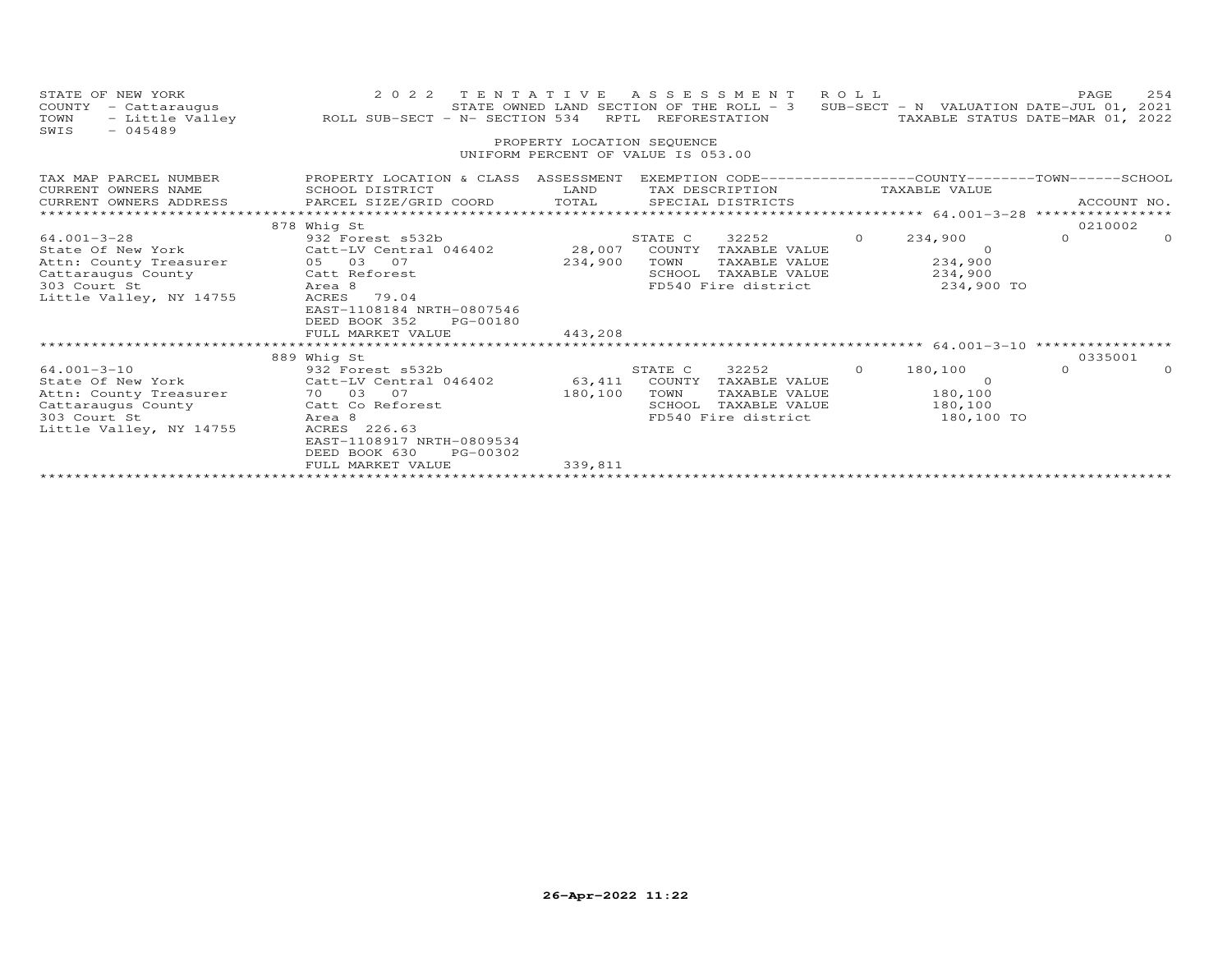| COUNTY<br>TOWN<br>SWIS | STATE OF NEW YORK<br>- Cattaraugus<br>- Little Valley<br>$-045489$ |                         | 2 0 2 2<br>ROLL SUB-SECT - N- SECTION 534 | TENTATIVE<br>RPTL                  | A S S E S S M E N T<br>STATE OWNED LAND SECTION OF THE ROLL - 3<br>REFORESTATION | ROLL             | SUB-SECT - N VALUATION DATE-JUL 01, 2021<br>TAXABLE STATUS DATE-MAR 01, 2022 | 255<br>PAGE<br>RPS150/V04/L015<br>CURRENT DATE 4/26/2022 |
|------------------------|--------------------------------------------------------------------|-------------------------|-------------------------------------------|------------------------------------|----------------------------------------------------------------------------------|------------------|------------------------------------------------------------------------------|----------------------------------------------------------|
|                        |                                                                    |                         |                                           | UNIFORM PERCENT OF VALUE IS 053.00 |                                                                                  |                  |                                                                              |                                                          |
|                        |                                                                    |                         | ROLL<br>S U B                             |                                    | $S E C T I O N - N - T O T A L S$                                                |                  |                                                                              |                                                          |
|                        |                                                                    |                         |                                           |                                    |                                                                                  |                  |                                                                              |                                                          |
|                        |                                                                    | ***                     | SPECIAL                                   | DISTRICT                           | SUMMARY ***                                                                      |                  |                                                                              |                                                          |
|                        | PARCELS<br>CODE DISTRICT NAME                                      | TOTAL EXTENSION<br>TYPE | <b>EXTENSION</b><br>VALUE                 | AD VALOREM<br>VALUE                | <b>EXEMPT</b><br>AMOUNT                                                          | TAXABLE<br>VALUE |                                                                              |                                                          |
|                        | FD540 Fire district                                                | 26 TOTAL                |                                           | 7308,500                           |                                                                                  | 7308,500         |                                                                              |                                                          |
|                        |                                                                    |                         |                                           |                                    |                                                                                  |                  |                                                                              |                                                          |
|                        |                                                                    | ***                     | S C H O O L                               | DISTRICT                           | SUMMARY ***                                                                      |                  |                                                                              |                                                          |
|                        |                                                                    | TOTAL                   | ASSESSED                                  | ASSESSED                           | <b>EXEMPT</b>                                                                    | TOTAL            | STAR                                                                         | STAR                                                     |
| CODE                   | DISTRICT NAME                                                      | PARCELS                 | LAND                                      | TOTAL                              | AMOUNT                                                                           | TAXABLE          | <b>AMOUNT</b>                                                                | TAXABLE                                                  |
| 041600                 | Salamanca Central                                                  | $\overline{4}$          | 349,652                                   | 2436,200                           |                                                                                  | 2436,200         |                                                                              | 2436,200                                                 |
| 046402                 | Catt-LV Central                                                    | 22                      | 931,145                                   | 4872,300                           |                                                                                  | 4872,300         |                                                                              | 4872,300                                                 |
|                        | SUB-TOTAL                                                          | 26                      | 1280,797                                  | 7308,500                           |                                                                                  | 7308,500         |                                                                              | 7308,500                                                 |
|                        |                                                                    |                         |                                           |                                    |                                                                                  |                  |                                                                              |                                                          |
|                        | TOTAL                                                              | 26                      | 1280,797                                  | 7308,500                           |                                                                                  | 7308,500         |                                                                              | 7308,500                                                 |
|                        |                                                                    |                         |                                           |                                    |                                                                                  |                  |                                                                              |                                                          |
|                        |                                                                    |                         | ***<br>SYSTEM                             | CODES                              | SUMMARY ***                                                                      |                  |                                                                              |                                                          |
|                        |                                                                    |                         |                                           | NO SYSTEM EXEMPTIONS AT THIS LEVEL |                                                                                  |                  |                                                                              |                                                          |
|                        |                                                                    |                         |                                           |                                    |                                                                                  |                  |                                                                              |                                                          |

| CODE  | DESCRIPTION      | TOTAL<br>PARCELS | COUNTY               | TOWN | SCHOOL |
|-------|------------------|------------------|----------------------|------|--------|
| 32252 | STATE C<br>TOTAL | 26<br>26         | 7308,500<br>7308,500 |      |        |

| ROLL<br>SEC |                  | <b>TOTAL</b><br><b>PARCELS</b> | LAND                 | $T$ $\cap$ $T$ $\land$ $T$ | <b>AXABLF</b><br>COUNTY | <b>TAXABLE</b><br>TOWN | TAXABI.F<br>SCHOOI | STAR<br><b>LAVARTF</b> |
|-------------|------------------|--------------------------------|----------------------|----------------------------|-------------------------|------------------------|--------------------|------------------------|
|             | STATE OWNED LAND | 26                             | .280<br>$70^{\circ}$ | 7308.500                   |                         | 7308,500               | 500<br>$7309$ .    | 7308.500               |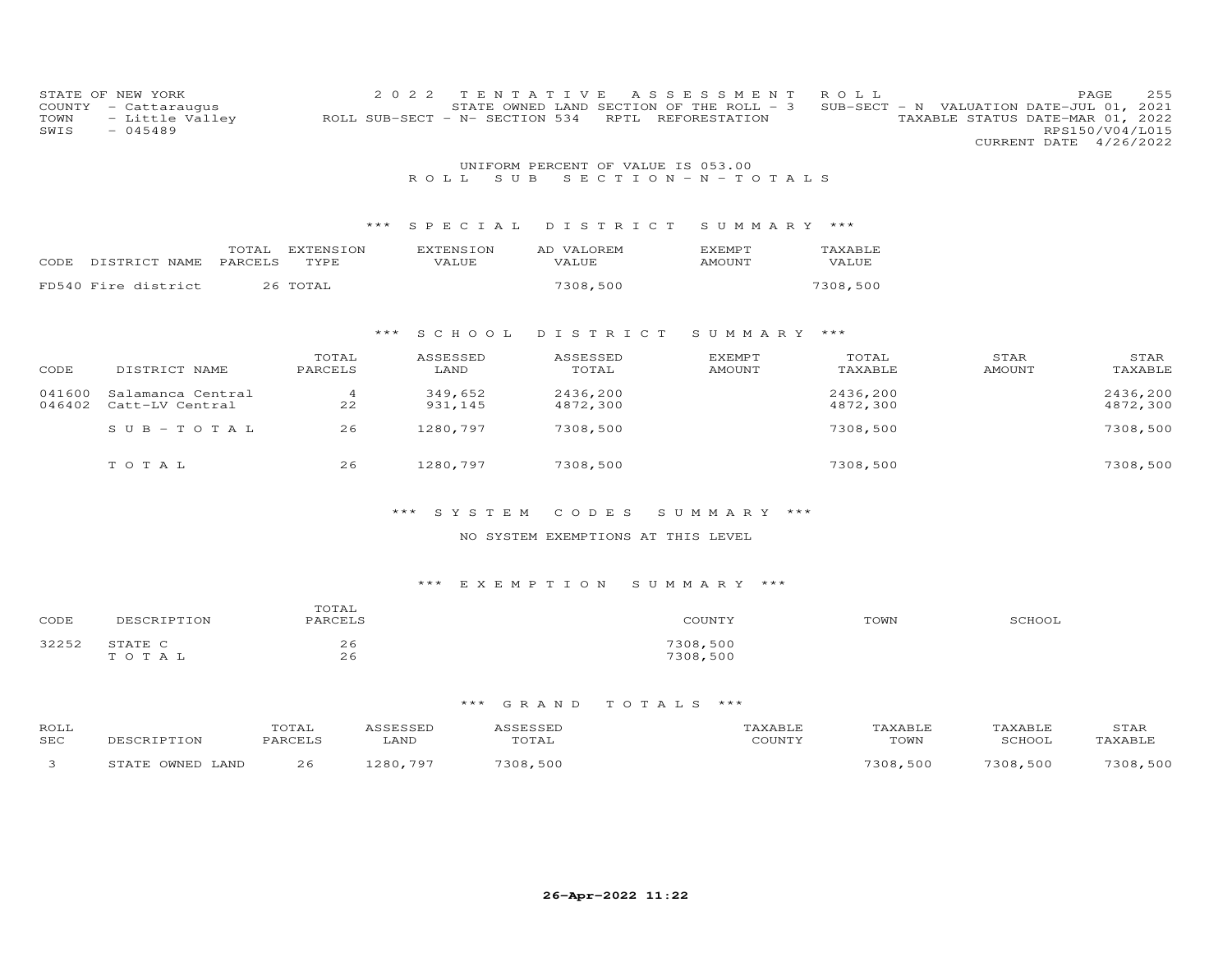| STATE OF NEW YORK<br>COUNTY - Cattaraugus<br>TOWN<br>$-045489$<br>SWIS                                                              | 2022 TENTATIVE<br>- Little Valley ROLL SUB-SECT - Y- SECTION 545                                          | PROPERTY LOCATION SEQUENCE                   | ASSESSMENT ROLL<br>STATE OWNED LAND SECTION OF THE ROLL - 3 SUB-SECT - Y VALUATION DATE-JUL 01, 2021<br>RPTL TRANSITION ASSESSMENTS<br>UNIFORM PERCENT OF VALUE IS 053.00 |                                                                   | PAGE<br>256<br>TAXABLE STATUS DATE-MAR 01, 2022 |
|-------------------------------------------------------------------------------------------------------------------------------------|-----------------------------------------------------------------------------------------------------------|----------------------------------------------|---------------------------------------------------------------------------------------------------------------------------------------------------------------------------|-------------------------------------------------------------------|-------------------------------------------------|
| TAX MAP PARCEL NUMBER<br>CURRENT OWNERS NAME<br>CURRENT OWNERS ADDRESS                                                              | PROPERTY LOCATION & CLASS ASSESSMENT<br>SCHOOL DISTRICT<br>PARCEL SIZE/GRID COORD TOTAL                   | LAND                                         | EXEMPTION CODE-----------------COUNTY-------TOWN------SCHOOL<br>TAX DESCRIPTION<br>SPECIAL DISTRICTS                                                                      | TAXABLE VALUE                                                     | ACCOUNT NO.                                     |
| $330.000 - 54 - 1$<br>State of New York<br>Attn: County Treasurer<br>Cattarauiqus County<br>303 Court St<br>Little Valley, NY 14755 | School Transition<br>993 Transition t<br>Salamanca Centr 041600 0 TOWN<br>ACRES 0.01<br>FULL MARKET VALUE | $\overline{O}$<br>$\Omega$                   | COUNTY TAXABLE VALUE<br>TAXABLE VALUE<br>SCHOOL TAXABLE VALUE                                                                                                             | $\Omega$<br>$\circ$<br>$\Omega$                                   | 1237                                            |
| $330.000 - 54 - 2$<br>State of New York<br>Attn: County Treasurer<br>Cattaraugus County<br>303 Court St                             | School Transition<br>993 Transition t<br>Catt-LV Central 046402<br>ACRES 0.01<br>FULL MARKET VALUE        | $\overline{0}$<br>$\overline{O}$<br>$\Omega$ | COUNTY TAXABLE VALUE<br>TAXABLE VALUE<br>TOWN<br>SCHOOL TAXABLE VALUE                                                                                                     | $\Omega$<br>$\circ$<br>$\Omega$                                   | 1238                                            |
| Little Valley, NY 14755                                                                                                             | Transition                                                                                                |                                              |                                                                                                                                                                           |                                                                   | 1239                                            |
| $330.000 - 54 - 3$<br>State of New York<br>Attn: County Treasurer<br>Cattaraugus County<br>303 Court St<br>Little Valley, NY 14755  | 993 Transition t<br>Illegal School 040404<br>ACRES<br>0.01<br>FULL MARKET VALUE                           | $\Omega$<br>$\Omega$                         | TOWN TAXBL 50005<br>0 COUNTY TAXABLE VALUE<br>TOWN<br>TAXABLE VALUE<br>SCHOOL TAXABLE VALUE<br>FD540 Fire district                                                        | $\Omega$<br>$\circ$<br>$\Omega$<br>$\Omega$<br>$\Omega$<br>$0$ TO | $\Omega$                                        |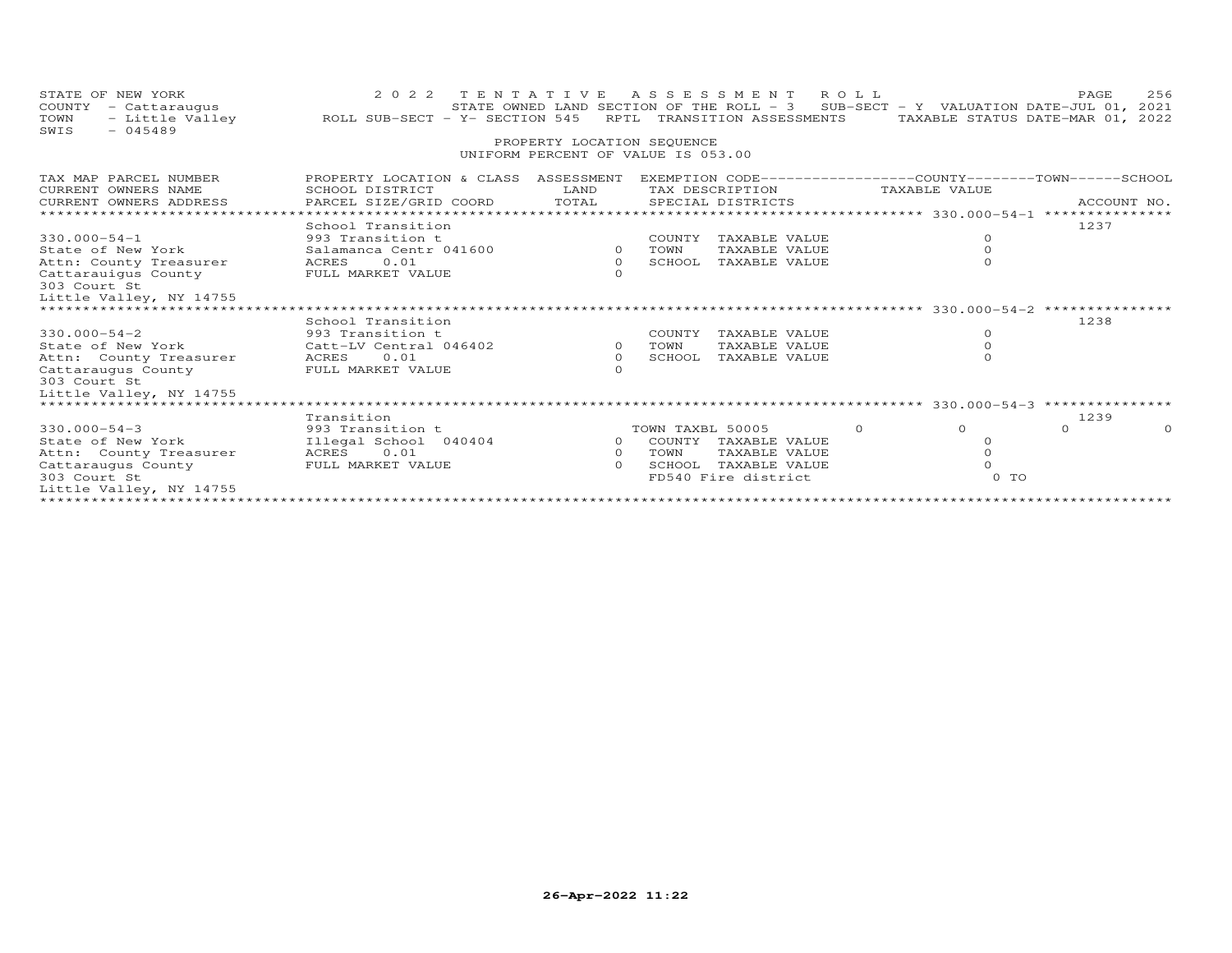| COUNTY<br>TOWN<br>SWIS     | STATE OF NEW YORK<br>- Cattaraugus<br>- Little Valley<br>$-045489$ |                                                | 2 0 2 2<br>ROLL SUB-SECT - Y- SECTION 545 | TENTATIVE<br>STATE OWNED LAND SECTION OF THE ROLL - 3 | ASSESSMENT<br>RPTL TRANSITION ASSESSMENTS | ROLL             | PAGE<br>SUB-SECT - Y VALUATION DATE-JUL 01, 2021<br>TAXABLE STATUS DATE-MAR 01, 2022<br>CURRENT DATE 4/26/2022 | 257<br>RPS150/V04/L015 |
|----------------------------|--------------------------------------------------------------------|------------------------------------------------|-------------------------------------------|-------------------------------------------------------|-------------------------------------------|------------------|----------------------------------------------------------------------------------------------------------------|------------------------|
|                            |                                                                    |                                                | S U B<br>ROLL.                            | UNIFORM PERCENT OF VALUE IS 053.00                    | $S E C T I O N - Y - T O T A L S$         |                  |                                                                                                                |                        |
|                            |                                                                    |                                                |                                           |                                                       |                                           |                  |                                                                                                                |                        |
|                            |                                                                    |                                                | $***$<br>SPECIAL                          | DISTRICT                                              | SUMMARY ***                               |                  |                                                                                                                |                        |
| CODE                       | DISTRICT NAME<br>PARCELS                                           | TOTAL EXTENSION<br>TYPE                        | <b>EXTENSION</b><br>VALUE                 | AD VALOREM<br>VALUE                                   | <b>EXEMPT</b><br><b>AMOUNT</b>            | TAXABLE<br>VALUE |                                                                                                                |                        |
|                            | FD540 Fire district                                                | 1 TOTAL                                        |                                           |                                                       |                                           |                  |                                                                                                                |                        |
|                            |                                                                    |                                                |                                           |                                                       |                                           |                  |                                                                                                                |                        |
|                            |                                                                    |                                                | S C H O O L<br>***                        | DISTRICT                                              | SUMMARY ***                               |                  |                                                                                                                |                        |
| CODE                       | DISTRICT NAME                                                      | TOTAL<br>PARCELS                               | ASSESSED<br>LAND                          | ASSESSED<br>TOTAL                                     | <b>EXEMPT</b><br><b>AMOUNT</b>            | TOTAL<br>TAXABLE | STAR<br><b>AMOUNT</b>                                                                                          | STAR<br>TAXABLE        |
| 040404<br>041600<br>046402 | Illegal School<br>Salamanca Central<br>Catt-LV Central             | $\mathbf{1}$<br>$\mathbf{1}$<br>$\overline{1}$ |                                           |                                                       |                                           |                  |                                                                                                                |                        |
|                            | $S \cup B - T \cup T A$                                            | 3                                              |                                           |                                                       |                                           |                  |                                                                                                                |                        |
|                            | TOTAL                                                              | 3                                              |                                           |                                                       |                                           |                  |                                                                                                                |                        |
|                            |                                                                    |                                                | *** SYSTEM                                | CODES                                                 | SUMMARY ***                               |                  |                                                                                                                |                        |
| CODE                       | DESCRIPTION                                                        | TOTAL<br>PARCELS                               |                                           |                                                       | COUNTY                                    | TOWN             | SCHOOL                                                                                                         |                        |
| 50005                      | TOWN TAXBL<br>TOTAL                                                | $\mathbf{1}$<br>$\mathbf{1}$                   |                                           |                                                       |                                           |                  |                                                                                                                |                        |
|                            |                                                                    |                                                |                                           |                                                       |                                           |                  |                                                                                                                |                        |

NO EXEMPTIONS AT THIS LEVEL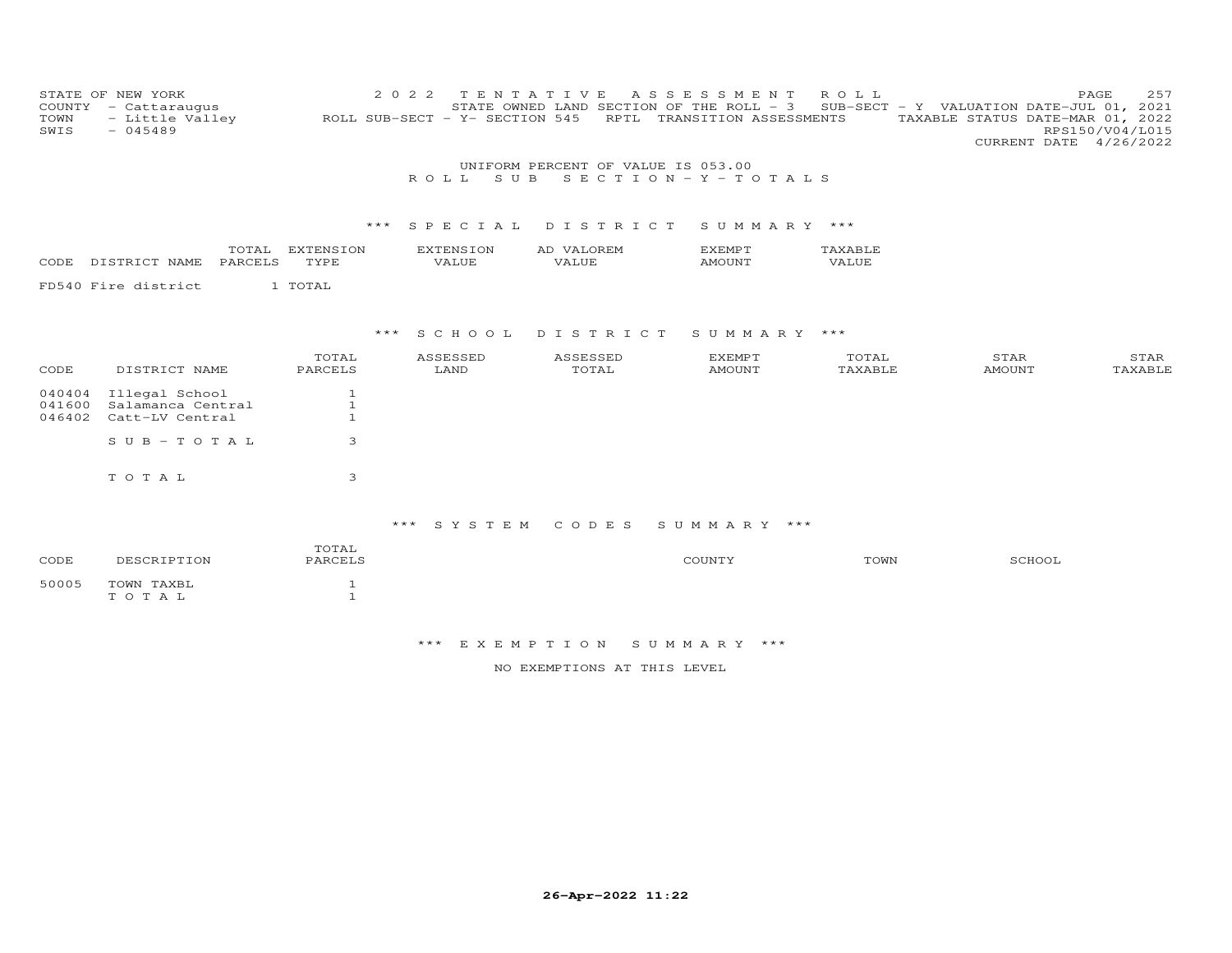| STATE OF NEW YORK    |                 | 2022 TENTATIVE ASSESSMENT ROLL                                                    |  |  |  |                                  | PAGE. | 2.58 |
|----------------------|-----------------|-----------------------------------------------------------------------------------|--|--|--|----------------------------------|-------|------|
| COUNTY - Cattaraugus |                 | STATE OWNED LAND SECTION OF THE ROLL - 3 SUB-SECT - Y VALUATION DATE-JUL 01, 2021 |  |  |  |                                  |       |      |
| TOWN                 | - Little Valley | ROLL SUB-SECT - Y- SECTION 545 RPTL TRANSITION ASSESSMENTS                        |  |  |  | TAXABLE STATUS DATE-MAR 01, 2022 |       |      |
| SWIS<br>$-045489$    |                 |                                                                                   |  |  |  | RPS150/V04/L015                  |       |      |
|                      |                 |                                                                                   |  |  |  | CURRENT DATE 4/26/2022           |       |      |

# UNIFORM PERCENT OF VALUE IS 053.00<br>R O L L S U B S E C T I O N – Y – T O T A L S

# \*\*\* G R A N D T O T A L S \*\*\*

| ROLL       |            | י הי<br>TATAT |      |       | AXABLE                     | . AABLF            | 5 T.HR |
|------------|------------|---------------|------|-------|----------------------------|--------------------|--------|
| <b>SEC</b> | ℩ͱ<br>- 71 | ' ′∆ ⊢        | ∟AND | .utal | $m \wedge r$ . $n$<br>LOWN | <sup>-</sup> CHOOL | $\sim$ |
|            |            |               |      |       |                            |                    |        |

3 STATE OWNED LAND 3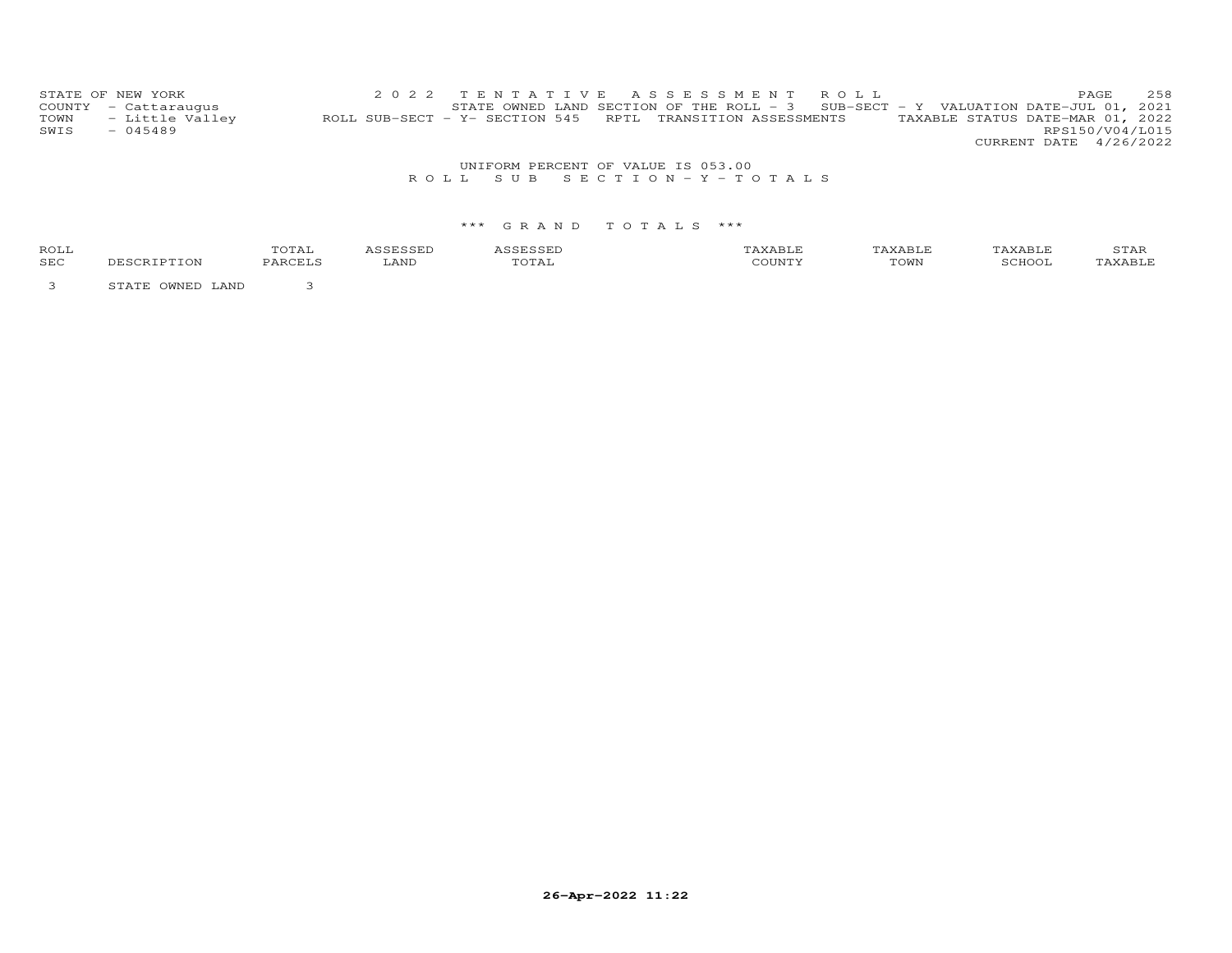| COUNTY<br>TOWN<br>SWIS     | STATE OF NEW YORK<br>- Cattaraugus<br>- Little Valley<br>$-045489$ |                              | 2 0 2 2<br>ROLL           | TENTATIVE<br>STATE OWNED LAND SECTION OF THE ROLL - 3<br>UNIFORM PERCENT OF VALUE IS 053.00<br>SECTION | A S S E S S M E N T<br>TOTALS  | ROLL                 | VALUATION DATE-JUL 01, 2021<br>TAXABLE STATUS DATE-MAR 01, 2022<br>CURRENT DATE 4/26/2022 | PAGE<br>259<br>RPS150/V04/L015 |
|----------------------------|--------------------------------------------------------------------|------------------------------|---------------------------|--------------------------------------------------------------------------------------------------------|--------------------------------|----------------------|-------------------------------------------------------------------------------------------|--------------------------------|
|                            |                                                                    |                              | SPECIAL<br>***            | DISTRICT                                                                                               | SUMMARY ***                    |                      |                                                                                           |                                |
| <b>CODE</b>                | TOTAL<br>DISTRICT NAME<br>PARCELS                                  | EXTENSION<br>TYPE            | <b>EXTENSION</b><br>VALUE | AD VALOREM<br>VALUE                                                                                    | <b>EXEMPT</b><br><b>AMOUNT</b> | TAXABLE<br>VALUE     |                                                                                           |                                |
|                            | FD540 Fire district                                                | 28 TOTAL                     |                           | 7310,800                                                                                               |                                | 7310,800             |                                                                                           |                                |
|                            |                                                                    |                              | S C H O O L<br>$***$      | DISTRICT                                                                                               | SUMMARY ***                    |                      |                                                                                           |                                |
| CODE                       | DISTRICT NAME                                                      | TOTAL<br>PARCELS             | ASSESSED<br>LAND          | ASSESSED<br>TOTAL                                                                                      | <b>EXEMPT</b><br><b>AMOUNT</b> | TOTAL<br>TAXABLE     | STAR<br><b>AMOUNT</b>                                                                     | STAR<br>TAXABLE                |
| 040404<br>041600<br>046402 | Illegal School<br>Salamanca Central<br>Catt-LV Central             | $\mathbf{1}$<br>5<br>24      | 349,652<br>933, 445       | 2436,200<br>4874,600                                                                                   |                                | 2436,200<br>4874,600 |                                                                                           | 2436,200<br>4874,600           |
|                            | $S$ U B - T O T A L                                                | 30                           | 1283,097                  | 7310,800                                                                                               |                                | 7310,800             |                                                                                           | 7310,800                       |
|                            | TOTAL                                                              | 30                           | 1283,097                  | 7310,800                                                                                               |                                | 7310,800             |                                                                                           | 7310,800                       |
|                            |                                                                    |                              | *** SYSTEM                | CODES                                                                                                  | SUMMARY ***                    |                      |                                                                                           |                                |
| CODE                       | DESCRIPTION                                                        | TOTAL<br>PARCELS             |                           |                                                                                                        | COUNTY                         | TOWN                 | SCHOOL                                                                                    |                                |
| 50005                      | TOWN TAXBL<br>TOTAL                                                | $\mathbf{1}$<br>$\mathbf{1}$ |                           |                                                                                                        |                                |                      |                                                                                           |                                |

| CODE              | DESCRIPTION     | $- - - -$<br>$\cup$<br>PARCELS<br>---                   | CUNTY:               | TOWN | SCHOOL |
|-------------------|-----------------|---------------------------------------------------------|----------------------|------|--------|
| マククちつ<br>ے دے ے ت | STATE C<br>OTAL | $\sim$ $-$<br>∠<br>$\cap$ $\overline{\phantom{0}}$<br>~ | 7310,800<br>7310,800 |      |        |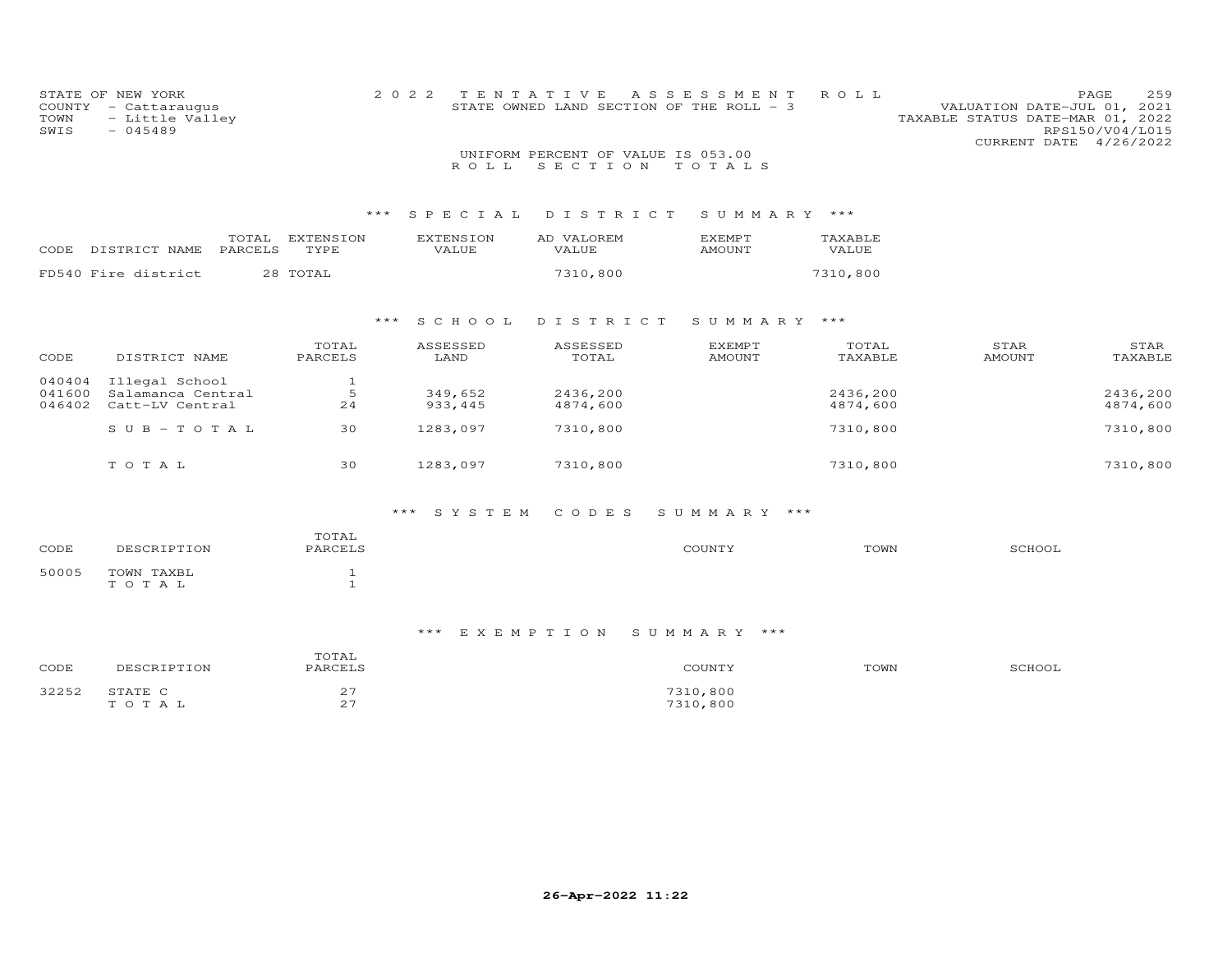| STATE OF NEW YORK       |                                    | 2022 TENTATIVE ASSESSMENT ROLL           |                                  | PAGE                   | 260 |
|-------------------------|------------------------------------|------------------------------------------|----------------------------------|------------------------|-----|
| COUNTY - Cattaraugus    |                                    | STATE OWNED LAND SECTION OF THE ROLL - 3 | VALUATION DATE-JUL 01, 2021      |                        |     |
| - Little Valley<br>TOWN |                                    |                                          | TAXABLE STATUS DATE-MAR 01, 2022 |                        |     |
| SWIS<br>$-045489$       |                                    |                                          |                                  | RPS150/V04/L015        |     |
|                         |                                    |                                          |                                  | CURRENT DATE 4/26/2022 |     |
|                         | UNIFORM PERCENT OF VALUE IS 053.00 |                                          |                                  |                        |     |
|                         | ROLL SECTION TOTALS                |                                          |                                  |                        |     |
|                         |                                    |                                          |                                  |                        |     |

| ROLL<br>SEC | DESCRIPTION              | TOTAL<br>יתר∩ קומי | LAND       | TOTAL | AXABLI<br>COUNTY | AN YABLE<br>TOWN | TAXABLE<br>SCHOOL | STAR<br>TAXABL. |
|-------------|--------------------------|--------------------|------------|-------|------------------|------------------|-------------------|-----------------|
|             | OWNED<br>LAND<br>ת מיד C | 30                 | 202<br>റ റ | ,800  |                  | ,800             | .800<br>7210.     | ,800            |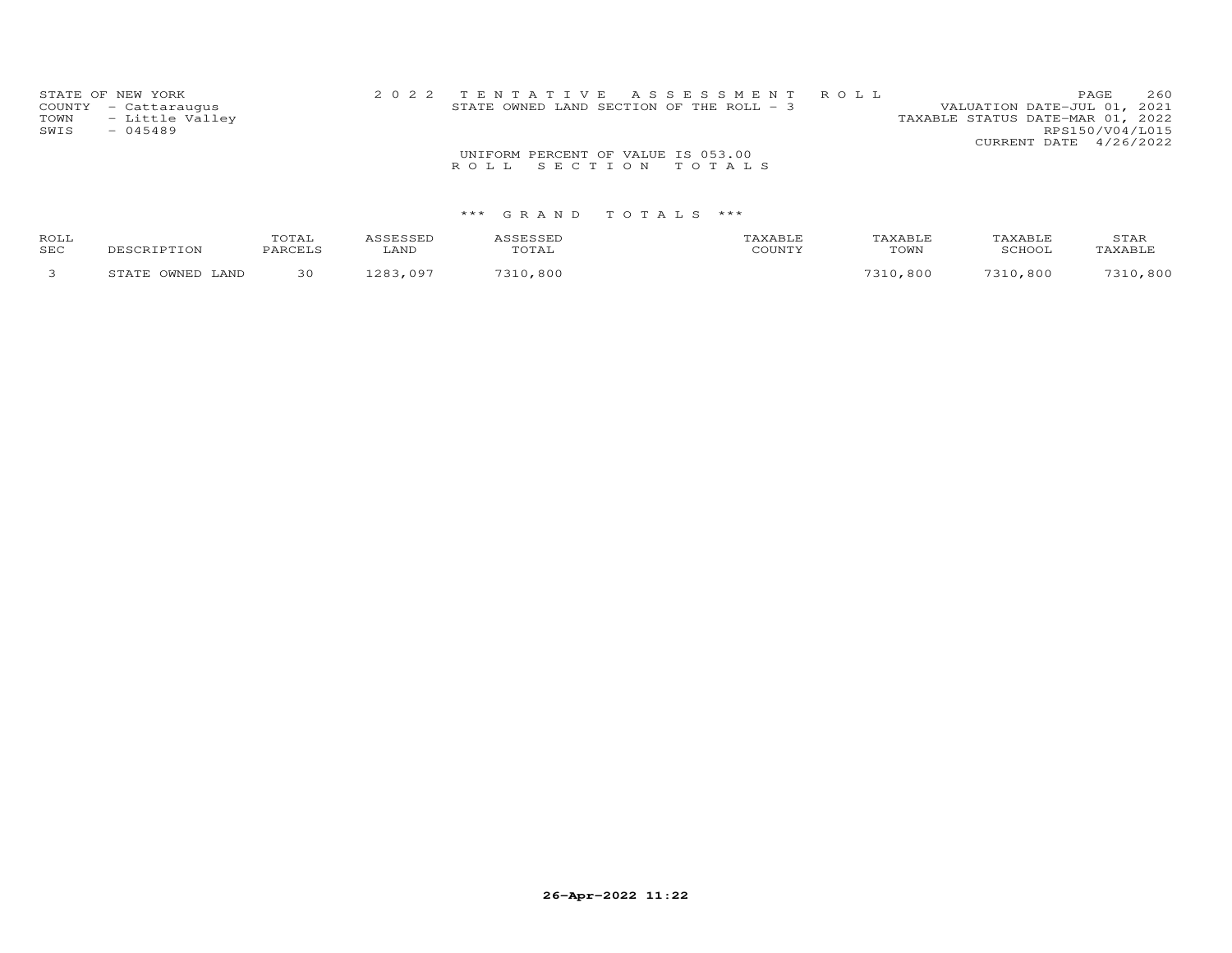| STATE OF NEW YORK<br>COUNTY - Cattaraugus<br>TOWN<br>- Little Valley<br>SWIS<br>$-045489$                                                                       | 2 0 2 2<br>TENTATIVE                                                                                                                                                    | PROPERTY LOCATION SEQUENCE        | ASSESSMENT<br>ROLL<br>SPECIAL FRANCHISE SECTION OF THE ROLL - 5<br>UNIFORM PERCENT OF VALUE IS 053.00<br>UNIFORM PERCENT OF VALUE IS 053.00 | VALUATION DATE-JUL 01, 2021<br>TAXABLE STATUS DATE-MAR 01, 2022                                                                          | PAGE<br>261 |
|-----------------------------------------------------------------------------------------------------------------------------------------------------------------|-------------------------------------------------------------------------------------------------------------------------------------------------------------------------|-----------------------------------|---------------------------------------------------------------------------------------------------------------------------------------------|------------------------------------------------------------------------------------------------------------------------------------------|-------------|
| TAX MAP PARCEL NUMBER<br>CURRENT OWNERS NAME<br>CURRENT OWNERS ADDRESS<br>************************                                                              | SCHOOL DISTRICT<br>PARCEL SIZE/GRID COORD                                                                                                                               | LAND<br>TOTAL                     | PROPERTY LOCATION & CLASS ASSESSMENT EXEMPTION CODE----------------COUNTY-------TOWN------SCHOOL<br>TAX DESCRIPTION<br>SPECIAL DISTRICTS    | TAXABLE VALUE                                                                                                                            | ACCOUNT NO. |
| 554.089-9903-123.700<br>National Fuel Gas Dist Corp<br>Attn: Real Property Tax Servic Town Of Little Valley<br>6363 Main St<br>Williamsville, NY 14221-5887     | Special Franchise<br>861 Elec & gas<br>Salamanca Centr 041600<br>0.0400 Salamanca<br>ACRES<br>0.01<br>FULL MARKET VALUE<br>*******************                          | $\overline{0}$<br>6,710<br>12,660 | COUNTY TAXABLE VALUE<br>TAXABLE VALUE<br>TOWN<br>SCHOOL TAXABLE VALUE<br>FD540 Fire district                                                | 6,710<br>6,710<br>6,710<br>6,710 TO<br>********************* 554.089-9903-132.350/188 ***                                                | 0979        |
| 554.089-9903-132.350/188<br>Niagara Mohawk Power Corp<br>300 Erie Blvd West<br>Syracuse, NY 13202                                                               | Special Franchise<br>861 Elec & gas<br>Salamanca Centr 041600<br>Town Of Little Valley<br>0.0400 Salamanca<br>ACRES<br>0.01<br>FULL MARKET VALUE<br>******************* | $\overline{O}$<br>7,431<br>14,021 | COUNTY TAXABLE VALUE<br>TOWN<br>TAXABLE VALUE<br>SCHOOL TAXABLE VALUE<br>FD540 Fire district                                                | 7,431<br>7,431<br>7,431<br>7,431 TO                                                                                                      | 0980        |
| 554.089-9903-631.900/188<br>Verizon New York Inc<br>PO Box 2749<br>Addison, TX 75001                                                                            | Special Franchise<br>866 Telephone<br>Salamanca Centr 041600<br>Town Of Little Valley<br>0.0400 Salamanca<br>0.01<br>ACRES<br>FULL MARKET VALUE                         | $\overline{0}$<br>2,007<br>3,787  | COUNTY TAXABLE VALUE<br>TAXABLE VALUE<br>TOWN<br>SCHOOL TAXABLE VALUE<br>FD540 Fire district                                                | ********************************    554.089-9903-631.900/188                   ***<br>2,007<br>2,007<br>2,007<br>2,007 TO                | 0978        |
| 554.089-9910-123.700/288<br>National Fuel Gas Dist Corp<br>Attn: Real Property Tax Servic Town Of Little Valley<br>6363 Main St<br>Williamsville, NY 14221-5887 | Special Franchise<br>861 Elec & gas<br>Catt-LV Central 046402<br>0.9600 Catt/l Valley<br>ACRES<br>0.01<br>FULL MARKET VALUE<br>******************                       | $\circ$<br>161,045<br>303,858     | COUNTY TAXABLE VALUE<br>TOWN<br>TAXABLE VALUE<br>SCHOOL TAXABLE VALUE<br>FD540 Fire district                                                | ***************** 554.089-9910-123.700/288 **<br>161,045<br>161,045<br>161,045<br>161,045 TO<br>*********** 554.089-9910-132.350/188 *** | 0913        |
| 554.089-9910-132.350/188<br>Niagara Mohawk Power Corp<br>300 Erie Blvd West<br>Syracuse, NY 13202                                                               | Special Franchise<br>861 Elec & gas<br>Catt-LV Central 046402<br>Town Of Little Valley<br>0.9600 Catt/l Valley<br>ACRES<br>0.01<br>FULL MARKET VALUE                    | $\circ$<br>178,333<br>336, 477    | COUNTY TAXABLE VALUE<br>TOWN<br>TAXABLE VALUE<br>SCHOOL TAXABLE VALUE<br>FD540 Fire district                                                | 178,333<br>178,333<br>178,333<br>178,333 TO                                                                                              | 0914        |
| 554.089-9910-631.900/188<br>Verizon New York Inc<br>PO Box 2749<br>Addison, TX 75001                                                                            | Special Franchise<br>866 Telephone<br>Catt-LV Central 046402<br>Town Of Little Valley<br>$0.9600$ Catt/l Valley<br>0.01<br><b>ACRES</b><br>FULL MARKET VALUE            | $\Omega$<br>90,877<br>.           | COUNTY TAXABLE VALUE<br>TOWN<br>TAXABLE VALUE<br>48,165 SCHOOL TAXABLE VALUE<br>FD540 Fire district                                         | 48,165<br>48,165<br>48,165<br>48,165 TO                                                                                                  | 0912        |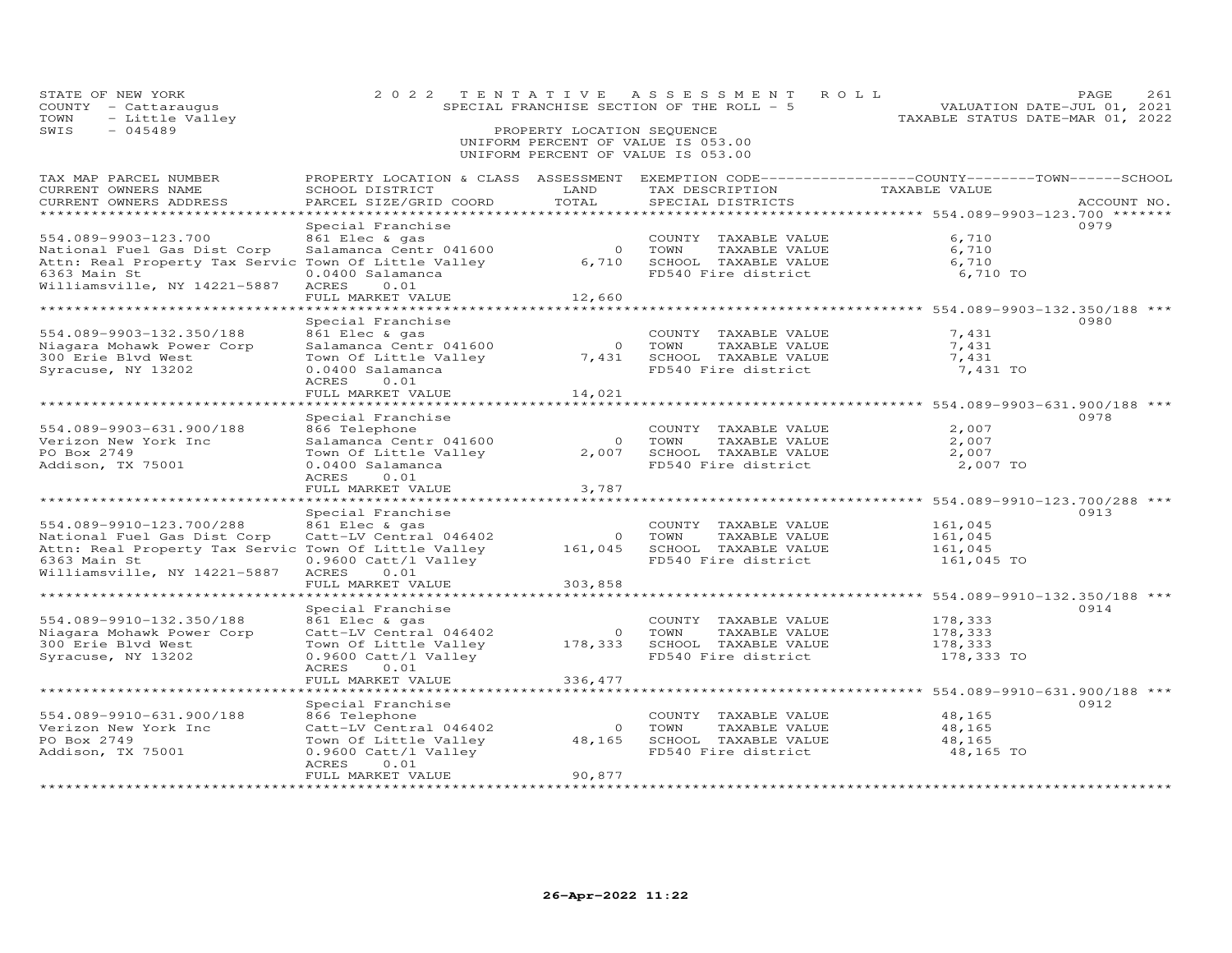| STATE OF NEW YORK<br>COUNTY<br>- Cattaraugus<br>- Little Valley<br>TOWN | 2 0 2 2                                                                           | TENTATIVE                  | A S S E S S M E N T<br>SPECIAL FRANCHISE SECTION OF THE ROLL - 5         | 262<br>ROLL.<br>PAGE<br>VALUATION DATE-JUL 01,<br>2021<br>TAXABLE STATUS DATE-MAR 01,<br>2022 |
|-------------------------------------------------------------------------|-----------------------------------------------------------------------------------|----------------------------|--------------------------------------------------------------------------|-----------------------------------------------------------------------------------------------|
| SWIS<br>$-045489$                                                       |                                                                                   | PROPERTY LOCATION SEQUENCE | UNIFORM PERCENT OF VALUE IS 053.00<br>UNIFORM PERCENT OF VALUE IS 053.00 |                                                                                               |
| TAX MAP PARCEL NUMBER<br>CURRENT OWNERS NAME<br>CURRENT OWNERS ADDRESS  | PROPERTY LOCATION & CLASS ASSESSMENT<br>SCHOOL DISTRICT<br>PARCEL SIZE/GRID COORD | LAND<br>TOTAL              | TAX DESCRIPTION<br>SPECIAL DISTRICTS                                     | EXEMPTION CODE-----------------COUNTY-------TOWN------SCHOOL<br>TAXABLE VALUE<br>ACCOUNT NO.  |
|                                                                         |                                                                                   |                            |                                                                          |                                                                                               |
| 554.089-9910-999.991/188                                                | Special Franchise<br>869 Television                                               |                            | COUNTY<br>TAXABLE VALUE                                                  | 0957<br>8,006                                                                                 |
| Atlantic Broadband (PENN) LLC<br>120 Southmont Blvd                     | Catt-LV Central 046402<br>Town Of Little Valley                                   | $\circ$<br>8,006           | TOWN<br>TAXABLE VALUE<br>SCHOOL<br>TAXABLE VALUE                         | 8,006<br>8,006                                                                                |
| Johnstown, PA 15905                                                     | 1.0000 Catt/l Valley<br>0.01<br>ACRES                                             |                            | FD540 Fire district                                                      | 8,006 TO                                                                                      |
|                                                                         | FULL MARKET VALUE<br>************************                                     | 15,106                     |                                                                          |                                                                                               |
|                                                                         | Special Franchise                                                                 |                            |                                                                          | **** 554.089-9914-999.991/188 ***<br>1450                                                     |
| 554.089-9914-999.991/188                                                | 867 Misc franchs                                                                  |                            | COUNTY<br>TAXABLE VALUE                                                  | 63,861                                                                                        |
| TVC Albany, Inc<br>41 Stete Street 10th Floor                           | Catt-LV Central 046402                                                            | $\circ$<br>63,861          | TOWN<br>TAXABLE VALUE<br>SCHOOL<br>TAXABLE VALUE                         | 63,861<br>63,861                                                                              |
| Albany, NY 12207                                                        | FULL MARKET VALUE                                                                 | 120,492                    | FD540 Fire district                                                      | 63,861 TO                                                                                     |
|                                                                         |                                                                                   | *************************  |                                                                          |                                                                                               |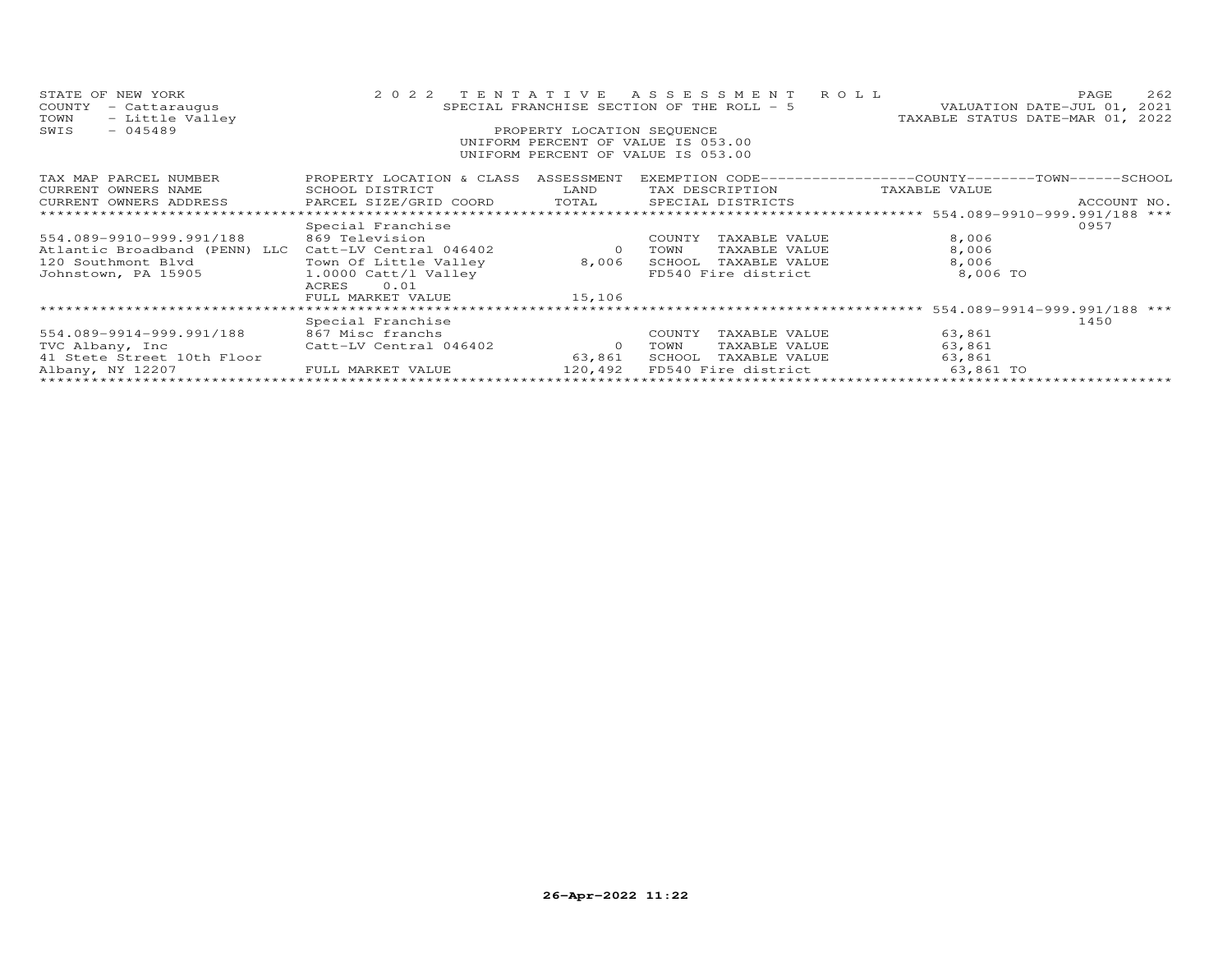| COUNTY<br>TOWN<br>SWIS | STATE OF NEW YORK<br>- Cattaraugus<br>- Little Valley<br>$-045489$ |           | 2 0 2 2<br>TENTATIVE | SPECIAL FRANCHISE SECTION OF THE ROLL - 5 | A S S E S S M E N T | ROLL    | VALUATION DATE-JUL 01, 2021<br>TAXABLE STATUS DATE-MAR 01, 2022<br>CURRENT DATE 4/26/2022 | 263<br>PAGE<br>RPS150/V04/L015 |
|------------------------|--------------------------------------------------------------------|-----------|----------------------|-------------------------------------------|---------------------|---------|-------------------------------------------------------------------------------------------|--------------------------------|
|                        |                                                                    |           |                      | UNIFORM PERCENT OF VALUE IS 053.00        |                     |         |                                                                                           |                                |
|                        |                                                                    |           | S U B<br>ROLL        | $S$ E C T I O N $-$                       | - TOTALS            |         |                                                                                           |                                |
|                        |                                                                    |           |                      |                                           |                     |         |                                                                                           |                                |
|                        |                                                                    |           |                      |                                           |                     |         |                                                                                           |                                |
|                        |                                                                    | * * *     | SPECIAL              | DISTRICT                                  | SUMMARY ***         |         |                                                                                           |                                |
|                        | TOTAL                                                              | EXTENSION | EXTENSION            | AD VALOREM                                | <b>EXEMPT</b>       | TAXABLE |                                                                                           |                                |
| CODE                   | PARCELS<br>DISTRICT NAME                                           | TYPE      | <b>VALUE</b>         | VALUE                                     | <b>AMOUNT</b>       | VALUE   |                                                                                           |                                |
|                        | FD540 Fire district                                                | 8 TOTAL   |                      | 475,558                                   |                     | 475,558 |                                                                                           |                                |
|                        |                                                                    |           |                      |                                           |                     |         |                                                                                           |                                |
|                        |                                                                    |           |                      |                                           |                     |         |                                                                                           |                                |
|                        |                                                                    | ***       | S C H O O L          | DISTRICT                                  | SUMMARY             | ***     |                                                                                           |                                |
|                        |                                                                    |           |                      |                                           |                     |         |                                                                                           |                                |
|                        |                                                                    | TOTAL     | ASSESSED             | ASSESSED                                  | EXEMPT              | TOTAL   | STAR                                                                                      | STAR                           |
| CODE                   | DISTRICT NAME                                                      | PARCELS   | LAND                 | TOTAL                                     | <b>AMOUNT</b>       | TAXABLE | <b>AMOUNT</b>                                                                             | TAXABLE                        |
| 041600                 | Salamanca Central                                                  | 3         |                      | 16,148                                    |                     | 16,148  |                                                                                           | 16,148                         |
| 046402                 | Catt-LV Central                                                    | 5         |                      | 459,410                                   |                     | 459,410 |                                                                                           | 459,410                        |
|                        |                                                                    | 8         |                      | 475,558                                   |                     | 475,558 |                                                                                           | 475,558                        |
|                        | $S \cup B - TO T A L$                                              |           |                      |                                           |                     |         |                                                                                           |                                |
|                        |                                                                    |           |                      |                                           |                     |         |                                                                                           |                                |
|                        | TOTAL                                                              | 8         |                      | 475,558                                   |                     | 475,558 |                                                                                           | 475,558                        |
|                        |                                                                    |           |                      |                                           |                     |         |                                                                                           |                                |
|                        |                                                                    |           |                      |                                           |                     |         |                                                                                           |                                |

NO SYSTEM EXEMPTIONS AT THIS LEVEL

\*\*\* E X E M P T I O N S U M M A R Y \*\*\*

NO EXEMPTIONS AT THIS LEVEL

| ROLL       | UIAI |      |                             |      | JIAK |
|------------|------|------|-----------------------------|------|------|
| <b>SEC</b> |      | .ANF | $C$ $C$ $T$ $T$ $T$ $T$ $T$ | TOWN |      |
|            |      |      | - -                         |      |      |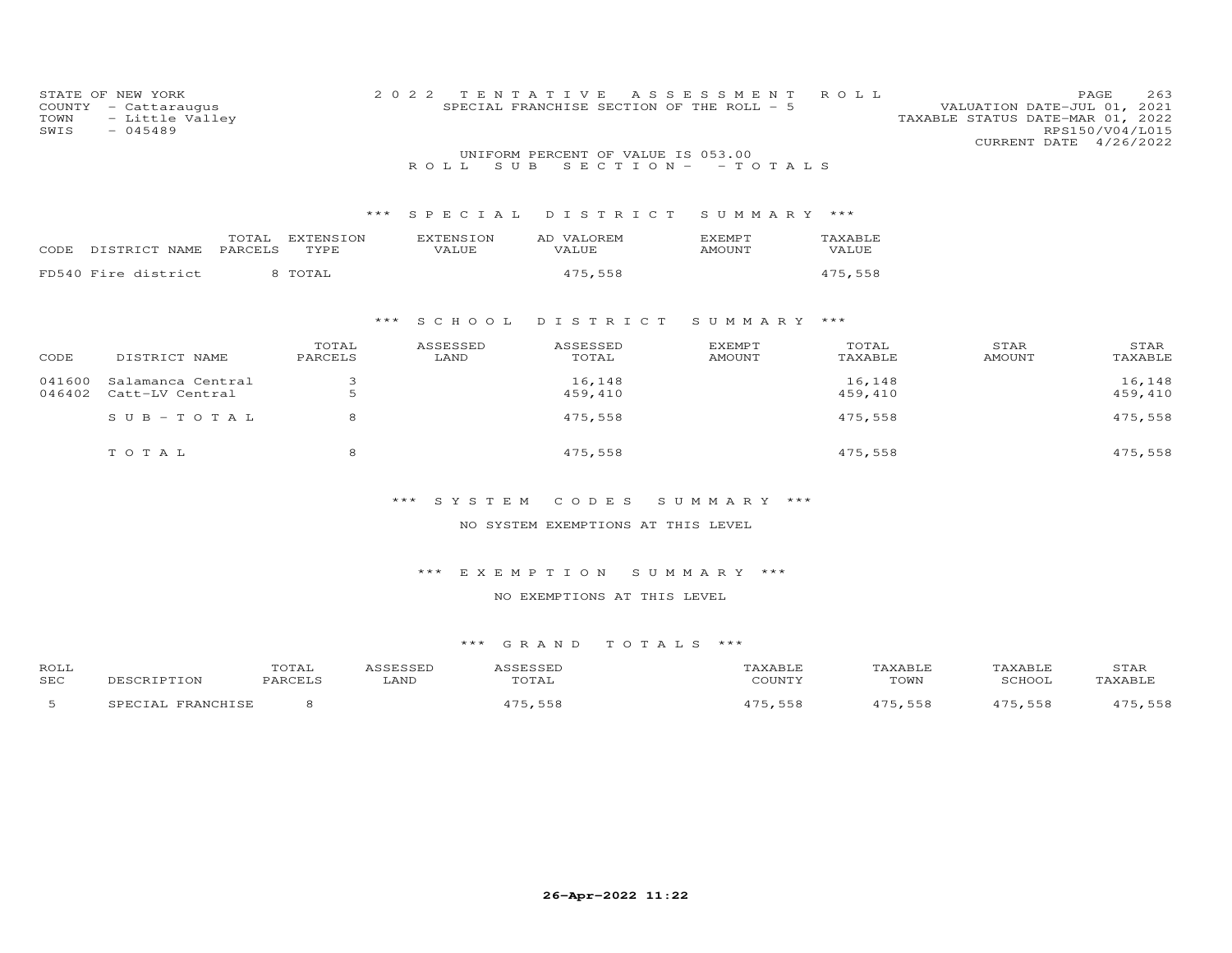| STATE OF NEW YORK<br>COUNTY<br>- Cattaraugus<br>- Little Valley<br>TOWN<br>$-045489$<br>SWIS |                                      |                          | 2 0 2 2                   | TENTATIVE<br>SPECIAL FRANCHISE SECTION OF THE ROLL - 5 | A S S E S S M E N T            | ROLL              | VALUATION DATE-JUL 01,<br>TAXABLE STATUS DATE-MAR 01, 2022 | 264<br>PAGE<br>2021<br>RPS150/V04/L015 |
|----------------------------------------------------------------------------------------------|--------------------------------------|--------------------------|---------------------------|--------------------------------------------------------|--------------------------------|-------------------|------------------------------------------------------------|----------------------------------------|
|                                                                                              |                                      |                          |                           | UNIFORM PERCENT OF VALUE IS 053.00                     |                                |                   | CURRENT DATE 4/26/2022                                     |                                        |
|                                                                                              |                                      |                          | ROLL                      | SECTION                                                | TOTALS                         |                   |                                                            |                                        |
|                                                                                              |                                      | ***                      | SPECIAL                   | DISTRICT                                               | SUMMARY                        | ***               |                                                            |                                        |
| CODE                                                                                         | TOTAL<br>DISTRICT NAME<br>PARCELS    | <b>EXTENSION</b><br>TYPE | <b>EXTENSION</b><br>VALUE | AD VALOREM<br>VALUE                                    | <b>EXEMPT</b><br><b>AMOUNT</b> | TAXABLE<br>VALUE  |                                                            |                                        |
|                                                                                              | FD540 Fire district                  | 8 TOTAL                  |                           | 475,558                                                |                                | 475,558           |                                                            |                                        |
|                                                                                              |                                      | ***                      | S C H O O L               | DISTRICT                                               | SUMMARY ***                    |                   |                                                            |                                        |
| CODE                                                                                         | DISTRICT NAME                        | TOTAL<br>PARCELS         | ASSESSED<br>LAND          | ASSESSED<br>TOTAL                                      | <b>EXEMPT</b><br><b>AMOUNT</b> | TOTAL<br>TAXABLE  | STAR<br><b>AMOUNT</b>                                      | STAR<br>TAXABLE                        |
| 041600<br>046402                                                                             | Salamanca Central<br>Catt-LV Central | 3<br>5                   |                           | 16,148<br>459,410                                      |                                | 16,148<br>459,410 |                                                            | 16,148<br>459,410                      |
|                                                                                              | $S \cup B - TO T A L$                | 8                        |                           | 475,558                                                |                                | 475,558           |                                                            | 475,558                                |
|                                                                                              | TOTAL                                | 8                        |                           | 475,558                                                |                                | 475,558           |                                                            | 475,558                                |

# NO SYSTEM EXEMPTIONS AT THIS LEVEL

# \*\*\* E X E M P T I O N S U M M A R Y \*\*\*

# NO EXEMPTIONS AT THIS LEVEL

| ROLL       |                       | TOTAL         |      |      | AXABLE  | TAXABLF |         | STAR       |
|------------|-----------------------|---------------|------|------|---------|---------|---------|------------|
| <b>SEC</b> |                       | <b>DADCET</b> | LAND | UTAL | CCTNTT1 | TOWN    | SCHOOT  | TAXABLF    |
| .          | <b>TDANCUTCL</b><br>△ |               |      |      | - - - - | 475,558 | 175,558 | 558<br>17E |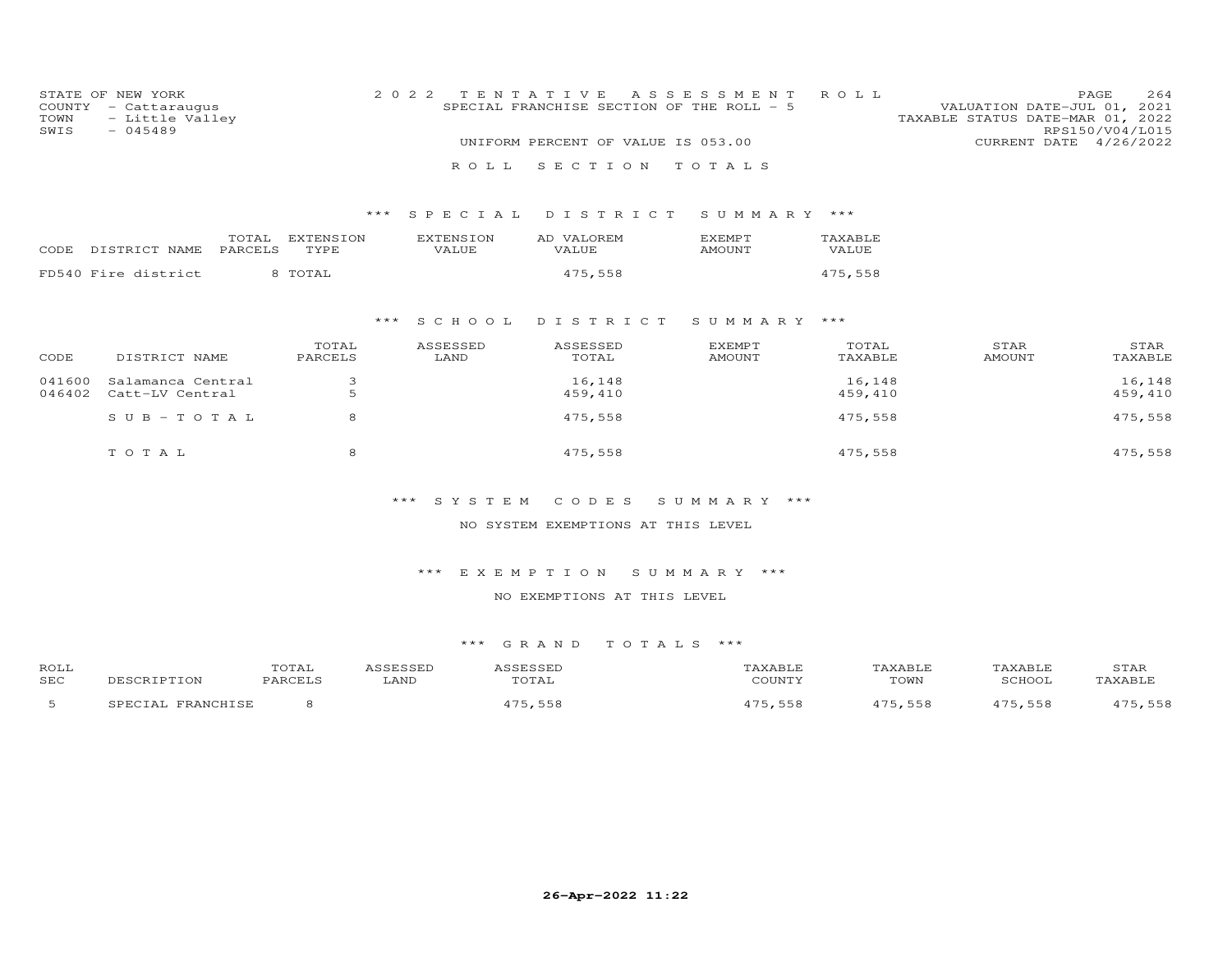| STATE OF NEW YORK       | 2022 TENTATIVE ASSESSMENT ROLL          | PAGE.                            | 265 |
|-------------------------|-----------------------------------------|----------------------------------|-----|
| COUNTY - Cattaraugus    | UTILITY & R.R. SECTION OF THE ROLL $-6$ | VALUATION DATE-JUL 01, 2021      |     |
| - Little Valley<br>TOWN |                                         | TAXABLE STATUS DATE-MAR 01, 2022 |     |
| SWIS<br>$-045489$       | PROPERTY LOCATION SEQUENCE              |                                  |     |
|                         |                                         |                                  |     |

# UNIFORM PERCENT OF VALUE IS 053.00

| TAX MAP PARCEL NUMBER                                                                                            | PROPERTY LOCATION & CLASS ASSESSMENT EXEMPTION CODE----------------COUNTY-------TOWN-----SCHOOL |        |                            |               |             |
|------------------------------------------------------------------------------------------------------------------|-------------------------------------------------------------------------------------------------|--------|----------------------------|---------------|-------------|
| CURRENT OWNERS NAME                                                                                              | SCHOOL DISTRICT                                                                                 | LAND   | TAX DESCRIPTION            | TAXABLE VALUE |             |
| CURRENT OWNERS ADDRESS                                                                                           | PARCEL SIZE/GRID COORD                                                                          | TOTAL  | SPECIAL DISTRICTS          |               | ACCOUNT NO. |
|                                                                                                                  |                                                                                                 |        |                            |               |             |
|                                                                                                                  | Bucktooth Run Rd                                                                                |        |                            |               | 0898        |
| $63.004 - 1 - 2.2$                                                                                               | 380 Pub Util Vac                                                                                |        | COUNTY TAXABLE VALUE       | 5,000         |             |
| Village Of Little Valley                                                                                         | Catt-LV Central 046402                                                                          | 5,000  | TOWN<br>TAXABLE VALUE      | 5,000         |             |
| Municipal Bldg                                                                                                   | Land Only                                                                                       | 5,000  | SCHOOL TAXABLE VALUE       | 5,000         |             |
| Little Valley, NY 14755                                                                                          | 1.0000 Catt/l Valley                                                                            |        | FD540 Fire district        | 5,000 TO      |             |
|                                                                                                                  | 0.84<br>ACRES                                                                                   |        |                            |               |             |
|                                                                                                                  | EAST-1090376 NRTH-0807377                                                                       |        |                            |               |             |
|                                                                                                                  | FULL MARKET VALUE                                                                               | 9,434  |                            |               |             |
|                                                                                                                  |                                                                                                 |        |                            |               |             |
|                                                                                                                  | 8214 NYS Route 242                                                                              |        |                            |               | 0906        |
| $54.004 - 2 - 20$                                                                                                | 380 Pub Util Vac                                                                                |        | COUNTY TAXABLE VALUE       | 8,500         |             |
| National Fuel Gas Supply                                                                                         | Catt-LV Central 046402                                                                          | 8,500  | TOWN<br>TAXABLE VALUE      | 8,500         |             |
| Real Property Tax Services                                                                                       | Land Only                                                                                       | 8,500  | SCHOOL TAXABLE VALUE       | 8,500         |             |
| 6363 Main St                                                                                                     | 1.0000 Catt/l Valley                                                                            |        | FD540 Fire district        | 8,500 TO      |             |
| Williamsville, NY 14221-5887                                                                                     | Rs Lv-Rm-3T                                                                                     |        |                            |               |             |
|                                                                                                                  | FRNT 200.00 DPTH 250.00                                                                         |        |                            |               |             |
|                                                                                                                  | EAST-1098533 NRTH-0815999                                                                       |        |                            |               |             |
|                                                                                                                  | DEED BOOK 716<br>PG-00142                                                                       |        |                            |               |             |
|                                                                                                                  | FULL MARKET VALUE                                                                               | 16,038 |                            |               |             |
|                                                                                                                  |                                                                                                 |        |                            |               |             |
|                                                                                                                  | NYS Route 353                                                                                   |        |                            |               | 1010        |
| $63.002 - 1 - 16.2$                                                                                              | 312 Vac w/imprv                                                                                 |        | COUNTY TAXABLE VALUE       | 7,000         |             |
| Chautauqua Green Energy, LLC                                                                                     | Catt-LV Central 046402                                                                          | 5,400  | TOWN<br>TAXABLE VALUE      | 7,000         |             |
| 558 W Sixth St                                                                                                   | Loc #7191 & 23906                                                                               | 7,000  | SCHOOL TAXABLE VALUE       | 7,000         |             |
| Erie, PA 16507                                                                                                   | 1.0000 Catt/l Valley                                                                            |        | FD540 Fire district        | 7,000 TO      |             |
|                                                                                                                  | Off Trailer, Mrs Equip                                                                          |        |                            |               |             |
|                                                                                                                  | ACRES 18.13                                                                                     |        |                            |               |             |
|                                                                                                                  | EAST-1099489 NRTH-0810552                                                                       |        |                            |               |             |
|                                                                                                                  | DEED BOOK 2021 PG-5938                                                                          |        |                            |               |             |
|                                                                                                                  | FULL MARKET VALUE                                                                               | 13,208 |                            |               |             |
|                                                                                                                  |                                                                                                 |        |                            |               |             |
|                                                                                                                  | NYS Route 353                                                                                   |        |                            |               | 1230        |
| 654.089-9910-810.500/202                                                                                         | 873 Gas Meas Sta                                                                                |        | COUNTY TAXABLE VALUE       | 6,000         |             |
| EmKey Gathering LLC                                                                                              | Catt-LV Central 046402                                                                          | 0 TOWN | TAXABLE VALUE              | 6,000         |             |
| 558 W 6th St Ste 200                                                                                             | ACRES 0.01                                                                                      |        | 6,000 SCHOOL TAXABLE VALUE | 6,000         |             |
| Erie, PA 16507                                                                                                   | FULL MARKET VALUE                                                                               | 11,321 | FD540 Fire district        | 6,000 TO      |             |
|                                                                                                                  |                                                                                                 |        |                            |               |             |
|                                                                                                                  | NYS Route 353                                                                                   |        |                            |               | 1231        |
|                                                                                                                  | 873 Gas Meas Sta                                                                                |        | COUNTY TAXABLE VALUE       | 1,200         |             |
|                                                                                                                  | o73 Gas Meas Sta<br>Catt-LV Central 046402                                                      |        | 0 TOWN<br>TAXABLE VALUE    | 1,200         |             |
|                                                                                                                  | 0.01                                                                                            | 1,200  | SCHOOL TAXABLE VALUE       | 1,200         |             |
| 654.089-9910-830.000/202 873 Gas<br>EmKey Gathering LLC Catt-L <sup>V</sup><br>558 W 6th St Ste 200 ACRES FULL M | FULL MARKET VALUE                                                                               | 2,264  | FD540 Fire district        | 1,200 TO      |             |
|                                                                                                                  |                                                                                                 |        |                            |               |             |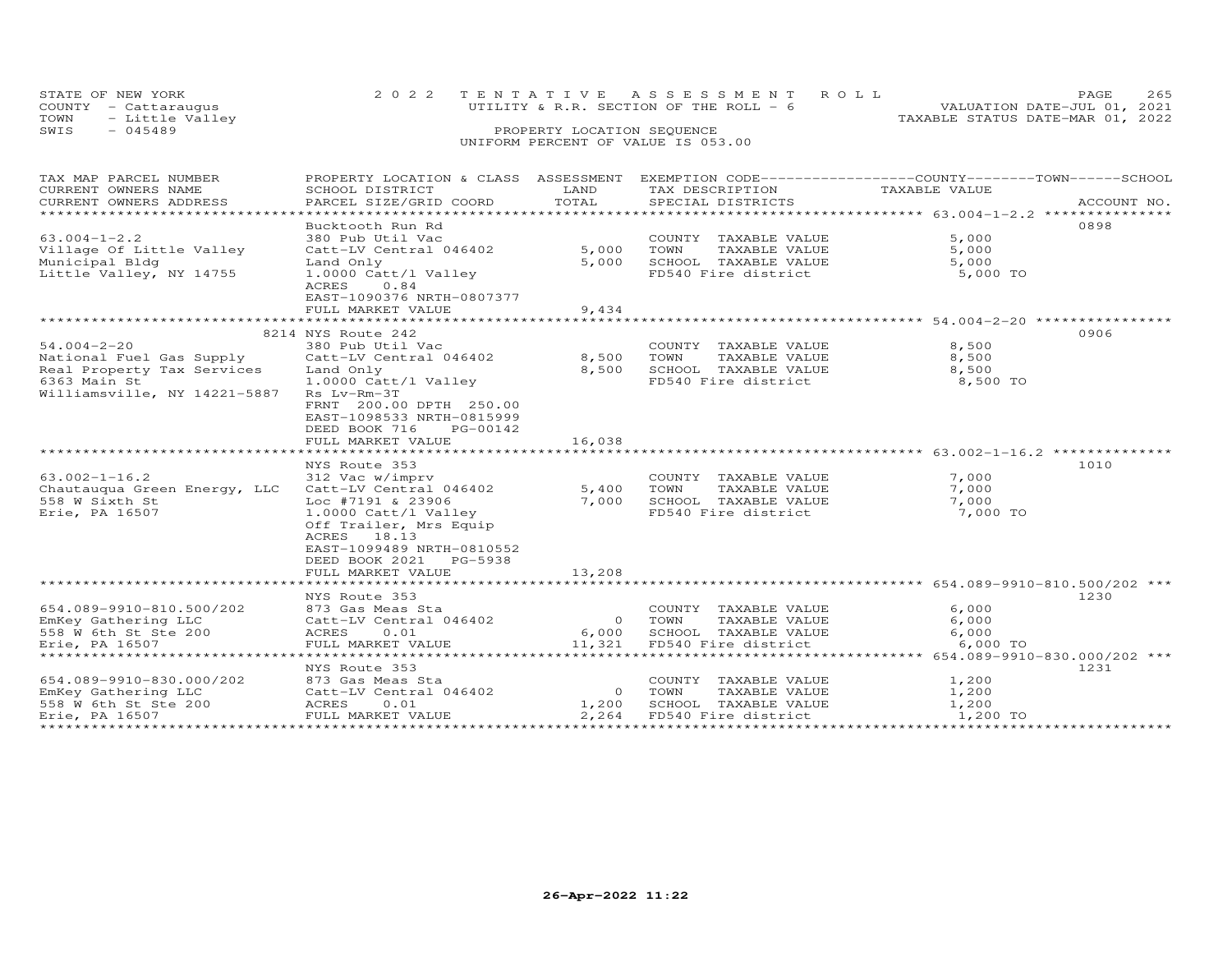| STATE OF NEW YORK |                      | 2022 TENTATIVE ASSESSMENT ROLL           | PAGE.                            | - 2.66 |  |
|-------------------|----------------------|------------------------------------------|----------------------------------|--------|--|
|                   | COUNTY - Cattarauqus | UTILITY & R.R. SECTION OF THE ROLL $-$ 6 | VALUATION DATE-JUL 01, 2021      |        |  |
|                   | TOWN - Little Valley |                                          | TAXABLE STATUS DATE-MAR 01, 2022 |        |  |
| SWIS              | - 045489             | PROPERTY LOCATION SEQUENCE               |                                  |        |  |
|                   |                      | UNIFORM PERCENT OF VALUE IS 053.00       |                                  |        |  |

| TAX MAP PARCEL NUMBER                     | PROPERTY LOCATION & CLASS ASSESSMENT EXEMPTION CODE----------------COUNTY-------TOWN-----SCHOOL |             |                                             |          |                                         |        |             |
|-------------------------------------------|-------------------------------------------------------------------------------------------------|-------------|---------------------------------------------|----------|-----------------------------------------|--------|-------------|
| CURRENT OWNERS NAME                       | SCHOOL DISTRICT                                                                                 | LAND        | TAX DESCRIPTION                             |          | TAXABLE VALUE                           |        |             |
| CURRENT OWNERS ADDRESS                    | PARCEL SIZE/GRID COORD                                                                          | TOTAL       | SPECIAL DISTRICTS                           |          |                                         |        | ACCOUNT NO. |
|                                           |                                                                                                 |             |                                             |          |                                         |        |             |
|                                           | Telecommunications equip                                                                        |             |                                             |          |                                         |        | 0990        |
| 654.089-0000-631.900/1881                 | 836 Telecom. eq.                                                                                |             | Mass Telec 47100                            | $\Omega$ | 6,020                                   | 6,020  | 6,020       |
| Verizon New York Inc                      | Salamanca Centr 041600                                                                          |             | 0 COUNTY TAXABLE VALUE                      |          | 3,439                                   |        |             |
| PO Box 2749                               | Loc #888888                                                                                     |             | 9,459 TOWN<br>TAXABLE VALUE                 |          | 3,439                                   |        |             |
|                                           |                                                                                                 |             |                                             |          | 3,439                                   |        |             |
| Addison, TX 75001                         | .10810 Salamanca                                                                                |             | SCHOOL TAXABLE VALUE                        |          |                                         |        |             |
|                                           | Poles, Wire, Cable, Etc                                                                         |             | FD540 Fire district                         |          | 9,459 TO                                |        |             |
|                                           | 0.01<br>ACRES                                                                                   |             |                                             |          |                                         |        |             |
|                                           | FULL MARKET VALUE                                                                               | 17,847      |                                             |          |                                         |        |             |
|                                           | ******************                                                                              |             |                                             |          |                                         |        |             |
|                                           | Telecommunications equip                                                                        |             |                                             |          |                                         |        | 0904        |
| 654.089-0000-631.900/1882                 | 836 Telecom. eq.                                                                                |             | Mass Telec 47100                            | $\Omega$ | 48,961                                  | 48,961 | 48,961      |
| Verizon New York Inc                      | Catt-LV Central 046402                                                                          |             | 0 COUNTY TAXABLE VALUE                      |          | 28,373                                  |        |             |
| PO Box 2749                               | Loc #888888                                                                                     |             | 77,334 TOWN<br>TAXABLE VALUE                |          | 28,373                                  |        |             |
| Addison, TX 75001                         | .89190 Catt/l Valley                                                                            |             |                                             |          |                                         |        |             |
|                                           | [poles, Wire Cable, Etc                                                                         |             | SCHOOL TAXABLE VALUE<br>FD540 Fire district |          | 28,373<br>77,334 TO                     |        |             |
|                                           | ACRES 0.01                                                                                      |             |                                             |          |                                         |        |             |
|                                           | FULL MARKET VALUE                                                                               | 145,913     |                                             |          |                                         |        |             |
|                                           |                                                                                                 |             |                                             |          |                                         |        |             |
|                                           | Telecommunications equip                                                                        |             |                                             |          |                                         |        | 0990        |
| 654.089-0000-701.390/1881                 | 836 Telecom. eq.                                                                                |             | Mass Telec 47100 0                          |          | 3,585                                   | 3,585  | 3,585       |
|                                           | Salamanca Centr 041600                                                                          |             |                                             |          |                                         |        |             |
| First Light Fiber                         |                                                                                                 |             | 0 COUNTY TAXABLE VALUE                      |          | 4,523                                   |        |             |
| 41 State Street Fl 10                     | .891900                                                                                         | 8,108 TOWN  | TAXABLE VALUE                               |          | 4,523                                   |        |             |
| Albany, NY 12207                          | ACRES 0.01                                                                                      |             | SCHOOL TAXABLE VALUE                        |          | 4,523                                   |        |             |
|                                           | FULL MARKET VALUE                                                                               |             | 15,298 FD540 Fire district                  |          | 8,108 TO                                |        |             |
|                                           | ***********************                                                                         |             |                                             |          |                                         |        |             |
|                                           | Telecommunications equip                                                                        |             |                                             |          |                                         |        | 0990        |
| 654.089-0000-701.390/1882                 | 836 Telecom. eq.                                                                                |             | Mass Telec 47100 0                          |          | 28,279                                  | 28,279 | 28,279      |
| First Light Fiber                         | Catt-LV Central 046402                                                                          |             | 0 COUNTY TAXABLE VALUE                      |          | 37,321                                  |        |             |
| 41 State St                               | .108100                                                                                         | 65,600 TOWN | TAXABLE VALUE                               |          | 37,321                                  |        |             |
| Albany, NY 12207                          | ACRES<br>0.01                                                                                   |             | SCHOOL TAXABLE VALUE                        |          | 37,321                                  |        |             |
|                                           | FULL MARKET VALUE                                                                               |             | 123,774 FD540 Fire district                 |          | 65,600 TO                               |        |             |
|                                           |                                                                                                 |             |                                             |          | ********** 654.089-9903-123.700/288 *** |        |             |
|                                           | Utility                                                                                         |             |                                             |          |                                         |        | 0981        |
| 654.089-9903-123.700/288                  | 885 Gas Outside Pla                                                                             |             | COUNTY TAXABLE VALUE                        |          | 19,042                                  |        |             |
| National Fuel Gas Dist Corp               | Salamanca Centr 041600                                                                          |             | 0 TOWN<br>TAXABLE VALUE                     |          | 19,042                                  |        |             |
| Attn: Real Property Tax Servic Loc #88888 |                                                                                                 |             | 19,042 SCHOOL TAXABLE VALUE                 |          | 19,042                                  |        |             |
| 6363 Main St                              | 0.0600 Salamanca                                                                                |             | FD540 Fire district                         |          | 19,042 TO                               |        |             |
| Williamsville, NY 14221-5887              | Gas Dist                                                                                        |             |                                             |          |                                         |        |             |
|                                           | ACRES<br>0.01                                                                                   |             |                                             |          |                                         |        |             |
|                                           | FULL MARKET VALUE                                                                               | 35,928      |                                             |          |                                         |        |             |
|                                           |                                                                                                 |             |                                             |          |                                         |        |             |
|                                           |                                                                                                 |             |                                             |          |                                         |        |             |
|                                           | Utility                                                                                         |             |                                             |          |                                         |        | 1190        |
| 654.089-9903-123.710/288                  | 883 Gas Trans Impr                                                                              |             | COUNTY TAXABLE VALUE                        |          | 30,581                                  |        |             |
| National Fuel Gas Supply                  | Salamanca Centr 041600                                                                          |             | 0 TOWN<br>TAXABLE VALUE                     |          | 30,581                                  |        |             |
| Real Property Tax Service                 |                                                                                                 |             |                                             |          | 30,581                                  |        |             |
| 6363 Main St                              | 0.0600 Salamanca                                                                                |             | FD540 Fire district                         |          | 30,581 TO                               |        |             |
| Williamsville, NY 14221-5887              | (122255)<br>Gas Trans                                                                           |             |                                             |          |                                         |        |             |
|                                           | 0.01<br>ACRES                                                                                   |             |                                             |          |                                         |        |             |
|                                           | FULL MARKET VALUE                                                                               | 57,700      |                                             |          |                                         |        |             |
|                                           |                                                                                                 |             |                                             |          |                                         |        |             |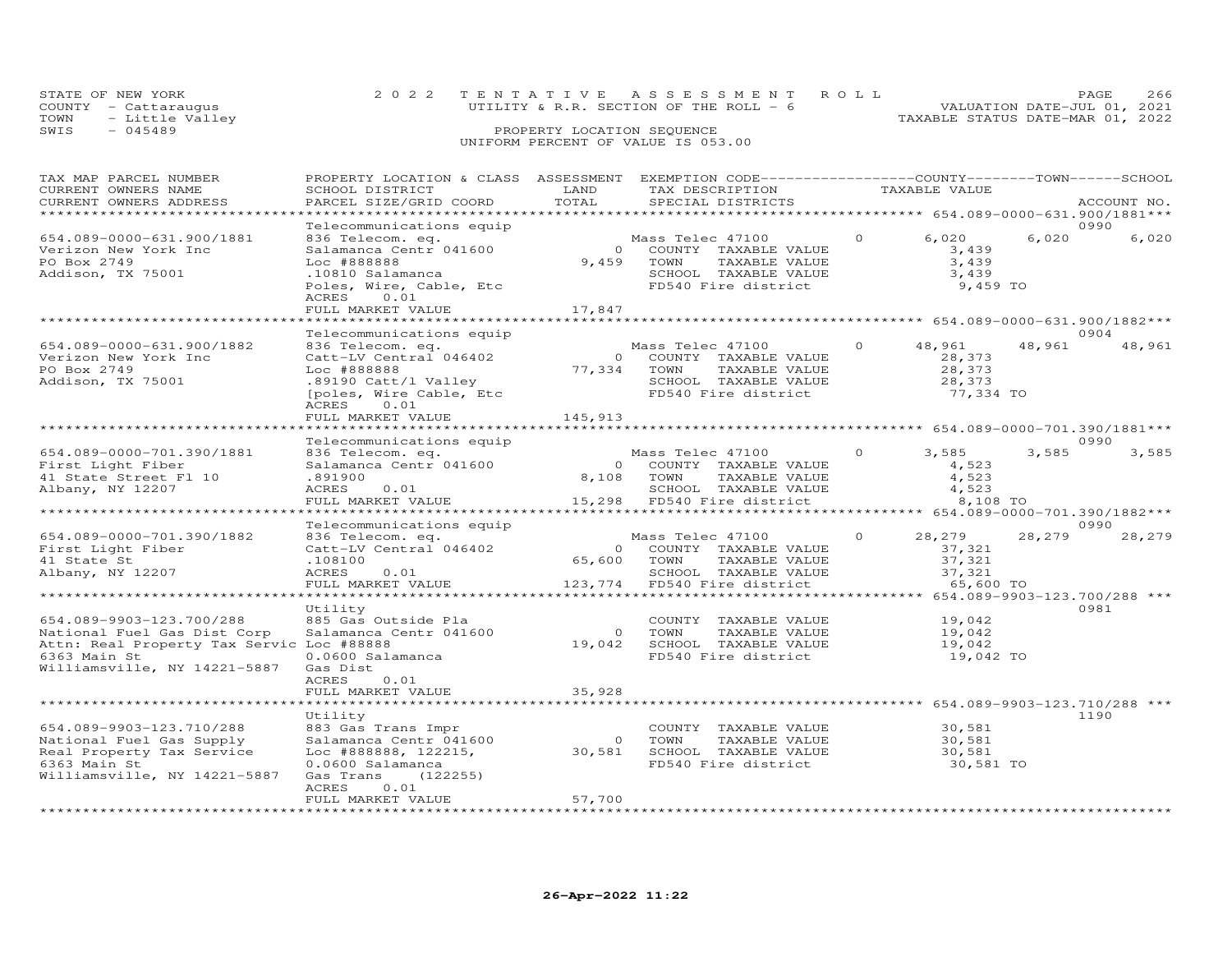| STATE OF NEW YORK       | 2022 TENTATIVE ASSESSMENT ROLL          | 2.67<br>PAGE                     |  |
|-------------------------|-----------------------------------------|----------------------------------|--|
| COUNTY - Cattaraugus    | UTILITY & R.R. SECTION OF THE ROLL $-6$ | VALUATION DATE-JUL 01, 2021      |  |
| - Little Valley<br>TOWN |                                         | TAXABLE STATUS DATE-MAR 01, 2022 |  |
| SWIS<br>$-045489$       | PROPERTY LOCATION SEQUENCE              |                                  |  |
|                         |                                         |                                  |  |

# UNIFORM PERCENT OF VALUE IS 053.00

| TAX MAP PARCEL NUMBER<br>CURRENT OWNERS NAME<br>CURRENT OWNERS ADDRESS<br>***********************                                                  | PROPERTY LOCATION & CLASS ASSESSMENT<br>SCHOOL DISTRICT<br>PARCEL SIZE/GRID COORD                                                     | LAND<br>TOTAL      | TAX DESCRIPTION<br>SPECIAL DISTRICTS                                                            | EXEMPTION CODE-----------------COUNTY-------TOWN------SCHOOL<br>TAXABLE VALUE | ACCOUNT NO. |
|----------------------------------------------------------------------------------------------------------------------------------------------------|---------------------------------------------------------------------------------------------------------------------------------------|--------------------|-------------------------------------------------------------------------------------------------|-------------------------------------------------------------------------------|-------------|
| 654.089-9903-132.350/188<br>Niagara Mohawk Power Corp                                                                                              | Utility<br>884 Elec Dist Out<br>Salamanca Centr 041600                                                                                | $\Omega$           | COUNTY TAXABLE VALUE<br>TOWN<br>TAXABLE VALUE                                                   | 8,331<br>8,331                                                                | 0984        |
| Attn: Real Estate Tax Dept A3<br>300 Erie Blvd West<br>Syracuse, NY 13202                                                                          | Loc #888888<br>0.0600 Salamanca<br>Elec Dist<br>ACRES<br>0.01                                                                         | 8,331              | SCHOOL TAXABLE VALUE<br>FD540 Fire district                                                     | 8,331<br>8,331 TO                                                             |             |
|                                                                                                                                                    | FULL MARKET VALUE<br>****************                                                                                                 | 15,719             |                                                                                                 | ******************* 654.089-9910-123.700/200 ***                              |             |
| 654.089-9910-123.700/200                                                                                                                           | Utility<br>883 Gas Trans Impr                                                                                                         |                    | COUNTY TAXABLE VALUE                                                                            | 4,492                                                                         | 1216        |
| Nat Fuel Gas Dist Corp<br>Real property Tax Dept<br>6363 Main St                                                                                   | Catt-LV Central 046402<br>Structures & Improvements                                                                                   | $\circ$<br>4,492   | TAXABLE VALUE<br>TOWN<br>SCHOOL TAXABLE VALUE<br>FD540 Fire district                            | 4,492<br>4,492<br>4,492 TO                                                    |             |
| Williamsville, NY 14221-5887                                                                                                                       | At Frank Miles Farm<br>FULL MARKET VALUE                                                                                              | 8,475              |                                                                                                 |                                                                               |             |
|                                                                                                                                                    | Utility                                                                                                                               |                    |                                                                                                 | ******** 654.089-9910-123.700/201 ***                                         | 1217        |
| 654.089-9910-123.700/201<br>Nat Fuel Gas Dis Corp<br>Real Property Tax Dept.                                                                       | 883 Gas Trans Impr<br>Catt-LV Central 046402                                                                                          | $\circ$<br>9,416   | COUNTY TAXABLE VALUE<br>TOWN<br>TAXABLE VALUE<br>SCHOOL TAXABLE VALUE                           | 9,416<br>9,416<br>9,416                                                       |             |
| 6363 Main St<br>Williamsville, NY 14221-5887                                                                                                       | FULL MARKET VALUE                                                                                                                     | 17,766             | FD540 Fire district                                                                             | 9,416 TO                                                                      |             |
| ************************                                                                                                                           | Utility                                                                                                                               |                    |                                                                                                 |                                                                               | 0907        |
| 654.089-9910-123.700/288<br>National Fuel Gas Dist Corp<br>Attn: Real Property Tax Servic Loc #888888<br>Real Property Tax Service<br>6363 Main St | 885 Gas Outside Pla<br>Catt-LV Central 046402<br>0.9400 Catt/l Valley<br>Gas Dist                                                     | $\circ$<br>298,330 | COUNTY<br>TAXABLE VALUE<br>TOWN<br>TAXABLE VALUE<br>SCHOOL TAXABLE VALUE<br>FD540 Fire district | 298,330<br>298,330<br>298,330<br>298,330 TO                                   |             |
| Williamsville, NY 14221-5887                                                                                                                       | ACRES<br>0.01<br>FULL MARKET VALUE                                                                                                    | 562,887            |                                                                                                 |                                                                               |             |
|                                                                                                                                                    | Utility                                                                                                                               |                    |                                                                                                 | ******************* 654.089-9910-123.710/288 ***                              | 1191        |
| 654.089-9910-123.710/288<br>National Fuel Gas Supply<br>Real Property Tax Services<br>6363 Main St<br>Williamsville, NY 14221-5887                 | 883 Gas Trans Impr<br>Catt-LV Central 046402<br>Loc #888888, 122215<br>0.9400 Catt/l Valley<br>(122255)<br>Gas Trans<br>ACRES<br>0.01 | $\circ$<br>479,107 | COUNTY TAXABLE VALUE<br>TOWN<br>TAXABLE VALUE<br>SCHOOL TAXABLE VALUE<br>FD540 Fire district    | 479,107<br>479,107<br>479,107<br>479,107 TO                                   |             |
|                                                                                                                                                    | FULL MARKET VALUE                                                                                                                     | 903, 975           |                                                                                                 | *********** 654.089-9910-126.810/100 ***                                      |             |
| 654.089-9910-126.810/100<br>Village Of Little Valley<br>Municipal Bldg                                                                             | Utility<br>882 Elec Trans Imp<br>Catt-LV Central 046402<br>Station Equipment                                                          | $\circ$<br>451,957 | COUNTY TAXABLE VALUE<br>TOWN<br>TAXABLE VALUE<br>SCHOOL TAXABLE VALUE                           | 451,957<br>451,957<br>451,957                                                 | 1223        |
| Little Valley, NY 14755<br>*******************                                                                                                     | FULL MARKET VALUE<br>***********************                                                                                          | 852,749            | FD540 Fire district                                                                             | 451,957 TO<br>* * * * * * * * * * * * *                                       |             |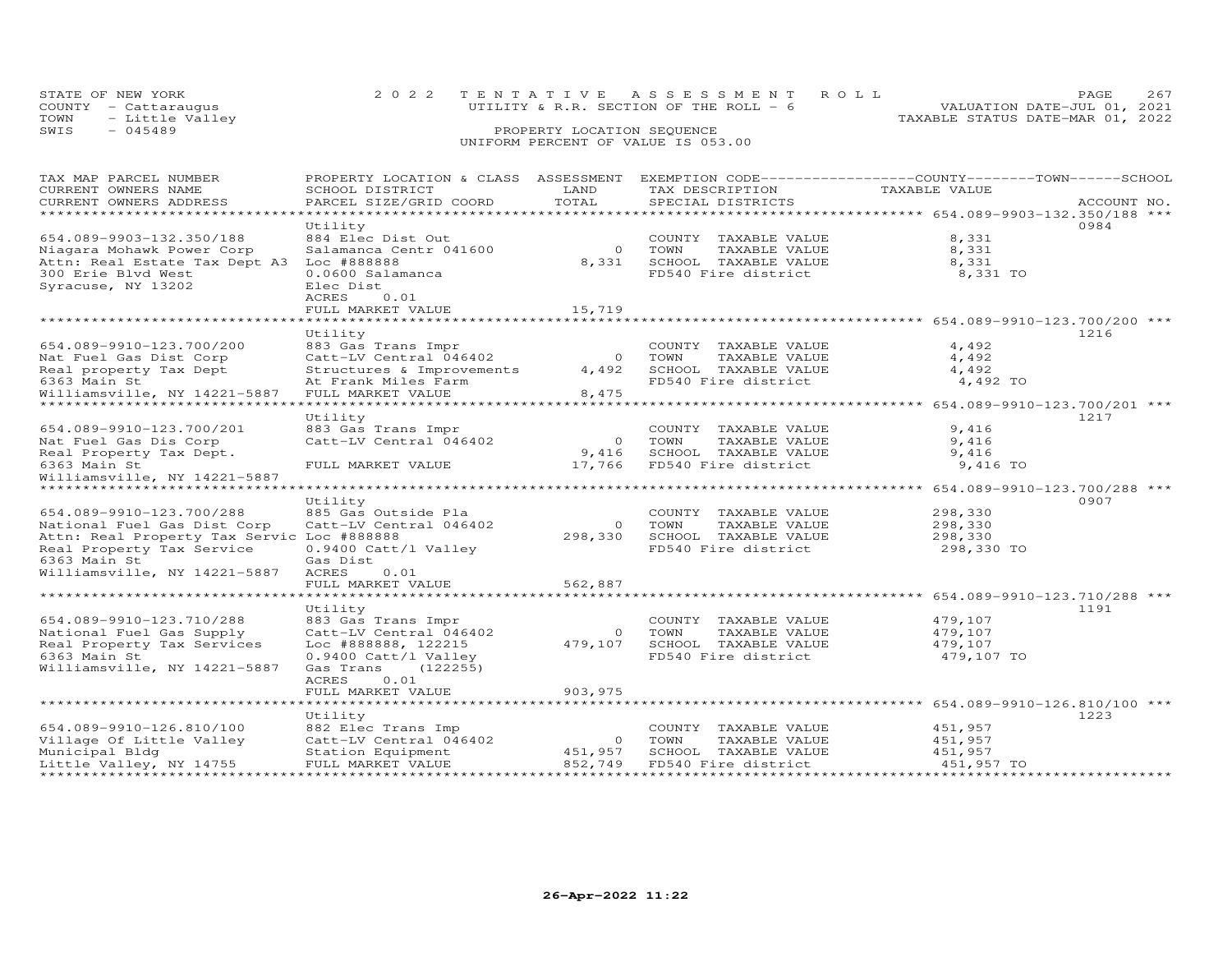|      | STATE OF NEW YORK    | 2022 TENTATIVE ASSESSMENT ROLL          | 268<br>PAGE                      |
|------|----------------------|-----------------------------------------|----------------------------------|
|      | COUNTY - Cattaraugus | UTILITY & R.R. SECTION OF THE ROLL $-6$ | VALUATION DATE-JUL 01, 2021      |
| TOWN | - Little Valley      |                                         | TAXABLE STATUS DATE-MAR 01, 2022 |
| SWIS | $-045489$            | PROPERTY LOCATION SEQUENCE              |                                  |
|      |                      | UNIFORM PERCENT OF VALUE IS 053.00      |                                  |

| TAX MAP PARCEL NUMBER<br>CURRENT OWNERS NAME        | PROPERTY LOCATION & CLASS ASSESSMENT<br>SCHOOL DISTRICT | LAND       | TAX DESCRIPTION                       | EXEMPTION CODE-----------------COUNTY-------TOWN------SCHOOL<br>TAXABLE VALUE |             |  |
|-----------------------------------------------------|---------------------------------------------------------|------------|---------------------------------------|-------------------------------------------------------------------------------|-------------|--|
| CURRENT OWNERS ADDRESS                              | PARCEL SIZE/GRID COORD                                  | TOTAL      | SPECIAL DISTRICTS                     |                                                                               | ACCOUNT NO. |  |
| *************************                           | Utility                                                 |            |                                       |                                                                               | 1218        |  |
| 654.089-9910-126.810/101                            | 872 Elec-Substation                                     |            | COUNTY TAXABLE VALUE                  | 431,953                                                                       |             |  |
| Village Of Little Valley                            | Catt-LV Central 046402                                  | $\bigcirc$ | TOWN<br>TAXABLE VALUE                 | 431,953                                                                       |             |  |
| Municipal Bldg                                      | Station Equipment                                       | 431,953    | SCHOOL TAXABLE VALUE                  | 431,953                                                                       |             |  |
| Little Valley, NY 14755                             | FULL MARKET VALUE                                       | 815,006    | FD540 Fire district                   | 431,953 TO                                                                    |             |  |
| ****************************                        | ***********************                                 |            |                                       | **** 654.089-9910-132.350/100 ***                                             |             |  |
|                                                     | Utility                                                 |            |                                       |                                                                               | 0909        |  |
| 654.089-9910-132.350/100                            | 882 Elec Trans Imp                                      |            | COUNTY TAXABLE VALUE                  | 15,869                                                                        |             |  |
| Niagara Mohawk Power Corp                           | Catt-LV Central 046402                                  | $\Omega$   | TOWN<br>TAXABLE VALUE                 | 15,869                                                                        |             |  |
| Attn: Real Estate Tax Dept A3                       | Loc #712389                                             | 15,869     | SCHOOL TAXABLE VALUE                  | 15,869                                                                        |             |  |
| 300 Erie Blvd West                                  | 1.0000 Cat/LV TranLine                                  |            | FD540 Fire district                   | 15,869 TO                                                                     |             |  |
| Syracuse, NY 13202                                  | Dake Hill-W Sal #816                                    |            |                                       |                                                                               |             |  |
|                                                     | ACRES<br>0.01                                           |            |                                       |                                                                               |             |  |
|                                                     | FULL MARKET VALUE                                       | 29,942     |                                       |                                                                               |             |  |
|                                                     | *******************                                     |            |                                       | ******************** 654.089-9910-132.350/101 ***                             |             |  |
|                                                     | Utility                                                 |            |                                       |                                                                               | 1206        |  |
| 654.089-9910-132.350/101                            | 882 Elec Trans Imp                                      |            | COUNTY TAXABLE VALUE                  | 30,358                                                                        |             |  |
| Niagara Mohawk Power Corp                           | Catt-LV Central 046402                                  | $\Omega$   | TOWN<br>TAXABLE VALUE                 | 30,358                                                                        |             |  |
| 300 Erie Boulvard West                              | Loc #712399                                             | 30,358     | SCHOOL TAXABLE VALUE                  | 30,358                                                                        |             |  |
| Syracuse, NY 13202                                  | 1.0000 Catt/LV TransLine                                |            | FD540 Fire district                   | 30,358 TO                                                                     |             |  |
|                                                     | Ellicottville Tap #816                                  |            |                                       |                                                                               |             |  |
|                                                     | ACRES<br>0.01                                           |            |                                       |                                                                               |             |  |
|                                                     | FULL MARKET VALUE                                       | 57,279     |                                       |                                                                               |             |  |
|                                                     |                                                         |            |                                       | ******************* 654.089-9910-132.350/188 ***                              |             |  |
|                                                     | Utility                                                 |            |                                       |                                                                               | 1205        |  |
| 654.089-9910-132.350/188                            | 884 Elec Dist Out                                       | $\Omega$   | COUNTY TAXABLE VALUE<br>TOWN          | 130,518                                                                       |             |  |
| Niagara Mohawk Power Corp<br>300 Erie Boulvard West | Catt-LV Central 046402<br>LOC #888888                   | 130,518    | TAXABLE VALUE<br>SCHOOL TAXABLE VALUE | 130,518<br>130,518                                                            |             |  |
| Syracuse, NY 13202                                  | 0.9400 Catt/l Valley                                    |            | FD540 Fire district                   | 130,518 TO                                                                    |             |  |
|                                                     | Elec Dist                                               |            |                                       |                                                                               |             |  |
|                                                     | ACRES<br>0.01                                           |            |                                       |                                                                               |             |  |
|                                                     | FULL MARKET VALUE                                       | 246,260    |                                       |                                                                               |             |  |
|                                                     | ********************                                    |            |                                       | *********** 654.089-9910-810.500/201 ***                                      |             |  |
|                                                     | Utility                                                 |            |                                       |                                                                               | 1022        |  |
| 654.089-9910-810.500/201                            | 883 Gas Trans Impr                                      |            | COUNTY TAXABLE VALUE                  | 72,363                                                                        |             |  |
| EmKey Gathering LLC                                 | Catt-LV Central 046402                                  | $\Omega$   | TOWN<br>TAXABLE VALUE                 | 72,363                                                                        |             |  |
| 558 W 6th St Ste 200                                | Loc #888888                                             | 72,363     | SCHOOL TAXABLE VALUE                  | 72,363                                                                        |             |  |
| Erie, PA 16507                                      | 1.0000 Catt/l Valley                                    |            | FD540 Fire district                   | 72,363 TO                                                                     |             |  |
|                                                     | 18100ft 12in pipeline &39                               |            |                                       |                                                                               |             |  |
|                                                     | ACRES<br>0.01                                           |            |                                       |                                                                               |             |  |
|                                                     | FULL MARKET VALUE                                       | 136,534    |                                       |                                                                               |             |  |
|                                                     |                                                         |            |                                       |                                                                               |             |  |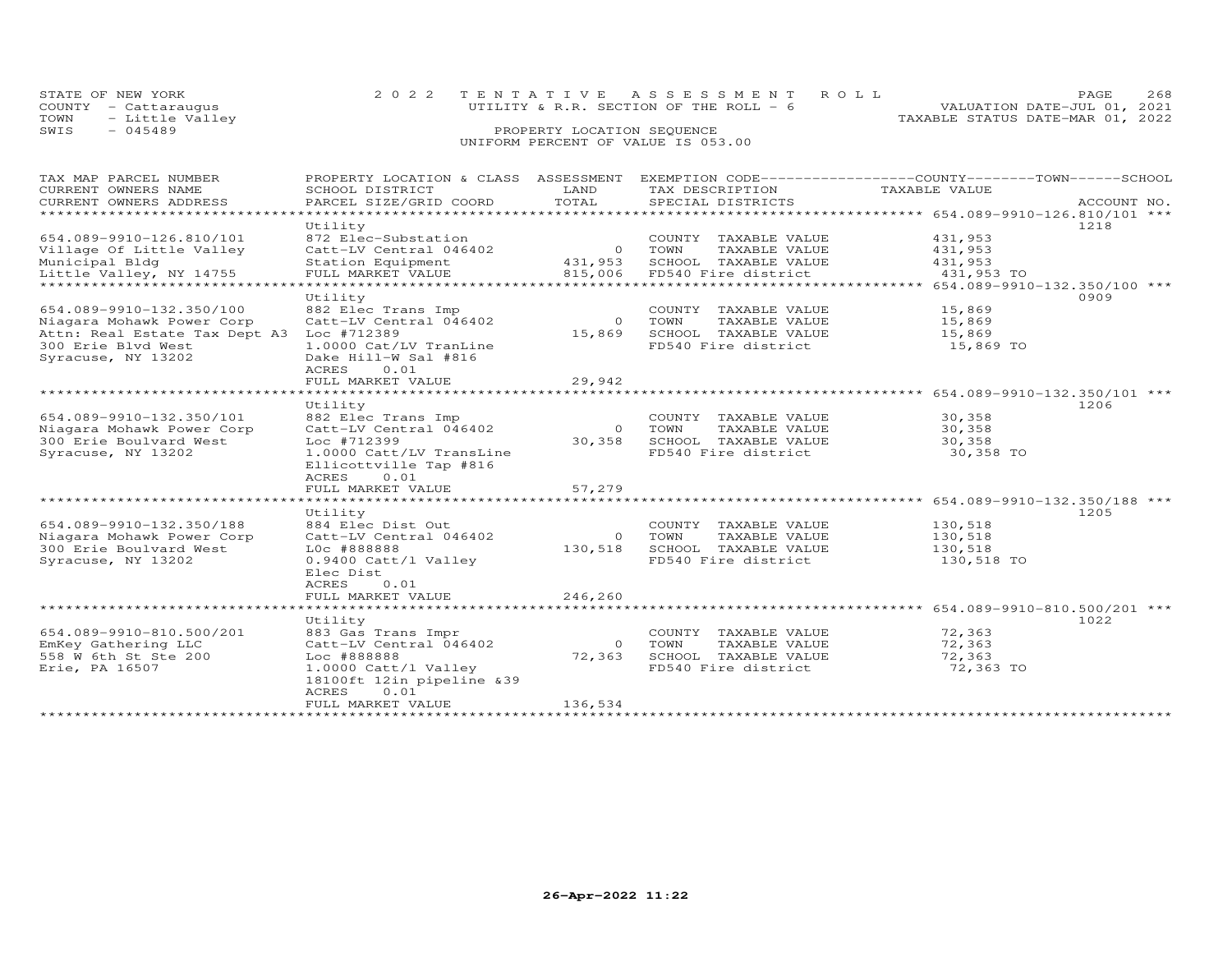| COUNTY<br>TOWN<br>SWIS | STATE OF NEW YORK<br>- Cattaraugus<br>- Little Valley<br>$-045489$ |           |       | 2 0 2 2          | TENTATIVE<br>UTILITY & R.R. SECTION OF THE ROLL - 6 | A S S E S S M E N T | ROLL     | PAGE<br>VALUATION DATE-JUL 01, 2021<br>TAXABLE STATUS DATE-MAR 01, 2022<br>RPS150/V04/L015<br>CURRENT DATE | 269<br>4/26/2022 |
|------------------------|--------------------------------------------------------------------|-----------|-------|------------------|-----------------------------------------------------|---------------------|----------|------------------------------------------------------------------------------------------------------------|------------------|
|                        |                                                                    |           |       |                  | UNIFORM PERCENT OF VALUE IS 053.00                  |                     |          |                                                                                                            |                  |
|                        |                                                                    |           |       | S U B<br>ROLL.   | SECTION-                                            | - TOTALS            |          |                                                                                                            |                  |
|                        |                                                                    |           |       |                  |                                                     |                     |          |                                                                                                            |                  |
|                        |                                                                    |           | ***   | SPECIAL          | DISTRICT                                            | SUMMARY             | ***      |                                                                                                            |                  |
|                        | TOTAL                                                              | EXTENSION |       | <b>EXTENSION</b> | AD VALOREM                                          | <b>EXEMPT</b>       | TAXABLE  |                                                                                                            |                  |
| CODE                   | PARCELS<br>DISTRICT NAME                                           | TYPE      |       | VALUE            | <b>VALUE</b>                                        | <b>AMOUNT</b>       | VALUE    |                                                                                                            |                  |
|                        | FD540 Fire district                                                | 22 TOTAL  |       |                  | 2170,518                                            |                     | 2170,518 |                                                                                                            |                  |
|                        |                                                                    |           |       |                  |                                                     |                     |          |                                                                                                            |                  |
|                        |                                                                    |           |       |                  |                                                     |                     |          |                                                                                                            |                  |
|                        |                                                                    |           | $***$ | SCHOOL           | DISTRICT                                            | SUMMARY ***         |          |                                                                                                            |                  |
|                        |                                                                    | TOTAL     |       | ASSESSED         | ASSESSED                                            | EXEMPT              | TOTAL    | STAR                                                                                                       | STAR             |
| CODE                   | DISTRICT NAME                                                      | PARCELS   |       | LAND             | TOTAL                                               | <b>AMOUNT</b>       | TAXABLE  | <b>AMOUNT</b>                                                                                              | TAXABLE          |
| 041600                 | Salamanca Central                                                  | 5         |       |                  | 75,521                                              | 9,605               | 65,916   |                                                                                                            | 65,916           |
| 046402                 | Catt-LV Central                                                    | 17        |       | 18,900           | 2094,997                                            | 77,240              | 2017,757 |                                                                                                            | 2017,757         |
|                        | $SUB - TO TAL$                                                     | 22        |       | 18,900           | 2170,518                                            | 86,845              | 2083,673 |                                                                                                            | 2083, 673        |
|                        |                                                                    |           |       |                  |                                                     |                     |          |                                                                                                            |                  |
|                        | TOTAL                                                              | 22        |       | 18,900           | 2170,518                                            | 86,845              | 2083,673 |                                                                                                            | 2083, 673        |
|                        |                                                                    |           |       |                  |                                                     |                     |          |                                                                                                            |                  |
|                        |                                                                    |           |       |                  |                                                     |                     |          |                                                                                                            |                  |

# NO SYSTEM EXEMPTIONS AT THIS LEVEL

# \*\*\* E X E M P T I O N S U M M A R Y \*\*\*

| CODE  | DESCRIPTION         | TOTAL<br>PARCELS | COUNTY           | TOWN             | SCHOOL           |
|-------|---------------------|------------------|------------------|------------------|------------------|
| 47100 | Mass Telec<br>TOTAL |                  | 86,845<br>86,845 | 86,845<br>86,845 | 86,845<br>86,845 |

| ROLL<br>SEC | DESCRIPTION       | 'OTAI<br>PARCELS | LAND  | <i><b>SSESSED</b></i><br>TOTAL | 'AXABLE<br>COUNTY | TAXABLE<br>TOWN | TAXABLE<br>SCHOOL | STAR<br><b>TAXABLE</b> |
|-------------|-------------------|------------------|-------|--------------------------------|-------------------|-----------------|-------------------|------------------------|
|             | ית הידידו היותר ל | っっ<br>ے ے        | 8,900 | 2170,518                       | 2083,<br>67.3     | 2083.673        | 2083,673          | 2083                   |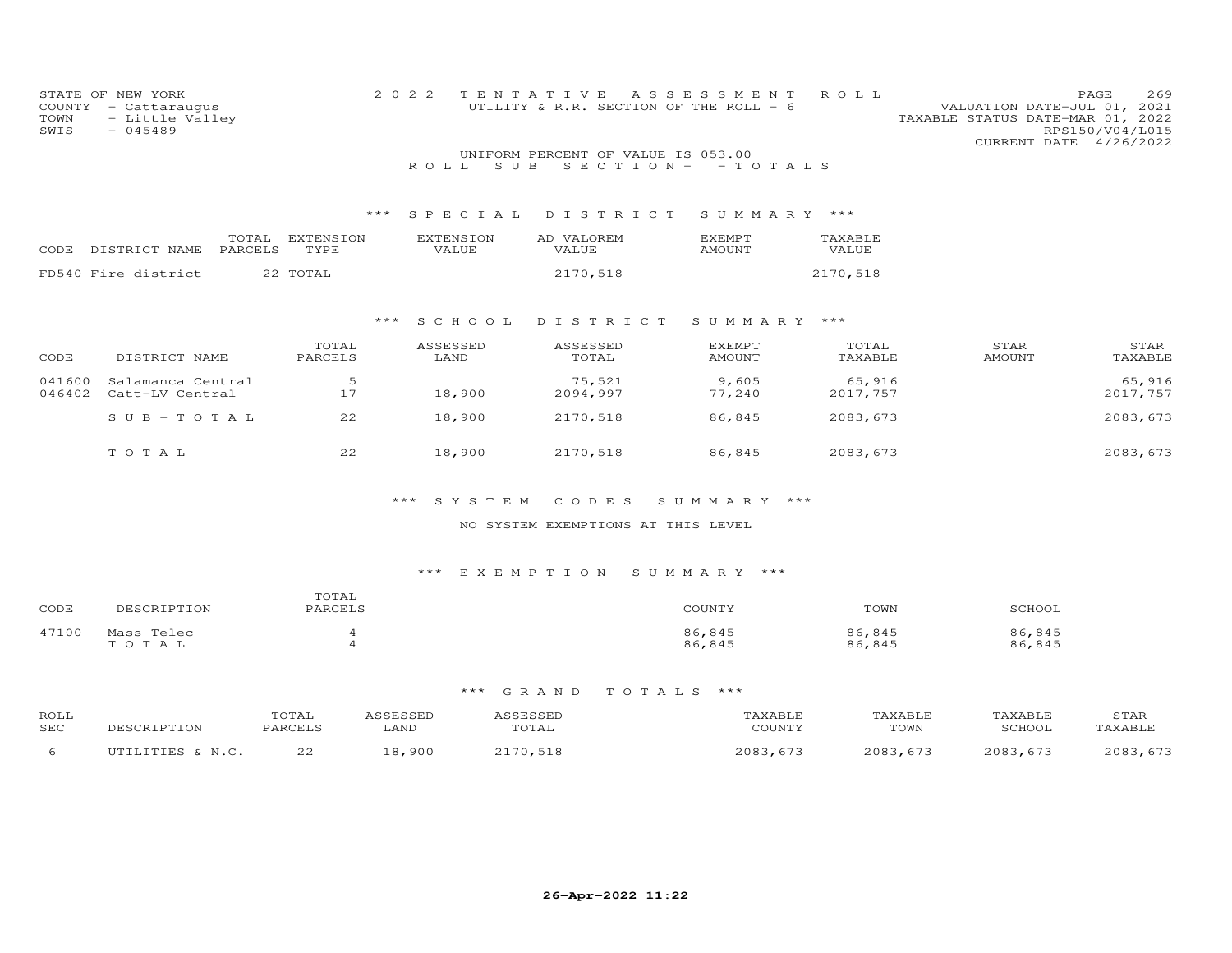| COUNTY<br>TOWN<br>SWIS | STATE OF NEW YORK<br>- Cattaraugus<br>- Little Valley<br>$-045489$ |                          | 2 0 2 2<br>ROLL.          | TENTATIVE<br>UTILITY & R.R. SECTION OF THE ROLL - 6<br>UNIFORM PERCENT OF VALUE IS 053.00<br>SECTION | A S S E S S M E N T<br>TOTALS  | ROLL               | VALUATION DATE-JUL 01, 2021<br>TAXABLE STATUS DATE-MAR 01, 2022<br>CURRENT DATE | 270<br>PAGE<br>RPS150/V04/L015<br>4/26/2022 |
|------------------------|--------------------------------------------------------------------|--------------------------|---------------------------|------------------------------------------------------------------------------------------------------|--------------------------------|--------------------|---------------------------------------------------------------------------------|---------------------------------------------|
|                        |                                                                    | $***$                    | SPECIAL                   | DISTRICT                                                                                             | SUMMARY                        | ***                |                                                                                 |                                             |
| CODE                   | TOTAL<br>DISTRICT NAME<br>PARCELS                                  | <b>EXTENSION</b><br>TYPE | <b>EXTENSION</b><br>VALUE | AD VALOREM<br>VALUE                                                                                  | <b>EXEMPT</b><br><b>AMOUNT</b> | TAXABLE<br>VALUE   |                                                                                 |                                             |
|                        | FD540 Fire district                                                | 22 TOTAL                 |                           | 2170,518                                                                                             |                                | 2170,518           |                                                                                 |                                             |
|                        |                                                                    | * * *                    | S C H O O L               | DISTRICT                                                                                             | SUMMARY ***                    |                    |                                                                                 |                                             |
| CODE                   | DISTRICT NAME                                                      | TOTAL<br>PARCELS         | ASSESSED<br>LAND          | ASSESSED<br>TOTAL                                                                                    | <b>EXEMPT</b><br>AMOUNT        | TOTAL<br>TAXABLE   | STAR<br><b>AMOUNT</b>                                                           | STAR<br>TAXABLE                             |
| 041600<br>046402       | Salamanca Central<br>Catt-LV Central                               | -5<br>17                 | 18,900                    | 75,521<br>2094,997                                                                                   | 9,605<br>77,240                | 65,916<br>2017,757 |                                                                                 | 65,916<br>2017,757                          |
|                        | $S \cup B - T \cup T A$ L                                          | 22                       | 18,900                    | 2170,518                                                                                             | 86,845                         | 2083,673           |                                                                                 | 2083, 673                                   |
|                        | TOTAL                                                              | 22                       | 18,900                    | 2170,518                                                                                             | 86,845                         | 2083,673           |                                                                                 | 2083, 673                                   |

### NO SYSTEM EXEMPTIONS AT THIS LEVEL

# \*\*\* E X E M P T I O N S U M M A R Y \*\*\*

| CODE  | DESCRIPTION         | エヘエスエ<br>TOTAT<br>PARCELS | COUNTY           | TOWN             | SCHOOL           |
|-------|---------------------|---------------------------|------------------|------------------|------------------|
| 47100 | Mass Telec<br>TOTAL |                           | 86,845<br>86,845 | 86,845<br>86,845 | 86,845<br>86,845 |

| ROLL<br>SEC | OESCRIPTION | TOTAL<br><b>PARCEL</b> | <i><b>SSESSED</b></i><br>LAND | 1 S S F S S F L<br>TOTAL      | TAXABLE<br>COUNTY | TAXABLE<br>TOWN | TAXABLE<br>SCHOOL | STAR<br><b>TAXABLE</b> |
|-------------|-------------|------------------------|-------------------------------|-------------------------------|-------------------|-----------------|-------------------|------------------------|
|             | UTILITIES & | つつ                     | ,900<br>ົດ.                   | $\bigcap$ $\bigcap$<br>70,518 | 2083.<br>$.67-$   | 2083.673        | 2083.673          | 2083                   |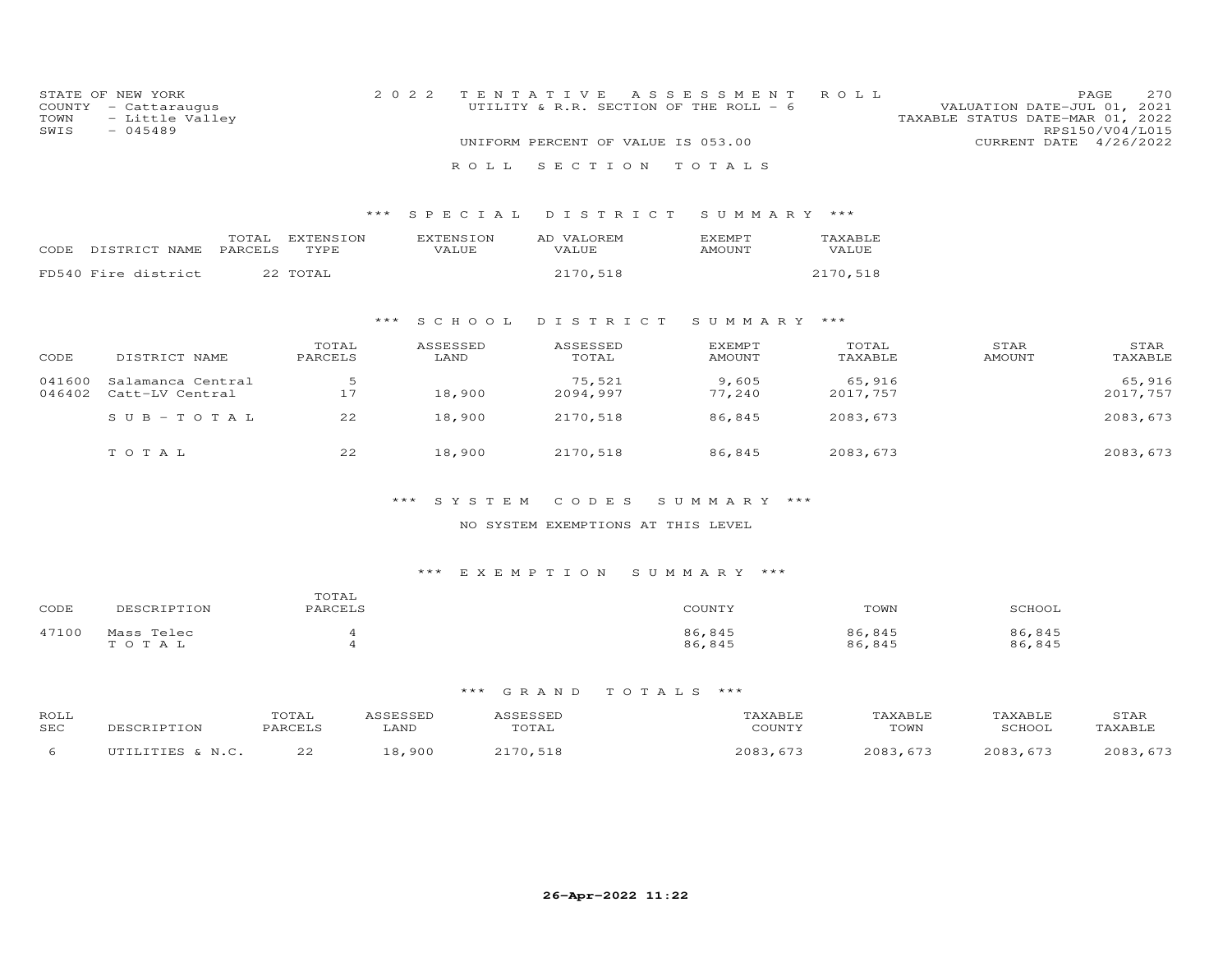| STATE OF NEW YORK |                      |                                    | 2022 TENTATIVE ASSESSMENT ROLL         |                                  | PAGE.                       |  |
|-------------------|----------------------|------------------------------------|----------------------------------------|----------------------------------|-----------------------------|--|
|                   | COUNTY - Cattaraugus |                                    | WHOLLY EXEMPT SECTION OF THE ROLL $-8$ |                                  | VALUATION DATE-JUL 01, 2021 |  |
| TOWN              | - Little Valley      |                                    |                                        | TAXABLE STATUS DATE-MAR 01, 2022 |                             |  |
| SWIS              | $-045489$            | PROPERTY LOCATION SEQUENCE         |                                        |                                  |                             |  |
|                   |                      | UNIFORM PERCENT OF VALUE IS 053.00 |                                        |                                  |                             |  |

| TAX MAP PARCEL NUMBER<br>CURRENT OWNERS NAME                                                                | PROPERTY LOCATION & CLASS ASSESSMENT<br>SCHOOL DISTRICT                                                                                                                                  | LAND                           | EXEMPTION CODE-----------------COUNTY-------TOWN------SCHOOL<br>TAX DESCRIPTION                                                | TAXABLE VALUE        |                                                        |                 |
|-------------------------------------------------------------------------------------------------------------|------------------------------------------------------------------------------------------------------------------------------------------------------------------------------------------|--------------------------------|--------------------------------------------------------------------------------------------------------------------------------|----------------------|--------------------------------------------------------|-----------------|
| CURRENT OWNERS ADDRESS                                                                                      | PARCEL SIZE/GRID COORD                                                                                                                                                                   | TOTAL                          | SPECIAL DISTRICTS                                                                                                              |                      |                                                        | ACCOUNT NO.     |
|                                                                                                             | *********************************                                                                                                                                                        |                                |                                                                                                                                |                      |                                                        |                 |
|                                                                                                             | 5328 Fourth St                                                                                                                                                                           |                                |                                                                                                                                |                      |                                                        | 1062            |
| $63.002 - 1 - 1.71$<br>Federal Bureau Invest<br>Buffalo, NY 14201                                           | 833 Radio<br>Catt-LV Central 046402<br>39 03<br>07<br>260` Comm Tower<br>ACRES<br>0.01<br>EAST-1091519 NRTH-0814665<br>FULL MARKET VALUE                                                 | $\Omega$<br>140,000<br>264,151 | USA-PROP 14110<br>COUNTY TAXABLE VALUE<br>TOWN<br>TAXABLE VALUE<br>SCHOOL TAXABLE VALUE<br>FD540 Fire district<br>140,000 EX   | 140,000<br>$\Omega$  | $\Omega$<br>$\Omega$<br>$\Omega$<br>0 TO               | 140,000 140,000 |
|                                                                                                             |                                                                                                                                                                                          |                                |                                                                                                                                |                      |                                                        |                 |
|                                                                                                             | Hungry Hollow Rd                                                                                                                                                                         |                                |                                                                                                                                |                      |                                                        | 5014            |
| $64.003 - 1 - 62$<br>State of New York<br>Attn: County Treasurer<br>303 Court St<br>Little Valley, NY 14755 | 941 SOL reforest<br>Catt-LV Central 046402<br>77 03 03<br>Multiple Use<br>ACRES 65.42<br>EAST-0111975 NRTH-0806113<br>DEED BOOK 632<br>PG-00211<br>FULL MARKET VALUE                     | 13,000<br>39,000<br>73,585     | NYS OWNED 12100<br>COUNTY TAXABLE VALUE<br>TOWN<br>TAXABLE VALUE<br>SCHOOL TAXABLE VALUE<br>FD540 Fire district<br>39,000 EX   | $\circ$<br>39,000    | 39,000<br>$\Omega$<br>$\Omega$<br>$\Omega$<br>O TO     | 39,000          |
|                                                                                                             |                                                                                                                                                                                          |                                |                                                                                                                                |                      |                                                        |                 |
|                                                                                                             | Kyler Hill Rd                                                                                                                                                                            |                                |                                                                                                                                |                      |                                                        | 1137            |
| $63.001 - 1 - 10.2$<br>Cattaraugus County<br>303 Court St<br>Little Valley, NY 14755                        | 312 Vac w/imprv<br>Catt-LV Central 046402<br>51 03 07<br>ACRES<br>9.65<br>EAST-1086970 NRTH-0813158<br>DEED BOOK 1029    PG-190<br>FULL MARKET VALUE                                     | 12,700<br>14,500<br>27,358     | COUNTY<br>13100<br>COUNTY TAXABLE VALUE<br>TAXABLE VALUE<br>TOWN<br>SCHOOL TAXABLE VALUE<br>FD540 Fire district<br>14,500 EX   | $\circ$<br>14,500    | 14,500<br>$\circ$<br>$\circ$<br>$\Omega$<br>$0$ TO     | 14,500          |
|                                                                                                             |                                                                                                                                                                                          |                                |                                                                                                                                |                      |                                                        |                 |
| $55.003 - 1 - 24$<br>State of New York<br>Attn: County Treasurer<br>303 Court St<br>Little Valley, NY 14755 | Mutton Hollow Rd<br>932 Forest s532b<br>Catt-LV Central 046402<br>73 03 07<br>Multiple Use<br>ACRES 59.67<br>EAST-1112862 NRTH-0819672<br>DEED BOOK 625<br>PG-00233<br>FULL MARKET VALUE | 38,700<br>38,700<br>73,019     | NYS OWNED 12100<br>COUNTY TAXABLE VALUE<br>TOWN<br>TAXABLE VALUE<br>SCHOOL TAXABLE VALUE<br>FD540 Fire district<br>38,700 EX   | $\circ$<br>38,700    | 38,700<br>$\Omega$<br>$\Omega$<br>$\Omega$<br>0 TO     | 5015<br>38,700  |
|                                                                                                             |                                                                                                                                                                                          |                                |                                                                                                                                |                      |                                                        |                 |
|                                                                                                             | 8810 NYS Route 242                                                                                                                                                                       |                                |                                                                                                                                |                      |                                                        | 1127            |
| $54.003 - 1 - 39.2$<br>Cattaraugus County<br>303 Court St<br>Little Valley, NY 14755                        | 651 Highway gar<br>Catt-LV Central 046402<br>64/65 03 07<br>ACRES 97.20<br>EAST-1085600 NRTH-0819395<br>DEED BOOK 00961 PG-00846<br>FULL MARKET VALUE                                    | 60,000<br>4250,000<br>8018,868 | COUNTY<br>13100<br>COUNTY TAXABLE VALUE<br>TOWN<br>TAXABLE VALUE<br>SCHOOL TAXABLE VALUE<br>FD540 Fire district<br>4250,000 EX | $\Omega$<br>4250,000 | 4250,000<br>$\Omega$<br>$\Omega$<br>$\Omega$<br>$0$ TO | 4250,000        |
|                                                                                                             |                                                                                                                                                                                          |                                |                                                                                                                                |                      |                                                        |                 |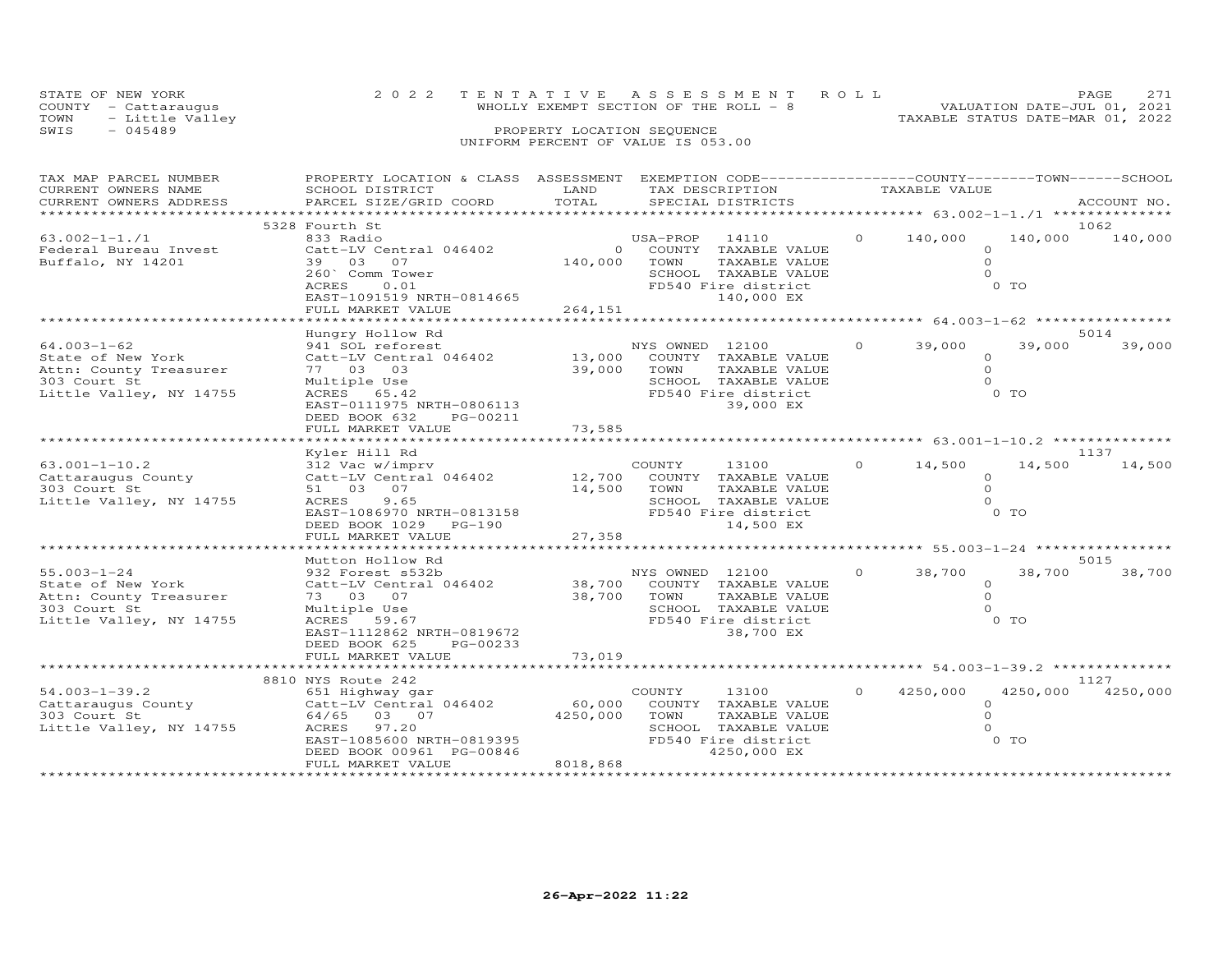|      | STATE OF NEW YORK    | 2022 TENTATIVE ASSESSMENT ROLL        | <b>PAGE</b>                 | 2.72 |
|------|----------------------|---------------------------------------|-----------------------------|------|
|      | COUNTY - Cattaraugus | WHOLLY EXEMPT SECTION OF THE ROLL - 8 | VALUATION DATE-JUL 01, 2021 |      |
| TOWN | - Little Valley      | TAXABLE STATUS DATE-MAR 01, 2022      |                             |      |
| SWIS | $-045489$            | PROPERTY LOCATION SEQUENCE            |                             |      |
|      |                      | UNIFORM PERCENT OF VALUE IS 053.00    |                             |      |

| TAX MAP PARCEL NUMBER<br>CURRENT OWNERS NAME<br>CURRENT OWNERS ADDRESS                                                                                               | PROPERTY LOCATION & CLASS ASSESSMENT EXEMPTION CODE----------------COUNTY-------TOWN-----SCHOOL<br>SCHOOL DISTRICT<br>PARCEL SIZE/GRID COORD                                                                                                    | LAND<br>TOTAL            | TAX DESCRIPTION TAXABLE VALUE<br>SPECIAL DISTRICTS                                                                                    |          |                                             |                              | ACCOUNT NO.             |
|----------------------------------------------------------------------------------------------------------------------------------------------------------------------|-------------------------------------------------------------------------------------------------------------------------------------------------------------------------------------------------------------------------------------------------|--------------------------|---------------------------------------------------------------------------------------------------------------------------------------|----------|---------------------------------------------|------------------------------|-------------------------|
| 54.003-1-41 682 Rec facility<br>The People of the State of New Catt-LV Central 046402<br>Office of Parks, Rec, & Histor 64 03 07<br>625 Broadway<br>Albany, NY 12238 | NYS Route 353<br>Ac .75<br>FRNT 200.00 DPTH 165.00<br>EAST-1086500 NRTH-0823289<br>DEED BOOK 20210 PG-3786<br>FULL MARKET VALUE                                                                                                                 | 600<br>600<br>1,132      | NON-PROFIT 25130<br>COUNTY TAXABLE VALUE<br>TOWN<br>TAXABLE VALUE<br>SCHOOL TAXABLE VALUE<br>FD540 Fire district<br>600 EX            | $\circ$  | 600<br>$\Omega$<br>$\Omega$                 | 600<br>$\circ$<br>0 TO       | 0910<br>600             |
|                                                                                                                                                                      | NYS Route 353                                                                                                                                                                                                                                   |                          |                                                                                                                                       |          |                                             |                              | 5027                    |
| $63.002 - 1 - 19$<br>Little Valley Rural Cemetary<br>Little Valley, NY 14755                                                                                         | 695 Cemetery<br>Catt-LV Central 046402<br>22/30 03 07<br>FRNT 195.08 DPTH 162.00<br>EAST-1098277 NRTH-0813387<br>DEED BOOK 643<br>PG-00251<br>FULL MARKET VALUE                                                                                 | 7,800<br>7,800<br>14,717 | CEMETERY<br>27350<br>COUNTY TAXABLE VALUE<br>TOWN<br>TAXABLE VALUE<br>SCHOOL TAXABLE VALUE<br>FD540 Fire district<br>7,800 EX         | $\Omega$ | 7,800<br>$\Omega$<br>$\Omega$               | 7,800<br>$\circ$<br>$0$ TO   | 7,800                   |
|                                                                                                                                                                      |                                                                                                                                                                                                                                                 |                          |                                                                                                                                       |          |                                             |                              |                         |
| $63.002 - 1 - 6$<br>Nys Conservation Dept<br>Little Valley, NY 14755                                                                                                 | 5191 NYS Route 353<br>932 Forest s532b<br>Catt-LV Central 046402 199,000 COUNTY TAXABLE VALUE<br>22/29/30/38/39 03 07 380,300 TOWN TAXABLE VALUE<br>ACRES 428.00<br>EAST-1094188 NRTH-0811557<br>PG-00472<br>DEED BOOK 710<br>FULL MARKET VALUE | 717,547                  | NYS OWNED 12100<br>SCHOOL TAXABLE VALUE<br>FD540 Fire district<br>380,300 EX                                                          | $\circ$  | 380,300<br>$\Omega$<br>$\Omega$             | 380,300<br>$\circ$<br>$0$ TO | 5016<br>380,300         |
|                                                                                                                                                                      |                                                                                                                                                                                                                                                 |                          |                                                                                                                                       |          |                                             |                              |                         |
| $54.004 - 1 - 9.3$<br>Valleyview Baptist Church<br>PO Box 7124<br>Little Valley, NY 14755                                                                            | 5416 NYS Route 353<br>620 Religious<br>Catt-LV Central 046402<br>31 03 07<br>ACRES<br>6.90<br>EAST-1095849 NRTH-0817203<br>PG-01131<br>DEED BOOK 879                                                                                            | 11,100<br>153,000        | RELIGIOUS 25110<br>COUNTY TAXABLE VALUE<br>TOWN<br>TAXABLE VALUE<br>SCHOOL TAXABLE VALUE<br>FD540 Fire district<br>153,000 EX         | $\circ$  | 153,000<br>$\circ$<br>$\Omega$              | $\circ$<br>0 TO              | 1069<br>153,000 153,000 |
|                                                                                                                                                                      | FULL MARKET VALUE                                                                                                                                                                                                                               | 288,679                  |                                                                                                                                       |          |                                             |                              |                         |
| $54.004 - 1 - 27$<br>Veterans Of Foreign Wars<br>Post 8734<br>PO Box 91<br>Little Valley, NY 14755                                                                   | 5460 NYS Route 353<br>534 Social org.<br>Catt-LV Central 046402<br>31 03 07<br>3/17-mrgd 1-25, 26 into p<br>2.10<br>ACRES<br>EAST-1094793 NRTH-0817229<br>DEED BOOK 00956 PG-00224<br>FULL MARKET VALUE                                         | 143,600<br>270,943       | VETORG CTS 26100<br>16,100 COUNTY TAXABLE VALUE<br>TOWN<br>TAXABLE VALUE<br>SCHOOL TAXABLE VALUE<br>FD540 Fire district<br>143,600 EX | $\circ$  | 143,600<br>$\Omega$<br>$\Omega$<br>$\Omega$ | 143,600<br>$0$ TO            | 0128<br>143,600         |
|                                                                                                                                                                      |                                                                                                                                                                                                                                                 |                          |                                                                                                                                       |          |                                             |                              |                         |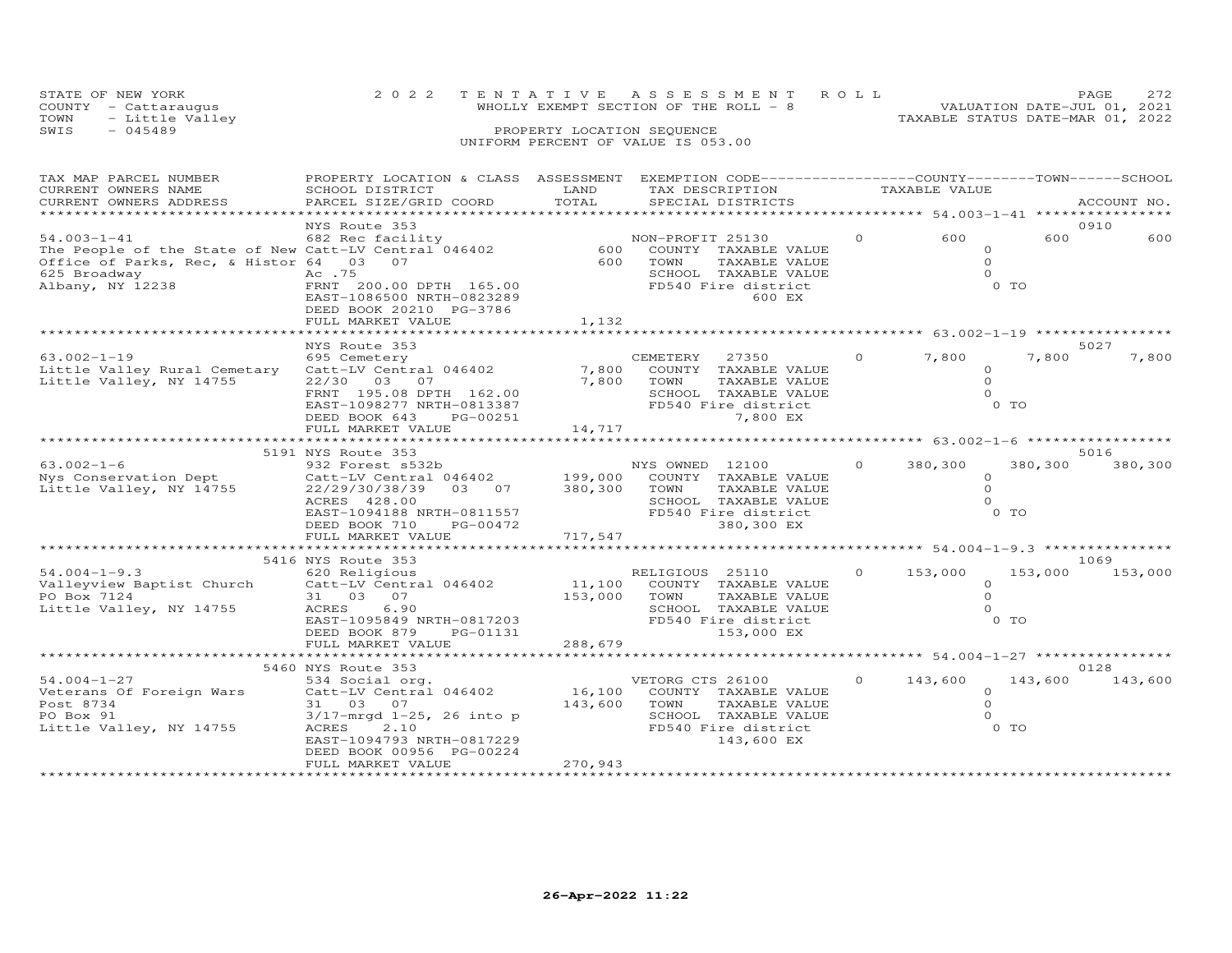| STATE OF NEW YORK       | 2022 TENTATIVE ASSESSMENT ROLL        | <b>PAGE</b>                      | 2.73 |
|-------------------------|---------------------------------------|----------------------------------|------|
| COUNTY - Cattaraugus    | WHOLLY EXEMPT SECTION OF THE ROLL - 8 | VALUATION DATE-JUL 01, 2021      |      |
| - Little Valley<br>TOWN |                                       | TAXABLE STATUS DATE-MAR 01, 2022 |      |
| SWIS<br>$-045489$       | PROPERTY LOCATION SEQUENCE            |                                  |      |
|                         | UNIFORM PERCENT OF VALUE IS 053.00    |                                  |      |

| TAX MAP PARCEL NUMBER<br>CURRENT OWNERS NAME                                                                                                                 | PROPERTY LOCATION & CLASS ASSESSMENT EXEMPTION CODE----------------COUNTY-------TOWN------SCHOOL<br>SCHOOL DISTRICT                                                              | LAND                         | TAX DESCRIPTION                                                                                                                          |                | TAXABLE VALUE                                        |                          |                 |
|--------------------------------------------------------------------------------------------------------------------------------------------------------------|----------------------------------------------------------------------------------------------------------------------------------------------------------------------------------|------------------------------|------------------------------------------------------------------------------------------------------------------------------------------|----------------|------------------------------------------------------|--------------------------|-----------------|
| CURRENT OWNERS ADDRESS                                                                                                                                       | PARCEL SIZE/GRID COORD                                                                                                                                                           | TOTAL                        | SPECIAL DISTRICTS                                                                                                                        |                |                                                      |                          | ACCOUNT NO.     |
| **********************************                                                                                                                           |                                                                                                                                                                                  |                              |                                                                                                                                          |                |                                                      |                          |                 |
|                                                                                                                                                              | 5877 NYS Route 353                                                                                                                                                               |                              |                                                                                                                                          |                |                                                      |                          | 0386            |
| $54.003 - 1 - 10$<br>State of New York<br>Attn: Ofc of Mental Retardatio 65 05 07<br>Disabilities Tion And Developm ACRES                                    | 210 1 Family Res<br>Catt-LV Central 046402<br>3.35<br>FULL MARKET VALUE                                                                                                          | 85,000<br>160,377            | NYS OWNED 12100<br>8,100 COUNTY TAXABLE VALUE<br>TOWN<br>TAXABLE VALUE<br>SCHOOL TAXABLE VALUE<br>FD540 Fire district<br>85,000 EX       | $\overline{0}$ | 85,000<br>$\circ$<br>$\Omega$                        | 85,000<br>$0$ TO         | 85,000          |
|                                                                                                                                                              |                                                                                                                                                                                  |                              |                                                                                                                                          |                |                                                      |                          |                 |
| $54.003 - 1 - 7.1$<br>American Legion Post 531<br>PO Box 29<br>Little Valley, NY 14755                                                                       | 5899 NYS Route 353<br>534 Social org.<br>Catt-LV Central 046402<br>65 03 07<br>$2/19$ -mrgd $1-7.3$ into parc<br>ACRES<br>2.45<br>EAST-1085609 NRTH-0821771<br>FULL MARKET VALUE | 15,500<br>167,800<br>316,604 | VETORG CTS 26100 0 167,800<br>COUNTY TAXABLE VALUE<br>TOWN<br>TAXABLE VALUE<br>SCHOOL TAXABLE VALUE<br>FD540 Fire district<br>167,800 EX |                | $\Omega$<br>$\Omega$<br>$\Omega$                     | 167,800<br>O TO          | 5008<br>167,800 |
|                                                                                                                                                              |                                                                                                                                                                                  |                              |                                                                                                                                          |                |                                                      |                          |                 |
| $63.002 - 1 - 18$<br>The People of the State of New Catt-LV Central 046402<br>Office of Parks, Rec, & Histor ACRES 63.35<br>625 Broadway<br>Albany, NY 12238 | Railroad Ave<br>682 Rec facility<br>EAST-1098997 NRTH-0810475<br>DEED BOOK 20210 PG-3786<br>FULL MARKET VALUE                                                                    | $-3786$<br>$-3786$<br>18,302 | NON-PROFIT 25130<br>9,700 COUNTY TAXABLE VALUE<br>9,700 TOWN<br>TAXABLE VALUE<br>SCHOOL TAXABLE VALUE<br>FD540 Fire district<br>9,700 EX | $\Omega$       | 9,700<br>$\Omega$<br>$\circ$                         | 9,700<br>0 <sub>0</sub>  | 0911<br>9,700   |
|                                                                                                                                                              |                                                                                                                                                                                  |                              |                                                                                                                                          |                | ********************** 54.003-1-15 ***************** |                          |                 |
| $54.003 - 1 - 15$<br>Cattaraugus County Ag Society Catt-LV Central 046402<br>PO Box 182<br>Little Valley, NY 14755                                           | Toad Hollow Rd<br>322 Rural vac>10<br>53 03 07<br>ACRES 13.95<br>EAST-1087593 NRTH-0823084<br>DEED BOOK 00966 PG-00431                                                           | 12,500<br>12,500             | AGSOCIETY 26050<br>COUNTY TAXABLE VALUE<br>TOWN<br>TAXABLE VALUE<br>SCHOOL TAXABLE VALUE<br>FD540 Fire district<br>12,500 EX             | $\circ$        | 12,500<br>$\circ$<br>$\circ$<br>$\Omega$             | 12,500<br>0 <sub>T</sub> | 0010<br>12,500  |
|                                                                                                                                                              | FULL MARKET VALUE                                                                                                                                                                | 23,585                       |                                                                                                                                          |                |                                                      |                          |                 |
|                                                                                                                                                              |                                                                                                                                                                                  |                              |                                                                                                                                          |                |                                                      |                          |                 |
| $64.001 - 1 - 6.2$<br>Whig Street Church Catt-LV Central 046402<br>5449 Whig St<br>Salamanca, NY 14779                                                       | 5449 Whig St<br>620 Religious<br>06 03 07<br>FRNT<br>82.50 DPTH 90.00<br>EAST-1108636 NRTH-0813699<br>PG-00790<br>DEED BOOK 774<br>FULL MARKET VALUE                             | 2,500<br>28,000<br>52,830    | RELIGIOUS 25110<br>COUNTY TAXABLE VALUE<br>TOWN<br>TAXABLE VALUE<br>SCHOOL TAXABLE VALUE<br>FD540 Fire district<br>28,000 EX             | $\circ$        | 28,000<br>$\circ$<br>$\circ$<br>$\Omega$             | 28,000<br>O TO           | 5048<br>28,000  |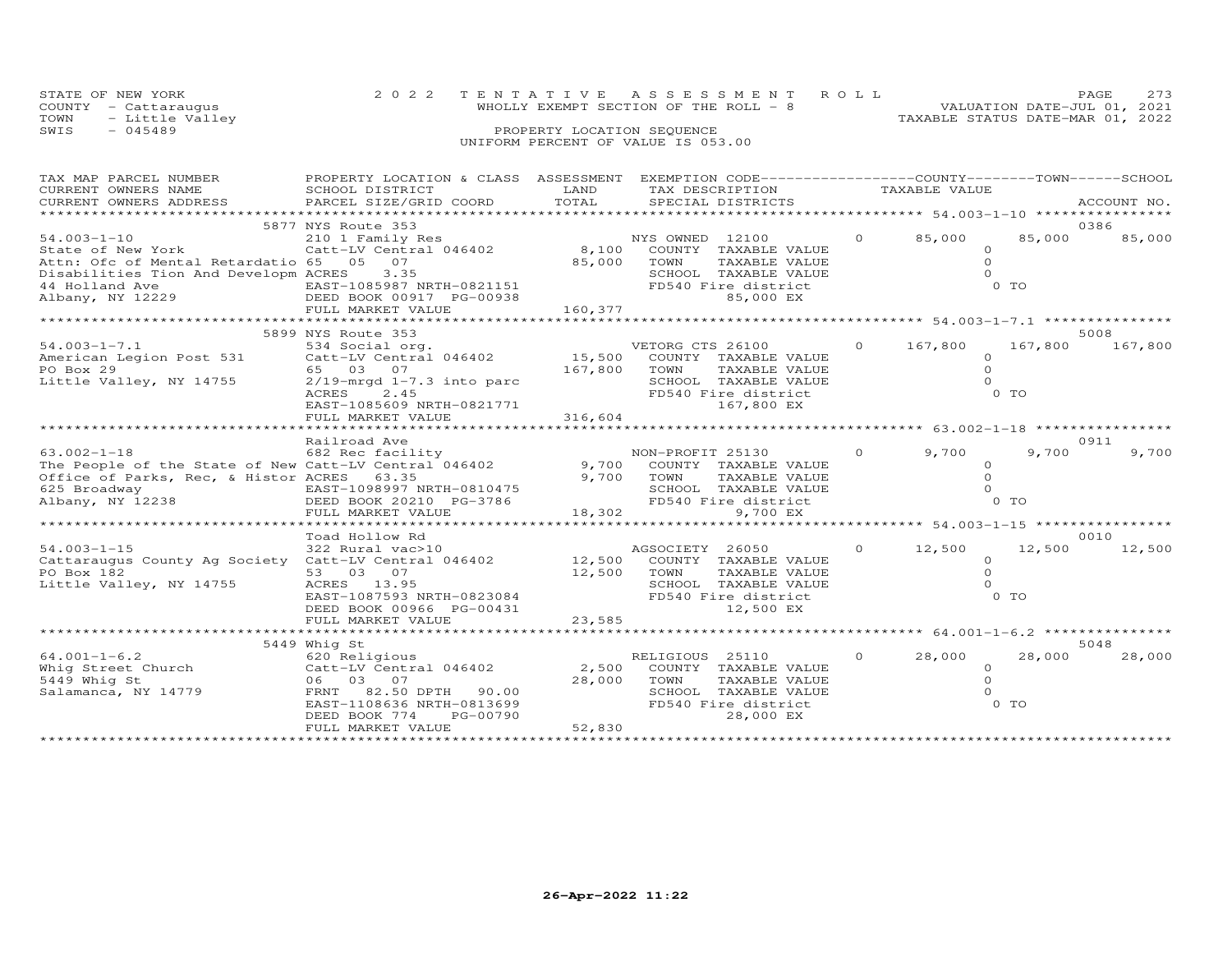| COUNTY<br>TOWN<br>SWIS | STATE OF NEW YORK<br>- Cattaraugus<br>- Little Valley<br>$-045489$ |                          | 2 0 2 2                   | TENTATIVE<br>WHOLLY EXEMPT SECTION OF THE ROLL - 8      | A S S E S S M E N T | ROLL             | VALUATION DATE-JUL 01, 2021<br>TAXABLE STATUS DATE-MAR 01, 2022<br>CURRENT DATE 4/26/2022 | 274<br>PAGE<br>RPS150/V04/L015 |
|------------------------|--------------------------------------------------------------------|--------------------------|---------------------------|---------------------------------------------------------|---------------------|------------------|-------------------------------------------------------------------------------------------|--------------------------------|
|                        |                                                                    |                          | S U B<br>ROLL.            | UNIFORM PERCENT OF VALUE IS 053.00<br>$S E C T I O N -$ | - TOTALS            |                  |                                                                                           |                                |
|                        |                                                                    | $***$                    | SPECIAL                   | DISTRICT                                                | SUMMARY ***         |                  |                                                                                           |                                |
| CODE                   | TOTAL<br>PARCELS<br>DISTRICT NAME                                  | <b>EXTENSION</b><br>TYPE | <b>EXTENSION</b><br>VALUE | AD VALOREM<br>VALUE                                     | EXEMPT<br>AMOUNT    | TAXABLE<br>VALUE |                                                                                           |                                |
|                        | FD540 Fire district                                                | 15 TOTAL                 |                           | 5470,500                                                | 5470,500            |                  |                                                                                           |                                |
|                        |                                                                    |                          |                           |                                                         |                     |                  |                                                                                           |                                |
|                        |                                                                    | ***                      | S C H O O L               | DISTRICT                                                | SUMMARY ***         |                  |                                                                                           |                                |
| CODE                   | DISTRICT NAME                                                      | TOTAL<br>PARCELS         | ASSESSED<br>LAND          | ASSESSED<br>TOTAL                                       | EXEMPT<br>AMOUNT    | TOTAL<br>TAXABLE | STAR<br>AMOUNT                                                                            | STAR<br>TAXABLE                |
| 046402                 | Catt-LV Central                                                    | 15                       | 407,300                   | 5470,500                                                | 5470,500            |                  |                                                                                           |                                |
|                        | $SUB - TO T AL$                                                    | 15                       | 407,300                   | 5470,500                                                | 5470,500            |                  |                                                                                           |                                |
|                        | TOTAL                                                              | 15                       | 407,300                   | 5470,500                                                | 5470,500            |                  |                                                                                           |                                |

NO SYSTEM EXEMPTIONS AT THIS LEVEL

| CODE  | DESCRIPTION | TOTAL<br>PARCELS | COUNTY   | TOWN     | SCHOOL   |
|-------|-------------|------------------|----------|----------|----------|
| 12100 | NYS OWNED   |                  | 543,000  | 543,000  | 543,000  |
| 13100 | COUNTY      |                  | 4264,500 | 4264,500 | 4264,500 |
| 14110 | USA-PROP    |                  | 140,000  | 140,000  | 140,000  |
| 25110 | RELIGIOUS   |                  | 181,000  | 181,000  | 181,000  |
| 25130 | NON-PROFIT  |                  | 10,300   | 10,300   | 10,300   |
| 26050 | AGSOCIETY   |                  | 12,500   | 12,500   | 12,500   |
| 26100 | VETORG CTS  |                  | 311,400  | 311,400  | 311,400  |
| 27350 | CEMETERY    |                  | 7,800    | 7,800    | 7,800    |
|       | TOTAL       | 15               | 5470,500 | 5470,500 | 5470,500 |
|       |             |                  |          |          |          |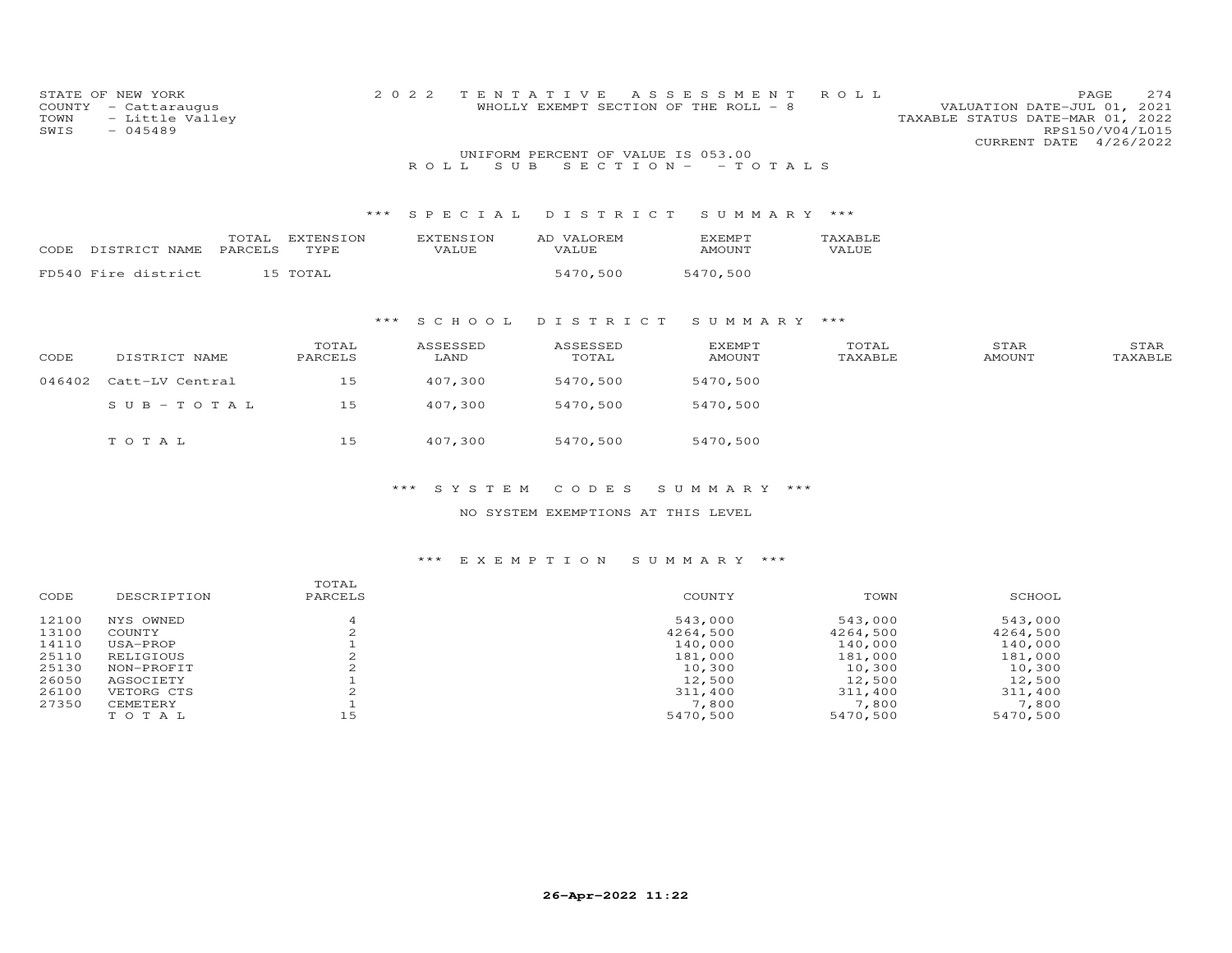| TOWN | STATE OF NEW YORK<br>COUNTY - Cattaraugus<br>- Little Valley | 2022 TENTATIVE ASSESSMENT ROLL     | WHOLLY EXEMPT SECTION OF THE ROLL - 8 | VALUATION DATE-JUL 01, 2021<br>TAXABLE STATUS DATE-MAR 01, 2022 | PAGE.           | 275 |
|------|--------------------------------------------------------------|------------------------------------|---------------------------------------|-----------------------------------------------------------------|-----------------|-----|
| SWIS | $-045489$                                                    |                                    |                                       |                                                                 | RPS150/V04/L015 |     |
|      |                                                              |                                    |                                       | CURRENT DATE 4/26/2022                                          |                 |     |
|      |                                                              | UNIFORM PERCENT OF VALUE IS 053.00 |                                       |                                                                 |                 |     |
|      |                                                              | ROLL SUB SECTION- - TOTALS         |                                       |                                                                 |                 |     |

| ROL:<br><b>SEC</b> |  |  | °OWN |  |
|--------------------|--|--|------|--|
|                    |  |  |      |  |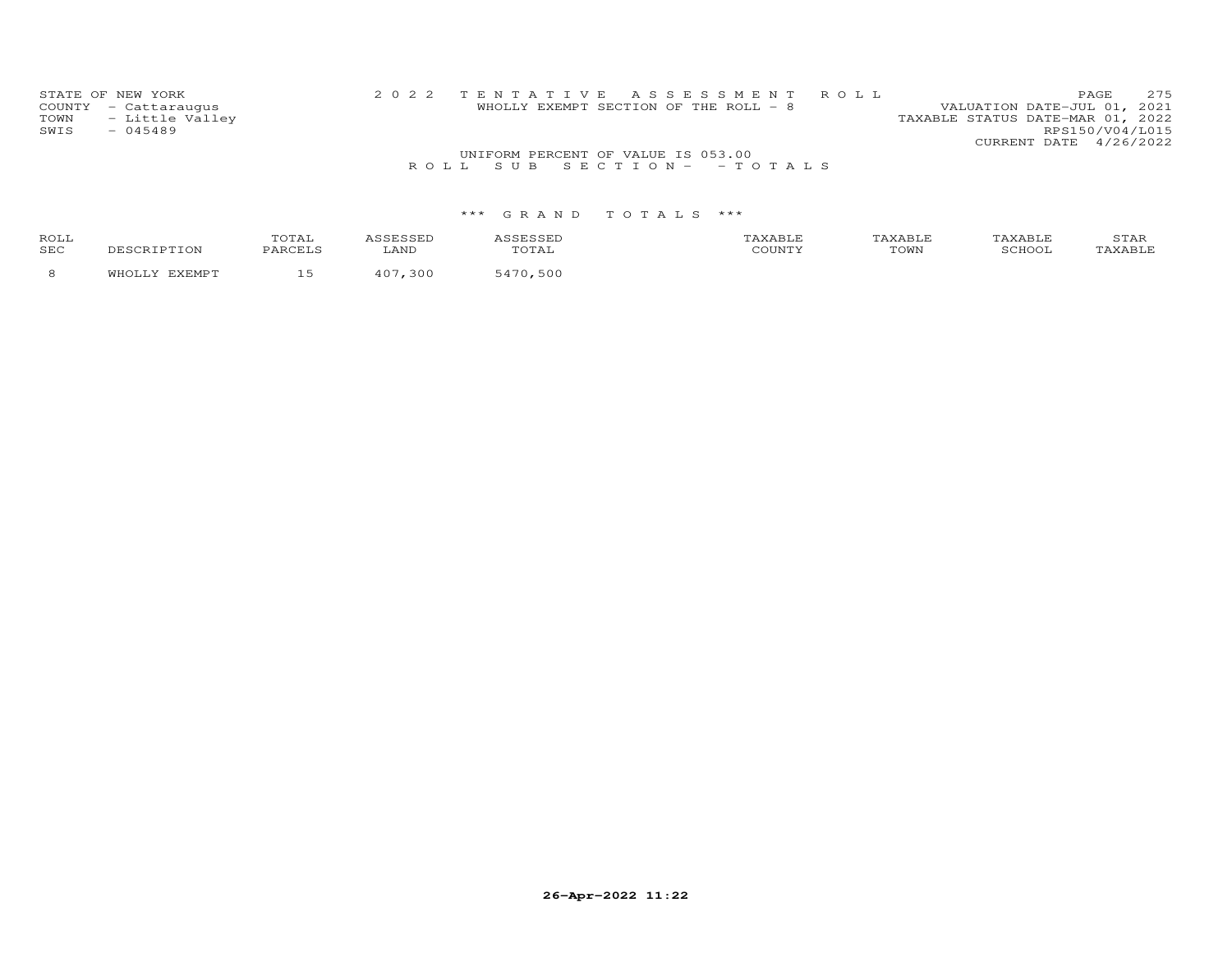| STATE OF NEW YORK    | 2022 TENTATIVE ASSESSMENT ROLL        | 276<br>PAGE.                     |
|----------------------|---------------------------------------|----------------------------------|
| COUNTY - Cattaraugus | WHOLLY EXEMPT SECTION OF THE ROLL - 8 | VALUATION DATE-JUL 01, 2021      |
| TOWN - Little Valley |                                       | TAXABLE STATUS DATE-MAR 01, 2022 |
| SWIS<br>- 045489     |                                       | RPS150/V04/L015                  |
|                      | UNIFORM PERCENT OF VALUE IS 053.00    | CURRENT DATE 4/26/2022           |
|                      | ROLL SECTION TOTALS                   |                                  |

# \*\*\* S P E C I A L D I S T R I C T S U M M A R Y \*\*\*

|      |                     | TOTAL   |       | 'TON<br>AD | OREM.<br><b>TZAT</b> | $\cdot$ XEMP $\overline{ }$ | AXABLE |
|------|---------------------|---------|-------|------------|----------------------|-----------------------------|--------|
| CODE | DISTRICT NAME       | PARCELS | TVDF  | VALUE      | VALUE                | <b>AMOUNT</b><br>$   -$     | VALUE  |
|      | FD540 Fire district | 15      | TOTAT |            | 5470 500             | 5470.500                    |        |

# \*\*\* S C H O O L D I S T R I C T S U M M A R Y \*\*\*

| CODE   | DISTRICT NAME   | TOTAL<br>PARCELS | ASSESSED<br>LAND | ASSESSED<br>TOTAL | <b>EXEMPT</b><br>AMOUNT | TOTAL<br>TAXABLE | STAR<br>AMOUNT | STAR<br>TAXABLE |
|--------|-----------------|------------------|------------------|-------------------|-------------------------|------------------|----------------|-----------------|
| 046402 | Catt-LV Central | 15               | 407,300          | 5470,500          | 5470,500                |                  |                |                 |
|        | SUB-TOTAL       | 15               | 407,300          | 5470,500          | 5470,500                |                  |                |                 |
|        | TOTAL           | 15               | 407,300          | 5470,500          | 5470,500                |                  |                |                 |

# \*\*\* S Y S T E M C O D E S S U M M A R Y \*\*\*

# NO SYSTEM EXEMPTIONS AT THIS LEVEL

| CODE  | DESCRIPTION | TOTAL<br>PARCELS | COUNTY   | TOWN     | SCHOOL   |
|-------|-------------|------------------|----------|----------|----------|
| 12100 | NYS OWNED   |                  | 543,000  | 543,000  | 543,000  |
| 13100 | COUNTY      |                  | 4264,500 | 4264,500 | 4264,500 |
| 14110 | USA-PROP    |                  | 140,000  | 140,000  | 140,000  |
| 25110 | RELIGIOUS   |                  | 181,000  | 181,000  | 181,000  |
| 25130 | NON-PROFIT  |                  | 10,300   | 10,300   | 10,300   |
| 26050 | AGSOCIETY   |                  | 12,500   | 12,500   | 12,500   |
| 26100 | VETORG CTS  |                  | 311,400  | 311,400  | 311,400  |
| 27350 | CEMETERY    |                  | 7,800    | 7,800    | 7,800    |
|       | TOTAL       | 15               | 5470,500 | 5470,500 | 5470,500 |
|       |             |                  |          |          |          |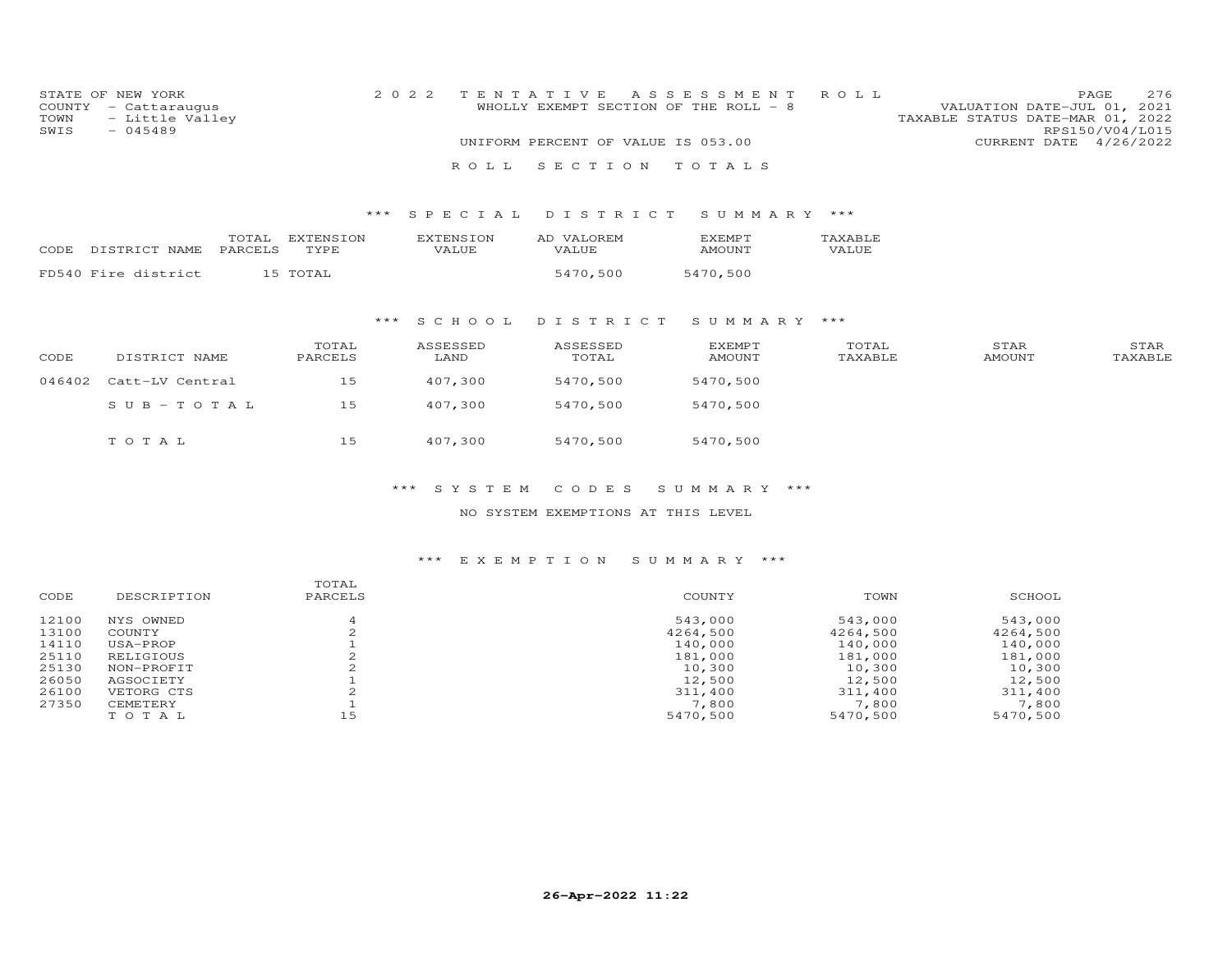| STATE OF NEW YORK<br>COUNTY - Cattaraugus<br>- Little Valley<br>TOWN<br>SWIS<br>$-045489$ | WHOLLY EXEMPT SECTION OF THE ROLL - 8 | 2022 TENTATIVE ASSESSMENT ROLL | VALUATION DATE-JUL 01, 2021<br>TAXABLE STATUS DATE-MAR 01, 2022 | PAGE<br>RPS150/V04/L015 | 277 |
|-------------------------------------------------------------------------------------------|---------------------------------------|--------------------------------|-----------------------------------------------------------------|-------------------------|-----|
|                                                                                           | UNIFORM PERCENT OF VALUE IS 053.00    |                                | CURRENT DATE 4/26/2022                                          |                         |     |
|                                                                                           |                                       |                                |                                                                 |                         |     |
|                                                                                           | ROLL SECTION TOTALS                   |                                |                                                                 |                         |     |
|                                                                                           |                                       |                                |                                                                 |                         |     |

| ROLL<br><b>SEC</b> | <b>TOTAL</b><br>$\sim$ $\sim$ $\sim$ $\sim$ $\sim$ | .<br>AND | TOTAL | YART<br>TOWN | YART<br>ىدىدى ئىدىمە ب<br>$\sim$ $\sim$ $\sim$ | 3m 3 P<br>5 I A.R<br>1 D L L P |
|--------------------|----------------------------------------------------|----------|-------|--------------|------------------------------------------------|--------------------------------|
|                    |                                                    | -4 O.F   |       |              |                                                |                                |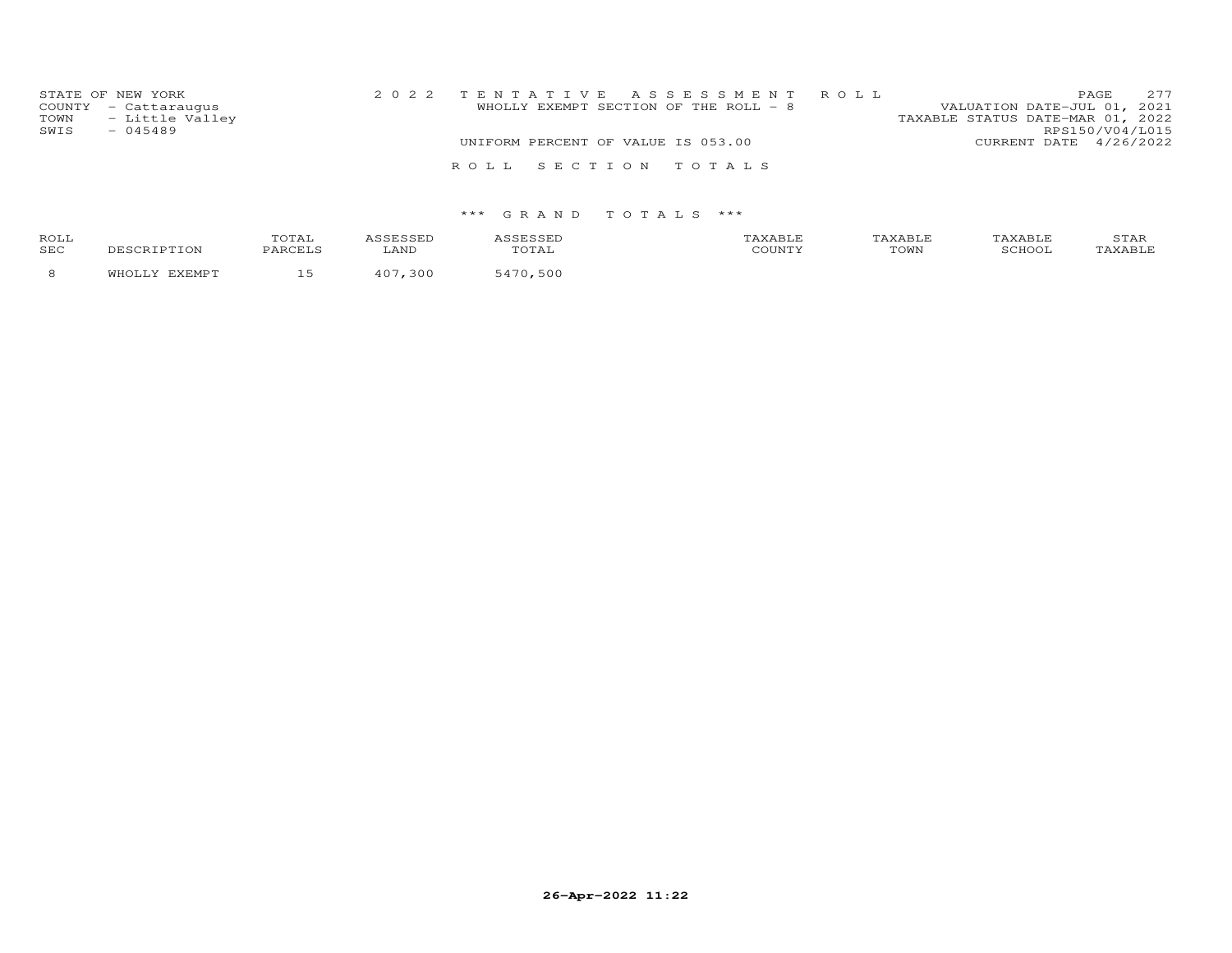|      | STATE OF NEW YORK    |                                    | 2022 TENTATIVE ASSESSMENT ROLL |                                  | <b>PAGE</b>            | 278 |
|------|----------------------|------------------------------------|--------------------------------|----------------------------------|------------------------|-----|
|      | COUNTY - Cattaraugus |                                    |                                | VALUATION DATE-JUL 01, 2021      |                        |     |
| TOWN | - Little Valley      |                                    |                                | TAXABLE STATUS DATE-MAR 01, 2022 |                        |     |
| SWIS | $-045489$            | SWIS TOTALS                        |                                |                                  | RPS150/V04/L015        |     |
|      |                      | UNIFORM PERCENT OF VALUE IS 053.00 |                                |                                  | CURRENT DATE 4/26/2022 |     |

# \*\*\* S P E C I A L D I S T R I C T S U M M A R Y \*\*\*

| CODE. | DISTRICT NAME       | TOTAL<br>PARCELS | EXTENSION<br>TYPE. | EXTENSION<br>VALUE | AD VALOREM<br>VALUE | <b>EXEMPT</b><br><b>AMOUNT</b> | TAXABLE<br><b>VALUE</b> |
|-------|---------------------|------------------|--------------------|--------------------|---------------------|--------------------------------|-------------------------|
|       | FD540 Fire district |                  | 663 TOTAL          |                    | 42332,876           | 5470,500                       | 36862,376               |

### \*\*\* S C H O O L D I S T R I C T S U M M A R Y \*\*\*

| CODE                       | DISTRICT NAME                                          | TOTAL<br>PARCELS | ASSESSED<br>LAND    | ASSESSED<br>TOTAL     | <b>EXEMPT</b><br>AMOUNT | TOTAL<br>TAXABLE      | STAR<br>AMOUNT      | STAR<br>TAXABLE       |
|----------------------------|--------------------------------------------------------|------------------|---------------------|-----------------------|-------------------------|-----------------------|---------------------|-----------------------|
| 040404<br>041600<br>046402 | Illegal School<br>Salamanca Central<br>Catt-LV Central | 58<br>606        | 982,452<br>8955,885 | 4361,069<br>37971,807 | 9,605<br>5860,109       | 4351,464<br>32111,698 | 315,960<br>3764,325 | 4035,504<br>28347,373 |
|                            | $SUB-TOTAL$                                            | 665              | 9938,337            | 42332.876             | 5869,714                | 36463,162             | 4080,285            | 32382,877             |
|                            | TOTAL                                                  | 665              | 9938,337            | 42332,876             | 5869,714                | 36463,162             | 4080,285            | 32382,877             |

# \*\*\* S Y S T E M C O D E S S U M M A R Y \*\*\*

| CODE  | DESCRIPTION         | TOTAL<br>PARCELS | COUNTY | TOWN | SCHOOL |
|-------|---------------------|------------------|--------|------|--------|
| 50005 | TOWN TAXBL<br>TOTAL |                  |        |      |        |

| CODE  | DESCRIPTION | TOTAL<br>PARCELS | COUNTY   | TOWN     | SCHOOL   |
|-------|-------------|------------------|----------|----------|----------|
| 12100 | NYS OWNED   |                  | 543,000  | 543,000  | 543,000  |
| 13100 | COUNTY      |                  | 4264,500 | 4264,500 | 4264,500 |
| 14110 | USA-PROP    |                  | 140,000  | 140,000  | 140,000  |
| 25110 | RELIGIOUS   |                  | 181,000  | 181,000  | 181,000  |
| 25130 | NON-PROFIT  |                  | 10,300   | 10,300   | 10,300   |
| 26050 | AGSOCIETY   |                  | 12,500   | 12,500   | 12,500   |
| 26100 | VETORG CTS  |                  | 311,400  | 311,400  | 311,400  |
| 27350 | CEMETERY    |                  | 7,800    | 7,800    | 7,800    |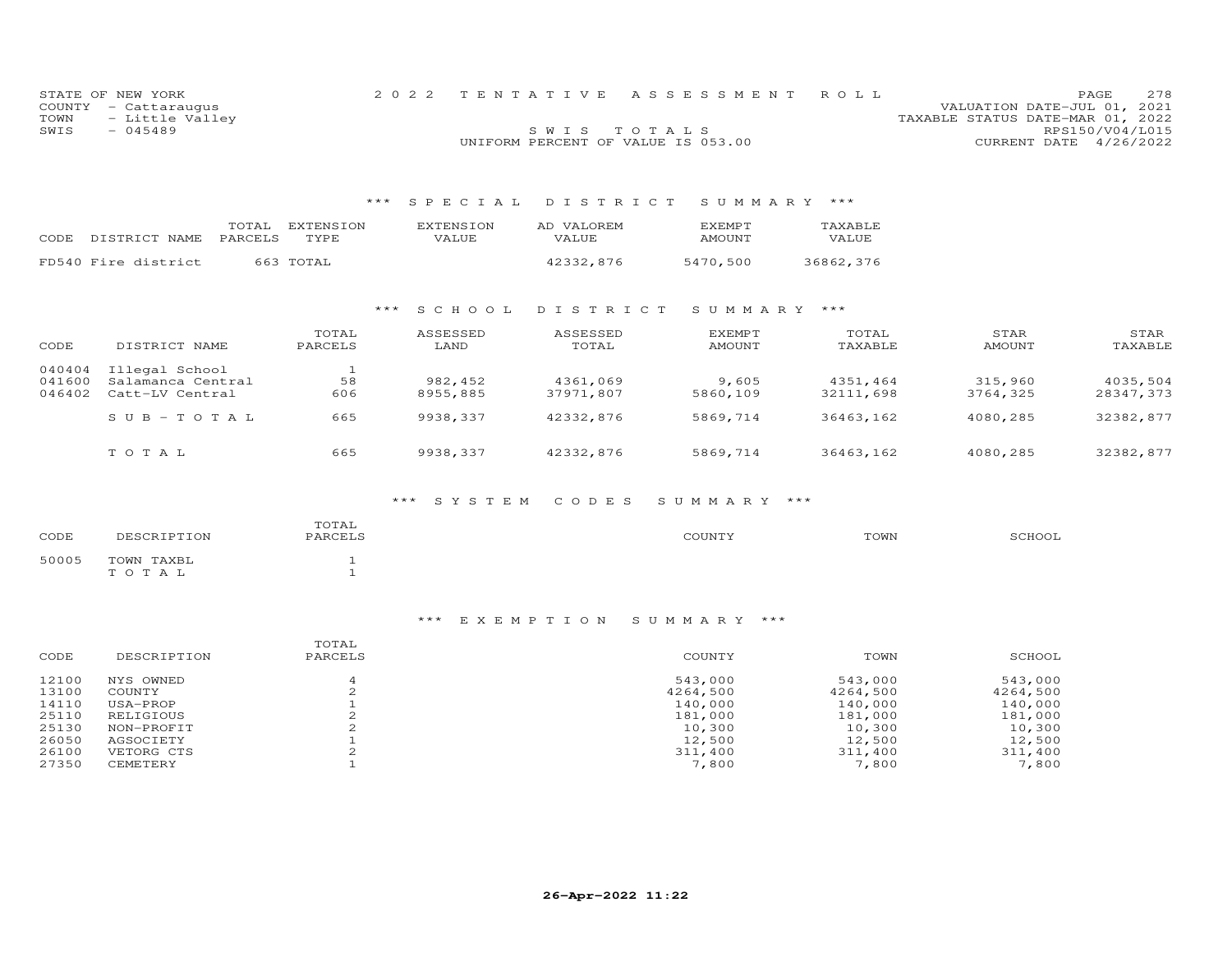| STATE OF NEW YORK    |                                    | 2022 TENTATIVE ASSESSMENT ROLL | <b>PAGE</b>                      | 2.79 |
|----------------------|------------------------------------|--------------------------------|----------------------------------|------|
| COUNTY - Cattaraugus |                                    |                                | VALUATION DATE-JUL 01, 2021      |      |
| TOWN - Little Valley |                                    |                                | TAXABLE STATUS DATE-MAR 01, 2022 |      |
| SWTS<br>$-045489$    |                                    | SWIS TOTALS                    | RPS150/V04/L015                  |      |
|                      | UNIFORM PERCENT OF VALUE IS 053.00 |                                | CURRENT DATE 4/26/2022           |      |
|                      |                                    |                                |                                  |      |

|       |                 | TOTAL   |           |          |          |
|-------|-----------------|---------|-----------|----------|----------|
| CODE  | DESCRIPTION     | PARCELS | COUNTY    | TOWN     | SCHOOL   |
| 32252 | STATE C         | 27      | 7310,800  |          |          |
| 33302 | XMPT CTY        | 2       | 99,500    |          |          |
| 41121 | VET WAR CT      | 17      | 122,925   | 122,925  |          |
| 41131 | VET COM CT      | 21      | 253,125   | 253,125  |          |
| 41141 | VET DIS CT      | 9       | 157,820   | 157,820  |          |
| 41161 | $CW_15_VET/$    |         | 7,440     |          |          |
| 41162 | CW 15 VET/      |         | 14,880    |          |          |
| 41400 | CLERGY          |         | 1,500     | 1,500    | 1,500    |
| 41720 | AG DIST         | 14      | 106,155   | 106,155  | 106,155  |
| 41730 | AG DISTOUT      | 4       | 6,269     | 6,269    | 6,269    |
| 41800 | AGED $C/T/S$    |         | 146,737   | 150,457  | 168,045  |
| 41801 | AGED C/T        |         | 34,200    | 34,200   |          |
| 41804 | AGED S          |         |           |          | 30,400   |
| 41834 | ENH STAR        | 56      |           |          | 2372,785 |
| 41854 | <b>BAS STAR</b> | 92      |           |          | 1707,500 |
| 47100 | Mass Telec      | 4       | 86,845    | 86,845   | 86,845   |
|       | TOTAL           | 274     | 13818,696 | 6389,796 | 9949,999 |
|       |                 |         |           |          |          |

| ROLL<br>SEC  | DESCRIPTION       | TOTAL<br>PARCELS | ASSESSED<br>LAND | ASSESSED<br>TOTAL | TAXABLE<br>COUNTY | TAXABLE<br>TOWN | TAXABLE<br>SCHOOL | STAR<br>TAXABLE |
|--------------|-------------------|------------------|------------------|-------------------|-------------------|-----------------|-------------------|-----------------|
| $\mathbf{1}$ | TAXABLE           | 590              | 8229,040         | 26905,500         | 25954,949         | 26073,049       | 26593,131         | 22512,846       |
| 3            | STATE OWNED LAND  | 30               | 1283,097         | 7310,800          |                   | 7310,800        | 7310,800          | 7310,800        |
| 5            | SPECIAL FRANCHISE | 8                |                  | 475,558           | 475,558           | 475,558         | 475,558           | 475,558         |
| 6            | UTILITIES & N.C.  | 22               | 18,900           | 2170,518          | 2083,673          | 2083,673        | 2083,673          | 2083,673        |
| 8            | WHOLLY EXEMPT     | 15               | 407,300          | 5470,500          |                   |                 |                   |                 |
| $\star$      | TOTAL<br>SUB      | 665              | 9938,337         | 42332,876         | 28514,180         | 35943,080       | 36463,162         | 32382,877       |
| $***$        | GRAND TOTAL       | 665              | 9938,337         | 42332,876         | 28514,180         | 35943,080       | 36463,162         | 32382,877       |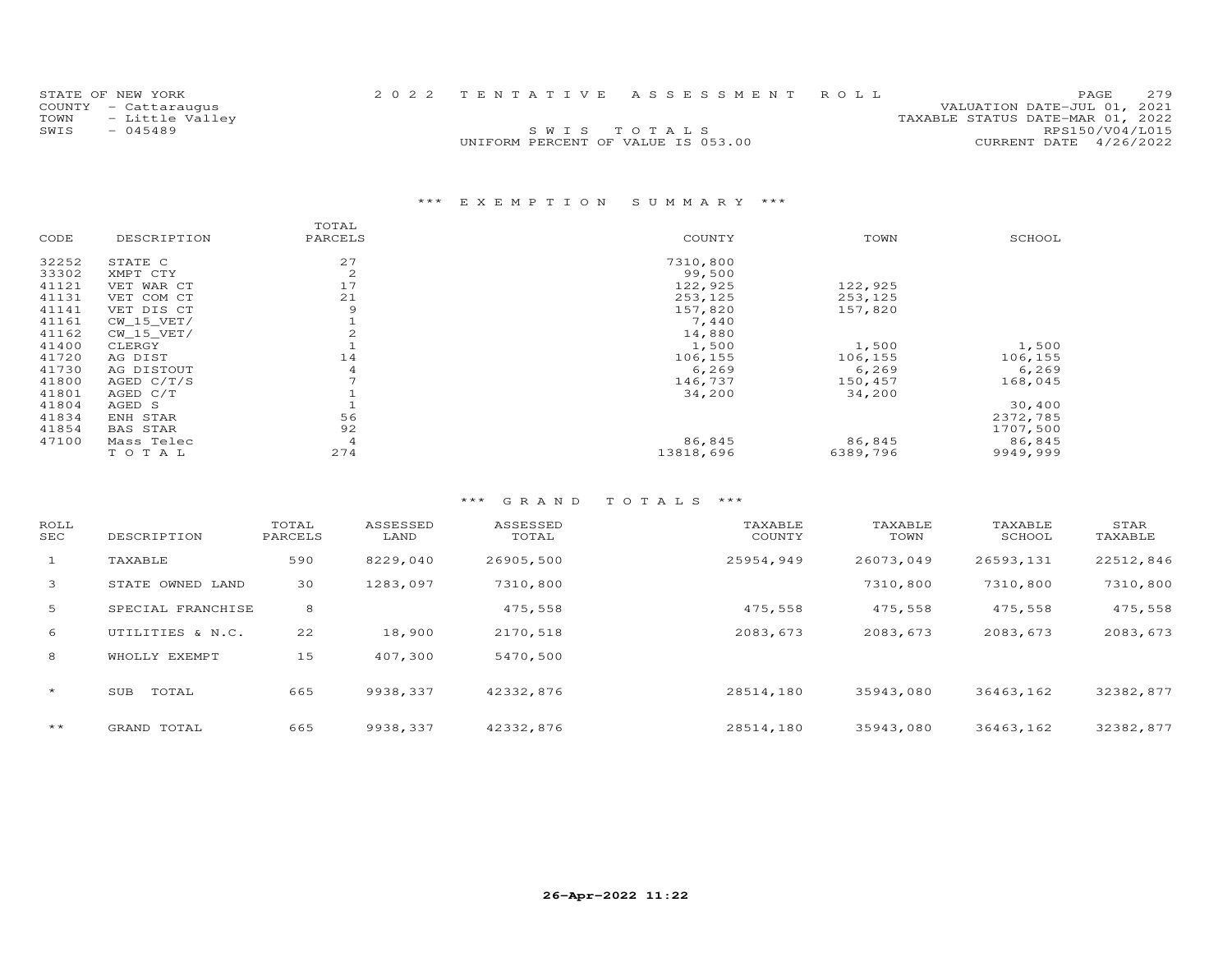|      | STATE OF NEW YORK    | 2022 TENTATIVE ASSESSMENT ROLL     |  |                                  |                        | PAGE. | 280 |
|------|----------------------|------------------------------------|--|----------------------------------|------------------------|-------|-----|
|      | COUNTY - Cattaraugus | TOWN TOTALS                        |  | VALUATION DATE-JUL 01, 2021      |                        |       |     |
| TOWN | - Little Valley      |                                    |  | TAXABLE STATUS DATE-MAR 01, 2022 |                        |       |     |
| SWIS | $-0454$              |                                    |  |                                  | RPS150/V04/L015        |       |     |
|      |                      | UNIFORM PERCENT OF VALUE IS 053.00 |  |                                  | CURRENT DATE 4/26/2022 |       |     |

# \*\*\* S P E C I A L D I S T R I C T S U M M A R Y \*\*\*

| CODE | DISTRICT NAME       | TOTAL<br>PARCELS | EXTENSION<br><b>TYPE</b> | <b>EXTENSION</b><br>VALUE. | AD VALOREM<br>VALUE. | <b>FXEMPT</b><br>AMOUNT | TAXABLE<br><b>VALUE</b> |
|------|---------------------|------------------|--------------------------|----------------------------|----------------------|-------------------------|-------------------------|
|      | FD540 Fire district |                  | 1,186 TOTAL              |                            | 77406,228            | 20918,661               | 56487.567               |

### \*\*\* S C H O O L D I S T R I C T S U M M A R Y \*\*\*

| CODE                       | DISTRICT NAME                                          | TOTAL<br>PARCELS | ASSESSED<br>LAND     | ASSESSED<br>TOTAL     | <b>EXEMPT</b><br>AMOUNT | TOTAL<br>TAXABLE      | STAR<br>AMOUNT      | STAR<br>TAXABLE       |
|----------------------------|--------------------------------------------------------|------------------|----------------------|-----------------------|-------------------------|-----------------------|---------------------|-----------------------|
| 040404<br>041600<br>046402 | Illegal School<br>Salamanca Central<br>Catt-LV Central | 58<br>1,129      | 982,452<br>12077,335 | 4361,069<br>73045,159 | 9,605<br>21699,788      | 4351,464<br>51345,371 | 315,960<br>8093,280 | 4035,504<br>43252,091 |
|                            | $SUB - TO TAL$                                         | 1,188            | 13059,787            | 77406,228             | 21709,393               | 55696,835             | 8409,240            | 47287,595             |
|                            | TOTAL                                                  | 1,188            | 13059,787            | 77406,228             | 21709,393               | 55696,835             | 8409,240            | 47287,595             |

# \*\*\* S Y S T E M C O D E S S U M M A R Y \*\*\*

| DESCRIPTION | TOTAL<br>PARCELS | VILLAGE | COUNTY | TOWN | SCHOOL |
|-------------|------------------|---------|--------|------|--------|
| TOWN TAXBL  |                  |         |        |      |        |
| TOTAL       |                  |         |        |      |        |
|             |                  |         |        |      |        |

|       |             | TOTAL   |          |           |           |           |
|-------|-------------|---------|----------|-----------|-----------|-----------|
| CODE  | DESCRIPTION | PARCELS | VILLAGE  | COUNTY    | TOWN      | SCHOOL    |
| 12100 | NYS OWNED   |         | 805,100  | 1348,100  | 1348,100  | 1348,100  |
| 13100 | COUNTY      |         | 5970,700 | 10235,200 | 10235,200 | 10235,200 |
| 13500 | TOWN-PROP   |         | 106,900  | 106,900   | 106,900   | 106,900   |
| 13650 | VG-INSIDE   | 18      | 4730,261 | 4730,261  | 4730.261  | 4730,261  |
| 13800 | SCH-DIST    |         | 2022,000 | 2022,000  | 2022,000  | 2022,000  |
| 14110 | USA-PROP    |         | 144,900  | 284,900   | 284,900   | 284,900   |
| 21600 | PARSONAGE   |         | 98,800   | 98,800    | 98,800    | 98,800    |
| 25110 | RELIGIOUS   |         | 686,400  | 867,400   | 867,400   | 867,400   |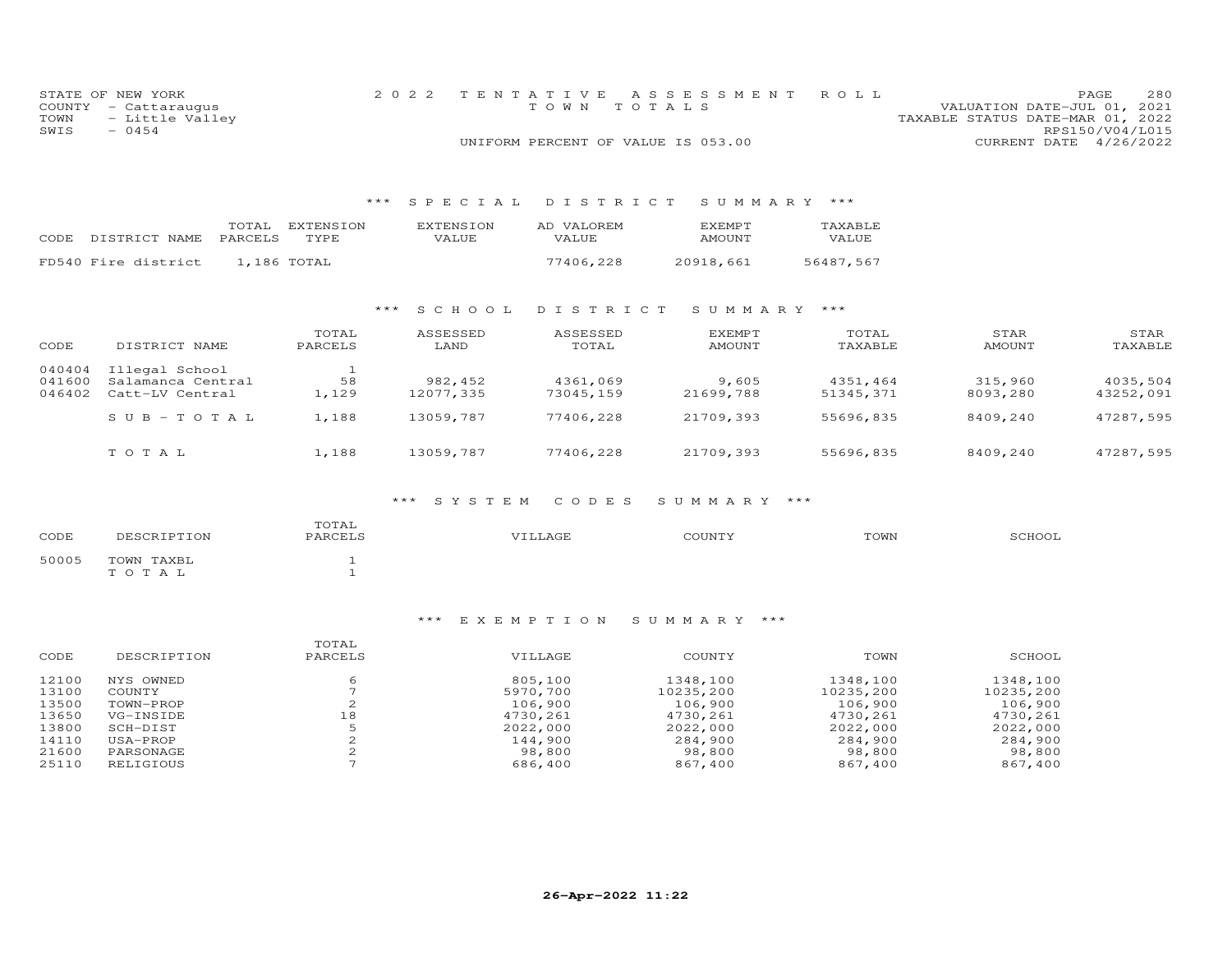|      | STATE OF NEW YORK    | 2022 TENTATIVE ASSESSMENT ROLL     |  |                                  | <b>PAGE</b>                 | 281 |
|------|----------------------|------------------------------------|--|----------------------------------|-----------------------------|-----|
|      | COUNTY - Cattaraugus | TOWN TOTALS                        |  |                                  | VALUATION DATE-JUL 01, 2021 |     |
| TOWN | - Little Valley      |                                    |  | TAXABLE STATUS DATE-MAR 01, 2022 |                             |     |
| SWIS | $-0454$              |                                    |  |                                  | RPS150/V04/L015             |     |
|      |                      | UNIFORM PERCENT OF VALUE IS 053.00 |  |                                  | CURRENT DATE 4/26/2022      |     |

|       |                 | TOTAL          |           |           |           |           |
|-------|-----------------|----------------|-----------|-----------|-----------|-----------|
| CODE  | DESCRIPTION     | PARCELS        | VILLAGE   | COUNTY    | TOWN      | SCHOOL    |
| 25130 | NON-PROFIT      | 4              | 85,900    | 96,200    | 96,200    | 96,200    |
| 25300 | NON-PROFIT      | 4              | 164,200   | 223,400   | 223,400   | 223,400   |
| 26050 | AGSOCIETY       |                | 266,200   | 278,700   | 278,700   | 278,700   |
| 26100 | VETORG CTS      |                |           | 311,400   | 311,400   | 311,400   |
| 26400 | FIRE-DEPT       |                | 389,000   | 389,000   | 389,000   | 389,000   |
| 27350 | CEMETERY        | 2              | 47,800    | 55,600    | 55,600    | 55,600    |
| 29700 | Withdrawal      |                | 28,800    | 28,800    | 28,800    | 28,800    |
| 32252 | STATE C         | 27             |           | 7310,800  |           |           |
| 33302 | XMPT CTY        | $\mathbf{Z}$   |           | 99,500    |           |           |
| 41121 | VET WAR CT      | 41             | 149,835   | 280,200   | 280,200   |           |
| 41131 | VET COM CT      | 40             | 205,950   | 469,550   | 469,550   |           |
| 41141 | VET DIS CT      | 22             | 241,235   | 405,055   | 405,055   |           |
| 41161 | CW 15 VET/      | 3              |           | 19,215    |           |           |
| 41162 | $CW_15_VET/$    |                |           | 35,850    |           |           |
| 41171 | CW DISBLD       |                |           | 3,450     |           |           |
| 41172 | CW_DISBLD_      |                |           | 22,800    |           |           |
| 41400 | CLERGY          |                |           | 1,500     | 1,500     | 1,500     |
| 41720 | AG DIST         | 14             |           | 106,155   | 106,155   | 106,155   |
| 41730 | AG DISTOUT      | $\overline{4}$ |           | 6,269     | 6,269     | 6,269     |
| 41800 | AGED $C/T/S$    | 18             | 196,650   | 339,667   | 347,107   | 370,420   |
| 41801 | AGED C/T        | $\mathbf{2}$   |           | 50,238    | 50,238    |           |
| 41802 | AGED C          |                |           | 9,180     |           |           |
| 41804 | AGED S          | $\overline{c}$ | 10,692    |           |           | 42,580    |
| 41806 | AGED T/S        |                | 8,033     |           | 8,033     | 9,450     |
| 41834 | ENH STAR        | 114            |           |           |           | 4674,940  |
| 41854 | <b>BAS STAR</b> | 201            |           |           |           | 3734,300  |
| 47100 | Mass Telec      | 5              | 9,513     | 96,358    | 96,358    | 96,358    |
|       | TOTAL           | 571            | 16368,869 | 30332,448 | 22847,126 | 30118,633 |